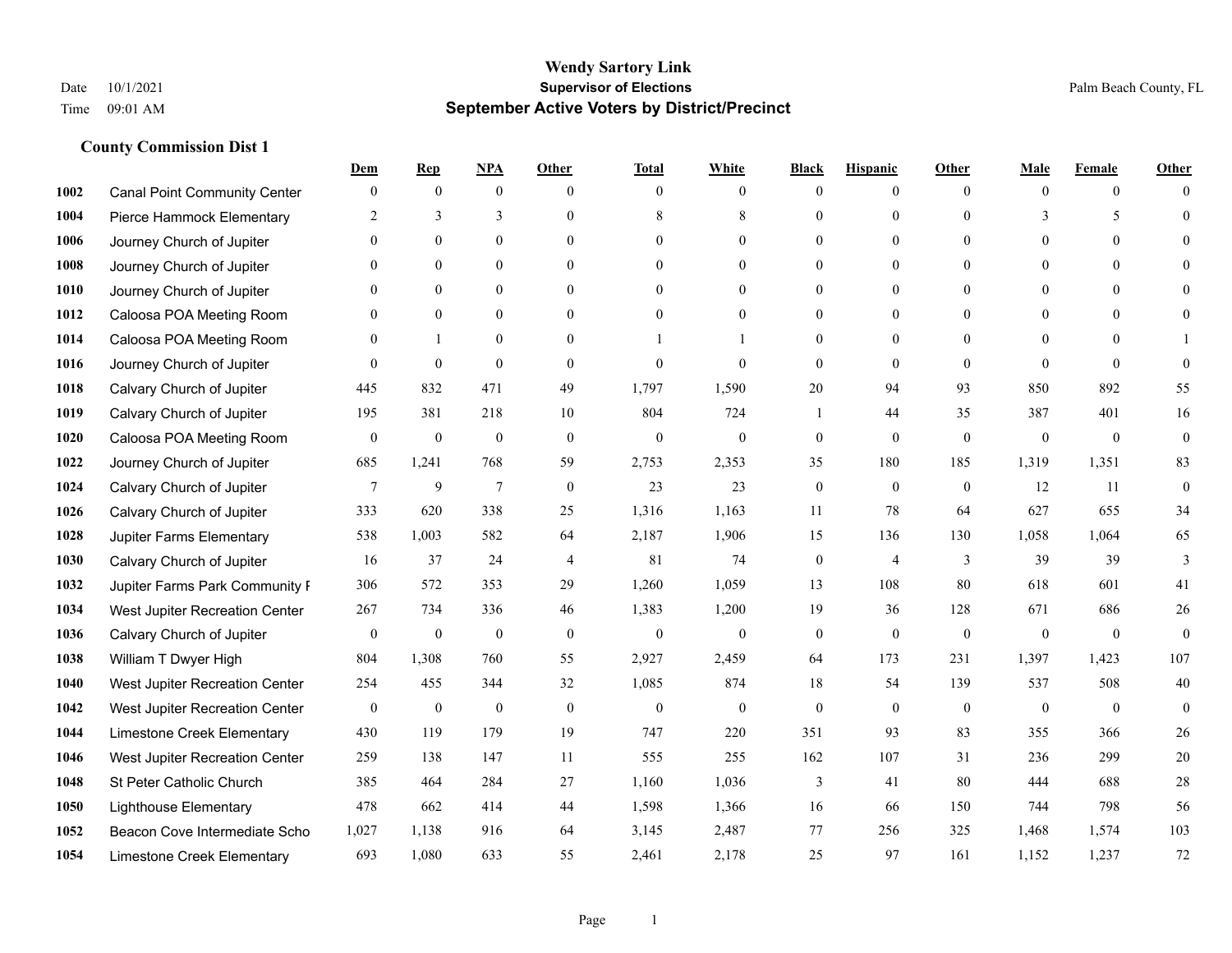|      |                                  | Dem          | <b>Rep</b>       | NPA              | <b>Other</b>   | <b>Total</b>     | <b>White</b>     | <b>Black</b>     | <b>Hispanic</b> | <b>Other</b>   | <b>Male</b>  | <b>Female</b> | Other            |
|------|----------------------------------|--------------|------------------|------------------|----------------|------------------|------------------|------------------|-----------------|----------------|--------------|---------------|------------------|
| 1056 | West Jupiter Recreation Center   | 551          | 572              | 540              | 40             | 1,703            | 1,368            | 76               | 128             | 131            | 749          | 896           | 58               |
| 1058 | St Peter Catholic Church         | 759          | 873              | 746              | 66             | 2,444            | 2,036            | 36               | 190             | 182            | 1,071        | 1,303         | 70               |
| 1060 | West Jupiter Recreation Center   | 69           | 95               | 70               | 5              | 239              | 197              | $\boldsymbol{0}$ | 23              | 19             | 94           | 129           | 16               |
| 1062 | <b>Harvest Community Church</b>  | 614          | 1,147            | 551              | 45             | 2,357            | 2,159            | 11               | 51              | 136            | 1,140        | 1,137         | $80\,$           |
| 1064 | Jupiter Community Center         | 76           | 126              | 63               | 3              | 268              | 246              | $\boldsymbol{0}$ | 6               | 16             | 130          | 131           | $\overline{7}$   |
| 1066 | Jupiter Community Center         | $\mathbf{0}$ | $\boldsymbol{0}$ | $\boldsymbol{0}$ | $\mathbf{0}$   | $\boldsymbol{0}$ | $\boldsymbol{0}$ | $\boldsymbol{0}$ | $\mathbf{0}$    | $\overline{0}$ | $\mathbf{0}$ | $\mathbf{0}$  | $\boldsymbol{0}$ |
| 1068 | Jupiter Community Center         | 582          | 751              | 591              | $48\,$         | 1,972            | 1,634            | $26\,$           | 189             | 123            | 917          | 994           | 61               |
| 1070 | Jupiter Community Center         | 57           | 68               | 87               | $\overline{4}$ | 216              | 172              | $\mathbf{1}$     | 38              | 5              | 112          | 95            | 9                |
| 1072 | Jerry Thomas Elementary          | 729          | 1,061            | 692              | 69             | 2,551            | 2,217            | 28               | 164             | 142            | 1,216        | 1,266         | 69               |
| 1074 | Independence Middle              | 786          | 1,161            | 837              | 91             | 2,875            | 2,414            | 20               | 191             | 250            | 1,290        | 1,491         | 94               |
| 1075 | Martinique Clubhouse             | 248          | 365              | 230              | 20             | 863              | 737              | 11               | 57              | 58             | 385          | 447           | 31               |
| 1076 | The Island Clubhouse             | 605          | 772              | 575              | 69             | 2,021            | 1,672            | 50               | 138             | 161            | 986          | 967           | 68               |
| 1078 | First Baptist Church Teq         | 339          | 880              | 380              | $22\,$         | 1,621            | 1,518            | 3                | 42              | 58             | 779          | 805           | 37               |
| 1080 | First Baptist Church Teq         | 92           | 148              | 78               | $\overline{4}$ | 322              | 297              | $\boldsymbol{0}$ | 9               | 16             | 163          | 149           | $10\,$           |
| 1082 | First Baptist Church Teq         | 70           | 143              | 89               | 8              | 310              | 286              | 1                | 12              | 11             | 145          | 156           | $\mathbf{9}$     |
| 1084 | First Baptist Church Teq         | 12           | 52               | 10               | $\overline{0}$ | 74               | 71               | $\mathbf{1}$     | $\mathbf{0}$    | 2              | 37           | 36            | $\mathbf{1}$     |
| 1088 | First Baptist Church Teq         | 10           | 41               | 20               | $\mathbf{0}$   | 71               | 62               | $\boldsymbol{0}$ | $\overline{3}$  | 6              | 35           | 35            | $\mathbf{1}$     |
| 1094 | First Baptist Church Teq         | 575          | 879              | 530              | 39             | 2,023            | 1,818            | 9                | 82              | 114            | 910          | 1,063         | $50\,$           |
| 1096 | First Baptist Church Teq         | 49           | 74               | 37               | $\mathbf{0}$   | 160              | 129              | 8                | 14              | 9              | 79           | 77            | $\overline{4}$   |
| 1098 | Riverside Improvement            | 253          | 454              | 259              | 21             | 987              | 881              | 6                | 45              | 55             | 451          | 503           | 33               |
| 1100 | Jupiter Elementary               | 403          | 448              | 366              | 32             | 1,249            | 951              | 17               | 200             | 81             | 602          | 601           | $46\,$           |
| 1102 | Jupiter High                     | 683          | 900              | 650              | 64             | 2,297            | 1,830            | 58               | 201             | 208            | 1,014        | 1,206         | 77               |
| 1104 | Jupiter Branch Library           | 446          | 565              | 445              | 31             | 1,487            | 1,207            | 36               | 139             | 105            | 642          | 802           | 43               |
| 1106 | Jupiter Middle                   | 320          | 488              | 377              | 37             | 1,222            | 1,032            | 15               | 76              | 99             | 578          | 604           | 40               |
| 1108 | Newhaven Clubhouse               | 558          | 696              | 527              | 62             | 1,843            | 1,589            | $24\,$           | 99              | 131            | 821          | 962           | 60               |
| 1110 | <b>Tequesta Council Chambers</b> | 106          | 136              | 101              | 3              | 346              | 301              | 7                | 21              | 17             | 160          | 176           | $10\,$           |
| 1112 | <b>Tequesta Council Chambers</b> | 18           | 61               | 42               | 5              | 126              | 106              | 4                | 10              | 6              | 58           | 66            | $\sqrt{2}$       |
| 1114 | Tequesta Council Chambers        | 114          | 310              | 130              | 13             | 567              | 542              | $\mathbf{0}$     | 5               | 20             | 249          | 307           | 11               |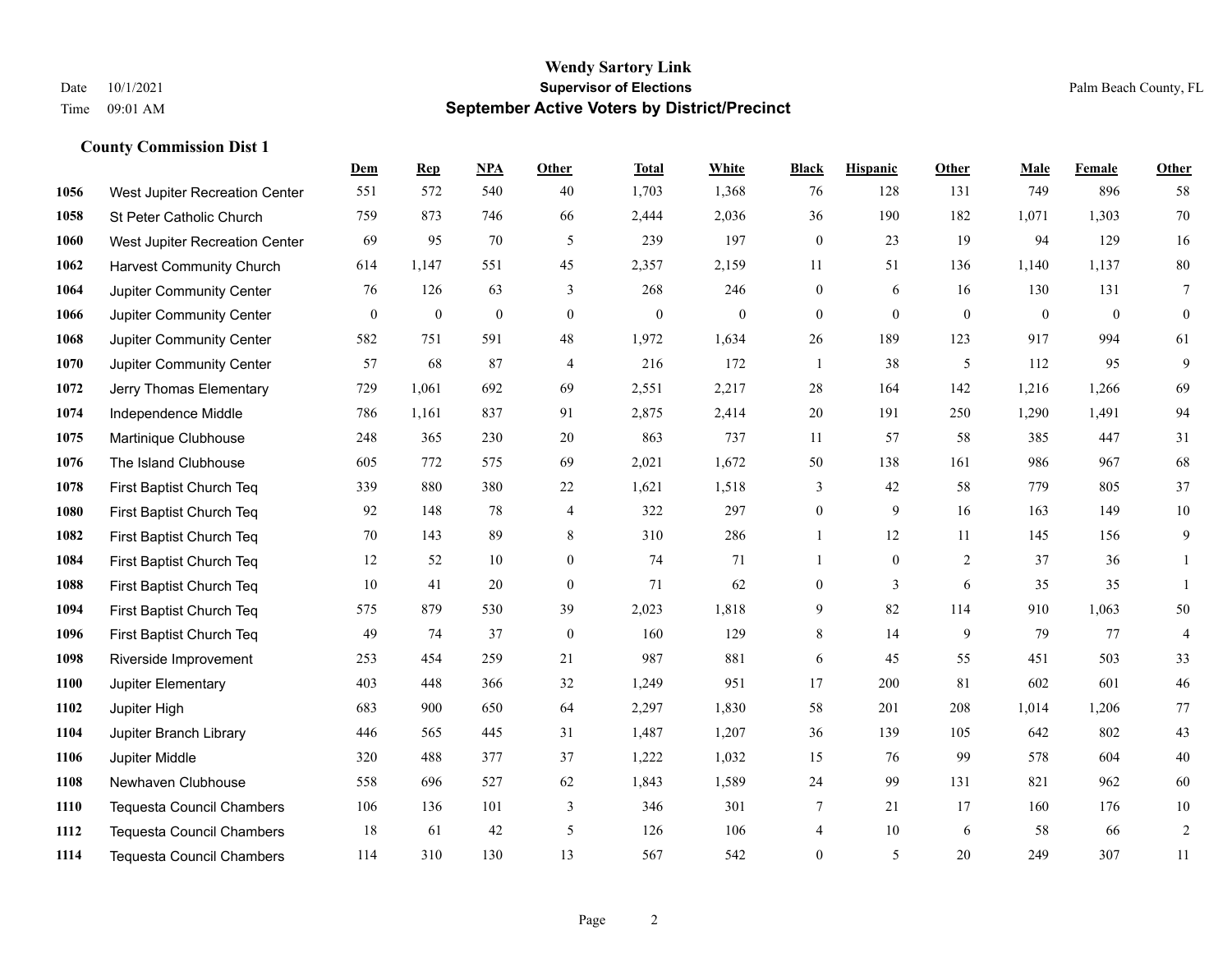|      |                                  | Dem            | <b>Rep</b>       | NPA              | <b>Other</b>   | <b>Total</b>   | <b>White</b>   | <b>Black</b>     | <b>Hispanic</b> | <b>Other</b> | <b>Male</b>    | <b>Female</b>  | <b>Other</b>   |
|------|----------------------------------|----------------|------------------|------------------|----------------|----------------|----------------|------------------|-----------------|--------------|----------------|----------------|----------------|
| 1116 | <b>Tequesta Council Chambers</b> | $\mathbf{0}$   | $\boldsymbol{0}$ | $\boldsymbol{0}$ | $\overline{0}$ | $\mathbf{0}$   | $\overline{0}$ | $\mathbf{0}$     | $\mathbf{0}$    | $\theta$     | $\mathbf{0}$   | $\overline{0}$ | $\theta$       |
| 1118 | <b>Tequesta Council Chambers</b> | 165            | 244              | 184              | 25             | 618            | 527            | 12               | 40              | 39           | 246            | 357            | 15             |
| 1120 | Tequesta Council Chambers        | 75             | 244              | 103              | 16             | 438            | 411            | $\mathbf{0}$     | 8               | 19           | 204            | 226            | 8              |
| 1122 | <b>Tequesta Council Chambers</b> | 37             | 86               | 36               | $\sqrt{2}$     | 161            | 152            | $\boldsymbol{0}$ | $\mathbf{1}$    | $\,8\,$      | 80             | 78             | 3              |
| 1124 | Riverside Improvement            | $\overline{0}$ | 2                | $\mathbf{0}$     | $\overline{0}$ | 2              | $\overline{2}$ | $\overline{0}$   | $\mathbf{0}$    | $\theta$     |                |                | $\theta$       |
| 1126 | PBC Fire Rescue #18              | 408            | 900              | 469              | 47             | 1,824          | 1,708          | 7                | 36              | 73           | 827            | 968            | 29             |
| 1128 | Jupiter Inlet Colony Admin Bldg  | 68             | 224              | 85               | 15             | 392            | 361            | $\mathbf{0}$     | 5               | 26           | 178            | 206            | 8              |
| 1130 | PBC Fire Rescue #18              |                | $\overline{2}$   | $\mathbf{1}$     | $\overline{0}$ | $\overline{4}$ | 4              | $\mathbf{0}$     | $\overline{0}$  | $\Omega$     | $\overline{2}$ | -1             |                |
| 1132 | PBC Fire Rescue #18              | $\mathbf{0}$   | $\overline{3}$   | $\mathbf{1}$     | $\overline{0}$ |                | 4              | $\mathbf{0}$     | $\mathbf{0}$    | $\theta$     | $\overline{2}$ | 2              | $\theta$       |
| 1134 | PBC Fire Rescue #18              | $\overline{0}$ | $\mathbf{0}$     | $\mathbf{0}$     | $\Omega$       | $\theta$       | $\overline{0}$ | $\mathbf{0}$     | $\mathbf{0}$    | $\theta$     | $\theta$       | $\theta$       | $\mathbf{0}$   |
| 1136 | 1st UM Church of Jup-Teq         | 570            | 979              | 632              | 64             | 2,245          | 2,085          | 11               | 51              | 98           | 976            | 1,208          | 61             |
| 1138 | Grace Immanuel Bible Church      | 221            | 813              | 360              | 35             | 1,429          | 1,359          | $\boldsymbol{0}$ | 13              | 57           | 611            | 786            | 32             |
| 1140 | Club at Admirals Cove            | 289            | 542              | 300              | 23             | 1,154          | 1,062          | 6                | 21              | 65           | 551            | 584            | 19             |
| 1142 | 1st UM Church of Jup-Teq         | 281            | 593              | 358              | 39             | 1,271          | 1,177          | 5                | 22              | 67           | 601            | 637            | 33             |
| 1144 | 1st UM Church of Jup-Teq         | 527            | 805              | 505              | 35             | 1,872          | 1,727          | 5                | 31              | 109          | 857            | 960            | 55             |
| 1146 | Newhaven Clubhouse               | 15             | 35               | 8                | $\overline{1}$ | 59             | 53             | $\overline{0}$   | $\mathbf{1}$    | 5            | 30             | 28             | 1              |
| 1148 | Oceanview Methodist              | 387            | 541              | 390              | 44             | 1,362          | 1,242          | 6                | 32              | 82           | 590            | 730            | $42\,$         |
| 1150 | Oceanview Methodist              | $\mathbf{0}$   | $\mathbf{0}$     | $\mathbf{0}$     | $\Omega$       | $\mathbf{0}$   | $\overline{0}$ | $\overline{0}$   | $\mathbf{0}$    | $\theta$     | $\theta$       | $\theta$       | $\mathbf{0}$   |
| 1152 | Oceanview Methodist              | 42             | 66               | 50               | 8              | 166            | 157            | $\mathbf{0}$     | 2               | $\tau$       | 78             | 84             | 4              |
| 1154 | Holy Spirit Lutheran             | 138            | 294              | 130              | 18             | 580            | 519            | 3                | 27              | 31           | 275            | 285            | 20             |
| 1156 | Holy Spirit Lutheran             | $\mathbf{0}$   | 2                | $\mathbf{0}$     | $\Omega$       | 2              | $\overline{2}$ | $\overline{0}$   | $\mathbf{0}$    | $\theta$     |                | -1             | $\overline{0}$ |
| 1158 | Holy Spirit Lutheran             | $\mathbf{0}$   | $\mathbf{1}$     | $\mathbf{1}$     | $\overline{0}$ | 2              | -1             | $\boldsymbol{0}$ | 1               | $\theta$     |                |                | $\theta$       |
| 1160 | Holy Spirit Lutheran             |                | $\theta$         | $\mathbf{1}$     | $\overline{0}$ | $\overline{2}$ | $\overline{2}$ | $\overline{0}$   | $\mathbf{0}$    | $\theta$     |                | $\mathbf{1}$   | $\theta$       |
| 1162 | Holy Spirit Lutheran             | 2              | $\overline{4}$   | 5                | $\overline{2}$ | 13             | 13             | $\mathbf{0}$     | $\theta$        | $\theta$     | 6              | $\tau$         | $\Omega$       |
| 1164 | Club at Admirals Cove            | 26             | 156              | 66               | 5              | 253            | 229            | 3                | $\overline{4}$  | 17           | 127            | 118            | 8              |
| 1166 | Holy Spirit Lutheran             | 7              | 23               | 12               | $\overline{0}$ | 42             | 35             | $\Omega$         | 2               | 5            | 18             | 24             | 0              |
| 1168 | Holy Spirit Lutheran             | 0              | $\theta$         | $\overline{0}$   | $\theta$       | $\theta$       | $\mathbf{0}$   | $\mathbf{0}$     | $\mathbf{0}$    | $\Omega$     | $\theta$       | $\mathbf{0}$   |                |
| 1170 | Caloosa POA Meeting Room         | 0              | $\Omega$         | $\Omega$         | $\Omega$       |                | $\Omega$       | $\Omega$         | $\Omega$        | $\Omega$     | $\Omega$       | $\Omega$       | $\mathbf{0}$   |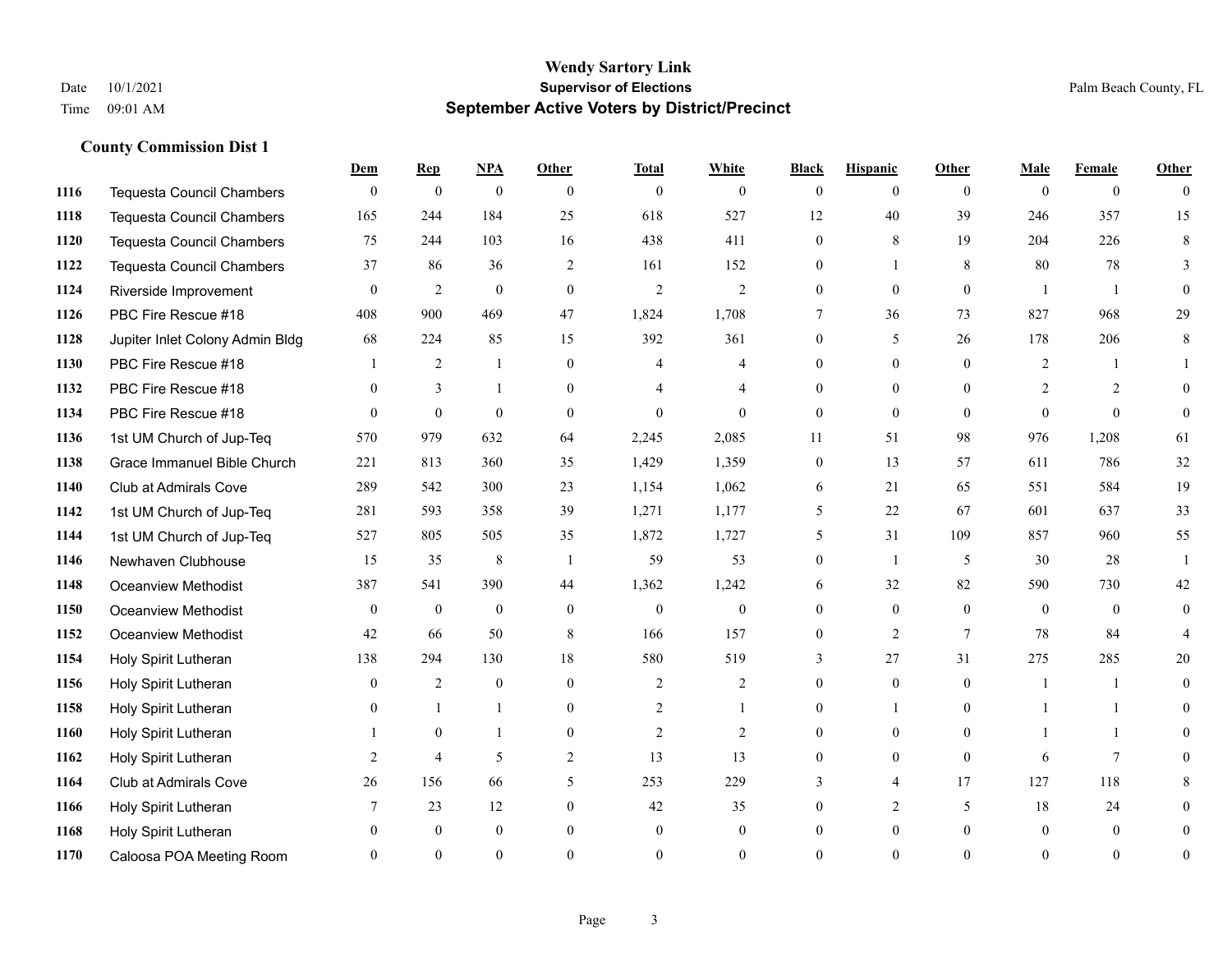|      |                               | Dem              | <b>Rep</b>       | NPA            | <b>Other</b>   | Total          | <b>White</b>     | <b>Black</b>     | <b>Hispanic</b> | <b>Other</b>   | <b>Male</b>    | Female   | <b>Other</b>     |
|------|-------------------------------|------------------|------------------|----------------|----------------|----------------|------------------|------------------|-----------------|----------------|----------------|----------|------------------|
| 1172 | Caloosa POA Meeting Room      | 128              | 279              | 122            | 9              | 538            | 459              | 13               | 23              | 43             | 246            | 273      | 19               |
| 1173 | Caloosa POA Meeting Room      | 67               | 117              | 62             | 2              | 248            | 210              | 5                | 14              | 19             | 116            | 121      | 11               |
| 1174 | Mirasol Sales and Info Center | $\theta$         | $\theta$         | $\theta$       | $\Omega$       | $\Omega$       | $\Omega$         | $\Omega$         | $\theta$        | $\Omega$       | $\theta$       | $\Omega$ | $\theta$         |
| 1176 | Mirasol Sales and Info Center | $\mathbf{0}$     | $\overline{0}$   | $\overline{0}$ | $\overline{0}$ | $\mathbf{0}$   | $\boldsymbol{0}$ | $\mathbf{0}$     | $\mathbf{0}$    | $\overline{0}$ | $\overline{0}$ | $\theta$ | $\overline{0}$   |
| 1178 | Mirasol Sales and Info Center | $\theta$         | $\theta$         | $\theta$       | $\theta$       | $\Omega$       | $\Omega$         | $\mathbf{0}$     | $\theta$        | $\theta$       | $\theta$       | $\Omega$ | $\theta$         |
| 1180 | Mirasol Sales and Info Center | $\overline{0}$   | $\mathbf{0}$     | $\mathbf{0}$   | $\theta$       | $\theta$       | $\Omega$         | $\theta$         | $\theta$        | $\Omega$       | $\theta$       | $\theta$ | $\theta$         |
| 1182 | William T Dwyer High          | 155              | 262              | 136            | 6              | 559            | 476              | 15               | 30              | 38             | 265            | 280      | 14               |
| 1184 | Eastpointe Country Club       | 527              | 666              | 391            | 38             | 1,622          | 1,513            | 12               | 26              | 71             | 721            | 868      | 33               |
| 1186 | Mirasol Sales and Info Center | 539              | 493              | 446            | 44             | 1,522          | 1,179            | 46               | 147             | 150            | 715            | 757      | 50               |
| 1188 | <b>Westwood Gardens HOA</b>   | 329              | 368              | 323            | 31             | 1,051          | 811              | 31               | 117             | 92             | 423            | 609      | 19               |
| 1189 | Westwood Gardens HOA          | 26               | 62               | 26             | 2              | 116            | 102              | 7                | 2               | 5              | 55             | 58       | 3                |
| 1190 | Gardens Presbyterian          | 1,349            | 2,100            | 1,398          | 155            | 5,002          | 4,086            | 137              | 341             | 438            | 2,228          | 2,633    | 141              |
| 1192 | Evergrene Clubhouse           | 381              | 674              | 458            | 40             | 1,553          | 1,309            | 27               | 82              | 135            | 748            | 749      | 56               |
| 1194 | Frenchmans Creek Real Estate  | 641              | 939              | 609            | 47             | 2,236          | 2,044            | 14               | 45              | 133            | 1,018          | 1,159    | 59               |
| 1196 | Gardens Presbyterian          | $\boldsymbol{0}$ | $\boldsymbol{0}$ | $\mathbf{0}$   | $\mathbf{0}$   | $\mathbf{0}$   | $\boldsymbol{0}$ | $\mathbf{0}$     | $\mathbf{0}$    | $\mathbf{0}$   | $\overline{0}$ | $\theta$ | $\boldsymbol{0}$ |
| 1198 | 1st Baptist Church PBG        | 563              | 477              | 411            | 33             | 1,484          | 1,034            | 133              | 162             | 155            | 710            | 723      | 51               |
| 1200 | Dwight D Eisenhower Elementar | $\mathbf{0}$     | $\mathbf{0}$     | $\mathbf{0}$   | $\theta$       | $\mathbf{0}$   | $\mathbf{0}$     | $\boldsymbol{0}$ | $\theta$        | $\theta$       | $\mathbf{0}$   | $\theta$ | $\mathbf{0}$     |
| 1202 | <b>Cross Community Church</b> | 508              | 1,046            | 555            | 41             | 2,150          | 1,926            | 13               | 90              | 121            | 1,024          | 1,057    | 69               |
| 1204 | Holy Spirit Lutheran          | 9                | 23               | 14             | 3              | 49             | 43               | $\mathbf{0}$     | 2               | 4              | 24             | 21       | $\overline{4}$   |
| 1206 | Holy Spirit Lutheran          | 13               | 79               | 24             | 3              | 119            | 114              | $\mathbf{0}$     | $\overline{4}$  | $\overline{1}$ | 56             | 62       |                  |
| 1208 | Juno Beach Town Center        | 444              | 862              | 463            | 49             | 1,818          | 1,656            | 6                | 56              | 100            | 833            | 937      | 48               |
| 1210 | Holy Spirit Lutheran          | 207              | 271              | 148            | 8              | 634            | 566              | 2                | 23              | 43             | 306            | 306      | $22\,$           |
| 1212 | Juno Beach Town Center        | 47               | 67               | 55             | 9              | 178            | 148              | 6                | 9               | 15             | 92             | 82       | $\overline{4}$   |
| 1214 | Juno Beach Town Center        | 260              | 444              | 193            | 25             | 922            | 858              | 6                | 13              | 45             | 369            | 530      | 23               |
| 1216 | <b>Oceanview Methodist</b>    | 131              | 296              | 149            | 14             | 590            | 508              | 10               | 31              | 41             | 288            | 289      | 13               |
| 1218 | Osceola Creek Middle          | 1                | $\overline{0}$   | $\mathbf{0}$   | $\mathbf{0}$   | $\overline{1}$ | 1                | $\mathbf{0}$     | $\mathbf{0}$    | $\theta$       |                | $\theta$ | $\overline{0}$   |
| 1220 | Pierce Hammock Elementary     | $\Omega$         | $\theta$         | $\theta$       | $\overline{0}$ | $\theta$       | $\mathbf{0}$     | $\mathbf{0}$     | $\mathbf{0}$    | $\theta$       | $\theta$       | $\theta$ | $\mathbf{0}$     |
| 1222 | Sandhill Crane Golf Club      | 15               | 34               | 19             | $\Omega$       | 68             | 48               | $\tau$           | 6               | $\tau$         | 34             | 33       | 1                |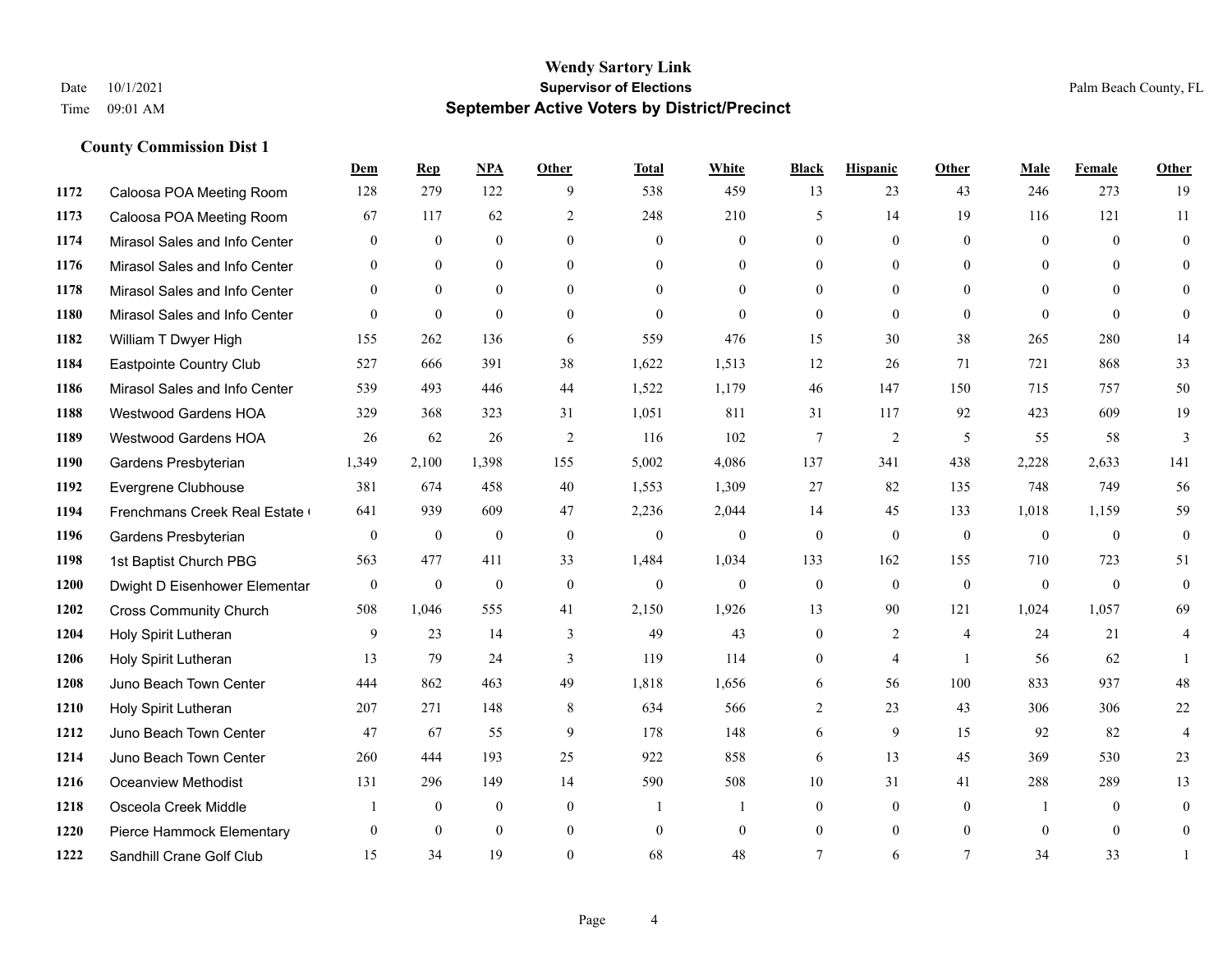|      |                                  | Dem            | <b>Rep</b>       | NPA              | <b>Other</b>   | <b>Total</b>   | <b>White</b>   | <b>Black</b>     | <b>Hispanic</b>  | <b>Other</b> | <b>Male</b>  | <b>Female</b>  | <b>Other</b>   |
|------|----------------------------------|----------------|------------------|------------------|----------------|----------------|----------------|------------------|------------------|--------------|--------------|----------------|----------------|
| 1224 | Pierce Hammock Elementary        | $\mathbf{0}$   | $\theta$         | $\boldsymbol{0}$ | $\theta$       | $\mathbf{0}$   | $\overline{0}$ | $\mathbf{0}$     | $\mathbf{0}$     | $\theta$     | $\theta$     | $\overline{0}$ | $\Omega$       |
| 1228 | <b>Carleton Oaks Clubhouse</b>   | 145            | 195              | 127              | 5              | 472            | 341            | 24               | 50               | 57           | 227          | 232            | 13             |
| 1230 | Christ Fellowship Church PBG     | $\theta$       | $\mathbf{0}$     | $\mathbf{0}$     | $\Omega$       | $\theta$       | $\Omega$       | $\theta$         | $\theta$         | $\Omega$     | $\theta$     | $\Omega$       | $\theta$       |
| 1232 | Mirasol Sales and Info Center    | $\mathbf{0}$   | $\boldsymbol{0}$ | $\mathbf{0}$     | $\overline{0}$ | $\overline{0}$ | $\overline{0}$ | $\boldsymbol{0}$ | $\boldsymbol{0}$ | $\mathbf{0}$ | $\mathbf{0}$ | $\mathbf{0}$   | $\theta$       |
| 1234 | Christ Fellowship Church PBG     | $\overline{0}$ | $\mathbf{0}$     | $\Omega$         | $\theta$       | $\Omega$       | $\overline{0}$ | $\mathbf{0}$     | $\mathbf{0}$     | $\theta$     | $\theta$     | $\theta$       | $\overline{0}$ |
| 1236 | Mirasol Sales and Info Center    | $\theta$       | $\mathbf{0}$     | $\mathbf{0}$     | $\theta$       | $\mathbf{0}$   | $\overline{0}$ | $\mathbf{0}$     | $\mathbf{0}$     | $\Omega$     | $\Omega$     | $\theta$       | $\theta$       |
| 1238 | Mirasol Sales and Info Center    | 595            | 760              | 510              | 60             | 1,925          | 1.746          | 17               | 21               | 141          | 910          | 958            | 57             |
| 1240 | <b>Timber Trace Elementary</b>   | 781            | 1,084            | 622              | 55             | 2,542          | 2,193          | 53               | 151              | 145          | 1,144        | 1,321          | 77             |
| 1242 | Christ Fellowship Church PBG     | 849            | 1,062            | 615              | 61             | 2,587          | 2,347          | 37               | 59               | 144          | 1,069        | 1,457          | 61             |
| 1244 | Christ Fellowship Church PBG     | 460            | 646              | 437              | 54             | 1,597          | 1,388          | 30               | 74               | 105          | 682          | 861            | 54             |
| 1246 | Watson B Duncan Middle           | 834            | 887              | 696              | 64             | 2,481          | 1,968          | 72               | 195              | 246          | 1,081        | 1,321          | 79             |
| 1247 | Watson B Duncan Middle           | 33             | 187              | 59               | 9              | 288            | 265            | $\sqrt{2}$       | $\boldsymbol{0}$ | 21           | 137          | 137            | 14             |
| 1248 | <b>PBG Community Center</b>      | 500            | 587              | 389              | 34             | 1,510          | 1,270          | 25               | 120              | 95           | 641          | 838            | 31             |
| 1250 | Palm Beach Gardens High          | 12             | 36               | 16               | $\overline{1}$ | 65             | 58             | $\boldsymbol{0}$ | $\overline{4}$   | 3            | 33           | 28             | $\overline{4}$ |
| 1252 | <b>Ballen Isles Country Club</b> | 864            | 782              | 638              | 49             | 2,333          | 2,146          | 18               | 21               | 148          | 1,045        | 1,227          | 61             |
| 1254 | Northlake Nazarene Church        | 150            | 175              | 126              | $\tau$         | 458            | 385            | 6                | 27               | 40           | 228          | 213            | 17             |
| 1256 | North County Senior Center       | -1             | 2                | 3                | 3              | 9              | 8              | 1                | $\mathbf{0}$     | $\mathbf{0}$ | 5            | $\overline{4}$ | $\mathbf{0}$   |
| 1258 | North County Senior Center       | 309            | 217              | 257              | 28             | 811            | 444            | 98               | 123              | 146          | 361          | 423            | 27             |
| 1260 | PBG City Hall Council Room       | 440            | 542              | 301              | 25             | 1,308          | 1,086          | 27               | 109              | 86           | 583          | 684            | 41             |
| 1262 | PBG Moose Lodge 2010             |                | $\mathbf{0}$     | 3                | $\theta$       | $\overline{4}$ | $\overline{4}$ | $\mathbf{0}$     | $\mathbf{0}$     | $\theta$     | 2            | 2              | $\theta$       |
| 1264 | PBG City Hall Council Room       | $\theta$       | $\boldsymbol{0}$ | $\mathbf{0}$     | $\theta$       | $\mathbf{0}$   | $\overline{0}$ | $\boldsymbol{0}$ | $\mathbf{0}$     | $\theta$     | $\Omega$     | $\theta$       | $\mathbf{0}$   |
| 1266 | PBG City Hall Council Room       | 162            | 107              | 134              | 12             | 415            | 248            | 71               | 63               | 33           | 166          | 239            | 10             |
| 1268 | <b>PBG Community Center</b>      | 99             | 71               | 99               | 8              | 277            | 169            | 43               | 35               | 30           | 106          | 158            | 13             |
| 1270 | <b>PBG Community Center</b>      | $\overline{4}$ | $\mathbf{0}$     | $\overline{2}$   | $\theta$       | 6              | $\overline{c}$ | 3                | $\mathbf{1}$     | $\theta$     | 2            | 3              | $\overline{1}$ |
| 1272 | Palm Beach Gardens Elementar     | 721            | 671              | 535              | 51             | 1,978          | 1,583          | 100              | 120              | 175          | 924          | 990            | 64             |
| 1274 | Palm Beach Gardens High          | 587            | 553              | 426              | 38             | 1,604          | 1,217          | 94               | 139              | 154          | 750          | 791            | 63             |
| 1276 | Palm Beach Gardens High          | 118            | 91               | 78               | 5              | 292            | 189            | 45               | 39               | 19           | 137          | 145            | 10             |
| 1278 | Garden Lodge 366 F&AM            | 366            | 186              | 268              | 20             | 840            | 413            | 192              | 134              | 101          | 369          | 438            | 33             |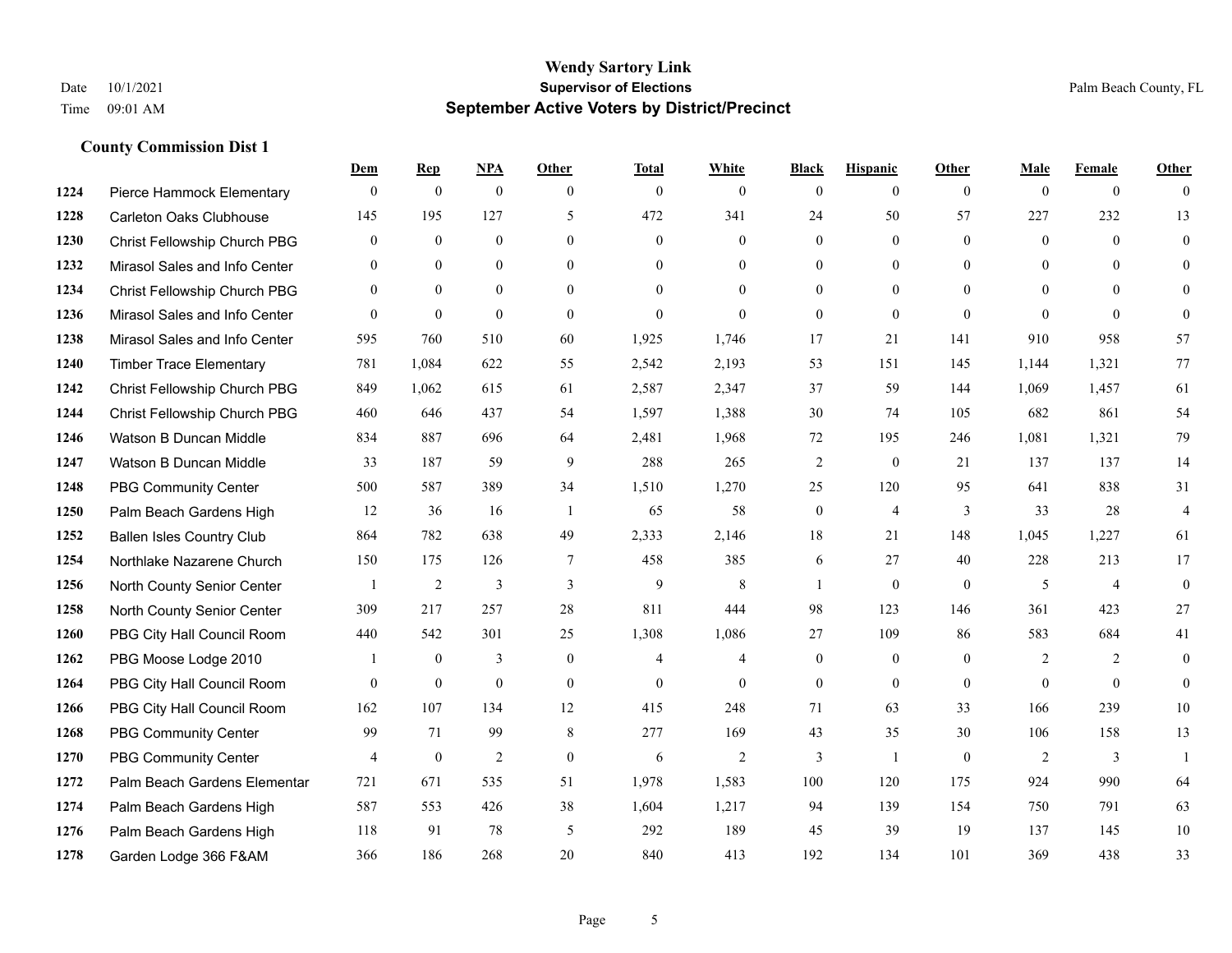|      |                                    | Dem            | <b>Rep</b>       | NPA            | <b>Other</b>   | <b>Total</b>   | <b>White</b>   | <b>Black</b>     | <b>Hispanic</b> | <b>Other</b>   | <b>Male</b>  | Female       | <b>Other</b>   |
|------|------------------------------------|----------------|------------------|----------------|----------------|----------------|----------------|------------------|-----------------|----------------|--------------|--------------|----------------|
| 1280 | Pew Leadership Center              | 140            | 151              | 112            | 11             | 414            | 348            | 12               | 24              | 30             | 169          | 242          | 3              |
| 1282 | Pew Leadership Center              | 76             | 49               | 56             | 6              | 187            | 135            | 12               | 18              | 22             | 91           | 82           | 14             |
| 1284 | <b>Eissey Campus Theater</b>       | 766            | 762              | 737            | 66             | 2,331          | 1,834          | 86               | 201             | 210            | 1,005        | 1,250        | 76             |
| 1286 | PBG Moose Lodge 2010               | 43             | 49               | 41             | 3              | 136            | 108            | 5                | 13              | 10             | 67           | 61           | 8              |
| 1288 | PBG Moose Lodge 2010               | 13             | 24               | 6              | $\theta$       | 43             | 39             | $\mathbf{1}$     | $\overline{0}$  | 3              | 22           | 19           | 2              |
| 1290 | PBG Moose Lodge 2010               | 689            | 821              | 537            | 69             | 2,116          | 1,753          | 52               | 145             | 166            | 851          | 1,204        | 61             |
| 1291 | PBG Moose Lodge 2010               | 11             | 3                | $\overline{7}$ | -1             | 22             | 20             | $\overline{c}$   | $\overline{0}$  | $\theta$       | 6            | 16           | $\overline{0}$ |
| 1292 | PBG Moose Lodge 2010               | 15             | 47               | 18             | $\overline{1}$ | 81             | 74             | $\mathbf{1}$     | $\mathbf{1}$    | 5              | 38           | 40           | 3              |
| 1294 | Dwight D Eisenhower Elementar      | 27             | 80               | 22             | $\tau$         | 136            | 116            | 5                | 4               | 11             | 67           | 68           |                |
| 1296 | Dwight D Eisenhower Elementar      | 226            | 261              | 196            | 20             | 703            | 550            | 15               | 90              | 48             | 277          | 399          | 27             |
| 1298 | PBG Moose Lodge 2010               | 36             | 34               | 21             | 2              | 93             | 84             | $\overline{0}$   | 4               | 5              | 38           | 53           | $\overline{2}$ |
| 1300 | <b>Cross Community Church</b>      |                | 3                | $\mathbf{1}$   | $\mathbf{0}$   | 5              | $\overline{4}$ | $\overline{0}$   | $\overline{0}$  | $\mathbf{1}$   | 2            | 3            | $\overline{0}$ |
| 1302 | Dwight D Eisenhower Elementar      | 38             | 53               | 38             | 3              | 132            | 112            | $\mathbf{1}$     | 7               | 12             | 61           | 66           | 5              |
| 1304 | <b>NPB Community Center</b>        | 210            | 261              | 185            | 23             | 679            | 586            | 13               | 39              | 41             | 342          | 308          | 29             |
| 1305 | <b>NPB Community Center</b>        | $\overline{0}$ | $\mathbf{0}$     | $\mathbf{0}$   | $\overline{1}$ | -1             | 1              | $\overline{0}$   | $\overline{0}$  | $\theta$       | $\mathbf{1}$ | $\theta$     | $\overline{0}$ |
| 1306 | <b>Eissey Campus Theater</b>       | 9              | 18               | 17             | $\overline{2}$ | 46             | 39             |                  | $\overline{0}$  | 6              | 25           | 21           | $\overline{0}$ |
| 1308 | <b>Gardens Mall Community Room</b> | 38             | 68               | 37             | $\overline{4}$ | 147            | 131            | 3                | 3               | 10             | 74           | 69           |                |
| 1310 | <b>Eissey Campus Theater</b>       |                | 2                |                | $\theta$       | $\overline{4}$ | $\overline{4}$ | $\overline{0}$   | $\overline{0}$  | $\theta$       | 3            | $\mathbf{1}$ | $\theta$       |
| 1312 | <b>Gardens Mall Community Room</b> | 6              | 20               | 11             | $\mathbf{0}$   | 37             | 34             | $\overline{0}$   | $\overline{2}$  | $\overline{1}$ | 18           | 19           | $\Omega$       |
| 1314 | <b>NPB Community Center</b>        | 51             | 126              | 61             | 6              | 244            | 217            | 3                | 8               | 16             | 100          | 131          | 13             |
| 1316 | <b>NPB Community Center</b>        | 188            | 184              | 144            | 28             | 544            | 390            | 43               | 74              | 37             | 236          | 290          | $18\,$         |
| 1318 | PBG Moose Lodge 2010               | $\mathbf{0}$   | $\boldsymbol{0}$ | $\mathbf{0}$   | $\mathbf{0}$   | $\mathbf{0}$   | $\mathbf{0}$   | $\overline{0}$   | $\mathbf{0}$    | $\mathbf{0}$   | $\mathbf{0}$ | $\theta$     | $\overline{0}$ |
| 1320 | <b>NPB Community Center</b>        | 33             | 119              | 38             | 2              | 192            | 170            | 3                | 8               | 11             | 100          | 88           | 4              |
| 1322 | <b>NPB Community Center</b>        | 2              | 6                | 10             | $\mathbf{0}$   | 18             | 18             | $\boldsymbol{0}$ | $\overline{0}$  | $\theta$       | 8            | 9            |                |
| 1324 | Allamanda Elementary               | 444            | 445              | 379            | 41             | 1,309          | 1,039          | 38               | 133             | 99             | 549          | 716          | 44             |
| 1326 | Allamanda Elementary               | 189            | 226              | 162            | 16             | 593            | 504            | 7                | 31              | 51             | 259          | 320          | 14             |
| 1328 | Osborne Park Activities Bldg       | 614            | 831              | 552            | 47             | 2,044          | 1,751          | 28               | 122             | 143            | 991          | 993          | 60             |
| 1330 | 1st Unitarian Church NPB           | 36             | 40               | 40             | 3              | 119            | 97             | 8                | 7               | $\overline{7}$ | 65           | 51           | 3              |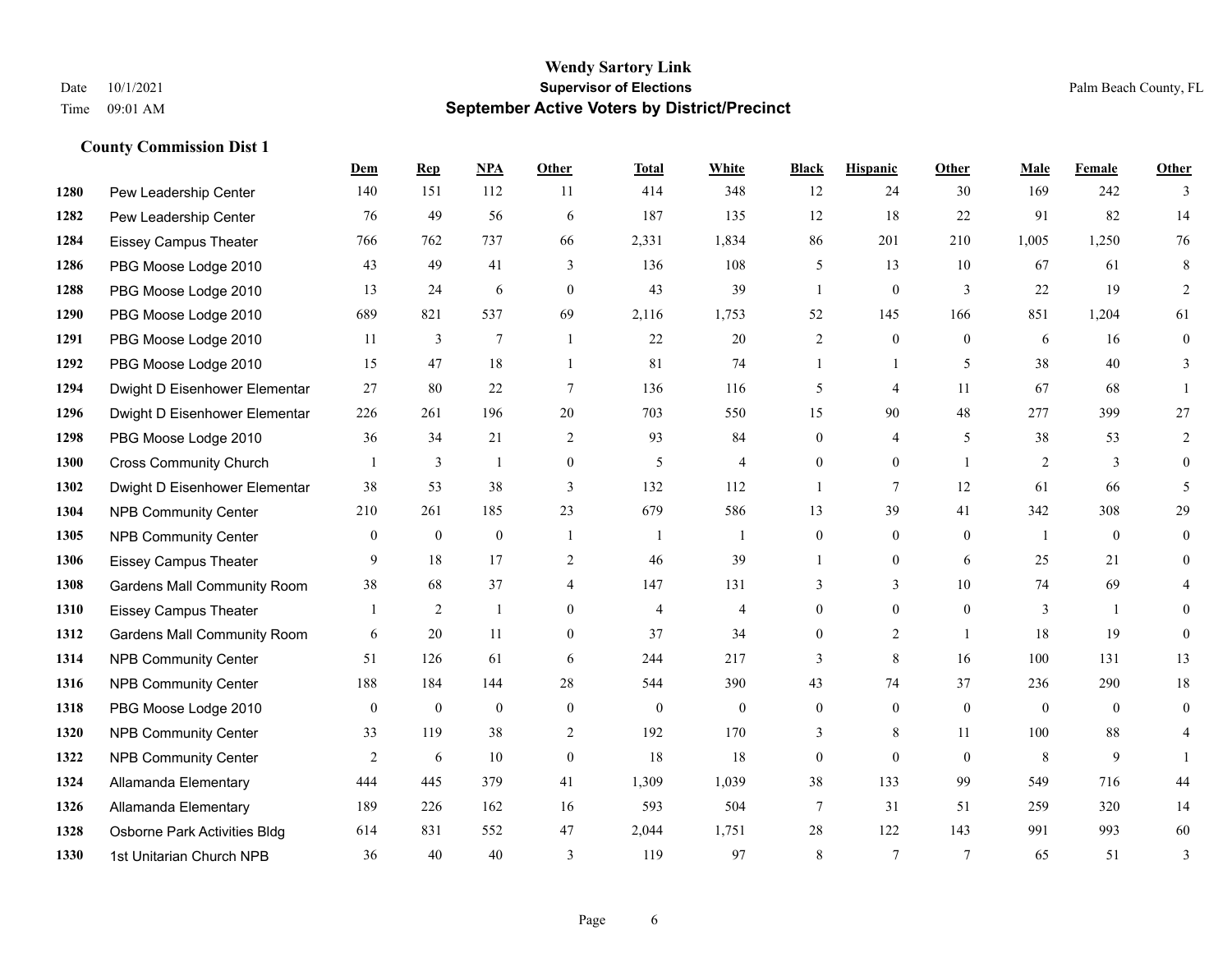|      |                                    | Dem            | <b>Rep</b>     | NPA            | <b>Other</b>   | <b>Total</b> | <b>White</b>   | <b>Black</b>     | <b>Hispanic</b> | <b>Other</b>   | <b>Male</b>    | <b>Female</b>   | <b>Other</b>     |
|------|------------------------------------|----------------|----------------|----------------|----------------|--------------|----------------|------------------|-----------------|----------------|----------------|-----------------|------------------|
| 1332 | 1st Unitarian Church NPB           | 343            | 393            | 255            | 32             | 1,023        | 840            | 57               | 62              | 64             | 498            | 502             | 23               |
| 1334 | 1st Unitarian Church NPB           | $\overline{2}$ | 3              | 5              | $\mathbf{1}$   | 11           | 11             | $\mathbf{0}$     | $\mathbf{0}$    | $\theta$       | $\overline{4}$ | $7\phantom{.0}$ | $\mathbf{0}$     |
| 1336 | <b>Gardens Mall Community Room</b> | 35             | 91             | 43             | $\overline{4}$ | 173          | 154            | $\theta$         | 4               | 15             | 87             | 79              | $7\overline{ }$  |
| 1338 | <b>Eissey Campus Theater</b>       | 92             | 392            | 101            | 19             | 604          | 582            | 1                | $\mathbf{1}$    | 20             | 267            | 326             | $11\,$           |
| 1340 | <b>Eissey Campus Theater</b>       | 6              | 6              | 3              | $\mathbf{0}$   | 15           | 13             | $\overline{0}$   | $\mathbf{1}$    | $\overline{1}$ | $\tau$         | 8               | $\boldsymbol{0}$ |
| 1342 | NPB Country Club                   | 307            | 447            | 269            | 29             | 1,052        | 950            | 18               | 32              | 52             | 449            | 578             | 25               |
| 1344 | Old Port Cove                      | 296            | 520            | 321            | 33             | 1,170        | 1,073          | 5                | 30              | 62             | 531            | 621             | 18               |
| 1346 | Anchorage Activities Bldg          | 557            | 930            | 419            | 37             | 1,943        | 1,785          | 13               | 58              | 87             | 895            | 1,000           | $48\,$           |
| 1348 | <b>NPB Council Chambers</b>        | 32             | 124            | 33             | 8              | 197          | 186            | $\boldsymbol{0}$ | 6               | 5              | 100            | 91              | 6                |
| 1350 | Faith Lutheran Church              | 378            | 613            | 370            | 25             | 1,386        | 1,222          | 10               | 79              | 75             | 661            | 682             | 43               |
| 1352 | Northlake Nazarene Church          | 673            | 861            | 592            | 52             | 2,178        | 1,554          | 154              | 186             | 284            | 981            | 1.120           | 77               |
| 1354 | <b>Grove Park Elementary</b>       | 93             | 166            | 78             | $\overline{4}$ | 341          | 288            | 11               | 19              | 23             | 155            | 176             | $10\,$           |
| 1356 | Casa Rio Clubhouse                 | 795            | 420            | 504            | 33             | 1,752        | 877            | 388              | 241             | 246            | 756            | 933             | 63               |
| 1358 | RB Prep Achievement Academy        | 15             | $\overline{4}$ | $\mathfrak{Z}$ | $\mathbf{0}$   | 22           | 9              | 8                | -1              | $\overline{4}$ | 13             | 6               | 3                |
| 1360 | Garden Lodge 366 F&AM              | 351            | 329            | 238            | 23             | 941          | 739            | 59               | 73              | 70             | 413            | 501             | 27               |
| 1362 | <b>Grove Park Elementary</b>       | 212            | 122            | 183            | $\tau$         | 524          | 264            | 48               | 158             | 54             | 233            | 273             | 18               |
| 1364 | RB Prep Achievement Academy        | 390            | 109            | 229            | 17             | 745          | 211            | 300              | 140             | 94             | 318            | 404             | 23               |
| 1366 | Palm Lake Estates - The Pines      | 64             | 76             | 48             | $\overline{4}$ | 192          | 155            | 13               | 9               | 15             | 89             | 95              | $\,8\,$          |
| 1368 | RB Prep Achievement Academy        | $\mathbf{0}$   | $\mathbf{0}$   | $\mathbf{0}$   | $\overline{0}$ | $\mathbf{0}$ | $\overline{0}$ | $\boldsymbol{0}$ | $\mathbf{0}$    | $\theta$       | $\mathbf{0}$   | $\mathbf{0}$    | $\mathbf{0}$     |
| 1370 | Palm Lake Estates - The Pines      | 122            | 122            | 75             | 5              | 324          | 272            | 14               | 24              | 14             | 135            | 179             | 10               |
| 1372 | Garden Lodge 366 F&AM              | 96             | 37             | 44             | $\tau$         | 184          | 84             | 58               | 20              | 22             | 81             | 97              | 6                |
| 1374 | Pew Leadership Center              | 191            | 81             | 138            | 11             | 421          | 218            | 115              | 46              | 42             | 174            | 233             | 14               |
| 1376 | Lake Park Town Hall                | $\mathbf{0}$   | $\mathbf{0}$   | $\mathbf{0}$   | $\mathbf{0}$   | $\mathbf{0}$ | $\mathbf{0}$   | $\mathbf{0}$     | $\mathbf{0}$    | $\theta$       | $\mathbf{0}$   | $\mathbf{0}$    | $\boldsymbol{0}$ |
| 1378 | PBC Fire Rescue #68                | 1,030          | 411            | 517            | 38             | 1,996        | 815            | 838              | 113             | 230            | 930            | 980             | 86               |
| 1380 | <b>NPB Council Chambers</b>        | 177            | 263            | 156            | 15             | 611          | 541            | 10               | 22              | 38             | 270            | 322             | 19               |
| 1382 | Lake Park Town Hall                | 278            | 352            | 258            | 26             | 914          | 750            | 37               | 57              | 70             | 417            | 474             | 23               |
| 1384 | Phil Foster Park Marine Center     | 298            | 553            | 280            | 30             | 1,161        | 1,029          | 19               | 41              | 72             | 574            | 560             | 27               |
| 1386 | Phil Foster Park Marine Center     | 585            | 1.113          | 705            | 85             | 2,488        | 2,146          | 56               | 87              | 199            | 1.146          | 1,275           | 67               |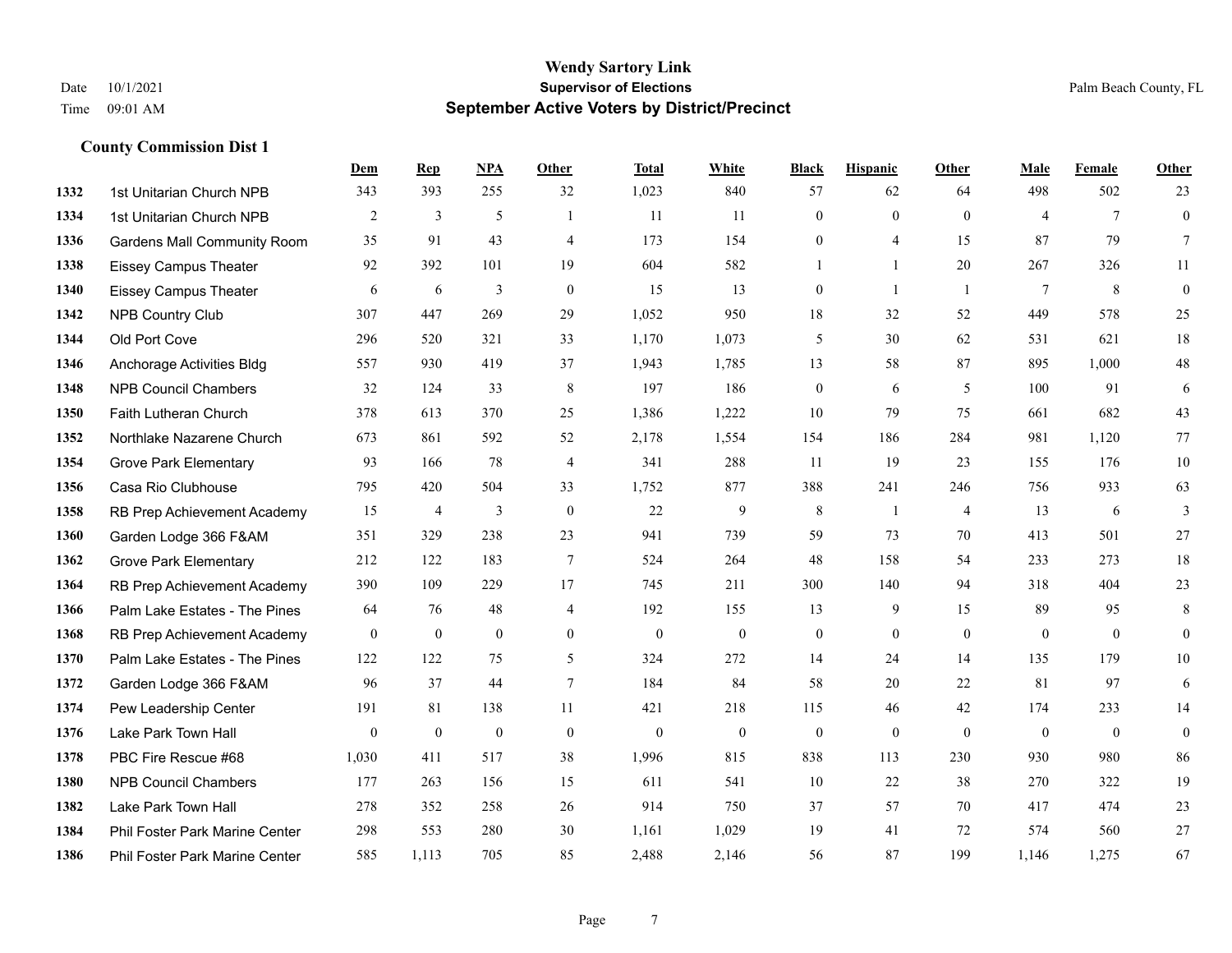|      |                                 | <u>Dem</u> | <b>Rep</b> | <u>NPA</u> | Other | <b>Total</b> | <b>White</b> | <b>Black</b> | <b>Hispanic</b> | <b>Other</b> | <u>Male</u> | Female   | <b>Other</b>   |
|------|---------------------------------|------------|------------|------------|-------|--------------|--------------|--------------|-----------------|--------------|-------------|----------|----------------|
| 1388 | Palm Beach Shores Town Hall     | 276        | 442        | 305        | 27    | 1,050        | 959          |              | 18              | 62           | 485         | 538      | 27             |
| 1389 | Palm Beach Shores Town Hall     |            |            | $\theta$   |       | $\theta$     |              | $\theta$     |                 | $\theta$     | $\theta$    | $\theta$ | $\overline{0}$ |
| 1390 | St Edwards Church               | 450        | ,188       | 522        | 55    | 2,215        | 2,034        |              | -54             | 124          | 1,028       | 1,118    | 69             |
| 1392 | St Edwards Church               | 355        | 612        | 411        | 47    | 425. ا       | .286         | O            | 29              | 104          | 624         | 766      | 35             |
| 1394 | Morton & Barbara Mandel Cente   | 242        | 609        | 288        | 36    | . 175        | 1.070        | <sub>6</sub> | 24              | 75           | 531         | 612      | 32             |
|      | <b>County Commission Dist 1</b> | 46,522     | 65,094     | 42,662     | 3,993 | 158,27       | 132.116      | 5,381        | 9,274           | 11,500       | 72,184      | 81,387   | 4,700          |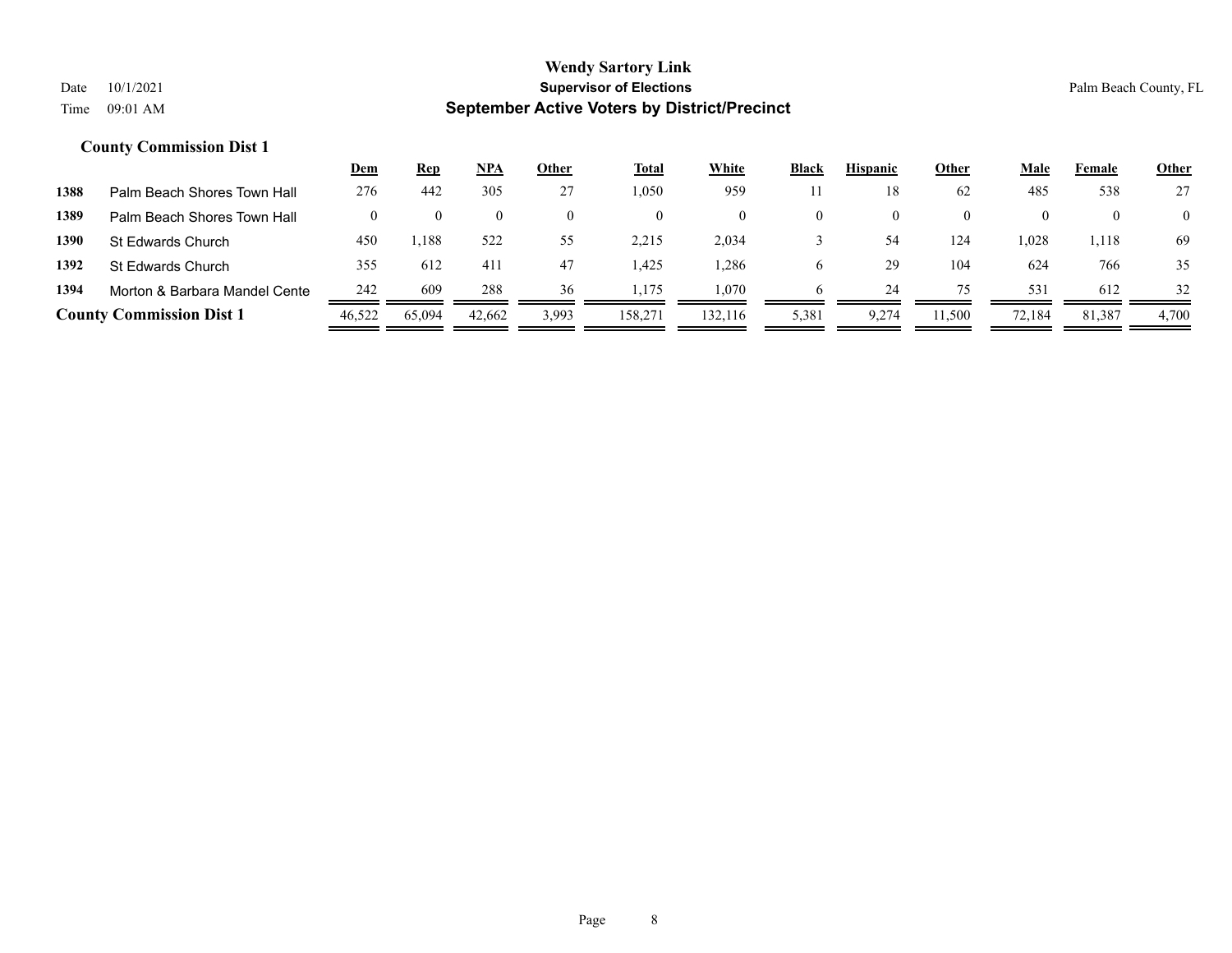|      |                                 | Dem              | <b>Rep</b>       | NPA              | <b>Other</b>     | <b>Total</b>     | <b>White</b>     | <b>Black</b>     | <b>Hispanic</b>  | <b>Other</b>   | <b>Male</b>  | <b>Female</b> | <b>Other</b>     |
|------|---------------------------------|------------------|------------------|------------------|------------------|------------------|------------------|------------------|------------------|----------------|--------------|---------------|------------------|
| 2002 | Jeaga Middle                    | 180              | 92               | 111              | 6                | 389              | 151              | 127              | 39               | 72             | 170          | 207           | 12               |
| 2004 | <b>Grassy Waters Elementary</b> | 1,043            | 323              | 583              | 43               | 1,992            | 588              | 728              | 395              | 281            | 848          | 1,073         | 71               |
| 2006 | Jeaga Middle                    | 171              | 79               | 101              | 9                | 360              | 150              | 110              | 77               | 23             | 148          | 202           | $10\,$           |
| 2008 | Jeaga Middle                    | $\mathbf{0}$     | $\boldsymbol{0}$ | $\boldsymbol{0}$ | $\boldsymbol{0}$ | $\mathbf{0}$     | $\boldsymbol{0}$ | $\boldsymbol{0}$ | $\boldsymbol{0}$ | $\mathbf{0}$   | $\mathbf{0}$ | $\mathbf{0}$  | $\boldsymbol{0}$ |
| 2010 | Cypress Lakes HOA               | 591              | 328              | 281              | 33               | 1,233            | 840              | 201              | 96               | 96             | 471          | 727           | 35               |
| 2012 | Century Village Clubhouse       | 61               | 31               | 24               | $\overline{c}$   | 118              | 72               | 14               | 18               | 14             | 54           | 60            | $\overline{4}$   |
| 2014 | Club Baywinds                   | 823              | 544              | 370              | 35               | 1,772            | 1,348            | 151              | 166              | 107            | 720          | 1,009         | 43               |
| 2016 | Andros Isle POA Clubhouse       | 854              | 562              | 545              | 35               | 1,996            | 1,078            | 394              | 300              | 224            | 851          | 1,074         | 71               |
| 2018 | <b>Riverwalk Clubhouse</b>      | 747              | 702              | 560              | 49               | 2,058            | 1,615            | 91               | 173              | 179            | 884          | 1,112         | 62               |
| 2020 | Jeaga Middle                    | 208              | 86               | 135              | 10               | 439              | 203              | 127              | 81               | 28             | 192          | 239           | $\,8\,$          |
| 2021 | Jeaga Middle                    | 167              | 56               | 121              | 16               | 360              | 111              | 124              | 74               | 51             | 142          | 206           | $12\,$           |
| 2022 | Century Village Clubhouse       | 784              | 404              | 335              | 32               | 1,555            | 1,002            | 217              | 205              | 131            | 614          | 888           | 53               |
| 2024 | Century Village Clubhouse       | 793              | 420              | 323              | 37               | 1,573            | 1,102            | 167              | 163              | 141            | 619          | 903           | 51               |
| 2026 | Century Village Clubhouse       | 626              | 328              | 287              | 28               | 1,269            | 787              | 189              | 195              | 98             | 494          | 721           | 54               |
| 2028 | Century Village Clubhouse       | 342              | 187              | 149              | 6                | 684              | 470              | 66               | 88               | 60             | 247          | 413           | $24\,$           |
| 2030 | <b>Benoist Farms Elementary</b> | 575              | 156              | 297              | 21               | 1,049            | 256              | 453              | 232              | 108            | 405          | 593           | 51               |
| 2032 | <b>Riverwalk Clubhouse</b>      | 51               | 26               | 29               | 5                | 111              | 56               | 32               | 15               | 8              | 42           | 66            | 3                |
| 2034 | <b>Riverwalk Clubhouse</b>      | 101              | 51               | 69               | 10               | 231              | 92               | 59               | 55               | 25             | 102          | 127           | $\overline{c}$   |
| 2036 | <b>Turning Points Academy</b>   | 759              | 417              | 376              | 38               | 1,590            | 936              | 286              | 262              | 106            | 591          | 952           | $47\,$           |
| 2038 | <b>Turning Points Academy</b>   | 817              | 180              | 354              | 20               | 1,371            | 485              | 622              | 154              | 110            | 463          | 868           | $40\,$           |
| 2040 | Wynnebrook Elementary           | 811              | 269              | 425              | 21               | 1,526            | 418              | 597              | 352              | 159            | 662          | 793           | 71               |
| 2041 | Wynnebrook Elementary           | 541              | 248              | 381              | 17               | 1,187            | 475              | 136              | 483              | 93             | 500          | 637           | 50               |
| 2042 | <b>Turning Points Academy</b>   | $\boldsymbol{0}$ | $\boldsymbol{0}$ | $\boldsymbol{0}$ | $\boldsymbol{0}$ | $\boldsymbol{0}$ | $\boldsymbol{0}$ | $\boldsymbol{0}$ | $\boldsymbol{0}$ | $\overline{0}$ | $\mathbf{0}$ | $\mathbf{0}$  | $\boldsymbol{0}$ |
| 2044 | St Christophers Episcopal Chr   | 1,106            | 281              | 561              | 33               | 1,981            | 570              | 812              | 394              | 205            | 875          | 1,013         | 93               |
| 2046 | Haverhill Town Hall             | 396              | 216              | 237              | 10               | 859              | 331              | 236              | 202              | 90             | 387          | 434           | 38               |
| 2048 | Elks Lodge #1352                | 2                | 3                | $\boldsymbol{0}$ | $\mathbf{0}$     | 5                | 3                | $\mathbf{1}$     | $\boldsymbol{0}$ | $\overline{1}$ | 3            | -1            | 1                |
| 2050 | Elks Lodge #1352                | 19               | 19               | 26               | 3                | 67               | 40               | 6                | 13               | 8              | 35           | 29            | 3                |
| 2052 | Elks Lodge #1352                | 557              | 152              | 270              | 20               | 999              | 179              | 472              | 153              | 195            | 463          | 496           | 40               |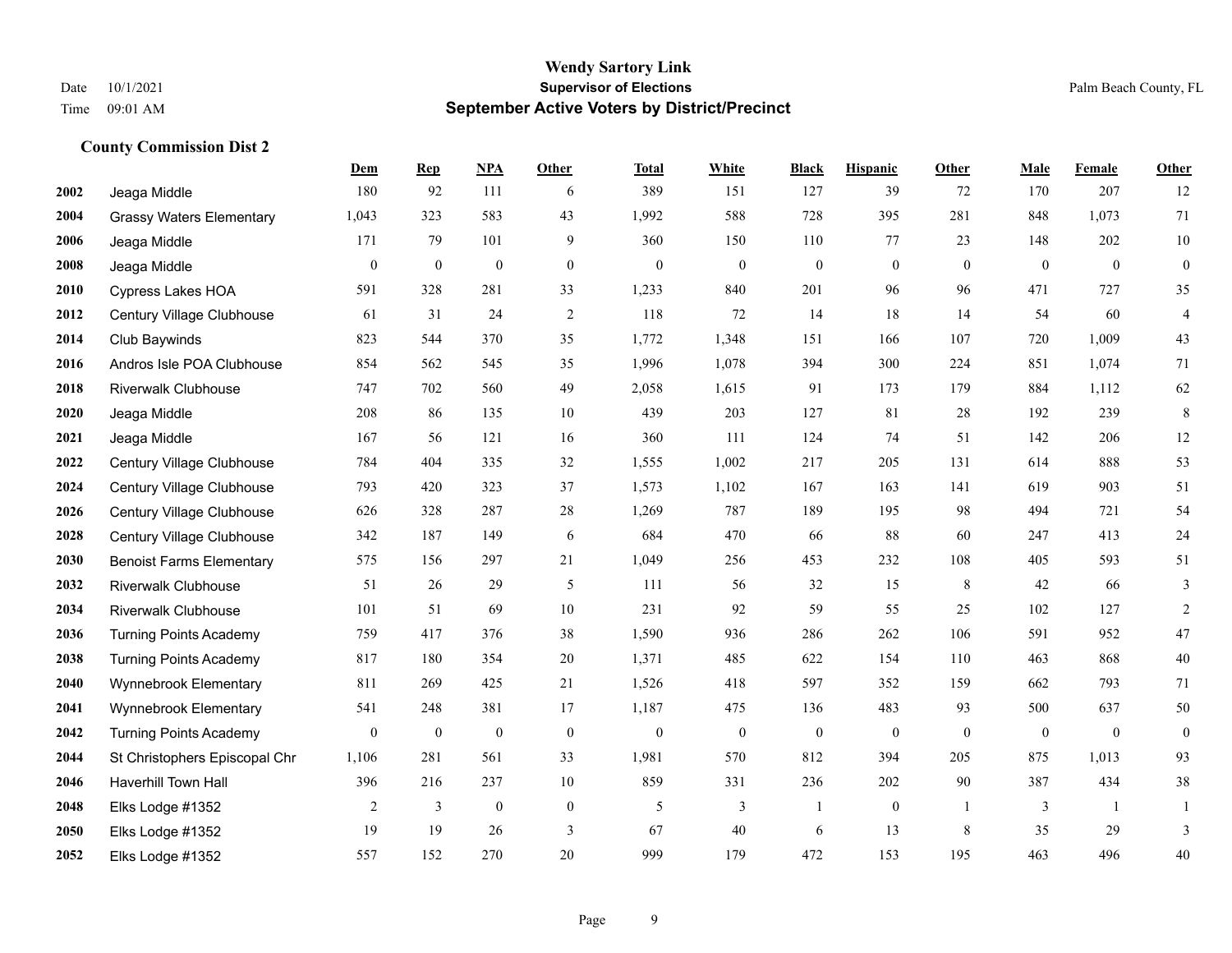|      |                                   | Dem             | <b>Rep</b>       | NPA              | <b>Other</b>     | <b>Total</b>   | <b>White</b>   | <b>Black</b>     | <b>Hispanic</b>  | Other          | <b>Male</b>    | <b>Female</b> | <b>Other</b> |
|------|-----------------------------------|-----------------|------------------|------------------|------------------|----------------|----------------|------------------|------------------|----------------|----------------|---------------|--------------|
| 2054 | Elks Lodge #1352                  | 1,277           | 326              | 701              | 25               | 2,329          | 457            | 987              | 594              | 291            | 1,026          | 1,194         | 109          |
| 2056 | Clayton Hutcheson Hall B          | 730             | 321              | 563              | 18               | 1,632          | 513            | 294              | 656              | 169            | 719            | 820           | 93           |
| 2058 | Clayton Hutcheson Hall B          | 3               | $\mathbf{1}$     | $\boldsymbol{0}$ | $\boldsymbol{0}$ | $\overline{4}$ | 3              | $\boldsymbol{0}$ | $\mathbf{1}$     | $\overline{0}$ | 2              | 2             | $\mathbf{0}$ |
| 2060 | <b>West Gate Elementary</b>       | 390             | 220              | 335              | 13               | 958            | 312            | 72               | 493              | 81             | 460            | 449           | 49           |
| 2062 | <b>West Gate Elementary</b>       | 10              | 9                | 13               | $\mathbf{0}$     | 32             | 23             | 2                | 5                | 2              | 18             | 14            | $\mathbf{0}$ |
| 2064 | West Gate Elementary              |                 | $\boldsymbol{0}$ | $\boldsymbol{0}$ | $\mathbf{0}$     | $\overline{1}$ | 1              | $\boldsymbol{0}$ | $\boldsymbol{0}$ | $\mathbf{0}$   | -1             | $\mathbf{0}$  | $\mathbf{0}$ |
| 2066 | Howard Park Community Center      | 143             | 80               | 97               | $\tau$           | 327            | 167            | 55               | 68               | 37             | 150            | 169           | 8            |
| 2068 | <b>Conniston Middle</b>           | 430             | 250              | 323              | 15               | 1,018          | 401            | 100              | 444              | 73             | 458            | 520           | 40           |
| 2070 | <b>Belvedere Elementary</b>       | 562             | 371              | 381              | 24               | 1,338          | 1,052          | 28               | 151              | 107            | 632            | 656           | 50           |
| 2072 | <b>Belvedere Elementary</b>       | 605             | 337              | 475              | 28               | 1,445          | 520            | 150              | 623              | 152            | 622            | 734           | 89           |
| 2074 | <b>Belvedere Elementary</b>       | $\mathbf{0}$    | $\mathbf{0}$     | $\mathbf{0}$     | $\mathbf{0}$     | $\Omega$       | $\mathbf{0}$   | $\mathbf{0}$     | $\mathbf{0}$     | $\theta$       | $\mathbf{0}$   | $\theta$      | $\mathbf{0}$ |
| 2076 | St Catherine Church               | 145             | 121              | 123              | $\tau$           | 396            | 327            | 16               | 27               | 26             | 192            | 194           | 10           |
| 2078 | St Catherine Church               | 446             | 554              | 365              | 32               | 1,397          | 1,165          | 38               | 88               | 106            | 626            | 721           | 50           |
| 2080 | <b>Everglades Elementary</b>      | 162             | 169              | 125              | 9                | 465            | 264            | 67               | 79               | 55             | 215            | 229           | $21\,$       |
| 2081 | <b>Everglades Elementary</b>      | 69              | 92               | 45               | $\mathbf{0}$     | 206            | 148            | 7                | 28               | 23             | 102            | 98            | 6            |
| 2082 | Pine Jog Environmental Center     | 166             | 288              | 161              | 10               | 625            | 430            | 25               | 115              | 55             | 298            | 311           | 16           |
| 2083 | Pine Jog Environmental Center     | $7\phantom{.0}$ | 21               | 17               | $\boldsymbol{0}$ | 45             | 30             | $\boldsymbol{0}$ | 13               | 2              | 21             | 23            | 1            |
| 2084 | <b>Community Christian Church</b> | 282             | 117              | 158              | 16               | 573            | 170            | 207              | 130              | 66             | 256            | 302           | 15           |
| 2085 | <b>Community Christian Church</b> | $\overline{2}$  | -1               | $\mathbf{0}$     | $\mathbf{0}$     | 3              | 3              | $\mathbf{0}$     | $\theta$         | $\theta$       | $\overline{1}$ | 2             | $\theta$     |
| 2086 | <b>Community Christian Church</b> | 1,213           | 547              | 931              | 53               | 2,744          | 853            | 594              | 920              | 377            | 1,192          | 1,442         | 110          |
| 2087 | <b>Community Christian Church</b> | $\mathbf{1}$    | $\mathbf{1}$     | $\boldsymbol{0}$ | $\mathbf{0}$     | $\overline{2}$ | $\overline{2}$ | $\theta$         | $\mathbf{0}$     | $\theta$       | 2              | $\theta$      | $\mathbf{0}$ |
| 2088 | Melaleuca Elementary              | 861             | 527              | 655              | 36               | 2,079          | 1,059          | 343              | 481              | 196            | 954            | 1,046         | 79           |
| 2090 | Pine Jog Environmental Center     | $\bf{0}$        | $\overline{2}$   | $\boldsymbol{0}$ | $\boldsymbol{0}$ | $\overline{2}$ | 1              | $\boldsymbol{0}$ | $\boldsymbol{0}$ | -1             | $\overline{0}$ |               |              |
| 2092 | Pine Jog Environmental Center     | 1               | $\overline{4}$   | $\mathbf{1}$     | $\mathbf{1}$     | 7              | 7              | $\theta$         | $\theta$         | $\theta$       | 3              | 4             | $\mathbf{0}$ |
| 2094 | Pine Jog Environmental Center     | 370             | 77               | 204              | 11               | 662            | 111            | 262              | 173              | 116            | 273            | 360           | 29           |
| 2096 | 1st Church of the Nazarene        | 251             | 68               | 187              | 5                | 511            | 115            | 23               | 329              | 44             | 236            | 245           | 30           |
| 2097 | 1st Church of the Nazarene        | 234             | 137              | 171              | 10               | 552            | 214            | 42               | 221              | 75             | 244            | 277           | 31           |
| 2098 | Iglesia Cristo Mi Redentor        | 435             | 218              | 340              | 27               | 1,020          | 326            | 160              | 439              | 95             | 427            | 530           | 63           |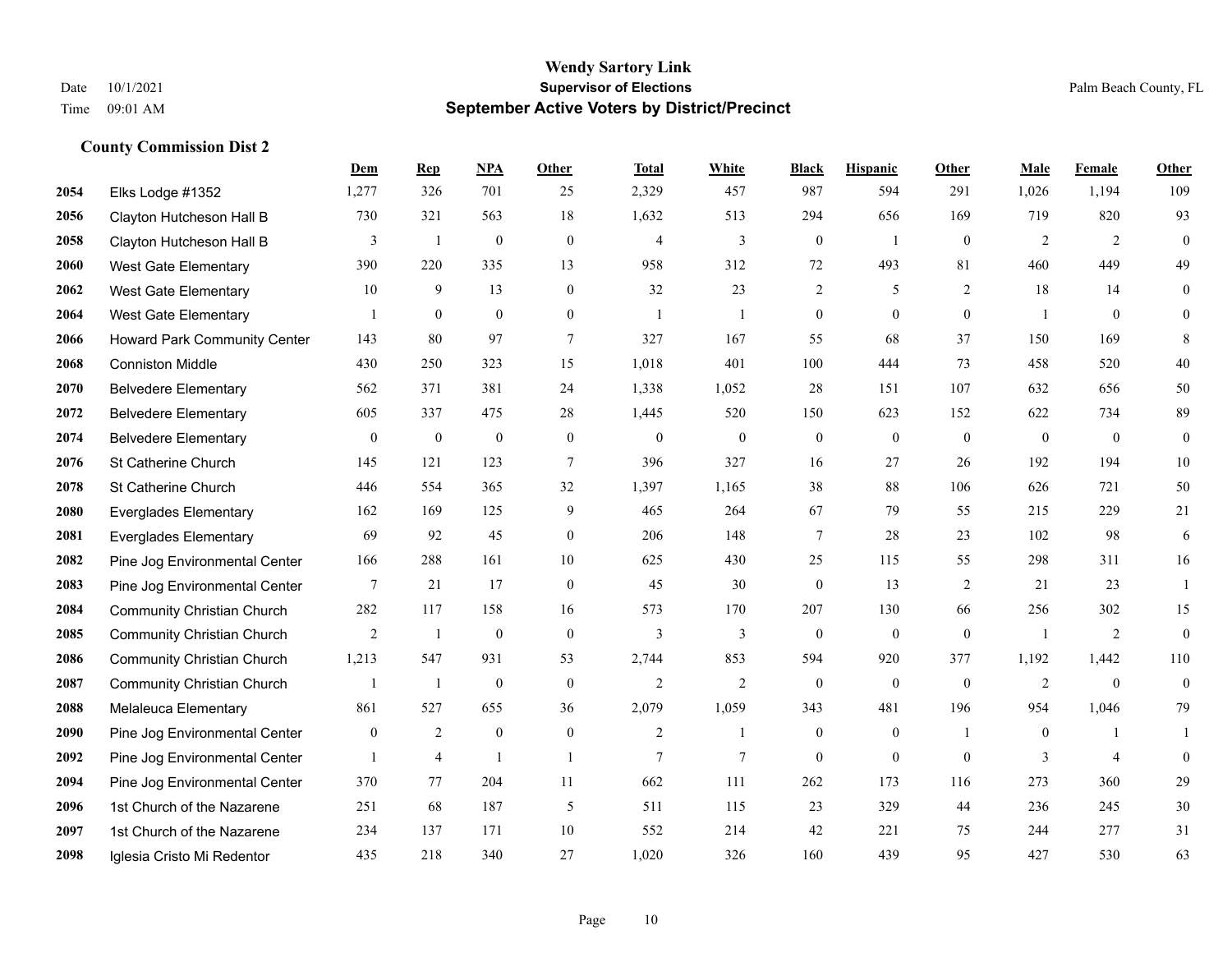|      |                               | Dem              | <b>Rep</b>       | NPA              | <b>Other</b>     | <b>Total</b>   | <b>White</b>   | <b>Black</b>     | <b>Hispanic</b>  | <b>Other</b>   | <b>Male</b>  | <b>Female</b>  | Other            |
|------|-------------------------------|------------------|------------------|------------------|------------------|----------------|----------------|------------------|------------------|----------------|--------------|----------------|------------------|
| 2100 | Iglesia Cristo Mi Redentor    | 773              | 353              | 565              | 35               | 1,726          | 437            | 363              | 753              | 173            | 714          | 926            | 86               |
| 2102 | Union Congregational Church   | 1,181            | 344              | 638              | 34               | 2,197          | 493            | 639              | 839              | 226            | 882          | 1,205          | 110              |
| 2104 | Lake Lytal Park               | 507              | 230              | 339              | 24               | 1,100          | 305            | 230              | 457              | 108            | 454          | 589            | 57               |
| 2106 | Main Library                  | 612              | 268              | 401              | 36               | 1,317          | 504            | 237              | 446              | 130            | 569          | 694            | 54               |
| 2108 | <b>Berkshire Elementary</b>   | 742              | 335              | 655              | 32               | 1,764          | 472            | 202              | 905              | 185            | 766          | 904            | 94               |
| 2110 | <b>Berkshire Elementary</b>   | 169              | 85               | 133              | $\overline{4}$   | 391            | 132            | 42               | 172              | 45             | 160          | 208            | 23               |
| 2112 | Palm Springs Middle           | $\tau$           | 6                | $\overline{7}$   | $\mathbf{0}$     | 20             | 15             | $\mathfrak{Z}$   | $\boldsymbol{0}$ | $\overline{2}$ | 9            | 11             | $\boldsymbol{0}$ |
| 2114 | Main Library                  | 371              | 285              | 313              | 11               | 980            | 359            | 55               | 478              | 88             | 439          | 493            | $48\,$           |
| 2115 | The Ark Church                | 75               | 47               | 59               | 5                | 186            | 87             | 12               | 65               | 22             | 85           | 91             | $10\,$           |
| 2116 | The Ark Church                | 801              | 553              | 700              | 33               | 2,087          | 906            | 149              | 862              | 170            | 885          | 1,122          | $80\,$           |
| 2117 | The Ark Church                | 1                | $\overline{0}$   | $\mathbf{1}$     | $\boldsymbol{0}$ | 2              | -1             | 1                | $\boldsymbol{0}$ | $\overline{0}$ | -1           | 1              | $\boldsymbol{0}$ |
| 2118 | Palm Springs Middle           | $\overline{0}$   | $\mathbf{0}$     | $\boldsymbol{0}$ | $\overline{0}$   | $\mathbf{0}$   | $\overline{0}$ | $\boldsymbol{0}$ | $\mathbf{0}$     | $\mathbf{0}$   | $\mathbf{0}$ | $\mathbf{0}$   | $\boldsymbol{0}$ |
| 2120 | Palm Springs Middle           | 56               | 20               | 51               | $\overline{0}$   | 127            | 31             | 12               | 55               | 29             | 50           | 66             | 11               |
| 2122 | Palm Springs Middle           |                  | $\mathbf{0}$     | $\bf{0}$         | $\mathbf{0}$     | $\mathbf{1}$   | $\mathbf{0}$   | 1                | $\boldsymbol{0}$ | $\bf{0}$       |              | $\bf{0}$       | $\boldsymbol{0}$ |
| 2124 | Palm Springs Middle           | 5                | 3                | $\,8\,$          | $\mathbf{0}$     | 16             | $\tau$         | 3                | 5                | -1             | $\tau$       | 9              | $\boldsymbol{0}$ |
| 2125 | St Marys Orthodox Church      | 340              | 355              | 246              | 8                | 949            | 506            | 41               | 340              | 62             | 421          | 491            | 37               |
| 2126 | St Marys Orthodox Church      | 274              | 255              | 229              | 9                | 767            | 435            | 31               | 236              | 65             | 358          | 388            | 21               |
| 2127 | Lake Clarke Shores Town Hall  |                  | $\mathbf{0}$     | $\overline{1}$   | $\overline{0}$   | $\overline{2}$ | $\mathbf{0}$   | $\boldsymbol{0}$ | $\overline{2}$   | $\theta$       | 2            | $\overline{0}$ | $\boldsymbol{0}$ |
| 2128 | Palm Springs Middle           | $\boldsymbol{0}$ | $\boldsymbol{0}$ | $\bf{0}$         | $\boldsymbol{0}$ | $\theta$       | $\mathbf{0}$   | $\boldsymbol{0}$ | $\boldsymbol{0}$ | $\mathbf{0}$   | $\mathbf{0}$ | $\mathbf{0}$   | $\boldsymbol{0}$ |
| 2130 | Cloud Lake Town Hall          | 43               | 62               | 59               | 8                | 172            | 125            | $\mathbf{1}$     | 33               | 13             | 85           | 81             | 6                |
| 2132 | Cloud Lake Town Hall          | 27               | 26               | 33               | $\overline{2}$   | 88             | 58             | $\overline{c}$   | 23               | 5              | 38           | 46             | $\overline{4}$   |
| 2134 | STEM Bldg at S FL Science Ctr | 528              | 320              | 430              | 32               | 1,310          | 493            | 59               | 642              | 116            | 598          | 655            | 57               |
| 2136 | Palmwood Lodge #303           | 664              | 447              | 568              | 45               | 1,724          | 748            | 83               | 728              | 165            | 777          | 864            | 83               |
| 2138 | Palmwood Lodge #303           | 341              | 159              | 268              | 19               | 787            | 322            | 78               | 298              | 89             | 363          | 388            | 36               |
| 2140 | South Olive Community Center  | 565              | 432              | 379              | 33               | 1,409          | 1,072          | 30               | 196              | 111            | 665          | 696            | $48\,$           |
| 2142 | Lakeside Presbyterian Church  | 293              | 365              | 187              | 23               | 868            | 754            | 3                | 56               | 55             | 400          | 441            | $27\,$           |
| 2144 | Lakeside Presbyterian Church  | 354              | 412              | 262              | 32               | 1,060          | 877            | 20               | 79               | 84             | 484          | 542            | 34               |
| 2146 | Village Walk HOA Clubhouse    | 544              | 533              | 429              | 43               | 1,549          | 1,201          | 58               | 138              | 152            | 640          | 854            | 55               |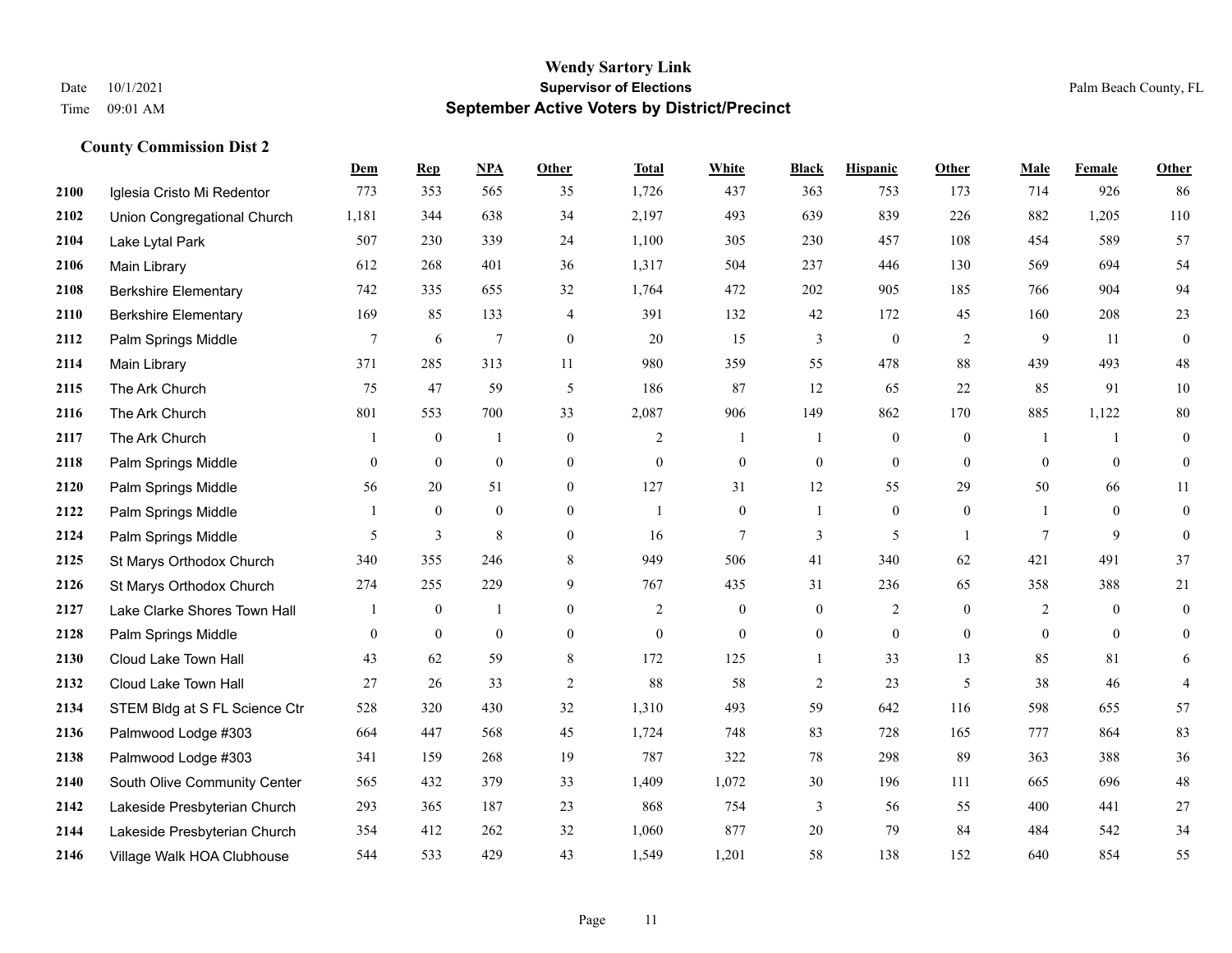|      |                                    | Dem            | <b>Rep</b>       | NPA              | <b>Other</b>             | <b>Total</b> | <b>White</b>   | <b>Black</b>     | <b>Hispanic</b> | <b>Other</b>   | <b>Male</b>    | <b>Female</b>  | <b>Other</b>     |
|------|------------------------------------|----------------|------------------|------------------|--------------------------|--------------|----------------|------------------|-----------------|----------------|----------------|----------------|------------------|
| 2148 | <b>Liberty Park Elementary</b>     | $\mathbf{0}$   | $\bf{0}$         | $\boldsymbol{0}$ | $\overline{0}$           | $\mathbf{0}$ | $\overline{0}$ | $\mathbf{0}$     | $\mathbf{0}$    | $\theta$       | $\mathbf{0}$   | $\overline{0}$ | $\theta$         |
| 2150 | River Bridge Activities Center     | 1,082          | 534              | 685              | 52                       | 2,353        | 1,138          | 481              | 490             | 244            | 982            | 1,287          | 84               |
| 2152 | Pine Ridge North II                | 1,101          | 504              | 803              | 54                       | 2,462        | 1,014          | 381              | 810             | 257            | 981            | 1,379          | 102              |
| 2154 | <b>Forest Hill Elementary</b>      | 1,131          | 437              | 800              | 34                       | 2,402        | 729            | 390              | 1,037           | 246            | 1,034          | 1,240          | 128              |
| 2156 | Cresthaven Emory Aud               | 631            | 409              | 303              | 14                       | 1,357        | 751            | 99               | 414             | 93             | 501            | 806            | 50               |
| 2158 | <b>Community Of Hope</b>           | 1,088          | 416              | 830              | 29                       | 2,363        | 591            | 431              | 1,032           | 309            | 1,039          | 1,207          | 117              |
| 2160 | Cresthaven Barkley Aud             | 514            | 356              | 283              | 19                       | 1,172        | 586            | 87               | 395             | 104            | 493            | 627            | 52               |
| 2162 | Cresthaven Ashley Aud              | 334            | 220              | 225              | 14                       | 793          | 396            | 39               | 293             | 65             | 313            | 446            | 34               |
| 2164 | <b>Covered Bridge Clubhouse</b>    | 1,116          | 732              | 662              | 40                       | 2,550        | 1,763          | 138              | 476             | 173            | 984            | 1,485          | 81               |
| 2166 | Poinciana Clubhouse                | 899            | 519              | 496              | 37                       | 1,951        | 1,284          | 94               | 415             | 158            | 767            | 1,118          | 66               |
| 2168 | First Baptist Church GA            | $\overline{0}$ | $\boldsymbol{0}$ | $\boldsymbol{0}$ | $\mathbf{0}$             | $\mathbf{0}$ | $\mathbf{0}$   | $\boldsymbol{0}$ | $\mathbf{0}$    | $\mathbf{0}$   | $\mathbf{0}$   | $\mathbf{0}$   | $\boldsymbol{0}$ |
| 2170 | <b>Liberty Park Elementary</b>     | 1,139          | 543              | 663              | 56                       | 2,401        | 1,045          | 459              | 639             | 258            | 954            | 1,332          | 115              |
| 2172 | First Baptist Church GA            | 17             | 3                | 10               | $\mathbf{0}$             | 30           | 14             | 3                | 9               | $\overline{4}$ | 11             | 18             | 1                |
| 2174 | First Baptist Church GA            | 457            | 190              | 270              | 12                       | 929          | 404            | 191              | 209             | 125            | 411            | 477            | 41               |
| 2182 | <b>Greenacres Community Center</b> | 638            | 284              | 528              | 28                       | 1,478        | 522            | 143              | 669             | 144            | 593            | 797            | 88               |
| 2184 | American Polish Club               | 1,092          | 392              | 801              | 39                       | 2,324        | 701            | 344              | 1,018           | 261            | 967            | 1,219          | 138              |
| 2186 | American Polish Club               | 321            | 134              | 240              | 6                        | 701          | 212            | 109              | 311             | 69             | 310            | 360            | 31               |
| 2188 | St Lukes United Methodist Chr      | 465            | 517              | 426              | 34                       | 1,442        | 1,142          | 35               | 188             | 77             | 684            | 719            | 39               |
| 2190 | Lucerne Pointe Clubhouse           | 1,017          | 521              | 645              | 46                       | 2,229        | 1,409          | 220              | 424             | 176            | 913            | 1,238          | $78\,$           |
| 2192 | Fountains Of Palm Beach            | 915            | 446              | 581              | 54                       | 1,996        | 1,352          | 143              | 335             | 166            | 844            | 1,086          | 66               |
| 2194 | <b>LC Swain Middle</b>             | 1,083          | 364              | 718              | 39                       | 2,204        | 758            | 450              | 766             | 230            | 925            | 1,171          | 108              |
| 2196 | Pine Ridge South IV Clubhouse      | 884            | 489              | 503              | 44                       | 1,920        | 1,147          | 261              | 399             | 113            | 752            | 1,095          | 73               |
| 2198 | American Finnish Club              | 14             | 9                | 8                | $\overline{0}$           | 31           | 17             | 3                | 1               | 10             | 12             | 16             | 3                |
| 2202 | <b>LC Swain Middle</b>             | $\overline{0}$ | 8                | $\mathbf{1}$     | $\Omega$                 | 9            | 6              | $\boldsymbol{0}$ | 3               | $\theta$       | $\overline{4}$ | 5              | $\mathbf{0}$     |
| 2204 | Heritage Elementary                | 545            | 219              | 478              | 30                       | 1,272        | 413            | 136              | 609             | 114            | 549            | 651            | $72\,$           |
| 2206 | <b>Heritage Elementary</b>         | 460            | 195              | 331              | 16                       | 1,002        | 320            | 215              | 337             | 130            | 433            | 517            | 52               |
| 2208 | American Finnish Club              | 6              | 7                | $\overline{1}$   | $\overline{\phantom{a}}$ | 15           | 14             | $\boldsymbol{0}$ | $\mathbf{0}$    | $\overline{1}$ | 6              | 8              | 1                |
| 2210 | American Polish Club               | 228            | 95               | 139              | 6                        | 468          | 167            | 115              | 139             | 47             | 188            | 260            | 20               |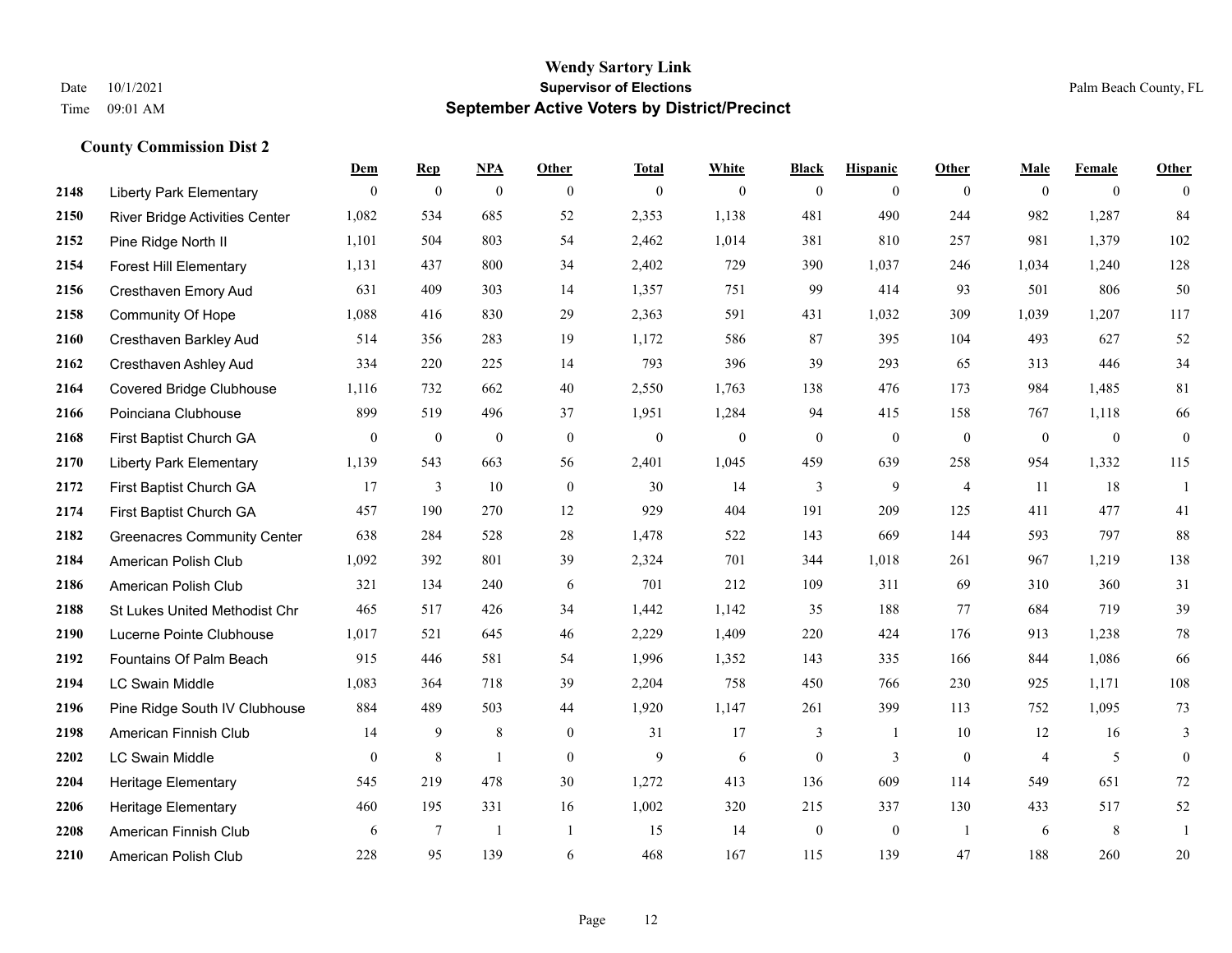|      |                                 | <u>Dem</u> | <u>Rep</u> | <b>NPA</b> | Other | <u>Total</u> | White  | <b>Black</b> | <b>Hispanic</b> | Other    | <b>Male</b>  | Female | <b>Other</b>   |
|------|---------------------------------|------------|------------|------------|-------|--------------|--------|--------------|-----------------|----------|--------------|--------|----------------|
| 2212 | American Polish Club            |            |            | $_{0}$     |       | $\theta$     |        | $\mathbf{0}$ | $\theta$        |          |              |        | $\overline{0}$ |
| 2214 | Indian Pines Elementary         | 1,182      | 253        | 580        | 38    | 2,053        | 462    | 918          | 442             | 231      | 921          | 1,032  | 100            |
| 2216 | Indian Pines Elementary         | .,784      | 294        | 842        | 42    | 2,962        | 518    | .486         | 586             | 372      | 1,332        | .484   | 146            |
| 2218 | Tradewinds Middle               | 1,256      | 312        | 649        | 36    | 2,253        | 564    | 880          | 365             | 444      | 990          | 1,137  | 126            |
| 8001 | Federal Only                    |            |            | $\theta$   |       | $\theta$     |        | $\mathbf{0}$ | $\mathbf{0}$    | $\theta$ | $\mathbf{U}$ |        | $\overline{0}$ |
| 8002 | State Only                      | 131        | 101        | 113        |       | 347          | 268    | 13           | 13              | 53       | 154          | 180    | 13             |
|      | <b>County Commission Dist 2</b> | 52,726     | 26,417     | 33,896     | 2,176 | 115,215      | 52,079 | 20,509       | 31,095          | 11,532   | 49,012       | 61,348 | 4,855          |
|      |                                 |            |            |            |       |              |        |              |                 |          |              |        |                |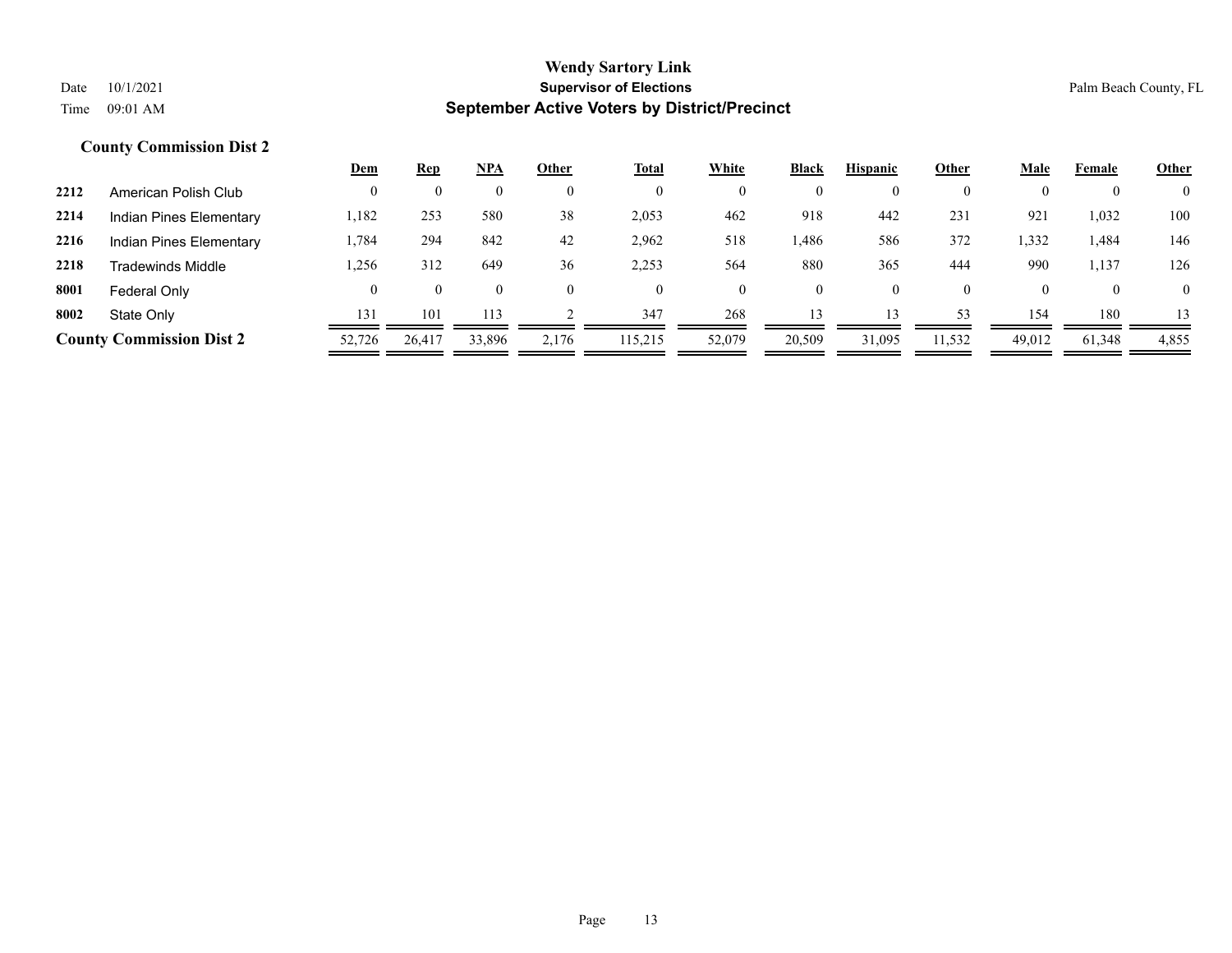|      |                                  | Dem              | <b>Rep</b>       | NPA              | <b>Other</b>     | <b>Total</b>   | <b>White</b>     | <b>Black</b>     | <b>Hispanic</b>  | <b>Other</b>   | <b>Male</b>    | Female          | Other            |
|------|----------------------------------|------------------|------------------|------------------|------------------|----------------|------------------|------------------|------------------|----------------|----------------|-----------------|------------------|
| 3002 | Palm Springs Middle              | 824              | 339              | 557              | 46               | 1,766          | 524              | 325              | 751              | 166            | 720            | 969             | 77               |
| 3004 | <b>Community Of Hope</b>         | 67               | 39               | 61               | $\overline{2}$   | 169            | 63               | 10               | 70               | 26             | 83             | 75              | 11               |
| 3006 | Faith Presbyterian               | 980              | 613              | 680              | 33               | 2,306          | 943              | 269              | 888              | 206            | 952            | 1,252           | 102              |
| 3008 | Palm Springs Middle              | $\boldsymbol{0}$ | $\boldsymbol{0}$ | $\boldsymbol{0}$ | $\boldsymbol{0}$ | $\mathbf{0}$   | $\boldsymbol{0}$ | $\boldsymbol{0}$ | $\boldsymbol{0}$ | $\mathbf{0}$   | $\mathbf{0}$   | $\mathbf{0}$    | $\boldsymbol{0}$ |
| 3010 | Faith Presbyterian               | 369              | 208              | 292              | 25               | 894            | 360              | 114              | 341              | 79             | 409            | 450             | 35               |
| 3012 | <b>Emmanuel Baptist Church</b>   | 629              | 572              | 412              | 20               | 1,633          | 982              | 44               | 517              | 90             | 694            | 876             | 63               |
| 3014 | Lake Clarke Shores Town Hall     | 1,011            | 1,075            | 645              | 45               | 2,776          | 2,038            | 83               | 486              | 169            | 1,266          | 1,423           | 87               |
| 3016 | <b>Community Of Hope</b>         | 45               | 37               | 53               | 2                | 137            | 36               | 9                | 76               | 16             | 51             | 76              | $10\,$           |
| 3018 | Palm Springs Middle              | 11               | 12               | 9                | $\overline{3}$   | 35             | 14               | $\boldsymbol{0}$ | 17               | $\overline{4}$ | 15             | 19              | $\overline{1}$   |
| 3020 | Palm Springs Village Hall        | 974              | 618              | 794              | 37               | 2,423          | 975              | 173              | 1,077            | 198            | 1,066          | 1,245           | 112              |
| 3022 | Oasis De Amor Baptist Church     | 511              | 221              | 395              | 17               | 1,144          | 372              | 138              | 492              | 142            | 538            | 541             | 65               |
| 3024 | Palm Springs Library             | 711              | 408              | 579              | 24               | 1,722          | 644              | 198              | 694              | 186            | 757            | 861             | 104              |
| 3026 | Palm Springs Village Hall        | $\boldsymbol{0}$ | $\boldsymbol{0}$ | $\boldsymbol{0}$ | $\mathbf{0}$     | $\mathbf{0}$   | $\mathbf{0}$     | $\boldsymbol{0}$ | $\boldsymbol{0}$ | $\theta$       | $\overline{0}$ | $\overline{0}$  | $\boldsymbol{0}$ |
| 3028 | Palm Springs Village Hall        | 2                | -1               | $\boldsymbol{0}$ | $\mathbf{0}$     | 3              | $\mathbf{0}$     | $\boldsymbol{0}$ | 3                | $\overline{0}$ |                | 2               | $\mathbf{0}$     |
| 3030 | Palm Springs Village Hall        | $\overline{0}$   | $\mathbf{0}$     | $\mathbf{0}$     | $\overline{0}$   | $\theta$       | $\mathbf{0}$     | $\mathbf{0}$     | $\mathbf{0}$     | $\theta$       | $\Omega$       | $\theta$        | $\mathbf{0}$     |
| 3032 | Special Olympics of PBC          | 688              | 310              | 525              | 35               | 1,558          | 561              | 266              | 597              | 134            | 728            | 750             | $80\,$           |
| 3034 | <b>Sunlight Community Church</b> | 157              | 103              | 78               | 6                | 344            | 180              | 42               | 101              | 21             | 155            | 179             | $10\,$           |
| 3036 | <b>Sunlight Community Church</b> | 389              | 212              | 285              | 15               | 901            | 374              | 174              | 263              | 90             | 396            | 474             | 31               |
| 3038 | <b>Sunlight Community Church</b> | 722              | 299              | 538              | 32               | 1,591          | 667              | 244              | 511              | 169            | 737            | 771             | 83               |
| 3040 | 1st Congregational Church        | 690              | 308              | 406              | 41               | 1,445          | 1,068            | 70               | 187              | 120            | 711            | 680             | 54               |
| 3042 | 1st Congregational Church        | 718              | 448              | 395              | 45               | 1,606          | 1,351            | 23               | 131              | 101            | 730            | 820             | 56               |
| 3044 | Holy Redeemer Church             | 221              | 68               | 188              | $\tau$           | 484            | 138              | 101              | 203              | 42             | 208            | 260             | 16               |
| 3048 | Holy Redeemer Church             | 588              | 215              | 456              | 24               | 1,283          | 385              | 253              | 518              | 127            | 564            | 658             | 61               |
| 3050 | Holy Redeemer Church             | $\tau$           | $\tau$           | $\overline{2}$   | $\mathbf{0}$     | 16             | 9                | 6                | $\mathbf{1}$     | $\mathbf{0}$   | 9              | $7\phantom{.0}$ | $\boldsymbol{0}$ |
| 3052 | Our Savior Lutheran Church       | 401              | 113              | 240              | 13               | 767            | 215              | 213              | 267              | 72             | 362            | 366             | 39               |
| 3058 | Our Savior Lutheran Church       | $\mathbf{0}$     | $\boldsymbol{0}$ | $\overline{2}$   | $\mathbf{0}$     | $\overline{c}$ | $\mathbf{1}$     | $\mathbf{1}$     | $\mathbf{0}$     | $\mathbf{0}$   | -1             | -1              | $\boldsymbol{0}$ |
| 3060 | Our Savior Lutheran Church       | 251              | 52               | 156              | 7                | 466            | 105              | 168              | 157              | 36             | 179            | 267             | $20\,$           |
| 3062 | Our Savior Lutheran Church       | 1,029            | 320              | 579              | 51               | 1,979          | 794              | 426              | 575              | 184            | 918            | 966             | 95               |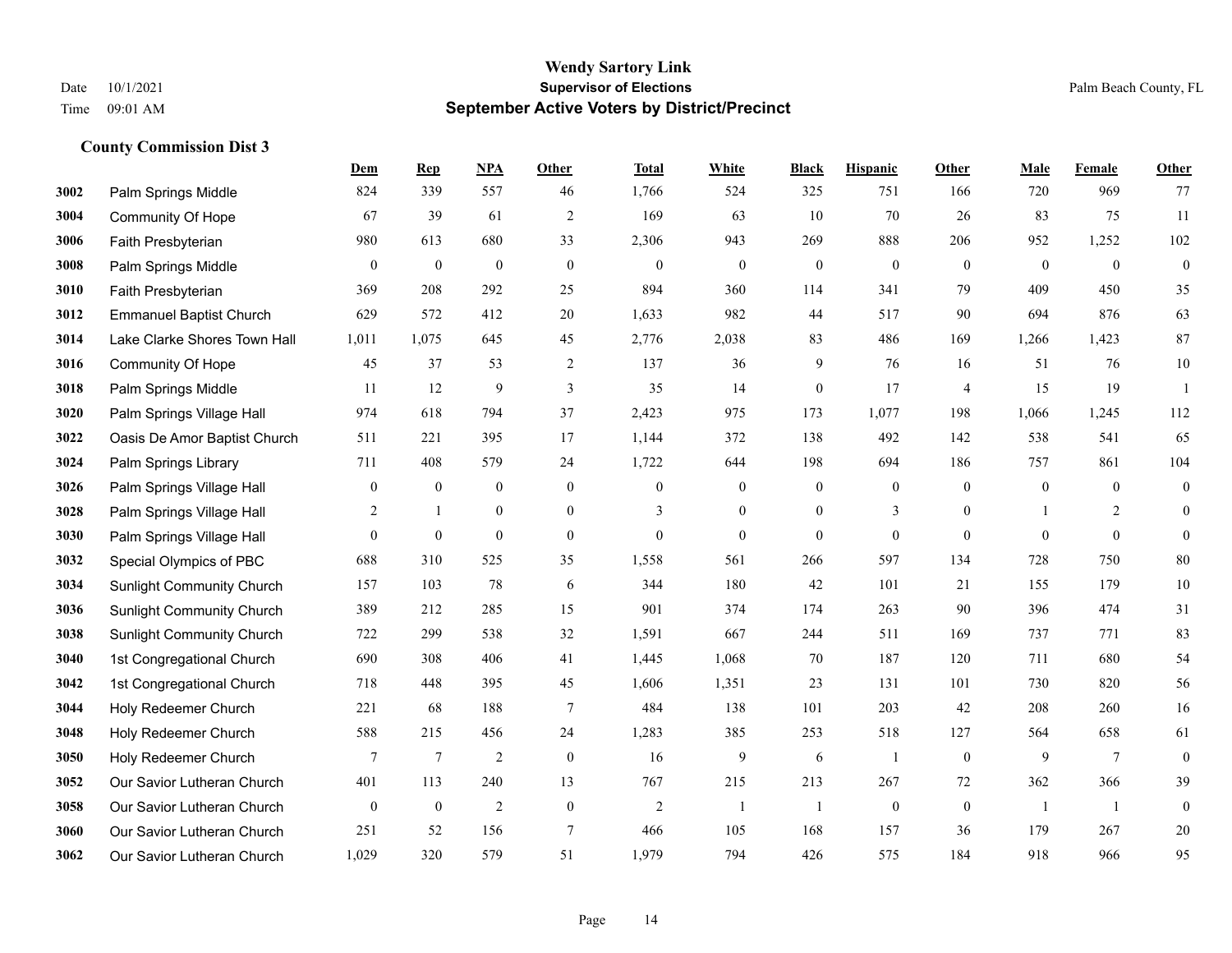|      |                                  | Dem          | <b>Rep</b>   | NPA            | <b>Other</b> | <b>Total</b> | <b>White</b>   | <b>Black</b> | <b>Hispanic</b> | <b>Other</b>    | <b>Male</b>  | Female   | <b>Other</b>     |
|------|----------------------------------|--------------|--------------|----------------|--------------|--------------|----------------|--------------|-----------------|-----------------|--------------|----------|------------------|
| 3064 | 1st Congregational Church        | 469          | 224          | 354            | 31           | 1,078        | 761            | 91           | 150             | 76              | 508          | 527      | 43               |
| 3066 | Our Savior Lutheran Church       | 362          | 134          | 271            | 20           | 787          | 546            | 71           | 92              | 78              | 386          | 368      | 33               |
| 3068 | St Andrews Episcopal             | 543          | 290          | 392            | 44           | 1,269        | 1,022          | 51           | 111             | 85              | 614          | 612      | 43               |
| 3070 | <b>Mid County Senior Center</b>  | 709          | 270          | 558            | 36           | 1,573        | 516            | 362          | 494             | 201             | 715          | 782      | 76               |
| 3071 | Holy Redeemer Church             | $\mathbf{0}$ | $\mathbf{0}$ | $\overline{0}$ | $\theta$     | $\theta$     | $\overline{0}$ | $\mathbf{0}$ | $\mathbf{0}$    | $\theta$        | $\mathbf{0}$ | $\theta$ | $\boldsymbol{0}$ |
| 3072 | Holy Redeemer Church             | 141          | 24           | 84             | 8            | 257          | 68             | 104          | 50              | 35              | 100          | 146      | 11               |
| 3074 | <b>Coastal Chapel</b>            | 471          | 349          | 334            | 25           | 1,179        | 736            | 99           | 253             | 91              | 551          | 586      | $42\,$           |
| 3075 | Lantana Recreation Center        | 14           | 8            | 8              | 2            | 32           | 32             | $\mathbf{0}$ | $\theta$        | $\theta$        | 11           | 21       | $\boldsymbol{0}$ |
| 3076 | Our Savior Lutheran Church       | 47           | 39           | 49             | $\mathbf{1}$ | 136          | 95             | 15           | 19              | $7\phantom{.0}$ | 75           | 56       | 5                |
| 3078 | Lakeside UM Church               | 643          | 391          | 437            | 36           | 1,507        | 941            | 165          | 268             | 133             | 665          | 799      | 43               |
| 3080 | American Finnish Club            | 836          | 219          | 559            | 40           | 1,654        | 394            | 512          | 560             | 188             | 719          | 835      | 100              |
| 3082 | <b>Atlantis City Hall</b>        | 483          | 894          | 444            | 43           | 1,864        | 1,610          | 39           | 91              | 124             | 854          | 966      | 44               |
| 3084 | Lakes of Sherbrooke              | 701          | 642          | 580            | 53           | 1,976        | 1,333          | 191          | 286             | 166             | 863          | 1,037    | 76               |
| 3086 | Woodlands Middle                 | 794          | 612          | 690            | 48           | 2,144        | 1,466          | 137          | 356             | 185             | 995          | 1,073    | $76\,$           |
| 3088 | <b>Tradewinds Middle</b>         | 180          | 53           | 122            | 8            | 363          | 98             | 126          | 79              | 60              | 163          | 190      | $10\,$           |
| 3090 | <b>Woodlands Middle</b>          | 1,443        | 822          | 638            | 51           | 2,954        | 2,385          | 175          | 116             | 278             | 1,347        | 1,519    | 88               |
| 3092 | Lacuna HOA Clubhouse             | 1,203        | 750          | 749            | 66           | 2,768        | 1,922          | 275          | 308             | 263             | 1,267        | 1,413    | $88\,$           |
| 3094 | <b>Coral Reef Elementary</b>     | 326          | 243          | 270            | 27           | 866          | 515            | 73           | 193             | 85              | 405          | 434      | $27\,$           |
| 3096 | <b>Coral Reef Elementary</b>     | 827          | 584          | 644            | 57           | 2,112        | 1,356          | 257          | 268             | 231             | 976          | 1,054    | 82               |
| 3098 | <b>Manatee Elementary</b>        | 682          | 584          | 524            | 44           | 1,834        | 1,251          | 173          | 221             | 189             | 832          | 940      | 62               |
| 3100 | Journeys End                     | 430          | 338          | 363            | 20           | 1,151        | 771            | 93           | 136             | 151             | 543          | 578      | 30               |
| 3102 | <b>Diamond View Elementary</b>   | 1,203        | 443          | 791            | 51           | 2,488        | 1,029          | 635          | 523             | 301             | 1,093        | 1,286    | 109              |
| 3104 | American German Club             | 411          | 349          | 370            | 33           | 1,163        | 808            | 90           | 138             | 127             | 540          | 579      | 44               |
| 3106 | American German Club             | 299          | 109          | 202            | 17           | 627          | 223            | 175          | 98              | 131             | 276          | 322      | 29               |
| 3108 | Santaluces High                  | 1,241        | 538          | 883            | 62           | 2,724        | 1,098          | 695          | 540             | 391             | 1,210        | 1.425    | 89               |
| 3110 | Lantana Road Branch Library      | 827          | 335          | 486            | 42           | 1,690        | 793            | 454          | 288             | 155             | 735          | 877      | $78\,$           |
| 3112 | <b>Starlight Cove Elementary</b> | 842          | 298          | 613            | 38           | 1,791        | 704            | 310          | 635             | 142             | 775          | 926      | $90\,$           |
| 3114 | Santaluces High                  | 379          | 248          | 295            | 12           | 934          | 546            | 122          | 183             | 83              | 455          | 448      | 31               |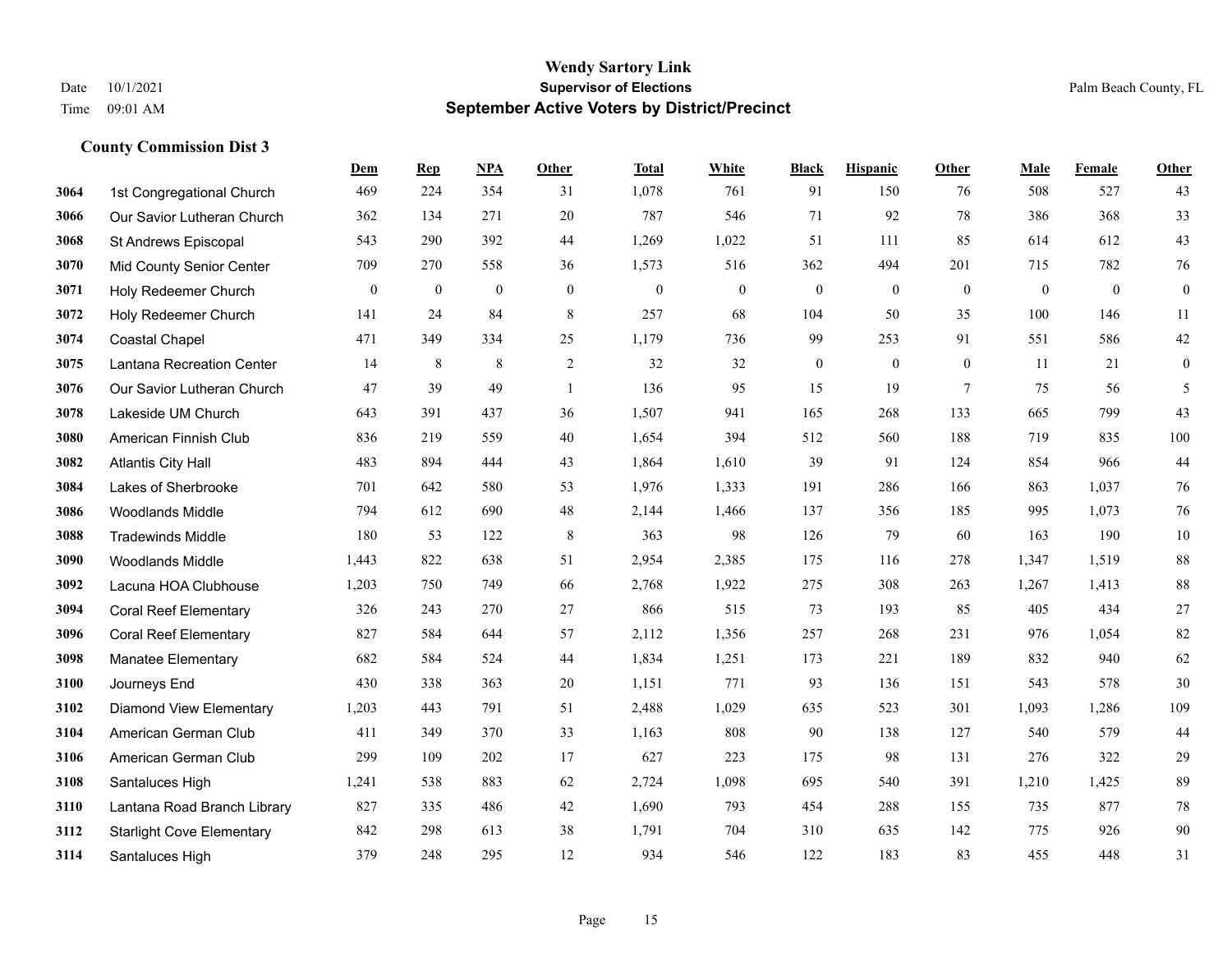|      |                                  | Dem   | <b>Rep</b> | NPA | <b>Other</b>     | <b>Total</b> | <b>White</b> | <b>Black</b>     | <b>Hispanic</b> | Other | <b>Male</b> | Female | <b>Other</b> |
|------|----------------------------------|-------|------------|-----|------------------|--------------|--------------|------------------|-----------------|-------|-------------|--------|--------------|
| 3116 | Advent Lantana                   | 1,064 | 520        | 736 | 52               | 2,372        | 1,460        | 364              | 363             | 185   | 976         | 1,314  | 82           |
| 3118 | Advent Lantana                   | 204   | 228        | 177 | 16               | 625          | 511          | 21               | 49              | 44    | 308         | 304    | 13           |
| 3120 | Valencia Shores Social Club      | 1,219 | 585        | 576 | 46               | 2,426        | 2,140        | 68               | 82              | 136   | 1,111       | 1,260  | 55           |
| 3122 | Boynton Beach Community Chui     | 907   | 408        | 341 | 33               | 1,689        | 1,513        | 34               | 51              | 91    | 694         | 955    | $40\,$       |
| 3124 | West Boynton Park and Rec        | 787   | 580        | 648 | 43               | 2,058        | 1,304        | 220              | 288             | 246   | 930         | 1.053  | 75           |
| 3126 | Temple Shaarei Shalom            | 636   | 507        | 463 | 27               | 1,633        | 1,121        | 153              | 198             | 161   | 755         | 829    | 49           |
| 3128 | West Boynton Park and Rec        | 946   | 609        | 723 | 44               | 2,322        | 1,450        | 281              | 335             | 256   | 1,061       | 1,178  | 83           |
| 3130 | Winston Trails Swim Center       | 1,109 | 916        | 859 | 61               | 2,945        | 2,086        | 203              | 374             | 282   | 1,374       | 1,457  | 114          |
| 3132 | Park Vista High                  | 851   | 647        | 693 | 49               | 2,240        | 1,420        | 227              | 353             | 240   | 1,009       | 1,150  | 81           |
| 3133 | Christa McAuliffe Middle         | 174   | 121        | 135 | 9                | 439          | 268          | 46               | 61              | 64    | 211         | 216    | 12           |
| 3134 | <b>Hidden Oaks Elementary</b>    | 1,077 | 314        | 583 | 34               | 2,008        | 577          | 791              | 365             | 275   | 853         | 1.068  | 87           |
| 3136 | Freedom Shores Elementary        | 875   | 408        | 585 | 31               | 1,899        | 831          | 533              | 280             | 255   | 837         | 986    | 76           |
| 3138 | <b>Citrus Cove Elementary</b>    | 860   | 497        | 565 | 35               | 1,957        | 1,145        | 316              | 286             | 210   | 858         | 1,017  | 82           |
| 3140 | Boynton Lakes North Clubhouse    | 420   | 191        | 280 | 14               | 905          | 427          | 221              | 127             | 130   | 404         | 469    | $32\,$       |
| 3142 | Boynton Lakes North Clubhouse    | 385   | 161        | 224 | 18               | 788          | 442          | 138              | 138             | 70    | 317         | 441    | 30           |
| 3144 | Freedom Shores Elementary        | 10    | 8          | 10  | $\boldsymbol{0}$ | 28           | 22           | $\boldsymbol{0}$ | $\mathfrak{Z}$  | 3     | 11          | 14     | 3            |
| 3146 | <b>Freedom Shores Elementary</b> | 336   | 129        | 169 | 17               | 651          | 436          | 80               | 73              | 62    | 261         | 370    | $20\,$       |
| 3148 | Imagine Schools - Chancellor     | 61    | 55         | 54  | 5                | 175          | 118          | 12               | 27              | 18    | 88          | 82     | 5            |
| 3150 | Christa McAuliffe Middle         | 557   | 258        | 233 | 22               | 1,070        | 970          | 21               | 31              | 48    | 441         | 596    | 33           |
| 3152 | Park Vista High                  | 657   | 406        | 388 | 32               | 1,483        | 1,272        | 54               | 63              | 94    | 646         | 787    | 50           |
| 3154 | Ponte Vecchio Clubhouse          | 805   | 317        | 276 | 22               | 1,420        | 1,263        | 22               | 41              | 94    | 642         | 738    | 40           |
| 3156 | Aberdeen East Clubhouse          | 1,008 | 486        | 545 | 41               | 2,080        | 1,575        | 138              | 185             | 182   | 860         | 1,159  | 61           |
| 3158 | <b>Crystal Lakes Elementary</b>  | 990   | 762        | 799 | 60               | 2,611        | 1,829        | 194              | 292             | 296   | 1,177       | 1,321  | 113          |
| 3160 | Christa McAuliffe Middle         | 436   | 327        | 327 | 20               | 1,110        | 753          | 135              | 119             | 103   | 499         | 568    | 43           |
| 3162 | <b>Hidden Oaks Elementary</b>    | 543   | 255        | 297 | 17               | 1.112        | 664          | 207              | 125             | 116   | 499         | 579    | 34           |
| 3164 | <b>Citrus Cove Elementary</b>    | 880   | 542        | 639 | 50               | 2,111        | 1,321        | 313              | 244             | 233   | 941         | 1,099  | 71           |
| 3166 | Jamaica Bay Clubhouse            | 350   | 362        | 261 | 25               | 998          | 883          | 20               | 38              | 57    | 434         | 530    | 34           |
| 3168 | Boynton Beach Fire Station #3    | 908   | 453        | 668 | 31               | 2,060        | 1,170        | 369              | 294             | 227   | 876         | 1,113  | 71           |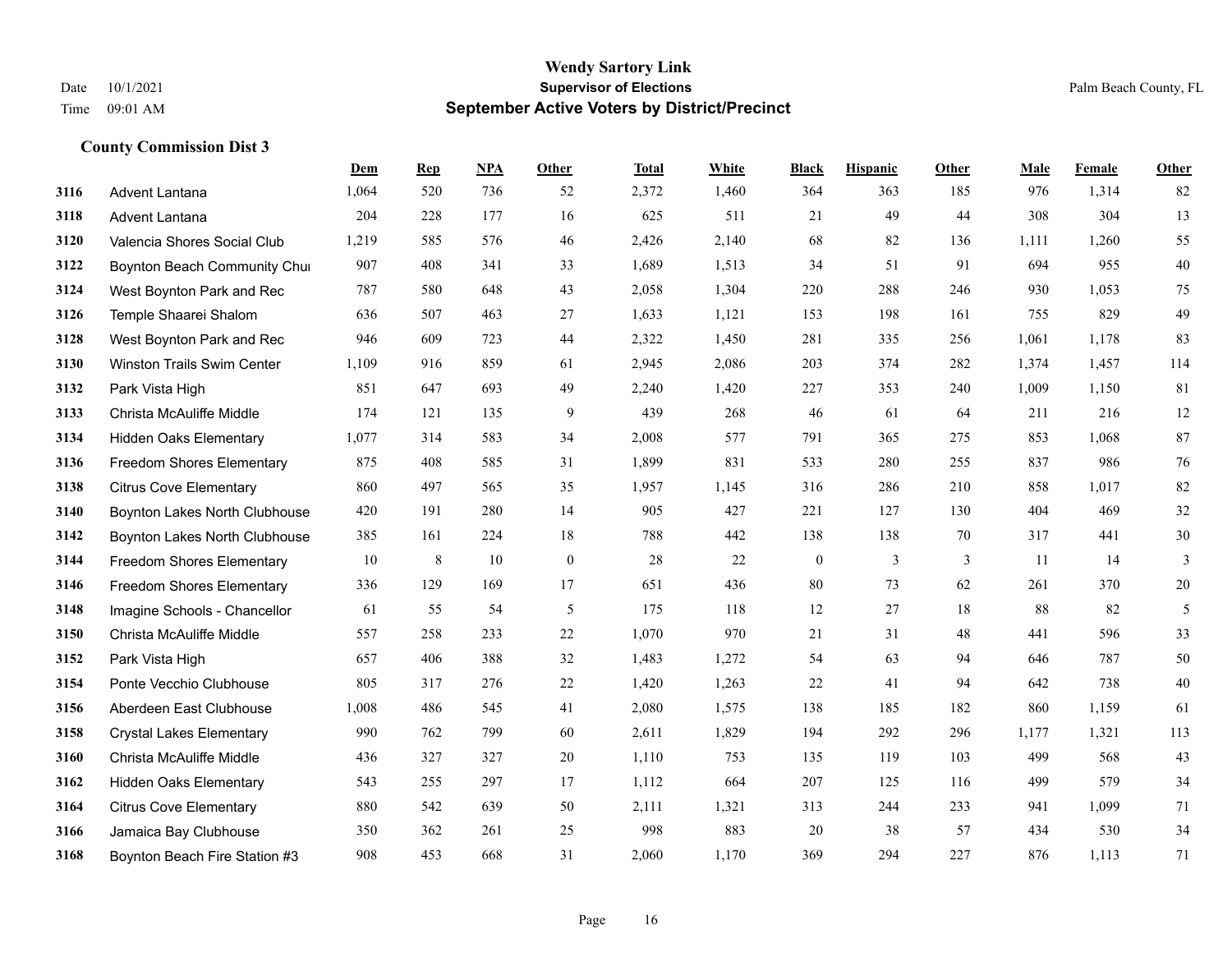|      |                                  | <b>Dem</b> | <b>Rep</b>   | <b>NPA</b>   | Other          | <b>Total</b> | White    | <b>Black</b> | <b>Hispanic</b> | Other    | <b>Male</b> | Female   | Other        |
|------|----------------------------------|------------|--------------|--------------|----------------|--------------|----------|--------------|-----------------|----------|-------------|----------|--------------|
| 3170 | Boynton Beach High               | 1,114      | 611          | 872          | 70             | 2,667        | 1,570    | 307          | 536             | 254      | 1,175       | 1,387    | 105          |
| 3172 | Boynton Beach High               | 473        | 145          | 305          | 32             | 955          | 443      | 262          | 144             | 106      | 392         | 515      | 48           |
| 3174 | Boynton Beach Fire Station #3    | 250        | 174          | 174          | 15             | 613          | 418      | 55           | 83              | 57       | 279         | 317      | 17           |
| 3176 | Boynton Beach High               | 217        | 121          | 152          | 8              | 498          | 265      | 90           | 82              | 61       | 214         | 262      | 22           |
| 3180 | Imagine Schools - Chancellor     | $\theta$   | $\mathbf{0}$ | $\mathbf{0}$ | $\theta$       | $\theta$     | $\Omega$ | $\Omega$     | $\theta$        | $\theta$ | $\Omega$    | $\theta$ | $\mathbf{0}$ |
| 3182 | Imagine Schools - Chancellor     | 98         | 51           | 79           | $\overline{4}$ | 232          | 117      | 46           | 36              | 33       | 111         | 110      | 11           |
| 3185 | Christ Fellowship Church BB      | 286        | 196          | 192          | 26             | 700          | 444      | 80           | 104             | 72       | 329         | 350      | 21           |
| 3186 | Christ Fellowship Church BB      | 189        | 121          | 138          | 12             | 460          | 328      | 40           | 60              | 32       | 206         | 233      | 21           |
| 3187 | Christ Fellowship Church BB      | 687        | 397          | 579          | 56             | 1,719        | 980      | 264          | 286             | 189      | 797         | 868      | 54           |
| 3188 | Christ Fellowship Church BB      | 412        | 303          | 352          | 21             | 1,088        | 673      | 223          | 121             | 71       | 533         | 521      | 34           |
| 3190 | Imagine Schools - Chancellor     | 295        | 161          | 213          | 23             | 692          | 396      | 139          | 94              | 63       | 353         | 324      | 15           |
| 3192 | Leisureville #1 Clubhouse        | 553        | 398          | 374          | 43             | 1,368        | 1,033    | 115          | 127             | 93       | 548         | 771      | 49           |
| 3194 | Boynton Beach Fire Station #2    | 746        | 168          | 375          | 20             | 1,309        | 463      | 536          | 169             | 141      | 578         | 679      | 52           |
| 3196 | Leisureville #3 Clubhouse        | 614        | 550          | 419          | 50             | 1,633        | 1,359    | 83           | 103             | 88       | 698         | 882      | 53           |
| 3198 | <b>BB Leisureville Clubhouse</b> | 494        | 523          | 307          | 37             | 1,361        | 1,121    | 65           | 114             | 61       | 551         | 772      | 38           |
| 3200 | Golfview Harbour Clubhouse       | 609        | 399          | 399          | 26             | 1,433        | 968      | 206          | 113             | 146      | 647         | 737      | 49           |
| 3202 | Golfview Harbour Clubhouse       | 65         | 66           | 48           |                | 186          | 136      | 30           | Q               | 11       | 91          | 89       | 6            |
|      | <b>County Commission Dist 3</b>  | 54,658     | 31,824       | 37,269       | 2,749          | 126,500      | 75,503   | 16,562       | 22,445          | 11,990   | 56,498      | 65,257   | 4,745        |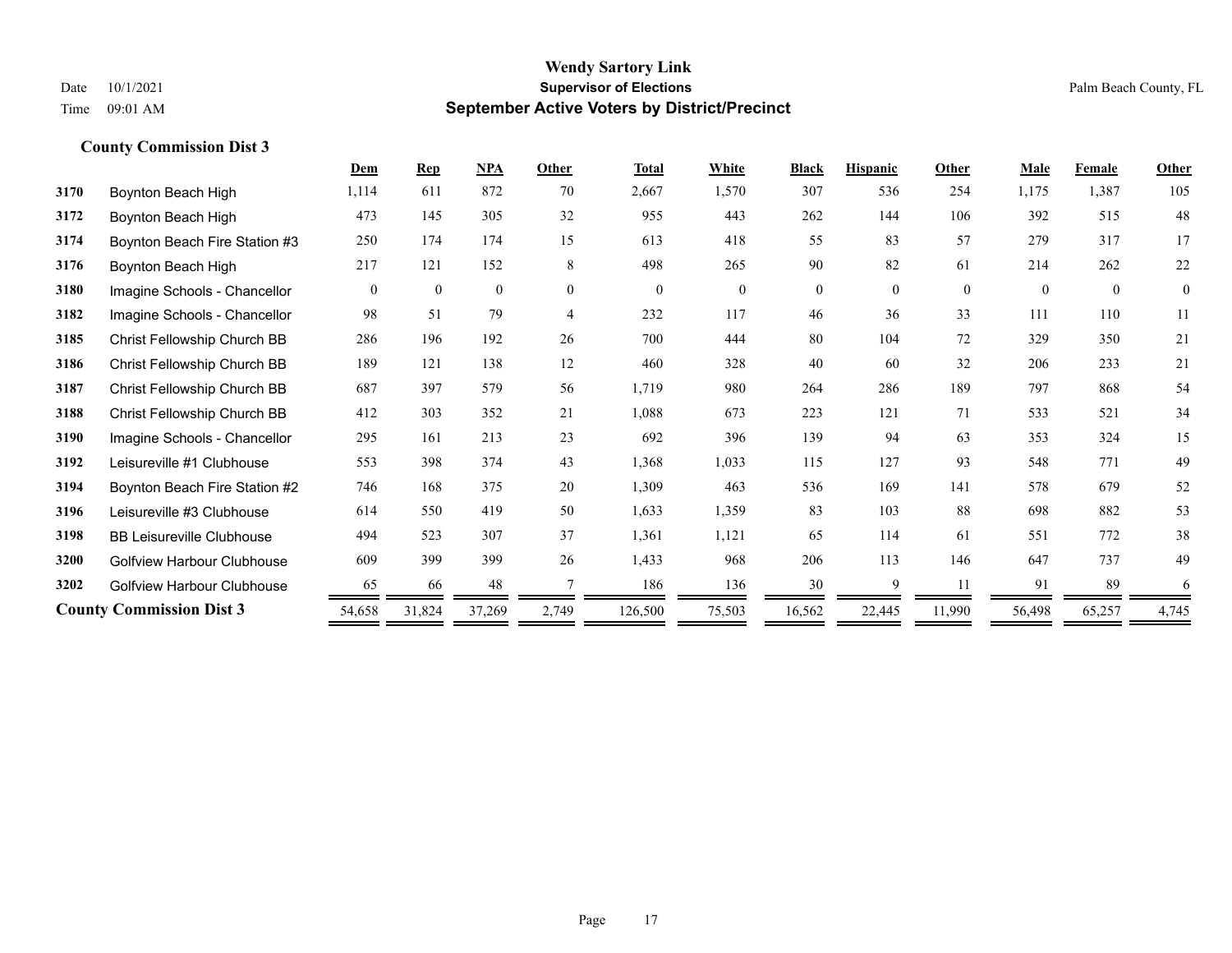|      |                                      | Dem              | <b>Rep</b>       | NPA              | <b>Other</b>   | <b>Total</b> | White          | <b>Black</b>             | <b>Hispanic</b>  | <b>Other</b>   | <b>Male</b>    | <b>Female</b>    | <b>Other</b>     |
|------|--------------------------------------|------------------|------------------|------------------|----------------|--------------|----------------|--------------------------|------------------|----------------|----------------|------------------|------------------|
| 4002 | Lantana Recreation Center            | 458              | 504              | 363              | 47             | 1,372        | 1,148          | 28                       | 100              | 96             | 657            | 676              | 39               |
| 4004 | South Palm Beach Town Hall           | 409              | 505              | 373              | 35             | 1,322        | 1,127          | 21                       | 79               | 95             | 575            | 699              | 48               |
| 4006 | Manalapan Town Hall                  | 75               | 200              | 90               | 10             | 375          | 344            | 6                        | 5                | 20             | 191            | 174              | 10               |
| 4008 | Hypoluxo Town Hall                   | 513              | 598              | 498              | 63             | 1,672        | 1,398          | 36                       | 108              | 130            | 767            | 855              | 50               |
| 4010 | <b>Bent Tree Villas East</b>         | 801              | 723              | 595              | 50             | 2,169        | 1,574          | 213                      | 215              | 167            | 953            | 1,166            | 50               |
| 4012 | <b>Greentree Villas</b>              | 643              | 561              | 455              | 31             | 1,690        | 1,384          | 71                       | 120              | 115            | 673            | 970              | 47               |
| 4014 | New Church                           | 403              | 490              | 323              | 24             | 1,240        | 1,007          | 61                       | 87               | 85             | 535            | 676              | 29               |
| 4016 | Christ Fellowship Church BB          | 532              | 292              | 294              | 26             | 1,144        | 691            | 185                      | 161              | 107            | 528            | 586              | 30               |
| 4018 | Quail Ridge Business Center          | 123              | 363              | 119              | 11             | 616          | 593            | 1                        | $\overline{2}$   | 20             | 281            | 325              | $10\,$           |
| 4020 | Christ Fellowship Church BB          | 31               | 27               | 36               | $\overline{4}$ | 98           | 76             | $\overline{\mathcal{A}}$ | 10               | 8              | 37             | 59               | $\sqrt{2}$       |
| 4022 | Congress Middle                      | 815              | 233              | 402              | 43             | 1,493        | 544            | 645                      | 155              | 149            | 626            | 810              | 57               |
| 4024 | Harvey E Oyer Jr Park                | 490              | 617              | 483              | 55             | 1,645        | 1,299          | 91                       | 129              | 126            | 782            | 818              | 45               |
| 4026 | <b>Sterling Village Aud</b>          | 494              | 552              | 461              | 46             | 1,553        | 1,357          | 36                       | 63               | 97             | 720            | 782              | 51               |
| 4028 | Ocean Ridge Town Hall                | 401              | 745              | 413              | 45             | 1,604        | 1,467          | 5                        | 47               | 85             | 766            | 796              | 42               |
| 4030 | Village of Golf Admin Bldg           | 35               | 187              | 46               | $\overline{4}$ | 272          | 267            | $\mathbf{0}$             | $\mathbf{1}$     | $\overline{4}$ | 127            | 143              | $\overline{c}$   |
| 4034 | <b>Crosspointe Elementary</b>        | 365              | 255              | 289              | 23             | 932          | 669            | 114                      | 62               | 87             | 396            | 516              | 20               |
| 4036 | <b>Forest Park Elementary</b>        | 284              | 443              | 270              | 25             | 1,022        | 920            | 9                        | 50               | 43             | 432            | 558              | 32               |
| 4038 | <b>Briny Breezes Community Cente</b> | 90               | 142              | 91               | 3              | 326          | 301            | $\boldsymbol{0}$         | 9                | 16             | 135            | 182              | 9                |
| 4040 | <b>Briny Breezes Community Cente</b> | $\boldsymbol{0}$ | $\boldsymbol{0}$ | $\boldsymbol{0}$ | $\mathbf{0}$   | $\mathbf{0}$ | $\mathbf{0}$   | $\boldsymbol{0}$         | $\boldsymbol{0}$ | $\overline{0}$ | $\overline{0}$ | $\boldsymbol{0}$ | $\overline{0}$   |
| 4042 | <b>Briny Breezes Community Cente</b> | $\overline{0}$   | $\mathbf{0}$     | $\mathbf{0}$     | $\overline{0}$ | $\mathbf{0}$ | $\mathbf{0}$   | $\mathbf{0}$             | $\overline{0}$   | $\overline{0}$ | $\overline{0}$ | $\mathbf{0}$     | $\boldsymbol{0}$ |
| 4044 | <b>Briny Breezes Community Cente</b> | 49               | 31               | 38               | $\mathbf{1}$   | 119          | 105            | 1                        | 8                | 5              | 62             | 54               | 3                |
| 4046 | <b>Delray Dunes</b>                  | 89               | 338              | 99               | 5              | 531          | 492            | $\mathbf{1}$             | 5                | 33             | 242            | 277              | 12               |
| 4048 | <b>Banyan Creek Elementary</b>       | 121              | 154              | 85               | $\overline{7}$ | 367          | 294            | 16                       | 30               | 27             | 188            | 170              | 9                |
| 4050 | Hunter's Run Courtside Cafe          | 1,071            | 365              | 530              | 37             | 2,003        | 1,840          | 40                       | 47               | 76             | 836            | 1,125            | $42\,$           |
| 4052 | <b>Crosspointe Elementary</b>        | 116              | 78               | 84               | 3              | 281          | 169            | 57                       | 22               | 33             | 137            | 138              | 6                |
| 4053 | <b>Crosspointe Elementary</b>        | 209              | 82               | 148              | 17             | 456          | 172            | 109                      | 101              | 74             | 201            | 236              | 19               |
| 4054 | Lakeview Baptist Church              | 530              | 645              | 438              | 38             | 1,651        | 1,364          | 77                       | 102              | 108            | 765            | 833              | 53               |
| 4056 | Lakeview Baptist Church              | $\mathbf{0}$     | $\mathbf{0}$     | $\mathbf{0}$     | $\theta$       | $\theta$     | $\overline{0}$ | $\boldsymbol{0}$         | $\mathbf{0}$     | $\theta$       | $\mathbf{0}$   | $\mathbf{0}$     | $\boldsymbol{0}$ |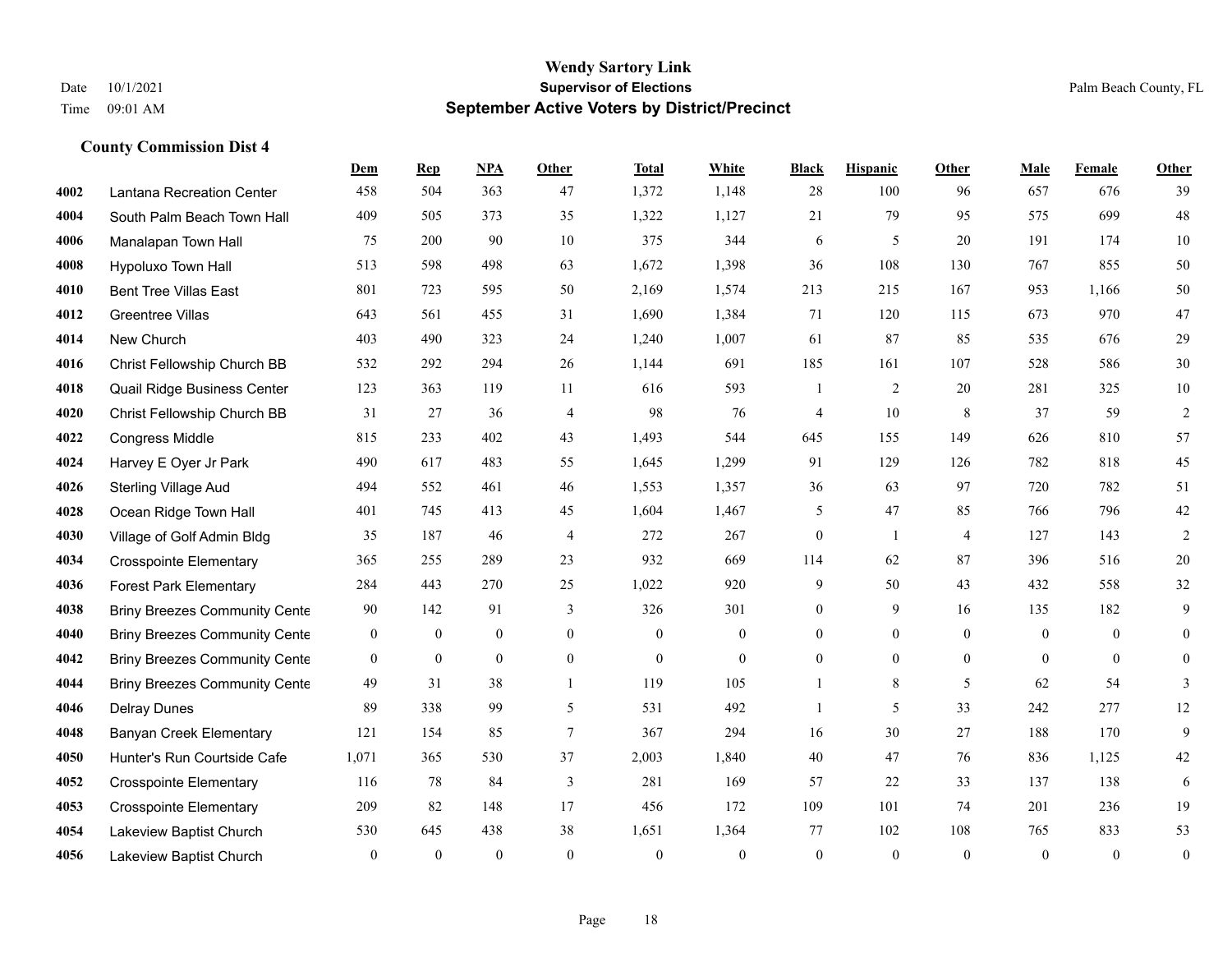|      |                                     | Dem            | <b>Rep</b>       | NPA              | <b>Other</b>   | <b>Total</b> | <b>White</b>     | <b>Black</b>     | <b>Hispanic</b> | <b>Other</b>   | <b>Male</b>    | <b>Female</b> | <b>Other</b>     |
|------|-------------------------------------|----------------|------------------|------------------|----------------|--------------|------------------|------------------|-----------------|----------------|----------------|---------------|------------------|
| 4058 | Plumosa SOA Elementary              | 52             | 59               | 40               | 7              | 158          | 139              | $\overline{4}$   | 8               | 7              | 77             | 78            | 3                |
| 4060 | Lakeview Baptist Church             | 2              | 6                | 3                | $\overline{0}$ | 11           | $\overline{4}$   | $\mathbf{0}$     | $\mathbf{1}$    | 6              | 5              | 6             | $\mathbf{0}$     |
| 4062 | Lakeview Baptist Church             | 41             | 70               | 36               | 5              | 152          | 126              | 7                | 8               | 11             | 74             | 76            | 2                |
| 4064 | Seacrest Presbyterian               | 47             | 43               | 44               | 3              | 137          | 121              |                  | 9               | 6              | 72             | 64            |                  |
| 4066 | Seacrest Presbyterian               | $\theta$       | $\theta$         | $\theta$         | $\Omega$       | $\theta$     | $\overline{0}$   | $\mathbf{0}$     | $\Omega$        | $\Omega$       | $\theta$       | $\Omega$      | $\theta$         |
| 4068 | Seacrest Presbyterian               | $\mathbf{0}$   | $\mathbf{0}$     | $\mathbf{0}$     | $\overline{0}$ | $\theta$     | $\boldsymbol{0}$ | $\mathbf{0}$     | $\mathbf{0}$    | $\theta$       | $\overline{0}$ | $\Omega$      | $\mathbf{0}$     |
| 4070 | Seacrest Presbyterian               | $\theta$       | $\mathbf{0}$     | $\mathbf{0}$     | $\overline{0}$ | $\theta$     | $\overline{0}$   | $\mathbf{0}$     | $\mathbf{0}$    | $\theta$       | $\theta$       | $\theta$      | $\mathbf{0}$     |
| 4072 | <b>Gulf Stream Town Hall</b>        | 184            | 450              | 210              | 22             | 866          | 803              | $\overline{4}$   | 22              | 37             | 421            | 427           | 18               |
| 4074 | Plumosa SOA Elementary              | 430            | 421              | 349              | 25             | 1,225        | 1,056            | 16               | 72              | 81             | 580            | 610           | 35               |
| 4076 | <b>Country Manors Clubhouse</b>     | 443            | 381              | 396              | 23             | 1,243        | 880              | 96               | 134             | 133            | 545            | 662           | 36               |
| 4078 | <b>Banyan Creek Elementary</b>      | 2              | 6                | $\mathbf{1}$     | $\Omega$       | 9            | 8                | $\mathbf{0}$     | $\mathbf{0}$    | $\overline{1}$ | 5              | 3             | 1                |
| 4080 | <b>Banyan Creek Elementary</b>      | $\mathbf{0}$   | $\mathbf{0}$     | $\mathbf{0}$     | $\overline{0}$ | $\theta$     | $\overline{0}$   | $\mathbf{0}$     | $\mathbf{0}$    | $\theta$       | $\overline{0}$ | $\theta$      | $\theta$         |
| 4082 | <b>Banyan Creek Elementary</b>      | $\theta$       | 3                | $\overline{0}$   | $\Omega$       | 3            | 3                | $\theta$         | $\Omega$        | $\Omega$       | 2              | $\mathbf{1}$  | $\Omega$         |
| 4084 | <b>Banyan Creek Elementary</b>      | 42             | 24               | 24               | $\mathfrak{2}$ | 92           | 68               | 6                | 9               | 9              | 42             | 46            | $\overline{4}$   |
| 4086 | <b>Banyan Creek Elementary</b>      | 549            | 381              | 382              | 28             | 1,340        | 916              | 186              | 104             | 134            | 624            | 666           | 50               |
| 4088 | West Park Baptist Church            | 842            | 452              | 482              | 49             | 1,825        | 1,552            | 60               | 94              | 119            | 740            | 1,034         | 51               |
| 4090 | Pines of Delray North               | 270            | 171              | 156              | 14             | 611          | 492              | 38               | 43              | 38             | 239            | 345           | 27               |
| 4092 | West Park Baptist Church            | $\overline{0}$ | $\boldsymbol{0}$ | $\boldsymbol{0}$ | $\theta$       | $\mathbf{0}$ | $\overline{0}$   | $\boldsymbol{0}$ | $\overline{0}$  | $\theta$       | $\mathbf{0}$   | $\theta$      | $\boldsymbol{0}$ |
| 4094 | S D Spady Elementary                | 667            | 697              | 546              | 56             | 1,966        | 1,705            | 32               | 97              | 132            | 932            | 963           | 71               |
| 4096 | <b>Carver Middle</b>                | 565            | 45               | 161              | 11             | 782          | 102              | 581              | 32              | 67             | 363            | 368           | 51               |
| 4098 | <b>Bethel Evangelical Baptist</b>   | 991            | 739              | 659              | 67             | 2,456        | 1,889            | 179              | 211             | 177            | 1,038          | 1,344         | 74               |
| 4100 | <b>Carver Middle</b>                | 113            | 146              | 99               | $\,8\,$        | 366          | 292              | 29               | 20              | 25             | 181            | 171           | 14               |
| 4102 | Veterans Park Recreation Ctr        | 423            | 499              | 404              | 33             | 1,359        | 1,238            | 13               | 23              | 85             | 628            | 694           | 37               |
| 4104 | <b>Emmanuel Catholic Church</b>     | 737            | 659              | 619              | 65             | 2,080        | 1,681            | 82               | 152             | 165            | 906            | 1,107         | 67               |
| 4106 | Delray Beach Golf Club              | 405            | 411              | 346              | 33             | 1,195        | 918              | 54               | 110             | 113            | 552            | 604           | 39               |
| 4108 | Pines of Delray East                | 579            | 350              | 368              | 27             | 1,324        | 979              | 87               | 135             | 123            | 528            | 740           | 56               |
| 4110 | 505 Club                            | 376            | 429              | 301              | 30             | 1,136        | 1,033            | 8                | 32              | 63             | 493            | 616           | $27\,$           |
| 4112 | <b>Veterans Park Recreation Ctr</b> | 569            | 784              | 547              | 46             | 1,946        | 1,790            | 10               | 41              | 105            | 914            | 966           | 66               |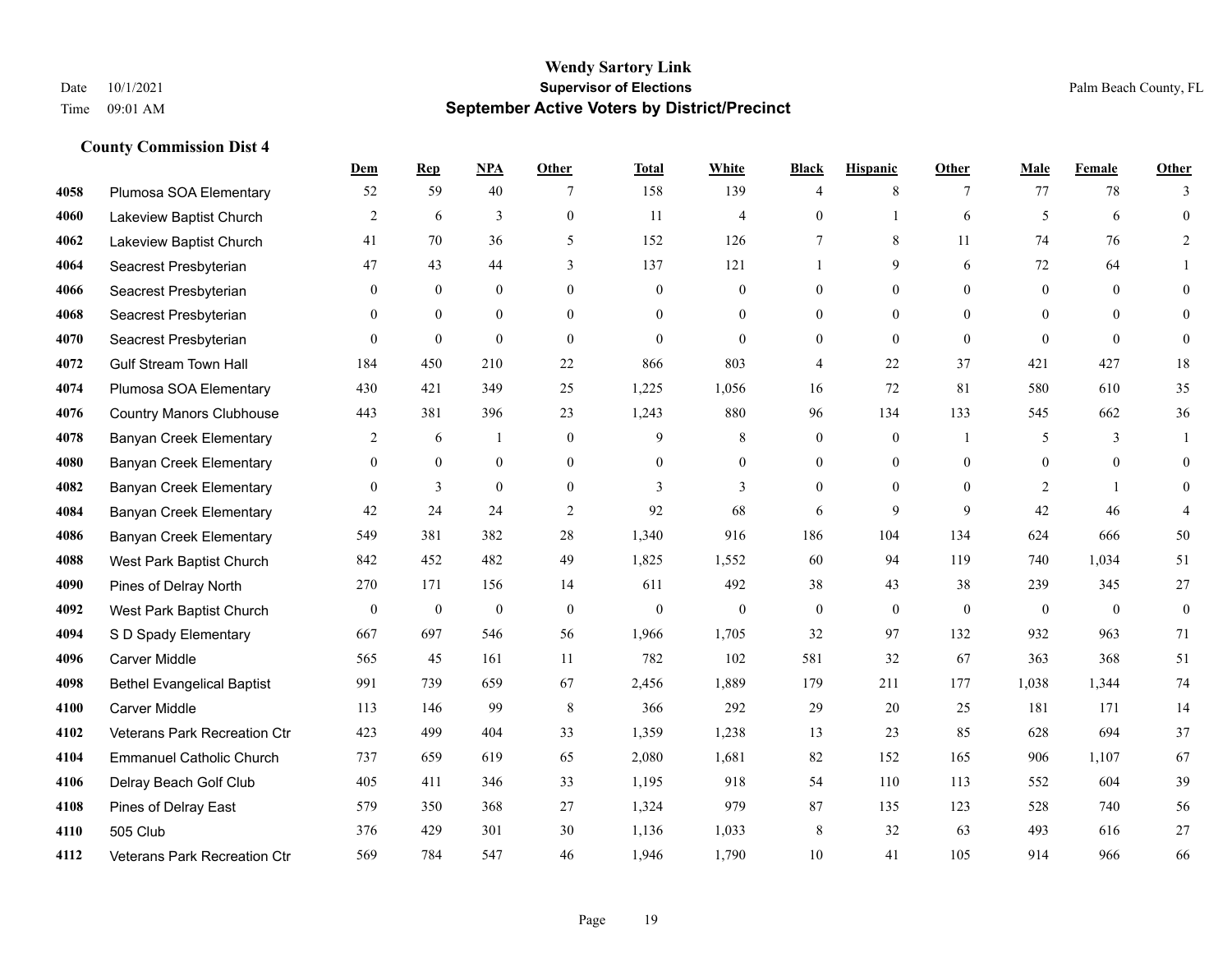|      |                                  | Dem | <b>Rep</b> | NPA | <b>Other</b>   | <b>Total</b> | <b>White</b> | <b>Black</b>     | <b>Hispanic</b> | <b>Other</b> | <b>Male</b> | <b>Female</b> | <b>Other</b>   |
|------|----------------------------------|-----|------------|-----|----------------|--------------|--------------|------------------|-----------------|--------------|-------------|---------------|----------------|
| 4114 | Delray Beach First Baptist       | 827 | 767        | 605 | 59             | 2,258        | 1,907        | 78               | 125             | 148          | 1,048       | 1,159         | 51             |
| 4116 | <b>Orchard View Elementary</b>   | 27  | 35         | 28  | $\mathbf{0}$   | 90           | 73           | $\overline{c}$   | 6               | 9            | 47          | 40            | $\mathfrak{Z}$ |
| 4118 | <b>Orchard View Elementary</b>   | 684 | 406        | 471 | 32             | 1,593        | 1,101        | 148              | 199             | 145          | 648         | 887           | 58             |
| 4120 | <b>Orchard View Elementary</b>   | 444 | 294        | 330 | 40             | 1,108        | 790          | 63               | 155             | 100          | 467         | 601           | $40\,$         |
| 4122 | Delray Beach Swim and Tennis     | 709 | 427        | 477 | 35             | 1,648        | 1,152        | 194              | 144             | 158          | 715         | 870           | 63             |
| 4124 | Delray Beach Swim and Tennis     | 772 | 557        | 637 | 58             | 2,024        | 1,523        | 131              | 188             | 182          | 913         | 1,033         | 78             |
| 4126 | <b>Pine Grove Elementary</b>     | 514 | 829        | 533 | 61             | 1,937        | 1,674        | 24               | 93              | 146          | 887         | 981           | 69             |
| 4128 | St Lucy Catholic Church          | 614 | 905        | 621 | 42             | 2,182        | 1,950        | 14               | 76              | 142          | 987         | 1,126         | 69             |
| 4129 | St Lucy Catholic Church          | 31  | 60         | 29  | $\overline{2}$ | 122          | 107          | $\boldsymbol{0}$ | $\overline{4}$  | 11           | 53          | 67            | $\sqrt{2}$     |
| 4130 | Omni Middle                      | 638 | 619        | 534 | 35             | 1,826        | 1,501        | 33               | 136             | 156          | 852         | 922           | 52             |
| 4132 | Calusa Elementary                | 379 | 397        | 316 | 25             | 1,117        | 923          | 15               | 95              | 84           | 456         | 621           | 40             |
| 4134 | Above and Beyond Community (     | 406 | 564        | 427 | 37             | 1,434        | 1,161        | 40               | 128             | 105          | 675         | 712           | 47             |
| 4136 | Above and Beyond Community (     | 642 | 614        | 577 | 45             | 1,878        | 1,400        | 48               | 221             | 209          | 802         | 1,003         | 73             |
| 4138 | <b>Ascension Catholic Church</b> | 806 | 1,185      | 893 | 68             | 2,952        | 2,309        | 160              | 231             | 252          | 1,391       | 1,464         | 97             |
| 4140 | <b>Broken Sound Club</b>         | 260 | 206        | 185 | 14             | 665          | 494          | 24               | 83              | 64           | 273         | 374           | 18             |
| 4142 | Woodfield Country Club HOA       | 839 | 746        | 726 | 54             | 2,365        | 2,120        | 12               | 65              | 168          | 1,083       | 1,190         | 92             |
| 4144 | Seasons HOA Clubhouse            | 225 | 207        | 169 | 10             | 611          | 504          | $\,$ 8 $\,$      | 36              | 63           | 293         | 289           | 29             |
| 4146 | <b>Broken Sound Club</b>         | 528 | 374        | 336 | 17             | 1,255        | 1,149        | 12               | 31              | 63           | 566         | 657           | 32             |
| 4148 | <b>Broken Sound Club</b>         | 561 | 417        | 434 | 40             | 1,452        | 1,142        | 65               | 139             | 106          | 665         | 750           | 37             |
| 4150 | Patch Reef Park Community Cer    | 580 | 547        | 589 | 69             | 1,785        | 1,372        | 69               | 160             | 184          | 842         | 896           | 47             |
| 4152 | Boca Delray Lodge #171           | 629 | 640        | 648 | 51             | 1,968        | 1,445        | 73               | 224             | 226          | 894         | 991           | 83             |
| 4154 | <b>Ascension Catholic Church</b> | 416 | 418        | 329 | 33             | 1,196        | 872          | 85               | 104             | 135          | 582         | 568           | 46             |
| 4156 | St Lucy Catholic Church          | 529 | 552        | 412 | 35             | 1,528        | 1,344        | 6                | 65              | 113          | 711         | 774           | 43             |
| 4158 | Spanish River High               | 943 | 732        | 754 | 42             | 2,471        | 1,956        | 49               | 217             | 249          | 1,181       | 1,185         | 105            |
| 4160 | Greater BR Swim & Racquet Ctr    | 427 | 407        | 351 | 20             | 1,205        | 976          | $18\,$           | 89              | 122          | 557         | 605           | $43\,$         |
| 4162 | Patch Reef Park Community Cer    | 545 | 482        | 439 | 20             | 1,486        | 1,135        | 31               | 114             | 206          | 678         | 735           | 73             |
| 4164 | Safe Schools Institute           | 596 | 642        | 562 | 35             | 1,835        | 1,473        | 29               | 171             | 162          | 855         | 889           | 91             |
| 4166 | FAU Arena Lobby                  | 779 | 449        | 598 | 28             | 1,854        | 1,050        | 301              | 265             | 238          | 828         | 926           | 100            |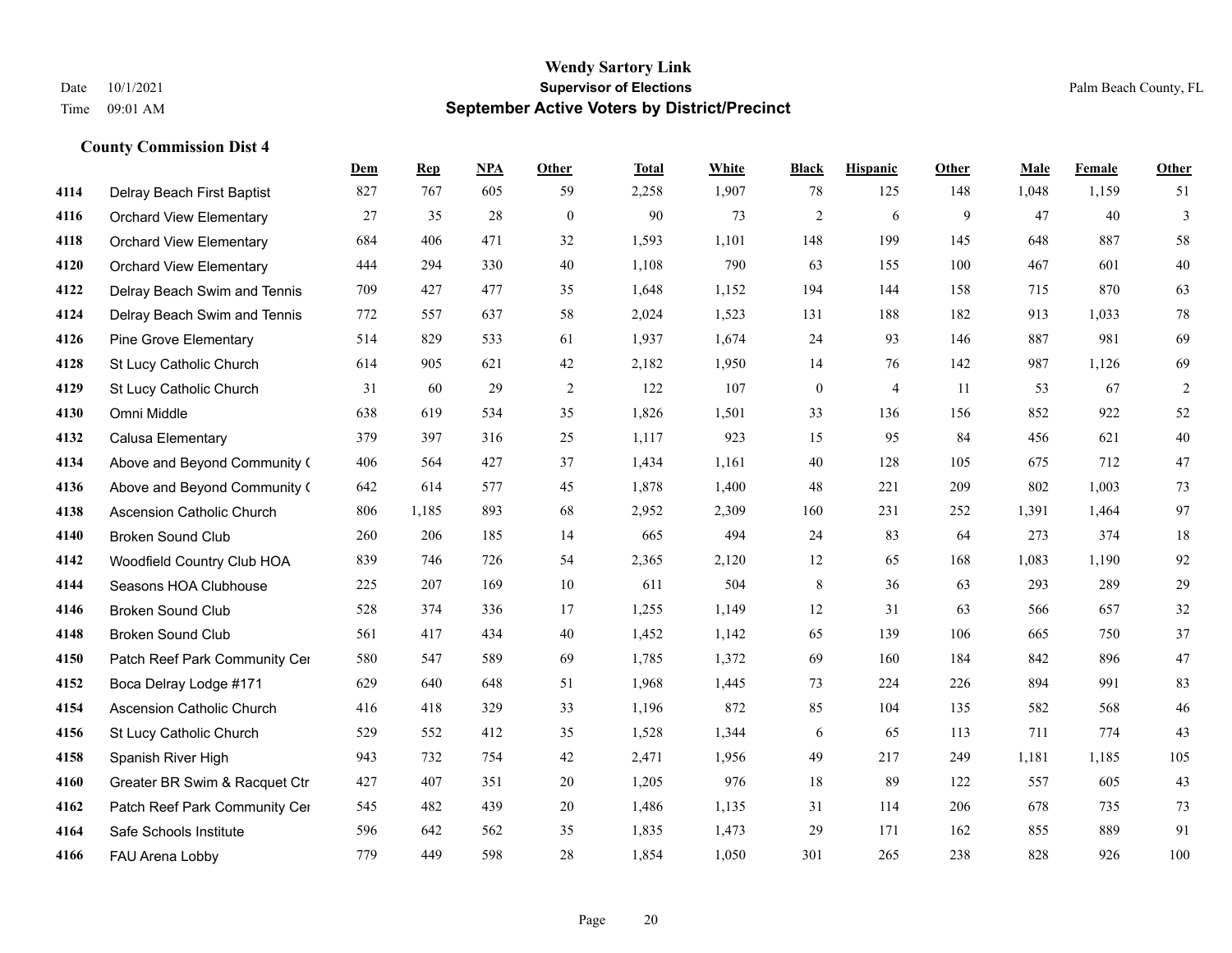|      |                                    | Dem | <b>Rep</b> | NPA | <b>Other</b> | <b>Total</b> | <b>White</b> | <b>Black</b> | <b>Hispanic</b> | <b>Other</b> | <b>Male</b> | <b>Female</b> | <b>Other</b> |
|------|------------------------------------|-----|------------|-----|--------------|--------------|--------------|--------------|-----------------|--------------|-------------|---------------|--------------|
| 4168 | JC Mitchell Elementary             | 702 | 562        | 604 | 50           | 1,918        | 1,325        | 83           | 243             | 267          | 834         | 969           | 115          |
| 4170 | Spanish River Library              | 903 | 1,038      | 866 | 49           | 2,856        | 2,219        | 100          | 264             | 273          | 1,352       | 1,405         | 99           |
| 4172 | Marine Safety Headquarters         | 665 | 684        | 587 | 59           | 1,995        | 1,749        | 16           | 94              | 136          | 891         | 1,049         | 55           |
| 4174 | Sugar Sand Park Comm Center        | 307 | 272        | 267 | 15           | 861          | 743          | 5            | 52              | 61           | 404         | 421           | 36           |
| 4176 | Sugar Sand Park Comm Center        | 928 | 701        | 724 | 67           | 2,420        | 1,778        | 73           | 320             | 249          | 1,052       | 1,266         | 102          |
| 4178 | Sugar Sand Park Comm Center        | 757 | 644        | 514 | 45           | 1,960        | 1,565        | 42           | 196             | 157          | 795         | 1,101         | 64           |
| 4180 | Del Prado Elementary               | 570 | 571        | 557 | 35           | 1,733        | 1,238        | 50           | 241             | 204          | 786         | 849           | 98           |
| 4182 | Greater BR Swim & Racquet Ctr      | 870 | 590        | 728 | 54           | 2,242        | 1,522        | 79           | 401             | 240          | 940         | 1,210         | 92           |
| 4184 | <b>Boca Raton Middle</b>           | 557 | 605        | 554 | 38           | 1,754        | 1,322        | 58           | 205             | 169          | 823         | 881           | 50           |
| 4186 | The Volen Center                   | 548 | 507        | 454 | 30           | 1,539        | 1,063        | 127          | 165             | 184          | 702         | 773           | 64           |
| 4188 | Elks Lodge of Boca Raton           | 894 | 520        | 596 | 57           | 2,067        | 1,205        | 320          | 311             | 231          | 926         | 1,046         | 95           |
| 4190 | St Gregory Episcopal Church        | 740 | 1,069      | 798 | 73           | 2,680        | 2,253        | 26           | 178             | 223          | 1,308       | 1,282         | 90           |
| 4192 | Verde K-8 School                   | 562 | 962        | 710 | 47           | 2,281        | 1,820        | 47           | 132             | 282          | 1,054       | 1,103         | 124          |
| 4194 | Del Prado Elementary               | 540 | 328        | 309 | 29           | 1,206        | 1,026        | 23           | 60              | 97           | 508         | 666           | $32\,$       |
| 4196 | Good Shepherd Lutheran             | 703 | 432        | 448 | 23           | 1,606        | 1,380        | 30           | 83              | 113          | 674         | 891           | 41           |
| 4198 | Verde K-8 School                   | 625 | 467        | 513 | 35           | 1,640        | 1,029        | 117          | 310             | 184          | 670         | 897           | 73           |
| 4200 | Verde K-8 School                   | 402 | 345        | 299 | 21           | 1,067        | 794          | 8            | 172             | 93           | 428         | 611           | $28\,$       |
| 4202 | Greater BR Swim & Racquet Ctr      | 782 | 590        | 625 | 32           | 2,029        | 1,580        | 31           | 237             | 181          | 827         | 1,127         | $75\,$       |
| 4204 | Sugar Sand Park Comm Center        | 742 | 443        | 591 | 39           | 1,815        | 1,140        | 141          | 318             | 216          | 814         | 933           | 68           |
| 4206 | Good Shepherd Lutheran             | 676 | 479        | 508 | 33           | 1,696        | 1,343        | 34           | 178             | 141          | 686         | 953           | 57           |
| 4208 | Hammock Pointe Elementary          | 860 | 586        | 478 | 35           | 1,959        | 1,686        | 10           | 118             | 145          | 776         | 1,129         | 54           |
| 4210 | Sugar Sand Park Comm Center        | 644 | 830        | 676 | 43           | 2,193        | 1,728        | 30           | 263             | 172          | 1,011       | 1,110         | $72\,$       |
| 4212 | Center for Spiritual Living        | 624 | 804        | 587 | 37           | 2,052        | 1,717        | 33           | 162             | 140          | 974         | 1,016         | 62           |
| 4214 | Calvary Chapel Boca Raton - 4th    | 628 | 859        | 642 | 65           | 2,194        | 1,752        | 44           | 231             | 167          | 1,017       | 1,098         | 79           |
| 4216 | Calvary Chapel Boca Raton - Kir    | 672 | 1,067      | 691 | 62           | 2,492        | 2,097        | $20\,$       | 179             | 196          | 1,176       | 1,226         | $90\,$       |
| 4218 | <b>Grace Community Church</b>      | 454 | 848        | 539 | 59           | 1,900        | 1,576        | 31           | 138             | 155          | 878         | 939           | 83           |
| 4220 | <b>Boca Raton Community Center</b> | 463 | 394        | 454 | 44           | 1,355        | 872          | 100          | 234             | 149          | 601         | 711           | 43           |
| 4222 | Boca Raton Downtown Library        | 942 | 1,107      | 907 | 86           | 3,042        | 2,558        | 65           | 181             | 238          | 1,371       | 1,556         | 115          |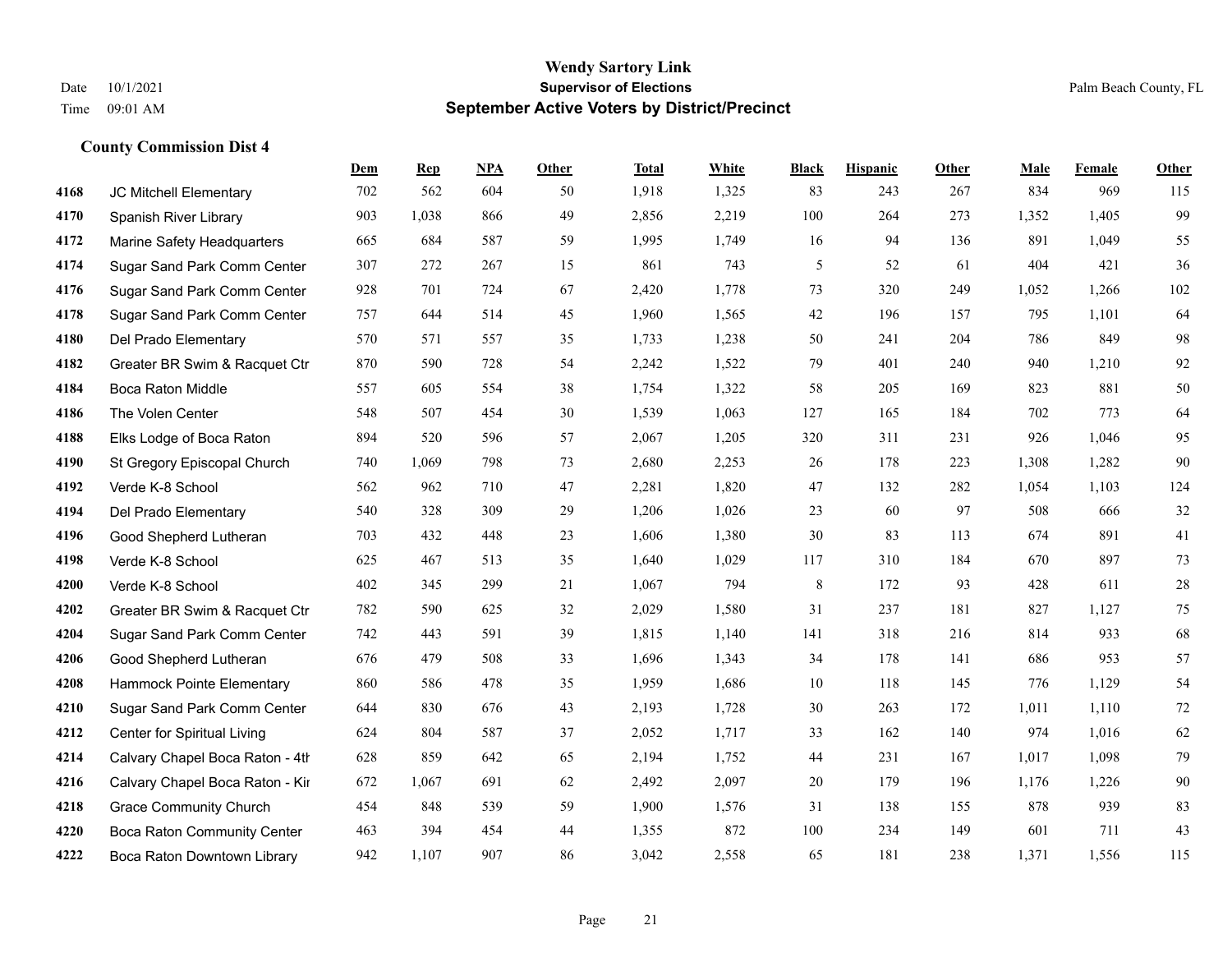|      |                                 | <u>Dem</u> | <b>Rep</b> | NPA    | Other | <b>Total</b> | <b>White</b> | <b>Black</b> | <b>Hispanic</b> | Other  | Male   | Female | <u>Other</u> |
|------|---------------------------------|------------|------------|--------|-------|--------------|--------------|--------------|-----------------|--------|--------|--------|--------------|
| 4224 | Grace Community Church          | 513        | .,110      | 738    | 62    | 2.423        | 1,991        | 56           | 181             | 195    | 1,138  | .204   | 81           |
| 4226 | St Gregory Episcopal Church     | 218        | 384        | 278    | 23    | 903          | 812          |              |                 | 53     | 428    | 451    | 24           |
| 4228 | Boca Raton Community Center     | 519        | 656        | 507    | 50    | .732         | .484         | 16           |                 | 135    | 778    | 905    | 49           |
| 4230 | Boca Raton Downtown Library     | 313        | 446        | 329    |       | .110         | 972          | Q            | 55.             | 74     | 523    | 565    |              |
|      | <b>County Commission Dist 4</b> | 53,149     | 51.734     | 44.284 | 3,633 | 152,800      | 120,339      | 6,883        | 12,669          | 12.909 | 68,667 | 78,873 | 5,260        |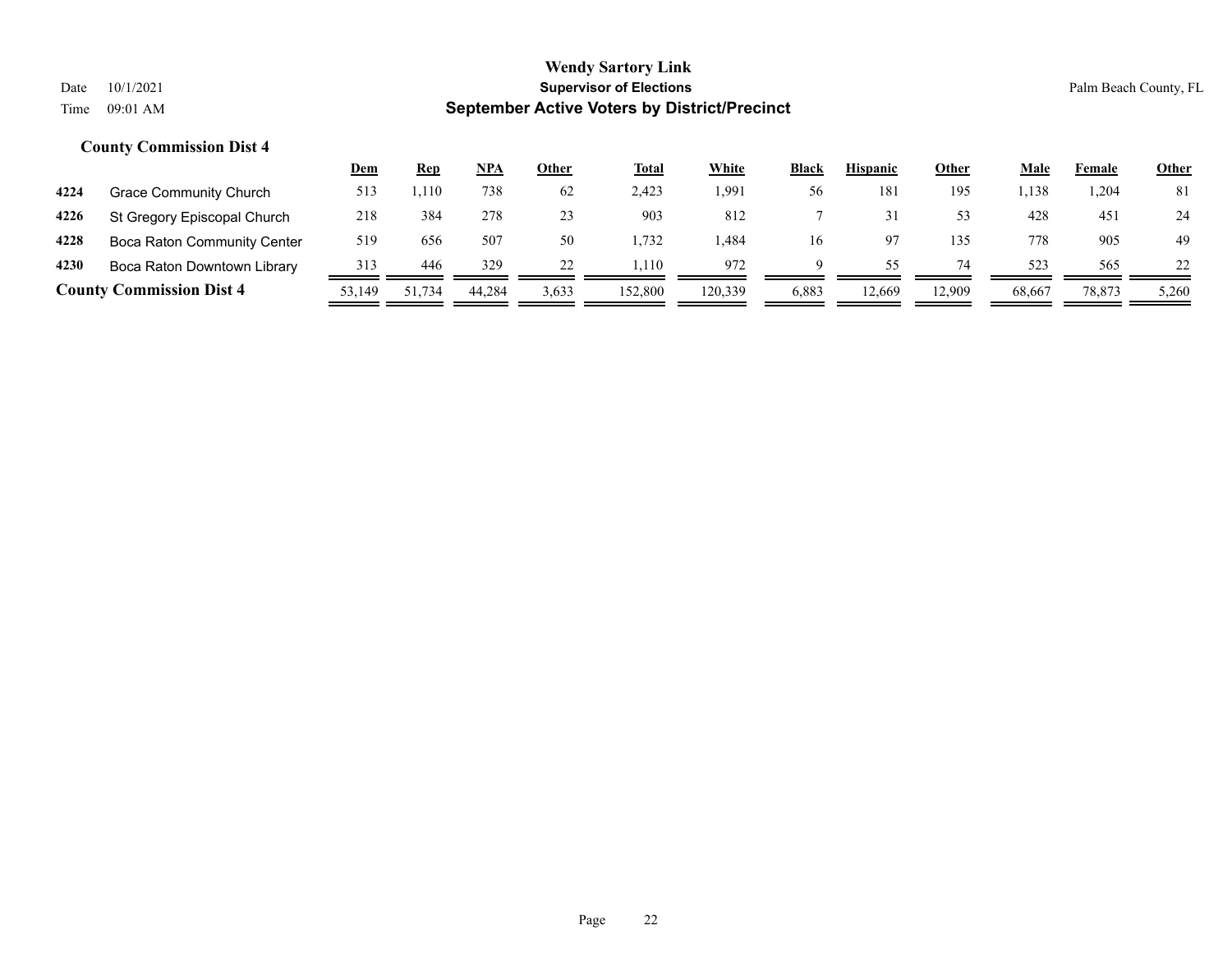|      |                                | Dem   | <b>Rep</b>     | NPA            | <b>Other</b> | <b>Total</b>   | White | <b>Black</b>     | <b>Hispanic</b>  | Other          | <b>Male</b> | Female | Other            |
|------|--------------------------------|-------|----------------|----------------|--------------|----------------|-------|------------------|------------------|----------------|-------------|--------|------------------|
| 5002 | Faith Farm Tabernacle          | 566   | 651            | 506            | 42           | 1,765          | 1,163 | 176              | 190              | 236            | 818         | 894    | 53               |
| 5003 | Faith Farm Tabernacle          | 495   | 343            | 438            | 27           | 1,303          | 787   | 138              | 202              | 176            | 581         | 677    | 45               |
| 5004 | Faith Farm Tabernacle          | 3     | $\overline{c}$ | $\overline{2}$ | $\mathbf{0}$ | $\overline{7}$ | 4     | $\boldsymbol{0}$ | 3                | $\overline{0}$ | 6           | -1     | $\mathbf{0}$     |
| 5005 | <b>Sunset Palms Elementary</b> | 1,239 | 562            | 481            | 77           | 2,359          | 2,207 | 15               | 34               | 103            | 1,088       | 1,211  | 60               |
| 5006 | Faith Farm Tabernacle          | 1,090 | 484            | 541            | 34           | 2,149          | 2,035 | 13               | 21               | 80             | 1,001       | 1,112  | 36               |
| 5007 | Faith Farm Tabernacle          | 5     | $\bf{0}$       | 2              | $\mathbf{0}$ | 7              | 6     | $\boldsymbol{0}$ | $\boldsymbol{0}$ | -1             | 5           | 2      | $\boldsymbol{0}$ |
| 5008 | <b>Sunset Palms Elementary</b> | 434   | 329            | 368            | 26           | 1,157          | 758   | 97               | 139              | 163            | 534         | 586    | 37               |
| 5009 | Boynton Beach Community Chur   | 1,215 | 975            | 995            | 71           | 3,256          | 2,165 | 290              | 360              | 441            | 1,554       | 1,580  | 122              |
| 5010 | Temple Shaarei Shalom          | 955   | 233            | 311            | 33           | 1,532          | 1,427 | 17               | 26               | 62             | 589         | 913    | 30               |
| 5012 | The Grove Clubhouse            | 412   | 146            | 157            | 12           | 727            | 655   | 19               | 18               | 35             | 305         | 411    | 11               |
| 5014 | West Boynton Branch Library    | 684   | 450            | 492            | 42           | 1,668          | 954   | 245              | 246              | 223            | 737         | 869    | 62               |
| 5016 | Faith United Methodist Church  | 944   | 626            | 620            | 32           | 2,222          | 1,610 | 156              | 238              | 218            | 978         | 1,153  | 91               |
| 5018 | Platina Clubhouse              | 685   | 261            | 286            | 21           | 1,253          | 1,065 | 37               | 72               | 79             | 480         | 740    | 33               |
| 5020 | Hagen Road Elementary          | 614   | 324            | 402            | 36           | 1,376          | 718   | 294              | 185              | 179            | 588         | 738    | 50               |
| 5022 | Hagen Road Elementary          | 853   | 439            | 445            | 28           | 1,765          | 1,383 | 149              | 114              | 119            | 778         | 944    | 43               |
| 5024 | Valencia Lakes HOA             | 614   | 207            | 241            | 16           | 1,078          | 994   | 10               | 18               | 56             | 473         | 576    | 29               |
| 5026 | Faith United Methodist Church  | 934   | 414            | 506            | 46           | 1,900          | 1,117 | 435              | 196              | 152            | 811         | 1,024  | 65               |
| 5028 | South Tech Academy             | 677   | 514            | 436            | 28           | 1,655          | 1,290 | 99               | 114              | 152            | 722         | 866    | 67               |
| 5030 | West Boynton Branch Library    | 669   | 197            | 316            | 32           | 1,214          | 766   | 249              | 118              | 81             | 475         | 687    | 52               |
| 5032 | New Church                     | 291   | 121            | 134            | 12           | 558            | 481   | 17               | 27               | 33             | 240         | 302    | 16               |
| 5034 | Valencia Lakes HOA             | 791   | 298            | 305            | 16           | 1,410          | 1,301 | 18               | 22               | 69             | 597         | 783    | 30               |
| 5036 | Valencia Isles Social Hall     | 801   | 232            | 278            | 14           | 1,325          | 1,248 |                  | 5                | 71             | 541         | 754    | $30\,$           |
| 5038 | The Cascades Clubhouse         | 753   | 262            | 276            | 18           | 1,309          | 1,226 | 15               | 17               | 51             | 552         | 732    | 25               |
| 5040 | New Church                     | 386   | 204            | 249            | 14           | 853            | 769   | 19               | 33               | 32             | 389         | 445    | 19               |
| 5042 | South Tech Academy             | 917   | 380            | 466            | 44           | 1,807          | 1,393 | 161              | 143              | 110            | 727         | 1.024  | 56               |
| 5044 | Cascade Lakes Clubhouse        | 560   | 198            | 188            | 14           | 960            | 871   | 5                | 12               | 72             | 424         | 508    | $28\,$           |
| 5046 | Green Cay Nature Center        | 1,343 | 573            | 645            | 40           | 2,601          | 1,970 | 269              | 177              | 185            | 1,104       | 1,429  | 68               |
| 5048 | <b>Coral Lakes Clubhouse</b>   | 589   | 369            | 309            | 20           | 1,287          | 894   | 140              | 140              | 113            | 560         | 683    | 44               |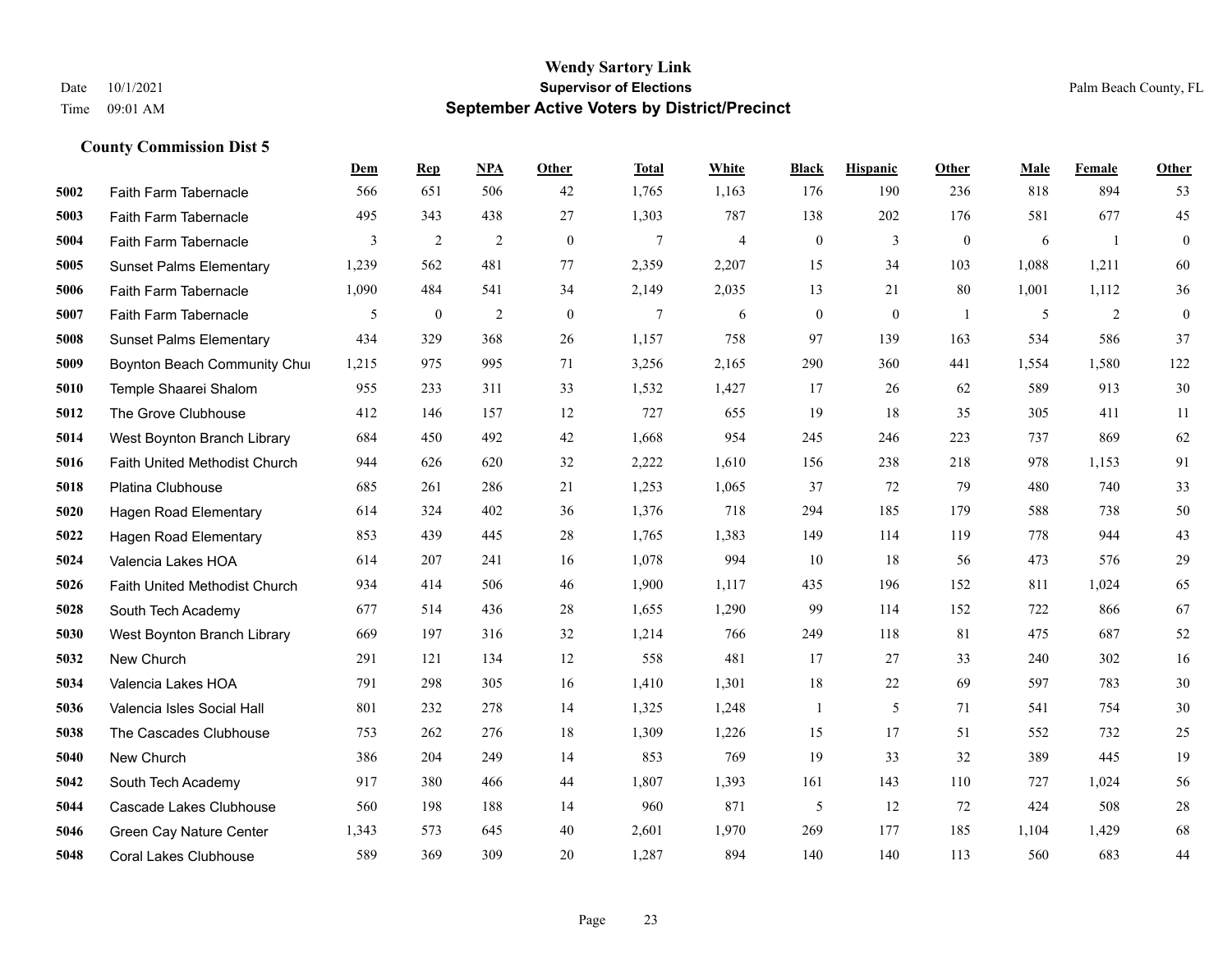|      |                                   | Dem   | <b>Rep</b> | NPA   | <b>Other</b> | <b>Total</b> | <b>White</b> | <b>Black</b> | <b>Hispanic</b> | <b>Other</b>    | <b>Male</b> | Female | Other          |
|------|-----------------------------------|-------|------------|-------|--------------|--------------|--------------|--------------|-----------------|-----------------|-------------|--------|----------------|
| 5050 | <b>Coral Lakes Clubhouse</b>      | 1,105 | 309        | 358   | 24           | 1,796        | 1,680        | 13           | 10              | 93              | 696         | 1,053  | 47             |
| 5052 | Lake Worth Drainage District      | 643   | 433        | 459   | 32           | 1,567        | 1,203        | 87           | 126             | 151             | 678         | 829    | 60             |
| 5054 | Our Lady Queen of Peace           | 1,167 | 1,211      | 1,015 | 90           | 3,483        | 2,798        | 100          | 208             | 377             | 1,616       | 1,725  | 142            |
| 5055 | Our Lady Queen of Peace           | 304   | 141        | 149   | 12           | 606          | 534          | 6            | 37              | 29              | 268         | 320    | 18             |
| 5056 | Hagen Ranch Road Library          | 1,868 | 1,113      | 1,154 | 96           | 4,231        | 3,424        | 162          | 322             | 323             | 1,793       | 2,310  | 128            |
| 5058 | Valencia Falls Clubhouse          | 680   | 187        | 227   | 10           | 1,104        | 1,039        | 4            | 5               | 56              | 489         | 579    | $36\,$         |
| 5060 | Hagen Ranch Road Library          | 515   | 211        | 231   | 14           | 971          | 900          | 4            | 14              | 53              | 439         | 520    | 12             |
| 5062 | Villa Borghese Clubhouse          | 443   | 237        | 163   | 14           | 857          | 779          | 11           | 27              | 40              | 375         | 460    | 22             |
| 5064 | Huntington Lakes Clubhouse        | 961   | 335        | 347   | 36           | 1,679        | 1,544        | 16           | 42              | 77              | 625         | 1,022  | 32             |
| 5066 | Abbey Village Clubhouse           | 735   | 386        | 356   | 32           | 1,509        | 1,221        | 66           | 124             | 98              | 595         | 854    | 60             |
| 5068 | <b>Camelot Village Clubhouse</b>  | 222   | 119        | 102   | 14           | 457          | 281          | 49           | 86              | 41              | 178         | 264    | 15             |
| 5070 | Delray Villas                     | 465   | 236        | 212   | 19           | 932          | 760          | 38           | 64              | 70              | 394         | 505    | 33             |
| 5072 | Huntington Pointe Clubhouse       | 750   | 174        | 235   | 18           | 1,177        | 1,115        | 6            | 10              | 46              | 445         | 700    | $32\,$         |
| 5074 | Coco Wood Clubhouse               | 386   | 163        | 175   | 11           | 735          | 515          | 93           | 78              | 49              | 325         | 380    | $30\,$         |
| 5076 | Palm Greens Clubhouse             | 662   | 293        | 313   | 28           | 1,296        | 1,080        | 35           | 94              | 87              | 508         | 744    | 44             |
| 5078 | <b>Bethel Evangelical Baptist</b> | 696   | 378        | 409   | 42           | 1,525        | 1,133        | 114          | 169             | 109             | 616         | 869    | 40             |
| 5080 | <b>Bethel Evangelical Baptist</b> | 85    | 50         | 40    | 2            | 177          | 127          | 10           | 22              | 18              | 60          | 115    | $\overline{c}$ |
| 5082 | <b>Bethel Evangelical Baptist</b> | 632   | 372        | 410   | 21           | 1,435        | 987          | 169          | 152             | 127             | 653         | 743    | 39             |
| 5084 | <b>High Point Section II</b>      | 444   | 297        | 258   | 24           | 1,023        | 813          | 37           | 103             | $70\,$          | 406         | 587    | $30\,$         |
| 5086 | Carver Middle                     | 45    | 20         | 14    | 4            | 83           | 66           | 6            | $\overline{4}$  | $7\phantom{.0}$ | 32          | 49     | $\overline{2}$ |
| 5088 | <b>Carver Middle</b>              | 170   | 125        | 136   | 15           | 446          | 284          | 50           | 58              | 54              | 198         | 233    | 15             |
| 5090 | Gleneagles CC-Strathearn Sat      | 962   | 472        | 479   | 34           | 1,947        | 1,672        | 36           | 114             | 125             | 818         | 1,080  | 49             |
| 5092 | Gleneagles CC-Clunie Satellite    | 788   | 324        | 355   | 23           | 1,490        | 1,279        | 71           | 66              | 74              | 639         | 817    | 34             |
| 5094 | Kings Point Clubhouse             | 375   | 188        | 174   | 15           | 752          | 603          | 28           | 72              | 49              | 291         | 430    | 31             |
| 5096 | Monaco Clubhouse                  | 901   | 503        | 483   | 41           | 1,928        | 1,497        | 93           | 192             | 146             | 786         | 1,063  | 79             |
| 5098 | Lakes of Delray Clubhouse         | 382   | 231        | 157   | 14           | 784          | 696          | 9            | 40              | 39              | 300         | 469    | 15             |
| 5100 | <b>Kings Point Flanders</b>       | 906   | 412        | 392   | 30           | 1,740        | 1,394        | 76           | 155             | 115             | 698         | 984    | 58             |
| 5102 | Lakes of Delray Clubhouse         | 895   | 310        | 367   | 40           | 1,612        | 1,324        | 67           | 116             | 105             | 625         | 936    | 51             |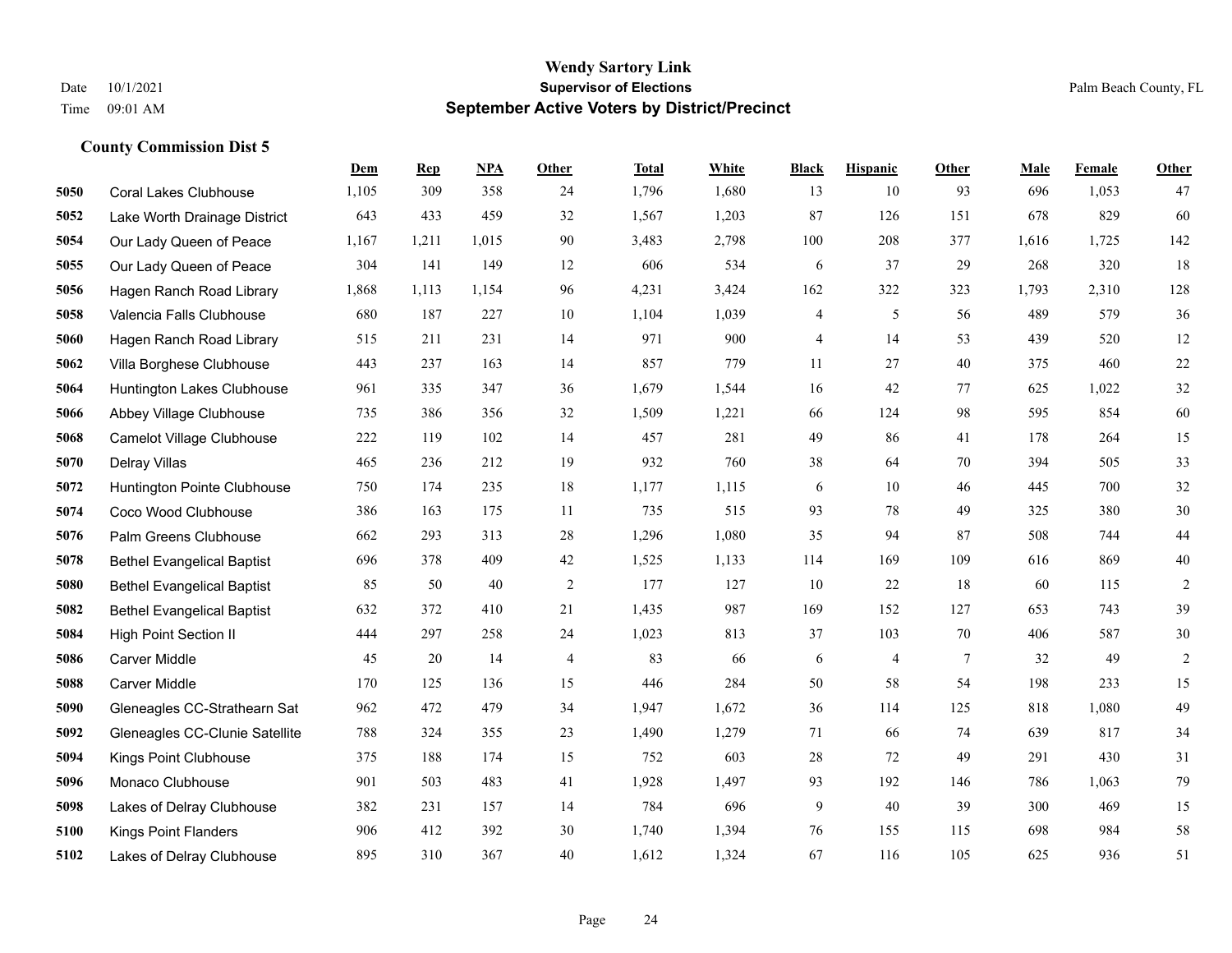|      |                                    | Dem   | <b>Rep</b>   | NPA              | <b>Other</b>   | <b>Total</b> | <b>White</b> | <b>Black</b> | <b>Hispanic</b> | <b>Other</b>   | <b>Male</b>    | Female | <b>Other</b>     |
|------|------------------------------------|-------|--------------|------------------|----------------|--------------|--------------|--------------|-----------------|----------------|----------------|--------|------------------|
| 5104 | <b>Kings Point Flanders</b>        | 896   | 386          | 356              | 38             | 1,676        | 1,327        | 72           | 157             | 120            | 653            | 954    | 69               |
| 5106 | Las Verdes Clubhouse               | 975   | 615          | 709              | 56             | 2,355        | 1,649        | 214          | 293             | 199            | 1,059          | 1,218  | 78               |
| 5108 | West Boca Branch Library           | 1,415 | 1,500        | 1,390            | 103            | 4,408        | 3,645        | 107          | 260             | 396            | 2,075          | 2,200  | 133              |
| 5110 | South County Civic Center          | 523   | 518          | 407              | 28             | 1,476        | 1,339        | 6            | 28              | 103            | 698            | 737    | 41               |
| 5111 | Morikami Park Elementary           | 44    | 61           | 50               | 3              | 158          | 150          | $\mathbf{0}$ | 3               | 5              | 72             | 85     | $\mathbf{1}$     |
| 5112 | Morikami Park Elementary           | 546   | 622          | 494              | 40             | 1,702        | 1,478        | 20           | 52              | 152            | 787            | 875    | 40               |
| 5113 | Morikami Park Elementary           | 18    | 39           | 24               | $\overline{2}$ | 83           | 67           | $\mathbf{0}$ | 6               | 10             | 35             | 41     | $\tau$           |
| 5114 | South County Civic Center          | 255   | 200          | 193              | 10             | 658          | 542          | 8            | 28              | 80             | 300            | 330    | $28\,$           |
| 5115 | Spanish River High                 | 84    | 107          | 84               | 12             | 287          | 231          | 4            | 23              | 29             | 144            | 140    | 3                |
| 5116 | The Polo Club of Boca Raton        | 648   | 502          | 433              | 23             | 1,606        | 1,462        | 18           | 27              | 99             | 701            | 856    | 49               |
| 5117 | The Polo Club of Boca Raton        | 302   | 188          | 195              | 18             | 703          | 641          | $\mathbf{1}$ | 9               | 52             | 287            | 391    | 25               |
| 5118 | South County Civic Center          | 175   | 114          | 104              | 7              | 400          | 335          | 8            | 33              | 24             | 168            | 221    | 11               |
| 5119 | The Polo Club of Boca Raton        | 37    | 30           | 31               | $\overline{2}$ | 100          | 92           | 2            | 3               | 3              | 45             | 54     | 1                |
| 5120 | Delray Beach First Baptist         | 7     | $\mathbf{1}$ | $\boldsymbol{0}$ | $\mathbf{1}$   | 9            | $\,$ 8 $\,$  | $\mathbf{1}$ | $\mathbf{0}$    | $\overline{0}$ | $\mathfrak{Z}$ | 6      | $\boldsymbol{0}$ |
| 5122 | Delray Beach First Baptist         | 282   | 176          | 201              | 10             | 669          | 432          | 35           | 122             | 80             | 286            | 351    | 32               |
| 5124 | Delray Beach First Baptist         | 160   | 113          | 111              | $\overline{1}$ | 385          | 326          | 9            | 25              | 25             | 151            | 220    | 14               |
| 5126 | Boca Delray Clubhouse              | 251   | 114          | 119              | 11             | 495          | 445          | $\,$ 8 $\,$  | 17              | 25             | 204            | 280    | 11               |
| 5128 | <b>Sunrise Park Elementary</b>     | 758   | 502          | 572              | 38             | 1,870        | 1,239        | 102          | 278             | 251            | 846            | 962    | 62               |
| 5130 | Coconut Cove Waterpark - Meet      | 648   | 548          | 535              | 26             | 1,757        | 1,288        | 31           | 166             | 272            | 797            | 876    | 84               |
| 5132 | Eagles Landing Middle              | 943   | 588          | 639              | 43             | 2,213        | 1,508        | 148          | 325             | 232            | 983            | 1,159  | 71               |
| 5134 | Coconut Cove Waterpark - Meet      | 539   | 472          | 453              | 31             | 1,495        | 1,067        | 69           | 229             | 130            | 706            | 734    | 55               |
| 5136 | West Boca Branch Library           | 866   | 508          | 691              | 41             | 2,106        | 1,369        | 128          | 398             | 211            | 884            | 1,155  | 67               |
| 5138 | <b>Whispering Pines Elementary</b> | 891   | 559          | 619              | 45             | 2,114        | 1,407        | 127          | 304             | 276            | 918            | 1,117  | 79               |
| 5140 | Olympic Heights High               | 1,044 | 773          | 911              | 50             | 2,778        | 1,795        | 148          | 532             | 303            | 1,253          | 1,412  | 113              |
| 5142 | <b>Whispering Pines Elementary</b> | 304   | 244          | 254              | 21             | 823          | 597          | 28           | 105             | 93             | 330            | 455    | 38               |
| 5144 | Whisper Walk Section B             | 925   | 453          | 420              | 31             | 1,829        | 1,449        | 52           | 212             | 116            | 695            | 1,083  | 51               |
| 5146 | <b>Century Village West</b>        | 912   | 498          | 388              | 40             | 1,838        | 1,417        | 79           | 183             | 159            | 669            | 1,097  | 72               |
| 5148 | Century Village West               | 744   | 369          | 359              | 24             | 1,496        | 1,192        | 47           | 136             | 121            | 571            | 850    | 75               |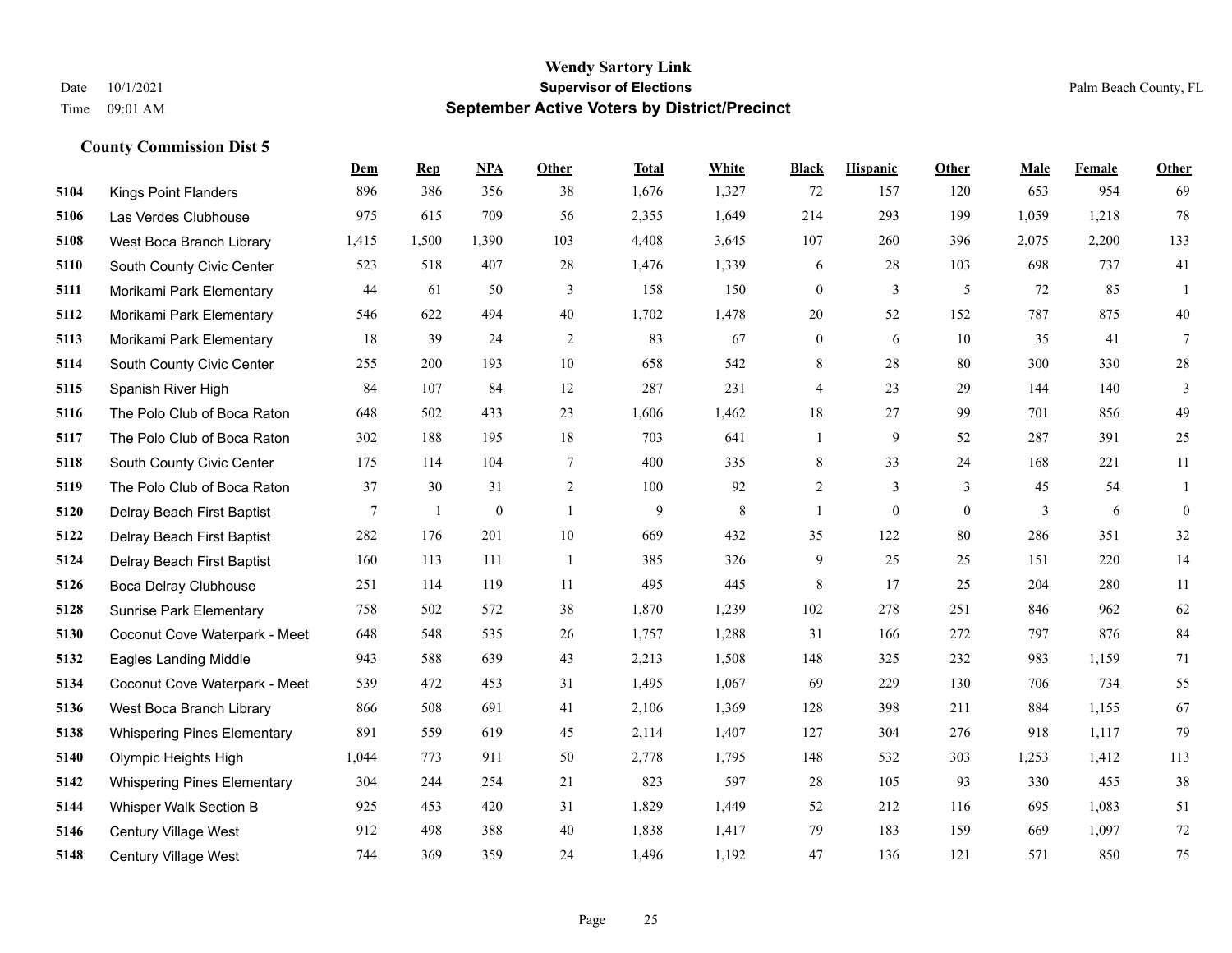|      |                                   | Dem    | <b>Rep</b> | NPA    | Other | <b>Total</b> | White   | <b>Black</b> | <b>Hispanic</b> | Other  | Male   | Female | Other |
|------|-----------------------------------|--------|------------|--------|-------|--------------|---------|--------------|-----------------|--------|--------|--------|-------|
| 5150 | <b>Century Village West</b>       | 677    | 282        | 283    | 20    | 1,262        | 988     | 47           | 143             | 84     | 449    | 771    | 42    |
| 5152 | West Boca Raton High              | 950    | 795        | 855    | 45    | 2,645        | 1,978   | 82           | 247             | 338    | 1,242  | 1,294  | 109   |
| 5154 | Daggerwing Nature Center          | 896    | 781        | 751    | 51    | 2,479        | 1,705   | 78           | 343             | 353    | 1,118  | 1,246  | 115   |
| 5156 | Southwinds Golf Course            | 718    | 501        | 587    | 32    | 1,838        | 1,248   | 82           | 261             | 247    | 790    | 963    | 85    |
| 5158 | Boca West Country Club            | 758    | 454        | 511    | 48    | 1,771        | 1,591   | $\tau$       | 73              | 100    | 733    | 992    | 46    |
| 5160 | Boca West Country Club            | 815    | 463        | 423    | 34    | 1,735        | 1,633   | 4            | 28              | 70     | 676    | 1,018  | 41    |
| 5162 | Glades Presbyterian Church        | 763    | 743        | 641    | 39    | 2,186        | 1,608   | 65           | 307             | 206    | 1,037  | 1,067  | 82    |
| 5164 | Sandpiper Shores Elementary       | 1,007  | 654        | 672    | 44    | 2,377        | 1,819   | 72           | 252             | 234    | 1.074  | 1,224  | 79    |
| 5166 | <b>Glades Road Branch Library</b> | 834    | 733        | 778    | 50    | 2,395        | 1,657   | 126          | 362             | 250    | 1,038  | 1,258  | 99    |
| 5168 | <b>Glades Road Branch Library</b> | 954    | 606        | 612    | 41    | 2,213        | 1,667   | 65           | 269             | 212    | 854    | 1,300  | 59    |
| 5170 | Olympic Heights High              | 1,145  | 633        | 754    | 44    | 2,576        | 1,894   | 83           | 355             | 244    | 1,001  | 1,480  | 95    |
| 5172 | Del Prado Elementary              | 236    | 302        | 199    | 19    | 756          | 679     | 10           | 11              | 56     | 358    | 377    | 21    |
| 5174 | <b>Waters Edge Elementary</b>     | 864    | 754        | 811    | 46    | 2,475        | 1,674   | 127          | 357             | 317    | 1,139  | 1,216  | 120   |
| 5176 | Loggers Run Middle                | 467    | 349        | 368    | 15    | 1,199        | 829     | 47           | 201             | 122    | 508    | 630    | 61    |
| 5178 | Loggers Run Middle                | 706    | 539        | 636    | 45    | 1,926        | 1,067   | 187          | 402             | 270    | 855    | 971    | 100   |
| 5180 | Boca Glades Baptist Church        | 683    | 372        | 632    | 42    | 1,729        | 969     | 128          | 397             | 235    | 789    | 860    | 80    |
| 5182 | Boca Glades Baptist Church        | 580    | 290        | 534    | 37    | 1,441        | 737     | 132          | 364             | 208    | 644    | 726    | 71    |
| 5184 | <b>Coral Sunset Elementary</b>    | 902    | 561        | 727    | 39    | 2,229        | 1,230   | 242          | 437             | 320    | 1,025  | 1,095  | 109   |
| 5186 | <b>Coral Sunset Elementary</b>    | 1,010  | 420        | 850    | 38    | 2,318        | 988     | 348          | 653             | 329    | 986    | 1,207  | 125   |
| 5188 | Pines Of Boca Barwood             | 971    | 619        | 785    | 48    | 2,423        | 1,428   | 141          | 536             | 318    | 1,021  | 1,301  | 101   |
| 5190 | Lakes at Boca Rio Clubhouse       | 407    | 283        | 335    | 20    | 1,045        | 686     | 63           | 177             | 119    | 477    | 521    | 47    |
| 5192 | Hammock Pointe Elementary         | 1,066  | 684        | 920    | 44    | 2,714        | 1,555   | 202          | 578             | 379    | 1,168  | 1,425  | 121   |
| 5194 | Lakes Of Boca Barwood             | 394    | 257        | 377    | 21    | 1,049        | 623     | 47           | 239             | 140    | 446    | 547    | 56    |
|      | <b>County Commission Dist 5</b>   | 70,701 | 41,899     | 44,348 | 3,167 | 160,115      | 120,755 | 8,397        | 16,326          | 14,637 | 68,951 | 85,632 | 5,532 |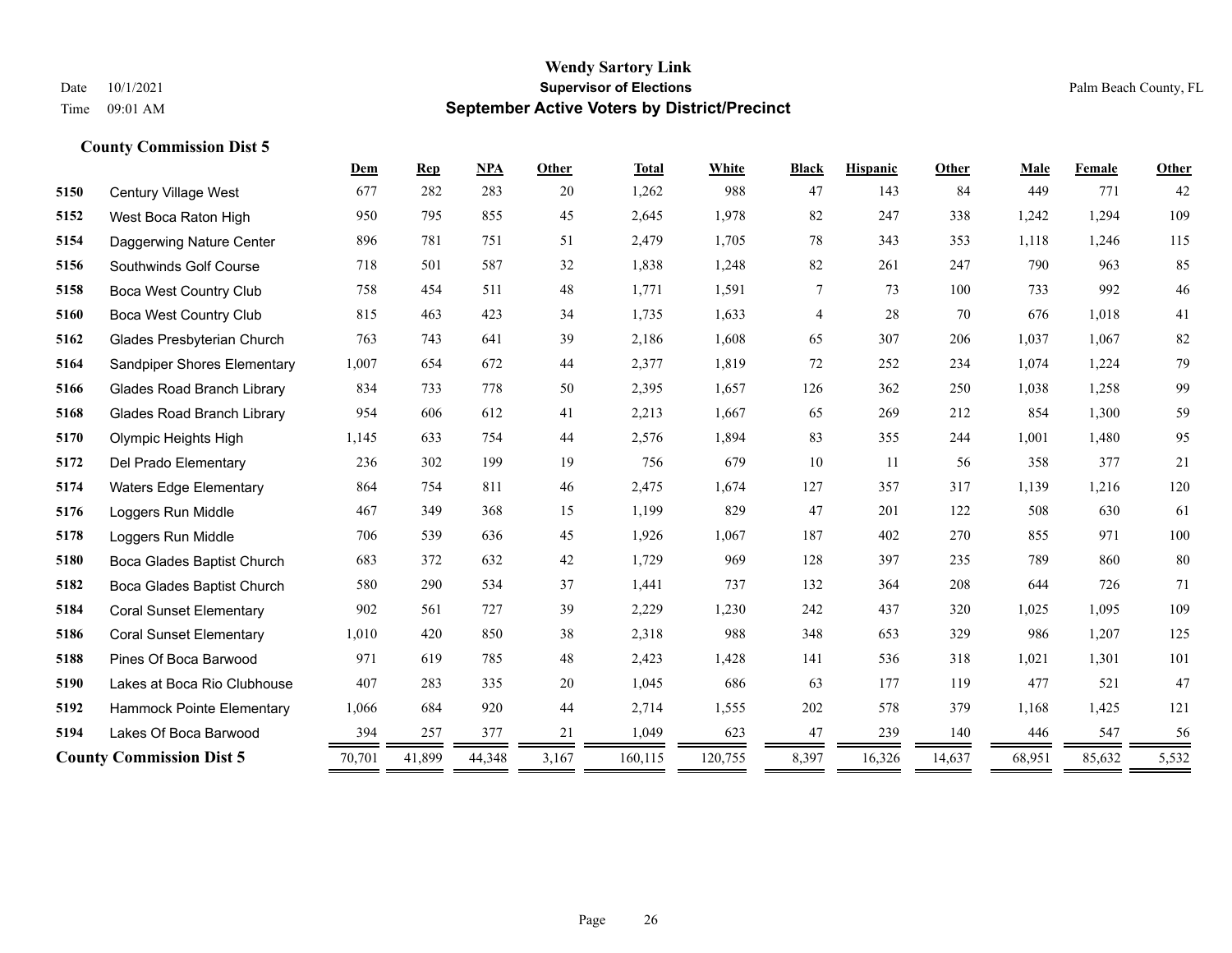|      |                                     | <b>Dem</b>       | <b>Rep</b>     | NPA              | <b>Other</b>     | Total          | <b>White</b>     | <b>Black</b>     | <b>Hispanic</b> | <b>Other</b> | <b>Male</b>    | Female         | <b>Other</b>     |
|------|-------------------------------------|------------------|----------------|------------------|------------------|----------------|------------------|------------------|-----------------|--------------|----------------|----------------|------------------|
| 6002 | <b>Canal Point Community Center</b> | 82               | 101            | 59               | -1               | 243            | 104              | 38               | 86              | 15           | 107            | 126            | 10               |
| 6004 | Pahokee Recreation Center           | 955              | 174            | 229              | 5                | 1,363          | 178              | 880              | 222             | 83           | 561            | 754            | 48               |
| 6006 | Pahokee Recreation Center           | 994              | 168            | 269              | 13               | 1,444          | 121              | 843              | 382             | 98           | 641            | 722            | 81               |
| 6008 | Pahokee High                        | 520              | 21             | 103              | $\overline{2}$   | 646            | $\tau$           | 592              | 3               | 44           | 190            | 423            | 33               |
| 6010 | <b>Canal Point Community Center</b> | 25               | 6              | 6                | $\overline{0}$   | 37             | 12               | 20               | 2               | 3            | 21             | 16             | $\boldsymbol{0}$ |
| 6012 | Belle Glade Library/Civic Ctr       | 176              | 29             | 60               | $\mathbf{0}$     | 265            | 30               | 145              | 77              | 13           | 103            | 151            | 11               |
| 6014 | Belle Glade Library/Civic Ctr       | 1                | 2              | $\mathbf{1}$     | $\mathbf{0}$     | $\overline{4}$ | $\mathbf{0}$     | $\boldsymbol{0}$ | $\overline{4}$  | $\mathbf{0}$ |                | 3              | $\boldsymbol{0}$ |
| 6016 | South Bay Commission Chambe         | 35               | 52             | 28               | 2                | 117            | 77               | $\tau$           | 22              | 11           | 61             | 51             | 5                |
| 6018 | South Bay Commission Chambe         | 1,189            | 83             | 224              | 11               | 1,507          | 59               | 1,164            | 206             | 78           | 629            | 839            | 39               |
| 6020 | <b>Glades Central High</b>          | 441              | 76             | 133              | 8                | 658            | 81               | 382              | 159             | 36           | 305            | 320            | 33               |
| 6022 | Belle Glade Library/Civic Ctr       | 1,362            | 106            | 252              | 15               | 1,735          | 89               | 1,391            | 141             | 114          | 712            | 954            | 69               |
| 6024 | Lewis Evans Resource Center         | 1,691            | 66             | 261              | 14               | 2,032          | 30               | 1,767            | 123             | 112          | 811            | 1,152          | 69               |
| 6026 | Lewis Evans Resource Center         | $\overline{2}$   | $\overline{0}$ | $\overline{2}$   | $\mathbf{0}$     | $\overline{4}$ | $\mathbf{0}$     | $\mathbf{0}$     | $\overline{4}$  | $\theta$     | $\overline{1}$ | 3              | $\mathbf{0}$     |
| 6028 | Belle Glade Library/Civic Ctr       | 747              | 460            | 323              | 15               | 1,545          | 413              | 394              | 652             | 86           | 723            | 778            | 44               |
| 6029 | Belle Glade Library/Civic Ctr       |                  | $\mathbf{0}$   | $\mathbf{0}$     | $\boldsymbol{0}$ |                | $\overline{0}$   |                  | $\mathbf{0}$    | $\theta$     |                | $\theta$       | $\mathbf{0}$     |
| 6030 | Belle Glade Library/Civic Ctr       | 8                | 3              | 12               | $\overline{2}$   | 25             | 8                | $\mathbf{0}$     | 17              | $\Omega$     | 7              | 16             | 2                |
| 6032 | Gove Elementary                     | 674              | 298            | 272              | 5                | 1,249          | 313              | 432              | 406             | 98           | 534            | 673            | 42               |
| 6034 | Gove Elementary                     | $\overline{0}$   | $\overline{4}$ | $\boldsymbol{0}$ | $\mathbf{0}$     | $\overline{4}$ | $\overline{4}$   | $\boldsymbol{0}$ | $\mathbf{0}$    | $\theta$     | 3              | $\overline{1}$ | $\mathbf{0}$     |
| 6036 | Gove Elementary                     | 391              | 158            | 205              | 10               | 764            | 135              | 151              | 433             | 45           | 333            | 401            | 30               |
| 6038 | South Bay Commission Chambe         | $\bf{0}$         | $\mathbf{0}$   | $\boldsymbol{0}$ | $\boldsymbol{0}$ | $\mathbf{0}$   | $\mathbf{0}$     | $\boldsymbol{0}$ | $\mathbf{0}$    | $\mathbf{0}$ | $\mathbf{0}$   | $\mathbf{0}$   | $\boldsymbol{0}$ |
| 6040 | Osceola Creek Middle                | 101              | 128            | 102              | $\mathbf{1}$     | 332            | 251              | 13               | 33              | 35           | 155            | 161            | 16               |
| 6042 | Osceola Creek Middle                | 989              | 1,213          | 1,038            | 62               | 3,302          | 2,119            | 429              | 488             | 266          | 1,571          | 1,622          | 109              |
| 6044 | <b>Frontier Elementary</b>          | 910              | 977            | 782              | 59               | 2,728          | 1,736            | 417              | 344             | 231          | 1,280          | 1,363          | 85               |
| 6045 | Acreage Branch Library              | 204              | 267            | 177              | 10               | 658            | 418              | 81               | 90              | 69           | 315            | 312            | 31               |
| 6046 | Pierce Hammock Elementary           | 802              | 959            | 754              | 48               | 2,563          | 1,644            | 360              | 322             | 237          | 1,239          | 1,226          | 98               |
| 6048 | Pierce Hammock Elementary           | $\boldsymbol{0}$ | $\mathbf{0}$   | $\boldsymbol{0}$ | $\mathbf{0}$     | $\theta$       | $\boldsymbol{0}$ | $\boldsymbol{0}$ | $\mathbf{0}$    | $\theta$     | $\mathbf{0}$   | $\mathbf{0}$   | $\boldsymbol{0}$ |
| 6050 | Acreage Branch Library              | 873              | 877            | 732              | 60               | 2,542          | 1,553            | 375              | 351             | 263          | 1,194          | 1,257          | 91               |
| 6051 | <b>Cornerstone Fellowship</b>       | 608              | 754            | 554              | 50               | 1,966          | 1,253            | 209              | 291             | 213          | 914            | 980            | 72               |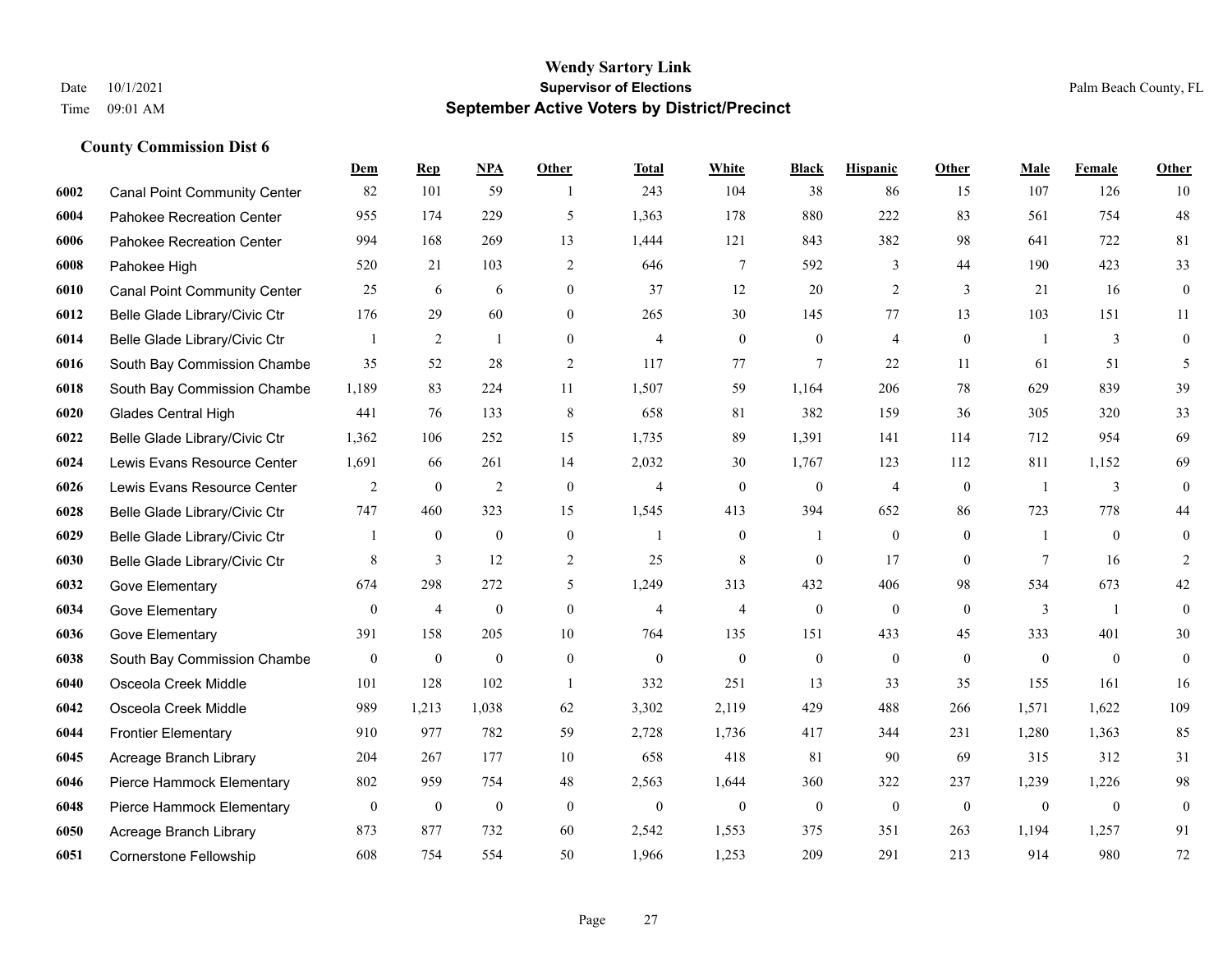|      |                                 | Dem              | <b>Rep</b>       | NPA              | <b>Other</b>     | <b>Total</b>     | <b>White</b>     | <b>Black</b>     | <b>Hispanic</b>  | <b>Other</b> | <b>Male</b>      | Female       | <b>Other</b>     |
|------|---------------------------------|------------------|------------------|------------------|------------------|------------------|------------------|------------------|------------------|--------------|------------------|--------------|------------------|
| 6052 | Seminole Ridge High             | 614              | 645              | 563              | 37               | 1,859            | 1,142            | 226              | 314              | 177          | 880              | 906          | 73               |
| 6054 | <b>Acreage Pines Elementary</b> | $\overline{0}$   | $\theta$         | $\overline{0}$   | $\mathbf{0}$     | $\theta$         | $\mathbf{0}$     | $\mathbf{0}$     | $\overline{0}$   | $\theta$     | $\theta$         | $\Omega$     | $\boldsymbol{0}$ |
| 6056 | Pierce Hammock Elementary       | $\overline{0}$   | $\mathbf{0}$     | $\mathbf{0}$     | $\theta$         | $\theta$         | $\theta$         | $\theta$         | $\overline{0}$   | $\Omega$     | $\Omega$         | $\Omega$     | $\theta$         |
| 6058 | <b>Acreage Pines Elementary</b> | 738              | 608              | 567              | 39               | 1,952            | 1,053            | 353              | 249              | 297          | 947              | 942          | 63               |
| 6060 | Indian Trail Improvement Dist   | 886              | 959              | 802              | 58               | 2,705            | 1,680            | 340              | 401              | 284          | 1,246            | 1,359        | 100              |
| 6062 | Sandhill Crane Golf Club        | 228              | 419              | 260              | 22               | 929              | 661              | 74               | 71               | 123          | 456              | 441          | 32               |
| 6064 | Sandhill Crane Golf Club        | 32               | 52               | 34               | $\overline{4}$   | 122              | 98               | 6                | 12               | 6            | 60               | 58           | $\overline{4}$   |
| 6066 | Ibis POA Admin Building         | 1,022            | 1,102            | 726              | 86               | 2,936            | 2,576            | 90               | 66               | 204          | 1,386            | 1,484        | 66               |
| 6068 | Ibis POA Admin Building         | $\boldsymbol{0}$ | $\mathbf{0}$     | $\mathbf{0}$     | $\boldsymbol{0}$ | $\mathbf{0}$     | $\boldsymbol{0}$ | $\mathbf{0}$     | $\mathbf{0}$     | $\mathbf{0}$ | $\mathbf{0}$     | $\mathbf{0}$ | $\mathbf{0}$     |
| 6070 | Ironhorse Country Club          | 159              | 258              | 119              | 9                | 545              | 439              | 35               | 20               | 51           | 243              | 291          | 11               |
| 6072 | Seminole Ridge High             | 489              | 482              | 471              | 47               | 1,489            | 686              | 283              | 397              | 123          | 698              | 767          | 24               |
| 6073 | Seminole Ridge High             | $\boldsymbol{0}$ | $\boldsymbol{0}$ | $\boldsymbol{0}$ | $\boldsymbol{0}$ | $\boldsymbol{0}$ | $\boldsymbol{0}$ | $\boldsymbol{0}$ | $\boldsymbol{0}$ | $\mathbf{0}$ | $\boldsymbol{0}$ | $\mathbf{0}$ | $\boldsymbol{0}$ |
| 6076 | <b>Western Pines Middle</b>     | 643              | 704              | 570              | 36               | 1,953            | 1,426            | 155              | 200              | 172          | 931              | 940          | 82               |
| 6078 | <b>Western Pines Middle</b>     | 655              | 723              | 648              | 39               | 2,065            | 1,376            | 159              | 357              | 173          | 979              | 1,027        | 59               |
| 6080 | <b>Golden Grove Elementary</b>  | 603              | 779              | 617              | 49               | 2,048            | 1,373            | 130              | 348              | 197          | 956              | 1,010        | 82               |
| 6082 | PBSC Loxahatchee Groves Can     | 11               | 6                | 14               | $\overline{c}$   | 33               | 28               | $\boldsymbol{0}$ | 3                | 2            | 13               | 20           | $\boldsymbol{0}$ |
| 6084 | PBSC Loxahatchee Groves Can     | 275              | 405              | 334              | 38               | 1,052            | 659              | 64               | 226              | 103          | 518              | 518          | 16               |
| 6086 | PBSC Loxahatchee Groves Can     | 266              | 415              | 244              | 20               | 945              | 690              | 93               | 86               | 76           | 431              | 485          | 29               |
| 6088 | Seminole Ridge High             | 533              | 688              | 546              | 40               | 1,807            | 1,158            | 216              | 291              | 142          | 854              | 899          | 54               |
| 6090 | Loxahatchee Groves Elementary   | 767              | 885              | 748              | 58               | 2,458            | 1,525            | 280              | 443              | 210          | 1,188            | 1.178        | 92               |
| 6092 | PBSC Loxahatchee Groves Can     | 173              | 225              | 142              | 16               | 556              | 359              | 45               | 108              | 44           | 267              | 268          | 21               |
| 6094 | Palms West Presbyterian         | 660              | 928              | 660              | 43               | 2,291            | 1,829            | 77               | 207              | 178          | 1,095            | 1,123        | 73               |
| 6096 | Palms West Presbyterian         | $\overline{0}$   | $\mathbf{0}$     | $\mathbf{0}$     | $\mathbf{0}$     | $\mathbf{0}$     | $\mathbf{0}$     | $\boldsymbol{0}$ | $\mathbf{0}$     | $\theta$     | $\overline{0}$   | $\theta$     | $\boldsymbol{0}$ |
| 6098 | <b>HL Johnson Elementary</b>    | 658              | 506              | 468              | 38               | 1,670            | 920              | 304              | 260              | 186          | 759              | 870          | 41               |
| 6100 | <b>Madison Green Clubhouse</b>  | 1,237            | 719              | 766              | 54               | 2,776            | 1,198            | 788              | 409              | 381          | 1,284            | 1,388        | 104              |
| 6102 | <b>RPB Recreation Center</b>    | 657              | 472              | 456              | 25               | 1,610            | 938              | 266              | 261              | 145          | 665              | 891          | 54               |
| 6104 | Crestwood Middle                | 181              | 150              | 119              | 8                | 458              | 214              | 75               | 83               | 86           | 214              | 224          | 20               |
| 6106 | <b>RPB Recreation Center</b>    | 218              | 122              | 200              | 10               | 550              | 227              | 98               | 156              | 69           | 219              | 311          | 20               |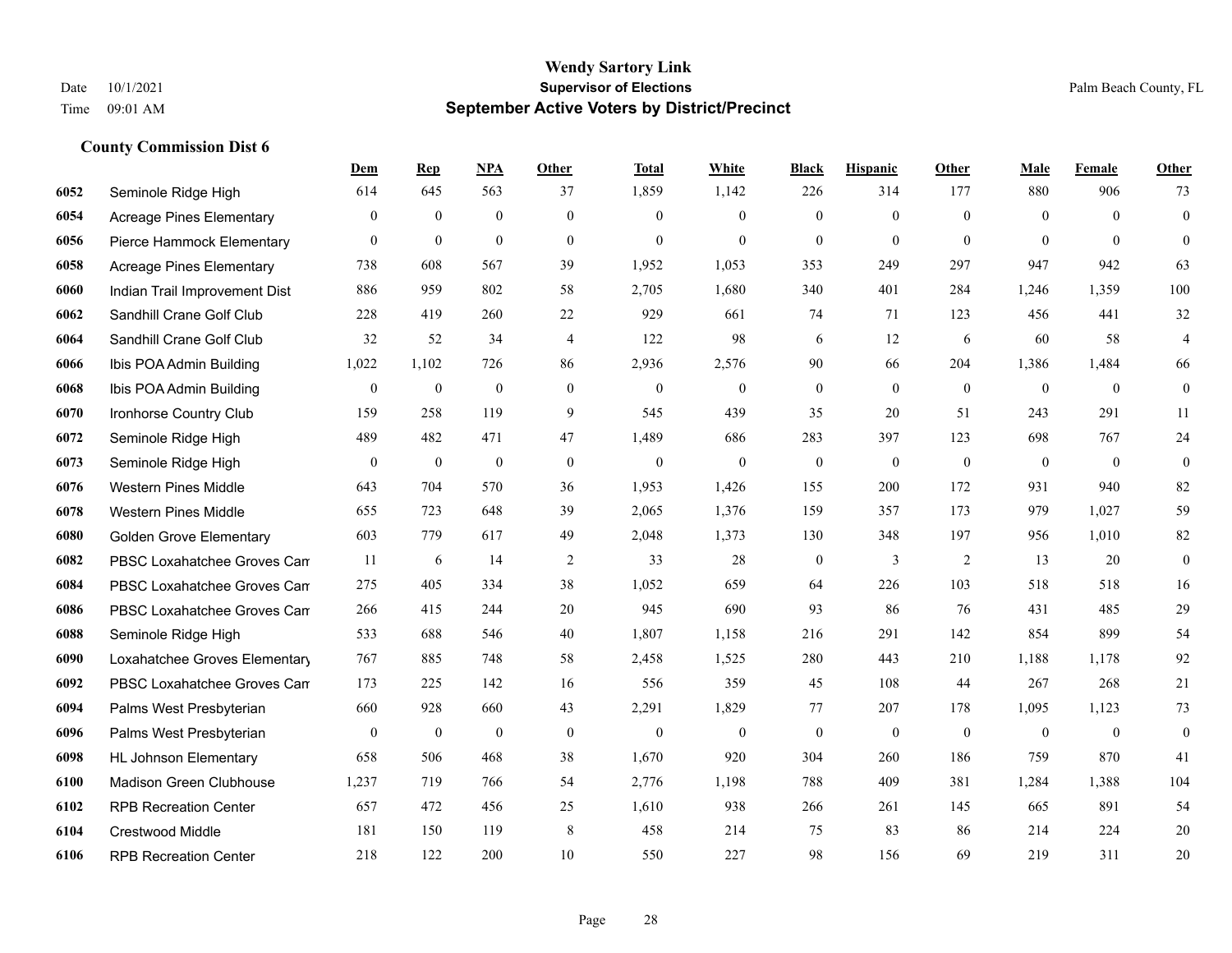|      |                                | Dem              | <b>Rep</b>       | NPA              | <b>Other</b>   | <b>Total</b>   | <b>White</b>     | <b>Black</b>     | <b>Hispanic</b>  | <b>Other</b> | <b>Male</b>      | <b>Female</b>  | <b>Other</b>     |
|------|--------------------------------|------------------|------------------|------------------|----------------|----------------|------------------|------------------|------------------|--------------|------------------|----------------|------------------|
| 6108 | Calypso Bay Waterpark          | $\mathbf{0}$     | $\boldsymbol{0}$ | $\boldsymbol{0}$ | $\theta$       | $\mathbf{0}$   | $\overline{0}$   | $\overline{0}$   | $\overline{0}$   | $\theta$     | $\theta$         | $\overline{0}$ | $\Omega$         |
| 6112 | <b>Crestwood Middle</b>        | 469              | 418              | 355              | 32             | 1,274          | 684              | 229              | 214              | 147          | 591              | 641            | 42               |
| 6114 | RPB Village Hall               | 1,057            | 703              | 696              | 42             | 2,498          | 1,374            | 467              | 433              | 224          | 1,169            | 1,239          | 90               |
| 6116 | <b>HL Johnson Elementary</b>   | 722              | 411              | 483              | 52             | 1,668          | 859              | 324              | 276              | 209          | 732              | 891            | 45               |
| 6118 | <b>RPB Branch Library</b>      | 1,073            | 568              | 692              | 54             | 2,387          | 1,128            | 578              | 430              | 251          | 1,037            | 1,261          | 89               |
| 6120 | Royal Palm Beach High          | 406              | 316              | 265              | 17             | 1,004          | 479              | 199              | 155              | 171          | 475              | 504            | $25\,$           |
| 6122 | <b>RPB Cultural Center</b>     | 1,171            | 650              | 758              | 51             | 2,630          | 1,384            | 502              | 497              | 247          | 1,132            | 1,410          | 88               |
| 6124 | <b>RPB Cultural Center</b>     | 583              | 324              | 386              | 19             | 1,312          | 636              | 277              | 282              | 117          | 552              | 719            | 41               |
| 6126 | Calypso Bay Waterpark          | 680              | 299              | 499              | 32             | 1,510          | 543              | 410              | 364              | 193          | 653              | 798            | 59               |
| 6128 | Royal Palm Beach High          | 35               | 28               | 28               | 3              | 94             | 51               | 25               | 11               | 7            | 43               | 51             | $\boldsymbol{0}$ |
| 6130 | Royal Palm Beach High          | 79               | 42               | 89               | 5              | 215            | 100              | 34               | 60               | 21           | 97               | 111            | $\tau$           |
| 6132 | Royal Palm Beach High          | 390              | 190              | 262              | 19             | 861            | 413              | 166              | 191              | 91           | 391              | 439            | 31               |
| 6134 | Christ Fellowship Church RPB   | 954              | 459              | 690              | 30             | 2,133          | 845              | 499              | 495              | 294          | 954              | 1,090          | 89               |
| 6136 | Calypso Bay Waterpark          |                  | -1               | $\boldsymbol{0}$ | $\mathbf{0}$   | 2              | $\boldsymbol{0}$ |                  | $\boldsymbol{0}$ | -1           | $\boldsymbol{0}$ |                |                  |
| 6138 | Royal Palm Beach High          | $\overline{0}$   | $\mathbf{0}$     | $\mathbf{0}$     | $\mathbf{0}$   | $\mathbf{0}$   | $\mathbf{0}$     | $\overline{0}$   | $\overline{0}$   | $\theta$     | $\theta$         | $\theta$       | $\mathbf{0}$     |
| 6140 | Royal Palm Beach High          | 337              | 498              | 306              | 33             | 1,174          | 852              | 108              | 112              | 102          | 566              | 584            | 24               |
| 6142 | Christ Fellowship Church RPB   | $\boldsymbol{0}$ | $\boldsymbol{0}$ | $\mathbf{0}$     | $\mathbf{0}$   | $\mathbf{0}$   | $\boldsymbol{0}$ | $\boldsymbol{0}$ | $\overline{0}$   | $\mathbf{0}$ | $\overline{0}$   | $\theta$       | $\overline{0}$   |
| 6144 | Christ Fellowship Church RPB   | $\theta$         | $\mathbf{0}$     | $\mathbf{0}$     | $\theta$       | $\Omega$       | $\overline{0}$   | $\overline{0}$   | $\overline{0}$   | $\theta$     | $\theta$         | $\theta$       | $\overline{0}$   |
| 6146 | Christ Fellowship Church RPB   |                  | $\overline{2}$   |                  | $\overline{0}$ | $\overline{4}$ | 3                | $\boldsymbol{0}$ | $\boldsymbol{0}$ |              | 3                |                | $\overline{0}$   |
| 6148 | Christ Fellowship Church RPB   | $\overline{0}$   | $\mathbf{0}$     | $\overline{1}$   | $\overline{0}$ | 1              | 1                | $\overline{0}$   | $\overline{0}$   | $\theta$     | $\theta$         | $\overline{1}$ | $\overline{0}$   |
| 6150 | <b>Binks Forest Elementary</b> | 26               | 40               | 38               | 5              | 109            | 80               | 5                | 10               | 14           | 47               | 59             | 3                |
| 6152 | <b>Binks Forest Elementary</b> | 406              | 553              | 379              | 34             | 1,372          | 1,043            | 45               | 133              | 151          | 646              | 682            | $44\,$           |
| 6154 | Wellington Landings Middle     | 463              | 518              | 389              | 28             | 1,398          | 1,007            | 87               | 187              | 117          | 630              | 728            | 40               |
| 6156 | <b>Binks Forest Elementary</b> | 630              | 723              | 576              | 41             | 1,970          | 1,384            | 128              | 290              | 168          | 898              | 1,012          | 60               |
| 6158 | <b>Wellington Elementary</b>   | 784              | 940              | 547              | 40             | 2,311          | 1,700            | 131              | 309              | 171          | 1,051            | 1,185          | 75               |
| 6160 | Wellington Landings Middle     | 669              | 581              | 564              | 43             | 1,857          | 1,207            | 163              | 337              | 150          | 865              | 938            | 54               |
| 6162 | First Baptist Church Wel       | 762              | 658              | 559              | 45             | 2,024          | 1,285            | 210              | 348              | 181          | 901              | 1,059          | 64               |
| 6164 | First Baptist Church Wel       | 835              | 791              | 592              | 57             | 2,275          | 1,527            | 185              | 371              | 192          | 1,016            | 1,186          | 73               |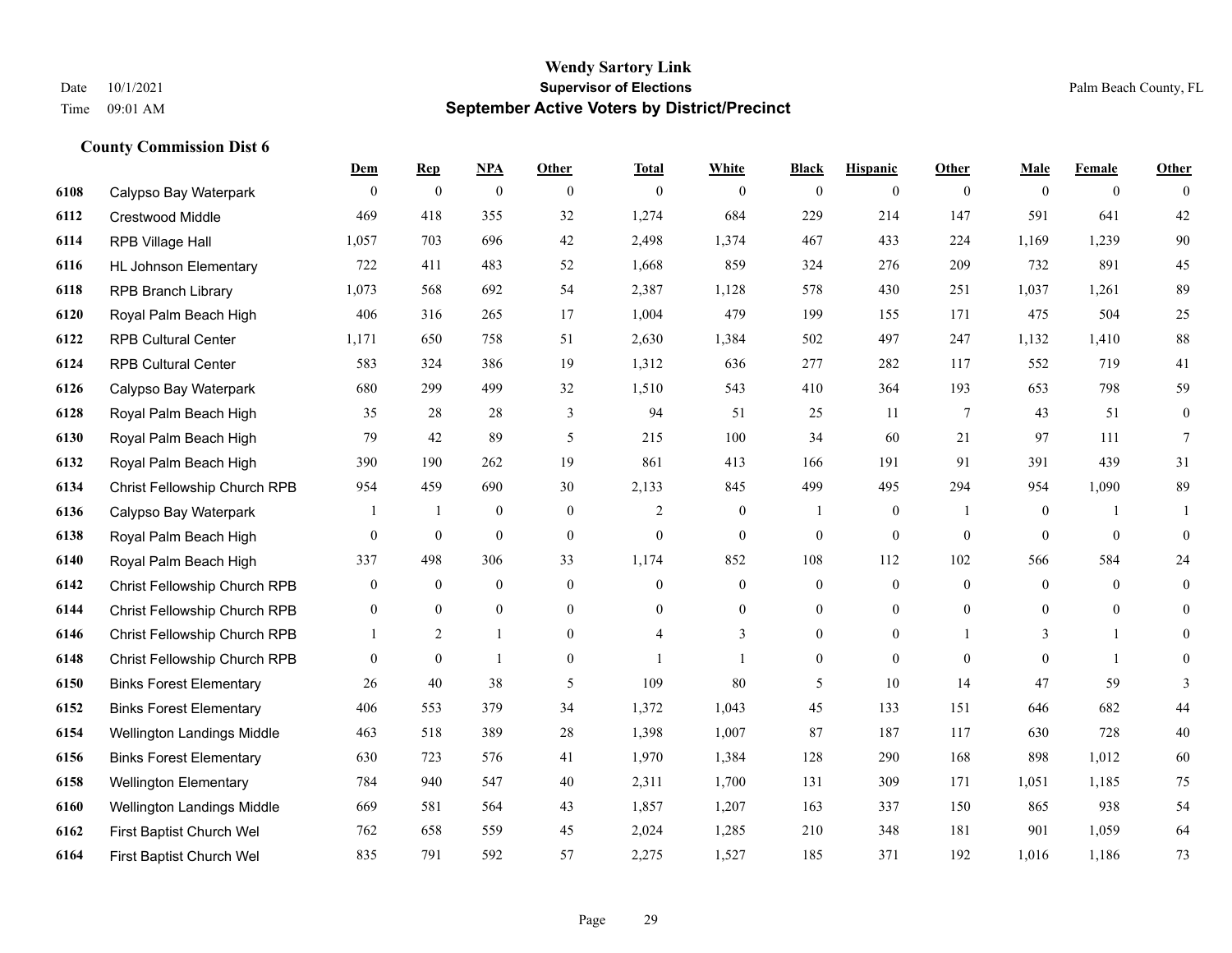|      |                                     | <b>Dem</b>       | <b>Rep</b>     | NPA            | <b>Other</b>   | <b>Total</b> | <b>White</b>     | <b>Black</b>     | <b>Hispanic</b> | <b>Other</b> | <b>Male</b>    | <b>Female</b>  | Other            |
|------|-------------------------------------|------------------|----------------|----------------|----------------|--------------|------------------|------------------|-----------------|--------------|----------------|----------------|------------------|
| 6166 | <b>Wellington Community Center</b>  | 863              | 863            | 737            | 47             | 2,510        | 1,747            | 150              | 403             | 210          | 1,153          | 1,278          | 79               |
| 6168 | First Baptist Church Wel            | 128              | 180            | 143            | 9              | 460          | 353              | 27               | 43              | 37           | 216            | 232            | $12\,$           |
| 6170 | Christ Fellowship Church RPB        | $\overline{0}$   | 6              | $\overline{2}$ | $\theta$       | 8            | $\,8\,$          | $\overline{0}$   | $\overline{0}$  | $\theta$     | 3              | 5              | $\mathbf{0}$     |
| 6172 | Christ Fellowship Church RPB        | 1,296            | 575            | 835            | 68             | 2,774        | 961              | 853              | 637             | 323          | 1,190          | 1,469          | 115              |
| 6174 | Christ Fellowship Church RPB        | 26               | 50             | 36             | $\overline{2}$ | 114          | 89               | 7                | 8               | 10           | 54             | 57             | 3                |
| 6176 | Christ Fellowship Church RPB        | 22               | 13             | 20             | 2              | 57           | 22               | 10               | 19              | 6            | 24             | 31             | 2                |
| 6178 | <b>Everglades Elementary</b>        | 556              | 380            | 441            | 27             | 1,404        | 642              | 293              | 248             | 221          | 649            | 687            | 68               |
| 6180 | <b>Everglades Elementary</b>        | 18               | 48             | 17             | 2              | 85           | 64               | 4                | 14              | 3            | 40             | 43             | $\overline{2}$   |
| 6182 | New Horizons Elementary             | 292              | 453            | 318            | 13             | 1,076        | 788              | 51               | 114             | 123          | 463            | 584            | 29               |
| 6184 | Wellington High                     | 660              | 578            | 526            | 36             | 1,800        | 1,110            | 243              | 288             | 159          | 796            | 946            | 58               |
| 6186 | <b>Elbridge Gale Elementary</b>     | 816              | 561            | 636            | 43             | 2,056        | 1,117            | 296              | 428             | 215          | 901            | 1,078          | 77               |
| 6188 | <b>Wellington Village Park</b>      | 223              | 420            | 303            | 26             | 972          | 825              | 18               | 46              | 83           | 393            | 530            | 49               |
| 6190 | Wellington Village Hall             | 817              | 453            | 634            | 45             | 1,949        | 876              | 357              | 505             | 211          | 808            | 1,066          | 75               |
| 6192 | St Peters Methodist Church          | 965              | 782            | 798            | 63             | 2,608        | 1,547            | 280              | 547             | 234          | 1,193          | 1,328          | 87               |
| 6194 | <b>Equestrian Trails Elementary</b> | 504              | 288            | 338            | 18             | 1,148        | 517              | 292              | 152             | 187          | 512            | 580            | 56               |
| 6196 | Palm Beach Central High             | $\boldsymbol{0}$ | $\mathbf{0}$   | $\bf{0}$       | $\mathbf{0}$   | $\theta$     | $\boldsymbol{0}$ | $\boldsymbol{0}$ | $\mathbf{0}$    | $\mathbf{0}$ | $\overline{0}$ | $\overline{0}$ | $\mathbf{0}$     |
| 6198 | Wellington Branch Library           | 522              | 351            | 351            | 37             | 1,261        | 690              | 194              | 267             | 110          | 542            | 687            | $32\,$           |
| 6200 | <b>Emerald Cove Middle</b>          | 538              | 564            | 509            | 50             | 1,661        | 1,031            | 177              | 277             | 176          | 736            | 872            | 53               |
| 6202 | <b>Emerald Cove Middle</b>          | 103              | 81             | 95             | 7              | 286          | 163              | 58               | 51              | 14           | 126            | 154            | 6                |
| 6204 | <b>Emerald Cove Middle</b>          | 31               | 21             | 35             | $\overline{0}$ | 87           | 45               | 25               | 9               | 8            | 24             | 59             | $\overline{4}$   |
| 6206 | Palm Beach Central High             | 268              | 239            | 181            | 9              | 697          | 374              | 144              | 60              | 119          | 311            | 359            | 27               |
| 6207 | Palm Beach Central High             | 277              | 369            | 253            | 18             | 917          | 601              | 93               | 102             | 121          | 420            | 473            | 24               |
| 6208 | <b>Buena Vida Clubhouse</b>         | 319              | 202            | 175            | 14             | 710          | 620              | 22               | 22              | 46           | 317            | 374            | 19               |
| 6210 | Villa Olympia Clubhouse             | 1,554            | 1,057          | 1,277          | 95             | 3,983        | 1,791            | 699              | 678             | 815          | 1,873          | 1,924          | 186              |
| 6212 | Wellington Village Park             | 146              | 224            | 173            | 18             | 561          | 383              | 15               | 92              | 71           | 257            | 278            | 26               |
| 6214 | <b>Wellington Village Park</b>      | 827              | 753            | 691            | 47             | 2,318        | 1,458            | 256              | 282             | 322          | 1,060          | 1,175          | 83               |
| 6216 | Panther Run Elementary              | 234              | 193            | 176            | 10             | 613          | 342              | 96               | 102             | 73           | 282            | 308            | 23               |
| 6218 | <b>Wellington Village Park</b>      | $\overline{0}$   | $\overline{0}$ | $\theta$       | $\theta$       | $\Omega$     | $\overline{0}$   | $\mathbf{0}$     | $\theta$        | $\theta$     | $\theta$       | $\theta$       | $\boldsymbol{0}$ |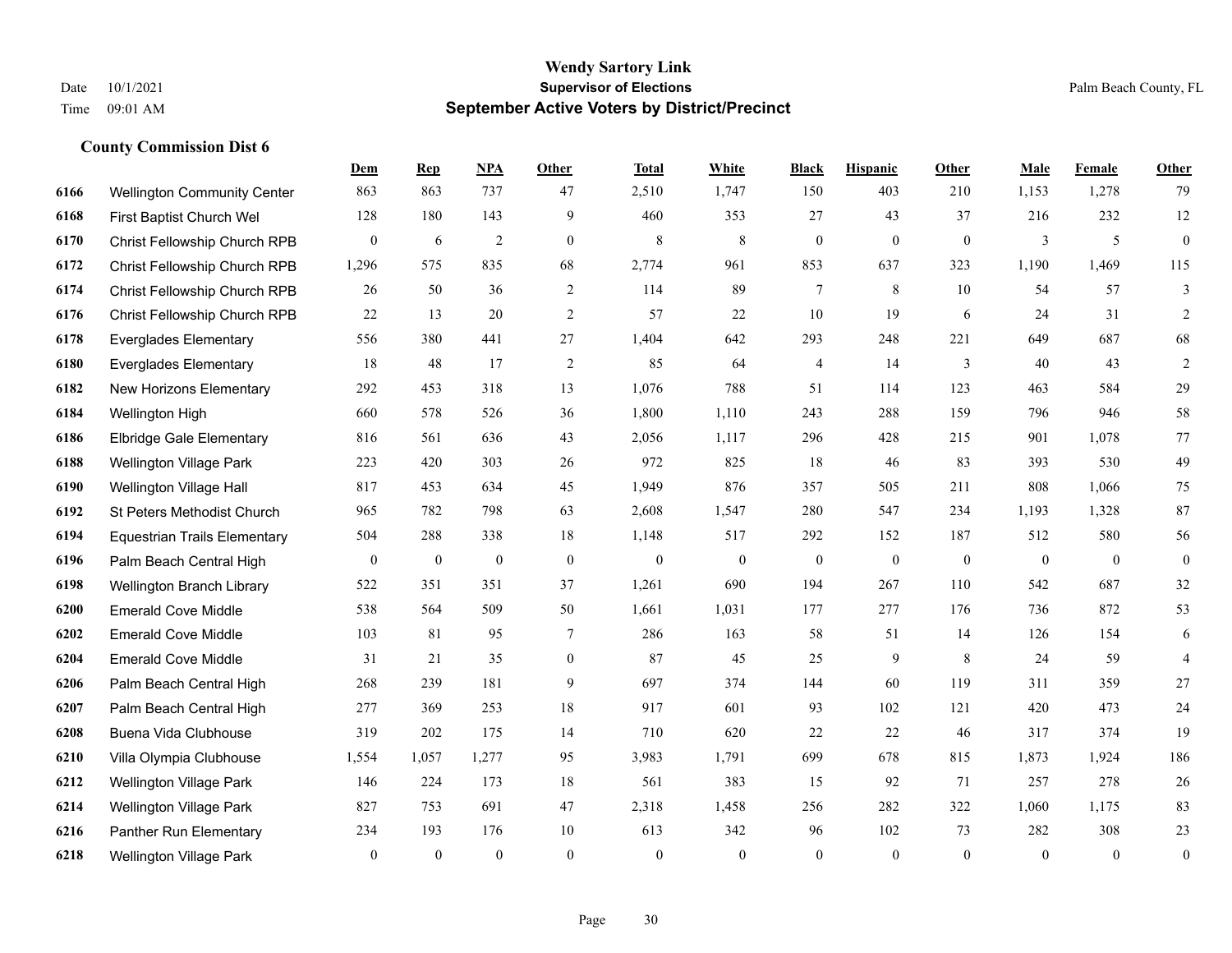|      |                                 | <b>Dem</b> | <b>Rep</b> | $NPA$  | Other    | <u>Total</u> | White  | <b>Black</b> | <b>Hispanic</b> | Other  | <b>Male</b> | Female | <b>Other</b>   |
|------|---------------------------------|------------|------------|--------|----------|--------------|--------|--------------|-----------------|--------|-------------|--------|----------------|
| 6220 | Wellington Village Park         | 58         | 29         | 42     | 6        | 135          | 66     | 16           | 32              | 21     | 55          | 76     | 4              |
| 6222 | Panther Run Elementary          | $\theta$   |            |        | $\Omega$ |              |        | $\mathbf{0}$ | $\Omega$        | 0      |             | 0      | $\overline{0}$ |
| 6224 | Discovery Key Elementary        | 959        | 1,118      | 681    | 59       | 2,817        | 2,096  | 180          | 330             | 211    | 1,314       | 1,421  | 82             |
| 6226 | The Isles at Wellington         | 749        | 754        | 625    | 38       | 2,166        | 1,394  | 224          | 242             | 306    | 1,018       | 1,052  | 96             |
| 6228 | Wycliffe Comm Association Bldg  | 769        | 322        | 399    | 21       | 1,511        | 1,415  | 18           | 19              | 59     | 651         | 832    | 28             |
| 6230 | Epiphany Lutheran Church        | 1,155      | 1,211      | 1,134  | 81       | 3,581        | 2,222  | 403          | 581             | 375    | 1,639       | 1,838  | 104            |
| 6232 | Panther Run Elementary          | 678        | 743        | 643    | 49       | 2.113        | 1,346  | 243          | 248             | 276    | 1,003       | 1.042  | 68             |
|      | <b>County Commission Dist 6</b> | 54,392     | 42,829     | 39,031 | 2,813    | 139,065      | 78,179 | 24,765       | 22,177          | 13,944 | 63,174      | 71,132 | 4,759          |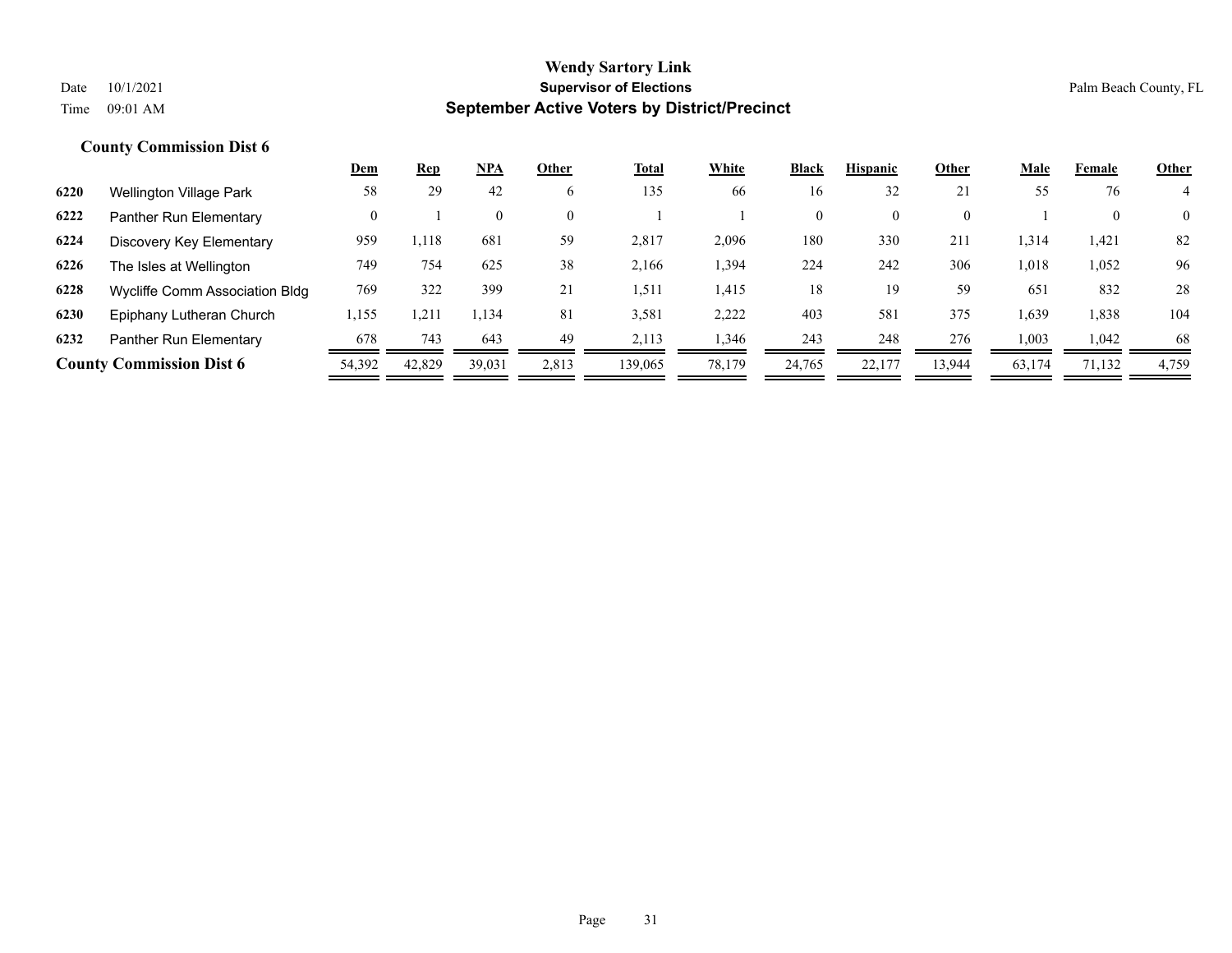|      |                                  | <u>Dem</u>     | <b>Rep</b>     | NPA              | <b>Other</b>     | <b>Total</b>   | <b>White</b>     | <b>Black</b>     | <b>Hispanic</b> | <b>Other</b> | <b>Male</b>  | <b>Female</b> | <b>Other</b> |
|------|----------------------------------|----------------|----------------|------------------|------------------|----------------|------------------|------------------|-----------------|--------------|--------------|---------------|--------------|
| 7002 | J F Kennedy Middle               | 0              | $\overline{0}$ | $\overline{0}$   | $\Omega$         | $\theta$       | $\mathbf{0}$     | $\theta$         | $\overline{0}$  | $\theta$     | $\theta$     | $\theta$      | $\Omega$     |
| 7004 | J F Kennedy Middle               | 0              | $\theta$       | $\theta$         | $\theta$         | $\Omega$       | $\mathbf{0}$     | $\theta$         | $\theta$        | $\Omega$     | $\theta$     | $\Omega$      | $\Omega$     |
| 7006 | J F Kennedy Middle               | 0              | $\Omega$       | $\theta$         | $\Omega$         | $\Omega$       | $\theta$         | $\Omega$         | $\theta$        | $\Omega$     | $\Omega$     | $\Omega$      | $\Omega$     |
| 7008 | J F Kennedy Middle               | $\Omega$       | $\mathbf{0}$   | $\mathbf{0}$     | $\overline{0}$   | $\mathbf{0}$   | $\mathbf{0}$     | $\mathbf{0}$     | $\mathbf{0}$    | $\mathbf{0}$ | $\theta$     | $\theta$      | $\Omega$     |
| 7010 | St John Lutheran Church          | 282            | 11             | 92               | 6                | 391            | 26               | 317              | 24              | 24           | 128          | 246           | 17           |
| 7012 | St John Lutheran Church          | 1,069          | 193            | 422              | 17               | 1,701          | 482              | 985              | 70              | 164          | 778          | 863           | 60           |
| 7014 | RB Prep Achievement Academy      | 0              | $\mathbf{0}$   | $\boldsymbol{0}$ | $\boldsymbol{0}$ | $\mathbf{0}$   | $\boldsymbol{0}$ | $\boldsymbol{0}$ | $\overline{0}$  | $\mathbf{0}$ | $\mathbf{0}$ | $\theta$      | $\mathbf{0}$ |
| 7016 | RB Prep Achievement Academy      | $\mathbf{1}$   | $\mathbf{1}$   | $\mathbf{0}$     | $\theta$         | 2              | $\mathbf{1}$     | -1               | $\theta$        | $\Omega$     |              | 1             | $\Omega$     |
| 7018 | RB Prep Achievement Academy      | $\overline{0}$ | $\mathbf{0}$   | $\overline{0}$   | $\overline{0}$   | $\theta$       | $\mathbf{0}$     | $\theta$         | $\mathbf{0}$    | $\Omega$     | $\theta$     | $\Omega$      | $\Omega$     |
| 7020 | RB Prep Achievement Academy      | $\overline{0}$ | $\mathbf{0}$   | $\theta$         | $\theta$         | $\theta$       | $\theta$         | $\theta$         | $\theta$        | $\Omega$     | $\Omega$     | $\Omega$      | $\Omega$     |
| 7022 | J F Kennedy Middle               | 888            | 176            | 363              | 26               | 1,453          | 292              | 799              | 152             | 210          | 646          | 759           | 48           |
| 7024 | Hurst Chapel AME Church          | 1,539          | 89             | 332              | 23               | 1,983          | 147              | 1,614            | 95              | 127          | 804          | 1,123         | 56           |
| 7025 | Hurst Chapel AME Church          | 260            | 33             | 104              | 3                | 400            | 60               | 247              | 38              | 55           | 145          | 239           | 16           |
| 7026 | Lindsey Davis Senior Comm Ctr    | 2,257          | 78             | 425              | 21               | 2,781          | 65               | 2,496            | 39              | 181          | 1,113        | 1,574         | 94           |
| 7028 | <b>Wells Recreation Center</b>   | 1,823          | 144            | 465              | 20               | 2,452          | 235              | 1,913            | 104             | 200          | 1,057        | 1,306         | 89           |
| 7030 | Riviera Beach Marina Event Ctr   | 193            | 305            | 175              | 23               | 696            | 560              | 47               | 44              | 45           | 354          | 321           | 21           |
| 7032 | <b>Crossroads Baptist Church</b> | $\overline{0}$ | $\mathbf{0}$   | $\mathbf{0}$     | $\mathbf{0}$     | $\mathbf{0}$   | $\mathbf{0}$     | $\mathbf{0}$     | $\mathbf{0}$    | $\theta$     | $\mathbf{0}$ | $\theta$      | $\theta$     |
| 7034 | Suncoast High                    | 1,290          | 203            | 501              | 25               | 2,019          | 359              | 1,214            | 154             | 292          | 831          | 1,113         | 75           |
| 7036 | RB Prep Achievement Academy      | 0              | $\overline{0}$ | 6                | $\mathbf{0}$     | 6              | $\mathbf{0}$     | $\mathbf{0}$     | $\mathbf{0}$    | 6            | 4            | 1             |              |
| 7038 | RB Prep Achievement Academy      | $\Omega$       | $\mathbf{0}$   | $\theta$         | $\mathbf{0}$     | $\theta$       | $\overline{0}$   | $\theta$         | $\theta$        | $\theta$     | $\theta$     | $\theta$      | $\Omega$     |
| 7040 | Mary McLeod Bethune Elementa     | 1,225          | 54             | 248              | 15               | 1,542          | 36               | 1,364            | 45              | 97           | 609          | 888           | 45           |
| 7041 | Mary McLeod Bethune Elementa     | 382            | 29             | 122              | 8                | 541            | 43               | 417              | 26              | 55           | 203          | 314           | 24           |
| 7042 | Dan Calloway Complex             | 1,712          | 73             | 373              | 21               | 2,179          | 44               | 1,933            | 42              | 160          | 884          | 1,233         | 62           |
| 7044 | <b>Wells Recreation Center</b>   | 1,378          | 90             | 362              | 17               | 1,847          | 190              | 1,457            | 65              | 135          | 758          | 1,019         | 70           |
| 7046 | Riviera Beach Marina Event Ctr   | 36             | 31             | 16               | 5                | 88             | 73               | $\overline{7}$   | $\mathfrak{2}$  | 6            | 49           | 38            |              |
| 7048 | Crossroads Baptist Church        | 283            | 8              | 87               | 10               | 388            | 6                | 326              | 27              | 29           | 130          | 241           | 17           |
| 7050 | <b>Crossroads Baptist Church</b> |                | $\overline{2}$ | $\mathbf{1}$     | $\Omega$         | $\overline{4}$ | 3                | $\mathbf{0}$     | $\mathbf{0}$    |              |              | 3             | $\Omega$     |
| 7052 | <b>Crossroads Baptist Church</b> | $\Omega$       | $\Omega$       | $\Omega$         | $\Omega$         | $\Omega$       | $\Omega$         | $\theta$         | $\Omega$        | $\Omega$     | $\Omega$     | $\theta$      | $\mathbf{0}$ |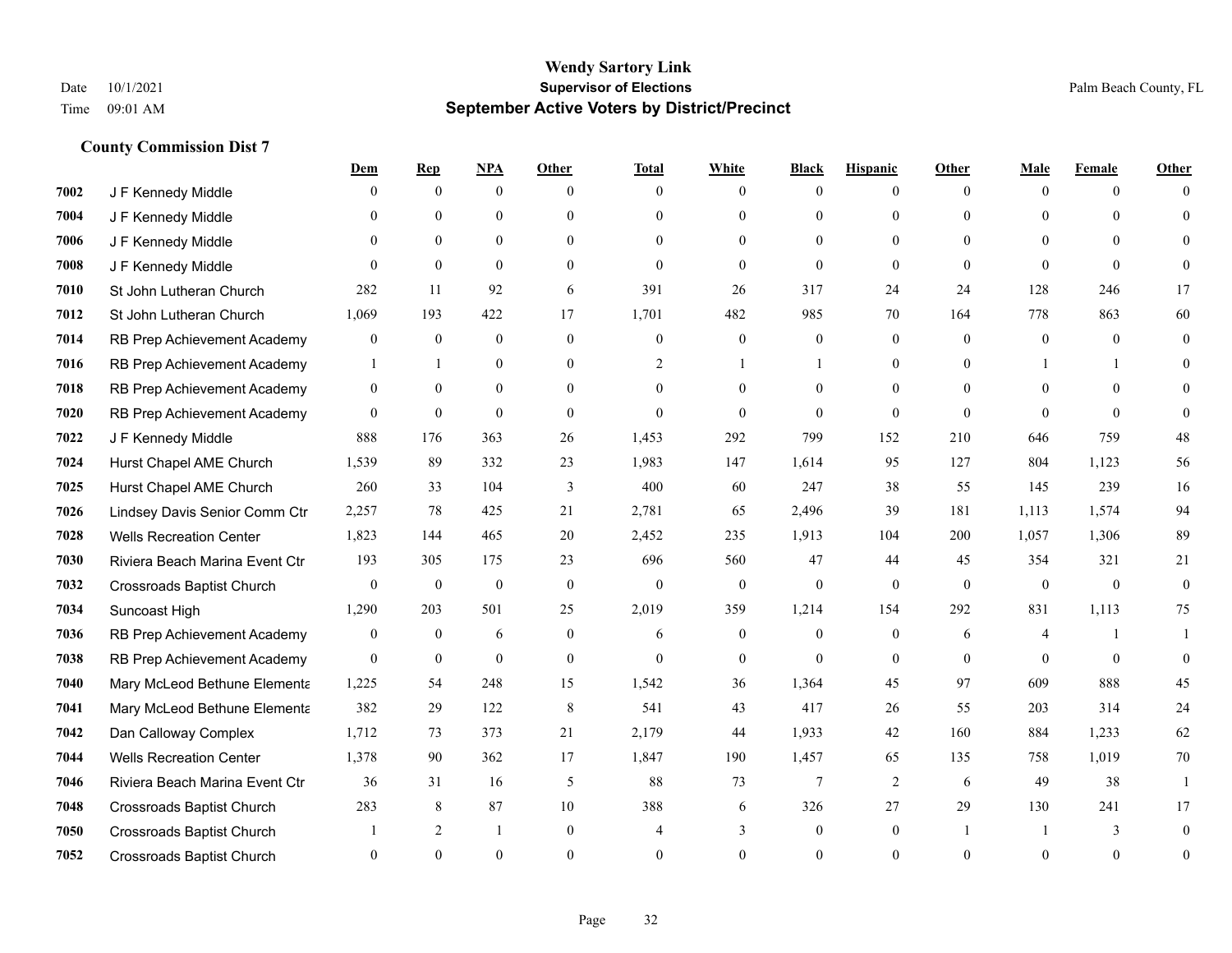|      |                                     | Dem          | <b>Rep</b>     | NPA            | <b>Other</b> | <b>Total</b> | <b>White</b>     | <b>Black</b>     | <b>Hispanic</b>  | <b>Other</b>   | <b>Male</b>    | Female       | <b>Other</b>             |
|------|-------------------------------------|--------------|----------------|----------------|--------------|--------------|------------------|------------------|------------------|----------------|----------------|--------------|--------------------------|
| 7054 | <b>Crossroads Baptist Church</b>    | 984          | 68             | 289            | 13           | 1,354        | 109              | 1,033            | 74               | 138            | 581            | 715          | 58                       |
| 7056 | <b>Crossroads Baptist Church</b>    | $\mathbf{0}$ | $\mathbf{0}$   | $\mathbf{0}$   | $\theta$     | $\mathbf{0}$ | $\boldsymbol{0}$ | $\mathbf{0}$     | $\mathbf{0}$     | $\theta$       | $\overline{0}$ | $\mathbf{0}$ | $\mathbf{0}$             |
| 7058 | Palm Beach Lakes High               | 1,424        | 357            | 601            | 44           | 2,426        | 802              | 1,099            | 301              | 224            | 980            | 1,347        | 99                       |
| 7060 | Ephesus Junior Academy              | 1,169        | 63             | 232            | 16           | 1,480        | 104              | 1,218            | 51               | 107            | 600            | 833          | 47                       |
| 7062 | Mangonia Park Town Hall             | 708          | 40             | 177            | 10           | 935          | 81               | 748              | 39               | 67             | 374            | 532          | 29                       |
| 7064 | Grace Episcopal Church              | 1,302        | 161            | 438            | 34           | 1,935        | 339              | 1,264            | 130              | 202            | 830            | 1,019        | 86                       |
| 7066 | Northboro Elementary                | 1,053        | 190            | 426            | 29           | 1,698        | 457              | 904              | 165              | 172            | 761            | 865          | $72\,$                   |
| 7068 | Pleasant City Community Center      | 933          | 241            | 476            | 32           | 1,682        | 776              | 588              | 173              | 145            | 810            | 794          | 78                       |
| 7070 | Northboro Elementary                | 453          | 401            | 365            | 39           | 1,258        | 1,005            | 64               | 85               | 104            | 583            | 641          | 34                       |
| 7072 | <b>Egret Lake Elementary</b>        | 479          | 112            | 232            | 6            | 829          | 215              | 370              | 136              | 108            | 356            | 442          | 31                       |
| 7074 | <b>Egret Lake Elementary</b>        | 194          | 38             | 86             | 10           | 328          | 55               | 194              | 34               | 45             | 141            | 179          | $\,8\,$                  |
| 7076 | <b>Egret Lake Elementary</b>        | 3            | $\overline{2}$ | 1              | $\mathbf{0}$ | 6            | $\overline{4}$   | $\overline{1}$   | $\mathbf{0}$     | -1             | 5              | $\mathbf{1}$ | $\theta$                 |
| 7078 | <b>Egret Lake Elementary</b>        | 347          | 101            | 147            | 17           | 612          | 414              | 101              | 52               | 45             | 239            | 351          | $22\,$                   |
| 7080 | <b>Egret Lake Elementary</b>        | 22           | $\sqrt{2}$     | $\overline{1}$ | $\mathbf{0}$ | 25           | 24               | $\boldsymbol{0}$ | $\boldsymbol{0}$ | $\overline{1}$ | 6              | 18           | 1                        |
| 7082 | Seminole Trails Elementary          | 1,035        | 318            | 488            | 29           | 1,870        | 680              | 715              | 261              | 214            | 813            | 975          | 82                       |
| 7084 | Sharon Christian Church             | 733          | 269            | 433            | 46           | 1,481        | 599              | 443              | 278              | 161            | 610            | 816          | 55                       |
| 7086 | <b>Bear Lakes Middle</b>            | 36           | 17             | 13             | -1           | 67           | 26               | 15               | 10               | 16             | 25             | 37           | $\mathfrak{H}$           |
| 7088 | Whitehall Clubhouse #3              | 679          | 481            | 453            | 52           | 1,665        | 1,054            | 249              | 195              | 167            | 770            | 847          | 48                       |
| 7090 | <b>Bear Lakes Middle</b>            | 1,297        | 471            | 809            | 58           | 2,635        | 1,040            | 909              | 372              | 314            | 1,142          | 1,372        | 121                      |
| 7092 | Palm Beach Lakes High               | 116          | 36             | 76             | 3            | 231          | 85               | 67               | 22               | 57             | 106            | 111          | 14                       |
| 7094 | <b>Salvation Army Activity Hall</b> | 601          | 77             | 284            | 10           | 972          | 158              | 507              | 129              | 178            | 414            | 511          | 47                       |
| 7096 | Salvation Army Activity Hall        | 834          | 302            | 485            | 33           | 1,654        | 674              | 540              | 251              | 189            | 660            | 914          | $80\,$                   |
| 7098 | U M Church of Palm Beaches          | 22           | 17             | 18             | -1           | 58           | 45               | $\overline{c}$   | 9                | 2              | 30             | 24           | $\overline{\mathcal{A}}$ |
| 7100 | U M Church of Palm Beaches          | 939          | 425            | 670            | 66           | 2,100        | 1,009            | 660              | 232              | 199            | 940            | 1.094        | 66                       |
| 7102 | First Christian Church              | 748          | 183            | 322            | 25           | 1,278        | 416              | 633              | 104              | 125            | 489            | 743          | 46                       |
| 7104 | WPB City Fire Station #5            | 736          | 389            | 423            | 27           | 1,575        | 973              | 268              | 188              | 146            | 683            | 841          | 51                       |
| 7106 | Roosevelt Elementary                | 2,048        | 164            | 544            | 28           | 2,784        | 263              | 2,068            | 241              | 212            | 1,111          | 1,555        | 118                      |
| 7108 | <b>Chamber of Commerce</b>          | 402          | 396            | 346            | 54           | 1,198        | 899              | 61               | 104              | 134            | 564            | 598          | 36                       |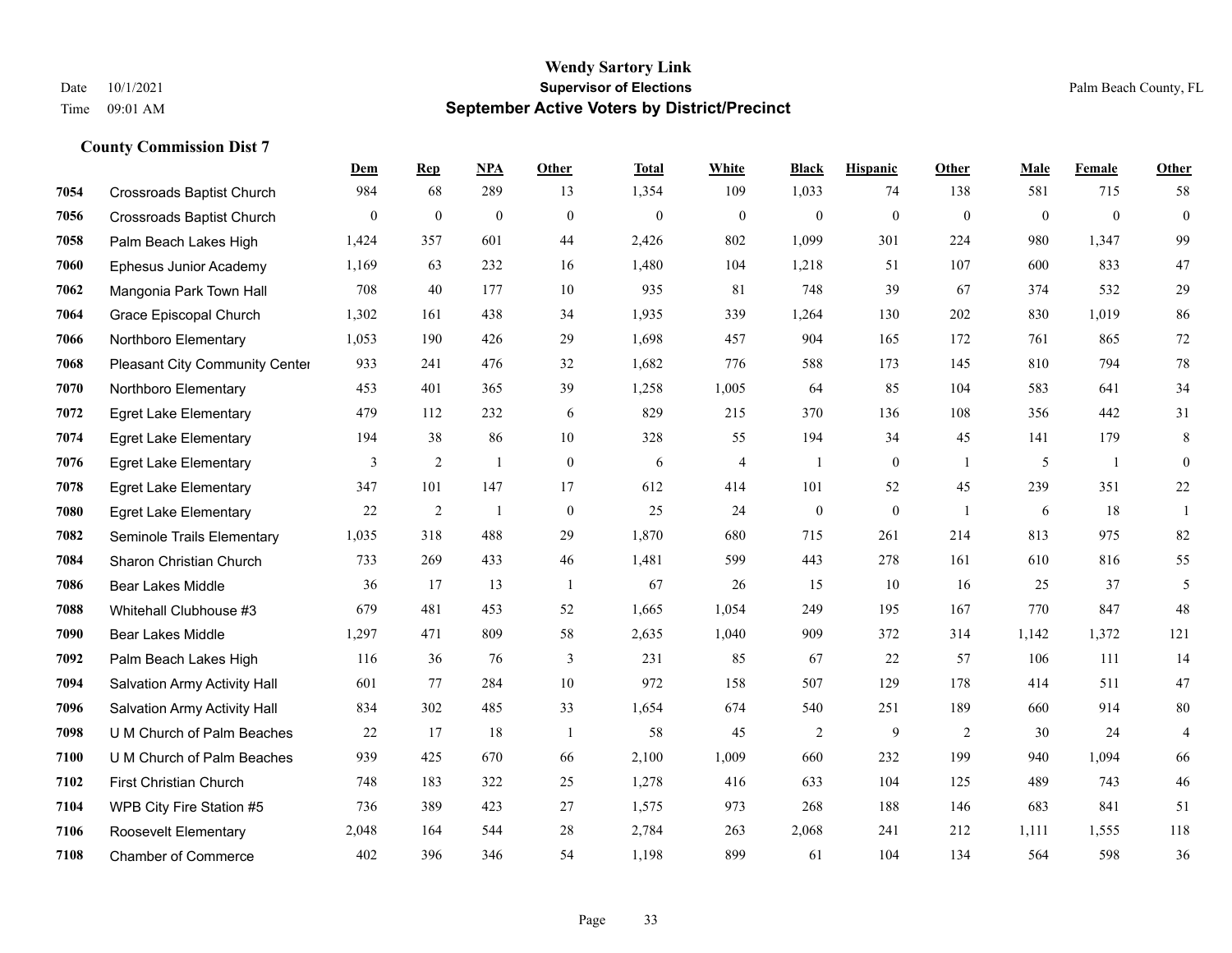|      |                                     | <b>Dem</b>       | <b>Rep</b>       | NPA              | <b>Other</b>     | <b>Total</b>     | <b>White</b>     | <b>Black</b>     | <b>Hispanic</b> | <b>Other</b> | <b>Male</b>    | Female       | <b>Other</b>     |
|------|-------------------------------------|------------------|------------------|------------------|------------------|------------------|------------------|------------------|-----------------|--------------|----------------|--------------|------------------|
| 7110 | <b>Adult Education Center</b>       | 677              | 214              | 398              | 28               | 1,317            | 419              | 412              | 361             | 125          | 535            | 722          | 60               |
| 7112 | <b>Adult Education Center</b>       | 127              | 26               | 60               | $\overline{7}$   | 220              | 53               | 121              | 23              | 23           | 68             | 142          | 10               |
| 7114 | <b>Adult Education Center</b>       | $\Omega$         | $\theta$         | $\theta$         | $\theta$         | $\Omega$         | $\theta$         | $\theta$         | $\theta$        | $\Omega$     | $\theta$       | $\Omega$     | $\theta$         |
| 7116 | <b>Adult Education Center</b>       | $\mathbf{0}$     | $\mathbf{0}$     | $\mathbf{0}$     | $\mathbf{0}$     | $\theta$         | $\boldsymbol{0}$ | $\boldsymbol{0}$ | $\mathbf{0}$    | $\mathbf{0}$ | $\overline{0}$ | $\mathbf{0}$ | $\mathbf{0}$     |
| 7118 | <b>Adult Education Center</b>       | 30               | 30               | 36               | 5                | 101              | 75               | 3                | 18              | 5            | 50             | 45           | 6                |
| 7120 | U M Church of Palm Beaches          | 282              | 109              | 179              | 9                | 579              | 204              | 213              | 107             | 55           | 250            | 297          | 32               |
| 7122 | U M Church of Palm Beaches          | $\boldsymbol{0}$ | $\boldsymbol{0}$ | $\boldsymbol{0}$ | $\boldsymbol{0}$ | $\boldsymbol{0}$ | $\boldsymbol{0}$ | $\boldsymbol{0}$ | $\mathbf{0}$    | $\mathbf{0}$ | $\mathbf{0}$   | $\mathbf{0}$ | $\boldsymbol{0}$ |
| 7124 | <b>First Christian Church</b>       | 1,212            | 140              | 342              | 15               | 1,709            | 198              | 1,239            | 112             | 160          | 747            | 903          | 59               |
| 7126 | First Christian Church              | 1,498            | 496              | 754              | 84               | 2,832            | 1,092            | 1,044            | 401             | 295          | 1,168          | 1,552        | 112              |
| 7128 | <b>Westward Elementary</b>          | 1,938            | 124              | 467              | 25               | 2,554            | 159              | 2,091            | 118             | 186          | 1,022          | 1,448        | 84               |
| 7130 | Alexander W Dreyfoos SOA High       | 811              | 816              | 764              | 74               | 2,465            | 1,887            | 113              | 205             | 260          | 1,241          | 1,154        | 70               |
| 7132 | WPB City Hall Flagler Gallery       | 674              | 660              | 600              | 73               | 2,007            | 1,584            | 84               | 142             | 197          | 1,010          | 929          | 68               |
| 7134 | <b>Adult Education Center</b>       | 801              | 172              | 396              | 22               | 1,391            | 300              | 662              | 286             | 143          | 609            | 715          | 67               |
| 7136 | Haverhill Town Hall                 | 42               | 38               | 33               | $\overline{2}$   | 115              | 48               | 31               | 27              | 9            | 46             | 64           | 5                |
| 7138 | <b>Westgate Community Center</b>    | 1,547            | 440              | 902              | 29               | 2,918            | 679              | 948              | 993             | 298          | 1,295          | 1,483        | 140              |
| 7140 | Haverhill Town Hall                 | 168              | 75               | 98               | 4                | 345              | 106              | 122              | 77              | 40           | 160            | 163          | $22\,$           |
| 7142 | Clayton Hutcheson Hall B            | 33               | $\tau$           | 13               | $\mathbf{0}$     | 53               | 16               | 25               | $\tau$          | 5            | 23             | 30           | $\mathbf{0}$     |
| 7144 | Clayton Hutcheson Hall B            | 46               | 3                | 20               | 1                | 70               | $\overline{4}$   | 45               | 12              | 9            | 28             | 36           | 6                |
| 7146 | Clayton Hutcheson Hall B            | 236              | 15               | 96               | 3                | 350              | 26               | 222              | 78              | 24           | 126            | 209          | 15               |
| 7148 | Howard Park Community Center        | 82               | 27               | 49               | $\tau$           | 165              | 79               | 37               | 29              | 20           | 81             | 77           | $\tau$           |
| 7149 | Roosevelt Elementary                | 57               | 11               | 46               | 2                | 116              | 17               | 47               | 33              | 19           | 53             | 53           | 10               |
| 7150 | <b>Howard Park Community Center</b> | 353              | 276              | 297              | 36               | 962              | 770              | 39               | 86              | 67           | 482            | 454          | 26               |
| 7152 | WPB City Hall Flagler Gallery       | 478              | 445              | 269              | 41               | 1,233            | 978              | 43               | 117             | 95           | 473            | 715          | 45               |
| 7154 | Morton & Barbara Mandel Cente       | 147              | 372              | 155              | 18               | 692              | 615              | 8                | 13              | 56           | 316            | 354          | 22               |
| 7156 | PB Fire Station #3                  | 42               | 102              | 59               | $\sqrt{2}$       | 205              | 177              | $\boldsymbol{0}$ | $\overline{7}$  | 21           | 92             | 101          | 12               |
| 7158 | PB Fire Station #3                  | 534              | 472              | 407              | 51               | 1,464            | 1,310            | 18               | 34              | 102          | 646            | 782          | 36               |
| 7160 | South Grade Elementary              | 935              | 212              | 457              | 26               | 1,630            | 513              | 619              | 321             | 177          | 791            | 767          | 72               |
| 7162 | <b>Osborne Community Center</b>     | 854              | 122              | 369              | 24               | 1,369            | 248              | 700              | 284             | 137          | 623            | 686          | 60               |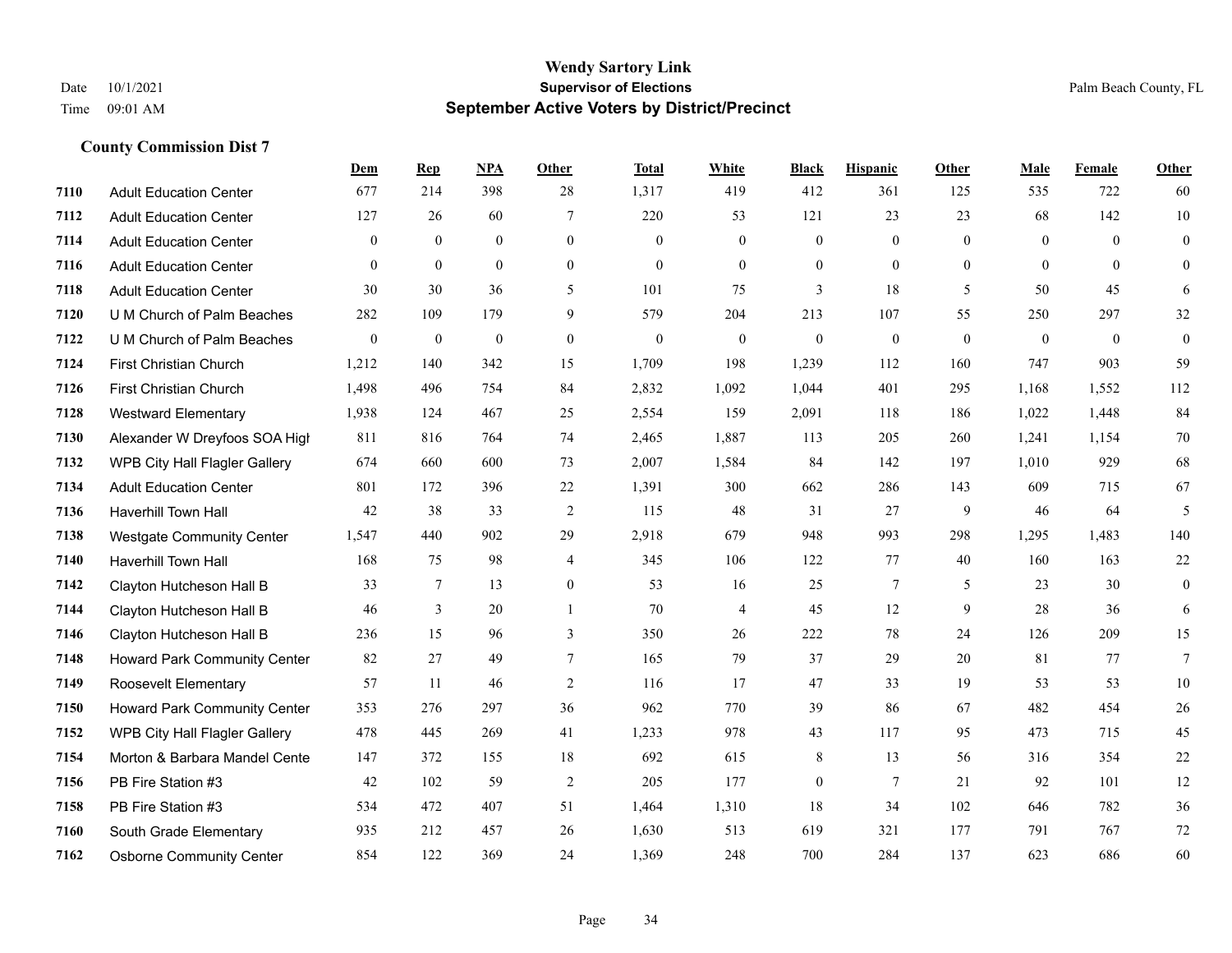|      |                                 | <b>Dem</b>       | <b>Rep</b>       | NPA          | <b>Other</b>     | <b>Total</b>   | <b>White</b>     | <b>Black</b>     | <b>Hispanic</b> | <b>Other</b>   | <b>Male</b>    | Female           | <b>Other</b>     |
|------|---------------------------------|------------------|------------------|--------------|------------------|----------------|------------------|------------------|-----------------|----------------|----------------|------------------|------------------|
| 7164 | <b>Osborne Community Center</b> | 320              | 182              | 194          | 23               | 719            | 562              | 51               | 54              | 52             | 333            | 365              | 21               |
| 7166 | PB Fire Station #3              | 316              | 380              | 297          | 31               | 1,024          | 907              | $\overline{2}$   | 30              | 85             | 453            | 546              | 25               |
| 7168 | <b>Maddock Park</b>             | 1,505            | 639              | 907          | 58               | 3,109          | 1,519            | 801              | 522             | 267            | 1,423          | 1,568            | 118              |
| 7170 | Lantana Town Hall               | 708              | 340              | 513          | 37               | 1,598          | 856              | 345              | 240             | 157            | 748            | 774              | 76               |
| 7172 | Lantana Recreation Center       | 295              | 263              | 238          | 16               | 812            | 638              | 49               | 65              | 60             | 384            | 402              | $26\,$           |
| 7174 | Rolling Green Elementary        | 1,036            | 237              | 499          | 29               | 1,801          | 566              | 675              | 406             | 154            | 786            | 935              | $80\,$           |
| 7175 | <b>Rolling Green Elementary</b> | $\boldsymbol{0}$ | $\boldsymbol{0}$ | $\mathbf{1}$ | $\boldsymbol{0}$ | $\overline{1}$ | $\boldsymbol{0}$ | $\boldsymbol{0}$ | $\mathbf{1}$    | $\mathbf{0}$   | -1             | $\boldsymbol{0}$ | $\boldsymbol{0}$ |
| 7176 | Hypoluxo Town Hall              | 187              | 87               | 111          | 9                | 394            | 220              | 82               | 64              | 28             | 169            | 215              | $10\,$           |
| 7178 | Temple Beth Kodesh              | 1,521            | 190              | 546          | 30               | 2,287          | 436              | 1,305            | 350             | 196            | 1,017          | 1,165            | 105              |
| 7179 | Village Royale on the Green     | 805              | 225              | 347          | 24               | 1,401          | 582              | 564              | 139             | 116            | 592            | 745              | 64               |
| 7180 | St John Missionary Baptist Chr  | 1,757            | 133              | 460          | 18               | 2,368          | 235              | 1,763            | 171             | 199            | 993            | 1,274            | 101              |
| 7182 | Carolyn Sims Center             | 1,468            | 66               | 346          | 12               | 1,892          | 79               | 1,596            | 81              | 136            | 769            | 1,051            | 72               |
| 7184 | St John Missionary Baptist Chr  | $\overline{2}$   | $\overline{4}$   | $\mathbf{0}$ | $\mathbf{0}$     | 6              | $\overline{4}$   |                  | $\mathbf{0}$    | $\overline{1}$ | $\overline{4}$ | $\overline{2}$   | $\mathbf{0}$     |
| 7186 | Boynton Beach Senior Center     | 1,470            | 413              | 715          | 54               | 2,652          | 1,058            | 1,072            | 274             | 248            | 1,229          | 1,305            | 118              |
| 7188 | <b>Forest Park Elementary</b>   | 847              | 532              | 576          | 60               | 2,015          | 1,395            | 269              | 181             | 170            | 847            | 1,095            | 73               |
| 7190 | Seacrest Presbyterian           | 1,053            | 609              | 785          | 60               | 2,507          | 1,579            | 449              | 244             | 235            | 1,194          | 1,213            | $100\,$          |
| 7192 | Lakeview Baptist Church         | 16               | 10               | 10           | $\overline{2}$   | 38             | 27               | $\overline{2}$   | $\overline{3}$  | 6              | 19             | 16               | 3                |
| 7194 | Delray Beach Community Cente    | 572              | 345              | 417          | 41               | 1,375          | 991              | 190              | 101             | 93             | 696            | 634              | 45               |
| 7196 | Atlantic High Auditorium        | 1,513            | 235              | 506          | 20               | 2,274          | 590              | 1,351            | 121             | 212            | 1,040          | 1,141            | 93               |
| 7198 | Atlantic High Auditorium        | 44               | 27               | 27           | 3                | 101            | 81               | 6                | 7               | $\overline{7}$ | 41             | 57               | 3                |
| 7200 | Pompey Park Recreation Center   | 1,320            | 235              | 423          | 26               | 2,004          | 483              | 1,286            | 106             | 129            | 902            | 1,045            | 57               |
| 7202 | 505 Club                        | 648              | 387              | 432          | 38               | 1,505          | 1,072            | 231              | 74              | 128            | 789            | 667              | 49               |
| 7204 | 505 Club                        | 36               | 31               | 37           | $\overline{4}$   | 108            | 84               | $\overline{c}$   | 9               | 13             | 55             | 48               | $5\overline{)}$  |
| 7206 | 505 Club                        | 55               | 59               | 54           | 5                | 173            | 146              | $\overline{2}$   | 8               | 17             | 92             | 76               | 5                |
| 7208 | Atlantic High Media Center      | 745              | 179              | 307          | $22\,$           | 1,253          | 536              | 527              | 81              | 109            | 536            | 676              | 41               |
| 7210 | Village Academy                 | 1,743            | 99               | 403          | 17               | 2,262          | 125              | 1,836            | 140             | 161            | 919            | 1,251            | 92               |
| 7212 | Delray Beach Library            | 1,301            | 223              | 472          | 29               | 2,025          | 546              | 1,191            | 116             | 172            | 978            | 980              | 67               |
| 7214 | Delray Beach Community Cente    | 867              | 310              | 475          | 36               | 1,688          | 785              | 546              | 206             | 151            | 815            | 804              | 69               |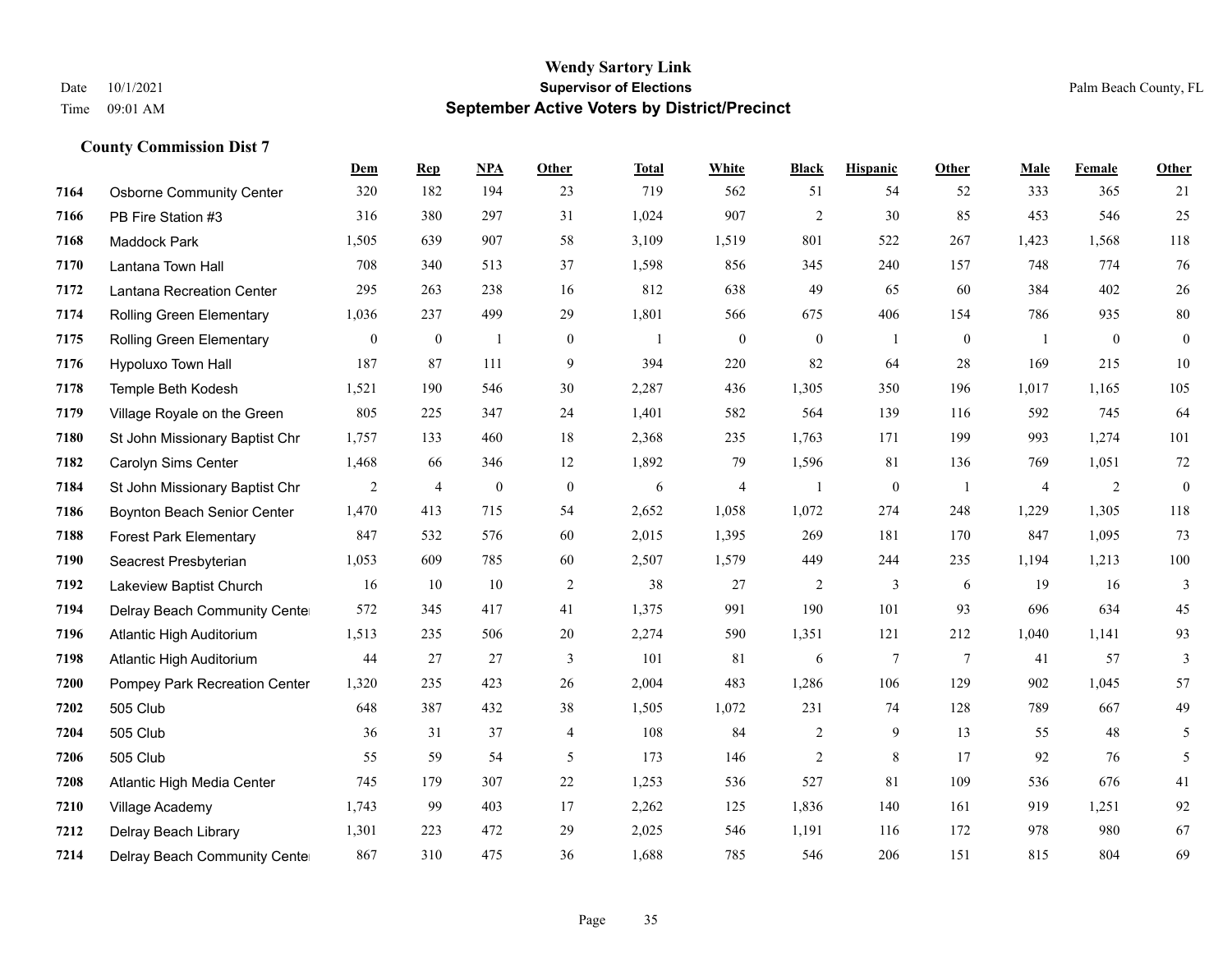| 10/1/2021<br>Date<br>09:01 AM<br>Time |                                                                                                                          |        |        |       | <b>Wendy Sartory Link</b><br><b>Supervisor of Elections</b><br><b>September Active Voters by District/Precinct</b> |        |        |        |        |        |        | Palm Beach County, FL |  |  |  |
|---------------------------------------|--------------------------------------------------------------------------------------------------------------------------|--------|--------|-------|--------------------------------------------------------------------------------------------------------------------|--------|--------|--------|--------|--------|--------|-----------------------|--|--|--|
| <b>County Commission Dist 7</b>       | White<br><b>Black</b><br>Other<br>Total<br><b>Hispanic</b><br>Male<br><u>Dem</u><br>NPA<br><u>Other</u><br>Rep<br>Female |        |        |       |                                                                                                                    |        |        |        |        |        |        |                       |  |  |  |
| <b>County Commission Dist 7</b>       | 69,670                                                                                                                   | 18,685 | 30.293 | 2,215 | 120,863                                                                                                            | 42,587 | 54,938 | 12.248 | 11,090 | 52,877 | 63,388 | <b>Other</b><br>4,598 |  |  |  |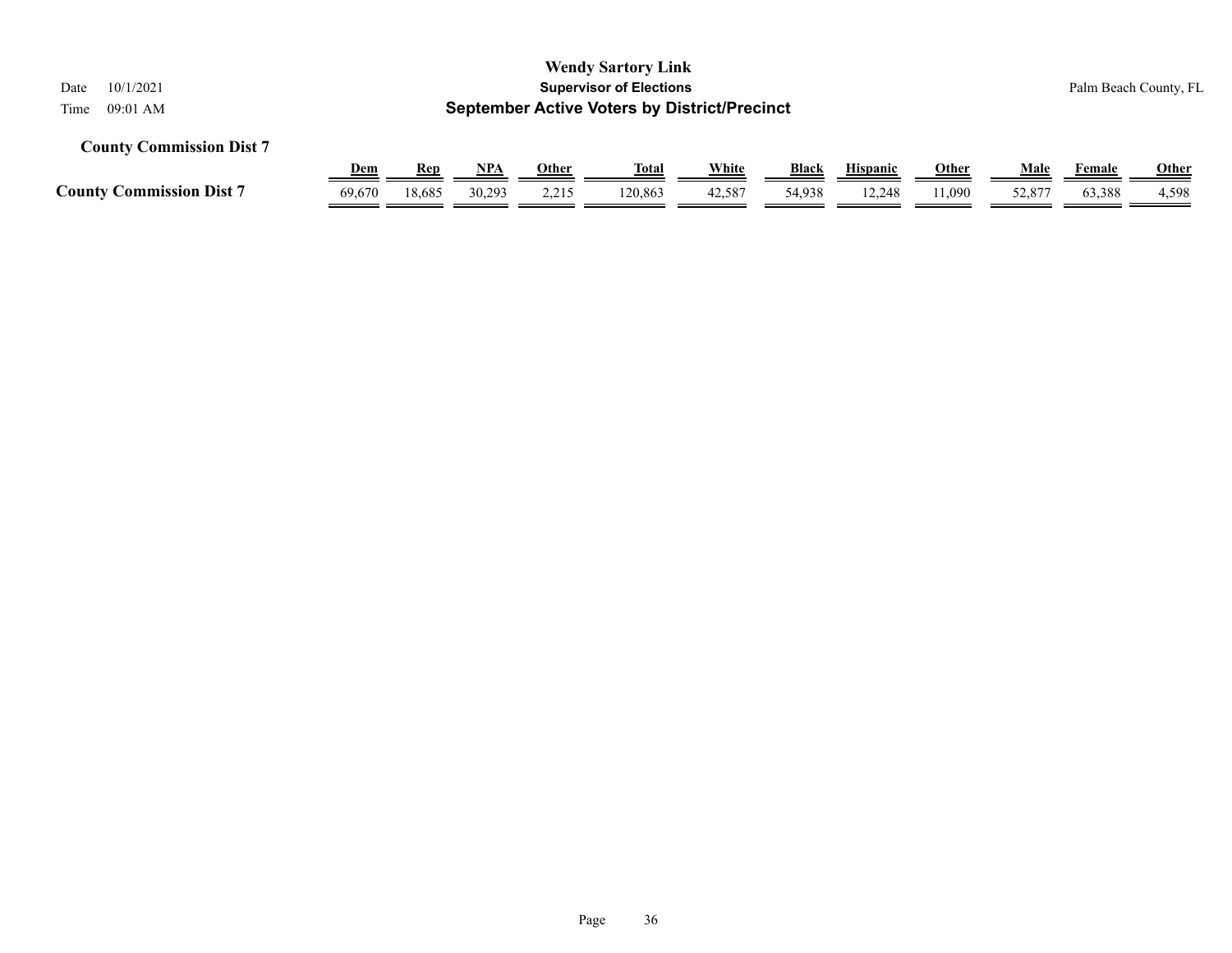|      |                                     | Dem            | <b>Rep</b>       | NPA              | <b>Other</b>   | <b>Total</b>     | <b>White</b>     | <b>Black</b>     | <b>Hispanic</b>  | <b>Other</b> | <b>Male</b>    | <b>Female</b>  | <b>Other</b>     |
|------|-------------------------------------|----------------|------------------|------------------|----------------|------------------|------------------|------------------|------------------|--------------|----------------|----------------|------------------|
| 1002 | <b>Canal Point Community Center</b> | $\overline{0}$ | $\mathbf{0}$     | $\mathbf{0}$     | $\Omega$       | $\theta$         | $\overline{0}$   | $\mathbf{0}$     | $\boldsymbol{0}$ | $\Omega$     | $\theta$       | $\overline{0}$ | $\Omega$         |
| 1004 | Pierce Hammock Elementary           | 2              | 3                | 3                | $\Omega$       | 8                | 8                | $\theta$         | $\theta$         | $\Omega$     | 3              | 5              | $\theta$         |
| 1006 | Journey Church of Jupiter           | $\Omega$       | $\theta$         | $\theta$         | $\Omega$       | $\Omega$         | $\Omega$         | $\Omega$         | $\theta$         | $\Omega$     | $\Omega$       | $\Omega$       | $\Omega$         |
| 1008 | Journey Church of Jupiter           | $\overline{0}$ | $\mathbf{0}$     | $\boldsymbol{0}$ | $\overline{0}$ | $\mathbf{0}$     | $\overline{0}$   | $\mathbf{0}$     | $\mathbf{0}$     | $\mathbf{0}$ | $\overline{0}$ | $\mathbf{0}$   | $\theta$         |
| 1010 | Journey Church of Jupiter           | $\theta$       | $\theta$         | $\mathbf{0}$     | $\theta$       | $\Omega$         | $\overline{0}$   | $\mathbf{0}$     | $\mathbf{0}$     | $\theta$     | $\theta$       | $\theta$       | $\theta$         |
| 1012 | Caloosa POA Meeting Room            | $\overline{0}$ | $\mathbf{0}$     | $\mathbf{0}$     | $\theta$       | $\Omega$         | $\overline{0}$   | $\theta$         | $\mathbf{0}$     | $\Omega$     | $\theta$       | $\Omega$       | $\theta$         |
| 1014 | Caloosa POA Meeting Room            | $\overline{0}$ | $\mathbf{1}$     | $\mathbf{0}$     | $\overline{0}$ |                  |                  | $\boldsymbol{0}$ | $\mathbf{0}$     | $\theta$     | $\mathbf{0}$   | $\theta$       |                  |
| 1016 | Journey Church of Jupiter           | $\theta$       | $\mathbf{0}$     | $\mathbf{0}$     | $\theta$       | $\theta$         | $\Omega$         | $\mathbf{0}$     | $\theta$         | $\theta$     | $\Omega$       | $\Omega$       | $\theta$         |
| 1018 | Calvary Church of Jupiter           | 445            | 832              | 471              | 49             | 1,797            | 1,590            | 20               | 94               | 93           | 850            | 892            | 55               |
| 1019 | Calvary Church of Jupiter           | 195            | 381              | 218              | 10             | 804              | 724              |                  | 44               | 35           | 387            | 401            | 16               |
| 1020 | Caloosa POA Meeting Room            | $\mathbf{0}$   | $\boldsymbol{0}$ | $\boldsymbol{0}$ | $\mathbf{0}$   | $\mathbf{0}$     | $\mathbf{0}$     | $\boldsymbol{0}$ | $\theta$         | $\theta$     | $\mathbf{0}$   | $\mathbf{0}$   | $\boldsymbol{0}$ |
| 1022 | Journey Church of Jupiter           | 685            | 1,241            | 768              | 59             | 2,753            | 2,353            | 35               | 180              | 185          | 1,319          | 1,351          | 83               |
| 1024 | Calvary Church of Jupiter           | $\tau$         | 9                | $\overline{7}$   | $\mathbf{0}$   | 23               | 23               | $\boldsymbol{0}$ | $\mathbf{0}$     | $\theta$     | 12             | 11             | $\boldsymbol{0}$ |
| 1026 | Calvary Church of Jupiter           | 333            | 620              | 338              | 25             | 1,316            | 1,163            | 11               | 78               | 64           | 627            | 655            | 34               |
| 1028 | Jupiter Farms Elementary            | 538            | 1,003            | 582              | 64             | 2,187            | 1,906            | 15               | 136              | 130          | 1,058          | 1,064          | 65               |
| 1030 | Calvary Church of Jupiter           | 16             | 37               | 24               | $\overline{4}$ | 81               | 74               | $\boldsymbol{0}$ | $\overline{4}$   | 3            | 39             | 39             | 3                |
| 1032 | Jupiter Farms Park Community F      | 306            | 572              | 353              | 29             | 1,260            | 1,059            | 13               | 108              | 80           | 618            | 601            | 41               |
| 1034 | West Jupiter Recreation Center      | 267            | 734              | 336              | 46             | 1,383            | 1,200            | 19               | 36               | 128          | 671            | 686            | $26\,$           |
| 1036 | Calvary Church of Jupiter           | $\bf{0}$       | $\boldsymbol{0}$ | $\boldsymbol{0}$ | $\mathbf{0}$   | $\mathbf{0}$     | $\boldsymbol{0}$ | $\boldsymbol{0}$ | $\theta$         | $\mathbf{0}$ | $\mathbf{0}$   | $\mathbf{0}$   | $\mathbf{0}$     |
| 1038 | William T Dwyer High                | 804            | 1,308            | 760              | 55             | 2,927            | 2,459            | 64               | 173              | 231          | 1,397          | 1,423          | 107              |
| 1040 | West Jupiter Recreation Center      | 254            | 455              | 344              | 32             | 1,085            | 874              | 18               | 54               | 139          | 537            | 508            | 40               |
| 1042 | West Jupiter Recreation Center      | $\bf{0}$       | $\boldsymbol{0}$ | $\boldsymbol{0}$ | $\mathbf{0}$   | $\boldsymbol{0}$ | $\boldsymbol{0}$ | $\boldsymbol{0}$ | $\boldsymbol{0}$ | $\mathbf{0}$ | $\mathbf{0}$   | $\overline{0}$ | $\mathbf{0}$     |
| 1044 | Limestone Creek Elementary          | 430            | 119              | 179              | 19             | 747              | 220              | 351              | 93               | 83           | 355            | 366            | 26               |
| 1046 | West Jupiter Recreation Center      | 259            | 138              | 147              | 11             | 555              | 255              | 162              | 107              | 31           | 236            | 299            | 20               |
| 1048 | St Peter Catholic Church            | 385            | 464              | 284              | 27             | 1,160            | 1,036            | 3                | 41               | 80           | 444            | 688            | 28               |
| 1050 | <b>Lighthouse Elementary</b>        | 478            | 662              | 414              | 44             | 1,598            | 1,366            | 16               | 66               | 150          | 744            | 798            | 56               |
| 1052 | Beacon Cove Intermediate Scho       | 1,027          | 1,138            | 916              | 64             | 3,145            | 2,487            | 77               | 256              | 325          | 1,468          | 1,574          | 103              |
| 1054 | Limestone Creek Elementary          | 693            | 1,080            | 633              | 55             | 2,461            | 2,178            | 25               | 97               | 161          | 1,152          | 1,237          | 72               |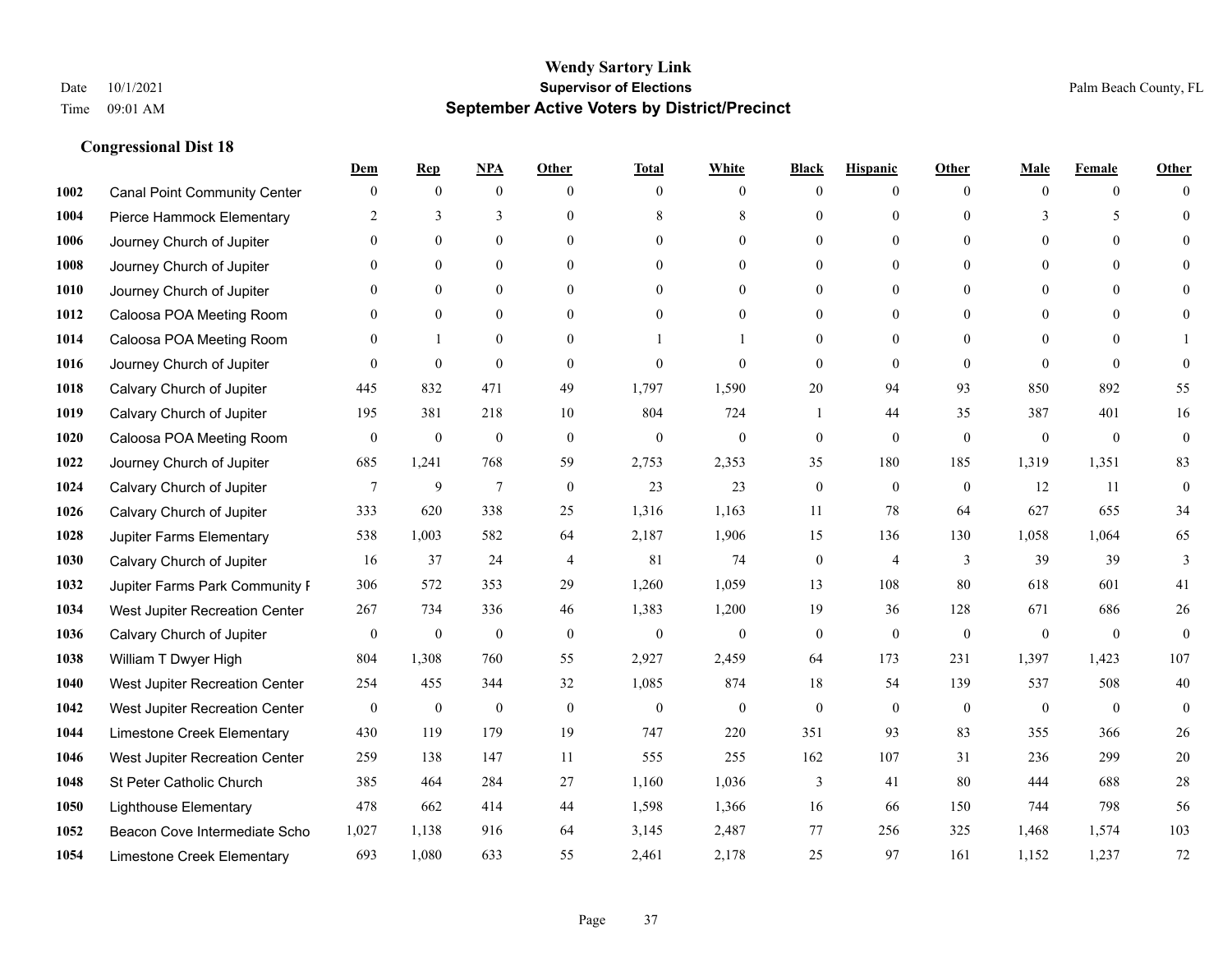|             |                                  | Dem              | <b>Rep</b>       | NPA          | <b>Other</b>   | <b>Total</b>     | <b>White</b>     | <b>Black</b>     | <b>Hispanic</b> | <b>Other</b> | <b>Male</b>  | <b>Female</b> | Other            |
|-------------|----------------------------------|------------------|------------------|--------------|----------------|------------------|------------------|------------------|-----------------|--------------|--------------|---------------|------------------|
| 1056        | West Jupiter Recreation Center   | 551              | 572              | 540          | 40             | 1,703            | 1,368            | 76               | 128             | 131          | 749          | 896           | 58               |
| 1058        | St Peter Catholic Church         | 759              | 873              | 746          | 66             | 2,444            | 2,036            | 36               | 190             | 182          | 1,071        | 1,303         | 70               |
| 1060        | West Jupiter Recreation Center   | 69               | 95               | 70           | 5              | 239              | 197              | $\boldsymbol{0}$ | 23              | 19           | 94           | 129           | 16               |
| 1062        | <b>Harvest Community Church</b>  | 614              | 1,147            | 551          | 45             | 2,357            | 2,159            | 11               | 51              | 136          | 1,140        | 1,137         | $80\,$           |
| 1064        | Jupiter Community Center         | 76               | 126              | 63           | 3              | 268              | 246              | $\boldsymbol{0}$ | 6               | 16           | 130          | 131           | $\overline{7}$   |
| 1066        | Jupiter Community Center         | $\boldsymbol{0}$ | $\boldsymbol{0}$ | $\mathbf{0}$ | $\overline{0}$ | $\boldsymbol{0}$ | $\boldsymbol{0}$ | $\boldsymbol{0}$ | $\mathbf{0}$    | $\mathbf{0}$ | $\mathbf{0}$ | $\mathbf{0}$  | $\boldsymbol{0}$ |
| 1068        | Jupiter Community Center         | 582              | 751              | 591          | 48             | 1,972            | 1,634            | $26\,$           | 189             | 123          | 917          | 994           | 61               |
| 1070        | Jupiter Community Center         | 57               | 68               | 87           | $\overline{4}$ | 216              | 172              | $\mathbf{1}$     | 38              | 5            | 112          | 95            | 9                |
| 1072        | Jerry Thomas Elementary          | 729              | 1,061            | 692          | 69             | 2,551            | 2,217            | 28               | 164             | 142          | 1,216        | 1,266         | 69               |
| 1074        | Independence Middle              | 786              | 1,161            | 837          | 91             | 2,875            | 2,414            | 20               | 191             | 250          | 1,290        | 1,491         | 94               |
| 1075        | Martinique Clubhouse             | 248              | 365              | 230          | 20             | 863              | 737              | 11               | 57              | 58           | 385          | 447           | 31               |
| 1076        | The Island Clubhouse             | 605              | 772              | 575          | 69             | 2,021            | 1,672            | 50               | 138             | 161          | 986          | 967           | 68               |
| 1078        | First Baptist Church Teq         | 339              | 880              | 380          | 22             | 1,621            | 1,518            | 3                | 42              | 58           | 779          | 805           | 37               |
| 1080        | First Baptist Church Teq         | 92               | 148              | 78           | 4              | 322              | 297              | $\boldsymbol{0}$ | 9               | 16           | 163          | 149           | $10\,$           |
| 1082        | First Baptist Church Teq         | 70               | 143              | 89           | 8              | 310              | 286              | $\mathbf{1}$     | 12              | 11           | 145          | 156           | 9                |
| 1084        | First Baptist Church Teq         | 12               | 52               | 10           | $\overline{0}$ | 74               | 71               | $\mathbf{1}$     | $\mathbf{0}$    | 2            | 37           | 36            | $\mathbf{1}$     |
| 1088        | First Baptist Church Teq         | 10               | 41               | 20           | $\overline{0}$ | 71               | 62               | $\boldsymbol{0}$ | 3               | 6            | 35           | 35            | $\mathbf{1}$     |
| 1094        | First Baptist Church Teq         | 575              | 879              | 530          | 39             | 2,023            | 1,818            | 9                | 82              | 114          | 910          | 1,063         | $50\,$           |
| 1096        | First Baptist Church Teq         | 49               | 74               | 37           | $\mathbf{0}$   | 160              | 129              | 8                | 14              | 9            | 79           | 77            | $\overline{4}$   |
| 1098        | Riverside Improvement            | 253              | 454              | 259          | 21             | 987              | 881              | 6                | 45              | 55           | 451          | 503           | 33               |
| 1100        | Jupiter Elementary               | 403              | 448              | 366          | 32             | 1,249            | 951              | 17               | 200             | 81           | 602          | 601           | $46\,$           |
| 1102        | Jupiter High                     | 683              | 900              | 650          | 64             | 2,297            | 1,830            | 58               | 201             | 208          | 1,014        | 1,206         | 77               |
| 1104        | Jupiter Branch Library           | 446              | 565              | 445          | 31             | 1,487            | 1,207            | 36               | 139             | 105          | 642          | 802           | 43               |
| 1106        | Jupiter Middle                   | 320              | 488              | 377          | 37             | 1,222            | 1,032            | 15               | 76              | 99           | 578          | 604           | 40               |
| 1108        | Newhaven Clubhouse               | 558              | 696              | 527          | 62             | 1,843            | 1,589            | $24\,$           | 99              | 131          | 821          | 962           | 60               |
| <b>1110</b> | <b>Tequesta Council Chambers</b> | 106              | 136              | 101          | 3              | 346              | 301              | 7                | 21              | 17           | 160          | 176           | $10\,$           |
| 1112        | <b>Tequesta Council Chambers</b> | 18               | 61               | 42           | 5              | 126              | 106              | 4                | 10              | 6            | 58           | 66            | $\sqrt{2}$       |
| 1114        | <b>Tequesta Council Chambers</b> | 114              | 310              | 130          | 13             | 567              | 542              | $\overline{0}$   | 5               | 20           | 249          | 307           | 11               |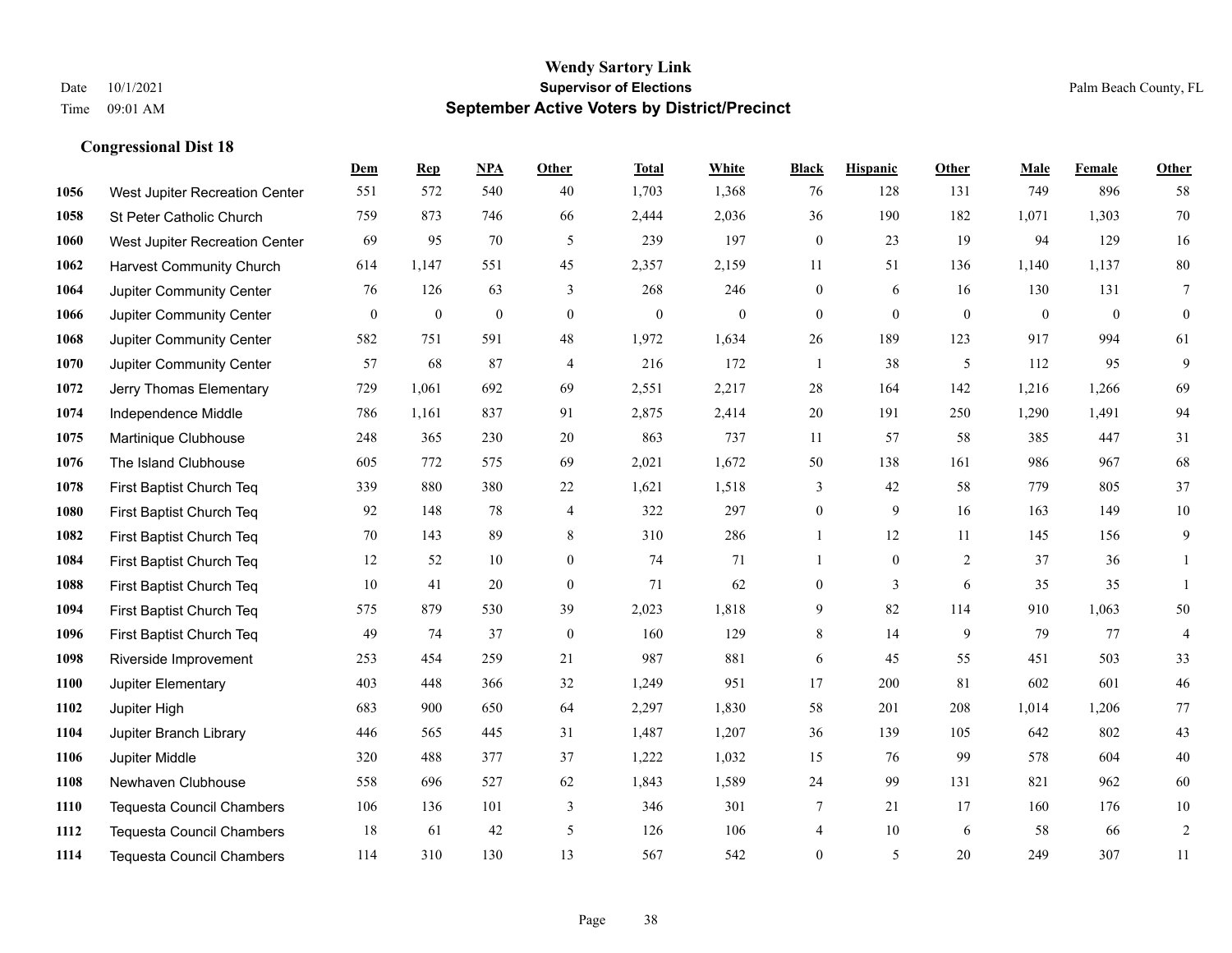|      |                                  | Dem            | <b>Rep</b>       | NPA              | <b>Other</b>   | <b>Total</b>   | <b>White</b>     | <b>Black</b>   | <b>Hispanic</b> | <b>Other</b>   | <b>Male</b>    | <b>Female</b>  | <b>Other</b>   |
|------|----------------------------------|----------------|------------------|------------------|----------------|----------------|------------------|----------------|-----------------|----------------|----------------|----------------|----------------|
| 1116 | <b>Tequesta Council Chambers</b> | $\mathbf{0}$   | $\boldsymbol{0}$ | $\boldsymbol{0}$ | $\theta$       | $\theta$       | $\overline{0}$   | $\mathbf{0}$   | $\mathbf{0}$    | $\theta$       | $\theta$       | $\overline{0}$ | $\theta$       |
| 1118 | <b>Tequesta Council Chambers</b> | 165            | 244              | 184              | 25             | 618            | 527              | 12             | 40              | 39             | 246            | 357            | 15             |
| 1120 | <b>Tequesta Council Chambers</b> | 75             | 244              | 103              | 16             | 438            | 411              | $\theta$       | 8               | 19             | 204            | 226            | 8              |
| 1122 | Tequesta Council Chambers        | 37             | 86               | 36               | $\overline{2}$ | 161            | 152              | 0              | 1               | 8              | 80             | 78             | 3              |
| 1124 | Riverside Improvement            | $\theta$       | 2                | $\mathbf{0}$     | $\theta$       | $\overline{2}$ | $\overline{2}$   | $\overline{0}$ | $\theta$        | $\theta$       | -1             |                | $\theta$       |
| 1126 | PBC Fire Rescue #18              | 408            | 900              | 469              | 47             | 1,824          | 1,708            | 7              | 36              | 73             | 827            | 968            | 29             |
| 1128 | Jupiter Inlet Colony Admin Bldg  | 68             | 224              | 85               | 15             | 392            | 361              | $\mathbf{0}$   | 5               | 26             | 178            | 206            | $\,8\,$        |
| 1130 | PBC Fire Rescue #18              |                | 2                | $\mathbf{1}$     | $\theta$       | $\overline{4}$ | 4                | $\Omega$       | $\theta$        | $\theta$       | 2              | $\mathbf{1}$   |                |
| 1132 | PBC Fire Rescue #18              | $\theta$       | 3                | 1                | $\Omega$       |                | 4                | $\overline{0}$ | $\mathbf{0}$    | $\theta$       | $\overline{2}$ | $\overline{2}$ | $\Omega$       |
| 1134 | PBC Fire Rescue #18              | $\theta$       | $\theta$         | $\theta$         | $\theta$       | $\Omega$       | $\theta$         | $\mathbf{0}$   | $\theta$        | $\theta$       | $\Omega$       | $\theta$       | $\theta$       |
| 1136 | 1st UM Church of Jup-Teq         | 570            | 979              | 632              | 64             | 2,245          | 2,085            | 11             | 51              | 98             | 976            | 1,208          | 61             |
| 1138 | Grace Immanuel Bible Church      | 221            | 813              | 360              | 35             | 1,429          | 1,359            | $\mathbf{0}$   | 13              | 57             | 611            | 786            | 32             |
| 1140 | Club at Admirals Cove            | 289            | 542              | 300              | 23             | 1,154          | 1,062            | 6              | 21              | 65             | 551            | 584            | 19             |
| 1142 | 1st UM Church of Jup-Teq         | 281            | 593              | 358              | 39             | 1,271          | 1,177            | 5              | 22              | 67             | 601            | 637            | 33             |
| 1144 | 1st UM Church of Jup-Teq         | 527            | 805              | 505              | 35             | 1,872          | 1,727            | 5              | 31              | 109            | 857            | 960            | 55             |
| 1146 | Newhaven Clubhouse               | 15             | 35               | $\,8\,$          | $\overline{1}$ | 59             | 53               | $\mathbf{0}$   | $\mathbf{1}$    | 5              | 30             | 28             | $\mathbf{1}$   |
| 1148 | Oceanview Methodist              | 387            | 541              | 390              | 44             | 1,362          | 1,242            | 6              | 32              | 82             | 590            | 730            | 42             |
| 1150 | Oceanview Methodist              | $\theta$       | $\mathbf{0}$     | $\mathbf{0}$     | $\overline{0}$ | $\mathbf{0}$   | $\boldsymbol{0}$ | $\overline{0}$ | $\mathbf{0}$    | $\theta$       | $\theta$       | $\theta$       | $\overline{0}$ |
| 1152 | Oceanview Methodist              | 42             | 66               | 50               | 8              | 166            | 157              | $\overline{0}$ | 2               | 7              | 78             | 84             |                |
| 1154 | Holy Spirit Lutheran             | 138            | 294              | 130              | 18             | 580            | 519              | 3              | 27              | 31             | 275            | 285            | 20             |
| 1156 | Holy Spirit Lutheran             | $\theta$       | 2                | $\theta$         | $\Omega$       | $\overline{2}$ | $\overline{2}$   | $\theta$       | $\theta$        | $\Omega$       | -1             |                | $\theta$       |
| 1158 | Holy Spirit Lutheran             | $\overline{0}$ | $\mathbf{1}$     | 1                | $\overline{0}$ | $\overline{2}$ | 1                | $\overline{0}$ | $\mathbf{1}$    | $\overline{0}$ |                | -1             | $\Omega$       |
| 1160 | Holy Spirit Lutheran             |                | $\mathbf{0}$     | 1                | $\overline{0}$ | $\overline{2}$ | $\overline{2}$   | $\Omega$       | $\mathbf{0}$    | $\theta$       |                | $\mathbf{1}$   | 0              |
| 1162 | Holy Spirit Lutheran             | 2              | $\overline{4}$   | 5                | 2              | 13             | 13               | $\theta$       | $\theta$        | $\theta$       | 6              | $\tau$         |                |
| 1164 | Club at Admirals Cove            | 26             | 156              | 66               | 5              | 253            | 229              | 3              | 4               | 17             | 127            | 118            | 8              |
| 1166 | Holy Spirit Lutheran             | 7              | 23               | 12               | $\overline{0}$ | 42             | 35               | 0              | $\overline{2}$  | 5              | 18             | 24             | $\theta$       |
| 1168 | Holy Spirit Lutheran             | $\Omega$       | $\mathbf{0}$     | $\mathbf{0}$     | $\theta$       | $\mathbf{0}$   | $\overline{0}$   | $\Omega$       | $\mathbf{0}$    | $\Omega$       | $\theta$       | $\mathbf{0}$   | $\theta$       |
| 1170 | Caloosa POA Meeting Room         | $\Omega$       | $\Omega$         | $\Omega$         | $\Omega$       | $\Omega$       | $\theta$         | $\Omega$       | $\Omega$        | $\Omega$       | $\Omega$       | $\theta$       | $\mathbf{0}$   |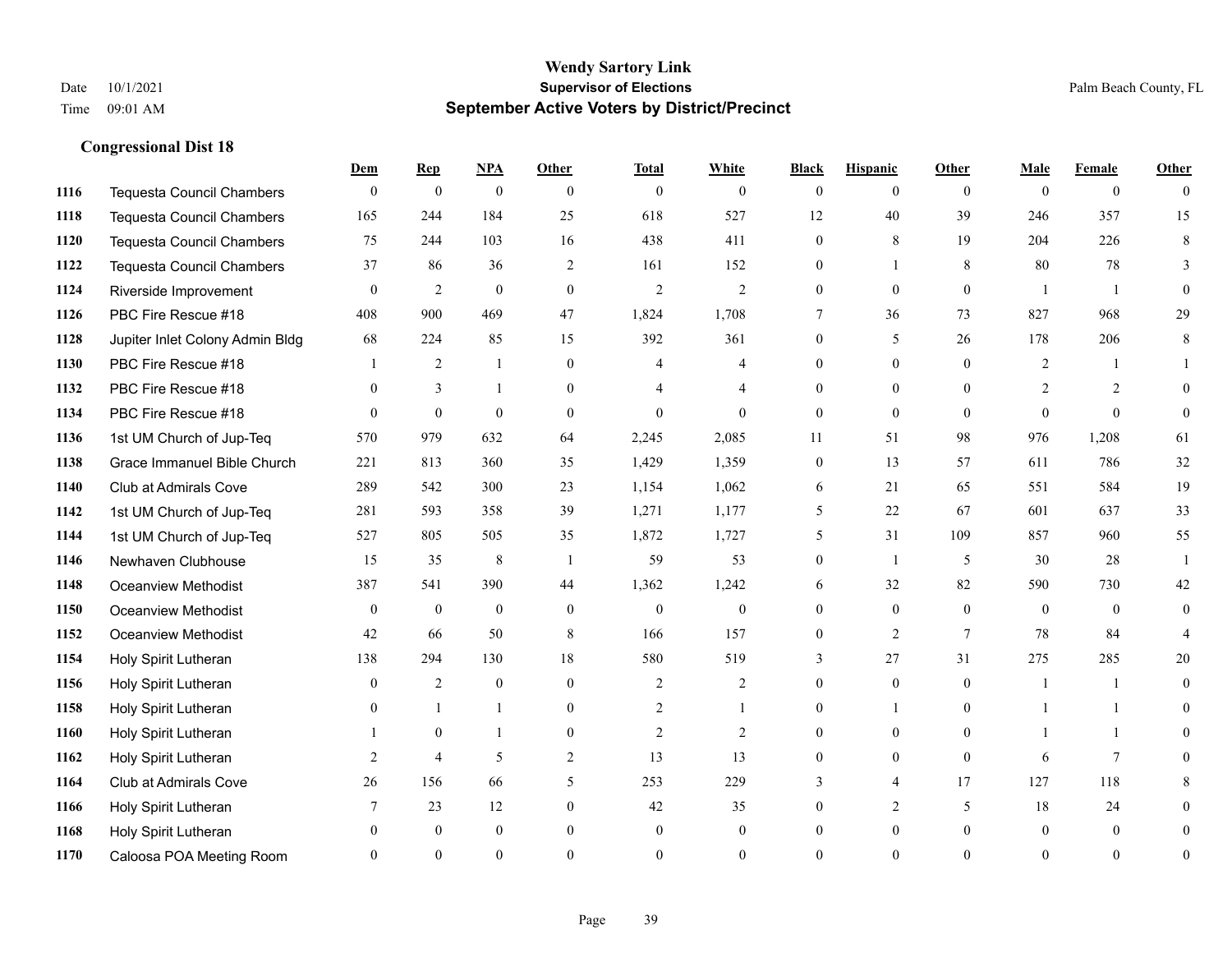|      |                               | Dem              | <b>Rep</b>   | NPA          | <b>Other</b>   | <b>Total</b> | <b>White</b>     | <b>Black</b> | <b>Hispanic</b> | <b>Other</b>   | <b>Male</b>  | Female   | <b>Other</b>     |
|------|-------------------------------|------------------|--------------|--------------|----------------|--------------|------------------|--------------|-----------------|----------------|--------------|----------|------------------|
| 1172 | Caloosa POA Meeting Room      | 128              | 279          | 122          | 9              | 538          | 459              | 13           | 23              | 43             | 246          | 273      | 19               |
| 1173 | Caloosa POA Meeting Room      | 67               | 117          | 62           | $\overline{2}$ | 248          | 210              | 5            | 14              | 19             | 116          | 121      | 11               |
| 1174 | Mirasol Sales and Info Center | $\theta$         | $\theta$     | $\theta$     | $\Omega$       | $\theta$     | $\overline{0}$   | $\theta$     | $\theta$        | $\Omega$       | $\theta$     | $\theta$ | $\theta$         |
| 1176 | Mirasol Sales and Info Center | $\mathbf{0}$     | $\mathbf{0}$ | $\mathbf{0}$ | $\overline{0}$ | $\mathbf{0}$ | $\overline{0}$   | $\mathbf{0}$ | $\mathbf{0}$    | $\overline{0}$ | $\mathbf{0}$ | $\theta$ | $\theta$         |
| 1178 | Mirasol Sales and Info Center | $\theta$         | $\theta$     | $\theta$     | $\theta$       | $\theta$     | $\theta$         | $\theta$     | $\theta$        | $\theta$       | $\theta$     | $\theta$ | $\theta$         |
| 1180 | Mirasol Sales and Info Center | $\Omega$         | $\mathbf{0}$ | $\mathbf{0}$ | $\theta$       | $\theta$     | $\theta$         | $\theta$     | $\theta$        | $\theta$       | $\Omega$     | $\theta$ | $\mathbf{0}$     |
| 1182 | William T Dwyer High          | 155              | 262          | 136          | 6              | 559          | 476              | 15           | 30              | 38             | 265          | 280      | 14               |
| 1184 | Eastpointe Country Club       | 527              | 666          | 391          | 38             | 1,622        | 1,513            | 12           | 26              | 71             | 721          | 868      | 33               |
| 1186 | Mirasol Sales and Info Center | 539              | 493          | 446          | 44             | 1,522        | 1,179            | 46           | 147             | 150            | 715          | 757      | 50               |
| 1188 | Westwood Gardens HOA          | 329              | 368          | 323          | 31             | 1,051        | 811              | 31           | 117             | 92             | 423          | 609      | 19               |
| 1189 | Westwood Gardens HOA          | 26               | 62           | 26           | 2              | 116          | 102              | 7            | 2               | 5              | 55           | 58       | 3                |
| 1190 | Gardens Presbyterian          | 1,349            | 2,100        | 1,398        | 155            | 5,002        | 4,086            | 137          | 341             | 438            | 2,228        | 2,633    | 141              |
| 1192 | Evergrene Clubhouse           | 381              | 674          | 458          | 40             | 1,553        | 1,309            | 27           | 82              | 135            | 748          | 749      | 56               |
| 1194 | Frenchmans Creek Real Estate  | 641              | 939          | 609          | 47             | 2,236        | 2,044            | 14           | 45              | 133            | 1,018        | 1,159    | 59               |
| 1196 | Gardens Presbyterian          | $\boldsymbol{0}$ | $\mathbf{0}$ | $\mathbf{0}$ | $\mathbf{0}$   | $\mathbf{0}$ | $\boldsymbol{0}$ | $\mathbf{0}$ | $\mathbf{0}$    | $\mathbf{0}$   | $\mathbf{0}$ | $\theta$ | $\boldsymbol{0}$ |
| 1198 | 1st Baptist Church PBG        | 563              | 477          | 411          | 33             | 1,484        | 1,034            | 133          | 162             | 155            | 710          | 723      | 51               |
| 1200 | Dwight D Eisenhower Elementar | $\mathbf{0}$     | $\mathbf{0}$ | $\mathbf{0}$ | $\theta$       | $\mathbf{0}$ | $\mathbf{0}$     | $\mathbf{0}$ | $\theta$        | $\theta$       | $\theta$     | $\theta$ | $\mathbf{0}$     |
| 1202 | <b>Cross Community Church</b> | 508              | 1,046        | 555          | 41             | 2,150        | 1,926            | 13           | 90              | 121            | 1,024        | 1,057    | 69               |
| 1204 | Holy Spirit Lutheran          | 9                | 23           | 14           | 3              | 49           | 43               | $\mathbf{0}$ | 2               | $\overline{4}$ | 24           | 21       | 4                |
| 1206 | Holy Spirit Lutheran          | 13               | 79           | 24           | 3              | 119          | 114              | $\mathbf{0}$ | $\overline{4}$  | $\overline{1}$ | 56           | 62       | 1                |
| 1208 | Juno Beach Town Center        | 444              | 862          | 463          | 49             | 1,818        | 1,656            | 6            | 56              | 100            | 833          | 937      | 48               |
| 1210 | Holy Spirit Lutheran          | 207              | 271          | 148          | 8              | 634          | 566              | 2            | 23              | 43             | 306          | 306      | 22               |
| 1212 | Juno Beach Town Center        | 47               | 67           | 55           | 9              | 178          | 148              | 6            | 9               | 15             | 92           | 82       | $\overline{4}$   |
| 1214 | Juno Beach Town Center        | 260              | 444          | 193          | 25             | 922          | 858              | 6            | 13              | 45             | 369          | 530      | 23               |
| 1216 | <b>Oceanview Methodist</b>    | 131              | 296          | 149          | 14             | 590          | 508              | $10\,$       | 31              | 41             | 288          | 289      | 13               |
| 1218 | Osceola Creek Middle          |                  | $\mathbf{0}$ | $\mathbf{0}$ | $\mathbf{0}$   | -1           | 1                | $\mathbf{0}$ | $\mathbf{0}$    | $\theta$       | 1            | $\theta$ | $\mathbf{0}$     |
| 1220 | Pierce Hammock Elementary     | $\theta$         | $\theta$     | $\theta$     | $\theta$       | $\mathbf{0}$ | $\overline{0}$   | $\mathbf{0}$ | $\theta$        | $\theta$       | $\theta$     | $\theta$ | $\mathbf{0}$     |
| 1222 | Sandhill Crane Golf Club      | 15               | 34           | 19           | $\Omega$       | 68           | 48               | $\tau$       | 6               | $\tau$         | 34           | 33       |                  |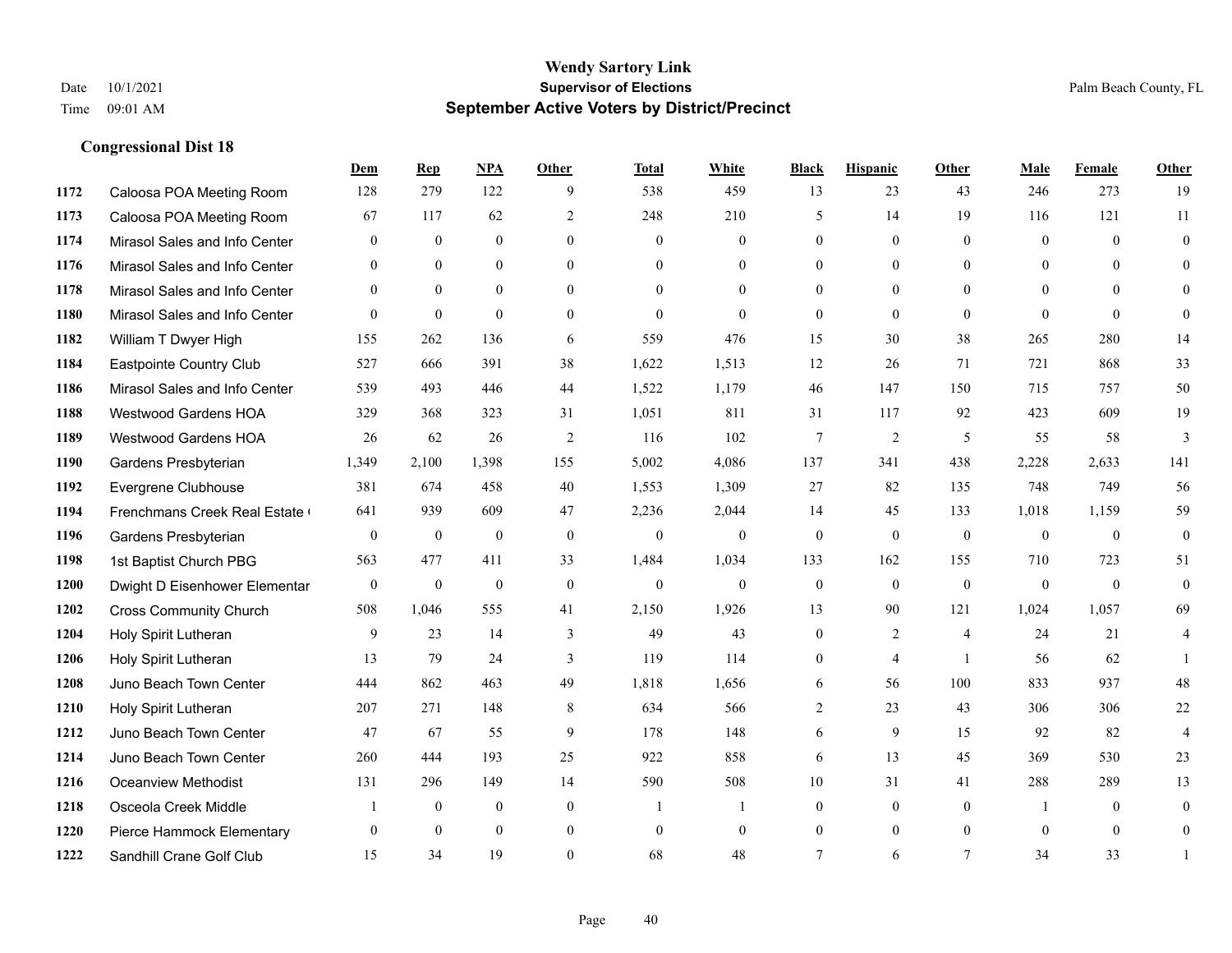|      |                                  | Dem                     | <b>Rep</b>     | <u>NPA</u>     | <b>Other</b>   | <b>Total</b>   | <b>White</b>   | <b>Black</b>   | <b>Hispanic</b>  | <b>Other</b>   | <b>Male</b>  | <b>Female</b>  | <b>Other</b>   |
|------|----------------------------------|-------------------------|----------------|----------------|----------------|----------------|----------------|----------------|------------------|----------------|--------------|----------------|----------------|
| 1224 | Pierce Hammock Elementary        | $\mathbf{0}$            | $\mathbf{0}$   | $\mathbf{0}$   | $\mathbf{0}$   | $\mathbf{0}$   | $\overline{0}$ | $\Omega$       | $\overline{0}$   | $\theta$       | $\mathbf{0}$ | $\overline{0}$ | $\theta$       |
| 1228 | <b>Carleton Oaks Clubhouse</b>   | 145                     | 195            | 127            | 5              | 472            | 341            | 24             | 50               | 57             | 227          | 232            | 13             |
| 1230 | Christ Fellowship Church PBG     | $\theta$                | $\mathbf{0}$   | $\theta$       | $\Omega$       | $\theta$       | $\Omega$       | $\Omega$       | $\Omega$         | $\Omega$       | $\theta$     | $\theta$       | $\theta$       |
| 1232 | Mirasol Sales and Info Center    | $\mathbf{0}$            | $\mathbf{0}$   | $\mathbf{0}$   | $\overline{0}$ | $\overline{0}$ | $\overline{0}$ | $\overline{0}$ | $\boldsymbol{0}$ | $\mathbf{0}$   | $\mathbf{0}$ | $\theta$       | $\theta$       |
| 1234 | Christ Fellowship Church PBG     | $\theta$                | $\theta$       | $\theta$       | $\theta$       | $\Omega$       | $\overline{0}$ | $\overline{0}$ | $\overline{0}$   | $\Omega$       | $\theta$     | $\theta$       | $\theta$       |
| 1236 | Mirasol Sales and Info Center    | $\Omega$                | $\mathbf{0}$   | $\mathbf{0}$   | $\theta$       | $\mathbf{0}$   | $\Omega$       | $\Omega$       | $\mathbf{0}$     | $\theta$       | $\theta$     | $\Omega$       | $\theta$       |
| 1238 | Mirasol Sales and Info Center    | 595                     | 760            | 510            | 60             | 1,925          | 1,746          | 17             | 21               | 141            | 910          | 958            | 57             |
| 1240 | <b>Timber Trace Elementary</b>   | 781                     | 1,084          | 622            | 55             | 2,542          | 2,193          | 53             | 151              | 145            | 1,144        | 1,321          | 77             |
| 1242 | Christ Fellowship Church PBG     | 849                     | 1,062          | 615            | 61             | 2,587          | 2,347          | 37             | 59               | 144            | 1,069        | 1,457          | 61             |
| 1244 | Christ Fellowship Church PBG     | 460                     | 646            | 437            | 54             | 1,597          | 1,388          | 30             | 74               | 105            | 682          | 861            | 54             |
| 1246 | Watson B Duncan Middle           | 834                     | 887            | 696            | 64             | 2,481          | 1,968          | 72             | 195              | 246            | 1,081        | 1,321          | 79             |
| 1247 | Watson B Duncan Middle           | 33                      | 187            | 59             | 9              | 288            | 265            | $\overline{c}$ | $\overline{0}$   | 21             | 137          | 137            | 14             |
| 1248 | <b>PBG Community Center</b>      | 500                     | 587            | 389            | 34             | 1,510          | 1,270          | 25             | 120              | 95             | 641          | 838            | 31             |
| 1250 | Palm Beach Gardens High          | 12                      | 36             | 16             | -1             | 65             | 58             | $\overline{0}$ | $\overline{4}$   | $\overline{3}$ | 33           | 28             | $\overline{4}$ |
| 1252 | <b>Ballen Isles Country Club</b> | 864                     | 782            | 638            | 49             | 2,333          | 2,146          | 18             | 21               | 148            | 1,045        | 1,227          | 61             |
| 1254 | Northlake Nazarene Church        | 150                     | 175            | 126            | $\tau$         | 458            | 385            | 6              | 27               | 40             | 228          | 213            | 17             |
| 1256 | North County Senior Center       | $\overline{\mathbf{1}}$ | $\mathfrak{2}$ | 3              | $\overline{3}$ | 9              | 8              | -1             | $\mathbf{0}$     | $\theta$       | 5            | $\overline{4}$ | $\mathbf{0}$   |
| 1258 | North County Senior Center       | 309                     | 217            | 257            | 28             | 811            | 444            | 98             | 123              | 146            | 361          | 423            | $27\,$         |
| 1260 | PBG City Hall Council Room       | 440                     | 542            | 301            | 25             | 1,308          | 1,086          | 27             | 109              | 86             | 583          | 684            | 41             |
| 1262 | PBG Moose Lodge 2010             |                         | $\mathbf{0}$   | 3              | $\mathbf{0}$   | $\overline{4}$ | $\overline{4}$ | $\mathbf{0}$   | $\overline{0}$   | $\theta$       | 2            | 2              | $\mathbf{0}$   |
| 1264 | PBG City Hall Council Room       | $\Omega$                | $\mathbf{0}$   | $\theta$       | $\Omega$       | $\theta$       | $\Omega$       | $\overline{0}$ | $\theta$         | $\theta$       | $\Omega$     | $\Omega$       | $\theta$       |
| 1266 | PBG City Hall Council Room       | 162                     | 107            | 134            | 12             | 415            | 248            | 71             | 63               | 33             | 166          | 239            | $10\,$         |
| 1268 | <b>PBG Community Center</b>      | 99                      | 71             | 99             | 8              | 277            | 169            | 43             | 35               | 30             | 106          | 158            | 13             |
| 1270 | <b>PBG Community Center</b>      | 4                       | $\mathbf{0}$   | $\overline{2}$ | $\theta$       | 6              | 2              | 3              | $\mathbf{1}$     | $\theta$       | 2            | 3              | $\mathbf{1}$   |
| 1272 | Palm Beach Gardens Elementar     | 721                     | 671            | 535            | 51             | 1,978          | 1,583          | 100            | 120              | 175            | 924          | 990            | 64             |
| 1274 | Palm Beach Gardens High          | 587                     | 553            | 426            | 38             | 1,604          | 1,217          | 94             | 139              | 154            | 750          | 791            | 63             |
| 1276 | Palm Beach Gardens High          | 118                     | 91             | 78             | 5              | 292            | 189            | 45             | 39               | 19             | 137          | 145            | 10             |
| 1278 | Garden Lodge 366 F&AM            | 366                     | 186            | 268            | 20             | 840            | 413            | 192            | 134              | 101            | 369          | 438            | 33             |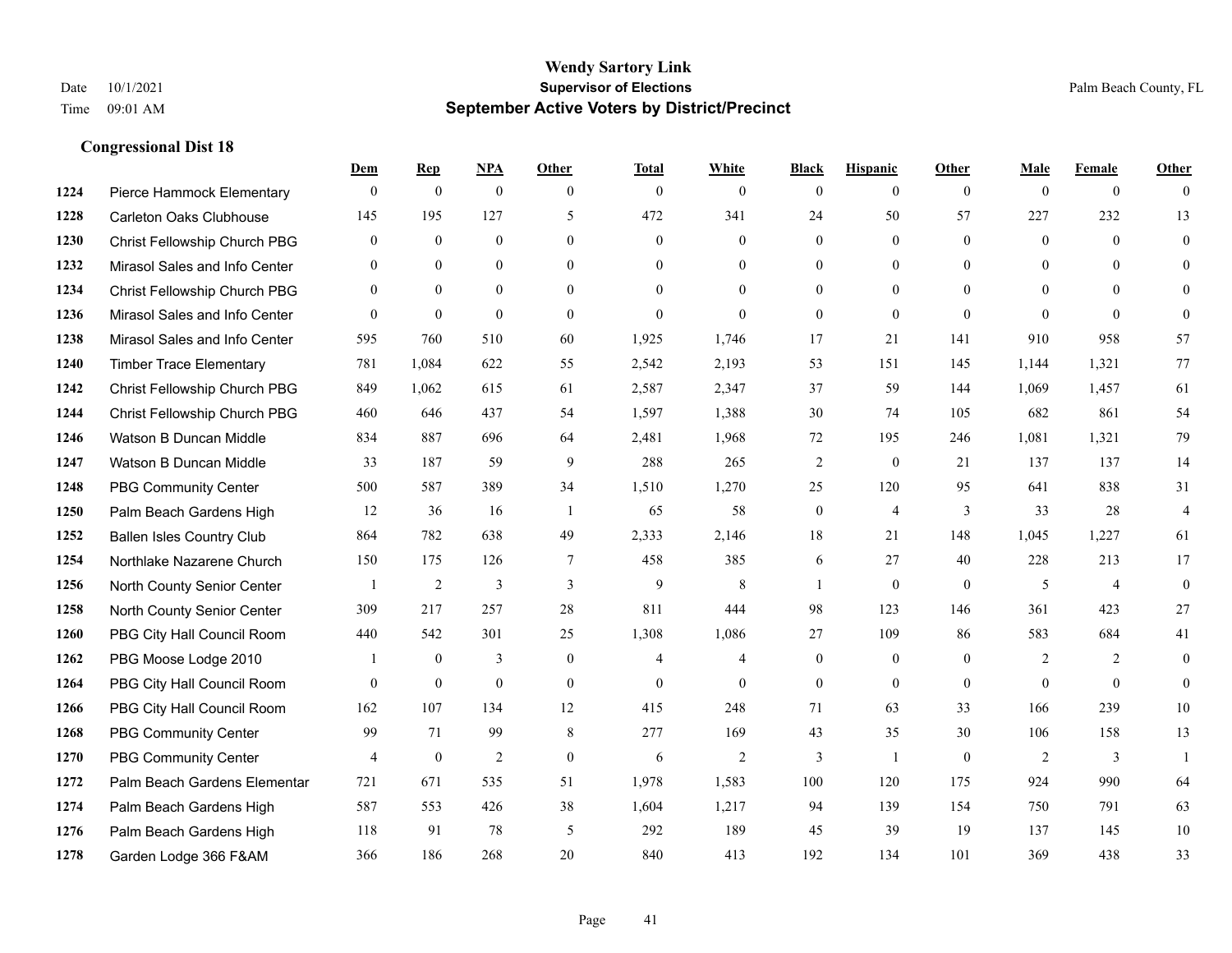|      |                                    | Dem          | <b>Rep</b>     | NPA            | <b>Other</b>     | <b>Total</b>   | <b>White</b>   | <b>Black</b>     | <b>Hispanic</b> | Other          | <b>Male</b>    | <b>Female</b> | <b>Other</b> |
|------|------------------------------------|--------------|----------------|----------------|------------------|----------------|----------------|------------------|-----------------|----------------|----------------|---------------|--------------|
| 1280 | Pew Leadership Center              | 140          | 151            | 112            | 11               | 414            | 348            | 12               | 24              | 30             | 169            | 242           | 3            |
| 1282 | Pew Leadership Center              | 76           | 49             | 56             | 6                | 187            | 135            | 12               | 18              | 22             | 91             | 82            | 14           |
| 1284 | <b>Eissey Campus Theater</b>       | 766          | 762            | 737            | 66               | 2,331          | 1,834          | 86               | 201             | 210            | 1,005          | 1,250         | 76           |
| 1286 | PBG Moose Lodge 2010               | 43           | 49             | 41             | 3                | 136            | 108            | 5                | 13              | 10             | 67             | 61            | 8            |
| 1288 | PBG Moose Lodge 2010               | 13           | 24             | 6              | $\theta$         | 43             | 39             | $\mathbf{1}$     | $\mathbf{0}$    | 3              | 22             | 19            | 2            |
| 1290 | PBG Moose Lodge 2010               | 689          | 821            | 537            | 69               | 2,116          | 1,753          | 52               | 145             | 166            | 851            | 1,204         | 61           |
| 1291 | PBG Moose Lodge 2010               | 11           | 3              | $\overline{7}$ | $\overline{1}$   | 22             | 20             | $\overline{c}$   | $\mathbf{0}$    | $\theta$       | 6              | 16            | $\mathbf{0}$ |
| 1292 | PBG Moose Lodge 2010               | 15           | 47             | 18             | $\overline{1}$   | 81             | 74             | $\mathbf{1}$     | $\mathbf{1}$    | 5              | 38             | 40            | 3            |
| 1294 | Dwight D Eisenhower Elementar      | 27           | 80             | $22\,$         | $\overline{7}$   | 136            | 116            | 5                | 4               | 11             | 67             | 68            |              |
| 1296 | Dwight D Eisenhower Elementar      | 226          | 261            | 196            | 20               | 703            | 550            | 15               | 90              | 48             | 277            | 399           | 27           |
| 1298 | PBG Moose Lodge 2010               | 36           | 34             | 21             | 2                | 93             | 84             | $\overline{0}$   | 4               | 5              | 38             | 53            | 2            |
| 1300 | <b>Cross Community Church</b>      |              | 3              | 1              | $\boldsymbol{0}$ | 5              | 4              | $\overline{0}$   | $\overline{0}$  | $\overline{1}$ | 2              | 3             | $\theta$     |
| 1302 | Dwight D Eisenhower Elementar      | 38           | 53             | 38             | 3                | 132            | 112            | 1                | 7               | 12             | 61             | 66            | 5            |
| 1304 | <b>NPB Community Center</b>        | 210          | 261            | 185            | 23               | 679            | 586            | 13               | 39              | 41             | 342            | 308           | 29           |
| 1305 | <b>NPB Community Center</b>        | $\mathbf{0}$ | $\mathbf{0}$   | $\mathbf{0}$   | $\overline{1}$   | $\overline{1}$ | $\mathbf{1}$   | $\overline{0}$   | $\overline{0}$  | $\theta$       | $\overline{1}$ | $\theta$      | $\mathbf{0}$ |
| 1306 | Eissey Campus Theater              | 9            | 18             | 17             | 2                | 46             | 39             | 1                | $\overline{0}$  | 6              | 25             | 21            | $\theta$     |
| 1308 | Gardens Mall Community Room        | 38           | 68             | 37             | $\overline{4}$   | 147            | 131            | 3                | 3               | 10             | 74             | 69            | 4            |
| 1310 | <b>Eissey Campus Theater</b>       |              | $\overline{c}$ | 1              | $\theta$         | $\overline{4}$ | $\overline{4}$ | $\overline{0}$   | $\overline{0}$  | $\theta$       | 3              |               | $\Omega$     |
| 1312 | <b>Gardens Mall Community Room</b> | 6            | 20             | 11             | $\mathbf{0}$     | 37             | 34             | $\overline{0}$   | $\overline{2}$  | $\overline{1}$ | 18             | 19            | $\Omega$     |
| 1314 | <b>NPB Community Center</b>        | 51           | 126            | 61             | 6                | 244            | 217            | 3                | 8               | 16             | 100            | 131           | 13           |
| 1316 | <b>NPB Community Center</b>        | 188          | 184            | 144            | 28               | 544            | 390            | 43               | 74              | 37             | 236            | 290           | $18\,$       |
| 1318 | PBG Moose Lodge 2010               | $\mathbf{0}$ | $\mathbf{0}$   | $\mathbf{0}$   | $\mathbf{0}$     | $\mathbf{0}$   | $\overline{0}$ | $\overline{0}$   | $\overline{0}$  | $\mathbf{0}$   | $\overline{0}$ | $\theta$      | $\theta$     |
| 1320 | <b>NPB Community Center</b>        | 33           | 119            | 38             | 2                | 192            | 170            | 3                | 8               | 11             | 100            | 88            | 4            |
| 1322 | <b>NPB Community Center</b>        | 2            | 6              | 10             | $\mathbf{0}$     | 18             | 18             | $\boldsymbol{0}$ | $\overline{0}$  | $\theta$       | 8              | 9             |              |
| 1324 | Allamanda Elementary               | 444          | 445            | 379            | 41               | 1,309          | 1,039          | 38               | 133             | 99             | 549            | 716           | 44           |
| 1326 | Allamanda Elementary               | 189          | 226            | 162            | 16               | 593            | 504            | 7                | 31              | 51             | 259            | 320           | 14           |
| 1328 | Osborne Park Activities Bldg       | 614          | 831            | 552            | 47               | 2,044          | 1,751          | 28               | 122             | 143            | 991            | 993           | 60           |
| 1330 | 1st Unitarian Church NPB           | 36           | 40             | 40             | 3                | 119            | 97             | 8                | $\tau$          | $\overline{7}$ | 65             | 51            | 3            |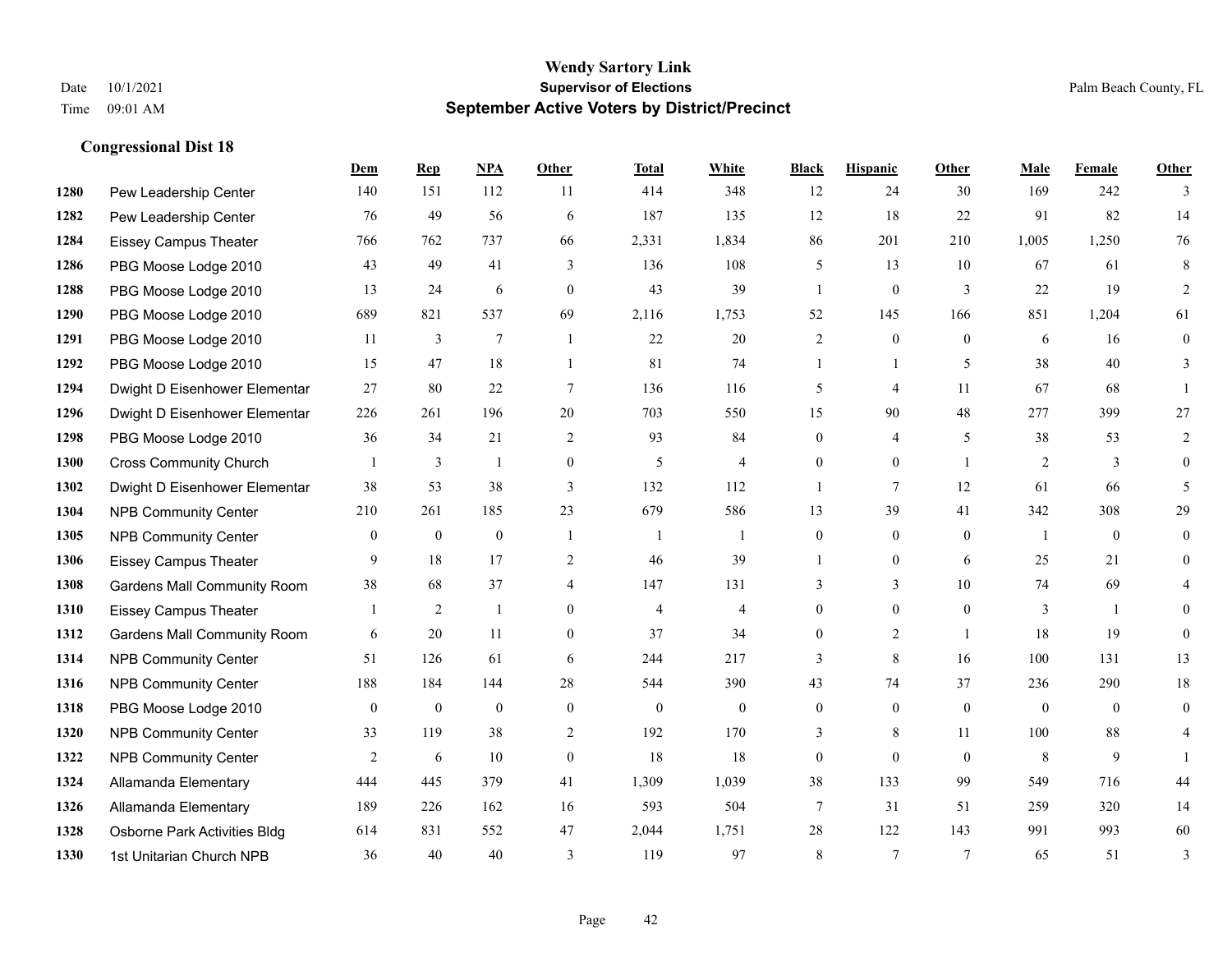|      |                                    | Dem          | <b>Rep</b>   | NPA          | <b>Other</b>   | <b>Total</b> | <b>White</b> | <b>Black</b>     | <b>Hispanic</b> | <b>Other</b>   | <b>Male</b>    | <b>Female</b> | Other                   |
|------|------------------------------------|--------------|--------------|--------------|----------------|--------------|--------------|------------------|-----------------|----------------|----------------|---------------|-------------------------|
| 1332 | 1st Unitarian Church NPB           | 343          | 393          | 255          | 32             | 1,023        | 840          | 57               | 62              | 64             | 498            | 502           | 23                      |
| 1334 | 1st Unitarian Church NPB           | 2            | 3            | 5            |                | 11           | 11           | $\boldsymbol{0}$ | $\mathbf{0}$    | $\theta$       | $\overline{4}$ | $\tau$        | $\boldsymbol{0}$        |
| 1336 | <b>Gardens Mall Community Room</b> | 35           | 91           | 43           | $\overline{4}$ | 173          | 154          | $\mathbf{0}$     | $\overline{4}$  | 15             | 87             | 79            | $\tau$                  |
| 1338 | <b>Eissey Campus Theater</b>       | 92           | 392          | 101          | 19             | 604          | 582          |                  | $\mathbf{1}$    | 20             | 267            | 326           | 11                      |
| 1340 | <b>Eissey Campus Theater</b>       | 6            | 6            | 3            | $\mathbf{0}$   | 15           | 13           | $\boldsymbol{0}$ | $\mathbf{1}$    | $\overline{1}$ | $\tau$         | 8             | $\boldsymbol{0}$        |
| 1342 | NPB Country Club                   | 307          | 447          | 269          | 29             | 1,052        | 950          | 18               | 32              | 52             | 449            | 578           | 25                      |
| 1344 | Old Port Cove                      | 296          | 520          | 321          | 33             | 1,170        | 1,073        | 5                | 30              | 62             | 531            | 621           | 18                      |
| 1346 | Anchorage Activities Bldg          | 557          | 930          | 419          | 37             | 1,943        | 1,785        | 13               | 58              | 87             | 895            | 1,000         | 48                      |
| 1348 | <b>NPB Council Chambers</b>        | 32           | 124          | 33           | 8              | 197          | 186          | $\boldsymbol{0}$ | 6               | 5              | 100            | 91            | $\sqrt{6}$              |
| 1350 | Faith Lutheran Church              | 378          | 613          | 370          | 25             | 1,386        | 1,222        | 10               | 79              | 75             | 661            | 682           | 43                      |
| 1352 | Northlake Nazarene Church          | 673          | 861          | 592          | 52             | 2,178        | 1,554        | 154              | 186             | 284            | 981            | 1,120         | 77                      |
| 1354 | <b>Grove Park Elementary</b>       | 93           | 166          | 78           | 4              | 341          | 288          | 11               | 19              | 23             | 155            | 176           | $10\,$                  |
| 1360 | Garden Lodge 366 F&AM              | 351          | 329          | 238          | 23             | 941          | 739          | 59               | 73              | 70             | 413            | 501           | 27                      |
| 1362 | <b>Grove Park Elementary</b>       | 212          | 122          | 183          | $\tau$         | 524          | 264          | 48               | 158             | 54             | 233            | 273           | $18\,$                  |
| 1372 | Garden Lodge 366 F&AM              | 96           | 37           | 44           | $\tau$         | 184          | 84           | 58               | 20              | 22             | 81             | 97            | $\sqrt{6}$              |
| 1374 | Pew Leadership Center              | 191          | 81           | 138          | 11             | 421          | 218          | 115              | 46              | 42             | 174            | 233           | 14                      |
| 1380 | <b>NPB Council Chambers</b>        | 177          | 263          | 156          | 15             | 611          | 541          | 10               | 22              | 38             | 270            | 322           | 19                      |
| 2002 | Jeaga Middle                       | 180          | 92           | 111          | 6              | 389          | 151          | 127              | 39              | 72             | 170            | 207           | 12                      |
| 2004 | <b>Grassy Waters Elementary</b>    | 1,043        | 323          | 583          | 43             | 1,992        | 588          | 728              | 395             | 281            | 848            | 1,073         | 71                      |
| 2006 | Jeaga Middle                       | 171          | 79           | 101          | 9              | 360          | 150          | 110              | 77              | 23             | 148            | 202           | $10\,$                  |
| 2008 | Jeaga Middle                       | $\mathbf{0}$ | $\mathbf{0}$ | $\mathbf{0}$ | $\mathbf{0}$   | $\theta$     | $\mathbf{0}$ | $\mathbf{0}$     | $\theta$        | $\theta$       | $\theta$       | $\mathbf{0}$  | $\boldsymbol{0}$        |
| 2010 | Cypress Lakes HOA                  | 591          | 328          | 281          | 33             | 1,233        | 840          | 201              | 96              | 96             | 471            | 727           | 35                      |
| 2012 | Century Village Clubhouse          | 61           | 31           | 24           | $\overline{2}$ | 118          | 72           | 14               | 18              | 14             | 54             | 60            | $\overline{\mathbf{4}}$ |
| 2014 | Club Baywinds                      | 823          | 544          | 370          | 35             | 1,772        | 1,348        | 151              | 166             | 107            | 720            | 1,009         | 43                      |
| 2016 | Andros Isle POA Clubhouse          | 854          | 562          | 545          | 35             | 1,996        | 1,078        | 394              | 300             | 224            | 851            | 1,074         | 71                      |
| 2018 | <b>Riverwalk Clubhouse</b>         | 747          | 702          | 560          | 49             | 2,058        | 1,615        | 91               | 173             | 179            | 884            | 1,112         | 62                      |
| 2020 | Jeaga Middle                       | 208          | 86           | 135          | 10             | 439          | 203          | 127              | 81              | 28             | 192            | 239           | $\,8\,$                 |
| 2021 | Jeaga Middle                       | 167          | 56           | 121          | 16             | 360          | 111          | 124              | 74              | 51             | 142            | 206           | 12                      |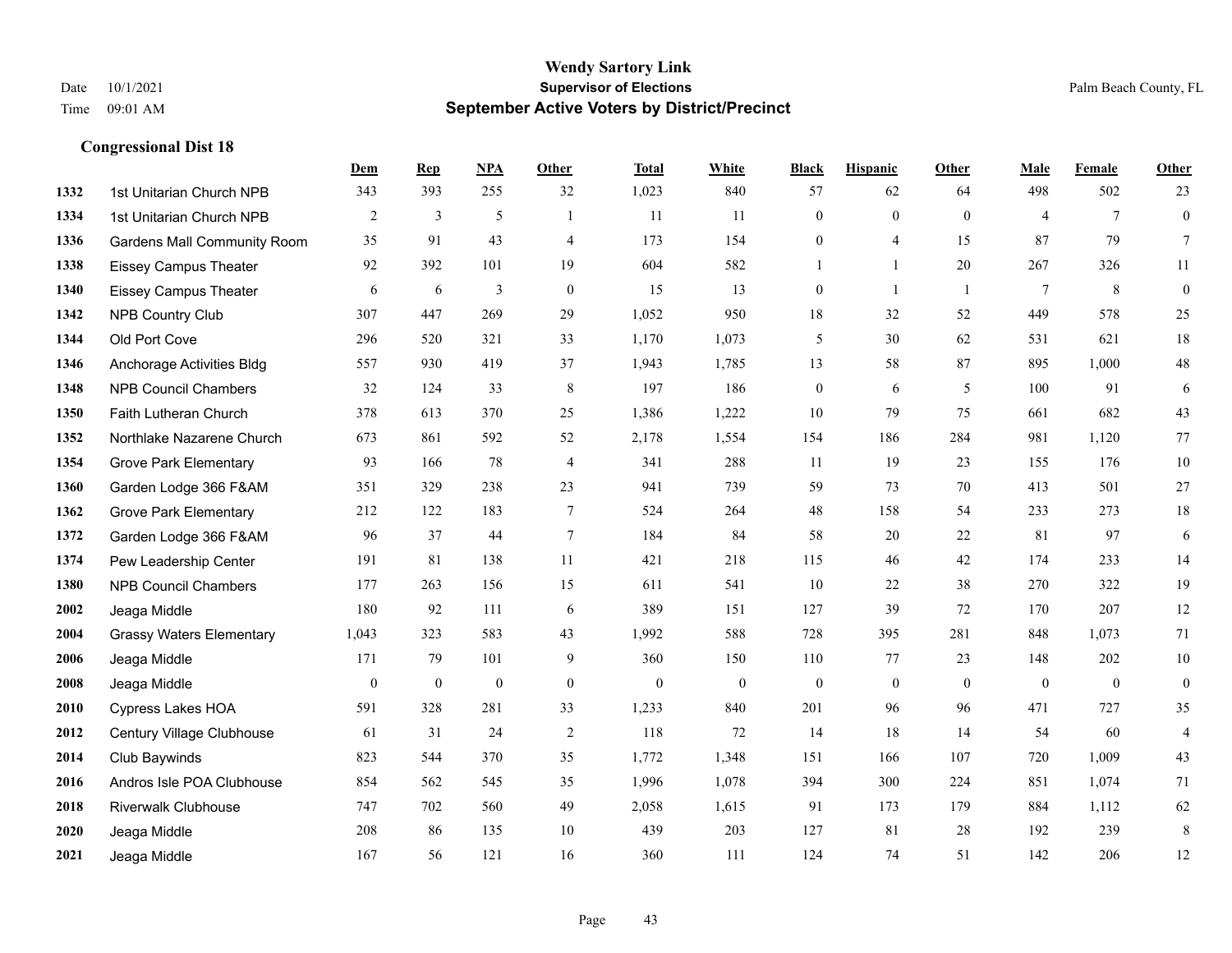|      |                                 | Dem              | <b>Rep</b>       | NPA              | <b>Other</b> | <b>Total</b> | White            | <b>Black</b>     | <b>Hispanic</b> | <b>Other</b>   | <b>Male</b>  | Female       | <b>Other</b>     |
|------|---------------------------------|------------------|------------------|------------------|--------------|--------------|------------------|------------------|-----------------|----------------|--------------|--------------|------------------|
| 2022 | Century Village Clubhouse       | 784              | 404              | 335              | 32           | 1,555        | 1,002            | 217              | 205             | 131            | 614          | 888          | 53               |
| 2024 | Century Village Clubhouse       | 793              | 420              | 323              | 37           | 1,573        | 1,102            | 167              | 163             | 141            | 619          | 903          | 51               |
| 2026 | Century Village Clubhouse       | 626              | 328              | 287              | 28           | 1,269        | 787              | 189              | 195             | 98             | 494          | 721          | 54               |
| 2028 | Century Village Clubhouse       | 342              | 187              | 149              | 6            | 684          | 470              | 66               | 88              | 60             | 247          | 413          | 24               |
| 2030 | <b>Benoist Farms Elementary</b> | 575              | 156              | 297              | 21           | 1,049        | 256              | 453              | 232             | 108            | 405          | 593          | 51               |
| 2032 | <b>Riverwalk Clubhouse</b>      | 51               | 26               | 29               | 5            | 111          | 56               | 32               | 15              | 8              | 42           | 66           | 3                |
| 2034 | <b>Riverwalk Clubhouse</b>      | 101              | 51               | 69               | 10           | 231          | 92               | 59               | 55              | 25             | 102          | 127          | 2                |
| 2036 | <b>Turning Points Academy</b>   | 759              | 417              | 376              | 38           | 1,590        | 936              | 286              | 262             | 106            | 591          | 952          | 47               |
| 2041 | Wynnebrook Elementary           | 541              | 248              | 381              | 17           | 1,187        | 475              | 136              | 483             | 93             | 500          | 637          | 50               |
| 6040 | Osceola Creek Middle            | 101              | 128              | 102              | -1           | 332          | 251              | 13               | 33              | 35             | 155          | 161          | 16               |
| 6042 | Osceola Creek Middle            | 989              | 1,213            | 1,038            | 62           | 3,302        | 2,119            | 429              | 488             | 266            | 1,571        | 1,622        | 109              |
| 6044 | <b>Frontier Elementary</b>      | 910              | 977              | 782              | 59           | 2,728        | 1,736            | 417              | 344             | 231            | 1,280        | 1,363        | 85               |
| 6045 | Acreage Branch Library          | 204              | 267              | 177              | 10           | 658          | 418              | 81               | 90              | 69             | 315          | 312          | 31               |
| 6046 | Pierce Hammock Elementary       | 802              | 959              | 754              | 48           | 2,563        | 1,644            | 360              | 322             | 237            | 1,239        | 1,226        | 98               |
| 6048 | Pierce Hammock Elementary       | $\boldsymbol{0}$ | $\bf{0}$         | $\boldsymbol{0}$ | $\mathbf{0}$ | $\mathbf{0}$ | $\mathbf{0}$     | $\mathbf{0}$     | $\theta$        | $\mathbf{0}$   | $\mathbf{0}$ | $\mathbf{0}$ | $\boldsymbol{0}$ |
| 6050 | Acreage Branch Library          | 873              | 877              | 732              | 60           | 2,542        | 1,553            | 375              | 351             | 263            | 1,194        | 1,257        | 91               |
| 6051 | Cornerstone Fellowship          | 608              | 754              | 554              | 50           | 1,966        | 1,253            | 209              | 291             | 213            | 914          | 980          | 72               |
| 6052 | Seminole Ridge High             | 614              | 645              | 563              | 37           | 1,859        | 1,142            | 226              | 314             | 177            | 880          | 906          | 73               |
| 6054 | <b>Acreage Pines Elementary</b> | $\overline{0}$   | $\boldsymbol{0}$ | $\boldsymbol{0}$ | $\mathbf{0}$ | $\mathbf{0}$ | $\mathbf{0}$     | $\mathbf{0}$     | $\mathbf{0}$    | $\overline{0}$ | $\theta$     | $\theta$     | $\mathbf{0}$     |
| 6056 | Pierce Hammock Elementary       | $\overline{0}$   | $\boldsymbol{0}$ | $\mathbf{0}$     | $\mathbf{0}$ | $\mathbf{0}$ | $\overline{0}$   | $\boldsymbol{0}$ | $\mathbf{0}$    | $\overline{0}$ | $\mathbf{0}$ | $\mathbf{0}$ | $\boldsymbol{0}$ |
| 6058 | <b>Acreage Pines Elementary</b> | 738              | 608              | 567              | 39           | 1,952        | 1,053            | 353              | 249             | 297            | 947          | 942          | 63               |
| 6060 | Indian Trail Improvement Dist   | 886              | 959              | 802              | 58           | 2,705        | 1,680            | 340              | 401             | 284            | 1,246        | 1,359        | 100              |
| 6062 | Sandhill Crane Golf Club        | 228              | 419              | 260              | 22           | 929          | 661              | 74               | 71              | 123            | 456          | 441          | 32               |
| 6064 | Sandhill Crane Golf Club        | 32               | 52               | 34               | 4            | 122          | 98               | 6                | 12              | 6              | 60           | 58           | $\overline{4}$   |
| 6066 | Ibis POA Admin Building         | 1,022            | 1,102            | 726              | 86           | 2,936        | 2,576            | 90               | 66              | 204            | 1,386        | 1,484        | 66               |
| 6068 | Ibis POA Admin Building         | $\boldsymbol{0}$ | $\boldsymbol{0}$ | $\boldsymbol{0}$ | $\mathbf{0}$ | $\mathbf{0}$ | $\boldsymbol{0}$ | $\boldsymbol{0}$ | $\mathbf{0}$    | $\overline{0}$ | $\mathbf{0}$ | $\theta$     | $\mathbf{0}$     |
| 6070 | Ironhorse Country Club          | 159              | 258              | 119              | 9            | 545          | 439              | 35               | 20              | 51             | 243          | 291          | 11               |
| 6072 | Seminole Ridge High             | 489              | 482              | 471              | 47           | 1,489        | 686              | 283              | 397             | 123            | 698          | 767          | 24               |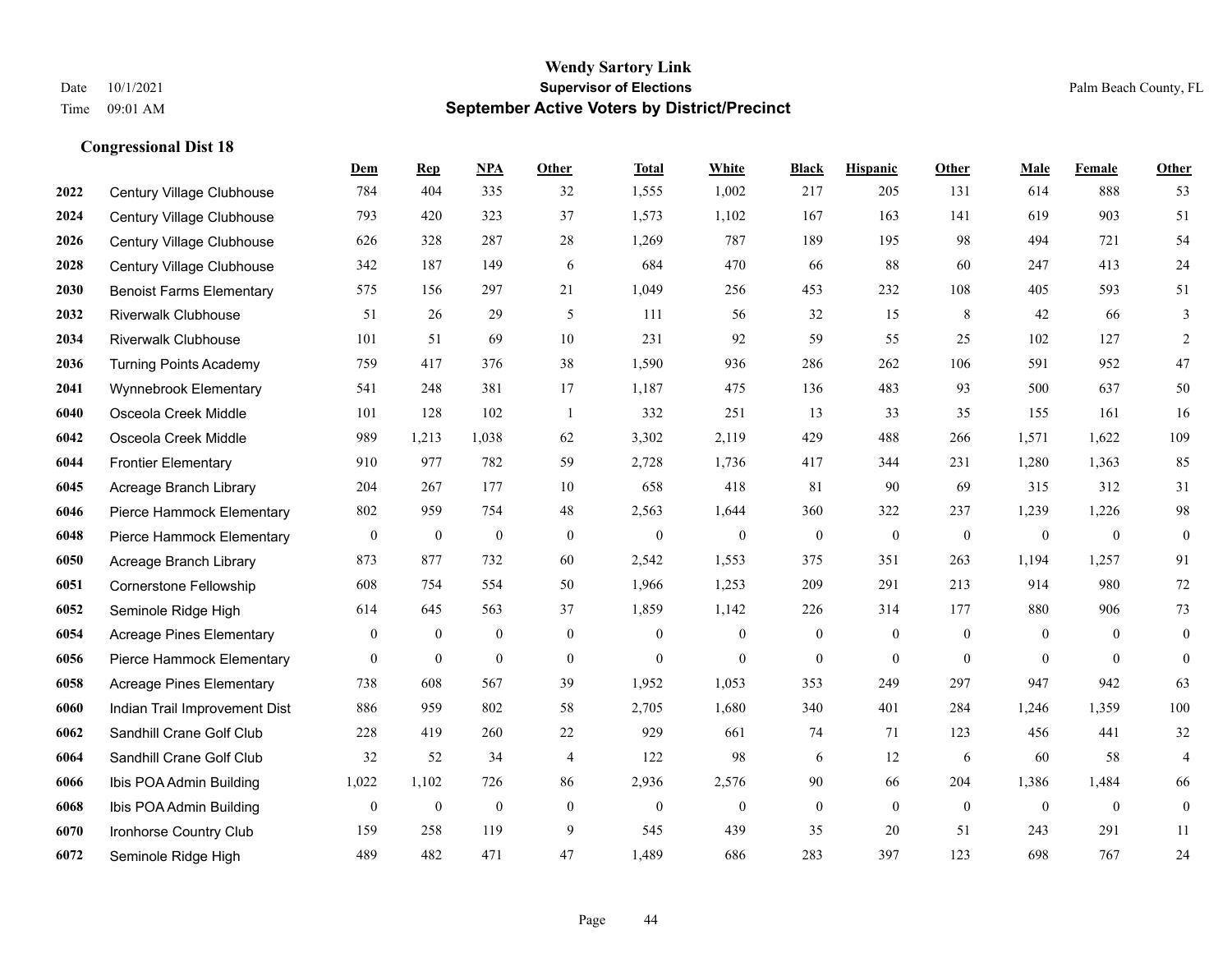|      |                                  | Dem              | <b>Rep</b>       | NPA              | <b>Other</b>   | <b>Total</b> | <b>White</b>     | <b>Black</b>     | <b>Hispanic</b>  | <b>Other</b>   | <b>Male</b>  | <b>Female</b>  | <b>Other</b>     |
|------|----------------------------------|------------------|------------------|------------------|----------------|--------------|------------------|------------------|------------------|----------------|--------------|----------------|------------------|
| 6073 | Seminole Ridge High              | $\mathbf{0}$     | $\boldsymbol{0}$ | $\boldsymbol{0}$ | $\theta$       | $\theta$     | $\overline{0}$   | $\mathbf{0}$     | $\mathbf{0}$     | $\theta$       | $\mathbf{0}$ | $\overline{0}$ | $\theta$         |
| 6076 | <b>Western Pines Middle</b>      | 643              | 704              | 570              | 36             | 1,953        | 1,426            | 155              | 200              | 172            | 931          | 940            | 82               |
| 6078 | <b>Western Pines Middle</b>      | 655              | 723              | 648              | 39             | 2,065        | 1,376            | 159              | 357              | 173            | 979          | 1,027          | 59               |
| 6080 | <b>Golden Grove Elementary</b>   | 603              | 779              | 617              | 49             | 2,048        | 1,373            | 130              | 348              | 197            | 956          | 1,010          | 82               |
| 6088 | Seminole Ridge High              | 533              | 688              | 546              | 40             | 1,807        | 1,158            | 216              | 291              | 142            | 854          | 899            | 54               |
| 6090 | Loxahatchee Groves Elementary    | 767              | 885              | 748              | 58             | 2,458        | 1,525            | 280              | 443              | 210            | 1,188        | 1,178          | 92               |
| 6096 | Palms West Presbyterian          | $\boldsymbol{0}$ | $\boldsymbol{0}$ | $\boldsymbol{0}$ | $\mathbf{0}$   | $\theta$     | $\mathbf{0}$     | $\boldsymbol{0}$ | $\mathbf{0}$     | $\mathbf{0}$   | $\mathbf{0}$ | $\mathbf{0}$   | $\boldsymbol{0}$ |
| 6098 | <b>HL Johnson Elementary</b>     | 658              | 506              | 468              | 38             | 1,670        | 920              | 304              | 260              | 186            | 759          | 870            | 41               |
| 6100 | Madison Green Clubhouse          | 1,237            | 719              | 766              | 54             | 2,776        | 1,198            | 788              | 409              | 381            | 1,284        | 1,388          | 104              |
| 6114 | RPB Village Hall                 | 1,057            | 703              | 696              | 42             | 2,498        | 1,374            | 467              | 433              | 224            | 1,169        | 1,239          | 90               |
| 6116 | <b>HL Johnson Elementary</b>     | 722              | 411              | 483              | 52             | 1,668        | 859              | 324              | 276              | 209            | 732          | 891            | 45               |
| 6118 | <b>RPB Branch Library</b>        | 1,073            | 568              | 692              | 54             | 2,387        | 1,128            | 578              | 430              | 251            | 1,037        | 1,261          | 89               |
| 6120 | Royal Palm Beach High            | 406              | 316              | 265              | 17             | 1,004        | 479              | 199              | 155              | 171            | 475          | 504            | 25               |
| 6128 | Royal Palm Beach High            | 35               | 28               | 28               | 3              | 94           | 51               | 25               | 11               | $\tau$         | 43           | 51             | $\boldsymbol{0}$ |
| 6130 | Royal Palm Beach High            | 79               | 42               | 89               | 5              | 215          | 100              | 34               | 60               | 21             | 97           | 111            | 7                |
| 6138 | Royal Palm Beach High            | $\mathbf{0}$     | $\mathbf{0}$     | $\mathbf{0}$     | $\theta$       | $\mathbf{0}$ | $\overline{0}$   | $\mathbf{0}$     | $\mathbf{0}$     | $\theta$       | $\mathbf{0}$ | $\mathbf{0}$   | $\mathbf{0}$     |
| 6140 | Royal Palm Beach High            | 337              | 498              | 306              | 33             | 1,174        | 852              | 108              | 112              | 102            | 566          | 584            | $24\,$           |
| 7002 | J F Kennedy Middle               | $\mathbf{0}$     | $\overline{0}$   | $\mathbf{0}$     | $\theta$       | $\theta$     | $\overline{0}$   | $\overline{0}$   | $\mathbf{0}$     | $\theta$       | $\theta$     | $\theta$       | $\overline{0}$   |
| 7006 | J F Kennedy Middle               | $\mathbf{0}$     | $\mathbf{0}$     | $\mathbf{0}$     | $\overline{0}$ | $\theta$     | $\overline{0}$   | $\overline{0}$   | $\mathbf{0}$     | $\theta$       | $\mathbf{0}$ | $\theta$       | $\theta$         |
| 7008 | J F Kennedy Middle               | $\mathbf{0}$     | $\mathbf{0}$     | $\mathbf{0}$     | $\overline{0}$ | $\mathbf{0}$ | $\boldsymbol{0}$ | $\boldsymbol{0}$ | $\boldsymbol{0}$ | $\overline{0}$ | $\mathbf{0}$ | $\mathbf{0}$   | $\mathbf{0}$     |
| 7032 | <b>Crossroads Baptist Church</b> | $\theta$         | $\mathbf{0}$     | $\mathbf{0}$     | $\theta$       | $\Omega$     | $\theta$         | $\mathbf{0}$     | $\theta$         | $\theta$       | $\theta$     | $\theta$       | $\theta$         |
| 7078 | <b>Egret Lake Elementary</b>     | 347              | 101              | 147              | 17             | 612          | 414              | 101              | 52               | 45             | 239          | 351            | $22\,$           |
| 7080 | <b>Egret Lake Elementary</b>     | 22               | $\overline{2}$   | $\overline{1}$   | $\mathbf{0}$   | 25           | 24               | $\boldsymbol{0}$ | $\mathbf{0}$     | $\overline{1}$ | 6            | 18             | -1               |
| 7082 | Seminole Trails Elementary       | 1,035            | 318              | 488              | 29             | 1,870        | 680              | 715              | 261              | 214            | 813          | 975            | 82               |
| 7084 | Sharon Christian Church          | 733              | 269              | 433              | 46             | 1,481        | 599              | 443              | 278              | 161            | 610          | 816            | 55               |
| 7086 | <b>Bear Lakes Middle</b>         | 36               | 17               | 13               | $\overline{1}$ | 67           | 26               | 15               | 10               | 16             | 25           | 37             | 5                |
| 7088 | Whitehall Clubhouse #3           | 679              | 481              | 453              | 52             | 1,665        | 1,054            | 249              | 195              | 167            | 770          | 847            | $48\,$           |
| 7096 | Salvation Army Activity Hall     | 834              | 302              | 485              | 33             | 1,654        | 674              | 540              | 251              | 189            | 660          | 914            | 80               |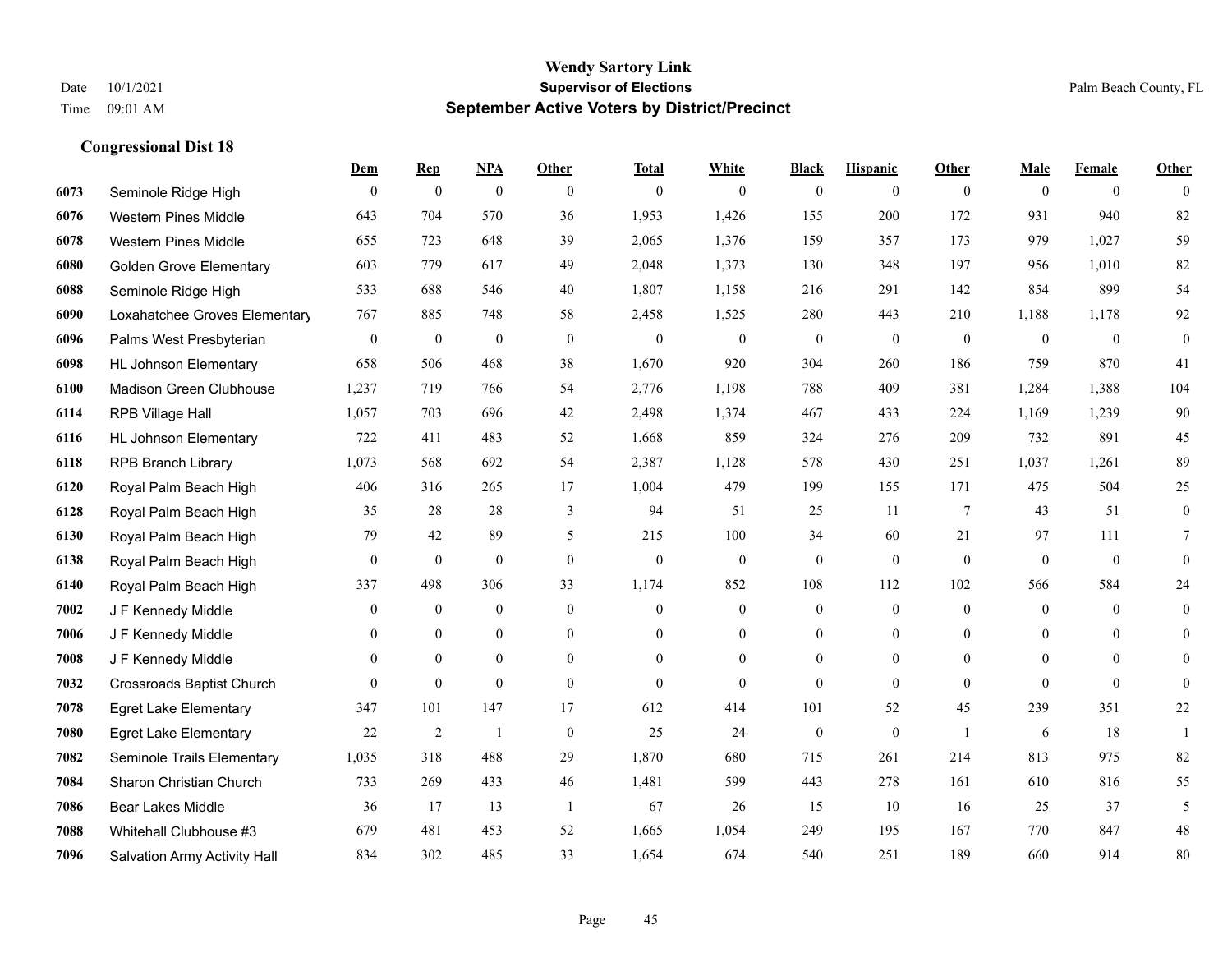|      |                               | <u>Dem</u>          | <u>Rep</u> | NPA    | Other | <u>Total</u> | <b>White</b> | Black  | <b>Hispanic</b> | Other  | Male    | Female  | <b>Other</b> |
|------|-------------------------------|---------------------|------------|--------|-------|--------------|--------------|--------|-----------------|--------|---------|---------|--------------|
| 7098 | U M Church of Palm Beaches    | $\mathcal{D}$<br>∠∠ |            |        |       | 58           | 45           |        |                 |        | 30      | 24      |              |
| 7100 | U M Church of Palm Beaches    | 939                 | 425        | 670    | 66    | 2,100        | .009         | 660    | 232             | 199    | 940     | 094. ا  | 66           |
| 7110 | <b>Adult Education Center</b> | 677                 | 214        | 398    | 28    | 1.317        | 419          | 412    | 361             | 125    | 535     | 722     | 60           |
|      | <b>Congressional Dist 18</b>  | 73,823              | 83,539     | 61,303 | 5,407 | 224,072      | 167,907      | 17.549 | 20,436          | 18,180 | 101.514 | 115,576 | 6,982        |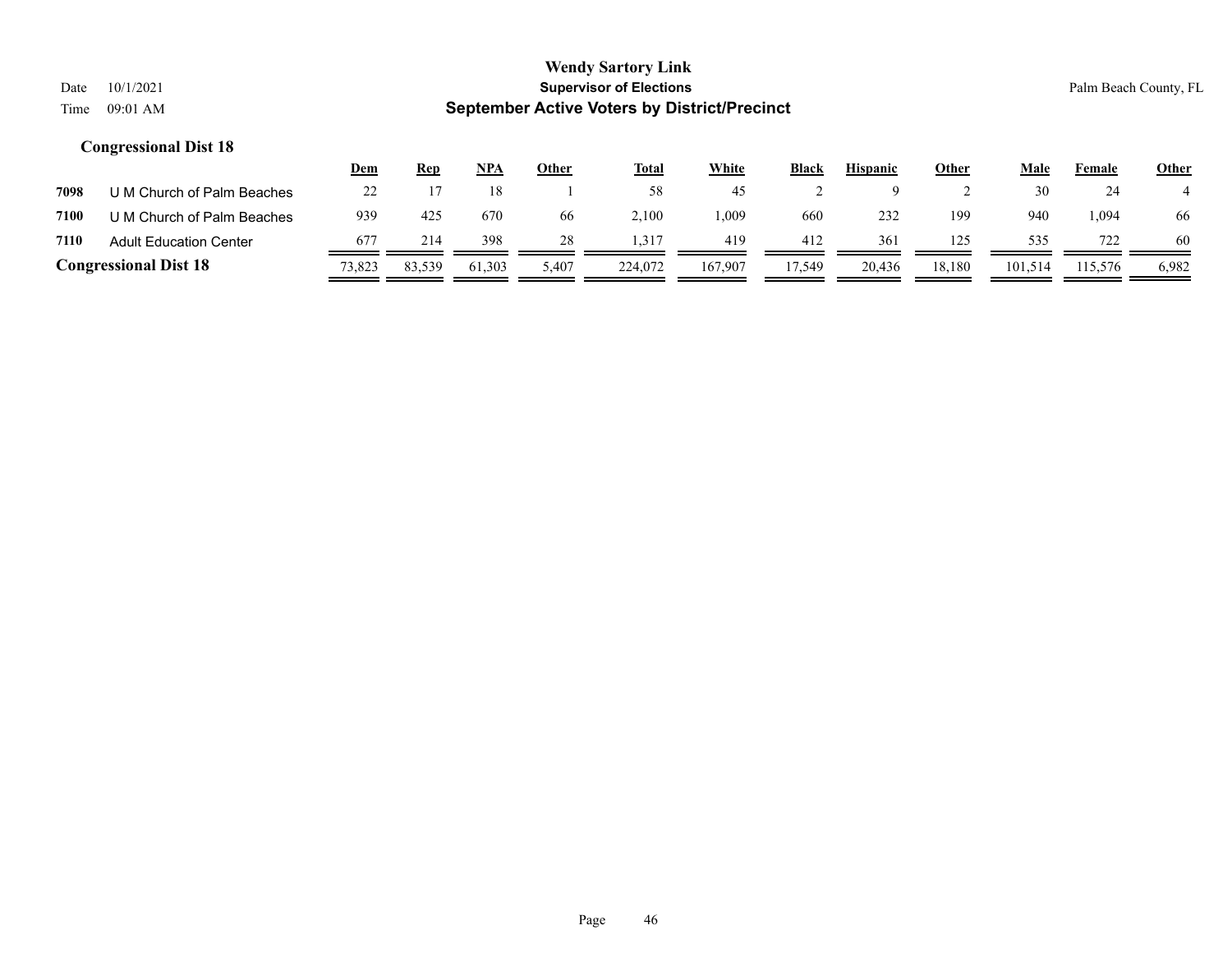|      |                                | Dem              | <b>Rep</b>       | NPA              | <b>Other</b>     | <b>Total</b>     | <b>White</b>     | <b>Black</b>     | <b>Hispanic</b>  | Other          | <b>Male</b>      | Female       | <b>Other</b>     |
|------|--------------------------------|------------------|------------------|------------------|------------------|------------------|------------------|------------------|------------------|----------------|------------------|--------------|------------------|
| 1356 | Casa Rio Clubhouse             | 795              | 420              | 504              | 33               | 1,752            | 877              | 388              | 241              | 246            | 756              | 933          | 63               |
| 1358 | RB Prep Achievement Academy    | 15               | $\overline{4}$   | 3                | $\theta$         | 22               | 9                | 8                | 1                | $\overline{4}$ | 13               | 6            | $\overline{3}$   |
| 1364 | RB Prep Achievement Academy    | 390              | 109              | 229              | 17               | 745              | 211              | 300              | 140              | 94             | 318              | 404          | 23               |
| 1366 | Palm Lake Estates - The Pines  | 64               | 76               | 48               | $\overline{4}$   | 192              | 155              | 13               | 9                | 15             | 89               | 95           | 8                |
| 1368 | RB Prep Achievement Academy    | $\theta$         | $\mathbf{0}$     | $\theta$         | $\theta$         | $\Omega$         | $\overline{0}$   | $\mathbf{0}$     | $\theta$         | $\theta$       | $\theta$         | $\theta$     | $\overline{0}$   |
| 1370 | Palm Lake Estates - The Pines  | 122              | 122              | 75               | 5                | 324              | 272              | 14               | 24               | 14             | 135              | 179          | 10               |
| 1376 | Lake Park Town Hall            | $\overline{0}$   | $\mathbf{0}$     | $\mathbf{0}$     | $\overline{0}$   | $\theta$         | $\mathbf{0}$     | $\mathbf{0}$     | $\mathbf{0}$     | $\theta$       | $\mathbf{0}$     | $\mathbf{0}$ | $\boldsymbol{0}$ |
| 1378 | PBC Fire Rescue #68            | 1,030            | 411              | 517              | 38               | 1,996            | 815              | 838              | 113              | 230            | 930              | 980          | 86               |
| 1382 | Lake Park Town Hall            | 278              | 352              | 258              | 26               | 914              | 750              | 37               | 57               | 70             | 417              | 474          | 23               |
| 1384 | Phil Foster Park Marine Center | 298              | 553              | 280              | 30               | 1,161            | 1,029            | 19               | 41               | 72             | 574              | 560          | 27               |
| 1386 | Phil Foster Park Marine Center | 585              | 1.113            | 705              | 85               | 2,488            | 2,146            | 56               | 87               | 199            | 1,146            | 1,275        | 67               |
| 2038 | <b>Turning Points Academy</b>  | 817              | 180              | 354              | 20               | 1,371            | 485              | 622              | 154              | 110            | 463              | 868          | $40\,$           |
| 2040 | Wynnebrook Elementary          | 811              | 269              | 425              | 21               | 1,526            | 418              | 597              | 352              | 159            | 662              | 793          | 71               |
| 2042 | <b>Turning Points Academy</b>  | $\boldsymbol{0}$ | $\boldsymbol{0}$ | $\boldsymbol{0}$ | $\boldsymbol{0}$ | $\boldsymbol{0}$ | $\boldsymbol{0}$ | $\boldsymbol{0}$ | $\boldsymbol{0}$ | $\mathbf{0}$   | $\boldsymbol{0}$ | $\mathbf{0}$ | $\boldsymbol{0}$ |
| 2044 | St Christophers Episcopal Chr  | 1,106            | 281              | 561              | 33               | 1,981            | 570              | 812              | 394              | 205            | 875              | 1,013        | 93               |
| 2046 | Haverhill Town Hall            | 396              | 216              | 237              | 10               | 859              | 331              | 236              | 202              | 90             | 387              | 434          | 38               |
| 2048 | Elks Lodge #1352               | $\overline{2}$   | $\mathfrak{Z}$   | $\boldsymbol{0}$ | $\mathbf{0}$     | 5                | 3                | 1                | $\boldsymbol{0}$ | $\overline{1}$ | 3                | -1           | $\mathbf{1}$     |
| 2050 | Elks Lodge #1352               | 19               | 19               | 26               | 3                | 67               | 40               | 6                | 13               | 8              | 35               | 29           | 3                |
| 2052 | Elks Lodge #1352               | 557              | 152              | 270              | 20               | 999              | 179              | 472              | 153              | 195            | 463              | 496          | 40               |
| 2054 | Elks Lodge #1352               | 1,277            | 326              | 701              | 25               | 2,329            | 457              | 987              | 594              | 291            | 1,026            | 1,194        | 109              |
| 2056 | Clayton Hutcheson Hall B       | 730              | 321              | 563              | 18               | 1,632            | 513              | 294              | 656              | 169            | 719              | 820          | 93               |
| 2058 | Clayton Hutcheson Hall B       | 3                | $\mathbf{1}$     | $\mathbf{0}$     | $\mathbf{0}$     | $\overline{4}$   | 3                | $\boldsymbol{0}$ | $\mathbf{1}$     | $\mathbf{0}$   | $\overline{2}$   | 2            | $\theta$         |
| 2060 | <b>West Gate Elementary</b>    | 390              | 220              | 335              | 13               | 958              | 312              | 72               | 493              | 81             | 460              | 449          | 49               |
| 2062 | <b>West Gate Elementary</b>    | 10               | 9                | 13               | $\overline{0}$   | 32               | 23               | $\overline{2}$   | 5                | 2              | 18               | 14           | $\overline{0}$   |
| 2064 | <b>West Gate Elementary</b>    |                  | $\mathbf{0}$     | $\theta$         | $\overline{0}$   | $\mathbf{1}$     | 1                | $\mathbf{0}$     | $\theta$         | $\theta$       | $\mathbf{1}$     | $\theta$     | $\mathbf{0}$     |
| 2080 | <b>Everglades Elementary</b>   | 162              | 169              | 125              | 9                | 465              | 264              | 67               | 79               | 55             | 215              | 229          | 21               |
| 2082 | Pine Jog Environmental Center  | 166              | 288              | 161              | 10               | 625              | 430              | 25               | 115              | 55             | 298              | 311          | 16               |
| 2088 | Melaleuca Elementary           | 861              | 527              | 655              | 36               | 2,079            | 1,059            | 343              | 481              | 196            | 954              | 1,046        | 79               |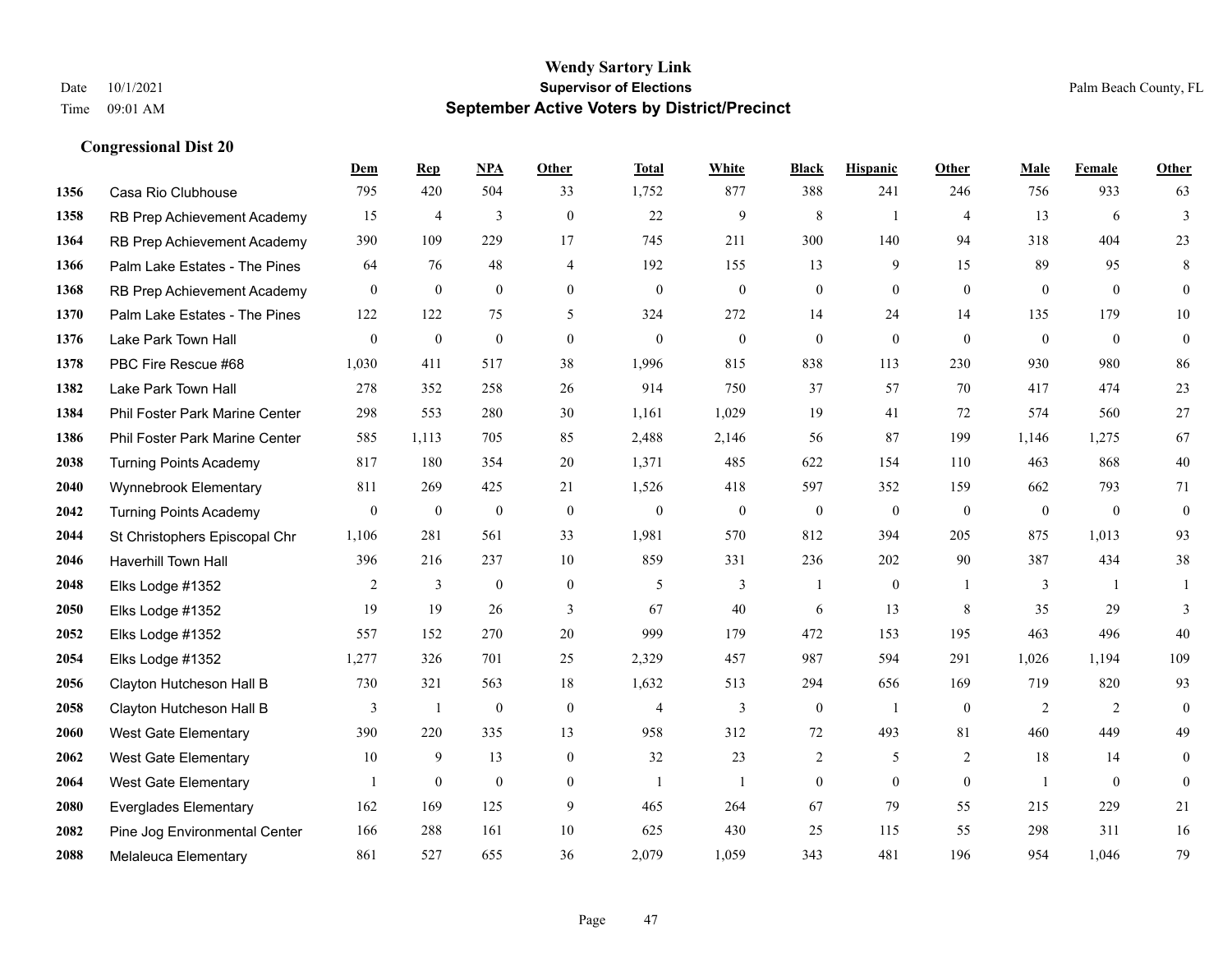|      |                                     | Dem            | <b>Rep</b>   | NPA            | <b>Other</b>   | <b>Total</b>   | <b>White</b>   | <b>Black</b>   | <b>Hispanic</b> | Other        | <b>Male</b>    | <b>Female</b> | <b>Other</b>     |
|------|-------------------------------------|----------------|--------------|----------------|----------------|----------------|----------------|----------------|-----------------|--------------|----------------|---------------|------------------|
| 2094 | Pine Jog Environmental Center       | 370            | 77           | 204            | 11             | 662            | 111            | 262            | 173             | 116          | 273            | 360           | 29               |
| 2097 | 1st Church of the Nazarene          | 234            | 137          | 171            | 10             | 552            | 214            | 42             | 221             | 75           | 244            | 277           | 31               |
| 2098 | Iglesia Cristo Mi Redentor          | 435            | 218          | 340            | 27             | 1,020          | 326            | 160            | 439             | 95           | 427            | 530           | 63               |
| 2100 | Iglesia Cristo Mi Redentor          | 773            | 353          | 565            | 35             | 1,726          | 437            | 363            | 753             | 173          | 714            | 926           | 86               |
| 2102 | Union Congregational Church         | 1,181          | 344          | 638            | 34             | 2,197          | 493            | 639            | 839             | 226          | 882            | 1,205         | 110              |
| 2104 | Lake Lytal Park                     | 507            | 230          | 339            | 24             | 1,100          | 305            | 230            | 457             | 108          | 454            | 589           | 57               |
| 2106 | Main Library                        | 612            | 268          | 401            | 36             | 1,317          | 504            | 237            | 446             | 130          | 569            | 694           | 54               |
| 2108 | <b>Berkshire Elementary</b>         | 742            | 335          | 655            | 32             | 1,764          | 472            | 202            | 905             | 185          | 766            | 904           | 94               |
| 2114 | Main Library                        | 371            | 285          | 313            | 11             | 980            | 359            | 55             | 478             | 88           | 439            | 493           | $48\,$           |
| 2130 | Cloud Lake Town Hall                | 43             | 62           | 59             | 8              | 172            | 125            | 1              | 33              | 13           | 85             | 81            | 6                |
| 2132 | Cloud Lake Town Hall                | 27             | 26           | 33             | $\mathfrak{2}$ | 88             | 58             | $\overline{c}$ | 23              | 5            | 38             | 46            | $\overline{4}$   |
| 2134 | STEM Bldg at S FL Science Ctr       | 528            | 320          | 430            | 32             | 1,310          | 493            | 59             | 642             | 116          | 598            | 655           | 57               |
| 2154 | <b>Forest Hill Elementary</b>       | 1,131          | 437          | 800            | 34             | 2,402          | 729            | 390            | 1,037           | 246          | 1,034          | 1,240         | 128              |
| 2158 | Community Of Hope                   | 1,088          | 416          | 830            | 29             | 2,363          | 591            | 431            | 1,032           | 309          | 1,039          | 1,207         | 117              |
| 6002 | <b>Canal Point Community Center</b> | 82             | 101          | 59             | -1             | 243            | 104            | 38             | 86              | 15           | 107            | 126           | 10               |
| 6004 | Pahokee Recreation Center           | 955            | 174          | 229            | 5              | 1,363          | 178            | 880            | 222             | 83           | 561            | 754           | $48\,$           |
| 6006 | Pahokee Recreation Center           | 994            | 168          | 269            | 13             | 1,444          | 121            | 843            | 382             | 98           | 641            | 722           | 81               |
| 6008 | Pahokee High                        | 520            | 21           | 103            | 2              | 646            | $\tau$         | 592            | 3               | 44           | 190            | 423           | 33               |
| 6010 | <b>Canal Point Community Center</b> | 25             | 6            | 6              | $\mathbf{0}$   | 37             | 12             | 20             | 2               | 3            | 21             | 16            | $\boldsymbol{0}$ |
| 6012 | Belle Glade Library/Civic Ctr       | 176            | 29           | 60             | $\mathbf{0}$   | 265            | 30             | 145            | 77              | 13           | 103            | 151           | 11               |
| 6014 | Belle Glade Library/Civic Ctr       | $\overline{1}$ | 2            | $\mathbf{1}$   | $\theta$       | $\overline{4}$ | $\overline{0}$ | $\overline{0}$ | 4               | $\mathbf{0}$ | $\overline{1}$ | 3             | $\mathbf{0}$     |
| 6016 | South Bay Commission Chambe         | 35             | 52           | 28             | 2              | 117            | 77             | 7              | 22              | 11           | 61             | 51            | 5                |
| 6018 | South Bay Commission Chambe         | 1,189          | 83           | 224            | 11             | 1,507          | 59             | 1,164          | 206             | 78           | 629            | 839           | 39               |
| 6020 | <b>Glades Central High</b>          | 441            | 76           | 133            | 8              | 658            | 81             | 382            | 159             | 36           | 305            | 320           | 33               |
| 6022 | Belle Glade Library/Civic Ctr       | 1,362          | 106          | 252            | 15             | 1,735          | 89             | 1,391          | 141             | 114          | 712            | 954           | 69               |
| 6024 | Lewis Evans Resource Center         | 1,691          | 66           | 261            | 14             | 2,032          | 30             | 1,767          | 123             | 112          | 811            | 1,152         | 69               |
| 6026 | Lewis Evans Resource Center         | 2              | $\mathbf{0}$ | $\overline{c}$ | $\mathbf{0}$   | $\overline{4}$ | $\overline{0}$ | $\mathbf{0}$   | $\overline{4}$  | $\mathbf{0}$ | -1             | 3             | $\boldsymbol{0}$ |
| 6028 | Belle Glade Library/Civic Ctr       | 747            | 460          | 323            | 15             | 1,545          | 413            | 394            | 652             | 86           | 723            | 778           | 44               |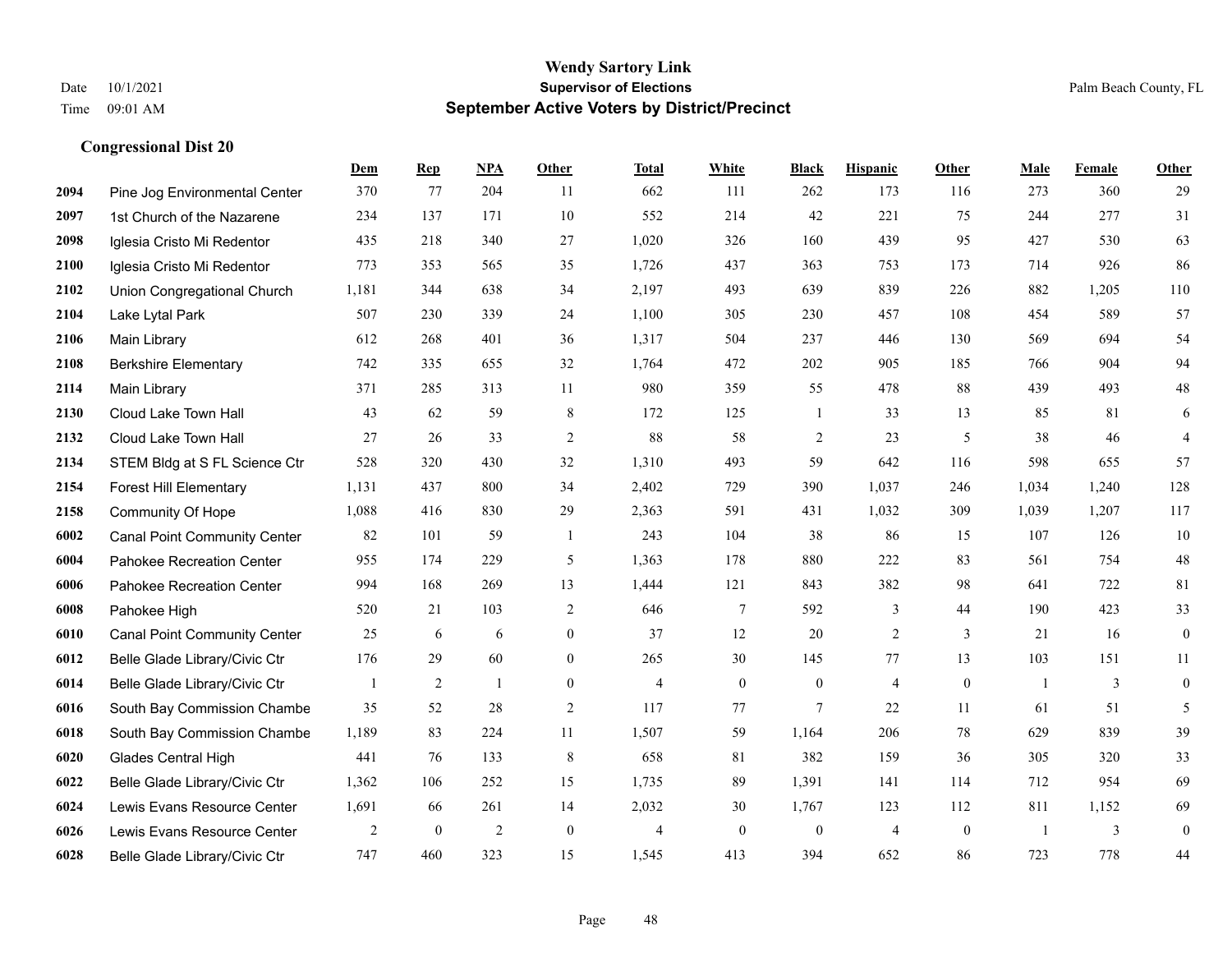|      |                                     | Dem              | <b>Rep</b>       | NPA              | <b>Other</b>     | <b>Total</b>   | <b>White</b>     | <b>Black</b>     | <b>Hispanic</b>  | <b>Other</b> | <b>Male</b>    | <b>Female</b>  | <b>Other</b>   |
|------|-------------------------------------|------------------|------------------|------------------|------------------|----------------|------------------|------------------|------------------|--------------|----------------|----------------|----------------|
| 6029 | Belle Glade Library/Civic Ctr       |                  | $\boldsymbol{0}$ | $\boldsymbol{0}$ | $\overline{0}$   |                | $\overline{0}$   |                  | $\mathbf{0}$     | $\theta$     |                | $\overline{0}$ | $\Omega$       |
| 6030 | Belle Glade Library/Civic Ctr       | 8                | $\overline{3}$   | 12               | $\overline{2}$   | 25             | $\,$ 8 $\,$      | $\mathbf{0}$     | 17               | $\theta$     | $\tau$         | 16             | $\overline{2}$ |
| 6032 | Gove Elementary                     | 674              | 298              | 272              | 5                | 1,249          | 313              | 432              | 406              | 98           | 534            | 673            | 42             |
| 6034 | Gove Elementary                     | $\boldsymbol{0}$ | $\overline{4}$   | $\boldsymbol{0}$ | $\boldsymbol{0}$ | $\overline{4}$ | $\overline{4}$   | $\boldsymbol{0}$ | $\boldsymbol{0}$ | $\mathbf{0}$ | $\mathfrak{Z}$ | -1             | $\mathbf{0}$   |
| 6036 | Gove Elementary                     | 391              | 158              | 205              | 10               | 764            | 135              | 151              | 433              | 45           | 333            | 401            | 30             |
| 6038 | South Bay Commission Chambe         | $\mathbf{0}$     | $\boldsymbol{0}$ | $\boldsymbol{0}$ | $\mathbf{0}$     | $\mathbf{0}$   | $\overline{0}$   | $\boldsymbol{0}$ | $\mathbf{0}$     | $\theta$     | $\mathbf{0}$   | $\overline{0}$ | $\overline{0}$ |
| 6082 | PBSC Loxahatchee Groves Can         | 11               | 6                | 14               | 2                | 33             | 28               | $\boldsymbol{0}$ | 3                | 2            | 13             | 20             | $\mathbf{0}$   |
| 6084 | PBSC Loxahatchee Groves Can         | 275              | 405              | 334              | 38               | 1,052          | 659              | 64               | 226              | 103          | 518            | 518            | 16             |
| 6086 | PBSC Loxahatchee Groves Can         | 266              | 415              | 244              | 20               | 945            | 690              | 93               | 86               | 76           | 431            | 485            | $29\,$         |
| 6092 | PBSC Loxahatchee Groves Can         | 173              | 225              | 142              | 16               | 556            | 359              | 45               | 108              | 44           | 267            | 268            | 21             |
| 6094 | Palms West Presbyterian             | 660              | 928              | 660              | 43               | 2,291          | 1,829            | 77               | 207              | 178          | 1,095          | 1,123          | 73             |
| 6102 | <b>RPB Recreation Center</b>        | 657              | 472              | 456              | 25               | 1,610          | 938              | 266              | 261              | 145          | 665            | 891            | 54             |
| 6104 | Crestwood Middle                    | 181              | 150              | 119              | 8                | 458            | 214              | 75               | 83               | 86           | 214            | 224            | $20\,$         |
| 6106 | <b>RPB Recreation Center</b>        | 218              | 122              | 200              | 10               | 550            | 227              | 98               | 156              | 69           | 219            | 311            | $20\,$         |
| 6108 | Calypso Bay Waterpark               | $\overline{0}$   | $\mathbf{0}$     | $\mathbf{0}$     | $\Omega$         | $\mathbf{0}$   | $\mathbf{0}$     | $\mathbf{0}$     | $\mathbf{0}$     | $\theta$     | $\theta$       | $\theta$       | $\mathbf{0}$   |
| 6112 | Crestwood Middle                    | 469              | 418              | 355              | 32               | 1,274          | 684              | 229              | 214              | 147          | 591            | 641            | $42\,$         |
| 6122 | <b>RPB Cultural Center</b>          | 1,171            | 650              | 758              | 51               | 2,630          | 1,384            | 502              | 497              | 247          | 1,132          | 1,410          | $88\,$         |
| 6124 | <b>RPB Cultural Center</b>          | 583              | 324              | 386              | 19               | 1,312          | 636              | 277              | 282              | 117          | 552            | 719            | 41             |
| 6126 | Calypso Bay Waterpark               | 680              | 299              | 499              | 32               | 1,510          | 543              | 410              | 364              | 193          | 653            | 798            | 59             |
| 6132 | Royal Palm Beach High               | 390              | 190              | 262              | 19               | 861            | 413              | 166              | 191              | 91           | 391            | 439            | 31             |
| 6134 | Christ Fellowship Church RPB        | 954              | 459              | 690              | 30               | 2,133          | 845              | 499              | 495              | 294          | 954            | 1,090          | 89             |
| 6136 | Calypso Bay Waterpark               |                  | 1                | $\boldsymbol{0}$ | $\overline{0}$   | 2              | $\boldsymbol{0}$ |                  | $\boldsymbol{0}$ | -1           | $\mathbf{0}$   |                | 1              |
| 6142 | Christ Fellowship Church RPB        | $\overline{0}$   | $\mathbf{0}$     | $\overline{0}$   | $\overline{0}$   | $\theta$       | $\overline{0}$   | $\mathbf{0}$     | $\mathbf{0}$     | $\theta$     | $\theta$       | $\theta$       | $\overline{0}$ |
| 6144 | <b>Christ Fellowship Church RPB</b> | $\theta$         | $\theta$         | $\theta$         | $\Omega$         | $\Omega$       | $\Omega$         | $\mathbf{0}$     | $\theta$         | $\theta$     | $\Omega$       | $\theta$       | $\Omega$       |
| 6146 | Christ Fellowship Church RPB        |                  | 2                | 1                | $\overline{0}$   |                | 3                | $\boldsymbol{0}$ | $\boldsymbol{0}$ |              | 3              | 1              | $\Omega$       |
| 6148 | Christ Fellowship Church RPB        | $\mathbf{0}$     | $\mathbf{0}$     | 1                | $\theta$         |                |                  | $\mathbf{0}$     | $\mathbf{0}$     | $\theta$     | $\theta$       |                | $\overline{0}$ |
| 6170 | Christ Fellowship Church RPB        | $\Omega$         | 6                | $\overline{2}$   | $\theta$         | 8              | 8                | $\mathbf{0}$     | $\theta$         | $\theta$     | 3              | 5              | $\mathbf{0}$   |
| 6172 | <b>Christ Fellowship Church RPB</b> | 1,296            | 575              | 835              | 68               | 2,774          | 961              | 853              | 637              | 323          | 1,190          | 1,469          | 115            |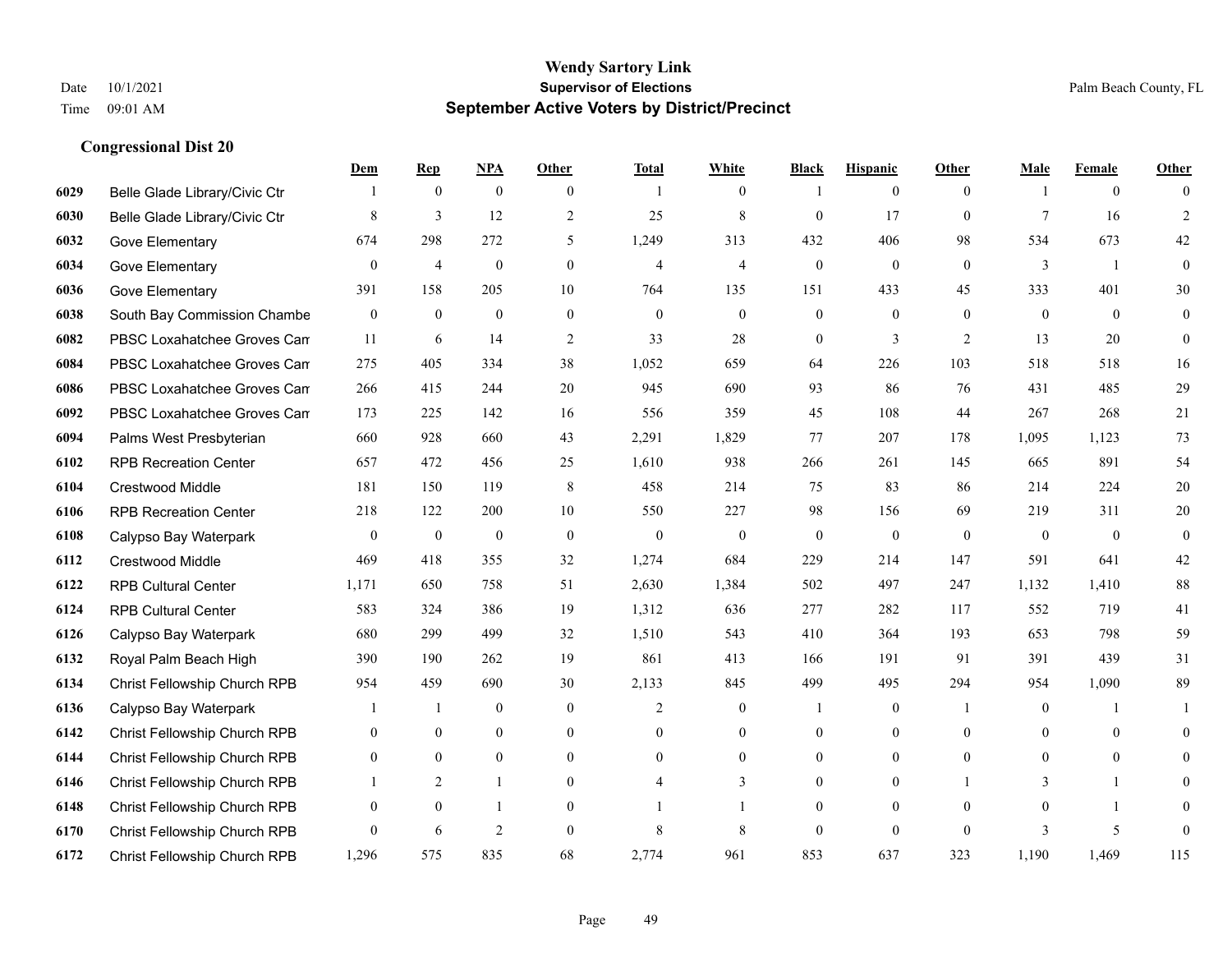|      |                                  | Dem            | <b>Rep</b>       | NPA          | Other            | Total        | <b>White</b>     | <b>Black</b>     | <b>Hispanic</b> | <b>Other</b> | <b>Male</b>    | <b>Female</b> | <b>Other</b>   |
|------|----------------------------------|----------------|------------------|--------------|------------------|--------------|------------------|------------------|-----------------|--------------|----------------|---------------|----------------|
| 6174 | Christ Fellowship Church RPB     | 26             | 50               | 36           | 2                | 114          | 89               | 7                | 8               | 10           | 54             | 57            | 3              |
| 6178 | <b>Everglades Elementary</b>     | 556            | 380              | 441          | 27               | 1,404        | 642              | 293              | 248             | 221          | 649            | 687           | 68             |
| 6180 | <b>Everglades Elementary</b>     | 18             | 48               | 17           | $\overline{c}$   | 85           | 64               | 4                | 14              | 3            | 40             | 43            | 2              |
| 6206 | Palm Beach Central High          | 268            | 239              | 181          | 9                | 697          | 374              | 144              | 60              | 119          | 311            | 359           | 27             |
| 7004 | J F Kennedy Middle               | $\theta$       | $\theta$         | $\mathbf{0}$ | $\overline{0}$   | $\theta$     | $\mathbf{0}$     | $\theta$         | $\theta$        | $\theta$     | $\theta$       | $\theta$      | $\mathbf{0}$   |
| 7010 | St John Lutheran Church          | 282            | 11               | 92           | 6                | 391          | 26               | 317              | 24              | 24           | 128            | 246           | 17             |
| 7012 | St John Lutheran Church          | 1,069          | 193              | 422          | 17               | 1,701        | 482              | 985              | 70              | 164          | 778            | 863           | 60             |
| 7014 | RB Prep Achievement Academy      | $\overline{0}$ | $\theta$         | $\theta$     | $\theta$         | $\Omega$     | $\theta$         | $\theta$         | $\Omega$        | $\theta$     | $\Omega$       | $\theta$      | $\theta$       |
| 7016 | RB Prep Achievement Academy      | 1              | -1               | $\mathbf{0}$ | $\boldsymbol{0}$ | 2            |                  |                  | $\mathbf{0}$    | $\theta$     |                |               | $\theta$       |
| 7018 | RB Prep Achievement Academy      | $\overline{0}$ | $\overline{0}$   | $\mathbf{0}$ | $\overline{0}$   | $\theta$     | $\theta$         | $\Omega$         | $\overline{0}$  | $\theta$     | $\theta$       | $\Omega$      | $\theta$       |
| 7020 | RB Prep Achievement Academy      | $\theta$       | $\theta$         | $\theta$     | $\theta$         | $\Omega$     | $\theta$         | $\theta$         | $\theta$        | $\Omega$     | $\Omega$       | $\Omega$      | $\Omega$       |
| 7022 | J F Kennedy Middle               | 888            | 176              | 363          | 26               | 1,453        | 292              | 799              | 152             | 210          | 646            | 759           | $48\,$         |
| 7024 | Hurst Chapel AME Church          | 1,539          | 89               | 332          | 23               | 1,983        | 147              | 1,614            | 95              | 127          | 804            | 1,123         | 56             |
| 7025 | Hurst Chapel AME Church          | 260            | 33               | 104          | 3                | 400          | 60               | 247              | 38              | 55           | 145            | 239           | 16             |
| 7026 | Lindsey Davis Senior Comm Ctr    | 2,257          | 78               | 425          | 21               | 2,781        | 65               | 2,496            | 39              | 181          | 1,113          | 1,574         | 94             |
| 7028 | <b>Wells Recreation Center</b>   | 1,823          | 144              | 465          | 20               | 2,452        | 235              | 1,913            | 104             | 200          | 1,057          | 1,306         | 89             |
| 7030 | Riviera Beach Marina Event Ctr   | 193            | 305              | 175          | 23               | 696          | 560              | 47               | 44              | 45           | 354            | 321           | 21             |
| 7034 | Suncoast High                    | 1,290          | 203              | 501          | 25               | 2,019        | 359              | 1,214            | 154             | 292          | 831            | 1,113         | 75             |
| 7036 | RB Prep Achievement Academy      | 0              | $\boldsymbol{0}$ | 6            | $\mathbf{0}$     | 6            | $\boldsymbol{0}$ | $\mathbf{0}$     | $\mathbf{0}$    | 6            | $\overline{4}$ |               | 1              |
| 7038 | RB Prep Achievement Academy      | $\overline{0}$ | $\mathbf{0}$     | $\mathbf{0}$ | $\boldsymbol{0}$ | $\mathbf{0}$ | $\boldsymbol{0}$ | $\mathbf{0}$     | $\mathbf{0}$    | $\mathbf{0}$ | $\theta$       | $\mathbf{0}$  | $\mathbf{0}$   |
| 7040 | Mary McLeod Bethune Elementa     | 1,225          | 54               | 248          | 15               | 1,542        | 36               | 1,364            | 45              | 97           | 609            | 888           | 45             |
| 7041 | Mary McLeod Bethune Elementa     | 382            | 29               | 122          | $\,8\,$          | 541          | 43               | 417              | 26              | 55           | 203            | 314           | 24             |
| 7042 | Dan Calloway Complex             | 1,712          | 73               | 373          | 21               | 2,179        | 44               | 1,933            | 42              | 160          | 884            | 1,233         | 62             |
| 7044 | <b>Wells Recreation Center</b>   | 1,378          | 90               | 362          | 17               | 1,847        | 190              | 1,457            | 65              | 135          | 758            | 1,019         | 70             |
| 7046 | Riviera Beach Marina Event Ctr   | 36             | 31               | 16           | 5                | 88           | 73               | $\overline{7}$   | $\overline{2}$  | 6            | 49             | 38            | -1             |
| 7048 | Crossroads Baptist Church        | 283            | 8                | 87           | 10               | 388          | 6                | 326              | 27              | 29           | 130            | 241           | 17             |
| 7050 | <b>Crossroads Baptist Church</b> |                | 2                | -1           | $\mathbf{0}$     |              | 3                | $\boldsymbol{0}$ | $\mathbf{0}$    |              |                | 3             | $\overline{0}$ |
| 7052 | <b>Crossroads Baptist Church</b> | $\theta$       | $\Omega$         | $\theta$     | $\theta$         | $\Omega$     | $\Omega$         | $\theta$         | $\Omega$        | $\Omega$     | $\Omega$       | $\theta$      | $\mathbf{0}$   |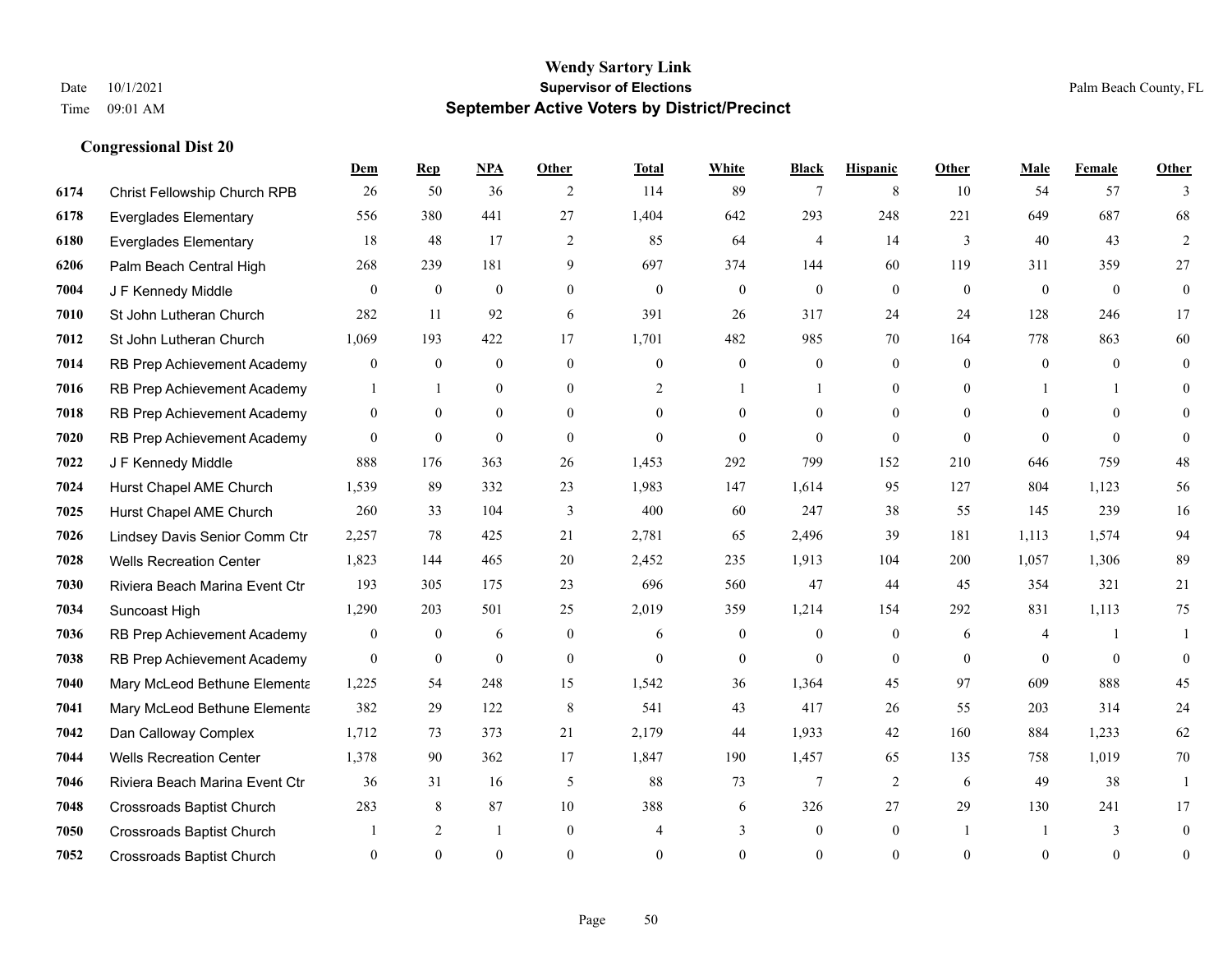**Congressional Dist 20**

#### **Wendy Sartory Link** Date  $10/1/2021$  Palm Beach County, FL Time 09:01 AM **September Active Voters by District/Precinct**

|      |                                       | <b>Dem</b>     | <b>Rep</b>   | <u>NPA</u>       | <b>Other</b>   | <b>Total</b>   | <b>White</b>   | <b>Black</b>     | <b>Hispanic</b> | <b>Other</b>   | <b>Male</b>  | Female         | Other            |
|------|---------------------------------------|----------------|--------------|------------------|----------------|----------------|----------------|------------------|-----------------|----------------|--------------|----------------|------------------|
| 7054 | Crossroads Baptist Church             | 984            | 68           | 289              | 13             | 1,354          | 109            | 1,033            | 74              | 138            | 581          | 715            | 58               |
| 7056 | Crossroads Baptist Church             | $\overline{0}$ | $\mathbf{0}$ | $\boldsymbol{0}$ | $\mathbf{0}$   | $\overline{0}$ | $\mathbf{0}$   | $\mathbf{0}$     | $\mathbf{0}$    | $\mathbf{0}$   | $\mathbf{0}$ | $\mathbf{0}$   | $\boldsymbol{0}$ |
| 7058 | Palm Beach Lakes High                 | 1,424          | 357          | 601              | 44             | 2,426          | 802            | 1,099            | 301             | 224            | 980          | 1,347          | 99               |
| 7060 | <b>Ephesus Junior Academy</b>         | 1,169          | 63           | 232              | 16             | 1,480          | 104            | 1,218            | 51              | 107            | 600          | 833            | 47               |
| 7062 | Mangonia Park Town Hall               | 708            | 40           | 177              | 10             | 935            | 81             | 748              | 39              | 67             | 374          | 532            | 29               |
| 7064 | Grace Episcopal Church                | 1,302          | 161          | 438              | 34             | 1,935          | 339            | 1,264            | 130             | 202            | 830          | 1.019          | 86               |
| 7066 | Northboro Elementary                  | 1,053          | 190          | 426              | 29             | 1,698          | 457            | 904              | 165             | 172            | 761          | 865            | 72               |
| 7068 | <b>Pleasant City Community Center</b> | 933            | 241          | 476              | 32             | 1,682          | 776            | 588              | 173             | 145            | 810          | 794            | 78               |
| 7072 | <b>Egret Lake Elementary</b>          | 479            | 112          | 232              | 6              | 829            | 215            | 370              | 136             | 108            | 356          | 442            | 31               |
| 7074 | <b>Egret Lake Elementary</b>          | 194            | 38           | 86               | 10             | 328            | 55             | 194              | 34              | 45             | 141          | 179            | $\,$ 8 $\,$      |
| 7076 | <b>Egret Lake Elementary</b>          | 3              | 2            | $\mathbf{1}$     | $\theta$       | 6              | 4              | $\overline{1}$   | $\mathbf{0}$    | $\overline{1}$ | 5            | $\overline{1}$ | $\overline{0}$   |
| 7090 | <b>Bear Lakes Middle</b>              | 1,297          | 471          | 809              | 58             | 2,635          | 1,040          | 909              | 372             | 314            | 1,142        | 1,372          | 121              |
| 7092 | Palm Beach Lakes High                 | 116            | 36           | 76               | $\overline{3}$ | 231            | 85             | 67               | 22              | 57             | 106          | 111            | 14               |
| 7094 | Salvation Army Activity Hall          | 601            | 77           | 284              | 10             | 972            | 158            | 507              | 129             | 178            | 414          | 511            | 47               |
| 7102 | First Christian Church                | 748            | 183          | 322              | 25             | 1,278          | 416            | 633              | 104             | 125            | 489          | 743            | 46               |
| 7104 | WPB City Fire Station #5              | 736            | 389          | 423              | 27             | 1,575          | 973            | 268              | 188             | 146            | 683          | 841            | 51               |
| 7106 | Roosevelt Elementary                  | 2,048          | 164          | 544              | 28             | 2,784          | 263            | 2,068            | 241             | 212            | 1,111        | 1,555          | 118              |
| 7112 | <b>Adult Education Center</b>         | 127            | 26           | 60               | $\tau$         | 220            | 53             | 121              | 23              | 23             | 68           | 142            | 10               |
| 7114 | <b>Adult Education Center</b>         | $\theta$       | $\mathbf{0}$ | $\overline{0}$   | $\theta$       | $\theta$       | $\overline{0}$ | $\mathbf{0}$     | $\mathbf{0}$    | $\theta$       | $\theta$     | $\theta$       | $\boldsymbol{0}$ |
| 7116 | <b>Adult Education Center</b>         | $\theta$       | $\theta$     | $\mathbf{0}$     | $\overline{0}$ | $\mathbf{0}$   | $\mathbf{0}$   | $\boldsymbol{0}$ | $\mathbf{0}$    | $\mathbf{0}$   | $\theta$     | $\Omega$       | $\overline{0}$   |
| 7118 | <b>Adult Education Center</b>         | 30             | 30           | 36               | 5              | 101            | 75             | 3                | 18              | 5              | 50           | 45             | 6                |
| 7120 | U M Church of Palm Beaches            | 282            | 109          | 179              | 9              | 579            | 204            | 213              | 107             | 55             | 250          | 297            | $32\,$           |
| 7122 | U M Church of Palm Beaches            | $\overline{0}$ | $\mathbf{0}$ | $\boldsymbol{0}$ | $\mathbf{0}$   | $\mathbf{0}$   | $\overline{0}$ | $\mathbf{0}$     | $\mathbf{0}$    | $\theta$       | $\mathbf{0}$ | $\mathbf{0}$   | $\boldsymbol{0}$ |
| 7124 | <b>First Christian Church</b>         | 1,212          | 140          | 342              | 15             | 1,709          | 198            | 1,239            | 112             | 160            | 747          | 903            | 59               |
| 7126 | <b>First Christian Church</b>         | 1,498          | 496          | 754              | 84             | 2,832          | 1,092          | 1,044            | 401             | 295            | 1,168        | 1,552          | 112              |
| 7128 | <b>Westward Elementary</b>            | 1,938          | 124          | 467              | 25             | 2,554          | 159            | 2,091            | 118             | 186            | 1,022        | 1,448          | 84               |
| 7134 | <b>Adult Education Center</b>         | 801            | 172          | 396              | 22             | 1,391          | 300            | 662              | 286             | 143            | 609          | 715            | 67               |
| 7136 | <b>Haverhill Town Hall</b>            | 42             | 38           | 33               | 2              | 115            | 48             | 31               | 27              | 9              | 46           | 64             | 5                |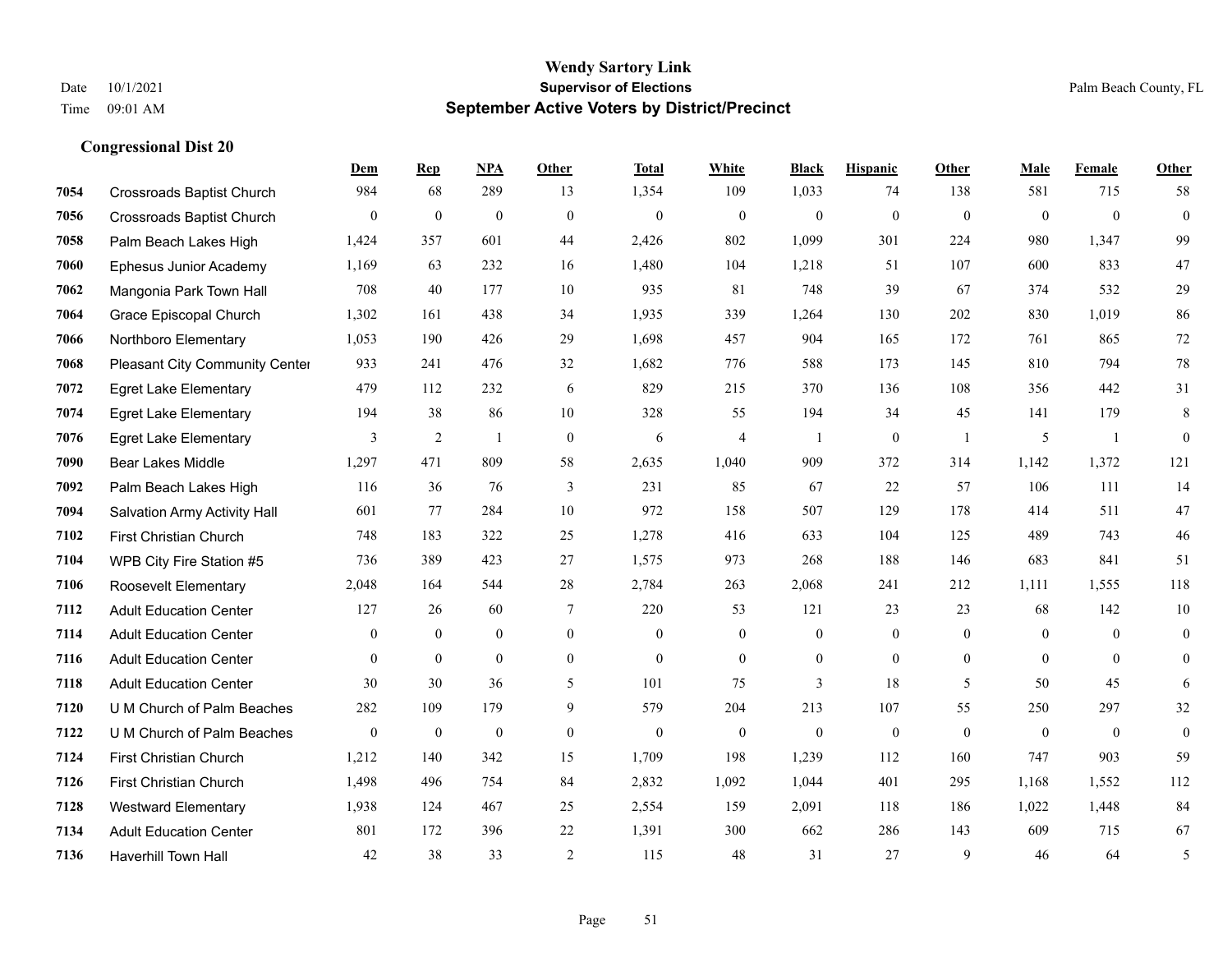|      |                                  | Dem      | <u>Rep</u> | <u>NPA</u> | Other | Total    | White  | <b>Black</b> | <b>Hispanic</b> | Other    | Male     | Female       | <b>Other</b>   |
|------|----------------------------------|----------|------------|------------|-------|----------|--------|--------------|-----------------|----------|----------|--------------|----------------|
| 7138 | <b>Westgate Community Center</b> | 1,547    | 440        | 902        | 29    | 2,918    | 679    | 948          | 993             | 298      | 1,295    | 1,483        | 140            |
| 7140 | <b>Haverhill Town Hall</b>       | 168      | 75         | 98         | 4     | 345      | 106    | 122          | 77              | 40       | 160      | 163          | 22             |
| 7142 | Clayton Hutcheson Hall B         | 33       |            | 13         |       | 53       | 16     | 25           |                 |          | 23       | 30           | $\overline{0}$ |
| 7144 | Clayton Hutcheson Hall B         | 46       |            | 20         |       | 70       | 4      | 45           | 12              | 9        | 28       | 36           | 6              |
| 7146 | Clayton Hutcheson Hall B         | 236      | 15         | 96         |       | 350      | 26     | 222          | 78              | 24       | 126      | 209          | 15             |
| 7149 | Roosevelt Elementary             | 57       |            | 46         |       | 116      | 17     | 47           | 33              | 19       | 53       | 53           | 10             |
| 8001 | Federal Only                     | $\Omega$ | $\theta$   | $\Omega$   |       | $\theta$ | 0      | 0            |                 | $\theta$ | $\theta$ | $\mathbf{0}$ | $\theta$       |
| 8002 | State Only                       | 131      | 101        | 113        |       | 347      | 268    | 13           | 13              | 53       | 154      | 180          | 13             |
|      | <b>Congressional Dist 20</b>     | 73,637   | 23.719     | 34.960     | 2,132 | 134,448  | 41,565 | 55,426       | 24,353          | 13,104   | 57,887   | 71,217       | 5,344          |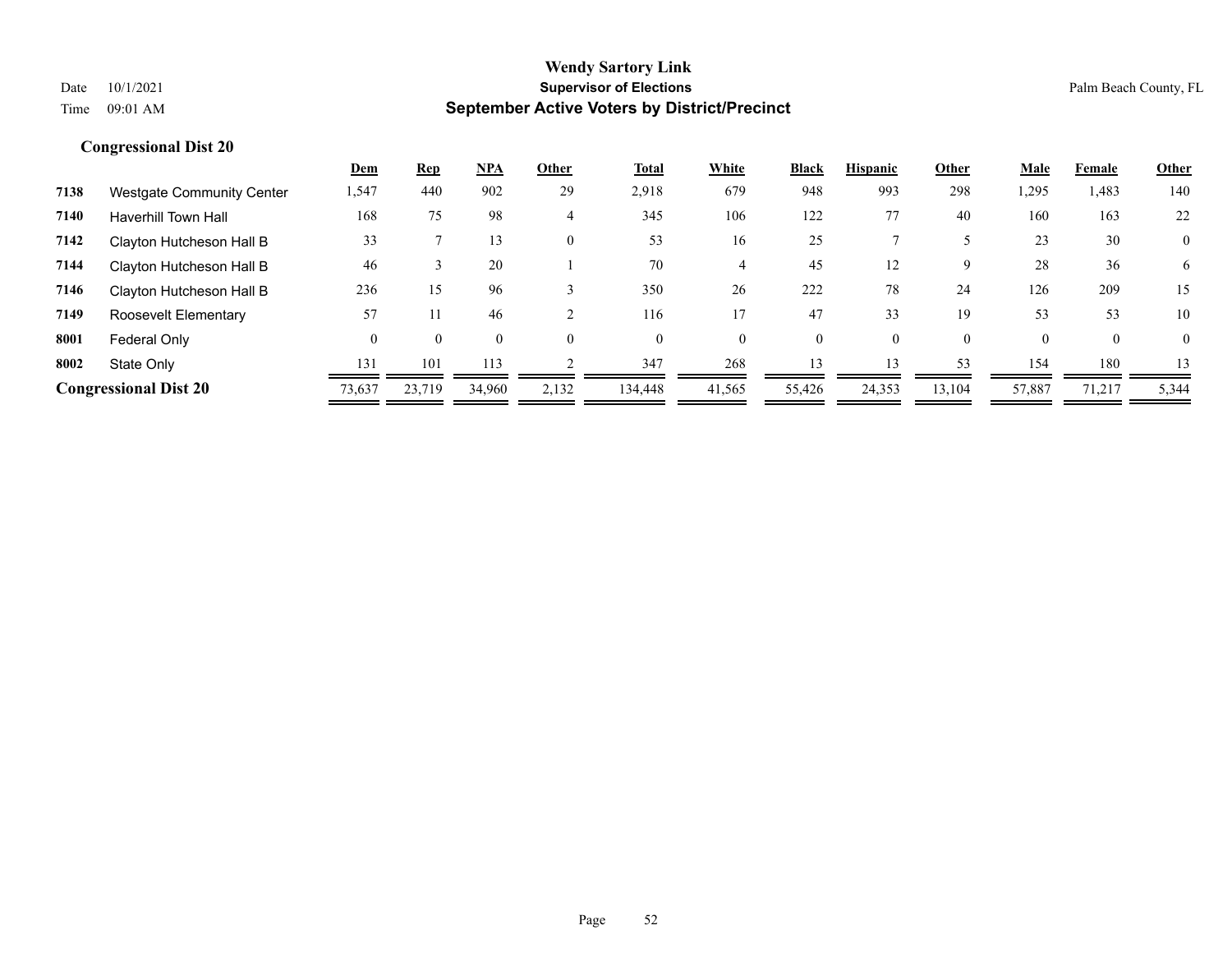|      |                                     | Dem            | <b>Rep</b>       | NPA              | <b>Other</b>   | <b>Total</b>   | <b>White</b>     | <b>Black</b>     | <b>Hispanic</b>  | <b>Other</b> | <b>Male</b>    | <b>Female</b>  | <b>Other</b>     |
|------|-------------------------------------|----------------|------------------|------------------|----------------|----------------|------------------|------------------|------------------|--------------|----------------|----------------|------------------|
| 1388 | Palm Beach Shores Town Hall         | 276            | 442              | 305              | 27             | 1,050          | 959              | 11               | 18               | 62           | 485            | 538            | 27               |
| 1389 | Palm Beach Shores Town Hall         | $\bf{0}$       | $\overline{0}$   | $\mathbf{0}$     | $\mathbf{0}$   | $\mathbf{0}$   | $\overline{0}$   | $\mathbf{0}$     | $\mathbf{0}$     | $\mathbf{0}$ | $\mathbf{0}$   | $\mathbf{0}$   | $\mathbf{0}$     |
| 1390 | St Edwards Church                   | 450            | 1,188            | 522              | 55             | 2,215          | 2,034            | 3                | 54               | 124          | 1,028          | 1,118          | 69               |
| 1392 | St Edwards Church                   | 355            | 612              | 411              | 47             | 1,425          | 1,286            | 6                | 29               | 104          | 624            | 766            | 35               |
| 1394 | Morton & Barbara Mandel Cente       | 242            | 609              | 288              | 36             | 1,175          | 1,070            | 6                | 24               | 75           | 531            | 612            | 32               |
| 2066 | <b>Howard Park Community Center</b> | 143            | 80               | 97               | $\overline{7}$ | 327            | 167              | 55               | 68               | 37           | 150            | 169            | 8                |
| 2068 | <b>Conniston Middle</b>             | 430            | 250              | 323              | 15             | 1,018          | 401              | 100              | 444              | 73           | 458            | 520            | $40\,$           |
| 2070 | <b>Belvedere Elementary</b>         | 562            | 371              | 381              | 24             | 1,338          | 1,052            | 28               | 151              | 107          | 632            | 656            | $50\,$           |
| 2072 | <b>Belvedere Elementary</b>         | 605            | 337              | 475              | 28             | 1,445          | 520              | 150              | 623              | 152          | 622            | 734            | 89               |
| 2074 | <b>Belvedere Elementary</b>         | $\mathbf{0}$   | $\boldsymbol{0}$ | $\mathbf{0}$     | $\mathbf{0}$   | $\mathbf{0}$   | $\boldsymbol{0}$ | $\boldsymbol{0}$ | $\mathbf{0}$     | $\theta$     | $\overline{0}$ | $\mathbf{0}$   | $\mathbf{0}$     |
| 2076 | St Catherine Church                 | 145            | 121              | 123              | 7              | 396            | 327              | 16               | 27               | 26           | 192            | 194            | $10\,$           |
| 2078 | St Catherine Church                 | 446            | 554              | 365              | 32             | 1,397          | 1,165            | 38               | 88               | 106          | 626            | 721            | 50               |
| 2081 | <b>Everglades Elementary</b>        | 69             | 92               | 45               | $\mathbf{0}$   | 206            | 148              | 7                | 28               | 23           | 102            | 98             | 6                |
| 2083 | Pine Jog Environmental Center       | 7              | 21               | 17               | $\mathbf{0}$   | 45             | 30               | $\boldsymbol{0}$ | 13               | 2            | 21             | 23             | $\mathbf{1}$     |
| 2084 | <b>Community Christian Church</b>   | 282            | 117              | 158              | 16             | 573            | 170              | 207              | 130              | 66           | 256            | 302            | 15               |
| 2085 | <b>Community Christian Church</b>   | $\overline{2}$ | -1               | $\boldsymbol{0}$ | $\mathbf{0}$   | 3              | 3                | $\mathbf{0}$     | $\boldsymbol{0}$ | $\mathbf{0}$ | -1             | $\overline{2}$ | $\mathbf{0}$     |
| 2086 | <b>Community Christian Church</b>   | 1,213          | 547              | 931              | 53             | 2,744          | 853              | 594              | 920              | 377          | 1,192          | 1,442          | 110              |
| 2087 | <b>Community Christian Church</b>   |                | -1               | $\mathbf{0}$     | $\mathbf{0}$   | 2              | 2                | $\boldsymbol{0}$ | $\overline{0}$   | $\mathbf{0}$ | $\overline{2}$ | $\theta$       | $\boldsymbol{0}$ |
| 2090 | Pine Jog Environmental Center       | $\mathbf{0}$   | $\overline{2}$   | $\mathbf{0}$     | $\overline{0}$ | $\overline{c}$ | 1                | $\overline{0}$   | $\mathbf{0}$     |              | $\overline{0}$ |                |                  |
| 2092 | Pine Jog Environmental Center       |                | $\overline{4}$   | $\mathbf{1}$     | $\mathbf{1}$   | $\overline{7}$ | $\tau$           | $\overline{0}$   | $\Omega$         | $\theta$     | 3              | $\overline{4}$ | $\overline{0}$   |
| 2096 | 1st Church of the Nazarene          | 251            | 68               | 187              | 5              | 511            | 115              | 23               | 329              | 44           | 236            | 245            | $30\,$           |
| 2110 | <b>Berkshire Elementary</b>         | 169            | 85               | 133              | 4              | 391            | 132              | 42               | 172              | 45           | 160            | 208            | 23               |
| 2112 | Palm Springs Middle                 | 7              | 6                | 7                | $\overline{0}$ | 20             | 15               | 3                | $\boldsymbol{0}$ | 2            | 9              | 11             | $\mathbf{0}$     |
| 2115 | The Ark Church                      | 75             | 47               | 59               | 5              | 186            | 87               | 12               | 65               | 22           | 85             | 91             | 10               |
| 2116 | The Ark Church                      | 801            | 553              | 700              | 33             | 2,087          | 906              | 149              | 862              | 170          | 885            | 1,122          | $80\,$           |
| 2117 | The Ark Church                      |                | $\boldsymbol{0}$ |                  | $\mathbf{0}$   | $\overline{2}$ | 1                | -1               | $\overline{0}$   | $\mathbf{0}$ | $\overline{1}$ |                | $\mathbf{0}$     |
| 2118 | Palm Springs Middle                 | $\mathbf{0}$   | $\mathbf{0}$     | $\mathbf{0}$     | $\mathbf{0}$   | $\theta$       | $\overline{0}$   | $\boldsymbol{0}$ | $\mathbf{0}$     | $\mathbf{0}$ | $\theta$       | $\mathbf{0}$   | $\mathbf{0}$     |
| 2120 | Palm Springs Middle                 | 56             | 20               | 51               | $\Omega$       | 127            | 31               | 12               | 55               | 29           | 50             | 66             | 11               |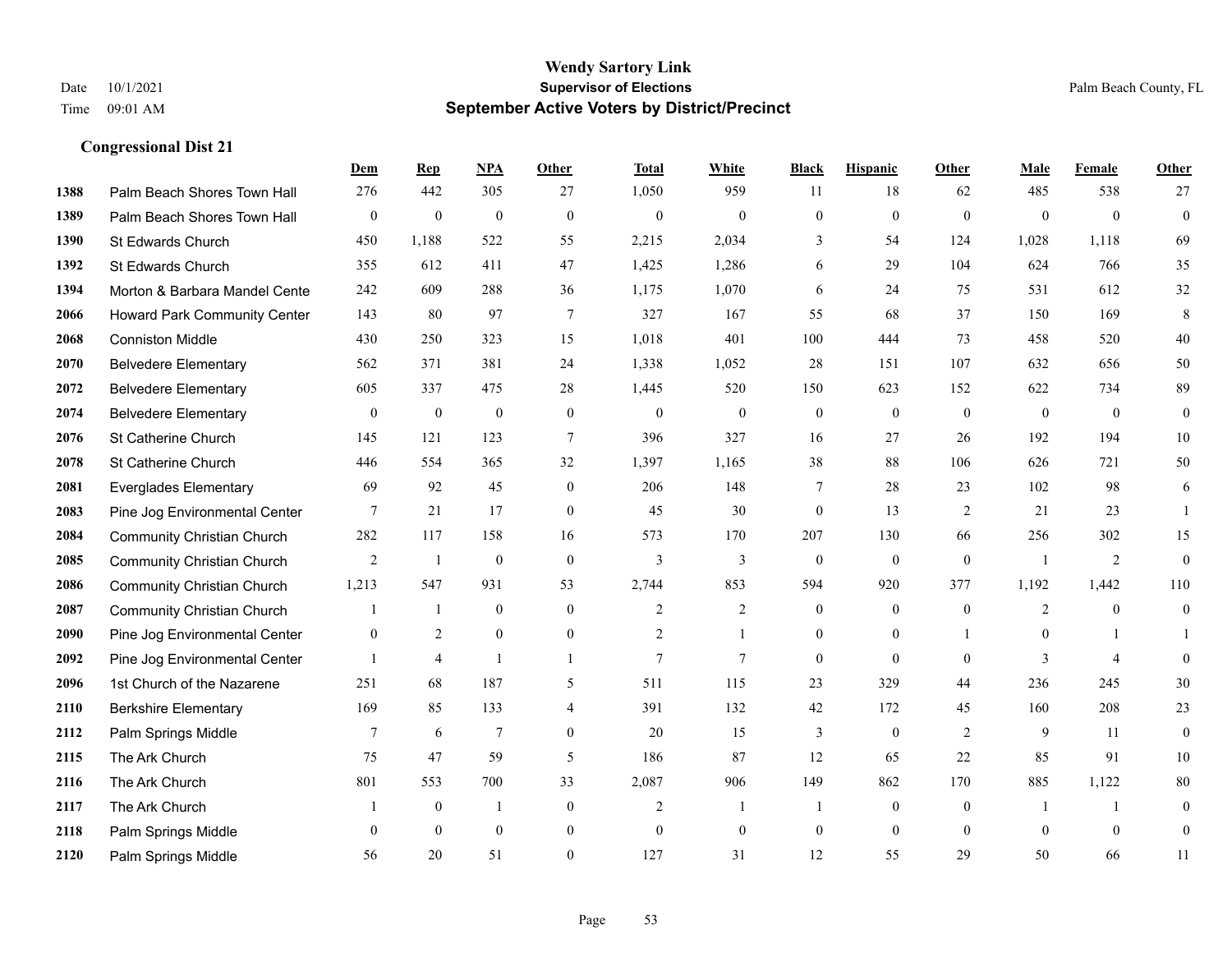|      |                                      | Dem            | <b>Rep</b>     | NPA          | Other            | <b>Total</b>   | <b>White</b>     | <b>Black</b>     | <b>Hispanic</b>  | <b>Other</b>   | <b>Male</b>    | <b>Female</b>  | <b>Other</b>     |
|------|--------------------------------------|----------------|----------------|--------------|------------------|----------------|------------------|------------------|------------------|----------------|----------------|----------------|------------------|
| 2122 | Palm Springs Middle                  | 1              | $\overline{0}$ | $\mathbf{0}$ | $\overline{0}$   | $\overline{1}$ | $\boldsymbol{0}$ | -1               | $\boldsymbol{0}$ | $\mathbf{0}$   |                | $\overline{0}$ | $\Omega$         |
| 2124 | Palm Springs Middle                  | 5              | $\overline{3}$ | 8            | $\overline{0}$   | 16             | $\overline{7}$   | 3                | 5                | $\overline{1}$ | $\tau$         | 9              | $\theta$         |
| 2125 | St Marys Orthodox Church             | 340            | 355            | 246          | 8                | 949            | 506              | 41               | 340              | 62             | 421            | 491            | 37               |
| 2126 | St Marys Orthodox Church             | 274            | 255            | 229          | 9                | 767            | 435              | 31               | 236              | 65             | 358            | 388            | 21               |
| 2127 | Lake Clarke Shores Town Hall         | 1              | $\overline{0}$ | $\mathbf{1}$ | $\overline{0}$   | 2              | $\mathbf{0}$     | $\mathbf{0}$     | $\overline{2}$   | $\theta$       | 2              | $\theta$       | $\boldsymbol{0}$ |
| 2128 | Palm Springs Middle                  | $\overline{0}$ | $\mathbf{0}$   | $\mathbf{0}$ | $\overline{0}$   | $\mathbf{0}$   | $\mathbf{0}$     | $\mathbf{0}$     | $\mathbf{0}$     | $\theta$       | $\overline{0}$ | $\theta$       | $\mathbf{0}$     |
| 2136 | Palmwood Lodge #303                  | 664            | 447            | 568          | 45               | 1,724          | 748              | 83               | 728              | 165            | 777            | 864            | 83               |
| 2138 | Palmwood Lodge #303                  | 341            | 159            | 268          | 19               | 787            | 322              | $78\,$           | 298              | 89             | 363            | 388            | 36               |
| 2140 | South Olive Community Center         | 565            | 432            | 379          | 33               | 1,409          | 1,072            | 30               | 196              | 111            | 665            | 696            | 48               |
| 2142 | Lakeside Presbyterian Church         | 293            | 365            | 187          | 23               | 868            | 754              | 3                | 56               | 55             | 400            | 441            | 27               |
| 2144 | Lakeside Presbyterian Church         | 354            | 412            | 262          | 32               | 1,060          | 877              | 20               | 79               | 84             | 484            | 542            | 34               |
| 2146 | Village Walk HOA Clubhouse           | 544            | 533            | 429          | 43               | 1,549          | 1,201            | 58               | 138              | 152            | 640            | 854            | 55               |
| 2148 | <b>Liberty Park Elementary</b>       | $\overline{0}$ | $\mathbf{0}$   | $\mathbf{0}$ | $\mathbf{0}$     | $\mathbf{0}$   | $\mathbf{0}$     | $\boldsymbol{0}$ | $\mathbf{0}$     | $\theta$       | $\overline{0}$ | $\mathbf{0}$   | $\boldsymbol{0}$ |
| 2150 | River Bridge Activities Center       | 1,082          | 534            | 685          | 52               | 2,353          | 1,138            | 481              | 490              | 244            | 982            | 1,287          | 84               |
| 2152 | Pine Ridge North II                  | 1,101          | 504            | 803          | 54               | 2,462          | 1,014            | 381              | 810              | 257            | 981            | 1,379          | 102              |
| 2156 | Cresthaven Emory Aud                 | 631            | 409            | 303          | 14               | 1,357          | 751              | 99               | 414              | 93             | 501            | 806            | 50               |
| 2160 | Cresthaven Barkley Aud               | 514            | 356            | 283          | 19               | 1,172          | 586              | 87               | 395              | 104            | 493            | 627            | 52               |
| 2162 | Cresthaven Ashley Aud                | 334            | 220            | 225          | 14               | 793            | 396              | 39               | 293              | 65             | 313            | 446            | 34               |
| 2164 | <b>Covered Bridge Clubhouse</b>      | 1,116          | 732            | 662          | 40               | 2,550          | 1,763            | 138              | 476              | 173            | 984            | 1,485          | 81               |
| 2166 | Poinciana Clubhouse                  | 899            | 519            | 496          | 37               | 1,951          | 1,284            | 94               | 415              | 158            | 767            | 1,118          | 66               |
| 2168 | First Baptist Church GA              | $\overline{0}$ | $\mathbf{0}$   | $\mathbf{0}$ | $\theta$         | $\mathbf{0}$   | $\mathbf{0}$     | $\boldsymbol{0}$ | $\overline{0}$   | $\theta$       | $\overline{0}$ | $\mathbf{0}$   | $\boldsymbol{0}$ |
| 2170 | <b>Liberty Park Elementary</b>       | 1,139          | 543            | 663          | 56               | 2,401          | 1,045            | 459              | 639              | 258            | 954            | 1,332          | 115              |
| 2172 | First Baptist Church GA              | 17             | 3              | 10           | $\boldsymbol{0}$ | 30             | 14               | 3                | 9                | $\overline{4}$ | 11             | 18             | $\mathbf{1}$     |
| 2174 | First Baptist Church GA              | 457            | 190            | 270          | 12               | 929            | 404              | 191              | 209              | 125            | 411            | 477            | 41               |
| 2182 | <b>Greenacres Community Center</b>   | 638            | 284            | 528          | 28               | 1,478          | 522              | 143              | 669              | 144            | 593            | 797            | 88               |
| 2184 | American Polish Club                 | 1,092          | 392            | 801          | 39               | 2,324          | 701              | 344              | 1,018            | 261            | 967            | 1,219          | 138              |
| 2186 | American Polish Club                 | 321            | 134            | 240          | 6                | 701            | 212              | 109              | 311              | 69             | 310            | 360            | 31               |
| 2188 | <b>St Lukes United Methodist Chr</b> | 465            | 517            | 426          | 34               | 1,442          | 1,142            | 35               | 188              | 77             | 684            | 719            | 39               |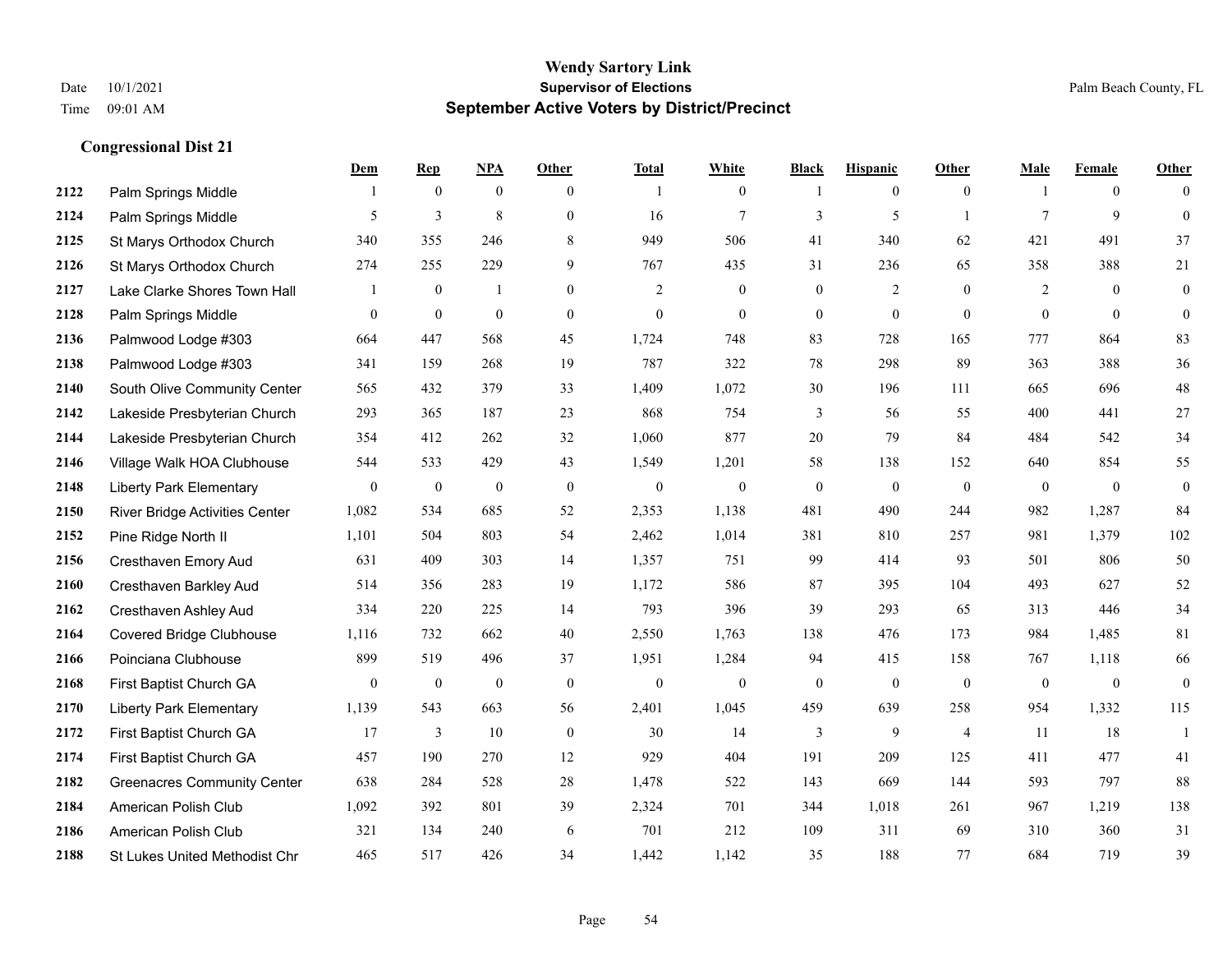|      |                                | Dem            | <b>Rep</b>      | NPA              | Other            | <b>Total</b>   | <b>White</b>     | <b>Black</b>     | <b>Hispanic</b> | Other          | <b>Male</b>    | Female         | <b>Other</b>     |
|------|--------------------------------|----------------|-----------------|------------------|------------------|----------------|------------------|------------------|-----------------|----------------|----------------|----------------|------------------|
| 2190 | Lucerne Pointe Clubhouse       | 1,017          | 521             | 645              | 46               | 2,229          | 1,409            | 220              | 424             | 176            | 913            | 1,238          | 78               |
| 2192 | Fountains Of Palm Beach        | 915            | 446             | 581              | 54               | 1,996          | 1,352            | 143              | 335             | 166            | 844            | 1,086          | 66               |
| 2194 | <b>LC Swain Middle</b>         | 1,083          | 364             | 718              | 39               | 2,204          | 758              | 450              | 766             | 230            | 925            | 1,171          | 108              |
| 2196 | Pine Ridge South IV Clubhouse  | 884            | 489             | 503              | 44               | 1,920          | 1,147            | 261              | 399             | 113            | 752            | 1,095          | 73               |
| 2198 | American Finnish Club          | 14             | 9               | 8                | $\mathbf{0}$     | 31             | 17               | 3                | $\mathbf{1}$    | 10             | 12             | 16             | 3                |
| 2202 | <b>LC Swain Middle</b>         | 0              | $\,8\,$         | $\overline{1}$   | $\mathbf{0}$     | 9              | 6                | $\boldsymbol{0}$ | 3               | $\mathbf{0}$   | $\overline{4}$ | 5              | $\mathbf{0}$     |
| 2204 | Heritage Elementary            | 545            | 219             | 478              | 30               | 1,272          | 413              | 136              | 609             | 114            | 549            | 651            | $72\,$           |
| 2206 | Heritage Elementary            | 460            | 195             | 331              | 16               | 1,002          | 320              | 215              | 337             | 130            | 433            | 517            | 52               |
| 2208 | American Finnish Club          | 6              | $7\phantom{.0}$ | $\mathbf{1}$     | $\mathbf{1}$     | 15             | 14               | $\boldsymbol{0}$ | $\mathbf{0}$    | -1             | 6              | 8              | $\mathbf{1}$     |
| 2210 | American Polish Club           | 228            | 95              | 139              | 6                | 468            | 167              | 115              | 139             | 47             | 188            | 260            | $20\,$           |
| 2212 | American Polish Club           | $\overline{0}$ | $\mathbf{0}$    | $\mathbf{0}$     | $\overline{0}$   | $\mathbf{0}$   | $\mathbf{0}$     | $\mathbf{0}$     | $\mathbf{0}$    | $\theta$       | $\mathbf{0}$   | $\mathbf{0}$   | $\mathbf{0}$     |
| 2214 | Indian Pines Elementary        | 1,182          | 253             | 580              | 38               | 2,053          | 462              | 918              | 442             | 231            | 921            | 1,032          | 100              |
| 2216 | Indian Pines Elementary        | 1,784          | 294             | 842              | 42               | 2,962          | 518              | 1,486            | 586             | 372            | 1,332          | 1,484          | 146              |
| 2218 | <b>Tradewinds Middle</b>       | 1,256          | 312             | 649              | 36               | 2,253          | 564              | 880              | 365             | 444            | 990            | 1,137          | 126              |
| 3002 | Palm Springs Middle            | 824            | 339             | 557              | 46               | 1,766          | 524              | 325              | 751             | 166            | 720            | 969            | 77               |
| 3004 | Community Of Hope              | 67             | 39              | 61               | $\overline{2}$   | 169            | 63               | 10               | 70              | 26             | 83             | 75             | 11               |
| 3006 | Faith Presbyterian             | 980            | 613             | 680              | 33               | 2,306          | 943              | 269              | 888             | 206            | 952            | 1,252          | 102              |
| 3008 | Palm Springs Middle            | $\overline{0}$ | $\mathbf{0}$    | $\mathbf{0}$     | $\mathbf{0}$     | $\theta$       | $\mathbf{0}$     | $\mathbf{0}$     | $\mathbf{0}$    | $\theta$       | $\theta$       | $\theta$       | $\mathbf{0}$     |
| 3010 | Faith Presbyterian             | 369            | 208             | 292              | 25               | 894            | 360              | 114              | 341             | 79             | 409            | 450            | 35               |
| 3012 | <b>Emmanuel Baptist Church</b> | 629            | 572             | 412              | 20               | 1,633          | 982              | 44               | 517             | 90             | 694            | 876            | 63               |
| 3014 | Lake Clarke Shores Town Hall   | 1,011          | 1,075           | 645              | 45               | 2,776          | 2,038            | 83               | 486             | 169            | 1,266          | 1,423          | 87               |
| 3016 | Community Of Hope              | 45             | 37              | 53               | $\overline{c}$   | 137            | 36               | 9                | 76              | 16             | 51             | 76             | $10\,$           |
| 3018 | Palm Springs Middle            | 11             | 12              | 9                | 3                | 35             | 14               | $\mathbf{0}$     | 17              | $\overline{4}$ | 15             | 19             | $\mathbf{1}$     |
| 3020 | Palm Springs Village Hall      | 974            | 618             | 794              | 37               | 2,423          | 975              | 173              | 1,077           | 198            | 1,066          | 1,245          | 112              |
| 3022 | Oasis De Amor Baptist Church   | 511            | 221             | 395              | 17               | 1,144          | 372              | 138              | 492             | 142            | 538            | 541            | 65               |
| 3024 | Palm Springs Library           | 711            | 408             | 579              | 24               | 1,722          | 644              | 198              | 694             | 186            | 757            | 861            | 104              |
| 3026 | Palm Springs Village Hall      | $\overline{0}$ | $\overline{0}$  | $\boldsymbol{0}$ | $\boldsymbol{0}$ | $\theta$       | $\boldsymbol{0}$ | $\boldsymbol{0}$ | $\mathbf{0}$    | $\overline{0}$ | $\mathbf{0}$   | $\overline{0}$ | $\boldsymbol{0}$ |
| 3028 | Palm Springs Village Hall      | 2              | $\mathbf{1}$    | $\theta$         | $\overline{0}$   | $\overline{3}$ | $\mathbf{0}$     | $\boldsymbol{0}$ | 3               | $\theta$       |                | 2              | $\boldsymbol{0}$ |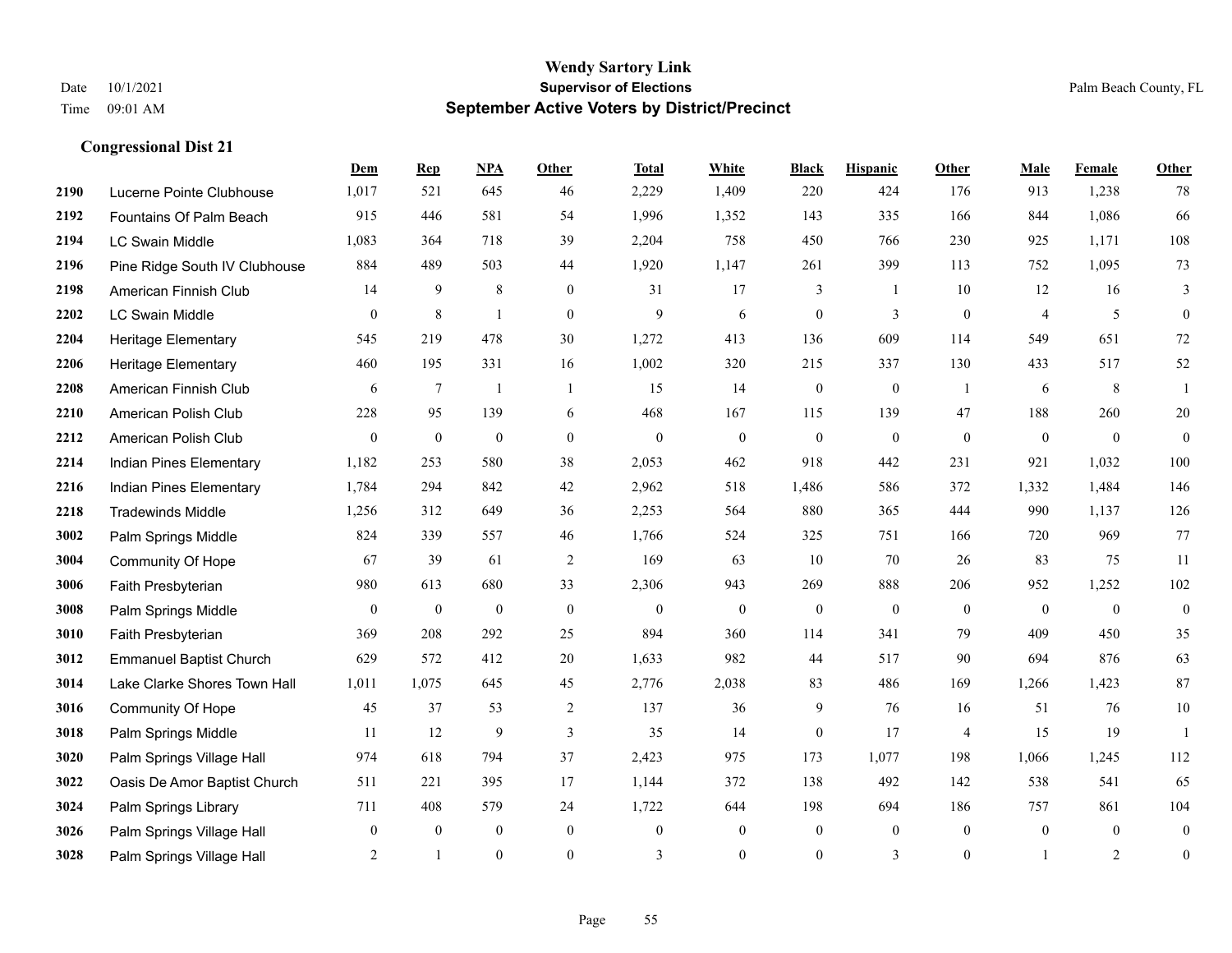|      |                                  | Dem              | <b>Rep</b>       | NPA              | <b>Other</b>   | <b>Total</b>   | <b>White</b> | <b>Black</b>     | <b>Hispanic</b>  | <b>Other</b>    | <b>Male</b>  | <b>Female</b>   | <b>Other</b>     |
|------|----------------------------------|------------------|------------------|------------------|----------------|----------------|--------------|------------------|------------------|-----------------|--------------|-----------------|------------------|
| 3030 | Palm Springs Village Hall        | $\mathbf{0}$     | $\boldsymbol{0}$ | $\boldsymbol{0}$ | $\mathbf{0}$   | $\mathbf{0}$   | $\mathbf{0}$ | $\boldsymbol{0}$ | $\mathbf{0}$     | $\overline{0}$  | $\mathbf{0}$ | $\overline{0}$  | $\theta$         |
| 3032 | Special Olympics of PBC          | 688              | 310              | 525              | 35             | 1,558          | 561          | 266              | 597              | 134             | 728          | 750             | 80               |
| 3034 | <b>Sunlight Community Church</b> | 157              | 103              | 78               | 6              | 344            | 180          | 42               | 101              | 21              | 155          | 179             | 10               |
| 3036 | <b>Sunlight Community Church</b> | 389              | 212              | 285              | 15             | 901            | 374          | 174              | 263              | 90              | 396          | 474             | 31               |
| 3038 | <b>Sunlight Community Church</b> | 722              | 299              | 538              | 32             | 1,591          | 667          | 244              | 511              | 169             | 737          | 771             | 83               |
| 3040 | 1st Congregational Church        | 690              | 308              | 406              | 41             | 1,445          | 1,068        | 70               | 187              | 120             | 711          | 680             | 54               |
| 3042 | 1st Congregational Church        | 718              | 448              | 395              | 45             | 1,606          | 1,351        | 23               | 131              | 101             | 730          | 820             | 56               |
| 3044 | Holy Redeemer Church             | 221              | 68               | 188              | 7              | 484            | 138          | 101              | 203              | 42              | 208          | 260             | 16               |
| 3048 | Holy Redeemer Church             | 588              | 215              | 456              | 24             | 1,283          | 385          | 253              | 518              | 127             | 564          | 658             | 61               |
| 3050 | Holy Redeemer Church             | $\tau$           | $\tau$           | 2                | $\mathbf{0}$   | 16             | 9            | 6                | $\mathbf{1}$     | $\mathbf{0}$    | 9            | $7\phantom{.0}$ | $\boldsymbol{0}$ |
| 3052 | Our Savior Lutheran Church       | 401              | 113              | 240              | 13             | 767            | 215          | 213              | 267              | 72              | 362          | 366             | 39               |
| 3058 | Our Savior Lutheran Church       | $\mathbf{0}$     | $\boldsymbol{0}$ | $\overline{2}$   | $\mathbf{0}$   | $\overline{2}$ | $\mathbf{1}$ | 1                | $\mathbf{0}$     | $\mathbf{0}$    | -1           | -1              | $\mathbf{0}$     |
| 3060 | Our Savior Lutheran Church       | 251              | 52               | 156              | $\overline{7}$ | 466            | 105          | 168              | 157              | 36              | 179          | 267             | $20\,$           |
| 3062 | Our Savior Lutheran Church       | 1,029            | 320              | 579              | 51             | 1,979          | 794          | 426              | 575              | 184             | 918          | 966             | 95               |
| 3064 | 1st Congregational Church        | 469              | 224              | 354              | 31             | 1,078          | 761          | 91               | 150              | 76              | 508          | 527             | 43               |
| 3066 | Our Savior Lutheran Church       | 362              | 134              | 271              | 20             | 787            | 546          | 71               | 92               | 78              | 386          | 368             | 33               |
| 3068 | St Andrews Episcopal             | 543              | 290              | 392              | 44             | 1,269          | 1,022        | 51               | 111              | 85              | 614          | 612             | 43               |
| 3070 | Mid County Senior Center         | 709              | 270              | 558              | 36             | 1,573          | 516          | 362              | 494              | 201             | 715          | 782             | $76\,$           |
| 3071 | Holy Redeemer Church             | $\boldsymbol{0}$ | $\boldsymbol{0}$ | $\boldsymbol{0}$ | $\mathbf{0}$   | $\mathbf{0}$   | $\mathbf{0}$ | $\boldsymbol{0}$ | $\boldsymbol{0}$ | $\mathbf{0}$    | $\mathbf{0}$ | $\mathbf{0}$    | $\boldsymbol{0}$ |
| 3072 | Holy Redeemer Church             | 141              | 24               | 84               | $\,8\,$        | 257            | 68           | 104              | 50               | 35              | 100          | 146             | 11               |
| 3074 | <b>Coastal Chapel</b>            | 471              | 349              | 334              | 25             | 1,179          | 736          | 99               | 253              | 91              | 551          | 586             | $42\,$           |
| 3075 | Lantana Recreation Center        | 14               | 8                | 8                | $\overline{2}$ | 32             | 32           | $\boldsymbol{0}$ | $\boldsymbol{0}$ | $\mathbf{0}$    | 11           | 21              | $\boldsymbol{0}$ |
| 3076 | Our Savior Lutheran Church       | 47               | 39               | 49               | $\overline{1}$ | 136            | 95           | 15               | 19               | $7\phantom{.0}$ | 75           | 56              | 5                |
| 3078 | Lakeside UM Church               | 643              | 391              | 437              | 36             | 1,507          | 941          | 165              | 268              | 133             | 665          | 799             | 43               |
| 3080 | American Finnish Club            | 836              | 219              | 559              | 40             | 1,654          | 394          | 512              | 560              | 188             | 719          | 835             | 100              |
| 3082 | <b>Atlantis City Hall</b>        | 483              | 894              | 444              | 43             | 1,864          | 1,610        | 39               | 91               | 124             | 854          | 966             | 44               |
| 3084 | Lakes of Sherbrooke              | 701              | 642              | 580              | 53             | 1,976          | 1,333        | 191              | 286              | 166             | 863          | 1,037           | 76               |
| 3086 | <b>Woodlands Middle</b>          | 794              | 612              | 690              | 48             | 2,144          | 1,466        | 137              | 356              | 185             | 995          | 1,073           | 76               |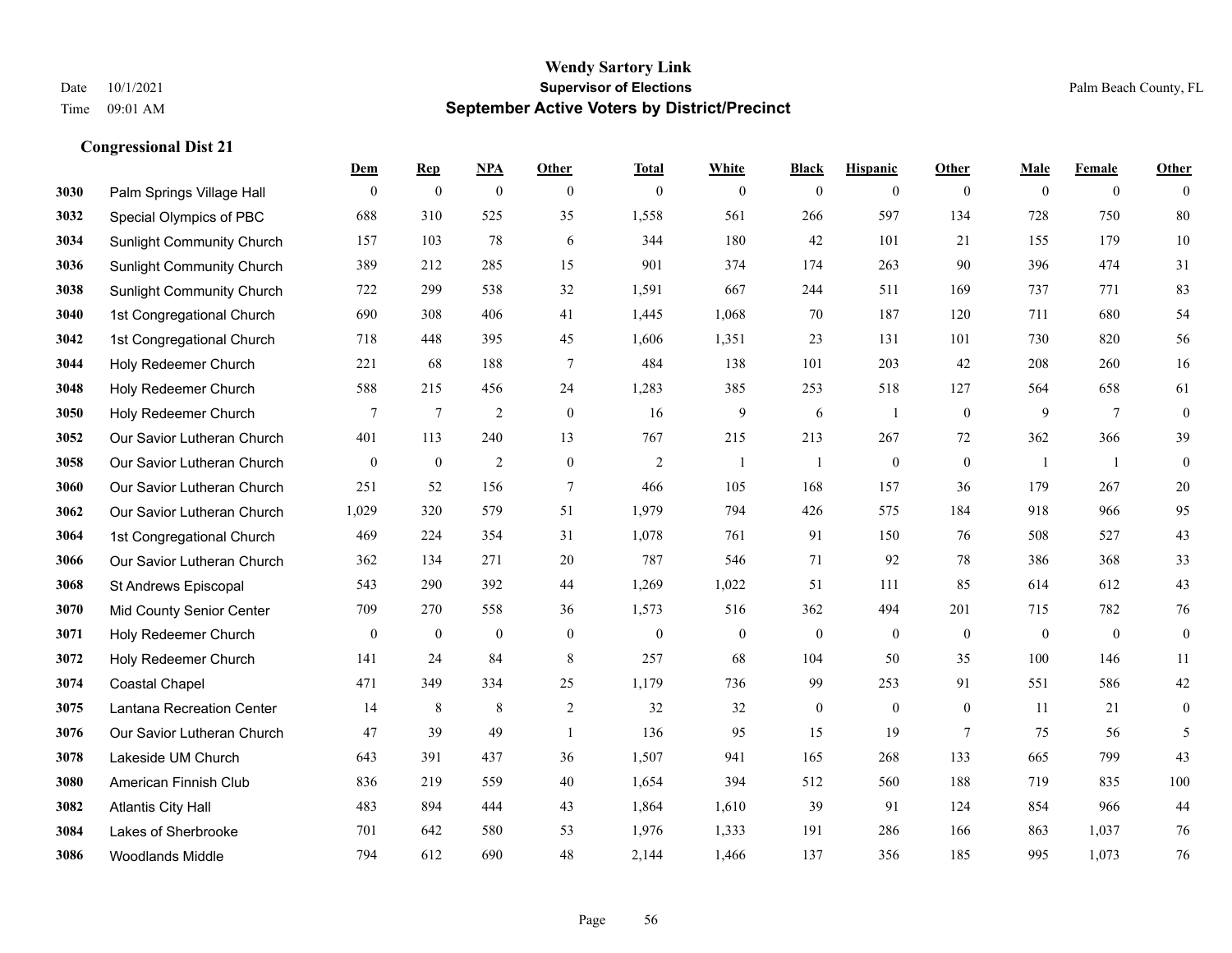|      |                                   | Dem   | <b>Rep</b> | NPA | <b>Other</b> | <b>Total</b> | <b>White</b> | <b>Black</b> | <b>Hispanic</b> | <b>Other</b> | <b>Male</b> | Female | <b>Other</b> |
|------|-----------------------------------|-------|------------|-----|--------------|--------------|--------------|--------------|-----------------|--------------|-------------|--------|--------------|
| 3088 | <b>Tradewinds Middle</b>          | 180   | 53         | 122 | 8            | 363          | 98           | 126          | 79              | 60           | 163         | 190    | 10           |
| 3090 | <b>Woodlands Middle</b>           | 1.443 | 822        | 638 | 51           | 2,954        | 2,385        | 175          | 116             | 278          | 1,347       | 1,519  | 88           |
| 3092 | Lacuna HOA Clubhouse              | 1,203 | 750        | 749 | 66           | 2,768        | 1,922        | 275          | 308             | 263          | 1,267       | 1,413  | $88\,$       |
| 3094 | <b>Coral Reef Elementary</b>      | 326   | 243        | 270 | 27           | 866          | 515          | 73           | 193             | 85           | 405         | 434    | $27\,$       |
| 3096 | <b>Coral Reef Elementary</b>      | 827   | 584        | 644 | 57           | 2,112        | 1,356        | 257          | 268             | 231          | 976         | 1,054  | $82\,$       |
| 3098 | <b>Manatee Elementary</b>         | 682   | 584        | 524 | 44           | 1,834        | 1,251        | 173          | 221             | 189          | 832         | 940    | 62           |
| 3100 | Journeys End                      | 430   | 338        | 363 | 20           | 1,151        | 771          | 93           | 136             | 151          | 543         | 578    | 30           |
| 3102 | <b>Diamond View Elementary</b>    | 1,203 | 443        | 791 | 51           | 2,488        | 1,029        | 635          | 523             | 301          | 1,093       | 1,286  | 109          |
| 3104 | American German Club              | 411   | 349        | 370 | 33           | 1,163        | 808          | 90           | 138             | 127          | 540         | 579    | $44$         |
| 3106 | American German Club              | 299   | 109        | 202 | 17           | 627          | 223          | 175          | 98              | 131          | 276         | 322    | $29\,$       |
| 3108 | Santaluces High                   | 1,241 | 538        | 883 | 62           | 2,724        | 1,098        | 695          | 540             | 391          | 1,210       | 1,425  | 89           |
| 3110 | Lantana Road Branch Library       | 827   | 335        | 486 | 42           | 1,690        | 793          | 454          | 288             | 155          | 735         | 877    | $78\,$       |
| 3112 | <b>Starlight Cove Elementary</b>  | 842   | 298        | 613 | 38           | 1,791        | 704          | 310          | 635             | 142          | 775         | 926    | $90\,$       |
| 3114 | Santaluces High                   | 379   | 248        | 295 | 12           | 934          | 546          | 122          | 183             | 83           | 455         | 448    | 31           |
| 3116 | Advent Lantana                    | 1,064 | 520        | 736 | 52           | 2,372        | 1,460        | 364          | 363             | 185          | 976         | 1,314  | 82           |
| 3118 | <b>Advent Lantana</b>             | 204   | 228        | 177 | 16           | 625          | 511          | 21           | 49              | 44           | 308         | 304    | 13           |
| 3120 | Valencia Shores Social Club       | 1,219 | 585        | 576 | 46           | 2,426        | 2,140        | 68           | 82              | 136          | 1,111       | 1,260  | 55           |
| 3122 | Boynton Beach Community Chur      | 907   | 408        | 341 | 33           | 1,689        | 1,513        | 34           | 51              | 91           | 694         | 955    | $40\,$       |
| 3124 | West Boynton Park and Rec         | 787   | 580        | 648 | 43           | 2,058        | 1,304        | 220          | 288             | 246          | 930         | 1,053  | 75           |
| 3126 | Temple Shaarei Shalom             | 636   | 507        | 463 | 27           | 1,633        | 1,121        | 153          | 198             | 161          | 755         | 829    | 49           |
| 3128 | West Boynton Park and Rec         | 946   | 609        | 723 | 44           | 2,322        | 1,450        | 281          | 335             | 256          | 1,061       | 1,178  | 83           |
| 3130 | <b>Winston Trails Swim Center</b> | 1,109 | 916        | 859 | 61           | 2,945        | 2,086        | 203          | 374             | 282          | 1,374       | 1,457  | 114          |
| 3132 | Park Vista High                   | 851   | 647        | 693 | 49           | 2,240        | 1,420        | 227          | 353             | 240          | 1,009       | 1,150  | 81           |
| 3133 | Christa McAuliffe Middle          | 174   | 121        | 135 | 9            | 439          | 268          | 46           | 61              | 64           | 211         | 216    | 12           |
| 3134 | <b>Hidden Oaks Elementary</b>     | 1,077 | 314        | 583 | 34           | 2,008        | 577          | 791          | 365             | 275          | 853         | 1,068  | 87           |
| 3136 | <b>Freedom Shores Elementary</b>  | 875   | 408        | 585 | 31           | 1,899        | 831          | 533          | 280             | 255          | 837         | 986    | $76\,$       |
| 3138 | <b>Citrus Cove Elementary</b>     | 860   | 497        | 565 | 35           | 1,957        | 1,145        | 316          | 286             | 210          | 858         | 1,017  | 82           |
| 3140 | Boynton Lakes North Clubhouse     | 420   | 191        | 280 | 14           | 905          | 427          | 221          | 127             | 130          | 404         | 469    | $32\,$       |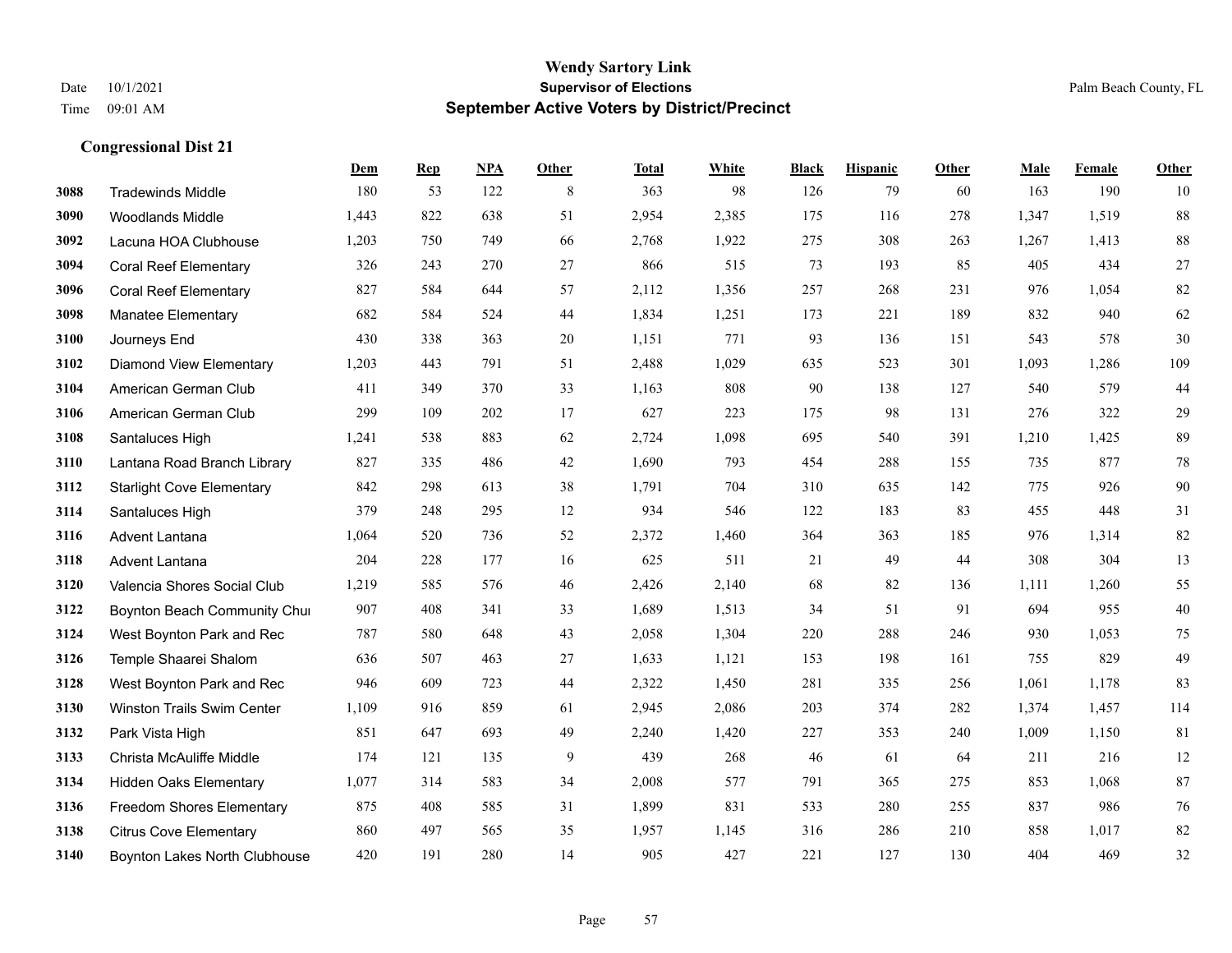|      |                                  | Dem          | <b>Rep</b>   | NPA          | Other          | <b>Total</b> | <b>White</b>     | <b>Black</b>   | <b>Hispanic</b> | <b>Other</b> | <b>Male</b>    | Female       | <b>Other</b>     |
|------|----------------------------------|--------------|--------------|--------------|----------------|--------------|------------------|----------------|-----------------|--------------|----------------|--------------|------------------|
| 3142 | Boynton Lakes North Clubhouse    | 385          | 161          | 224          | 18             | 788          | 442              | 138            | 138             | 70           | 317            | 441          | 30               |
| 3144 | <b>Freedom Shores Elementary</b> | 10           | 8            | 10           | $\mathbf{0}$   | 28           | 22               | $\overline{0}$ | 3               | 3            | 11             | 14           | 3                |
| 3146 | Freedom Shores Elementary        | 336          | 129          | 169          | 17             | 651          | 436              | 80             | 73              | 62           | 261            | 370          | 20               |
| 3148 | Imagine Schools - Chancellor     | 61           | 55           | 54           | 5              | 175          | 118              | 12             | 27              | 18           | 88             | 82           | 5                |
| 3150 | Christa McAuliffe Middle         | 557          | 258          | 233          | 22             | 1.070        | 970              | 21             | 31              | 48           | 441            | 596          | 33               |
| 3152 | Park Vista High                  | 657          | 406          | 388          | 32             | 1,483        | 1,272            | 54             | 63              | 94           | 646            | 787          | 50               |
| 3154 | Ponte Vecchio Clubhouse          | 805          | 317          | 276          | 22             | 1,420        | 1,263            | 22             | 41              | 94           | 642            | 738          | 40               |
| 3156 | Aberdeen East Clubhouse          | 1,008        | 486          | 545          | 41             | 2,080        | 1,575            | 138            | 185             | 182          | 860            | 1,159        | 61               |
| 3158 | <b>Crystal Lakes Elementary</b>  | 990          | 762          | 799          | 60             | 2,611        | 1,829            | 194            | 292             | 296          | 1,177          | 1,321        | 113              |
| 3160 | Christa McAuliffe Middle         | 436          | 327          | 327          | 20             | 1,110        | 753              | 135            | 119             | 103          | 499            | 568          | 43               |
| 3162 | <b>Hidden Oaks Elementary</b>    | 543          | 255          | 297          | 17             | 1,112        | 664              | 207            | 125             | 116          | 499            | 579          | 34               |
| 3164 | <b>Citrus Cove Elementary</b>    | 880          | 542          | 639          | 50             | 2,111        | 1,321            | 313            | 244             | 233          | 941            | 1,099        | 71               |
| 3166 | Jamaica Bay Clubhouse            | 350          | 362          | 261          | 25             | 998          | 883              | 20             | 38              | 57           | 434            | 530          | 34               |
| 3168 | Boynton Beach Fire Station #3    | 908          | 453          | 668          | 31             | 2,060        | 1,170            | 369            | 294             | 227          | 876            | 1,113        | 71               |
| 3170 | Boynton Beach High               | 1,114        | 611          | 872          | 70             | 2,667        | 1,570            | 307            | 536             | 254          | 1,175          | 1,387        | 105              |
| 3172 | Boynton Beach High               | 473          | 145          | 305          | 32             | 955          | 443              | 262            | 144             | 106          | 392            | 515          | 48               |
| 3174 | Boynton Beach Fire Station #3    | 250          | 174          | 174          | 15             | 613          | 418              | 55             | 83              | 57           | 279            | 317          | 17               |
| 3176 | Boynton Beach High               | 217          | 121          | 152          | 8              | 498          | 265              | 90             | 82              | 61           | 214            | 262          | 22               |
| 3180 | Imagine Schools - Chancellor     | $\mathbf{0}$ | $\mathbf{0}$ | $\mathbf{0}$ | $\overline{0}$ | $\mathbf{0}$ | $\boldsymbol{0}$ | $\mathbf{0}$   | $\overline{0}$  | $\theta$     | $\overline{0}$ | $\mathbf{0}$ | $\boldsymbol{0}$ |
| 3182 | Imagine Schools - Chancellor     | 98           | 51           | 79           | $\overline{4}$ | 232          | 117              | 46             | 36              | 33           | 111            | 110          | 11               |
| 3185 | Christ Fellowship Church BB      | 286          | 196          | 192          | 26             | 700          | 444              | 80             | 104             | 72           | 329            | 350          | 21               |
| 3186 | Christ Fellowship Church BB      | 189          | 121          | 138          | 12             | 460          | 328              | 40             | 60              | 32           | 206            | 233          | 21               |
| 3187 | Christ Fellowship Church BB      | 687          | 397          | 579          | 56             | 1,719        | 980              | 264            | 286             | 189          | 797            | 868          | 54               |
| 3188 | Christ Fellowship Church BB      | 412          | 303          | 352          | 21             | 1,088        | 673              | 223            | 121             | 71           | 533            | 521          | 34               |
| 3190 | Imagine Schools - Chancellor     | 295          | 161          | 213          | 23             | 692          | 396              | 139            | 94              | 63           | 353            | 324          | 15               |
| 3192 | Leisureville #1 Clubhouse        | 553          | 398          | 374          | 43             | 1,368        | 1,033            | 115            | 127             | 93           | 548            | 771          | 49               |
| 3194 | Boynton Beach Fire Station #2    | 746          | 168          | 375          | 20             | 1,309        | 463              | 536            | 169             | 141          | 578            | 679          | 52               |
| 3196 | Leisureville #3 Clubhouse        | 614          | 550          | 419          | 50             | 1,633        | 1,359            | 83             | 103             | 88           | 698            | 882          | 53               |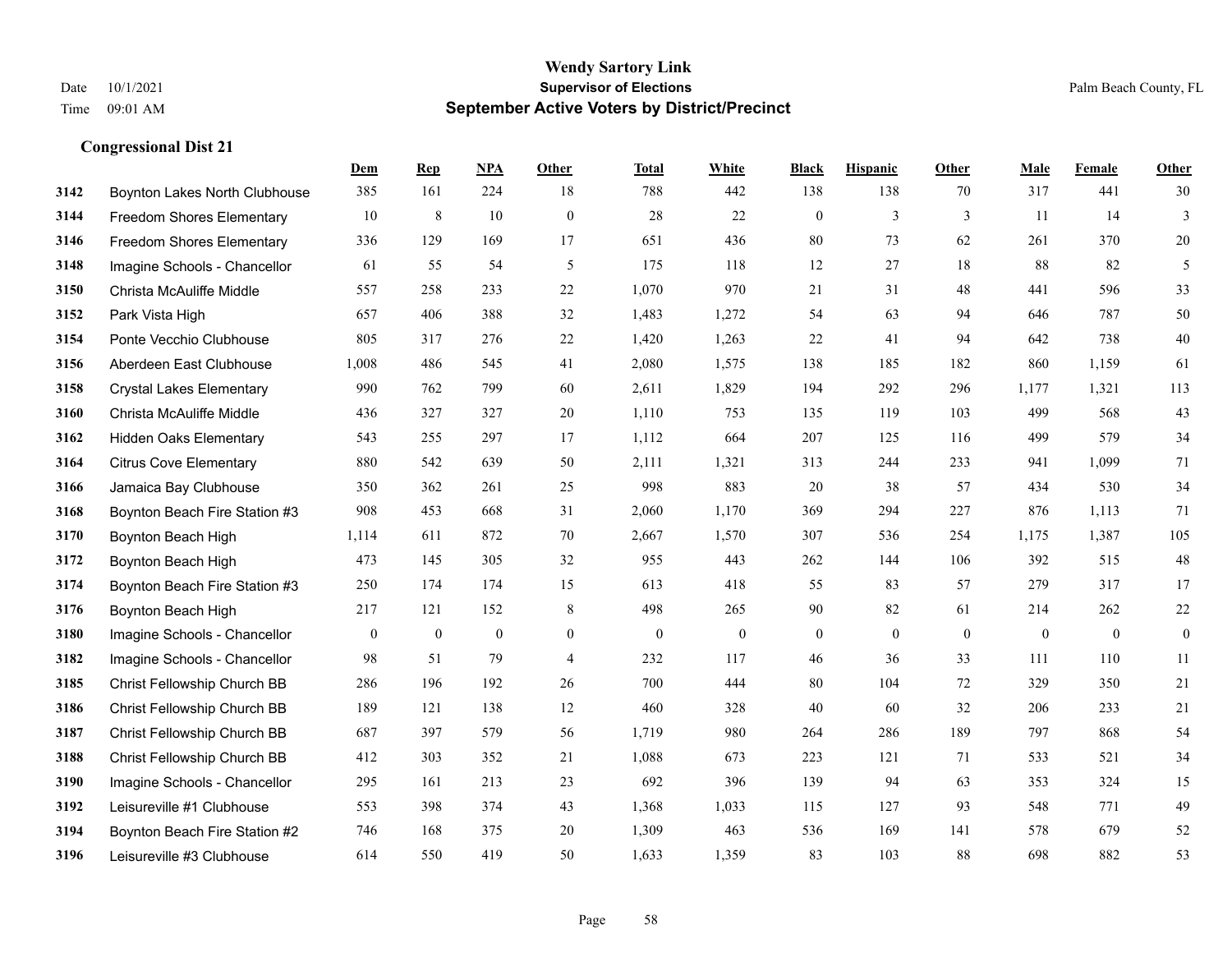**Congressional Dist 21**

#### **Wendy Sartory Link** Date 10/1/2021 **Supervisor of Elections** Palm Beach County, FL Time 09:01 AM **September Active Voters by District/Precinct**

## **Dem Rep NPA Other Total White Black Hispanic Other Male Female Other** BB Leisureville Clubhouse 494 523 307 37 1,361 1,121 65 114 61 551 772 38 Golfview Harbour Clubhouse 609 399 399 26 1,433 968 206 113 146 647 737 49 Golfview Harbour Clubhouse 65 66 48 7 186 136 30 9 11 91 89 6 Lantana Recreation Center 458 504 363 47 1,372 1,148 28 100 96 657 676 39 South Palm Beach Town Hall 409 505 373 35 1,322 1,127 21 79 95 575 699 48 Manalapan Town Hall 75 200 90 10 375 344 6 5 20 191 174 10 Hypoluxo Town Hall 513 598 498 63 1,672 1,398 36 108 130 767 855 50 Bent Tree Villas East 801 723 595 50 2,169 1,574 213 215 167 953 1,166 50 Greentree Villas 643 561 455 31 1,690 1,384 71 120 115 673 970 47 New Church 403 490 323 24 1,240 1,007 61 87 85 535 676 29 Christ Fellowship Church BB 532 292 294 26 1,144 691 185 161 107 528 586 30 Quail Ridge Business Center 123 363 119 11 616 593 1 2 20 281 325 10 Christ Fellowship Church BB 31 27 36 4 98 76 4 10 8 37 59 2 Congress Middle 815 233 402 43 1,493 544 645 155 149 626 810 57 Harvey E Oyer Jr Park 490 617 483 55 1,645 1,299 91 129 126 782 818 45 Sterling Village Aud 494 552 461 46 1,553 1,357 36 63 97 720 782 51 Ocean Ridge Town Hall 401 745 413 45 1,604 1,467 5 47 85 766 796 42 Village of Golf Admin Bldg 35 187 46 4 272 267 0 1 4 127 143 2 Crosspointe Elementary 365 255 289 23 932 669 114 62 87 396 516 20 Forest Park Elementary 284 443 270 25 1,022 920 9 50 43 432 558 32 Briny Breezes Community Cente 90 142 91 3 326 301 0 9 16 135 182 9 Briny Breezes Community Center 0 0 0 0 0 0 0 0 0 0 0 0 Briny Breezes Community Center 0 0 0 0 0 0 0 0 0 0 0 0 Briny Breezes Community Cente 49 31 38 1 119 105 1 8 5 62 54 3 Delray Dunes 89 338 99 5 531 492 1 5 33 242 277 12 Banyan Creek Elementary 121 154 85 7 367 294 16 30 27 188 170 9 Hunter's Run Courtside Cafe 1,071 365 530 37 2,003 1,840 40 47 76 836 1,125 42

Crosspointe Elementary 116 78 84 3 281 169 57 22 33 137 138 6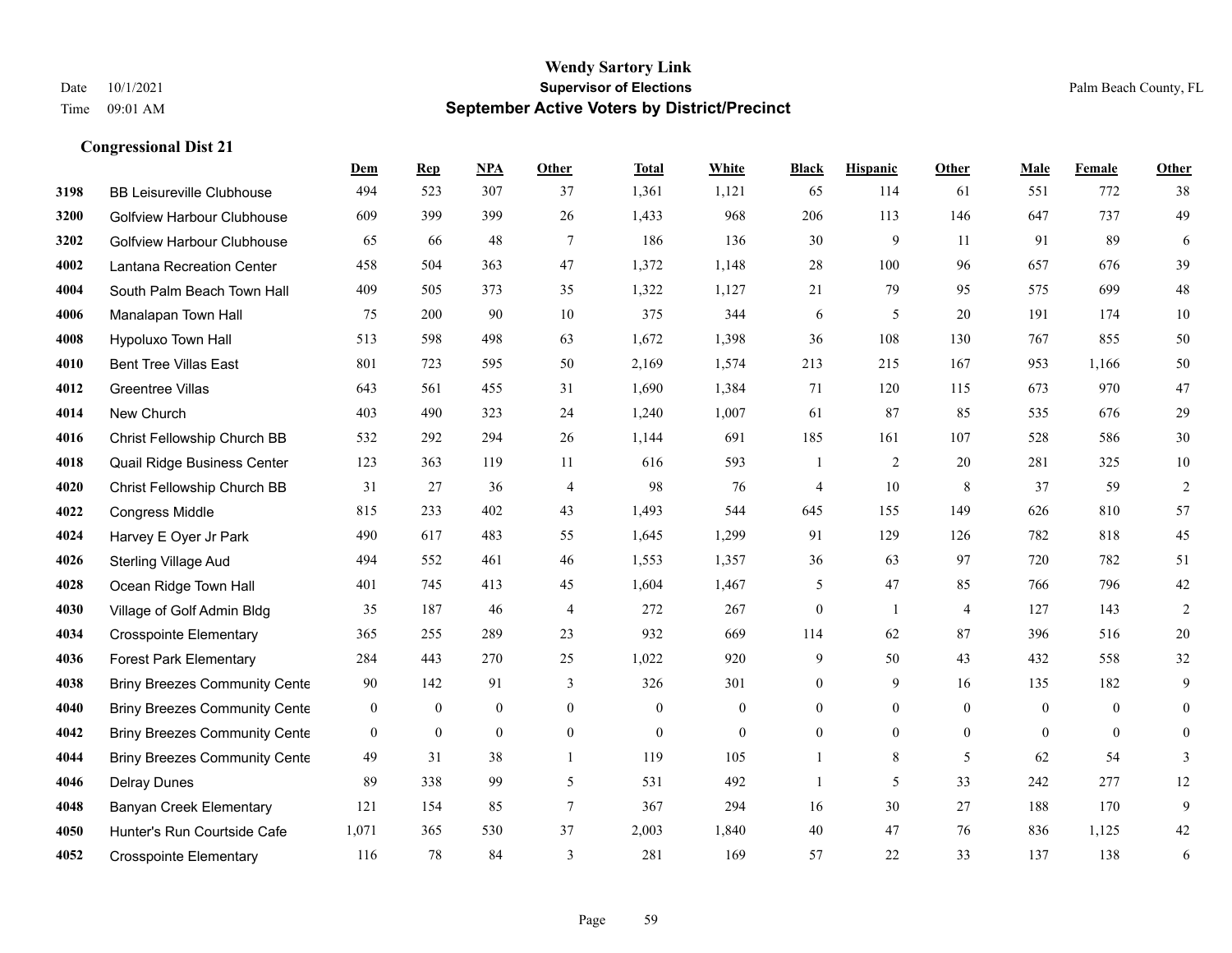**Congressional Dist 21**

#### **Wendy Sartory Link** Date  $10/1/2021$  Palm Beach County, FL Time 09:01 AM **September Active Voters by District/Precinct**

|      |                                   | Dem              | <b>Rep</b>       | NPA              | Other            | <b>Total</b>   | White            | <b>Black</b>     | <b>Hispanic</b>  | Other          | Male           | Female         | Other            |
|------|-----------------------------------|------------------|------------------|------------------|------------------|----------------|------------------|------------------|------------------|----------------|----------------|----------------|------------------|
| 4053 | <b>Crosspointe Elementary</b>     | 209              | 82               | 148              | 17               | 456            | 172              | 109              | 101              | 74             | 201            | 236            | 19               |
| 4054 | Lakeview Baptist Church           | 530              | 645              | 438              | 38               | 1,651          | 1,364            | 77               | 102              | 108            | 765            | 833            | 53               |
| 4056 | Lakeview Baptist Church           | $\boldsymbol{0}$ | $\boldsymbol{0}$ | $\boldsymbol{0}$ | $\boldsymbol{0}$ | $\mathbf{0}$   | $\boldsymbol{0}$ | $\boldsymbol{0}$ | $\boldsymbol{0}$ | $\overline{0}$ | $\mathbf{0}$   | $\overline{0}$ | $\boldsymbol{0}$ |
| 4058 | Plumosa SOA Elementary            | 52               | 59               | 40               | $\tau$           | 158            | 139              | 4                | 8                | 7              | 77             | 78             | 3                |
| 4060 | Lakeview Baptist Church           | $\overline{c}$   | 6                | 3                | $\mathbf{0}$     | 11             | $\overline{4}$   | $\overline{0}$   | $\mathbf{1}$     | 6              | 5              | 6              | $\Omega$         |
| 4062 | Lakeview Baptist Church           | 41               | 70               | 36               | 5                | 152            | 126              | 7                | 8                | 11             | 74             | 76             | 2                |
| 4064 | Seacrest Presbyterian             | 47               | 43               | 44               | 3                | 137            | 121              |                  | 9                | 6              | 72             | 64             |                  |
| 4066 | Seacrest Presbyterian             | $\Omega$         | $\theta$         | $\theta$         | $\theta$         | $\theta$       | $\mathbf{0}$     | $\overline{0}$   | $\theta$         | $\Omega$       | $\theta$       | $\Omega$       | $\theta$         |
| 4068 | Seacrest Presbyterian             | $\Omega$         | $\mathbf{0}$     | $\theta$         | $\theta$         | $\theta$       | $\overline{0}$   | $\theta$         | $\mathbf{0}$     | $\Omega$       | $\theta$       | $\Omega$       | $\theta$         |
| 4070 | Seacrest Presbyterian             | $\theta$         | $\mathbf{0}$     | $\theta$         | $\theta$         | $\overline{0}$ | $\mathbf{0}$     | $\overline{0}$   | $\theta$         | $\theta$       | $\theta$       | $\theta$       | $\theta$         |
| 4072 | <b>Gulf Stream Town Hall</b>      | 184              | 450              | 210              | 22               | 866            | 803              | 4                | 22               | 37             | 421            | 427            | 18               |
| 4074 | Plumosa SOA Elementary            | 430              | 421              | 349              | 25               | 1,225          | 1,056            | 16               | 72               | 81             | 580            | 610            | 35               |
| 4076 | <b>Country Manors Clubhouse</b>   | 443              | 381              | 396              | 23               | 1,243          | 880              | 96               | 134              | 133            | 545            | 662            | 36               |
| 4078 | Banyan Creek Elementary           | 2                | 6                | 1                | $\theta$         | 9              | 8                | $\boldsymbol{0}$ | $\mathbf{0}$     |                | 5              | 3              | 1                |
| 4080 | <b>Banyan Creek Elementary</b>    | $\mathbf{0}$     | $\boldsymbol{0}$ | $\mathbf{0}$     | $\overline{0}$   | $\theta$       | $\overline{0}$   | $\overline{0}$   | $\mathbf{0}$     | $\theta$       | $\mathbf{0}$   | $\overline{0}$ | $\theta$         |
| 4082 | Banyan Creek Elementary           | $\Omega$         | 3                | $\theta$         | $\theta$         | 3              | 3                | $\Omega$         | $\Omega$         | $\Omega$       | $\overline{2}$ | $\mathbf{1}$   | $\theta$         |
| 4084 | <b>Banyan Creek Elementary</b>    | 42               | 24               | 24               | 2                | 92             | 68               | 6                | 9                | 9              | 42             | 46             | $\overline{4}$   |
| 4086 | Banyan Creek Elementary           | 549              | 381              | 382              | 28               | 1,340          | 916              | 186              | 104              | 134            | 624            | 666            | 50               |
| 4088 | West Park Baptist Church          | 842              | 452              | 482              | 49               | 1,825          | 1,552            | 60               | 94               | 119            | 740            | 1.034          | 51               |
| 4090 | Pines of Delray North             | 270              | 171              | 156              | 14               | 611            | 492              | 38               | 43               | 38             | 239            | 345            | 27               |
| 4092 | West Park Baptist Church          | $\mathbf{0}$     | $\boldsymbol{0}$ | $\boldsymbol{0}$ | $\theta$         | $\mathbf{0}$   | $\mathbf{0}$     | $\boldsymbol{0}$ | $\mathbf{0}$     | $\overline{0}$ | $\mathbf{0}$   | $\theta$       | $\mathbf{0}$     |
| 4094 | S D Spady Elementary              | 667              | 697              | 546              | 56               | 1,966          | 1,705            | 32               | 97               | 132            | 932            | 963            | 71               |
| 4096 | Carver Middle                     | 565              | 45               | 161              | 11               | 782            | 102              | 581              | 32               | 67             | 363            | 368            | 51               |
| 4098 | <b>Bethel Evangelical Baptist</b> | 991              | 739              | 659              | 67               | 2,456          | 1,889            | 179              | 211              | 177            | 1,038          | 1,344          | 74               |
| 4100 | <b>Carver Middle</b>              | 113              | 146              | 99               | 8                | 366            | 292              | 29               | 20               | 25             | 181            | 171            | 14               |
| 4102 | Veterans Park Recreation Ctr      | 423              | 499              | 404              | 33               | 1,359          | 1,238            | 13               | 23               | 85             | 628            | 694            | 37               |
| 4104 | <b>Emmanuel Catholic Church</b>   | 737              | 659              | 619              | 65               | 2,080          | 1,681            | 82               | 152              | 165            | 906            | 1,107          | 67               |
| 4106 | Delray Beach Golf Club            | 405              | 411              | 346              | 33               | 1.195          | 918              | 54               | 110              | 113            | 552            | 604            | 39               |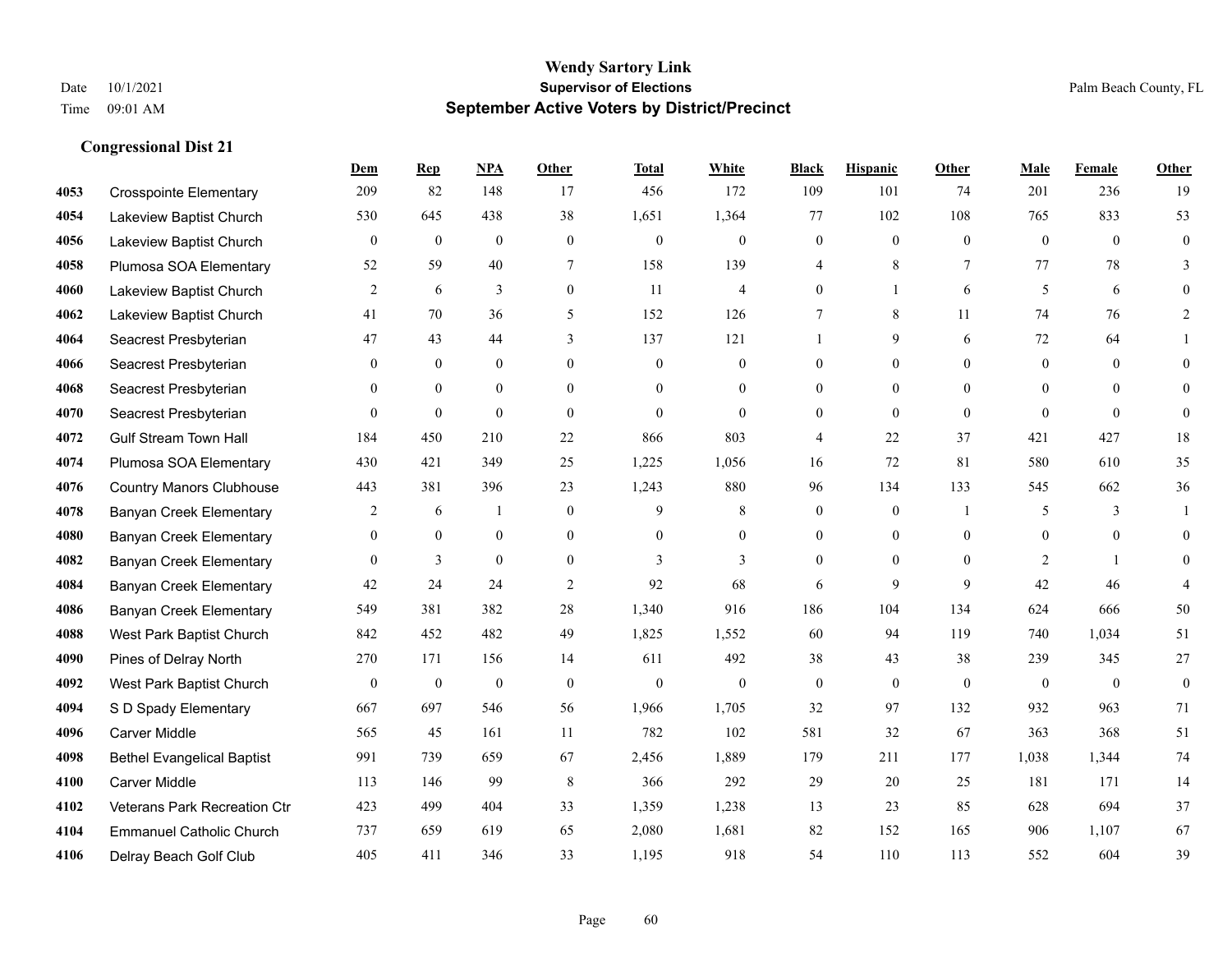|      |                                      | Dem   | <b>Rep</b>       | NPA            | <b>Other</b> | <b>Total</b>   | <b>White</b>   | <b>Black</b>     | <b>Hispanic</b> | Other        | <b>Male</b> | Female         | <b>Other</b>     |
|------|--------------------------------------|-------|------------------|----------------|--------------|----------------|----------------|------------------|-----------------|--------------|-------------|----------------|------------------|
| 4108 | Pines of Delray East                 | 579   | 350              | 368            | 27           | 1,324          | 979            | 87               | 135             | 123          | 528         | 740            | 56               |
| 4110 | 505 Club                             | 376   | 429              | 301            | 30           | 1,136          | 1,033          | $\,8\,$          | 32              | 63           | 493         | 616            | 27               |
| 4112 | Veterans Park Recreation Ctr         | 569   | 784              | 547            | 46           | 1,946          | 1,790          | 10               | 41              | 105          | 914         | 966            | 66               |
| 4114 | Delray Beach First Baptist           | 827   | 767              | 605            | 59           | 2,258          | 1,907          | 78               | 125             | 148          | 1,048       | 1,159          | 51               |
| 4116 | <b>Orchard View Elementary</b>       | 27    | 35               | 28             | $\theta$     | 90             | 73             | $\overline{2}$   | 6               | 9            | 47          | 40             | 3                |
| 4118 | <b>Orchard View Elementary</b>       | 684   | 406              | 471            | 32           | 1,593          | 1,101          | 148              | 199             | 145          | 648         | 887            | 58               |
| 4120 | <b>Orchard View Elementary</b>       | 444   | 294              | 330            | 40           | 1,108          | 790            | 63               | 155             | 100          | 467         | 601            | 40               |
| 4122 | Delray Beach Swim and Tennis         | 709   | 427              | 477            | 35           | 1,648          | 1,152          | 194              | 144             | 158          | 715         | 870            | 63               |
| 4124 | Delray Beach Swim and Tennis         | 772   | 557              | 637            | 58           | 2,024          | 1,523          | 131              | 188             | 182          | 913         | 1,033          | 78               |
| 4126 | <b>Pine Grove Elementary</b>         | 514   | 829              | 533            | 61           | 1,937          | 1,674          | 24               | 93              | 146          | 887         | 981            | 69               |
| 4129 | St Lucy Catholic Church              | 31    | 60               | 29             | 2            | 122            | 107            | $\mathbf{0}$     | $\overline{4}$  | 11           | 53          | 67             | $\overline{2}$   |
| 5002 | Faith Farm Tabernacle                | 566   | 651              | 506            | 42           | 1,765          | 1,163          | 176              | 190             | 236          | 818         | 894            | 53               |
| 5003 | Faith Farm Tabernacle                | 495   | 343              | 438            | 27           | 1,303          | 787            | 138              | 202             | 176          | 581         | 677            | 45               |
| 5004 | Faith Farm Tabernacle                | 3     | $\overline{2}$   | $\overline{2}$ | $\mathbf{0}$ | 7              | $\overline{4}$ | $\boldsymbol{0}$ | 3               | $\mathbf{0}$ | 6           | -1             | $\boldsymbol{0}$ |
| 5005 | <b>Sunset Palms Elementary</b>       | 1,239 | 562              | 481            | 77           | 2,359          | 2,207          | 15               | 34              | 103          | 1,088       | 1,211          | 60               |
| 5006 | Faith Farm Tabernacle                | 1,090 | 484              | 541            | 34           | 2,149          | 2,035          | 13               | 21              | 80           | 1,001       | 1,112          | 36               |
| 5007 | Faith Farm Tabernacle                | 5     | $\boldsymbol{0}$ | $\mathfrak{2}$ | $\mathbf{0}$ | $\overline{7}$ | 6              | $\boldsymbol{0}$ | $\mathbf{0}$    | -1           | 5           | $\overline{2}$ | $\boldsymbol{0}$ |
| 5008 | <b>Sunset Palms Elementary</b>       | 434   | 329              | 368            | 26           | 1,157          | 758            | 97               | 139             | 163          | 534         | 586            | 37               |
| 5009 | Boynton Beach Community Chur         | 1,215 | 975              | 995            | 71           | 3,256          | 2,165          | 290              | 360             | 441          | 1,554       | 1,580          | 122              |
| 5010 | Temple Shaarei Shalom                | 955   | 233              | 311            | 33           | 1,532          | 1,427          | 17               | 26              | 62           | 589         | 913            | 30               |
| 5012 | The Grove Clubhouse                  | 412   | 146              | 157            | 12           | 727            | 655            | 19               | 18              | 35           | 305         | 411            | 11               |
| 5014 | West Boynton Branch Library          | 684   | 450              | 492            | 42           | 1,668          | 954            | 245              | 246             | 223          | 737         | 869            | 62               |
| 5016 | Faith United Methodist Church        | 944   | 626              | 620            | 32           | 2,222          | 1,610          | 156              | 238             | 218          | 978         | 1,153          | 91               |
| 5018 | Platina Clubhouse                    | 685   | 261              | 286            | 21           | 1,253          | 1,065          | 37               | 72              | 79           | 480         | 740            | 33               |
| 5020 | <b>Hagen Road Elementary</b>         | 614   | 324              | 402            | 36           | 1,376          | 718            | 294              | 185             | 179          | 588         | 738            | 50               |
| 5022 | Hagen Road Elementary                | 853   | 439              | 445            | 28           | 1,765          | 1,383          | 149              | 114             | 119          | 778         | 944            | 43               |
| 5024 | Valencia Lakes HOA                   | 614   | 207              | 241            | 16           | 1,078          | 994            | 10               | 18              | 56           | 473         | 576            | 29               |
| 5026 | <b>Faith United Methodist Church</b> | 934   | 414              | 506            | 46           | 1,900          | 1,117          | 435              | 196             | 152          | 811         | 1,024          | 65               |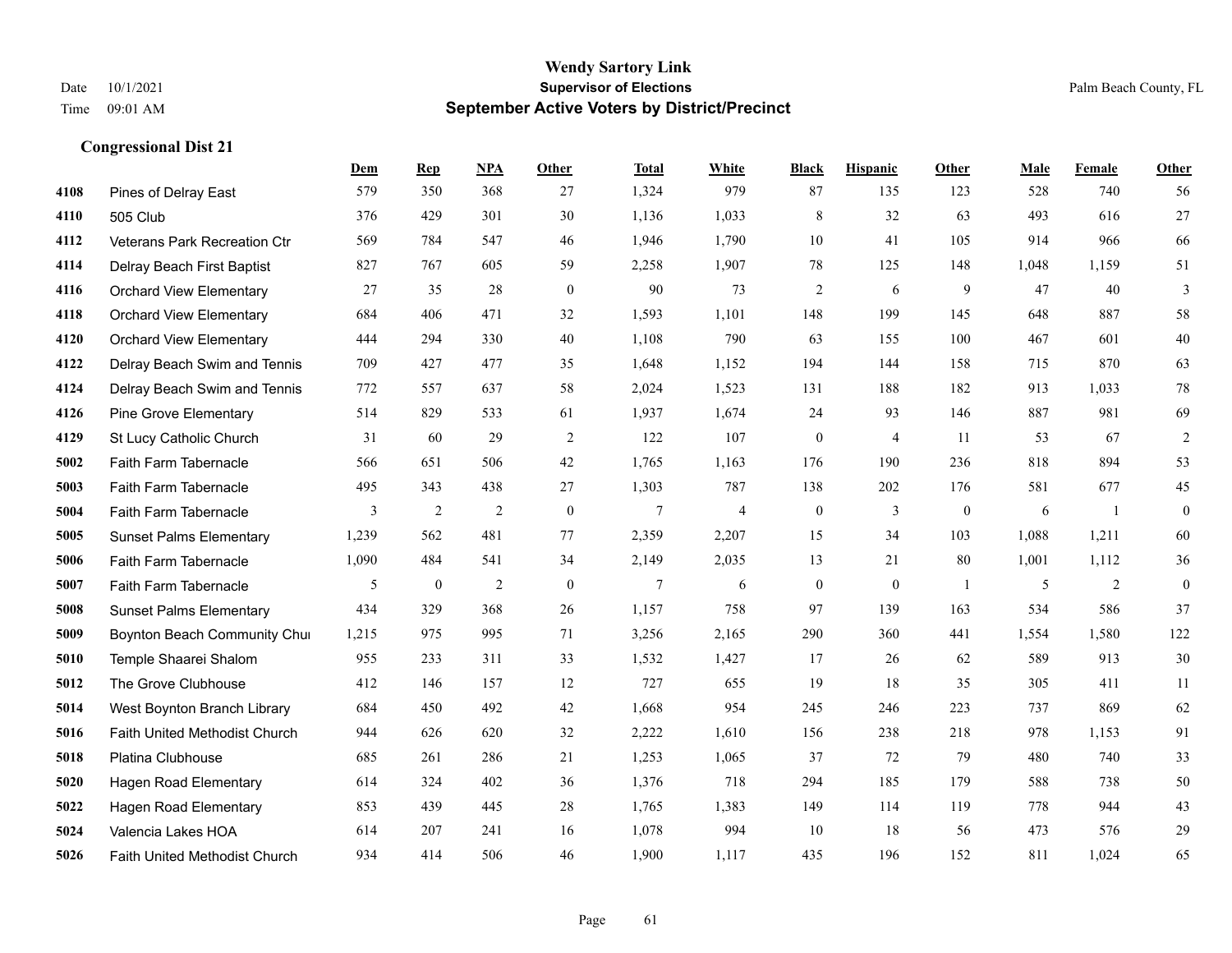|      |                                   | Dem   | <b>Rep</b> | NPA   | <b>Other</b>   | <b>Total</b> | White | <b>Black</b>             | <b>Hispanic</b> | <b>Other</b> | <b>Male</b> | Female | <b>Other</b>   |
|------|-----------------------------------|-------|------------|-------|----------------|--------------|-------|--------------------------|-----------------|--------------|-------------|--------|----------------|
| 5028 | South Tech Academy                | 677   | 514        | 436   | 28             | 1,655        | 1,290 | 99                       | 114             | 152          | 722         | 866    | 67             |
| 5030 | West Boynton Branch Library       | 669   | 197        | 316   | 32             | 1,214        | 766   | 249                      | 118             | 81           | 475         | 687    | 52             |
| 5032 | New Church                        | 291   | 121        | 134   | 12             | 558          | 481   | 17                       | 27              | 33           | 240         | 302    | 16             |
| 5034 | Valencia Lakes HOA                | 791   | 298        | 305   | 16             | 1,410        | 1,301 | 18                       | 22              | 69           | 597         | 783    | $30\,$         |
| 5036 | Valencia Isles Social Hall        | 801   | 232        | 278   | 14             | 1,325        | 1,248 | $\mathbf{1}$             | 5               | 71           | 541         | 754    | 30             |
| 5038 | The Cascades Clubhouse            | 753   | 262        | 276   | 18             | 1,309        | 1,226 | 15                       | 17              | 51           | 552         | 732    | $25\,$         |
| 5040 | New Church                        | 386   | 204        | 249   | 14             | 853          | 769   | 19                       | 33              | 32           | 389         | 445    | 19             |
| 5042 | South Tech Academy                | 917   | 380        | 466   | 44             | 1,807        | 1,393 | 161                      | 143             | 110          | 727         | 1.024  | 56             |
| 5044 | Cascade Lakes Clubhouse           | 560   | 198        | 188   | 14             | 960          | 871   | 5                        | 12              | 72           | 424         | 508    | $28\,$         |
| 5046 | Green Cay Nature Center           | 1,343 | 573        | 645   | 40             | 2,601        | 1,970 | 269                      | 177             | 185          | 1,104       | 1,429  | 68             |
| 5048 | <b>Coral Lakes Clubhouse</b>      | 589   | 369        | 309   | 20             | 1,287        | 894   | 140                      | 140             | 113          | 560         | 683    | $44\,$         |
| 5050 | <b>Coral Lakes Clubhouse</b>      | 1,105 | 309        | 358   | 24             | 1,796        | 1,680 | 13                       | 10              | 93           | 696         | 1,053  | $47\,$         |
| 5052 | Lake Worth Drainage District      | 643   | 433        | 459   | 32             | 1,567        | 1,203 | 87                       | 126             | 151          | 678         | 829    | 60             |
| 5054 | Our Lady Queen of Peace           | 1,167 | 1,211      | 1,015 | 90             | 3,483        | 2,798 | 100                      | 208             | 377          | 1,616       | 1,725  | 142            |
| 5055 | Our Lady Queen of Peace           | 304   | 141        | 149   | 12             | 606          | 534   | 6                        | 37              | 29           | 268         | 320    | 18             |
| 5056 | Hagen Ranch Road Library          | 1,868 | 1,113      | 1,154 | 96             | 4,231        | 3,424 | 162                      | 322             | 323          | 1,793       | 2,310  | 128            |
| 5058 | Valencia Falls Clubhouse          | 680   | 187        | 227   | 10             | 1,104        | 1,039 | $\overline{\mathcal{A}}$ | 5               | 56           | 489         | 579    | 36             |
| 5060 | Hagen Ranch Road Library          | 515   | 211        | 231   | 14             | 971          | 900   | 4                        | 14              | 53           | 439         | 520    | $12\,$         |
| 5062 | Villa Borghese Clubhouse          | 443   | 237        | 163   | 14             | 857          | 779   | 11                       | 27              | 40           | 375         | 460    | $22\,$         |
| 5064 | Huntington Lakes Clubhouse        | 961   | 335        | 347   | 36             | 1,679        | 1,544 | 16                       | 42              | 77           | 625         | 1,022  | $32\,$         |
| 5066 | Abbey Village Clubhouse           | 735   | 386        | 356   | 32             | 1,509        | 1,221 | 66                       | 124             | 98           | 595         | 854    | 60             |
| 5068 | <b>Camelot Village Clubhouse</b>  | 222   | 119        | 102   | 14             | 457          | 281   | 49                       | 86              | 41           | 178         | 264    | 15             |
| 5070 | Delray Villas                     | 465   | 236        | 212   | 19             | 932          | 760   | 38                       | 64              | 70           | 394         | 505    | 33             |
| 5072 | Huntington Pointe Clubhouse       | 750   | 174        | 235   | 18             | 1,177        | 1,115 | 6                        | 10              | 46           | 445         | 700    | $32\,$         |
| 5074 | Coco Wood Clubhouse               | 386   | 163        | 175   | 11             | 735          | 515   | 93                       | 78              | 49           | 325         | 380    | 30             |
| 5076 | Palm Greens Clubhouse             | 662   | 293        | 313   | 28             | 1,296        | 1,080 | 35                       | 94              | 87           | 508         | 744    | $44\,$         |
| 5078 | <b>Bethel Evangelical Baptist</b> | 696   | 378        | 409   | 42             | 1,525        | 1,133 | 114                      | 169             | 109          | 616         | 869    | $40\,$         |
| 5080 | <b>Bethel Evangelical Baptist</b> | 85    | 50         | 40    | $\overline{2}$ | 177          | 127   | 10                       | 22              | 18           | 60          | 115    | $\overline{2}$ |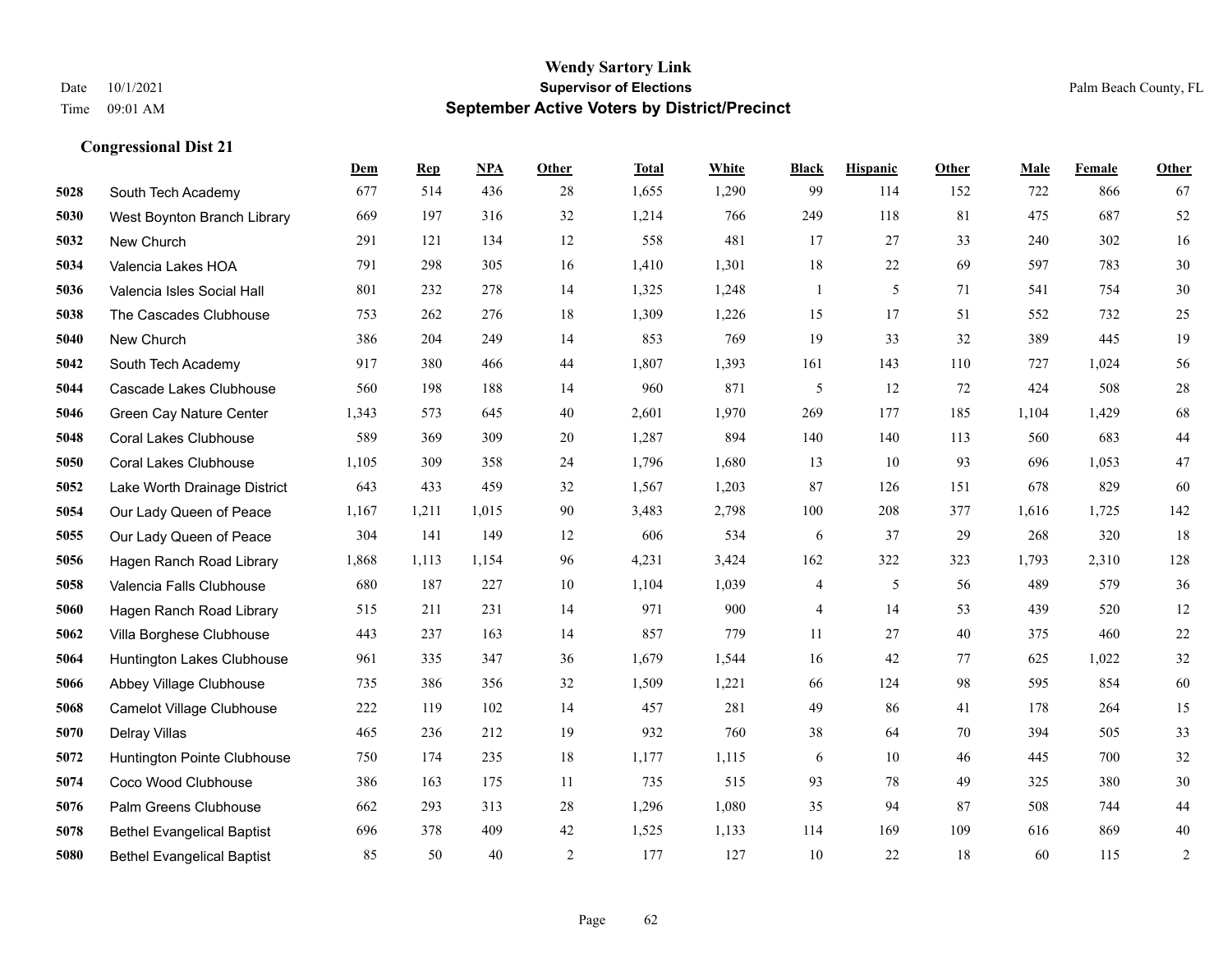|      |                                   | Dem   | <b>Rep</b>   | NPA          | <b>Other</b>   | <b>Total</b> | <b>White</b> | <b>Black</b>   | <b>Hispanic</b> | <b>Other</b> | <b>Male</b> | <b>Female</b> | <b>Other</b>   |
|------|-----------------------------------|-------|--------------|--------------|----------------|--------------|--------------|----------------|-----------------|--------------|-------------|---------------|----------------|
| 5082 | <b>Bethel Evangelical Baptist</b> | 632   | 372          | 410          | 21             | 1,435        | 987          | 169            | 152             | 127          | 653         | 743           | 39             |
| 5084 | <b>High Point Section II</b>      | 444   | 297          | 258          | 24             | 1,023        | 813          | 37             | 103             | 70           | 406         | 587           | 30             |
| 5086 | <b>Carver Middle</b>              | 45    | 20           | 14           | $\overline{4}$ | 83           | 66           | 6              | $\overline{4}$  | $\tau$       | 32          | 49            | $\overline{c}$ |
| 5088 | <b>Carver Middle</b>              | 170   | 125          | 136          | 15             | 446          | 284          | 50             | 58              | 54           | 198         | 233           | 15             |
| 5090 | Gleneagles CC-Strathearn Sat      | 962   | 472          | 479          | 34             | 1,947        | 1,672        | 36             | 114             | 125          | 818         | 1.080         | 49             |
| 5092 | Gleneagles CC-Clunie Satellite    | 788   | 324          | 355          | 23             | 1,490        | 1,279        | 71             | 66              | 74           | 639         | 817           | 34             |
| 5094 | Kings Point Clubhouse             | 375   | 188          | 174          | 15             | 752          | 603          | 28             | 72              | 49           | 291         | 430           | 31             |
| 5096 | Monaco Clubhouse                  | 901   | 503          | 483          | 41             | 1,928        | 1,497        | 93             | 192             | 146          | 786         | 1,063         | 79             |
| 5098 | Lakes of Delray Clubhouse         | 382   | 231          | 157          | 14             | 784          | 696          | 9              | 40              | 39           | 300         | 469           | 15             |
| 5100 | Kings Point Flanders              | 906   | 412          | 392          | 30             | 1,740        | 1,394        | 76             | 155             | 115          | 698         | 984           | 58             |
| 5102 | Lakes of Delray Clubhouse         | 895   | 310          | 367          | 40             | 1,612        | 1,324        | 67             | 116             | 105          | 625         | 936           | 51             |
| 5104 | <b>Kings Point Flanders</b>       | 896   | 386          | 356          | 38             | 1,676        | 1,327        | 72             | 157             | 120          | 653         | 954           | 69             |
| 5106 | Las Verdes Clubhouse              | 975   | 615          | 709          | 56             | 2,355        | 1,649        | 214            | 293             | 199          | 1,059       | 1,218         | 78             |
| 5108 | West Boca Branch Library          | 1,415 | 1,500        | 1,390        | 103            | 4,408        | 3,645        | 107            | 260             | 396          | 2,075       | 2,200         | 133            |
| 5110 | South County Civic Center         | 523   | 518          | 407          | 28             | 1,476        | 1,339        | 6              | 28              | 103          | 698         | 737           | 41             |
| 5112 | Morikami Park Elementary          | 546   | 622          | 494          | 40             | 1,702        | 1,478        | 20             | 52              | 152          | 787         | 875           | $40\,$         |
| 5114 | South County Civic Center         | 255   | 200          | 193          | 10             | 658          | 542          | $8\,$          | 28              | 80           | 300         | 330           | 28             |
| 5116 | The Polo Club of Boca Raton       | 648   | 502          | 433          | 23             | 1,606        | 1,462        | $18\,$         | 27              | 99           | 701         | 856           | 49             |
| 5118 | South County Civic Center         | 175   | 114          | 104          | $\tau$         | 400          | 335          | 8              | 33              | 24           | 168         | 221           | 11             |
| 5119 | The Polo Club of Boca Raton       | 37    | 30           | 31           | $\sqrt{2}$     | 100          | 92           | $\overline{c}$ | 3               | 3            | 45          | 54            | 1              |
| 5120 | Delray Beach First Baptist        | 7     | $\mathbf{1}$ | $\mathbf{0}$ | $\overline{1}$ | 9            | 8            | $\mathbf{1}$   | $\mathbf{0}$    | $\theta$     | 3           | 6             | $\mathbf{0}$   |
| 5122 | Delray Beach First Baptist        | 282   | 176          | 201          | $10\,$         | 669          | 432          | 35             | 122             | 80           | 286         | 351           | $32\,$         |
| 5124 | Delray Beach First Baptist        | 160   | 113          | 111          | -1             | 385          | 326          | 9              | 25              | 25           | 151         | 220           | 14             |
| 5126 | Boca Delray Clubhouse             | 251   | 114          | 119          | 11             | 495          | 445          | $\,8\,$        | 17              | 25           | 204         | 280           | 11             |
| 5128 | <b>Sunrise Park Elementary</b>    | 758   | 502          | 572          | 38             | 1,870        | 1,239        | 102            | 278             | 251          | 846         | 962           | 62             |
| 5130 | Coconut Cove Waterpark - Meet     | 648   | 548          | 535          | 26             | 1,757        | 1,288        | 31             | 166             | 272          | 797         | 876           | 84             |
| 5132 | <b>Eagles Landing Middle</b>      | 943   | 588          | 639          | 43             | 2,213        | 1,508        | 148            | 325             | 232          | 983         | 1,159         | 71             |
| 5134 | Coconut Cove Waterpark - Meet     | 539   | 472          | 453          | 31             | 1,495        | 1,067        | 69             | 229             | 130          | 706         | 734           | 55             |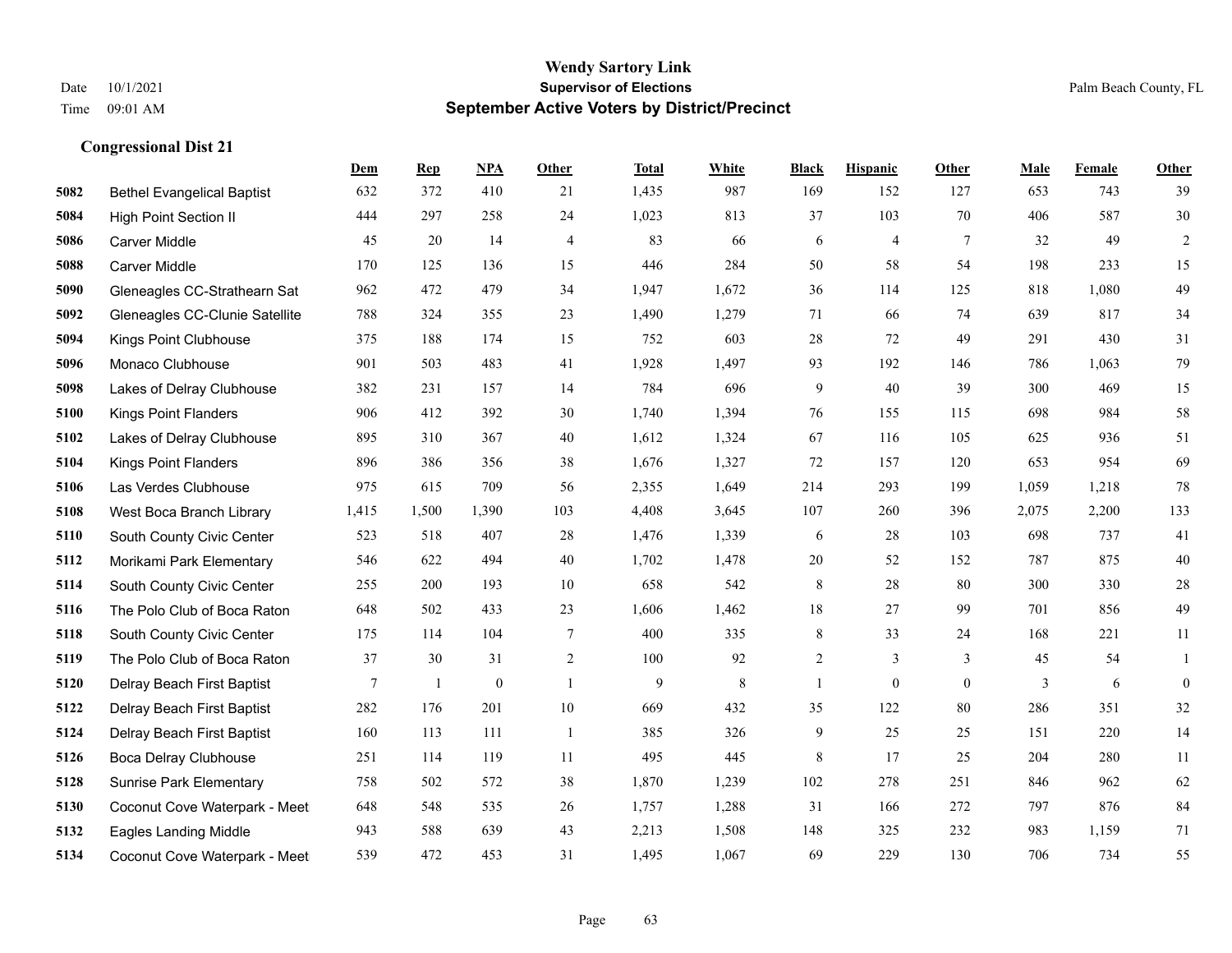**Congressional Dist 21**

#### **Wendy Sartory Link** Date 10/1/2021 **Supervisor of Elections** Palm Beach County, FL Time 09:01 AM **September Active Voters by District/Precinct**

## **Dem Rep NPA Other Total White Black Hispanic Other Male Female Other** West Boca Branch Library 866 508 691 41 2,106 1,369 128 398 211 884 1,155 67 Whispering Pines Elementary 891 559 619 45 2,114 1,407 127 304 276 918 1,117 79 Olympic Heights High 1,044 773 911 50 2,778 1,795 148 532 303 1,253 1,412 113 Whispering Pines Elementary 304 244 254 21 823 597 28 105 93 330 455 38 Whisper Walk Section B 925 453 420 31 1,829 1,449 52 212 116 695 1,083 51 Century Village West 912 498 388 40 1,838 1,417 79 183 159 669 1,097 72 Century Village West 744 369 359 24 1,496 1,192 47 136 121 571 850 75 Century Village West 677 282 283 20 1,262 988 47 143 84 449 771 42 West Boca Raton High 950 795 855 45 2,645 1,978 82 247 338 1,242 1,294 109 Daggerwing Nature Center 896 781 751 51 2,479 1,705 78 343 353 1,118 1,246 115 Southwinds Golf Course 718 501 587 32 1,838 1,248 82 261 247 790 963 85 Glades Presbyterian Church 763 743 641 39 2,186 1,608 65 307 206 1,037 1,067 82 Sandpiper Shores Elementary 1,007 654 672 44 2,377 1,819 72 252 234 1,074 1,224 79 Glades Road Branch Library 834 733 778 50 2,395 1,657 126 362 250 1,038 1,258 99 Glades Road Branch Library 954 606 612 41 2,213 1,667 65 269 212 854 1,300 59 Olympic Heights High 1,145 633 754 44 2,576 1,894 83 355 244 1,001 1,480 95 Waters Edge Elementary 864 754 811 46 2,475 1,674 127 357 317 1,139 1,216 120 Loggers Run Middle 467 349 368 15 1,199 829 47 201 122 508 630 61 Loggers Run Middle 706 539 636 45 1,926 1,067 187 402 270 855 971 100 Boca Glades Baptist Church 683 372 632 42 1,729 969 128 397 235 789 860 80 Boca Glades Baptist Church 580 290 534 37 1,441 737 132 364 208 644 726 71 Coral Sunset Elementary 902 561 727 39 2,229 1,230 242 437 320 1,025 1,095 109 Coral Sunset Elementary 1,010 420 850 38 2,318 988 348 653 329 986 1,207 125 Pines Of Boca Barwood 971 619 785 48 2,423 1,428 141 536 318 1,021 1,301 101 Lakes at Boca Rio Clubhouse 407 283 335 20 1,045 686 63 177 119 477 521 47 Hammock Pointe Elementary 1,066 684 920 44 2,714 1,555 202 578 379 1,168 1,425 121 Lakes Of Boca Barwood 394 257 377 21 1,049 623 47 239 140 446 547 56 Binks Forest Elementary 26 40 38 5 109 80 5 10 14 47 59 3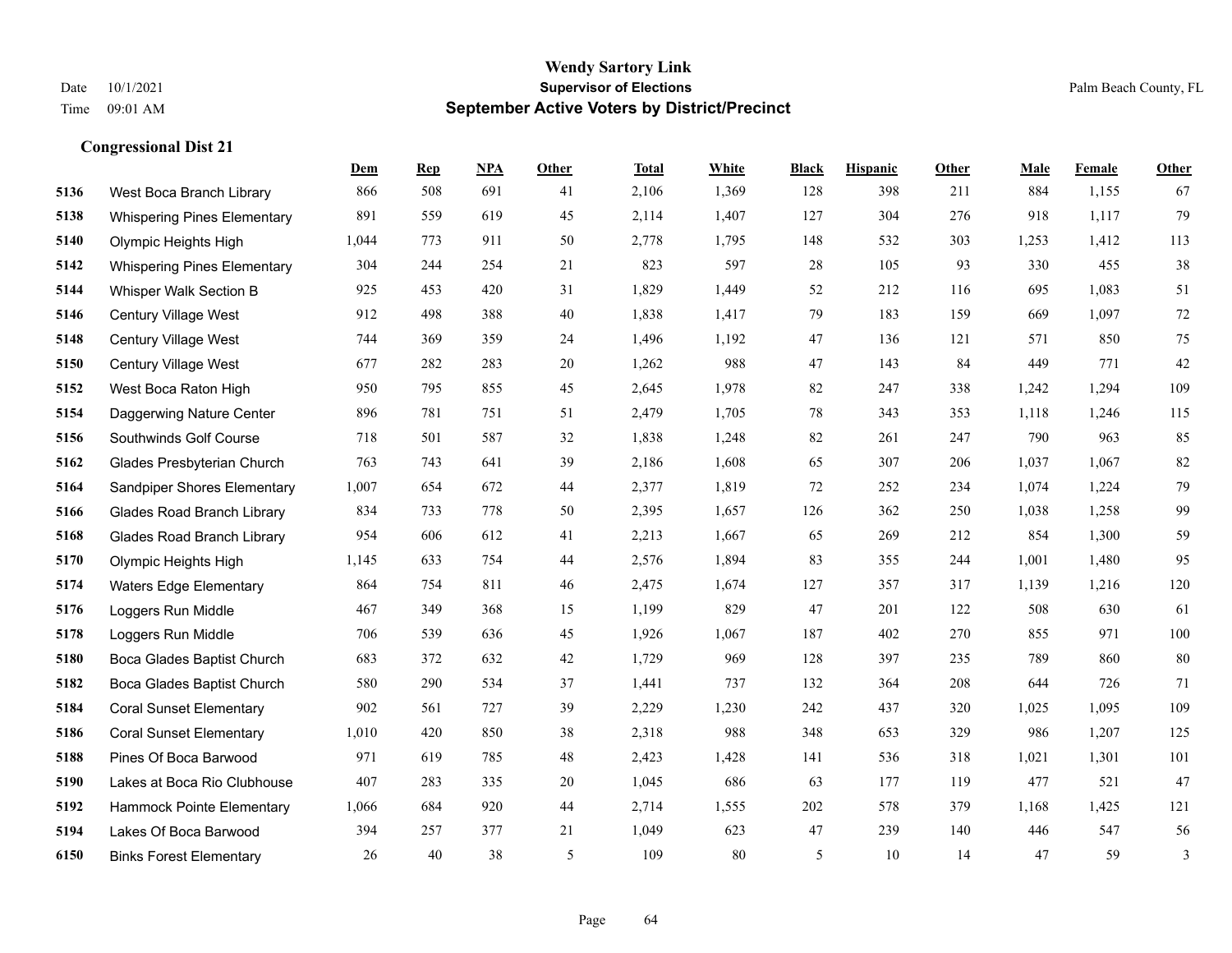|      |                                     | Dem          | <b>Rep</b>       | NPA          | <b>Other</b>     | <b>Total</b> | <b>White</b>   | <b>Black</b>     | <b>Hispanic</b> | <b>Other</b> | <b>Male</b>  | <b>Female</b> | <b>Other</b>     |
|------|-------------------------------------|--------------|------------------|--------------|------------------|--------------|----------------|------------------|-----------------|--------------|--------------|---------------|------------------|
| 6152 | <b>Binks Forest Elementary</b>      | 406          | 553              | 379          | 34               | 1,372        | 1,043          | 45               | 133             | 151          | 646          | 682           | 44               |
| 6154 | Wellington Landings Middle          | 463          | 518              | 389          | 28               | 1,398        | 1,007          | 87               | 187             | 117          | 630          | 728           | 40               |
| 6156 | <b>Binks Forest Elementary</b>      | 630          | 723              | 576          | 41               | 1,970        | 1,384          | 128              | 290             | 168          | 898          | 1,012         | 60               |
| 6158 | <b>Wellington Elementary</b>        | 784          | 940              | 547          | 40               | 2,311        | 1,700          | 131              | 309             | 171          | 1,051        | 1,185         | $75\,$           |
| 6160 | Wellington Landings Middle          | 669          | 581              | 564          | 43               | 1,857        | 1,207          | 163              | 337             | 150          | 865          | 938           | 54               |
| 6162 | First Baptist Church Wel            | 762          | 658              | 559          | 45               | 2,024        | 1,285          | 210              | 348             | 181          | 901          | 1,059         | 64               |
| 6164 | First Baptist Church Wel            | 835          | 791              | 592          | 57               | 2,275        | 1,527          | 185              | 371             | 192          | 1,016        | 1,186         | 73               |
| 6166 | <b>Wellington Community Center</b>  | 863          | 863              | 737          | 47               | 2,510        | 1,747          | 150              | 403             | 210          | 1,153        | 1,278         | 79               |
| 6168 | First Baptist Church Wel            | 128          | 180              | 143          | 9                | 460          | 353            | 27               | 43              | 37           | 216          | 232           | 12               |
| 6176 | Christ Fellowship Church RPB        | 22           | 13               | 20           | 2                | 57           | 22             | 10               | 19              | 6            | 24           | 31            | $\overline{c}$   |
| 6182 | New Horizons Elementary             | 292          | 453              | 318          | 13               | 1,076        | 788            | 51               | 114             | 123          | 463          | 584           | 29               |
| 6184 | Wellington High                     | 660          | 578              | 526          | 36               | 1,800        | 1,110          | 243              | 288             | 159          | 796          | 946           | 58               |
| 6186 | <b>Elbridge Gale Elementary</b>     | 816          | 561              | 636          | 43               | 2,056        | 1,117          | 296              | 428             | 215          | 901          | 1,078         | 77               |
| 6188 | <b>Wellington Village Park</b>      | 223          | 420              | 303          | 26               | 972          | 825            | 18               | 46              | 83           | 393          | 530           | 49               |
| 6190 | Wellington Village Hall             | 817          | 453              | 634          | 45               | 1,949        | 876            | 357              | 505             | 211          | 808          | 1,066         | 75               |
| 6192 | St Peters Methodist Church          | 965          | 782              | 798          | 63               | 2,608        | 1,547          | 280              | 547             | 234          | 1,193        | 1,328         | 87               |
| 6194 | <b>Equestrian Trails Elementary</b> | 504          | 288              | 338          | 18               | 1,148        | 517            | 292              | 152             | 187          | 512          | 580           | 56               |
| 6196 | Palm Beach Central High             | $\mathbf{0}$ | $\boldsymbol{0}$ | $\mathbf{0}$ | $\mathbf{0}$     | $\mathbf{0}$ | $\overline{0}$ | $\boldsymbol{0}$ | $\mathbf{0}$    | $\mathbf{0}$ | $\mathbf{0}$ | $\theta$      | $\boldsymbol{0}$ |
| 6198 | Wellington Branch Library           | 522          | 351              | 351          | 37               | 1,261        | 690            | 194              | 267             | 110          | 542          | 687           | $32\,$           |
| 6200 | <b>Emerald Cove Middle</b>          | 538          | 564              | 509          | 50               | 1,661        | 1,031          | 177              | 277             | 176          | 736          | 872           | 53               |
| 6202 | <b>Emerald Cove Middle</b>          | 103          | 81               | 95           | $\tau$           | 286          | 163            | 58               | 51              | 14           | 126          | 154           | 6                |
| 6204 | <b>Emerald Cove Middle</b>          | 31           | 21               | 35           | $\boldsymbol{0}$ | 87           | 45             | $25\,$           | 9               | 8            | 24           | 59            | $\overline{4}$   |
| 6207 | Palm Beach Central High             | 277          | 369              | 253          | 18               | 917          | 601            | 93               | 102             | 121          | 420          | 473           | $24\,$           |
| 6208 | Buena Vida Clubhouse                | 319          | 202              | 175          | 14               | 710          | 620            | 22               | 22              | 46           | 317          | 374           | 19               |
| 6210 | Villa Olympia Clubhouse             | 1,554        | 1,057            | 1,277        | 95               | 3,983        | 1,791          | 699              | 678             | 815          | 1,873        | 1,924         | 186              |
| 6212 | Wellington Village Park             | 146          | 224              | 173          | 18               | 561          | 383            | 15               | 92              | 71           | 257          | 278           | $26\,$           |
| 6214 | <b>Wellington Village Park</b>      | 827          | 753              | 691          | 47               | 2,318        | 1,458          | 256              | 282             | 322          | 1,060        | 1,175         | 83               |
| 6216 | Panther Run Elementary              | 234          | 193              | 176          | 10               | 613          | 342            | 96               | 102             | 73           | 282          | 308           | 23               |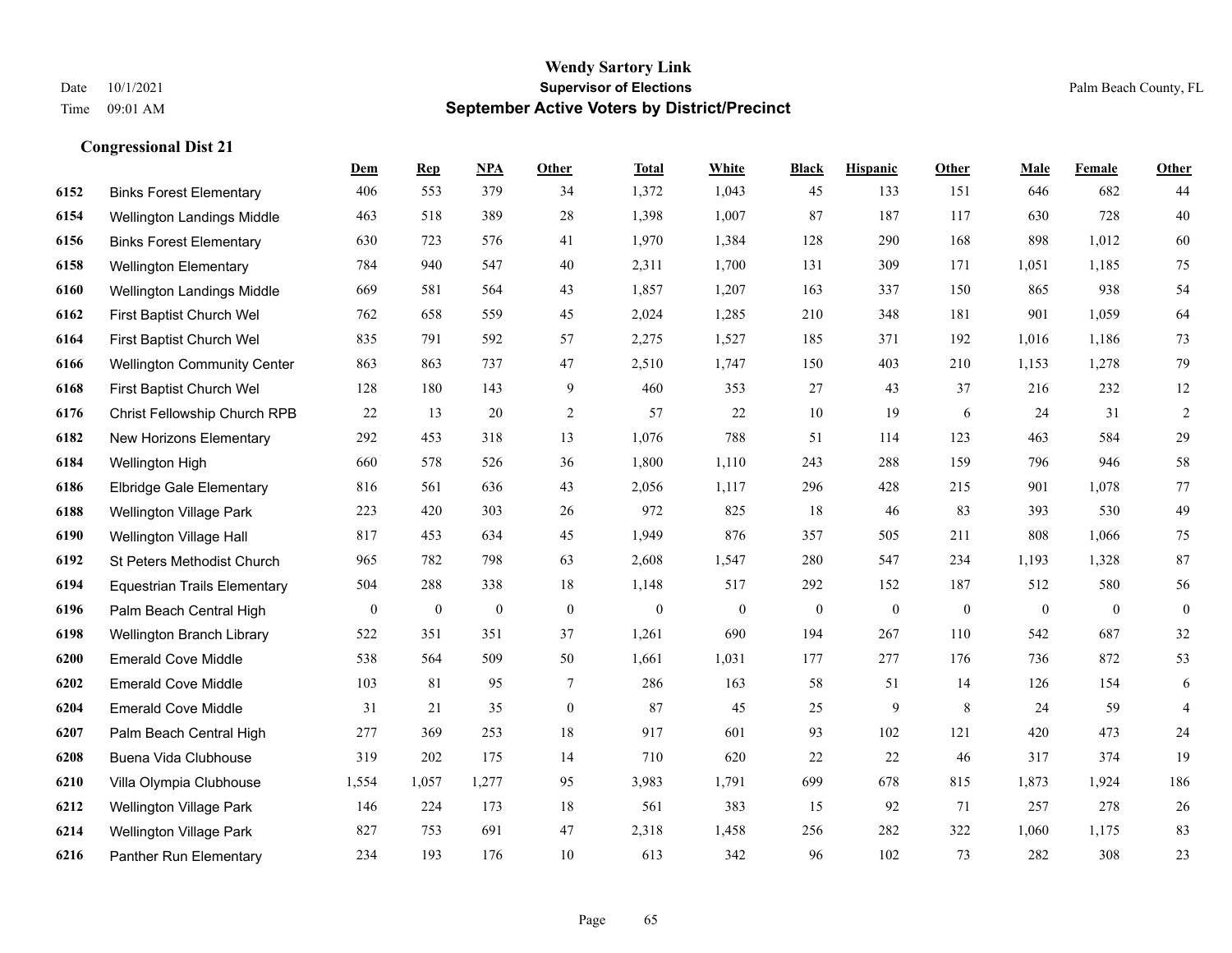|      |                                     | Dem            | <b>Rep</b>       | NPA              | <b>Other</b>   | <b>Total</b>   | <b>White</b>   | <b>Black</b>     | <b>Hispanic</b> | <b>Other</b>   | <b>Male</b>  | <b>Female</b>  | <b>Other</b>    |
|------|-------------------------------------|----------------|------------------|------------------|----------------|----------------|----------------|------------------|-----------------|----------------|--------------|----------------|-----------------|
| 6218 | Wellington Village Park             | $\mathbf{0}$   | $\mathbf{0}$     | $\boldsymbol{0}$ | $\overline{0}$ | $\mathbf{0}$   | $\overline{0}$ | $\mathbf{0}$     | $\mathbf{0}$    | $\overline{0}$ | $\mathbf{0}$ | $\overline{0}$ | $\theta$        |
| 6220 | <b>Wellington Village Park</b>      | 58             | 29               | 42               | 6              | 135            | 66             | 16               | 32              | 21             | 55           | 76             | $\overline{4}$  |
| 6222 | Panther Run Elementary              | $\overline{0}$ | $\mathbf{1}$     | $\mathbf{0}$     | $\Omega$       | $\overline{1}$ | $\mathbf{1}$   | $\mathbf{0}$     | $\mathbf{0}$    | $\theta$       | $\mathbf{1}$ | $\theta$       | $\theta$        |
| 6224 | Discovery Key Elementary            | 959            | 1,118            | 681              | 59             | 2,817          | 2,096          | 180              | 330             | 211            | 1,314        | 1,421          | 82              |
| 6226 | The Isles at Wellington             | 749            | 754              | 625              | 38             | 2,166          | 1,394          | 224              | 242             | 306            | 1,018        | 1,052          | 96              |
| 6228 | Wycliffe Comm Association Bldg      | 769            | 322              | 399              | 21             | 1,511          | 1,415          | 18               | 19              | 59             | 651          | 832            | $28\,$          |
| 6230 | Epiphany Lutheran Church            | 1,155          | 1,211            | 1,134            | 81             | 3,581          | 2,222          | 403              | 581             | 375            | 1,639        | 1,838          | 104             |
| 6232 | Panther Run Elementary              | 678            | 743              | 643              | 49             | 2,113          | 1,346          | 243              | 248             | 276            | 1,003        | 1,042          | 68              |
| 7070 | Northboro Elementary                | 453            | 401              | 365              | 39             | 1,258          | 1,005          | 64               | 85              | 104            | 583          | 641            | 34              |
| 7108 | <b>Chamber of Commerce</b>          | 402            | 396              | 346              | 54             | 1,198          | 899            | 61               | 104             | 134            | 564          | 598            | 36              |
| 7130 | Alexander W Dreyfoos SOA High       | 811            | 816              | 764              | 74             | 2,465          | 1,887          | 113              | 205             | 260            | 1,241        | 1,154          | $70\,$          |
| 7132 | WPB City Hall Flagler Gallery       | 674            | 660              | 600              | 73             | 2,007          | 1,584          | 84               | 142             | 197            | 1,010        | 929            | 68              |
| 7148 | <b>Howard Park Community Center</b> | 82             | 27               | 49               | $\tau$         | 165            | 79             | 37               | 29              | 20             | 81           | 77             | $7\phantom{.0}$ |
| 7150 | Howard Park Community Center        | 353            | 276              | 297              | 36             | 962            | 770            | 39               | 86              | 67             | 482          | 454            | $26\,$          |
| 7152 | WPB City Hall Flagler Gallery       | 478            | 445              | 269              | 41             | 1,233          | 978            | 43               | 117             | 95             | 473          | 715            | 45              |
| 7154 | Morton & Barbara Mandel Cente       | 147            | 372              | 155              | 18             | 692            | 615            | 8                | 13              | 56             | 316          | 354            | $22\,$          |
| 7156 | PB Fire Station #3                  | 42             | 102              | 59               | $\overline{2}$ | 205            | 177            | $\boldsymbol{0}$ | $\overline{7}$  | 21             | 92           | 101            | 12              |
| 7158 | PB Fire Station #3                  | 534            | 472              | 407              | 51             | 1,464          | 1,310          | 18               | 34              | 102            | 646          | 782            | $36\,$          |
| 7160 | South Grade Elementary              | 935            | 212              | 457              | 26             | 1,630          | 513            | 619              | 321             | 177            | 791          | 767            | $72\,$          |
| 7162 | <b>Osborne Community Center</b>     | 854            | 122              | 369              | 24             | 1,369          | 248            | 700              | 284             | 137            | 623          | 686            | 60              |
| 7164 | <b>Osborne Community Center</b>     | 320            | 182              | 194              | 23             | 719            | 562            | 51               | 54              | 52             | 333          | 365            | 21              |
| 7166 | PB Fire Station #3                  | 316            | 380              | 297              | 31             | 1,024          | 907            | $\overline{2}$   | 30              | 85             | 453          | 546            | 25              |
| 7168 | <b>Maddock Park</b>                 | 1,505          | 639              | 907              | 58             | 3,109          | 1,519          | 801              | 522             | 267            | 1,423        | 1,568          | 118             |
| 7170 | Lantana Town Hall                   | 708            | 340              | 513              | 37             | 1,598          | 856            | 345              | 240             | 157            | 748          | 774            | 76              |
| 7172 | Lantana Recreation Center           | 295            | 263              | 238              | 16             | 812            | 638            | 49               | 65              | 60             | 384          | 402            | $26\,$          |
| 7174 | <b>Rolling Green Elementary</b>     | 1,036          | 237              | 499              | 29             | 1,801          | 566            | 675              | 406             | 154            | 786          | 935            | $80\,$          |
| 7175 | Rolling Green Elementary            | $\overline{0}$ | $\boldsymbol{0}$ | $\overline{1}$   | $\mathbf{0}$   | -1             | $\mathbf{0}$   | $\boldsymbol{0}$ | 1               | $\overline{0}$ | -1           | $\mathbf{0}$   | $\mathbf{0}$    |
| 7176 | Hypoluxo Town Hall                  | 187            | 87               | 111              | 9              | 394            | 220            | 82               | 64              | 28             | 169          | 215            | 10              |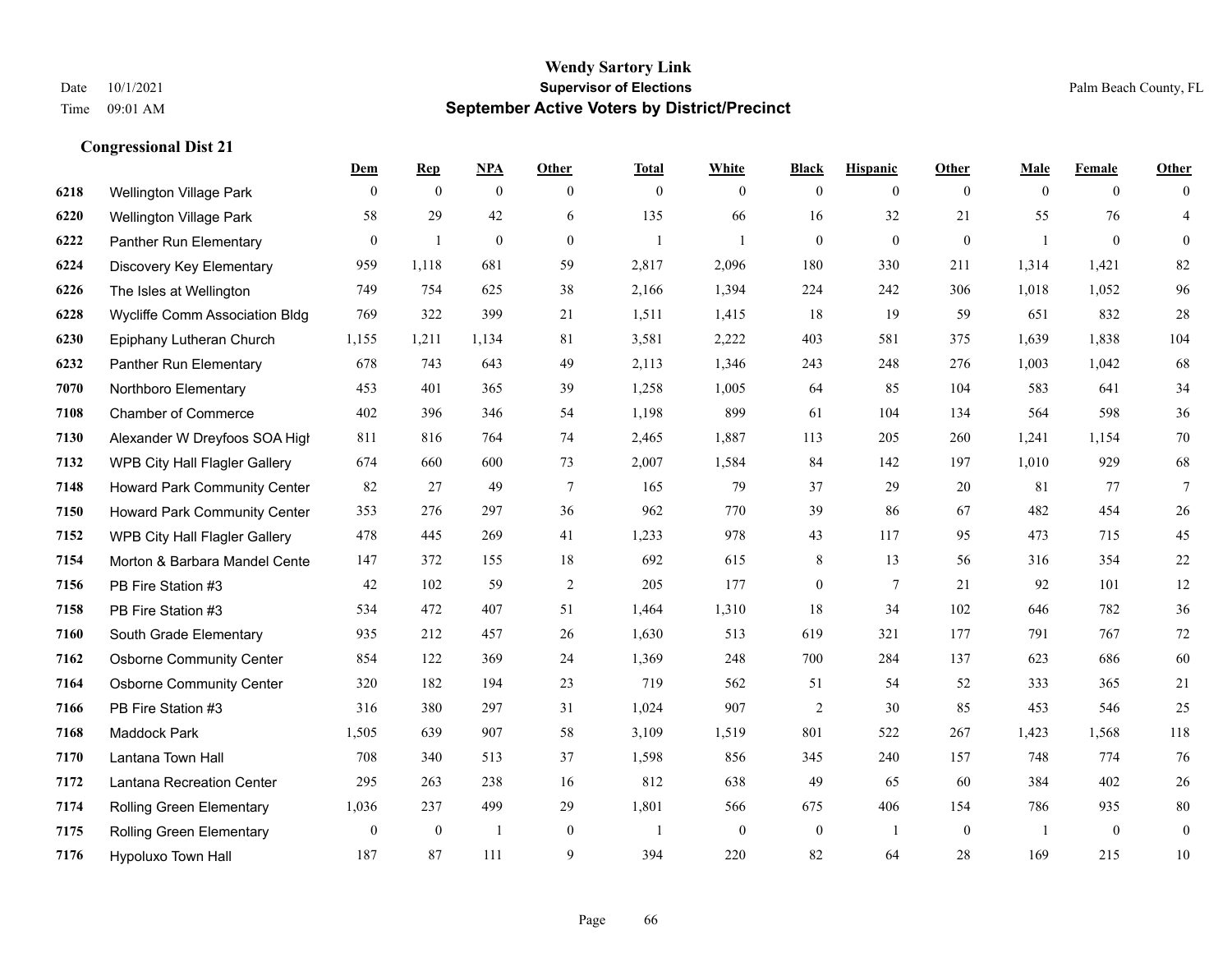|      |                                | Dem     | <b>Rep</b>     | <b>NPA</b>   | Other          | <b>Total</b> | White   | <b>Black</b>   | <b>Hispanic</b> | Other  | <b>Male</b> | Female  | Other        |
|------|--------------------------------|---------|----------------|--------------|----------------|--------------|---------|----------------|-----------------|--------|-------------|---------|--------------|
| 7178 | Temple Beth Kodesh             | 1,521   | 190            | 546          | 30             | 2,287        | 436     | 1,305          | 350             | 196    | 1,017       | 1,165   | 105          |
| 7179 | Village Royale on the Green    | 805     | 225            | 347          | 24             | 1,401        | 582     | 564            | 139             | 116    | 592         | 745     | 64           |
| 7180 | St John Missionary Baptist Chr | 1,757   | 133            | 460          | 18             | 2,368        | 235     | 1,763          | 171             | 199    | 993         | 1,274   | 101          |
| 7182 | Carolyn Sims Center            | 1,468   | 66             | 346          | 12             | 1,892        | 79      | 1,596          | 81              | 136    | 769         | 1,051   | 72           |
| 7184 | St John Missionary Baptist Chr | 2       | $\overline{4}$ | $\mathbf{0}$ | $\overline{0}$ | 6            | 4       |                | $\mathbf{0}$    |        | 4           | 2       | $\mathbf{0}$ |
| 7186 | Boynton Beach Senior Center    | 1,470   | 413            | 715          | 54             | 2,652        | 1,058   | 1,072          | 274             | 248    | 1,229       | 1,305   | 118          |
| 7188 | <b>Forest Park Elementary</b>  | 847     | 532            | 576          | 60             | 2,015        | 1,395   | 269            | 181             | 170    | 847         | 1,095   | 73           |
| 7190 | Seacrest Presbyterian          | 1,053   | 609            | 785          | 60             | 2,507        | 1,579   | 449            | 244             | 235    | 1,194       | 1,213   | 100          |
| 7192 | Lakeview Baptist Church        | 16      | 10             | 10           | 2              | 38           | 27      | $\overline{c}$ | 3               | 6      | 19          | 16      | 3            |
| 7194 | Delray Beach Community Cente   | 572     | 345            | 417          | 41             | 1,375        | 991     | 190            | 101             | 93     | 696         | 634     | 45           |
| 7196 | Atlantic High Auditorium       | 1,513   | 235            | 506          | 20             | 2,274        | 590     | 1,351          | 121             | 212    | 1,040       | 1,141   | 93           |
| 7198 | Atlantic High Auditorium       | 44      | 27             | 27           | 3              | 101          | 81      | 6              | $\overline{7}$  | $\tau$ | 41          | 57      | 3            |
| 7200 | Pompey Park Recreation Center  | 1,320   | 235            | 423          | 26             | 2,004        | 483     | 1,286          | 106             | 129    | 902         | 1,045   | 57           |
| 7202 | 505 Club                       | 648     | 387            | 432          | 38             | 1,505        | 1,072   | 231            | 74              | 128    | 789         | 667     | 49           |
| 7204 | 505 Club                       | 36      | 31             | 37           | $\overline{4}$ | 108          | 84      | $\overline{c}$ | 9               | 13     | 55          | 48      | 5            |
| 7206 | 505 Club                       | 55      | 59             | 54           | 5              | 173          | 146     | $\overline{c}$ | 8               | 17     | 92          | 76      | 5            |
| 7208 | Atlantic High Media Center     | 745     | 179            | 307          | 22             | 1,253        | 536     | 527            | 81              | 109    | 536         | 676     | 41           |
| 7210 | Village Academy                | 1,743   | 99             | 403          | 17             | 2,262        | 125     | 1,836          | 140             | 161    | 919         | 1,251   | 92           |
| 7212 | Delray Beach Library           | 1,301   | 223            | 472          | 29             | 2,025        | 546     | 1,191          | 116             | 172    | 978         | 980     | 67           |
| 7214 | Delray Beach Community Cente   | 867     | 310            | 475          | 36             | 1,688        | 785     | 546            | 206             | 151    | 815         | 804     | 69           |
|      | <b>Congressional Dist 21</b>   | 220,436 | 137,607        | 146,056      | 10,932         | 515,031      | 333,479 | 61,511         | 72,612          | 47,429 | 227,341     | 269,160 | 18,530       |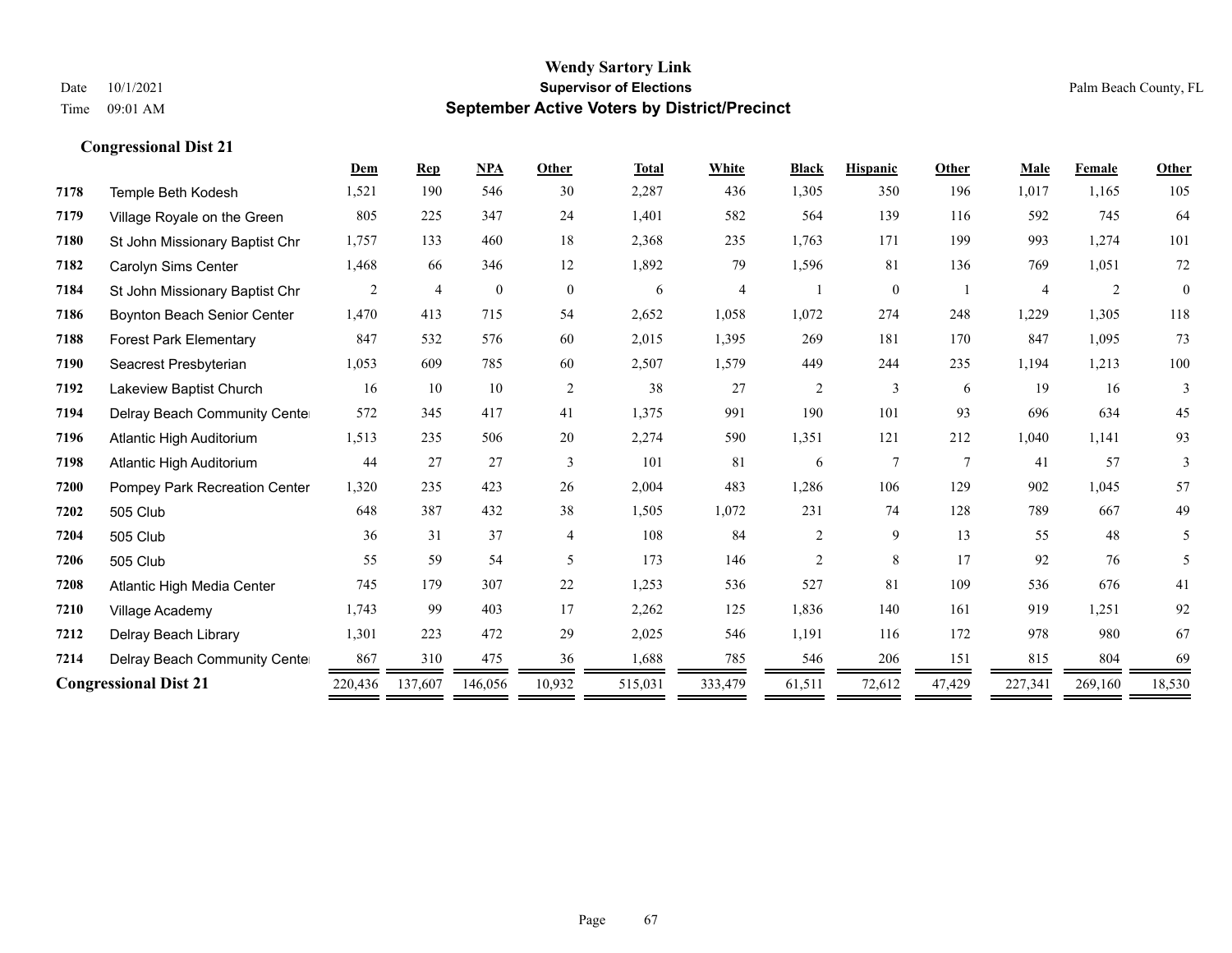|      |                                  | Dem | <b>Rep</b> | NPA | <b>Other</b> | <b>Total</b> | <b>White</b> | <b>Black</b> | <b>Hispanic</b> | <b>Other</b> | <b>Male</b> | Female | <b>Other</b> |
|------|----------------------------------|-----|------------|-----|--------------|--------------|--------------|--------------|-----------------|--------------|-------------|--------|--------------|
| 4128 | St Lucy Catholic Church          | 614 | 905        | 621 | 42           | 2,182        | 1,950        | 14           | 76              | 142          | 987         | 1,126  | 69           |
| 4130 | Omni Middle                      | 638 | 619        | 534 | 35           | 1,826        | 1,501        | 33           | 136             | 156          | 852         | 922    | 52           |
| 4132 | Calusa Elementary                | 379 | 397        | 316 | 25           | 1,117        | 923          | 15           | 95              | 84           | 456         | 621    | 40           |
| 4134 | Above and Beyond Community (     | 406 | 564        | 427 | 37           | 1,434        | 1,161        | 40           | 128             | 105          | 675         | 712    | 47           |
| 4136 | Above and Beyond Community (     | 642 | 614        | 577 | 45           | 1,878        | 1,400        | 48           | 221             | 209          | 802         | 1,003  | 73           |
| 4138 | <b>Ascension Catholic Church</b> | 806 | 1,185      | 893 | 68           | 2,952        | 2,309        | 160          | 231             | 252          | 1,391       | 1,464  | 97           |
| 4140 | <b>Broken Sound Club</b>         | 260 | 206        | 185 | 14           | 665          | 494          | 24           | 83              | 64           | 273         | 374    | 18           |
| 4142 | Woodfield Country Club HOA       | 839 | 746        | 726 | 54           | 2,365        | 2,120        | 12           | 65              | 168          | 1,083       | 1,190  | 92           |
| 4144 | Seasons HOA Clubhouse            | 225 | 207        | 169 | $10\,$       | 611          | 504          | $\,8\,$      | 36              | 63           | 293         | 289    | 29           |
| 4146 | <b>Broken Sound Club</b>         | 528 | 374        | 336 | 17           | 1,255        | 1,149        | 12           | 31              | 63           | 566         | 657    | 32           |
| 4148 | <b>Broken Sound Club</b>         | 561 | 417        | 434 | 40           | 1,452        | 1,142        | 65           | 139             | 106          | 665         | 750    | 37           |
| 4150 | Patch Reef Park Community Cer    | 580 | 547        | 589 | 69           | 1,785        | 1,372        | 69           | 160             | 184          | 842         | 896    | 47           |
| 4152 | Boca Delray Lodge #171           | 629 | 640        | 648 | 51           | 1,968        | 1,445        | 73           | 224             | 226          | 894         | 991    | 83           |
| 4154 | <b>Ascension Catholic Church</b> | 416 | 418        | 329 | 33           | 1,196        | 872          | 85           | 104             | 135          | 582         | 568    | 46           |
| 4156 | St Lucy Catholic Church          | 529 | 552        | 412 | 35           | 1,528        | 1,344        | 6            | 65              | 113          | 711         | 774    | 43           |
| 4158 | Spanish River High               | 943 | 732        | 754 | 42           | 2,471        | 1,956        | 49           | 217             | 249          | 1,181       | 1,185  | 105          |
| 4160 | Greater BR Swim & Racquet Ctr    | 427 | 407        | 351 | 20           | 1,205        | 976          | 18           | 89              | 122          | 557         | 605    | 43           |
| 4162 | Patch Reef Park Community Cer    | 545 | 482        | 439 | 20           | 1,486        | 1,135        | 31           | 114             | 206          | 678         | 735    | 73           |
| 4164 | Safe Schools Institute           | 596 | 642        | 562 | 35           | 1,835        | 1,473        | 29           | 171             | 162          | 855         | 889    | 91           |
| 4166 | FAU Arena Lobby                  | 779 | 449        | 598 | 28           | 1,854        | 1,050        | 301          | 265             | 238          | 828         | 926    | 100          |
| 4168 | JC Mitchell Elementary           | 702 | 562        | 604 | 50           | 1,918        | 1,325        | 83           | 243             | 267          | 834         | 969    | 115          |
| 4170 | Spanish River Library            | 903 | 1,038      | 866 | 49           | 2,856        | 2,219        | 100          | 264             | 273          | 1,352       | 1,405  | 99           |
| 4172 | Marine Safety Headquarters       | 665 | 684        | 587 | 59           | 1,995        | 1,749        | 16           | 94              | 136          | 891         | 1,049  | 55           |
| 4174 | Sugar Sand Park Comm Center      | 307 | 272        | 267 | 15           | 861          | 743          | 5            | 52              | 61           | 404         | 421    | 36           |
| 4176 | Sugar Sand Park Comm Center      | 928 | 701        | 724 | 67           | 2,420        | 1,778        | 73           | 320             | 249          | 1,052       | 1,266  | 102          |
| 4178 | Sugar Sand Park Comm Center      | 757 | 644        | 514 | 45           | 1,960        | 1,565        | 42           | 196             | 157          | 795         | 1,101  | 64           |
| 4180 | Del Prado Elementary             | 570 | 571        | 557 | 35           | 1,733        | 1,238        | 50           | 241             | 204          | 786         | 849    | 98           |
| 4182 | Greater BR Swim & Racquet Ctr    | 870 | 590        | 728 | 54           | 2,242        | 1,522        | 79           | 401             | 240          | 940         | 1,210  | 92           |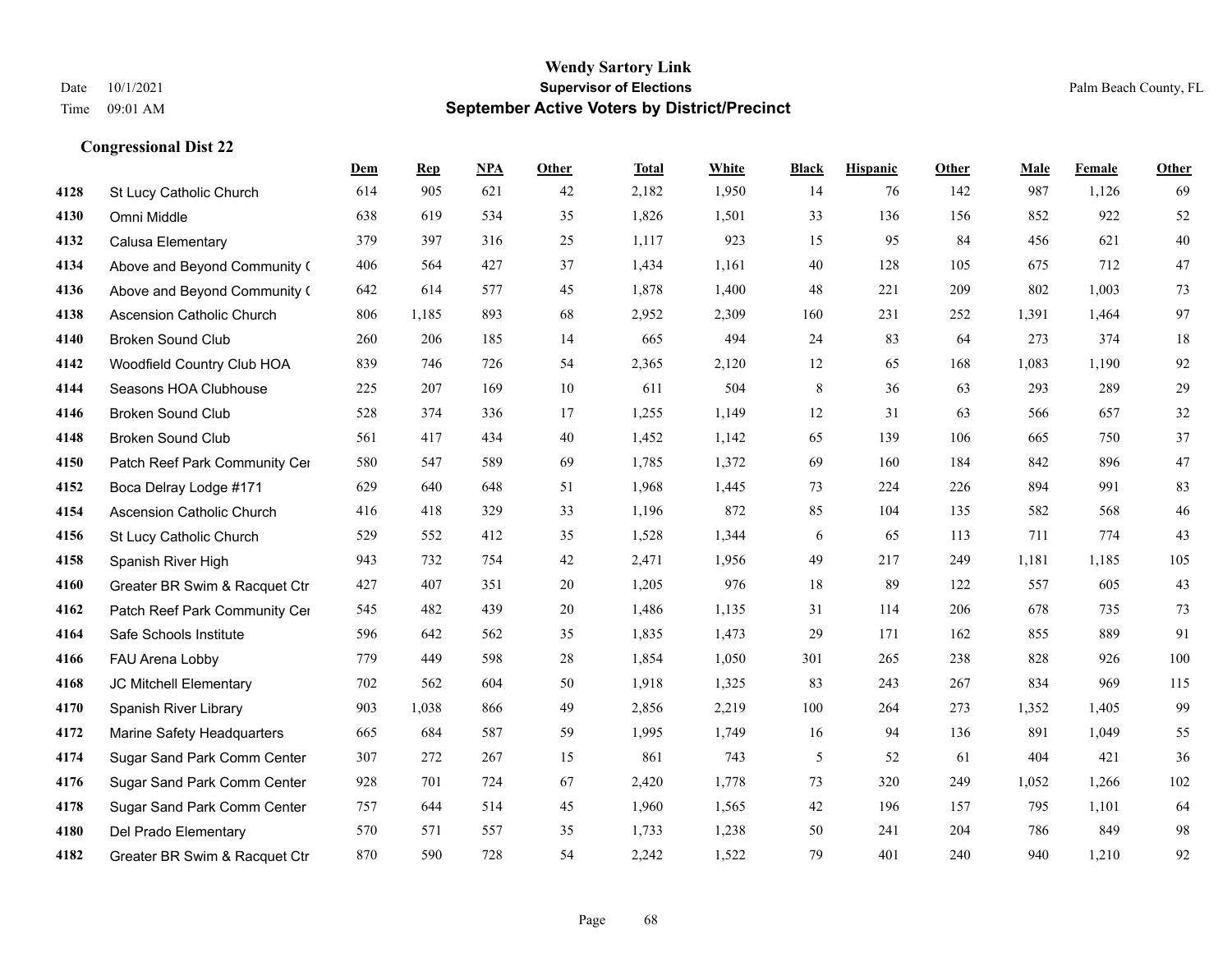|      |                                    | Dem    | <b>Rep</b> | NPA | <b>Other</b>   | <b>Total</b> | <b>White</b> | <b>Black</b>   | <b>Hispanic</b> | <b>Other</b> | <b>Male</b> | <b>Female</b> | <b>Other</b> |
|------|------------------------------------|--------|------------|-----|----------------|--------------|--------------|----------------|-----------------|--------------|-------------|---------------|--------------|
| 4184 | Boca Raton Middle                  | 557    | 605        | 554 | 38             | 1,754        | 1,322        | 58             | 205             | 169          | 823         | 881           | 50           |
| 4186 | The Volen Center                   | 548    | 507        | 454 | 30             | 1,539        | 1,063        | 127            | 165             | 184          | 702         | 773           | 64           |
| 4188 | Elks Lodge of Boca Raton           | 894    | 520        | 596 | 57             | 2,067        | 1,205        | 320            | 311             | 231          | 926         | 1,046         | 95           |
| 4190 | St Gregory Episcopal Church        | 740    | 1,069      | 798 | 73             | 2,680        | 2,253        | 26             | 178             | 223          | 1,308       | 1,282         | 90           |
| 4192 | Verde K-8 School                   | 562    | 962        | 710 | 47             | 2,281        | 1,820        | 47             | 132             | 282          | 1,054       | 1,103         | 124          |
| 4194 | Del Prado Elementary               | 540    | 328        | 309 | 29             | 1,206        | 1,026        | 23             | 60              | 97           | 508         | 666           | 32           |
| 4196 | Good Shepherd Lutheran             | 703    | 432        | 448 | 23             | 1,606        | 1,380        | 30             | 83              | 113          | 674         | 891           | 41           |
| 4198 | Verde K-8 School                   | 625    | 467        | 513 | 35             | 1,640        | 1,029        | 117            | 310             | 184          | 670         | 897           | 73           |
| 4200 | Verde K-8 School                   | 402    | 345        | 299 | 21             | 1,067        | 794          | $\,$ 8 $\,$    | 172             | 93           | 428         | 611           | 28           |
| 4202 | Greater BR Swim & Racquet Ctr      | 782    | 590        | 625 | 32             | 2,029        | 1,580        | 31             | 237             | 181          | 827         | 1,127         | 75           |
| 4204 | Sugar Sand Park Comm Center        | 742    | 443        | 591 | 39             | 1,815        | 1,140        | 141            | 318             | 216          | 814         | 933           | 68           |
| 4206 | Good Shepherd Lutheran             | 676    | 479        | 508 | 33             | 1,696        | 1,343        | 34             | 178             | 141          | 686         | 953           | 57           |
| 4208 | Hammock Pointe Elementary          | 860    | 586        | 478 | 35             | 1,959        | 1,686        | 10             | 118             | 145          | 776         | 1,129         | 54           |
| 4210 | Sugar Sand Park Comm Center        | 644    | 830        | 676 | 43             | 2,193        | 1,728        | 30             | 263             | 172          | 1,011       | 1,110         | $72\,$       |
| 4212 | Center for Spiritual Living        | 624    | 804        | 587 | 37             | 2,052        | 1,717        | 33             | 162             | 140          | 974         | 1,016         | 62           |
| 4214 | Calvary Chapel Boca Raton - 4th    | 628    | 859        | 642 | 65             | 2,194        | 1,752        | 44             | 231             | 167          | 1,017       | 1,098         | 79           |
| 4216 | Calvary Chapel Boca Raton - Kir    | 672    | 1,067      | 691 | 62             | 2,492        | 2,097        | 20             | 179             | 196          | 1,176       | 1,226         | $90\,$       |
| 4218 | <b>Grace Community Church</b>      | 454    | 848        | 539 | 59             | 1,900        | 1,576        | 31             | 138             | 155          | 878         | 939           | 83           |
| 4220 | <b>Boca Raton Community Center</b> | 463    | 394        | 454 | 44             | 1,355        | 872          | 100            | 234             | 149          | 601         | 711           | 43           |
| 4222 | Boca Raton Downtown Library        | 942    | 1,107      | 907 | 86             | 3,042        | 2,558        | 65             | 181             | 238          | 1,371       | 1,556         | 115          |
| 4224 | <b>Grace Community Church</b>      | 513    | 1,110      | 738 | 62             | 2,423        | 1,991        | 56             | 181             | 195          | 1,138       | 1,204         | 81           |
| 4226 | St Gregory Episcopal Church        | 218    | 384        | 278 | 23             | 903          | 812          | $\tau$         | 31              | 53           | 428         | 451           | 24           |
| 4228 | Boca Raton Community Center        | 519    | 656        | 507 | 50             | 1,732        | 1,484        | 16             | 97              | 135          | 778         | 905           | 49           |
| 4230 | Boca Raton Downtown Library        | 313    | 446        | 329 | 22             | 1,110        | 972          | 9              | 55              | 74           | 523         | 565           | $22\,$       |
| 5111 | Morikami Park Elementary           | 44     | 61         | 50  | 3              | 158          | 150          | $\overline{0}$ | $\overline{3}$  | 5            | 72          | 85            | $\mathbf{1}$ |
| 5113 | Morikami Park Elementary           | $18\,$ | 39         | 24  | $\overline{c}$ | 83           | 67           | $\overline{0}$ | 6               | 10           | 35          | 41            | 7            |
| 5115 | Spanish River High                 | 84     | 107        | 84  | 12             | 287          | 231          | 4              | 23              | 29           | 144         | 140           | 3            |
| 5117 | The Polo Club of Boca Raton        | 302    | 188        | 195 | 18             | 703          | 641          | $\mathbf{1}$   | 9               | 52           | 287         | 391           | 25           |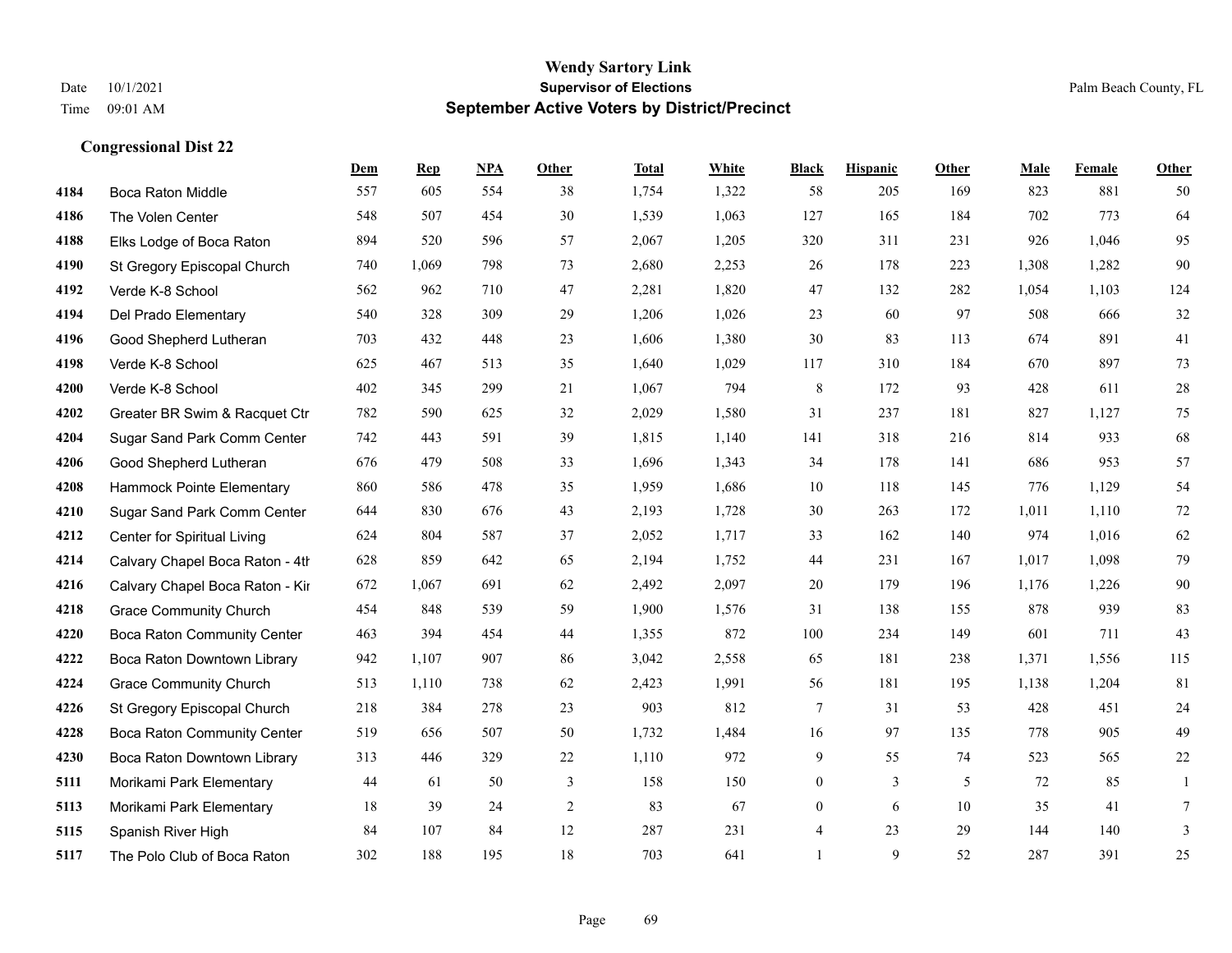|      |                              | <u>Dem</u> | <b>Rep</b> | NPA    | <u>Other</u> | <b>Total</b> | <b>White</b> | <b>Black</b> | <b>Hispanic</b> | <u>Other</u> | Male  | Female | <b>Other</b> |
|------|------------------------------|------------|------------|--------|--------------|--------------|--------------|--------------|-----------------|--------------|-------|--------|--------------|
| 5158 | Boca West Country Club       | 758        | 454        | 51.    | 48           | . 771        | 1.591        |              |                 | 100          | 733   | 992    | 46           |
| 5160 | Boca West Country Club       | 815        | 463        | 423    | 34           | .735         | 1,633        |              |                 | 70           | 676   | 1,018  | 41           |
| 5172 | Del Prado Elementary         | 236        | 302        | 199    | 19           | 756          | 679          | 10           |                 | 56           | 358   | 377    | 21           |
|      | <b>Congressional Dist 22</b> | 33,922     | 33,617     | 29.464 | 2,275        | 99.278       | 78,607       | 2,949        | 8,833           | 8,889        | 44,62 | 51,064 | 3,593        |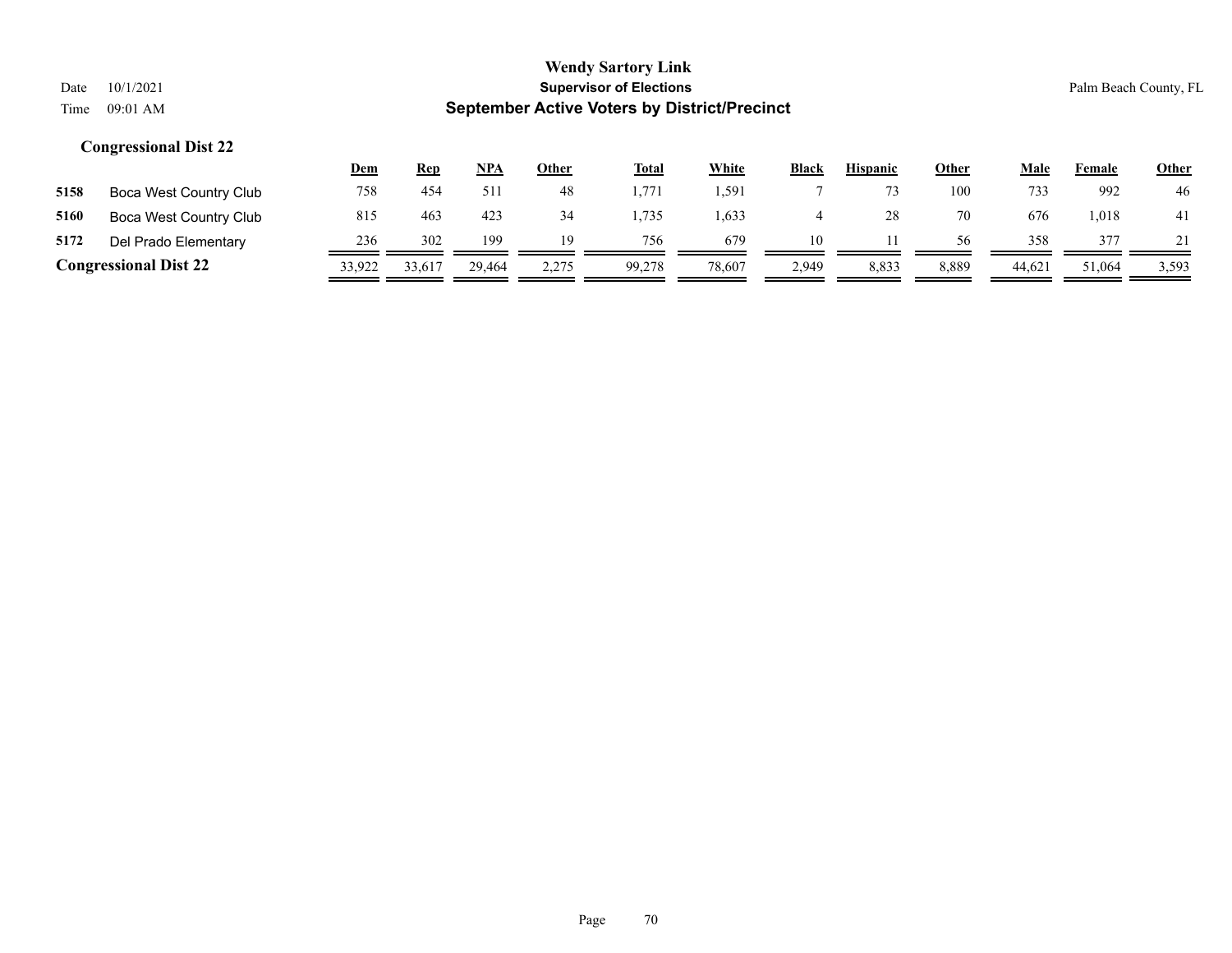#### **Unincorporated**

|      |                                     | Dem              | <b>Rep</b>       | NPA              | <b>Other</b>   | <b>Total</b>     | <b>White</b>     | <b>Black</b>     | <b>Hispanic</b>  | <b>Other</b>   | <b>Male</b>  | <b>Female</b>  | <b>Other</b>     |
|------|-------------------------------------|------------------|------------------|------------------|----------------|------------------|------------------|------------------|------------------|----------------|--------------|----------------|------------------|
| 1002 | <b>Canal Point Community Center</b> | $\mathbf{0}$     | $\mathbf{0}$     | $\boldsymbol{0}$ | $\Omega$       | $\Omega$         | $\overline{0}$   | $\mathbf{0}$     | $\boldsymbol{0}$ | $\theta$       | $\theta$     | $\overline{0}$ | $\Omega$         |
| 1004 | Pierce Hammock Elementary           | 2                | 3                | 3                | $\theta$       | 8                | 8                | $\theta$         | $\mathbf{0}$     | $\theta$       | 3            | 5              | $\theta$         |
| 1006 | Journey Church of Jupiter           | $\Omega$         | $\theta$         | $\theta$         | $\Omega$       | $\Omega$         | $\Omega$         | $\Omega$         | $\theta$         | $\Omega$       | $\Omega$     | $\Omega$       | $\Omega$         |
| 1008 | Journey Church of Jupiter           | 0                | $\mathbf{0}$     | $\mathbf{0}$     | $\overline{0}$ | $\theta$         | $\overline{0}$   | $\overline{0}$   | $\boldsymbol{0}$ | $\theta$       | $\mathbf{0}$ | $\mathbf{0}$   |                  |
| 1010 | Journey Church of Jupiter           | 0                | $\mathbf{0}$     | $\mathbf{0}$     | $\theta$       | $\Omega$         | $\overline{0}$   | $\overline{0}$   | $\mathbf{0}$     | $\theta$       | $\theta$     | $\theta$       | $\Omega$         |
| 1012 | Caloosa POA Meeting Room            | 0                | $\mathbf{0}$     | $\mathbf{0}$     | $\theta$       | $\Omega$         | $\mathbf{0}$     | $\overline{0}$   | $\mathbf{0}$     | $\Omega$       | $\theta$     | $\Omega$       | $\mathbf{0}$     |
| 1014 | Caloosa POA Meeting Room            | $\theta$         | $\mathbf{1}$     | $\mathbf{0}$     | $\theta$       |                  | 1                | $\overline{0}$   | $\mathbf{0}$     | $\theta$       | $\theta$     | $\Omega$       |                  |
| 1016 | Journey Church of Jupiter           | $\Omega$         | $\mathbf{0}$     | $\mathbf{0}$     | $\theta$       | $\theta$         | $\overline{0}$   | $\mathbf{0}$     | $\mathbf{0}$     | $\theta$       | $\Omega$     | $\theta$       | $\theta$         |
| 1018 | Calvary Church of Jupiter           | 445              | 832              | 471              | 49             | 1,797            | 1,590            | 20               | 94               | 93             | 850          | 892            | 55               |
| 1019 | Calvary Church of Jupiter           | 195              | 381              | 218              | 10             | 804              | 724              | 1                | 44               | 35             | 387          | 401            | 16               |
| 1020 | Caloosa POA Meeting Room            | $\overline{0}$   | $\boldsymbol{0}$ | $\mathbf{0}$     | $\theta$       | $\mathbf{0}$     | $\mathbf{0}$     | $\mathbf{0}$     | $\mathbf{0}$     | $\theta$       | $\theta$     | $\theta$       | $\mathbf{0}$     |
| 1022 | Journey Church of Jupiter           | 685              | 1,241            | 768              | 59             | 2,753            | 2,353            | 35               | 180              | 185            | 1,319        | 1,351          | 83               |
| 1024 | Calvary Church of Jupiter           | 7                | 9                | $\overline{7}$   | $\mathbf{0}$   | 23               | 23               | $\boldsymbol{0}$ | $\mathbf{0}$     | $\overline{0}$ | 12           | 11             | $\boldsymbol{0}$ |
| 1026 | Calvary Church of Jupiter           | 333              | 620              | 338              | 25             | 1,316            | 1,163            | 11               | 78               | 64             | 627          | 655            | 34               |
| 1028 | Jupiter Farms Elementary            | 538              | 1,003            | 582              | 64             | 2,187            | 1,906            | 15               | 136              | 130            | 1,058        | 1,064          | 65               |
| 1030 | Calvary Church of Jupiter           | 16               | 37               | 24               | $\overline{4}$ | 81               | 74               | $\boldsymbol{0}$ | 4                | 3              | 39           | 39             | 3                |
| 1032 | Jupiter Farms Park Community I      | 306              | 572              | 353              | 29             | 1,260            | 1,059            | 13               | 108              | 80             | 618          | 601            | 41               |
| 1036 | Calvary Church of Jupiter           | $\boldsymbol{0}$ | $\boldsymbol{0}$ | $\boldsymbol{0}$ | $\overline{0}$ | $\boldsymbol{0}$ | $\boldsymbol{0}$ | $\boldsymbol{0}$ | $\mathbf{0}$     | $\mathbf{0}$   | $\mathbf{0}$ | $\mathbf{0}$   | $\mathbf{0}$     |
| 1038 | William T Dwyer High                | 804              | 1,308            | 760              | 55             | 2,927            | 2,459            | 64               | 173              | 231            | 1,397        | 1,423          | 107              |
| 1044 | Limestone Creek Elementary          | 430              | 119              | 179              | 19             | 747              | 220              | 351              | 93               | 83             | 355          | 366            | 26               |
| 1046 | West Jupiter Recreation Center      | 259              | 138              | 147              | 11             | 555              | 255              | 162              | 107              | 31             | 236          | 299            | $20\,$           |
| 1060 | West Jupiter Recreation Center      | 69               | 95               | 70               | 5              | 239              | 197              | $\boldsymbol{0}$ | 23               | 19             | 94           | 129            | 16               |
| 1062 | <b>Harvest Community Church</b>     | 614              | 1,147            | 551              | 45             | 2,357            | 2,159            | 11               | 51               | 136            | 1,140        | 1,137          | 80               |
| 1064 | Jupiter Community Center            | 76               | 126              | 63               | 3              | 268              | 246              | $\boldsymbol{0}$ | 6                | 16             | 130          | 131            | $7\phantom{.0}$  |
| 1070 | Jupiter Community Center            | 57               | 68               | 87               | 4              | 216              | 172              | $\mathbf{1}$     | 38               | 5              | 112          | 95             | 9                |
| 1080 | First Baptist Church Teq            | 92               | 148              | 78               | $\overline{4}$ | 322              | 297              | $\overline{0}$   | 9                | 16             | 163          | 149            | 10               |
| 1082 | First Baptist Church Teq            | 70               | 143              | 89               | 8              | 310              | 286              |                  | 12               | 11             | 145          | 156            | 9                |
| 1084 | First Baptist Church Teq            | 12               | 52               | 10               | 0              | 74               | 71               |                  | $\theta$         | $\overline{2}$ | 37           | 36             | $\mathbf{1}$     |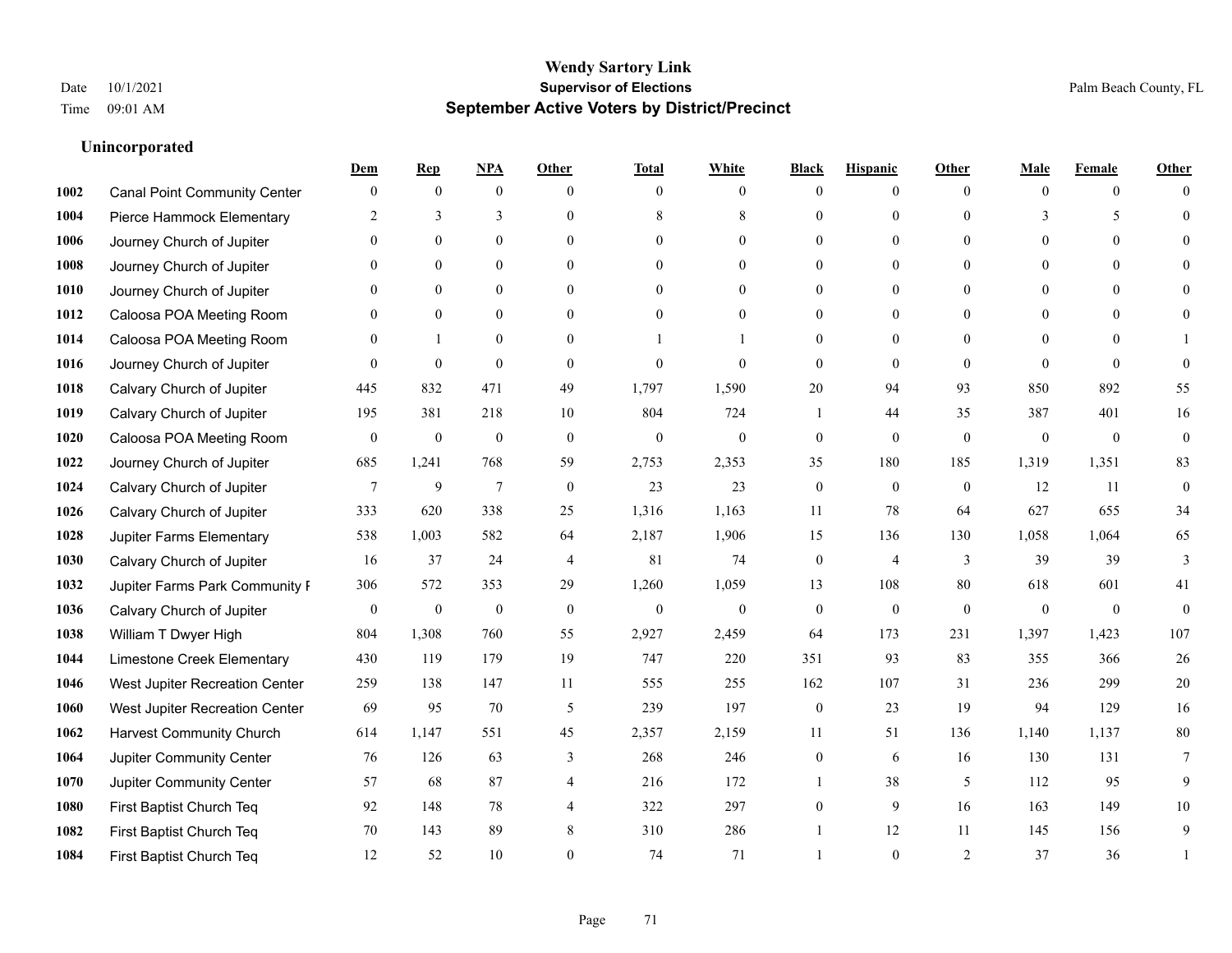#### **Unincorporated**

|      |                                  | Dem              | <b>Rep</b>       | NPA              | <b>Other</b>   | <b>Total</b>     | <b>White</b>     | <b>Black</b>     | <b>Hispanic</b>  | <b>Other</b>   | <b>Male</b>    | <b>Female</b>  | <b>Other</b>   |
|------|----------------------------------|------------------|------------------|------------------|----------------|------------------|------------------|------------------|------------------|----------------|----------------|----------------|----------------|
| 1096 | First Baptist Church Teq         | 49               | 74               | 37               | $\mathbf{0}$   | 160              | 129              | 8                | 14               | 9              | 79             | 77             | $\overline{4}$ |
| 1110 | <b>Tequesta Council Chambers</b> | 106              | 136              | 101              | 3              | 346              | 301              | $\overline{7}$   | 21               | 17             | 160            | 176            | 10             |
| 1114 | <b>Tequesta Council Chambers</b> | 114              | 310              | 130              | 13             | 567              | 542              | $\overline{0}$   | 5                | 20             | 249            | 307            | 11             |
| 1122 | <b>Tequesta Council Chambers</b> | 37               | 86               | 36               | $\overline{2}$ | 161              | 152              | $\overline{0}$   | 1                | 8              | 80             | 78             | 3              |
| 1130 | PBC Fire Rescue #18              |                  | 2                | $\mathbf{1}$     | $\Omega$       | $\overline{4}$   | $\overline{4}$   | $\Omega$         | $\Omega$         | $\Omega$       | 2              |                |                |
| 1132 | PBC Fire Rescue #18              | $\mathbf{0}$     | 3                | -1               | $\overline{0}$ | 4                | $\overline{4}$   | $\overline{0}$   | 0                | $\theta$       | 2              | 2              | 0              |
| 1134 | PBC Fire Rescue #18              | $\theta$         | $\mathbf{0}$     | $\mathbf{0}$     | $\mathbf{0}$   | $\mathbf{0}$     | $\overline{0}$   | $\overline{0}$   | $\mathbf{0}$     | $\theta$       | $\Omega$       | $\theta$       | $\theta$       |
| 1138 | Grace Immanuel Bible Church      | 221              | 813              | 360              | 35             | 1,429            | 1,359            | $\Omega$         | 13               | 57             | 611            | 786            | 32             |
| 1146 | Newhaven Clubhouse               | 15               | 35               | $\,$ 8 $\,$      | $\mathbf{1}$   | 59               | 53               | 0                | 1                | 5              | 30             | 28             |                |
| 1154 | Holy Spirit Lutheran             | 138              | 294              | 130              | 18             | 580              | 519              | 3                | 27               | 31             | 275            | 285            | 20             |
| 1156 | Holy Spirit Lutheran             | $\mathbf{0}$     | $\overline{2}$   | $\theta$         | $\theta$       | $\overline{2}$   | $\overline{2}$   | $\overline{0}$   | $\overline{0}$   | $\theta$       | $\overline{1}$ |                | $\theta$       |
| 1158 | Holy Spirit Lutheran             | $\theta$         |                  | $\mathbf{1}$     | $\mathbf{0}$   | 2                | $\mathbf{1}$     | $\overline{0}$   | 1                | $\theta$       | $\mathbf{1}$   | $\overline{1}$ | $\theta$       |
| 1160 | Holy Spirit Lutheran             |                  | $\mathbf{0}$     | $\mathbf{1}$     | $\theta$       | $\overline{2}$   | $\mathbf{2}$     | $\overline{0}$   | $\overline{0}$   | $\Omega$       | $\mathbf{1}$   |                | 0              |
| 1162 | Holy Spirit Lutheran             | 2                | $\overline{4}$   | 5                | $\mathbf{2}$   | 13               | 13               | $\overline{0}$   | $\boldsymbol{0}$ | $\mathbf{0}$   | 6              | $\tau$         | $\theta$       |
| 1166 | Holy Spirit Lutheran             | 7                | 23               | 12               | $\overline{0}$ | 42               | 35               | $\overline{0}$   | $\overline{2}$   | 5              | 18             | 24             | 0              |
| 1168 | Holy Spirit Lutheran             | $\theta$         | $\mathbf{0}$     | $\mathbf{0}$     | $\theta$       | $\overline{0}$   | $\overline{0}$   | $\theta$         | $\overline{0}$   | $\theta$       | $\theta$       | $\theta$       | 0              |
| 1170 | Caloosa POA Meeting Room         | $\theta$         | $\mathbf{0}$     | $\mathbf{0}$     | $\mathbf{0}$   | $\mathbf{0}$     | $\overline{0}$   | $\boldsymbol{0}$ | $\overline{0}$   | $\mathbf{0}$   | $\Omega$       | $\mathbf{0}$   | $\mathbf{0}$   |
| 1172 | Caloosa POA Meeting Room         | 128              | 279              | 122              | 9              | 538              | 459              | 13               | 23               | 43             | 246            | 273            | 19             |
| 1173 | Caloosa POA Meeting Room         | 67               | 117              | 62               | 2              | 248              | 210              | 5                | 14               | 19             | 116            | 121            | 11             |
| 1182 | William T Dwyer High             | 155              | 262              | 136              | 6              | 559              | 476              | 15               | 30               | 38             | 265            | 280            | 14             |
| 1184 | Eastpointe Country Club          | 527              | 666              | 391              | 38             | 1,622            | 1,513            | 12               | 26               | 71             | 721            | 868            | 33             |
| 1198 | 1st Baptist Church PBG           | 563              | 477              | 411              | 33             | 1,484            | 1,034            | 133              | 162              | 155            | 710            | 723            | 51             |
| 1200 | Dwight D Eisenhower Elementar    | $\boldsymbol{0}$ | $\boldsymbol{0}$ | $\boldsymbol{0}$ | $\mathbf{0}$   | $\boldsymbol{0}$ | $\boldsymbol{0}$ | $\boldsymbol{0}$ | $\mathbf{0}$     | $\theta$       | $\overline{0}$ | $\mathbf{0}$   | $\mathbf{0}$   |
| 1202 | <b>Cross Community Church</b>    | 508              | 1,046            | 555              | 41             | 2,150            | 1,926            | 13               | 90               | 121            | 1,024          | 1,057          | 69             |
| 1204 | Holy Spirit Lutheran             | 9                | 23               | 14               | 3              | 49               | 43               | $\Omega$         | $\overline{2}$   | $\overline{4}$ | 24             | 21             | 4              |
| 1206 | Holy Spirit Lutheran             | 13               | 79               | 24               | 3              | 119              | 114              | 0                | 4                | $\overline{1}$ | 56             | 62             |                |
| 1210 | Holy Spirit Lutheran             | 207              | 271              | 148              | 8              | 634              | 566              | 2                | 23               | 43             | 306            | 306            | $22\,$         |
| 1216 | <b>Oceanview Methodist</b>       | 131              | 296              | 149              | 14             | 590              | 508              | 10               | 31               | 41             | 288            | 289            | 13             |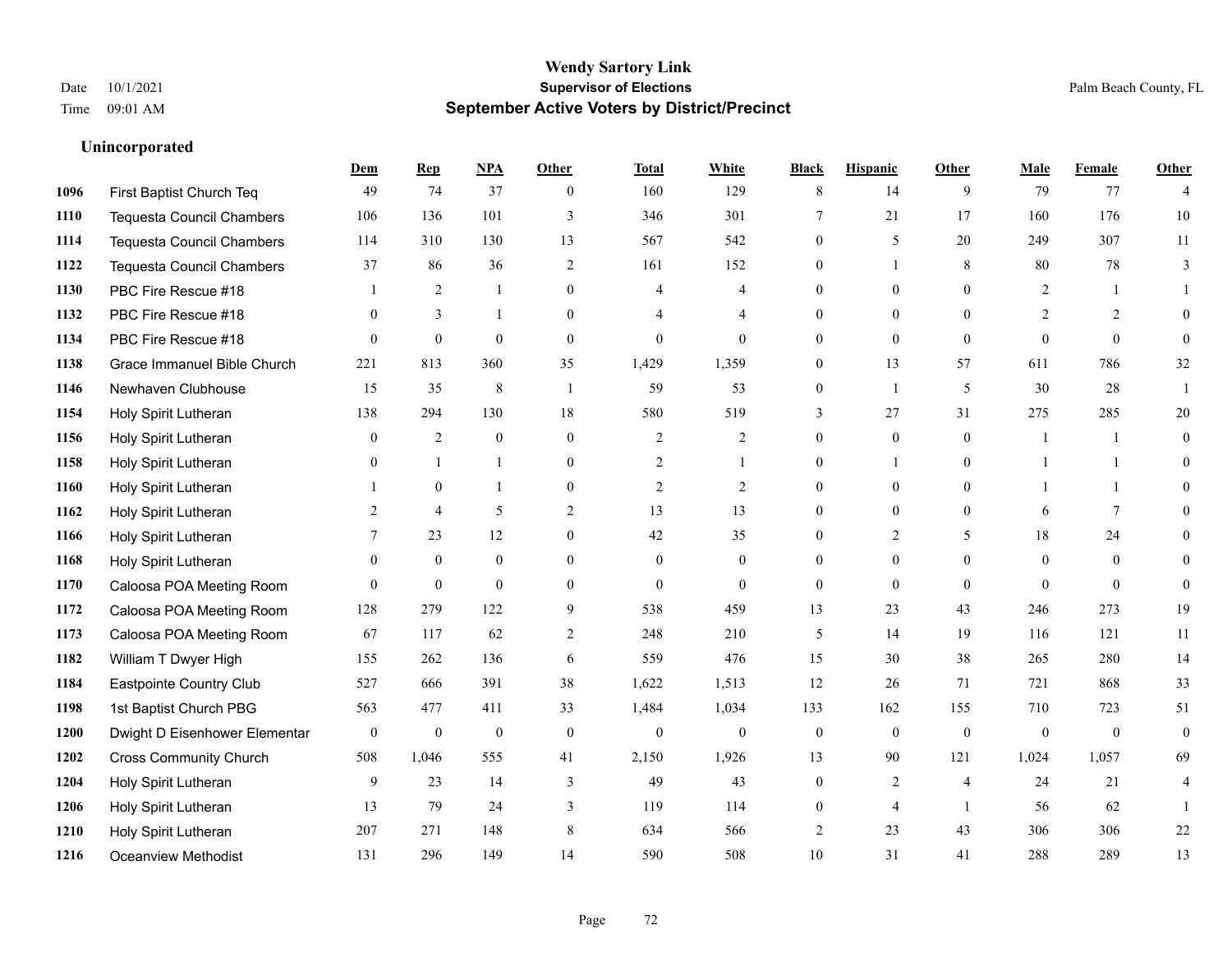|      |                                    | Dem          | <b>Rep</b>     | NPA              | <b>Other</b>     | <b>Total</b>   | <b>White</b>   | <b>Black</b>     | <b>Hispanic</b> | <b>Other</b>   | <b>Male</b>    | <b>Female</b>  | <b>Other</b>     |
|------|------------------------------------|--------------|----------------|------------------|------------------|----------------|----------------|------------------|-----------------|----------------|----------------|----------------|------------------|
| 1218 | Osceola Creek Middle               |              | $\mathbf{0}$   | $\boldsymbol{0}$ | $\theta$         | 1              | 1              | $\mathbf{0}$     | $\overline{0}$  | $\theta$       | $\mathbf{1}$   | $\overline{0}$ | $\Omega$         |
| 1220 | Pierce Hammock Elementary          | $\theta$     | $\mathbf{0}$   | $\mathbf{0}$     | $\theta$         | $\theta$       | $\overline{0}$ | $\theta$         | $\mathbf{0}$    | $\Omega$       | $\theta$       | $\theta$       | $\mathbf{0}$     |
| 1224 | Pierce Hammock Elementary          | $\Omega$     | $\theta$       | $\theta$         | $\theta$         | $\Omega$       | $\Omega$       | $\Omega$         | $\theta$        | $\Omega$       | $\Omega$       | $\Omega$       | $\Omega$         |
| 1256 | North County Senior Center         |              | $\overline{2}$ | 3                | 3                | 9              | 8              | $\mathbf{1}$     | $\mathbf{0}$    | $\mathbf{0}$   | 5              | $\overline{4}$ | $\theta$         |
| 1258 | North County Senior Center         | 309          | 217            | 257              | 28               | 811            | 444            | 98               | 123             | 146            | 361            | 423            | 27               |
| 1276 | Palm Beach Gardens High            | 118          | 91             | 78               | 5                | 292            | 189            | 45               | 39              | 19             | 137            | 145            | 10               |
| 1278 | Garden Lodge 366 F&AM              | 366          | 186            | 268              | 20               | 840            | 413            | 192              | 134             | 101            | 369            | 438            | 33               |
| 1282 | Pew Leadership Center              | 76           | 49             | 56               | 6                | 187            | 135            | 12               | 18              | 22             | 91             | 82             | 14               |
| 1286 | PBG Moose Lodge 2010               | 43           | 49             | 41               | 3                | 136            | 108            | 5                | 13              | 10             | 67             | 61             | 8                |
| 1294 | Dwight D Eisenhower Elementar      | 27           | 80             | 22               | $\tau$           | 136            | 116            | 5                | 4               | 11             | 67             | 68             |                  |
| 1298 | PBG Moose Lodge 2010               | 36           | 34             | 21               | 2                | 93             | 84             | $\theta$         | $\overline{4}$  | 5              | 38             | 53             | 2                |
| 1300 | <b>Cross Community Church</b>      |              | 3              | $\mathbf{1}$     | $\boldsymbol{0}$ | $\mathfrak{H}$ | $\overline{4}$ | $\mathbf{0}$     | $\mathbf{0}$    | $\overline{1}$ | $\overline{2}$ | 3              | $\mathbf{0}$     |
| 1302 | Dwight D Eisenhower Elementar      | 38           | 53             | 38               | 3                | 132            | 112            | 1                | $\tau$          | 12             | 61             | 66             | 5                |
| 1304 | <b>NPB Community Center</b>        | 210          | 261            | 185              | 23               | 679            | 586            | 13               | 39              | 41             | 342            | 308            | 29               |
| 1305 | <b>NPB Community Center</b>        | $\mathbf{0}$ | $\mathbf{0}$   | $\mathbf{0}$     | $\overline{1}$   | 1              | $\mathbf{1}$   | $\mathbf{0}$     | $\mathbf{0}$    | $\theta$       | -1             | $\theta$       | $\mathbf{0}$     |
| 1308 | <b>Gardens Mall Community Room</b> | 38           | 68             | 37               | $\overline{4}$   | 147            | 131            | 3                | 3               | 10             | 74             | 69             |                  |
| 1312 | <b>Gardens Mall Community Room</b> | 6            | 20             | 11               | $\overline{0}$   | 37             | 34             | $\boldsymbol{0}$ | $\overline{2}$  | $\mathbf{1}$   | 18             | 19             | $\theta$         |
| 1330 | 1st Unitarian Church NPB           | 36           | 40             | 40               | 3                | 119            | 97             | 8                | $\tau$          | 7              | 65             | 51             | 3                |
| 1336 | <b>Gardens Mall Community Room</b> | 35           | 91             | 43               | $\overline{4}$   | 173            | 154            | $\mathbf{0}$     | 4               | 15             | 87             | 79             | $7\phantom{.0}$  |
| 1338 | <b>Eissey Campus Theater</b>       | 92           | 392            | 101              | 19               | 604            | 582            | $\mathbf{1}$     | $\mathbf{1}$    | 20             | 267            | 326            | 11               |
| 1354 | <b>Grove Park Elementary</b>       | 93           | 166            | 78               | $\overline{4}$   | 341            | 288            | 11               | 19              | 23             | 155            | 176            | $10\,$           |
| 1362 | <b>Grove Park Elementary</b>       | 212          | 122            | 183              | 7                | 524            | 264            | 48               | 158             | 54             | 233            | 273            | $18\,$           |
| 1366 | Palm Lake Estates - The Pines      | 64           | 76             | 48               | $\overline{4}$   | 192            | 155            | 13               | 9               | 15             | 89             | 95             | 8                |
| 1370 | Palm Lake Estates - The Pines      | 122          | 122            | 75               | 5                | 324            | 272            | 14               | 24              | 14             | 135            | 179            | 10               |
| 1374 | Pew Leadership Center              | 191          | 81             | 138              | 11               | 421            | 218            | 115              | 46              | 42             | 174            | 233            | 14               |
| 1389 | Palm Beach Shores Town Hall        | $\mathbf{0}$ | $\mathbf{0}$   | $\mathbf{0}$     | $\mathbf{0}$     | $\mathbf{0}$   | $\mathbf{0}$   | $\mathbf{0}$     | $\mathbf{0}$    | $\theta$       | $\mathbf{0}$   | $\overline{0}$ | $\boldsymbol{0}$ |
| 2010 | Cypress Lakes HOA                  | 591          | 328            | 281              | 33               | 1,233          | 840            | 201              | 96              | 96             | 471            | 727            | 35               |
| 2012 | Century Village Clubhouse          | 61           | 31             | 24               | 2                | 118            | 72             | 14               | 18              | 14             | 54             | 60             | $\overline{4}$   |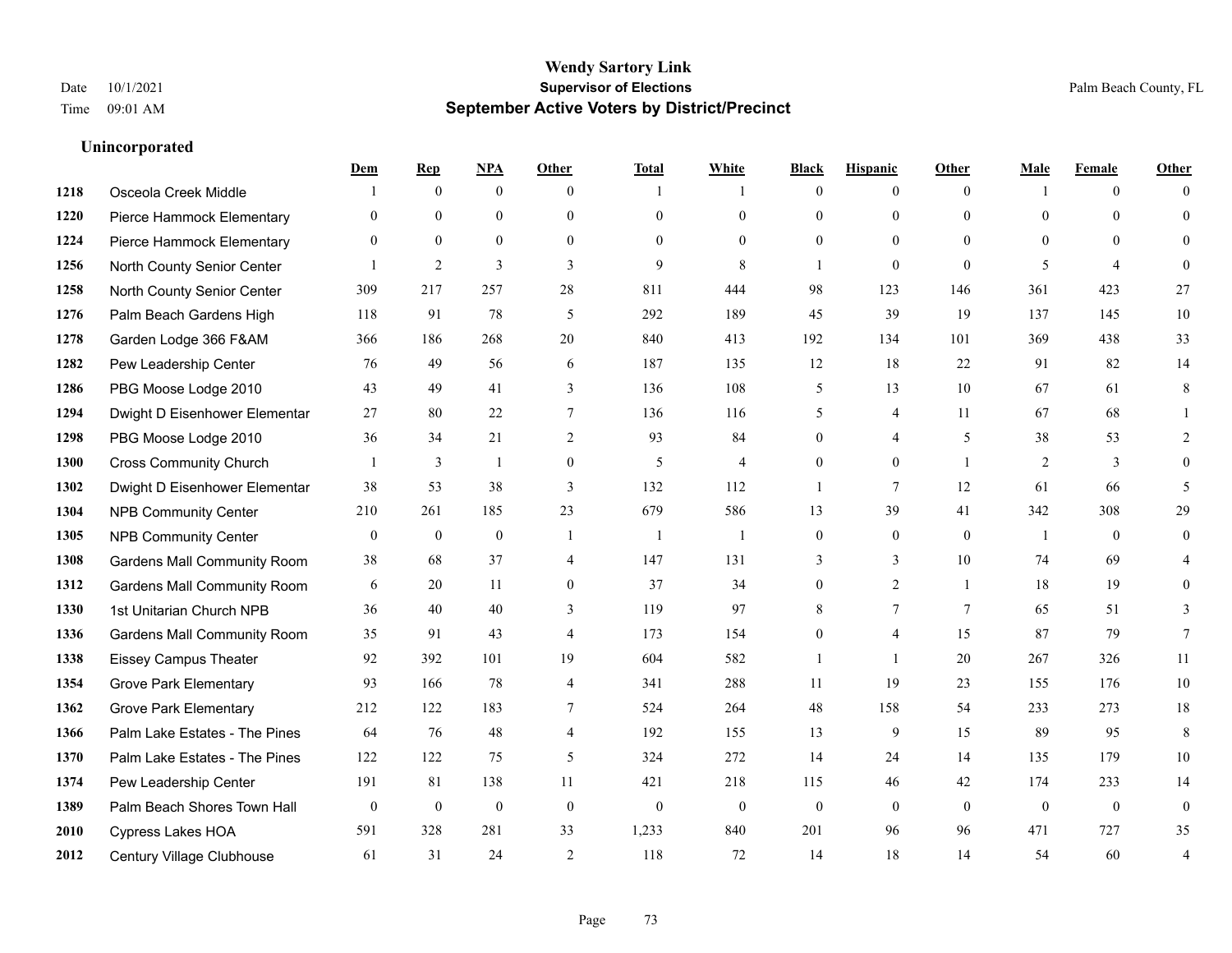|      |                                   | Dem              | <b>Rep</b>     | NPA              | <b>Other</b>   | <b>Total</b>   | <b>White</b>   | <b>Black</b>     | <b>Hispanic</b> | <b>Other</b>   | <b>Male</b>    | <b>Female</b>  | <b>Other</b>     |
|------|-----------------------------------|------------------|----------------|------------------|----------------|----------------|----------------|------------------|-----------------|----------------|----------------|----------------|------------------|
| 2020 | Jeaga Middle                      | 208              | 86             | 135              | 10             | 439            | 203            | 127              | 81              | 28             | 192            | 239            | 8                |
| 2021 | Jeaga Middle                      | 167              | 56             | 121              | 16             | 360            | 111            | 124              | 74              | 51             | 142            | 206            | 12               |
| 2022 | Century Village Clubhouse         | 784              | 404            | 335              | 32             | 1,555          | 1,002          | 217              | 205             | 131            | 614            | 888            | 53               |
| 2024 | Century Village Clubhouse         | 793              | 420            | 323              | 37             | 1,573          | 1,102          | 167              | 163             | 141            | 619            | 903            | 51               |
| 2026 | Century Village Clubhouse         | 626              | 328            | 287              | 28             | 1,269          | 787            | 189              | 195             | 98             | 494            | 721            | 54               |
| 2028 | Century Village Clubhouse         | 342              | 187            | 149              | 6              | 684            | 470            | 66               | 88              | 60             | 247            | 413            | 24               |
| 2030 | <b>Benoist Farms Elementary</b>   | 575              | 156            | 297              | 21             | 1,049          | 256            | 453              | 232             | 108            | 405            | 593            | 51               |
| 2036 | <b>Turning Points Academy</b>     | 759              | 417            | 376              | 38             | 1,590          | 936            | 286              | 262             | 106            | 591            | 952            | 47               |
| 2038 | <b>Turning Points Academy</b>     | 817              | 180            | 354              | $20\,$         | 1,371          | 485            | 622              | 154             | 110            | 463            | 868            | $40\,$           |
| 2040 | Wynnebrook Elementary             | 811              | 269            | 425              | 21             | 1,526          | 418            | 597              | 352             | 159            | 662            | 793            | 71               |
| 2041 | Wynnebrook Elementary             | 541              | 248            | 381              | 17             | 1,187          | 475            | 136              | 483             | 93             | 500            | 637            | 50               |
| 2044 | St Christophers Episcopal Chr     | 1,106            | 281            | 561              | 33             | 1,981          | 570            | 812              | 394             | 205            | 875            | 1,013          | 93               |
| 2048 | Elks Lodge #1352                  | 2                | 3              | $\mathbf{0}$     | $\mathbf{0}$   | 5              | 3              | $\mathbf{1}$     | $\overline{0}$  |                | 3              | $\overline{1}$ |                  |
| 2050 | Elks Lodge #1352                  | 19               | 19             | 26               | $\mathfrak{Z}$ | 67             | 40             | 6                | 13              | $\,8\,$        | 35             | 29             | 3                |
| 2052 | Elks Lodge #1352                  | 557              | 152            | 270              | 20             | 999            | 179            | 472              | 153             | 195            | 463            | 496            | 40               |
| 2054 | Elks Lodge #1352                  | 1,277            | 326            | 701              | 25             | 2,329          | 457            | 987              | 594             | 291            | 1,026          | 1,194          | 109              |
| 2056 | Clayton Hutcheson Hall B          | 730              | 321            | 563              | 18             | 1,632          | 513            | 294              | 656             | 169            | 719            | 820            | 93               |
| 2058 | Clayton Hutcheson Hall B          | 3                | -1             | $\boldsymbol{0}$ | $\mathbf{0}$   | $\overline{4}$ | 3              | $\boldsymbol{0}$ | $\mathbf{1}$    | $\overline{0}$ | 2              | 2              | $\mathbf{0}$     |
| 2060 | <b>West Gate Elementary</b>       | 390              | 220            | 335              | 13             | 958            | 312            | 72               | 493             | 81             | 460            | 449            | 49               |
| 2080 | <b>Everglades Elementary</b>      | 162              | 169            | 125              | 9              | 465            | 264            | 67               | 79              | 55             | 215            | 229            | 21               |
| 2081 | <b>Everglades Elementary</b>      | 69               | 92             | 45               | $\theta$       | 206            | 148            | 7                | 28              | 23             | 102            | 98             | 6                |
| 2082 | Pine Jog Environmental Center     | 166              | 288            | 161              | 10             | 625            | 430            | 25               | 115             | 55             | 298            | 311            | 16               |
| 2083 | Pine Jog Environmental Center     | 7                | 21             | 17               | $\mathbf{0}$   | 45             | 30             | $\mathbf{0}$     | 13              | 2              | 21             | 23             | 1                |
| 2085 | <b>Community Christian Church</b> | 2                | 1              | $\mathbf{0}$     | $\overline{0}$ | 3              | 3              | $\mathbf{0}$     | $\mathbf{0}$    | $\mathbf{0}$   | $\overline{1}$ | 2              | $\theta$         |
| 2087 | <b>Community Christian Church</b> |                  | $\mathbf{1}$   | $\mathbf{0}$     | $\theta$       | $\overline{2}$ | $\overline{2}$ | $\overline{0}$   | $\overline{0}$  | $\theta$       | 2              | $\Omega$       | $\theta$         |
| 2088 | Melaleuca Elementary              | 861              | 527            | 655              | 36             | 2,079          | 1,059          | 343              | 481             | 196            | 954            | 1,046          | 79               |
| 2090 | Pine Jog Environmental Center     | $\boldsymbol{0}$ | $\overline{2}$ | $\mathbf{0}$     | $\mathbf{0}$   | $\overline{2}$ | 1              | $\boldsymbol{0}$ | $\overline{0}$  |                | $\mathbf{0}$   |                |                  |
| 2092 | Pine Jog Environmental Center     |                  | $\overline{4}$ |                  |                | $\overline{7}$ | $\tau$         | $\theta$         | $\Omega$        | $\theta$       | 3              | $\overline{4}$ | $\boldsymbol{0}$ |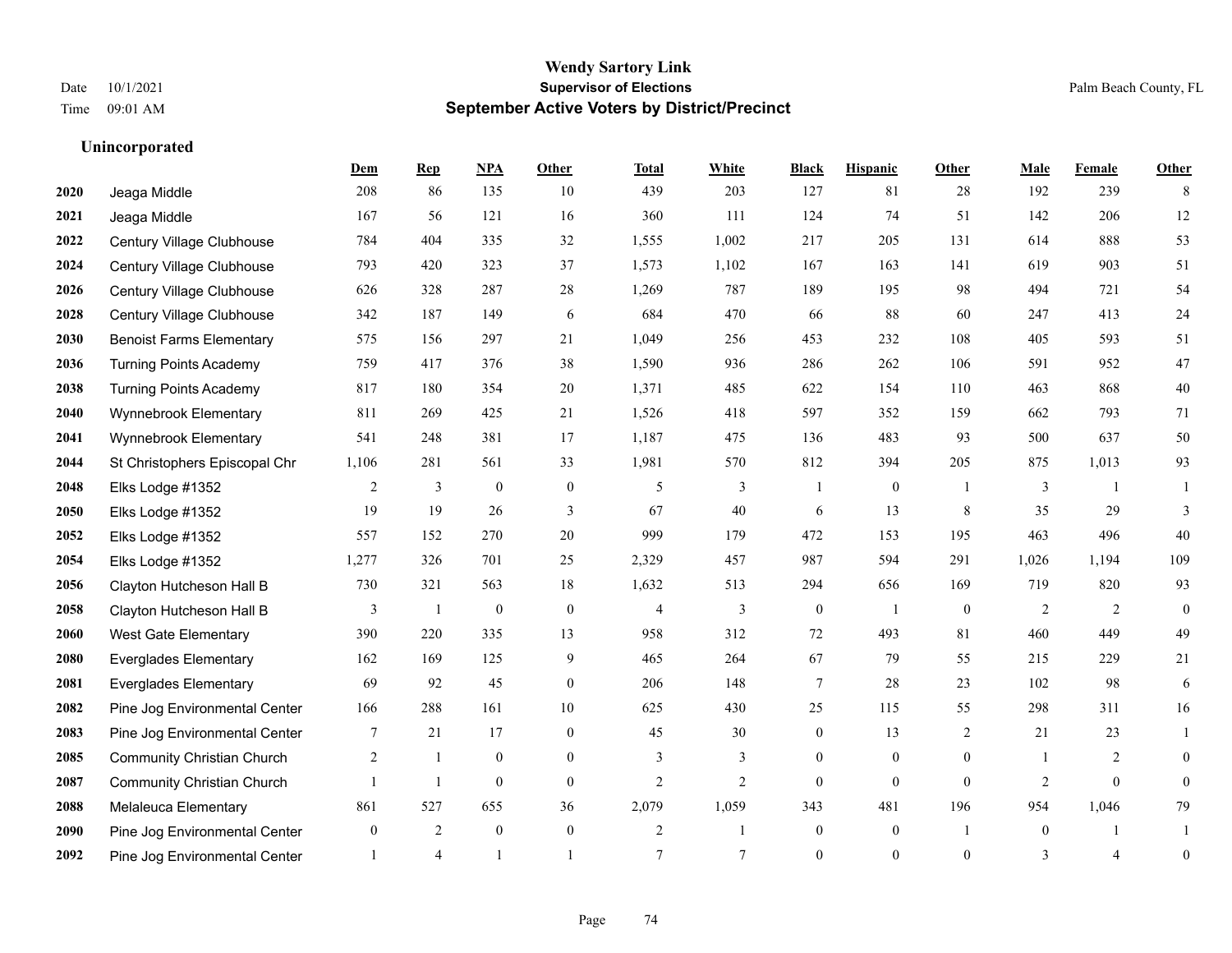|      |                                 | Dem              | <b>Rep</b>       | NPA              | <b>Other</b> | <b>Total</b>     | <b>White</b>     | <b>Black</b>     | <b>Hispanic</b>  | <b>Other</b>     | <b>Male</b>  | <b>Female</b>  | Other            |
|------|---------------------------------|------------------|------------------|------------------|--------------|------------------|------------------|------------------|------------------|------------------|--------------|----------------|------------------|
| 2094 | Pine Jog Environmental Center   | 370              | 77               | 204              | 11           | 662              | 111              | 262              | 173              | 116              | 273          | 360            | 29               |
| 2096 | 1st Church of the Nazarene      | 251              | 68               | 187              | 5            | 511              | 115              | 23               | 329              | 44               | 236          | 245            | $30\,$           |
| 2097 | 1st Church of the Nazarene      | 234              | 137              | 171              | 10           | 552              | 214              | 42               | 221              | 75               | 244          | 277            | 31               |
| 2098 | Iglesia Cristo Mi Redentor      | 435              | 218              | 340              | 27           | 1,020            | 326              | 160              | 439              | 95               | 427          | 530            | 63               |
| 2100 | Iglesia Cristo Mi Redentor      | 773              | 353              | 565              | 35           | 1,726            | 437              | 363              | 753              | 173              | 714          | 926            | 86               |
| 2102 | Union Congregational Church     | 1,181            | 344              | 638              | 34           | 2,197            | 493              | 639              | 839              | 226              | 882          | 1,205          | $110\,$          |
| 2104 | Lake Lytal Park                 | 507              | 230              | 339              | 24           | 1,100            | 305              | 230              | 457              | 108              | 454          | 589            | 57               |
| 2106 | Main Library                    | 612              | 268              | 401              | 36           | 1,317            | 504              | 237              | 446              | 130              | 569          | 694            | 54               |
| 2108 | <b>Berkshire Elementary</b>     | 742              | 335              | 655              | 32           | 1,764            | 472              | 202              | 905              | 185              | 766          | 904            | 94               |
| 2110 | <b>Berkshire Elementary</b>     | 169              | 85               | 133              | 4            | 391              | 132              | 42               | 172              | 45               | 160          | 208            | $23\,$           |
| 2114 | <b>Main Library</b>             | 371              | 285              | 313              | 11           | 980              | 359              | 55               | 478              | 88               | 439          | 493            | 48               |
| 2115 | The Ark Church                  | 75               | 47               | 59               | 5            | 186              | 87               | 12               | 65               | 22               | 85           | 91             | $10\,$           |
| 2116 | The Ark Church                  | 801              | 553              | 700              | 33           | 2,087            | 906              | 149              | 862              | 170              | 885          | 1,122          | $80\,$           |
| 2117 | The Ark Church                  |                  | $\boldsymbol{0}$ | $\overline{1}$   | $\mathbf{0}$ | $\overline{2}$   | -1               | -1               | $\boldsymbol{0}$ | $\boldsymbol{0}$ | -1           | -1             | $\boldsymbol{0}$ |
| 2125 | St Marys Orthodox Church        | 340              | 355              | 246              | 8            | 949              | 506              | 41               | 340              | 62               | 421          | 491            | 37               |
| 2126 | St Marys Orthodox Church        | 274              | 255              | 229              | 9            | 767              | 435              | 31               | 236              | 65               | 358          | 388            | 21               |
| 2148 | <b>Liberty Park Elementary</b>  | $\boldsymbol{0}$ | $\boldsymbol{0}$ | $\boldsymbol{0}$ | $\mathbf{0}$ | $\boldsymbol{0}$ | $\boldsymbol{0}$ | $\boldsymbol{0}$ | $\mathbf{0}$     | $\boldsymbol{0}$ | $\mathbf{0}$ | $\overline{0}$ | $\boldsymbol{0}$ |
| 2154 | <b>Forest Hill Elementary</b>   | 1,131            | 437              | 800              | 34           | 2,402            | 729              | 390              | 1,037            | 246              | 1,034        | 1,240          | 128              |
| 2156 | Cresthaven Emory Aud            | 631              | 409              | 303              | 14           | 1,357            | 751              | 99               | 414              | 93               | 501          | 806            | $50\,$           |
| 2158 | Community Of Hope               | 1,088            | 416              | 830              | 29           | 2,363            | 591              | 431              | 1,032            | 309              | 1,039        | 1,207          | 117              |
| 2160 | Cresthaven Barkley Aud          | 514              | 356              | 283              | 19           | 1,172            | 586              | 87               | 395              | 104              | 493          | 627            | 52               |
| 2162 | Cresthaven Ashley Aud           | 334              | 220              | 225              | 14           | 793              | 396              | 39               | 293              | 65               | 313          | 446            | 34               |
| 2164 | <b>Covered Bridge Clubhouse</b> | 1,116            | 732              | 662              | 40           | 2,550            | 1,763            | 138              | 476              | 173              | 984          | 1,485          | 81               |
| 2166 | Poinciana Clubhouse             | 899              | 519              | 496              | 37           | 1,951            | 1,284            | 94               | 415              | 158              | 767          | 1,118          | 66               |
| 2172 | First Baptist Church GA         | 17               | 3                | 10               | $\mathbf{0}$ | 30               | 14               | 3                | 9                | $\overline{4}$   | 11           | 18             | $\overline{1}$   |
| 2186 | American Polish Club            | 321              | 134              | 240              | 6            | 701              | 212              | 109              | 311              | 69               | 310          | 360            | 31               |
| 2188 | St Lukes United Methodist Chr   | 465              | 517              | 426              | 34           | 1,442            | 1,142            | 35               | 188              | 77               | 684          | 719            | 39               |
| 2190 | Lucerne Pointe Clubhouse        | 1,017            | 521              | 645              | 46           | 2,229            | 1,409            | 220              | 424              | 176              | 913          | 1,238          | $78\,$           |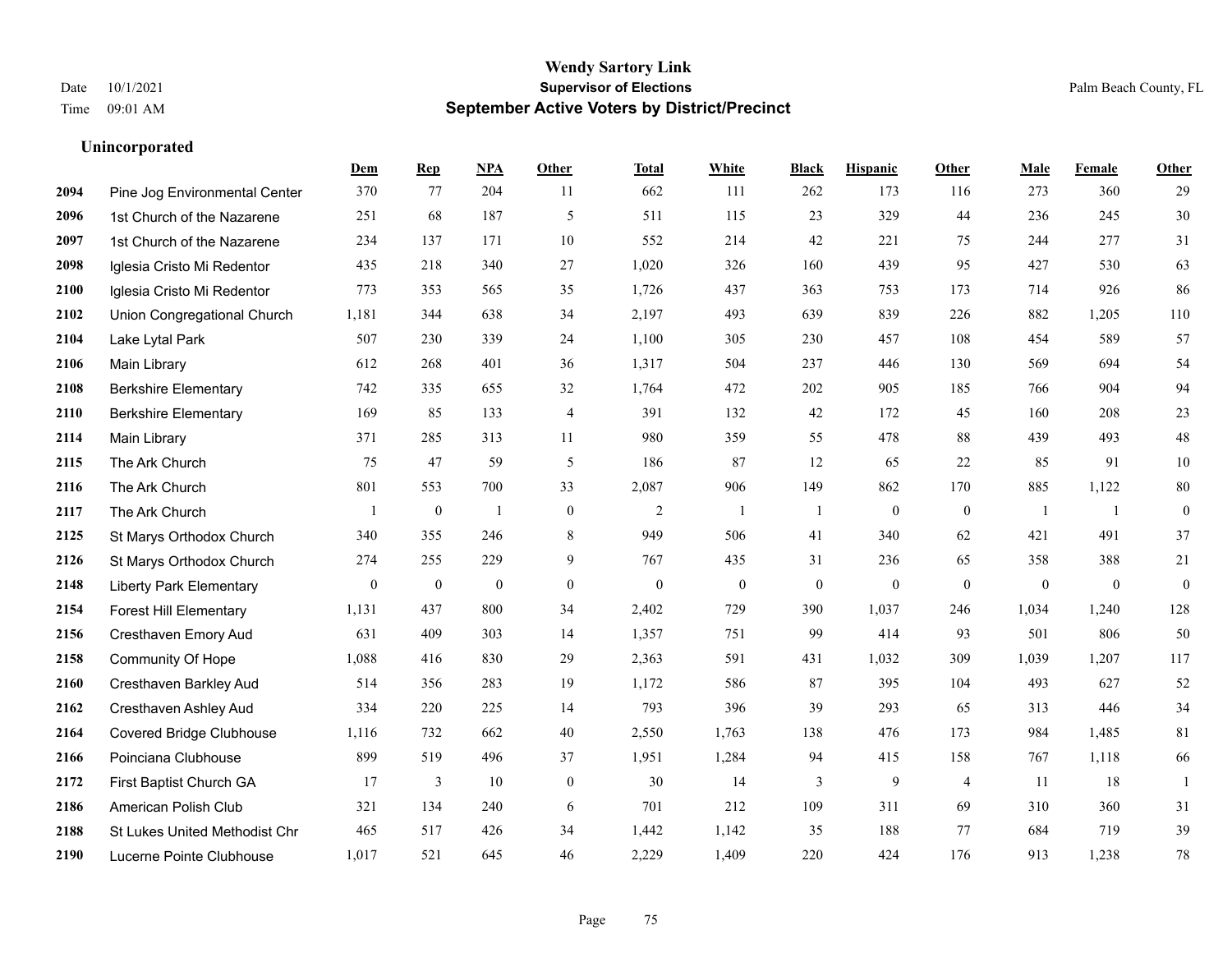**Unincorporated**

#### **Wendy Sartory Link** Date 10/1/2021 **Supervisor of Elections** Palm Beach County, FL Time 09:01 AM **September Active Voters by District/Precinct**

#### **Dem Rep NPA Other Total White Black Hispanic Other Male Female Other** Fountains Of Palm Beach 915 446 581 54 1,996 1,352 143 335 166 844 1,086 66 American Finnish Club 14 9 8 0 31 17 3 1 10 12 16 3 Heritage Elementary 545 219 478 30 1,272 413 136 609 114 549 651 72 American Finnish Club 6 7 1 1 15 14 0 0 1 6 8 1 American Polish Club 228 95 139 6 468 167 115 139 47 188 260 20 Indian Pines Elementary 1,182 253 580 38 2,053 462 918 442 231 921 1,032 100 Indian Pines Elementary 1,784 294 842 42 2,962 518 1,486 586 372 1,332 1,484 146 Community Of Hope 67 39 61 2 169 63 10 70 26 83 75 11 Palm Springs Middle 0 0 0 0 0 0 0 0 0 0 0 0 Emmanuel Baptist Church 629 572 412 20 1,633 982 44 517 90 694 876 63 Community Of Hope 45 37 53 2 137 36 9 76 16 51 76 10 Oasis De Amor Baptist Church 511 221 395 17 1,144 372 138 492 142 538 541 65 Special Olympics of PBC 688 310 525 35 1,558 561 266 597 134 728 750 80 Mid County Senior Center 709 270 558 36 1,573 516 362 494 201 715 782 76 Coastal Chapel 471 349 334 25 1,179 736 99 253 91 551 586 42 American Finnish Club 836 219 559 40 1,654 394 512 560 188 719 835 100 Lakes of Sherbrooke 701 642 580 53 1,976 1,333 191 286 166 863 1,037 76 Woodlands Middle 794 612 690 48 2,144 1,466 137 356 185 995 1,073 76 Woodlands Middle 1,443 822 638 51 2,954 2,385 175 116 278 1,347 1,519 88 Lacuna HOA Clubhouse 1,203 750 749 66 2,768 1,922 275 308 263 1,267 1,413 88 Coral Reef Elementary 326 243 270 27 866 515 73 193 85 405 434 27 Coral Reef Elementary 827 584 644 57 2,112 1,356 257 268 231 976 1,054 82 Manatee Elementary 682 584 524 44 1,834 1,251 173 221 189 832 940 62 Journeys End 430 338 363 20 1,151 771 93 136 151 543 578 30 Diamond View Elementary 1,203 443 791 51 2,488 1,029 635 523 301 1,093 1,286 109 American German Club 411 349 370 33 1,163 808 90 138 127 540 579 44 American German Club 299 109 202 17 627 223 175 98 131 276 322 29 Santaluces High 1,241 538 883 62 2,724 1,098 695 540 391 1,210 1,425 89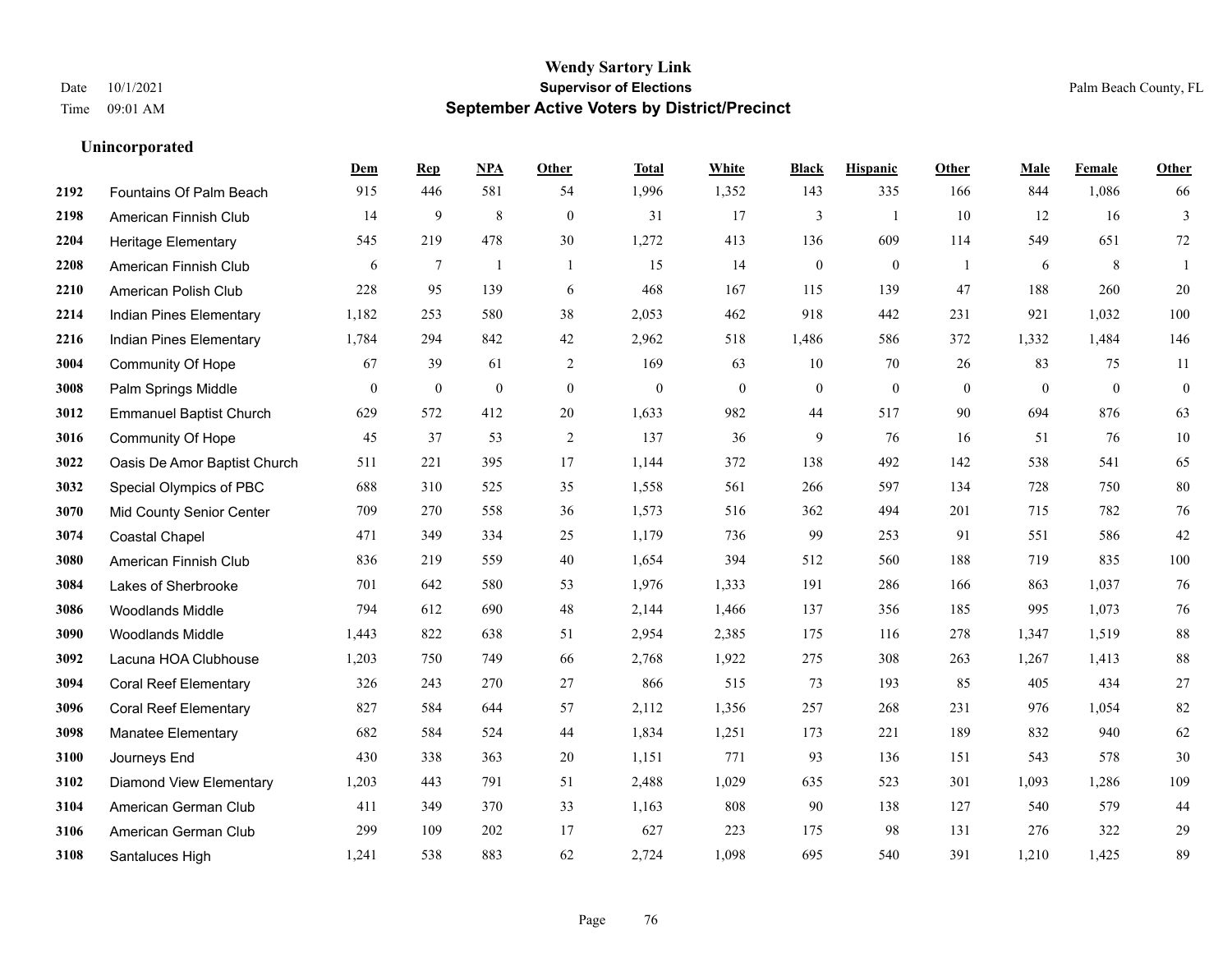**Unincorporated**

#### **Wendy Sartory Link** Date 10/1/2021 **Supervisor of Elections** Palm Beach County, FL Time 09:01 AM **September Active Voters by District/Precinct**

**Dem Rep NPA Other Total White Black Hispanic Other Male Female Other**

#### Lantana Road Branch Library 827 335 486 42 1,690 793 454 288 155 735 877 78 Starlight Cove Elementary 842 298 613 38 1,791 704 310 635 142 775 926 90 Santaluces High 379 248 295 12 934 546 122 183 83 455 448 31 Advent Lantana 1,064 520 736 52 2,372 1,460 364 363 185 976 1,314 82 Advent Lantana 204 228 177 16 625 511 21 49 44 308 304 13 Valencia Shores Social Club 1,219 585 576 46 2,426 2,140 68 82 136 1,111 1,260 55 **3122 Boynton Beach Community Chu**rch 907 408 341 33 1,689 1,513 34 51 91 694 955 40 West Boynton Park and Rec 787 580 648 43 2,058 1,304 220 288 246 930 1,053 75 Temple Shaarei Shalom 636 507 463 27 1,633 1,121 153 198 161 755 829 49 West Boynton Park and Rec 946 609 723 44 2,322 1,450 281 335 256 1,061 1,178 83 Winston Trails Swim Center 1,109 916 859 61 2,945 2,086 203 374 282 1,374 1,457 114 Park Vista High 851 647 693 49 2,240 1,420 227 353 240 1,009 1,150 81 Christa McAuliffe Middle 174 121 135 9 439 268 46 61 64 211 216 12 Hidden Oaks Elementary 1,077 314 583 34 2,008 577 791 365 275 853 1,068 87 Freedom Shores Elementary 10 8 10 0 28 22 0 3 3 11 14 3 Imagine Schools - Chancellor 61 55 54 5 175 118 12 27 18 88 82 5 Christa McAuliffe Middle 557 258 233 22 1,070 970 21 31 48 441 596 33 Park Vista High 657 406 388 32 1,483 1,272 54 63 94 646 787 50 Ponte Vecchio Clubhouse 805 317 276 22 1,420 1,263 22 41 94 642 738 40 Aberdeen East Clubhouse 1,008 486 545 41 2,080 1,575 138 185 182 860 1,159 61 Crystal Lakes Elementary 990 762 799 60 2,611 1,829 194 292 296 1,177 1,321 113 Christa McAuliffe Middle 436 327 327 20 1,110 753 135 119 103 499 568 43 Hidden Oaks Elementary 543 255 297 17 1,112 664 207 125 116 499 579 34 Jamaica Bay Clubhouse 350 362 261 25 998 883 20 38 57 434 530 34 Boynton Beach High 1,114 611 872 70 2,667 1,570 307 536 254 1,175 1,387 105

 Imagine Schools - Chancellor 0 0 0 0 0 0 0 0 0 0 0 0 Bent Tree Villas East 801 723 595 50 2,169 1,574 213 215 167 953 1,166 50 Greentree Villas 643 561 455 31 1,690 1,384 71 120 115 673 970 47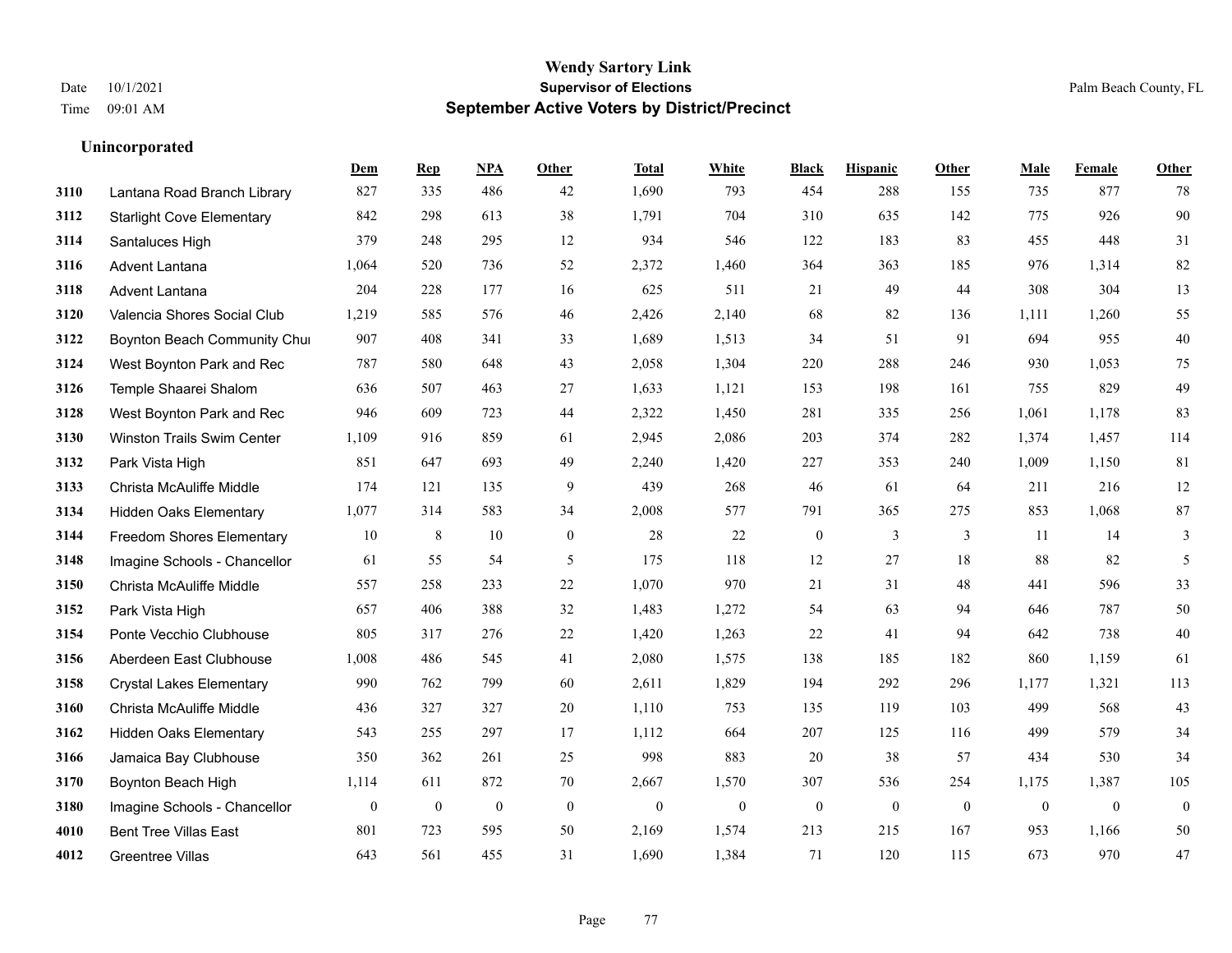|      |                                      | Dem              | <b>Rep</b>       | NPA              | <b>Other</b>   | <b>Total</b> | <b>White</b>     | <b>Black</b>     | <b>Hispanic</b>  | <b>Other</b> | <b>Male</b>    | Female         | <b>Other</b>     |
|------|--------------------------------------|------------------|------------------|------------------|----------------|--------------|------------------|------------------|------------------|--------------|----------------|----------------|------------------|
| 4014 | New Church                           | 403              | 490              | 323              | 24             | 1,240        | 1,007            | 61               | 87               | 85           | 535            | 676            | 29               |
| 4016 | Christ Fellowship Church BB          | 532              | 292              | 294              | 26             | 1,144        | 691              | 185              | 161              | 107          | 528            | 586            | $30\,$           |
| 4018 | Quail Ridge Business Center          | 123              | 363              | 119              | 11             | 616          | 593              | 1                | 2                | 20           | 281            | 325            | $10\,$           |
| 4040 | <b>Briny Breezes Community Cente</b> | $\boldsymbol{0}$ | $\boldsymbol{0}$ | $\boldsymbol{0}$ | $\mathbf{0}$   | $\theta$     | $\boldsymbol{0}$ | $\boldsymbol{0}$ | $\boldsymbol{0}$ | $\mathbf{0}$ | $\mathbf{0}$   | $\overline{0}$ | $\boldsymbol{0}$ |
| 4042 | <b>Briny Breezes Community Cente</b> | $\overline{0}$   | $\mathbf{0}$     | $\mathbf{0}$     | $\overline{0}$ | $\Omega$     | $\overline{0}$   | $\overline{0}$   | $\theta$         | $\theta$     | $\theta$       | $\theta$       | $\mathbf{0}$     |
| 4044 | <b>Briny Breezes Community Cente</b> | 49               | 31               | 38               | $\overline{1}$ | 119          | 105              |                  | 8                | 5            | 62             | 54             | 3                |
| 4046 | <b>Delray Dunes</b>                  | 89               | 338              | 99               | 5              | 531          | 492              | 1                | 5                | 33           | 242            | 277            | 12               |
| 4048 | <b>Banyan Creek Elementary</b>       | 121              | 154              | 85               | 7              | 367          | 294              | 16               | 30               | 27           | 188            | 170            | 9                |
| 4056 | Lakeview Baptist Church              | $\mathbf{0}$     | $\boldsymbol{0}$ | $\mathbf{0}$     | $\overline{0}$ | $\mathbf{0}$ | $\mathbf{0}$     | $\overline{0}$   | $\mathbf{0}$     | $\theta$     | $\mathbf{0}$   | $\theta$       | $\theta$         |
| 4060 | Lakeview Baptist Church              | 2                | 6                | 3                | $\overline{0}$ | 11           | $\overline{4}$   | $\overline{0}$   | $\mathbf{1}$     | 6            | 5              | 6              | $\mathbf{0}$     |
| 4064 | Seacrest Presbyterian                | 47               | 43               | 44               | 3              | 137          | 121              | 1                | 9                | 6            | 72             | 64             | 1                |
| 4078 | <b>Banyan Creek Elementary</b>       | 2                | 6                | $\mathbf{1}$     | $\Omega$       | 9            | 8                | $\theta$         | $\mathbf{0}$     |              | 5              | 3              |                  |
| 4080 | Banyan Creek Elementary              | $\mathbf{0}$     | $\mathbf{0}$     | $\mathbf{0}$     | $\theta$       | $\theta$     | $\boldsymbol{0}$ | $\overline{0}$   | $\mathbf{0}$     | $\Omega$     | $\theta$       | $\mathbf{0}$   | $\theta$         |
| 4082 | <b>Banyan Creek Elementary</b>       | $\mathbf{0}$     | 3                | $\mathbf{0}$     | $\overline{0}$ | 3            | 3                | $\overline{0}$   | $\mathbf{0}$     | $\theta$     | $\overline{2}$ | $\mathbf{1}$   | $\theta$         |
| 4084 | <b>Banyan Creek Elementary</b>       | 42               | 24               | 24               | $\overline{2}$ | 92           | 68               | 6                | 9                | 9            | 42             | 46             | 4                |
| 4100 | Carver Middle                        | 113              | 146              | 99               | 8              | 366          | 292              | 29               | 20               | 25           | 181            | 171            | 14               |
| 4116 | <b>Orchard View Elementary</b>       | 27               | 35               | 28               | $\overline{0}$ | 90           | 73               | 2                | 6                | 9            | 47             | 40             | 3                |
| 4130 | Omni Middle                          | 638              | 619              | 534              | 35             | 1,826        | 1,501            | 33               | 136              | 156          | 852            | 922            | 52               |
| 4132 | Calusa Elementary                    | 379              | 397              | 316              | 25             | 1,117        | 923              | 15               | 95               | 84           | 456            | 621            | $40\,$           |
| 4180 | Del Prado Elementary                 | 570              | 571              | 557              | 35             | 1,733        | 1,238            | 50               | 241              | 204          | 786            | 849            | 98               |
| 4182 | Greater BR Swim & Racquet Ctr        | 870              | 590              | 728              | 54             | 2,242        | 1,522            | 79               | 401              | 240          | 940            | 1,210          | 92               |
| 4192 | Verde K-8 School                     | 562              | 962              | 710              | 47             | 2,281        | 1,820            | 47               | 132              | 282          | 1,054          | 1,103          | 124              |
| 4194 | Del Prado Elementary                 | 540              | 328              | 309              | 29             | 1,206        | 1,026            | 23               | 60               | 97           | 508            | 666            | $32\,$           |
| 4196 | Good Shepherd Lutheran               | 703              | 432              | 448              | 23             | 1,606        | 1,380            | 30               | 83               | 113          | 674            | 891            | 41               |
| 4198 | Verde K-8 School                     | 625              | 467              | 513              | 35             | 1,640        | 1,029            | 117              | 310              | 184          | 670            | 897            | 73               |
| 4200 | Verde K-8 School                     | 402              | 345              | 299              | 21             | 1,067        | 794              | 8                | 172              | 93           | 428            | 611            | $28\,$           |
| 4202 | Greater BR Swim & Racquet Ctr        | 782              | 590              | 625              | 32             | 2,029        | 1,580            | 31               | 237              | 181          | 827            | 1.127          | 75               |
| 4204 | Sugar Sand Park Comm Center          | 742              | 443              | 591              | 39             | 1,815        | 1,140            | 141              | 318              | 216          | 814            | 933            | 68               |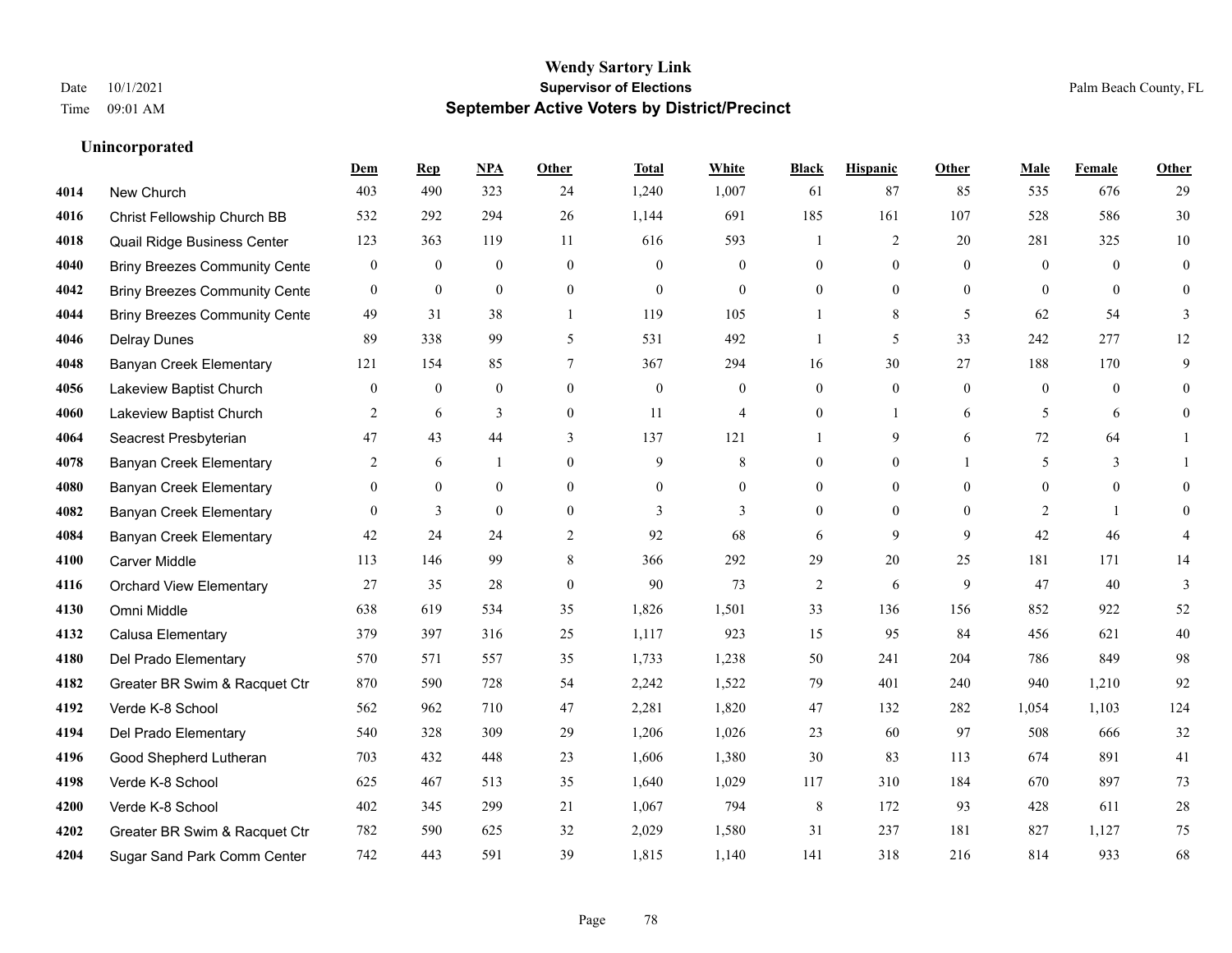|      |                                | Dem   | <b>Rep</b>     | NPA            | <b>Other</b> | <b>Total</b>   | White          | <b>Black</b>     | <b>Hispanic</b> | Other          | <b>Male</b> | <b>Female</b>  | <b>Other</b> |
|------|--------------------------------|-------|----------------|----------------|--------------|----------------|----------------|------------------|-----------------|----------------|-------------|----------------|--------------|
| 4206 | Good Shepherd Lutheran         | 676   | 479            | 508            | 33           | 1,696          | 1,343          | 34               | 178             | 141            | 686         | 953            | 57           |
| 4208 | Hammock Pointe Elementary      | 860   | 586            | 478            | 35           | 1,959          | 1,686          | 10               | 118             | 145            | 776         | 1,129          | 54           |
| 5002 | Faith Farm Tabernacle          | 566   | 651            | 506            | 42           | 1,765          | 1,163          | 176              | 190             | 236            | 818         | 894            | 53           |
| 5003 | Faith Farm Tabernacle          | 495   | 343            | 438            | 27           | 1,303          | 787            | 138              | 202             | 176            | 581         | 677            | 45           |
| 5004 | Faith Farm Tabernacle          | 3     | $\overline{2}$ | 2              | $\theta$     | $\overline{7}$ | $\overline{4}$ | $\boldsymbol{0}$ | $\overline{3}$  | $\theta$       | 6           | $\overline{1}$ | $\mathbf{0}$ |
| 5005 | <b>Sunset Palms Elementary</b> | 1,239 | 562            | 481            | 77           | 2,359          | 2,207          | 15               | 34              | 103            | 1,088       | 1,211          | 60           |
| 5006 | Faith Farm Tabernacle          | 1,090 | 484            | 541            | 34           | 2,149          | 2,035          | 13               | 21              | 80             | 1,001       | 1,112          | 36           |
| 5007 | Faith Farm Tabernacle          | 5     | $\mathbf{0}$   | $\overline{2}$ | $\theta$     | 7              | 6              | $\mathbf{0}$     | $\theta$        | $\overline{1}$ | 5           | 2              | $\theta$     |
| 5008 | <b>Sunset Palms Elementary</b> | 434   | 329            | 368            | 26           | 1,157          | 758            | 97               | 139             | 163            | 534         | 586            | 37           |
| 5009 | Boynton Beach Community Chur   | 1,215 | 975            | 995            | 71           | 3,256          | 2,165          | 290              | 360             | 441            | 1,554       | 1,580          | 122          |
| 5010 | Temple Shaarei Shalom          | 955   | 233            | 311            | 33           | 1,532          | 1,427          | 17               | 26              | 62             | 589         | 913            | 30           |
| 5012 | The Grove Clubhouse            | 412   | 146            | 157            | 12           | 727            | 655            | 19               | 18              | 35             | 305         | 411            | 11           |
| 5014 | West Boynton Branch Library    | 684   | 450            | 492            | 42           | 1,668          | 954            | 245              | 246             | 223            | 737         | 869            | 62           |
| 5016 | Faith United Methodist Church  | 944   | 626            | 620            | 32           | 2,222          | 1,610          | 156              | 238             | 218            | 978         | 1,153          | 91           |
| 5018 | Platina Clubhouse              | 685   | 261            | 286            | 21           | 1,253          | 1,065          | 37               | 72              | 79             | 480         | 740            | 33           |
| 5020 | Hagen Road Elementary          | 614   | 324            | 402            | 36           | 1,376          | 718            | 294              | 185             | 179            | 588         | 738            | 50           |
| 5022 | <b>Hagen Road Elementary</b>   | 853   | 439            | 445            | 28           | 1,765          | 1,383          | 149              | 114             | 119            | 778         | 944            | 43           |
| 5024 | Valencia Lakes HOA             | 614   | 207            | 241            | 16           | 1,078          | 994            | 10               | 18              | 56             | 473         | 576            | 29           |
| 5026 | Faith United Methodist Church  | 934   | 414            | 506            | 46           | 1,900          | 1,117          | 435              | 196             | 152            | 811         | 1,024          | 65           |
| 5028 | South Tech Academy             | 677   | 514            | 436            | 28           | 1,655          | 1,290          | 99               | 114             | 152            | 722         | 866            | 67           |
| 5030 | West Boynton Branch Library    | 669   | 197            | 316            | 32           | 1,214          | 766            | 249              | 118             | 81             | 475         | 687            | 52           |
| 5032 | New Church                     | 291   | 121            | 134            | 12           | 558            | 481            | 17               | 27              | 33             | 240         | 302            | 16           |
| 5034 | Valencia Lakes HOA             | 791   | 298            | 305            | 16           | 1,410          | 1,301          | $18\,$           | 22              | 69             | 597         | 783            | 30           |
| 5036 | Valencia Isles Social Hall     | 801   | 232            | 278            | 14           | 1,325          | 1,248          | 1                | 5               | 71             | 541         | 754            | 30           |
| 5038 | The Cascades Clubhouse         | 753   | 262            | 276            | 18           | 1,309          | 1,226          | 15               | 17              | 51             | 552         | 732            | 25           |
| 5040 | New Church                     | 386   | 204            | 249            | 14           | 853            | 769            | 19               | 33              | 32             | 389         | 445            | 19           |
| 5042 | South Tech Academy             | 917   | 380            | 466            | 44           | 1,807          | 1,393          | 161              | 143             | 110            | 727         | 1.024          | 56           |
| 5044 | Cascade Lakes Clubhouse        | 560   | 198            | 188            | 14           | 960            | 871            | 5                | 12              | 72             | 424         | 508            | 28           |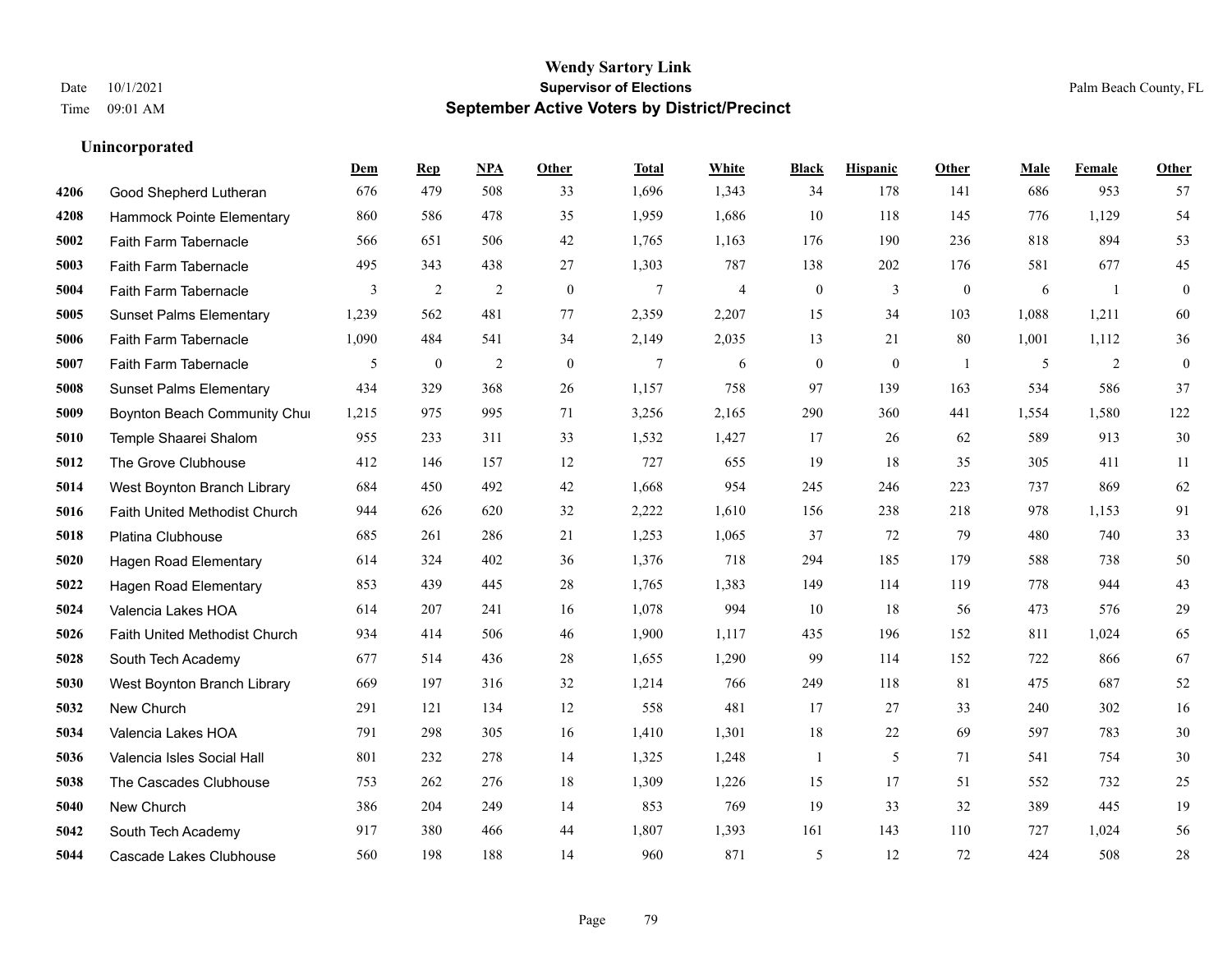**Unincorporated**

#### **Wendy Sartory Link** Date 10/1/2021 **Supervisor of Elections** Palm Beach County, FL Time 09:01 AM **September Active Voters by District/Precinct**

|      |                                   | Dem   | <b>Rep</b> | <b>NPA</b> | Other  | <b>Total</b> | White | <b>Black</b> | <b>Hispanic</b> | Other | Male  | Female | <b>Other</b> |
|------|-----------------------------------|-------|------------|------------|--------|--------------|-------|--------------|-----------------|-------|-------|--------|--------------|
| 5046 | <b>Green Cay Nature Center</b>    | 1,343 | 573        | 645        | 40     | 2,601        | 1,970 | 269          | 177             | 185   | 1,104 | 1,429  | 68           |
| 5048 | <b>Coral Lakes Clubhouse</b>      | 589   | 369        | 309        | 20     | 1,287        | 894   | 140          | 140             | 113   | 560   | 683    | 44           |
| 5050 | <b>Coral Lakes Clubhouse</b>      | 1,105 | 309        | 358        | 24     | 1,796        | 1,680 | 13           | 10              | 93    | 696   | 1,053  | 47           |
| 5052 | Lake Worth Drainage District      | 643   | 433        | 459        | 32     | 1,567        | 1,203 | 87           | 126             | 151   | 678   | 829    | 60           |
| 5054 | Our Lady Queen of Peace           | 1,167 | 1,211      | 1,015      | 90     | 3,483        | 2,798 | 100          | 208             | 377   | 1,616 | 1,725  | 142          |
| 5055 | Our Lady Queen of Peace           | 304   | 141        | 149        | 12     | 606          | 534   | 6            | 37              | 29    | 268   | 320    | 18           |
| 5056 | Hagen Ranch Road Library          | 1,868 | 1,113      | 1,154      | 96     | 4,231        | 3,424 | 162          | 322             | 323   | 1,793 | 2,310  | 128          |
| 5058 | Valencia Falls Clubhouse          | 680   | 187        | 227        | 10     | 1,104        | 1,039 | 4            | 5               | 56    | 489   | 579    | 36           |
| 5060 | Hagen Ranch Road Library          | 515   | 211        | 231        | 14     | 971          | 900   | 4            | 14              | 53    | 439   | 520    | 12           |
| 5062 | Villa Borghese Clubhouse          | 443   | 237        | 163        | 14     | 857          | 779   | 11           | 27              | 40    | 375   | 460    | $22\,$       |
| 5064 | Huntington Lakes Clubhouse        | 961   | 335        | 347        | 36     | 1,679        | 1,544 | 16           | 42              | 77    | 625   | 1,022  | $32\,$       |
| 5066 | Abbey Village Clubhouse           | 735   | 386        | 356        | 32     | 1,509        | 1,221 | 66           | 124             | 98    | 595   | 854    | 60           |
| 5068 | <b>Camelot Village Clubhouse</b>  | 222   | 119        | 102        | 14     | 457          | 281   | 49           | 86              | 41    | 178   | 264    | 15           |
| 5070 | <b>Delray Villas</b>              | 465   | 236        | 212        | 19     | 932          | 760   | $38\,$       | 64              | 70    | 394   | 505    | 33           |
| 5072 | Huntington Pointe Clubhouse       | 750   | 174        | 235        | $18\,$ | 1,177        | 1,115 | 6            | 10              | 46    | 445   | 700    | $32\,$       |
| 5074 | Coco Wood Clubhouse               | 386   | 163        | 175        | -11    | 735          | 515   | 93           | 78              | 49    | 325   | 380    | 30           |
| 5076 | Palm Greens Clubhouse             | 662   | 293        | 313        | 28     | 1,296        | 1,080 | 35           | 94              | 87    | 508   | 744    | $44$         |
| 5078 | <b>Bethel Evangelical Baptist</b> | 696   | 378        | 409        | 42     | 1,525        | 1,133 | 114          | 169             | 109   | 616   | 869    | 40           |
| 5080 | <b>Bethel Evangelical Baptist</b> | 85    | 50         | 40         | 2      | 177          | 127   | 10           | 22              | 18    | 60    | 115    | 2            |
| 5082 | <b>Bethel Evangelical Baptist</b> | 632   | 372        | 410        | 21     | 1,435        | 987   | 169          | 152             | 127   | 653   | 743    | 39           |
| 5084 | <b>High Point Section II</b>      | 444   | 297        | 258        | 24     | 1,023        | 813   | 37           | 103             | 70    | 406   | 587    | 30           |
| 5090 | Gleneagles CC-Strathearn Sat      | 962   | 472        | 479        | 34     | 1,947        | 1,672 | 36           | 114             | 125   | 818   | 1,080  | 49           |
| 5092 | Gleneagles CC-Clunie Satellite    | 788   | 324        | 355        | 23     | 1,490        | 1,279 | 71           | 66              | 74    | 639   | 817    | 34           |
| 5094 | Kings Point Clubhouse             | 375   | 188        | 174        | 15     | 752          | 603   | $28\,$       | 72              | 49    | 291   | 430    | 31           |
| 5096 | Monaco Clubhouse                  | 901   | 503        | 483        | 41     | 1,928        | 1,497 | 93           | 192             | 146   | 786   | 1,063  | 79           |
| 5098 | Lakes of Delray Clubhouse         | 382   | 231        | 157        | 14     | 784          | 696   | 9            | 40              | 39    | 300   | 469    | 15           |
| 5100 | <b>Kings Point Flanders</b>       | 906   | 412        | 392        | 30     | 1,740        | 1,394 | 76           | 155             | 115   | 698   | 984    | 58           |
| 5102 | Lakes of Delray Clubhouse         | 895   | 310        | 367        | 40     | 1.612        | 1.324 | 67           | 116             | 105   | 625   | 936    | 51           |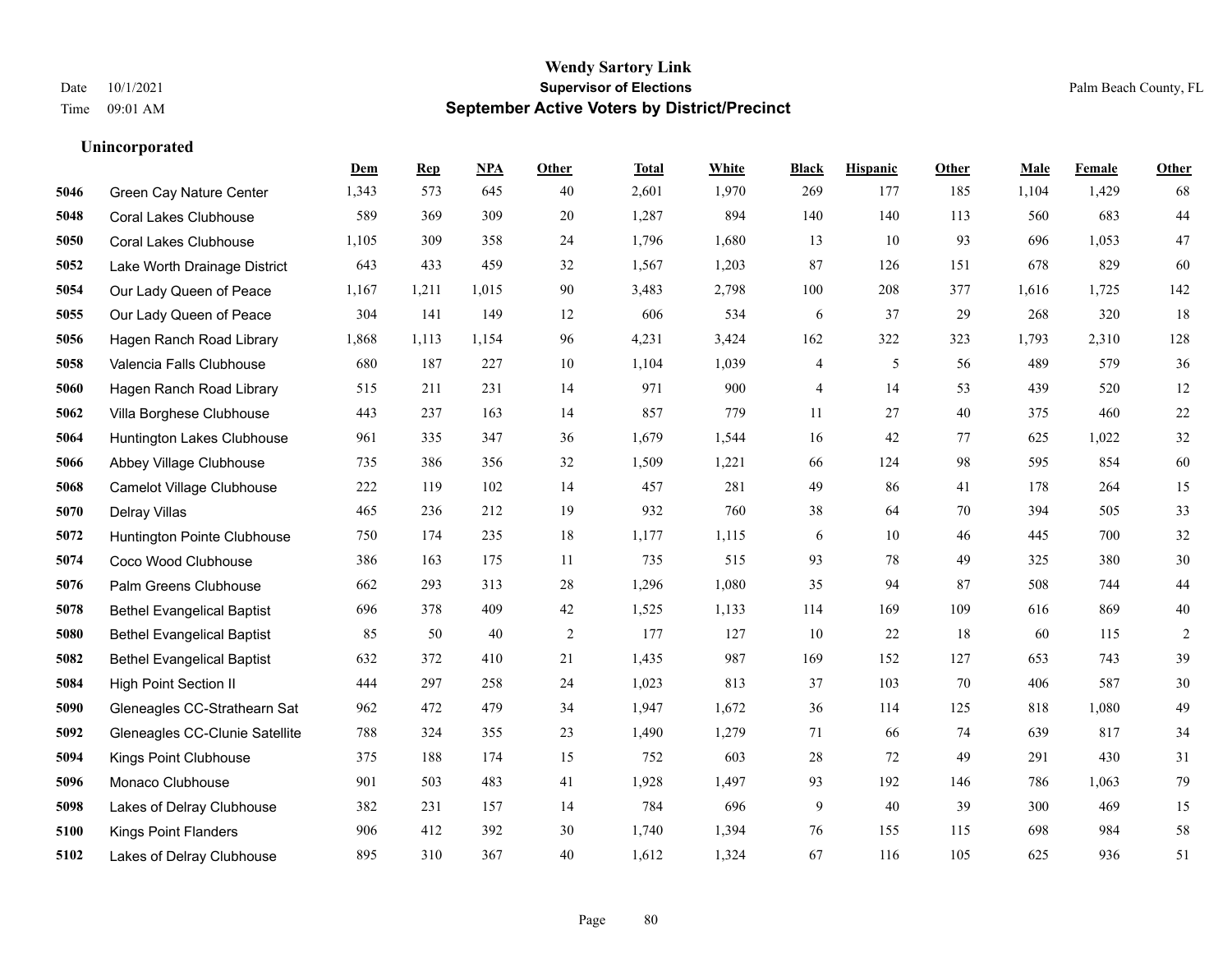|      |                                    | Dem   | <b>Rep</b> | NPA   | <b>Other</b>   | <b>Total</b> | White | <b>Black</b>     | <b>Hispanic</b> | <b>Other</b> | <b>Male</b> | Female | <b>Other</b> |
|------|------------------------------------|-------|------------|-------|----------------|--------------|-------|------------------|-----------------|--------------|-------------|--------|--------------|
| 5104 | <b>Kings Point Flanders</b>        | 896   | 386        | 356   | 38             | 1,676        | 1,327 | 72               | 157             | 120          | 653         | 954    | 69           |
| 5106 | Las Verdes Clubhouse               | 975   | 615        | 709   | 56             | 2,355        | 1,649 | 214              | 293             | 199          | 1,059       | 1,218  | 78           |
| 5108 | West Boca Branch Library           | 1,415 | 1,500      | 1,390 | 103            | 4,408        | 3,645 | 107              | 260             | 396          | 2,075       | 2,200  | 133          |
| 5110 | South County Civic Center          | 523   | 518        | 407   | 28             | 1,476        | 1,339 | 6                | 28              | 103          | 698         | 737    | 41           |
| 5111 | Morikami Park Elementary           | 44    | 61         | 50    | 3              | 158          | 150   | $\boldsymbol{0}$ | 3               | 5            | 72          | 85     | 1            |
| 5112 | Morikami Park Elementary           | 546   | 622        | 494   | 40             | 1,702        | 1,478 | 20               | 52              | 152          | 787         | 875    | 40           |
| 5113 | Morikami Park Elementary           | 18    | 39         | 24    | $\overline{c}$ | 83           | 67    | $\boldsymbol{0}$ | 6               | 10           | 35          | 41     | $\tau$       |
| 5114 | South County Civic Center          | 255   | 200        | 193   | 10             | 658          | 542   | 8                | 28              | 80           | 300         | 330    | $28\,$       |
| 5116 | The Polo Club of Boca Raton        | 648   | 502        | 433   | 23             | 1,606        | 1,462 | 18               | 27              | 99           | 701         | 856    | 49           |
| 5117 | The Polo Club of Boca Raton        | 302   | 188        | 195   | 18             | 703          | 641   | -1               | 9               | 52           | 287         | 391    | 25           |
| 5118 | South County Civic Center          | 175   | 114        | 104   | $\tau$         | 400          | 335   | 8                | 33              | 24           | 168         | 221    | 11           |
| 5119 | The Polo Club of Boca Raton        | 37    | 30         | 31    | $\overline{c}$ | 100          | 92    | $\overline{c}$   | $\overline{3}$  | 3            | 45          | 54     | -1           |
| 5122 | Delray Beach First Baptist         | 282   | 176        | 201   | $10\,$         | 669          | 432   | 35               | 122             | 80           | 286         | 351    | 32           |
| 5124 | Delray Beach First Baptist         | 160   | 113        | 111   | $\overline{1}$ | 385          | 326   | $\mathbf{9}$     | 25              | 25           | 151         | 220    | 14           |
| 5126 | Boca Delray Clubhouse              | 251   | 114        | 119   | 11             | 495          | 445   | 8                | 17              | 25           | 204         | 280    | 11           |
| 5128 | <b>Sunrise Park Elementary</b>     | 758   | 502        | 572   | 38             | 1,870        | 1,239 | 102              | 278             | 251          | 846         | 962    | 62           |
| 5130 | Coconut Cove Waterpark - Meet      | 648   | 548        | 535   | 26             | 1,757        | 1,288 | 31               | 166             | 272          | 797         | 876    | 84           |
| 5132 | <b>Eagles Landing Middle</b>       | 943   | 588        | 639   | 43             | 2,213        | 1,508 | 148              | 325             | 232          | 983         | 1,159  | 71           |
| 5134 | Coconut Cove Waterpark - Meet      | 539   | 472        | 453   | 31             | 1,495        | 1,067 | 69               | 229             | 130          | 706         | 734    | 55           |
| 5136 | West Boca Branch Library           | 866   | 508        | 691   | 41             | 2,106        | 1,369 | 128              | 398             | 211          | 884         | 1,155  | 67           |
| 5138 | <b>Whispering Pines Elementary</b> | 891   | 559        | 619   | 45             | 2,114        | 1,407 | 127              | 304             | 276          | 918         | 1,117  | 79           |
| 5140 | Olympic Heights High               | 1,044 | 773        | 911   | 50             | 2,778        | 1,795 | 148              | 532             | 303          | 1,253       | 1,412  | 113          |
| 5142 | <b>Whispering Pines Elementary</b> | 304   | 244        | 254   | 21             | 823          | 597   | 28               | 105             | 93           | 330         | 455    | 38           |
| 5144 | Whisper Walk Section B             | 925   | 453        | 420   | 31             | 1,829        | 1,449 | 52               | 212             | 116          | 695         | 1,083  | 51           |
| 5146 | Century Village West               | 912   | 498        | 388   | 40             | 1,838        | 1,417 | 79               | 183             | 159          | 669         | 1.097  | 72           |
| 5148 | Century Village West               | 744   | 369        | 359   | 24             | 1,496        | 1,192 | 47               | 136             | 121          | 571         | 850    | 75           |
| 5150 | <b>Century Village West</b>        | 677   | 282        | 283   | 20             | 1,262        | 988   | 47               | 143             | 84           | 449         | 771    | 42           |
| 5152 | West Boca Raton High               | 950   | 795        | 855   | 45             | 2,645        | 1,978 | 82               | 247             | 338          | 1,242       | 1,294  | 109          |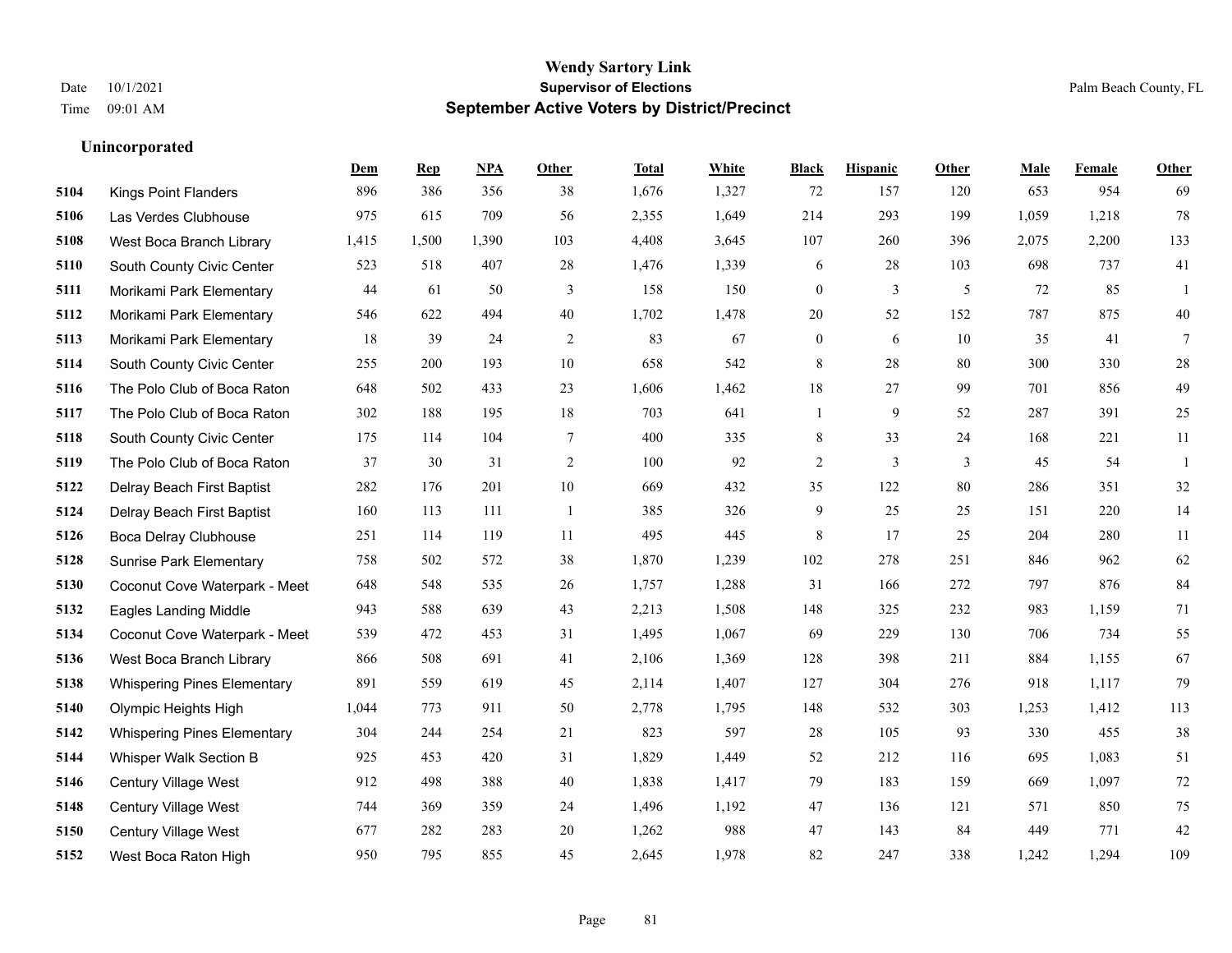**Unincorporated**

#### **Wendy Sartory Link** Date 10/1/2021 **Supervisor of Elections** Palm Beach County, FL Time 09:01 AM **September Active Voters by District/Precinct**

**Dem Rep NPA Other Total White Black Hispanic Other Male Female Other**

# Daggerwing Nature Center 896 781 751 51 2,479 1,705 78 343 353 1,118 1,246 115

| Southwinds Golf Course              | 718          | 501            | 587 | 32               | 1,838          | 1,248          | 82               | 261            | 247          | 790          | 963   | 85               |
|-------------------------------------|--------------|----------------|-----|------------------|----------------|----------------|------------------|----------------|--------------|--------------|-------|------------------|
| <b>Boca West Country Club</b>       | 758          | 454            | 511 | 48               | 1,771          | 1,591          | 7                | 73             | 100          | 733          | 992   | 46               |
| Boca West Country Club              | 815          | 463            | 423 | 34               | 1,735          | 1,633          | 4                | 28             | 70           | 676          | 1,018 | 41               |
| Glades Presbyterian Church          | 763          | 743            | 641 | 39               | 2,186          | 1,608          | 65               | 307            | 206          | 1,037        | 1,067 | 82               |
| Sandpiper Shores Elementary         | 1,007        | 654            | 672 | 44               | 2,377          | 1,819          | 72               | 252            | 234          | 1,074        | 1,224 | 79               |
| <b>Glades Road Branch Library</b>   | 834          | 733            | 778 | 50               | 2,395          | 1,657          | 126              | 362            | 250          | 1,038        | 1,258 | 99               |
| <b>Glades Road Branch Library</b>   | 954          | 606            | 612 | 41               | 2,213          | 1,667          | 65               | 269            | 212          | 854          | 1,300 | 59               |
| Olympic Heights High                | 1,145        | 633            | 754 | 44               | 2,576          | 1,894          | 83               | 355            | 244          | 1,001        | 1,480 | 95               |
| Del Prado Elementary                | 236          | 302            | 199 | 19               | 756            | 679            | 10               | 11             | 56           | 358          | 377   | 21               |
| <b>Waters Edge Elementary</b>       | 864          | 754            | 811 | 46               | 2,475          | 1,674          | 127              | 357            | 317          | 1,139        | 1,216 | 120              |
| Loggers Run Middle                  | 467          | 349            | 368 | 15               | 1,199          | 829            | 47               | 201            | 122          | 508          | 630   | 61               |
| Loggers Run Middle                  | 706          | 539            | 636 | 45               | 1,926          | 1,067          | 187              | 402            | 270          | 855          | 971   | 100              |
| Boca Glades Baptist Church          | 683          | 372            | 632 | 42               | 1,729          | 969            | 128              | 397            | 235          | 789          | 860   | 80               |
| Boca Glades Baptist Church          | 580          | 290            | 534 | 37               | 1,441          | 737            | 132              | 364            | 208          | 644          | 726   | 71               |
| <b>Coral Sunset Elementary</b>      | 902          | 561            | 727 | 39               | 2,229          | 1,230          | 242              | 437            | 320          | 1,025        | 1,095 | 109              |
| <b>Coral Sunset Elementary</b>      | 1,010        | 420            | 850 | 38               | 2,318          | 988            | 348              | 653            | 329          | 986          | 1,207 | 125              |
| Pines Of Boca Barwood               | 971          | 619            | 785 | 48               | 2,423          | 1,428          | 141              | 536            | 318          | 1,021        | 1,301 | 101              |
| Lakes at Boca Rio Clubhouse         | 407          | 283            | 335 | 20               | 1,045          | 686            | 63               | 177            | 119          | 477          | 521   | 47               |
| Hammock Pointe Elementary           | 1,066        | 684            | 920 | 44               | 2,714          | 1,555          | 202              | 578            | 379          | 1,168        | 1,425 | 121              |
| Lakes Of Boca Barwood               | 394          | 257            | 377 | 21               | 1,049          | 623            | 47               | 239            | 140          | 446          | 547   | 56               |
| <b>Canal Point Community Center</b> | 82           | 101            | 59  | -1               | 243            | 104            | 38               | 86             | 15           | 107          | 126   | $10\,$           |
| Pahokee High                        | 520          | 21             | 103 | 2                | 646            | $\tau$         | 592              | 3              | 44           | 190          | 423   | 33               |
| <b>Canal Point Community Center</b> | 25           | 6              | 6   | $\overline{0}$   | 37             | 12             | 20               | $\overline{2}$ | 3            | 21           | 16    | $\mathbf{0}$     |
| Belle Glade Library/Civic Ctr       | 176          | 29             | 60  | $\overline{0}$   | 265            | 30             | 145              | 77             | 13           | 103          | 151   | 11               |
| Belle Glade Library/Civic Ctr       | $\mathbf{1}$ | $\overline{c}$ | 1   | $\boldsymbol{0}$ | $\overline{4}$ | $\overline{0}$ | $\boldsymbol{0}$ | $\overline{4}$ | $\mathbf{0}$ | $\mathbf{1}$ | 3     | $\boldsymbol{0}$ |
| South Bay Commission Chambe         | 35           | 52             | 28  | 2                | 117            | 77             | $\tau$           | 22             | 11           | 61           | 51    | 5                |
| <b>Glades Central High</b>          | 441          | 76             | 133 | 8                | 658            | 81             | 382              | 159            | 36           | 305          | 320   | 33               |
|                                     |              |                |     |                  |                |                |                  |                |              |              |       |                  |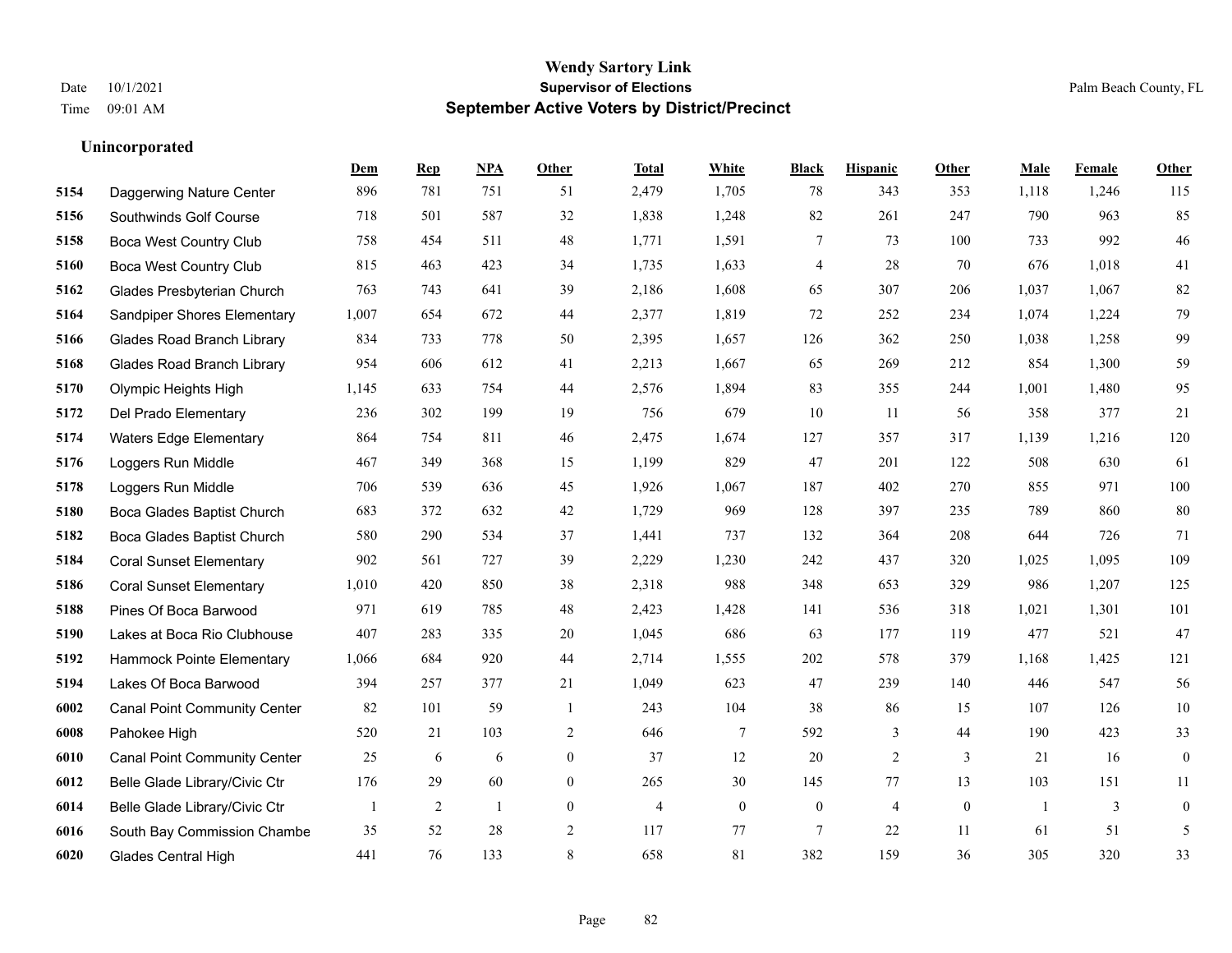|      |                                 | Dem          | <b>Rep</b>     | <u>NPA</u>       | <b>Other</b>   | <b>Total</b>   | <b>White</b>   | <b>Black</b>     | <b>Hispanic</b> | <b>Other</b> | <b>Male</b>    | <b>Female</b> | <b>Other</b>     |
|------|---------------------------------|--------------|----------------|------------------|----------------|----------------|----------------|------------------|-----------------|--------------|----------------|---------------|------------------|
| 6026 | Lewis Evans Resource Center     | 2            | $\mathbf{0}$   | 2                | $\theta$       | $\overline{4}$ | $\overline{0}$ | $\mathbf{0}$     | $\overline{4}$  | $\theta$     |                | 3             | $\Omega$         |
| 6030 | Belle Glade Library/Civic Ctr   | 8            | 3              | 12               | 2              | 25             | 8              | $\mathbf{0}$     | 17              | $\theta$     | 7              | 16            | $\overline{2}$   |
| 6034 | Gove Elementary                 | $\Omega$     | $\overline{4}$ | $\theta$         | $\Omega$       | $\overline{4}$ | 4              | $\theta$         | $\theta$        | $\Omega$     | 3              | $\mathbf{1}$  | $\Omega$         |
| 6038 | South Bay Commission Chambe     | $\mathbf{0}$ | $\mathbf{0}$   | $\mathbf{0}$     | $\mathbf{0}$   | $\mathbf{0}$   | $\mathbf{0}$   | $\boldsymbol{0}$ | $\mathbf{0}$    | $\mathbf{0}$ | $\theta$       | $\mathbf{0}$  | $\theta$         |
| 6040 | Osceola Creek Middle            | 101          | 128            | 102              | $\overline{1}$ | 332            | 251            | 13               | 33              | 35           | 155            | 161           | 16               |
| 6042 | Osceola Creek Middle            | 989          | 1,213          | 1,038            | 62             | 3,302          | 2,119          | 429              | 488             | 266          | 1,571          | 1,622         | 109              |
| 6044 | <b>Frontier Elementary</b>      | 910          | 977            | 782              | 59             | 2,728          | 1,736          | 417              | 344             | 231          | 1,280          | 1,363         | 85               |
| 6045 | Acreage Branch Library          | 204          | 267            | 177              | 10             | 658            | 418            | 81               | 90              | 69           | 315            | 312           | 31               |
| 6046 | Pierce Hammock Elementary       | 802          | 959            | 754              | 48             | 2,563          | 1,644          | 360              | 322             | 237          | 1,239          | 1,226         | 98               |
| 6048 | Pierce Hammock Elementary       | $\bf{0}$     | $\bf{0}$       | $\boldsymbol{0}$ | $\theta$       | $\mathbf{0}$   | $\overline{0}$ | $\boldsymbol{0}$ | $\mathbf{0}$    | $\mathbf{0}$ | $\overline{0}$ | $\mathbf{0}$  | $\boldsymbol{0}$ |
| 6050 | Acreage Branch Library          | 873          | 877            | 732              | 60             | 2,542          | 1,553          | 375              | 351             | 263          | 1,194          | 1,257         | 91               |
| 6051 | Cornerstone Fellowship          | 608          | 754            | 554              | 50             | 1,966          | 1,253          | 209              | 291             | 213          | 914            | 980           | 72               |
| 6052 | Seminole Ridge High             | 614          | 645            | 563              | 37             | 1,859          | 1,142          | 226              | 314             | 177          | 880            | 906           | 73               |
| 6054 | <b>Acreage Pines Elementary</b> | $\mathbf{0}$ | $\overline{0}$ | $\mathbf{0}$     | $\overline{0}$ | $\mathbf{0}$   | $\overline{0}$ | $\mathbf{0}$     | $\mathbf{0}$    | $\theta$     | $\overline{0}$ | $\theta$      | $\mathbf{0}$     |
| 6056 | Pierce Hammock Elementary       | $\theta$     | $\mathbf{0}$   | $\mathbf{0}$     | $\Omega$       | $\theta$       | $\Omega$       | $\mathbf{0}$     | $\theta$        | $\theta$     | $\Omega$       | $\Omega$      | $\mathbf{0}$     |
| 6058 | <b>Acreage Pines Elementary</b> | 738          | 608            | 567              | 39             | 1,952          | 1,053          | 353              | 249             | 297          | 947            | 942           | 63               |
| 6060 | Indian Trail Improvement Dist   | 886          | 959            | 802              | 58             | 2,705          | 1,680          | 340              | 401             | 284          | 1,246          | 1,359         | 100              |
| 6076 | <b>Western Pines Middle</b>     | 643          | 704            | 570              | 36             | 1,953          | 1,426          | 155              | 200             | 172          | 931            | 940           | 82               |
| 6078 | <b>Western Pines Middle</b>     | 655          | 723            | 648              | 39             | 2,065          | 1,376          | 159              | 357             | 173          | 979            | 1,027         | 59               |
| 6080 | <b>Golden Grove Elementary</b>  | 603          | 779            | 617              | 49             | 2,048          | 1,373          | 130              | 348             | 197          | 956            | 1,010         | 82               |
| 6082 | PBSC Loxahatchee Groves Can     | 11           | 6              | 14               | 2              | 33             | 28             | $\boldsymbol{0}$ | 3               | 2            | 13             | 20            | $\mathbf{0}$     |
| 6084 | PBSC Loxahatchee Groves Can     | 275          | 405            | 334              | 38             | 1,052          | 659            | 64               | 226             | 103          | 518            | 518           | 16               |
| 6086 | PBSC Loxahatchee Groves Can     | 266          | 415            | 244              | 20             | 945            | 690            | 93               | 86              | 76           | 431            | 485           | 29               |
| 6088 | Seminole Ridge High             | 533          | 688            | 546              | 40             | 1,807          | 1,158          | 216              | 291             | 142          | 854            | 899           | 54               |
| 6090 | Loxahatchee Groves Elementary   | 767          | 885            | 748              | 58             | 2,458          | 1,525          | 280              | 443             | 210          | 1,188          | 1,178         | 92               |
| 6092 | PBSC Loxahatchee Groves Can     | 173          | 225            | 142              | 16             | 556            | 359            | 45               | 108             | 44           | 267            | 268           | 21               |
| 6096 | Palms West Presbyterian         | $\mathbf{0}$ | $\mathbf{0}$   | $\mathbf{0}$     | $\Omega$       | $\theta$       | $\mathbf{0}$   | $\mathbf{0}$     | $\mathbf{0}$    | $\theta$     | $\theta$       | $\theta$      | $\mathbf{0}$     |
| 6108 | Calypso Bay Waterpark           | $\Omega$     | $\Omega$       | $\theta$         | $\Omega$       | $\Omega$       | $\Omega$       | $\theta$         | $\theta$        | $\Omega$     | $\Omega$       | $\theta$      | $\mathbf{0}$     |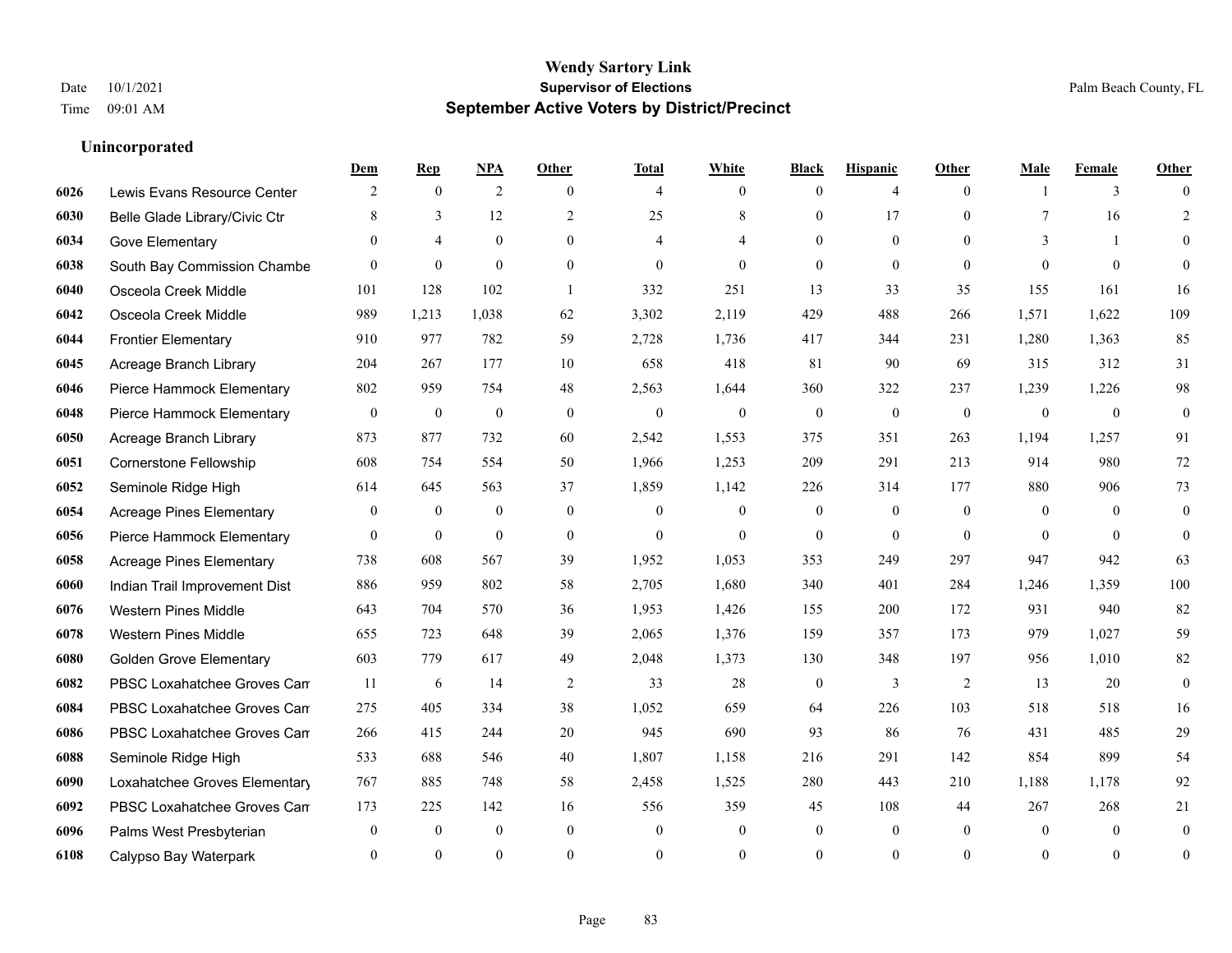|      |                                  | Dem            | <b>Rep</b>       | NPA              | <b>Other</b>   | <b>Total</b>   | <b>White</b>   | <b>Black</b>   | <b>Hispanic</b>  | <b>Other</b>   | <b>Male</b>    | Female         | <b>Other</b> |
|------|----------------------------------|----------------|------------------|------------------|----------------|----------------|----------------|----------------|------------------|----------------|----------------|----------------|--------------|
| 6130 | Royal Palm Beach High            | 79             | 42               | 89               | 5              | 215            | 100            | 34             | 60               | 21             | 97             | 111            | 7            |
| 6140 | Royal Palm Beach High            | 337            | 498              | 306              | 33             | 1,174          | 852            | 108            | 112              | 102            | 566            | 584            | 24           |
| 6146 | Christ Fellowship Church RPB     |                | 2                | $\overline{1}$   | $\theta$       | $\overline{4}$ | 3              | $\overline{0}$ | $\overline{0}$   | $\overline{1}$ | 3              | $\overline{1}$ | $\theta$     |
| 6174 | Christ Fellowship Church RPB     | 26             | 50               | 36               | $\sqrt{2}$     | 114            | 89             | $\overline{7}$ | $\,8\,$          | 10             | 54             | 57             | 3            |
| 6178 | <b>Everglades Elementary</b>     | 556            | 380              | 441              | 27             | 1,404          | 642            | 293            | 248              | 221            | 649            | 687            | 68           |
| 6180 | <b>Everglades Elementary</b>     | 18             | 48               | 17               | 2              | 85             | 64             | 4              | 14               | 3              | 40             | 43             | 2            |
| 6196 | Palm Beach Central High          | $\theta$       | $\mathbf{0}$     | $\theta$         | $\overline{0}$ | $\mathbf{0}$   | $\Omega$       | $\theta$       | $\Omega$         | $\theta$       | $\theta$       | $\theta$       | $\theta$     |
| 6206 | Palm Beach Central High          | 268            | 239              | 181              | 9              | 697            | 374            | 144            | 60               | 119            | 311            | 359            | $27\,$       |
| 6207 | Palm Beach Central High          | 277            | 369              | 253              | 18             | 917            | 601            | 93             | 102              | 121            | 420            | 473            | 24           |
| 6216 | Panther Run Elementary           | 234            | 193              | 176              | 10             | 613            | 342            | 96             | 102              | 73             | 282            | 308            | 23           |
| 6222 | Panther Run Elementary           | $\overline{0}$ | $\mathbf{1}$     | $\mathbf{0}$     | $\theta$       | $\mathbf{1}$   |                | $\theta$       | $\overline{0}$   | $\theta$       | $\overline{1}$ | $\theta$       | $\theta$     |
| 6224 | Discovery Key Elementary         | 959            | 1,118            | 681              | 59             | 2,817          | 2,096          | 180            | 330              | 211            | 1,314          | 1,421          | 82           |
| 6228 | Wycliffe Comm Association Bldg   | 769            | 322              | 399              | 21             | 1,511          | 1,415          | 18             | 19               | 59             | 651            | 832            | $28\,$       |
| 6230 | Epiphany Lutheran Church         | 1,155          | 1,211            | 1,134            | 81             | 3,581          | 2,222          | 403            | 581              | 375            | 1,639          | 1,838          | 104          |
| 6232 | Panther Run Elementary           | 678            | 743              | 643              | 49             | 2,113          | 1,346          | 243            | 248              | 276            | 1,003          | 1,042          | 68           |
| 7002 | J F Kennedy Middle               | $\theta$       | $\boldsymbol{0}$ | $\boldsymbol{0}$ | $\mathbf{0}$   | $\mathbf{0}$   | $\overline{0}$ | $\mathbf{0}$   | $\overline{0}$   | $\theta$       | $\mathbf{0}$   | $\theta$       | $\mathbf{0}$ |
| 7006 | J F Kennedy Middle               | $\overline{0}$ | $\overline{0}$   | $\boldsymbol{0}$ | $\overline{0}$ | $\mathbf{0}$   | $\overline{0}$ | $\overline{0}$ | $\overline{0}$   | $\overline{0}$ | $\overline{0}$ | $\overline{0}$ | $\theta$     |
| 7008 | J F Kennedy Middle               | $\theta$       | $\theta$         | $\mathbf{0}$     | $\theta$       | $\Omega$       | $\overline{0}$ | 0              | $\overline{0}$   | $\theta$       | $\theta$       | $\Omega$       | $\Omega$     |
| 7016 | RB Prep Achievement Academy      |                | $\mathbf{1}$     | $\mathbf{0}$     | $\theta$       | $\overline{2}$ | $\mathbf{1}$   |                | $\Omega$         | $\Omega$       |                |                | 0            |
| 7038 | RB Prep Achievement Academy      | $\Omega$       | $\theta$         | $\Omega$         | $\theta$       | $\theta$       | $\Omega$       | $\Omega$       | $\Omega$         | $\Omega$       | $\Omega$       | $\Omega$       | $\Omega$     |
| 7054 | <b>Crossroads Baptist Church</b> | 984            | 68               | 289              | 13             | 1,354          | 109            | 1,033          | 74               | 138            | 581            | 715            | 58           |
| 7076 | <b>Egret Lake Elementary</b>     | 3              | $\overline{2}$   | -1               | $\mathbf{0}$   | 6              | 4              | $\overline{1}$ | $\boldsymbol{0}$ | $\overline{1}$ | 5              | $\overline{1}$ | $\theta$     |
| 7082 | Seminole Trails Elementary       | 1,035          | 318              | 488              | 29             | 1,870          | 680            | 715            | 261              | 214            | 813            | 975            | 82           |
| 7084 | Sharon Christian Church          | 733            | 269              | 433              | 46             | 1,481          | 599            | 443            | 278              | 161            | 610            | 816            | 55           |
| 7098 | U M Church of Palm Beaches       | 22             | 17               | 18               | -1             | 58             | 45             | $\overline{c}$ | 9                | 2              | 30             | 24             | 4            |
| 7110 | <b>Adult Education Center</b>    | 677            | 214              | 398              | 28             | 1,317          | 419            | 412            | 361              | 125            | 535            | 722            | 60           |
| 7112 | <b>Adult Education Center</b>    | 127            | 26               | 60               | 7              | 220            | 53             | 121            | 23               | 23             | 68             | 142            | 10           |
| 7114 | <b>Adult Education Center</b>    | $\theta$       | $\theta$         | $\theta$         | $\Omega$       | $\theta$       | $\Omega$       | $\theta$       | $\Omega$         | $\Omega$       | $\Omega$       | $\Omega$       | $\mathbf{0}$ |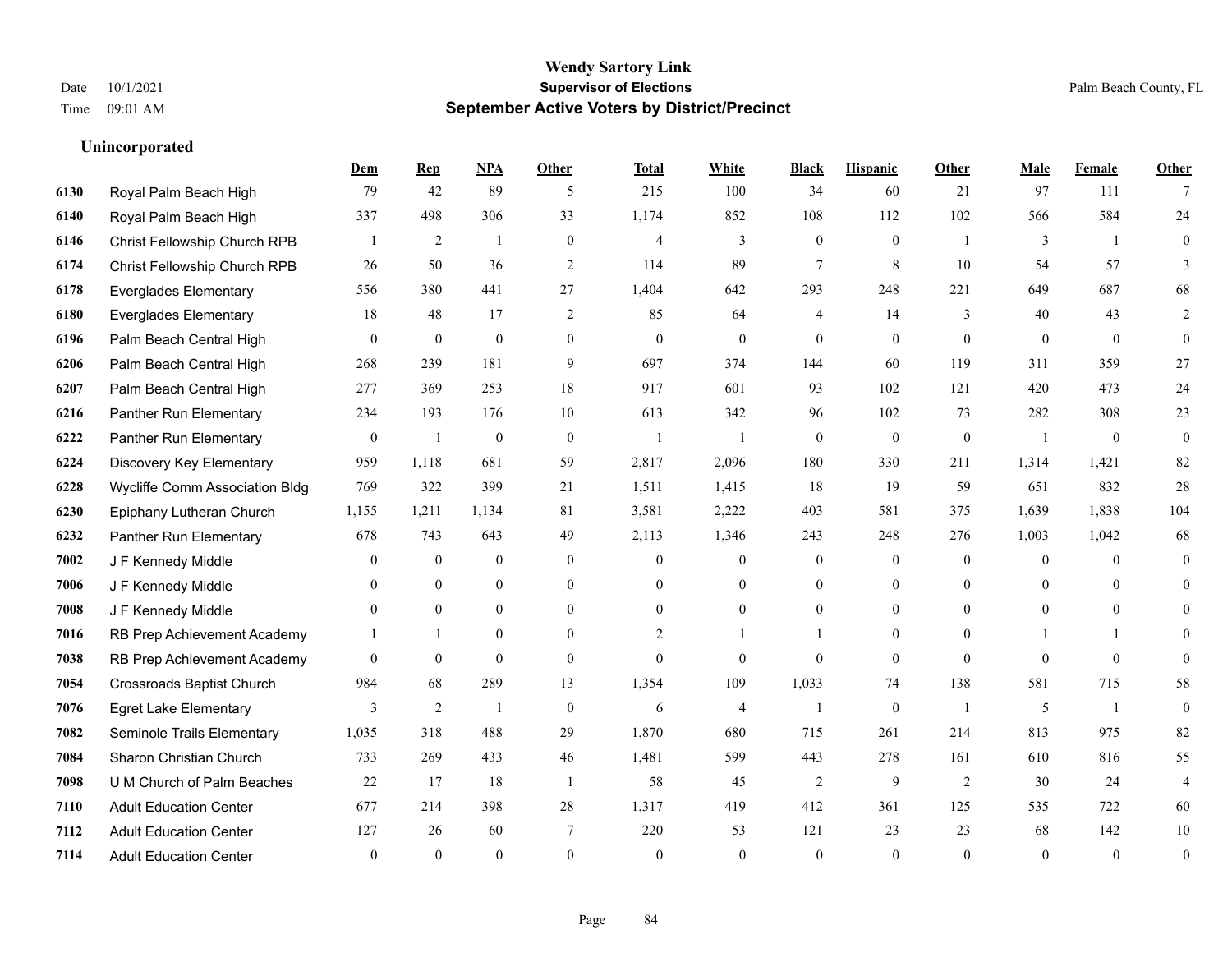|                                  | Dem            | Rep      | NPA      | Other         | <b>Total</b> | White    | <b>Black</b> | <b>Hispanic</b> | Other    | Male     | Female         | Other          |
|----------------------------------|----------------|----------|----------|---------------|--------------|----------|--------------|-----------------|----------|----------|----------------|----------------|
| <b>Adult Education Center</b>    | $\Omega$       | $\Omega$ | $\theta$ | $\theta$      | $\mathbf{0}$ | $\Omega$ | 0            | 0               | $\theta$ | $\Omega$ | $\overline{0}$ | $\theta$       |
| <b>Adult Education Center</b>    | 30             | 30       | 36       |               | 101          | 75       |              | 18              |          | 50       | 45             | 6              |
| <b>Adult Education Center</b>    | 801            | 172      | 396      | 22            | 1,391        | 300      | 662          | 286             | 143      | 609      | 715            | 67             |
| <b>Westgate Community Center</b> | 1,547          | 440      | 902      | 29            | 2,918        | 679      | 948          | 993             | 298      | 1,295    | 1,483          | 140            |
| Clayton Hutcheson Hall B         | 33             |          | 13       | $\theta$      | 53           | 16       | 25           |                 |          | 23       | 30             | $\overline{0}$ |
| Clayton Hutcheson Hall B         | 46             |          | 20       |               | 70           |          | 45           | 12              | 9        | 28       | 36             | 6              |
| Clayton Hutcheson Hall B         | 236            | 15       | 96       | $\mathcal{E}$ | 350          | 26       | 222          | 78              | 24       | 126      | 209            | 15             |
| <b>Rolling Green Elementary</b>  | 1,036          | 237      | 499      | 29            | 1,801        | 566      | 675          | 406             | 154      | 786      | 935            | 80             |
| <b>Rolling Green Elementary</b>  |                | $\Omega$ |          | $\theta$      |              | 0        |              |                 | $\theta$ |          | $\Omega$       | $\theta$       |
| Lakeview Baptist Church          | 16             | 10       | 10       | $\mathcal{D}$ | 38           | 27       |              | $\mathbf 3$     | 6        | 19       | 16             |                |
| Federal Only                     | $\Omega$       | $\Omega$ | $\theta$ | $\Omega$      | $\Omega$     | $\Omega$ | 0            | 0               | $\Omega$ | $\Omega$ | $\theta$       | $\theta$       |
| State Only                       | 131            | 101      | 113      |               | 347          | 268      | 13           | 13              | 53       | 154      | 180            | 13             |
|                                  | 179,458        | 119,801  | 121,431  | 8,506         | 429,196      | 282,295  | 45,141       | 62,292          | 39,468   | 188,727  | 224,940        | 15,529         |
|                                  | Unincorporated |          |          |               |              |          |              |                 |          |          |                |                |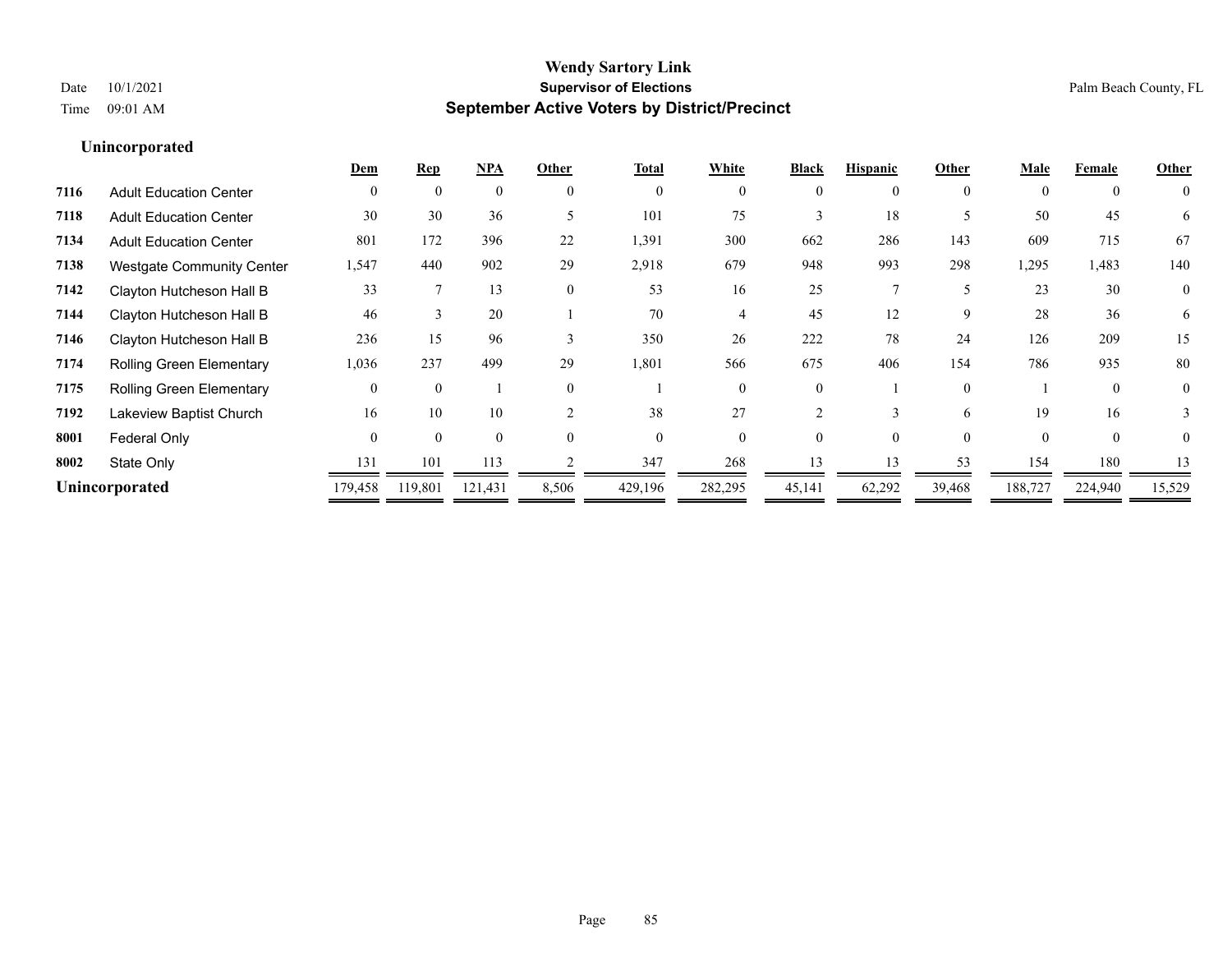| 10/1/2021<br>Date<br>09:01 AM<br>Time |     |            |       |              | <b>Wendy Sartory Link</b><br><b>Supervisor of Elections</b><br><b>September Active Voters by District/Precinct</b> |              |              |                 |       |             | Palm Beach County, FL |       |
|---------------------------------------|-----|------------|-------|--------------|--------------------------------------------------------------------------------------------------------------------|--------------|--------------|-----------------|-------|-------------|-----------------------|-------|
| <b>Atlantis</b>                       | Dem | <b>Rep</b> | $NPA$ | <b>Other</b> | <b>Total</b>                                                                                                       | <b>White</b> | <b>Black</b> | <b>Hispanic</b> | Other | <b>Male</b> | <b>Female</b>         | Other |
| 3082<br><b>Atlantis City Hall</b>     | 483 | 894        | 444   | 43           | 1,864                                                                                                              | 1,610        | 39           | 91              | 124   | 854         | 966                   | 44    |
| <b>Atlantis</b>                       | 483 | 894        | 444   | 43           | 1,864                                                                                                              | 1,610        | 39           | 91              | 124   | 854         | 966                   | 44    |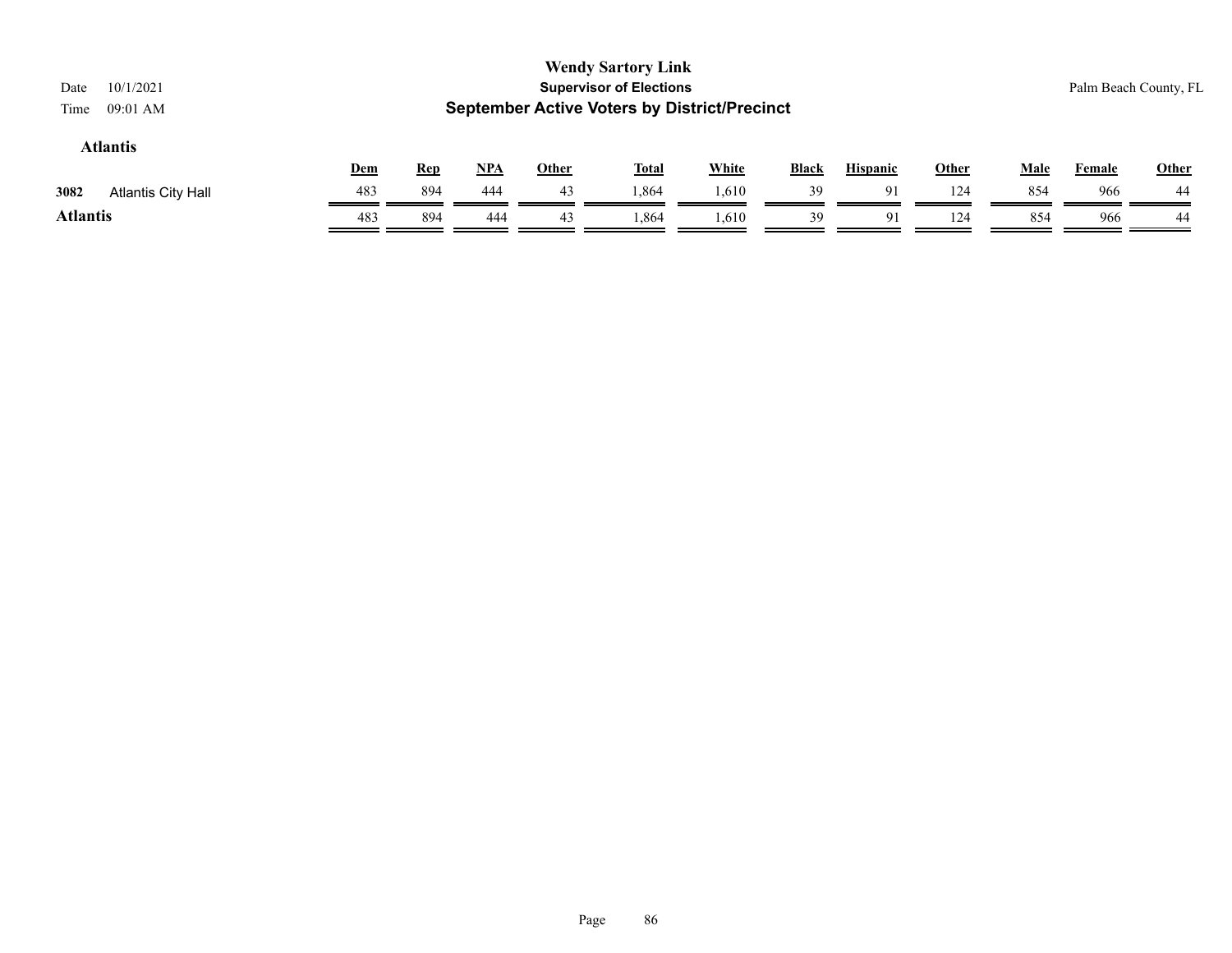#### **Boynton Beach**

|      |                                   | Dem | <b>Rep</b> | NPA | <b>Other</b>   | <b>Total</b> | <b>White</b> | <b>Black</b> | <b>Hispanic</b> | <b>Other</b> | <b>Male</b> | <b>Female</b> | <b>Other</b>   |
|------|-----------------------------------|-----|------------|-----|----------------|--------------|--------------|--------------|-----------------|--------------|-------------|---------------|----------------|
| 3136 | Freedom Shores Elementary         | 875 | 408        | 585 | 31             | 1,899        | 831          | 533          | 280             | 255          | 837         | 986           | 76             |
| 3138 | <b>Citrus Cove Elementary</b>     | 860 | 497        | 565 | 35             | 1,957        | 1,145        | 316          | 286             | 210          | 858         | 1,017         | 82             |
| 3140 | Boynton Lakes North Clubhouse     | 420 | 191        | 280 | 14             | 905          | 427          | 221          | 127             | 130          | 404         | 469           | $32\,$         |
| 3142 | Boynton Lakes North Clubhouse     | 385 | 161        | 224 | 18             | 788          | 442          | 138          | 138             | 70           | 317         | 441           | $30\,$         |
| 3146 | <b>Freedom Shores Elementary</b>  | 336 | 129        | 169 | 17             | 651          | 436          | 80           | 73              | 62           | 261         | 370           | $20\,$         |
| 3164 | <b>Citrus Cove Elementary</b>     | 880 | 542        | 639 | 50             | 2,111        | 1,321        | 313          | 244             | 233          | 941         | 1,099         | 71             |
| 3168 | Boynton Beach Fire Station #3     | 908 | 453        | 668 | 31             | 2,060        | 1,170        | 369          | 294             | 227          | 876         | 1,113         | 71             |
| 3172 | Boynton Beach High                | 473 | 145        | 305 | 32             | 955          | 443          | 262          | 144             | 106          | 392         | 515           | $48\,$         |
| 3174 | Boynton Beach Fire Station #3     | 250 | 174        | 174 | 15             | 613          | 418          | 55           | 83              | 57           | 279         | 317           | 17             |
| 3176 | Boynton Beach High                | 217 | 121        | 152 | 8              | 498          | 265          | 90           | 82              | 61           | 214         | 262           | 22             |
| 3182 | Imagine Schools - Chancellor      | 98  | 51         | 79  | $\overline{4}$ | 232          | 117          | 46           | 36              | 33           | 111         | 110           | 11             |
| 3185 | Christ Fellowship Church BB       | 286 | 196        | 192 | 26             | 700          | 444          | 80           | 104             | 72           | 329         | 350           | 21             |
| 3186 | Christ Fellowship Church BB       | 189 | 121        | 138 | 12             | 460          | 328          | 40           | 60              | 32           | 206         | 233           | 21             |
| 3187 | Christ Fellowship Church BB       | 687 | 397        | 579 | 56             | 1,719        | 980          | 264          | 286             | 189          | 797         | 868           | 54             |
| 3188 | Christ Fellowship Church BB       | 412 | 303        | 352 | 21             | 1,088        | 673          | 223          | 121             | 71           | 533         | 521           | 34             |
| 3190 | Imagine Schools - Chancellor      | 295 | 161        | 213 | 23             | 692          | 396          | 139          | 94              | 63           | 353         | 324           | 15             |
| 3192 | Leisureville #1 Clubhouse         | 553 | 398        | 374 | 43             | 1,368        | 1,033        | 115          | 127             | 93           | 548         | 771           | 49             |
| 3194 | Boynton Beach Fire Station #2     | 746 | 168        | 375 | 20             | 1,309        | 463          | 536          | 169             | 141          | 578         | 679           | $52\,$         |
| 3196 | Leisureville #3 Clubhouse         | 614 | 550        | 419 | 50             | 1,633        | 1,359        | 83           | 103             | 88           | 698         | 882           | 53             |
| 3198 | <b>BB Leisureville Clubhouse</b>  | 494 | 523        | 307 | 37             | 1,361        | 1,121        | 65           | 114             | 61           | 551         | 772           | $38\,$         |
| 3200 | <b>Golfview Harbour Clubhouse</b> | 609 | 399        | 399 | 26             | 1,433        | 968          | 206          | 113             | 146          | 647         | 737           | 49             |
| 3202 | <b>Golfview Harbour Clubhouse</b> | 65  | 66         | 48  | $\tau$         | 186          | 136          | 30           | 9               | 11           | 91          | 89            | $\sqrt{6}$     |
| 4020 | Christ Fellowship Church BB       | 31  | 27         | 36  | 4              | 98           | 76           | 4            | 10              | 8            | 37          | 59            | $\overline{c}$ |
| 4022 | <b>Congress Middle</b>            | 815 | 233        | 402 | 43             | 1,493        | 544          | 645          | 155             | 149          | 626         | 810           | 57             |
| 4024 | Harvey E Oyer Jr Park             | 490 | 617        | 483 | 55             | 1,645        | 1,299        | 91           | 129             | 126          | 782         | 818           | 45             |
| 4026 | <b>Sterling Village Aud</b>       | 494 | 552        | 461 | 46             | 1,553        | 1,357        | 36           | 63              | 97           | 720         | 782           | 51             |
| 4034 | <b>Crosspointe Elementary</b>     | 365 | 255        | 289 | 23             | 932          | 669          | 114          | 62              | 87           | 396         | 516           | $20\,$         |
| 4036 | <b>Forest Park Elementary</b>     | 284 | 443        | 270 | 25             | 1,022        | 920          | 9            | 50              | 43           | 432         | 558           | $32\,$         |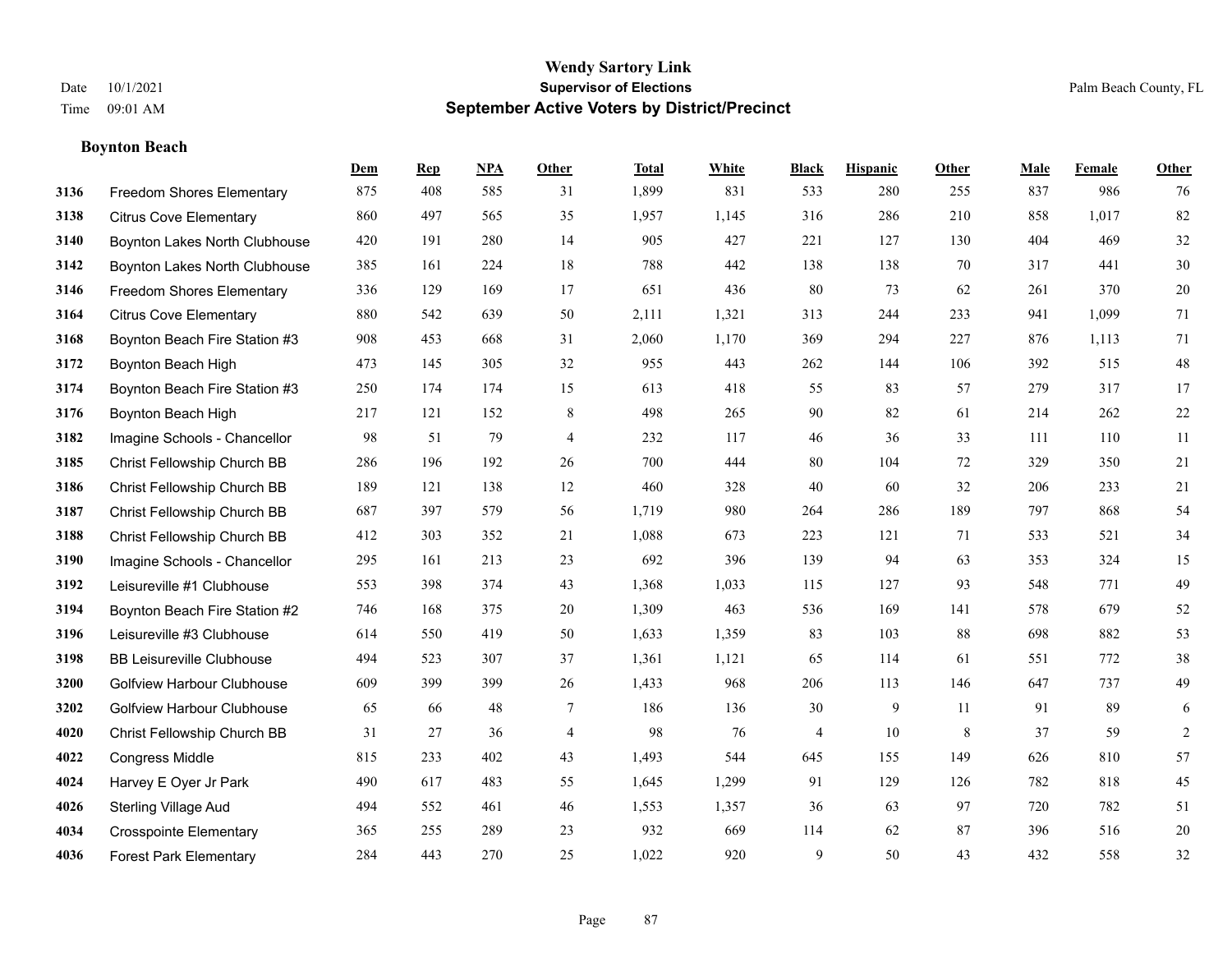#### **Boynton Beach**

|      |                                | Dem            | <b>Rep</b>     | <b>NPA</b>   | Other    | <b>Total</b> | White          | <b>Black</b> | <b>Hispanic</b> | Other    | Male                  | Female         | Other          |
|------|--------------------------------|----------------|----------------|--------------|----------|--------------|----------------|--------------|-----------------|----------|-----------------------|----------------|----------------|
| 4050 | Hunter's Run Courtside Cafe    | 1,071          | 365            | 530          | 37       | 2,003        | 1,840          | 40           | 47              | 76       | 836                   | 1,125          | 42             |
| 4052 | <b>Crosspointe Elementary</b>  | 116            | 78             | 84           | 3        | 281          | 169            | 57           | 22              | 33       | 137                   | 138            | 6              |
| 4053 | <b>Crosspointe Elementary</b>  | 209            | 82             | 148          | 17       | 456          | 172            | 109          | 101             | 74       | 201                   | 236            | 19             |
| 4054 | Lakeview Baptist Church        | 530            | 645            | 438          | 38       | 1,651        | 1,364          | 77           | 102             | 108      | 765                   | 833            | 53             |
| 4062 | Lakeview Baptist Church        | 41             | 70             | 36           | 5        | 152          | 126            | 7            | 8               | 11       | 74                    | 76             | 2              |
| 4066 | Seacrest Presbyterian          | $\overline{0}$ | $\mathbf{0}$   | $\mathbf{0}$ | $\Omega$ | $\Omega$     | $\overline{0}$ | $\Omega$     | $\Omega$        | $\theta$ | $\theta$              | $\theta$       | $\overline{0}$ |
| 4068 | Seacrest Presbyterian          | $\theta$       | $\theta$       | $\mathbf{0}$ | $\theta$ | $\Omega$     | $\theta$       | $\theta$     | $\theta$        | $\Omega$ | $\theta$              | $\theta$       | $\overline{0}$ |
| 4070 | Seacrest Presbyterian          | $\Omega$       | $\theta$       | $\theta$     | $\theta$ | $\Omega$     | $\theta$       | $\Omega$     | $\Omega$        | $\Omega$ | $\Omega$              | $\theta$       | $\theta$       |
| 7178 | Temple Beth Kodesh             | 1,521          | 190            | 546          | 30       | 2,287        | 436            | 1,305        | 350             | 196      | 1,017                 | 1,165          | 105            |
| 7179 | Village Royale on the Green    | 805            | 225            | 347          | 24       | 1,401        | 582            | 564          | 139             | 116      | 592                   | 745            | 64             |
| 7180 | St John Missionary Baptist Chr | 1,757          | 133            | 460          | 18       | 2,368        | 235            | 1,763        | 171             | 199      | 993                   | 1,274          | 101            |
| 7182 | Carolyn Sims Center            | 1,468          | 66             | 346          | 12       | 1,892        | 79             | 1,596        | 81              | 136      | 769                   | 1,051          | 72             |
| 7184 | St John Missionary Baptist Chr | 2              | $\overline{4}$ | $\mathbf{0}$ | $\theta$ | 6            | 4              |              | $\Omega$        |          | $\boldsymbol{\Delta}$ | $\mathfrak{D}$ | $\theta$       |
| 7186 | Boynton Beach Senior Center    | 1,470          | 413            | 715          | 54       | 2,652        | 1,058          | 1,072        | 274             | 248      | 1,229                 | 1,305          | 118            |
| 7188 | <b>Forest Park Elementary</b>  | 847            | 532            | 576          | 60       | 2,015        | 1,395          | 269          | 181             | 170      | 847                   | 1,095          | 73             |
| 7190 | Seacrest Presbyterian          | 1,053          | 609            | 785          | 60       | 2,507        | 1,579          | 449          | 244             | 235      | 1,194                 | 1,213          | 100            |
|      | <b>Boynton Beach</b>           | 24,021         | 11,693         | 14,188       | 1,130    | 51,032       | 28,820         | 12,412       | 5,276           | 4,524    | 22,472                | 26,726         | 1,834          |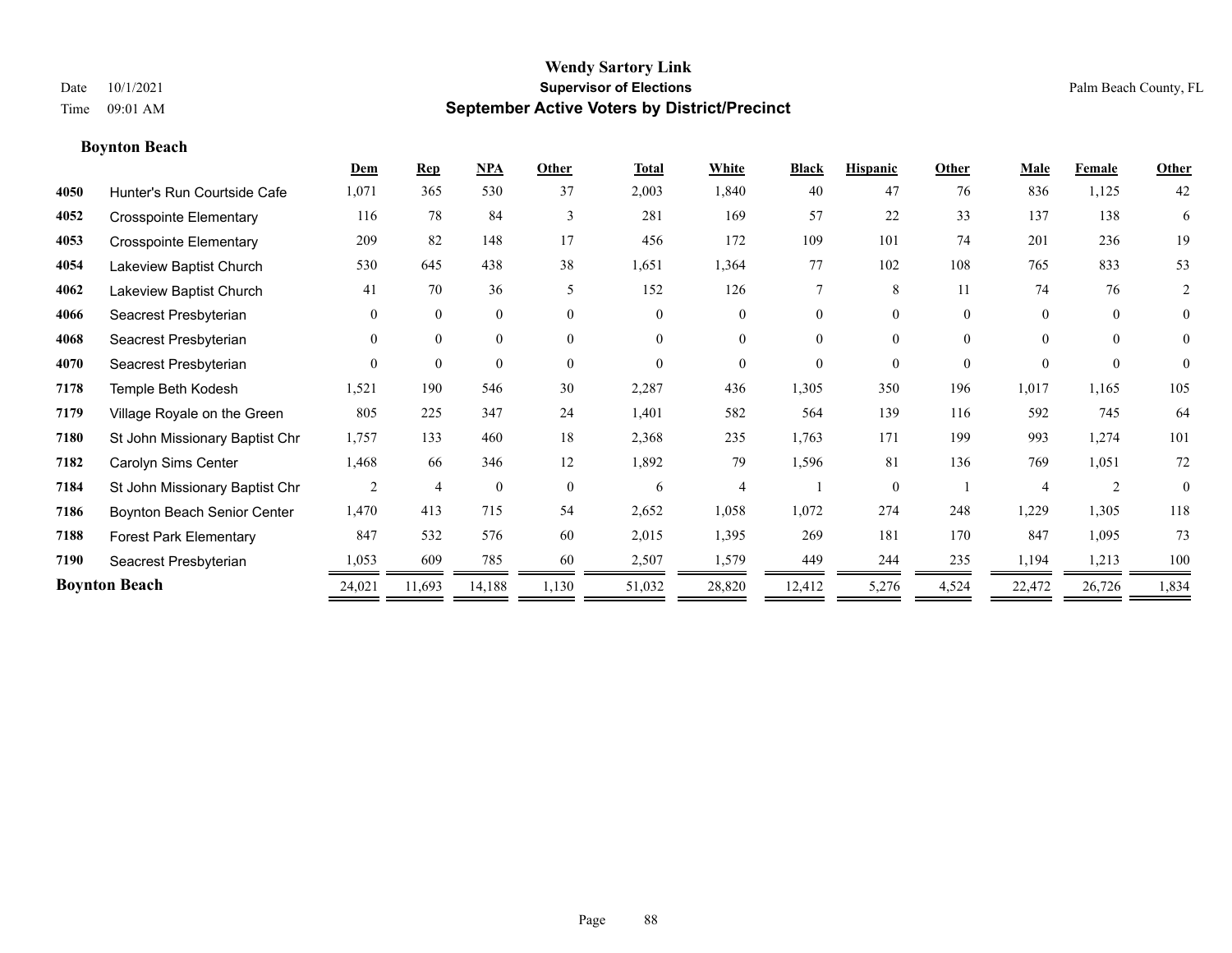#### **Belle Glade**

|                    |                               | <u>Dem</u> | <u>Rep</u> | <b>NPA</b> | Other | <b>Total</b> | White | <b>Black</b> | <b>Hispanic</b> | Other | Male  | Female       | <b>Other</b>   |
|--------------------|-------------------------------|------------|------------|------------|-------|--------------|-------|--------------|-----------------|-------|-------|--------------|----------------|
| 6022               | Belle Glade Library/Civic Ctr | 1,362      | 106        | 252        | 15    | 1,735        | 89    | 1,391        | 141             | 114   | 712   | 954          | 69             |
| 6024               | Lewis Evans Resource Center   | 1,691      | -66        | 261        | 14    | 2,032        | 30    | .,767        | 123             | 112   | 811   | 1,152        | 69             |
| 6028               | Belle Glade Library/Civic Ctr | 747        | 460        | 323        | 15    | 1,545        | 413   | 394          | 652             | 86    | 723   | 778          | 44             |
| 6029               | Belle Glade Library/Civic Ctr |            |            |            |       |              | 0     |              | $\Omega$        |       |       | $\mathbf{0}$ | $\overline{0}$ |
| 6032               | Gove Elementary               | 674        | 298        | 272        |       | 1,249        | 313   | 432          | 406             | 98    | 534   | 673          | 42             |
| 6036               | Gove Elementary               | 391        | 158        | 205        | 10    | 764          | 135   | 151          | 433             | 45    | 333   | 401          | 30             |
| <b>Belle Glade</b> |                               | 4,866      | 1,088      | 1,313      | 59    | 7,326        | 980   | 4,136        | 1,755           | 455   | 3,114 | 3,958        | 254            |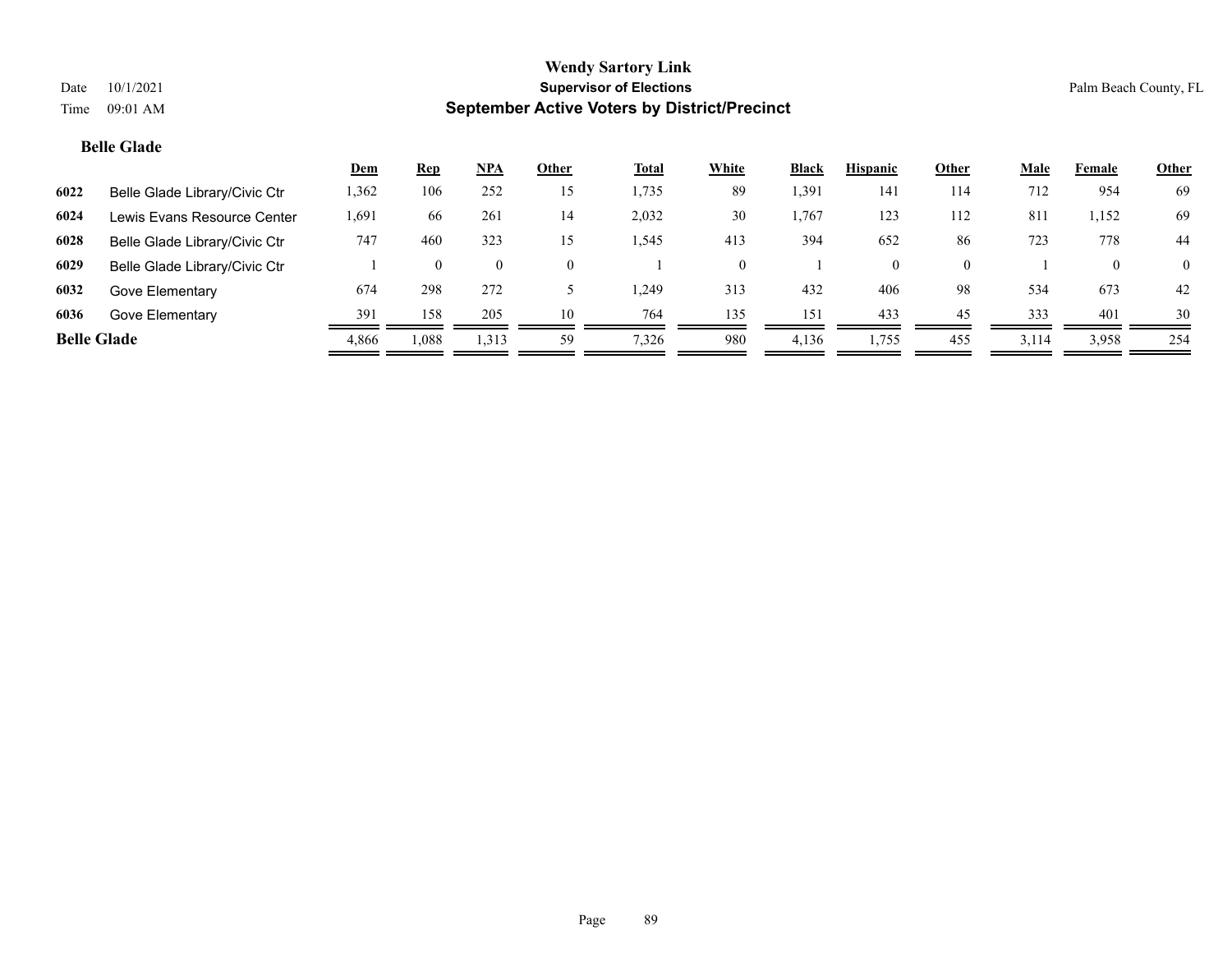**Boca Raton**

#### **Wendy Sartory Link** Date 10/1/2021 **Supervisor of Elections** Palm Beach County, FL Time 09:01 AM **September Active Voters by District/Precinct**

**Dem Rep NPA Other Total White Black Hispanic Other Male Female Other**

## Above and Beyond Community (406 564 427 37 1,434 1,161 40 128 105 675 712 47 Above and Beyond Community ( 642 614 577 45 1,878 1,400 48 221 209 802 1,003 73 Ascension Catholic Church 806 1,185 893 68 2,952 2,309 160 231 252 1,391 1,464 97 Broken Sound Club 260 206 185 14 665 494 24 83 64 273 374 18 Woodfield Country Club HOA 839 746 726 54 2,365 2,120 12 65 168 1,083 1,190 92 Seasons HOA Clubhouse 225 207 169 10 611 504 8 36 63 293 289 29 Broken Sound Club 528 374 336 17 1,255 1,149 12 31 63 566 657 32

| 4148 | <b>Broken Sound Club</b>         | 561 | 417   | 434 | 40 | 1,452 | 1,142 | 65  | 139 | 106 | 665   | 750   | 37  |
|------|----------------------------------|-----|-------|-----|----|-------|-------|-----|-----|-----|-------|-------|-----|
| 4150 | Patch Reef Park Community Cer    | 580 | 547   | 589 | 69 | 1,785 | 1,372 | 69  | 160 | 184 | 842   | 896   | 47  |
| 4152 | Boca Delray Lodge #171           | 629 | 640   | 648 | 51 | 1,968 | 1,445 | 73  | 224 | 226 | 894   | 991   | 83  |
| 4154 | <b>Ascension Catholic Church</b> | 416 | 418   | 329 | 33 | 1,196 | 872   | 85  | 104 | 135 | 582   | 568   | 46  |
| 4158 | Spanish River High               | 943 | 732   | 754 | 42 | 2,471 | 1,956 | 49  | 217 | 249 | 1,181 | 1,185 | 105 |
| 4160 | Greater BR Swim & Racquet Ctr    | 427 | 407   | 351 | 20 | 1,205 | 976   | 18  | 89  | 122 | 557   | 605   | 43  |
| 4162 | Patch Reef Park Community Cer    | 545 | 482   | 439 | 20 | 1,486 | 1,135 | 31  | 114 | 206 | 678   | 735   | 73  |
| 4164 | Safe Schools Institute           | 596 | 642   | 562 | 35 | 1,835 | 1,473 | 29  | 171 | 162 | 855   | 889   | 91  |
| 4166 | FAU Arena Lobby                  | 779 | 449   | 598 | 28 | 1,854 | 1,050 | 301 | 265 | 238 | 828   | 926   | 100 |
| 4168 | JC Mitchell Elementary           | 702 | 562   | 604 | 50 | 1,918 | 1,325 | 83  | 243 | 267 | 834   | 969   | 115 |
| 4170 | Spanish River Library            | 903 | 1,038 | 866 | 49 | 2,856 | 2,219 | 100 | 264 | 273 | 1,352 | 1,405 | 99  |
| 4172 | Marine Safety Headquarters       | 665 | 684   | 587 | 59 | 1,995 | 1,749 | 16  | 94  | 136 | 891   | 1,049 | 55  |
| 4174 | Sugar Sand Park Comm Center      | 307 | 272   | 267 | 15 | 861   | 743   | 5   | 52  | 61  | 404   | 421   | 36  |
| 4176 | Sugar Sand Park Comm Center      | 928 | 701   | 724 | 67 | 2,420 | 1,778 | 73  | 320 | 249 | 1,052 | 1,266 | 102 |
| 4178 | Sugar Sand Park Comm Center      | 757 | 644   | 514 | 45 | 1,960 | 1,565 | 42  | 196 | 157 | 795   | 1,101 | 64  |
| 4184 | <b>Boca Raton Middle</b>         | 557 | 605   | 554 | 38 | 1,754 | 1,322 | 58  | 205 | 169 | 823   | 881   | 50  |
| 4186 | The Volen Center                 | 548 | 507   | 454 | 30 | 1,539 | 1,063 | 127 | 165 | 184 | 702   | 773   | 64  |
| 4188 | Elks Lodge of Boca Raton         | 894 | 520   | 596 | 57 | 2,067 | 1,205 | 320 | 311 | 231 | 926   | 1,046 | 95  |
| 4190 | St Gregory Episcopal Church      | 740 | 1,069 | 798 | 73 | 2,680 | 2,253 | 26  | 178 | 223 | 1,308 | 1,282 | 90  |
| 4210 | Sugar Sand Park Comm Center      | 644 | 830   | 676 | 43 | 2,193 | 1,728 | 30  | 263 | 172 | 1,011 | 1,110 | 72  |
| 4212 | Center for Spiritual Living      | 624 | 804   | 587 | 37 | 2,052 | 1,717 | 33  | 162 | 140 | 974   | 1,016 | 62  |
|      |                                  |     |       |     |    |       |       |     |     |     |       |       |     |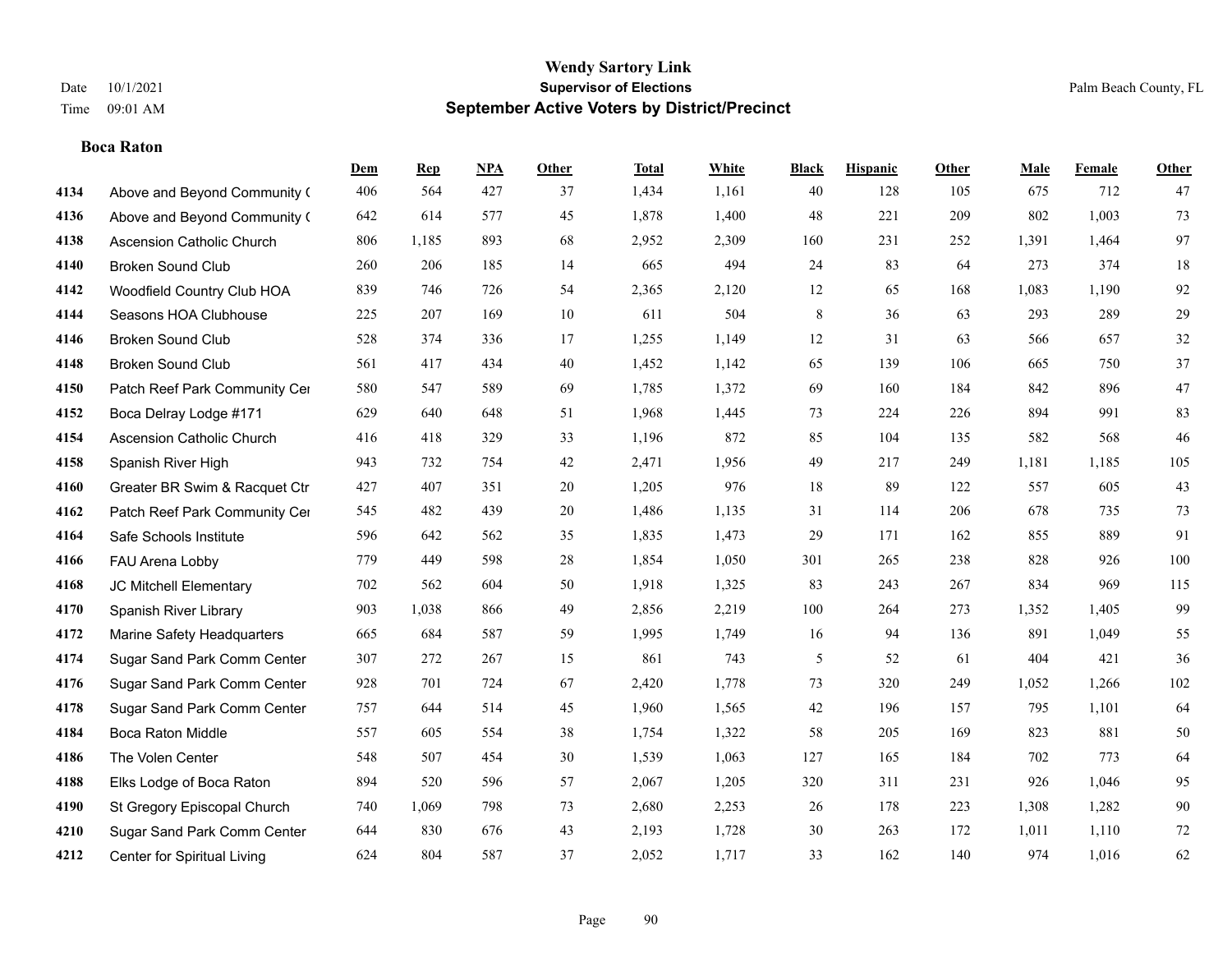#### **Boca Raton**

|                   |                                    | <b>Dem</b> | <b>Rep</b> | NPA    | Other | <b>Total</b> | White  | <b>Black</b> | <b>Hispanic</b> | Other | <b>Male</b> | <b>Female</b> | <b>Other</b> |
|-------------------|------------------------------------|------------|------------|--------|-------|--------------|--------|--------------|-----------------|-------|-------------|---------------|--------------|
| 4214              | Calvary Chapel Boca Raton - 4th    | 628        | 859        | 642    | 65    | 2,194        | 1,752  | 44           | 231             | 167   | 1,017       | 1,098         | 79           |
| 4216              | Calvary Chapel Boca Raton - Kir    | 672        | 1,067      | 691    | 62    | 2,492        | 2,097  | 20           | 179             | 196   | 1,176       | 1,226         | 90           |
| 4218              | <b>Grace Community Church</b>      | 454        | 848        | 539    | 59    | 1,900        | 1,576  | 31           | 138             | 155   | 878         | 939           | 83           |
| 4220              | <b>Boca Raton Community Center</b> | 463        | 394        | 454    | 44    | 1,355        | 872    | 100          | 234             | 149   | 601         | 711           | 43           |
| 4222              | Boca Raton Downtown Library        | 942        | 1,107      | 907    | 86    | 3,042        | 2,558  | 65           | 181             | 238   | 1,371       | 1,556         | 115          |
| 4224              | <b>Grace Community Church</b>      | 513        | 1,110      | 738    | 62    | 2,423        | 1,991  | 56           | 181             | 195   | 1,138       | 1,204         | 81           |
| 4226              | St Gregory Episcopal Church        | 218        | 384        | 278    | 23    | 903          | 812    |              | 31              | 53    | 428         | 451           | 24           |
| 4228              | <b>Boca Raton Community Center</b> | 519        | 656        | 507    | 50    | 1,732        | 1,484  | 16           | 97              | 135   | 778         | 905           | 49           |
| 4230              | Boca Raton Downtown Library        | 313        | 446        | 329    | 22    | 1,110        | 972    | 9            | 55              | 74    | 523         | 565           | 22           |
| 5115              | Spanish River High                 | 84         | 107        | 84     | 12    | 287          | 231    |              | 23              | 29    | 144         | 140           | 3            |
| <b>Boca Raton</b> |                                    | 22,257     | 23,844     | 20,413 | 1,631 | 68,145       | 53,570 | 2,289        | 6,081           | 6,205 | 31,291      | 34,348        | 2,506        |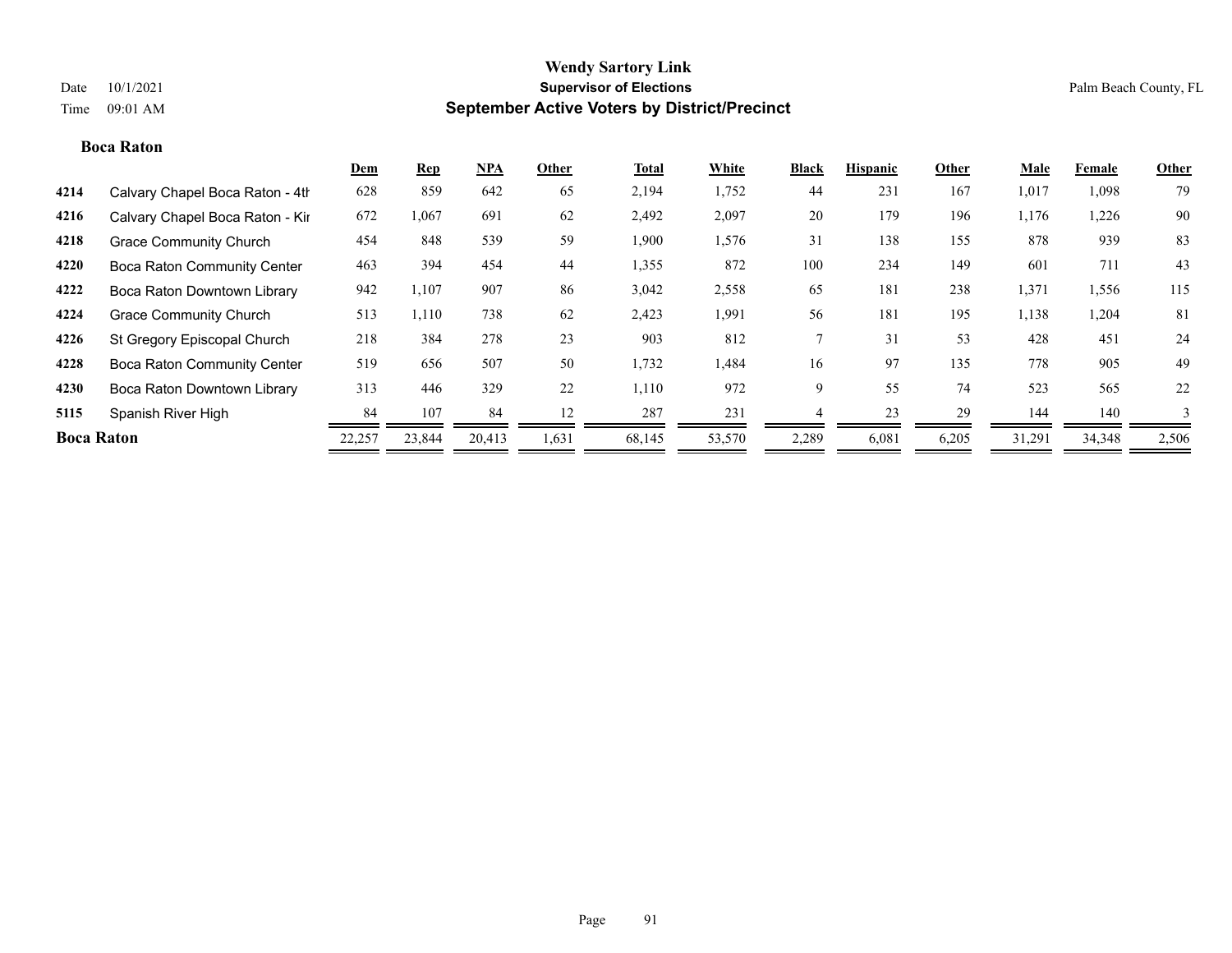| Date<br>Time | 10/1/2021<br>09:01 AM                |            |            |            |              | <b>Wendy Sartory Link</b><br><b>Supervisor of Elections</b><br><b>September Active Voters by District/Precinct</b> |              |              |                 |              |             |               | Palm Beach County, FL |
|--------------|--------------------------------------|------------|------------|------------|--------------|--------------------------------------------------------------------------------------------------------------------|--------------|--------------|-----------------|--------------|-------------|---------------|-----------------------|
|              | <b>Briny Breezes</b>                 | <u>Dem</u> | <b>Rep</b> | <u>NPA</u> | <b>Other</b> | <u>Total</u>                                                                                                       | <b>White</b> | <b>Black</b> | <b>Hispanic</b> | <b>Other</b> | <b>Male</b> | <b>Female</b> | <b>Other</b>          |
| 4038         | <b>Briny Breezes Community Cente</b> | 90         | 142        | 91         |              | 326                                                                                                                | 301          | $\theta$     |                 | 16           | 135         | 182           |                       |
|              | <b>Briny Breezes</b>                 | -90        | 142        | 91         |              | 326                                                                                                                | 301          | $\theta$     | 9               | 16           | 135         | 182           | Q                     |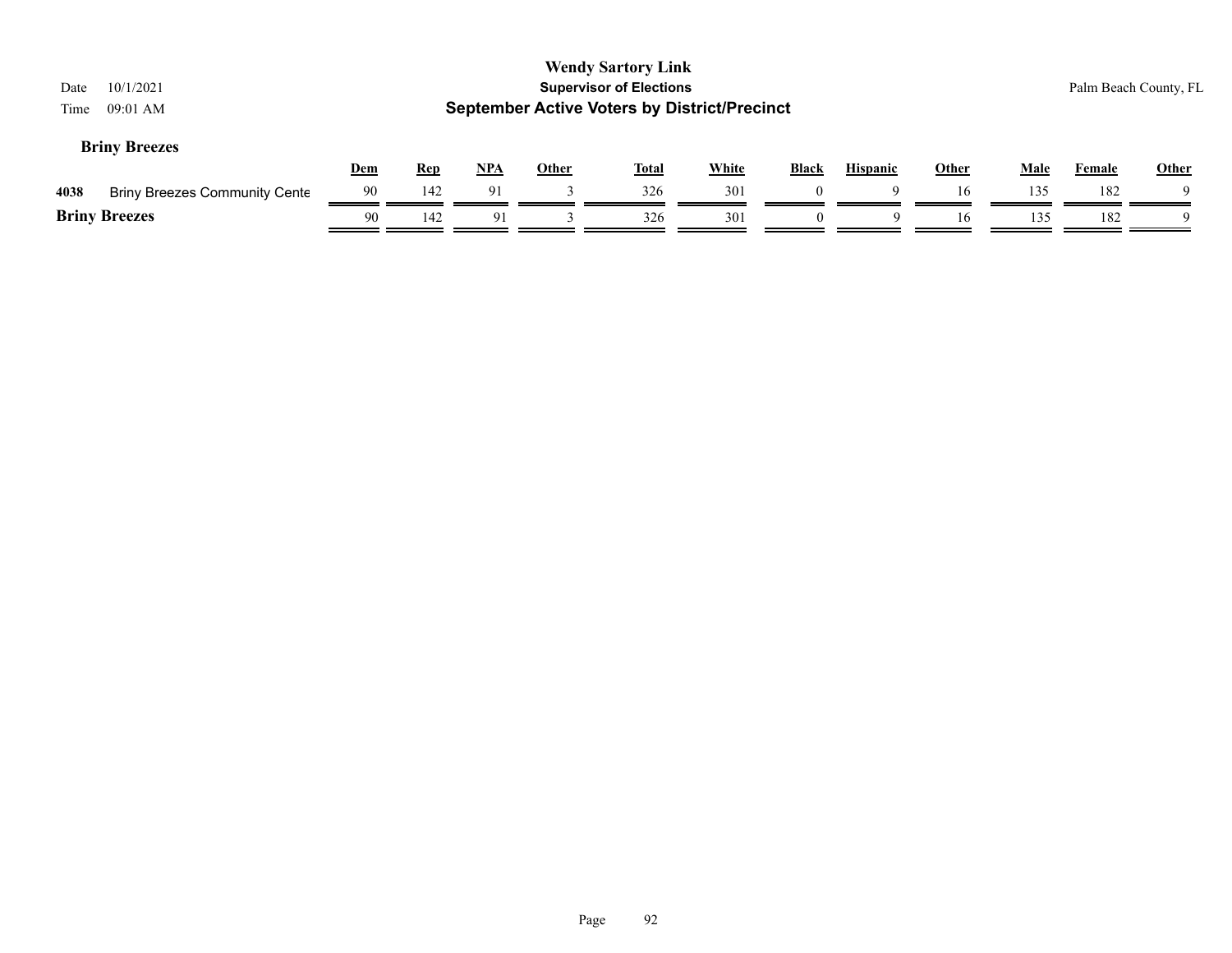| 10/1/2021<br>Date<br>09:01 AM<br>Time |     |            |       |              | <b>Wendy Sartory Link</b><br><b>Supervisor of Elections</b><br><b>September Active Voters by District/Precinct</b> |              |              |                 |              |             | Palm Beach County, FL |              |
|---------------------------------------|-----|------------|-------|--------------|--------------------------------------------------------------------------------------------------------------------|--------------|--------------|-----------------|--------------|-------------|-----------------------|--------------|
| <b>Cloud Lake</b>                     | Dem | <b>Rep</b> | $NPA$ | <b>Other</b> | <b>Total</b>                                                                                                       | <b>White</b> | <b>Black</b> | <b>Hispanic</b> | <b>Other</b> | <b>Male</b> | Female                | <b>Other</b> |
| Cloud Lake Town Hall<br>2132          | 27  | 26         | 33    |              | 88                                                                                                                 | 58           |              | 23              |              | 38          | 46                    |              |
| <b>Cloud Lake</b>                     | 27  | 26         | 33    |              | 88                                                                                                                 | 58           |              | 23              |              | 38          | 46                    |              |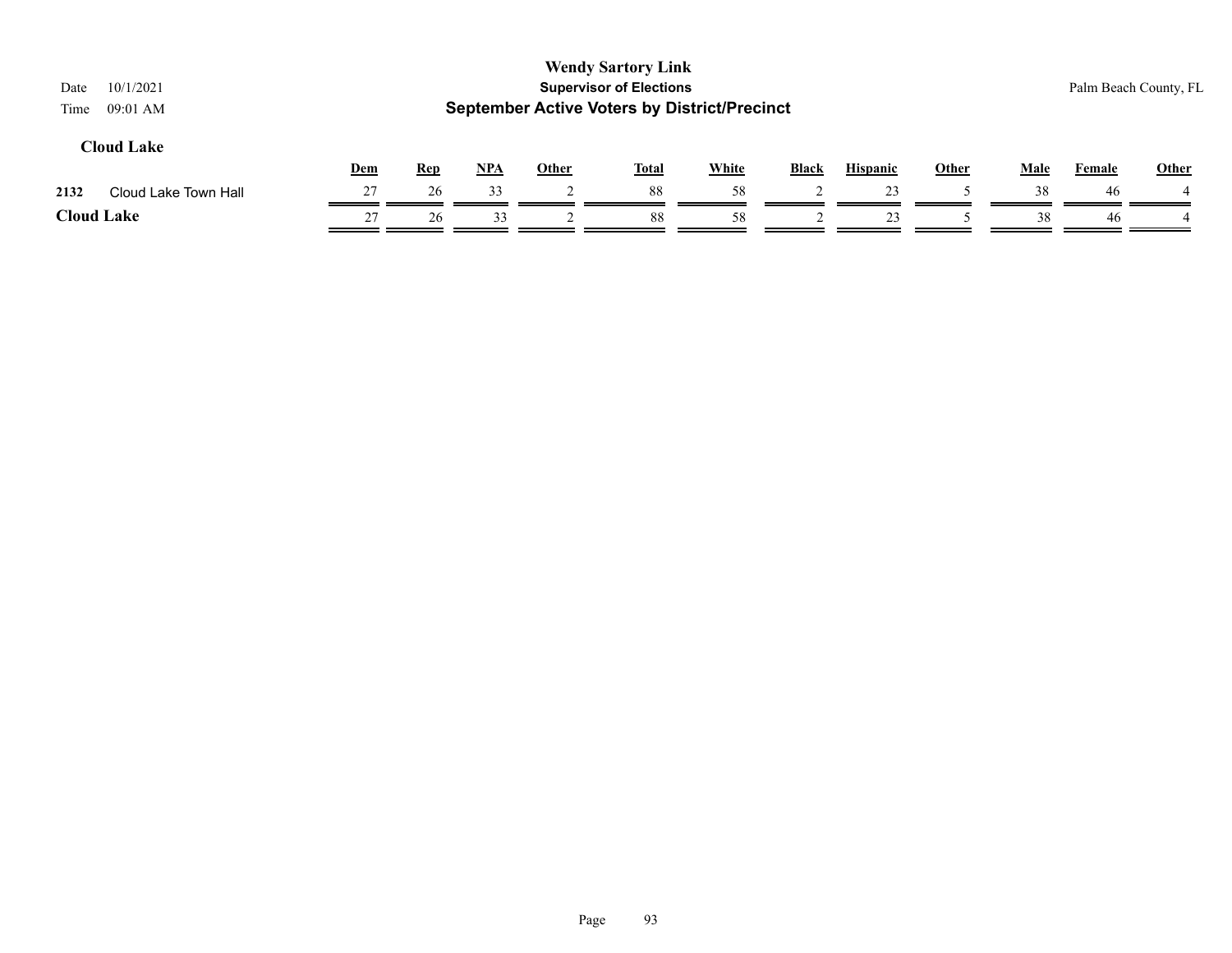**Delray Beach**

#### **Wendy Sartory Link** Date 10/1/2021 **Supervisor of Elections** Palm Beach County, FL Time 09:01 AM **September Active Voters by District/Precinct**

|      |                                   | Dem            | <b>Rep</b>       | <b>NPA</b>       | Other          | <b>Total</b>     | White        | <b>Black</b>     | <b>Hispanic</b>  | Other           | Male         | Female   | Other            |
|------|-----------------------------------|----------------|------------------|------------------|----------------|------------------|--------------|------------------|------------------|-----------------|--------------|----------|------------------|
| 4058 | Plumosa SOA Elementary            | 52             | 59               | 40               | 7              | 158              | 139          | $\overline{4}$   | 8                | 7               | 77           | 78       | 3                |
| 4074 | Plumosa SOA Elementary            | 430            | 421              | 349              | 25             | 1,225            | 1,056        | 16               | 72               | 81              | 580          | 610      | 35               |
| 4076 | <b>Country Manors Clubhouse</b>   | 443            | 381              | 396              | 23             | 1,243            | 880          | 96               | 134              | 133             | 545          | 662      | $36\,$           |
| 4086 | <b>Banyan Creek Elementary</b>    | 549            | 381              | 382              | 28             | 1,340            | 916          | 186              | 104              | 134             | 624          | 666      | 50               |
| 4088 | West Park Baptist Church          | 842            | 452              | 482              | 49             | 1,825            | 1,552        | 60               | 94               | 119             | 740          | 1,034    | 51               |
| 4090 | Pines of Delray North             | 270            | 171              | 156              | 14             | 611              | 492          | 38               | 43               | 38              | 239          | 345      | $27\,$           |
| 4092 | West Park Baptist Church          | $\overline{0}$ | $\boldsymbol{0}$ | $\boldsymbol{0}$ | $\mathbf{0}$   | $\boldsymbol{0}$ | $\mathbf{0}$ | $\boldsymbol{0}$ | $\boldsymbol{0}$ | $\mathbf{0}$    | $\mathbf{0}$ | $\bf{0}$ | $\boldsymbol{0}$ |
| 4094 | S D Spady Elementary              | 667            | 697              | 546              | 56             | 1,966            | 1,705        | 32               | 97               | 132             | 932          | 963      | 71               |
| 4096 | <b>Carver Middle</b>              | 565            | 45               | 161              | 11             | 782              | 102          | 581              | 32               | 67              | 363          | 368      | 51               |
| 4098 | <b>Bethel Evangelical Baptist</b> | 991            | 739              | 659              | 67             | 2,456            | 1,889        | 179              | 211              | 177             | 1,038        | 1,344    | 74               |
| 4102 | Veterans Park Recreation Ctr      | 423            | 499              | 404              | 33             | 1,359            | 1,238        | 13               | 23               | 85              | 628          | 694      | 37               |
| 4104 | <b>Emmanuel Catholic Church</b>   | 737            | 659              | 619              | 65             | 2,080            | 1,681        | 82               | 152              | 165             | 906          | 1,107    | 67               |
| 4106 | Delray Beach Golf Club            | 405            | 411              | 346              | 33             | 1,195            | 918          | 54               | 110              | 113             | 552          | 604      | 39               |
| 4108 | Pines of Delray East              | 579            | 350              | 368              | 27             | 1,324            | 979          | 87               | 135              | 123             | 528          | 740      | 56               |
| 4110 | 505 Club                          | 376            | 429              | 301              | 30             | 1,136            | 1,033        | $\,$ 8 $\,$      | 32               | 63              | 493          | 616      | $27\,$           |
| 4112 | Veterans Park Recreation Ctr      | 569            | 784              | 547              | 46             | 1,946            | 1,790        | 10               | 41               | 105             | 914          | 966      | 66               |
| 4114 | Delray Beach First Baptist        | 827            | 767              | 605              | 59             | 2,258            | 1,907        | 78               | 125              | 148             | 1,048        | 1,159    | 51               |
| 4118 | <b>Orchard View Elementary</b>    | 684            | 406              | 471              | 32             | 1,593            | 1,101        | 148              | 199              | 145             | 648          | 887      | 58               |
| 4120 | <b>Orchard View Elementary</b>    | 444            | 294              | 330              | $40\,$         | 1,108            | 790          | 63               | 155              | 100             | 467          | 601      | $40\,$           |
| 4122 | Delray Beach Swim and Tennis      | 709            | 427              | 477              | 35             | 1,648            | 1,152        | 194              | 144              | 158             | 715          | 870      | 63               |
| 4124 | Delray Beach Swim and Tennis      | 772            | 557              | 637              | 58             | 2,024            | 1,523        | 131              | 188              | 182             | 913          | 1,033    | 78               |
| 4126 | Pine Grove Elementary             | 514            | 829              | 533              | 61             | 1,937            | 1,674        | 24               | 93               | 146             | 887          | 981      | 69               |
| 5086 | <b>Carver Middle</b>              | 45             | 20               | 14               | $\overline{4}$ | 83               | 66           | 6                | $\overline{4}$   | $7\phantom{.0}$ | 32           | 49       | 2                |
| 5088 | <b>Carver Middle</b>              | 170            | 125              | 136              | 15             | 446              | 284          | 50               | 58               | 54              | 198          | 233      | 15               |
| 5120 | Delray Beach First Baptist        | $\overline{7}$ | -1               | $\boldsymbol{0}$ | -1             | $\overline{9}$   | $8\,$        | $\mathbf{1}$     | $\boldsymbol{0}$ | $\mathbf{0}$    | 3            | 6        | $\boldsymbol{0}$ |
| 7194 | Delray Beach Community Cente      | 572            | 345              | 417              | 41             | 1,375            | 991          | 190              | 101              | 93              | 696          | 634      | 45               |
| 7196 | Atlantic High Auditorium          | 1,513          | 235              | 506              | 20             | 2,274            | 590          | 1,351            | 121              | 212             | 1,040        | 1,141    | 93               |
| 7198 | <b>Atlantic High Auditorium</b>   | 44             | 27               | 27               | $\overline{3}$ | 101              | 81           | 6                | $\overline{7}$   | $\overline{7}$  | 41           | 57       | 3                |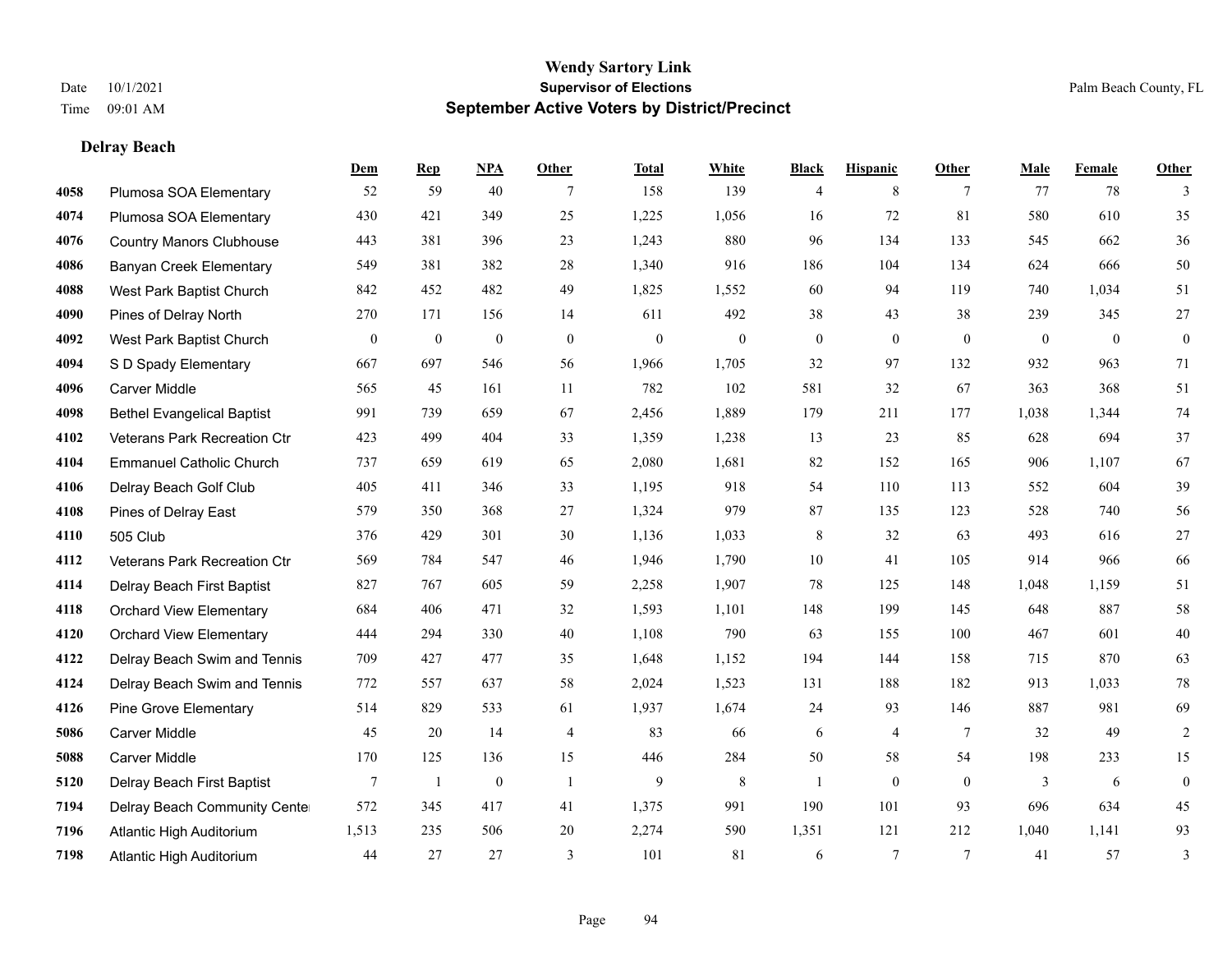#### **Delray Beach**

|      |                               | <u>Dem</u> | <b>Rep</b> | NPA    | Other | <b>Total</b> | White  | <b>Black</b> | <b>Hispanic</b> | Other | <u>Male</u> | Female | <u>Other</u> |
|------|-------------------------------|------------|------------|--------|-------|--------------|--------|--------------|-----------------|-------|-------------|--------|--------------|
| 7200 | Pompey Park Recreation Center | 1,320      | 235        | 423    | 26    | 2,004        | 483    | 1,286        | 106             | 129   | 902         | 1,045  | 57           |
| 7202 | 505 Club                      | 648        | 387        | 432    | 38    | 1,505        | 1,072  | 231          | 74              | 128   | 789         | 667    | 49           |
| 7204 | 505 Club                      | 36         | 31         | 37     |       | 108          | 84     |              | 9               | 13    | 55          | 48     |              |
| 7206 | 505 Club                      | 55         | 59         | 54     |       | 173          | 146    |              | 8               | 17    | 92          | 76     |              |
| 7208 | Atlantic High Media Center    | 745        | 179        | 307    | 22    | 1,253        | 536    | 527          | 81              | 109   | 536         | 676    | 41           |
| 7210 | Village Academy               | 1,743      | 99         | 403    | 17    | 2,262        | 125    | 1,836        | 140             | 161   | 919         | 1,251  | 92           |
| 7212 | Delray Beach Library          | 1,301      | 223        | 472    | 29    | 2,025        | 546    | 1,191        | 116             | 172   | 978         | 980    | 67           |
| 7214 | Delray Beach Community Cente  | 867        | 310        | 475    | 36    | 1,688        | 785    | 546          | 206             | 151   | 815         | 804    | 69           |
|      | <b>Delray Beach</b>           | 20,914     | 12,034     | 12,512 | .060  | 46,520       | 30,314 | 9,309        | 3,223           | 3,674 | 20,933      | 23,995 | 1,592        |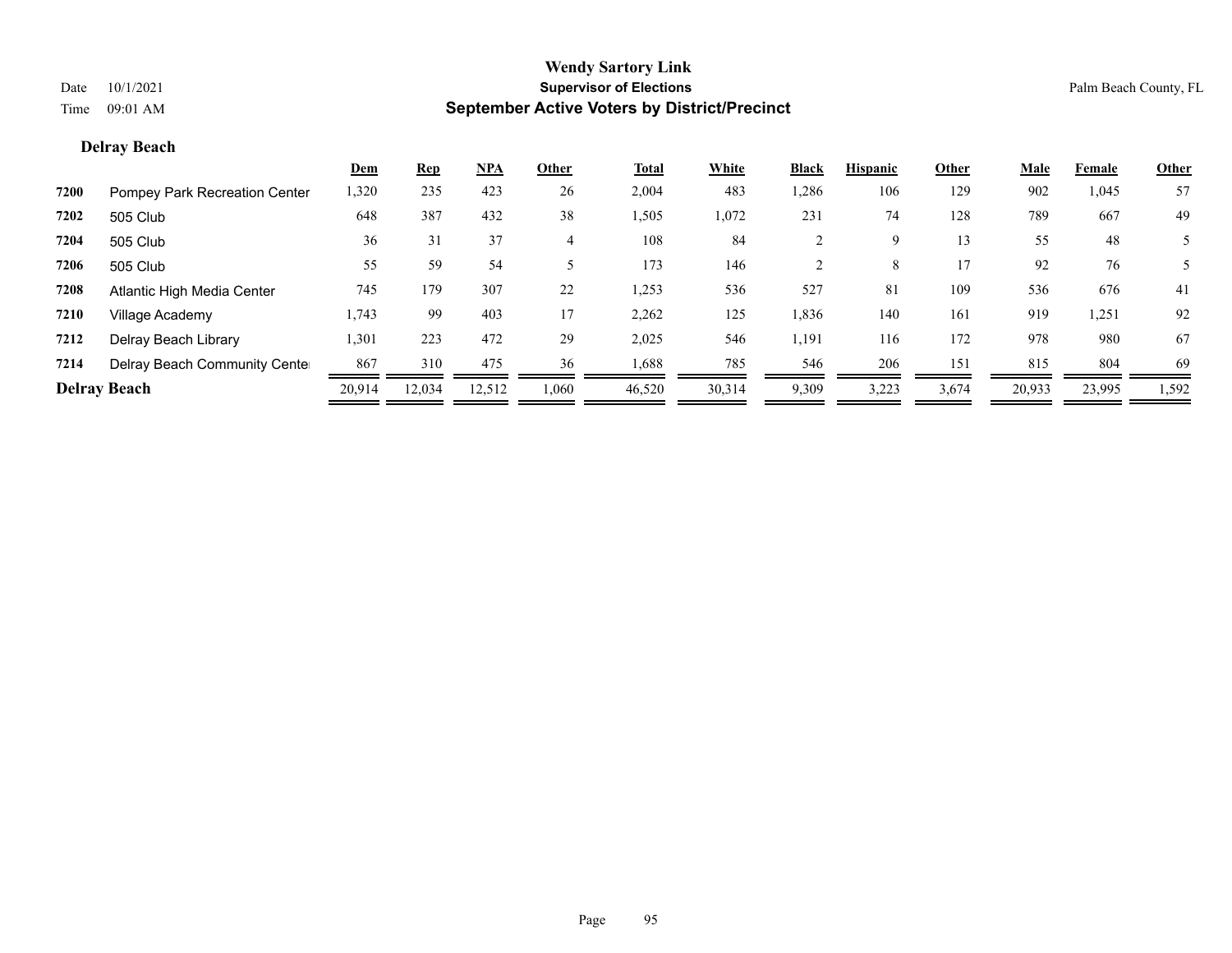#### **Greenacres**

|                   |                                    | Dem            | <b>Rep</b>       | NPA              | Other        | <b>Total</b>     | White            | <b>Black</b> | <b>Hispanic</b> | Other        | Male           | Female           | Other          |
|-------------------|------------------------------------|----------------|------------------|------------------|--------------|------------------|------------------|--------------|-----------------|--------------|----------------|------------------|----------------|
| 2084              | <b>Community Christian Church</b>  | 282            | 117              | 158              | 16           | 573              | 170              | 207          | 130             | 66           | 256            | 302              | 15             |
| 2086              | <b>Community Christian Church</b>  | 1,213          | 547              | 931              | 53           | 2,744            | 853              | 594          | 920             | 377          | 1,192          | 1,442            | 110            |
| 2150              | River Bridge Activities Center     | 1,082          | 534              | 685              | 52           | 2,353            | 1,138            | 481          | 490             | 244          | 982            | 1,287            | 84             |
| 2152              | Pine Ridge North II                | 1,101          | 504              | 803              | 54           | 2,462            | 1,014            | 381          | 810             | 257          | 981            | 1,379            | 102            |
| 2168              | First Baptist Church GA            | $\overline{0}$ | $\boldsymbol{0}$ | $\boldsymbol{0}$ | $\mathbf{0}$ | $\boldsymbol{0}$ | $\boldsymbol{0}$ | $\mathbf{0}$ | $\overline{0}$  | $\mathbf{0}$ | $\theta$       | $\boldsymbol{0}$ | $\overline{0}$ |
| 2170              | <b>Liberty Park Elementary</b>     | 1,139          | 543              | 663              | 56           | 2,401            | 1,045            | 459          | 639             | 258          | 954            | 1,332            | 115            |
| 2174              | First Baptist Church GA            | 457            | 190              | 270              | 12           | 929              | 404              | 191          | 209             | 125          | 411            | 477              | 41             |
| 2182              | <b>Greenacres Community Center</b> | 638            | 284              | 528              | 28           | 1,478            | 522              | 143          | 669             | 144          | 593            | 797              | 88             |
| 2184              | American Polish Club               | 1,092          | 392              | 801              | 39           | 2,324            | 701              | 344          | 1,018           | 261          | 967            | 1,219            | 138            |
| 2194              | <b>LC Swain Middle</b>             | 1,083          | 364              | 718              | 39           | 2,204            | 758              | 450          | 766             | 230          | 925            | 1,171            | 108            |
| 2196              | Pine Ridge South IV Clubhouse      | 884            | 489              | 503              | 44           | 1,920            | 1,147            | 261          | 399             | 113          | 752            | 1,095            | 73             |
| 2202              | <b>LC Swain Middle</b>             | $\theta$       | 8                |                  | $\theta$     | 9                | 6                | $\theta$     | 3               | $\theta$     | $\overline{4}$ | 5                | $\theta$       |
| 2206              | <b>Heritage Elementary</b>         | 460            | 195              | 331              | 16           | 1,002            | 320              | 215          | 337             | 130          | 433            | 517              | 52             |
| 2212              | American Polish Club               | $\theta$       | $\mathbf{0}$     | $\mathbf{0}$     | $\theta$     | $\mathbf{0}$     | $\theta$         | $\theta$     | $\theta$        | $\theta$     | $\theta$       | $\mathbf{0}$     | $\theta$       |
| 2218              | <b>Tradewinds Middle</b>           | 1,256          | 312              | 649              | 36           | 2,253            | 564              | 880          | 365             | 444          | 990            | 1,137            | 126            |
| 3088              | <b>Tradewinds Middle</b>           | 180            | 53               | 122              | 8            | 363              | 98               | 126          | 79              | 60           | 163            | 190              | 10             |
| <b>Greenacres</b> |                                    | 10,867         | 4,532            | 7,163            | 453          | 23,015           | 8,740            | 4,732        | 6,834           | 2,709        | 9,603          | 12,350           | 1,062          |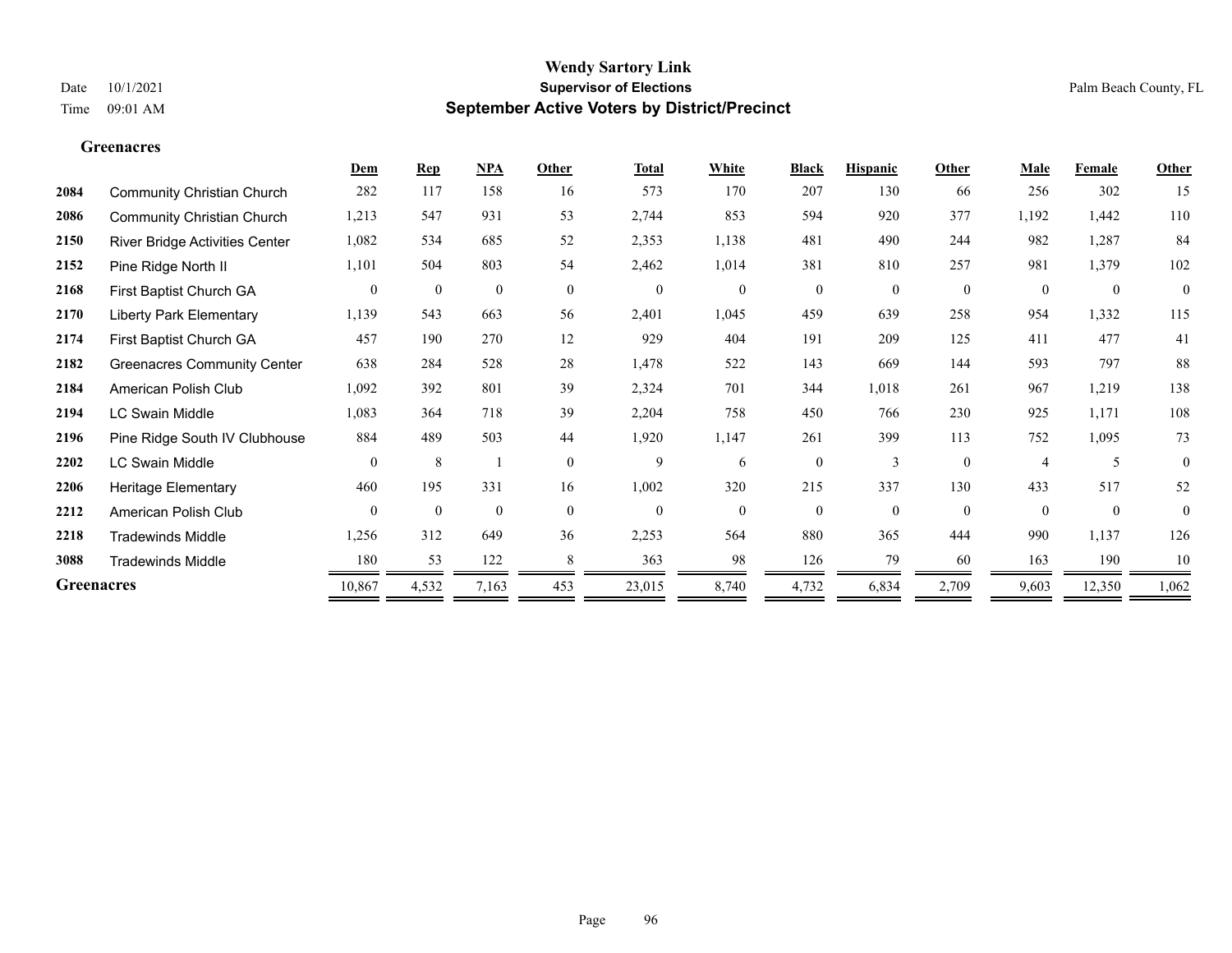| 10/1/2021<br>Date<br>$09:01$ AM<br>Time |            |            |       |              | <b>Wendy Sartory Link</b><br><b>Supervisor of Elections</b><br><b>September Active Voters by District/Precinct</b> |              |       |                 |                |             | Palm Beach County, FL |              |
|-----------------------------------------|------------|------------|-------|--------------|--------------------------------------------------------------------------------------------------------------------|--------------|-------|-----------------|----------------|-------------|-----------------------|--------------|
| <b>Glen Ridge</b>                       | <u>Dem</u> | <b>Rep</b> | $NPA$ | <b>Other</b> | <b>Total</b>                                                                                                       | <b>White</b> | Black | <b>Hispanic</b> | <b>Other</b>   | <b>Male</b> | Female                | <b>Other</b> |
| Cloud Lake Town Hall<br>2130            | 43         | 62         | 59    |              | 172                                                                                                                | 125          |       | 33              | $\overline{3}$ | 85          | 8                     | <sub>0</sub> |
| <b>Glen Ridge</b>                       | 43         | 62         | 59    |              | 172                                                                                                                | 125          |       | 33              |                | 85          | 81                    | <sub>n</sub> |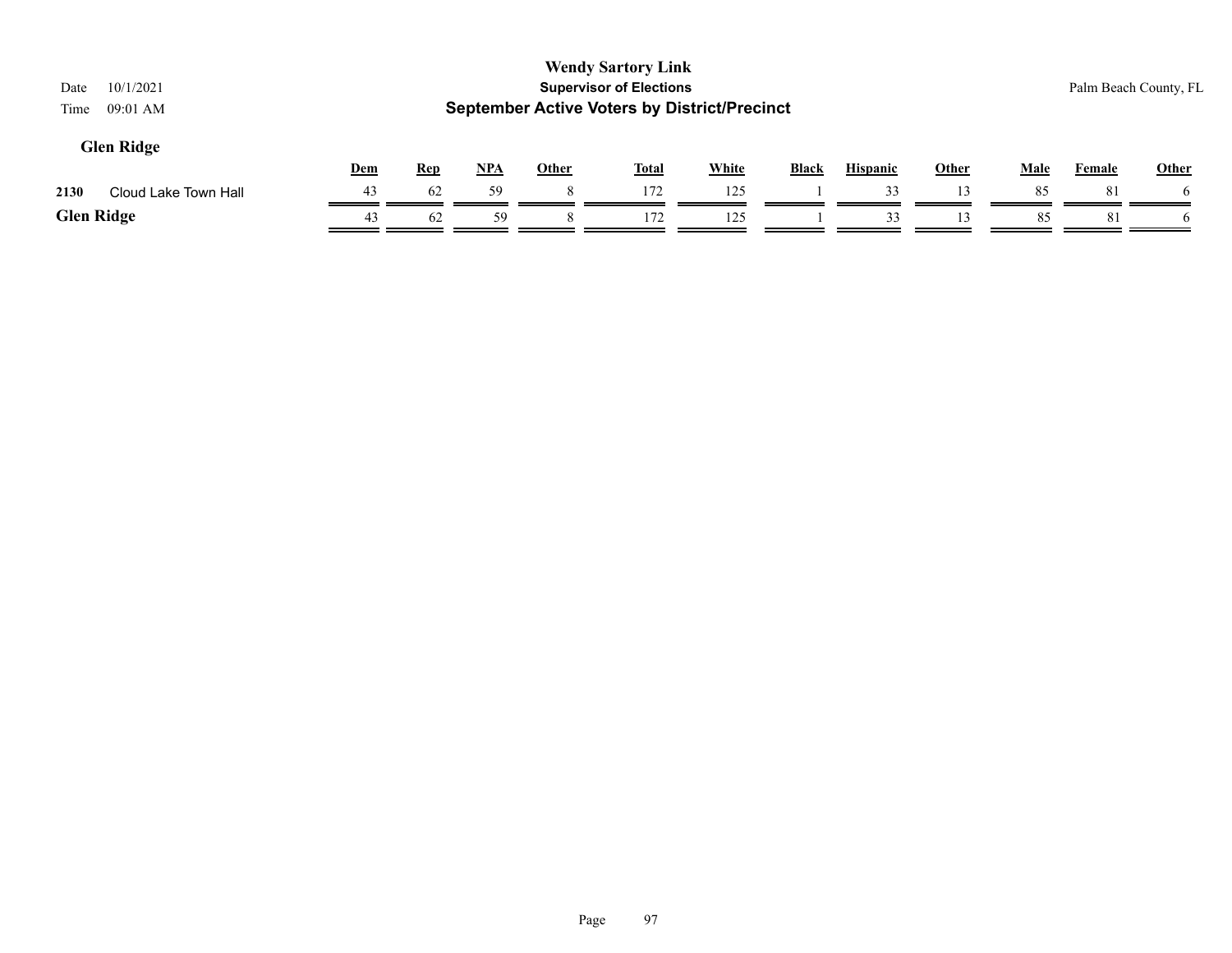| 10/1/2021<br>Date<br>09:01 AM<br>Time |     |            |       |              | <b>Wendy Sartory Link</b><br><b>Supervisor of Elections</b><br><b>September Active Voters by District/Precinct</b> |              |                |                 |              |             | Palm Beach County, FL |              |
|---------------------------------------|-----|------------|-------|--------------|--------------------------------------------------------------------------------------------------------------------|--------------|----------------|-----------------|--------------|-------------|-----------------------|--------------|
| Gulfstream                            | Dem | <b>Rep</b> | $NPA$ | <u>Other</u> | <b>Total</b>                                                                                                       | <b>White</b> | <b>Black</b>   | <b>Hispanic</b> | <b>Other</b> | <b>Male</b> | Female                | <b>Other</b> |
| 4072<br><b>Gulf Stream Town Hall</b>  | 184 | 450        | 210   | 22           | 866                                                                                                                | 803          | $\overline{4}$ | 22              | 37           | 421         | 427                   | 18           |
| Gulfstream                            | 184 | 450        | 210   | 22           | 866                                                                                                                | 803          | 4              | 22              | 37           | 421         | 427                   | 18           |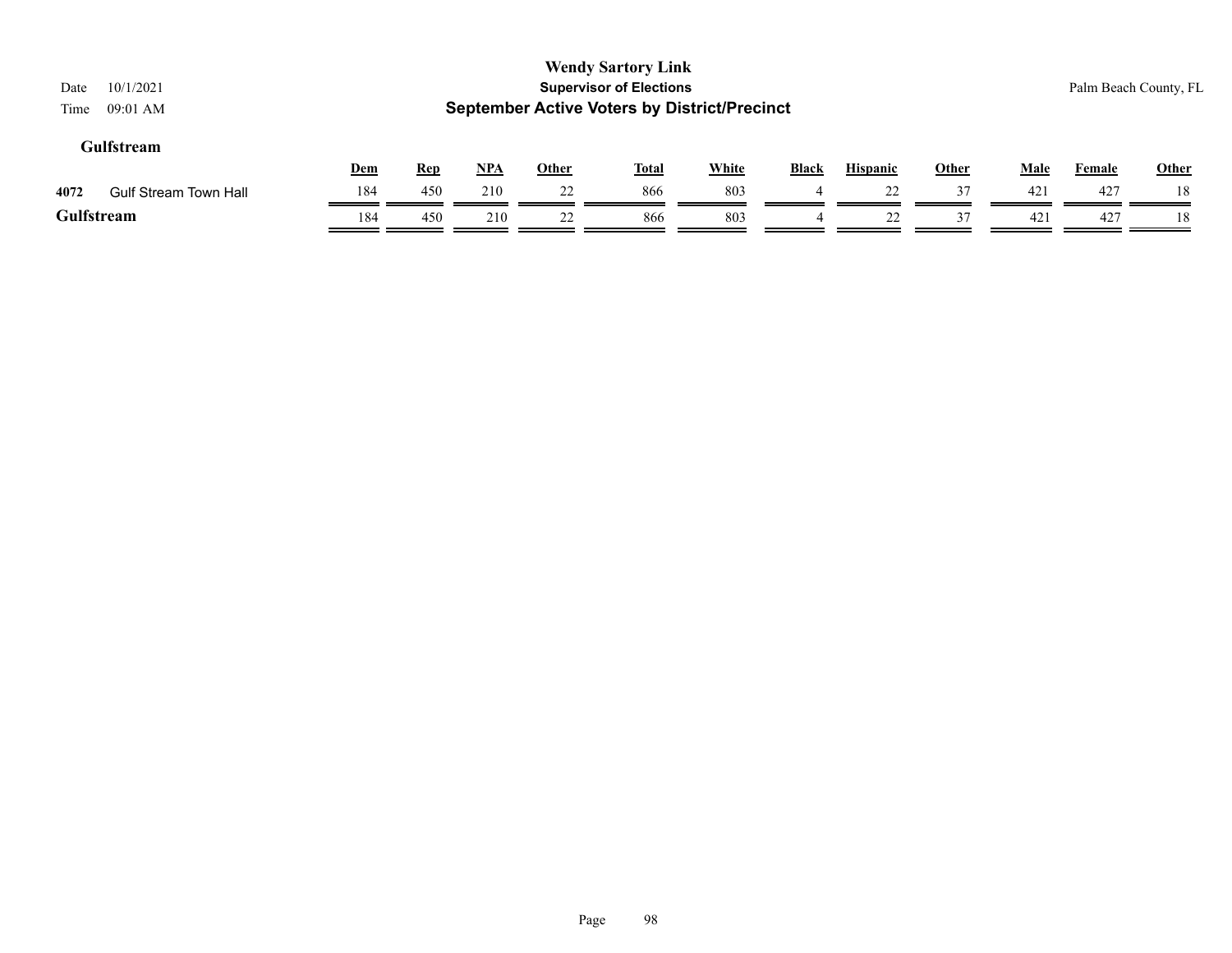| Date<br>Time | 10/1/2021<br>09:01 AM   |            |            |            |       | <b>Wendy Sartory Link</b><br><b>Supervisor of Elections</b><br><b>September Active Voters by District/Precinct</b> |              |                |                 |              |             |        | Palm Beach County, FL |
|--------------|-------------------------|------------|------------|------------|-------|--------------------------------------------------------------------------------------------------------------------|--------------|----------------|-----------------|--------------|-------------|--------|-----------------------|
|              | <b>Highland Beach</b>   | <u>Dem</u> | <u>Rep</u> | <u>NPA</u> | Other | <b>Total</b>                                                                                                       | <b>White</b> | <b>Black</b>   | <b>Hispanic</b> | <b>Other</b> | <b>Male</b> | Female | <b>Other</b>          |
| 4128         | St Lucy Catholic Church | 614        | 905        | 621        | 42    | 2,182                                                                                                              | 1,950        | 14             | 76              | 142          | 987         | 1,126  | -69                   |
| 4129         | St Lucy Catholic Church | 31         | 60         | 29         |       | 122                                                                                                                | 107          | $\overline{0}$ | 4               | 11           | 53          | 67     | 2                     |
| 4156         | St Lucy Catholic Church | 529        | 552        | 412        | 35    | 1,528                                                                                                              | 1,344        | 6              | 65              | 113          | 711         | 774    | 43                    |
|              | <b>Highland Beach</b>   | 1,174      | 1,517      | 1,062      | 79    | 3,832                                                                                                              | 3,401        | 20             | 145             | 266          | 1,751       | 1,967  | 114                   |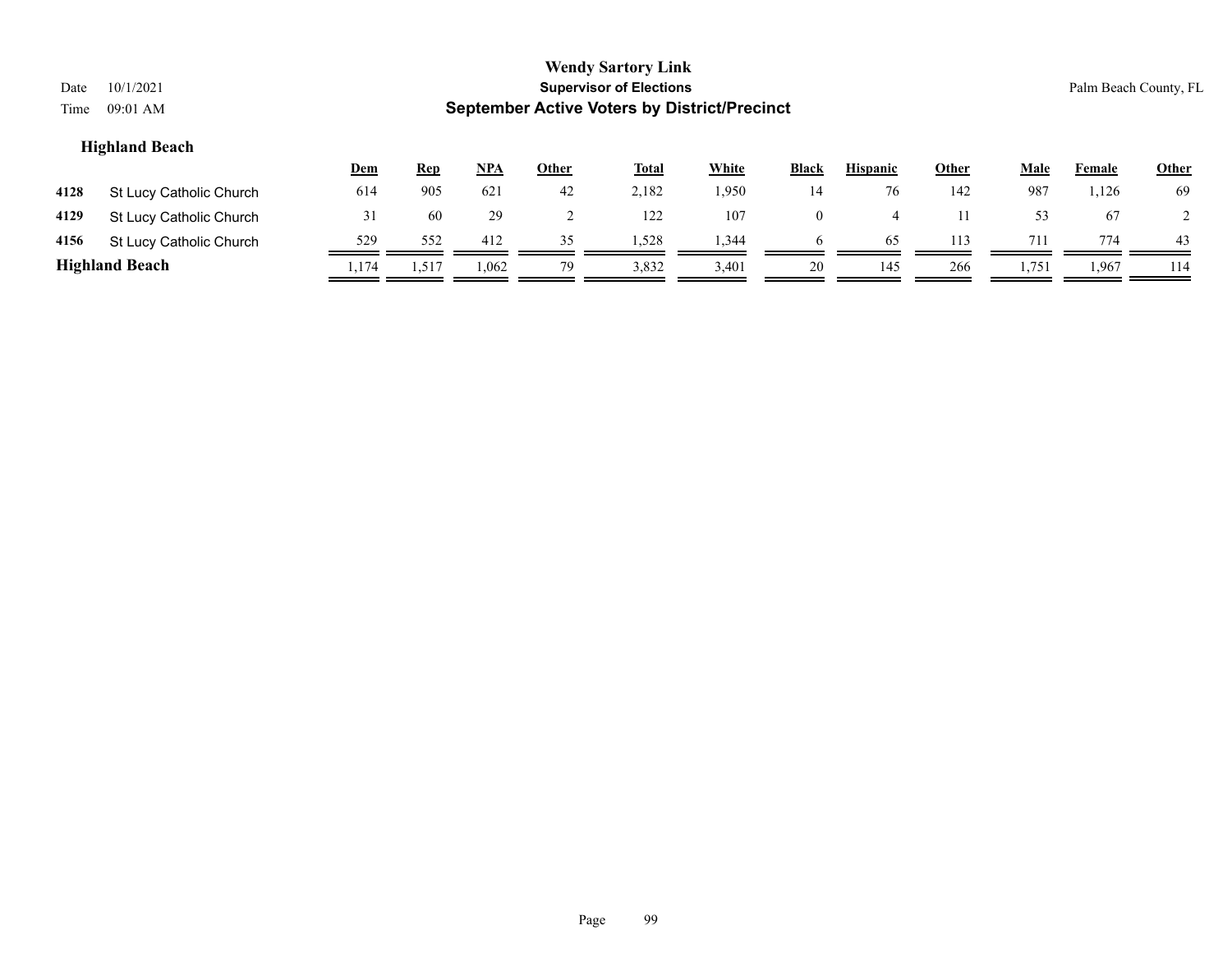| Date      | 10/1/2021                                                                                                                                         |     |     |     |    | <b>Wendy Sartory Link</b><br><b>Supervisor of Elections</b> |     |     |     |     |     | Palm Beach County, FL |     |
|-----------|---------------------------------------------------------------------------------------------------------------------------------------------------|-----|-----|-----|----|-------------------------------------------------------------|-----|-----|-----|-----|-----|-----------------------|-----|
| Time      | 09:01 AM                                                                                                                                          |     |     |     |    | <b>September Active Voters by District/Precinct</b>         |     |     |     |     |     |                       |     |
|           | Haverhill                                                                                                                                         |     |     |     |    |                                                             |     |     |     |     |     |                       |     |
|           | <b>White</b><br><b>Hispanic</b><br><u>NPA</u><br><b>Total</b><br><b>Black</b><br>Other<br><b>Male</b><br><u>Dem</u><br><b>Other</b><br><b>Rep</b> |     |     |     |    |                                                             |     |     |     |     |     |                       |     |
| 2046      | Haverhill Town Hall                                                                                                                               | 396 | 216 | 237 | 10 | 859                                                         | 331 | 236 | 202 | 90  | 387 | 434                   | 38  |
| 7136      | <b>Haverhill Town Hall</b>                                                                                                                        | 42  | 38  | 33  |    | 115                                                         | 48  | 31  | 27  | 9   | 46  | -64                   |     |
| 7140      | <b>Haverhill Town Hall</b>                                                                                                                        | 168 | 75  | 98  | 4  | 345                                                         | 106 | 122 | 77  | 40  | 160 | 163                   | 22  |
| Haverhill |                                                                                                                                                   | 606 | 329 | 368 | 16 | 1.319                                                       | 485 | 389 | 306 | 139 | 593 | 661                   | -65 |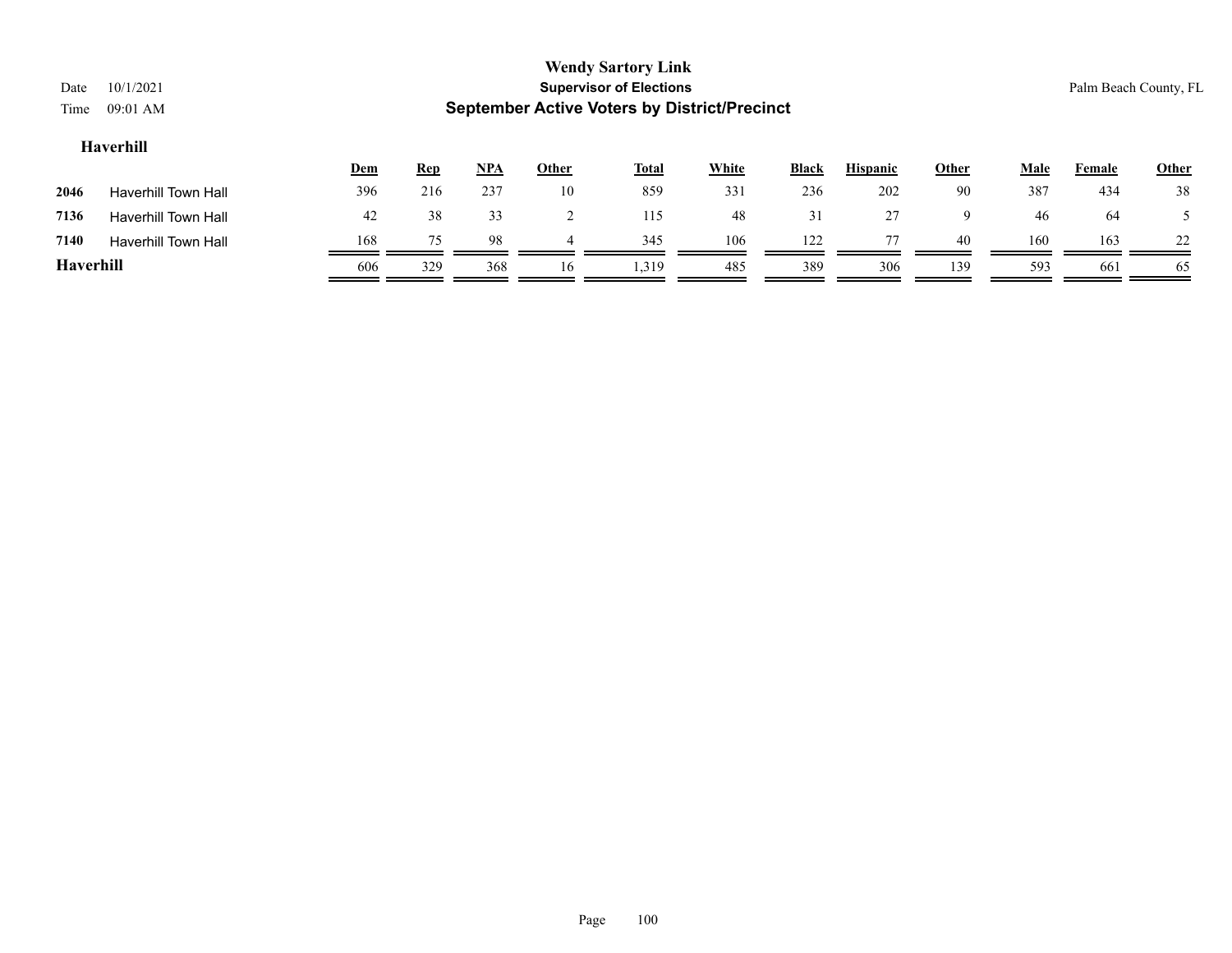| Date            | 10/1/2021          |                                                     |            |       |              | <b>Wendy Sartory Link</b><br><b>Supervisor of Elections</b> |              |              |                 |       |             |        | Palm Beach County, FL |  |
|-----------------|--------------------|-----------------------------------------------------|------------|-------|--------------|-------------------------------------------------------------|--------------|--------------|-----------------|-------|-------------|--------|-----------------------|--|
| Time            | 09:01 AM           | <b>September Active Voters by District/Precinct</b> |            |       |              |                                                             |              |              |                 |       |             |        |                       |  |
|                 | <b>Hypoluxo</b>    |                                                     |            |       |              |                                                             |              |              |                 |       |             |        |                       |  |
|                 |                    | <u>Dem</u>                                          | <b>Rep</b> | $NPA$ | <u>Other</u> | <b>Total</b>                                                | <b>White</b> | <b>Black</b> | <b>Hispanic</b> | Other | <b>Male</b> | Female | <b>Other</b>          |  |
| 4008            | Hypoluxo Town Hall | 513                                                 | 598        | 498   | 63           | 1,672                                                       | 1,398        | 36           | 108             | 130   | 767         | 855    | 50                    |  |
| 7176            | Hypoluxo Town Hall | 187                                                 | 87         | 111   | 9            | 394                                                         | 220          | 82           | 64              | 28    | 169         | 215    | 10                    |  |
| <b>Hypoluxo</b> |                    | 700                                                 | 685        | 609   | 72           | 2,066                                                       | 1,618        | 118          | 172             | 158   | 936         | 1,070  | 60                    |  |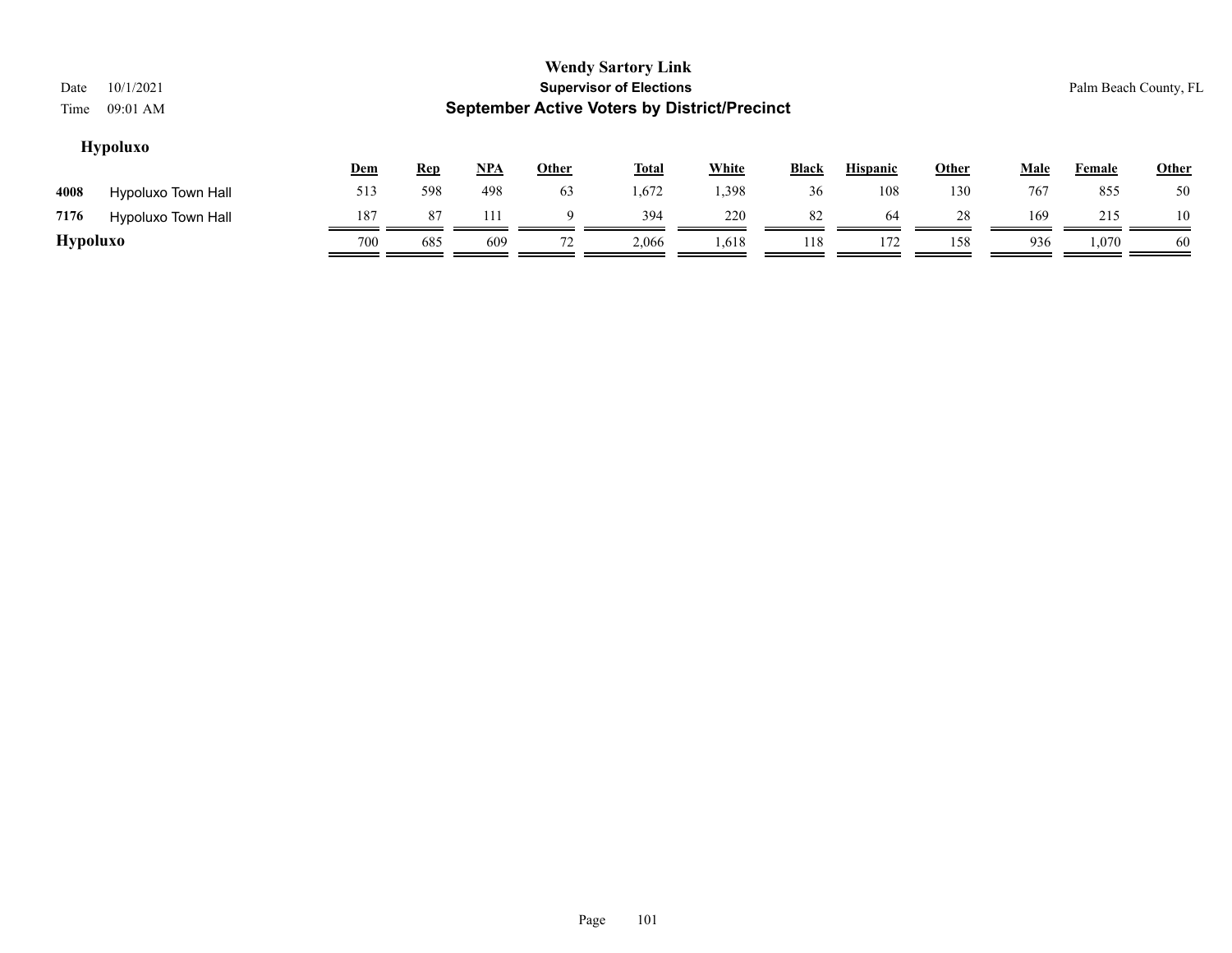|                   |                        | <u>Dem</u> | <b>Rep</b> | <u>NPA</u> | <u>Other</u> | <b>Total</b> | White | <b>Black</b> | <b>Hispanic</b> | Other | Male  | Female | <u>Other</u> |
|-------------------|------------------------|------------|------------|------------|--------------|--------------|-------|--------------|-----------------|-------|-------|--------|--------------|
| 1152              | Oceanview Methodist    | 42         | 66         | 50         | $\circ$      | 166          | 157   |              |                 |       | 78    | 84     |              |
| 1208              | Juno Beach Town Center | 444        | 862        | 463        | 49           | 1,818        | 1,656 | O            | 56              | 100   | 833   | 937    | 48           |
| 1212              | Juno Beach Town Center | 47         | 67         | 55         |              | 178          | 148   |              |                 | 15    | 92    | 82     |              |
| 1214              | Juno Beach Town Center | 260        | 444        | 193        | 25           | 922          | 858   |              |                 | 45    | 369   | 530    | 23           |
| <b>Juno Beach</b> |                        | 793        | 1,439      | 761        | 91           | 3,084        | 2,819 | 18           | 80              | 167   | 1,372 | 1,633  | 79           |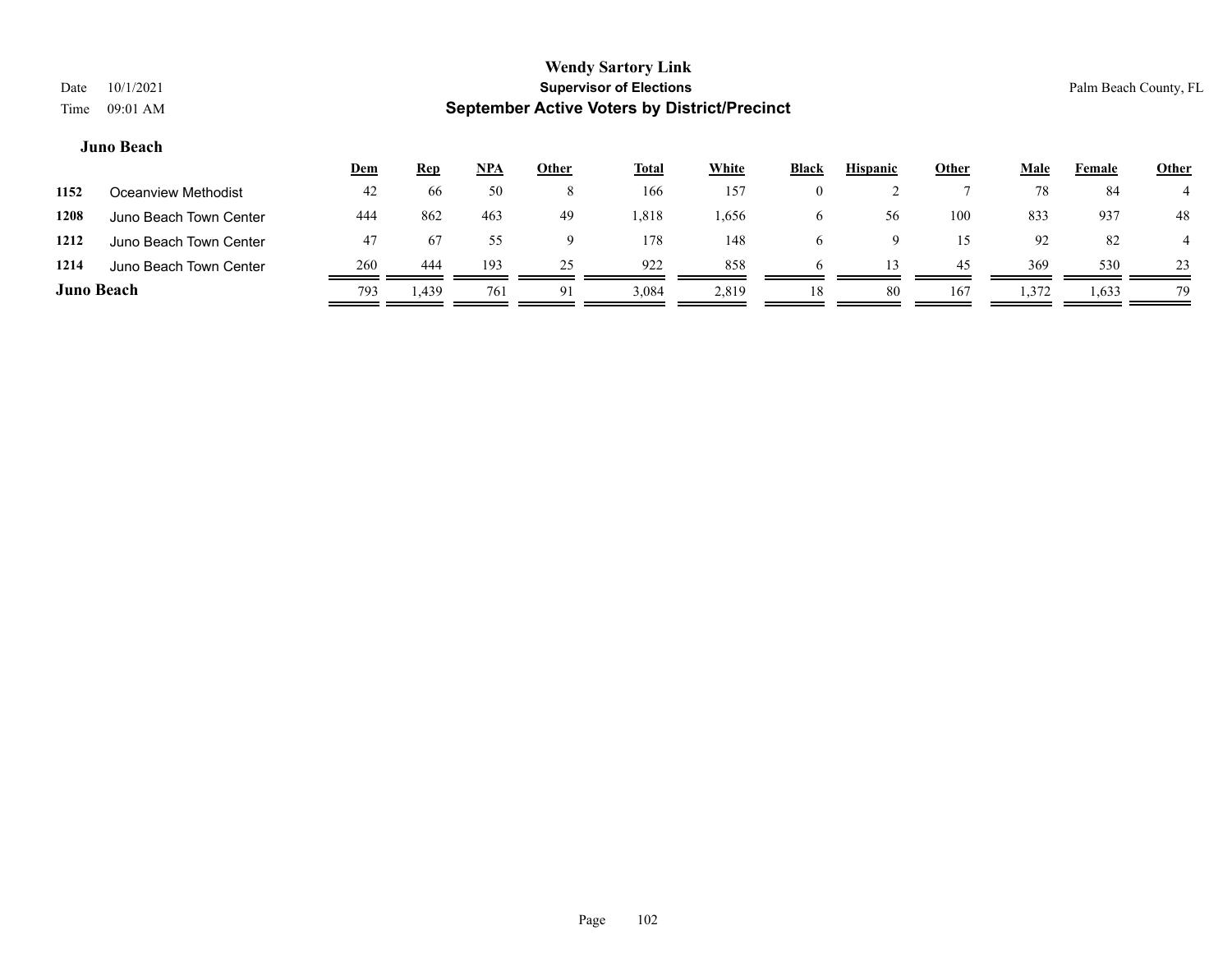| 10/1/2021<br>Date<br>$09:01$ AM<br>Time |            |            |     |              | <b>Wendy Sartory Link</b><br><b>Supervisor of Elections</b><br><b>September Active Voters by District/Precinct</b> |              |          |                 |              |      |        | Palm Beach County, FL |
|-----------------------------------------|------------|------------|-----|--------------|--------------------------------------------------------------------------------------------------------------------|--------------|----------|-----------------|--------------|------|--------|-----------------------|
| <b>Jupiter Inlet Colony</b>             | <b>Dem</b> | <b>Rep</b> | NPA | <b>Other</b> | <u>Total</u>                                                                                                       | <b>White</b> | Black    | <b>Hispanic</b> | <b>Other</b> | Male | Female | Other                 |
| 1128<br>Jupiter Inlet Colony Admin Bldg | 68         | 224        | 85  | 15           | 392                                                                                                                | 361          |          |                 | 26           | 178  | 206    |                       |
| <b>Jupiter Inlet Colony</b>             | 68         | 224        | 85  | 15           | 392                                                                                                                | 361          | $\theta$ |                 | 26           | 178  | 206    |                       |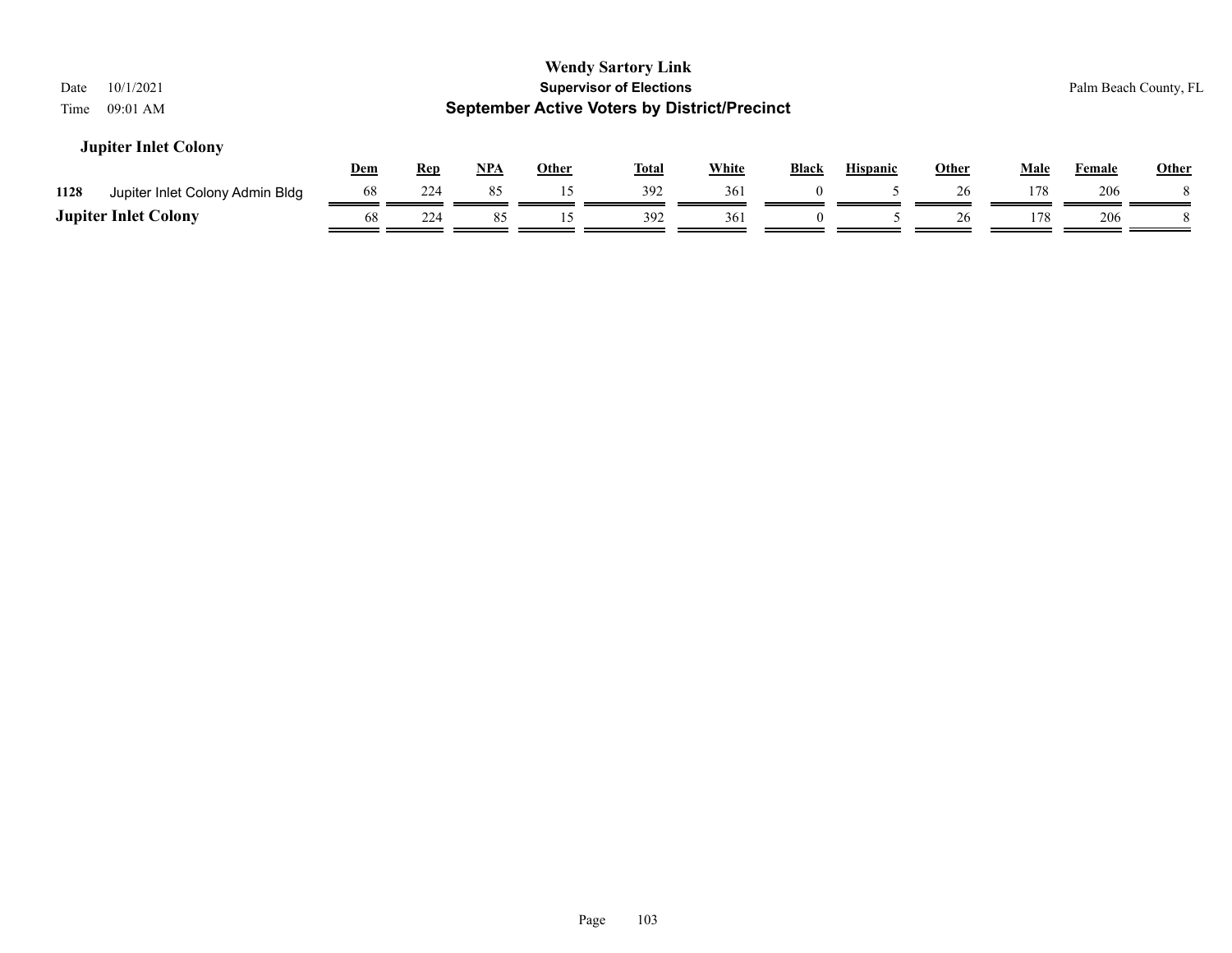#### **Jupiter**

|      |                                | Dem              | <b>Rep</b>       | NPA              | <b>Other</b> | <b>Total</b> | <b>White</b>   | <b>Black</b>     | <b>Hispanic</b>  | <b>Other</b> | <b>Male</b>    | <b>Female</b> | <b>Other</b>     |
|------|--------------------------------|------------------|------------------|------------------|--------------|--------------|----------------|------------------|------------------|--------------|----------------|---------------|------------------|
| 1034 | West Jupiter Recreation Center | 267              | 734              | 336              | 46           | 1,383        | 1,200          | 19               | 36               | 128          | 671            | 686           | 26               |
| 1040 | West Jupiter Recreation Center | 254              | 455              | 344              | 32           | 1,085        | 874            | 18               | 54               | 139          | 537            | 508           | 40               |
| 1042 | West Jupiter Recreation Center | $\mathbf{0}$     | $\mathbf{0}$     | $\mathbf{0}$     | $\mathbf{0}$ | $\mathbf{0}$ | $\mathbf{0}$   | $\mathbf{0}$     | $\mathbf{0}$     | $\theta$     | $\overline{0}$ | $\theta$      | $\mathbf{0}$     |
| 1048 | St Peter Catholic Church       | 385              | 464              | 284              | 27           | 1,160        | 1,036          | 3                | 41               | 80           | 444            | 688           | $28\,$           |
| 1050 | <b>Lighthouse Elementary</b>   | 478              | 662              | 414              | 44           | 1,598        | 1,366          | 16               | 66               | 150          | 744            | 798           | 56               |
| 1052 | Beacon Cove Intermediate Scho  | 1,027            | 1,138            | 916              | 64           | 3,145        | 2,487          | 77               | 256              | 325          | 1,468          | 1,574         | 103              |
| 1054 | Limestone Creek Elementary     | 693              | 1,080            | 633              | 55           | 2,461        | 2,178          | 25               | 97               | 161          | 1,152          | 1,237         | 72               |
| 1056 | West Jupiter Recreation Center | 551              | 572              | 540              | 40           | 1,703        | 1,368          | 76               | 128              | 131          | 749            | 896           | 58               |
| 1058 | St Peter Catholic Church       | 759              | 873              | 746              | 66           | 2,444        | 2,036          | 36               | 190              | 182          | 1,071          | 1,303         | $70\,$           |
| 1066 | Jupiter Community Center       | $\mathbf{0}$     | $\boldsymbol{0}$ | $\mathbf{0}$     | $\mathbf{0}$ | $\mathbf{0}$ | $\mathbf{0}$   | $\boldsymbol{0}$ | $\mathbf{0}$     | $\mathbf{0}$ | $\mathbf{0}$   | $\mathbf{0}$  | $\boldsymbol{0}$ |
| 1068 | Jupiter Community Center       | 582              | 751              | 591              | 48           | 1,972        | 1,634          | 26               | 189              | 123          | 917            | 994           | 61               |
| 1072 | Jerry Thomas Elementary        | 729              | 1,061            | 692              | 69           | 2,551        | 2,217          | 28               | 164              | 142          | 1,216          | 1,266         | 69               |
| 1074 | Independence Middle            | 786              | 1,161            | 837              | 91           | 2,875        | 2,414          | 20               | 191              | 250          | 1,290          | 1,491         | 94               |
| 1075 | Martinique Clubhouse           | 248              | 365              | 230              | $20\,$       | 863          | 737            | 11               | 57               | 58           | 385            | 447           | 31               |
| 1076 | The Island Clubhouse           | 605              | 772              | 575              | 69           | 2,021        | 1,672          | 50               | 138              | 161          | 986            | 967           | 68               |
| 1098 | Riverside Improvement          | 253              | 454              | 259              | 21           | 987          | 881            | 6                | 45               | 55           | 451            | 503           | 33               |
| 1100 | Jupiter Elementary             | 403              | 448              | 366              | 32           | 1,249        | 951            | 17               | 200              | 81           | 602            | 601           | $46\,$           |
| 1102 | Jupiter High                   | 683              | 900              | 650              | 64           | 2,297        | 1,830          | 58               | 201              | 208          | 1,014          | 1,206         | $77\,$           |
| 1104 | Jupiter Branch Library         | 446              | 565              | 445              | 31           | 1,487        | 1,207          | 36               | 139              | 105          | 642            | 802           | $43\,$           |
| 1106 | Jupiter Middle                 | 320              | 488              | 377              | 37           | 1,222        | 1,032          | 15               | 76               | 99           | 578            | 604           | $40\,$           |
| 1108 | Newhaven Clubhouse             | 558              | 696              | 527              | 62           | 1,843        | 1,589          | 24               | 99               | 131          | 821            | 962           | 60               |
| 1124 | Riverside Improvement          | $\boldsymbol{0}$ | $\overline{c}$   | $\boldsymbol{0}$ | $\mathbf{0}$ | $\sqrt{2}$   | $\overline{c}$ | $\boldsymbol{0}$ | $\boldsymbol{0}$ | $\mathbf{0}$ | -1             | -1            | $\boldsymbol{0}$ |
| 1126 | PBC Fire Rescue #18            | 408              | 900              | 469              | 47           | 1,824        | 1,708          | 7                | 36               | 73           | 827            | 968           | 29               |
| 1136 | 1st UM Church of Jup-Teq       | 570              | 979              | 632              | 64           | 2,245        | 2,085          | 11               | 51               | 98           | 976            | 1,208         | 61               |
| 1140 | Club at Admirals Cove          | 289              | 542              | 300              | 23           | 1,154        | 1,062          | 6                | 21               | 65           | 551            | 584           | 19               |
| 1142 | 1st UM Church of Jup-Teq       | 281              | 593              | 358              | 39           | 1,271        | 1,177          | 5                | 22               | 67           | 601            | 637           | 33               |
| 1144 | 1st UM Church of Jup-Teq       | 527              | 805              | 505              | 35           | 1,872        | 1,727          | 5                | 31               | 109          | 857            | 960           | 55               |
| 1148 | Oceanview Methodist            | 387              | 541              | 390              | 44           | 1,362        | 1,242          | 6                | 32               | 82           | 590            | 730           | 42               |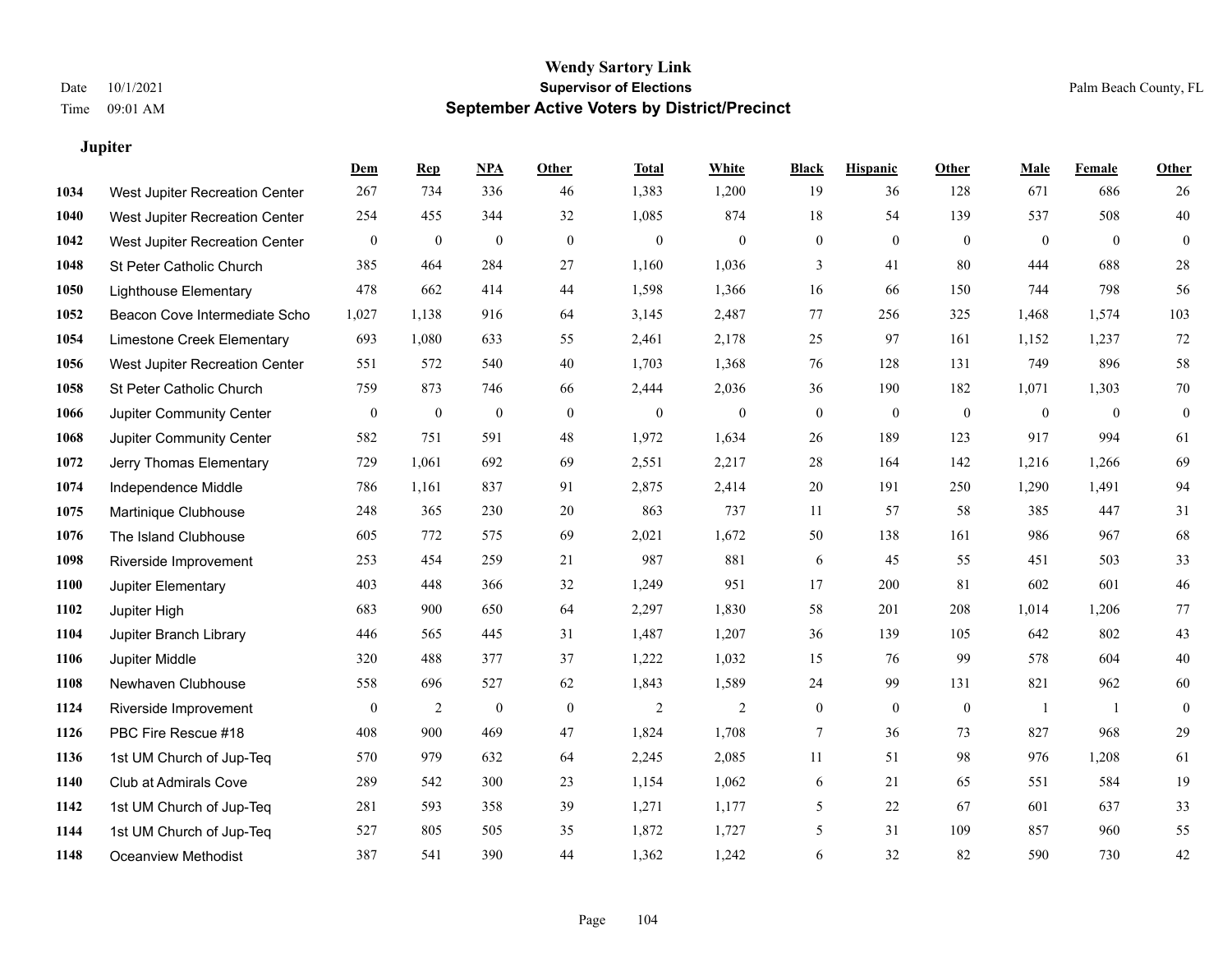| Date<br>Time   | 10/1/2021<br>09:01 AM |                  |            |            |                | <b>Wendy Sartory Link</b><br><b>Supervisor of Elections</b><br><b>September Active Voters by District/Precinct</b> |          |                |                 |                |        |        | Palm Beach County, FL |
|----------------|-----------------------|------------------|------------|------------|----------------|--------------------------------------------------------------------------------------------------------------------|----------|----------------|-----------------|----------------|--------|--------|-----------------------|
|                | <b>Jupiter</b>        | Dem              | <b>Rep</b> | <u>NPA</u> | <b>Other</b>   | <u>Total</u>                                                                                                       | White    | <b>Black</b>   | <b>Hispanic</b> | <b>Other</b>   | Male   | Female | Other                 |
| 1150           | Oceanview Methodist   | $\boldsymbol{0}$ |            | $\theta$   | $\overline{0}$ | $\mathbf{0}$                                                                                                       | $\Omega$ | $\overline{0}$ | $\Omega$        | $\overline{0}$ |        |        | $\theta$              |
| 1164           | Club at Admirals Cove | 26               | 156        | 66         |                | 253                                                                                                                | 229      |                |                 | 17             | 127    | 118    | 8                     |
| <b>Jupiter</b> |                       | 12,515           | 18,157     | 12,482     | 1,175          | 44,329                                                                                                             | 37,941   | 604            | 2,564           | 3,220          | 20,268 | 22,739 | 1,322                 |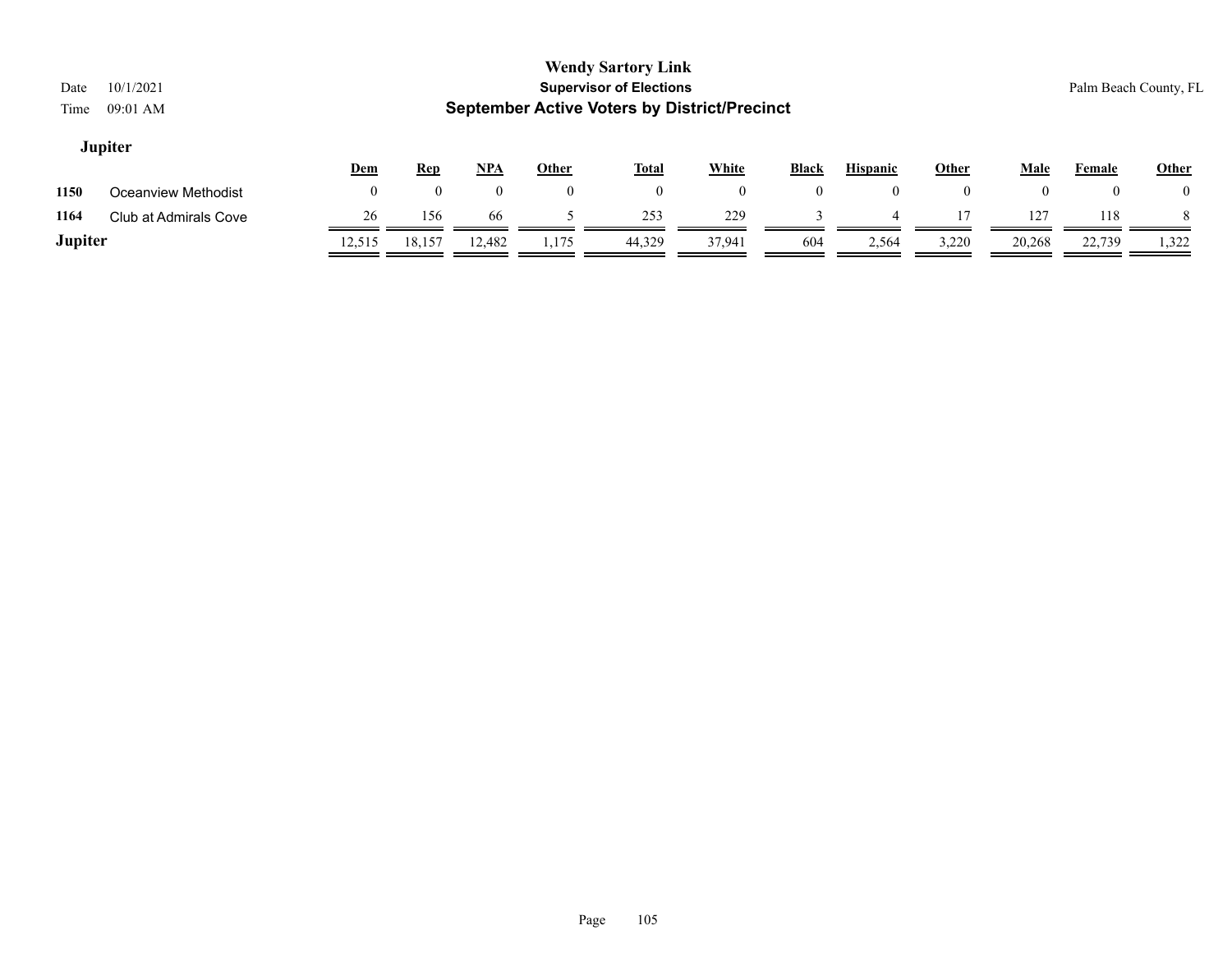#### **Lantana**

|         |                           | <u>Dem</u> | <b>Rep</b> | $NPA$ | <u>Other</u> | <u>Total</u> | White | Black    | <b>Hispanic</b> | <u>Other</u> | <u>Male</u> | Female | <b>Other</b>   |
|---------|---------------------------|------------|------------|-------|--------------|--------------|-------|----------|-----------------|--------------|-------------|--------|----------------|
| 3075    | Lantana Recreation Center | 14         |            |       |              | 32           | 32    | $\theta$ |                 |              |             | 21     | $\overline{0}$ |
| 4002    | Lantana Recreation Center | 458        | 504        | 363   | 47           | 1,372        | 1,148 | 28       | 100             | 96           | 657         | 676    | 39             |
| 7168    | Maddock Park              | .505       | 639        | 907   | 58           | 3,109        | 1,519 | 801      | 522             | 267          | 1,423       | 1,568  | 118            |
| 7170    | Lantana Town Hall         | 708        | 340        | 513   | 37           | 1,598        | 856   | 345      | 240             | 157          | 748         | 774    | 76             |
| 7172    | Lantana Recreation Center | 295        | 263        | 238   | 16           | 812          | 638   | 49       | 65              | 60           | 384         | 402    | 26             |
| Lantana |                           | 2,980      | 1,754      | 2,029 | 160          | 6,923        | 4,193 | 1,223    | 927             | 580          | 3,223       | 3,441  | 259            |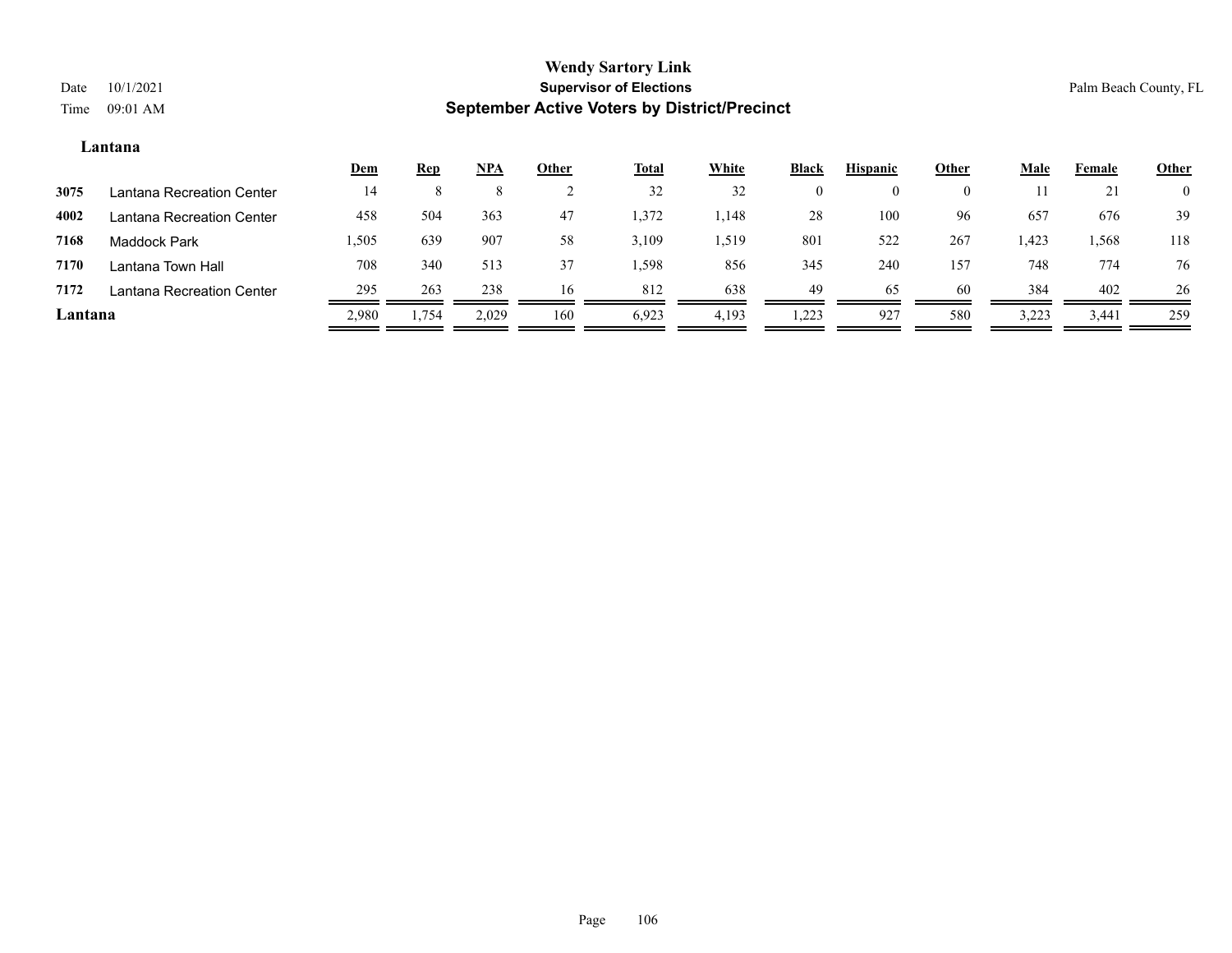| Date<br>Time | 10/1/2021<br>09:01 AM        |            |            |       |                | <b>Wendy Sartory Link</b><br><b>Supervisor of Elections</b><br><b>September Active Voters by District/Precinct</b> |              |          |                 |              |       |          | Palm Beach County, FL |
|--------------|------------------------------|------------|------------|-------|----------------|--------------------------------------------------------------------------------------------------------------------|--------------|----------|-----------------|--------------|-------|----------|-----------------------|
|              | <b>Lake Clarke Shores</b>    | <u>Dem</u> | <b>Rep</b> | $NPA$ | <b>Other</b>   | <u>Total</u>                                                                                                       | <b>White</b> | Black    | <b>Hispanic</b> | <b>Other</b> | Male  | Female   | <b>Other</b>          |
| 2127         | Lake Clarke Shores Town Hall |            |            |       | $\overline{0}$ |                                                                                                                    | $\theta$     | $\theta$ |                 | $\theta$     |       | $\theta$ |                       |
| 3014         | Lake Clarke Shores Town Hall | 1,011      | 1,075      | 645   | 45             | 2,776                                                                                                              | 2,038        | 83       | 486             | 169          | 1,266 | 1,423    | 87                    |
|              | <b>Lake Clarke Shores</b>    | 1,012      | 1.075      | 646   | 45             | 2.778                                                                                                              | 2,038        | 83       | 488             | 169          | 1,268 | 1,423    | -87                   |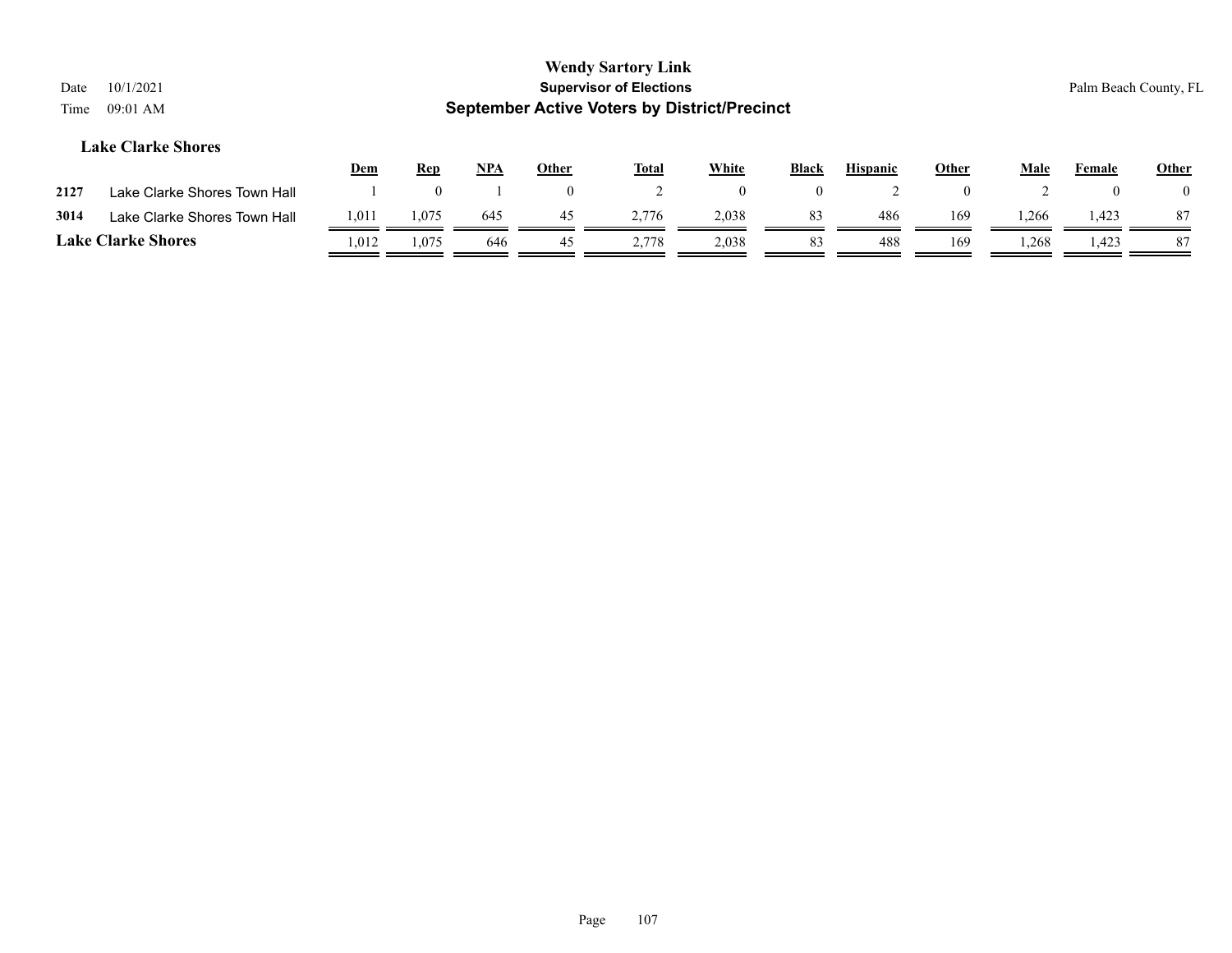| 10/1/2021<br>Date<br>$09:01$ AM<br>Time |            |            |            |              | <b>Wendy Sartory Link</b><br><b>Supervisor of Elections</b><br><b>September Active Voters by District/Precinct</b> |       |              |                 |              |             |               | Palm Beach County, FL |
|-----------------------------------------|------------|------------|------------|--------------|--------------------------------------------------------------------------------------------------------------------|-------|--------------|-----------------|--------------|-------------|---------------|-----------------------|
| <b>Loxahatchee Groves</b>               | <u>Dem</u> | <u>Rep</u> | <u>NPA</u> | <u>Other</u> | <b>Total</b>                                                                                                       | White | <b>Black</b> | <b>Hispanic</b> | <b>Other</b> | <b>Male</b> | <b>Female</b> | <b>Other</b>          |
| 6094<br>Palms West Presbyterian         | 660        | 928        | 660        | 43           | 2,291                                                                                                              | 1,829 | 77           | 207             | 178          | 1,095       | 1,123         |                       |
| <b>Loxahatchee Groves</b>               | 660        | 928        | 660        | 43           | 2,291                                                                                                              | .829  | 77           | 207             | 178          | 1,095       | 1,123         | 73                    |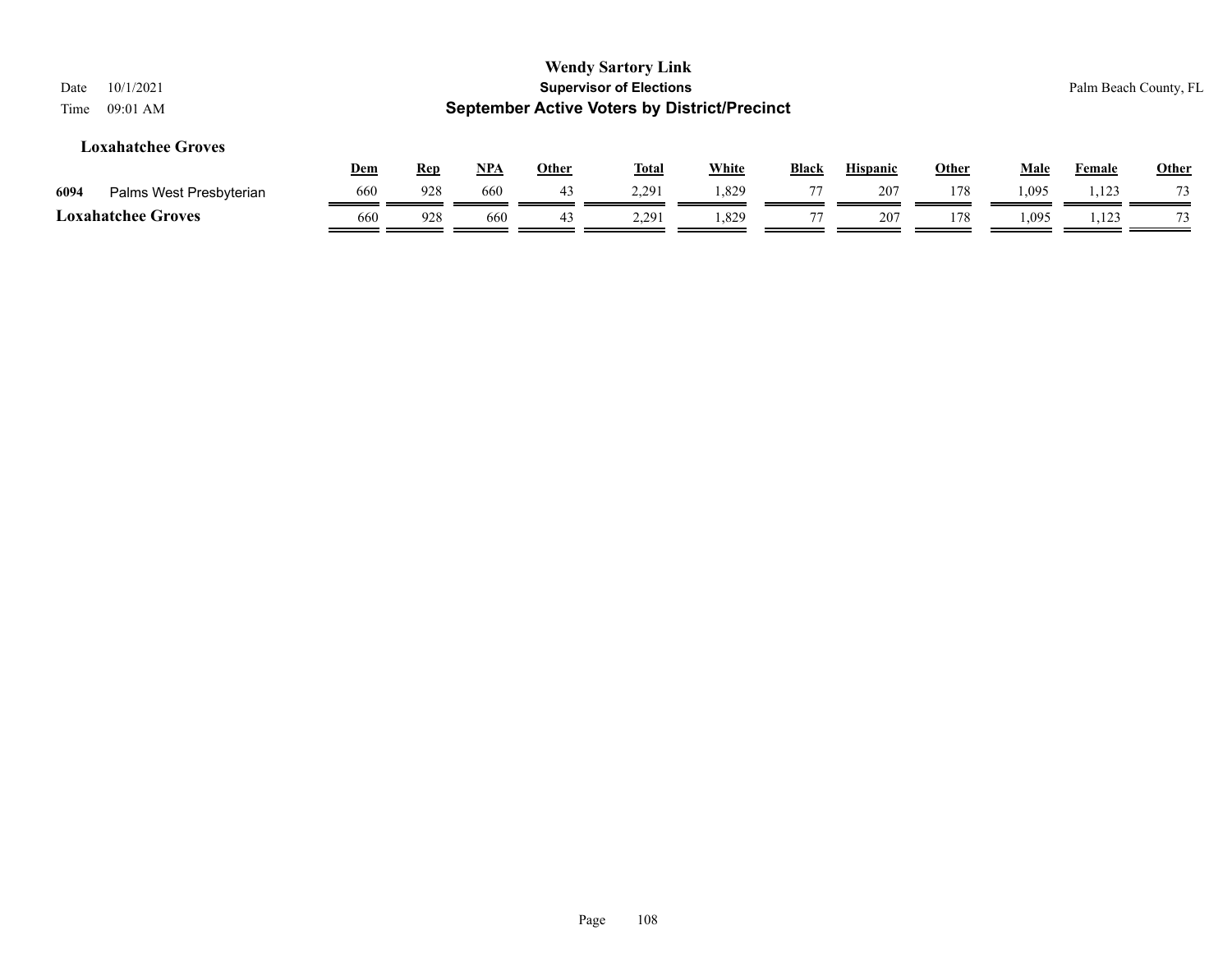#### **Lake Park**

|                  |                         | <u>Dem</u> | <b>Rep</b> | NPA      | <b>Other</b> | <b>Total</b> | White | <b>Black</b> | <b>Hispanic</b> | <b>Other</b> | <u>Male</u> | Female   | <b>Other</b>   |
|------------------|-------------------------|------------|------------|----------|--------------|--------------|-------|--------------|-----------------|--------------|-------------|----------|----------------|
| 1376             | Lake Park Town Hall     | $^{(1)}$   | $\theta$   | $\theta$ |              | $\left($     |       | $\bf{0}$     | $\theta$        |              |             | $\theta$ | $\overline{0}$ |
| 1378             | PBC Fire Rescue #68     | 1,030      | 411        | 517      | 38           | .996         | 815   | 838          | 113             | 230          | 930         | 980      | 86             |
| 1382             | Lake Park Town Hall     | 278        | 352        | 258      | 26           | 914          | 750   | 37           | 57              | 70           | 417         | 474      | 23             |
| 7010             | St John Lutheran Church | 282        |            | 92       | <sub>6</sub> | 391          | 26    | 317          | 24              | 24           | 128         | 246      | 17             |
| 7012             | St John Lutheran Church | 1,069      | 193        | 422      |              | l.701        | 482   | 985          | 70              | 164          | 778         | 863      | 60             |
| <b>Lake Park</b> |                         | 2,659      | 967        | .289     | 87           | 5,002        | 2,073 | 2,177        | 264             | 488          | 2,253       | 2,563    | 186            |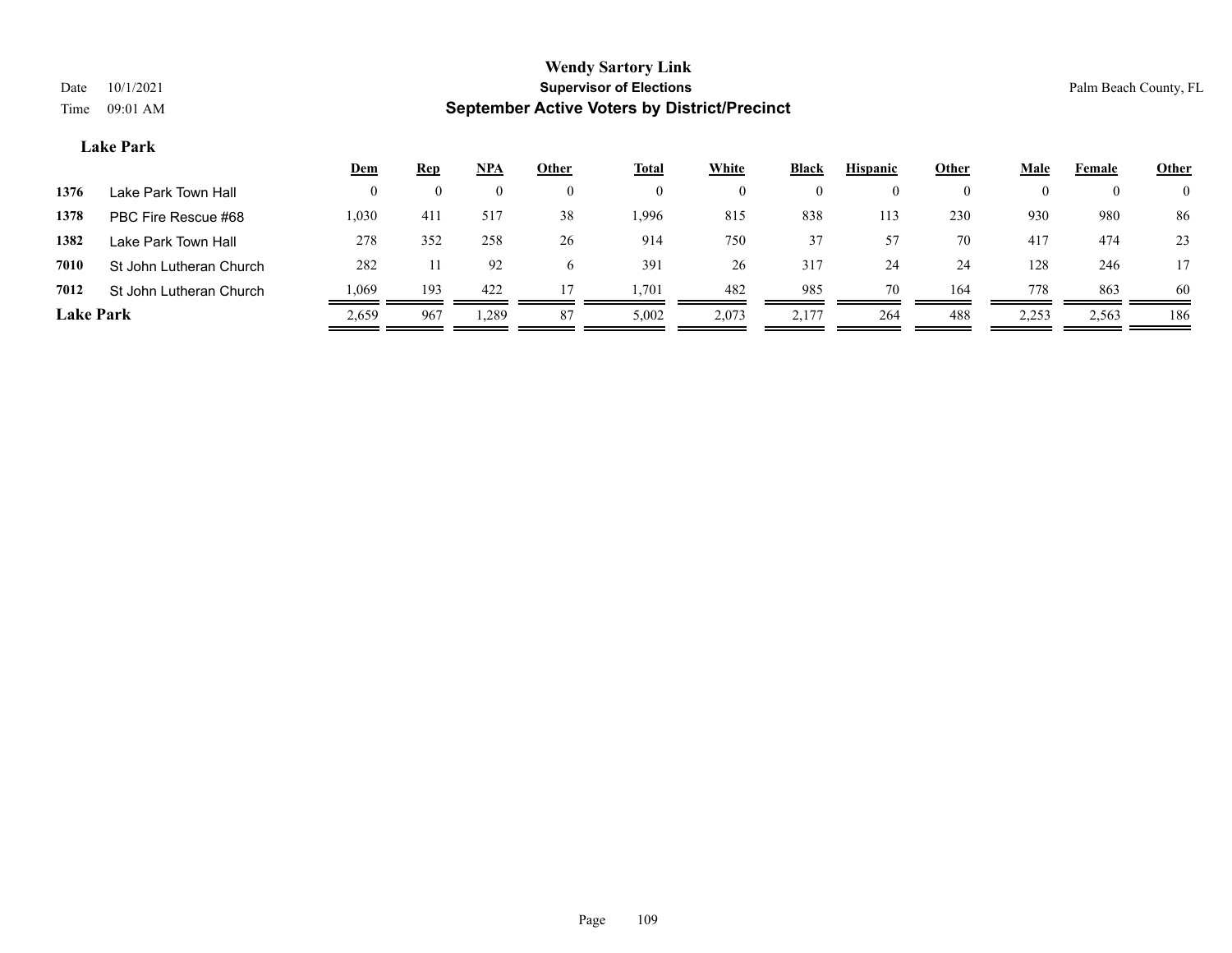**Lake Worth Beach**

#### **Wendy Sartory Link** Date 10/1/2021 **Supervisor of Elections** Palm Beach County, FL Time 09:01 AM **September Active Voters by District/Precinct**

# **Dem Rep NPA Other Total White Black Hispanic Other Male Female Other** Sunlight Community Church 157 103 78 6 344 180 42 101 21 155 179 10 Sunlight Community Church 389 212 285 15 901 374 174 263 90 396 474 31 Sunlight Community Church 722 299 538 32 1,591 667 244 511 169 737 771 83 1st Congregational Church 690 308 406 41 1,445 1,068 70 187 120 711 680 54 1st Congregational Church 718 448 395 45 1,606 1,351 23 131 101 730 820 56 Our Savior Lutheran Church 401 113 240 13 767 215 213 267 72 362 366 39 Our Savior Lutheran Church 0 0 0 2 0 0 2 1 1 0 0 0 1 1 0 Our Savior Lutheran Church 251 52 156 7 466 105 168 157 36 179 267 20 Our Savior Lutheran Church 1,029 320 579 51 1,979 794 426 575 184 918 966 95 1st Congregational Church 469 224 354 31 1,078 761 91 150 76 508 527 43 Our Savior Lutheran Church 362 134 271 20 787 546 71 92 78 386 368 33 St Andrews Episcopal 543 290 392 44 1,269 1,022 51 111 85 614 612 43 Our Savior Lutheran Church 47 39 49 1 136 95 15 19 7 75 56 5 Lakeside UM Church 643 391 437 36 1,507 941 165 268 133 665 799 43 South Grade Elementary 935 212 457 26 1,630 513 619 321 177 791 767 72 Osborne Community Center 854 122 369 24 1,369 248 700 284 137 623 686 60 **7164** Osborne Community Center  $\frac{320}{20} \frac{182}{20} \frac{194}{20} \frac{23}{20} \frac{719}{20} \frac{562}{20} \frac{51}{20} \frac{51}{20} \frac{54}{20} \frac{52}{20} \frac{333}{20} \frac{365}{20} \frac{21}{20} \frac{1}{20} \frac{56}{20} \frac{71}{20} \frac{56}{20} \frac{56}{20} \frac{71}{20} \frac{56}{20} \frac{$ **Lake Worth Beach** 8,530 3,449 5,202 415 17,596 9,443 3,124 3,491 1,538 8,184 8,704 708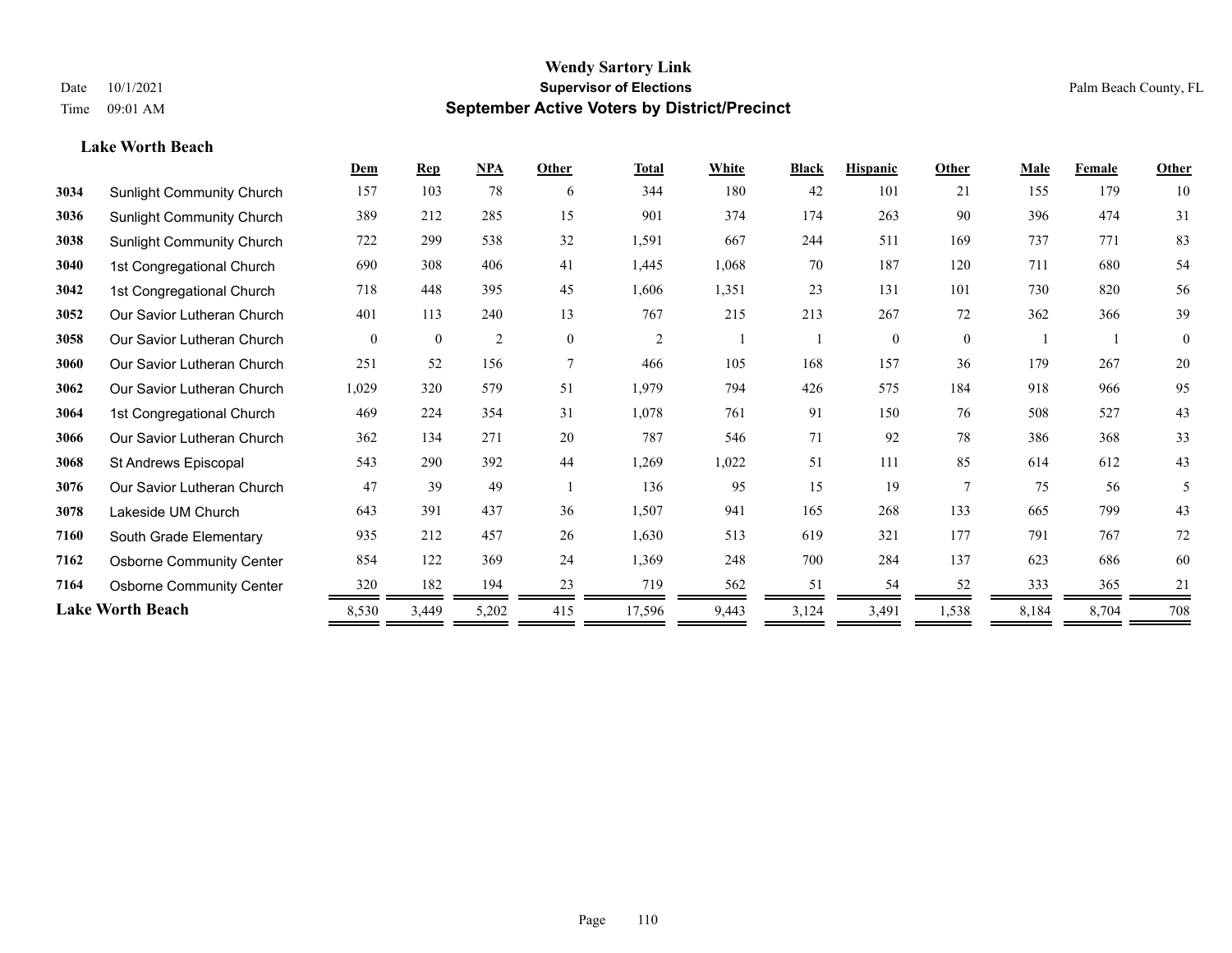| 10/1/2021<br>Date<br>$09:01$ AM<br>Time |     |            |       |       | <b>Wendy Sartory Link</b><br><b>Supervisor of Elections</b><br><b>September Active Voters by District/Precinct</b> |       |              |                 |       |      |        | Palm Beach County, FL |
|-----------------------------------------|-----|------------|-------|-------|--------------------------------------------------------------------------------------------------------------------|-------|--------------|-----------------|-------|------|--------|-----------------------|
| <b>Manalapan</b>                        | Dem | <b>Rep</b> | $NPA$ | Other | <u>Total</u>                                                                                                       | White | <b>Black</b> | <b>Hispanic</b> | Other | Male | Female | <b>Other</b>          |
| 4006<br>Manalapan Town Hall             | 75  | 200        | 90    | 10    | 375                                                                                                                | 344   | h            |                 | 20    | 191  | 174    | 10                    |
| <b>Manalapan</b>                        | 75  | 200        | 90    | 10    | 375                                                                                                                | 344   |              |                 | 20    | 191  | 174    | 10                    |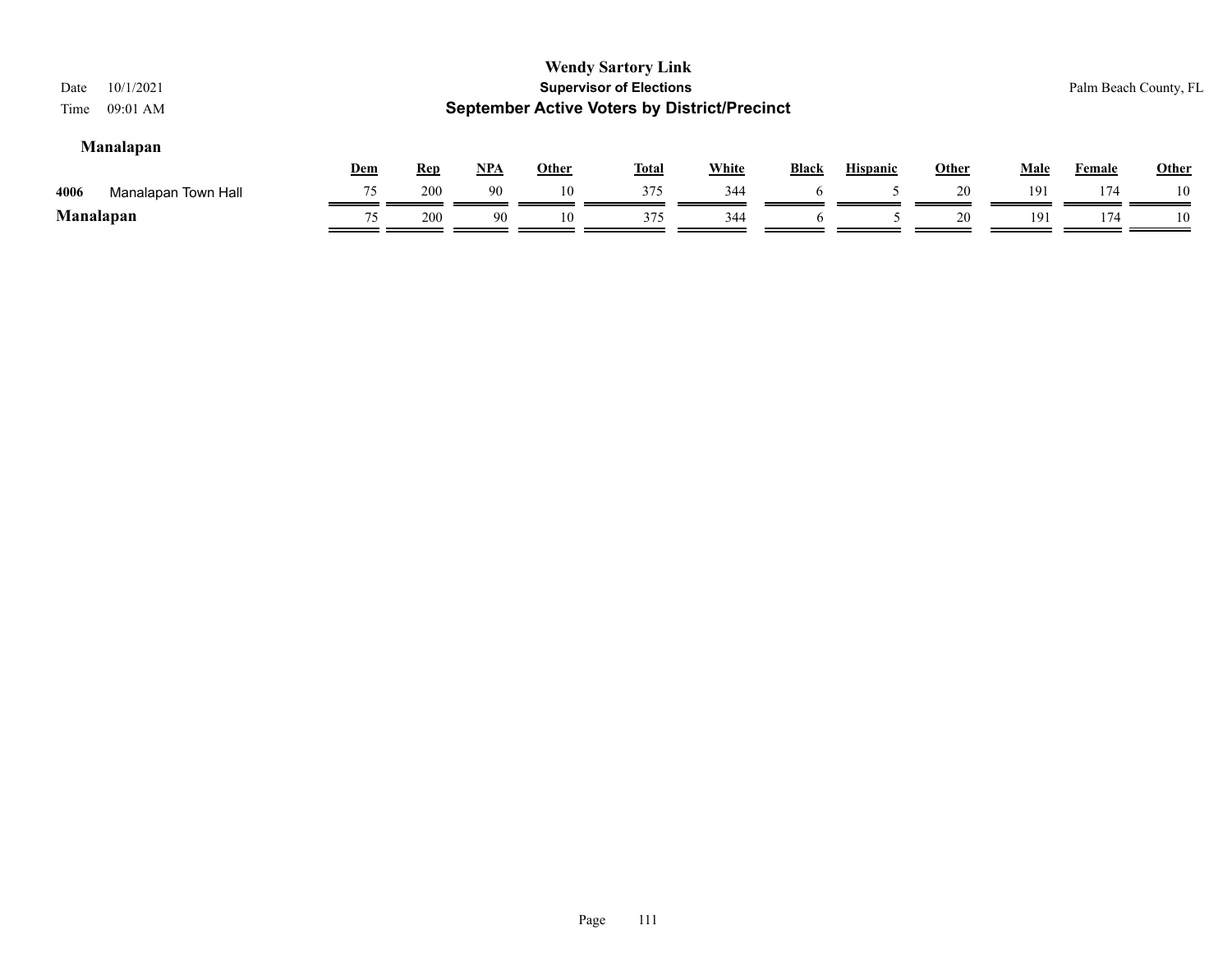| 10/1/2021<br>Date<br>$09:01$ AM<br>Time |            |            |            |              | <b>Wendy Sartory Link</b><br><b>Supervisor of Elections</b><br><b>September Active Voters by District/Precinct</b> |              |              |                 |              |             | Palm Beach County, FL |              |
|-----------------------------------------|------------|------------|------------|--------------|--------------------------------------------------------------------------------------------------------------------|--------------|--------------|-----------------|--------------|-------------|-----------------------|--------------|
| <b>Mangonia Park</b>                    | <u>Dem</u> | <b>Rep</b> | <u>NPA</u> | <b>Other</b> | <u>Total</u>                                                                                                       | <b>White</b> | <b>Black</b> | <b>Hispanic</b> | <b>Other</b> | <b>Male</b> | <b>Female</b>         | <b>Other</b> |
| 7062<br>Mangonia Park Town Hall         | 708        | 40         | 177        | 10           | 935                                                                                                                | -81          | 748          | 39              | 67           | 374         | 532                   | 29           |
| <b>Mangonia Park</b>                    | 708        | 40         | 177        | 10           | 935                                                                                                                | 81           | 748          | 39              | 67           | 374         | 532                   | 29           |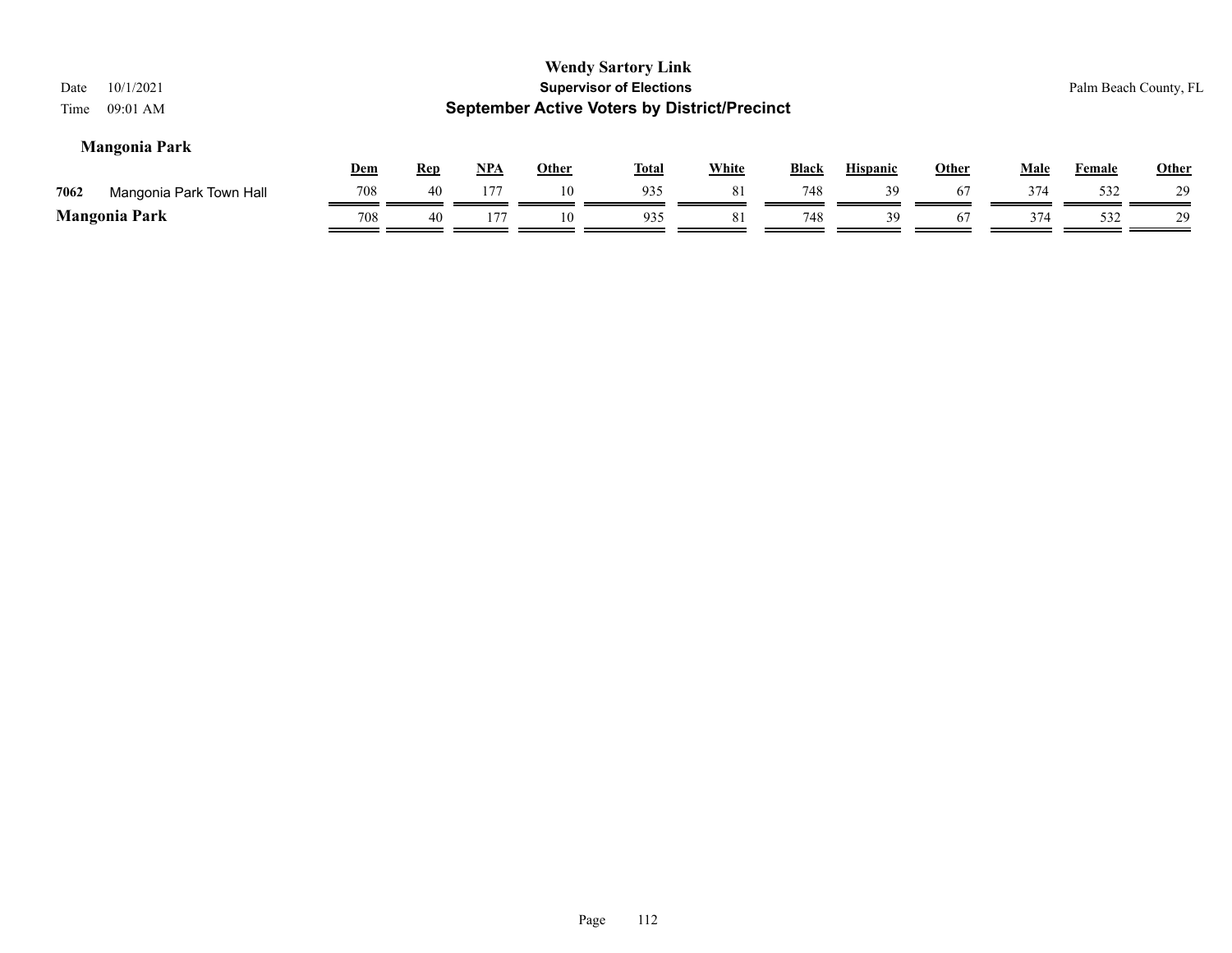**North Palm Beach**

# **Wendy Sartory Link** Date  $10/1/2021$  Palm Beach County, FL Time 09:01 AM **September Active Voters by District/Precinct**

|      |                              | Dem            | Rep   | NPA   | Other          | <b>Total</b> | White | <b>Black</b> | <b>Hispanic</b> | Other          | <b>Male</b>    | Female         | Other          |
|------|------------------------------|----------------|-------|-------|----------------|--------------|-------|--------------|-----------------|----------------|----------------|----------------|----------------|
| 1314 | <b>NPB Community Center</b>  | 51             | 126   | 61    | 6              | 244          | 217   | 3            | 8               | 16             | 100            | 131            | 13             |
| 1316 | <b>NPB Community Center</b>  | 188            | 184   | 144   | 28             | 544          | 390   | 43           | 74              | 37             | 236            | 290            | 18             |
| 1320 | <b>NPB Community Center</b>  | 33             | 119   | 38    | $\overline{2}$ | 192          | 170   | 3            | 8               | 11             | 100            | 88             | $\overline{4}$ |
| 1322 | <b>NPB Community Center</b>  | $\overline{2}$ | 6     | 10    | $\mathbf{0}$   | 18           | 18    | $\theta$     | $\overline{0}$  | $\overline{0}$ | 8              | 9              |                |
| 1328 | Osborne Park Activities Bldg | 614            | 831   | 552   | 47             | 2,044        | 1,751 | 28           | 122             | 143            | 991            | 993            | 60             |
| 1332 | 1st Unitarian Church NPB     | 343            | 393   | 255   | 32             | 1,023        | 840   | 57           | 62              | 64             | 498            | 502            | 23             |
| 1334 | 1st Unitarian Church NPB     | $\overline{2}$ | 3     |       |                | 11           | 11    | $\theta$     | $\theta$        | $\mathbf{0}$   | $\overline{4}$ | $\overline{7}$ | $\overline{0}$ |
| 1342 | <b>NPB Country Club</b>      | 307            | 447   | 269   | 29             | 1,052        | 950   | 18           | 32              | 52             | 449            | 578            | 25             |
| 1344 | Old Port Cove                | 296            | 520   | 321   | 33             | 1,170        | 1,073 | 5            | 30              | 62             | 531            | 621            | 18             |
| 1346 | Anchorage Activities Bldg    | 557            | 930   | 419   | 37             | 1,943        | 1,785 | 13           | 58              | 87             | 895            | 1,000          | 48             |
| 1348 | <b>NPB Council Chambers</b>  | 32             | 124   | 33    | 8              | 197          | 186   | $\theta$     | 6               | 5              | 100            | 91             | 6              |
| 1350 | <b>Faith Lutheran Church</b> | 378            | 613   | 370   | 25             | 1,386        | 1,222 | 10           | 79              | 75             | 661            | 682            | 43             |
| 1380 | <b>NPB Council Chambers</b>  | 177            | 263   | 156   | 15             | 611          | 541   | 10           | 22              | 38             | 270            | 322            | 19             |
|      | North Palm Beach             | 2,980          | 4,559 | 2,633 | 263            | 10,435       | 9,154 | 190          | 501             | 590            | 4,843          | 5,314          | 278            |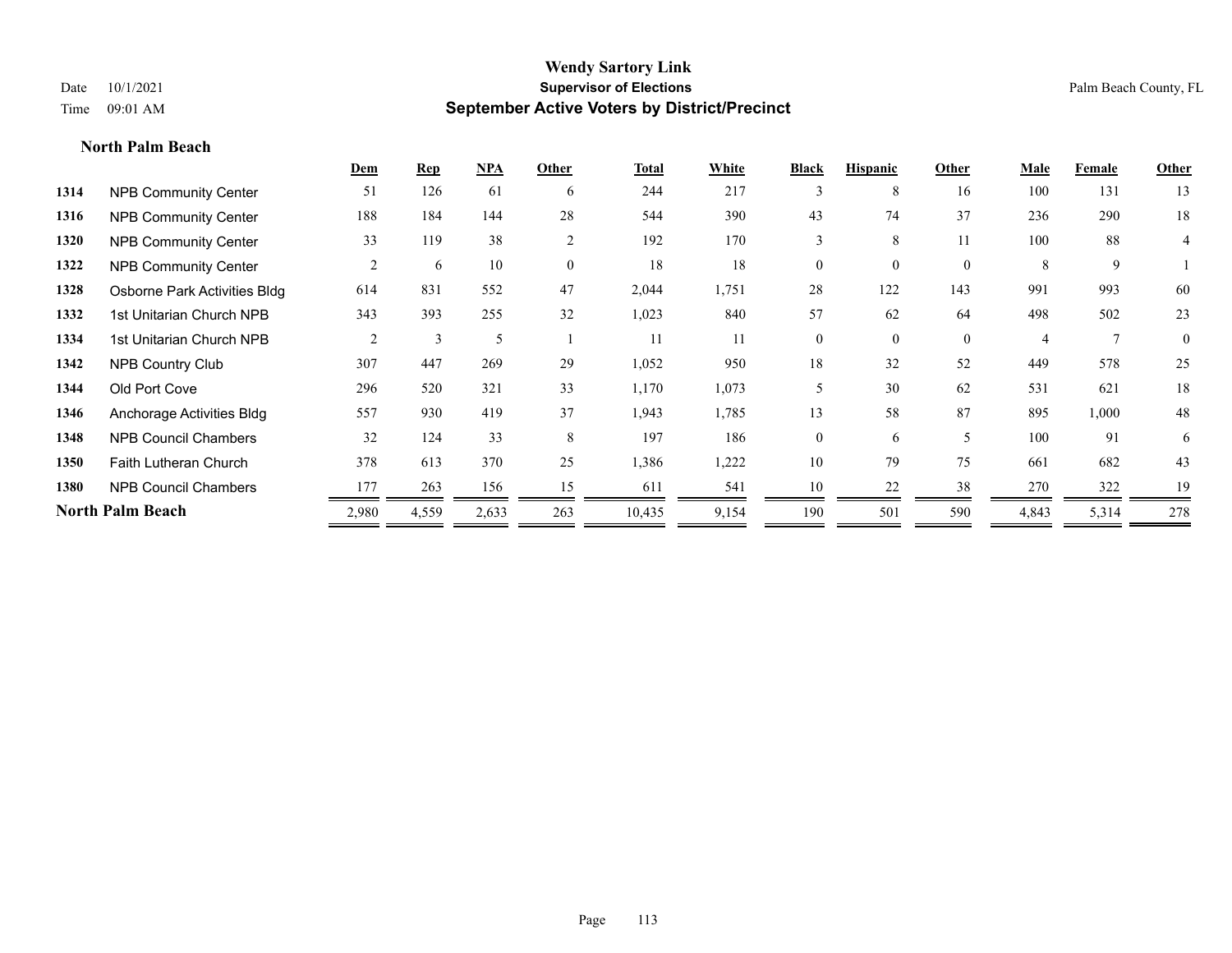| <b>Wendy Sartory Link</b><br><b>Supervisor of Elections</b><br>10/1/2021<br>Palm Beach County, FL<br>Date<br><b>September Active Voters by District/Precinct</b><br>$09:01$ AM<br>Time<br><b>Ocean Ridge</b> |            |            |            |              |              |              |              |                 |              |             |               |              |
|--------------------------------------------------------------------------------------------------------------------------------------------------------------------------------------------------------------|------------|------------|------------|--------------|--------------|--------------|--------------|-----------------|--------------|-------------|---------------|--------------|
|                                                                                                                                                                                                              | <u>Dem</u> | <b>Rep</b> | <u>NPA</u> | <u>Other</u> | <u>Total</u> | <b>White</b> | <b>Black</b> | <b>Hispanic</b> | <b>Other</b> | <b>Male</b> | <b>Female</b> | <b>Other</b> |
| 4028<br>Ocean Ridge Town Hall                                                                                                                                                                                | 401        | 745        | 413        | 45           | 1,604        | 1,467        |              | 47              | 85           | 766         | 796           | -42          |
| <b>Ocean Ridge</b>                                                                                                                                                                                           | 401        | 745        | 413        | 45           | 1,604        | 1,467        |              | 47              | 85           | 766         | 796           | 42           |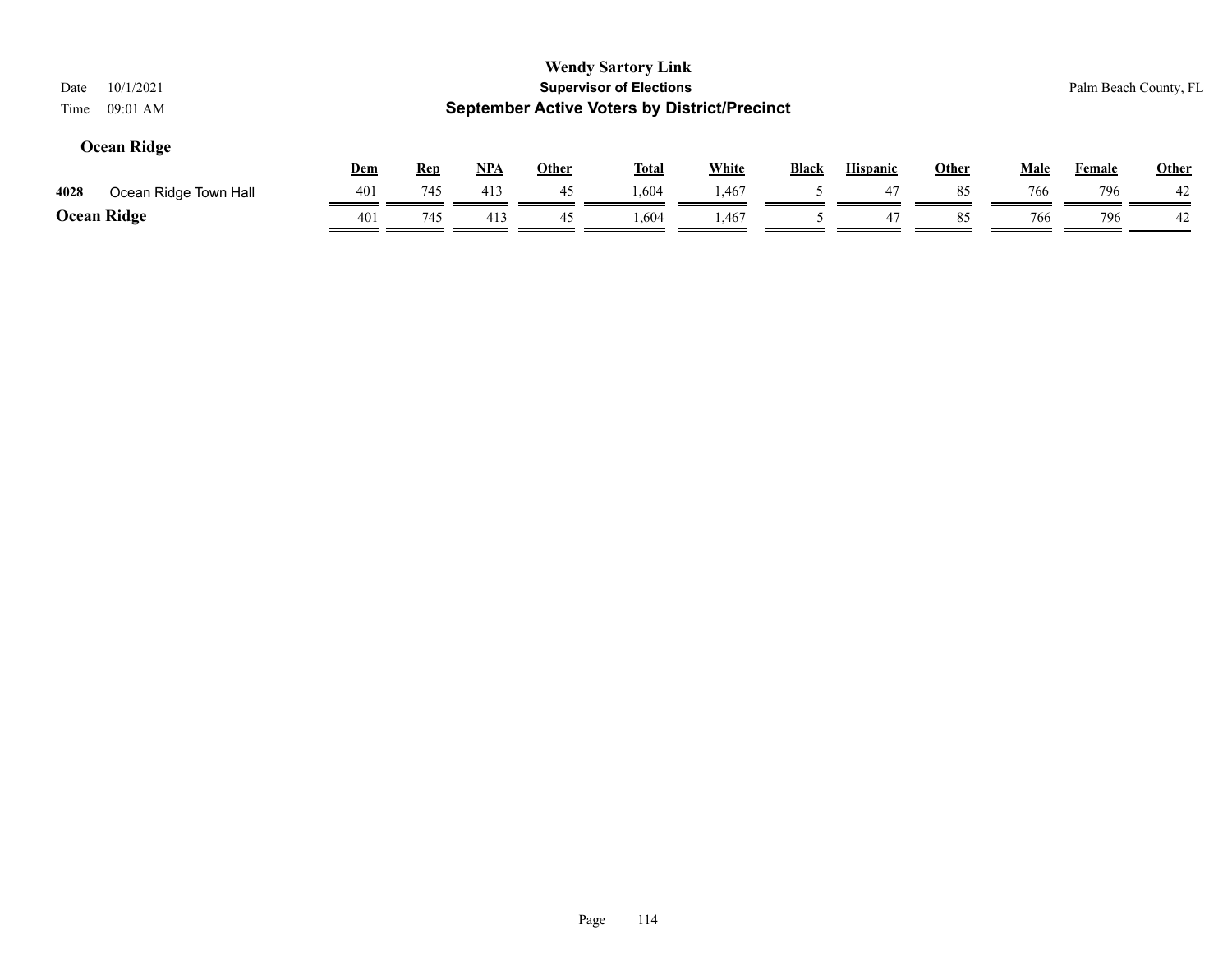| Date<br>Time | 10/1/2021<br>09:01 AM            |       |            |            |              | <b>Wendy Sartory Link</b><br><b>Supervisor of Elections</b><br><b>September Active Voters by District/Precinct</b> |              |              |                 |              |             | Palm Beach County, FL |       |
|--------------|----------------------------------|-------|------------|------------|--------------|--------------------------------------------------------------------------------------------------------------------|--------------|--------------|-----------------|--------------|-------------|-----------------------|-------|
|              | Pahokee                          | Dem   | <b>Rep</b> | <u>NPA</u> | <b>Other</b> | <b>Total</b>                                                                                                       | <b>White</b> | <b>Black</b> | <b>Hispanic</b> | <b>Other</b> | <b>Male</b> | Female                | Other |
| 6004         | <b>Pahokee Recreation Center</b> | 955   | 174        | 229        |              | 1,363                                                                                                              | 178          | 880          | 222             | 83           | 561         | 754                   | 48    |
| 6006         | Pahokee Recreation Center        | 994   | 168        | 269        | 13           | 444. ،                                                                                                             | 121          | 843          | 382             | 98           | 641         | 722                   | -81   |
| Pahokee      |                                  | 1,949 | 342        | 498        | 18           | 2,807                                                                                                              | 299          | 1,723        | 604             | 181          | 1,202       | 1,476                 | 129   |
|              |                                  |       |            |            |              |                                                                                                                    |              |              |                 |              |             |                       |       |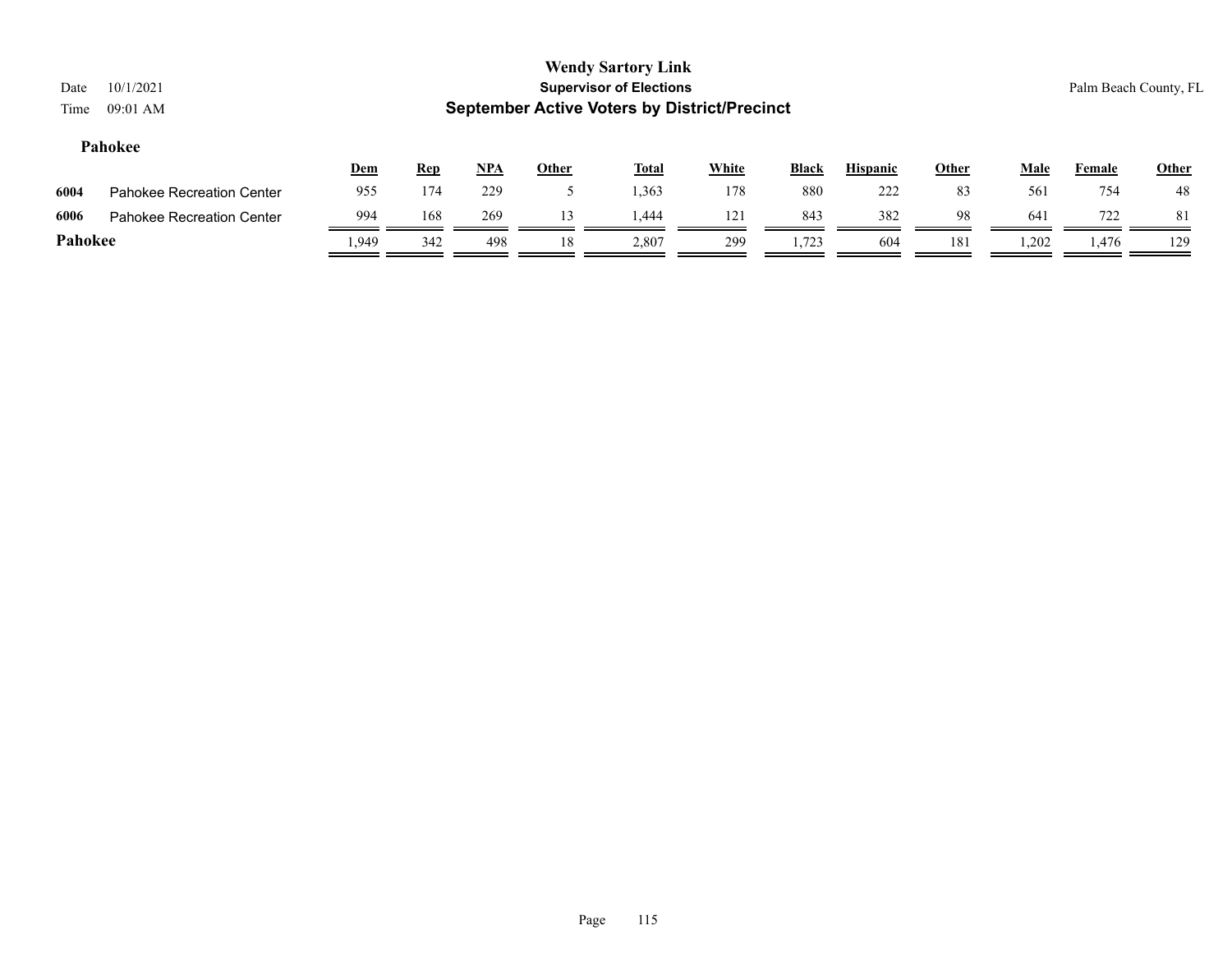#### **Palm Beach**

|                   |                               | <b>Dem</b> | <b>Rep</b> | NPA   | Other | <b>Total</b> | White | <b>Black</b> | <b>Hispanic</b> | Other | <b>Male</b> | Female | <b>Other</b> |
|-------------------|-------------------------------|------------|------------|-------|-------|--------------|-------|--------------|-----------------|-------|-------------|--------|--------------|
| 1390              | St Edwards Church             | 450        | ,188       | 522   | 55    | 2,215        | 2,034 |              | 54              | 124   | 1,028       | 1,118  | 69           |
| 1392              | St Edwards Church             | 355        | 612        | 411   | 47    | 1,425        | 1,286 | O            | 29              | 104   | 624         | 766    | 35           |
| 1394              | Morton & Barbara Mandel Cente | 242        | 609        | 288   | 36    | 1,175        | 1,070 | O            | 24              | 75    | 531         | 612    | 32           |
| 7154              | Morton & Barbara Mandel Cente | 147        | 372        | 155   | 18    | 692          | 615   | 8            |                 | 56    | 316         | 354    | 22           |
| 7156              | PB Fire Station #3            | 42         | 102        | 59    |       | 205          | 177   | $\theta$     |                 | 21    | 92          | 101    | 12           |
| 7158              | PB Fire Station #3            | 534        | 472        | 407   | 51    | 1,464        | 1,310 | 18           | 34              | 102   | 646         | 782    | 36           |
| 7166              | PB Fire Station #3            | 316        | 380        | 297   | 31    | 1.024        | 907   |              | 30              | 85    | 453         | 546    | 25           |
| <b>Palm Beach</b> |                               | 2,086      | 3,735      | 2,139 | 240   | 8,200        | 7,399 | 43           | 191             | 567   | 3,690       | 4,279  | 231          |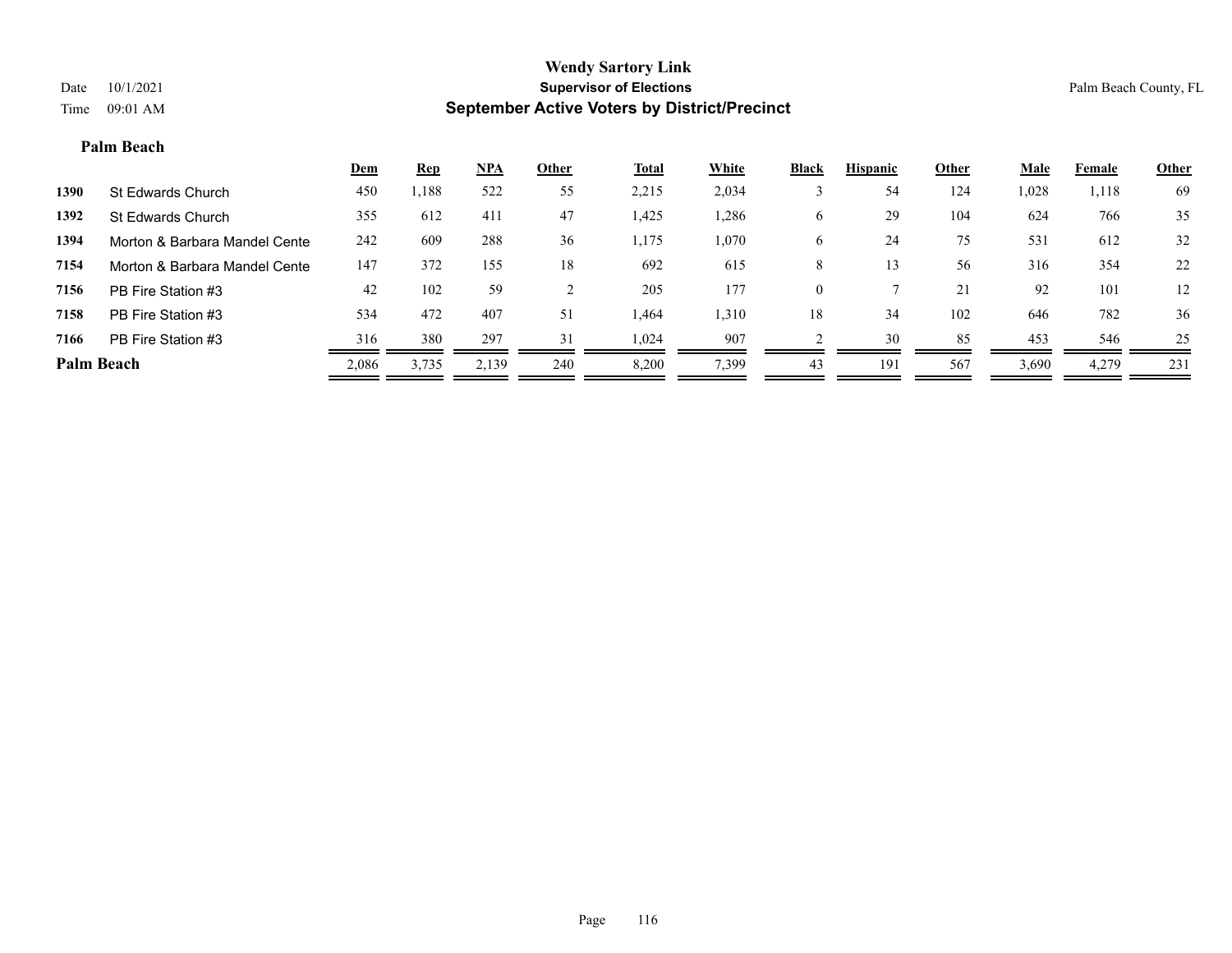#### **Palm Beach Gardens**

|      |                                  | Dem              | <b>Rep</b>       | NPA              | <b>Other</b>   | <b>Total</b>     | <b>White</b>     | <b>Black</b>     | <b>Hispanic</b> | <b>Other</b>   | <b>Male</b>    | <b>Female</b> | <b>Other</b>   |
|------|----------------------------------|------------------|------------------|------------------|----------------|------------------|------------------|------------------|-----------------|----------------|----------------|---------------|----------------|
| 1174 | Mirasol Sales and Info Center    | $\mathbf{0}$     | $\mathbf{0}$     | $\mathbf{0}$     | $\theta$       | $\theta$         | $\overline{0}$   | $\theta$         | $\mathbf{0}$    | $\theta$       | $\theta$       | $\theta$      | $\Omega$       |
| 1176 | Mirasol Sales and Info Center    | $\theta$         | $\theta$         | $\mathbf{0}$     | $\Omega$       | $\Omega$         | $\overline{0}$   | $\theta$         | $\theta$        | $\Omega$       | $\theta$       | $\Omega$      | $\theta$       |
| 1178 | Mirasol Sales and Info Center    | $\Omega$         | $\theta$         | $\theta$         | $\Omega$       | $\Omega$         | $\Omega$         | $\Omega$         | $\Omega$        | $\Omega$       | $\Omega$       | $\Omega$      | $\Omega$       |
| 1180 | Mirasol Sales and Info Center    | $\overline{0}$   | $\mathbf{0}$     | $\mathbf{0}$     | $\overline{0}$ | $\mathbf{0}$     | $\overline{0}$   | $\mathbf{0}$     | $\theta$        | $\theta$       | $\theta$       | $\theta$      | $\theta$       |
| 1186 | Mirasol Sales and Info Center    | 539              | 493              | 446              | 44             | 1,522            | 1,179            | 46               | 147             | 150            | 715            | 757           | 50             |
| 1188 | <b>Westwood Gardens HOA</b>      | 329              | 368              | 323              | 31             | 1,051            | 811              | 31               | 117             | 92             | 423            | 609           | 19             |
| 1189 | Westwood Gardens HOA             | 26               | 62               | 26               | $\overline{2}$ | 116              | 102              | 7                | $\overline{2}$  | 5              | 55             | 58            | 3              |
| 1190 | Gardens Presbyterian             | 1,349            | 2,100            | 1,398            | 155            | 5,002            | 4,086            | 137              | 341             | 438            | 2,228          | 2,633         | 141            |
| 1192 | Evergrene Clubhouse              | 381              | 674              | 458              | 40             | 1,553            | 1,309            | 27               | 82              | 135            | 748            | 749           | 56             |
| 1194 | Frenchmans Creek Real Estate     | 641              | 939              | 609              | 47             | 2,236            | 2,044            | 14               | 45              | 133            | 1,018          | 1,159         | 59             |
| 1196 | Gardens Presbyterian             | $\overline{0}$   | $\mathbf{0}$     | $\mathbf{0}$     | $\overline{0}$ | $\theta$         | $\boldsymbol{0}$ | $\mathbf{0}$     | $\mathbf{0}$    | $\theta$       | $\overline{0}$ | $\theta$      | $\overline{0}$ |
| 1222 | Sandhill Crane Golf Club         | 15               | 34               | 19               | $\overline{0}$ | 68               | 48               | 7                | 6               | $\tau$         | 34             | 33            | $\mathbf{1}$   |
| 1228 | <b>Carleton Oaks Clubhouse</b>   | 145              | 195              | 127              | 5              | 472              | 341              | 24               | 50              | 57             | 227            | 232           | 13             |
| 1230 | Christ Fellowship Church PBG     | $\boldsymbol{0}$ | $\boldsymbol{0}$ | $\boldsymbol{0}$ | $\overline{0}$ | $\boldsymbol{0}$ | $\boldsymbol{0}$ | $\boldsymbol{0}$ | $\mathbf{0}$    | $\overline{0}$ | $\mathbf{0}$   | $\mathbf{0}$  | $\overline{0}$ |
| 1232 | Mirasol Sales and Info Center    | $\overline{0}$   | $\mathbf{0}$     | $\mathbf{0}$     | $\theta$       | $\theta$         | $\overline{0}$   | $\mathbf{0}$     | $\mathbf{0}$    | $\theta$       | $\overline{0}$ | $\theta$      | $\mathbf{0}$   |
| 1234 | Christ Fellowship Church PBG     | $\theta$         | $\theta$         | $\theta$         | $\theta$       | $\Omega$         | $\Omega$         | $\Omega$         | $\theta$        | $\Omega$       | $\theta$       | $\Omega$      | $\theta$       |
| 1236 | Mirasol Sales and Info Center    | $\Omega$         | $\mathbf{0}$     | $\theta$         | $\theta$       | $\theta$         | $\Omega$         | $\mathbf{0}$     | $\theta$        | $\theta$       | $\Omega$       | $\Omega$      | $\theta$       |
| 1238 | Mirasol Sales and Info Center    | 595              | 760              | 510              | 60             | 1,925            | 1,746            | 17               | 21              | 141            | 910            | 958           | 57             |
| 1240 | <b>Timber Trace Elementary</b>   | 781              | 1,084            | 622              | 55             | 2,542            | 2,193            | 53               | 151             | 145            | 1,144          | 1,321         | 77             |
| 1242 | Christ Fellowship Church PBG     | 849              | 1.062            | 615              | 61             | 2,587            | 2,347            | 37               | 59              | 144            | 1.069          | 1,457         | 61             |
| 1244 | Christ Fellowship Church PBG     | 460              | 646              | 437              | 54             | 1,597            | 1,388            | 30               | 74              | 105            | 682            | 861           | 54             |
| 1246 | Watson B Duncan Middle           | 834              | 887              | 696              | 64             | 2,481            | 1,968            | 72               | 195             | 246            | 1,081          | 1,321         | 79             |
| 1247 | Watson B Duncan Middle           | 33               | 187              | 59               | 9              | 288              | 265              | $\overline{c}$   | $\theta$        | 21             | 137            | 137           | 14             |
| 1248 | <b>PBG Community Center</b>      | 500              | 587              | 389              | 34             | 1,510            | 1,270            | 25               | 120             | 95             | 641            | 838           | 31             |
| 1250 | Palm Beach Gardens High          | 12               | 36               | 16               | -1             | 65               | 58               | $\boldsymbol{0}$ | $\overline{4}$  | 3              | 33             | 28            | $\overline{4}$ |
| 1252 | <b>Ballen Isles Country Club</b> | 864              | 782              | 638              | 49             | 2,333            | 2,146            | 18               | 21              | 148            | 1,045          | 1,227         | 61             |
| 1254 | Northlake Nazarene Church        | 150              | 175              | 126              | 7              | 458              | 385              | 6                | 27              | 40             | 228            | 213           | 17             |
| 1260 | PBG City Hall Council Room       | 440              | 542              | 301              | 25             | 1,308            | 1,086            | 27               | 109             | 86             | 583            | 684           | 41             |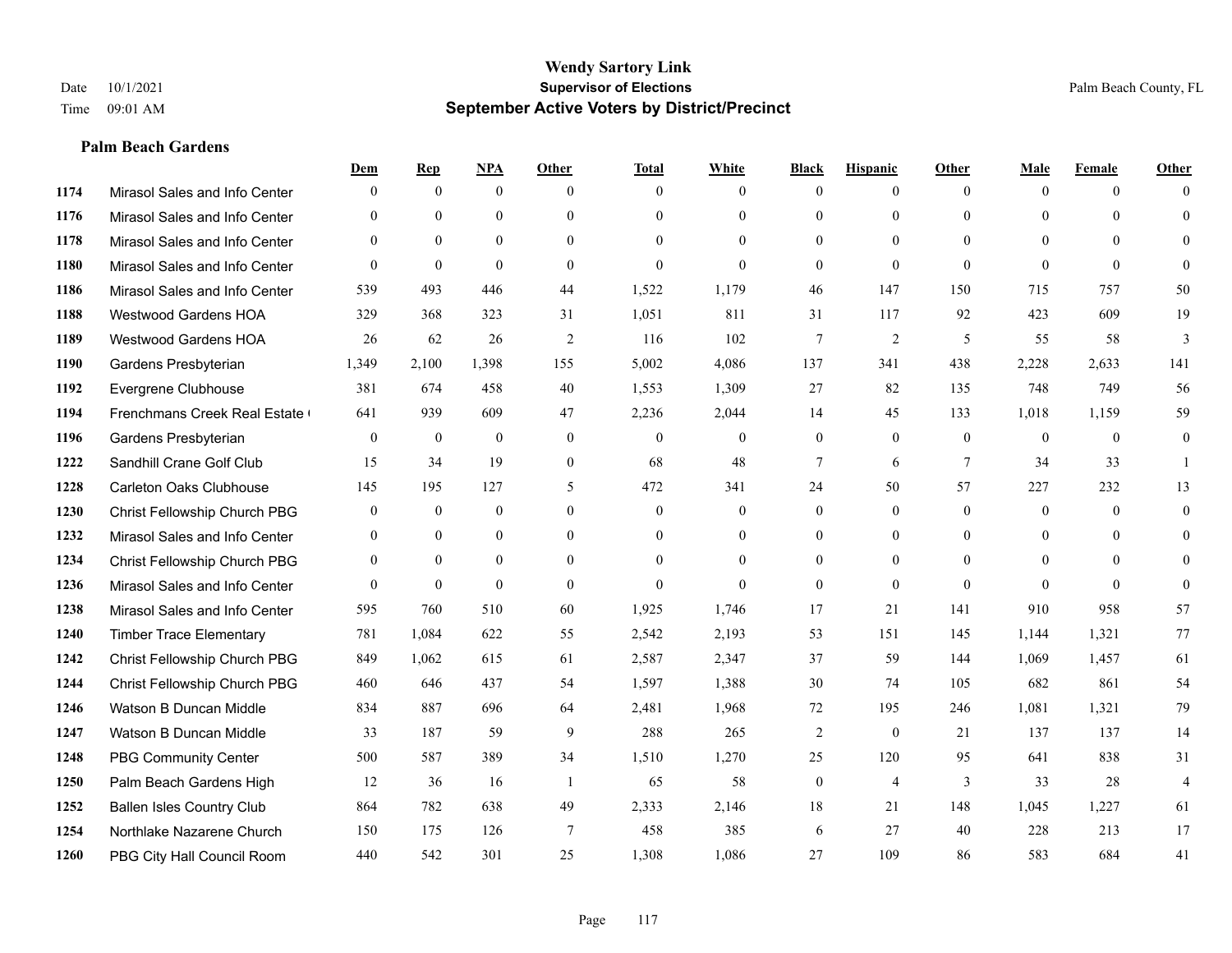# **Palm Beach Gardens**

|      |                               | Dem      | <b>Rep</b>       | NPA            | <b>Other</b>   | <b>Total</b>   | White          | <b>Black</b>   | <b>Hispanic</b> | Other          | Male           | Female   | <b>Other</b>   |
|------|-------------------------------|----------|------------------|----------------|----------------|----------------|----------------|----------------|-----------------|----------------|----------------|----------|----------------|
| 1262 | PBG Moose Lodge 2010          |          | $\theta$         | 3              | $\theta$       | 4              | 4              | $\Omega$       | $\theta$        | $\theta$       | $\overline{2}$ | 2        |                |
| 1264 | PBG City Hall Council Room    | $\Omega$ | $\mathbf{0}$     | $\mathbf{0}$   | $\Omega$       | $\Omega$       | $\theta$       | $\theta$       | $\overline{0}$  | $\Omega$       | $\Omega$       | $\theta$ | $\theta$       |
| 1266 | PBG City Hall Council Room    | 162      | 107              | 134            | 12             | 415            | 248            | 71             | 63              | 33             | 166            | 239      | $10\,$         |
| 1268 | <b>PBG Community Center</b>   | 99       | 71               | 99             | 8              | 277            | 169            | 43             | 35              | 30             | 106            | 158      | 13             |
| 1270 | PBG Community Center          | 4        | $\boldsymbol{0}$ | 2              | $\theta$       | 6              | 2              | 3              | $\mathbf{1}$    | $\theta$       | 2              | 3        |                |
| 1272 | Palm Beach Gardens Elementar  | 721      | 671              | 535            | 51             | 1,978          | 1,583          | 100            | 120             | 175            | 924            | 990      | 64             |
| 1274 | Palm Beach Gardens High       | 587      | 553              | 426            | 38             | 1,604          | 1,217          | 94             | 139             | 154            | 750            | 791      | 63             |
| 1280 | Pew Leadership Center         | 140      | 151              | 112            | 11             | 414            | 348            | 12             | 24              | 30             | 169            | 242      | 3              |
| 1284 | <b>Eissey Campus Theater</b>  | 766      | 762              | 737            | 66             | 2,331          | 1,834          | 86             | 201             | 210            | 1,005          | 1,250    | 76             |
| 1288 | PBG Moose Lodge 2010          | 13       | 24               | 6              | $\theta$       | 43             | 39             | $\mathbf{1}$   | $\overline{0}$  | 3              | 22             | 19       | $\overline{2}$ |
| 1290 | PBG Moose Lodge 2010          | 689      | 821              | 537            | 69             | 2,116          | 1,753          | 52             | 145             | 166            | 851            | 1,204    | 61             |
| 1291 | PBG Moose Lodge 2010          | 11       | 3                | $\overline{7}$ |                | 22             | 20             | $\overline{2}$ | $\overline{0}$  | $\theta$       | 6              | 16       | $\overline{0}$ |
| 1292 | PBG Moose Lodge 2010          | 15       | 47               | 18             | $\overline{1}$ | 81             | 74             | 1              | 1               | 5              | 38             | 40       | 3              |
| 1296 | Dwight D Eisenhower Elementar | 226      | 261              | 196            | 20             | 703            | 550            | 15             | 90              | 48             | 277            | 399      | 27             |
| 1306 | <b>Eissey Campus Theater</b>  | 9        | 18               | 17             | 2              | 46             | 39             | 1              | $\overline{0}$  | 6              | 25             | 21       | $\overline{0}$ |
| 1310 | <b>Eissey Campus Theater</b>  |          | $\overline{2}$   | 1              | $\mathbf{0}$   | $\overline{4}$ | $\overline{4}$ | $\mathbf{0}$   | $\overline{0}$  | $\theta$       | 3              | 1        | $\Omega$       |
| 1318 | PBG Moose Lodge 2010          | $\Omega$ | $\mathbf{0}$     | $\theta$       | $\theta$       | $\Omega$       | $\theta$       | $\Omega$       | $\Omega$        | $\Omega$       | $\Omega$       | $\Omega$ | $\Omega$       |
| 1324 | Allamanda Elementary          | 444      | 445              | 379            | 41             | 1,309          | 1,039          | 38             | 133             | 99             | 549            | 716      | 44             |
| 1326 | Allamanda Elementary          | 189      | 226              | 162            | 16             | 593            | 504            | 7              | 31              | 51             | 259            | 320      | 14             |
| 1340 | <b>Eissey Campus Theater</b>  | 6        | 6                | 3              | $\theta$       | 15             | 13             | $\overline{0}$ | -1              | $\overline{1}$ | 7              | 8        | $\overline{0}$ |
| 1352 | Northlake Nazarene Church     | 673      | 861              | 592            | 52             | 2,178          | 1,554          | 154            | 186             | 284            | 981            | 1,120    | 77             |
| 1360 | Garden Lodge 366 F&AM         | 351      | 329              | 238            | 23             | 941            | 739            | 59             | 73              | 70             | 413            | 501      | $27\,$         |
| 1372 | Garden Lodge 366 F&AM         | 96       | 37               | 44             | $\tau$         | 184            | 84             | 58             | 20              | 22             | 81             | 97       | 6              |
| 6062 | Sandhill Crane Golf Club      | 228      | 419              | 260            | 22             | 929            | 661            | 74             | 71              | 123            | 456            | 441      | 32             |
| 6064 | Sandhill Crane Golf Club      | 32       | 52               | 34             | $\overline{4}$ | 122            | 98             | 6              | 12              | 6              | 60             | 58       | 4              |
|      | <b>Palm Beach Gardens</b>     | 14,406   | 17,479           | 12,357         | 1,187          | 45,429         | 37,348         | 1,457          | 2,917           | 3,707          | 20,153         | 23,911   | 1,365          |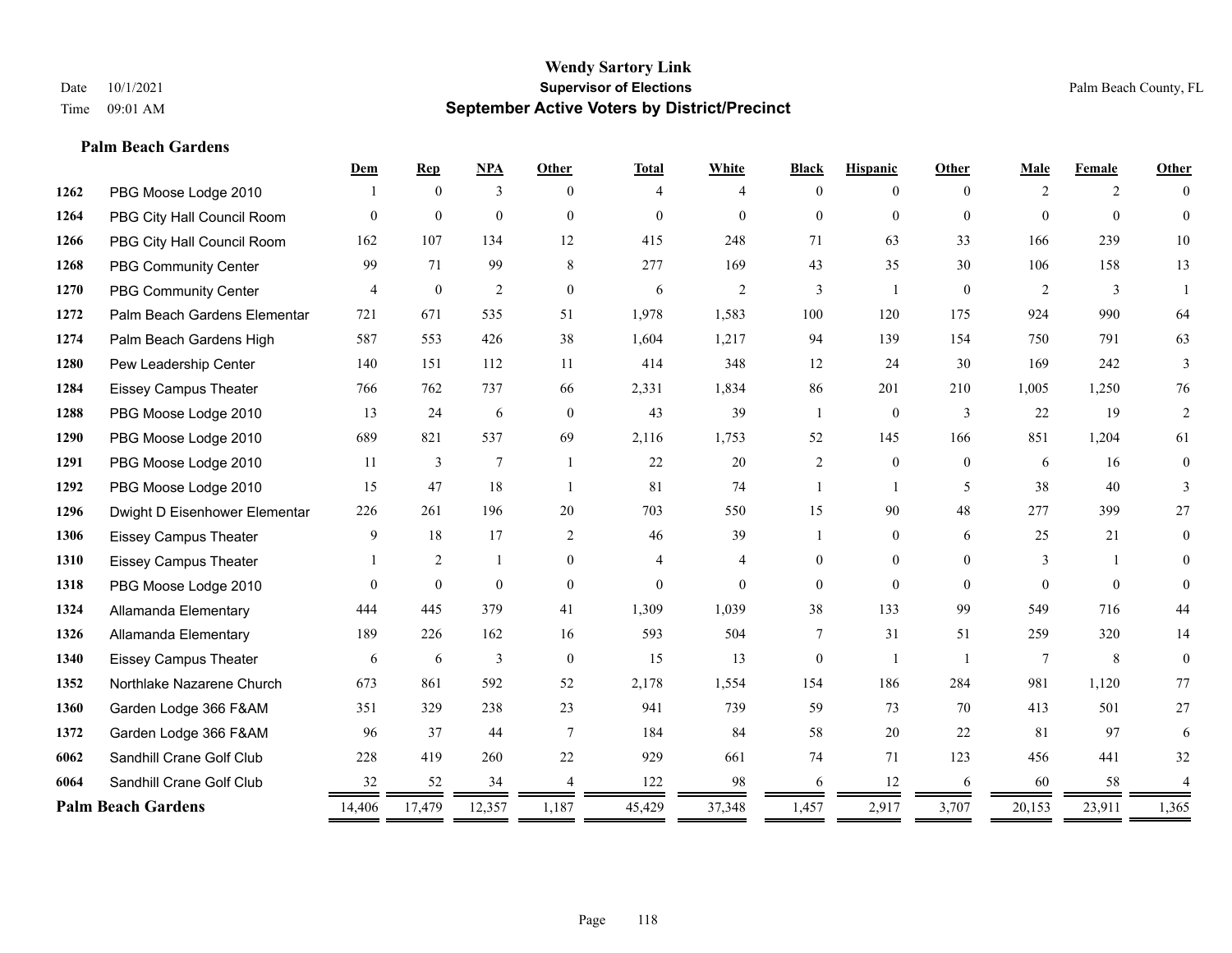| 10/1/2021<br>Date<br>$09:01$ AM<br>Time |            |            |            |              | <b>Wendy Sartory Link</b><br><b>Supervisor of Elections</b><br><b>September Active Voters by District/Precinct</b> |              |              |                 |              |      | Palm Beach County, FL |       |
|-----------------------------------------|------------|------------|------------|--------------|--------------------------------------------------------------------------------------------------------------------|--------------|--------------|-----------------|--------------|------|-----------------------|-------|
| <b>Palm Beach Shores</b>                | <b>Dem</b> | <u>Rep</u> | <u>NPA</u> | <u>Other</u> | <b>Total</b>                                                                                                       | <b>White</b> | <b>Black</b> | <b>Hispanic</b> | <b>Other</b> | Male | Female                | Other |
| 1388<br>Palm Beach Shores Town Hall     | 276        | 442        | 305        | 27           | 1.050                                                                                                              | 959          |              | 18              | 62           | 485  | 538                   | 27    |
| <b>Palm Beach Shores</b>                | 276        | 442        | 305        |              | 1.050                                                                                                              | 959          |              | 18              | 62           | 485  | 538                   | 27    |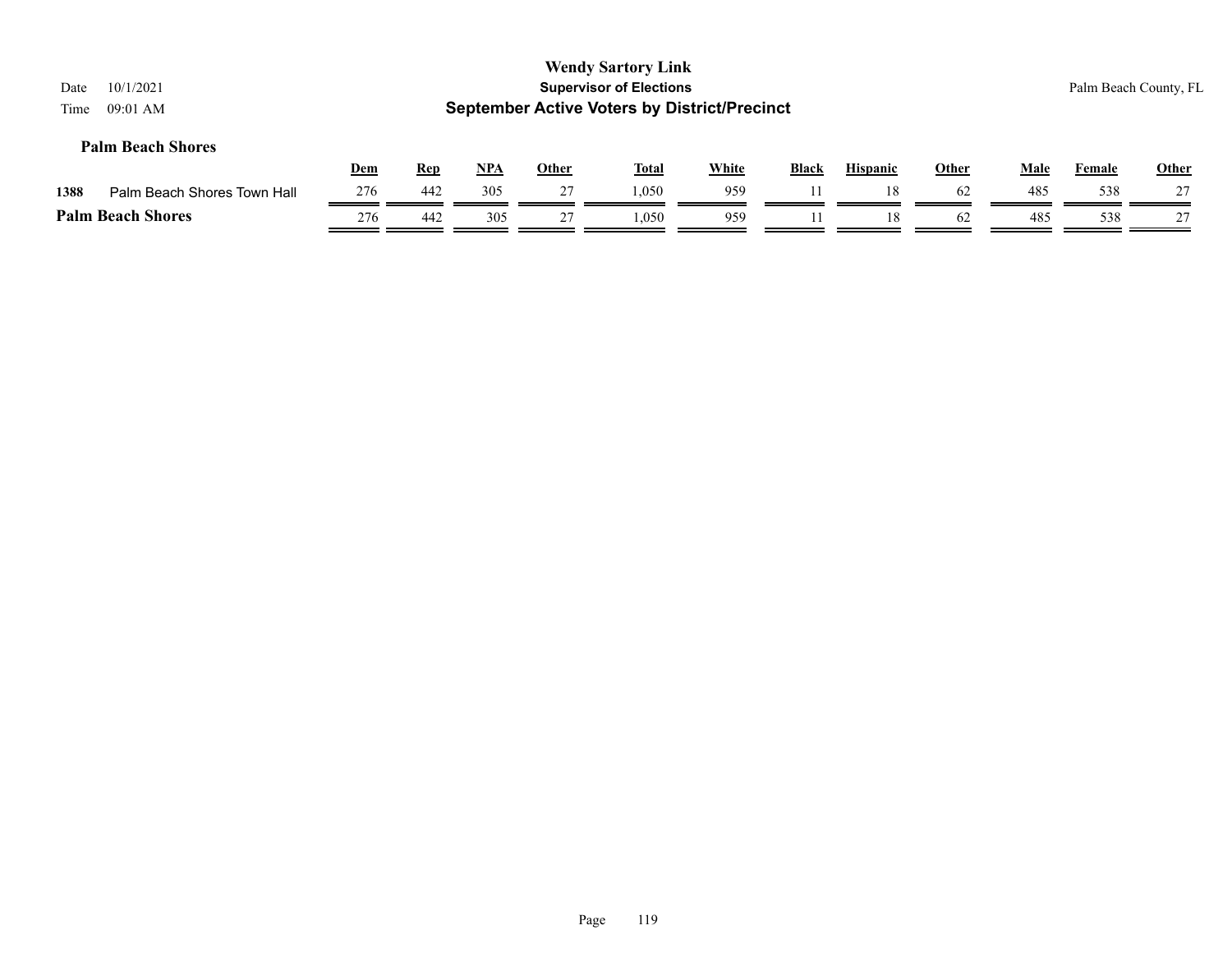**Palm Springs**

# **Wendy Sartory Link** Date 10/1/2021 **Supervisor of Elections** Palm Beach County, FL Time 09:01 AM **September Active Voters by District/Precinct**

|      |                           | Dem          | <b>Rep</b>   | NPA              | Other    | <b>Total</b> | White          | <b>Black</b> | <b>Hispanic</b> | Other          | Male     | Female   | <b>Other</b>   |
|------|---------------------------|--------------|--------------|------------------|----------|--------------|----------------|--------------|-----------------|----------------|----------|----------|----------------|
| 2112 | Palm Springs Middle       |              | 6            | 7                | $\Omega$ | 20           | 15             | 3            | 0               | $\mathfrak{D}$ | 9        | 11       | $\theta$       |
| 2118 | Palm Springs Middle       | $\theta$     | $\mathbf{0}$ | $\mathbf{0}$     | $\Omega$ | $\theta$     | $\overline{0}$ | $\theta$     | $\mathbf{0}$    | $\theta$       | $\Omega$ | $\theta$ | $\theta$       |
| 2120 | Palm Springs Middle       | 56           | 20           | 51               | $\theta$ | 127          | 31             | 12           | 55              | 29             | 50       | 66       | 11             |
| 2122 | Palm Springs Middle       |              | $\mathbf{0}$ | $\boldsymbol{0}$ | $\Omega$ |              | $\overline{0}$ |              | $\mathbf{0}$    | $\Omega$       |          | $\theta$ | $\mathbf{0}$   |
| 2124 | Palm Springs Middle       |              | 3            | $\,8\,$          | $\Omega$ | 16           |                |              | 5               |                |          | 9        | 0              |
| 2128 | Palm Springs Middle       |              | $\theta$     | $\theta$         | $\Omega$ | $\Omega$     | $\Omega$       | $\Omega$     | $\theta$        | $\Omega$       | $\Omega$ | $\Omega$ | $\overline{0}$ |
| 3002 | Palm Springs Middle       | 824          | 339          | 557              | 46       | 1,766        | 524            | 325          | 751             | 166            | 720      | 969      | 77             |
| 3006 | Faith Presbyterian        | 980          | 613          | 680              | 33       | 2,306        | 943            | 269          | 888             | 206            | 952      | 1,252    | 102            |
| 3010 | Faith Presbyterian        | 369          | 208          | 292              | 25       | 894          | 360            | 114          | 341             | 79             | 409      | 450      | 35             |
| 3018 | Palm Springs Middle       | 11           | 12           | 9                | 3        | 35           | 14             | $\mathbf{0}$ | 17              | $\overline{4}$ | 15       | 19       |                |
| 3020 | Palm Springs Village Hall | 974          | 618          | 794              | 37       | 2,423        | 975            | 173          | 1,077           | 198            | 1,066    | 1,245    | 112            |
| 3024 | Palm Springs Library      | 711          | 408          | 579              | 24       | 1,722        | 644            | 198          | 694             | 186            | 757      | 861      | 104            |
| 3026 | Palm Springs Village Hall | $\Omega$     | $\theta$     | $\mathbf{0}$     | $\Omega$ | $\Omega$     | $\theta$       | $\theta$     | $\Omega$        | $\Omega$       | $\Omega$ | $\theta$ | $\mathbf{0}$   |
| 3028 | Palm Springs Village Hall | 2            |              | $\mathbf{0}$     | $\theta$ | $\mathbf{3}$ | $\overline{0}$ | $\mathbf{0}$ | 3               | $\Omega$       |          | 2        | $\mathbf{0}$   |
| 3030 | Palm Springs Village Hall | $\theta$     | $\mathbf{0}$ | $\mathbf{0}$     | $\theta$ | $\theta$     | $\overline{0}$ | $\mathbf{0}$ | $\theta$        | $\Omega$       | $\theta$ | $\theta$ | $\overline{0}$ |
| 3044 | Holy Redeemer Church      | 221          | 68           | 188              |          | 484          | 138            | 101          | 203             | 42             | 208      | 260      | 16             |
| 3048 | Holy Redeemer Church      | 588          | 215          | 456              | 24       | 1,283        | 385            | 253          | 518             | 127            | 564      | 658      | 61             |
| 3050 | Holy Redeemer Church      |              | 7            | $\overline{2}$   | $\Omega$ | 16           | 9              | 6            |                 | $\Omega$       | 9        | 7        | $\overline{0}$ |
| 3071 | Holy Redeemer Church      | $\mathbf{0}$ | $\mathbf{0}$ | $\mathbf{0}$     | $\theta$ | $\mathbf{0}$ | $\overline{0}$ | $\mathbf{0}$ | $\mathbf{0}$    | $\Omega$       | $\theta$ | $\theta$ | $\overline{0}$ |
| 3072 | Holy Redeemer Church      | 141          | 24           | 84               |          | 257          | 68             | 104          | 50              | 35             | 100      | 146      | 11             |
|      | <b>Palm Springs</b>       | 4,897        | 2,542        | 3,707            | 207      | 11,353       | 4,113          | 1,562        | 4,603           | 1,075          | 4,868    | 5,955    | 530            |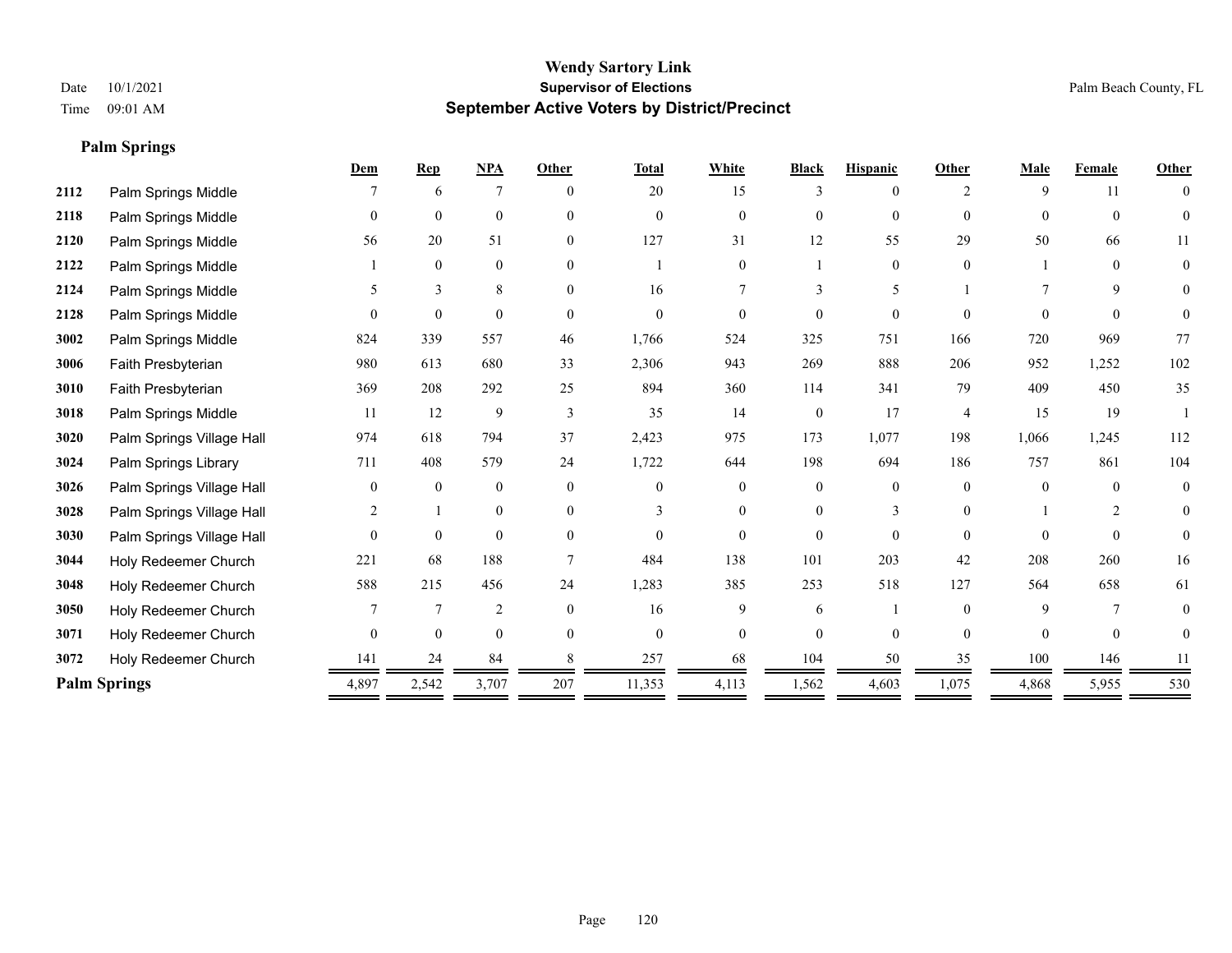#### **Riviera Beach**

|      |                                       | Dem            | $\mathbf{Rep}$   | <b>NPA</b>   | Other          | <b>Total</b> | White            | <b>Black</b>   | <b>Hispanic</b> | Other          | Male           | Female         | <b>Other</b>   |
|------|---------------------------------------|----------------|------------------|--------------|----------------|--------------|------------------|----------------|-----------------|----------------|----------------|----------------|----------------|
| 1356 | Casa Rio Clubhouse                    | 795            | 420              | 504          | 33             | 1,752        | 877              | 388            | 241             | 246            | 756            | 933            | 63             |
| 1358 | RB Prep Achievement Academy           | 15             | 4                | 3            | $\overline{0}$ | 22           | 9                | 8              |                 | $\overline{4}$ | 13             | 6              | 3              |
| 1364 | RB Prep Achievement Academy           | 390            | 109              | 229          | 17             | 745          | 211              | 300            | 140             | 94             | 318            | 404            | 23             |
| 1368 | RB Prep Achievement Academy           | $\overline{0}$ | $\mathbf{0}$     | $\theta$     | $\overline{0}$ | $\mathbf{0}$ | $\mathbf{0}$     | $\overline{0}$ | $\overline{0}$  | $\overline{0}$ | $\mathbf{0}$   | $\overline{0}$ | $\overline{0}$ |
| 1384 | <b>Phil Foster Park Marine Center</b> | 298            | 553              | 280          | 30             | 1,161        | 1,029            | 19             | 41              | 72             | 574            | 560            | 27             |
| 1386 | Phil Foster Park Marine Center        | 585            | 1,113            | 705          | 85             | 2,488        | 2,146            | 56             | 87              | 199            | 1,146          | 1,275          | 67             |
| 7004 | J F Kennedy Middle                    | $\overline{0}$ | $\mathbf{0}$     | $\mathbf{0}$ | $\mathbf{0}$   | $\Omega$     | $\overline{0}$   | $\overline{0}$ | $\overline{0}$  | $\theta$       | $\overline{0}$ | $\Omega$       | $\overline{0}$ |
| 7014 | RB Prep Achievement Academy           | $\theta$       | $\mathbf{0}$     | $\mathbf{0}$ | $\theta$       | $\Omega$     | $\overline{0}$   | $\theta$       | $\overline{0}$  | $\Omega$       | $\theta$       | $\Omega$       | $\theta$       |
| 7018 | RB Prep Achievement Academy           | $\mathbf{0}$   | $\mathbf{0}$     | $\mathbf{0}$ | $\theta$       | $\Omega$     | $\overline{0}$   | $\theta$       | $\overline{0}$  | $\Omega$       | $\theta$       | $\Omega$       | $\overline{0}$ |
| 7020 | RB Prep Achievement Academy           | $\Omega$       | $\overline{0}$   | $\theta$     | $\theta$       | $\theta$     | $\Omega$         | $\theta$       | $\Omega$        | $\theta$       | $\theta$       | $\theta$       | $\theta$       |
| 7022 | J F Kennedy Middle                    | 888            | 176              | 363          | 26             | 1,453        | 292              | 799            | 152             | 210            | 646            | 759            | 48             |
| 7024 | Hurst Chapel AME Church               | 1,539          | 89               | 332          | 23             | 1,983        | 147              | 1,614          | 95              | 127            | 804            | 1,123          | 56             |
| 7025 | Hurst Chapel AME Church               | 260            | 33               | 104          | 3              | 400          | 60               | 247            | 38              | 55             | 145            | 239            | 16             |
| 7026 | Lindsey Davis Senior Comm Ctr         | 2,257          | 78               | 425          | 21             | 2,781        | 65               | 2,496          | 39              | 181            | 1,113          | 1,574          | 94             |
| 7028 | <b>Wells Recreation Center</b>        | 1,823          | 144              | 465          | 20             | 2,452        | 235              | 1,913          | 104             | 200            | 1,057          | 1,306          | 89             |
| 7030 | Riviera Beach Marina Event Ctr        | 193            | 305              | 175          | 23             | 696          | 560              | 47             | 44              | 45             | 354            | 321            | 21             |
| 7034 | Suncoast High                         | 1,290          | 203              | 501          | 25             | 2,019        | 359              | 1,214          | 154             | 292            | 831            | 1,113          | 75             |
| 7036 | RB Prep Achievement Academy           | $\bf{0}$       | $\boldsymbol{0}$ | 6            | $\mathbf{0}$   | 6            | $\boldsymbol{0}$ | $\overline{0}$ | $\overline{0}$  | 6              | $\overline{4}$ |                |                |
| 7040 | Mary McLeod Bethune Elementa          | 1,225          | 54               | 248          | 15             | 1,542        | 36               | 1,364          | 45              | 97             | 609            | 888            | 45             |
| 7041 | Mary McLeod Bethune Elementa          | 382            | 29               | 122          | 8              | 541          | 43               | 417            | 26              | 55             | 203            | 314            | 24             |
| 7042 | Dan Calloway Complex                  | 1,712          | 73               | 373          | 21             | 2,179        | 44               | 1,933          | 42              | 160            | 884            | 1,233          | 62             |
| 7044 | <b>Wells Recreation Center</b>        | 1,378          | 90               | 362          | 17             | 1,847        | 190              | 1,457          | 65              | 135            | 758            | 1,019          | 70             |
| 7046 | Riviera Beach Marina Event Ctr        | 36             | 31               | 16           | 5              | 88           | 73               | 7              | 2               | 6              | 49             | 38             |                |
|      | Riviera Beach                         | 15,066         | 3,504            | 5,213        | 372            | 24,155       | 6,376            | 14,279         | 1,316           | 2,184          | 10,264         | 13,106         | 785            |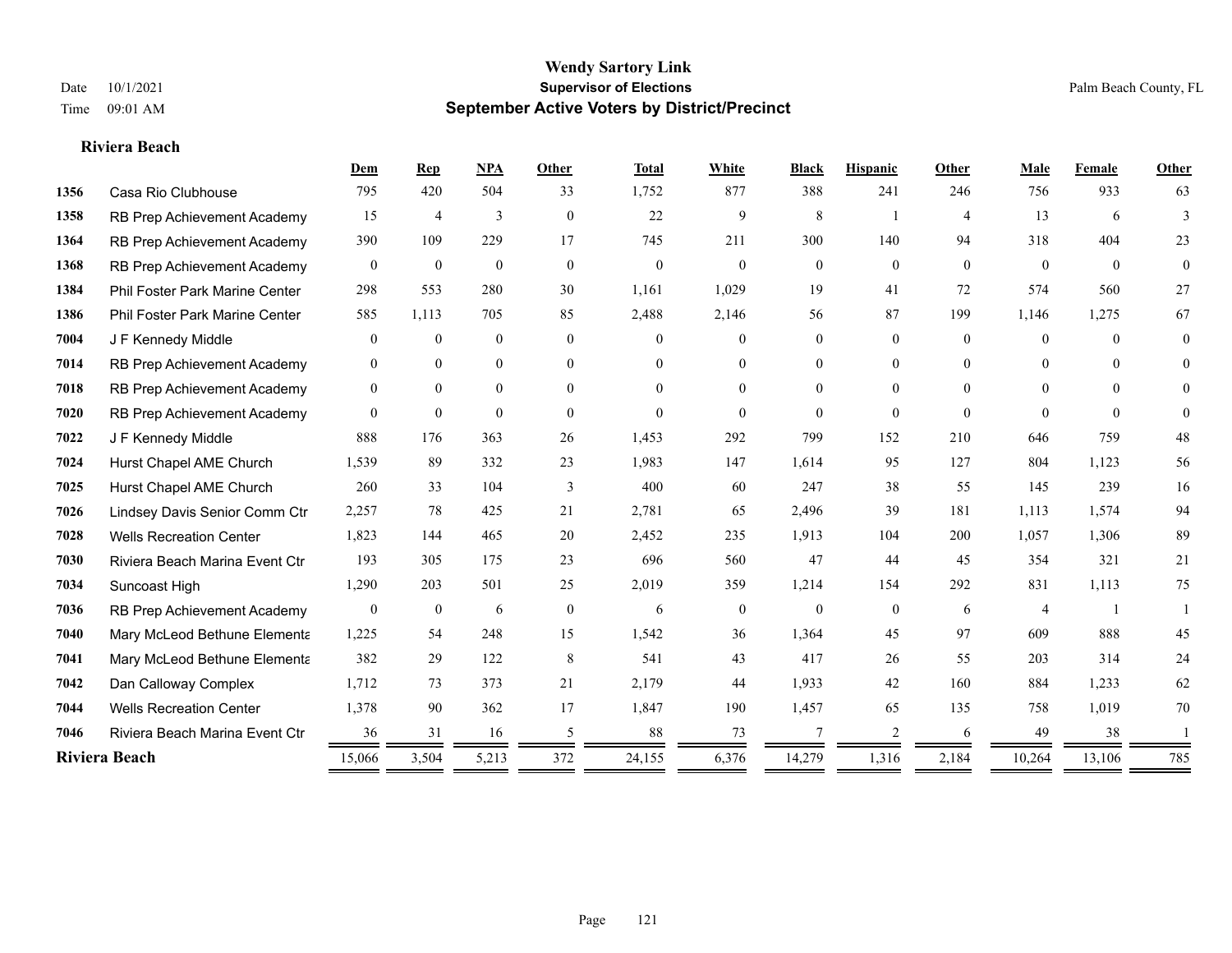# **Royal Palm Beach**

|      |                                | Dem              | <b>Rep</b>     | NPA              | <b>Other</b>   | <b>Total</b>   | White          | <b>Black</b>   | <b>Hispanic</b> | <b>Other</b>    | Male           | Female   | Other          |
|------|--------------------------------|------------------|----------------|------------------|----------------|----------------|----------------|----------------|-----------------|-----------------|----------------|----------|----------------|
| 6098 | <b>HL Johnson Elementary</b>   | 658              | 506            | 468              | 38             | 1,670          | 920            | 304            | 260             | 186             | 759            | 870      | 41             |
| 6100 | <b>Madison Green Clubhouse</b> | 1,237            | 719            | 766              | 54             | 2,776          | 1,198          | 788            | 409             | 381             | 1,284          | 1,388    | 104            |
| 6102 | <b>RPB Recreation Center</b>   | 657              | 472            | 456              | 25             | 1,610          | 938            | 266            | 261             | 145             | 665            | 891      | 54             |
| 6104 | <b>Crestwood Middle</b>        | 181              | 150            | 119              | 8              | 458            | 214            | 75             | 83              | 86              | 214            | 224      | $20\,$         |
| 6106 | <b>RPB Recreation Center</b>   | 218              | 122            | 200              | 10             | 550            | 227            | 98             | 156             | 69              | 219            | 311      | 20             |
| 6112 | Crestwood Middle               | 469              | 418            | 355              | 32             | 1,274          | 684            | 229            | 214             | 147             | 591            | 641      | $42\,$         |
| 6114 | RPB Village Hall               | 1,057            | 703            | 696              | 42             | 2,498          | 1,374          | 467            | 433             | 224             | 1,169          | 1,239    | 90             |
| 6116 | <b>HL Johnson Elementary</b>   | 722              | 411            | 483              | 52             | 1,668          | 859            | 324            | 276             | 209             | 732            | 891      | 45             |
| 6118 | <b>RPB Branch Library</b>      | 1,073            | 568            | 692              | 54             | 2,387          | 1,128          | 578            | 430             | 251             | 1,037          | 1,261    | 89             |
| 6120 | Royal Palm Beach High          | 406              | 316            | 265              | 17             | 1,004          | 479            | 199            | 155             | 171             | 475            | 504      | 25             |
| 6122 | <b>RPB Cultural Center</b>     | 1,171            | 650            | 758              | 51             | 2,630          | 1,384          | 502            | 497             | 247             | 1,132          | 1,410    | $88\,$         |
| 6124 | <b>RPB Cultural Center</b>     | 583              | 324            | 386              | 19             | 1,312          | 636            | 277            | 282             | 117             | 552            | 719      | 41             |
| 6126 | Calypso Bay Waterpark          | 680              | 299            | 499              | 32             | 1,510          | 543            | 410            | 364             | 193             | 653            | 798      | 59             |
| 6128 | Royal Palm Beach High          | 35               | 28             | 28               | 3              | 94             | 51             | 25             | 11              | $7\phantom{.0}$ | 43             | 51       | $\theta$       |
| 6132 | Royal Palm Beach High          | 390              | 190            | 262              | 19             | 861            | 413            | 166            | 191             | 91              | 391            | 439      | 31             |
| 6134 | Christ Fellowship Church RPB   | 954              | 459            | 690              | 30             | 2,133          | 845            | 499            | 495             | 294             | 954            | 1,090    | 89             |
| 6136 | Calypso Bay Waterpark          |                  |                | $\mathbf{0}$     | $\mathbf{0}$   | $\overline{2}$ | $\overline{0}$ |                | $\overline{0}$  |                 | $\overline{0}$ |          |                |
| 6138 | Royal Palm Beach High          | $\theta$         | $\overline{0}$ | $\boldsymbol{0}$ | $\overline{0}$ | $\Omega$       | 0              | $\mathbf{0}$   | $\overline{0}$  | $\theta$        | $\mathbf{0}$   | $\theta$ | $\overline{0}$ |
| 6142 | Christ Fellowship Church RPB   | $\theta$         | $\overline{0}$ | $\mathbf{0}$     | $\theta$       | $\Omega$       | $\overline{0}$ | $\overline{0}$ | $\overline{0}$  | $\theta$        | $\Omega$       | $\theta$ | $\overline{0}$ |
| 6144 | Christ Fellowship Church RPB   | $\theta$         | $\theta$       | $\theta$         | $\theta$       | $\theta$       | $\Omega$       | 0              | $\Omega$        | $\Omega$        | $\theta$       | $\theta$ | 0              |
| 6148 | Christ Fellowship Church RPB   | $\Omega$         | $\theta$       |                  | $\Omega$       |                |                | 0              | $\Omega$        | $\Omega$        | $\Omega$       |          | 0              |
| 6170 | Christ Fellowship Church RPB   | $\Omega$         | 6              | $\overline{2}$   | $\theta$       | 8              | 8              | $\theta$       | $\Omega$        | $\Omega$        | 3              | 5        |                |
| 6172 | Christ Fellowship Church RPB   | 1,296            | 575            | 835              | 68             | 2,774          | 961            | 853            | 637             | 323             | 1,190          | 1,469    | 115            |
| 6176 | Christ Fellowship Church RPB   | 22               | 13             | 20               | $\overline{c}$ | 57             | 22             | 10             | 19              | 6               | 24             | 31       | $\overline{2}$ |
|      | <b>Royal Palm Beach</b>        | 11,810<br>______ | 6,930          | 7,981            | 556            | 27,277         | 12,885         | 6,071          | 5,173           | 3,148           | 12,087         | 14,234   | 956            |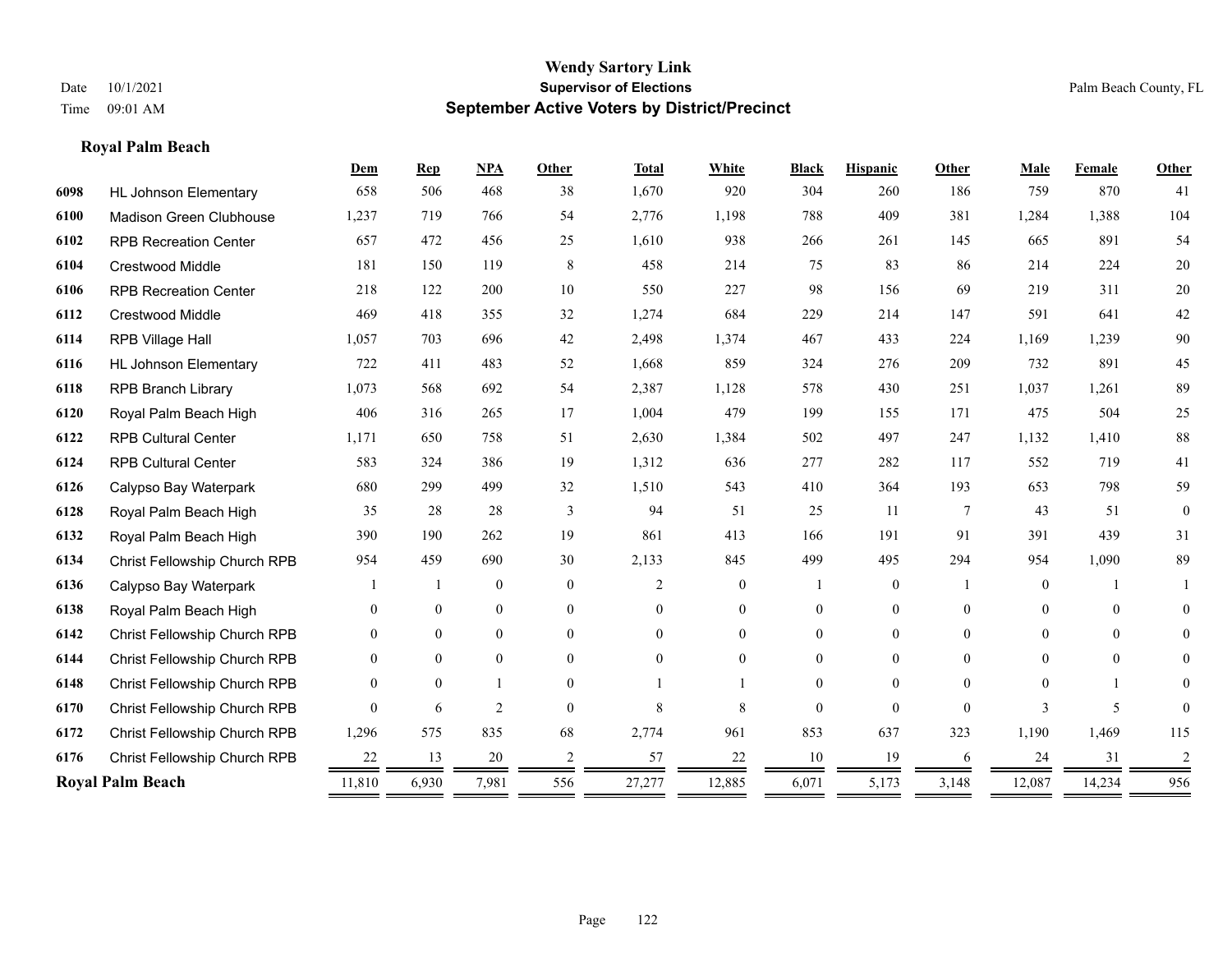| 10/1/2021<br>Date<br>$09:01$ AM<br>Time |            |            |       |              | <b>Wendy Sartory Link</b><br><b>Supervisor of Elections</b><br><b>September Active Voters by District/Precinct</b> |              |              |                 |       |             |        | Palm Beach County, FL |
|-----------------------------------------|------------|------------|-------|--------------|--------------------------------------------------------------------------------------------------------------------|--------------|--------------|-----------------|-------|-------------|--------|-----------------------|
| <b>South Bay</b>                        | <b>Dem</b> | <b>Rep</b> | $NPA$ | <b>Other</b> | <u>Total</u>                                                                                                       | <b>White</b> | <b>Black</b> | <b>Hispanic</b> | Other | <b>Male</b> | Female | <b>Other</b>          |
| South Bay Commission Chambe<br>6018     | 1,189      | 83         | 224   |              | 1.507                                                                                                              | 59           | 1,164        | 206             | 78    | 629         | 839    | 39                    |
| <b>South Bay</b>                        | ,189       | 83         | 224   |              | . 507                                                                                                              | 59           | .164         | 206             | 78    | 629         | 839    | 39                    |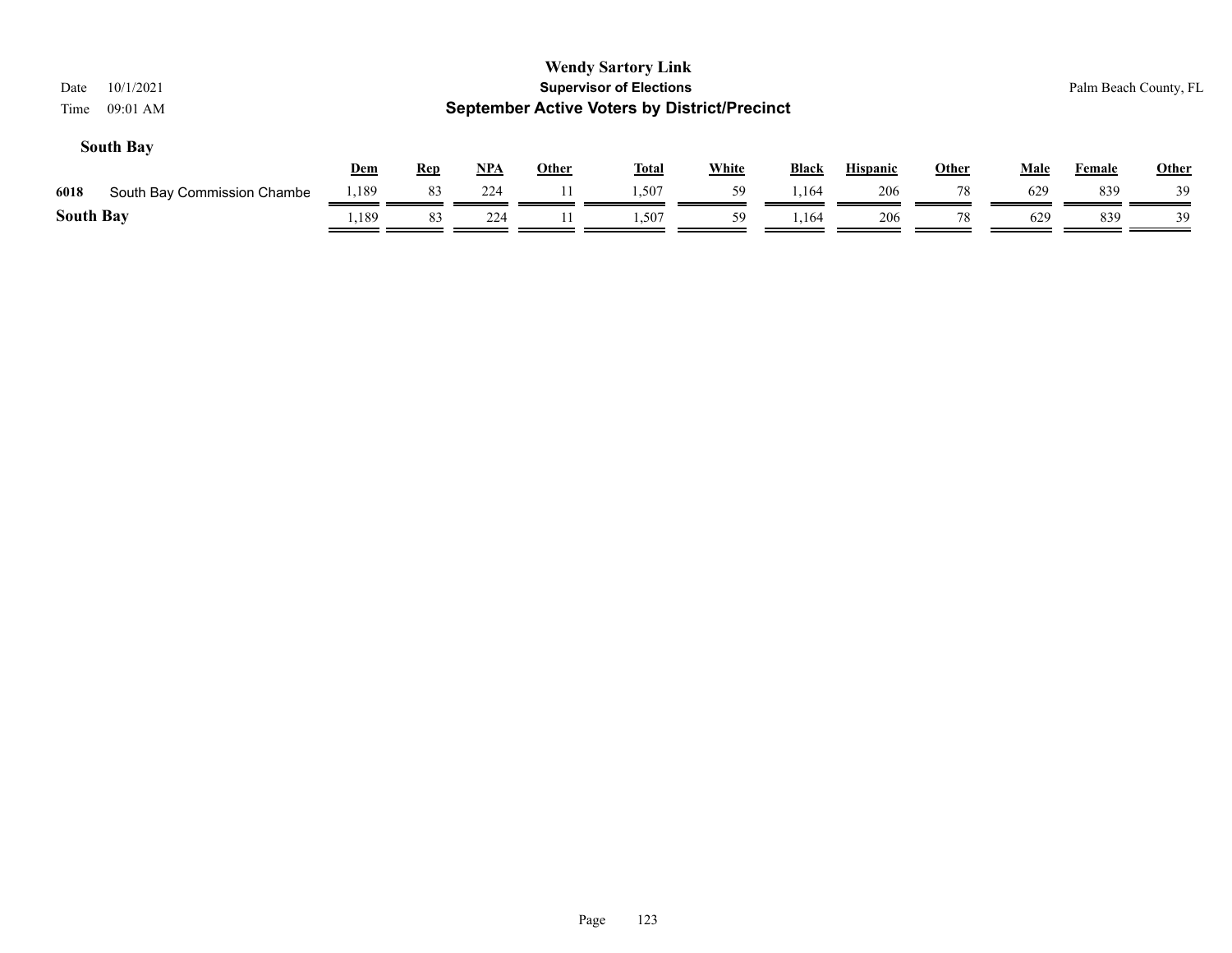| 10/1/2021<br>Date<br>09:01 AM<br>Time |     |            |       |              | <b>Wendy Sartory Link</b><br><b>Supervisor of Elections</b><br><b>September Active Voters by District/Precinct</b> |              |              |                 |              |             | Palm Beach County, FL |       |
|---------------------------------------|-----|------------|-------|--------------|--------------------------------------------------------------------------------------------------------------------|--------------|--------------|-----------------|--------------|-------------|-----------------------|-------|
| <b>South Palm Beach</b>               | Dem | <u>Rep</u> | $NPA$ | <b>Other</b> | <b>Total</b>                                                                                                       | <b>White</b> | <b>Black</b> | <b>Hispanic</b> | <b>Other</b> | <b>Male</b> | <b>Female</b>         | Other |
| South Palm Beach Town Hall<br>4004    | 409 | 505        | 373   | 35           | 1,322                                                                                                              | 1,127        | 21           | 79              | 95           | 575         | 699                   | 48    |
| <b>South Palm Beach</b>               | 409 | 505        | 373   | 35           | 1,322                                                                                                              | 1,127        |              | 79              | 95           | 575         | 699                   | 48    |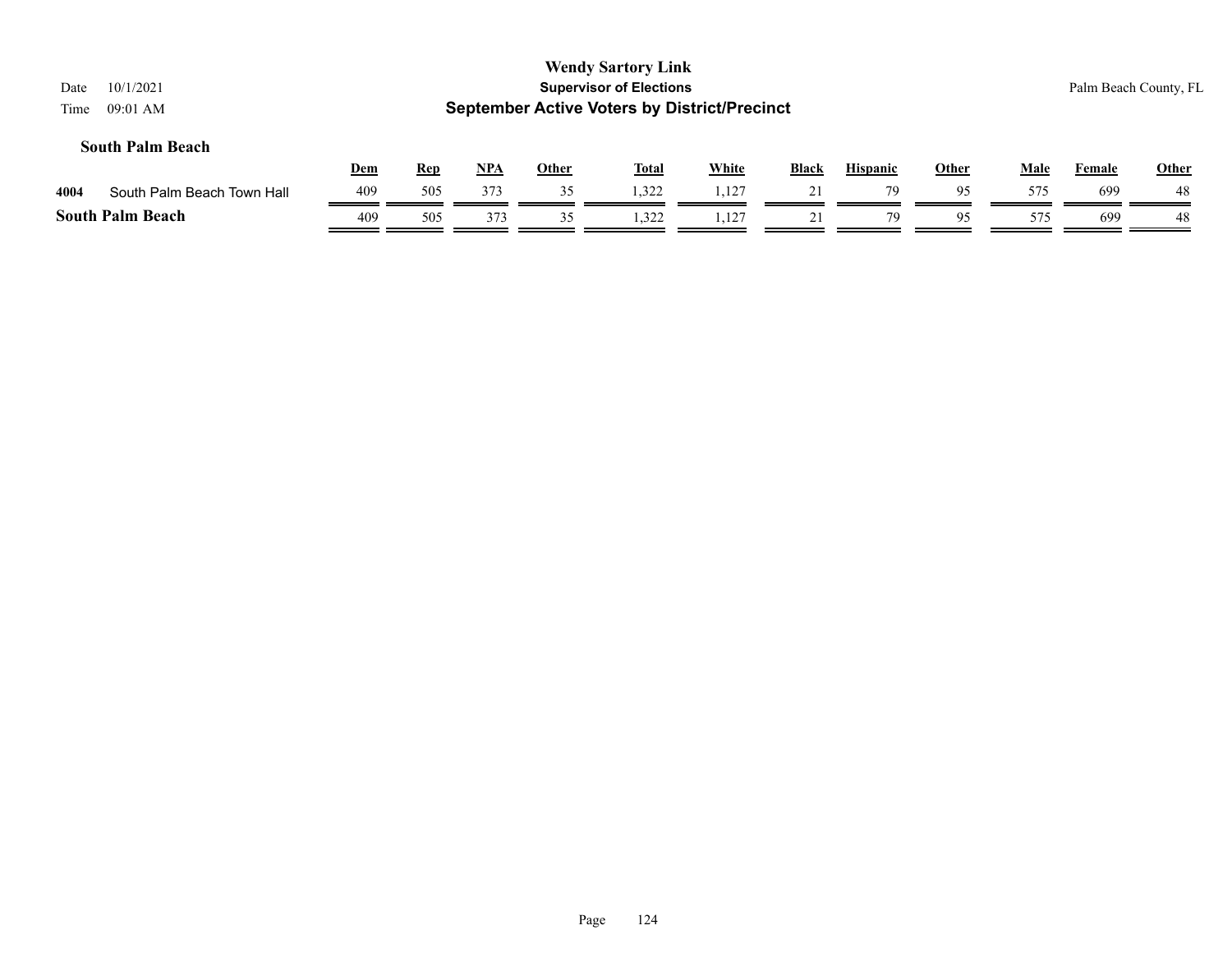# **Tequesta**

|                 |                                  | <u>Dem</u> | <b>Rep</b> | <u>NPA</u> | Other    | <b>Total</b> | White | <b>Black</b> | <b>Hispanic</b> | <b>Other</b> | <b>Male</b> | Female   | <b>Other</b> |
|-----------------|----------------------------------|------------|------------|------------|----------|--------------|-------|--------------|-----------------|--------------|-------------|----------|--------------|
| 1078            | First Baptist Church Teq         | 339        | 880        | 380        | 22       | 1,621        | 1,518 |              | 42              | 58           | 779         | 805      | 37           |
| 1088            | First Baptist Church Teq         | 10         | 41         | 20         | $\theta$ | 71           | 62    | 0            |                 | 6            | 35          | 35       |              |
| 1094            | First Baptist Church Teq         | 575        | 879        | 530        | 39       | 2,023        | 1,818 | 9            | 82              | 114          | 910         | 1,063    | 50           |
| 1112            | Tequesta Council Chambers        | 18         | 61         | 42         |          | 126          | 106   |              | 10              | 6            | 58          | 66       |              |
| 1116            | Tequesta Council Chambers        |            | $\theta$   | $\theta$   | $\theta$ | $\theta$     | 0     | 0            | $\theta$        | $\theta$     | $\theta$    | $\theta$ | $\theta$     |
| 1118            | <b>Tequesta Council Chambers</b> | 165        | 244        | 184        | 25       | 618          | 527   | 12           | 40              | 39           | 246         | 357      | 15           |
| 1120            | Tequesta Council Chambers        | 75         | 244        | 103        | 16       | 438          | 411   |              |                 | 19           | 204         | 226      | 8            |
| <b>Tequesta</b> |                                  | 1,182      | 2,349      | 1,259      | 107      | 4,897        | 4.442 | 28           | 185             | 242          | 2,232       | 2,552    | 113          |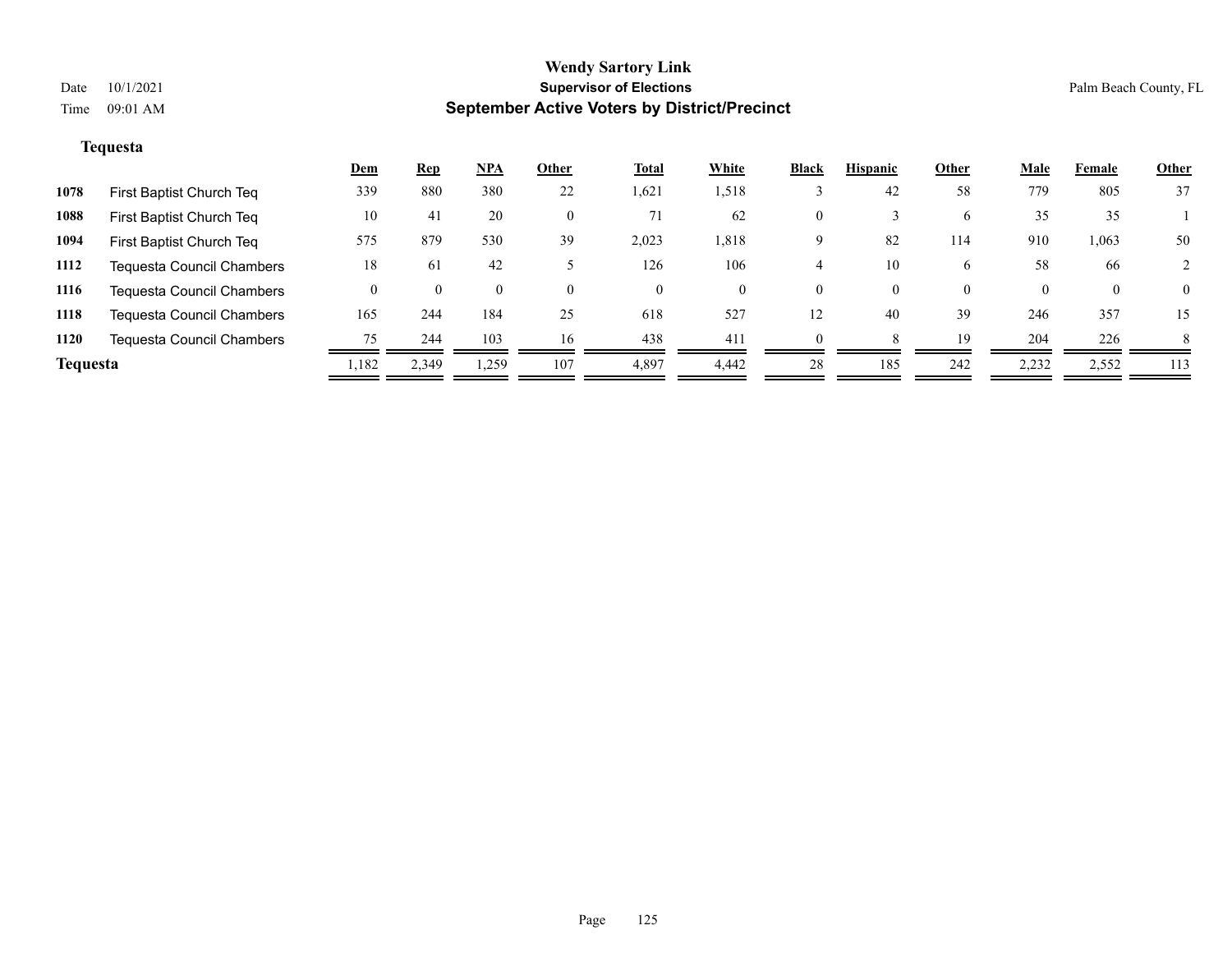| <b>Wendy Sartory Link</b><br><b>Supervisor of Elections</b><br>10/1/2021<br>Date<br><b>September Active Voters by District/Precinct</b><br>09:01 AM<br>Time<br><b>Village Of Golf</b> |     |            |     |              |              |              |              |                 |              |             |               | Palm Beach County, FL |
|---------------------------------------------------------------------------------------------------------------------------------------------------------------------------------------|-----|------------|-----|--------------|--------------|--------------|--------------|-----------------|--------------|-------------|---------------|-----------------------|
|                                                                                                                                                                                       | Dem | <b>Rep</b> | NPA | <b>Other</b> | <u>Total</u> | <b>White</b> | <b>Black</b> | <b>Hispanic</b> | <b>Other</b> | <b>Male</b> | <b>Female</b> | Other                 |
| 4030<br>Village of Golf Admin Bldg                                                                                                                                                    | 35  | 187        | 46  | 4            | 272          | 267          | $\theta$     |                 |              | 127         | 143           |                       |
| <b>Village Of Golf</b>                                                                                                                                                                | 35  | 187        | 46  | 4            | 272          | 267          |              |                 |              | 127         | 143           |                       |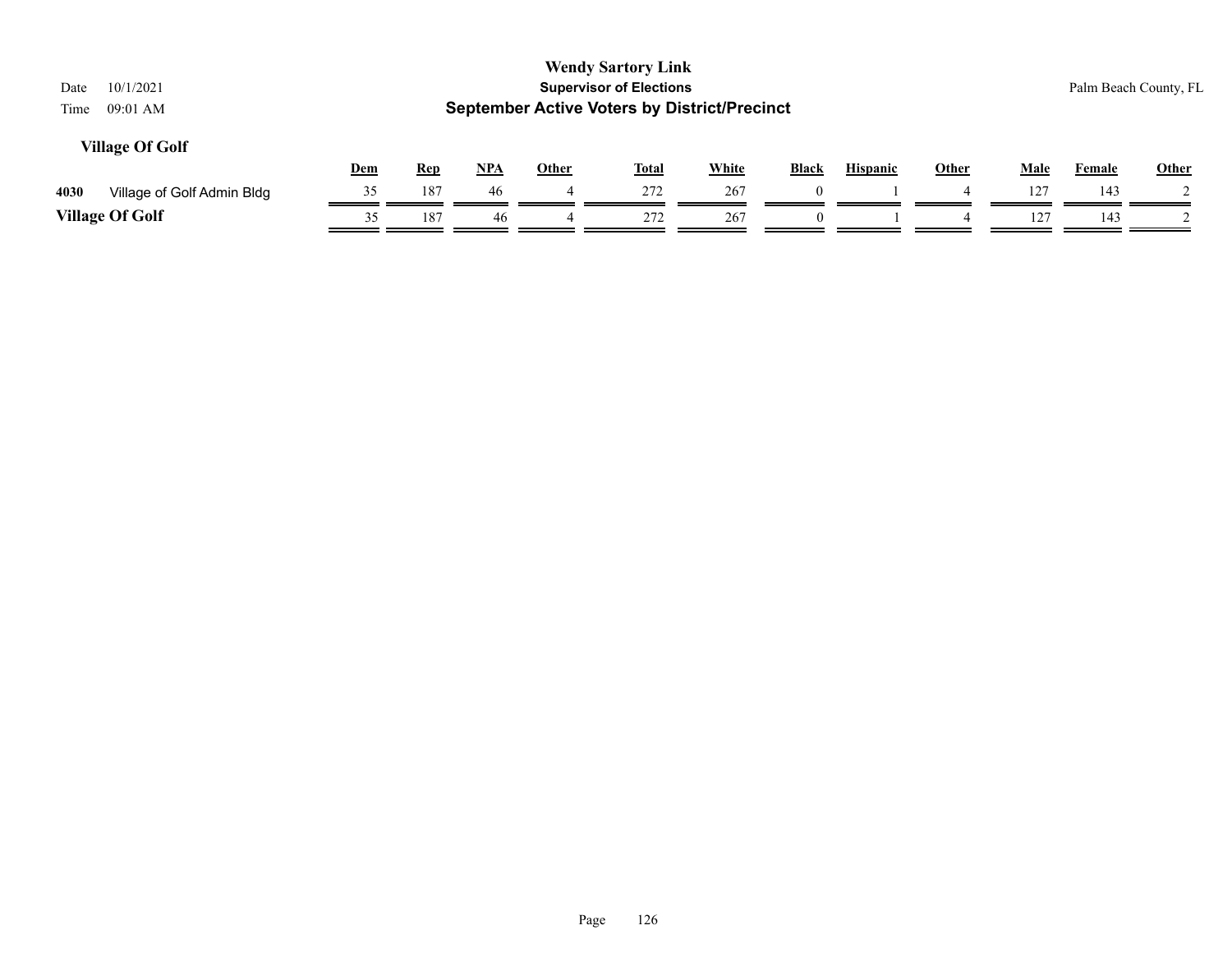# **Wellington**

|      |                                     | Dem          | <b>Rep</b>       | NPA              | <b>Other</b>   | <b>Total</b> | <b>White</b>     | <b>Black</b>     | <b>Hispanic</b> | <b>Other</b>     | <b>Male</b>    | Female         | <b>Other</b>     |
|------|-------------------------------------|--------------|------------------|------------------|----------------|--------------|------------------|------------------|-----------------|------------------|----------------|----------------|------------------|
| 2146 | Village Walk HOA Clubhouse          | 544          | 533              | 429              | 43             | 1,549        | 1,201            | 58               | 138             | 152              | 640            | 854            | 55               |
| 6150 | <b>Binks Forest Elementary</b>      | 26           | 40               | 38               | 5              | 109          | $80\,$           | 5                | 10              | 14               | 47             | 59             | $\mathfrak{Z}$   |
| 6152 | <b>Binks Forest Elementary</b>      | 406          | 553              | 379              | 34             | 1,372        | 1,043            | 45               | 133             | 151              | 646            | 682            | 44               |
| 6154 | Wellington Landings Middle          | 463          | 518              | 389              | 28             | 1,398        | 1,007            | 87               | 187             | 117              | 630            | 728            | $40\,$           |
| 6156 | <b>Binks Forest Elementary</b>      | 630          | 723              | 576              | 41             | 1,970        | 1,384            | 128              | 290             | 168              | 898            | 1,012          | 60               |
| 6158 | <b>Wellington Elementary</b>        | 784          | 940              | 547              | 40             | 2,311        | 1,700            | 131              | 309             | 171              | 1,051          | 1,185          | 75               |
| 6160 | Wellington Landings Middle          | 669          | 581              | 564              | 43             | 1,857        | 1,207            | 163              | 337             | 150              | 865            | 938            | 54               |
| 6162 | First Baptist Church Wel            | 762          | 658              | 559              | 45             | 2,024        | 1,285            | 210              | 348             | 181              | 901            | 1,059          | 64               |
| 6164 | First Baptist Church Wel            | 835          | 791              | 592              | 57             | 2,275        | 1,527            | 185              | 371             | 192              | 1,016          | 1,186          | 73               |
| 6166 | <b>Wellington Community Center</b>  | 863          | 863              | 737              | 47             | 2,510        | 1,747            | 150              | 403             | 210              | 1,153          | 1,278          | 79               |
| 6168 | First Baptist Church Wel            | 128          | 180              | 143              | 9              | 460          | 353              | 27               | 43              | 37               | 216            | 232            | 12               |
| 6182 | New Horizons Elementary             | 292          | 453              | 318              | 13             | 1,076        | 788              | 51               | 114             | 123              | 463            | 584            | $29\,$           |
| 6184 | Wellington High                     | 660          | 578              | 526              | 36             | 1,800        | 1,110            | 243              | 288             | 159              | 796            | 946            | $58\,$           |
| 6186 | <b>Elbridge Gale Elementary</b>     | 816          | 561              | 636              | 43             | 2,056        | 1,117            | 296              | 428             | 215              | 901            | 1,078          | $77\,$           |
| 6188 | Wellington Village Park             | 223          | 420              | 303              | 26             | 972          | 825              | 18               | 46              | 83               | 393            | 530            | 49               |
| 6190 | Wellington Village Hall             | 817          | 453              | 634              | 45             | 1,949        | 876              | 357              | 505             | 211              | 808            | 1,066          | 75               |
| 6192 | St Peters Methodist Church          | 965          | 782              | 798              | 63             | 2,608        | 1,547            | 280              | 547             | 234              | 1,193          | 1,328          | 87               |
| 6194 | <b>Equestrian Trails Elementary</b> | 504          | 288              | 338              | 18             | 1,148        | 517              | 292              | 152             | 187              | 512            | 580            | 56               |
| 6198 | Wellington Branch Library           | 522          | 351              | 351              | 37             | 1,261        | 690              | 194              | 267             | 110              | 542            | 687            | $32\,$           |
| 6200 | <b>Emerald Cove Middle</b>          | 538          | 564              | 509              | 50             | 1,661        | 1,031            | 177              | 277             | 176              | 736            | 872            | 53               |
| 6202 | <b>Emerald Cove Middle</b>          | 103          | 81               | 95               | 7              | 286          | 163              | 58               | 51              | 14               | 126            | 154            | 6                |
| 6204 | <b>Emerald Cove Middle</b>          | 31           | 21               | 35               | $\overline{0}$ | 87           | 45               | 25               | 9               | 8                | 24             | 59             | 4                |
| 6208 | Buena Vida Clubhouse                | 319          | 202              | 175              | 14             | 710          | 620              | 22               | 22              | 46               | 317            | 374            | 19               |
| 6210 | Villa Olympia Clubhouse             | 1,554        | 1,057            | 1,277            | 95             | 3,983        | 1,791            | 699              | 678             | 815              | 1,873          | 1,924          | 186              |
| 6212 | Wellington Village Park             | 146          | 224              | 173              | 18             | 561          | 383              | 15               | 92              | 71               | 257            | 278            | 26               |
| 6214 | Wellington Village Park             | 827          | 753              | 691              | 47             | 2,318        | 1,458            | 256              | 282             | 322              | 1,060          | 1,175          | 83               |
| 6218 | Wellington Village Park             | $\mathbf{0}$ | $\boldsymbol{0}$ | $\boldsymbol{0}$ | $\mathbf{0}$   | $\theta$     | $\boldsymbol{0}$ | $\boldsymbol{0}$ | $\mathbf{0}$    | $\boldsymbol{0}$ | $\overline{0}$ | $\overline{0}$ | $\boldsymbol{0}$ |
| 6220 | <b>Wellington Village Park</b>      | 58           | 29               | 42               | 6              | 135          | 66               | 16               | 32              | 21               | 55             | 76             | $\overline{4}$   |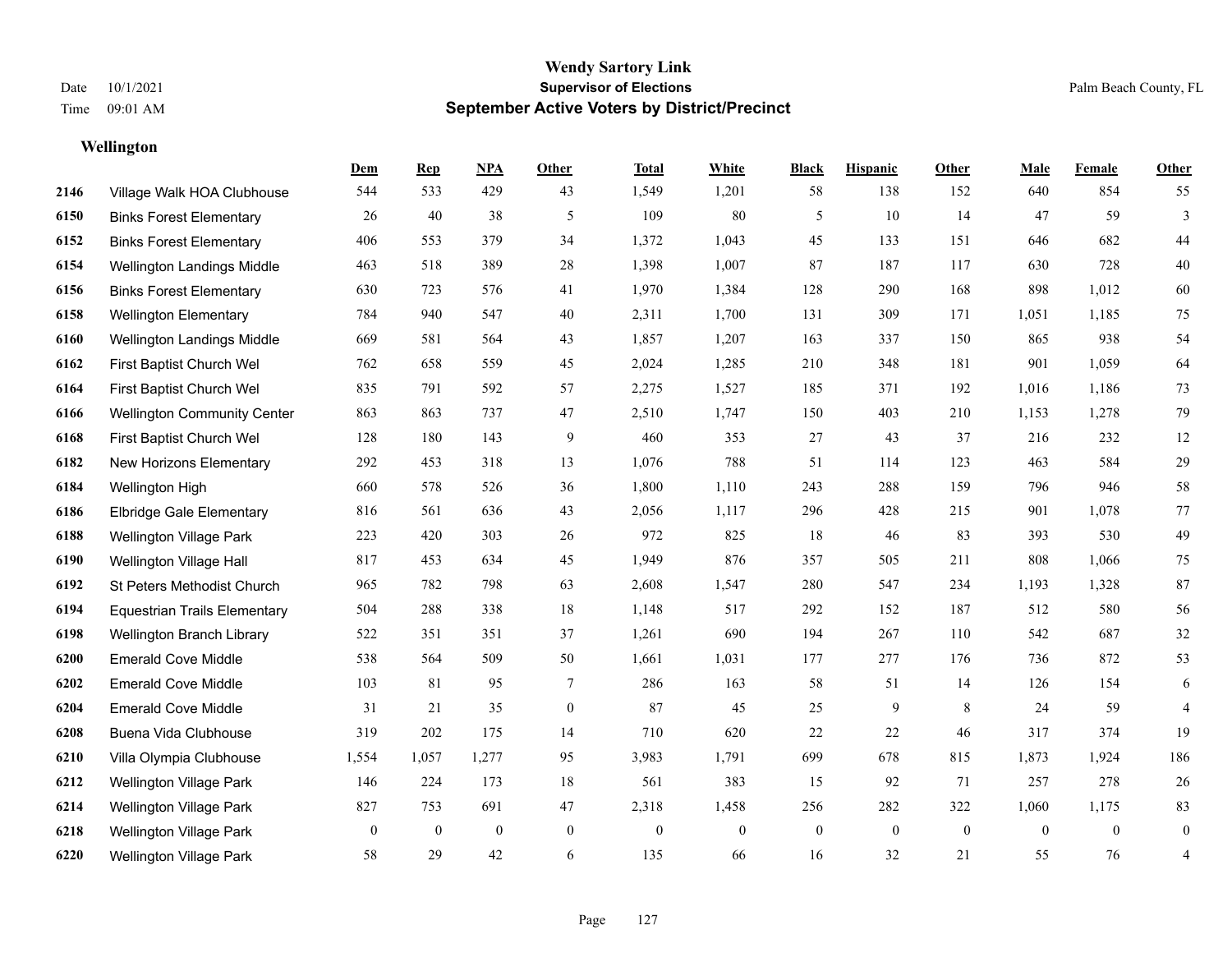| 10/1/2021<br>Date<br>$09:01$ AM<br>Time                                                                                                                         |        |        |        |     | <b>Wendy Sartory Link</b><br><b>Supervisor of Elections</b><br><b>September Active Voters by District/Precinct</b> |        |       |       |       |        |              | Palm Beach County, FL |
|-----------------------------------------------------------------------------------------------------------------------------------------------------------------|--------|--------|--------|-----|--------------------------------------------------------------------------------------------------------------------|--------|-------|-------|-------|--------|--------------|-----------------------|
| Wellington<br>NPA<br><b>White</b><br><b>Black</b><br><b>Hispanic</b><br><u>Dem</u><br><b>Other</b><br><b>Total</b><br><b>Other</b><br><b>Male</b><br><b>Rep</b> |        |        |        |     |                                                                                                                    |        |       |       |       | Female | <b>Other</b> |                       |
| 6226<br>The Isles at Wellington                                                                                                                                 | 749    | 754    | 625    | 38  | 2,166                                                                                                              | 1,394  | 224   | 242   | 306   | 1,018  | 1,052        | -96                   |
| Wellington                                                                                                                                                      | 15,234 | 13,951 | 12.479 | 948 | 42,612                                                                                                             | 26,955 | 4,412 | 6,601 | 4,644 | 19,137 | 21,976       | 1,499                 |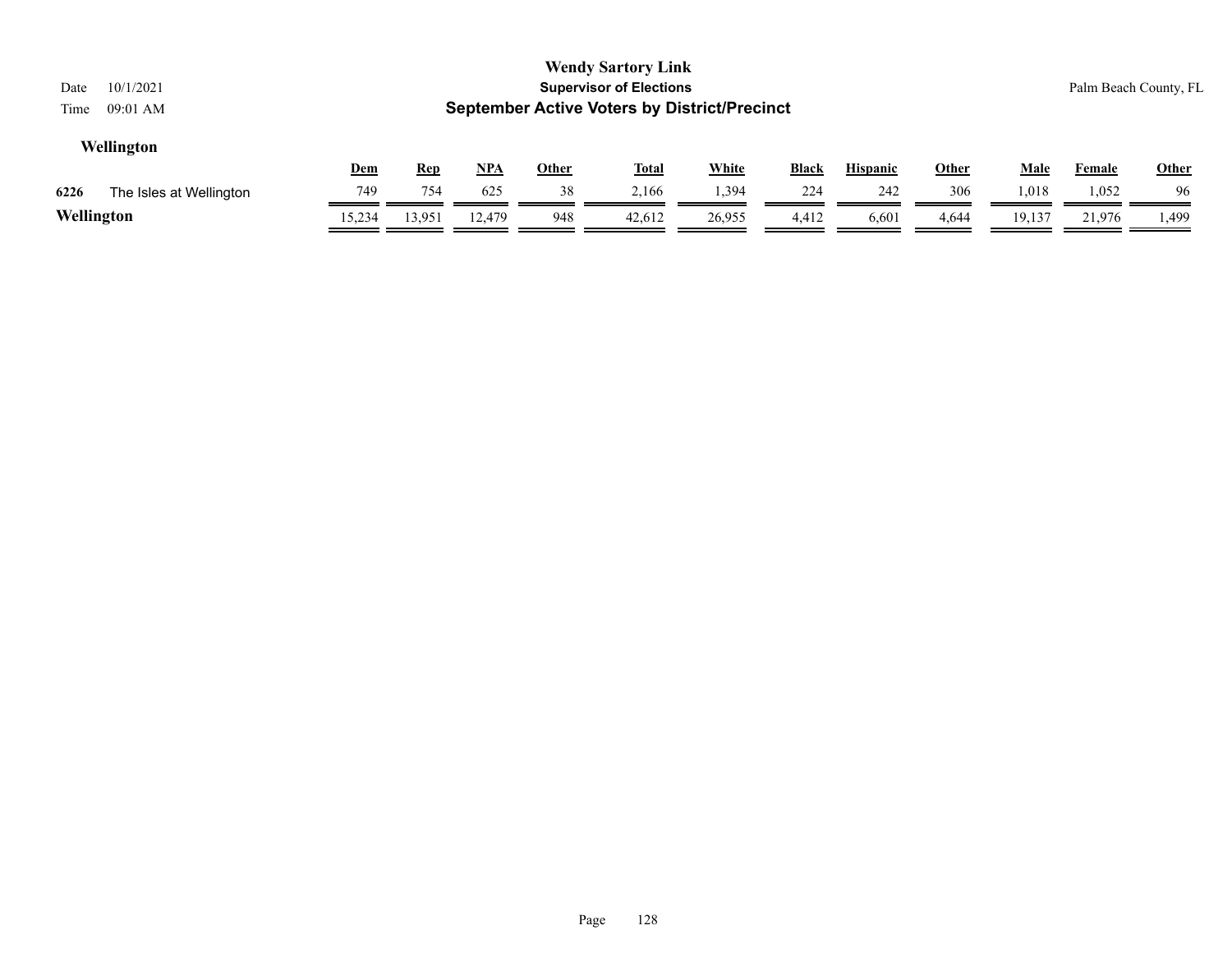| Date     | 10/1/2021           |          |            |     |              | <b>Wendy Sartory Link</b><br><b>Supervisor of Elections</b> |              |          |                 |       |             | Palm Beach County, FL |              |
|----------|---------------------|----------|------------|-----|--------------|-------------------------------------------------------------|--------------|----------|-----------------|-------|-------------|-----------------------|--------------|
| Time     | 09:01 AM            |          |            |     |              | <b>September Active Voters by District/Precinct</b>         |              |          |                 |       |             |                       |              |
| Westlake |                     |          |            |     |              |                                                             |              |          |                 |       |             |                       |              |
|          |                     | Dem      | <b>Rep</b> | NPA | <b>Other</b> | <b>Total</b>                                                | <b>White</b> | Black    | <b>Hispanic</b> | Other | <b>Male</b> | <b>Female</b>         | <b>Other</b> |
| 6072     | Seminole Ridge High | 489      | 482        | 471 | 47           | 1,489                                                       | 686          | 283      | 397             | 123   | 698         | 767                   | 24           |
| 6073     | Seminole Ridge High | $\Omega$ |            |     | $\theta$     |                                                             |              | $\theta$ |                 |       |             |                       | $\theta$     |
| Westlake |                     | 489      | 482        | 471 | 47           | 1.489                                                       | 686          | 283      | 397             | 123   | 698         | 767                   | 24           |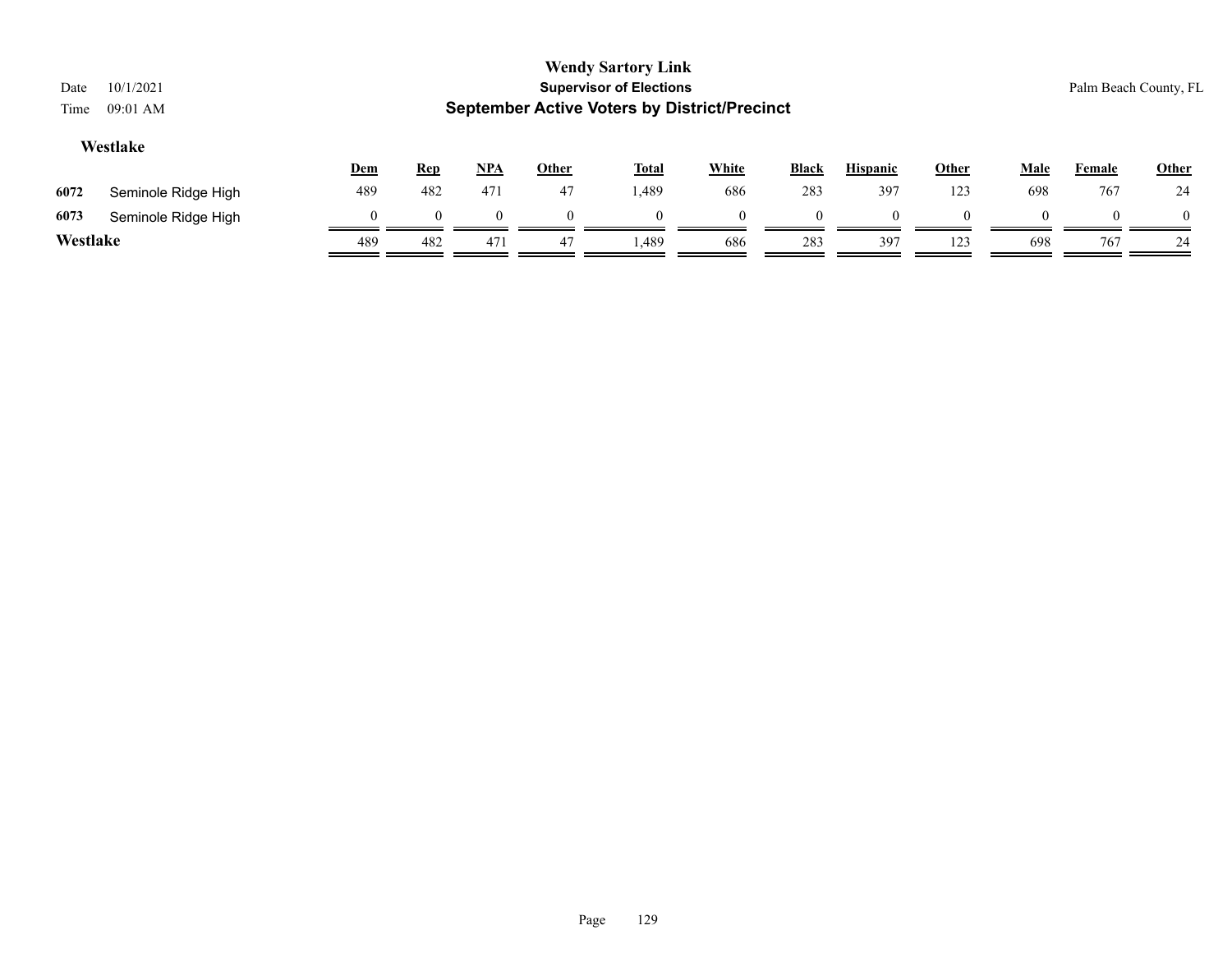**West Palm Beach**

# **Wendy Sartory Link** Date 10/1/2021 **Supervisor of Elections** Palm Beach County, FL Time 09:01 AM **September Active Voters by District/Precinct**

# **Dem Rep NPA Other Total White Black Hispanic Other Male Female Other**

| 2002 | Jeaga Middle                        | 180                      | 92               | 111              | 6              | 389              | 151          | 127              | 39             | 72           | 170            | 207            | 12             |
|------|-------------------------------------|--------------------------|------------------|------------------|----------------|------------------|--------------|------------------|----------------|--------------|----------------|----------------|----------------|
| 2004 | <b>Grassy Waters Elementary</b>     | 1,043                    | 323              | 583              | 43             | 1,992            | 588          | 728              | 395            | 281          | 848            | 1,073          | 71             |
| 2006 | Jeaga Middle                        | 171                      | 79               | 101              | 9              | 360              | 150          | 110              | 77             | 23           | 148            | 202            | $10\,$         |
| 2008 | Jeaga Middle                        | $\overline{0}$           | $\mathbf{0}$     | $\overline{0}$   | $\mathbf{0}$   | $\mathbf{0}$     | $\mathbf{0}$ | $\boldsymbol{0}$ | $\mathbf{0}$   | $\mathbf{0}$ | $\mathbf{0}$   | $\theta$       | $\mathbf{0}$   |
| 2014 | Club Baywinds                       | 823                      | 544              | 370              | 35             | 1,772            | 1,348        | 151              | 166            | 107          | 720            | 1,009          | 43             |
| 2016 | Andros Isle POA Clubhouse           | 854                      | 562              | 545              | 35             | 1,996            | 1,078        | 394              | 300            | 224          | 851            | 1,074          | 71             |
| 2018 | <b>Riverwalk Clubhouse</b>          | 747                      | 702              | 560              | 49             | 2,058            | 1,615        | 91               | 173            | 179          | 884            | 1,112          | 62             |
| 2032 | <b>Riverwalk Clubhouse</b>          | 51                       | 26               | 29               | 5              | 111              | 56           | 32               | 15             | 8            | 42             | 66             | 3              |
| 2034 | <b>Riverwalk Clubhouse</b>          | 101                      | 51               | 69               | 10             | 231              | 92           | 59               | 55             | 25           | 102            | 127            | $\overline{2}$ |
| 2042 | <b>Turning Points Academy</b>       | $\overline{0}$           | $\overline{0}$   | $\overline{0}$   | $\mathbf{0}$   | $\boldsymbol{0}$ | $\mathbf{0}$ | $\mathbf{0}$     | $\overline{0}$ | $\mathbf{0}$ | $\mathbf{0}$   | $\overline{0}$ | $\overline{0}$ |
| 2062 | <b>West Gate Elementary</b>         | 10                       | 9                | 13               | $\Omega$       | 32               | 23           | 2                | 5              | 2            | 18             | 14             | $\overline{0}$ |
| 2064 | <b>West Gate Elementary</b>         | $\overline{\phantom{a}}$ | $\mathbf{0}$     | $\overline{0}$   | $\mathbf{0}$   | $\overline{1}$   | $\mathbf{1}$ | $\theta$         | $\theta$       | $\theta$     | $\overline{1}$ | $\overline{0}$ | $\Omega$       |
| 2066 | <b>Howard Park Community Center</b> | 143                      | 80               | 97               | $\overline{7}$ | 327              | 167          | 55               | 68             | 37           | 150            | 169            | 8              |
| 2068 | <b>Conniston Middle</b>             | 430                      | 250              | 323              | 15             | 1,018            | 401          | 100              | 444            | 73           | 458            | 520            | 40             |
| 2070 | <b>Belvedere Elementary</b>         | 562                      | 371              | 381              | 24             | 1,338            | 1,052        | 28               | 151            | 107          | 632            | 656            | 50             |
| 2072 | <b>Belvedere Elementary</b>         | 605                      | 337              | 475              | 28             | 1,445            | 520          | 150              | 623            | 152          | 622            | 734            | 89             |
| 2074 | <b>Belvedere Elementary</b>         | $\overline{0}$           | $\boldsymbol{0}$ | $\overline{0}$   | $\theta$       | $\mathbf{0}$     | $\mathbf{0}$ | $\overline{0}$   | $\mathbf{0}$   | $\theta$     | $\mathbf{0}$   | $\overline{0}$ | $\overline{0}$ |
| 2076 | St Catherine Church                 | 145                      | 121              | 123              | $\tau$         | 396              | 327          | 16               | 27             | 26           | 192            | 194            | $10\,$         |
| 2078 | St Catherine Church                 | 446                      | 554              | 365              | 32             | 1,397            | 1,165        | 38               | 88             | 106          | 626            | 721            | 50             |
| 2134 | STEM Bldg at S FL Science Ctr       | 528                      | 320              | 430              | 32             | 1,310            | 493          | 59               | 642            | 116          | 598            | 655            | 57             |
| 2136 | Palmwood Lodge #303                 | 664                      | 447              | 568              | 45             | 1,724            | 748          | 83               | 728            | 165          | 777            | 864            | 83             |
| 2138 | Palmwood Lodge #303                 | 341                      | 159              | 268              | 19             | 787              | 322          | 78               | 298            | 89           | 363            | 388            | 36             |
| 2140 | South Olive Community Center        | 565                      | 432              | 379              | 33             | 1,409            | 1,072        | 30               | 196            | 111          | 665            | 696            | $48\,$         |
| 2142 | Lakeside Presbyterian Church        | 293                      | 365              | 187              | 23             | 868              | 754          | 3                | 56             | 55           | 400            | 441            | $27\,$         |
| 2144 | Lakeside Presbyterian Church        | 354                      | 412              | 262              | 32             | 1,060            | 877          | 20               | 79             | 84           | 484            | 542            | 34             |
| 6066 | Ibis POA Admin Building             | 1,022                    | 1,102            | 726              | 86             | 2,936            | 2,576        | 90               | 66             | 204          | 1,386          | 1,484          | 66             |
| 6068 | Ibis POA Admin Building             | $\overline{0}$           | $\boldsymbol{0}$ | $\boldsymbol{0}$ | $\theta$       | $\mathbf{0}$     | $\mathbf{0}$ | $\boldsymbol{0}$ | $\theta$       | $\mathbf{0}$ | $\theta$       | $\overline{0}$ | $\mathbf{0}$   |
| 6070 | Ironhorse Country Club              | 159                      | 258              | 119              | 9              | 545              | 439          | 35               | 20             | 51           | 243            | 291            | 11             |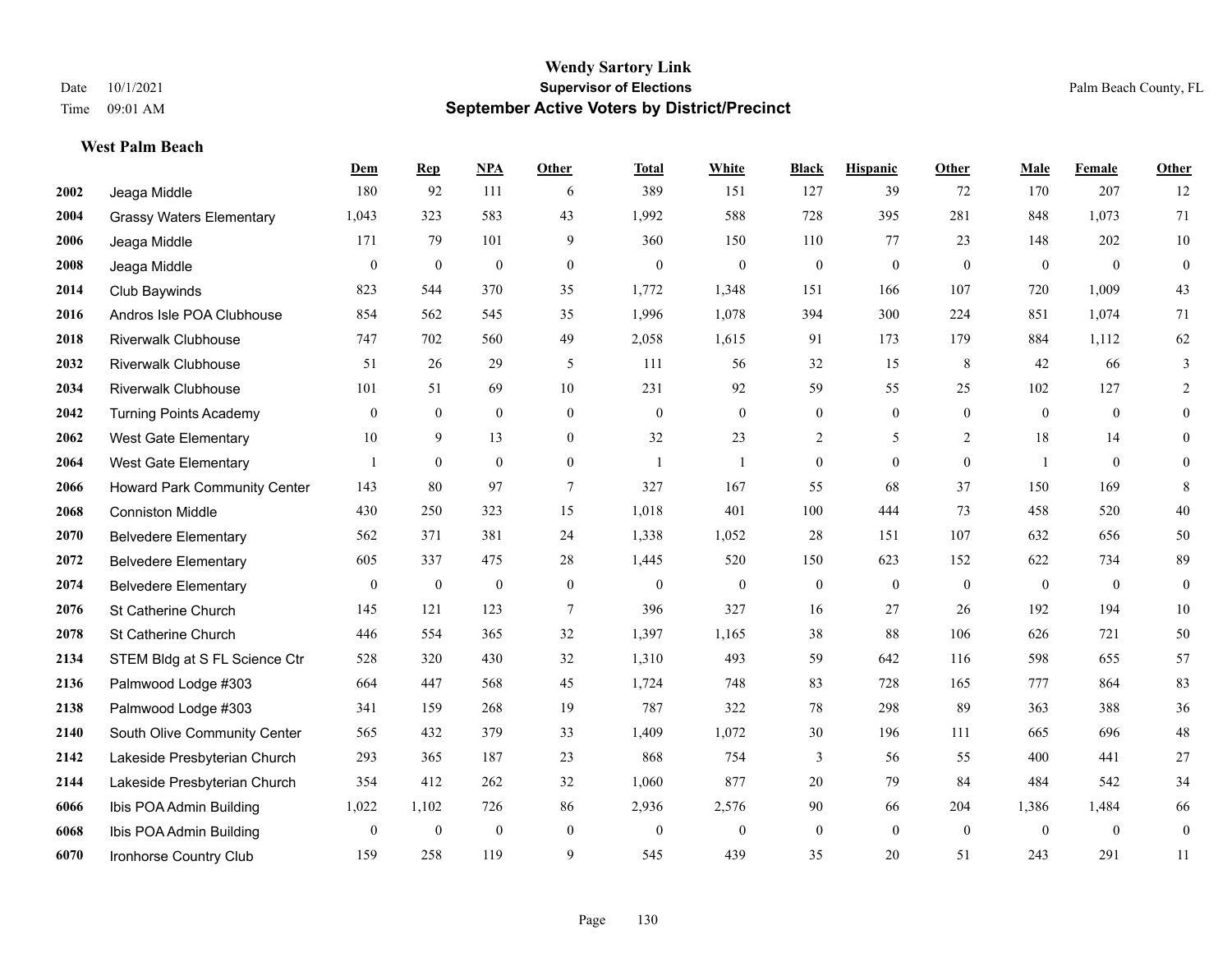# **West Palm Beach**

|      |                                       | Dem          | <b>Rep</b>     | NPA            | <b>Other</b>   | <b>Total</b>   | <b>White</b>   | <b>Black</b>     | <b>Hispanic</b> | <b>Other</b>   | <b>Male</b>  | <b>Female</b>  | <b>Other</b>     |
|------|---------------------------------------|--------------|----------------|----------------|----------------|----------------|----------------|------------------|-----------------|----------------|--------------|----------------|------------------|
| 7032 | <b>Crossroads Baptist Church</b>      | $\mathbf{0}$ | $\mathbf{0}$   | $\mathbf{0}$   | $\theta$       | $\theta$       | $\overline{0}$ | $\mathbf{0}$     | $\mathbf{0}$    | $\overline{0}$ | $\mathbf{0}$ | $\overline{0}$ | $\theta$         |
| 7048 | <b>Crossroads Baptist Church</b>      | 283          | 8              | 87             | 10             | 388            | 6              | 326              | 27              | 29             | 130          | 241            | 17               |
| 7050 | <b>Crossroads Baptist Church</b>      |              | $\overline{2}$ | $\mathbf{1}$   | $\overline{0}$ | $\overline{4}$ | 3              | $\mathbf{0}$     | $\mathbf{0}$    | $\overline{1}$ | $\mathbf{1}$ | 3              | $\mathbf{0}$     |
| 7052 | <b>Crossroads Baptist Church</b>      | $\mathbf{0}$ | $\mathbf{0}$   | $\mathbf{0}$   | $\overline{0}$ | $\theta$       | $\overline{0}$ | $\boldsymbol{0}$ | $\mathbf{0}$    | $\mathbf{0}$   | $\mathbf{0}$ | $\theta$       | $\mathbf{0}$     |
| 7056 | <b>Crossroads Baptist Church</b>      | $\theta$     | $\overline{0}$ | $\mathbf{0}$   | $\Omega$       | $\theta$       | $\overline{0}$ | $\mathbf{0}$     | $\overline{0}$  | $\theta$       | $\theta$     | $\theta$       | $\mathbf{0}$     |
| 7058 | Palm Beach Lakes High                 | 1,424        | 357            | 601            | 44             | 2,426          | 802            | 1,099            | 301             | 224            | 980          | 1,347          | 99               |
| 7060 | Ephesus Junior Academy                | 1,169        | 63             | 232            | 16             | 1,480          | 104            | 1,218            | 51              | 107            | 600          | 833            | 47               |
| 7064 | Grace Episcopal Church                | 1,302        | 161            | 438            | 34             | 1,935          | 339            | 1,264            | 130             | 202            | 830          | 1,019          | 86               |
| 7066 | Northboro Elementary                  | 1,053        | 190            | 426            | 29             | 1,698          | 457            | 904              | 165             | 172            | 761          | 865            | 72               |
| 7068 | <b>Pleasant City Community Center</b> | 933          | 241            | 476            | 32             | 1,682          | 776            | 588              | 173             | 145            | 810          | 794            | $78\,$           |
| 7070 | Northboro Elementary                  | 453          | 401            | 365            | 39             | 1,258          | 1,005          | 64               | 85              | 104            | 583          | 641            | 34               |
| 7072 | <b>Egret Lake Elementary</b>          | 479          | 112            | 232            | 6              | 829            | 215            | 370              | 136             | 108            | 356          | 442            | 31               |
| 7074 | <b>Egret Lake Elementary</b>          | 194          | 38             | 86             | 10             | 328            | 55             | 194              | 34              | 45             | 141          | 179            | 8                |
| 7078 | <b>Egret Lake Elementary</b>          | 347          | 101            | 147            | 17             | 612            | 414            | 101              | 52              | 45             | 239          | 351            | $22\,$           |
| 7080 | <b>Egret Lake Elementary</b>          | 22           | 2              | $\mathbf{1}$   | $\overline{0}$ | 25             | 24             | $\boldsymbol{0}$ | $\overline{0}$  |                | 6            | 18             | 1                |
| 7086 | Bear Lakes Middle                     | 36           | 17             | 13             | $\overline{1}$ | 67             | 26             | 15               | 10              | 16             | 25           | 37             | 5                |
| 7088 | Whitehall Clubhouse #3                | 679          | 481            | 453            | 52             | 1,665          | 1,054          | 249              | 195             | 167            | 770          | 847            | 48               |
| 7090 | <b>Bear Lakes Middle</b>              | 1,297        | 471            | 809            | 58             | 2,635          | 1,040          | 909              | 372             | 314            | 1,142        | 1,372          | 121              |
| 7092 | Palm Beach Lakes High                 | 116          | 36             | 76             | 3              | 231            | 85             | 67               | $22\,$          | 57             | 106          | 111            | 14               |
| 7094 | Salvation Army Activity Hall          | 601          | 77             | 284            | 10             | 972            | 158            | 507              | 129             | 178            | 414          | 511            | 47               |
| 7096 | Salvation Army Activity Hall          | 834          | 302            | 485            | 33             | 1,654          | 674            | 540              | 251             | 189            | 660          | 914            | 80               |
| 7100 | U M Church of Palm Beaches            | 939          | 425            | 670            | 66             | 2,100          | 1,009          | 660              | 232             | 199            | 940          | 1,094          | 66               |
| 7102 | First Christian Church                | 748          | 183            | 322            | 25             | 1,278          | 416            | 633              | 104             | 125            | 489          | 743            | $46\,$           |
| 7104 | WPB City Fire Station #5              | 736          | 389            | 423            | 27             | 1,575          | 973            | 268              | 188             | 146            | 683          | 841            | 51               |
| 7106 | Roosevelt Elementary                  | 2,048        | 164            | 544            | 28             | 2,784          | 263            | 2,068            | 241             | 212            | 1,111        | 1.555          | 118              |
| 7108 | <b>Chamber of Commerce</b>            | 402          | 396            | 346            | 54             | 1,198          | 899            | 61               | 104             | 134            | 564          | 598            | $36\,$           |
| 7120 | U M Church of Palm Beaches            | 282          | 109            | 179            | 9              | 579            | 204            | 213              | 107             | 55             | 250          | 297            | $32\,$           |
| 7122 | U M Church of Palm Beaches            | $\mathbf{0}$ | $\mathbf{0}$   | $\overline{0}$ | $\theta$       | $\theta$       | $\mathbf{0}$   | $\mathbf{0}$     | $\mathbf{0}$    | $\theta$       | $\theta$     | $\mathbf{0}$   | $\boldsymbol{0}$ |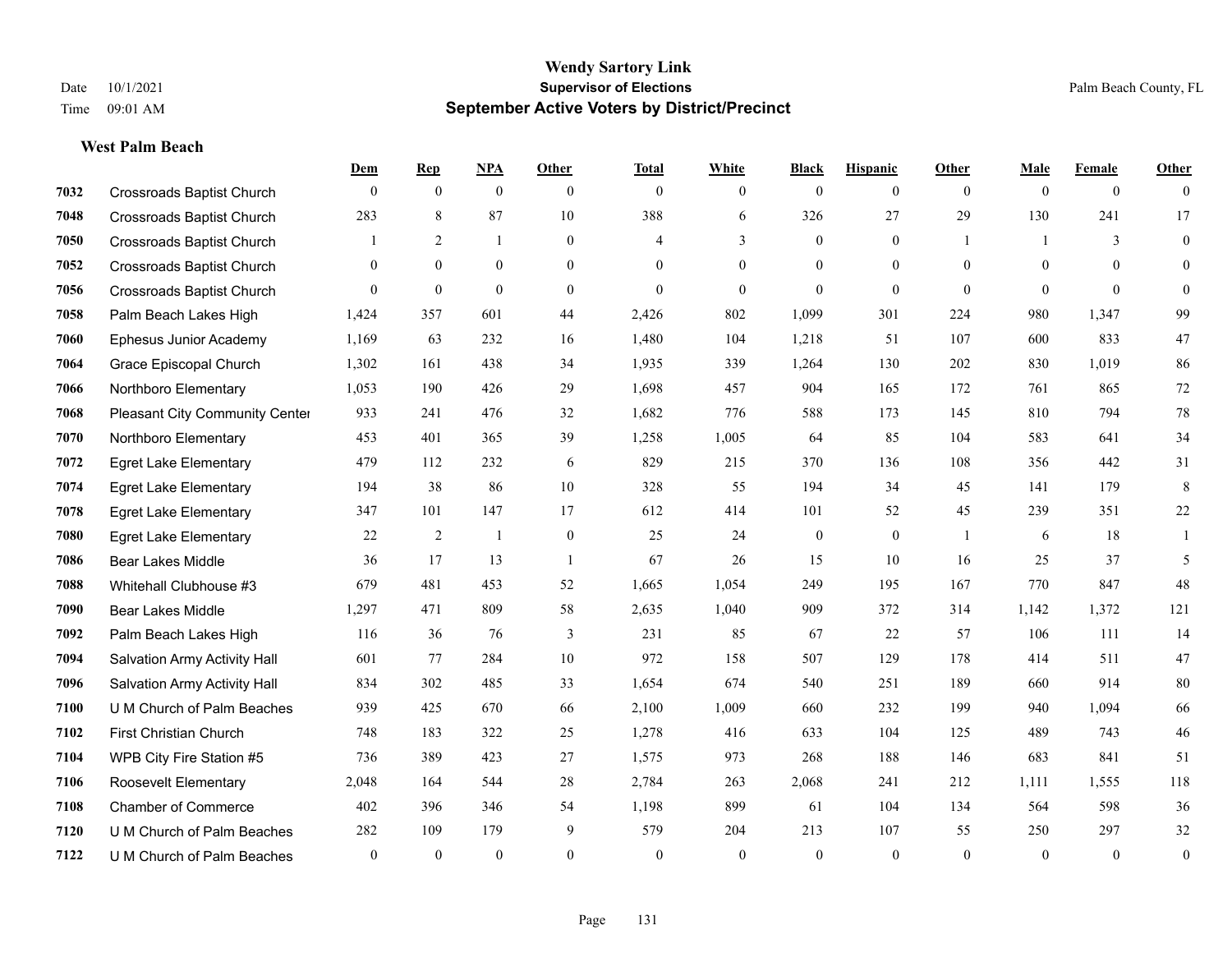#### **West Palm Beach**

|      |                                      | <u>Dem</u> | <b>Rep</b> | <b>NPA</b> | Other | <b>Total</b> | White  | <b>Black</b> | <b>Hispanic</b> | Other | Male   | Female | Other |
|------|--------------------------------------|------------|------------|------------|-------|--------------|--------|--------------|-----------------|-------|--------|--------|-------|
| 7124 | <b>First Christian Church</b>        | 1,212      | 140        | 342        | 15    | 1,709        | 198    | .239         | 112             | 160   | 747    | 903    | 59    |
| 7126 | <b>First Christian Church</b>        | 1,498      | 496        | 754        | 84    | 2,832        | 1,092  | 1,044        | 401             | 295   | 1,168  | 1,552  | 112   |
| 7128 | Westward Elementary                  | 1,938      | 124        | 467        | 25    | 2,554        | 159    | 2,091        | 118             | 186   | 1,022  | 1,448  | 84    |
| 7130 | Alexander W Dreyfoos SOA High        | 811        | 816        | 764        | 74    | 2,465        | 1,887  | 113          | 205             | 260   | 1,241  | 1,154  | 70    |
| 7132 | <b>WPB City Hall Flagler Gallery</b> | 674        | 660        | 600        | 73    | 2,007        | 1,584  | 84           | 142             | 197   | 1,010  | 929    | 68    |
| 7148 | <b>Howard Park Community Center</b>  | 82         | 27         | 49         |       | 165          | 79     | 37           | 29              | 20    | 81     | 77     |       |
| 7149 | Roosevelt Elementary                 | 57         |            | 46         |       | 116          | 17     | 47           | 33              | 19    | 53     | 53     | 10    |
| 7150 | <b>Howard Park Community Center</b>  | 353        | 276        | 297        | 36    | 962          | 770    | 39           | 86              | 67    | 482    | 454    | 26    |
| 7152 | <b>WPB City Hall Flagler Gallery</b> | 478        | 445        | 269        | 41    | 1,233        | 978    | 43           | 117             | 95    | 473    | 715    | 45    |
|      | <b>West Palm Beach</b>               | 33,719     | 15,317     | 18,368     | 544.  | 68,948       | 33,780 | 19,534       | 9,063           | 6,571 | 30,248 | 36,177 | 2,523 |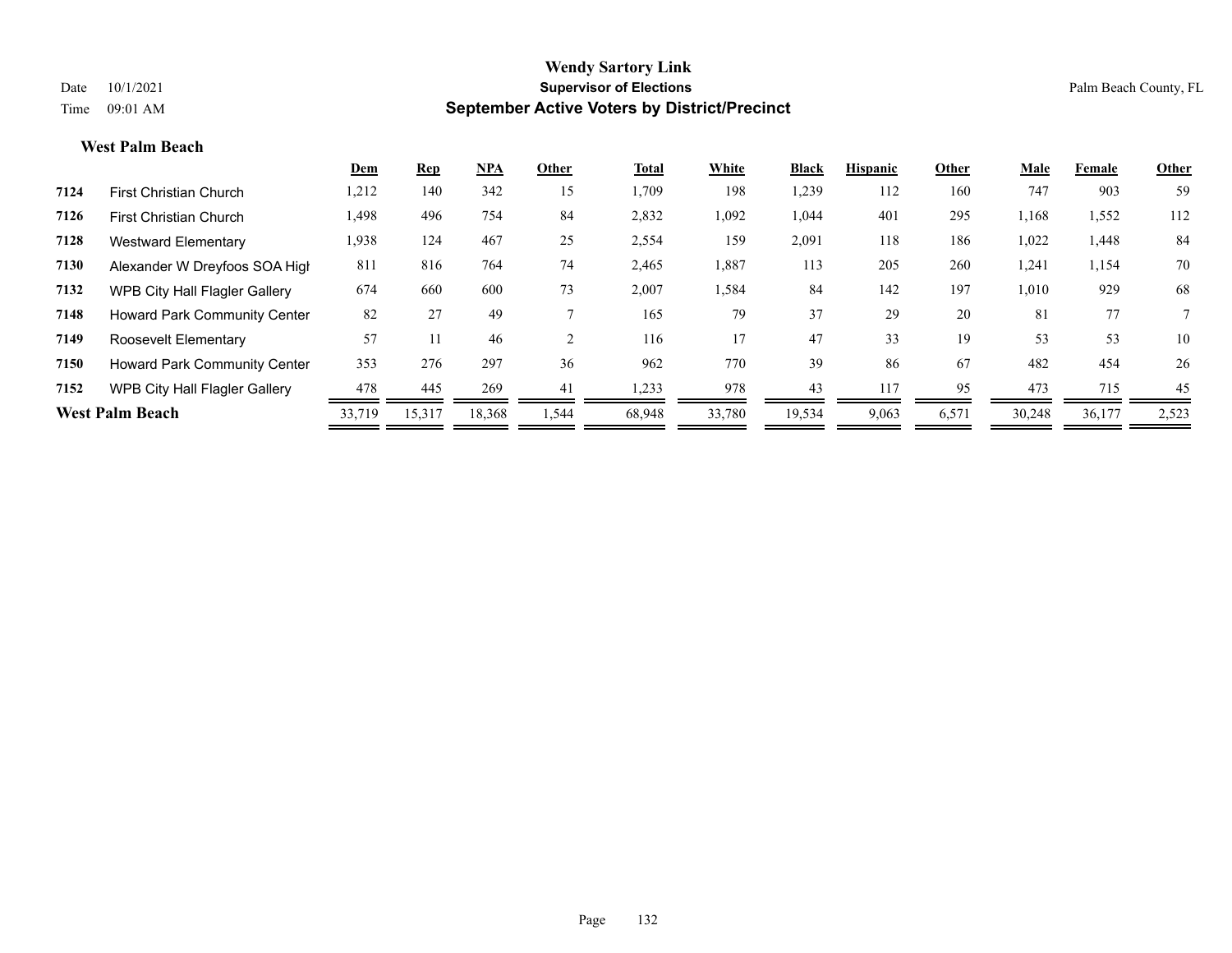|      |                                     | Dem          | <b>Rep</b>       | NPA              | <b>Other</b> | <b>Total</b> | <b>White</b>   | <b>Black</b>     | <b>Hispanic</b> | <b>Other</b>   | <b>Male</b> | <b>Female</b>  | <b>Other</b> |
|------|-------------------------------------|--------------|------------------|------------------|--------------|--------------|----------------|------------------|-----------------|----------------|-------------|----------------|--------------|
| 1002 | <b>Canal Point Community Center</b> | $\mathbf{0}$ | $\boldsymbol{0}$ | $\boldsymbol{0}$ | $\mathbf{0}$ | $\mathbf{0}$ | $\overline{0}$ | $\overline{0}$   | $\overline{0}$  | $\overline{0}$ | $\theta$    | $\overline{0}$ | $\theta$     |
| 3084 | Lakes of Sherbrooke                 | 701          | 642              | 580              | 53           | 1,976        | 1,333          | 191              | 286             | 166            | 863         | 1,037          | 76           |
| 3090 | <b>Woodlands Middle</b>             | 1,443        | 822              | 638              | 51           | 2,954        | 2,385          | 175              | 116             | 278            | 1,347       | 1,519          | $\bf 88$     |
| 3092 | Lacuna HOA Clubhouse                | 1,203        | 750              | 749              | 66           | 2,768        | 1,922          | 275              | 308             | 263            | 1,267       | 1,413          | $88\,$       |
| 3120 | Valencia Shores Social Club         | 1,219        | 585              | 576              | 46           | 2,426        | 2,140          | 68               | 82              | 136            | 1,111       | 1,260          | 55           |
| 3122 | Boynton Beach Community Chur        | 907          | 408              | 341              | 33           | 1,689        | 1,513          | 34               | 51              | 91             | 694         | 955            | $40\,$       |
| 5002 | Faith Farm Tabernacle               | 566          | 651              | 506              | $42\,$       | 1,765        | 1,163          | 176              | 190             | 236            | 818         | 894            | 53           |
| 5003 | Faith Farm Tabernacle               | 495          | 343              | 438              | 27           | 1,303        | 787            | 138              | 202             | 176            | 581         | 677            | 45           |
| 5004 | Faith Farm Tabernacle               | 3            | $\sqrt{2}$       | $\overline{2}$   | $\mathbf{0}$ | $\tau$       | $\overline{4}$ | $\boldsymbol{0}$ | 3               | $\mathbf{0}$   | 6           | $\mathbf{1}$   | $\mathbf{0}$ |
| 5005 | <b>Sunset Palms Elementary</b>      | 1,239        | 562              | 481              | 77           | 2,359        | 2,207          | 15               | 34              | 103            | 1,088       | 1,211          | 60           |
| 5006 | Faith Farm Tabernacle               | 1,090        | 484              | 541              | 34           | 2,149        | 2,035          | 13               | 21              | 80             | 1,001       | 1,112          | 36           |
| 5007 | Faith Farm Tabernacle               | 5            | $\boldsymbol{0}$ | $\sqrt{2}$       | $\mathbf{0}$ | $\tau$       | 6              | $\boldsymbol{0}$ | $\mathbf{0}$    | -1             | 5           | 2              | $\mathbf{0}$ |
| 5008 | <b>Sunset Palms Elementary</b>      | 434          | 329              | 368              | 26           | 1,157        | 758            | 97               | 139             | 163            | 534         | 586            | 37           |
| 5009 | Boynton Beach Community Chur        | 1,215        | 975              | 995              | 71           | 3,256        | 2,165          | 290              | 360             | 441            | 1,554       | 1,580          | 122          |
| 5054 | Our Lady Queen of Peace             | 1,167        | 1,211            | 1,015            | 90           | 3,483        | 2,798          | 100              | 208             | 377            | 1,616       | 1,725          | 142          |
| 5055 | Our Lady Queen of Peace             | 304          | 141              | 149              | 12           | 606          | 534            | 6                | 37              | 29             | 268         | 320            | 18           |
| 5108 | West Boca Branch Library            | 1,415        | 1,500            | 1,390            | 103          | 4,408        | 3,645          | 107              | 260             | 396            | 2,075       | 2,200          | 133          |
| 5128 | <b>Sunrise Park Elementary</b>      | 758          | 502              | 572              | 38           | 1,870        | 1,239          | 102              | 278             | 251            | 846         | 962            | 62           |
| 5130 | Coconut Cove Waterpark - Meet       | 648          | 548              | 535              | 26           | 1,757        | 1,288          | 31               | 166             | 272            | 797         | 876            | 84           |
| 5132 | <b>Eagles Landing Middle</b>        | 943          | 588              | 639              | 43           | 2,213        | 1,508          | 148              | 325             | 232            | 983         | 1,159          | 71           |
| 5134 | Coconut Cove Waterpark - Meet       | 539          | 472              | 453              | 31           | 1,495        | 1,067          | 69               | 229             | 130            | 706         | 734            | 55           |
| 5136 | West Boca Branch Library            | 866          | 508              | 691              | 41           | 2,106        | 1,369          | 128              | 398             | 211            | 884         | 1,155          | 67           |
| 5138 | <b>Whispering Pines Elementary</b>  | 891          | 559              | 619              | 45           | 2,114        | 1,407          | 127              | 304             | 276            | 918         | 1,117          | 79           |
| 5140 | Olympic Heights High                | 1,044        | 773              | 911              | 50           | 2,778        | 1,795          | 148              | 532             | 303            | 1,253       | 1,412          | 113          |
| 5142 | <b>Whispering Pines Elementary</b>  | 304          | 244              | 254              | 21           | 823          | 597            | $28\,$           | 105             | 93             | 330         | 455            | 38           |
| 5144 | Whisper Walk Section B              | 925          | 453              | 420              | 31           | 1,829        | 1,449          | 52               | 212             | 116            | 695         | 1,083          | 51           |
| 5146 | Century Village West                | 912          | 498              | 388              | 40           | 1,838        | 1,417          | 79               | 183             | 159            | 669         | 1,097          | 72           |
| 5148 | Century Village West                | 744          | 369              | 359              | 24           | 1,496        | 1,192          | 47               | 136             | 121            | 571         | 850            | 75           |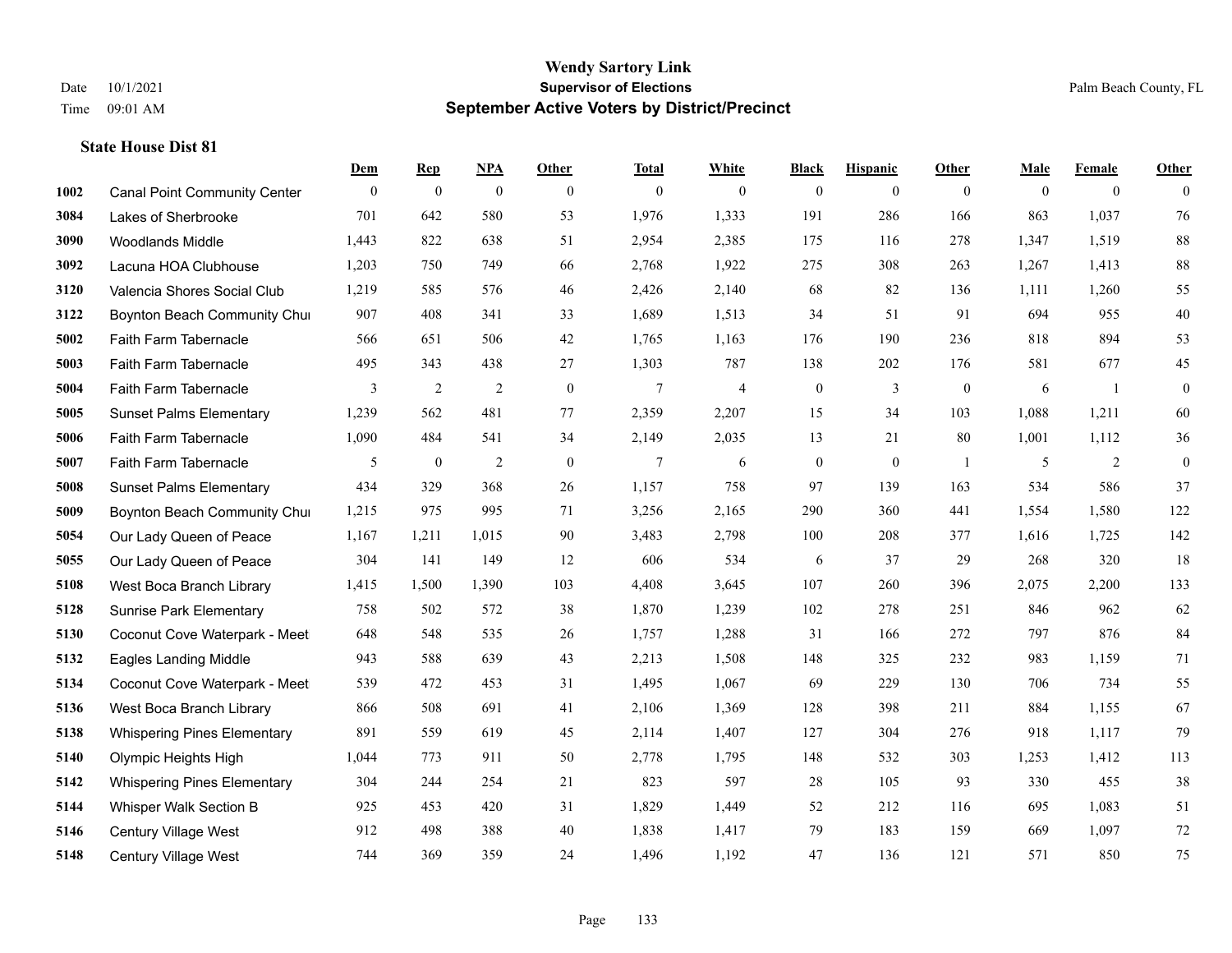|      |                                     | Dem   | <b>Rep</b>     | NPA | <b>Other</b>   | <b>Total</b>   | <b>White</b>   | <b>Black</b>     | <b>Hispanic</b> | Other        | <b>Male</b> | <b>Female</b> | <b>Other</b>     |
|------|-------------------------------------|-------|----------------|-----|----------------|----------------|----------------|------------------|-----------------|--------------|-------------|---------------|------------------|
| 5150 | Century Village West                | 677   | 282            | 283 | 20             | 1,262          | 988            | 47               | 143             | 84           | 449         | 771           | 42               |
| 5152 | West Boca Raton High                | 950   | 795            | 855 | 45             | 2,645          | 1,978          | 82               | 247             | 338          | 1,242       | 1,294         | 109              |
| 5154 | Daggerwing Nature Center            | 896   | 781            | 751 | 51             | 2,479          | 1,705          | 78               | 343             | 353          | 1,118       | 1,246         | 115              |
| 5156 | Southwinds Golf Course              | 718   | 501            | 587 | 32             | 1,838          | 1,248          | 82               | 261             | 247          | 790         | 963           | 85               |
| 5162 | Glades Presbyterian Church          | 763   | 743            | 641 | 39             | 2,186          | 1,608          | 65               | 307             | 206          | 1,037       | 1.067         | 82               |
| 5164 | Sandpiper Shores Elementary         | 1,007 | 654            | 672 | 44             | 2,377          | 1,819          | 72               | 252             | 234          | 1,074       | 1,224         | 79               |
| 5166 | <b>Glades Road Branch Library</b>   | 834   | 733            | 778 | 50             | 2,395          | 1,657          | 126              | 362             | 250          | 1,038       | 1,258         | 99               |
| 5168 | <b>Glades Road Branch Library</b>   | 954   | 606            | 612 | 41             | 2,213          | 1,667          | 65               | 269             | 212          | 854         | 1,300         | 59               |
| 5170 | Olympic Heights High                | 1,145 | 633            | 754 | 44             | 2,576          | 1,894          | 83               | 355             | 244          | 1,001       | 1,480         | 95               |
| 5174 | <b>Waters Edge Elementary</b>       | 864   | 754            | 811 | 46             | 2,475          | 1,674          | 127              | 357             | 317          | 1,139       | 1,216         | 120              |
| 5176 | Loggers Run Middle                  | 467   | 349            | 368 | 15             | 1,199          | 829            | 47               | 201             | 122          | 508         | 630           | 61               |
| 5178 | Loggers Run Middle                  | 706   | 539            | 636 | 45             | 1,926          | 1,067          | 187              | 402             | 270          | 855         | 971           | 100              |
| 5180 | Boca Glades Baptist Church          | 683   | 372            | 632 | 42             | 1,729          | 969            | 128              | 397             | 235          | 789         | 860           | 80               |
| 5182 | Boca Glades Baptist Church          | 580   | 290            | 534 | 37             | 1,441          | 737            | 132              | 364             | 208          | 644         | 726           | 71               |
| 5184 | <b>Coral Sunset Elementary</b>      | 902   | 561            | 727 | 39             | 2,229          | 1,230          | 242              | 437             | 320          | 1,025       | 1,095         | 109              |
| 5186 | <b>Coral Sunset Elementary</b>      | 1,010 | 420            | 850 | 38             | 2,318          | 988            | 348              | 653             | 329          | 986         | 1,207         | 125              |
| 5188 | Pines Of Boca Barwood               | 971   | 619            | 785 | 48             | 2,423          | 1,428          | 141              | 536             | 318          | 1,021       | 1,301         | 101              |
| 5190 | Lakes at Boca Rio Clubhouse         | 407   | 283            | 335 | 20             | 1,045          | 686            | 63               | 177             | 119          | 477         | 521           | 47               |
| 5192 | Hammock Pointe Elementary           | 1,066 | 684            | 920 | 44             | 2,714          | 1,555          | 202              | 578             | 379          | 1,168       | 1,425         | 121              |
| 5194 | Lakes Of Boca Barwood               | 394   | 257            | 377 | 21             | 1,049          | 623            | 47               | 239             | 140          | 446         | 547           | 56               |
| 6002 | <b>Canal Point Community Center</b> | 82    | 101            | 59  | $\overline{1}$ | 243            | 104            | 38               | 86              | 15           | 107         | 126           | $10\,$           |
| 6004 | Pahokee Recreation Center           | 955   | 174            | 229 | 5              | 1,363          | 178            | 880              | 222             | 83           | 561         | 754           | $48\,$           |
| 6006 | Pahokee Recreation Center           | 994   | 168            | 269 | 13             | 1,444          | 121            | 843              | 382             | 98           | 641         | 722           | 81               |
| 6008 | Pahokee High                        | 520   | 21             | 103 | 2              | 646            | $\tau$         | 592              | 3               | 44           | 190         | 423           | 33               |
| 6010 | <b>Canal Point Community Center</b> | 25    | 6              | 6   | $\overline{0}$ | 37             | 12             | 20               | $\overline{2}$  | 3            | 21          | 16            | $\boldsymbol{0}$ |
| 6012 | Belle Glade Library/Civic Ctr       | 176   | 29             | 60  | $\overline{0}$ | 265            | 30             | 145              | 77              | 13           | 103         | 151           | 11               |
| 6014 | Belle Glade Library/Civic Ctr       |       | $\overline{2}$ | -1  | $\overline{0}$ | $\overline{4}$ | $\overline{0}$ | $\boldsymbol{0}$ | $\overline{4}$  | $\mathbf{0}$ |             | 3             | $\boldsymbol{0}$ |
| 6016 | South Bay Commission Chambe         | 35    | 52             | 28  | 2              | 117            | 77             | $7\phantom{.0}$  | 22              | 11           | 61          | 51            | 5                |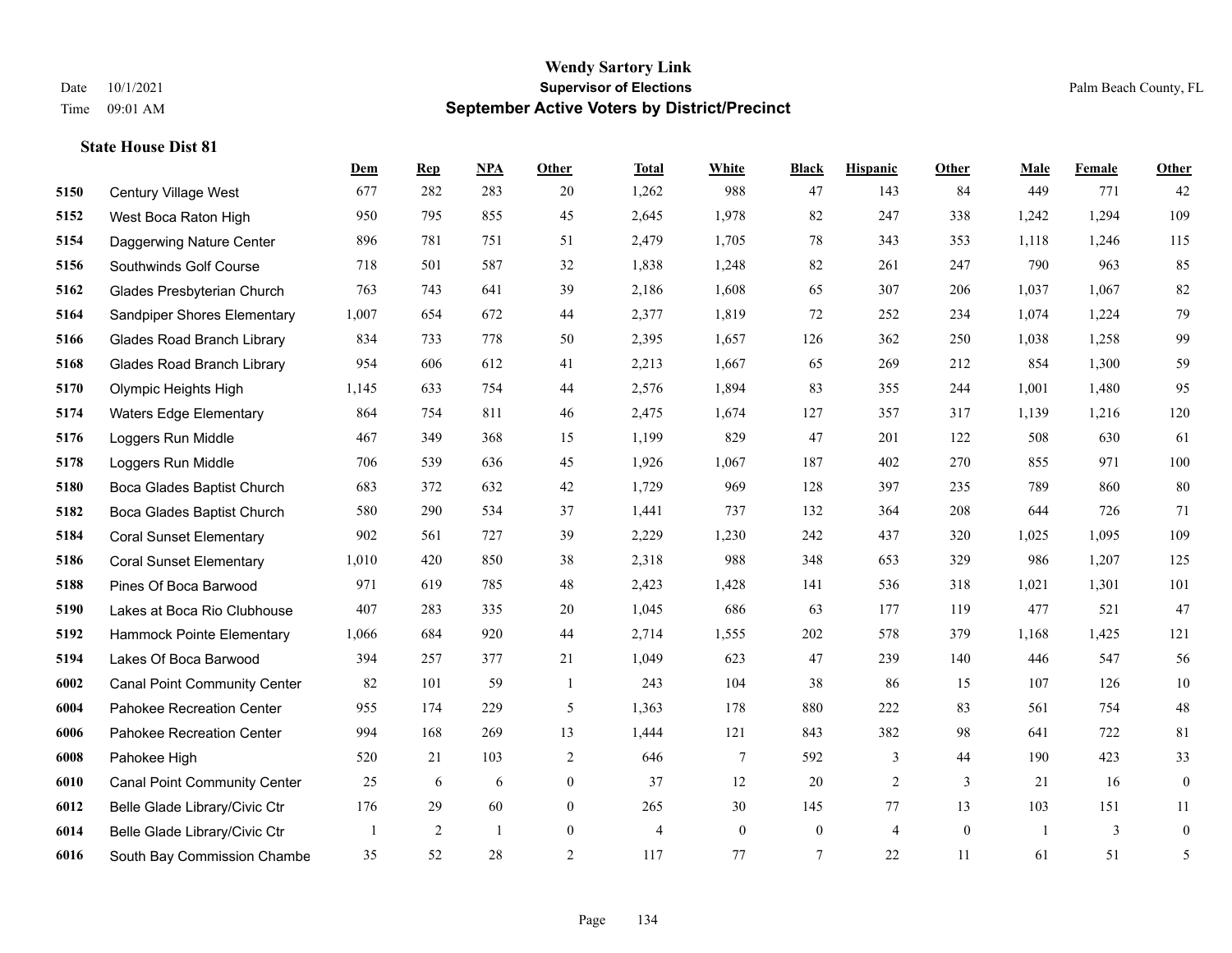|      |                               | Dem          | <b>Rep</b>     | NPA            | Other          | <b>Total</b>   | <b>White</b> | <b>Black</b> | <b>Hispanic</b> | Other    | <b>Male</b> | Female        | Other          |
|------|-------------------------------|--------------|----------------|----------------|----------------|----------------|--------------|--------------|-----------------|----------|-------------|---------------|----------------|
| 6018 | South Bay Commission Chambe   | 1,189        | 83             | 224            | 11             | 1,507          | 59           | 1,164        | 206             | 78       | 629         | 839           | 39             |
| 6020 | <b>Glades Central High</b>    | 441          | 76             | 133            | 8              | 658            | 81           | 382          | 159             | 36       | 305         | 320           | 33             |
| 6022 | Belle Glade Library/Civic Ctr | 1,362        | 106            | 252            | 15             | 1,735          | 89           | 1,391        | 141             | 114      | 712         | 954           | 69             |
| 6024 | Lewis Evans Resource Center   | 1,691        | 66             | 261            | 14             | 2,032          | 30           | 1,767        | 123             | 112      | 811         | 1,152         | 69             |
| 6026 | Lewis Evans Resource Center   | 2            | $\theta$       | $\overline{2}$ | $\theta$       | $\overline{4}$ | $\Omega$     | $\theta$     | 4               | $\Omega$ |             | $\mathcal{E}$ | $\theta$       |
| 6028 | Belle Glade Library/Civic Ctr | 747          | 460            | 323            | 15             | 1,545          | 413          | 394          | 652             | 86       | 723         | 778           | 44             |
| 6029 | Belle Glade Library/Civic Ctr |              | $\mathbf{0}$   | $\mathbf{0}$   | $\theta$       |                | $\Omega$     |              | $\theta$        | $\theta$ |             | $\mathbf{0}$  | $\overline{0}$ |
| 6030 | Belle Glade Library/Civic Ctr | 8            | 3              | 12             | $\overline{2}$ | 25             | 8            | $\theta$     | 17              | $\theta$ |             | 16            | 2              |
| 6032 | Gove Elementary               | 674          | 298            | 272            | 5.             | 1,249          | 313          | 432          | 406             | 98       | 534         | 673           | 42             |
| 6034 | Gove Elementary               | $\theta$     | $\overline{4}$ | $\Omega$       | $\Omega$       | $\overline{4}$ | 4            | $\theta$     | $\Omega$        | $\Omega$ |             |               | $\overline{0}$ |
| 6036 | Gove Elementary               | 391          | 158            | 205            | 10             | 764            | 135          | 151          | 433             | 45       | 333         | 401           | 30             |
| 6038 | South Bay Commission Chambe   | $\mathbf{0}$ | $\mathbf{0}$   | $\mathbf{0}$   | $\theta$       | $\theta$       | $\Omega$     | $\theta$     | $\theta$        | $\theta$ | $\Omega$    | $\theta$      | $\mathbf{0}$   |
| 6224 | Discovery Key Elementary      | 959          | 1,118          | 681            | 59             | 2,817          | 2,096        | 180          | 330             | 211      | 1,314       | 1,421         | 82             |
| 6230 | Epiphany Lutheran Church      | 1,155        | 1,211          | 1,134          | 81             | 3,581          | 2,222        | 403          | 581             | 375      | 1,639       | 1,838         | 104            |
| 6232 | Panther Run Elementary        | 678          | 743            | 643            | 49             | 2,113          | 1,346        | 243          | 248             | 276      | 1,003       | 1,042         | 68             |
|      | <b>State House Dist 81</b>    | 50,060       | 30,654         | 32,417         | 2,174          | 115,305        | 73,398       | 14,041       | 16,143          | 11,723   | 50,841      | 60,178        | 4,286          |
|      |                               |              |                |                |                |                |              |              |                 |          |             |               |                |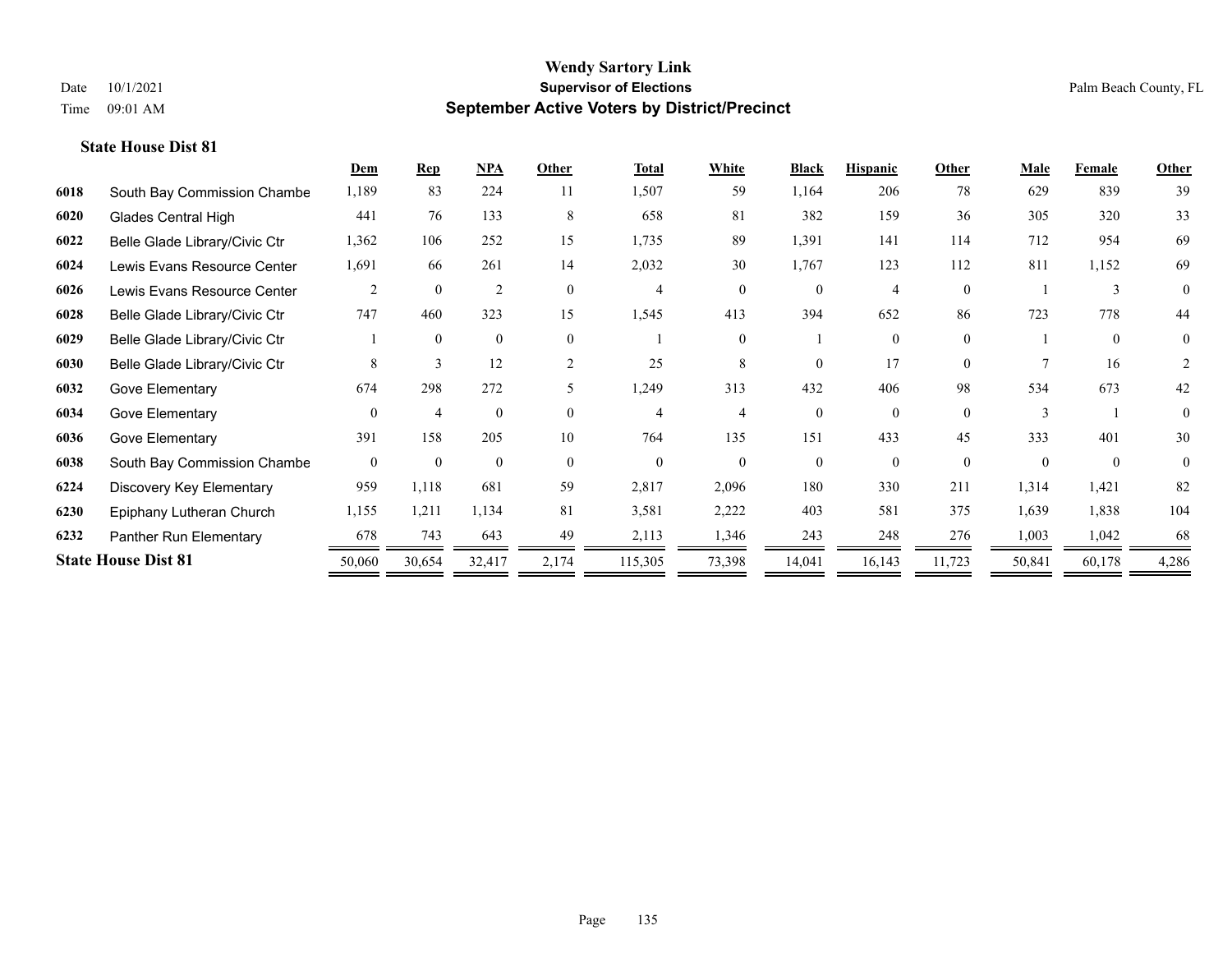|      |                                 | Dem              | <b>Rep</b>       | NPA          | <b>Other</b>   | <b>Total</b> | <b>White</b>   | <b>Black</b>   | <b>Hispanic</b> | Other          | <b>Male</b>    | <b>Female</b>  | <b>Other</b>    |
|------|---------------------------------|------------------|------------------|--------------|----------------|--------------|----------------|----------------|-----------------|----------------|----------------|----------------|-----------------|
| 1040 | West Jupiter Recreation Center  | 254              | 455              | 344          | 32             | 1,085        | 874            | 18             | 54              | 139            | 537            | 508            | 40              |
| 1042 | West Jupiter Recreation Center  | $\boldsymbol{0}$ | $\mathbf{0}$     | $\mathbf{0}$ | $\mathbf{0}$   | $\mathbf{0}$ | $\mathbf{0}$   | $\mathbf{0}$   | $\mathbf{0}$    | $\theta$       | $\overline{0}$ | $\overline{0}$ | $\mathbf{0}$    |
| 1044 | Limestone Creek Elementary      | 430              | 119              | 179          | 19             | 747          | 220            | 351            | 93              | 83             | 355            | 366            | 26              |
| 1046 | West Jupiter Recreation Center  | 259              | 138              | 147          | 11             | 555          | 255            | 162            | 107             | 31             | 236            | 299            | $20\,$          |
| 1048 | St Peter Catholic Church        | 385              | 464              | 284          | 27             | 1,160        | 1,036          | 3              | 41              | 80             | 444            | 688            | $28\,$          |
| 1050 | <b>Lighthouse Elementary</b>    | 478              | 662              | 414          | 44             | 1,598        | 1,366          | 16             | 66              | 150            | 744            | 798            | 56              |
| 1054 | Limestone Creek Elementary      | 693              | 1,080            | 633          | 55             | 2,461        | 2,178          | 25             | 97              | 161            | 1,152          | 1,237          | $72\,$          |
| 1056 | West Jupiter Recreation Center  | 551              | 572              | 540          | 40             | 1,703        | 1,368          | 76             | 128             | 131            | 749            | 896            | 58              |
| 1058 | St Peter Catholic Church        | 759              | 873              | 746          | 66             | 2,444        | 2,036          | 36             | 190             | 182            | 1,071          | 1,303          | $70\,$          |
| 1060 | West Jupiter Recreation Center  | 69               | 95               | 70           | 5              | 239          | 197            | $\mathbf{0}$   | 23              | 19             | 94             | 129            | 16              |
| 1062 | <b>Harvest Community Church</b> | 614              | 1,147            | 551          | 45             | 2,357        | 2,159          | 11             | 51              | 136            | 1,140          | 1,137          | $80\,$          |
| 1064 | Jupiter Community Center        | 76               | 126              | 63           | 3              | 268          | 246            | $\mathbf{0}$   | 6               | 16             | 130            | 131            | $7\phantom{.0}$ |
| 1066 | Jupiter Community Center        | $\mathbf{0}$     | $\boldsymbol{0}$ | $\mathbf{0}$ | $\theta$       | $\mathbf{0}$ | $\overline{0}$ | $\mathbf{0}$   | $\mathbf{0}$    | $\theta$       | $\overline{0}$ | $\overline{0}$ | $\mathbf{0}$    |
| 1068 | Jupiter Community Center        | 582              | 751              | 591          | 48             | 1,972        | 1,634          | $26\,$         | 189             | 123            | 917            | 994            | 61              |
| 1070 | Jupiter Community Center        | 57               | 68               | 87           | $\overline{4}$ | 216          | 172            | 1              | 38              | 5              | 112            | 95             | 9               |
| 1072 | Jerry Thomas Elementary         | 729              | 1,061            | 692          | 69             | 2,551        | 2,217          | 28             | 164             | 142            | 1,216          | 1,266          | 69              |
| 1074 | Independence Middle             | 786              | 1,161            | 837          | 91             | 2,875        | 2,414          | 20             | 191             | 250            | 1,290          | 1,491          | 94              |
| 1075 | Martinique Clubhouse            | 248              | 365              | 230          | 20             | 863          | 737            | 11             | 57              | 58             | 385            | 447            | 31              |
| 1076 | The Island Clubhouse            | 605              | 772              | 575          | 69             | 2,021        | 1,672          | 50             | 138             | 161            | 986            | 967            | 68              |
| 1078 | First Baptist Church Teq        | 339              | 880              | 380          | 22             | 1,621        | 1,518          | 3              | 42              | 58             | 779            | 805            | 37              |
| 1080 | First Baptist Church Teq        | 92               | 148              | 78           | $\overline{4}$ | 322          | 297            | $\overline{0}$ | 9               | 16             | 163            | 149            | $10\,$          |
| 1082 | First Baptist Church Teq        | 70               | 143              | 89           | 8              | 310          | 286            | $\mathbf{1}$   | 12              | 11             | 145            | 156            | 9               |
| 1084 | First Baptist Church Teq        | 12               | 52               | 10           | $\mathbf{0}$   | 74           | 71             | 1              | $\overline{0}$  | $\overline{2}$ | 37             | 36             |                 |
| 1088 | First Baptist Church Teq        | 10               | 41               | 20           | $\mathbf{0}$   | 71           | 62             | $\overline{0}$ | $\overline{3}$  | 6              | 35             | 35             | $\mathbf{1}$    |
| 1094 | First Baptist Church Teq        | 575              | 879              | 530          | 39             | 2,023        | 1,818          | 9              | 82              | 114            | 910            | 1,063          | $50\,$          |
| 1096 | First Baptist Church Teq        | 49               | 74               | 37           | $\mathbf{0}$   | 160          | 129            | 8              | 14              | 9              | 79             | 77             | $\overline{4}$  |
| 1098 | Riverside Improvement           | 253              | 454              | 259          | 21             | 987          | 881            | 6              | 45              | 55             | 451            | 503            | 33              |
| 1100 | Jupiter Elementary              | 403              | 448              | 366          | 32             | 1,249        | 951            | 17             | 200             | 81             | 602            | 601            | 46              |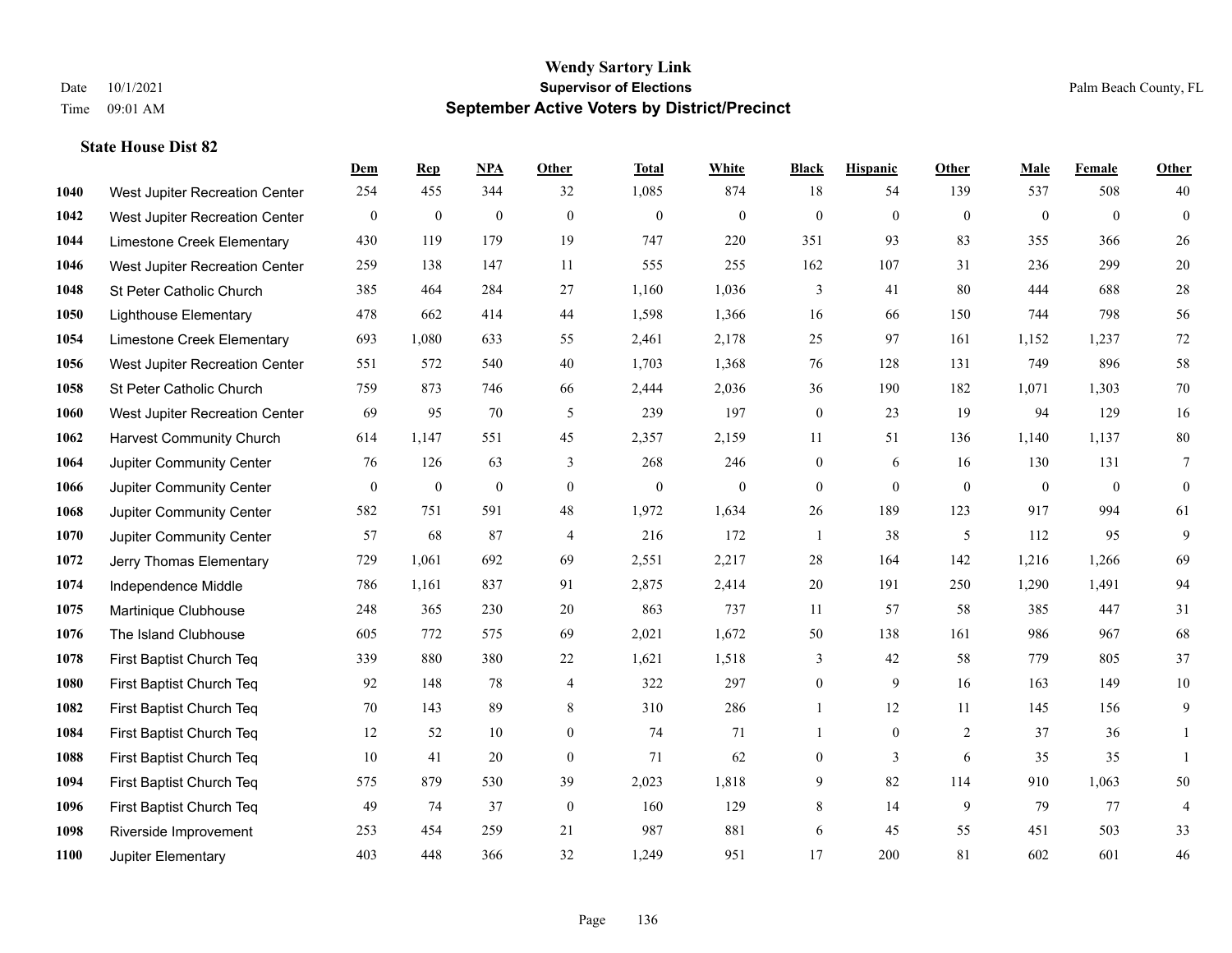|      |                                  | Dem          | <b>Rep</b>     | NPA          | <b>Other</b>   | <b>Total</b>     | <b>White</b>   | <b>Black</b>     | <b>Hispanic</b> | Other            | <b>Male</b>    | <b>Female</b> | <b>Other</b>   |
|------|----------------------------------|--------------|----------------|--------------|----------------|------------------|----------------|------------------|-----------------|------------------|----------------|---------------|----------------|
| 1102 | Jupiter High                     | 683          | 900            | 650          | 64             | 2,297            | 1,830          | 58               | 201             | 208              | 1,014          | 1,206         | 77             |
| 1104 | Jupiter Branch Library           | 446          | 565            | 445          | 31             | 1,487            | 1,207          | 36               | 139             | 105              | 642            | 802           | 43             |
| 1106 | Jupiter Middle                   | 320          | 488            | 377          | 37             | 1,222            | 1,032          | 15               | 76              | 99               | 578            | 604           | $40\,$         |
| 1108 | Newhaven Clubhouse               | 558          | 696            | 527          | 62             | 1,843            | 1,589          | 24               | 99              | 131              | 821            | 962           | 60             |
| 1110 | <b>Tequesta Council Chambers</b> | 106          | 136            | 101          | 3              | 346              | 301            | 7                | 21              | 17               | 160            | 176           | $10\,$         |
| 1112 | <b>Tequesta Council Chambers</b> | 18           | 61             | 42           | 5              | 126              | 106            | 4                | 10              | 6                | 58             | 66            | $\overline{2}$ |
| 1114 | <b>Tequesta Council Chambers</b> | 114          | 310            | 130          | 13             | 567              | 542            | $\overline{0}$   | 5               | 20               | 249            | 307           | 11             |
| 1116 | <b>Tequesta Council Chambers</b> | $\theta$     | $\mathbf{0}$   | $\mathbf{0}$ | $\theta$       | $\theta$         | $\theta$       | $\Omega$         | $\theta$        | $\Omega$         | $\theta$       | $\theta$      | $\theta$       |
| 1118 | <b>Tequesta Council Chambers</b> | 165          | 244            | 184          | 25             | 618              | 527            | 12               | 40              | 39               | 246            | 357           | 15             |
| 1120 | <b>Tequesta Council Chambers</b> | 75           | 244            | 103          | 16             | 438              | 411            | 0                | 8               | 19               | 204            | 226           | $\,8\,$        |
| 1122 | <b>Tequesta Council Chambers</b> | 37           | 86             | 36           | 2              | 161              | 152            | $\overline{0}$   | 1               | 8                | 80             | 78            | $\mathfrak{Z}$ |
| 1124 | Riverside Improvement            | $\theta$     | $\overline{2}$ | $\mathbf{0}$ | $\mathbf{0}$   | $\mathfrak{2}$   | $\mathfrak{2}$ | $\overline{0}$   | $\theta$        | $\theta$         | $\overline{1}$ | $\mathbf{1}$  | $\theta$       |
| 1126 | PBC Fire Rescue #18              | 408          | 900            | 469          | 47             | 1,824            | 1,708          | 7                | 36              | 73               | 827            | 968           | 29             |
| 1128 | Jupiter Inlet Colony Admin Bldg  | 68           | 224            | 85           | 15             | 392              | 361            | $\boldsymbol{0}$ | 5               | 26               | 178            | 206           | $\,8\,$        |
| 1130 | PBC Fire Rescue #18              |              | $\overline{2}$ | 1            | $\mathbf{0}$   | 4                | $\overline{4}$ | $\overline{0}$   | $\overline{0}$  | $\Omega$         | 2              |               |                |
| 1132 | PBC Fire Rescue #18              | $\theta$     | 3              | $\mathbf{1}$ | $\theta$       | 4                | $\overline{4}$ | $\theta$         | $\overline{0}$  | $\theta$         | $\overline{2}$ | 2             | $\theta$       |
| 1134 | PBC Fire Rescue #18              | $\theta$     | $\mathbf{0}$   | $\mathbf{0}$ | $\mathbf{0}$   | $\boldsymbol{0}$ | $\theta$       | $\boldsymbol{0}$ | $\overline{0}$  | $\mathbf{0}$     | $\overline{0}$ | $\theta$      | $\mathbf{0}$   |
| 1136 | 1st UM Church of Jup-Teq         | 570          | 979            | 632          | 64             | 2,245            | 2,085          | 11               | 51              | 98               | 976            | 1,208         | 61             |
| 1138 | Grace Immanuel Bible Church      | 221          | 813            | 360          | 35             | 1,429            | 1,359          | 0                | 13              | 57               | 611            | 786           | 32             |
| 1140 | Club at Admirals Cove            | 289          | 542            | 300          | 23             | 1,154            | 1,062          | 6                | 21              | 65               | 551            | 584           | 19             |
| 1142 | 1st UM Church of Jup-Teq         | 281          | 593            | 358          | 39             | 1,271            | 1,177          | 5                | 22              | 67               | 601            | 637           | 33             |
| 1144 | 1st UM Church of Jup-Teq         | 527          | 805            | 505          | 35             | 1,872            | 1,727          | 5                | 31              | 109              | 857            | 960           | 55             |
| 1146 | Newhaven Clubhouse               | 15           | 35             | 8            | $\overline{1}$ | 59               | 53             | 0                | 1               | 5                | 30             | 28            |                |
| 1148 | <b>Oceanview Methodist</b>       | 387          | 541            | 390          | 44             | 1,362            | 1,242          | 6                | 32              | 82               | 590            | 730           | 42             |
| 1154 | Holy Spirit Lutheran             | 138          | 294            | 130          | 18             | 580              | 519            | 3                | 27              | 31               | 275            | 285           | 20             |
| 1156 | Holy Spirit Lutheran             | $\mathbf{0}$ | 2              | $\mathbf{0}$ | $\mathbf{0}$   | 2                | 2              | $\overline{0}$   | $\overline{0}$  | $\theta$         | $\overline{1}$ |               | $\mathbf{0}$   |
| 1158 | Holy Spirit Lutheran             | $\theta$     |                | -1           | $\mathbf{0}$   | $\overline{c}$   |                | $\overline{0}$   |                 | $\boldsymbol{0}$ |                |               | $\theta$       |
| 1160 | Holy Spirit Lutheran             |              | $\theta$       |              | $\theta$       | $\mathfrak{D}$   | 2              | $\theta$         | $\theta$        | $\theta$         |                |               | $\overline{0}$ |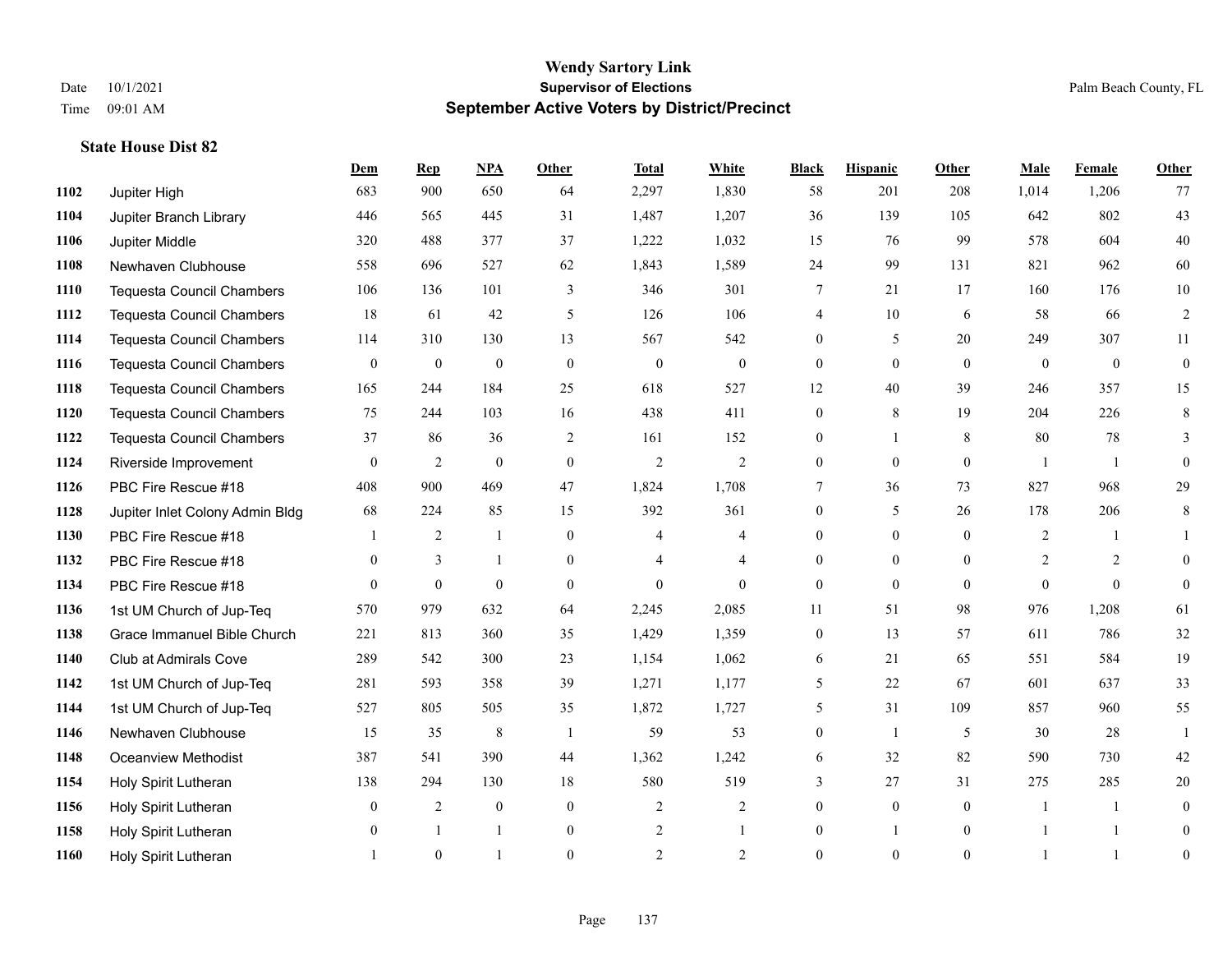|      |                            | <b>Dem</b> | <b>Rep</b>   | <b>NPA</b> | Other | <b>Total</b> | White  | <b>Black</b> | <b>Hispanic</b> | Other | Male   | Female | <b>Other</b>   |
|------|----------------------------|------------|--------------|------------|-------|--------------|--------|--------------|-----------------|-------|--------|--------|----------------|
| 1162 | Holy Spirit Lutheran       |            |              |            |       | 13           |        | $\bf{0}$     | $\theta$        |       |        |        | $\overline{0}$ |
| 1164 | Club at Admirals Cove      | 26         | 156          | 66         |       | 253          | 229    |              |                 |       | 127    | 118    | 8              |
| 1166 | Holy Spirit Lutheran       |            |              |            |       | 42           | 35     | 0            |                 |       | 18     | 24     | $\overline{0}$ |
| 1168 | Holy Spirit Lutheran       |            | $\mathbf{U}$ | 0          | 0     | $\theta$     |        | $\Omega$     | $\Omega$        |       |        |        | $\Omega$       |
|      | <b>State House Dist 82</b> | 14,841     | 22,677       | 14.671     | 1,360 | 53,549       | 46,076 | 1,081        | 2,886           | 3,506 | 24,466 | 27,509 | 1,574          |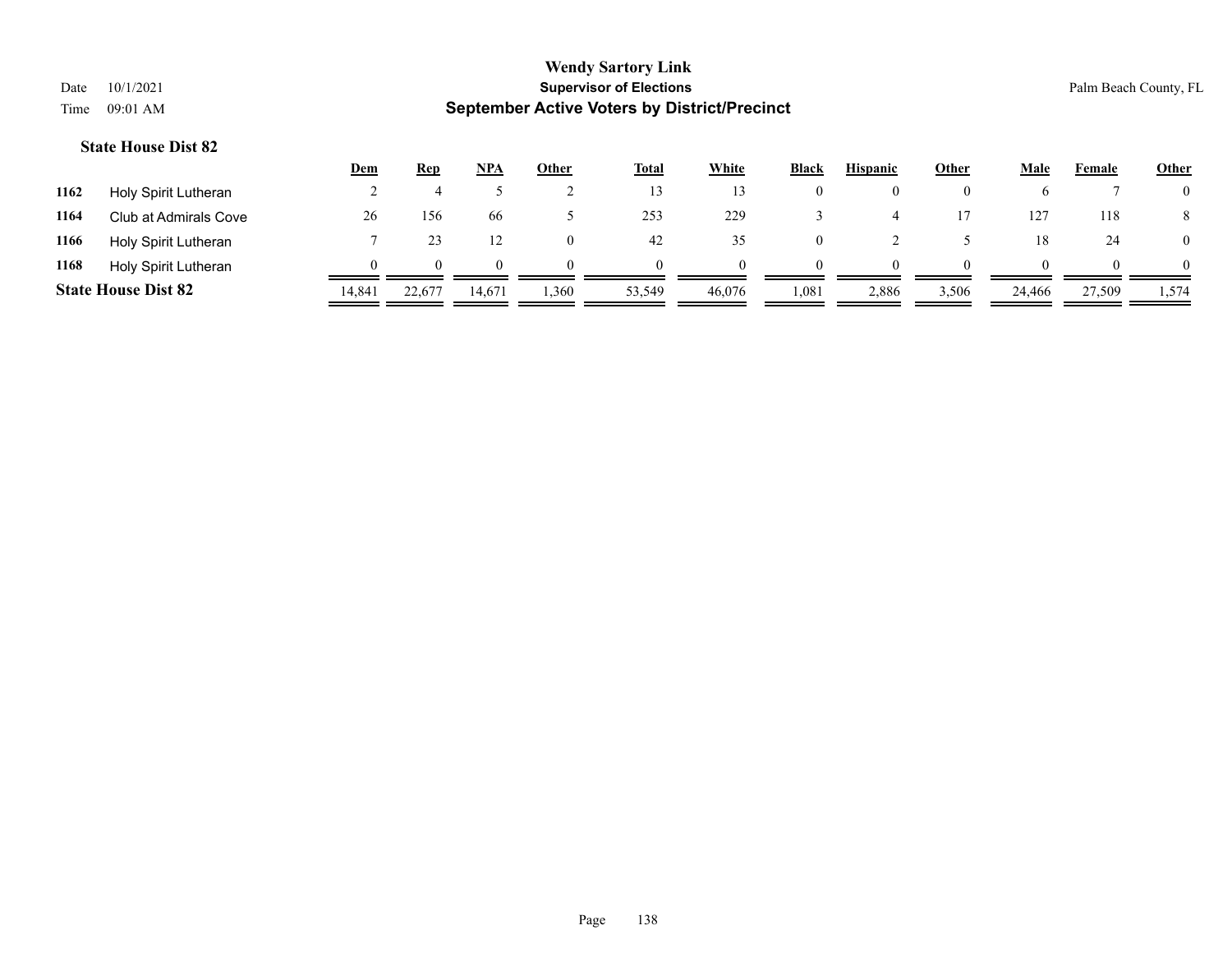|      |                                | Dem            | <b>Rep</b>       | NPA            | <b>Other</b> | <b>Total</b> | <b>White</b>     | <b>Black</b>     | <b>Hispanic</b>  | <b>Other</b> | <b>Male</b>  | <b>Female</b> | <b>Other</b> |
|------|--------------------------------|----------------|------------------|----------------|--------------|--------------|------------------|------------------|------------------|--------------|--------------|---------------|--------------|
| 1004 | Pierce Hammock Elementary      | 2              | 3                | 3              | $\Omega$     | 8            | 8                | $\mathbf{0}$     | $\mathbf{0}$     | $\theta$     | 3            | 5             | $\Omega$     |
| 1006 | Journey Church of Jupiter      | $\Omega$       | $\theta$         | $\mathbf{0}$   | $\Omega$     | $\Omega$     | $\overline{0}$   | $\theta$         | $\mathbf{0}$     | $\Omega$     | $\Omega$     | $\Omega$      | $\Omega$     |
| 1008 | Journey Church of Jupiter      | $\Omega$       | $\theta$         | $\theta$       | $\Omega$     | $\Omega$     | $\Omega$         | $\Omega$         | $\theta$         | $\Omega$     | $\Omega$     | $\Omega$      |              |
| 1010 | Journey Church of Jupiter      |                | $\mathbf{0}$     | $\mathbf{0}$   | $\mathbf{0}$ | $\theta$     | $\overline{0}$   | $\overline{0}$   | $\mathbf{0}$     | $\Omega$     | $\mathbf{0}$ | $\theta$      |              |
| 1012 | Caloosa POA Meeting Room       | $\Omega$       | $\theta$         | $\mathbf{0}$   | $\Omega$     | $\Omega$     | $\theta$         | $\Omega$         | $\theta$         | $\Omega$     | $\theta$     | $\Omega$      | $\Omega$     |
| 1014 | Caloosa POA Meeting Room       | $\Omega$       | -1               | $\mathbf{0}$   | $\Omega$     |              |                  | $\Omega$         | $\mathbf{0}$     | $\Omega$     | $\theta$     | 0             |              |
| 1016 | Journey Church of Jupiter      | $\Omega$       | $\theta$         | $\theta$       | $\theta$     | $\Omega$     | $\theta$         | $\theta$         | $\theta$         | $\theta$     | $\Omega$     | $\Omega$      | $\Omega$     |
| 1018 | Calvary Church of Jupiter      | 445            | 832              | 471            | 49           | 1,797        | 1,590            | 20               | 94               | 93           | 850          | 892           | 55           |
| 1019 | Calvary Church of Jupiter      | 195            | 381              | 218            | 10           | 804          | 724              |                  | 44               | 35           | 387          | 401           | 16           |
| 1020 | Caloosa POA Meeting Room       | $\mathbf{0}$   | $\mathbf{0}$     | $\mathbf{0}$   | $\mathbf{0}$ | $\mathbf{0}$ | $\boldsymbol{0}$ | $\mathbf{0}$     | $\mathbf{0}$     | $\mathbf{0}$ | $\mathbf{0}$ | $\mathbf{0}$  | $\mathbf{0}$ |
| 1022 | Journey Church of Jupiter      | 685            | 1,241            | 768            | 59           | 2,753        | 2,353            | 35               | 180              | 185          | 1,319        | 1,351         | 83           |
| 1024 | Calvary Church of Jupiter      | $\overline{7}$ | 9                | $\overline{7}$ | $\mathbf{0}$ | 23           | 23               | $\boldsymbol{0}$ | $\boldsymbol{0}$ | $\mathbf{0}$ | 12           | 11            | $\mathbf{0}$ |
| 1026 | Calvary Church of Jupiter      | 333            | 620              | 338            | 25           | 1,316        | 1,163            | 11               | 78               | 64           | 627          | 655           | 34           |
| 1028 | Jupiter Farms Elementary       | 538            | 1,003            | 582            | 64           | 2,187        | 1,906            | 15               | 136              | 130          | 1,058        | 1,064         | 65           |
| 1030 | Calvary Church of Jupiter      | 16             | 37               | 24             | 4            | 81           | 74               | $\mathbf{0}$     | $\overline{4}$   | 3            | 39           | 39            | 3            |
| 1032 | Jupiter Farms Park Community I | 306            | 572              | 353            | 29           | 1,260        | 1,059            | 13               | 108              | 80           | 618          | 601           | 41           |
| 1034 | West Jupiter Recreation Center | 267            | 734              | 336            | 46           | 1,383        | 1,200            | 19               | 36               | 128          | 671          | 686           | 26           |
| 1036 | Calvary Church of Jupiter      | $\mathbf{0}$   | $\boldsymbol{0}$ | $\mathbf{0}$   | $\theta$     | $\mathbf{0}$ | $\mathbf{0}$     | $\mathbf{0}$     | $\mathbf{0}$     | $\theta$     | $\theta$     | $\theta$      | $\theta$     |
| 1038 | William T Dwyer High           | 804            | 1,308            | 760            | 55           | 2,927        | 2,459            | 64               | 173              | 231          | 1,397        | 1,423         | 107          |
| 1052 | Beacon Cove Intermediate Scho  | 1,027          | 1,138            | 916            | 64           | 3,145        | 2,487            | 77               | 256              | 325          | 1,468        | 1,574         | 103          |
| 1150 | <b>Oceanview Methodist</b>     | $\mathbf{0}$   | $\boldsymbol{0}$ | $\mathbf{0}$   | $\theta$     | $\mathbf{0}$ | $\mathbf{0}$     | $\mathbf{0}$     | $\mathbf{0}$     | $\theta$     | $\theta$     | $\theta$      | $\mathbf{0}$ |
| 1152 | <b>Oceanview Methodist</b>     | 42             | 66               | 50             | 8            | 166          | 157              | $\overline{0}$   | $\overline{c}$   | 7            | 78           | 84            |              |
| 1170 | Caloosa POA Meeting Room       | $\theta$       | $\mathbf{0}$     | $\mathbf{0}$   | $\theta$     | $\mathbf{0}$ | $\mathbf{0}$     | $\mathbf{0}$     | $\theta$         | $\theta$     | $\theta$     | $\theta$      | $\theta$     |
| 1172 | Caloosa POA Meeting Room       | 128            | 279              | 122            | 9            | 538          | 459              | 13               | 23               | 43           | 246          | 273           | 19           |
| 1173 | Caloosa POA Meeting Room       | 67             | 117              | 62             | 2            | 248          | 210              | 5                | 14               | 19           | 116          | 121           | 11           |
| 1174 | Mirasol Sales and Info Center  | $\Omega$       | $\mathbf{0}$     | $\mathbf{0}$   | $\theta$     | $\theta$     | $\overline{0}$   | $\Omega$         | $\mathbf{0}$     | $\Omega$     | $\theta$     | $\theta$      | $\Omega$     |
| 1176 | Mirasol Sales and Info Center  |                | $\theta$         | $\theta$       | $\Omega$     | $\theta$     | $\overline{0}$   | $\overline{0}$   | $\theta$         | $\Omega$     |              | $\Omega$      | $\theta$     |
| 1178 | Mirasol Sales and Info Center  | $\Omega$       | $\Omega$         | $\Omega$       | $\Omega$     |              | $\Omega$         | $\Omega$         | $\Omega$         | $\Omega$     |              | $\Omega$      | $\theta$     |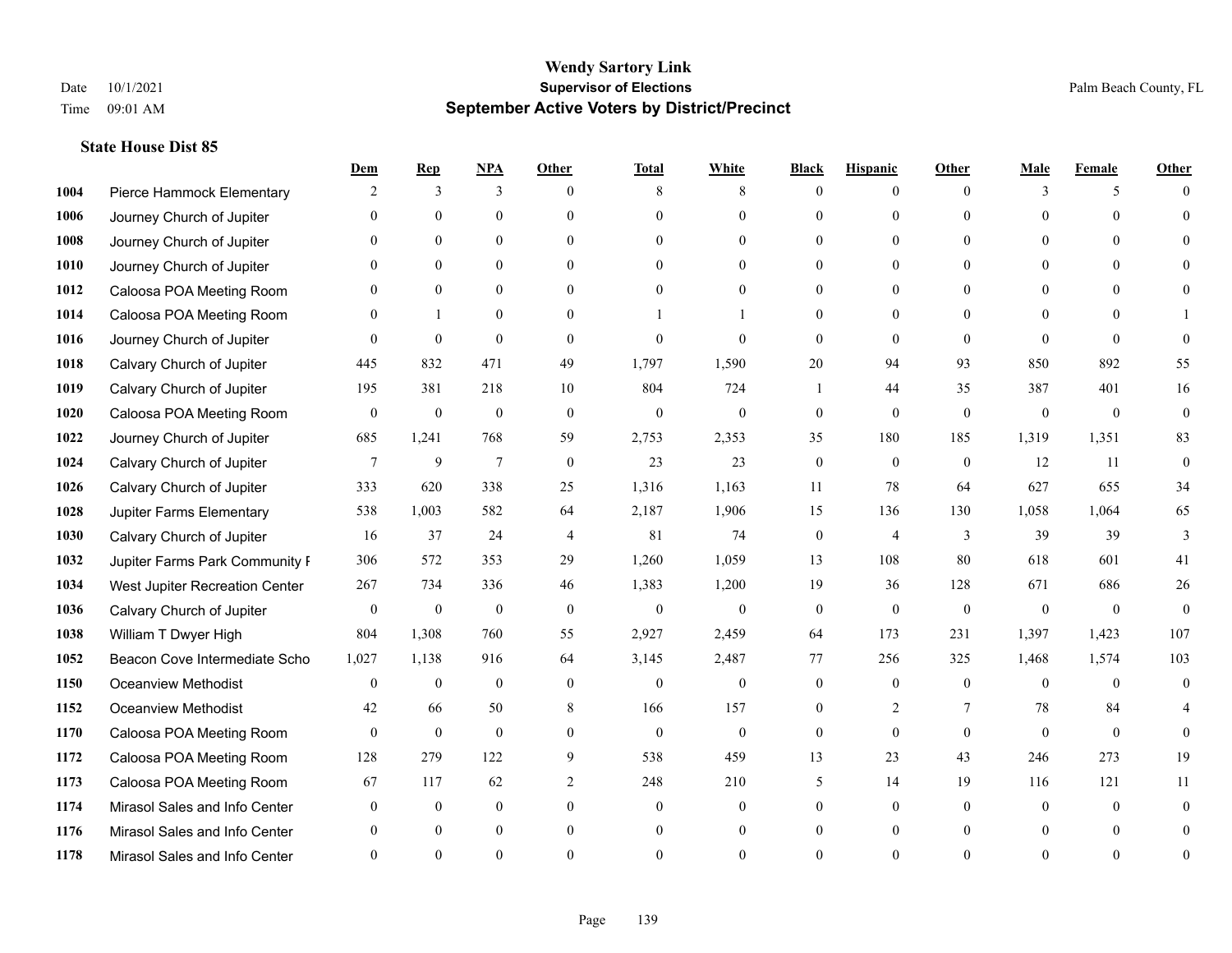|      |                                | Dem          | <b>Rep</b>       | $NPA$        | <b>Other</b>   | <b>Total</b>   | <b>White</b>   | <b>Black</b>     | <b>Hispanic</b>  | Other          | <b>Male</b>    | <b>Female</b>  | <b>Other</b>   |
|------|--------------------------------|--------------|------------------|--------------|----------------|----------------|----------------|------------------|------------------|----------------|----------------|----------------|----------------|
| 1180 | Mirasol Sales and Info Center  | $\mathbf{0}$ | $\boldsymbol{0}$ | $\mathbf{0}$ | $\theta$       | $\mathbf{0}$   | $\overline{0}$ | $\overline{0}$   | $\overline{0}$   | $\theta$       | $\theta$       | $\overline{0}$ | $\theta$       |
| 1182 | William T Dwyer High           | 155          | 262              | 136          | 6              | 559            | 476            | 15               | 30               | 38             | 265            | 280            | 14             |
| 1184 | Eastpointe Country Club        | 527          | 666              | 391          | 38             | 1,622          | 1,513          | 12               | 26               | 71             | 721            | 868            | 33             |
| 1186 | Mirasol Sales and Info Center  | 539          | 493              | 446          | 44             | 1,522          | 1,179          | 46               | 147              | 150            | 715            | 757            | 50             |
| 1188 | <b>Westwood Gardens HOA</b>    | 329          | 368              | 323          | 31             | 1,051          | 811            | 31               | 117              | 92             | 423            | 609            | 19             |
| 1189 | <b>Westwood Gardens HOA</b>    | 26           | 62               | 26           | 2              | 116            | 102            | 7                | 2                | 5              | 55             | 58             | 3              |
| 1190 | Gardens Presbyterian           | 1,349        | 2,100            | 1,398        | 155            | 5,002          | 4,086          | 137              | 341              | 438            | 2,228          | 2,633          | 141            |
| 1192 | Evergrene Clubhouse            | 381          | 674              | 458          | 40             | 1,553          | 1,309          | 27               | 82               | 135            | 748            | 749            | 56             |
| 1194 | Frenchmans Creek Real Estate   | 641          | 939              | 609          | 47             | 2,236          | 2,044          | 14               | 45               | 133            | 1,018          | 1,159          | 59             |
| 1196 | Gardens Presbyterian           | $\mathbf{0}$ | $\mathbf{0}$     | $\mathbf{0}$ | $\mathbf{0}$   | $\mathbf{0}$   | $\overline{0}$ | $\mathbf{0}$     | $\mathbf{0}$     | $\Omega$       | $\theta$       | $\theta$       | $\mathbf{0}$   |
| 1198 | 1st Baptist Church PBG         | 563          | 477              | 411          | 33             | 1,484          | 1,034          | 133              | 162              | 155            | 710            | 723            | 51             |
| 1200 | Dwight D Eisenhower Elementar  | $\mathbf{0}$ | $\mathbf{0}$     | $\mathbf{0}$ | $\mathbf{0}$   | $\overline{0}$ | $\overline{0}$ | $\boldsymbol{0}$ | $\mathbf{0}$     | $\mathbf{0}$   | $\mathbf{0}$   | $\theta$       | $\theta$       |
| 1202 | <b>Cross Community Church</b>  | 508          | 1,046            | 555          | 41             | 2,150          | 1,926          | 13               | 90               | 121            | 1,024          | 1,057          | 69             |
| 1204 | Holy Spirit Lutheran           | 9            | 23               | 14           | 3              | 49             | 43             | $\boldsymbol{0}$ | $\overline{c}$   | $\overline{4}$ | 24             | 21             | $\overline{4}$ |
| 1206 | Holy Spirit Lutheran           | 13           | 79               | 24           | 3              | 119            | 114            | 0                | 4                | $\overline{1}$ | 56             | 62             |                |
| 1208 | Juno Beach Town Center         | 444          | 862              | 463          | 49             | 1,818          | 1,656          | 6                | 56               | 100            | 833            | 937            | 48             |
| 1210 | Holy Spirit Lutheran           | 207          | 271              | 148          | 8              | 634            | 566            | $\overline{2}$   | 23               | 43             | 306            | 306            | 22             |
| 1212 | Juno Beach Town Center         | 47           | 67               | 55           | 9              | 178            | 148            | 6                | 9                | 15             | 92             | 82             | 4              |
| 1214 | Juno Beach Town Center         | 260          | 444              | 193          | 25             | 922            | 858            | 6                | 13               | 45             | 369            | 530            | 23             |
| 1216 | <b>Oceanview Methodist</b>     | 131          | 296              | 149          | 14             | 590            | 508            | 10               | 31               | 41             | 288            | 289            | 13             |
| 1218 | Osceola Creek Middle           |              | $\theta$         | $\theta$     | $\Omega$       | $\overline{1}$ |                | $\overline{0}$   | $\Omega$         | $\Omega$       | $\mathbf{1}$   | $\Omega$       | $\theta$       |
| 1220 | Pierce Hammock Elementary      | $\mathbf{0}$ | $\boldsymbol{0}$ | $\mathbf{0}$ | $\mathbf{0}$   | $\overline{0}$ | $\overline{0}$ | $\overline{0}$   | $\boldsymbol{0}$ | $\mathbf{0}$   | $\overline{0}$ | $\mathbf{0}$   | $\overline{0}$ |
| 1222 | Sandhill Crane Golf Club       | 15           | 34               | 19           | $\overline{0}$ | 68             | 48             | 7                | 6                | 7              | 34             | 33             |                |
| 1224 | Pierce Hammock Elementary      | $\theta$     | $\theta$         | $\theta$     | $\theta$       | $\theta$       | $\overline{0}$ | $\mathbf{0}$     | $\mathbf{0}$     | $\theta$       | $\theta$       | $\mathbf{0}$   | $\theta$       |
| 1228 | <b>Carleton Oaks Clubhouse</b> | 145          | 195              | 127          | $\mathfrak{H}$ | 472            | 341            | 24               | 50               | 57             | 227            | 232            | 13             |
| 1230 | Christ Fellowship Church PBG   | $\theta$     | $\mathbf{0}$     | $\mathbf{0}$ | $\theta$       | $\mathbf{0}$   | $\overline{0}$ | 0                | $\overline{0}$   | $\theta$       | $\theta$       | $\theta$       | $\mathbf{0}$   |
| 1232 | Mirasol Sales and Info Center  |              | $\Omega$         | $\theta$     | $\theta$       | $\theta$       | $\overline{0}$ | $\overline{0}$   | $\overline{0}$   | $\Omega$       | $\Omega$       | $\theta$       | $\mathbf{0}$   |
| 1234 | Christ Fellowship Church PBG   | $\Omega$     | $\Omega$         | $\theta$     | $\Omega$       | $\Omega$       | $\theta$       | $\theta$         | $\theta$         | $\Omega$       | $\Omega$       | $\Omega$       | $\mathbf{0}$   |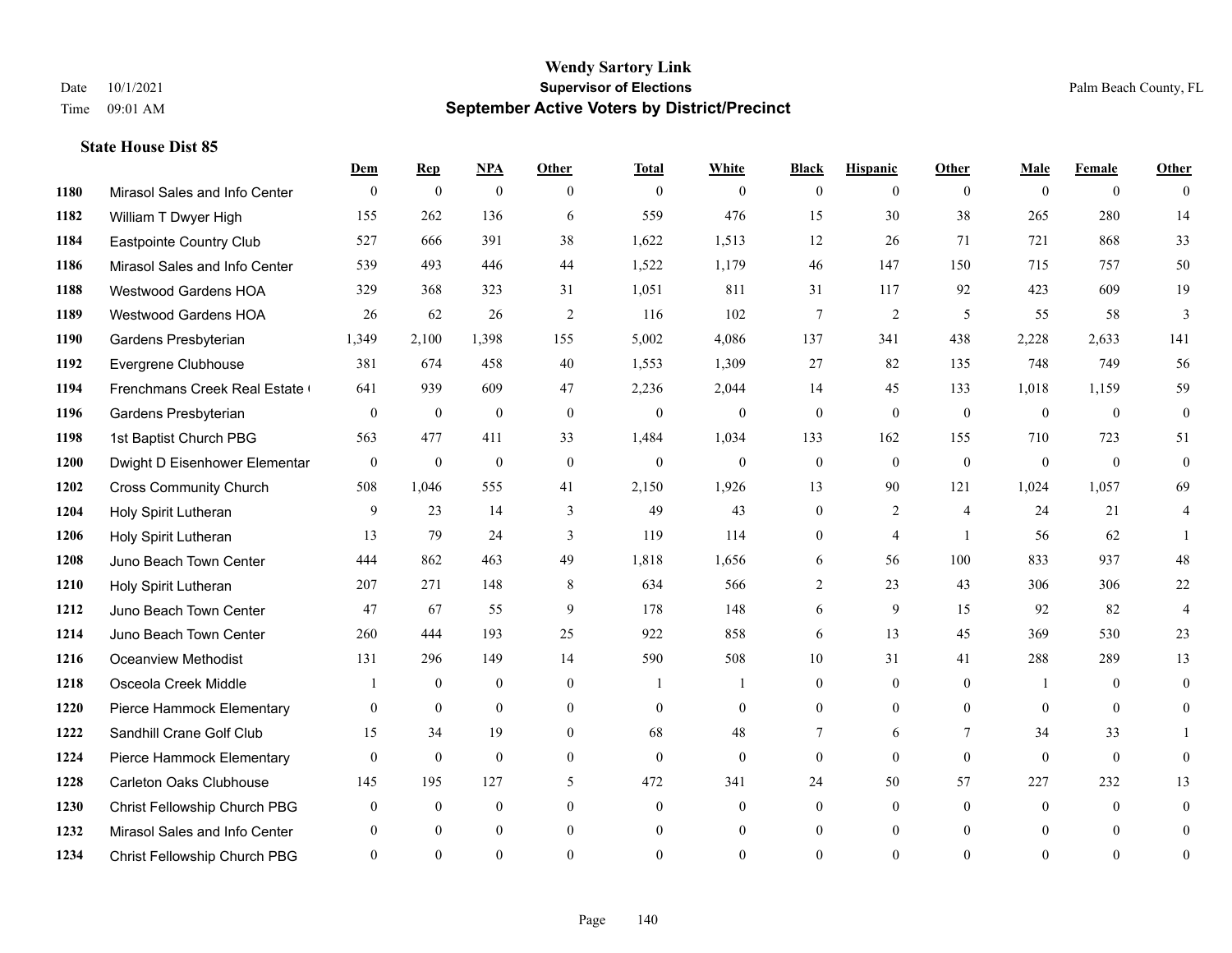**State House Dist 85**

#### **Wendy Sartory Link** Date 10/1/2021 **Supervisor of Elections** Palm Beach County, FL Time 09:01 AM **September Active Voters by District/Precinct**

# **Dem Rep NPA Other Total White Black Hispanic Other Male Female Other** Mirasol Sales and Info Center 0 0 0 0 0 0 0 0 0 0 0 0 Mirasol Sales and Info Center 595 760 510 60 1,925 1,746 17 21 141 910 958 57 Timber Trace Elementary 781 1,084 622 55 2,542 2,193 53 151 145 1,144 1,321 77 Christ Fellowship Church PBG 849 1,062 615 61 2,587 2,347 37 59 144 1,069 1,457 61 Christ Fellowship Church PBG 460 646 437 54 1,597 1,388 30 74 105 682 861 54 Watson B Duncan Middle 834 887 696 64 2,481 1,968 72 195 246 1,081 1,321 79 Watson B Duncan Middle 33 187 59 9 288 265 2 0 21 137 137 14 PBG Community Center 500 587 389 34 1,510 1,270 25 120 95 641 838 31 Palm Beach Gardens High 12 36 16 1 65 58 0 4 3 33 28 4 Ballen Isles Country Club 864 782 638 49 2,333 2,146 18 21 148 1,045 1,227 61 Northlake Nazarene Church 150 175 126 7 458 385 6 27 40 228 213 17 North County Senior Center 1 2 3 3 3 9 8 1 0 0 5 4 0 North County Senior Center 309 217 257 28 811 444 98 123 146 361 423 27 PBG City Hall Council Room 440 542 301 25 1,308 1,086 27 109 86 583 684 41 PBG Moose Lodge 2010 1 0 3 0 4 4 0 0 0 2 2 0 PBG City Hall Council Room 0 0 0 0 0 0 0 0 0 0 0 0 PBG City Hall Council Room 162 107 134 12 415 248 71 63 33 166 239 10 PBG Community Center 99 71 99 8 277 169 43 35 30 106 158 13 PBG Community Center  $\begin{array}{ccccccccccccc}\n4 & 0 & 2 & 0 & 6 & 2 & 3 & 1 & 0 & 2 & 3 & 1\n\end{array}$  Palm Beach Gardens Elementary 721 671 535 51 1,978 1,583 100 120 175 924 990 64 Palm Beach Gardens High 587 553 426 38 1,604 1,217 94 139 154 750 791 63 Palm Beach Gardens High 118 91 78 5 292 189 45 39 19 137 145 10 Garden Lodge 366 F&AM 366 186 268 20 840 413 192 134 101 369 438 33 Pew Leadership Center 140 151 112 11 414 348 12 24 30 169 242 3 Pew Leadership Center 76 49 56 6 187 135 12 18 22 91 82 14 Eissey Campus Theater 766 762 737 66 2,331 1,834 86 201 210 1,005 1,250 76 PBG Moose Lodge 2010 43 49 41 3 136 108 5 13 10 67 61 8 PBG Moose Lodge 2010 13 24 6 0 43 39 1 0 3 22 19 2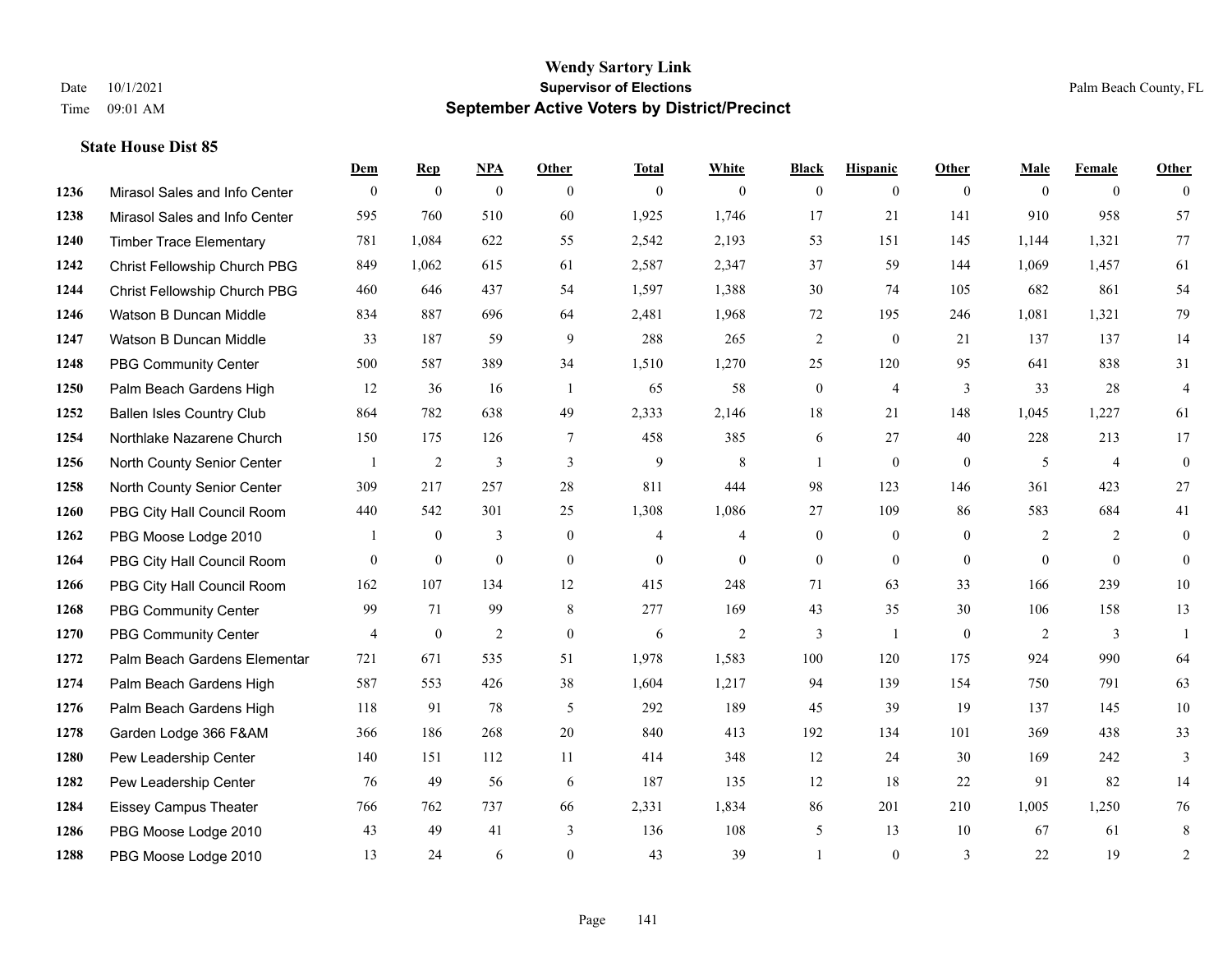**State House Dist 85**

#### **Wendy Sartory Link** Date 10/1/2021 **Supervisor of Elections** Palm Beach County, FL Time 09:01 AM **September Active Voters by District/Precinct**

# **Dem Rep NPA Other Total White Black Hispanic Other Male Female Other** PBG Moose Lodge 2010 689 821 537 69 2,116 1,753 52 145 166 851 1,204 61 PBG Moose Lodge 2010 11 3 7 1 22 20 2 0 0 6 16 0 **1292 PBG Moose Lodge 2010** 15 47 18 1 81 74 1 1 5 38 40 3 Dwight D Eisenhower Elementar 27 80 22 7 136 116 5 4 11 67 68 1 Dwight D Eisenhower Elementary 226 261 196 20 703 550 15 90 48 277 399 27 PBG Moose Lodge 2010 36 34 21 2 93 84 0 4 5 38 53 2 Cross Community Church 1 3 1 0 5 4 0 0 1 2 3 0 Dwight D Eisenhower Elementar 38 53 38 3 132 112 1 7 12 61 66 5 NPB Community Center 210 261 185 23 679 586 13 39 41 342 308 29 NPB Community Center 0 0 0 1 1 1 0 0 0 1 0 0 Eissey Campus Theater **9** 18 17 2 46 39 1 0 6 25 21 0 Gardens Mall Community Room 38 68 37 4 147 131 3 3 3 10 74 69 4 Eissey Campus Theater 1 2 1 0 4 4 0 0 0 3 1 0 **1312 Gardens Mall Community Room** 6 20 11 0 37 34 0 2 1 18 19 0 NPB Community Center 51 126 61 6 244 217 3 8 16 100 131 13 NPB Community Center 188 184 144 28 544 390 43 74 37 236 290 18 PBG Moose Lodge 2010 0 0 0 0 0 0 0 0 0 0 0 0 NPB Community Center **33** 119 38 2 192 170 3 8 11 100 88 4 **1322 NPB Community Center**  $\begin{array}{cccccccc} 2 & 6 & 10 & 0 & 18 & 18 & 0 & 0 & 8 & 9 & 1 \end{array}$  Allamanda Elementary 444 445 379 41 1,309 1,039 38 133 99 549 716 44 Allamanda Elementary 189 226 162 16 593 504 7 31 51 259 320 14 Osborne Park Activities Bldg 614 831 552 47 2,044 1,751 28 122 143 991 993 60 1st Unitarian Church NPB 36 40 40 3 119 97 8 7 7 65 51 3 1st Unitarian Church NPB 343 393 255 32 1,023 840 57 62 64 498 502 23 **1334 1st Unitarian Church NPB** 2 3 5 1 11 11 0 0 0 4 7 0 Gardens Mall Community Room 35 91 43 4 173 154 0 4 15 87 79 7 Eissey Campus Theater 92 392 101 19 604 582 1 1 20 267 326 11 Eissey Campus Theater 6 6 6 3 0 15 13 0 1 1 7 8 0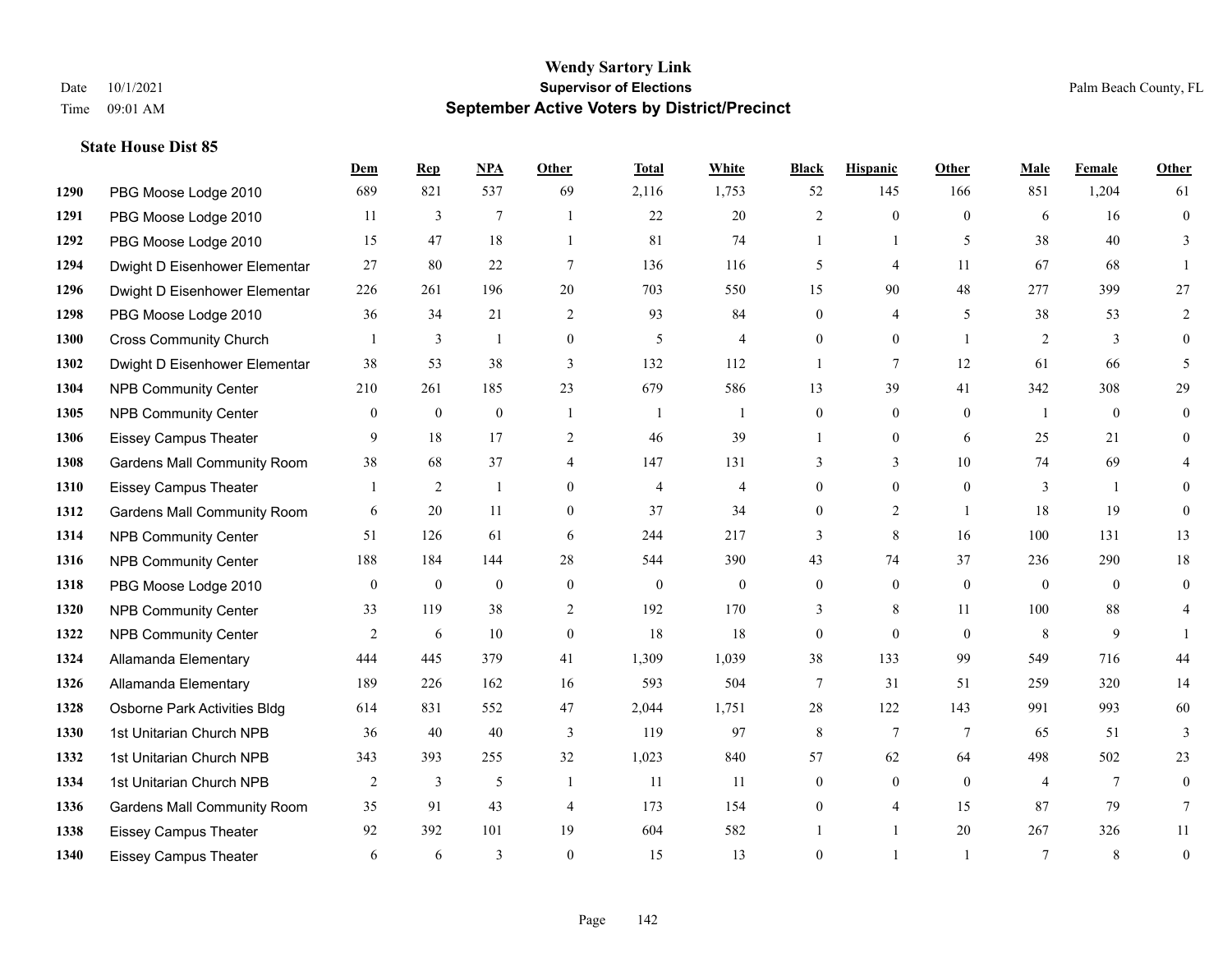|      |                                 | Dem          | <b>Rep</b>       | NPA              | <b>Other</b> | <b>Total</b>     | <b>White</b>     | <b>Black</b>     | <b>Hispanic</b>  | <b>Other</b>     | <b>Male</b>  | Female       | Other            |
|------|---------------------------------|--------------|------------------|------------------|--------------|------------------|------------------|------------------|------------------|------------------|--------------|--------------|------------------|
| 1342 | NPB Country Club                | 307          | 447              | 269              | 29           | 1,052            | 950              | 18               | 32               | 52               | 449          | 578          | 25               |
| 1344 | Old Port Cove                   | 296          | 520              | 321              | 33           | 1,170            | 1,073            | 5                | 30               | 62               | 531          | 621          | $18\,$           |
| 1346 | Anchorage Activities Bldg       | 557          | 930              | 419              | 37           | 1,943            | 1,785            | 13               | 58               | 87               | 895          | 1,000        | $48\,$           |
| 1348 | <b>NPB Council Chambers</b>     | 32           | 124              | 33               | $\,8\,$      | 197              | 186              | $\boldsymbol{0}$ | 6                | 5                | 100          | 91           | 6                |
| 1350 | Faith Lutheran Church           | 378          | 613              | 370              | 25           | 1,386            | 1,222            | 10               | 79               | 75               | 661          | 682          | 43               |
| 1352 | Northlake Nazarene Church       | 673          | 861              | 592              | 52           | 2,178            | 1,554            | 154              | 186              | 284              | 981          | 1,120        | 77               |
| 1354 | <b>Grove Park Elementary</b>    | 93           | 166              | 78               | 4            | 341              | 288              | 11               | 19               | 23               | 155          | 176          | $10\,$           |
| 1360 | Garden Lodge 366 F&AM           | 351          | 329              | 238              | 23           | 941              | 739              | 59               | 73               | 70               | 413          | 501          | 27               |
| 1362 | <b>Grove Park Elementary</b>    | 212          | 122              | 183              | $\tau$       | 524              | 264              | 48               | 158              | 54               | 233          | 273          | 18               |
| 1372 | Garden Lodge 366 F&AM           | 96           | 37               | 44               | $\tau$       | 184              | 84               | 58               | 20               | 22               | 81           | 97           | $\sqrt{6}$       |
| 1374 | Pew Leadership Center           | 191          | 81               | 138              | 11           | 421              | 218              | 115              | 46               | 42               | 174          | 233          | 14               |
| 1380 | <b>NPB Council Chambers</b>     | 177          | 263              | 156              | 15           | 611              | 541              | 10               | 22               | 38               | 270          | 322          | 19               |
| 2002 | Jeaga Middle                    | 180          | 92               | 111              | 6            | 389              | 151              | 127              | 39               | 72               | 170          | 207          | 12               |
| 2004 | <b>Grassy Waters Elementary</b> | 1,043        | 323              | 583              | 43           | 1,992            | 588              | 728              | 395              | 281              | 848          | 1,073        | 71               |
| 2006 | Jeaga Middle                    | 171          | 79               | 101              | 9            | 360              | 150              | 110              | 77               | 23               | 148          | 202          | $10\,$           |
| 2008 | Jeaga Middle                    | $\mathbf{0}$ | $\boldsymbol{0}$ | $\mathbf{0}$     | $\mathbf{0}$ | $\theta$         | $\boldsymbol{0}$ | $\boldsymbol{0}$ | $\mathbf{0}$     | $\theta$         | $\mathbf{0}$ | $\mathbf{0}$ | $\boldsymbol{0}$ |
| 2010 | <b>Cypress Lakes HOA</b>        | 591          | 328              | 281              | 33           | 1,233            | 840              | 201              | 96               | 96               | 471          | 727          | 35               |
| 2012 | Century Village Clubhouse       | 61           | 31               | 24               | 2            | 118              | 72               | 14               | 18               | 14               | 54           | 60           | $\overline{4}$   |
| 6040 | Osceola Creek Middle            | 101          | 128              | 102              | -1           | 332              | 251              | 13               | 33               | 35               | 155          | 161          | 16               |
| 6042 | Osceola Creek Middle            | 989          | 1,213            | 1,038            | 62           | 3,302            | 2,119            | 429              | 488              | 266              | 1,571        | 1,622        | 109              |
| 6044 | <b>Frontier Elementary</b>      | 910          | 977              | 782              | 59           | 2,728            | 1,736            | 417              | 344              | 231              | 1,280        | 1,363        | 85               |
| 6045 | Acreage Branch Library          | 204          | 267              | 177              | 10           | 658              | 418              | 81               | 90               | 69               | 315          | 312          | 31               |
| 6046 | Pierce Hammock Elementary       | 802          | 959              | 754              | 48           | 2,563            | 1,644            | 360              | 322              | 237              | 1,239        | 1,226        | 98               |
| 6048 | Pierce Hammock Elementary       | $\bf{0}$     | $\boldsymbol{0}$ | $\boldsymbol{0}$ | $\mathbf{0}$ | $\boldsymbol{0}$ | $\boldsymbol{0}$ | $\boldsymbol{0}$ | $\boldsymbol{0}$ | $\boldsymbol{0}$ | $\mathbf{0}$ | $\mathbf{0}$ | $\boldsymbol{0}$ |
| 6050 | Acreage Branch Library          | 873          | 877              | 732              | 60           | 2,542            | 1,553            | 375              | 351              | 263              | 1,194        | 1,257        | 91               |
| 6051 | Cornerstone Fellowship          | 608          | 754              | 554              | 50           | 1,966            | 1,253            | 209              | 291              | 213              | 914          | 980          | $72\,$           |
| 6052 | Seminole Ridge High             | 614          | 645              | 563              | 37           | 1,859            | 1,142            | 226              | 314              | 177              | 880          | 906          | $73\,$           |
| 6054 | <b>Acreage Pines Elementary</b> | $\mathbf{0}$ | $\mathbf{0}$     | $\mathbf{0}$     | $\theta$     | $\theta$         | $\mathbf{0}$     | $\theta$         | $\mathbf{0}$     | $\mathbf{0}$     | $\theta$     | $\mathbf{0}$ | $\boldsymbol{0}$ |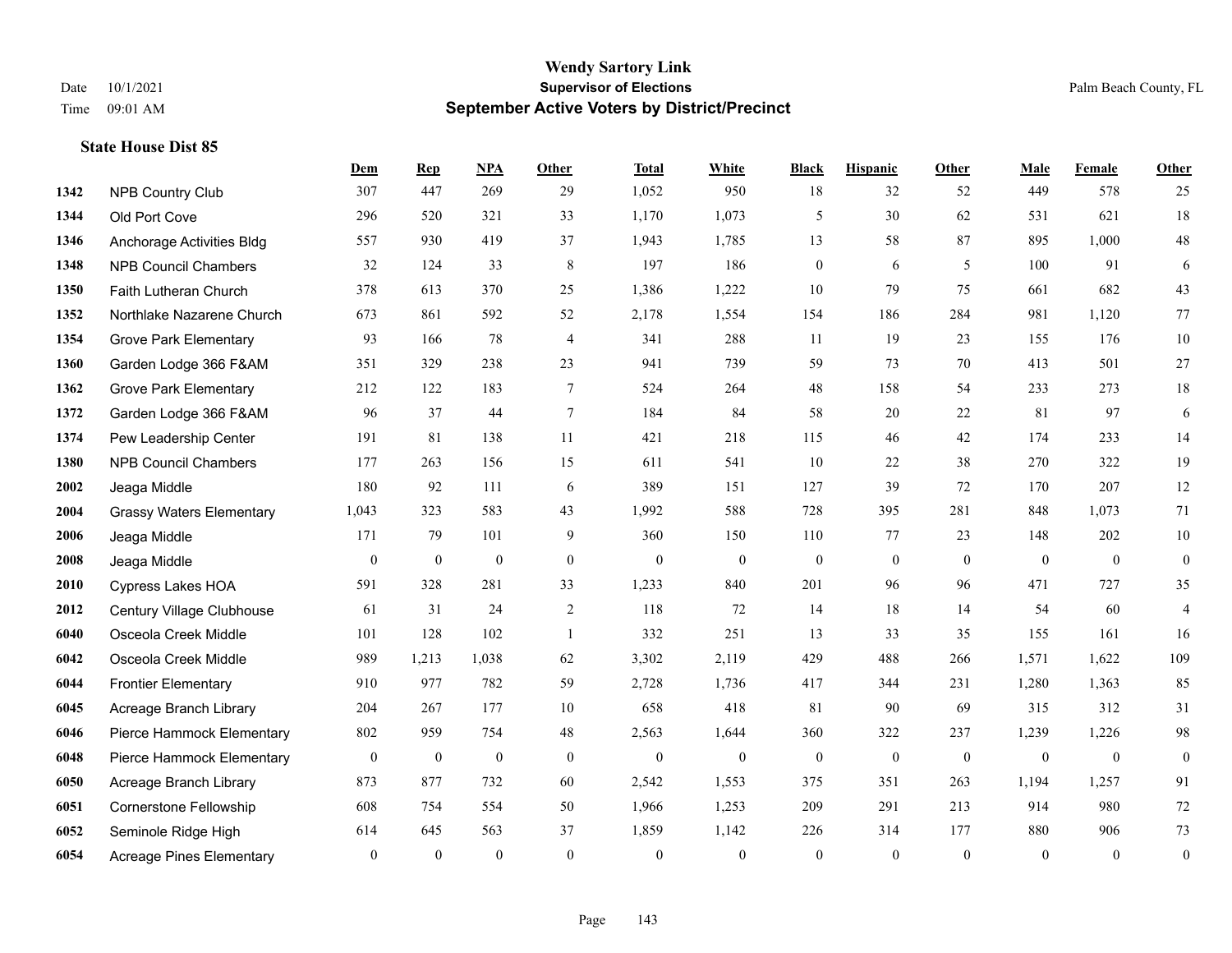|      |                                  | Dem              | <b>Rep</b>       | NPA              | <b>Other</b>     | <b>Total</b> | <b>White</b>     | <b>Black</b>     | <b>Hispanic</b>  | Other          | <b>Male</b>  | <b>Female</b>  | <b>Other</b>     |
|------|----------------------------------|------------------|------------------|------------------|------------------|--------------|------------------|------------------|------------------|----------------|--------------|----------------|------------------|
| 6056 | Pierce Hammock Elementary        | $\mathbf{0}$     | $\mathbf{0}$     | $\boldsymbol{0}$ | $\theta$         | $\theta$     | $\overline{0}$   | $\mathbf{0}$     | $\mathbf{0}$     | $\theta$       | $\theta$     | $\overline{0}$ | $\theta$         |
| 6058 | <b>Acreage Pines Elementary</b>  | 738              | 608              | 567              | 39               | 1,952        | 1,053            | 353              | 249              | 297            | 947          | 942            | 63               |
| 6060 | Indian Trail Improvement Dist    | 886              | 959              | 802              | 58               | 2,705        | 1,680            | 340              | 401              | 284            | 1,246        | 1,359          | 100              |
| 6062 | Sandhill Crane Golf Club         | 228              | 419              | 260              | 22               | 929          | 661              | 74               | 71               | 123            | 456          | 441            | $32\,$           |
| 6064 | Sandhill Crane Golf Club         | 32               | 52               | 34               | $\overline{4}$   | 122          | 98               | 6                | 12               | 6              | 60           | 58             | $\overline{4}$   |
| 6066 | Ibis POA Admin Building          | 1,022            | 1,102            | 726              | 86               | 2,936        | 2,576            | 90               | 66               | 204            | 1,386        | 1,484          | 66               |
| 6068 | Ibis POA Admin Building          | $\mathbf{0}$     | $\boldsymbol{0}$ | $\mathbf{0}$     | $\mathbf{0}$     | $\theta$     | $\mathbf{0}$     | $\boldsymbol{0}$ | $\mathbf{0}$     | $\mathbf{0}$   | $\mathbf{0}$ | $\mathbf{0}$   | $\boldsymbol{0}$ |
| 6070 | Ironhorse Country Club           | 159              | 258              | 119              | 9                | 545          | 439              | 35               | 20               | 51             | 243          | 291            | 11               |
| 6072 | Seminole Ridge High              | 489              | 482              | 471              | 47               | 1,489        | 686              | 283              | 397              | 123            | 698          | 767            | 24               |
| 6073 | Seminole Ridge High              | $\overline{0}$   | $\boldsymbol{0}$ | $\mathbf{0}$     | $\mathbf{0}$     | $\theta$     | $\overline{0}$   | $\mathbf{0}$     | $\mathbf{0}$     | $\mathbf{0}$   | $\mathbf{0}$ | $\overline{0}$ | $\boldsymbol{0}$ |
| 6076 | <b>Western Pines Middle</b>      | 643              | 704              | 570              | 36               | 1,953        | 1,426            | 155              | 200              | 172            | 931          | 940            | 82               |
| 6078 | <b>Western Pines Middle</b>      | 655              | 723              | 648              | 39               | 2,065        | 1,376            | 159              | 357              | 173            | 979          | 1.027          | 59               |
| 6080 | <b>Golden Grove Elementary</b>   | 603              | 779              | 617              | 49               | 2,048        | 1,373            | 130              | 348              | 197            | 956          | 1,010          | 82               |
| 6082 | PBSC Loxahatchee Groves Can      | 11               | 6                | 14               | $\overline{2}$   | 33           | 28               | $\boldsymbol{0}$ | $\mathfrak{Z}$   | $\overline{2}$ | 13           | 20             | $\boldsymbol{0}$ |
| 6084 | PBSC Loxahatchee Groves Can      | 275              | 405              | 334              | 38               | 1,052        | 659              | 64               | 226              | 103            | 518          | 518            | 16               |
| 6086 | PBSC Loxahatchee Groves Can      | 266              | 415              | 244              | 20               | 945          | 690              | 93               | 86               | 76             | 431          | 485            | 29               |
| 6088 | Seminole Ridge High              | 533              | 688              | 546              | 40               | 1,807        | 1,158            | 216              | 291              | 142            | 854          | 899            | 54               |
| 6090 | Loxahatchee Groves Elementary    | 767              | 885              | 748              | 58               | 2,458        | 1,525            | 280              | 443              | 210            | 1,188        | 1,178          | 92               |
| 6092 | PBSC Loxahatchee Groves Can      | 173              | 225              | 142              | 16               | 556          | 359              | 45               | 108              | 44             | 267          | 268            | 21               |
| 7002 | J F Kennedy Middle               | $\boldsymbol{0}$ | $\boldsymbol{0}$ | $\boldsymbol{0}$ | $\boldsymbol{0}$ | $\mathbf{0}$ | $\boldsymbol{0}$ | $\boldsymbol{0}$ | $\boldsymbol{0}$ | $\overline{0}$ | $\mathbf{0}$ | $\overline{0}$ | $\boldsymbol{0}$ |
| 7006 | J F Kennedy Middle               | $\theta$         | $\mathbf{0}$     | $\mathbf{0}$     | $\theta$         | $\theta$     | $\overline{0}$   | $\mathbf{0}$     | $\mathbf{0}$     | $\theta$       | $\theta$     | $\theta$       | $\theta$         |
| 7008 | J F Kennedy Middle               | $\theta$         | $\mathbf{0}$     | $\mathbf{0}$     | $\overline{0}$   | $\theta$     | $\overline{0}$   | $\overline{0}$   | $\mathbf{0}$     | $\Omega$       | $\theta$     | $\theta$       | $\Omega$         |
| 7032 | <b>Crossroads Baptist Church</b> | $\theta$         | $\mathbf{0}$     | $\mathbf{0}$     | $\overline{0}$   | $\theta$     | $\overline{0}$   | $\mathbf{0}$     | $\mathbf{0}$     | $\theta$       | $\mathbf{0}$ | $\theta$       | $\overline{0}$   |
| 7074 | <b>Egret Lake Elementary</b>     | 194              | 38               | 86               | 10               | 328          | 55               | 194              | 34               | 45             | 141          | 179            | 8                |
| 7076 | <b>Egret Lake Elementary</b>     | 3                | 2                | $\mathbf{1}$     | $\mathbf{0}$     | 6            | $\overline{4}$   | 1                | $\mathbf{0}$     | $\overline{1}$ | 5            | $\mathbf{1}$   | $\theta$         |
| 7078 | <b>Egret Lake Elementary</b>     | 347              | 101              | 147              | 17               | 612          | 414              | 101              | 52               | 45             | 239          | 351            | $22\,$           |
| 7082 | Seminole Trails Elementary       | 1,035            | 318              | 488              | 29               | 1,870        | 680              | 715              | 261              | 214            | 813          | 975            | 82               |
| 7084 | Sharon Christian Church          | 733              | 269              | 433              | 46               | 1,481        | 599              | 443              | 278              | 161            | 610          | 816            | 55               |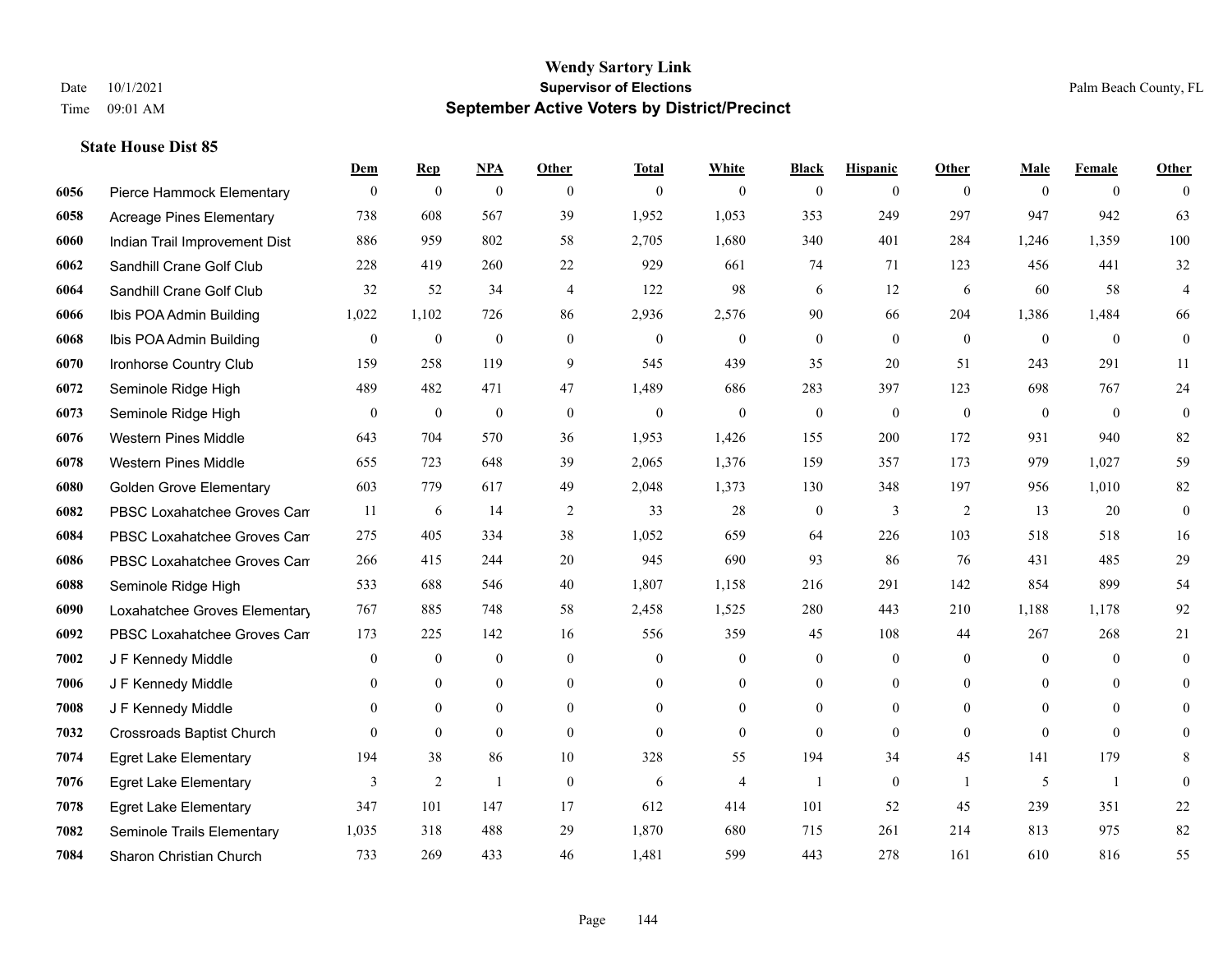|      |                            |            |            |               |              | <b>Wendy Sartory Link</b>                           |              |              |                 |              |             |        |                       |
|------|----------------------------|------------|------------|---------------|--------------|-----------------------------------------------------|--------------|--------------|-----------------|--------------|-------------|--------|-----------------------|
| Date | 10/1/2021                  |            |            |               |              | <b>Supervisor of Elections</b>                      |              |              |                 |              |             |        | Palm Beach County, FL |
| Time | $09:01$ AM                 |            |            |               |              | <b>September Active Voters by District/Precinct</b> |              |              |                 |              |             |        |                       |
|      | <b>State House Dist 85</b> | <b>Dem</b> | <u>Rep</u> | <u>NPA</u>    | <b>Other</b> | <u>Total</u>                                        | <b>White</b> | <b>Black</b> | <b>Hispanic</b> | <u>Other</u> | <u>Male</u> | Female | <b>Other</b>          |
| 7086 | Bear Lakes Middle          | 36         |            | $\mathcal{R}$ |              | 67                                                  | 26           |              | 10              | 16           | 25          |        |                       |

**State House Dist 85** 43,756 52,534 37,658 3,316 137,264 103,909 9,683 12,321 11,351 62,917 70,080 4,267

 $\overline{\phantom{a}}$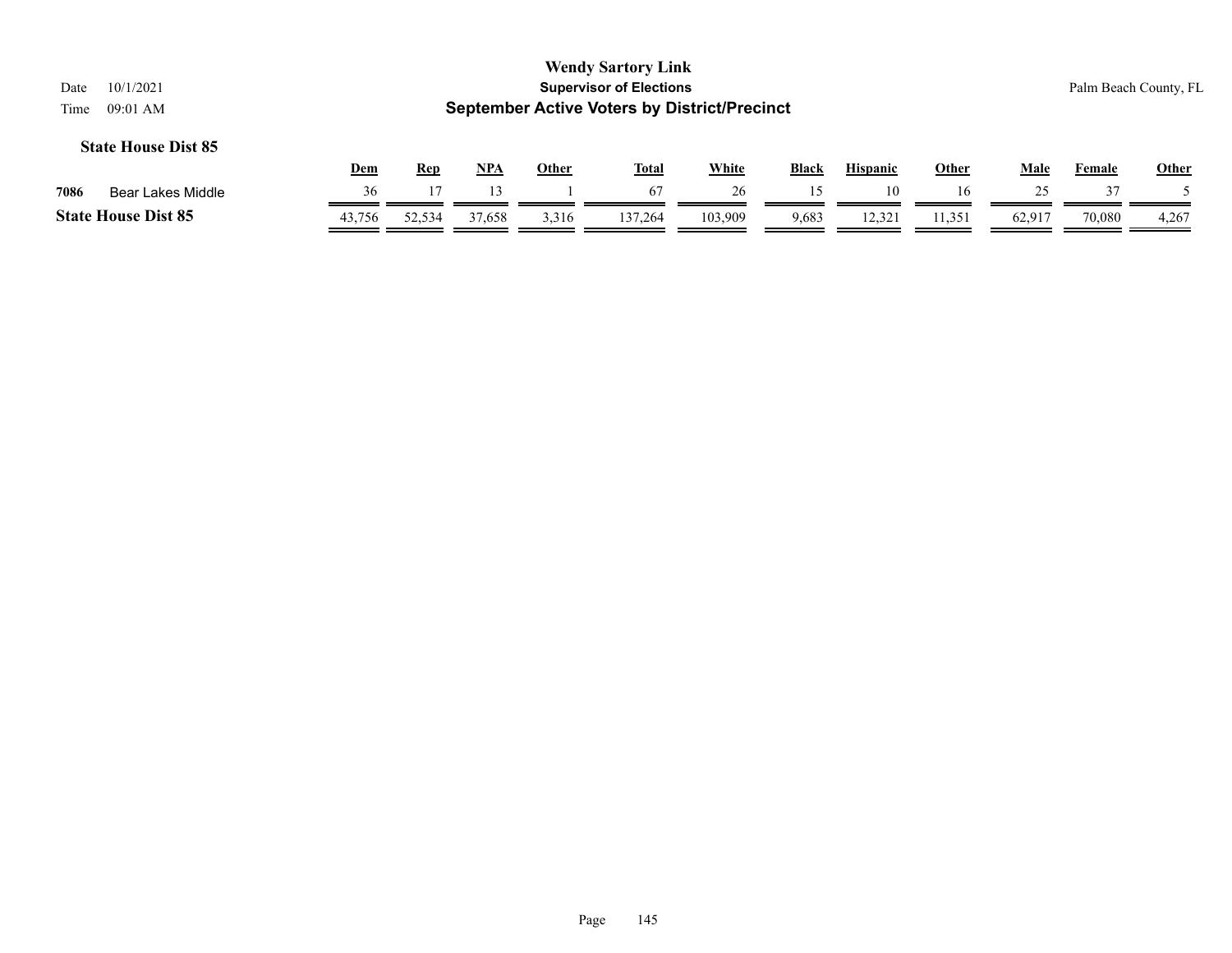|      |                                   | Dem              | <b>Rep</b>       | NPA              | <b>Other</b> | <b>Total</b>     | <b>White</b>     | <b>Black</b>     | <b>Hispanic</b> | <b>Other</b>     | <b>Male</b>  | <b>Female</b>    | <b>Other</b>   |
|------|-----------------------------------|------------------|------------------|------------------|--------------|------------------|------------------|------------------|-----------------|------------------|--------------|------------------|----------------|
| 2014 | Club Baywinds                     | 823              | 544              | 370              | 35           | 1,772            | 1,348            | 151              | 166             | 107              | 720          | 1,009            | 43             |
| 2016 | Andros Isle POA Clubhouse         | 854              | 562              | 545              | 35           | 1,996            | 1,078            | 394              | 300             | 224              | 851          | 1,074            | 71             |
| 2018 | <b>Riverwalk Clubhouse</b>        | 747              | 702              | 560              | 49           | 2,058            | 1,615            | 91               | 173             | 179              | 884          | 1,112            | 62             |
| 2020 | Jeaga Middle                      | 208              | 86               | 135              | 10           | 439              | 203              | 127              | 81              | 28               | 192          | 239              | $\,8\,$        |
| 2021 | Jeaga Middle                      | 167              | 56               | 121              | 16           | 360              | 111              | 124              | 74              | 51               | 142          | 206              | 12             |
| 2022 | Century Village Clubhouse         | 784              | 404              | 335              | 32           | 1,555            | 1,002            | 217              | 205             | 131              | 614          | 888              | 53             |
| 2024 | Century Village Clubhouse         | 793              | 420              | 323              | 37           | 1,573            | 1,102            | 167              | 163             | 141              | 619          | 903              | 51             |
| 2026 | Century Village Clubhouse         | 626              | 328              | 287              | 28           | 1,269            | 787              | 189              | 195             | 98               | 494          | 721              | 54             |
| 2028 | Century Village Clubhouse         | 342              | 187              | 149              | 6            | 684              | 470              | 66               | $88\,$          | 60               | 247          | 413              | 24             |
| 2030 | <b>Benoist Farms Elementary</b>   | 575              | 156              | 297              | 21           | 1,049            | 256              | 453              | 232             | 108              | 405          | 593              | 51             |
| 2032 | <b>Riverwalk Clubhouse</b>        | 51               | 26               | 29               | 5            | 111              | 56               | 32               | 15              | 8                | 42           | 66               | 3              |
| 2034 | <b>Riverwalk Clubhouse</b>        | 101              | 51               | 69               | 10           | 231              | 92               | 59               | 55              | 25               | 102          | 127              | $\overline{c}$ |
| 2036 | <b>Turning Points Academy</b>     | 759              | 417              | 376              | 38           | 1,590            | 936              | 286              | 262             | 106              | 591          | 952              | $47\,$         |
| 2038 | <b>Turning Points Academy</b>     | 817              | 180              | 354              | $20\,$       | 1,371            | 485              | 622              | 154             | 110              | 463          | 868              | 40             |
| 2040 | Wynnebrook Elementary             | 811              | 269              | 425              | 21           | 1,526            | 418              | 597              | 352             | 159              | 662          | 793              | 71             |
| 2041 | Wynnebrook Elementary             | 541              | 248              | 381              | 17           | 1,187            | 475              | 136              | 483             | 93               | 500          | 637              | 50             |
| 2042 | <b>Turning Points Academy</b>     | $\boldsymbol{0}$ | $\boldsymbol{0}$ | $\boldsymbol{0}$ | $\mathbf{0}$ | $\boldsymbol{0}$ | $\boldsymbol{0}$ | $\boldsymbol{0}$ | $\mathbf{0}$    | $\boldsymbol{0}$ | $\mathbf{0}$ | $\boldsymbol{0}$ | $\mathbf{0}$   |
| 2044 | St Christophers Episcopal Chr     | 1,106            | 281              | 561              | 33           | 1,981            | 570              | 812              | 394             | 205              | 875          | 1,013            | 93             |
| 2046 | Haverhill Town Hall               | 396              | 216              | 237              | 10           | 859              | 331              | 236              | 202             | 90               | 387          | 434              | $38\,$         |
| 2048 | Elks Lodge #1352                  | $\overline{2}$   | $\mathfrak{Z}$   | $\boldsymbol{0}$ | $\mathbf{0}$ | 5                | $\mathfrak{Z}$   | $\mathbf{1}$     | $\mathbf{0}$    | $\overline{1}$   | 3            | 1                | 1              |
| 2050 | Elks Lodge #1352                  | 19               | 19               | 26               | 3            | 67               | 40               | 6                | 13              | 8                | 35           | 29               | 3              |
| 2052 | Elks Lodge #1352                  | 557              | 152              | 270              | 20           | 999              | 179              | 472              | 153             | 195              | 463          | 496              | 40             |
| 2054 | Elks Lodge #1352                  | 1,277            | 326              | 701              | 25           | 2,329            | 457              | 987              | 594             | 291              | 1,026        | 1,194            | 109            |
| 2080 | <b>Everglades Elementary</b>      | 162              | 169              | 125              | 9            | 465              | 264              | 67               | 79              | 55               | 215          | 229              | 21             |
| 2081 | <b>Everglades Elementary</b>      | 69               | 92               | 45               | $\mathbf{0}$ | 206              | 148              | $\tau$           | 28              | 23               | 102          | 98               | 6              |
| 2082 | Pine Jog Environmental Center     | 166              | 288              | 161              | 10           | 625              | 430              | 25               | 115             | 55               | 298          | 311              | 16             |
| 2083 | Pine Jog Environmental Center     | $\tau$           | 21               | 17               | $\mathbf{0}$ | 45               | 30               | $\boldsymbol{0}$ | 13              | $\overline{2}$   | 21           | 23               | -1             |
| 2084 | <b>Community Christian Church</b> | 282              | 117              | 158              | 16           | 573              | 170              | 207              | 130             | 66               | 256          | 302              | 15             |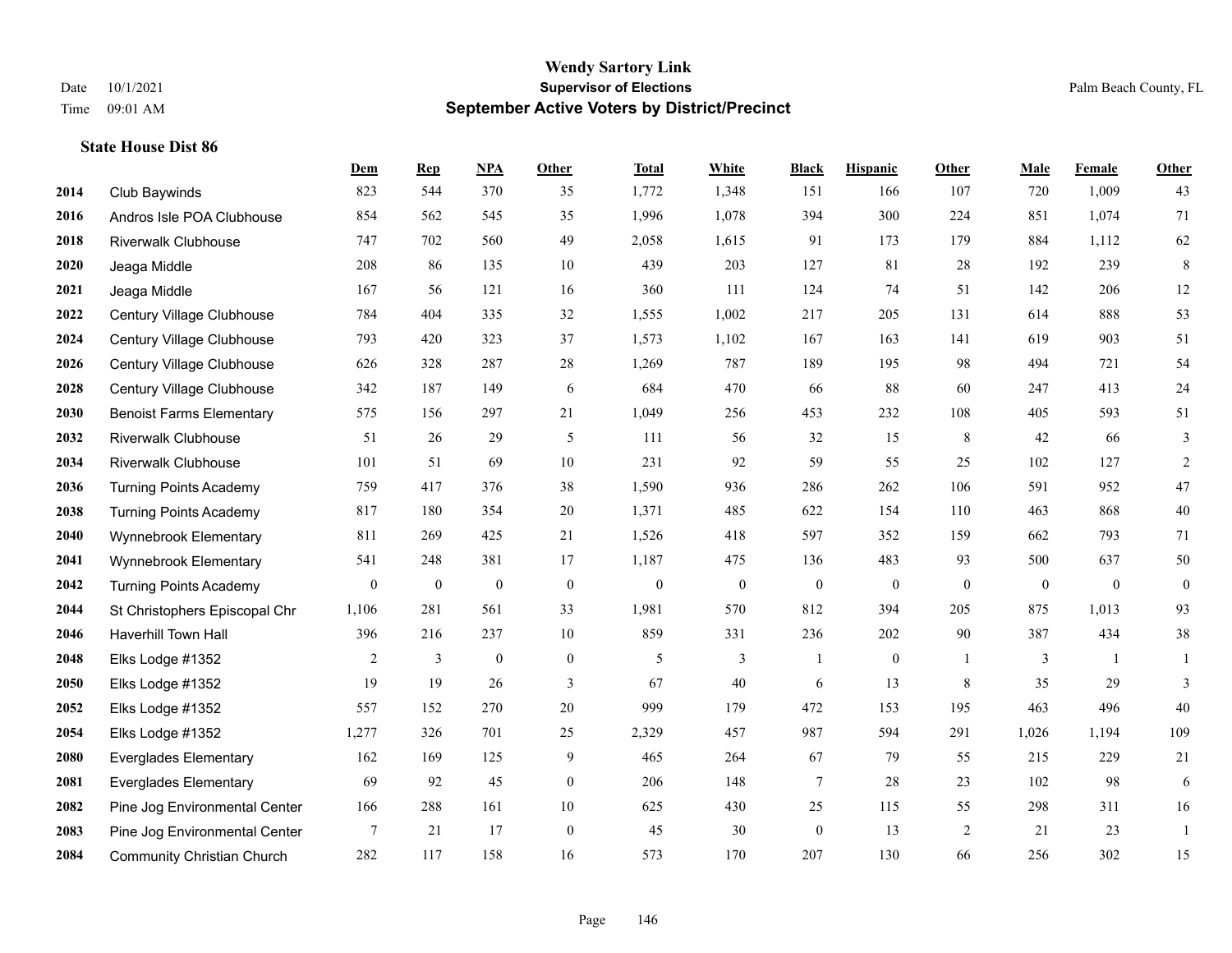|      |                                   | Dem            | <b>Rep</b>     | NPA              | Other            | <b>Total</b>     | <b>White</b>     | <b>Black</b>     | <b>Hispanic</b>  | <b>Other</b>             | <b>Male</b>  | <b>Female</b>  | <b>Other</b>     |
|------|-----------------------------------|----------------|----------------|------------------|------------------|------------------|------------------|------------------|------------------|--------------------------|--------------|----------------|------------------|
| 2085 | <b>Community Christian Church</b> | 2              | $\overline{1}$ | $\mathbf{0}$     | $\overline{0}$   | 3                | 3                | $\mathbf{0}$     | $\boldsymbol{0}$ | $\theta$                 |              | 2              | $\theta$         |
| 2087 | <b>Community Christian Church</b> |                | $\mathbf{1}$   | $\mathbf{0}$     | $\mathbf{0}$     | $\overline{2}$   | $\overline{2}$   | $\mathbf{0}$     | $\mathbf{0}$     | $\theta$                 | 2            | $\theta$       | $\mathbf{0}$     |
| 2088 | Melaleuca Elementary              | 861            | 527            | 655              | 36               | 2,079            | 1,059            | 343              | 481              | 196                      | 954          | 1,046          | 79               |
| 2094 | Pine Jog Environmental Center     | 370            | 77             | 204              | 11               | 662              | 111              | 262              | 173              | 116                      | 273          | 360            | 29               |
| 2146 | Village Walk HOA Clubhouse        | 544            | 533            | 429              | 43               | 1,549            | 1,201            | 58               | 138              | 152                      | 640          | 854            | 55               |
| 6094 | Palms West Presbyterian           | 660            | 928            | 660              | 43               | 2,291            | 1,829            | 77               | 207              | 178                      | 1,095        | 1,123          | 73               |
| 6096 | Palms West Presbyterian           | 0              | $\mathbf{0}$   | $\boldsymbol{0}$ | $\boldsymbol{0}$ | $\theta$         | $\boldsymbol{0}$ | $\boldsymbol{0}$ | $\boldsymbol{0}$ | $\mathbf{0}$             | $\mathbf{0}$ | $\mathbf{0}$   | $\boldsymbol{0}$ |
| 6098 | <b>HL Johnson Elementary</b>      | 658            | 506            | 468              | 38               | 1,670            | 920              | 304              | 260              | 186                      | 759          | 870            | 41               |
| 6100 | <b>Madison Green Clubhouse</b>    | 1,237          | 719            | 766              | 54               | 2,776            | 1,198            | 788              | 409              | 381                      | 1,284        | 1,388          | 104              |
| 6102 | <b>RPB Recreation Center</b>      | 657            | 472            | 456              | 25               | 1,610            | 938              | 266              | 261              | 145                      | 665          | 891            | 54               |
| 6104 | Crestwood Middle                  | 181            | 150            | 119              | $\,8\,$          | 458              | 214              | 75               | 83               | 86                       | 214          | 224            | $20\,$           |
| 6106 | <b>RPB Recreation Center</b>      | 218            | 122            | 200              | 10               | 550              | 227              | 98               | 156              | 69                       | 219          | 311            | $20\,$           |
| 6108 | Calypso Bay Waterpark             | 0              | $\mathbf{0}$   | $\boldsymbol{0}$ | $\boldsymbol{0}$ | $\boldsymbol{0}$ | $\boldsymbol{0}$ | $\boldsymbol{0}$ | $\boldsymbol{0}$ | $\mathbf{0}$             | $\mathbf{0}$ | $\overline{0}$ | $\boldsymbol{0}$ |
| 6112 | Crestwood Middle                  | 469            | 418            | 355              | 32               | 1,274            | 684              | 229              | 214              | 147                      | 591          | 641            | $42\,$           |
| 6114 | RPB Village Hall                  | 1,057          | 703            | 696              | 42               | 2,498            | 1,374            | 467              | 433              | 224                      | 1,169        | 1,239          | 90               |
| 6116 | <b>HL Johnson Elementary</b>      | 722            | 411            | 483              | 52               | 1,668            | 859              | 324              | 276              | 209                      | 732          | 891            | 45               |
| 6118 | <b>RPB Branch Library</b>         | 1,073          | 568            | 692              | 54               | 2,387            | 1,128            | 578              | 430              | 251                      | 1,037        | 1,261          | 89               |
| 6120 | Royal Palm Beach High             | 406            | 316            | 265              | 17               | 1,004            | 479              | 199              | 155              | 171                      | 475          | 504            | 25               |
| 6122 | <b>RPB Cultural Center</b>        | 1,171          | 650            | 758              | 51               | 2,630            | 1,384            | 502              | 497              | 247                      | 1,132        | 1,410          | $88\,$           |
| 6124 | <b>RPB Cultural Center</b>        | 583            | 324            | 386              | 19               | 1,312            | 636              | 277              | 282              | 117                      | 552          | 719            | 41               |
| 6126 | Calypso Bay Waterpark             | 680            | 299            | 499              | 32               | 1,510            | 543              | 410              | 364              | 193                      | 653          | 798            | 59               |
| 6128 | Royal Palm Beach High             | 35             | 28             | $28\,$           | 3                | 94               | 51               | $25\,$           | 11               | $\overline{7}$           | 43           | 51             | $\boldsymbol{0}$ |
| 6130 | Royal Palm Beach High             | 79             | 42             | 89               | 5                | 215              | 100              | 34               | 60               | 21                       | 97           | 111            | 7                |
| 6132 | Royal Palm Beach High             | 390            | 190            | 262              | 19               | 861              | 413              | 166              | 191              | 91                       | 391          | 439            | 31               |
| 6134 | Christ Fellowship Church RPB      | 954            | 459            | 690              | 30               | 2,133            | 845              | 499              | 495              | 294                      | 954          | 1,090          | 89               |
| 6136 | Calypso Bay Waterpark             |                | -1             | $\boldsymbol{0}$ | $\boldsymbol{0}$ | $\overline{2}$   | $\boldsymbol{0}$ |                  | $\boldsymbol{0}$ | $\overline{\phantom{a}}$ | $\mathbf{0}$ |                |                  |
| 6138 | Royal Palm Beach High             | $\overline{0}$ | $\overline{0}$ | $\mathbf{0}$     | $\boldsymbol{0}$ | $\theta$         | $\mathbf{0}$     | $\boldsymbol{0}$ | $\mathbf{0}$     | $\theta$                 | $\theta$     | $\mathbf{0}$   | $\mathbf{0}$     |
| 6140 | Royal Palm Beach High             | 337            | 498            | 306              | 33               | 1,174            | 852              | 108              | 112              | 102                      | 566          | 584            | 24               |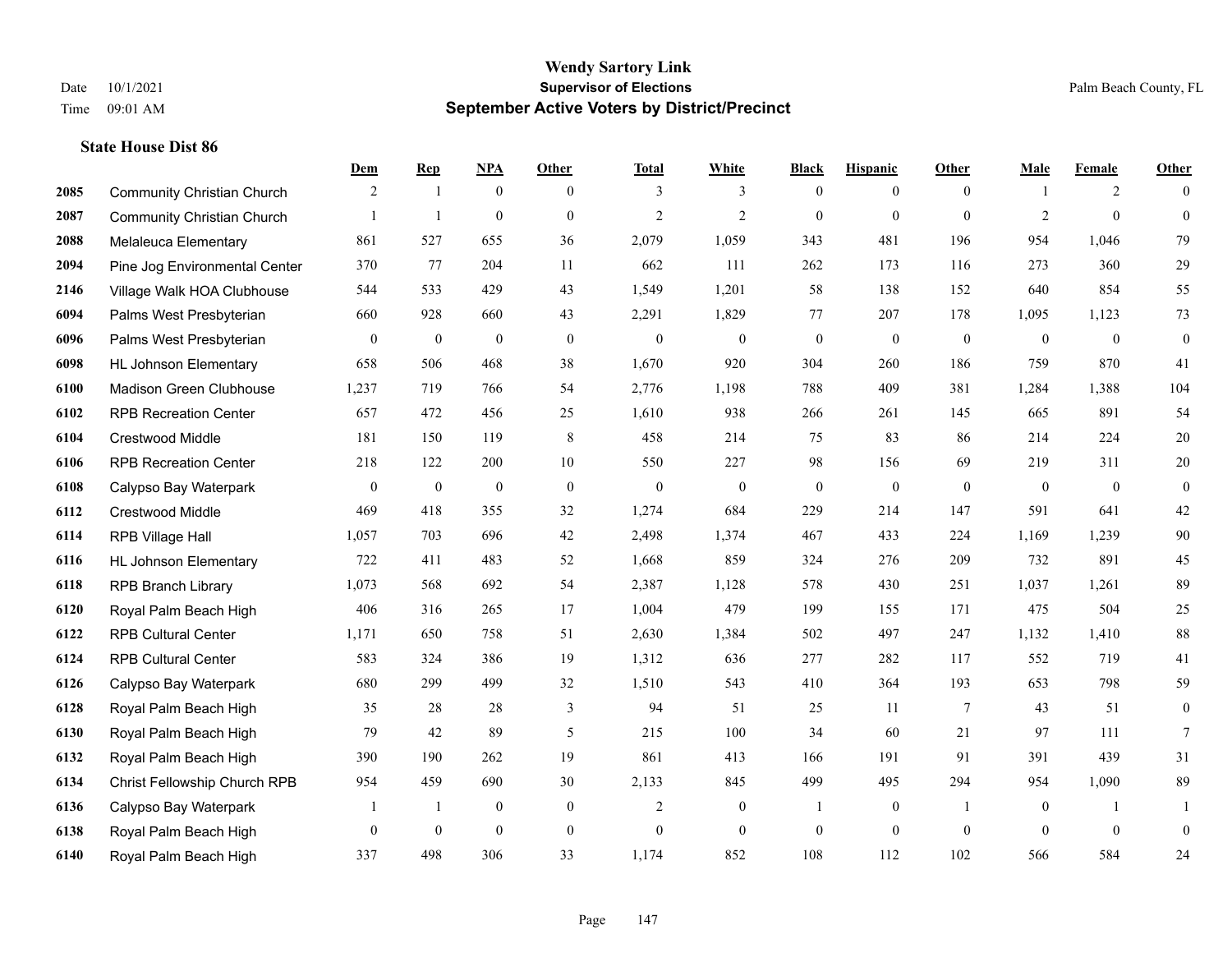|      |                                     | Dem              | <b>Rep</b>     | NPA            | Other            | <b>Total</b>   | <b>White</b>   | <b>Black</b>     | <b>Hispanic</b>  | <b>Other</b>   | <b>Male</b>  | <b>Female</b>  | <b>Other</b>     |
|------|-------------------------------------|------------------|----------------|----------------|------------------|----------------|----------------|------------------|------------------|----------------|--------------|----------------|------------------|
| 6142 | Christ Fellowship Church RPB        | $\overline{0}$   | $\overline{0}$ | $\mathbf{0}$   | $\mathbf{0}$     | $\theta$       | $\mathbf{0}$   | $\mathbf{0}$     | $\mathbf{0}$     | $\overline{0}$ | $\theta$     | $\overline{0}$ | $\Omega$         |
| 6144 | Christ Fellowship Church RPB        | $\overline{0}$   | $\mathbf{0}$   | $\mathbf{0}$   | $\mathbf{0}$     | $\theta$       | $\mathbf{0}$   | $\mathbf{0}$     | $\mathbf{0}$     | $\Omega$       | $\theta$     | $\theta$       | $\overline{0}$   |
| 6146 | Christ Fellowship Church RPB        | $\mathbf{1}$     | 2              | $\mathbf{1}$   | $\theta$         | $\overline{4}$ | 3              | $\theta$         | $\theta$         |                | 3            | $\mathbf{1}$   | $\theta$         |
| 6148 | Christ Fellowship Church RPB        | $\overline{0}$   | $\mathbf{0}$   | $\mathbf{1}$   | $\boldsymbol{0}$ |                | 1              | $\boldsymbol{0}$ | $\mathbf{0}$     | $\overline{0}$ | $\mathbf{0}$ | $\mathbf{1}$   | $\theta$         |
| 6150 | <b>Binks Forest Elementary</b>      | 26               | 40             | 38             | 5                | 109            | 80             | 5                | 10               | 14             | 47           | 59             | 3                |
| 6152 | <b>Binks Forest Elementary</b>      | 406              | 553            | 379            | 34               | 1,372          | 1,043          | 45               | 133              | 151            | 646          | 682            | 44               |
| 6154 | Wellington Landings Middle          | 463              | 518            | 389            | 28               | 1,398          | 1,007          | 87               | 187              | 117            | 630          | 728            | 40               |
| 6156 | <b>Binks Forest Elementary</b>      | 630              | 723            | 576            | 41               | 1,970          | 1,384          | 128              | 290              | 168            | 898          | 1,012          | 60               |
| 6158 | <b>Wellington Elementary</b>        | 784              | 940            | 547            | 40               | 2,311          | 1,700          | 131              | 309              | 171            | 1,051        | 1,185          | 75               |
| 6160 | Wellington Landings Middle          | 669              | 581            | 564            | 43               | 1,857          | 1,207          | 163              | 337              | 150            | 865          | 938            | 54               |
| 6162 | First Baptist Church Wel            | 762              | 658            | 559            | 45               | 2,024          | 1,285          | 210              | 348              | 181            | 901          | 1,059          | 64               |
| 6164 | First Baptist Church Wel            | 835              | 791            | 592            | 57               | 2,275          | 1,527          | 185              | 371              | 192            | 1,016        | 1,186          | 73               |
| 6166 | <b>Wellington Community Center</b>  | 863              | 863            | 737            | 47               | 2,510          | 1,747          | 150              | 403              | 210            | 1,153        | 1,278          | 79               |
| 6168 | First Baptist Church Wel            | 128              | 180            | 143            | 9                | 460            | 353            | 27               | 43               | 37             | 216          | 232            | $12\,$           |
| 6170 | Christ Fellowship Church RPB        | $\boldsymbol{0}$ | 6              | $\overline{2}$ | $\boldsymbol{0}$ | 8              | 8              | $\boldsymbol{0}$ | $\boldsymbol{0}$ | $\overline{0}$ | 3            | 5              | $\boldsymbol{0}$ |
| 6172 | Christ Fellowship Church RPB        | 1,296            | 575            | 835            | 68               | 2,774          | 961            | 853              | 637              | 323            | 1,190        | 1,469          | 115              |
| 6174 | Christ Fellowship Church RPB        | 26               | 50             | 36             | $\sqrt{2}$       | 114            | 89             | $\tau$           | 8                | 10             | 54           | 57             | 3                |
| 6176 | Christ Fellowship Church RPB        | 22               | 13             | 20             | 2                | 57             | 22             | 10               | 19               | 6              | 24           | 31             | 2                |
| 6178 | <b>Everglades Elementary</b>        | 556              | 380            | 441            | 27               | 1,404          | 642            | 293              | 248              | 221            | 649          | 687            | 68               |
| 6180 | <b>Everglades Elementary</b>        | 18               | 48             | 17             | $\overline{2}$   | 85             | 64             | 4                | 14               | 3              | 40           | 43             | $\mathfrak{2}$   |
| 6182 | New Horizons Elementary             | 292              | 453            | 318            | 13               | 1,076          | 788            | 51               | 114              | 123            | 463          | 584            | 29               |
| 6184 | Wellington High                     | 660              | 578            | 526            | 36               | 1,800          | 1,110          | 243              | 288              | 159            | 796          | 946            | 58               |
| 6186 | <b>Elbridge Gale Elementary</b>     | 816              | 561            | 636            | 43               | 2,056          | 1,117          | 296              | 428              | 215            | 901          | 1,078          | 77               |
| 6188 | <b>Wellington Village Park</b>      | 223              | 420            | 303            | 26               | 972            | 825            | 18               | 46               | 83             | 393          | 530            | 49               |
| 6190 | Wellington Village Hall             | 817              | 453            | 634            | 45               | 1,949          | 876            | 357              | 505              | 211            | 808          | 1,066          | $75\,$           |
| 6192 | St Peters Methodist Church          | 965              | 782            | 798            | 63               | 2,608          | 1,547          | 280              | 547              | 234            | 1,193        | 1,328          | 87               |
| 6194 | <b>Equestrian Trails Elementary</b> | 504              | 288            | 338            | 18               | 1,148          | 517            | 292              | 152              | 187            | 512          | 580            | 56               |
| 6196 | Palm Beach Central High             | $\overline{0}$   | $\mathbf{0}$   | $\mathbf{0}$   | $\theta$         | $\theta$       | $\overline{0}$ | $\theta$         | $\theta$         | $\theta$       | $\theta$     | $\theta$       | $\boldsymbol{0}$ |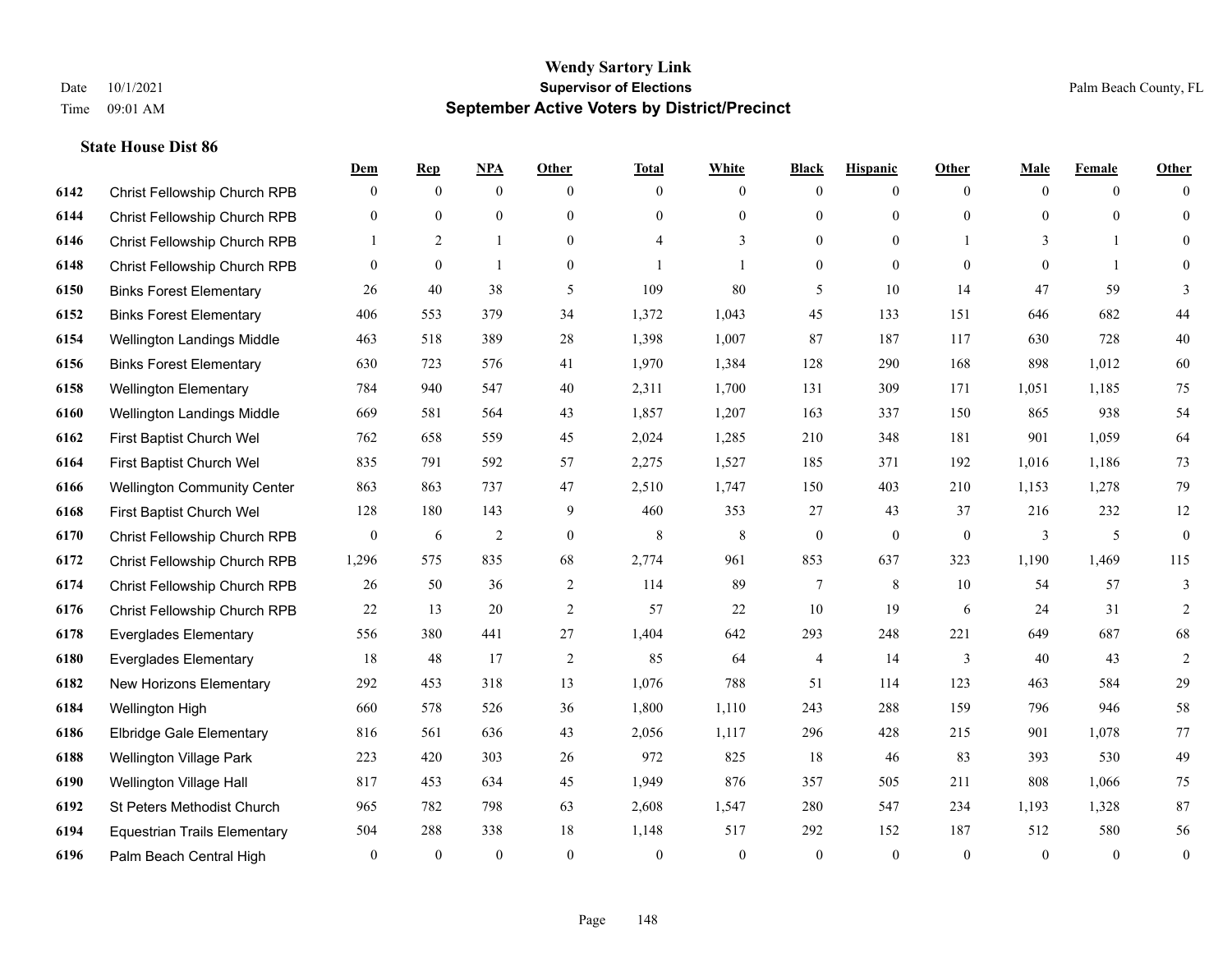|      |                                | Dem              | <b>Rep</b>       | NPA              | <b>Other</b>   | <b>Total</b>     | <b>White</b>     | <b>Black</b>     | <b>Hispanic</b>  | Other          | <b>Male</b>    | <b>Female</b>    | <b>Other</b>   |
|------|--------------------------------|------------------|------------------|------------------|----------------|------------------|------------------|------------------|------------------|----------------|----------------|------------------|----------------|
| 6198 | Wellington Branch Library      | 522              | 351              | 351              | 37             | 1,261            | 690              | 194              | 267              | 110            | 542            | 687              | 32             |
| 6200 | <b>Emerald Cove Middle</b>     | 538              | 564              | 509              | 50             | 1,661            | 1,031            | 177              | 277              | 176            | 736            | 872              | 53             |
| 6202 | <b>Emerald Cove Middle</b>     | 103              | 81               | 95               | 7              | 286              | 163              | 58               | 51               | 14             | 126            | 154              | 6              |
| 6204 | <b>Emerald Cove Middle</b>     | 31               | 21               | 35               | $\overline{0}$ | 87               | 45               | 25               | 9                | 8              | 24             | 59               | $\overline{4}$ |
| 6206 | Palm Beach Central High        | 268              | 239              | 181              | 9              | 697              | 374              | 144              | 60               | 119            | 311            | 359              | 27             |
| 6207 | Palm Beach Central High        | 277              | 369              | 253              | 18             | 917              | 601              | 93               | 102              | 121            | 420            | 473              | 24             |
| 6208 | Buena Vida Clubhouse           | 319              | 202              | 175              | 14             | 710              | 620              | 22               | 22               | 46             | 317            | 374              | 19             |
| 6210 | Villa Olympia Clubhouse        | 1,554            | 1,057            | 1,277            | 95             | 3,983            | 1,791            | 699              | 678              | 815            | 1,873          | 1,924            | 186            |
| 6212 | Wellington Village Park        | 146              | 224              | 173              | 18             | 561              | 383              | 15               | 92               | 71             | 257            | 278              | $26\,$         |
| 6214 | Wellington Village Park        | 827              | 753              | 691              | 47             | 2,318            | 1,458            | 256              | 282              | 322            | 1,060          | 1,175            | 83             |
| 6216 | Panther Run Elementary         | 234              | 193              | 176              | 10             | 613              | 342              | 96               | 102              | 73             | 282            | 308              | 23             |
| 6218 | Wellington Village Park        | $\mathbf{0}$     | $\overline{0}$   | $\mathbf{0}$     | $\mathbf{0}$   | $\boldsymbol{0}$ | $\boldsymbol{0}$ | $\overline{0}$   | $\mathbf{0}$     | $\mathbf{0}$   | $\mathbf{0}$   | $\theta$         | $\overline{0}$ |
| 6220 | Wellington Village Park        | 58               | 29               | 42               | 6              | 135              | 66               | 16               | 32               | 21             | 55             | 76               | 4              |
| 6222 | Panther Run Elementary         | $\boldsymbol{0}$ | 1                | $\boldsymbol{0}$ | $\mathbf{0}$   | $\mathbf{1}$     | 1                | $\boldsymbol{0}$ | $\overline{0}$   | $\mathbf{0}$   | $\overline{1}$ | $\boldsymbol{0}$ | $\mathbf{0}$   |
| 6226 | The Isles at Wellington        | 749              | 754              | 625              | 38             | 2,166            | 1,394            | 224              | 242              | 306            | 1,018          | 1,052            | 96             |
| 6228 | Wycliffe Comm Association Bldg | 769              | 322              | 399              | 21             | 1,511            | 1,415            | 18               | 19               | 59             | 651            | 832              | $28\,$         |
| 7096 | Salvation Army Activity Hall   | 834              | 302              | 485              | 33             | 1,654            | 674              | 540              | 251              | 189            | 660            | 914              | $80\,$         |
| 7098 | U M Church of Palm Beaches     | 22               | 17               | 18               | $\overline{1}$ | 58               | 45               | $\overline{c}$   | 9                | 2              | 30             | 24               | $\overline{4}$ |
| 7100 | U M Church of Palm Beaches     | 939              | 425              | 670              | 66             | 2,100            | 1,009            | 660              | 232              | 199            | 940            | 1,094            | 66             |
| 7110 | <b>Adult Education Center</b>  | 677              | 214              | 398              | 28             | 1,317            | 419              | 412              | 361              | 125            | 535            | 722              | 60             |
| 7112 | <b>Adult Education Center</b>  | 127              | 26               | 60               | 7              | 220              | 53               | 121              | 23               | 23             | 68             | 142              | 10             |
| 7114 | <b>Adult Education Center</b>  | $\mathbf{0}$     | $\overline{0}$   | $\mathbf{0}$     | $\overline{0}$ | $\theta$         | $\overline{0}$   | $\mathbf{0}$     | $\overline{0}$   | $\theta$       | $\mathbf{0}$   | $\theta$         | $\theta$       |
| 7116 | <b>Adult Education Center</b>  | $\overline{0}$   | $\overline{0}$   | $\boldsymbol{0}$ | $\overline{0}$ | $\mathbf{0}$     | $\mathbf{0}$     | $\boldsymbol{0}$ | $\overline{0}$   | $\overline{0}$ | $\overline{0}$ | $\overline{0}$   | $\overline{0}$ |
| 7118 | <b>Adult Education Center</b>  | 30               | 30               | 36               | 5              | 101              | 75               | 3                | 18               | 5              | 50             | 45               | 6              |
| 7120 | U M Church of Palm Beaches     | 282              | 109              | 179              | 9              | 579              | 204              | 213              | 107              | 55             | 250            | 297              | 32             |
| 7122 | U M Church of Palm Beaches     | $\boldsymbol{0}$ | $\boldsymbol{0}$ | $\boldsymbol{0}$ | $\mathbf{0}$   | $\theta$         | $\overline{0}$   | $\mathbf{0}$     | $\boldsymbol{0}$ | $\theta$       | $\mathbf{0}$   | $\mathbf{0}$     | $\overline{0}$ |
| 7134 | <b>Adult Education Center</b>  | 801              | 172              | 396              | 22             | 1,391            | 300              | 662              | 286              | 143            | 609            | 715              | 67             |
| 7136 | <b>Haverhill Town Hall</b>     | 42               | 38               | 33               | 2              | 115              | 48               | 31               | 27               | $\mathbf{Q}$   | 46             | 64               | 5              |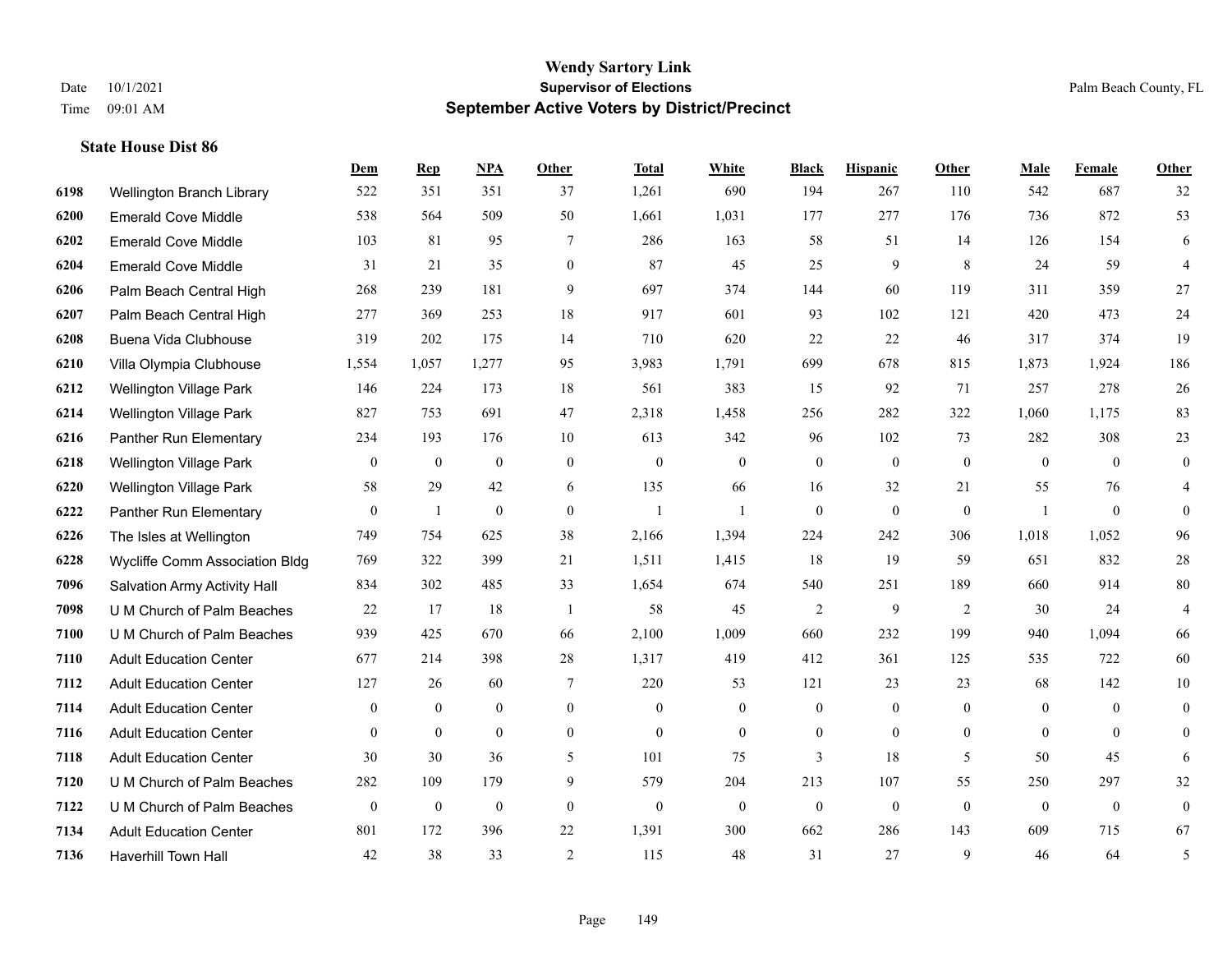## **Wendy Sartory Link** Date 10/1/2021 **Supervisor of Elections** Palm Beach County, FL Time 09:01 AM **September Active Voters by District/Precinct Dem Rep NPA Other Total White Black Hispanic Other Male Female Other State House Dist 86 7140** Haverhill Town Hall 168 75 98 4 345 106 122 77 40 160 163 22

| 7142 | Clayton Hutcheson Hall B   | 33     |        |              | $\Omega$ | 53      | 16       | 25     |        |        |        | 30     |       |
|------|----------------------------|--------|--------|--------------|----------|---------|----------|--------|--------|--------|--------|--------|-------|
| 7144 | Clayton Hutcheson Hall B   | -46    |        | $20^{\circ}$ |          | 70      | $\sim$ 4 | 45     | 12     | 9      | 28     | 36     | -6    |
|      | <b>State House Dist 86</b> | 48.546 | 32,297 | 33,341       | 2,405    | 116,589 | 63,336   | 21,329 | 19,489 | 12,435 | 51,231 | 61,173 | 4,185 |
|      |                            |        |        |              |          |         |          |        |        |        |        |        |       |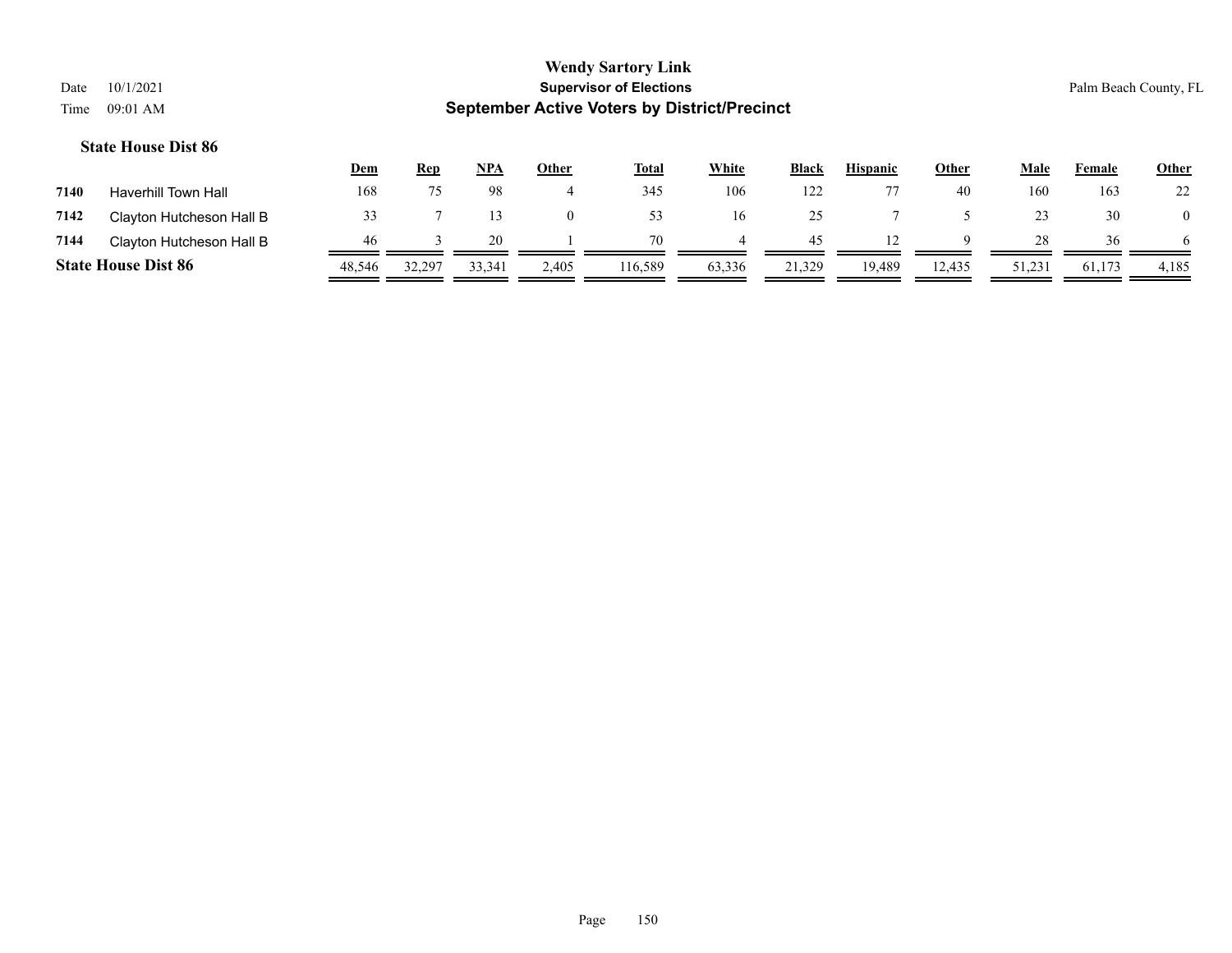|      |                                   | Dem          | <b>Rep</b>     | NPA              | <b>Other</b>   | <b>Total</b>   | <b>White</b>     | <b>Black</b>     | <b>Hispanic</b>  | <b>Other</b> | <b>Male</b>    | Female         | <b>Other</b>     |
|------|-----------------------------------|--------------|----------------|------------------|----------------|----------------|------------------|------------------|------------------|--------------|----------------|----------------|------------------|
| 2056 | Clayton Hutcheson Hall B          | 730          | 321            | 563              | 18             | 1,632          | 513              | 294              | 656              | 169          | 719            | 820            | 93               |
| 2058 | Clayton Hutcheson Hall B          | 3            | $\mathbf{1}$   | $\boldsymbol{0}$ | $\mathbf{0}$   | $\overline{4}$ | 3                | $\boldsymbol{0}$ | $\mathbf{1}$     | $\mathbf{0}$ | 2              | 2              | $\boldsymbol{0}$ |
| 2060 | <b>West Gate Elementary</b>       | 390          | 220            | 335              | 13             | 958            | 312              | 72               | 493              | 81           | 460            | 449            | 49               |
| 2062 | <b>West Gate Elementary</b>       | 10           | 9              | 13               | $\overline{0}$ | 32             | 23               | $\overline{c}$   | 5                | 2            | 18             | 14             | $\mathbf{0}$     |
| 2064 | West Gate Elementary              |              | $\mathbf{0}$   | $\overline{0}$   | $\overline{0}$ | -1             | -1               | $\boldsymbol{0}$ | $\mathbf{0}$     | $\theta$     |                | $\theta$       | $\boldsymbol{0}$ |
| 2066 | Howard Park Community Center      | 143          | 80             | 97               | 7              | 327            | 167              | 55               | 68               | 37           | 150            | 169            | 8                |
| 2068 | <b>Conniston Middle</b>           | 430          | 250            | 323              | 15             | 1,018          | 401              | 100              | 444              | 73           | 458            | 520            | $40\,$           |
| 2072 | <b>Belvedere Elementary</b>       | 605          | 337            | 475              | 28             | 1,445          | 520              | 150              | 623              | 152          | 622            | 734            | 89               |
| 2086 | <b>Community Christian Church</b> | 1,213        | 547            | 931              | 53             | 2,744          | 853              | 594              | 920              | 377          | 1,192          | 1,442          | 110              |
| 2090 | Pine Jog Environmental Center     | $\mathbf{0}$ | $\overline{c}$ | $\boldsymbol{0}$ | $\mathbf{0}$   | 2              | $\mathbf{1}$     | $\boldsymbol{0}$ | $\boldsymbol{0}$ | -1           | $\overline{0}$ | -1             | 1                |
| 2092 | Pine Jog Environmental Center     | $\mathbf{1}$ | $\overline{4}$ | $\mathbf{1}$     | $\overline{1}$ | 7              | $\overline{7}$   | $\boldsymbol{0}$ | $\mathbf{0}$     | $\theta$     | 3              | $\overline{4}$ | $\mathbf{0}$     |
| 2096 | 1st Church of the Nazarene        | 251          | 68             | 187              | 5              | 511            | 115              | 23               | 329              | 44           | 236            | 245            | 30               |
| 2097 | 1st Church of the Nazarene        | 234          | 137            | 171              | 10             | 552            | 214              | 42               | 221              | 75           | 244            | 277            | 31               |
| 2098 | Iglesia Cristo Mi Redentor        | 435          | 218            | 340              | 27             | 1,020          | 326              | 160              | 439              | 95           | 427            | 530            | 63               |
| 2100 | Iglesia Cristo Mi Redentor        | 773          | 353            | 565              | 35             | 1,726          | 437              | 363              | 753              | 173          | 714            | 926            | 86               |
| 2102 | Union Congregational Church       | 1,181        | 344            | 638              | 34             | 2,197          | 493              | 639              | 839              | 226          | 882            | 1,205          | 110              |
| 2104 | Lake Lytal Park                   | 507          | 230            | 339              | 24             | 1,100          | 305              | 230              | 457              | 108          | 454            | 589            | 57               |
| 2106 | Main Library                      | 612          | 268            | 401              | 36             | 1,317          | 504              | 237              | 446              | 130          | 569            | 694            | 54               |
| 2108 | <b>Berkshire Elementary</b>       | 742          | 335            | 655              | 32             | 1,764          | 472              | 202              | 905              | 185          | 766            | 904            | 94               |
| 2110 | <b>Berkshire Elementary</b>       | 169          | 85             | 133              | 4              | 391            | 132              | 42               | 172              | 45           | 160            | 208            | 23               |
| 2112 | Palm Springs Middle               | $\tau$       | 6              | $\overline{7}$   | $\Omega$       | 20             | 15               | 3                | $\mathbf{0}$     | 2            | 9              | 11             | $\mathbf{0}$     |
| 2114 | Main Library                      | 371          | 285            | 313              | 11             | 980            | 359              | 55               | 478              | 88           | 439            | 493            | $48\,$           |
| 2115 | The Ark Church                    | 75           | 47             | 59               | 5              | 186            | 87               | 12               | 65               | 22           | 85             | 91             | $10\,$           |
| 2116 | The Ark Church                    | 801          | 553            | 700              | 33             | 2,087          | 906              | 149              | 862              | 170          | 885            | 1,122          | $80\,$           |
| 2117 | The Ark Church                    | 1            | $\mathbf{0}$   | $\mathbf{1}$     | $\overline{0}$ | $\overline{2}$ | $\mathbf{1}$     | 1                | $\mathbf{0}$     | $\theta$     | -1             | $\mathbf{1}$   | $\boldsymbol{0}$ |
| 2118 | Palm Springs Middle               | $\mathbf{0}$ | $\mathbf{0}$   | $\mathbf{0}$     | $\overline{0}$ | $\mathbf{0}$   | $\boldsymbol{0}$ | $\boldsymbol{0}$ | $\mathbf{0}$     | $\mathbf{0}$ | $\mathbf{0}$   | $\mathbf{0}$   | $\boldsymbol{0}$ |
| 2120 | Palm Springs Middle               | 56           | 20             | 51               | $\overline{0}$ | 127            | 31               | 12               | 55               | 29           | 50             | 66             | 11               |
| 2122 | Palm Springs Middle               |              | $\theta$       | $\theta$         | $\Omega$       |                | $\theta$         | $\mathbf{1}$     | $\theta$         | $\theta$     |                | $\theta$       | $\boldsymbol{0}$ |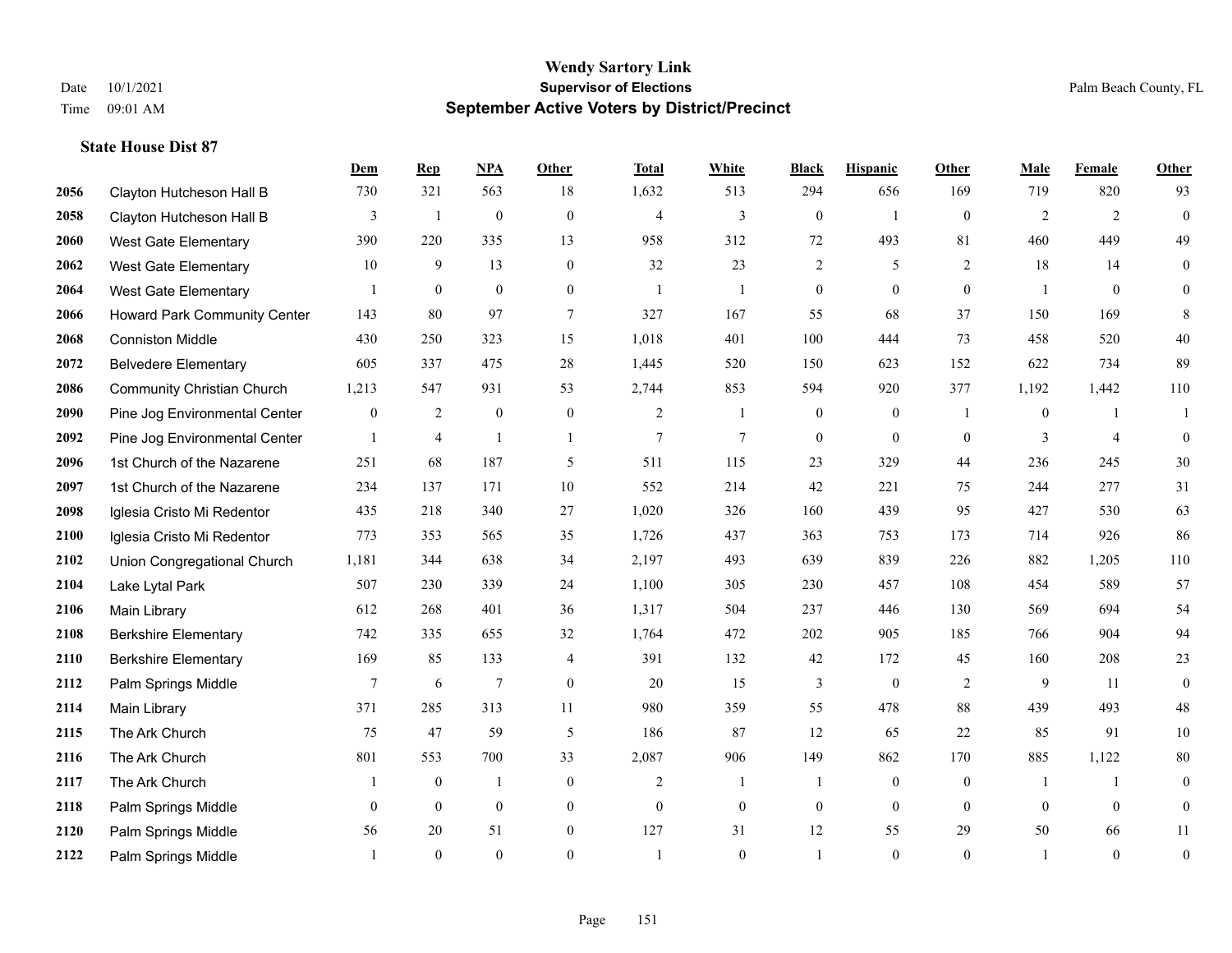**State House Dist 87**

## **Wendy Sartory Link** Date 10/1/2021 **Supervisor of Elections** Palm Beach County, FL Time 09:01 AM **September Active Voters by District/Precinct**

|      |                                    | Dem              | <b>Rep</b>       | NPA              | Other          | <b>Total</b>   | White            | <b>Black</b>     | <b>Hispanic</b>  | Other          | Male           | Female           | <b>Other</b>     |
|------|------------------------------------|------------------|------------------|------------------|----------------|----------------|------------------|------------------|------------------|----------------|----------------|------------------|------------------|
| 2124 | Palm Springs Middle                | 5                | 3                | $\,$ 8 $\,$      | $\theta$       | 16             | 7                | 3                | 5                |                | $\tau$         | 9                | $\theta$         |
| 2125 | St Marys Orthodox Church           | 340              | 355              | 246              | 8              | 949            | 506              | 41               | 340              | 62             | 421            | 491              | 37               |
| 2126 | St Marys Orthodox Church           | 274              | 255              | 229              | 9              | 767            | 435              | 31               | 236              | 65             | 358            | 388              | 21               |
| 2127 | Lake Clarke Shores Town Hall       | -1               | $\boldsymbol{0}$ | -1               | $\mathbf{0}$   | $\overline{2}$ | $\boldsymbol{0}$ | $\boldsymbol{0}$ | $\overline{2}$   | $\overline{0}$ | 2              | $\boldsymbol{0}$ | $\mathbf{0}$     |
| 2128 | Palm Springs Middle                | $\mathbf{0}$     | $\overline{0}$   | $\mathbf{0}$     | $\mathbf{0}$   | $\mathbf{0}$   | $\overline{0}$   | $\boldsymbol{0}$ | $\theta$         | $\overline{0}$ | $\mathbf{0}$   | $\mathbf{0}$     | $\overline{0}$   |
| 2130 | Cloud Lake Town Hall               | 43               | 62               | 59               | 8              | 172            | 125              | $\mathbf{1}$     | 33               | 13             | 85             | 81               | 6                |
| 2132 | Cloud Lake Town Hall               | 27               | 26               | 33               | $\overline{2}$ | 88             | 58               | $\overline{c}$   | 23               | 5              | 38             | 46               | $\overline{4}$   |
| 2134 | STEM Bldg at S FL Science Ctr      | 528              | 320              | 430              | 32             | 1,310          | 493              | 59               | 642              | 116            | 598            | 655              | 57               |
| 2136 | Palmwood Lodge #303                | 664              | 447              | 568              | 45             | 1,724          | 748              | 83               | 728              | 165            | 777            | 864              | 83               |
| 2138 | Palmwood Lodge #303                | 341              | 159              | 268              | 19             | 787            | 322              | 78               | 298              | 89             | 363            | 388              | $36\,$           |
| 2154 | <b>Forest Hill Elementary</b>      | 1,131            | 437              | 800              | 34             | 2,402          | 729              | 390              | 1,037            | 246            | 1,034          | 1,240            | 128              |
| 2158 | Community Of Hope                  | 1,088            | 416              | 830              | 29             | 2,363          | 591              | 431              | 1,032            | 309            | 1,039          | 1,207            | 117              |
| 2182 | <b>Greenacres Community Center</b> | 638              | 284              | 528              | 28             | 1,478          | 522              | 143              | 669              | 144            | 593            | 797              | 88               |
| 2184 | American Polish Club               | 1,092            | 392              | 801              | 39             | 2,324          | 701              | 344              | 1,018            | 261            | 967            | 1,219            | 138              |
| 2186 | American Polish Club               | 321              | 134              | 240              | 6              | 701            | 212              | 109              | 311              | 69             | 310            | 360              | 31               |
| 2194 | LC Swain Middle                    | 1,083            | 364              | 718              | 39             | 2,204          | 758              | 450              | 766              | 230            | 925            | 1,171            | 108              |
| 2202 | LC Swain Middle                    | $\boldsymbol{0}$ | 8                | -1               | $\mathbf{0}$   | 9              | 6                | $\boldsymbol{0}$ | 3                | $\mathbf{0}$   | $\overline{4}$ | 5                | $\boldsymbol{0}$ |
| 2204 | Heritage Elementary                | 545              | 219              | 478              | 30             | 1,272          | 413              | 136              | 609              | 114            | 549            | 651              | 72               |
| 2206 | <b>Heritage Elementary</b>         | 460              | 195              | 331              | 16             | 1,002          | 320              | 215              | 337              | 130            | 433            | 517              | 52               |
| 2208 | American Finnish Club              | 6                | $\tau$           | -1               | -1             | 15             | 14               | $\boldsymbol{0}$ | $\boldsymbol{0}$ | -1             | 6              | $\,8\,$          |                  |
| 2210 | American Polish Club               | 228              | 95               | 139              | 6              | 468            | 167              | 115              | 139              | 47             | 188            | 260              | 20               |
| 2212 | American Polish Club               | $\mathbf{0}$     | $\boldsymbol{0}$ | $\boldsymbol{0}$ | $\mathbf{0}$   | $\mathbf{0}$   | $\boldsymbol{0}$ | $\boldsymbol{0}$ | $\boldsymbol{0}$ | $\mathbf{0}$   | $\mathbf{0}$   | $\mathbf{0}$     | $\mathbf{0}$     |
| 3002 | Palm Springs Middle                | 824              | 339              | 557              | 46             | 1,766          | 524              | 325              | 751              | 166            | 720            | 969              | 77               |
| 3004 | Community Of Hope                  | 67               | 39               | 61               | 2              | 169            | 63               | 10               | 70               | 26             | 83             | 75               | 11               |
| 3006 | Faith Presbyterian                 | 980              | 613              | 680              | 33             | 2,306          | 943              | 269              | 888              | 206            | 952            | 1,252            | 102              |
| 3008 | Palm Springs Middle                | $\mathbf{0}$     | $\boldsymbol{0}$ | $\boldsymbol{0}$ | $\mathbf{0}$   | $\mathbf{0}$   | $\boldsymbol{0}$ | $\boldsymbol{0}$ | $\theta$         | $\overline{0}$ | $\mathbf{0}$   | $\mathbf{0}$     | $\boldsymbol{0}$ |
| 3010 | Faith Presbyterian                 | 369              | 208              | 292              | 25             | 894            | 360              | 114              | 341              | 79             | 409            | 450              | 35               |
| 3012 | <b>Emmanuel Baptist Church</b>     | 629              | 572              | 412              | 20             | 1,633          | 982              | 44               | 517              | 90             | 694            | 876              | 63               |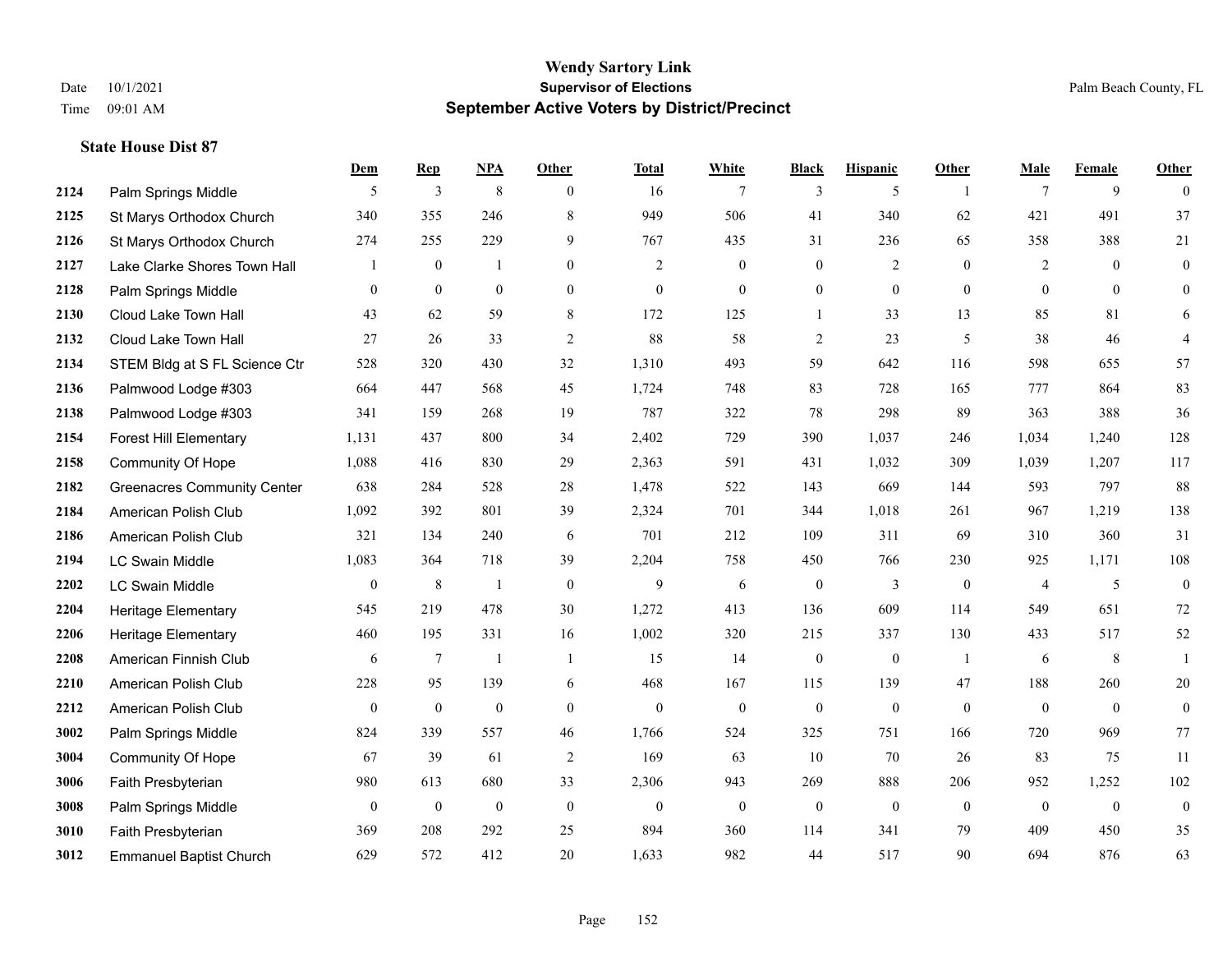|      |                                  | Dem            | <b>Rep</b>       | NPA              | <b>Other</b>   | <b>Total</b>     | White            | <b>Black</b>     | <b>Hispanic</b>  | <b>Other</b>   | <b>Male</b>  | <b>Female</b>   | <b>Other</b>     |
|------|----------------------------------|----------------|------------------|------------------|----------------|------------------|------------------|------------------|------------------|----------------|--------------|-----------------|------------------|
| 3014 | Lake Clarke Shores Town Hall     | 1,011          | 1,075            | 645              | 45             | 2,776            | 2,038            | 83               | 486              | 169            | 1,266        | 1,423           | 87               |
| 3016 | <b>Community Of Hope</b>         | 45             | 37               | 53               | $\overline{2}$ | 137              | 36               | 9                | 76               | 16             | 51           | 76              | $10\,$           |
| 3018 | Palm Springs Middle              | 11             | 12               | 9                | 3              | 35               | 14               | $\boldsymbol{0}$ | 17               | $\overline{4}$ | 15           | 19              | -1               |
| 3020 | Palm Springs Village Hall        | 974            | 618              | 794              | 37             | 2,423            | 975              | 173              | 1,077            | 198            | 1,066        | 1,245           | 112              |
| 3022 | Oasis De Amor Baptist Church     | 511            | 221              | 395              | 17             | 1,144            | 372              | 138              | 492              | 142            | 538          | 541             | 65               |
| 3024 | Palm Springs Library             | 711            | 408              | 579              | 24             | 1,722            | 644              | 198              | 694              | 186            | 757          | 861             | 104              |
| 3026 | Palm Springs Village Hall        | $\mathbf{0}$   | $\boldsymbol{0}$ | $\boldsymbol{0}$ | $\mathbf{0}$   | $\mathbf{0}$     | $\mathbf{0}$     | $\boldsymbol{0}$ | $\boldsymbol{0}$ | $\overline{0}$ | $\mathbf{0}$ | $\mathbf{0}$    | $\boldsymbol{0}$ |
| 3028 | Palm Springs Village Hall        | 2              | $\mathbf{1}$     | $\theta$         | $\Omega$       | 3                | $\Omega$         | $\mathbf{0}$     | 3                | $\Omega$       |              | 2               | $\mathbf{0}$     |
| 3030 | Palm Springs Village Hall        | $\overline{0}$ | $\boldsymbol{0}$ | $\boldsymbol{0}$ | $\mathbf{0}$   | $\boldsymbol{0}$ | $\mathbf{0}$     | $\boldsymbol{0}$ | $\mathbf{0}$     | $\mathbf{0}$   | $\theta$     | $\mathbf{0}$    | $\mathbf{0}$     |
| 3032 | Special Olympics of PBC          | 688            | 310              | 525              | 35             | 1,558            | 561              | 266              | 597              | 134            | 728          | 750             | 80               |
| 3034 | <b>Sunlight Community Church</b> | 157            | 103              | 78               | 6              | 344              | 180              | 42               | 101              | 21             | 155          | 179             | 10               |
| 3036 | <b>Sunlight Community Church</b> | 389            | 212              | 285              | 15             | 901              | 374              | 174              | 263              | 90             | 396          | 474             | 31               |
| 3038 | <b>Sunlight Community Church</b> | 722            | 299              | 538              | 32             | 1,591            | 667              | 244              | 511              | 169            | 737          | 771             | 83               |
| 3044 | Holy Redeemer Church             | 221            | 68               | 188              | $\overline{7}$ | 484              | 138              | 101              | 203              | 42             | 208          | 260             | 16               |
| 3048 | Holy Redeemer Church             | 588            | 215              | 456              | 24             | 1,283            | 385              | 253              | 518              | 127            | 564          | 658             | 61               |
| 3050 | Holy Redeemer Church             | 7              | $\overline{7}$   | $\overline{2}$   | $\mathbf{0}$   | 16               | 9                | 6                | 1                | $\mathbf{0}$   | 9            | $7\phantom{.0}$ | $\mathbf{0}$     |
| 3052 | Our Savior Lutheran Church       | 401            | 113              | 240              | 13             | 767              | 215              | 213              | 267              | 72             | 362          | 366             | 39               |
| 3058 | Our Savior Lutheran Church       | $\mathbf{0}$   | $\mathbf{0}$     | $\overline{2}$   | $\mathbf{0}$   | $\overline{2}$   | $\overline{1}$   | $\mathbf{1}$     | $\boldsymbol{0}$ | $\mathbf{0}$   | -1           | $\overline{1}$  | $\mathbf{0}$     |
| 3060 | Our Savior Lutheran Church       | 251            | 52               | 156              | $\tau$         | 466              | 105              | 168              | 157              | 36             | 179          | 267             | $20\,$           |
| 3062 | Our Savior Lutheran Church       | 1,029          | 320              | 579              | 51             | 1,979            | 794              | 426              | 575              | 184            | 918          | 966             | 95               |
| 3070 | Mid County Senior Center         | 709            | 270              | 558              | 36             | 1,573            | 516              | 362              | 494              | 201            | 715          | 782             | 76               |
| 3071 | Holy Redeemer Church             | $\mathbf{0}$   | $\boldsymbol{0}$ | $\boldsymbol{0}$ | $\mathbf{0}$   | $\boldsymbol{0}$ | $\boldsymbol{0}$ | $\boldsymbol{0}$ | $\mathbf{0}$     | $\mathbf{0}$   | $\mathbf{0}$ | $\mathbf{0}$    | $\boldsymbol{0}$ |
| 3072 | Holy Redeemer Church             | 141            | 24               | 84               | 8              | 257              | 68               | 104              | 50               | 35             | 100          | 146             | 11               |
| 3080 | American Finnish Club            | 836            | 219              | 559              | 40             | 1,654            | 394              | 512              | 560              | 188            | 719          | 835             | 100              |
| 7138 | <b>Westgate Community Center</b> | 1,547          | 440              | 902              | 29             | 2,918            | 679              | 948              | 993              | 298            | 1,295        | 1.483           | 140              |
| 7146 | Clayton Hutcheson Hall B         | 236            | 15               | 96               | 3              | 350              | 26               | 222              | 78               | 24             | 126          | 209             | 15               |
| 7148 | Howard Park Community Center     | 82             | 27               | 49               | $\overline{7}$ | 165              | 79               | 37               | 29               | 20             | 81           | 77              | $7\phantom{.0}$  |
| 7149 | <b>Roosevelt Elementary</b>      | 57             | 11               | 46               | 2              | 116              | 17               | 47               | 33               | 19             | 53           | 53              | 10               |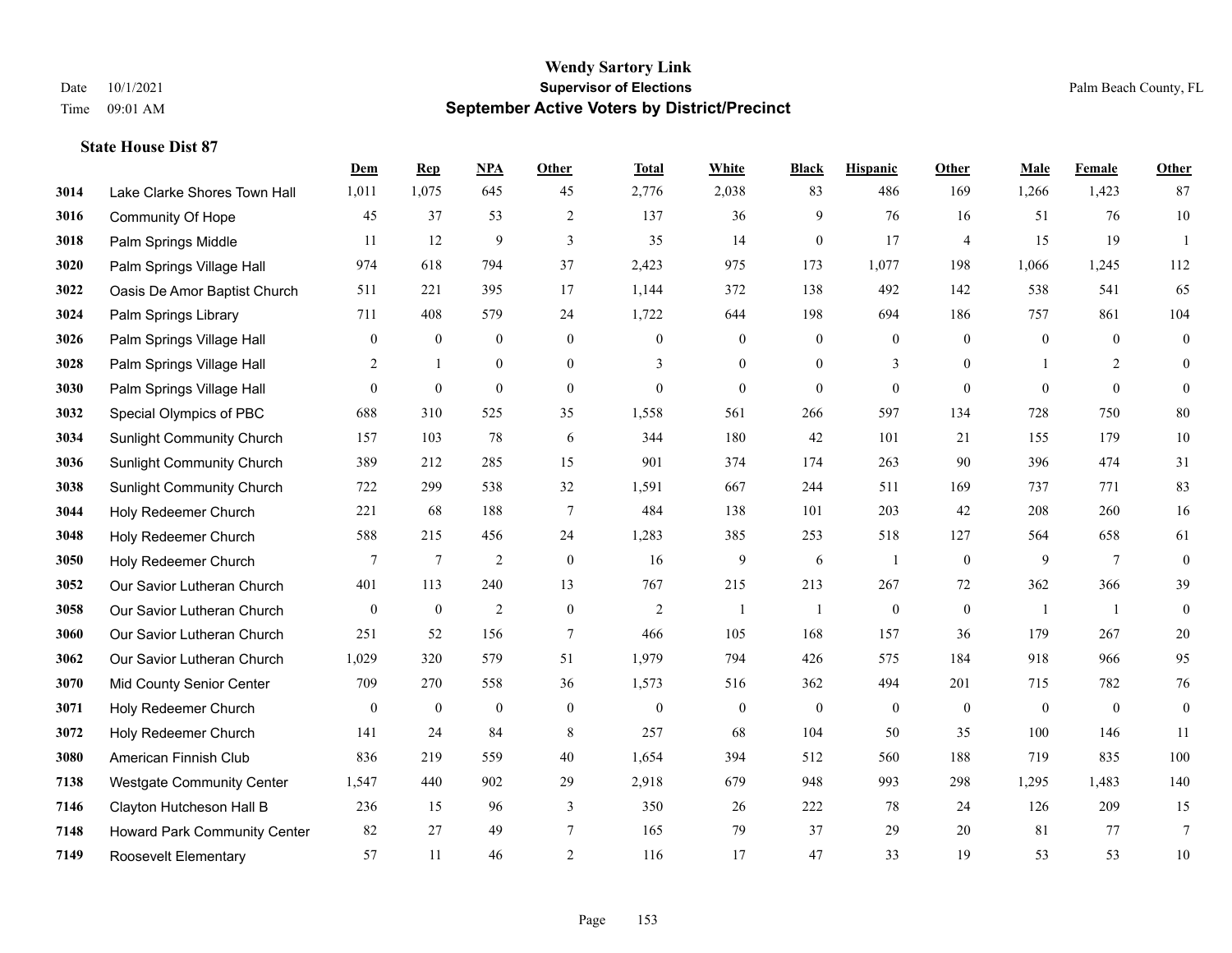| Date<br>Time | 10/1/2021<br>09:01 AM      |              |            |            |              | <b>Wendy Sartory Link</b><br><b>Supervisor of Elections</b><br><b>September Active Voters by District/Precinct</b> |                |              |                 |                |                  |        | Palm Beach County, FL |
|--------------|----------------------------|--------------|------------|------------|--------------|--------------------------------------------------------------------------------------------------------------------|----------------|--------------|-----------------|----------------|------------------|--------|-----------------------|
|              | <b>State House Dist 87</b> | <u>Dem</u>   | <b>Rep</b> | <u>NPA</u> | <b>Other</b> | <u>Total</u>                                                                                                       | <b>White</b>   | <b>Black</b> | <b>Hispanic</b> | <b>Other</b>   | <b>Male</b>      | Female | <b>Other</b>          |
| 8001         | Federal Only               | $\mathbf{0}$ | $\theta$   |            | $\bf{0}$     | $\overline{0}$                                                                                                     | $\overline{0}$ | $\mathbf{0}$ | $\overline{0}$  | $\overline{0}$ | $\boldsymbol{0}$ |        | $\bf{0}$              |
| 8002         | State Only                 | 131          | 101        | 113        |              | 347                                                                                                                | 268            | 13           | 13              | 53             | 154              | 180    |                       |
|              | <b>State House Dist 87</b> | 32,883       | 15,847     | 23,940     | 1,313        | 73,983                                                                                                             | 26,752         | 11,571       | 28,314          | 7,346          | 32,296           | 38,127 | 3,560                 |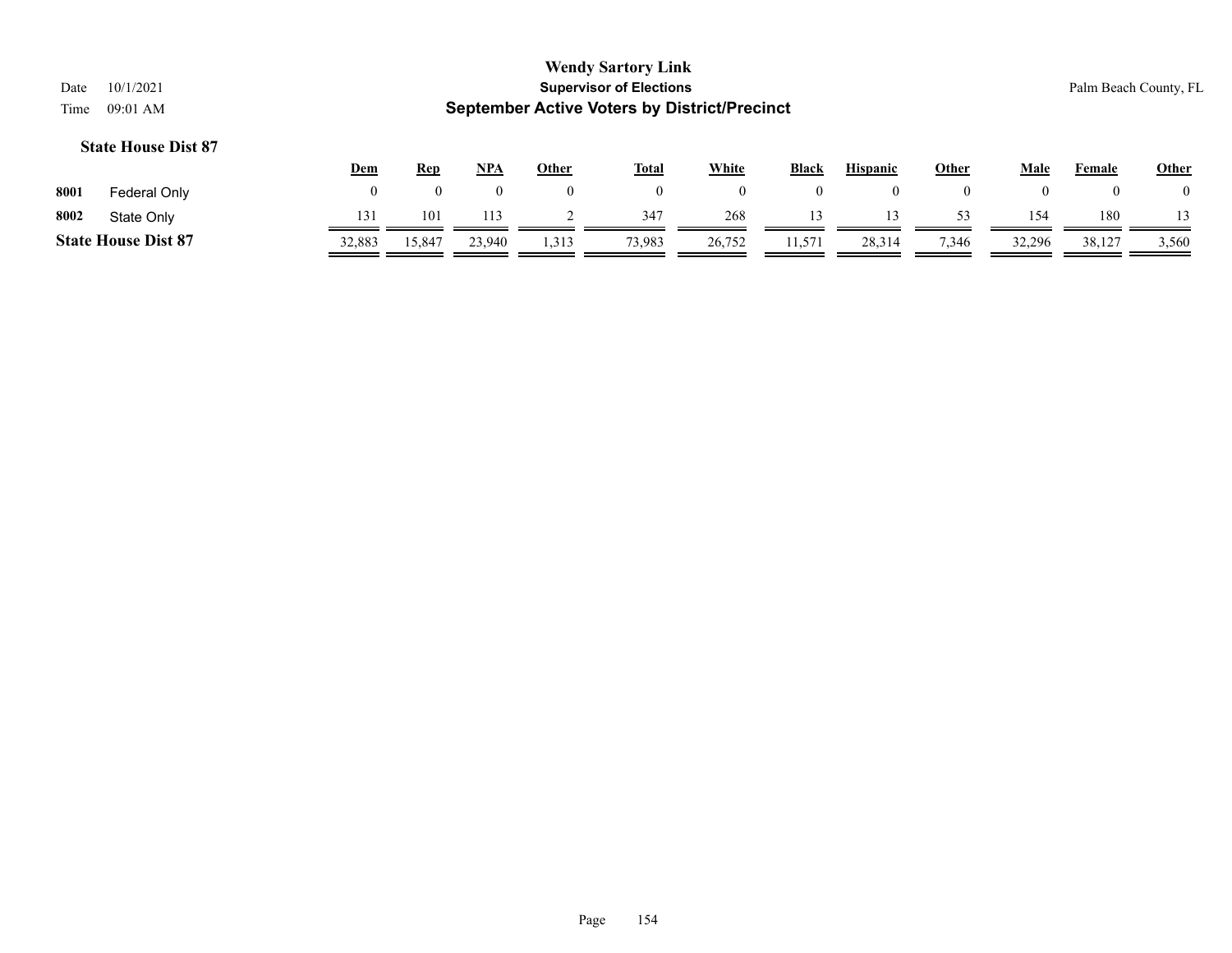**State House Dist 88**

#### **Wendy Sartory Link** Date 10/1/2021 **Supervisor of Elections** Palm Beach County, FL Time 09:01 AM **September Active Voters by District/Precinct**

Casa Rio Clubhouse 795 420 504 33 1,752 877 388 241 246 756 933 63

**Dem Rep NPA Other Total White Black Hispanic Other Male Female Other**

# RB Prep Achievement Academy 15 4 3 0 22 9 8 1 4 13 6 3 RB Prep Achievement Academy 390 109 229 17 745 211 300 140 94 318 404 23 Palm Lake Estates - The Pines 64 76 48 4 192 155 13 9 15 89 95 8 RB Prep Achievement Academy 0 0 0 0 0 0 0 0 0 0 0 0 Palm Lake Estates - The Pines 122 122 75 5 324 272 14 24 14 135 179 10 Lake Park Town Hall 0 0 0 0 0 0 0 0 0 0 0 0 PBC Fire Rescue #68 1,030 411 517 38 1,996 815 838 113 230 930 980 86 Lake Park Town Hall 278 352 258 26 914 750 37 57 70 417 474 23 Belvedere Elementary 562 371 381 24 1,338 1,052 28 151 107 632 656 50 Belvedere Elementary 0 0 0 0 0 0 0 0 0 0 0 0 St Catherine Church 145 121 123 7 396 327 16 27 26 192 194 10 South Olive Community Center 565 432 379 33 1,409 1,072 30 196 111 665 696 48 1st Congregational Church 690 308 406 41 1,445 1,068 70 187 120 711 680 54 1st Congregational Church 469 224 354 31 1,078 761 91 150 76 508 527 43 Our Savior Lutheran Church 362 134 271 20 787 546 71 92 78 386 368 33 Boynton Beach Fire Station #2 746 168 375 20 1,309 463 536 169 141 578 679 52 Golfview Harbour Clubhouse 65 66 48 7 186 136 30 9 11 91 89 6 Crosspointe Elementary 116 78 84 3 281 169 57 22 33 137 138 6 Crosspointe Elementary 209 82 148 17 456 172 109 101 74 201 236 19

| 4092 | West Park Baptist Church    | $\Omega$ | $\theta$ |     |              | O      |     | $\theta$ |    | $\theta$ | 0        | $\Omega$ | $\overline{0}$ |
|------|-----------------------------|----------|----------|-----|--------------|--------|-----|----------|----|----------|----------|----------|----------------|
| 4096 | Carver Middle               | 565      | 45       | 161 | П            | 782    | 102 | 581      | 32 | 67       | 363      | 368      | 51             |
| 7004 | J F Kennedy Middle          | $\Omega$ | $\theta$ |     |              | O      |     | $\bf{0}$ |    | $\left($ | $\bf{0}$ | $\theta$ | $\overline{0}$ |
| 7010 | St John Lutheran Church     | 282      |          | 92  | <sub>0</sub> | 391    | 26  | 317      | 24 | 24       | 128      | 246      |                |
| 7012 | St John Lutheran Church     | 1.069    | 193      | 422 |              | 1,701  | 482 | 985      | 70 | 164      | 778      | 863      | 60             |
| 7014 | RB Prep Achievement Academy | $\theta$ | $\theta$ |     |              | O      |     | $\Omega$ |    | $\left($ | $\theta$ | $\Omega$ | $\overline{0}$ |
| 7016 | RB Prep Achievement Academy |          |          |     |              |        |     |          |    | $\theta$ |          |          | $\Omega$       |
| 7018 | RB Prep Achievement Academy | $\Omega$ | $\Omega$ |     |              | $_{0}$ |     | 0        | 0  | $\left($ | $\theta$ | $\Omega$ | $\Omega$       |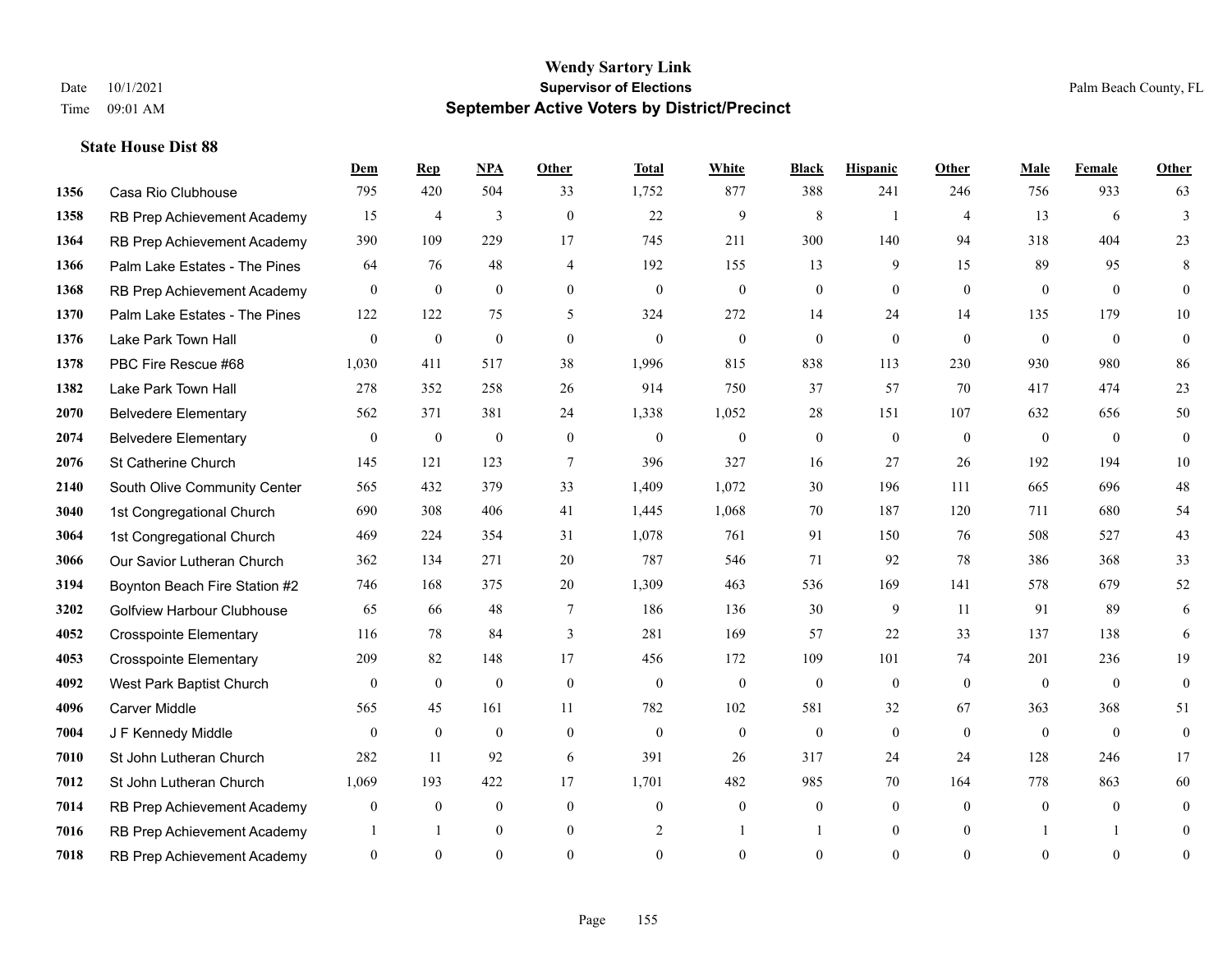|      |                                  | Dem              | <b>Rep</b>       | NPA              | <b>Other</b>     | <b>Total</b> | <b>White</b>     | <b>Black</b>     | <b>Hispanic</b>  | Other          | <b>Male</b>  | <b>Female</b>  | <b>Other</b>     |
|------|----------------------------------|------------------|------------------|------------------|------------------|--------------|------------------|------------------|------------------|----------------|--------------|----------------|------------------|
| 7020 | RB Prep Achievement Academy      | $\overline{0}$   | $\mathbf{0}$     | $\boldsymbol{0}$ | $\theta$         | $\theta$     | $\overline{0}$   | $\mathbf{0}$     | $\mathbf{0}$     | $\theta$       | $\mathbf{0}$ | $\overline{0}$ | $\theta$         |
| 7022 | J F Kennedy Middle               | 888              | 176              | 363              | 26               | 1,453        | 292              | 799              | 152              | 210            | 646          | 759            | 48               |
| 7024 | Hurst Chapel AME Church          | 1,539            | 89               | 332              | 23               | 1,983        | 147              | 1,614            | 95               | 127            | 804          | 1,123          | 56               |
| 7025 | Hurst Chapel AME Church          | 260              | 33               | 104              | 3                | 400          | 60               | 247              | 38               | 55             | 145          | 239            | 16               |
| 7026 | Lindsey Davis Senior Comm Ctr    | 2,257            | 78               | 425              | 21               | 2,781        | 65               | 2,496            | 39               | 181            | 1.113        | 1.574          | 94               |
| 7028 | <b>Wells Recreation Center</b>   | 1,823            | 144              | 465              | 20               | 2,452        | 235              | 1,913            | 104              | 200            | 1,057        | 1,306          | 89               |
| 7030 | Riviera Beach Marina Event Ctr   | 193              | 305              | 175              | 23               | 696          | 560              | 47               | 44               | 45             | 354          | 321            | 21               |
| 7034 | Suncoast High                    | 1,290            | 203              | 501              | 25               | 2,019        | 359              | 1,214            | 154              | 292            | 831          | 1,113          | 75               |
| 7036 | RB Prep Achievement Academy      | $\boldsymbol{0}$ | $\boldsymbol{0}$ | 6                | $\boldsymbol{0}$ | 6            | $\boldsymbol{0}$ | $\boldsymbol{0}$ | $\boldsymbol{0}$ | 6              | 4            | -1             | 1                |
| 7038 | RB Prep Achievement Academy      | $\mathbf{0}$     | $\bf{0}$         | $\mathbf{0}$     | $\overline{0}$   | $\theta$     | $\boldsymbol{0}$ | $\mathbf{0}$     | $\mathbf{0}$     | $\theta$       | $\theta$     | $\theta$       | $\mathbf{0}$     |
| 7040 | Mary McLeod Bethune Elementa     | 1,225            | 54               | 248              | 15               | 1,542        | 36               | 1,364            | 45               | 97             | 609          | 888            | 45               |
| 7041 | Mary McLeod Bethune Elementa     | 382              | 29               | 122              | 8                | 541          | 43               | 417              | 26               | 55             | 203          | 314            | 24               |
| 7042 | Dan Calloway Complex             | 1,712            | 73               | 373              | 21               | 2,179        | 44               | 1,933            | 42               | 160            | 884          | 1,233          | 62               |
| 7044 | <b>Wells Recreation Center</b>   | 1,378            | 90               | 362              | 17               | 1,847        | 190              | 1,457            | 65               | 135            | 758          | 1,019          | $70\,$           |
| 7046 | Riviera Beach Marina Event Ctr   | 36               | 31               | 16               | 5                | 88           | 73               | 7                | 2                | 6              | 49           | 38             | 1                |
| 7048 | <b>Crossroads Baptist Church</b> | 283              | 8                | 87               | 10               | 388          | 6                | 326              | 27               | 29             | 130          | 241            | 17               |
| 7050 | <b>Crossroads Baptist Church</b> |                  | $\overline{2}$   | $\mathbf{1}$     | $\mathbf{0}$     | 4            | 3                | $\boldsymbol{0}$ | $\boldsymbol{0}$ | $\overline{1}$ | -1           | 3              | $\boldsymbol{0}$ |
| 7052 | <b>Crossroads Baptist Church</b> | $\theta$         | $\mathbf{0}$     | $\mathbf{0}$     | $\mathbf{0}$     | $\theta$     | $\overline{0}$   | $\mathbf{0}$     | $\mathbf{0}$     | $\theta$       | $\theta$     | $\theta$       | $\mathbf{0}$     |
| 7054 | <b>Crossroads Baptist Church</b> | 984              | 68               | 289              | 13               | 1,354        | 109              | 1,033            | 74               | 138            | 581          | 715            | 58               |
| 7056 | <b>Crossroads Baptist Church</b> | $\mathbf{0}$     | $\boldsymbol{0}$ | $\mathbf{0}$     | $\mathbf{0}$     | $\theta$     | $\boldsymbol{0}$ | $\mathbf{0}$     | $\mathbf{0}$     | $\mathbf{0}$   | $\mathbf{0}$ | $\mathbf{0}$   | $\boldsymbol{0}$ |
| 7058 | Palm Beach Lakes High            | 1,424            | 357              | 601              | 44               | 2,426        | 802              | 1,099            | 301              | 224            | 980          | 1,347          | 99               |
| 7060 | Ephesus Junior Academy           | 1,169            | 63               | 232              | 16               | 1,480        | 104              | 1,218            | 51               | 107            | 600          | 833            | 47               |
| 7062 | Mangonia Park Town Hall          | 708              | 40               | 177              | 10               | 935          | 81               | 748              | 39               | 67             | 374          | 532            | 29               |
| 7064 | Grace Episcopal Church           | 1,302            | 161              | 438              | 34               | 1,935        | 339              | 1,264            | 130              | 202            | 830          | 1,019          | 86               |
| 7066 | Northboro Elementary             | 1,053            | 190              | 426              | 29               | 1,698        | 457              | 904              | 165              | 172            | 761          | 865            | 72               |
| 7068 | Pleasant City Community Center   | 933              | 241              | 476              | 32               | 1,682        | 776              | 588              | 173              | 145            | 810          | 794            | $78\,$           |
| 7070 | Northboro Elementary             | 453              | 401              | 365              | 39               | 1,258        | 1,005            | 64               | 85               | 104            | 583          | 641            | 34               |
| 7072 | <b>Egret Lake Elementary</b>     | 479              | 112              | 232              | 6                | 829          | 215              | 370              | 136              | 108            | 356          | 442            | 31               |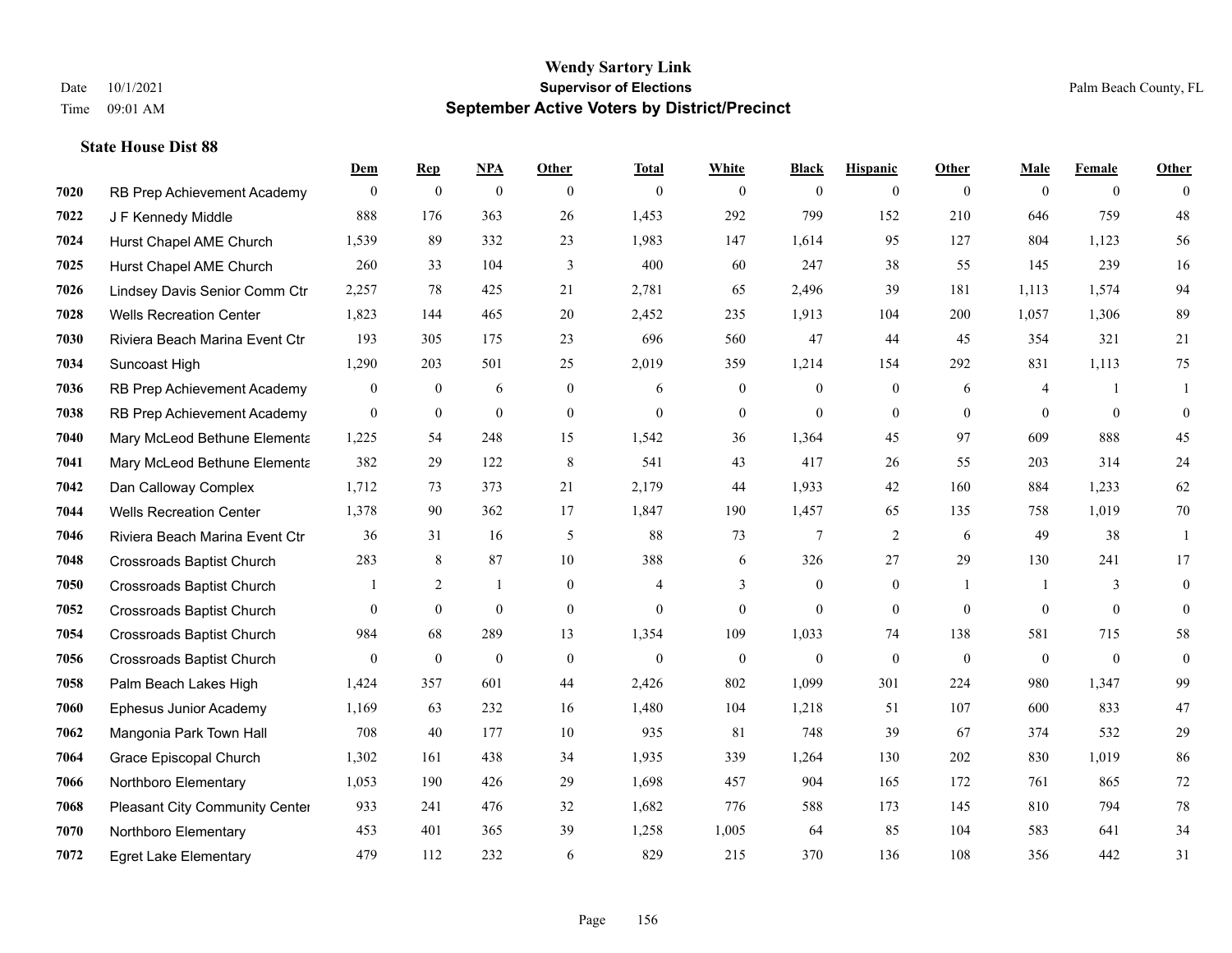|      |                                     | Dem   | <b>Rep</b>     | NPA              | <b>Other</b>   | <b>Total</b> | <b>White</b>   | <b>Black</b>     | <b>Hispanic</b> | <b>Other</b>   | <b>Male</b> | <b>Female</b> | <b>Other</b>   |
|------|-------------------------------------|-------|----------------|------------------|----------------|--------------|----------------|------------------|-----------------|----------------|-------------|---------------|----------------|
| 7080 | <b>Egret Lake Elementary</b>        | 22    | 2              | $\overline{1}$   | $\overline{0}$ | 25           | 24             | $\boldsymbol{0}$ | $\mathbf{0}$    | $\overline{1}$ | 6           | 18            | $\overline{1}$ |
| 7088 | Whitehall Clubhouse #3              | 679   | 481            | 453              | 52             | 1,665        | 1,054          | 249              | 195             | 167            | 770         | 847           | 48             |
| 7090 | <b>Bear Lakes Middle</b>            | 1,297 | 471            | 809              | 58             | 2,635        | 1,040          | 909              | 372             | 314            | 1,142       | 1,372         | 121            |
| 7092 | Palm Beach Lakes High               | 116   | 36             | 76               | 3              | 231          | 85             | 67               | 22              | 57             | 106         | 111           | 14             |
| 7094 | <b>Salvation Army Activity Hall</b> | 601   | 77             | 284              | 10             | 972          | 158            | 507              | 129             | 178            | 414         | 511           | 47             |
| 7102 | First Christian Church              | 748   | 183            | 322              | 25             | 1,278        | 416            | 633              | 104             | 125            | 489         | 743           | $46\,$         |
| 7104 | WPB City Fire Station #5            | 736   | 389            | 423              | 27             | 1,575        | 973            | 268              | 188             | 146            | 683         | 841           | 51             |
| 7106 | Roosevelt Elementary                | 2,048 | 164            | 544              | 28             | 2,784        | 263            | 2,068            | 241             | 212            | 1,111       | 1,555         | 118            |
| 7108 | <b>Chamber of Commerce</b>          | 402   | 396            | 346              | 54             | 1,198        | 899            | 61               | 104             | 134            | 564         | 598           | 36             |
| 7124 | First Christian Church              | 1,212 | 140            | 342              | 15             | 1,709        | 198            | 1,239            | 112             | 160            | 747         | 903           | 59             |
| 7126 | First Christian Church              | 1,498 | 496            | 754              | 84             | 2,832        | 1,092          | 1,044            | 401             | 295            | 1,168       | 1,552         | 112            |
| 7128 | <b>Westward Elementary</b>          | 1,938 | 124            | 467              | 25             | 2,554        | 159            | 2,091            | 118             | 186            | 1,022       | 1,448         | 84             |
| 7130 | Alexander W Dreyfoos SOA High       | 811   | 816            | 764              | 74             | 2,465        | 1,887          | 113              | 205             | 260            | 1,241       | 1,154         | $70\,$         |
| 7132 | WPB City Hall Flagler Gallery       | 674   | 660            | 600              | 73             | 2,007        | 1,584          | 84               | 142             | 197            | 1,010       | 929           | 68             |
| 7150 | Howard Park Community Center        | 353   | 276            | 297              | 36             | 962          | 770            | 39               | 86              | 67             | 482         | 454           | $26\,$         |
| 7160 | South Grade Elementary              | 935   | 212            | 457              | 26             | 1,630        | 513            | 619              | 321             | 177            | 791         | 767           | 72             |
| 7162 | <b>Osborne Community Center</b>     | 854   | 122            | 369              | 24             | 1,369        | 248            | 700              | 284             | 137            | 623         | 686           | 60             |
| 7168 | <b>Maddock Park</b>                 | 1,505 | 639            | 907              | 58             | 3,109        | 1,519          | 801              | 522             | 267            | 1,423       | 1,568         | 118            |
| 7174 | Rolling Green Elementary            | 1,036 | 237            | 499              | 29             | 1,801        | 566            | 675              | 406             | 154            | 786         | 935           | 80             |
| 7178 | Temple Beth Kodesh                  | 1,521 | 190            | 546              | 30             | 2,287        | 436            | 1,305            | 350             | 196            | 1,017       | 1,165         | 105            |
| 7179 | Village Royale on the Green         | 805   | 225            | 347              | 24             | 1,401        | 582            | 564              | 139             | 116            | 592         | 745           | 64             |
| 7180 | St John Missionary Baptist Chr      | 1,757 | 133            | 460              | 18             | 2,368        | 235            | 1,763            | 171             | 199            | 993         | 1,274         | 101            |
| 7182 | Carolyn Sims Center                 | 1,468 | 66             | 346              | 12             | 1,892        | 79             | 1,596            | 81              | 136            | 769         | 1,051         | $72\,$         |
| 7184 | St John Missionary Baptist Chr      | 2     | $\overline{4}$ | $\boldsymbol{0}$ | $\mathbf{0}$   | 6            | $\overline{4}$ | $\mathbf{1}$     | $\overline{0}$  | - 1            | 4           | 2             | $\mathbf{0}$   |
| 7186 | Boynton Beach Senior Center         | 1,470 | 413            | 715              | 54             | 2,652        | 1,058          | 1,072            | 274             | 248            | 1.229       | 1,305         | 118            |
| 7196 | Atlantic High Auditorium            | 1,513 | 235            | 506              | 20             | 2,274        | 590            | 1,351            | 121             | 212            | 1,040       | 1,141         | 93             |
| 7200 | Pompey Park Recreation Center       | 1,320 | 235            | 423              | 26             | 2,004        | 483            | 1,286            | 106             | 129            | 902         | 1,045         | 57             |
| 7210 | Village Academy                     | 1,743 | 99             | 403              | 17             | 2,262        | 125            | 1,836            | 140             | 161            | 919         | 1,251         | 92             |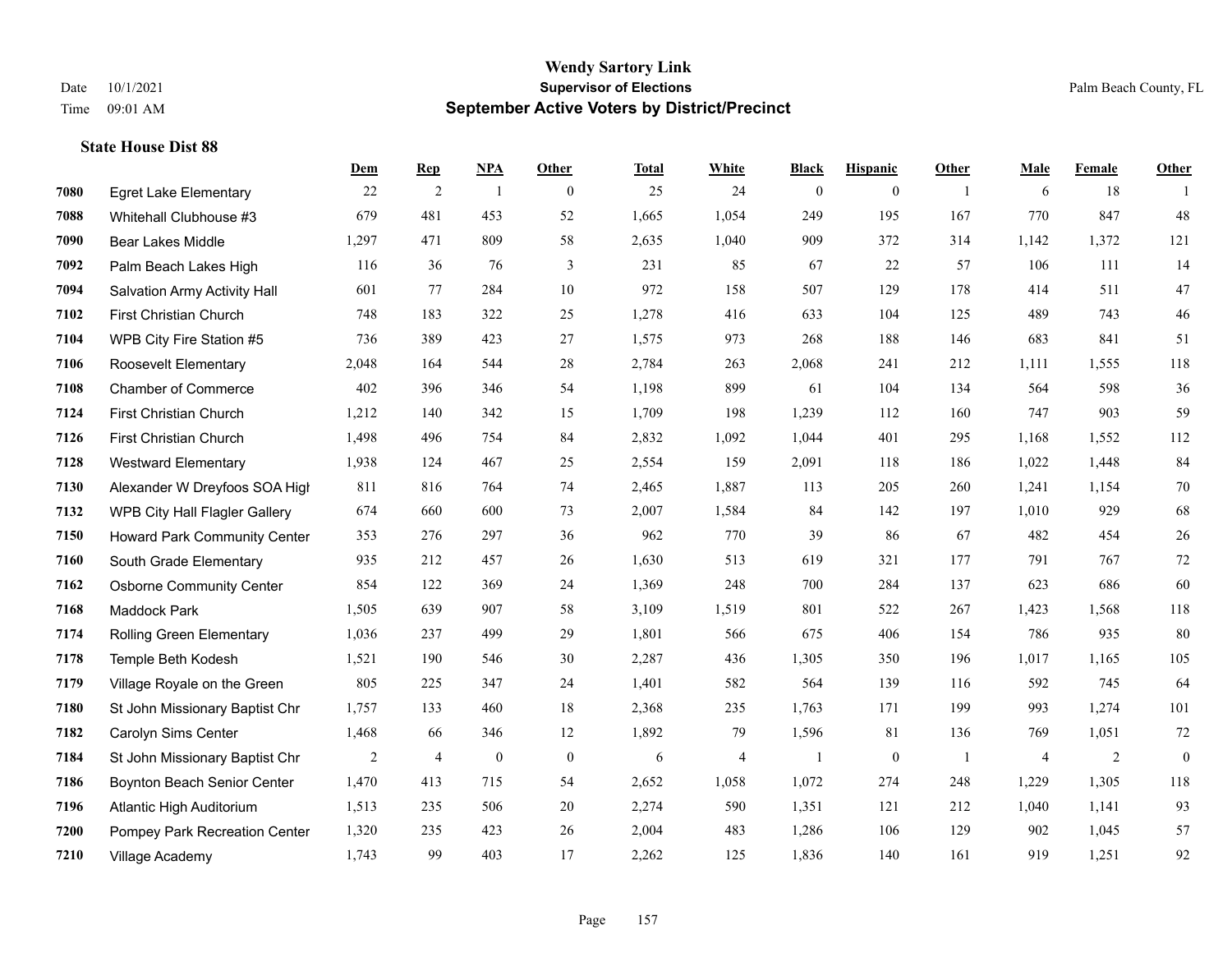| 10/1/2021<br>Date<br>09:01 AM<br>Time |            |            |            |              | <b>Wendy Sartory Link</b><br><b>Supervisor of Elections</b><br><b>September Active Voters by District/Precinct</b> |              |              |                 |              |             |        | Palm Beach County, FL |
|---------------------------------------|------------|------------|------------|--------------|--------------------------------------------------------------------------------------------------------------------|--------------|--------------|-----------------|--------------|-------------|--------|-----------------------|
| <b>State House Dist 88</b>            | <u>Dem</u> | <u>Rep</u> | <u>NPA</u> | <u>Other</u> | <u>Total</u>                                                                                                       | <b>White</b> | <b>Black</b> | <b>Hispanic</b> | <u>Other</u> | <u>Male</u> | Female | <b>Other</b>          |
| Delray Beach Library<br>7212          | 1,301      | 223        | 472        | 29           | 2.025                                                                                                              | 546          | 1.191        | 116             | 172          | 978         | 980    | 67                    |
| <b>State House Dist 88</b>            | 60.677     | 14.420     | 24.626     | 1,731        | 101.454                                                                                                            | 33,053       | 49,774       | 9,252           | 9,375        | 44,513      | 53,123 | 3,818                 |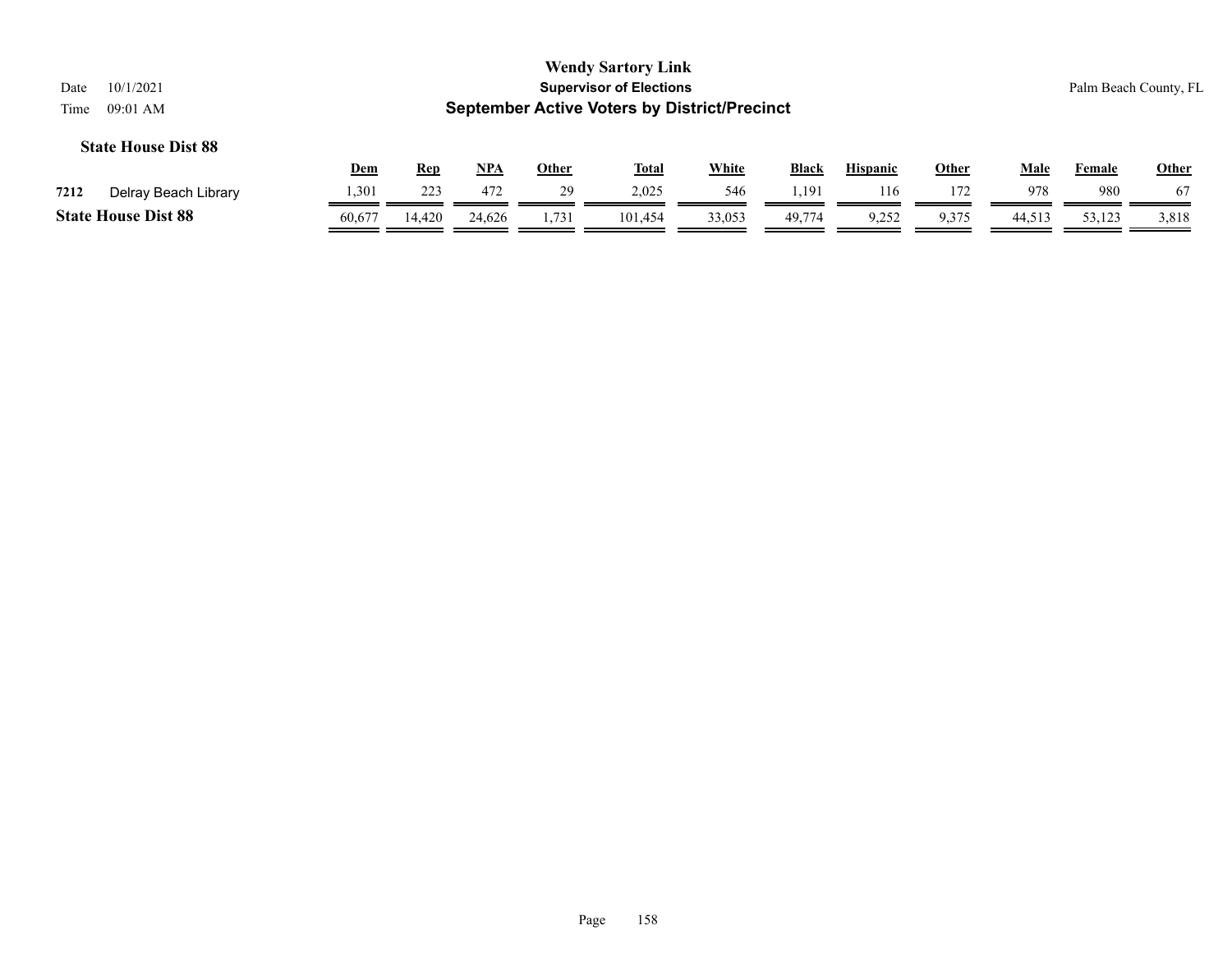|      |                                      | Dem              | <b>Rep</b>       | NPA              | <b>Other</b> | <b>Total</b>     | White            | <b>Black</b>     | <b>Hispanic</b>  | <b>Other</b> | <b>Male</b>    | Female         | Other            |
|------|--------------------------------------|------------------|------------------|------------------|--------------|------------------|------------------|------------------|------------------|--------------|----------------|----------------|------------------|
| 1384 | Phil Foster Park Marine Center       | 298              | 553              | 280              | 30           | 1,161            | 1,029            | 19               | 41               | 72           | 574            | 560            | 27               |
| 1386 | Phil Foster Park Marine Center       | 585              | 1,113            | 705              | 85           | 2,488            | 2,146            | 56               | 87               | 199          | 1,146          | 1,275          | 67               |
| 1388 | Palm Beach Shores Town Hall          | 276              | 442              | 305              | 27           | 1,050            | 959              | 11               | 18               | 62           | 485            | 538            | 27               |
| 1389 | Palm Beach Shores Town Hall          | $\boldsymbol{0}$ | $\boldsymbol{0}$ | $\mathbf{0}$     | $\mathbf{0}$ | $\mathbf{0}$     | $\mathbf{0}$     | $\boldsymbol{0}$ | $\mathbf{0}$     | $\mathbf{0}$ | $\mathbf{0}$   | $\mathbf{0}$   | $\mathbf{0}$     |
| 1390 | St Edwards Church                    | 450              | 1,188            | 522              | 55           | 2,215            | 2,034            | 3                | 54               | 124          | 1,028          | 1,118          | 69               |
| 1392 | St Edwards Church                    | 355              | 612              | 411              | 47           | 1,425            | 1,286            | 6                | 29               | 104          | 624            | 766            | 35               |
| 1394 | Morton & Barbara Mandel Cente        | 242              | 609              | 288              | 36           | 1,175            | 1,070            | 6                | 24               | 75           | 531            | 612            | 32               |
| 2078 | St Catherine Church                  | 446              | 554              | 365              | 32           | 1,397            | 1,165            | 38               | 88               | 106          | 626            | 721            | 50               |
| 2142 | Lakeside Presbyterian Church         | 293              | 365              | 187              | 23           | 868              | 754              | 3                | 56               | 55           | 400            | 441            | 27               |
| 2144 | Lakeside Presbyterian Church         | 354              | 412              | 262              | 32           | 1,060            | 877              | 20               | 79               | 84           | 484            | 542            | 34               |
| 3042 | 1st Congregational Church            | 718              | 448              | 395              | 45           | 1,606            | 1,351            | 23               | 131              | 101          | 730            | 820            | 56               |
| 3068 | St Andrews Episcopal                 | 543              | 290              | 392              | 44           | 1,269            | 1,022            | 51               | 111              | 85           | 614            | 612            | 43               |
| 4002 | Lantana Recreation Center            | 458              | 504              | 363              | 47           | 1,372            | 1,148            | 28               | 100              | 96           | 657            | 676            | 39               |
| 4004 | South Palm Beach Town Hall           | 409              | 505              | 373              | 35           | 1,322            | 1,127            | 21               | 79               | 95           | 575            | 699            | 48               |
| 4006 | Manalapan Town Hall                  | 75               | 200              | 90               | 10           | 375              | 344              | 6                | 5                | 20           | 191            | 174            | 10               |
| 4008 | Hypoluxo Town Hall                   | 513              | 598              | 498              | 63           | 1,672            | 1,398            | 36               | 108              | 130          | 767            | 855            | 50               |
| 4024 | Harvey E Oyer Jr Park                | 490              | 617              | 483              | 55           | 1,645            | 1,299            | 91               | 129              | 126          | 782            | 818            | 45               |
| 4026 | <b>Sterling Village Aud</b>          | 494              | 552              | 461              | 46           | 1,553            | 1,357            | 36               | 63               | 97           | 720            | 782            | 51               |
| 4028 | Ocean Ridge Town Hall                | 401              | 745              | 413              | 45           | 1,604            | 1,467            | 5                | 47               | 85           | 766            | 796            | $42\,$           |
| 4036 | <b>Forest Park Elementary</b>        | 284              | 443              | 270              | 25           | 1,022            | 920              | 9                | 50               | 43           | 432            | 558            | 32               |
| 4038 | <b>Briny Breezes Community Cente</b> | 90               | 142              | 91               | 3            | 326              | 301              | $\overline{0}$   | 9                | 16           | 135            | 182            | 9                |
| 4040 | <b>Briny Breezes Community Cente</b> | $\mathbf{0}$     | $\boldsymbol{0}$ | $\mathbf{0}$     | $\mathbf{0}$ | $\mathbf{0}$     | $\mathbf{0}$     | $\overline{0}$   | $\overline{0}$   | $\theta$     | $\overline{0}$ | $\theta$       | $\overline{0}$   |
| 4042 | <b>Briny Breezes Community Cente</b> | $\mathbf{0}$     | $\mathbf{0}$     | $\mathbf{0}$     | $\mathbf{0}$ | $\theta$         | $\mathbf{0}$     | $\overline{0}$   | $\overline{0}$   | $\theta$     | $\theta$       | $\theta$       | $\overline{0}$   |
| 4044 | <b>Briny Breezes Community Cente</b> | 49               | 31               | 38               | -1           | 119              | 105              | 1                | $\,8\,$          | 5            | 62             | 54             | 3                |
| 4054 | Lakeview Baptist Church              | 530              | 645              | 438              | 38           | 1,651            | 1,364            | 77               | 102              | 108          | 765            | 833            | 53               |
| 4056 | Lakeview Baptist Church              | $\mathbf{0}$     | $\boldsymbol{0}$ | $\boldsymbol{0}$ | $\mathbf{0}$ | $\boldsymbol{0}$ | $\boldsymbol{0}$ | $\boldsymbol{0}$ | $\boldsymbol{0}$ | $\mathbf{0}$ | $\mathbf{0}$   | $\overline{0}$ | $\boldsymbol{0}$ |
| 4058 | Plumosa SOA Elementary               | 52               | 59               | 40               | 7            | 158              | 139              | 4                | 8                | $\tau$       | 77             | 78             | 3                |
| 4060 | Lakeview Baptist Church              | 2                | 6                | 3                | $\theta$     | 11               | $\overline{4}$   | $\mathbf{0}$     | 1                | 6            | 5              | 6              | $\boldsymbol{0}$ |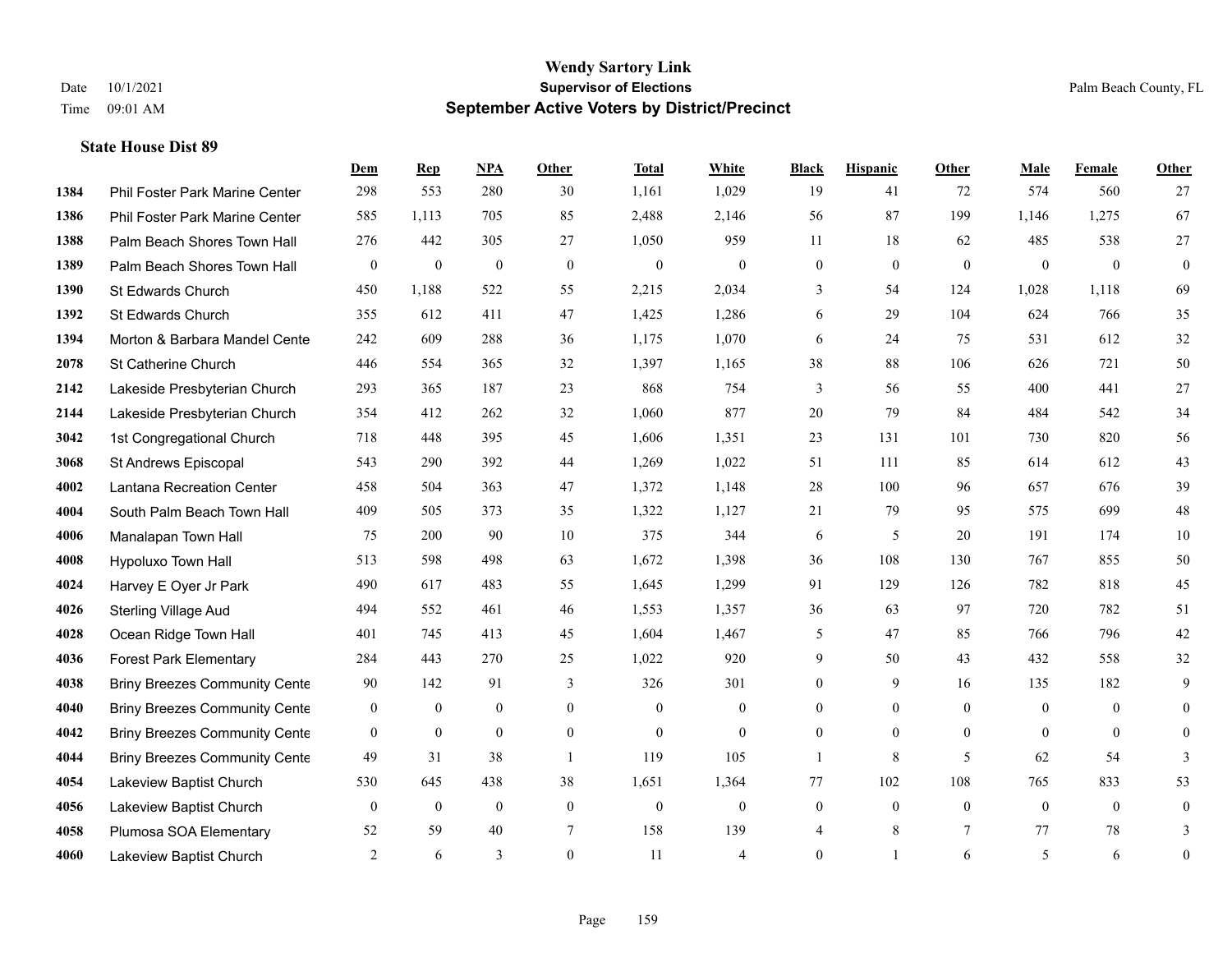|      |                                   | Dem          | <b>Rep</b>   | NPA            | <b>Other</b>   | <b>Total</b> | <b>White</b>     | <b>Black</b>     | <b>Hispanic</b> | <b>Other</b> | <b>Male</b>    | <b>Female</b> | <b>Other</b>   |
|------|-----------------------------------|--------------|--------------|----------------|----------------|--------------|------------------|------------------|-----------------|--------------|----------------|---------------|----------------|
| 4062 | Lakeview Baptist Church           | 41           | 70           | 36             | 5              | 152          | 126              | 7                | 8               | 11           | 74             | 76            | 2              |
| 4064 | Seacrest Presbyterian             | 47           | 43           | 44             | 3              | 137          | 121              | $\mathbf{1}$     | 9               | 6            | 72             | 64            | $\mathbf{1}$   |
| 4066 | Seacrest Presbyterian             | $\mathbf{0}$ | $\mathbf{0}$ | $\overline{0}$ | $\overline{0}$ | $\mathbf{0}$ | $\boldsymbol{0}$ | $\mathbf{0}$     | $\mathbf{0}$    | $\theta$     | $\overline{0}$ | $\theta$      | $\mathbf{0}$   |
| 4068 | Seacrest Presbyterian             | $\mathbf{0}$ | $\mathbf{0}$ | $\mathbf{0}$   | $\overline{0}$ | $\mathbf{0}$ | $\boldsymbol{0}$ | $\boldsymbol{0}$ | $\mathbf{0}$    | $\mathbf{0}$ | $\overline{0}$ | $\mathbf{0}$  | $\overline{0}$ |
| 4070 | Seacrest Presbyterian             | $\theta$     | $\mathbf{0}$ | $\theta$       | $\Omega$       | $\theta$     | $\Omega$         | $\overline{0}$   | $\overline{0}$  | $\theta$     | $\theta$       | $\theta$      | $\mathbf{0}$   |
| 4072 | <b>Gulf Stream Town Hall</b>      | 184          | 450          | 210            | 22             | 866          | 803              | 4                | 22              | 37           | 421            | 427           | 18             |
| 4074 | Plumosa SOA Elementary            | 430          | 421          | 349            | 25             | 1,225        | 1,056            | 16               | 72              | 81           | 580            | 610           | 35             |
| 4094 | S D Spady Elementary              | 667          | 697          | 546            | 56             | 1,966        | 1,705            | 32               | 97              | 132          | 932            | 963           | 71             |
| 4098 | <b>Bethel Evangelical Baptist</b> | 991          | 739          | 659            | 67             | 2,456        | 1,889            | 179              | 211             | 177          | 1,038          | 1,344         | 74             |
| 4100 | <b>Carver Middle</b>              | 113          | 146          | 99             | 8              | 366          | 292              | 29               | 20              | 25           | 181            | 171           | 14             |
| 4102 | Veterans Park Recreation Ctr      | 423          | 499          | 404            | 33             | 1,359        | 1,238            | 13               | 23              | 85           | 628            | 694           | 37             |
| 4104 | <b>Emmanuel Catholic Church</b>   | 737          | 659          | 619            | 65             | 2,080        | 1,681            | 82               | 152             | 165          | 906            | 1.107         | 67             |
| 4106 | Delray Beach Golf Club            | 405          | 411          | 346            | 33             | 1,195        | 918              | 54               | 110             | 113          | 552            | 604           | 39             |
| 4108 | Pines of Delray East              | 579          | 350          | 368            | 27             | 1,324        | 979              | 87               | 135             | 123          | 528            | 740           | 56             |
| 4110 | 505 Club                          | 376          | 429          | 301            | 30             | 1,136        | 1,033            | 8                | 32              | 63           | 493            | 616           | 27             |
| 4112 | Veterans Park Recreation Ctr      | 569          | 784          | 547            | 46             | 1,946        | 1,790            | 10               | 41              | 105          | 914            | 966           | 66             |
| 4114 | Delray Beach First Baptist        | 827          | 767          | 605            | 59             | 2,258        | 1,907            | 78               | 125             | 148          | 1,048          | 1,159         | 51             |
| 4116 | <b>Orchard View Elementary</b>    | 27           | 35           | 28             | $\theta$       | 90           | 73               | $\overline{c}$   | 6               | 9            | 47             | 40            | 3              |
| 4118 | <b>Orchard View Elementary</b>    | 684          | 406          | 471            | 32             | 1,593        | 1,101            | 148              | 199             | 145          | 648            | 887           | 58             |
| 4120 | <b>Orchard View Elementary</b>    | 444          | 294          | 330            | 40             | 1,108        | 790              | 63               | 155             | 100          | 467            | 601           | $40\,$         |
| 4122 | Delray Beach Swim and Tennis      | 709          | 427          | 477            | 35             | 1,648        | 1,152            | 194              | 144             | 158          | 715            | 870           | 63             |
| 4124 | Delray Beach Swim and Tennis      | 772          | 557          | 637            | 58             | 2,024        | 1,523            | 131              | 188             | 182          | 913            | 1,033         | 78             |
| 4126 | <b>Pine Grove Elementary</b>      | 514          | 829          | 533            | 61             | 1,937        | 1,674            | 24               | 93              | 146          | 887            | 981           | 69             |
| 4128 | St Lucy Catholic Church           | 614          | 905          | 621            | 42             | 2,182        | 1,950            | 14               | 76              | 142          | 987            | 1,126         | 69             |
| 4129 | St Lucy Catholic Church           | 31           | 60           | 29             | 2              | 122          | 107              | $\boldsymbol{0}$ | $\overline{4}$  | 11           | 53             | 67            | $\overline{2}$ |
| 4130 | Omni Middle                       | 638          | 619          | 534            | 35             | 1,826        | 1,501            | 33               | 136             | 156          | 852            | 922           | 52             |
| 4132 | Calusa Elementary                 | 379          | 397          | 316            | 25             | 1,117        | 923              | 15               | 95              | 84           | 456            | 621           | 40             |
| 4134 | Above and Beyond Community (      | 406          | 564          | 427            | 37             | 1,434        | 1,161            | 40               | 128             | 105          | 675            | 712           | 47             |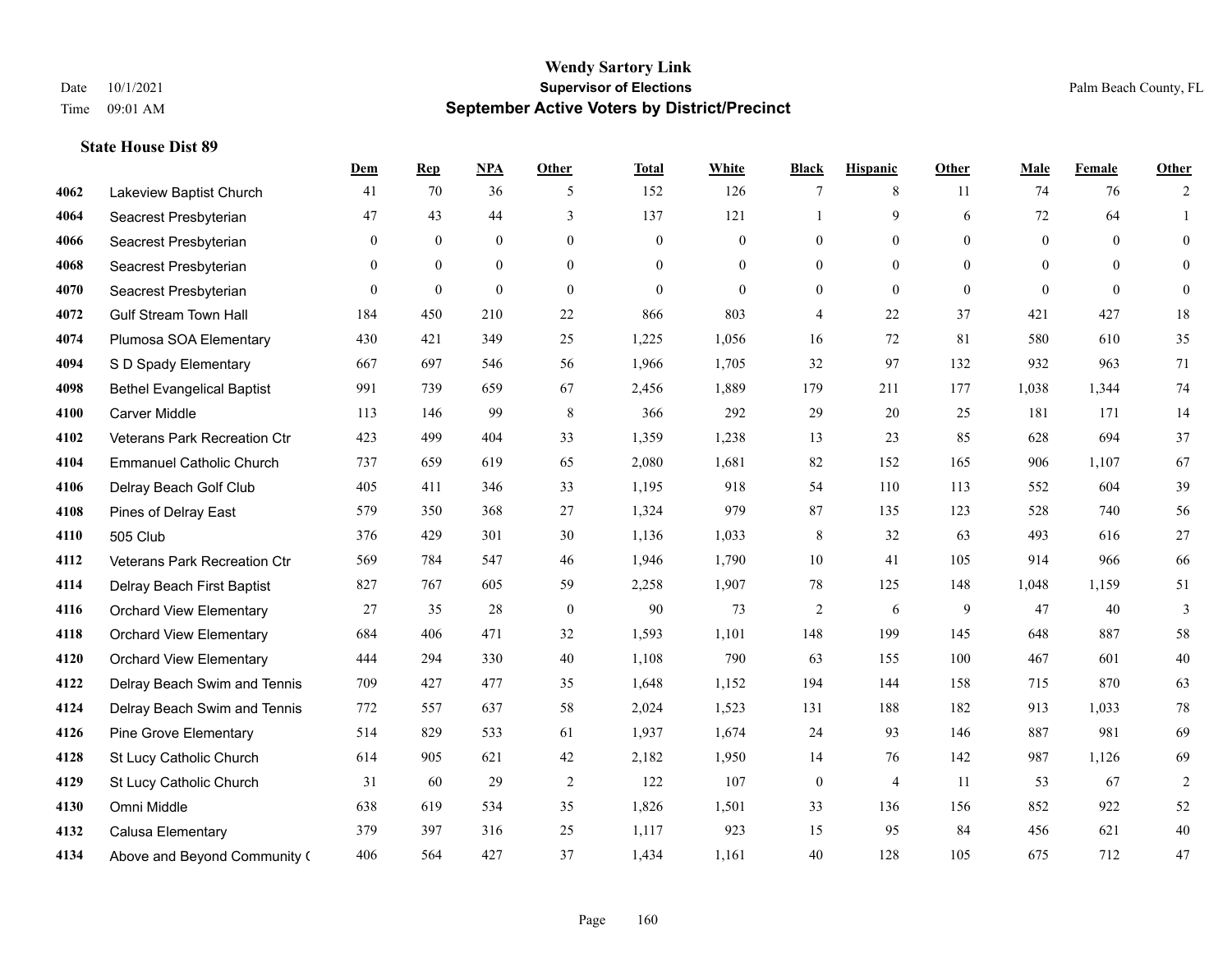|      |                                    | Dem | <b>Rep</b> | NPA | <b>Other</b> | <b>Total</b> | <b>White</b> | <b>Black</b>     | <b>Hispanic</b> | <b>Other</b> | <b>Male</b> | <b>Female</b> | Other  |
|------|------------------------------------|-----|------------|-----|--------------|--------------|--------------|------------------|-----------------|--------------|-------------|---------------|--------|
| 4136 | Above and Beyond Community (       | 642 | 614        | 577 | 45           | 1,878        | 1,400        | 48               | 221             | 209          | 802         | 1,003         | 73     |
| 4138 | <b>Ascension Catholic Church</b>   | 806 | 1,185      | 893 | 68           | 2,952        | 2,309        | 160              | 231             | 252          | 1,391       | 1,464         | 97     |
| 4150 | Patch Reef Park Community Cer      | 580 | 547        | 589 | 69           | 1,785        | 1,372        | 69               | 160             | 184          | 842         | 896           | $47\,$ |
| 4152 | Boca Delray Lodge #171             | 629 | 640        | 648 | 51           | 1,968        | 1,445        | 73               | 224             | 226          | 894         | 991           | 83     |
| 4154 | <b>Ascension Catholic Church</b>   | 416 | 418        | 329 | 33           | 1,196        | 872          | 85               | 104             | 135          | 582         | 568           | $46\,$ |
| 4156 | St Lucy Catholic Church            | 529 | 552        | 412 | 35           | 1,528        | 1,344        | 6                | 65              | 113          | 711         | 774           | 43     |
| 4166 | FAU Arena Lobby                    | 779 | 449        | 598 | 28           | 1,854        | 1,050        | 301              | 265             | 238          | 828         | 926           | 100    |
| 4168 | JC Mitchell Elementary             | 702 | 562        | 604 | 50           | 1,918        | 1,325        | 83               | 243             | 267          | 834         | 969           | 115    |
| 4170 | Spanish River Library              | 903 | 1,038      | 866 | 49           | 2,856        | 2,219        | 100              | 264             | 273          | 1,352       | 1,405         | 99     |
| 4172 | Marine Safety Headquarters         | 665 | 684        | 587 | 59           | 1,995        | 1,749        | 16               | 94              | 136          | 891         | 1,049         | 55     |
| 4184 | Boca Raton Middle                  | 557 | 605        | 554 | 38           | 1,754        | 1,322        | 58               | 205             | 169          | 823         | 881           | 50     |
| 4186 | The Volen Center                   | 548 | 507        | 454 | 30           | 1,539        | 1,063        | 127              | 165             | 184          | 702         | 773           | 64     |
| 4188 | Elks Lodge of Boca Raton           | 894 | 520        | 596 | 57           | 2,067        | 1,205        | 320              | 311             | 231          | 926         | 1,046         | 95     |
| 4190 | St Gregory Episcopal Church        | 740 | 1,069      | 798 | 73           | 2,680        | 2,253        | 26               | 178             | 223          | 1,308       | 1,282         | 90     |
| 4212 | Center for Spiritual Living        | 624 | 804        | 587 | 37           | 2,052        | 1,717        | 33               | 162             | 140          | 974         | 1,016         | 62     |
| 4214 | Calvary Chapel Boca Raton - 4th    | 628 | 859        | 642 | 65           | 2,194        | 1,752        | 44               | 231             | 167          | 1,017       | 1,098         | 79     |
| 4216 | Calvary Chapel Boca Raton - Kir    | 672 | 1,067      | 691 | 62           | 2,492        | 2,097        | $20\,$           | 179             | 196          | 1,176       | 1,226         | $90\,$ |
| 4218 | <b>Grace Community Church</b>      | 454 | 848        | 539 | 59           | 1,900        | 1,576        | 31               | 138             | 155          | 878         | 939           | 83     |
| 4220 | <b>Boca Raton Community Center</b> | 463 | 394        | 454 | 44           | 1,355        | 872          | 100              | 234             | 149          | 601         | 711           | 43     |
| 4222 | Boca Raton Downtown Library        | 942 | 1,107      | 907 | 86           | 3,042        | 2,558        | 65               | 181             | 238          | 1,371       | 1,556         | 115    |
| 4224 | <b>Grace Community Church</b>      | 513 | 1,110      | 738 | 62           | 2,423        | 1,991        | 56               | 181             | 195          | 1,138       | 1,204         | 81     |
| 4226 | St Gregory Episcopal Church        | 218 | 384        | 278 | 23           | 903          | 812          | 7                | 31              | 53           | 428         | 451           | 24     |
| 4228 | Boca Raton Community Center        | 519 | 656        | 507 | 50           | 1,732        | 1,484        | 16               | 97              | 135          | 778         | 905           | 49     |
| 4230 | Boca Raton Downtown Library        | 313 | 446        | 329 | 22           | 1,110        | 972          | 9                | 55              | 74           | 523         | 565           | $22\,$ |
| 7152 | WPB City Hall Flagler Gallery      | 478 | 445        | 269 | 41           | 1,233        | 978          | 43               | 117             | 95           | 473         | 715           | 45     |
| 7154 | Morton & Barbara Mandel Cente      | 147 | 372        | 155 | 18           | 692          | 615          | 8                | 13              | 56           | 316         | 354           | $22\,$ |
| 7156 | PB Fire Station #3                 | 42  | 102        | 59  | $\sqrt{2}$   | 205          | 177          | $\boldsymbol{0}$ | $7\phantom{.0}$ | 21           | 92          | 101           | $12\,$ |
| 7158 | PB Fire Station #3                 | 534 | 472        | 407 | 51           | 1,464        | 1,310        | 18               | 34              | 102          | 646         | 782           | 36     |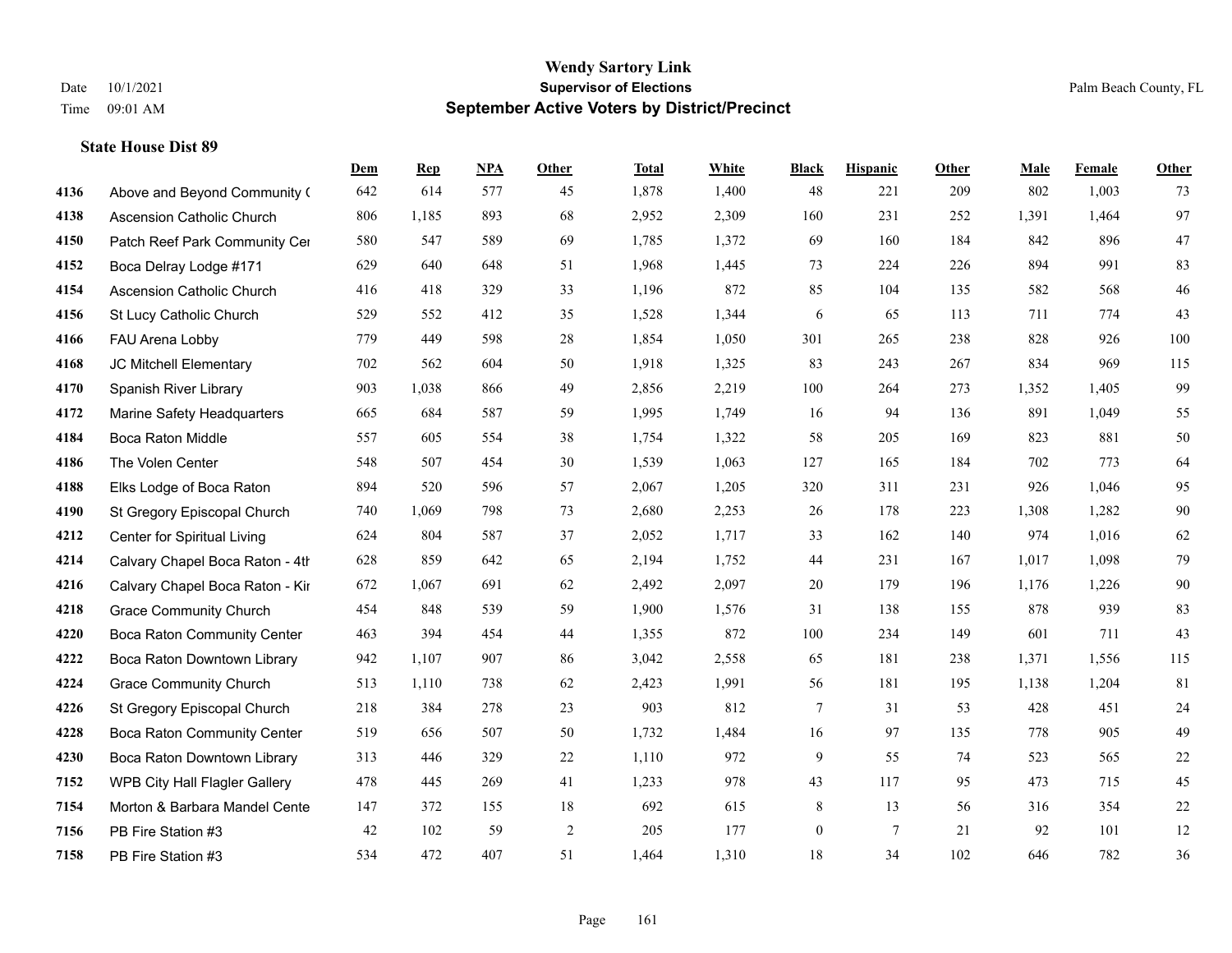|      |                                 | Dem    | <b>Rep</b> | <b>NPA</b> | Other          | <b>Total</b> | White   | <b>Black</b>   | <b>Hispanic</b> | Other  | <b>Male</b> | Female | Other |
|------|---------------------------------|--------|------------|------------|----------------|--------------|---------|----------------|-----------------|--------|-------------|--------|-------|
| 7164 | <b>Osborne Community Center</b> | 320    | 182        | 194        | 23             | 719          | 562     | 51             | 54              | 52     | 333         | 365    | 21    |
| 7166 | PB Fire Station #3              | 316    | 380        | 297        | 31             | 1,024        | 907     | $\overline{c}$ | 30              | 85     | 453         | 546    | 25    |
| 7170 | Lantana Town Hall               | 708    | 340        | 513        | 37             | 1,598        | 856     | 345            | 240             | 157    | 748         | 774    | 76    |
| 7172 | Lantana Recreation Center       | 295    | 263        | 238        | 16             | 812          | 638     | 49             | 65              | 60     | 384         | 402    | 26    |
| 7176 | Hypoluxo Town Hall              | 187    | 87         | 111        | 9              | 394          | 220     | 82             | 64              | 28     | 169         | 215    | 10    |
| 7188 | <b>Forest Park Elementary</b>   | 847    | 532        | 576        | 60             | 2,015        | 1,395   | 269            | 181             | 170    | 847         | 1,095  | 73    |
| 7190 | Seacrest Presbyterian           | 1,053  | 609        | 785        | 60             | 2,507        | 1,579   | 449            | 244             | 235    | 1,194       | 1,213  | 100   |
| 7192 | Lakeview Baptist Church         | 16     | 10         | 10         | 2              | 38           | 27      | $\overline{2}$ | 3               | 6      | 19          | 16     | 3     |
| 7194 | Delray Beach Community Cente    | 572    | 345        | 417        | 41             | 1,375        | 991     | 190            | 101             | 93     | 696         | 634    | 45    |
| 7198 | Atlantic High Auditorium        | 44     | 27         | 27         | 3              | 101          | 81      | 6              | $\tau$          | $\tau$ | 41          | 57     | 3     |
| 7202 | 505 Club                        | 648    | 387        | 432        | 38             | 1,505        | 1,072   | 231            | 74              | 128    | 789         | 667    | 49    |
| 7204 | 505 Club                        | 36     | 31         | 37         | $\overline{4}$ | 108          | 84      | $\overline{c}$ | 9               | 13     | 55          | 48     | 5     |
| 7206 | 505 Club                        | 55     | 59         | 54         | 5.             | 173          | 146     | $\mathfrak{D}$ | 8               | 17     | 92          | 76     | 5     |
| 7208 | Atlantic High Media Center      | 745    | 179        | 307        | 22             | 1,253        | 536     | 527            | 81              | 109    | 536         | 676    | 41    |
| 7214 | Delray Beach Community Cente    | 867    | 310        | 475        | 36             | 1,688        | 785     | 546            | 206             | 151    | 815         | 804    | 69    |
|      | <b>State House Dist 89</b>      | 42,660 | 45,388     | 36,749     | 3,371          | 128,168      | 101,877 | 6,489          | 9,465           | 10,337 | 58,711      | 65,155 | 4,302 |
|      |                                 |        |            |            |                |              |         |                |                 |        |             |        |       |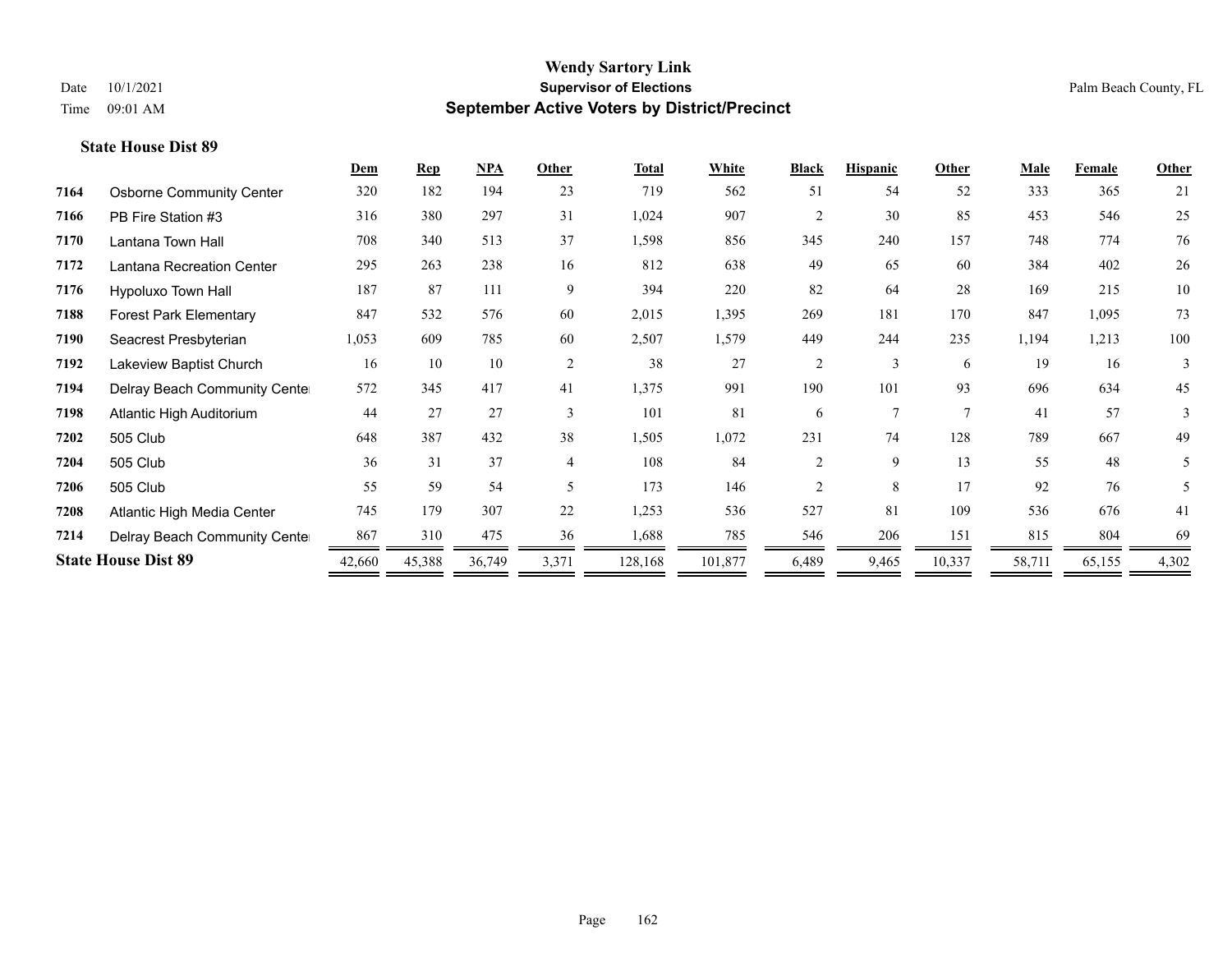|      |                                 | Dem              | <b>Rep</b>       | NPA              | Other            | <b>Total</b> | <b>White</b>     | <b>Black</b>     | <b>Hispanic</b>  | <b>Other</b>    | <b>Male</b>  | <b>Female</b>  | <b>Other</b>     |
|------|---------------------------------|------------------|------------------|------------------|------------------|--------------|------------------|------------------|------------------|-----------------|--------------|----------------|------------------|
| 2148 | <b>Liberty Park Elementary</b>  | $\overline{0}$   | $\mathbf{0}$     | $\boldsymbol{0}$ | $\mathbf{0}$     | $\mathbf{0}$ | $\mathbf{0}$     | $\boldsymbol{0}$ | $\mathbf{0}$     | $\theta$        | $\mathbf{0}$ | $\overline{0}$ | $\theta$         |
| 2150 | River Bridge Activities Center  | 1,082            | 534              | 685              | 52               | 2,353        | 1,138            | 481              | 490              | 244             | 982          | 1,287          | 84               |
| 2152 | Pine Ridge North II             | 1,101            | 504              | 803              | 54               | 2,462        | 1,014            | 381              | 810              | 257             | 981          | 1.379          | 102              |
| 2156 | Cresthaven Emory Aud            | 631              | 409              | 303              | 14               | 1,357        | 751              | 99               | 414              | 93              | 501          | 806            | 50               |
| 2160 | Cresthaven Barkley Aud          | 514              | 356              | 283              | 19               | 1,172        | 586              | 87               | 395              | 104             | 493          | 627            | $52\,$           |
| 2162 | Cresthaven Ashley Aud           | 334              | 220              | 225              | 14               | 793          | 396              | 39               | 293              | 65              | 313          | 446            | 34               |
| 2164 | <b>Covered Bridge Clubhouse</b> | 1,116            | 732              | 662              | 40               | 2,550        | 1,763            | 138              | 476              | 173             | 984          | 1.485          | 81               |
| 2166 | Poinciana Clubhouse             | 899              | 519              | 496              | 37               | 1,951        | 1,284            | 94               | 415              | 158             | 767          | 1,118          | 66               |
| 2168 | First Baptist Church GA         | $\boldsymbol{0}$ | $\boldsymbol{0}$ | $\boldsymbol{0}$ | $\boldsymbol{0}$ | $\mathbf{0}$ | $\boldsymbol{0}$ | $\boldsymbol{0}$ | $\boldsymbol{0}$ | $\mathbf{0}$    | $\mathbf{0}$ | $\mathbf{0}$   | $\boldsymbol{0}$ |
| 2170 | <b>Liberty Park Elementary</b>  | 1,139            | 543              | 663              | 56               | 2,401        | 1,045            | 459              | 639              | 258             | 954          | 1,332          | 115              |
| 2172 | First Baptist Church GA         | 17               | 3                | 10               | $\mathbf{0}$     | 30           | 14               | 3                | 9                | $\overline{4}$  | 11           | 18             | $\overline{1}$   |
| 2174 | First Baptist Church GA         | 457              | 190              | 270              | 12               | 929          | 404              | 191              | 209              | 125             | 411          | 477            | 41               |
| 2188 | St Lukes United Methodist Chr   | 465              | 517              | 426              | 34               | 1,442        | 1,142            | 35               | 188              | 77              | 684          | 719            | 39               |
| 2190 | Lucerne Pointe Clubhouse        | 1,017            | 521              | 645              | 46               | 2,229        | 1,409            | 220              | 424              | 176             | 913          | 1,238          | $78\,$           |
| 2192 | Fountains Of Palm Beach         | 915              | 446              | 581              | 54               | 1,996        | 1,352            | 143              | 335              | 166             | 844          | 1,086          | 66               |
| 2196 | Pine Ridge South IV Clubhouse   | 884              | 489              | 503              | 44               | 1,920        | 1,147            | 261              | 399              | 113             | 752          | 1,095          | $73\,$           |
| 2198 | American Finnish Club           | 14               | 9                | $\,8\,$          | $\boldsymbol{0}$ | 31           | 17               | 3                | -1               | 10              | 12           | 16             | 3                |
| 2214 | Indian Pines Elementary         | 1,182            | 253              | 580              | 38               | 2,053        | 462              | 918              | 442              | 231             | 921          | 1,032          | 100              |
| 2216 | Indian Pines Elementary         | 1,784            | 294              | 842              | 42               | 2,962        | 518              | 1,486            | 586              | 372             | 1,332        | 1,484          | 146              |
| 2218 | <b>Tradewinds Middle</b>        | 1,256            | 312              | 649              | 36               | 2,253        | 564              | 880              | 365              | 444             | 990          | 1,137          | 126              |
| 3074 | <b>Coastal Chapel</b>           | 471              | 349              | 334              | 25               | 1,179        | 736              | 99               | 253              | 91              | 551          | 586            | $42\,$           |
| 3075 | Lantana Recreation Center       | 14               | 8                | $\,8\,$          | $\overline{c}$   | 32           | 32               | $\boldsymbol{0}$ | $\boldsymbol{0}$ | $\overline{0}$  | 11           | 21             | $\boldsymbol{0}$ |
| 3076 | Our Savior Lutheran Church      | 47               | 39               | 49               | $\mathbf{1}$     | 136          | 95               | 15               | 19               | $7\phantom{.0}$ | 75           | 56             | 5                |
| 3078 | Lakeside UM Church              | 643              | 391              | 437              | 36               | 1,507        | 941              | 165              | 268              | 133             | 665          | 799            | 43               |
| 3082 | <b>Atlantis City Hall</b>       | 483              | 894              | 444              | 43               | 1,864        | 1,610            | 39               | 91               | 124             | 854          | 966            | 44               |
| 3086 | Woodlands Middle                | 794              | 612              | 690              | 48               | 2,144        | 1,466            | 137              | 356              | 185             | 995          | 1,073          | 76               |
| 3088 | <b>Tradewinds Middle</b>        | 180              | 53               | 122              | 8                | 363          | 98               | 126              | 79               | 60              | 163          | 190            | $10\,$           |
| 3094 | <b>Coral Reef Elementary</b>    | 326              | 243              | 270              | 27               | 866          | 515              | 73               | 193              | 85              | 405          | 434            | 27               |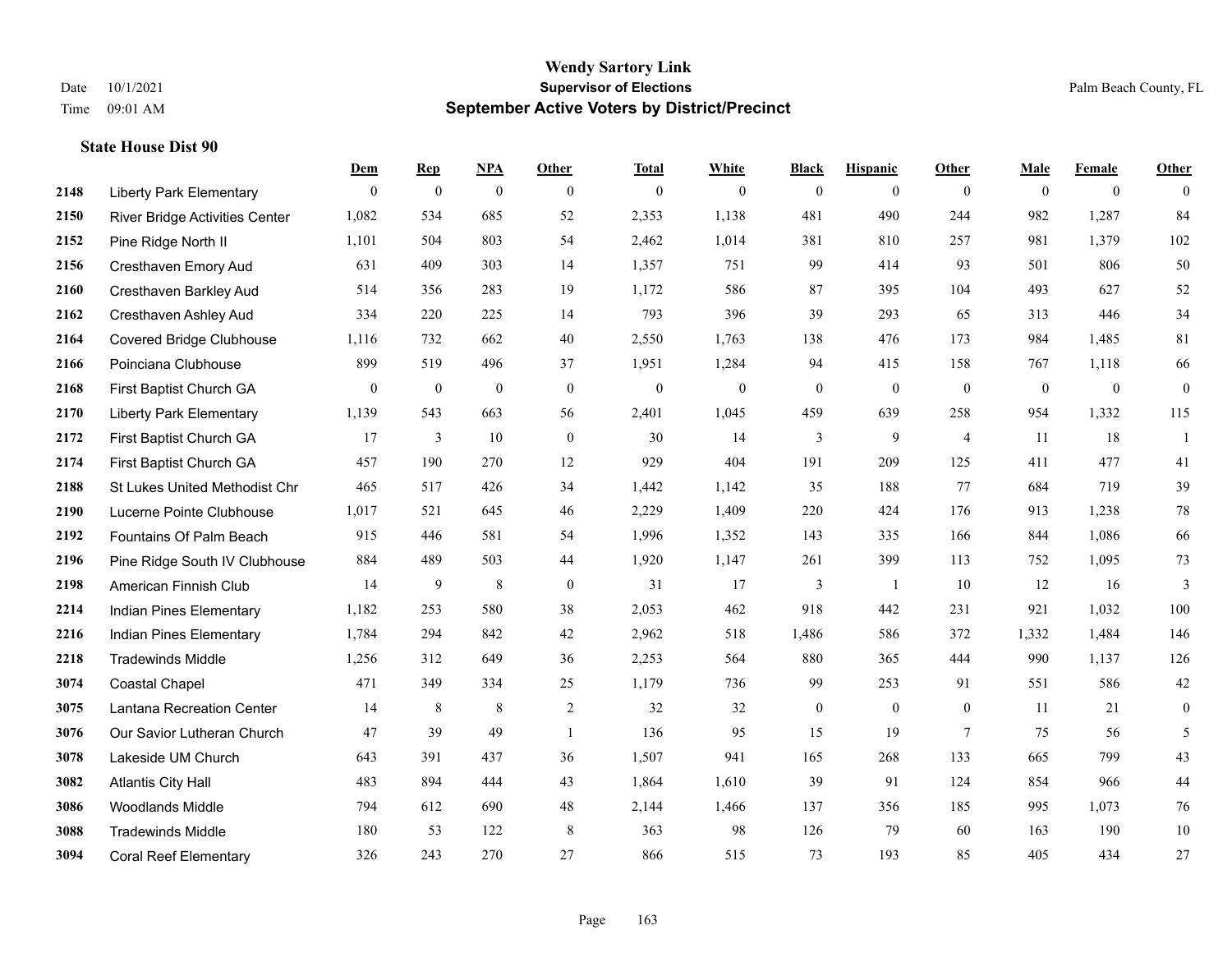|      |                                   | Dem   | <b>Rep</b> | NPA    | <b>Other</b> | <b>Total</b> | White | <b>Black</b>     | <b>Hispanic</b> | <b>Other</b> | <b>Male</b> | Female | <b>Other</b> |
|------|-----------------------------------|-------|------------|--------|--------------|--------------|-------|------------------|-----------------|--------------|-------------|--------|--------------|
| 3096 | <b>Coral Reef Elementary</b>      | 827   | 584        | 644    | 57           | 2,112        | 1,356 | 257              | 268             | 231          | 976         | 1,054  | 82           |
| 3098 | <b>Manatee Elementary</b>         | 682   | 584        | 524    | 44           | 1,834        | 1,251 | 173              | 221             | 189          | 832         | 940    | 62           |
| 3100 | Journeys End                      | 430   | 338        | 363    | 20           | 1,151        | 771   | 93               | 136             | 151          | 543         | 578    | 30           |
| 3102 | <b>Diamond View Elementary</b>    | 1,203 | 443        | 791    | 51           | 2,488        | 1,029 | 635              | 523             | 301          | 1,093       | 1,286  | 109          |
| 3104 | American German Club              | 411   | 349        | 370    | 33           | 1,163        | 808   | 90               | 138             | 127          | 540         | 579    | 44           |
| 3106 | American German Club              | 299   | 109        | 202    | 17           | 627          | 223   | 175              | 98              | 131          | 276         | 322    | 29           |
| 3108 | Santaluces High                   | 1,241 | 538        | 883    | 62           | 2,724        | 1,098 | 695              | 540             | 391          | 1,210       | 1,425  | 89           |
| 3110 | Lantana Road Branch Library       | 827   | 335        | 486    | 42           | 1,690        | 793   | 454              | 288             | 155          | 735         | 877    | 78           |
| 3112 | <b>Starlight Cove Elementary</b>  | 842   | 298        | 613    | 38           | 1,791        | 704   | 310              | 635             | 142          | 775         | 926    | 90           |
| 3114 | Santaluces High                   | 379   | 248        | 295    | 12           | 934          | 546   | 122              | 183             | 83           | 455         | 448    | 31           |
| 3116 | <b>Advent Lantana</b>             | 1,064 | 520        | 736    | 52           | 2,372        | 1,460 | 364              | 363             | 185          | 976         | 1,314  | 82           |
| 3118 | Advent Lantana                    | 204   | 228        | 177    | 16           | 625          | 511   | 21               | 49              | 44           | 308         | 304    | 13           |
| 3124 | West Boynton Park and Rec         | 787   | 580        | 648    | 43           | 2,058        | 1,304 | 220              | 288             | 246          | 930         | 1,053  | 75           |
| 3126 | Temple Shaarei Shalom             | 636   | 507        | 463    | $27\,$       | 1,633        | 1,121 | 153              | 198             | 161          | 755         | 829    | 49           |
| 3128 | West Boynton Park and Rec         | 946   | 609        | 723    | 44           | 2,322        | 1,450 | 281              | 335             | 256          | 1,061       | 1,178  | 83           |
| 3130 | <b>Winston Trails Swim Center</b> | 1,109 | 916        | 859    | 61           | 2,945        | 2,086 | 203              | 374             | 282          | 1,374       | 1,457  | 114          |
| 3132 | Park Vista High                   | 851   | 647        | 693    | 49           | 2,240        | 1,420 | 227              | 353             | 240          | 1,009       | 1,150  | 81           |
| 3133 | Christa McAuliffe Middle          | 174   | 121        | 135    | 9            | 439          | 268   | 46               | 61              | 64           | 211         | 216    | 12           |
| 3134 | <b>Hidden Oaks Elementary</b>     | 1,077 | 314        | 583    | 34           | 2,008        | 577   | 791              | 365             | 275          | 853         | 1,068  | 87           |
| 3136 | <b>Freedom Shores Elementary</b>  | 875   | 408        | 585    | 31           | 1,899        | 831   | 533              | 280             | 255          | 837         | 986    | 76           |
| 3138 | <b>Citrus Cove Elementary</b>     | 860   | 497        | 565    | 35           | 1,957        | 1,145 | 316              | 286             | 210          | 858         | 1.017  | 82           |
| 3140 | Boynton Lakes North Clubhouse     | 420   | 191        | 280    | 14           | 905          | 427   | 221              | 127             | 130          | 404         | 469    | 32           |
| 3142 | Boynton Lakes North Clubhouse     | 385   | 161        | 224    | 18           | 788          | 442   | 138              | 138             | 70           | 317         | 441    | 30           |
| 3144 | Freedom Shores Elementary         | 10    | 8          | $10\,$ | $\mathbf{0}$ | 28           | 22    | $\boldsymbol{0}$ | 3               | 3            | 11          | 14     | 3            |
| 3146 | Freedom Shores Elementary         | 336   | 129        | 169    | 17           | 651          | 436   | 80               | 73              | 62           | 261         | 370    | $20\,$       |
| 3148 | Imagine Schools - Chancellor      | 61    | 55         | 54     | 5            | 175          | 118   | 12               | 27              | 18           | 88          | 82     | $\sqrt{5}$   |
| 3150 | Christa McAuliffe Middle          | 557   | 258        | 233    | 22           | 1,070        | 970   | 21               | 31              | 48           | 441         | 596    | 33           |
| 3152 | Park Vista High                   | 657   | 406        | 388    | 32           | 1,483        | 1,272 | 54               | 63              | 94           | 646         | 787    | 50           |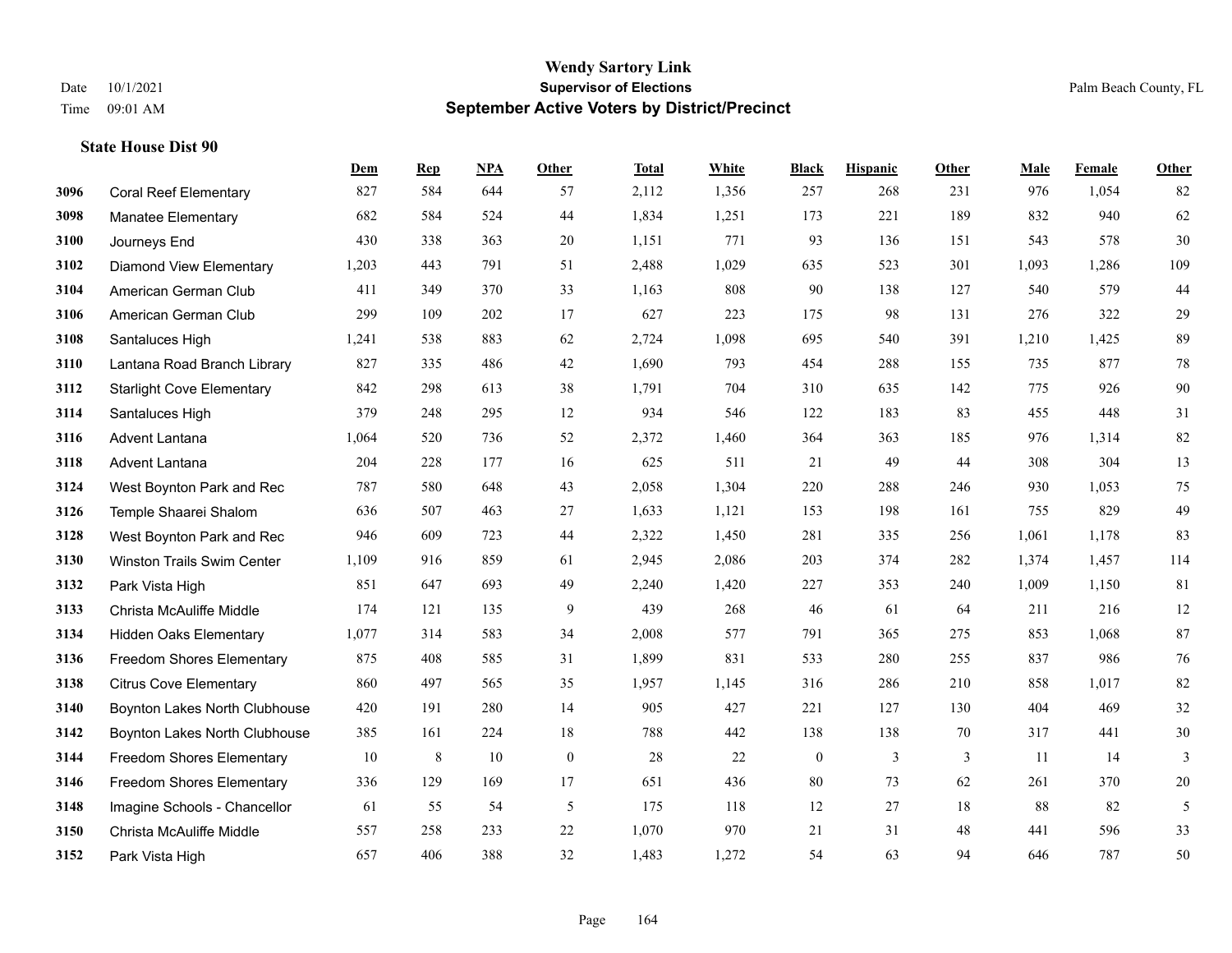|      |                                 | Dem            | <b>Rep</b>   | <b>NPA</b>     | Other          | <b>Total</b> | White          | <b>Black</b>     | <b>Hispanic</b> | Other        | Male         | Female       | Other            |
|------|---------------------------------|----------------|--------------|----------------|----------------|--------------|----------------|------------------|-----------------|--------------|--------------|--------------|------------------|
| 3154 | Ponte Vecchio Clubhouse         | 805            | 317          | 276            | 22             | 1,420        | 1,263          | 22               | 41              | 94           | 642          | 738          | 40               |
| 3156 | Aberdeen East Clubhouse         | 1,008          | 486          | 545            | 41             | 2,080        | 1,575          | 138              | 185             | 182          | 860          | 1,159        | 61               |
| 3158 | <b>Crystal Lakes Elementary</b> | 990            | 762          | 799            | 60             | 2,611        | 1,829          | 194              | 292             | 296          | 1,177        | 1,321        | 113              |
| 3160 | Christa McAuliffe Middle        | 436            | 327          | 327            | 20             | 1,110        | 753            | 135              | 119             | 103          | 499          | 568          | 43               |
| 3162 | <b>Hidden Oaks Elementary</b>   | 543            | 255          | 297            | 17             | 1,112        | 664            | 207              | 125             | 116          | 499          | 579          | 34               |
| 3164 | <b>Citrus Cove Elementary</b>   | 880            | 542          | 639            | 50             | 2,111        | 1,321          | 313              | 244             | 233          | 941          | 1,099        | 71               |
| 3166 | Jamaica Bay Clubhouse           | 350            | 362          | 261            | 25             | 998          | 883            | 20               | 38              | 57           | 434          | 530          | 34               |
| 3168 | Boynton Beach Fire Station #3   | 908            | 453          | 668            | 31             | 2,060        | 1,170          | 369              | 294             | 227          | 876          | 1,113        | 71               |
| 3170 | Boynton Beach High              | 1,114          | 611          | 872            | 70             | 2,667        | 1,570          | 307              | 536             | 254          | 1,175        | 1,387        | 105              |
| 3172 | Boynton Beach High              | 473            | 145          | 305            | 32             | 955          | 443            | 262              | 144             | 106          | 392          | 515          | 48               |
| 3174 | Boynton Beach Fire Station #3   | 250            | 174          | 174            | 15             | 613          | 418            | 55               | 83              | 57           | 279          | 317          | 17               |
| 3176 | Boynton Beach High              | 217            | 121          | 152            | $\,8\,$        | 498          | 265            | 90               | $82\,$          | 61           | 214          | 262          | $22\,$           |
| 3180 | Imagine Schools - Chancellor    | $\mathbf{0}$   | $\mathbf{0}$ | $\mathbf{0}$   | $\overline{0}$ | $\mathbf{0}$ | $\overline{0}$ | $\boldsymbol{0}$ | $\mathbf{0}$    | $\theta$     | $\mathbf{0}$ | $\mathbf{0}$ | $\boldsymbol{0}$ |
| 3182 | Imagine Schools - Chancellor    | 98             | 51           | 79             | $\overline{4}$ | 232          | 117            | 46               | 36              | 33           | 111          | 110          | 11               |
| 3185 | Christ Fellowship Church BB     | 286            | 196          | 192            | 26             | 700          | 444            | 80               | 104             | 72           | 329          | 350          | 21               |
| 3186 | Christ Fellowship Church BB     | 189            | 121          | 138            | 12             | 460          | 328            | 40               | 60              | 32           | 206          | 233          | 21               |
| 3187 | Christ Fellowship Church BB     | 687            | 397          | 579            | 56             | 1,719        | 980            | 264              | 286             | 189          | 797          | 868          | 54               |
| 3188 | Christ Fellowship Church BB     | 412            | 303          | 352            | 21             | 1,088        | 673            | 223              | 121             | 71           | 533          | 521          | 34               |
| 3190 | Imagine Schools - Chancellor    | 295            | 161          | 213            | 23             | 692          | 396            | 139              | 94              | 63           | 353          | 324          | 15               |
| 4010 | <b>Bent Tree Villas East</b>    | 801            | 723          | 595            | 50             | 2,169        | 1,574          | 213              | 215             | 167          | 953          | 1,166        | 50               |
| 4016 | Christ Fellowship Church BB     | 532            | 292          | 294            | 26             | 1,144        | 691            | 185              | 161             | 107          | 528          | 586          | $30\,$           |
| 4020 | Christ Fellowship Church BB     | 31             | 27           | 36             | $\overline{4}$ | 98           | 76             | 4                | 10              | 8            | 37           | 59           | 2                |
| 5010 | Temple Shaarei Shalom           | 955            | 233          | 311            | 33             | 1,532        | 1,427          | 17               | 26              | 62           | 589          | 913          | $30\,$           |
| 5012 | The Grove Clubhouse             | 412            | 146          | 157            | 12             | 727          | 655            | 19               | 18              | 35           | 305          | 411          | 11               |
| 5014 | West Boynton Branch Library     | 684            | 450          | 492            | 42             | 1,668        | 954            | 245              | 246             | 223          | 737          | 869          | 62               |
| 5016 | Faith United Methodist Church   | 944            | 626          | 620            | 32             | 2,222        | 1,610          | 156              | 238             | 218          | 978          | 1,153        | 91               |
| 5018 | Platina Clubhouse               | 685            | 261          | 286            | 21             | 1,253        | 1,065          | 37               | 72              | 79           | 480          | 740          | 33               |
| 7175 | <b>Rolling Green Elementary</b> | $\overline{0}$ | $\mathbf{0}$ | $\overline{1}$ | $\mathbf{0}$   |              | $\overline{0}$ | $\boldsymbol{0}$ | $\mathbf{1}$    | $\mathbf{0}$ |              | $\mathbf{0}$ | $\boldsymbol{0}$ |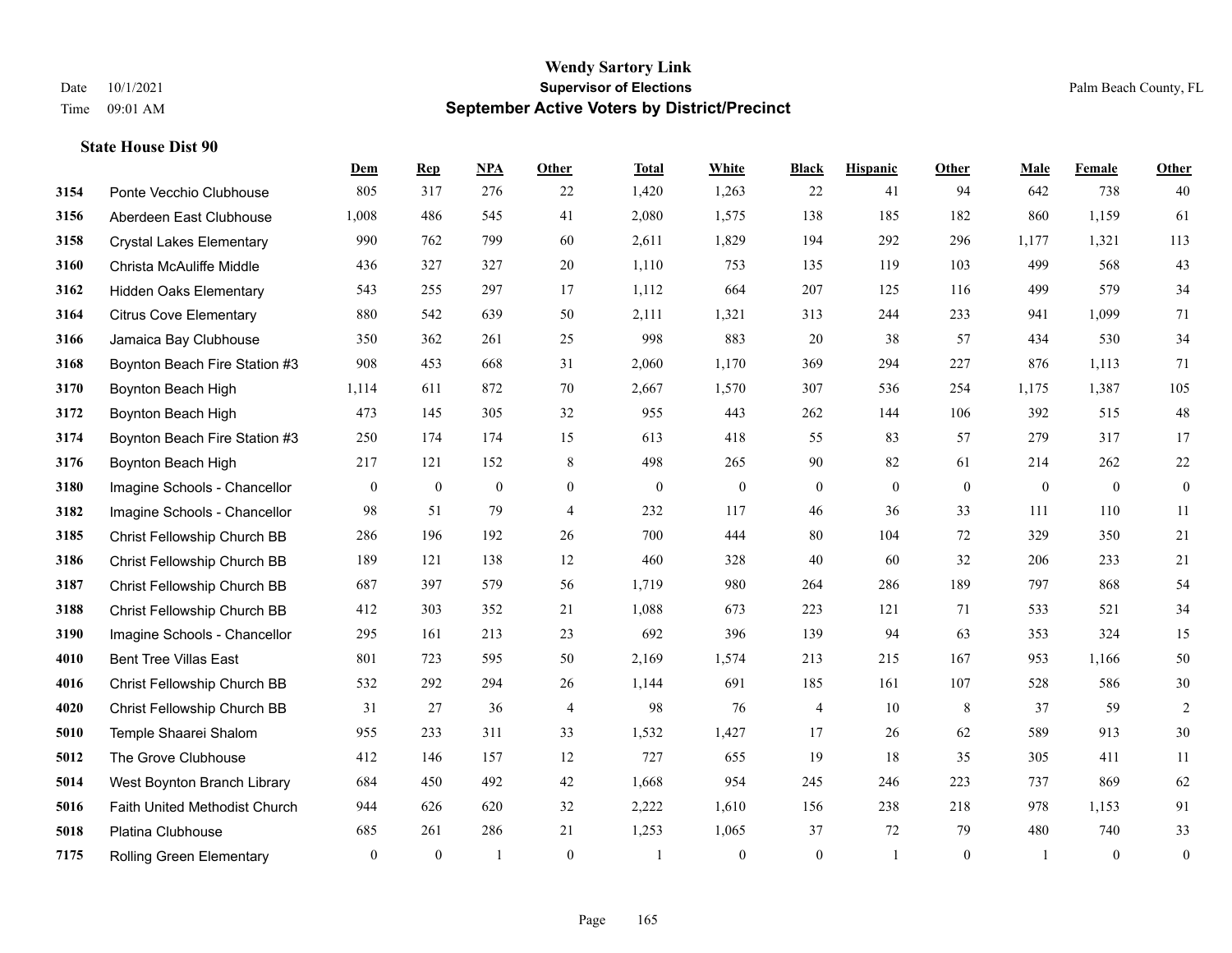| 10/1/2021<br>Date<br>09:01 AM<br>Time |                      |               |               |                | <b>Wendy Sartory Link</b><br><b>Supervisor of Elections</b><br><b>September Active Voters by District/Precinct</b> |                 |                        |                           |                        |                |                  | Palm Beach County, FL |
|---------------------------------------|----------------------|---------------|---------------|----------------|--------------------------------------------------------------------------------------------------------------------|-----------------|------------------------|---------------------------|------------------------|----------------|------------------|-----------------------|
| <b>State House Dist 90</b>            |                      |               |               |                |                                                                                                                    |                 |                        |                           |                        |                |                  |                       |
| <b>State House Dist 90</b>            | <u>Dem</u><br>50,900 | Rep<br>28,363 | NPA<br>33,344 | Other<br>2.420 | <u>Total</u><br>115,027                                                                                            | White<br>68,082 | <b>Black</b><br>17.037 | <b>Hispanic</b><br>18.464 | <u>Other</u><br>11.444 | Male<br>50,264 | Female<br>60,564 | <b>Other</b><br>4,199 |
|                                       |                      |               |               |                |                                                                                                                    |                 |                        |                           |                        |                |                  |                       |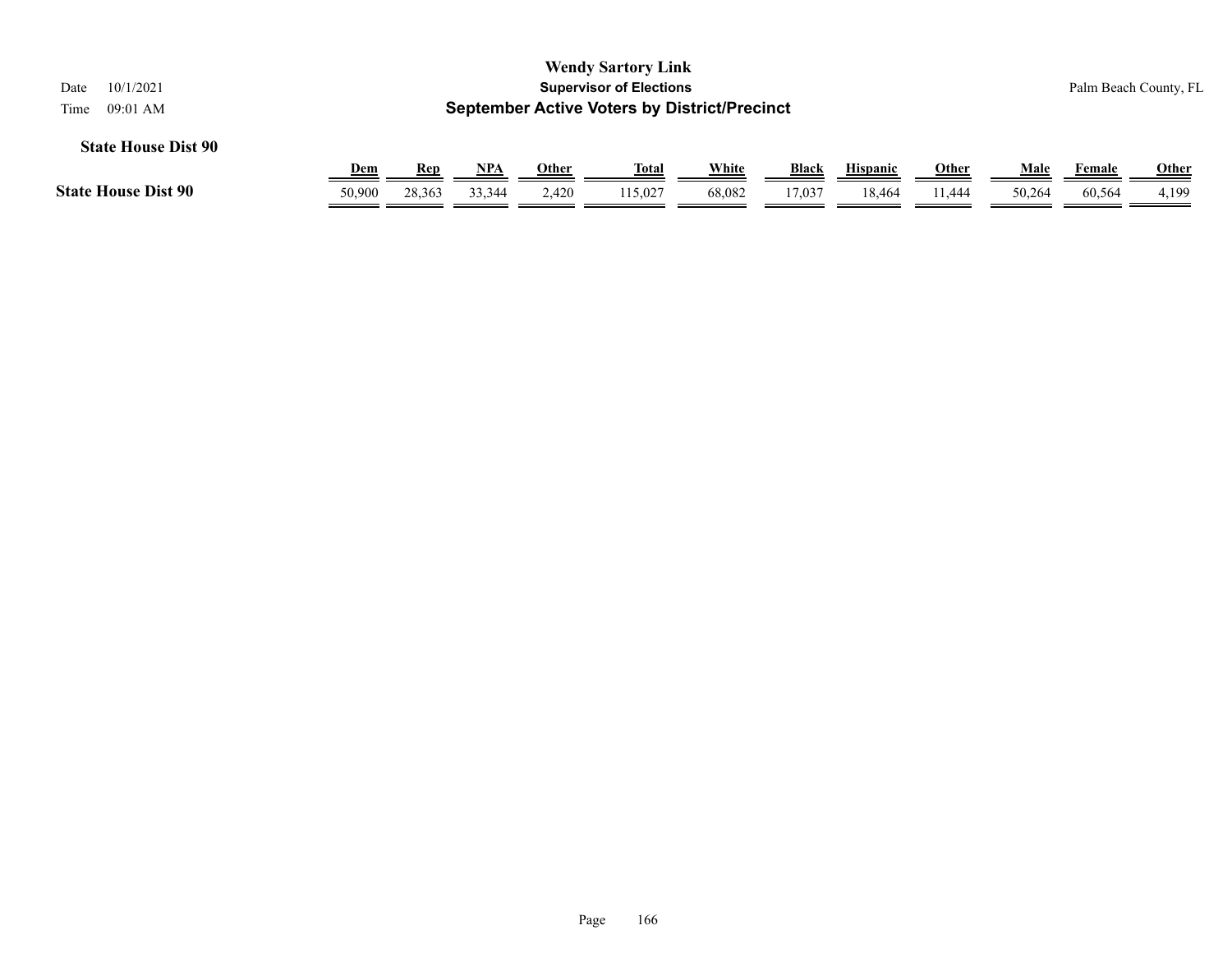**State House Dist 91**

## **Wendy Sartory Link** Date 10/1/2021 **Supervisor of Elections Supervisor of Elections** Palm Beach County, FL Time 09:01 AM **September Active Voters by District/Precinct**

|      |                                  | Dem            | $\mathbf{Rep}$   | NPA              | Other        | <b>Total</b> | White            | <b>Black</b>     | <b>Hispanic</b>  | Other                    | Male           | Female         | <b>Other</b>     |
|------|----------------------------------|----------------|------------------|------------------|--------------|--------------|------------------|------------------|------------------|--------------------------|----------------|----------------|------------------|
| 3192 | Leisureville #1 Clubhouse        | 553            | 398              | 374              | 43           | 1,368        | 1,033            | 115              | 127              | 93                       | 548            | 771            | 49               |
| 3196 | Leisureville #3 Clubhouse        | 614            | 550              | 419              | 50           | 1,633        | 1,359            | 83               | 103              | 88                       | 698            | 882            | 53               |
| 3198 | <b>BB Leisureville Clubhouse</b> | 494            | 523              | 307              | 37           | 1,361        | 1,121            | 65               | 114              | 61                       | 551            | 772            | 38               |
| 3200 | Golfview Harbour Clubhouse       | 609            | 399              | 399              | 26           | 1,433        | 968              | 206              | 113              | 146                      | 647            | 737            | 49               |
| 4012 | Greentree Villas                 | 643            | 561              | 455              | 31           | 1,690        | 1,384            | 71               | 120              | 115                      | 673            | 970            | 47               |
| 4014 | New Church                       | 403            | 490              | 323              | 24           | 1,240        | 1,007            | 61               | 87               | 85                       | 535            | 676            | 29               |
| 4018 | Quail Ridge Business Center      | 123            | 363              | 119              | 11           | 616          | 593              | $\overline{1}$   | 2                | 20                       | 281            | 325            | 10               |
| 4022 | <b>Congress Middle</b>           | 815            | 233              | 402              | 43           | 1,493        | 544              | 645              | 155              | 149                      | 626            | 810            | 57               |
| 4030 | Village of Golf Admin Bldg       | 35             | 187              | 46               | 4            | 272          | 267              | $\boldsymbol{0}$ | -1               | 4                        | 127            | 143            | $\overline{c}$   |
| 4034 | <b>Crosspointe Elementary</b>    | 365            | 255              | 289              | 23           | 932          | 669              | 114              | 62               | 87                       | 396            | 516            | $20\,$           |
| 4046 | <b>Delray Dunes</b>              | 89             | 338              | 99               | 5            | 531          | 492              |                  | 5                | 33                       | 242            | 277            | 12               |
| 4048 | <b>Banyan Creek Elementary</b>   | 121            | 154              | 85               | $\tau$       | 367          | 294              | 16               | 30               | 27                       | 188            | 170            | $\mathbf{9}$     |
| 4050 | Hunter's Run Courtside Cafe      | 1,071          | 365              | 530              | 37           | 2,003        | 1,840            | 40               | 47               | 76                       | 836            | 1,125          | $42\,$           |
| 4076 | <b>Country Manors Clubhouse</b>  | 443            | 381              | 396              | 23           | 1,243        | 880              | 96               | 134              | 133                      | 545            | 662            | 36               |
| 4078 | Banyan Creek Elementary          | $\overline{2}$ | 6                | 1                | $\mathbf{0}$ | 9            | 8                | $\boldsymbol{0}$ | $\mathbf{0}$     | $\overline{\phantom{a}}$ | 5              | 3              | $\mathbf{1}$     |
| 4080 | <b>Banyan Creek Elementary</b>   | $\overline{0}$ | $\boldsymbol{0}$ | $\boldsymbol{0}$ | $\mathbf{0}$ | $\mathbf{0}$ | $\boldsymbol{0}$ | $\boldsymbol{0}$ | $\boldsymbol{0}$ | $\overline{0}$           | $\overline{0}$ | $\overline{0}$ | $\boldsymbol{0}$ |
| 4082 | Banyan Creek Elementary          | $\mathbf{0}$   | 3                | $\mathbf{0}$     | $\mathbf{0}$ | 3            | 3                | $\boldsymbol{0}$ | $\mathbf{0}$     | $\overline{0}$           | 2              | $\mathbf{1}$   | $\overline{0}$   |
| 4084 | Banyan Creek Elementary          | 42             | 24               | 24               | 2            | 92           | 68               | 6                | 9                | 9                        | 42             | 46             | $\overline{4}$   |
| 4086 | Banyan Creek Elementary          | 549            | 381              | 382              | 28           | 1,340        | 916              | 186              | 104              | 134                      | 624            | 666            | 50               |
| 4088 | West Park Baptist Church         | 842            | 452              | 482              | 49           | 1,825        | 1,552            | 60               | 94               | 119                      | 740            | 1,034          | 51               |
| 4090 | Pines of Delray North            | 270            | 171              | 156              | 14           | 611          | 492              | 38               | 43               | 38                       | 239            | 345            | 27               |
| 4140 | <b>Broken Sound Club</b>         | 260            | 206              | 185              | 14           | 665          | 494              | 24               | 83               | 64                       | 273            | 374            | 18               |
| 4142 | Woodfield Country Club HOA       | 839            | 746              | 726              | 54           | 2,365        | 2,120            | 12               | 65               | 168                      | 1,083          | 1,190          | 92               |
| 4144 | Seasons HOA Clubhouse            | 225            | 207              | 169              | 10           | 611          | 504              | $\,$ 8 $\,$      | 36               | 63                       | 293            | 289            | 29               |
| 4146 | <b>Broken Sound Club</b>         | 528            | 374              | 336              | 17           | 1,255        | 1,149            | 12               | 31               | 63                       | 566            | 657            | $32\,$           |
| 4148 | <b>Broken Sound Club</b>         | 561            | 417              | 434              | 40           | 1,452        | 1,142            | 65               | 139              | 106                      | 665            | 750            | 37               |
| 4158 | Spanish River High               | 943            | 732              | 754              | 42           | 2,471        | 1,956            | 49               | 217              | 249                      | 1,181          | 1,185          | 105              |
| 4160 | Greater BR Swim & Racquet Ctr    | 427            | 407              | 351              | 20           | 1.205        | 976              | 18               | 89               | 122                      | 557            | 605            | 43               |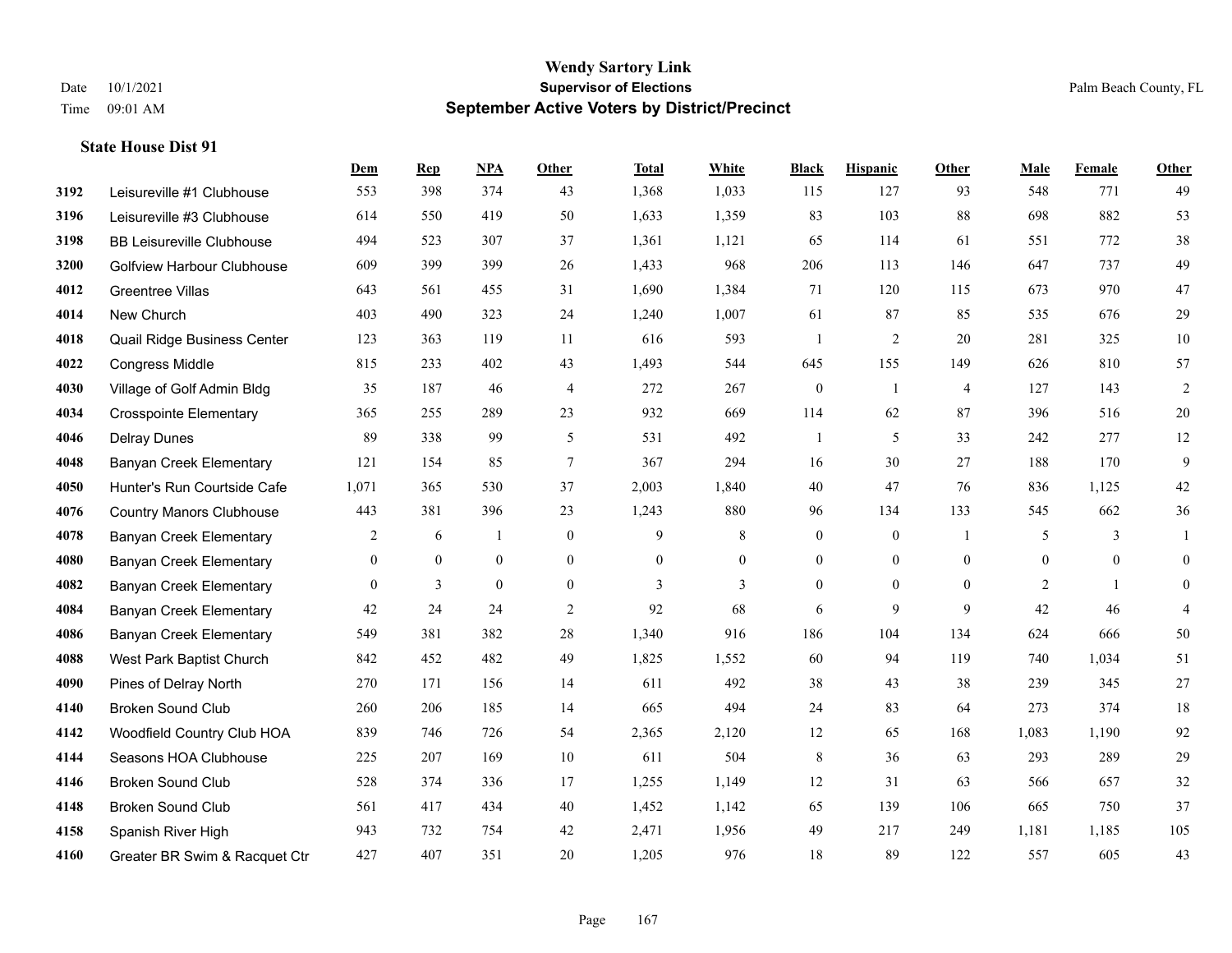|      |                               | Dem | <b>Rep</b> | NPA | <b>Other</b> | <b>Total</b> | White | <b>Black</b> | <b>Hispanic</b> | <b>Other</b> | <b>Male</b> | <b>Female</b> | <b>Other</b> |
|------|-------------------------------|-----|------------|-----|--------------|--------------|-------|--------------|-----------------|--------------|-------------|---------------|--------------|
| 4162 | Patch Reef Park Community Cer | 545 | 482        | 439 | 20           | 1,486        | 1,135 | 31           | 114             | 206          | 678         | 735           | 73           |
| 4164 | Safe Schools Institute        | 596 | 642        | 562 | 35           | 1,835        | 1,473 | 29           | 171             | 162          | 855         | 889           | 91           |
| 4174 | Sugar Sand Park Comm Center   | 307 | 272        | 267 | 15           | 861          | 743   | 5            | 52              | 61           | 404         | 421           | 36           |
| 4176 | Sugar Sand Park Comm Center   | 928 | 701        | 724 | 67           | 2,420        | 1,778 | 73           | 320             | 249          | 1,052       | 1,266         | 102          |
| 4178 | Sugar Sand Park Comm Center   | 757 | 644        | 514 | 45           | 1,960        | 1,565 | 42           | 196             | 157          | 795         | 1,101         | 64           |
| 4180 | Del Prado Elementary          | 570 | 571        | 557 | 35           | 1,733        | 1,238 | 50           | 241             | 204          | 786         | 849           | 98           |
| 4182 | Greater BR Swim & Racquet Ctr | 870 | 590        | 728 | 54           | 2,242        | 1,522 | 79           | 401             | 240          | 940         | 1,210         | 92           |
| 4192 | Verde K-8 School              | 562 | 962        | 710 | 47           | 2,281        | 1,820 | 47           | 132             | 282          | 1,054       | 1,103         | 124          |
| 4194 | Del Prado Elementary          | 540 | 328        | 309 | 29           | 1,206        | 1,026 | 23           | 60              | 97           | 508         | 666           | $32\,$       |
| 4196 | Good Shepherd Lutheran        | 703 | 432        | 448 | 23           | 1,606        | 1,380 | 30           | 83              | 113          | 674         | 891           | 41           |
| 4198 | Verde K-8 School              | 625 | 467        | 513 | 35           | 1,640        | 1,029 | 117          | 310             | 184          | 670         | 897           | 73           |
| 4200 | Verde K-8 School              | 402 | 345        | 299 | 21           | 1,067        | 794   | 8            | 172             | 93           | 428         | 611           | $28\,$       |
| 4202 | Greater BR Swim & Racquet Ctr | 782 | 590        | 625 | 32           | 2,029        | 1,580 | 31           | 237             | 181          | 827         | 1,127         | $75\,$       |
| 4204 | Sugar Sand Park Comm Center   | 742 | 443        | 591 | 39           | 1,815        | 1,140 | 141          | 318             | 216          | 814         | 933           | 68           |
| 4206 | Good Shepherd Lutheran        | 676 | 479        | 508 | 33           | 1,696        | 1,343 | 34           | 178             | 141          | 686         | 953           | 57           |
| 4208 | Hammock Pointe Elementary     | 860 | 586        | 478 | 35           | 1,959        | 1,686 | 10           | 118             | 145          | 776         | 1,129         | 54           |
| 4210 | Sugar Sand Park Comm Center   | 644 | 830        | 676 | 43           | 2,193        | 1,728 | 30           | 263             | 172          | 1,011       | 1,110         | $72\,$       |
| 5020 | <b>Hagen Road Elementary</b>  | 614 | 324        | 402 | 36           | 1,376        | 718   | 294          | 185             | 179          | 588         | 738           | $50\,$       |
| 5022 | <b>Hagen Road Elementary</b>  | 853 | 439        | 445 | 28           | 1,765        | 1,383 | 149          | 114             | 119          | 778         | 944           | 43           |
| 5024 | Valencia Lakes HOA            | 614 | 207        | 241 | 16           | 1,078        | 994   | 10           | 18              | 56           | 473         | 576           | 29           |
| 5026 | Faith United Methodist Church | 934 | 414        | 506 | 46           | 1,900        | 1,117 | 435          | 196             | 152          | 811         | 1,024         | 65           |
| 5028 | South Tech Academy            | 677 | 514        | 436 | 28           | 1,655        | 1,290 | 99           | 114             | 152          | 722         | 866           | 67           |
| 5030 | West Boynton Branch Library   | 669 | 197        | 316 | 32           | 1,214        | 766   | 249          | 118             | 81           | 475         | 687           | 52           |
| 5032 | New Church                    | 291 | 121        | 134 | 12           | 558          | 481   | 17           | 27              | 33           | 240         | 302           | 16           |
| 5034 | Valencia Lakes HOA            | 791 | 298        | 305 | 16           | 1,410        | 1,301 | 18           | 22              | 69           | 597         | 783           | $30\,$       |
| 5036 | Valencia Isles Social Hall    | 801 | 232        | 278 | 14           | 1,325        | 1,248 | 1            | 5               | 71           | 541         | 754           | $30\,$       |
| 5038 | The Cascades Clubhouse        | 753 | 262        | 276 | 18           | 1,309        | 1,226 | 15           | 17              | 51           | 552         | 732           | 25           |
| 5040 | New Church                    | 386 | 204        | 249 | 14           | 853          | 769   | 19           | 33              | 32           | 389         | 445           | 19           |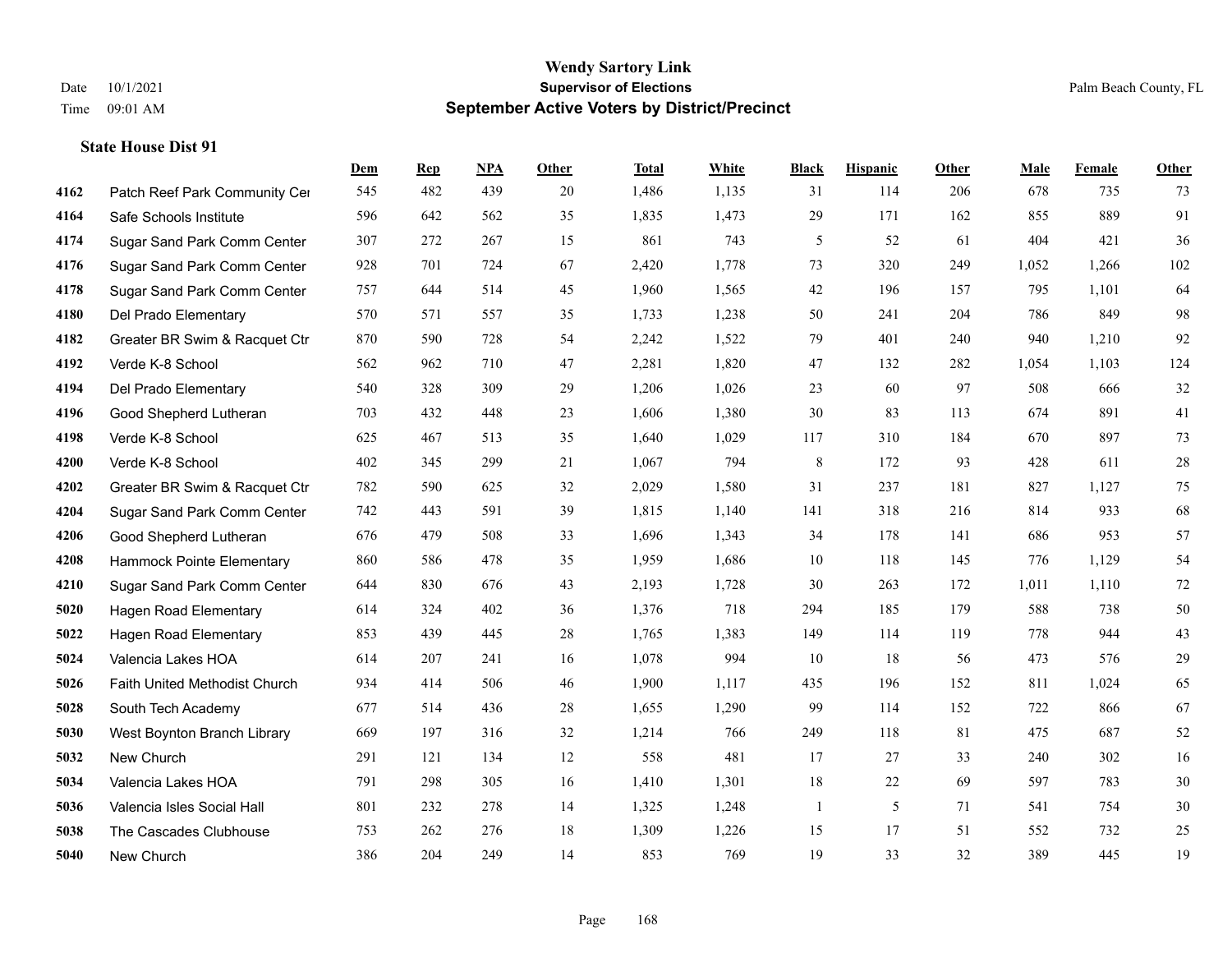**State House Dist 91**

#### **Wendy Sartory Link** Date 10/1/2021 **Supervisor of Elections** Palm Beach County, FL Time 09:01 AM **September Active Voters by District/Precinct**

## **Dem Rep NPA Other Total White Black Hispanic Other Male Female Other** South Tech Academy 917 380 466 44 1,807 1,393 161 143 110 727 1,024 56 Cascade Lakes Clubhouse 560 198 188 14 960 871 5 12 72 424 508 28 Green Cay Nature Center 1,343 573 645 40 2,601 1,970 269 177 185 1,104 1,429 68 Coral Lakes Clubhouse 589 369 309 20 1,287 894 140 140 113 560 683 44 Coral Lakes Clubhouse 1,105 309 358 24 1,796 1,680 13 10 93 696 1,053 47 Lake Worth Drainage District 643 433 459 32 1,567 1,203 87 126 151 678 829 60 Hagen Ranch Road Library 1,868 1,113 1,154 96 4,231 3,424 162 322 323 1,793 2,310 128 Valencia Falls Clubhouse 680 187 227 10 1,104 1,039 4 5 56 489 579 36 Hagen Ranch Road Library 515 211 231 14 971 900 4 14 53 439 520 12 Villa Borghese Clubhouse 443 237 163 14 857 779 11 27 40 375 460 22 Huntington Lakes Clubhouse 961 335 347 36 1,679 1,544 16 42 77 625 1,022 32 Abbey Village Clubhouse 735 386 356 32 1,509 1,221 66 124 98 595 854 60 Camelot Village Clubhouse 222 119 102 14 457 281 49 86 41 178 264 15 Delray Villas 465 236 212 19 932 760 38 64 70 394 505 33 Huntington Pointe Clubhouse 750 174 235 18 1,177 1,115 6 10 46 445 700 32 Coco Wood Clubhouse 386 163 175 11 735 515 93 78 49 325 380 30 Palm Greens Clubhouse 662 293 313 28 1,296 1,080 35 94 87 508 744 44 Bethel Evangelical Baptist 696 378 409 42 1,525 1,133 114 169 109 616 869 40 Bethel Evangelical Baptist 85 50 40 2 177 127 10 22 18 60 115 2 Bethel Evangelical Baptist 632 372 410 21 1,435 987 169 152 127 653 743 39 High Point Section II 444 297 258 24 1,023 813 37 103 70 406 587 30 Carver Middle 45 20 14 4 83 66 6 4 7 32 49 2 Carver Middle 170 125 136 15 446 284 50 58 54 198 233 15 Gleneagles CC-Strathearn Sat 962 472 479 34 1,947 1,672 36 114 125 818 1,080 49 Gleneagles CC-Clunie Satellite 788 324 355 23 1,490 1,279 71 66 74 639 817 34 Kings Point Clubhouse 375 188 174 15 752 603 28 72 49 291 430 31 Monaco Clubhouse 901 503 483 41 1,928 1,497 93 192 146 786 1,063 79 Lakes of Delray Clubhouse 382 231 157 14 784 696 9 40 39 300 469 15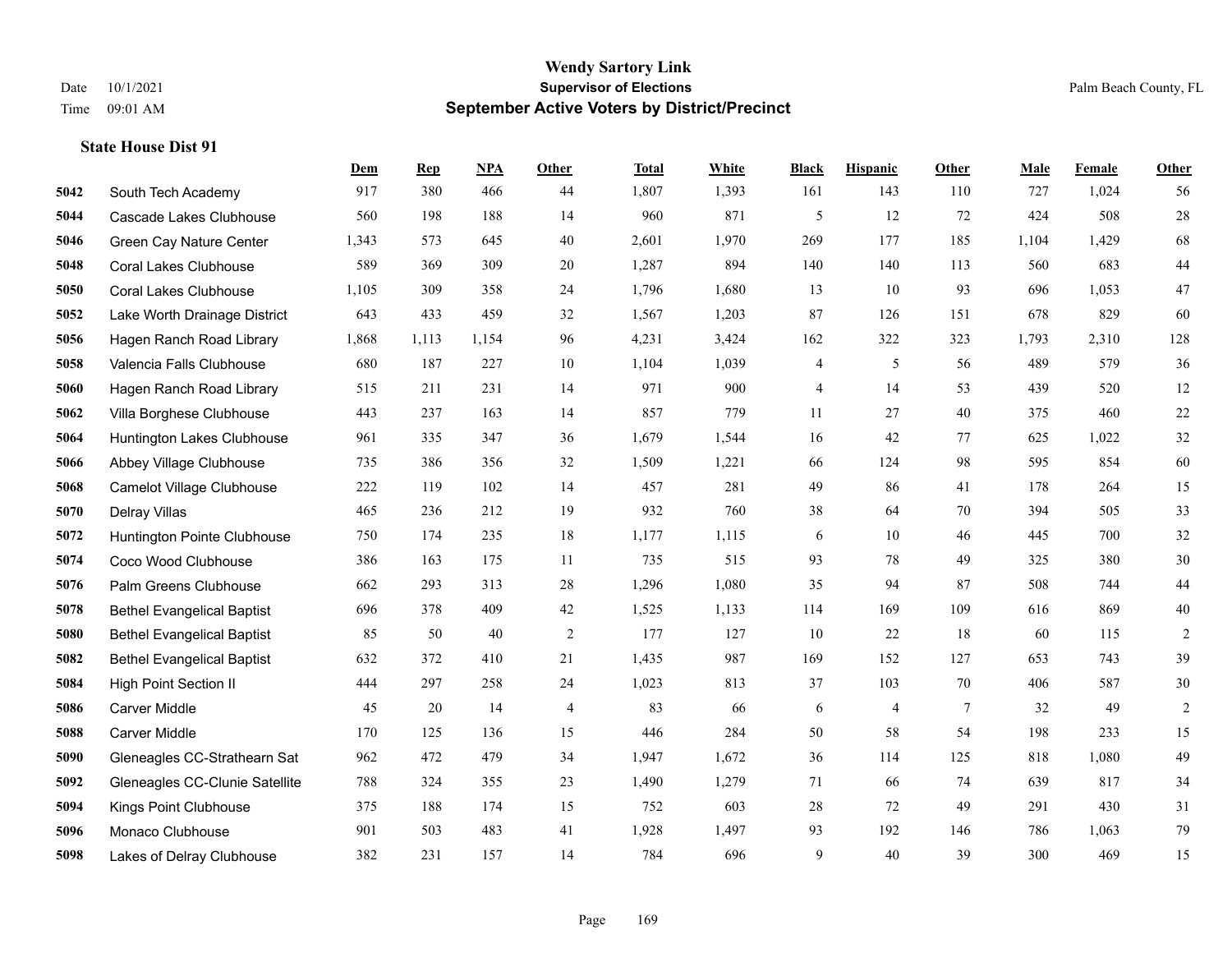| 906                         |                                                                                                                                                                                                                                                                                                                                                                                                                                                                                                                                                                                                    |                                                                                                                                       |                |         |         |                |                |          |        |        | Other    |
|-----------------------------|----------------------------------------------------------------------------------------------------------------------------------------------------------------------------------------------------------------------------------------------------------------------------------------------------------------------------------------------------------------------------------------------------------------------------------------------------------------------------------------------------------------------------------------------------------------------------------------------------|---------------------------------------------------------------------------------------------------------------------------------------|----------------|---------|---------|----------------|----------------|----------|--------|--------|----------|
| <b>Kings Point Flanders</b> | 412                                                                                                                                                                                                                                                                                                                                                                                                                                                                                                                                                                                                | 392                                                                                                                                   | 30             | 1,740   | 1,394   | 76             | 155            | 115      | 698    | 984    | 58       |
|                             | 310                                                                                                                                                                                                                                                                                                                                                                                                                                                                                                                                                                                                | 367                                                                                                                                   | 40             | 1,612   | 1,324   | 67             | 116            | 105      | 625    | 936    | 51       |
|                             | 386                                                                                                                                                                                                                                                                                                                                                                                                                                                                                                                                                                                                | 356                                                                                                                                   | 38             | 1,676   | 1,327   | 72             | 157            | 120      | 653    | 954    | 69       |
|                             | 615                                                                                                                                                                                                                                                                                                                                                                                                                                                                                                                                                                                                | 709                                                                                                                                   | 56             | 2,355   | 1,649   | 214            | 293            | 199      | 1,059  | 1,218  | $78\,$   |
|                             | 518                                                                                                                                                                                                                                                                                                                                                                                                                                                                                                                                                                                                | 407                                                                                                                                   | 28             | 1,476   | 1,339   | 6              | 28             | 103      | 698    | 737    | 41       |
|                             | 61                                                                                                                                                                                                                                                                                                                                                                                                                                                                                                                                                                                                 | 50                                                                                                                                    | 3              | 158     | 150     | $\overline{0}$ | $\overline{3}$ | 5        | 72     | 85     |          |
|                             | 622                                                                                                                                                                                                                                                                                                                                                                                                                                                                                                                                                                                                | 494                                                                                                                                   | 40             | 1,702   | 1,478   | 20             | 52             | 152      | 787    | 875    | 40       |
|                             | 39                                                                                                                                                                                                                                                                                                                                                                                                                                                                                                                                                                                                 | 24                                                                                                                                    | 2              | 83      | 67      | 0              | 6              | 10       | 35     | 41     | 7        |
|                             | 200                                                                                                                                                                                                                                                                                                                                                                                                                                                                                                                                                                                                | 193                                                                                                                                   | 10             | 658     | 542     | 8              | 28             | 80       | 300    | 330    | $28\,$   |
|                             | 107                                                                                                                                                                                                                                                                                                                                                                                                                                                                                                                                                                                                | 84                                                                                                                                    | 12             | 287     | 231     | 4              | 23             | 29       | 144    | 140    | 3        |
|                             | 502                                                                                                                                                                                                                                                                                                                                                                                                                                                                                                                                                                                                | 433                                                                                                                                   | 23             | 1,606   | 1,462   | 18             | 27             | 99       | 701    | 856    | 49       |
|                             | 188                                                                                                                                                                                                                                                                                                                                                                                                                                                                                                                                                                                                | 195                                                                                                                                   | 18             | 703     | 641     |                | 9              | 52       | 287    | 391    | 25       |
|                             | 114                                                                                                                                                                                                                                                                                                                                                                                                                                                                                                                                                                                                | 104                                                                                                                                   | $\tau$         | 400     | 335     | 8              | 33             | 24       | 168    | 221    | 11       |
|                             | 30                                                                                                                                                                                                                                                                                                                                                                                                                                                                                                                                                                                                 | 31                                                                                                                                    | 2              | 100     | 92      | $\overline{2}$ | 3              | 3        | 45     | 54     |          |
|                             |                                                                                                                                                                                                                                                                                                                                                                                                                                                                                                                                                                                                    | $\mathbf{0}$                                                                                                                          |                | 9       | 8       |                | $\overline{0}$ | $\Omega$ | 3      | 6      | $\theta$ |
|                             | 176                                                                                                                                                                                                                                                                                                                                                                                                                                                                                                                                                                                                | 201                                                                                                                                   | 10             | 669     | 432     | 35             | 122            | 80       | 286    | 351    | 32       |
|                             | 113                                                                                                                                                                                                                                                                                                                                                                                                                                                                                                                                                                                                | 111                                                                                                                                   | $\overline{1}$ | 385     | 326     | 9              | 25             | 25       | 151    | 220    | 14       |
|                             | 114                                                                                                                                                                                                                                                                                                                                                                                                                                                                                                                                                                                                | 119                                                                                                                                   | 11             | 495     | 445     | 8              | 17             | 25       | 204    | 280    | 11       |
|                             | 454                                                                                                                                                                                                                                                                                                                                                                                                                                                                                                                                                                                                | 511                                                                                                                                   | 48             | 1,771   | 1,591   | 7              | 73             | 100      | 733    | 992    | $46\,$   |
|                             | 463                                                                                                                                                                                                                                                                                                                                                                                                                                                                                                                                                                                                | 423                                                                                                                                   | 34             | 1,735   | 1,633   | 4              | 28             | 70       | 676    | 1,018  | 41       |
|                             | 302                                                                                                                                                                                                                                                                                                                                                                                                                                                                                                                                                                                                | 199                                                                                                                                   | 19             | 756     | 679     | 10             | 11             | 56       | 358    | 377    | 21       |
|                             | 36,302                                                                                                                                                                                                                                                                                                                                                                                                                                                                                                                                                                                             | 35,037                                                                                                                                | 2,656          | 131,490 | 105,075 | 6,430          | 9,900          | 10,085   | 56,124 | 71,108 | 4,258    |
|                             | Lakes of Delray Clubhouse<br><b>Kings Point Flanders</b><br>Las Verdes Clubhouse<br>South County Civic Center<br>Morikami Park Elementary<br>Morikami Park Elementary<br>Morikami Park Elementary<br>South County Civic Center<br>Spanish River High<br>The Polo Club of Boca Raton<br>The Polo Club of Boca Raton<br>South County Civic Center<br>The Polo Club of Boca Raton<br>Delray Beach First Baptist<br>Delray Beach First Baptist<br>Delray Beach First Baptist<br>Boca Delray Clubhouse<br>251<br><b>Boca West Country Club</b><br><b>Boca West Country Club</b><br>Del Prado Elementary | 895<br>896<br>975<br>523<br>44<br>546<br>18<br>255<br>84<br>648<br>302<br>175<br>37<br>7<br>282<br>160<br>758<br>815<br>236<br>57,495 |                |         |         |                |                |          |        |        |          |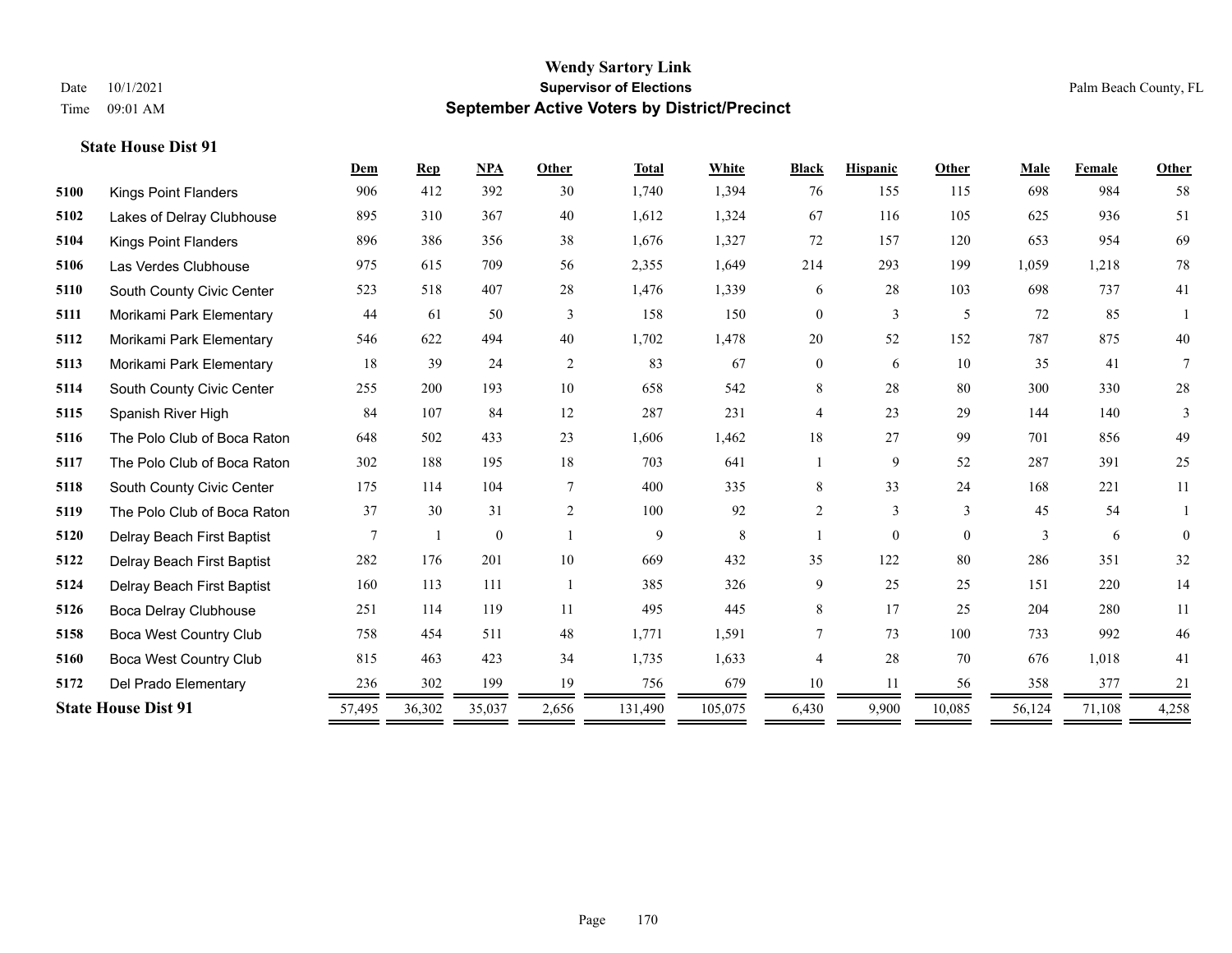|      |                                | Dem            | <b>Rep</b>       | NPA              | <b>Other</b>   | <b>Total</b>     | <b>White</b>     | <b>Black</b>     | <b>Hispanic</b> | <b>Other</b>   | <b>Male</b>  | <b>Female</b> | <b>Other</b> |
|------|--------------------------------|----------------|------------------|------------------|----------------|------------------|------------------|------------------|-----------------|----------------|--------------|---------------|--------------|
| 1006 | Journey Church of Jupiter      | $\theta$       | $\mathbf{0}$     | $\boldsymbol{0}$ | $\Omega$       | $\Omega$         | $\overline{0}$   | $\mathbf{0}$     | $\mathbf{0}$    | $\theta$       | $\theta$     | $\theta$      | $\Omega$     |
| 1008 | Journey Church of Jupiter      | $\theta$       | $\theta$         | $\mathbf{0}$     | $\theta$       | $\theta$         | $\overline{0}$   | $\theta$         | $\mathbf{0}$    | $\Omega$       | $\theta$     | $\Omega$      | $\theta$     |
| 1010 | Journey Church of Jupiter      | 0              | $\theta$         | $\theta$         | $\Omega$       | $\Omega$         | $\Omega$         | $\theta$         | $\theta$        | $\Omega$       | $\Omega$     | $\Omega$      | $\Omega$     |
| 1012 | Caloosa POA Meeting Room       | 0              | $\mathbf{0}$     | $\mathbf{0}$     | $\overline{0}$ | $\theta$         | $\overline{0}$   | $\overline{0}$   | $\mathbf{0}$    | $\theta$       | $\mathbf{0}$ | $\mathbf{0}$  | $\Omega$     |
| 1014 | Caloosa POA Meeting Room       | 0              |                  | $\mathbf{0}$     | $\theta$       |                  |                  | $\overline{0}$   | $\overline{0}$  | $\theta$       | $\theta$     | $\Omega$      |              |
| 1016 | Journey Church of Jupiter      | $\Omega$       | $\mathbf{0}$     | $\mathbf{0}$     | $\theta$       | $\theta$         | $\mathbf{0}$     | $\theta$         | $\mathbf{0}$    | $\theta$       | $\theta$     | $\theta$      | $\theta$     |
| 1018 | Calvary Church of Jupiter      | 445            | 832              | 471              | 49             | 1,797            | 1,590            | $20\,$           | 94              | 93             | 850          | 892           | 55           |
| 1019 | Calvary Church of Jupiter      | 195            | 381              | 218              | 10             | 804              | 724              | 1                | 44              | 35             | 387          | 401           | 16           |
| 1020 | Caloosa POA Meeting Room       | $\mathbf{0}$   | $\boldsymbol{0}$ | $\boldsymbol{0}$ | $\mathbf{0}$   | $\boldsymbol{0}$ | $\boldsymbol{0}$ | $\boldsymbol{0}$ | $\mathbf{0}$    | $\mathbf{0}$   | $\mathbf{0}$ | $\mathbf{0}$  | $\mathbf{0}$ |
| 1022 | Journey Church of Jupiter      | 685            | 1,241            | 768              | 59             | 2,753            | 2,353            | 35               | 180             | 185            | 1,319        | 1,351         | 83           |
| 1024 | Calvary Church of Jupiter      | 7              | 9                | $\tau$           | $\mathbf{0}$   | 23               | 23               | $\boldsymbol{0}$ | $\mathbf{0}$    | $\overline{0}$ | 12           | 11            | $\mathbf{0}$ |
| 1026 | Calvary Church of Jupiter      | 333            | 620              | 338              | 25             | 1,316            | 1,163            | 11               | 78              | 64             | 627          | 655           | 34           |
| 1028 | Jupiter Farms Elementary       | 538            | 1,003            | 582              | 64             | 2,187            | 1,906            | 15               | 136             | 130            | 1,058        | 1,064         | 65           |
| 1030 | Calvary Church of Jupiter      | 16             | 37               | 24               | $\overline{4}$ | 81               | 74               | $\boldsymbol{0}$ | 4               | 3              | 39           | 39            | 3            |
| 1032 | Jupiter Farms Park Community F | 306            | 572              | 353              | 29             | 1,260            | 1,059            | 13               | 108             | 80             | 618          | 601           | 41           |
| 1034 | West Jupiter Recreation Center | 267            | 734              | 336              | 46             | 1,383            | 1,200            | 19               | 36              | 128            | 671          | 686           | 26           |
| 1036 | Calvary Church of Jupiter      | $\overline{0}$ | $\boldsymbol{0}$ | $\mathbf{0}$     | $\mathbf{0}$   | $\mathbf{0}$     | $\overline{0}$   | $\boldsymbol{0}$ | $\mathbf{0}$    | $\theta$       | $\mathbf{0}$ | $\mathbf{0}$  | $\theta$     |
| 1038 | William T Dwyer High           | 804            | 1,308            | 760              | 55             | 2,927            | 2,459            | 64               | 173             | 231            | 1,397        | 1,423         | 107          |
| 1040 | West Jupiter Recreation Center | 254            | 455              | 344              | 32             | 1,085            | 874              | 18               | 54              | 139            | 537          | 508           | 40           |
| 1042 | West Jupiter Recreation Center | $\mathbf{0}$   | $\mathbf{0}$     | $\mathbf{0}$     | $\mathbf{0}$   | $\theta$         | $\mathbf{0}$     | $\mathbf{0}$     | $\mathbf{0}$    | $\theta$       | $\theta$     | $\theta$      | $\mathbf{0}$ |
| 1044 | Limestone Creek Elementary     | 430            | 119              | 179              | 19             | 747              | 220              | 351              | 93              | 83             | 355          | 366           | 26           |
| 1046 | West Jupiter Recreation Center | 259            | 138              | 147              | 11             | 555              | 255              | 162              | 107             | 31             | 236          | 299           | 20           |
| 1048 | St Peter Catholic Church       | 385            | 464              | 284              | 27             | 1,160            | 1,036            | 3                | 41              | 80             | 444          | 688           | $28\,$       |
| 1050 | <b>Lighthouse Elementary</b>   | 478            | 662              | 414              | 44             | 1,598            | 1,366            | 16               | 66              | 150            | 744          | 798           | 56           |
| 1052 | Beacon Cove Intermediate Scho  | 1,027          | 1,138            | 916              | 64             | 3,145            | 2,487            | $77\,$           | 256             | 325            | 1,468        | 1,574         | 103          |
| 1054 | Limestone Creek Elementary     | 693            | 1,080            | 633              | 55             | 2,461            | 2,178            | 25               | 97              | 161            | 1,152        | 1,237         | 72           |
| 1056 | West Jupiter Recreation Center | 551            | 572              | 540              | 40             | 1,703            | 1,368            | 76               | 128             | 131            | 749          | 896           | 58           |
| 1058 | St Peter Catholic Church       | 759            | 873              | 746              | 66             | 2,444            | 2,036            | 36               | 190             | 182            | 1,071        | 1,303         | 70           |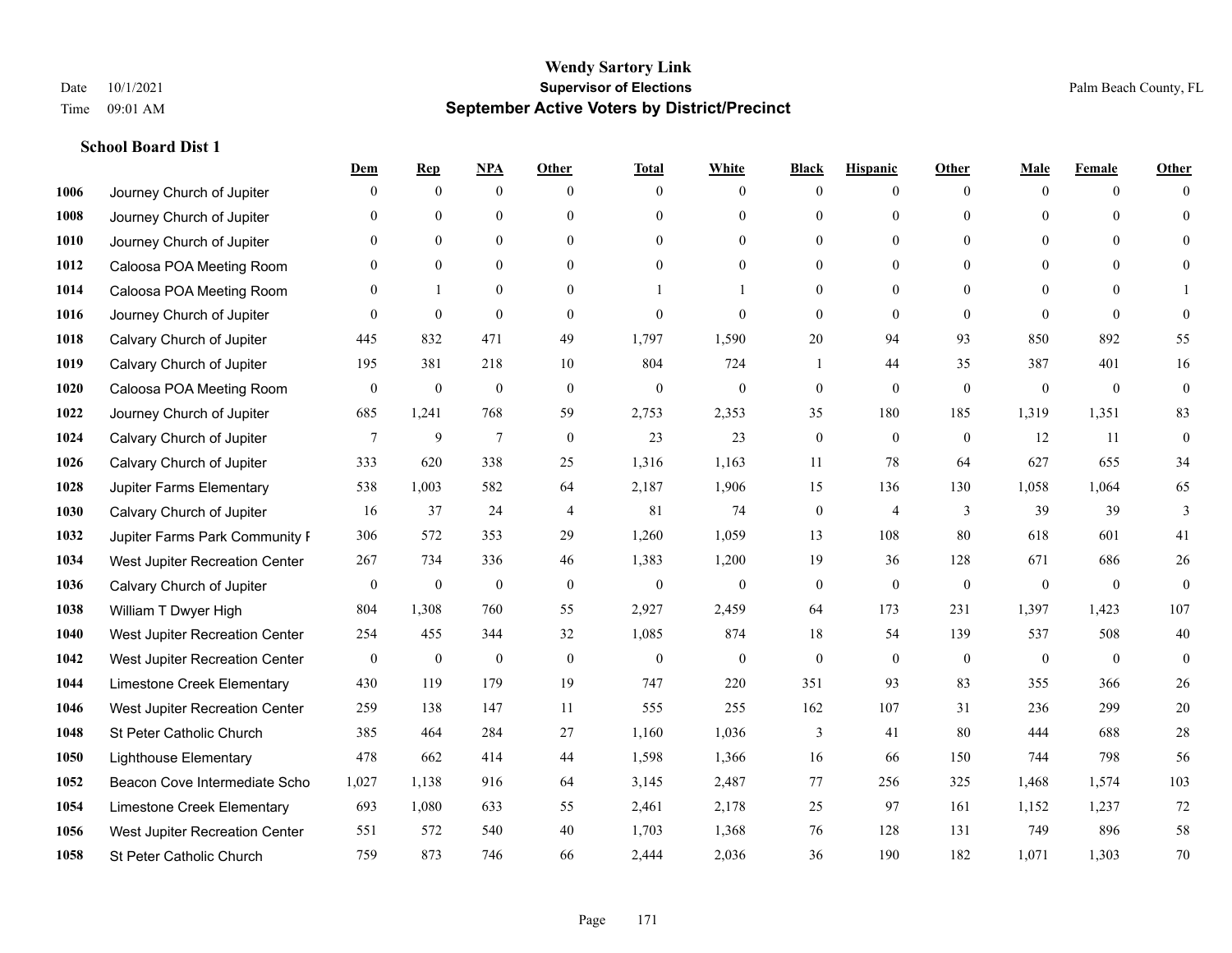|      |                                  | Dem              | <b>Rep</b>       | NPA              | <b>Other</b>     | <b>Total</b>     | <b>White</b>     | <b>Black</b>     | <b>Hispanic</b>  | <b>Other</b>   | <b>Male</b>  | <b>Female</b> | <b>Other</b>     |
|------|----------------------------------|------------------|------------------|------------------|------------------|------------------|------------------|------------------|------------------|----------------|--------------|---------------|------------------|
| 1060 | West Jupiter Recreation Center   | 69               | 95               | 70               | 5                | 239              | 197              | $\boldsymbol{0}$ | 23               | 19             | 94           | 129           | 16               |
| 1062 | <b>Harvest Community Church</b>  | 614              | 1,147            | 551              | 45               | 2,357            | 2,159            | 11               | 51               | 136            | 1,140        | 1,137         | 80               |
| 1064 | Jupiter Community Center         | 76               | 126              | 63               | 3                | 268              | 246              | $\mathbf{0}$     | 6                | 16             | 130          | 131           | $\tau$           |
| 1066 | Jupiter Community Center         | $\boldsymbol{0}$ | $\boldsymbol{0}$ | $\boldsymbol{0}$ | $\overline{0}$   | $\boldsymbol{0}$ | $\boldsymbol{0}$ | $\boldsymbol{0}$ | $\mathbf{0}$     | $\mathbf{0}$   | $\mathbf{0}$ | $\mathbf{0}$  | $\boldsymbol{0}$ |
| 1068 | Jupiter Community Center         | 582              | 751              | 591              | 48               | 1,972            | 1,634            | 26               | 189              | 123            | 917          | 994           | 61               |
| 1070 | Jupiter Community Center         | 57               | 68               | 87               | 4                | 216              | 172              | 1                | 38               | 5              | 112          | 95            | 9                |
| 1072 | Jerry Thomas Elementary          | 729              | 1,061            | 692              | 69               | 2,551            | 2,217            | 28               | 164              | 142            | 1,216        | 1,266         | 69               |
| 1074 | Independence Middle              | 786              | 1,161            | 837              | 91               | 2,875            | 2,414            | 20               | 191              | 250            | 1,290        | 1,491         | 94               |
| 1075 | Martinique Clubhouse             | 248              | 365              | 230              | 20               | 863              | 737              | 11               | 57               | 58             | 385          | 447           | 31               |
| 1076 | The Island Clubhouse             | 605              | 772              | 575              | 69               | 2,021            | 1,672            | 50               | 138              | 161            | 986          | 967           | 68               |
| 1078 | First Baptist Church Teq         | 339              | 880              | 380              | 22               | 1,621            | 1,518            | 3                | 42               | 58             | 779          | 805           | 37               |
| 1080 | First Baptist Church Teq         | 92               | 148              | 78               | 4                | 322              | 297              | $\boldsymbol{0}$ | 9                | 16             | 163          | 149           | $10\,$           |
| 1082 | First Baptist Church Teq         | 70               | 143              | 89               | 8                | 310              | 286              | $\mathbf{1}$     | 12               | 11             | 145          | 156           | 9                |
| 1084 | First Baptist Church Teq         | 12               | 52               | 10               | $\mathbf{0}$     | 74               | 71               | 1                | $\boldsymbol{0}$ | $\overline{2}$ | 37           | 36            | 1                |
| 1088 | First Baptist Church Teq         | 10               | 41               | 20               | $\overline{0}$   | 71               | 62               | $\mathbf{0}$     | 3                | 6              | 35           | 35            | 1                |
| 1094 | First Baptist Church Teq         | 575              | 879              | 530              | 39               | 2,023            | 1,818            | 9                | 82               | 114            | 910          | 1,063         | 50               |
| 1096 | First Baptist Church Teq         | 49               | 74               | 37               | $\boldsymbol{0}$ | 160              | 129              | 8                | 14               | 9              | 79           | 77            | $\overline{4}$   |
| 1098 | Riverside Improvement            | 253              | 454              | 259              | 21               | 987              | 881              | 6                | 45               | 55             | 451          | 503           | 33               |
| 1100 | Jupiter Elementary               | 403              | 448              | 366              | 32               | 1,249            | 951              | 17               | 200              | 81             | 602          | 601           | $46\,$           |
| 1102 | Jupiter High                     | 683              | 900              | 650              | 64               | 2,297            | 1,830            | 58               | 201              | 208            | 1,014        | 1,206         | 77               |
| 1104 | Jupiter Branch Library           | 446              | 565              | 445              | 31               | 1,487            | 1,207            | 36               | 139              | 105            | 642          | 802           | 43               |
| 1106 | Jupiter Middle                   | 320              | 488              | 377              | 37               | 1,222            | 1,032            | 15               | 76               | 99             | 578          | 604           | $40\,$           |
| 1108 | Newhaven Clubhouse               | 558              | 696              | 527              | 62               | 1,843            | 1,589            | $24\,$           | 99               | 131            | 821          | 962           | 60               |
| 1110 | <b>Tequesta Council Chambers</b> | 106              | 136              | 101              | 3                | 346              | 301              | 7                | 21               | 17             | 160          | 176           | $10\,$           |
| 1112 | Tequesta Council Chambers        | 18               | 61               | 42               | 5                | 126              | 106              | 4                | 10               | 6              | 58           | 66            | $\sqrt{2}$       |
| 1114 | <b>Tequesta Council Chambers</b> | 114              | 310              | 130              | 13               | 567              | 542              | $\mathbf{0}$     | 5                | 20             | 249          | 307           | 11               |
| 1116 | <b>Tequesta Council Chambers</b> | $\overline{0}$   | $\boldsymbol{0}$ | $\mathbf{0}$     | $\mathbf{0}$     | $\theta$         | $\boldsymbol{0}$ | $\boldsymbol{0}$ | $\mathbf{0}$     | $\mathbf{0}$   | $\mathbf{0}$ | $\mathbf{0}$  | $\boldsymbol{0}$ |
| 1118 | <b>Tequesta Council Chambers</b> | 165              | 244              | 184              | 25               | 618              | 527              | 12               | 40               | 39             | 246          | 357           | 15               |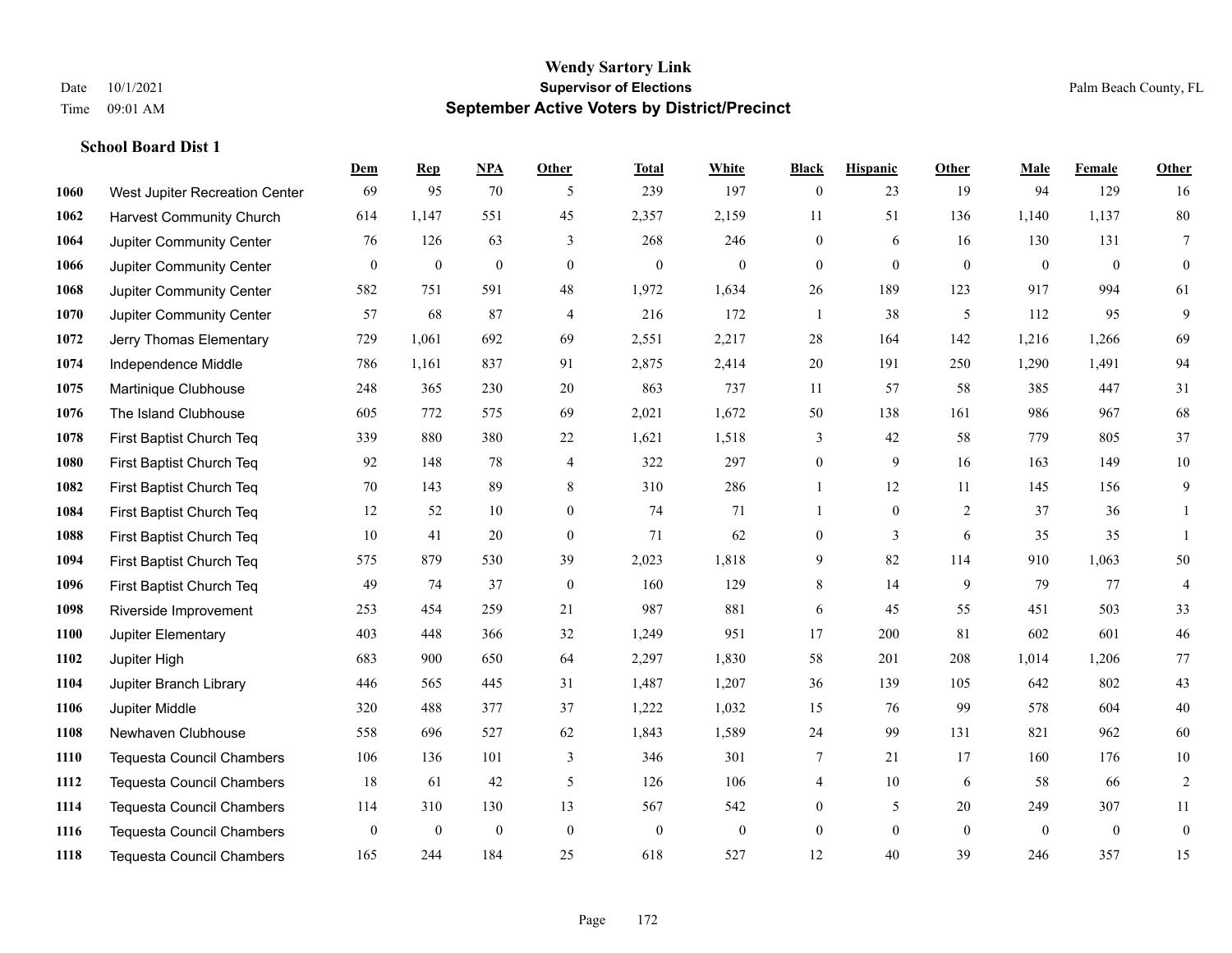|      |                                  | Dem            | <b>Rep</b>       | NPA               | <b>Other</b>   | <b>Total</b>             | <b>White</b>     | <b>Black</b>     | <b>Hispanic</b> | <b>Other</b>    | <b>Male</b>    | <b>Female</b>  | <b>Other</b>   |
|------|----------------------------------|----------------|------------------|-------------------|----------------|--------------------------|------------------|------------------|-----------------|-----------------|----------------|----------------|----------------|
| 1120 | <b>Tequesta Council Chambers</b> | 75             | 244              | 103               | 16             | 438                      | 411              | $\mathbf{0}$     | 8               | 19              | 204            | 226            | 8              |
| 1122 | <b>Tequesta Council Chambers</b> | 37             | 86               | 36                | 2              | 161                      | 152              | $\mathbf{0}$     | $\mathbf{1}$    | 8               | 80             | 78             | 3              |
| 1124 | Riverside Improvement            | $\Omega$       | $\overline{2}$   | $\mathbf{0}$      | $\Omega$       | $\overline{2}$           | $\overline{2}$   | $\theta$         | $\theta$        | $\Omega$        | $\overline{1}$ | $\overline{1}$ | $\theta$       |
| 1126 | PBC Fire Rescue #18              | 408            | 900              | 469               | 47             | 1,824                    | 1,708            | $7\phantom{.0}$  | 36              | 73              | 827            | 968            | 29             |
| 1128 | Jupiter Inlet Colony Admin Bldg  | 68             | 224              | 85                | 15             | 392                      | 361              | $\overline{0}$   | 5               | 26              | 178            | 206            | 8              |
| 1130 | PBC Fire Rescue #18              |                | 2                | $\mathbf{1}$      | $\overline{0}$ | 4                        | 4                | $\mathbf{0}$     | $\mathbf{0}$    | $\theta$        | 2              | -1             |                |
| 1132 | PBC Fire Rescue #18              | $\theta$       | 3                | $\mathbf{1}$      | $\Omega$       | $\boldsymbol{\varDelta}$ | $\overline{4}$   | $\mathbf{0}$     | $\mathbf{0}$    | $\theta$        | 2              | 2              | $\theta$       |
| 1134 | PBC Fire Rescue #18              | $\Omega$       | $\boldsymbol{0}$ | $\mathbf{0}$      | $\Omega$       | $\theta$                 | $\Omega$         | $\mathbf{0}$     | $\theta$        | $\theta$        | $\Omega$       | $\theta$       | $\theta$       |
| 1136 | 1st UM Church of Jup-Teq         | 570            | 979              | 632               | 64             | 2,245                    | 2,085            | 11               | 51              | 98              | 976            | 1,208          | 61             |
| 1138 | Grace Immanuel Bible Church      | 221            | 813              | 360               | 35             | 1,429                    | 1,359            | $\boldsymbol{0}$ | 13              | 57              | 611            | 786            | 32             |
| 1140 | Club at Admirals Cove            | 289            | 542              | 300               | 23             | 1,154                    | 1,062            | 6                | 21              | 65              | 551            | 584            | 19             |
| 1142 | 1st UM Church of Jup-Teq         | 281            | 593              | 358               | 39             | 1,271                    | 1,177            | 5                | 22              | 67              | 601            | 637            | 33             |
| 1144 | 1st UM Church of Jup-Teq         | 527            | 805              | 505               | 35             | 1,872                    | 1,727            | 5                | 31              | 109             | 857            | 960            | 55             |
| 1146 | Newhaven Clubhouse               | 15             | 35               | 8                 | $\overline{1}$ | 59                       | 53               | $\boldsymbol{0}$ | $\mathbf{1}$    | 5               | 30             | 28             | $\mathbf{1}$   |
| 1148 | Oceanview Methodist              | 387            | 541              | 390               | 44             | 1,362                    | 1,242            | 6                | 32              | 82              | 590            | 730            | 42             |
| 1150 | Oceanview Methodist              | $\mathbf{0}$   | $\bf{0}$         | $\boldsymbol{0}$  | $\overline{0}$ | $\mathbf{0}$             | $\boldsymbol{0}$ | $\mathbf{0}$     | $\mathbf{0}$    | $\theta$        | $\mathbf{0}$   | $\mathbf{0}$   | $\mathbf{0}$   |
| 1152 | <b>Oceanview Methodist</b>       | 42             | 66               | 50                | 8              | 166                      | 157              | $\overline{0}$   | $\mathfrak{2}$  | $7\phantom{.0}$ | 78             | 84             | $\overline{4}$ |
| 1154 | Holy Spirit Lutheran             | 138            | 294              | 130               | 18             | 580                      | 519              | 3                | 27              | 31              | 275            | 285            | 20             |
| 1156 | Holy Spirit Lutheran             | $\mathbf{0}$   | 2                | $\overline{0}$    | $\Omega$       | 2                        | $\overline{2}$   | $\mathbf{0}$     | $\mathbf{0}$    | $\Omega$        | $\overline{1}$ | $\mathbf{1}$   | $\theta$       |
| 1158 | Holy Spirit Lutheran             | 0              | $\mathbf{1}$     | $\mathbf{1}$      | $\Omega$       | $\overline{2}$           | 1                | $\mathbf{0}$     | $\mathbf{1}$    | $\theta$        |                | $\mathbf{1}$   | $\Omega$       |
| 1160 | Holy Spirit Lutheran             |                | $\mathbf{0}$     | $\mathbf{1}$      | $\overline{0}$ | $\overline{2}$           | 2                | $\mathbf{0}$     | $\overline{0}$  | $\theta$        |                | $\mathbf{1}$   | $\Omega$       |
| 1162 | Holy Spirit Lutheran             | 2              | $\overline{4}$   | 5                 | 2              | 13                       | 13               | $\mathbf{0}$     | $\mathbf{0}$    | $\theta$        | 6              | 7              | $\Omega$       |
| 1164 | Club at Admirals Cove            | 26             | 156              | 66                | 5              | 253                      | 229              | 3                | $\overline{4}$  | 17              | 127            | 118            | 8              |
| 1166 | Holy Spirit Lutheran             | 7              | 23               | $12 \overline{ }$ | $\Omega$       | 42                       | 35               | $\mathbf{0}$     | $\overline{2}$  | 5               | 18             | 24             | $\Omega$       |
| 1168 | Holy Spirit Lutheran             | $\overline{0}$ | $\bf{0}$         | $\boldsymbol{0}$  | $\overline{0}$ | $\mathbf{0}$             | $\boldsymbol{0}$ | $\mathbf{0}$     | $\mathbf{0}$    | $\theta$        | $\mathbf{0}$   | $\theta$       | $\Omega$       |
| 1170 | Caloosa POA Meeting Room         | $\theta$       | $\mathbf{0}$     | $\mathbf{0}$      | $\theta$       | $\theta$                 | $\overline{0}$   | $\mathbf{0}$     | $\mathbf{0}$    | $\theta$        | $\theta$       | $\theta$       | $\mathbf{0}$   |
| 1172 | Caloosa POA Meeting Room         | 128            | 279              | 122               | 9              | 538                      | 459              | 13               | 23              | 43              | 246            | 273            | 19             |
| 1173 | Caloosa POA Meeting Room         | 67             | 117              | 62                | $\overline{2}$ | 248                      | 210              | 5                | 14              | 19              | 116            | 121            | 11             |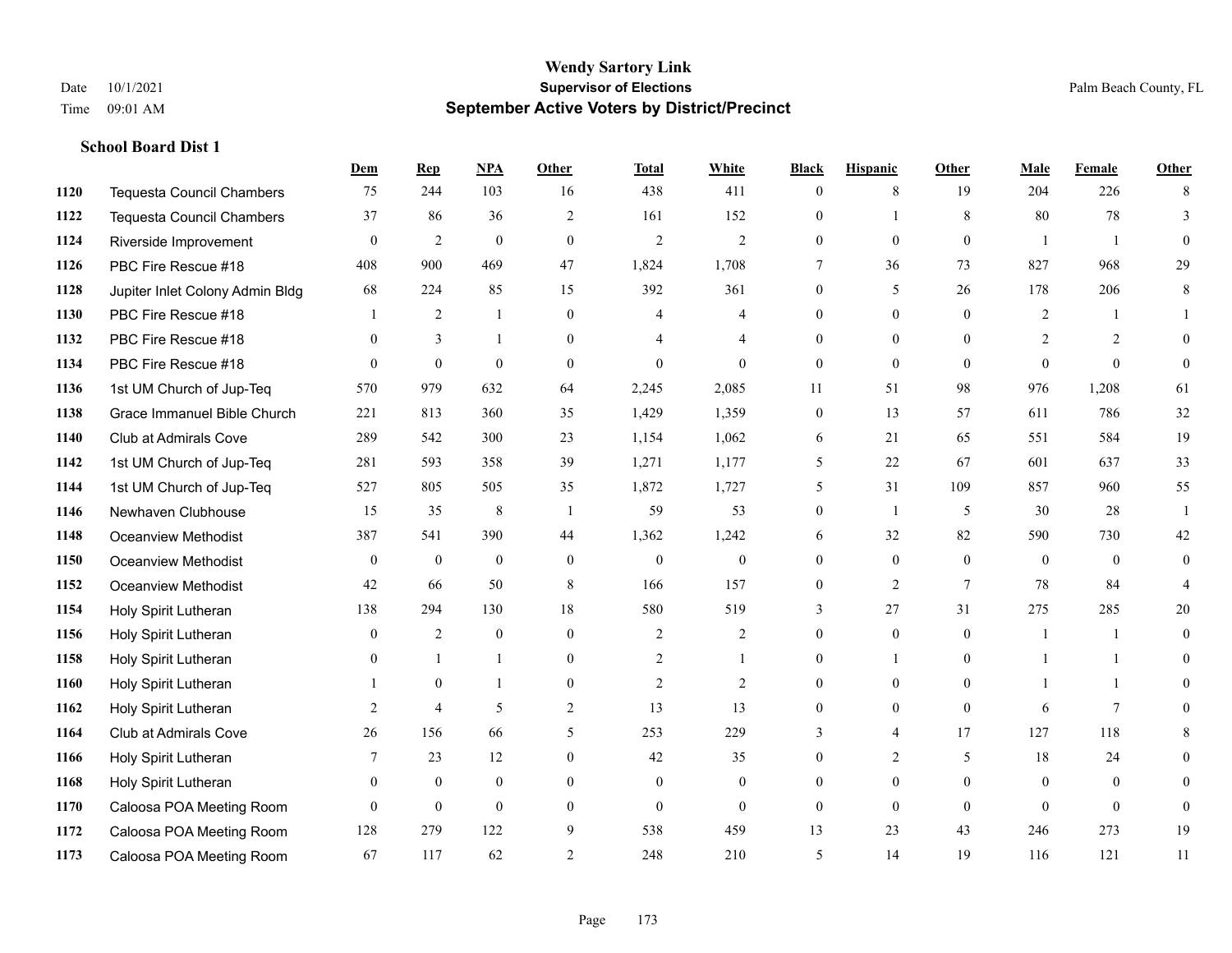|      |                                | Dem              | <b>Rep</b>       | NPA          | <b>Other</b>   | <b>Total</b> | <b>White</b>   | <b>Black</b>    | <b>Hispanic</b> | <b>Other</b>   | <b>Male</b>  | <b>Female</b> | <b>Other</b>   |
|------|--------------------------------|------------------|------------------|--------------|----------------|--------------|----------------|-----------------|-----------------|----------------|--------------|---------------|----------------|
| 1174 | Mirasol Sales and Info Center  | $\Omega$         | $\mathbf{0}$     | $\mathbf{0}$ | $\Omega$       | $\Omega$     | $\overline{0}$ | $\mathbf{0}$    | $\overline{0}$  | $\theta$       | $\theta$     | $\theta$      | $\Omega$       |
| 1176 | Mirasol Sales and Info Center  | $\Omega$         | $\theta$         | $\theta$     | $\Omega$       | $\Omega$     | $\overline{0}$ | $\theta$        | $\theta$        | $\Omega$       | $\theta$     | $\Omega$      | $\theta$       |
| 1178 | Mirasol Sales and Info Center  | $\Omega$         | $\theta$         | $\theta$     | $\Omega$       | $\Omega$     | $\Omega$       | $\Omega$        | $\Omega$        | $\Omega$       | $\Omega$     | $\Omega$      | $\Omega$       |
| 1180 | Mirasol Sales and Info Center  | $\theta$         | $\mathbf{0}$     | $\mathbf{0}$ | $\overline{0}$ | $\mathbf{0}$ | $\mathbf{0}$   | $\mathbf{0}$    | $\mathbf{0}$    | $\theta$       | $\theta$     | $\theta$      | $\Omega$       |
| 1182 | William T Dwyer High           | 155              | 262              | 136          | 6              | 559          | 476            | 15              | 30              | 38             | 265          | 280           | 14             |
| 1184 | Eastpointe Country Club        | 527              | 666              | 391          | 38             | 1,622        | 1,513          | 12              | 26              | 71             | 721          | 868           | 33             |
| 1186 | Mirasol Sales and Info Center  | 539              | 493              | 446          | 44             | 1,522        | 1,179          | 46              | 147             | 150            | 715          | 757           | 50             |
| 1188 | <b>Westwood Gardens HOA</b>    | 329              | 368              | 323          | 31             | 1,051        | 811            | 31              | 117             | 92             | 423          | 609           | 19             |
| 1189 | <b>Westwood Gardens HOA</b>    | 26               | 62               | 26           | 2              | 116          | 102            | $7\phantom{.0}$ | $\overline{2}$  | 5              | 55           | 58            | 3              |
| 1190 | Gardens Presbyterian           | 1,349            | 2,100            | 1,398        | 155            | 5,002        | 4,086          | 137             | 341             | 438            | 2,228        | 2,633         | 141            |
| 1192 | Evergrene Clubhouse            | 381              | 674              | 458          | 40             | 1,553        | 1,309          | 27              | 82              | 135            | 748          | 749           | 56             |
| 1194 | Frenchmans Creek Real Estate   | 641              | 939              | 609          | 47             | 2,236        | 2,044          | 14              | 45              | 133            | 1,018        | 1,159         | 59             |
| 1196 | Gardens Presbyterian           | $\mathbf{0}$     | $\mathbf{0}$     | $\mathbf{0}$ | $\theta$       | $\mathbf{0}$ | $\mathbf{0}$   | $\mathbf{0}$    | $\mathbf{0}$    | $\theta$       | $\theta$     | $\theta$      | $\mathbf{0}$   |
| 1198 | 1st Baptist Church PBG         | 563              | 477              | 411          | 33             | 1,484        | 1,034          | 133             | 162             | 155            | 710          | 723           | 51             |
| 1200 | Dwight D Eisenhower Elementar  | $\boldsymbol{0}$ | $\boldsymbol{0}$ | $\mathbf{0}$ | $\mathbf{0}$   | $\mathbf{0}$ | $\mathbf{0}$   | $\mathbf{0}$    | $\mathbf{0}$    | $\mathbf{0}$   | $\mathbf{0}$ | $\theta$      | $\mathbf{0}$   |
| 1202 | <b>Cross Community Church</b>  | 508              | 1,046            | 555          | 41             | 2,150        | 1,926          | 13              | 90              | 121            | 1,024        | 1,057         | 69             |
| 1204 | Holy Spirit Lutheran           | 9                | 23               | 14           | 3              | 49           | 43             | $\mathbf{0}$    | $\overline{2}$  | $\overline{4}$ | 24           | 21            | 4              |
| 1206 | Holy Spirit Lutheran           | 13               | 79               | 24           | 3              | 119          | 114            | $\mathbf{0}$    | $\overline{4}$  | $\overline{1}$ | 56           | 62            |                |
| 1208 | Juno Beach Town Center         | 444              | 862              | 463          | 49             | 1,818        | 1,656          | 6               | 56              | 100            | 833          | 937           | 48             |
| 1210 | Holy Spirit Lutheran           | 207              | 271              | 148          | 8              | 634          | 566            | $\overline{2}$  | 23              | 43             | 306          | 306           | $22\,$         |
| 1212 | Juno Beach Town Center         | 47               | 67               | 55           | 9              | 178          | 148            | 6               | 9               | 15             | 92           | 82            | $\overline{4}$ |
| 1214 | Juno Beach Town Center         | 260              | 444              | 193          | 25             | 922          | 858            | 6               | 13              | 45             | 369          | 530           | 23             |
| 1216 | <b>Oceanview Methodist</b>     | 131              | 296              | 149          | 14             | 590          | 508            | 10              | 31              | 41             | 288          | 289           | 13             |
| 1220 | Pierce Hammock Elementary      | $\mathbf{0}$     | $\mathbf{0}$     | $\mathbf{0}$ | $\theta$       | $\mathbf{0}$ | $\overline{0}$ | $\mathbf{0}$    | $\mathbf{0}$    | $\theta$       | $\theta$     | $\theta$      | $\mathbf{0}$   |
| 1222 | Sandhill Crane Golf Club       | 15               | 34               | 19           | $\mathbf{0}$   | 68           | 48             | 7               | 6               | $\tau$         | 34           | 33            |                |
| 1224 | Pierce Hammock Elementary      | $\theta$         | $\mathbf{0}$     | $\mathbf{0}$ | $\theta$       | $\theta$     | $\mathbf{0}$   | $\mathbf{0}$    | $\theta$        | $\theta$       | $\theta$     | $\theta$      | $\mathbf{0}$   |
| 1228 | <b>Carleton Oaks Clubhouse</b> | 145              | 195              | 127          | 5              | 472          | 341            | 24              | 50              | 57             | 227          | 232           | 13             |
| 1230 | Christ Fellowship Church PBG   | $\theta$         | $\theta$         | $\theta$     | $\Omega$       | $\Omega$     | $\theta$       | $\theta$        | $\Omega$        | $\Omega$       | $\Omega$     | $\theta$      | $\mathbf{0}$   |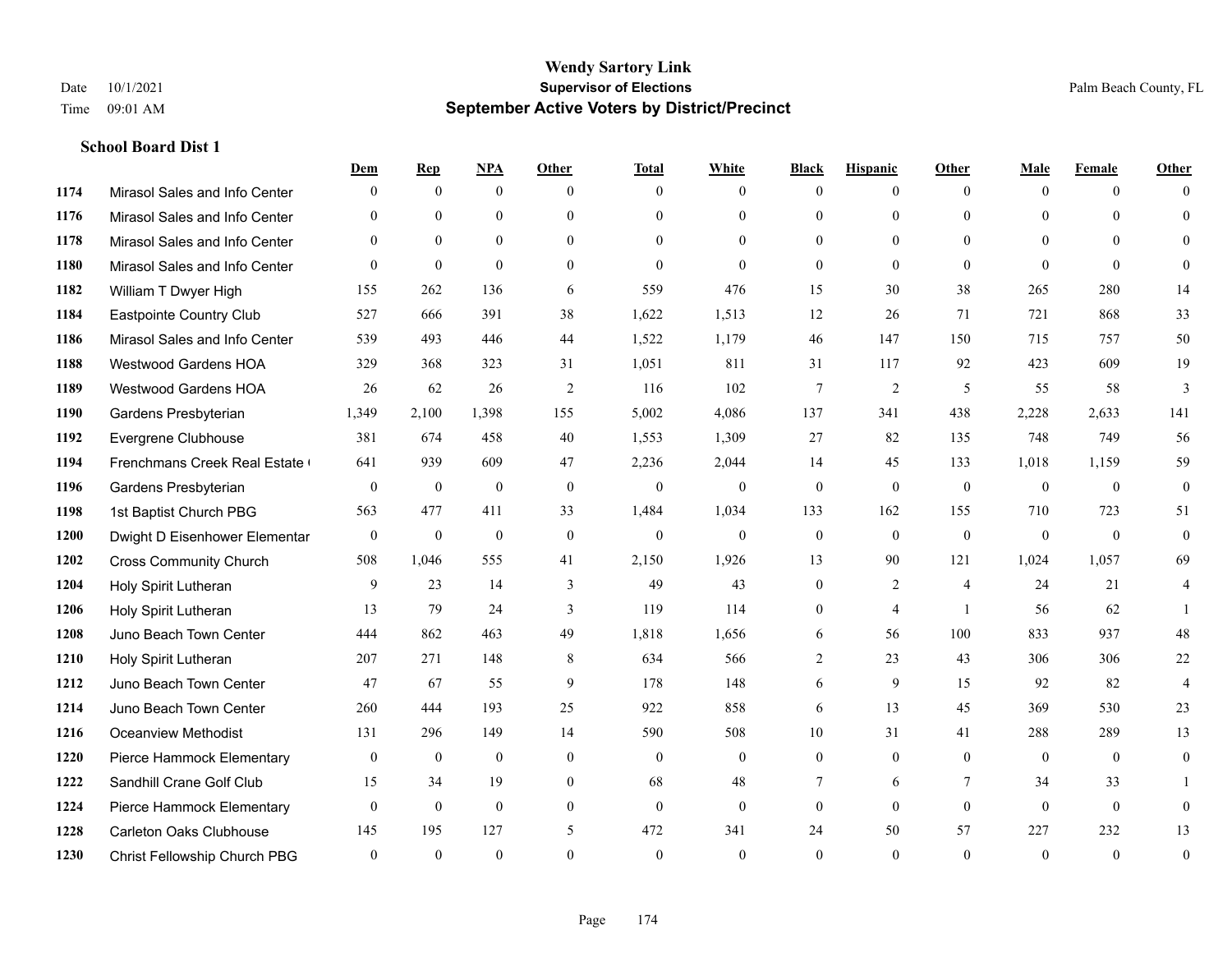|      |                                  | Dem            | <b>Rep</b>       | NPA              | <b>Other</b>   | <b>Total</b>   | <b>White</b>   | <b>Black</b>     | <b>Hispanic</b>  | <b>Other</b>   | <b>Male</b>    | <b>Female</b>  | <b>Other</b>     |
|------|----------------------------------|----------------|------------------|------------------|----------------|----------------|----------------|------------------|------------------|----------------|----------------|----------------|------------------|
| 1232 | Mirasol Sales and Info Center    | $\mathbf{0}$   | $\mathbf{0}$     | $\boldsymbol{0}$ | $\theta$       | $\Omega$       | $\overline{0}$ | $\mathbf{0}$     | $\mathbf{0}$     | $\theta$       | $\mathbf{0}$   | $\overline{0}$ | $\Omega$         |
| 1234 | Christ Fellowship Church PBG     | $\theta$       | $\mathbf{0}$     | $\mathbf{0}$     | $\theta$       | $\Omega$       | $\overline{0}$ | $\mathbf{0}$     | $\mathbf{0}$     | $\Omega$       | $\theta$       | $\Omega$       | $\mathbf{0}$     |
| 1236 | Mirasol Sales and Info Center    | $\Omega$       | $\mathbf{0}$     | $\theta$         | $\Omega$       | $\theta$       | $\Omega$       | $\theta$         | $\theta$         | $\Omega$       | $\Omega$       | $\Omega$       | $\Omega$         |
| 1238 | Mirasol Sales and Info Center    | 595            | 760              | 510              | 60             | 1,925          | 1,746          | 17               | 21               | 141            | 910            | 958            | 57               |
| 1240 | <b>Timber Trace Elementary</b>   | 781            | 1,084            | 622              | 55             | 2,542          | 2,193          | 53               | 151              | 145            | 1,144          | 1,321          | 77               |
| 1242 | Christ Fellowship Church PBG     | 849            | 1,062            | 615              | 61             | 2,587          | 2,347          | 37               | 59               | 144            | 1,069          | 1,457          | 61               |
| 1244 | Christ Fellowship Church PBG     | 460            | 646              | 437              | 54             | 1,597          | 1,388          | $30\,$           | 74               | 105            | 682            | 861            | 54               |
| 1246 | Watson B Duncan Middle           | 834            | 887              | 696              | 64             | 2,481          | 1,968          | 72               | 195              | 246            | 1,081          | 1,321          | 79               |
| 1247 | Watson B Duncan Middle           | 33             | 187              | 59               | 9              | 288            | 265            | 2                | $\bf{0}$         | 21             | 137            | 137            | 14               |
| 1248 | <b>PBG Community Center</b>      | 500            | 587              | 389              | 34             | 1,510          | 1,270          | 25               | 120              | 95             | 641            | 838            | 31               |
| 1250 | Palm Beach Gardens High          | 12             | 36               | 16               | -1             | 65             | 58             | $\boldsymbol{0}$ | $\overline{4}$   | 3              | 33             | 28             | $\overline{4}$   |
| 1252 | <b>Ballen Isles Country Club</b> | 864            | 782              | 638              | 49             | 2,333          | 2,146          | 18               | 21               | 148            | 1,045          | 1,227          | 61               |
| 1254 | Northlake Nazarene Church        | 150            | 175              | 126              | $\overline{7}$ | 458            | 385            | 6                | 27               | 40             | 228            | 213            | 17               |
| 1256 | North County Senior Center       |                | $\overline{c}$   | $\mathfrak{Z}$   | 3              | $\mathbf{9}$   | $\,$ 8 $\,$    | 1                | $\boldsymbol{0}$ | $\overline{0}$ | 5              | $\overline{4}$ | $\boldsymbol{0}$ |
| 1258 | North County Senior Center       | 309            | 217              | 257              | 28             | 811            | 444            | 98               | 123              | 146            | 361            | 423            | 27               |
| 1260 | PBG City Hall Council Room       | 440            | 542              | 301              | 25             | 1,308          | 1,086          | 27               | 109              | 86             | 583            | 684            | 41               |
| 1262 | PBG Moose Lodge 2010             |                | $\mathbf{0}$     | 3                | $\mathbf{0}$   | $\overline{4}$ | $\overline{4}$ | $\boldsymbol{0}$ | $\mathbf{0}$     | $\overline{0}$ | $\overline{2}$ | 2              | $\mathbf{0}$     |
| 1264 | PBG City Hall Council Room       | $\theta$       | $\boldsymbol{0}$ | $\boldsymbol{0}$ | $\mathbf{0}$   | $\mathbf{0}$   | $\mathbf{0}$   | $\mathbf{0}$     | $\overline{0}$   | $\overline{0}$ | $\overline{0}$ | $\theta$       | $\boldsymbol{0}$ |
| 1266 | PBG City Hall Council Room       | 162            | 107              | 134              | 12             | 415            | 248            | 71               | 63               | 33             | 166            | 239            | 10               |
| 1268 | <b>PBG Community Center</b>      | 99             | 71               | 99               | 8              | 277            | 169            | 43               | 35               | 30             | 106            | 158            | 13               |
| 1270 | <b>PBG Community Center</b>      | $\overline{4}$ | $\mathbf{0}$     | $\overline{2}$   | $\theta$       | 6              | $\overline{2}$ | 3                | $\mathbf{1}$     | $\Omega$       | $\overline{2}$ | 3              | $\mathbf{1}$     |
| 1272 | Palm Beach Gardens Elementar     | 721            | 671              | 535              | 51             | 1,978          | 1,583          | 100              | 120              | 175            | 924            | 990            | 64               |
| 1274 | Palm Beach Gardens High          | 587            | 553              | 426              | 38             | 1,604          | 1,217          | 94               | 139              | 154            | 750            | 791            | 63               |
| 1276 | Palm Beach Gardens High          | 118            | 91               | 78               | 5              | 292            | 189            | 45               | 39               | 19             | 137            | 145            | 10               |
| 1278 | Garden Lodge 366 F&AM            | 366            | 186              | 268              | $20\,$         | 840            | 413            | 192              | 134              | 101            | 369            | 438            | 33               |
| 1280 | Pew Leadership Center            | 140            | 151              | 112              | 11             | 414            | 348            | 12               | 24               | 30             | 169            | 242            | 3                |
| 1282 | Pew Leadership Center            | 76             | 49               | 56               | 6              | 187            | 135            | 12               | 18               | 22             | 91             | 82             | 14               |
| 1284 | <b>Eissey Campus Theater</b>     | 766            | 762              | 737              | 66             | 2,331          | 1,834          | 86               | 201              | 210            | 1,005          | 1,250          | 76               |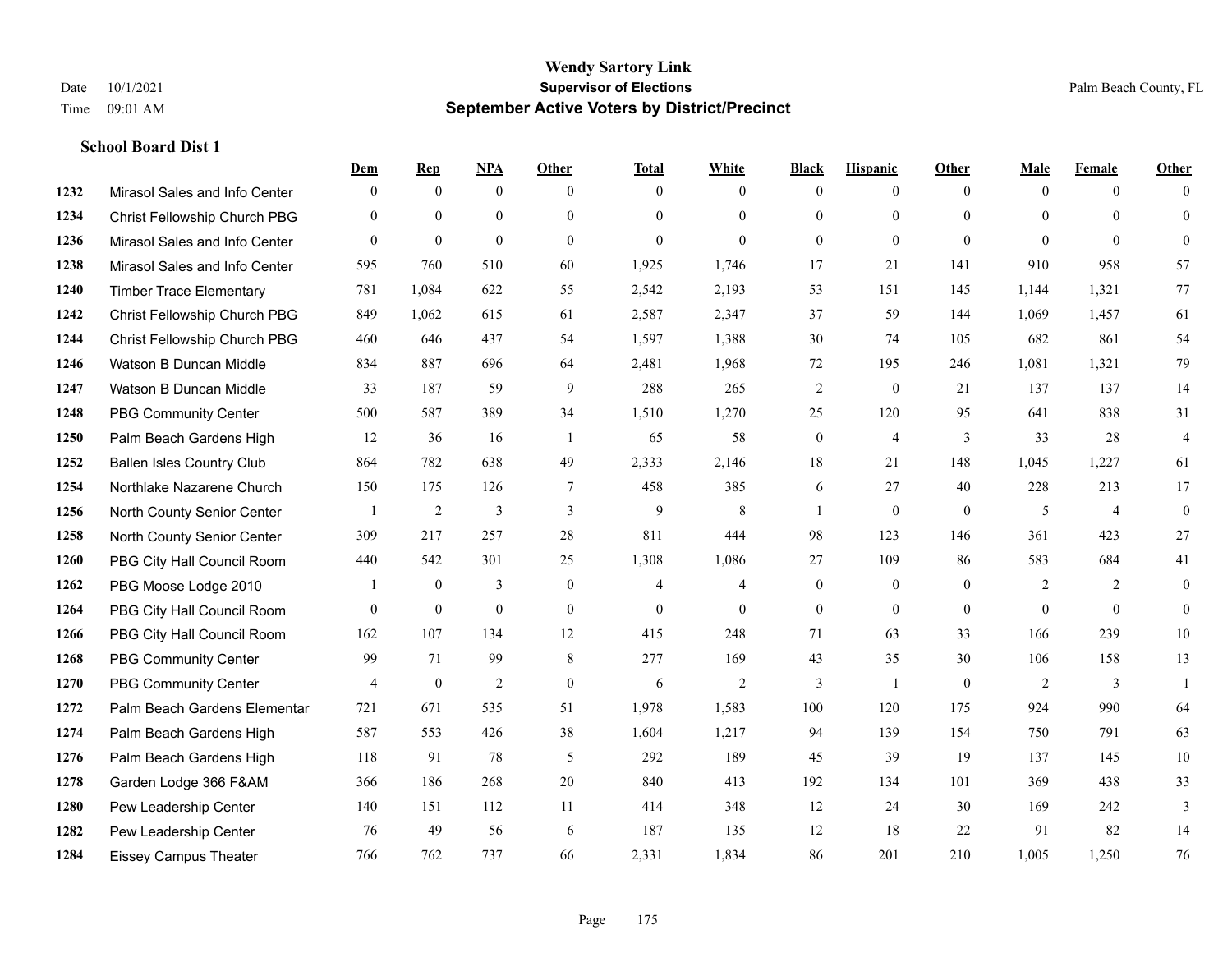**School Board Dist 1**

#### **Wendy Sartory Link** Date 10/1/2021 **Supervisor of Elections** Palm Beach County, FL Time 09:01 AM **September Active Voters by District/Precinct**

## **Dem Rep NPA Other Total White Black Hispanic Other Male Female Other** PBG Moose Lodge 2010 43 49 41 3 136 108 5 13 10 67 61 8 PBG Moose Lodge 2010 13 24 6 0 43 39 1 0 3 22 19 2 PBG Moose Lodge 2010 689 821 537 69 2,116 1,753 52 145 166 851 1,204 61 PBG Moose Lodge 2010 11 3 7 1 22 20 2 0 0 6 16 0 PBG Moose Lodge 2010 15 47 18 1 81 74 1 1 5 38 40 3 Dwight D Eisenhower Elementar 27 80 22 7 136 116 5 4 11 67 68 1 Dwight D Eisenhower Elementary 226 261 196 20 703 550 15 90 48 277 399 27 PBG Moose Lodge 2010 36 34 21 2 93 84 0 4 5 38 53 2 Cross Community Church 1 3 1 0 5 4 0 0 1 2 3 0 Dwight D Eisenhower Elementar 38 53 38 3 132 112 1 7 12 61 66 5 NPB Community Center 210 261 185 23 679 586 13 39 41 342 308 29 NPB Community Center 0 0 0 1 1 1 0 0 0 1 0 0 Eissey Campus Theater **9** 18 17 2 46 39 1 0 6 25 21 0 Gardens Mall Community Room 38 68 37 4 147 131 3 3 3 10 74 69 4 Eissey Campus Theater 1 2 1 0 4 4 0 0 0 3 1 0 Gardens Mall Community Room 6 20 11 0 37 34 0 2 1 18 19 0 NPB Community Center 51 126 61 6 244 217 3 8 16 100 131 13 NPB Community Center 188 184 144 28 544 390 43 74 37 236 290 18 PBG Moose Lodge 2010 0 0 0 0 0 0 0 0 0 0 0 0 NPB Community Center **33** 119 38 2 192 170 3 8 11 100 88 4 **1322 NPB Community Center**  $\begin{array}{cccccccc} 2 & 6 & 10 & 0 & 18 & 18 & 0 & 0 & 8 & 9 & 1 \end{array}$  Allamanda Elementary 444 445 379 41 1,309 1,039 38 133 99 549 716 44 Allamanda Elementary 189 226 162 16 593 504 7 31 51 259 320 14 Osborne Park Activities Bldg 614 831 552 47 2,044 1,751 28 122 143 991 993 60 1st Unitarian Church NPB 36 40 40 3 119 97 8 7 7 65 51 3 1st Unitarian Church NPB 343 393 255 32 1,023 840 57 62 64 498 502 23 **1334 1st Unitarian Church NPB** 2 3 5 1 11 11 0 0 0 4 7 0 Gardens Mall Community Room 35 91 43 4 173 154 0 4 15 87 79 7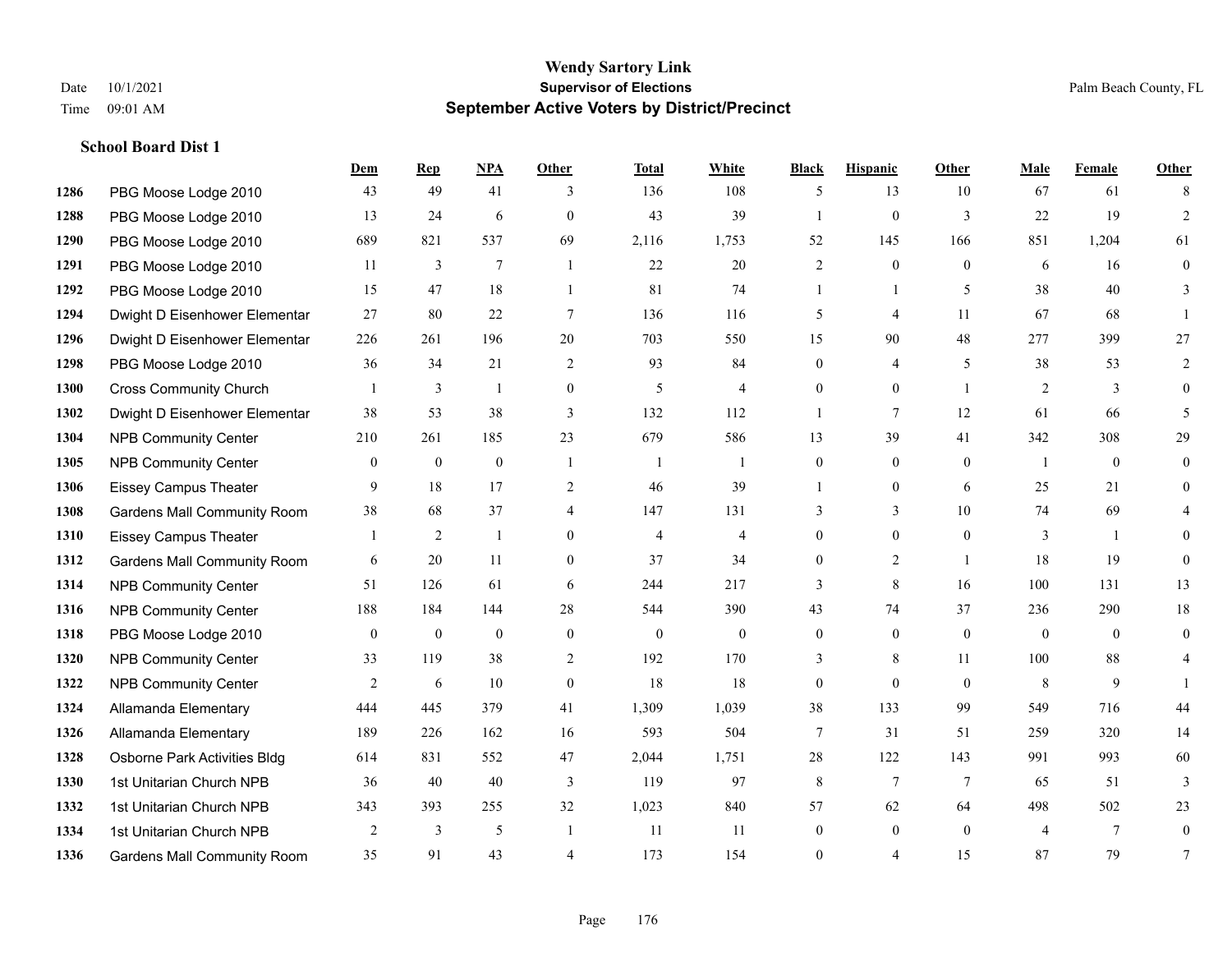**School Board Dist 1**

## **Wendy Sartory Link** Date  $10/1/2021$  Palm Beach County, FL Time 09:01 AM **September Active Voters by District/Precinct**

|      |                                  | Dem              | $\mathbf{Rep}$   | <b>NPA</b>   | Other          | <b>Total</b> | White            | <b>Black</b>     | <b>Hispanic</b>  | <b>Other</b>   | Male           | Female         | Other            |
|------|----------------------------------|------------------|------------------|--------------|----------------|--------------|------------------|------------------|------------------|----------------|----------------|----------------|------------------|
| 1338 | <b>Eissey Campus Theater</b>     | 92               | 392              | 101          | 19             | 604          | 582              | 1                | 1                | 20             | 267            | 326            | 11               |
| 1340 | <b>Eissey Campus Theater</b>     | 6                | 6                | 3            | $\mathbf{0}$   | 15           | 13               | $\boldsymbol{0}$ | $\mathbf{1}$     | $\overline{1}$ | $\tau$         | 8              | $\mathbf{0}$     |
| 1342 | NPB Country Club                 | 307              | 447              | 269          | 29             | 1,052        | 950              | $18\,$           | 32               | 52             | 449            | 578            | 25               |
| 1344 | Old Port Cove                    | 296              | 520              | 321          | 33             | 1,170        | 1,073            | 5                | 30               | 62             | 531            | 621            | 18               |
| 1346 | Anchorage Activities Bldg        | 557              | 930              | 419          | 37             | 1,943        | 1,785            | 13               | 58               | 87             | 895            | 1,000          | 48               |
| 1348 | <b>NPB Council Chambers</b>      | 32               | 124              | 33           | 8              | 197          | 186              | $\boldsymbol{0}$ | 6                | 5              | 100            | 91             | $\sqrt{6}$       |
| 1350 | Faith Lutheran Church            | 378              | 613              | 370          | 25             | 1,386        | 1,222            | 10               | 79               | 75             | 661            | 682            | 43               |
| 1352 | Northlake Nazarene Church        | 673              | 861              | 592          | 52             | 2,178        | 1,554            | 154              | 186              | 284            | 981            | 1,120          | 77               |
| 1354 | <b>Grove Park Elementary</b>     | 93               | 166              | 78           | $\overline{4}$ | 341          | 288              | 11               | 19               | 23             | 155            | 176            | 10               |
| 1356 | Casa Rio Clubhouse               | 795              | 420              | 504          | 33             | 1,752        | 877              | 388              | 241              | 246            | 756            | 933            | 63               |
| 1358 | RB Prep Achievement Academy      | 15               | 4                | 3            | $\mathbf{0}$   | 22           | 9                | 8                | $\mathbf{1}$     | $\overline{4}$ | 13             | 6              | 3                |
| 1360 | Garden Lodge 366 F&AM            | 351              | 329              | 238          | 23             | 941          | 739              | 59               | 73               | 70             | 413            | 501            | 27               |
| 1362 | <b>Grove Park Elementary</b>     | 212              | 122              | 183          | $\overline{7}$ | 524          | 264              | 48               | 158              | 54             | 233            | 273            | 18               |
| 1364 | RB Prep Achievement Academy      | 390              | 109              | 229          | 17             | 745          | 211              | 300              | 140              | 94             | 318            | 404            | 23               |
| 1366 | Palm Lake Estates - The Pines    | 64               | 76               | 48           | $\overline{4}$ | 192          | 155              | 13               | 9                | 15             | 89             | 95             | $\,$ 8 $\,$      |
| 1368 | RB Prep Achievement Academy      | $\boldsymbol{0}$ | $\boldsymbol{0}$ | $\mathbf{0}$ | $\overline{0}$ | $\mathbf{0}$ | $\boldsymbol{0}$ | $\mathbf{0}$     | $\boldsymbol{0}$ | $\overline{0}$ | $\overline{0}$ | $\overline{0}$ | $\boldsymbol{0}$ |
| 1370 | Palm Lake Estates - The Pines    | 122              | 122              | 75           | 5              | 324          | 272              | 14               | 24               | 14             | 135            | 179            | 10               |
| 1384 | Phil Foster Park Marine Center   | 298              | 553              | 280          | 30             | 1,161        | 1,029            | 19               | 41               | 72             | 574            | 560            | 27               |
| 1386 | Phil Foster Park Marine Center   | 585              | 1,113            | 705          | 85             | 2,488        | 2,146            | 56               | 87               | 199            | 1,146          | 1,275          | 67               |
| 1388 | Palm Beach Shores Town Hall      | 276              | 442              | 305          | 27             | 1,050        | 959              | 11               | 18               | 62             | 485            | 538            | 27               |
| 1389 | Palm Beach Shores Town Hall      | $\mathbf{0}$     | $\mathbf{0}$     | $\mathbf{0}$ | $\mathbf{0}$   | $\mathbf{0}$ | $\boldsymbol{0}$ | $\mathbf{0}$     | $\mathbf{0}$     | $\theta$       | $\mathbf{0}$   | $\mathbf{0}$   | $\mathbf{0}$     |
| 2002 | Jeaga Middle                     | 180              | 92               | 111          | 6              | 389          | 151              | 127              | 39               | 72             | 170            | 207            | 12               |
| 6062 | Sandhill Crane Golf Club         | 228              | 419              | 260          | $22\,$         | 929          | 661              | 74               | 71               | 123            | 456            | 441            | 32               |
| 6064 | Sandhill Crane Golf Club         | 32               | 52               | 34           | $\overline{4}$ | 122          | 98               | 6                | 12               | 6              | 60             | 58             | $\overline{4}$   |
| 6066 | Ibis POA Admin Building          | 1,022            | 1,102            | 726          | 86             | 2,936        | 2,576            | 90               | 66               | 204            | 1,386          | 1,484          | 66               |
| 6068 | Ibis POA Admin Building          | $\boldsymbol{0}$ | $\boldsymbol{0}$ | $\mathbf{0}$ | $\overline{0}$ | $\mathbf{0}$ | $\boldsymbol{0}$ | $\boldsymbol{0}$ | $\mathbf{0}$     | $\mathbf{0}$   | $\mathbf{0}$   | $\mathbf{0}$   | $\boldsymbol{0}$ |
| 6070 | Ironhorse Country Club           | 159              | 258              | 119          | 9              | 545          | 439              | 35               | 20               | 51             | 243            | 291            | 11               |
| 7032 | <b>Crossroads Baptist Church</b> | $\theta$         | $\mathbf{0}$     | $\theta$     | $\theta$       | $\theta$     | $\Omega$         | $\theta$         | $\theta$         | $\theta$       | $\theta$       | $\theta$       | $\boldsymbol{0}$ |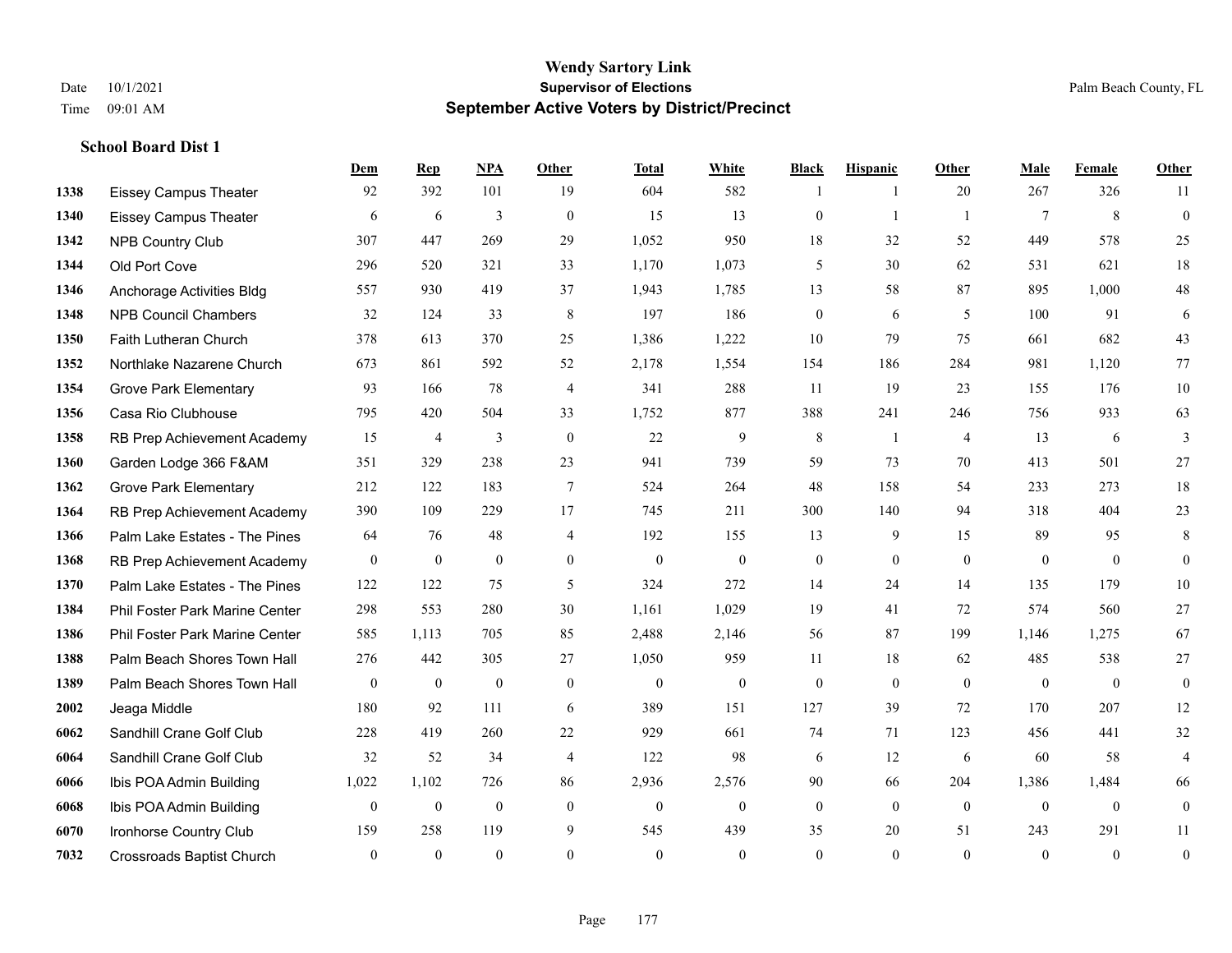|      |                              | <u>Dem</u> | <u>Rep</u>         | <u>NPA</u> | Other        | <b>Total</b> | White    | <b>Black</b> | <b>Hispanic</b> | Other    | <b>Male</b> | Female | <b>Other</b>   |
|------|------------------------------|------------|--------------------|------------|--------------|--------------|----------|--------------|-----------------|----------|-------------|--------|----------------|
| 7050 | Crossroads Baptist Church    |            |                    |            | $\theta$     |              |          | 0            |                 |          |             |        | $\overline{0}$ |
| 7052 | Crossroads Baptist Church    |            | $\left( 0 \right)$ | $\theta$   | $\theta$     | $\left($     | $\theta$ | 0            | $\theta$        | $\theta$ |             |        | $\overline{0}$ |
| 7072 | <b>Egret Lake Elementary</b> | 479        | 112                | 232        | <sub>0</sub> | 829          | 215      | 370          | 136             | 108      | 356         | 442    | 31             |
| 7074 | Egret Lake Elementary        | 194        | 38                 | 86         | 10           | 328          | 55       | 194          | 34              | 45       | 141         | 179    | 8              |
| 7076 | <b>Egret Lake Elementary</b> |            |                    |            | $\Omega$     |              |          |              | $\Omega$        |          |             |        | $\theta$       |
|      | <b>School Board Dist 1</b>   | 45,998     | 63,615             | 41,895     | 3,901        | 155,409      | 129,511  | 5,205        | 9,287           | 11,406   | 70,943      | 79,886 | 4,580          |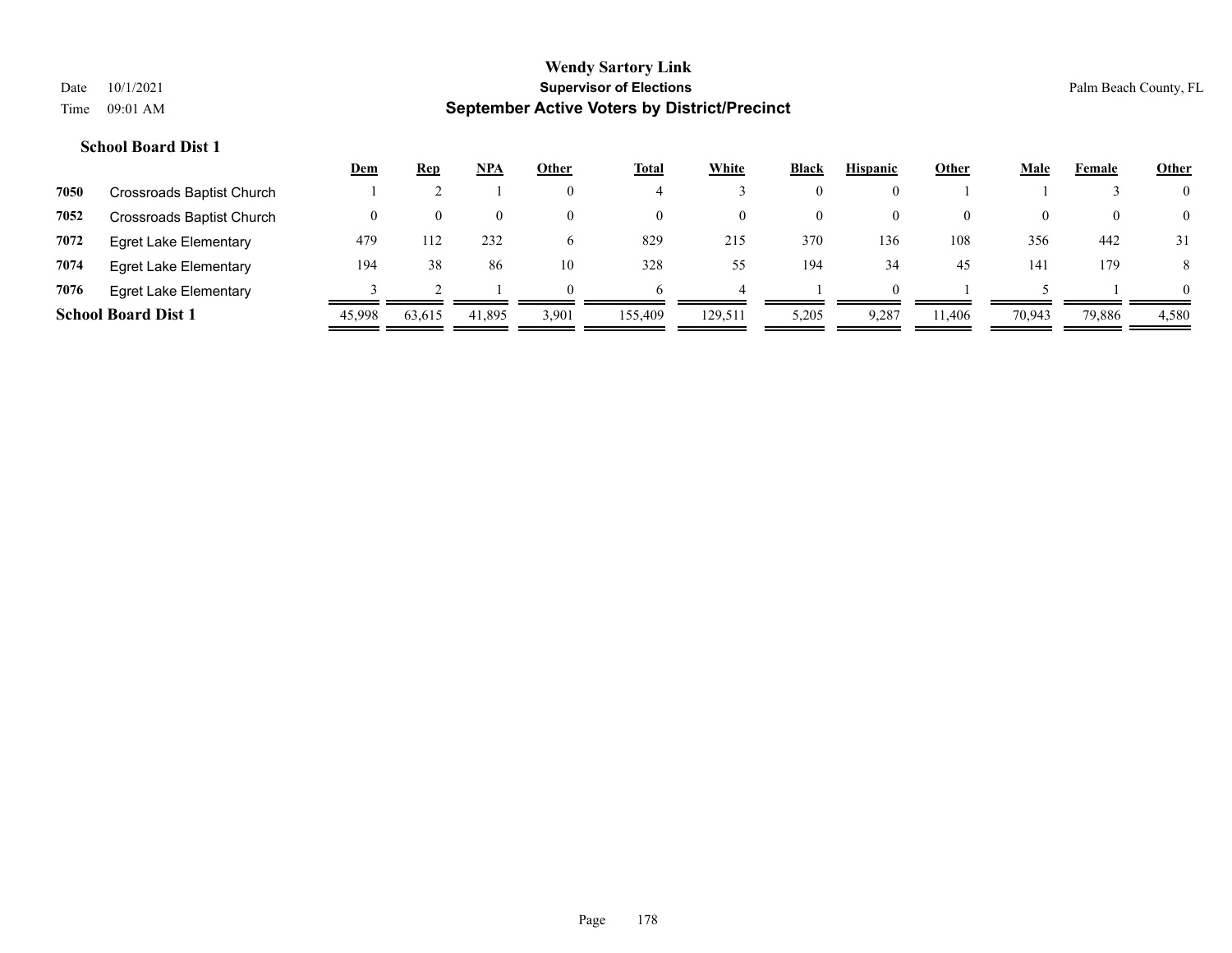**School Board Dist 2**

#### **Wendy Sartory Link** Date 10/1/2021 **Supervisor of Elections** Palm Beach County, FL Time 09:01 AM **September Active Voters by District/Precinct**

## **Dem Rep NPA Other Total White Black Hispanic Other Male Female Other** Grassy Waters Elementary 1,043 323 583 43 1,992 588 728 395 281 848 1,073 71 Jeaga Middle 171 79 101 9 360 150 110 77 23 148 202 10 Jeaga Middle 0 0 0 0 0 0 0 0 0 0 0 0 Cypress Lakes HOA 591 328 281 33 1,233 840 201 96 96 471 727 35 Century Village Clubhouse 61 31 24 2 118 72 14 18 14 54 60 4 Club Baywinds 823 544 370 35 1,772 1,348 151 166 107 720 1,009 43 Andros Isle POA Clubhouse 854 562 545 35 1,996 1,078 394 300 224 851 1,074 71 Riverwalk Clubhouse 747 702 560 49 2,058 1,615 91 173 179 884 1,112 62 Jeaga Middle 208 86 135 10 439 203 127 81 28 192 239 8 Jeaga Middle 167 56 121 16 360 111 124 74 51 142 206 12 Century Village Clubhouse 784 404 335 32 1,555 1,002 217 205 131 614 888 53 Century Village Clubhouse 793 420 323 37 1,573 1,102 167 163 141 619 903 51 Century Village Clubhouse 626 328 287 28 1,269 787 189 195 98 494 721 54 Century Village Clubhouse 342 187 149 6 684 470 66 88 60 247 413 24 Benoist Farms Elementary 575 156 297 21 1,049 256 453 232 108 405 593 51 Riverwalk Clubhouse 51 26 29 5 111 56 32 15 8 42 66 3 Riverwalk Clubhouse 101 51 69 10 231 92 59 55 25 102 127 2 Turning Points Academy 759 417 376 38 1,590 936 286 262 106 591 952 47 Turning Points Academy 817 180 354 20 1,371 485 622 154 110 463 868 40 Wynnebrook Elementary 811 269 425 21 1,526 418 597 352 159 662 793 71 Wynnebrook Elementary 541 248 381 17 1,187 475 136 483 93 500 637 50 Turning Points Academy 0 0 0 0 0 0 0 0 0 0 0 0 St Christophers Episcopal Chr 1,106 281 561 33 1,981 570 812 394 205 875 1,013 93 Haverhill Town Hall 396 216 237 10 859 331 236 202 90 387 434 38 Elks Lodge #1352 2 3 0 0 5 3 1 0 1 3 1 1 Elks Lodge #1352 19 19 26 3 67 40 6 13 8 35 29 3 Elks Lodge #1352 557 152 270 20 999 179 472 153 195 463 496 40 Elks Lodge #1352 1,277 326 701 25 2,329 457 987 594 291 1,026 1,194 109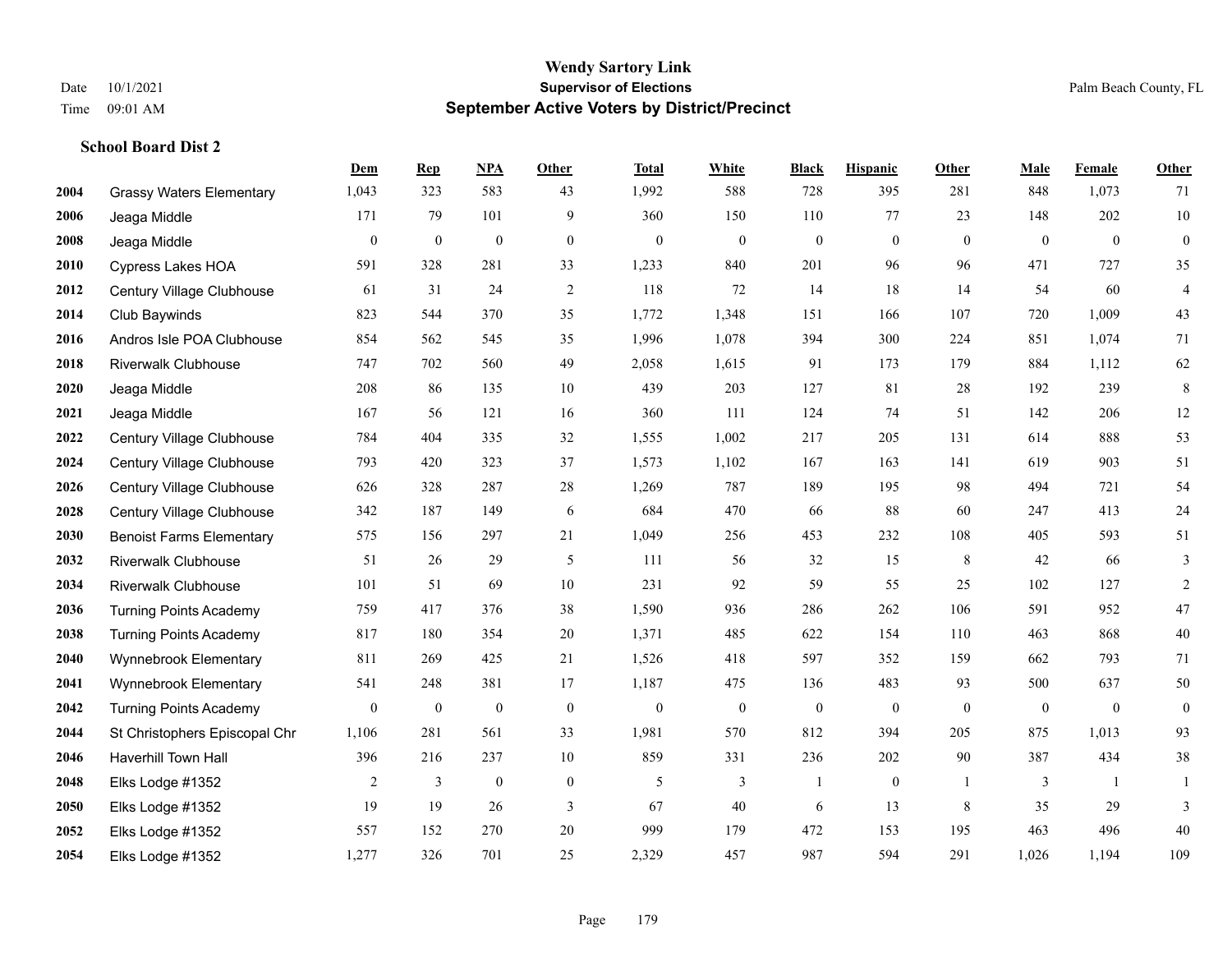|      |                                   | Dem            | <b>Rep</b>     | NPA              | Other            | <b>Total</b>     | <b>White</b>     | <b>Black</b>     | <b>Hispanic</b> | <b>Other</b>   | <b>Male</b>    | <b>Female</b>  | <b>Other</b>     |
|------|-----------------------------------|----------------|----------------|------------------|------------------|------------------|------------------|------------------|-----------------|----------------|----------------|----------------|------------------|
| 2056 | Clayton Hutcheson Hall B          | 730            | 321            | 563              | 18               | 1,632            | 513              | 294              | 656             | 169            | 719            | 820            | 93               |
| 2058 | Clayton Hutcheson Hall B          | 3              | $\mathbf{1}$   | $\mathbf{0}$     | $\overline{0}$   | $\overline{4}$   | 3                | $\mathbf{0}$     | $\mathbf{1}$    | $\theta$       | 2              | 2              | $\mathbf{0}$     |
| 2064 | <b>West Gate Elementary</b>       | 1              | $\mathbf{0}$   | $\boldsymbol{0}$ | $\overline{0}$   | $\overline{1}$   | $\mathbf{1}$     | $\mathbf{0}$     | $\mathbf{0}$    | $\theta$       |                | $\overline{0}$ | $\mathbf{0}$     |
| 2068 | <b>Conniston Middle</b>           | 430            | 250            | 323              | 15               | 1,018            | 401              | 100              | 444             | 73             | 458            | 520            | 40               |
| 2072 | <b>Belvedere Elementary</b>       | 605            | 337            | 475              | 28               | 1,445            | 520              | 150              | 623             | 152            | 622            | 734            | 89               |
| 2074 | <b>Belvedere Elementary</b>       | 0              | $\mathbf{0}$   | $\boldsymbol{0}$ | $\boldsymbol{0}$ | $\boldsymbol{0}$ | $\boldsymbol{0}$ | $\boldsymbol{0}$ | $\bf{0}$        | $\mathbf{0}$   | $\mathbf{0}$   | $\mathbf{0}$   | $\mathbf{0}$     |
| 2080 | <b>Everglades Elementary</b>      | 162            | 169            | 125              | 9                | 465              | 264              | 67               | 79              | 55             | 215            | 229            | 21               |
| 2081 | <b>Everglades Elementary</b>      | 69             | 92             | 45               | $\overline{0}$   | 206              | 148              | 7                | 28              | 23             | 102            | 98             | 6                |
| 2082 | Pine Jog Environmental Center     | 166            | 288            | 161              | 10               | 625              | 430              | 25               | 115             | 55             | 298            | 311            | 16               |
| 2083 | Pine Jog Environmental Center     | 7              | 21             | 17               | $\overline{0}$   | 45               | 30               | $\mathbf{0}$     | 13              | 2              | 21             | 23             | $\mathbf{1}$     |
| 2084 | <b>Community Christian Church</b> | 282            | 117            | 158              | 16               | 573              | 170              | 207              | 130             | 66             | 256            | 302            | 15               |
| 2085 | <b>Community Christian Church</b> | $\overline{c}$ | -1             | $\mathbf{0}$     | $\mathbf{0}$     | 3                | $\overline{3}$   | $\mathbf{0}$     | $\mathbf{0}$    | $\theta$       | $\overline{1}$ | 2              | $\mathbf{0}$     |
| 2086 | <b>Community Christian Church</b> | 1,213          | 547            | 931              | 53               | 2,744            | 853              | 594              | 920             | 377            | 1,192          | 1,442          | 110              |
| 2087 | <b>Community Christian Church</b> | 1              | -1             | $\boldsymbol{0}$ | $\mathbf{0}$     | $\overline{2}$   | $\overline{2}$   | $\mathbf{0}$     | $\mathbf{0}$    | $\mathbf{0}$   | 2              | $\mathbf{0}$   | $\mathbf{0}$     |
| 2088 | Melaleuca Elementary              | 861            | 527            | 655              | 36               | 2,079            | 1,059            | 343              | 481             | 196            | 954            | 1,046          | 79               |
| 2090 | Pine Jog Environmental Center     | $\mathbf{0}$   | 2              | $\boldsymbol{0}$ | $\mathbf{0}$     | 2                | 1                | $\boldsymbol{0}$ | $\mathbf{0}$    | $\overline{1}$ | $\mathbf{0}$   | -1             | 1                |
| 2092 | Pine Jog Environmental Center     | 1              | $\overline{4}$ | $\overline{1}$   | $\mathbf{1}$     | $\overline{7}$   | $\overline{7}$   | $\mathbf{0}$     | $\theta$        | $\theta$       | 3              | $\overline{4}$ | $\mathbf{0}$     |
| 2094 | Pine Jog Environmental Center     | 370            | 77             | 204              | 11               | 662              | 111              | 262              | 173             | 116            | 273            | 360            | 29               |
| 2096 | 1st Church of the Nazarene        | 251            | 68             | 187              | 5                | 511              | 115              | 23               | 329             | 44             | 236            | 245            | $30\,$           |
| 2097 | 1st Church of the Nazarene        | 234            | 137            | 171              | 10               | 552              | 214              | 42               | 221             | 75             | 244            | 277            | 31               |
| 2098 | Iglesia Cristo Mi Redentor        | 435            | 218            | 340              | 27               | 1,020            | 326              | 160              | 439             | 95             | 427            | 530            | 63               |
| 2100 | Iglesia Cristo Mi Redentor        | 773            | 353            | 565              | 35               | 1,726            | 437              | 363              | 753             | 173            | 714            | 926            | 86               |
| 2102 | Union Congregational Church       | 1,181          | 344            | 638              | 34               | 2,197            | 493              | 639              | 839             | 226            | 882            | 1,205          | 110              |
| 2104 | Lake Lytal Park                   | 507            | 230            | 339              | 24               | 1,100            | 305              | 230              | 457             | 108            | 454            | 589            | 57               |
| 2106 | Main Library                      | 612            | 268            | 401              | 36               | 1,317            | 504              | 237              | 446             | 130            | 569            | 694            | 54               |
| 2108 | <b>Berkshire Elementary</b>       | 742            | 335            | 655              | 32               | 1,764            | 472              | 202              | 905             | 185            | 766            | 904            | 94               |
| 2110 | <b>Berkshire Elementary</b>       | 169            | 85             | 133              | $\overline{4}$   | 391              | 132              | 42               | 172             | 45             | 160            | 208            | 23               |
| 2112 | Palm Springs Middle               | 7              | 6              | $\overline{7}$   | $\mathbf{0}$     | 20               | 15               | 3                | $\mathbf{0}$    | $\overline{2}$ | $\mathbf Q$    | 11             | $\boldsymbol{0}$ |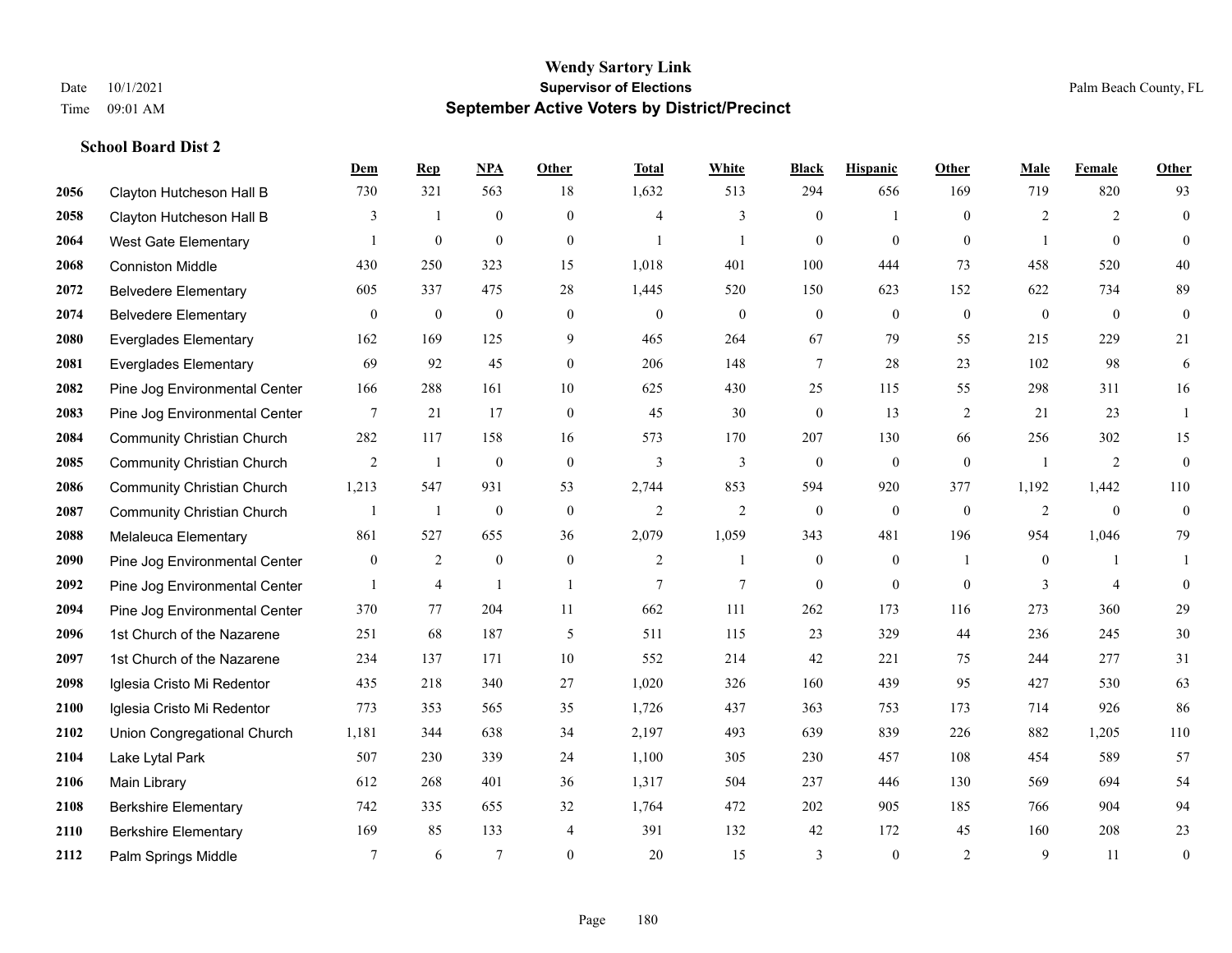**School Board Dist 2**

#### **Wendy Sartory Link** Date 10/1/2021 **Supervisor of Elections** Palm Beach County, FL Time 09:01 AM **September Active Voters by District/Precinct**

# **Dem Rep NPA Other Total White Black Hispanic Other Male Female Other** Main Library 371 285 313 11 980 359 55 478 88 439 493 48 The Ark Church 75 47 59 5 186 87 12 65 22 85 91 10 The Ark Church 801 553 700 33 2,087 906 149 862 170 885 1,122 80 The Ark Church 1 0 1 0 2 1 1 0 0 1 1 0 Palm Springs Middle 0 0 0 0 0 0 0 0 0 0 0 0 Palm Springs Middle 56 20 51 0 127 31 12 55 29 50 66 11 Palm Springs Middle 1 0 0 0 1 0 1 0 0 1 0 0 Palm Springs Middle 5 3 8 0 16 7 3 5 1 7 9 0 St Marys Orthodox Church 340 355 246 8 949 506 41 340 62 421 491 37 St Marys Orthodox Church 274 255 229 9 767 435 31 236 65 358 388 21 Lake Clarke Shores Town Hall  $\begin{array}{ccccccccc} 1 & 0 & 1 & 0 & 2 & 0 & 0 & 2 & 0 & 2 & 0 & 0 \end{array}$  Palm Springs Middle 0 0 0 0 0 0 0 0 0 0 0 0 Cloud Lake Town Hall 43 62 59 8 172 125 1 33 13 85 81 6 Cloud Lake Town Hall 27 26 33 2 88 58 2 23 5 38 46 4 STEM Bldg at S FL Science Ctr 528 320 430 32 1,310 493 59 642 116 598 655 57 Palmwood Lodge #303 664 447 568 45 1,724 748 83 728 165 777 864 83 Liberty Park Elementary 0 0 0 0 0 0 0 0 0 0 0 0 River Bridge Activities Center 1,082 534 685 52 2,353 1,138 481 490 244 982 1,287 84 Pine Ridge North II 1,101 504 803 54 2,462 1,014 381 810 257 981 1,379 102 Forest Hill Elementary 1,131 437 800 34 2,402 729 390 1,037 246 1,034 1,240 128 Cresthaven Emory Aud 631 409 303 14 1,357 751 99 414 93 501 806 50 Community Of Hope 1,088 416 830 29 2,363 591 431 1,032 309 1,039 1,207 117 Cresthaven Barkley Aud 514 356 283 19 1,172 586 87 395 104 493 627 52 Cresthaven Ashley Aud 334 220 225 14 793 396 39 293 65 313 446 34 Covered Bridge Clubhouse 1,116 732 662 40 2,550 1,763 138 476 173 984 1,485 81 Poinciana Clubhouse 899 519 496 37 1,951 1,284 94 415 158 767 1,118 66 First Baptist Church GA 0 0 0 0 0 0 0 0 0 0 0 0 Liberty Park Elementary 1,139 543 663 56 2,401 1,045 459 639 258 954 1,332 115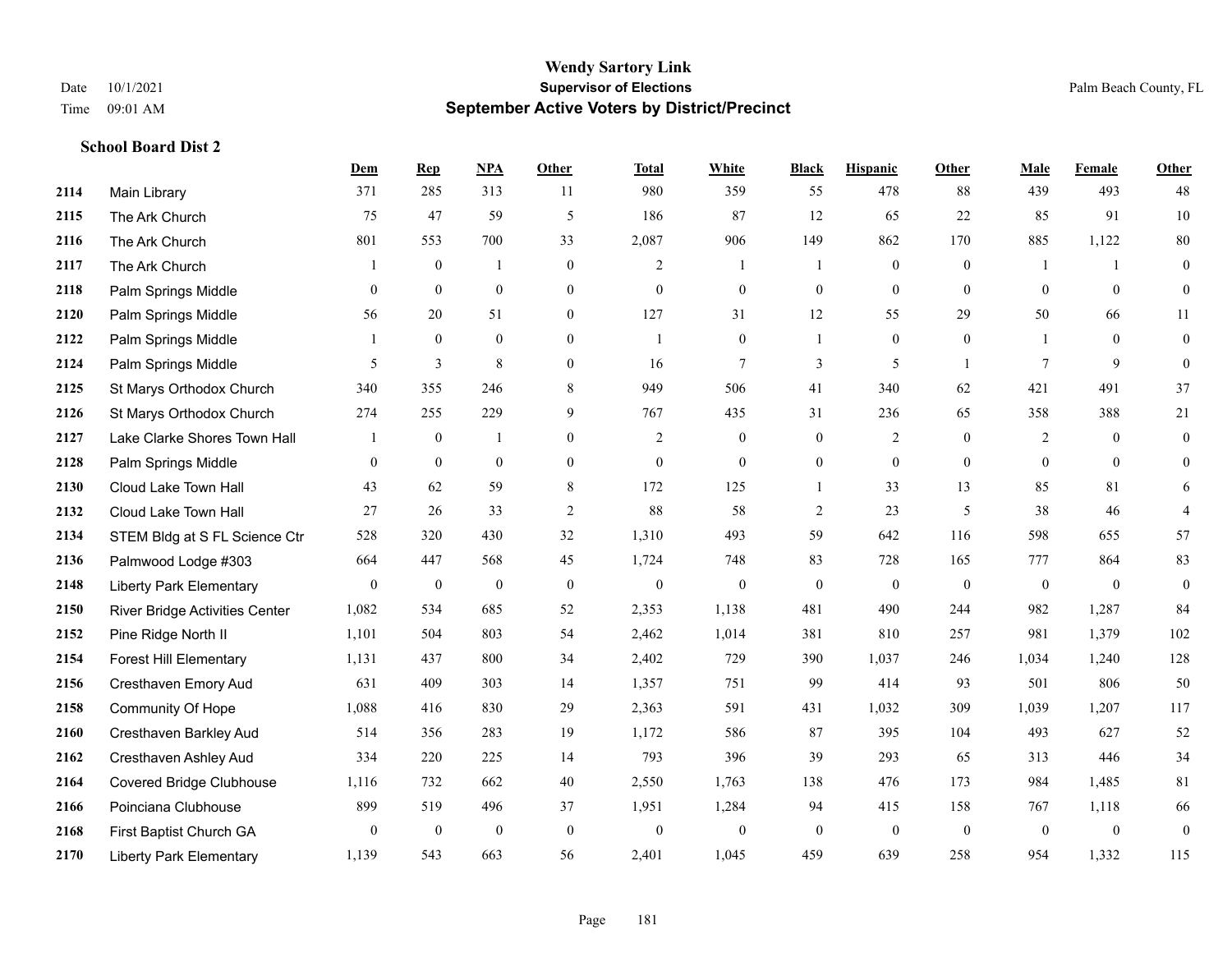**School Board Dist 2**

#### **Wendy Sartory Link** Date 10/1/2021 **Supervisor of Elections** Palm Beach County, FL Time 09:01 AM **September Active Voters by District/Precinct**

# **Dem Rep NPA Other Total White Black Hispanic Other Male Female Other** First Baptist Church GA 17 3 10 0 30 14 3 9 4 11 18 1 First Baptist Church GA 457 190 270 12 929 404 191 209 125 411 477 41 Greenacres Community Center 638 284 528 28 1,478 522 143 669 144 593 797 88 American Polish Club 1,092 392 801 39 2,324 701 344 1,018 261 967 1,219 138 American Polish Club 321 134 240 6 701 212 109 311 69 310 360 31 Palm Springs Middle 824 339 557 46 1,766 524 325 751 166 720 969 77 Community Of Hope 67 39 61 2 169 63 10 70 26 83 75 11 Faith Presbyterian 980 613 680 33 2,306 943 269 888 206 952 1,252 102 Palm Springs Middle 0 0 0 0 0 0 0 0 0 0 0 0 Faith Presbyterian 369 208 292 25 894 360 114 341 79 409 450 35 Emmanuel Baptist Church 629 572 412 20 1,633 982 44 517 90 694 876 63 Lake Clarke Shores Town Hall 1,011 1,075 645 45 2,776 2,038 83 486 169 1,266 1,423 87 Community Of Hope 45 37 53 2 137 36 9 76 16 51 76 10 Palm Springs Middle 1 11 12 9 3 35 14 0 17 4 15 19 1 Palm Springs Village Hall 974 618 794 37 2,423 975 173 1,077 198 1,066 1,245 112 Oasis De Amor Baptist Church 511 221 395 17 1,144 372 138 492 142 538 541 65 Palm Springs Library 711 408 579 24 1,722 644 198 694 186 757 861 104 Holy Redeemer Church 221 68 188 7 484 138 101 203 42 208 260 16 Holy Redeemer Church 588 215 456 24 1,283 385 253 518 127 564 658 61 Royal Palm Beach High 337 498 306 33 1,174 852 108 112 102 566 584 24 Christ Fellowship Church RPB 0 0 0 0 0 0 0 0 0 0 0 0 Christ Fellowship Church RPB 1 2 1 0 4 3 0 0 1 3 1 0 Christ Fellowship Church RPB 0 0 1 0 1 1 0 0 0 0 1 0 Christ Fellowship Church RPB 26 50 36 2 114 89 7 8 10 54 57 3 Everglades Elementary 556 380 441 27 1,404 642 293 248 221 649 687 68 Everglades Elementary 18 48 17 2 85 64 4 14 3 40 43 2 Emerald Cove Middle 31 21 35 0 87 45 25 9 8 24 59 4 Palm Beach Central High 268 239 181 9 697 374 144 60 119 311 359 27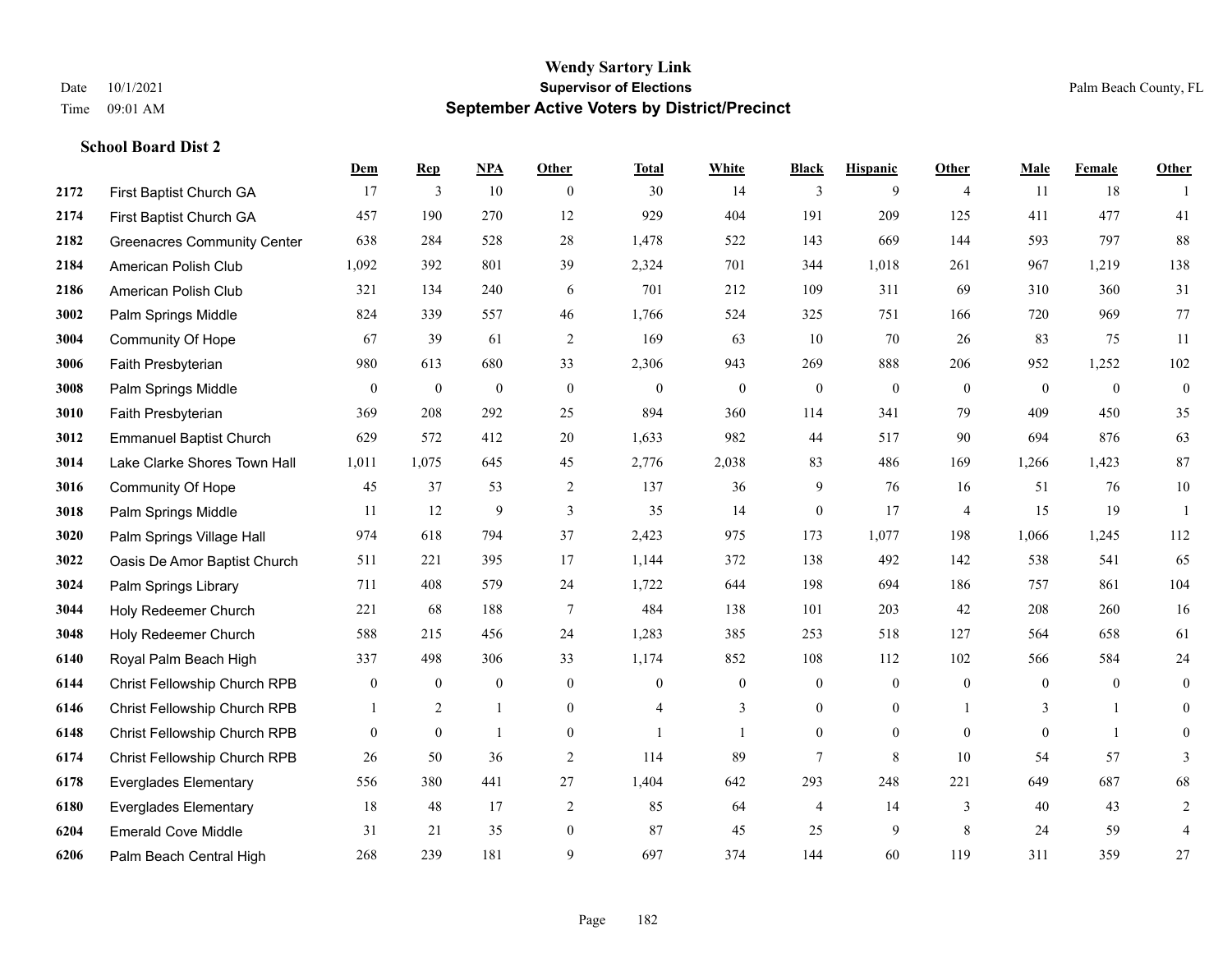| 473                                       |
|-------------------------------------------|
| 24                                        |
| 163<br>22                                 |
| 30<br>$\mathbf{0}$                        |
| 36<br>6                                   |
| 15<br>209                                 |
| $\overline{0}$<br>$\overline{0}$          |
| 180<br>13                                 |
| 45,386<br>57,005<br>4,531                 |
| 420<br>160<br>23<br>28<br>126<br>0<br>154 |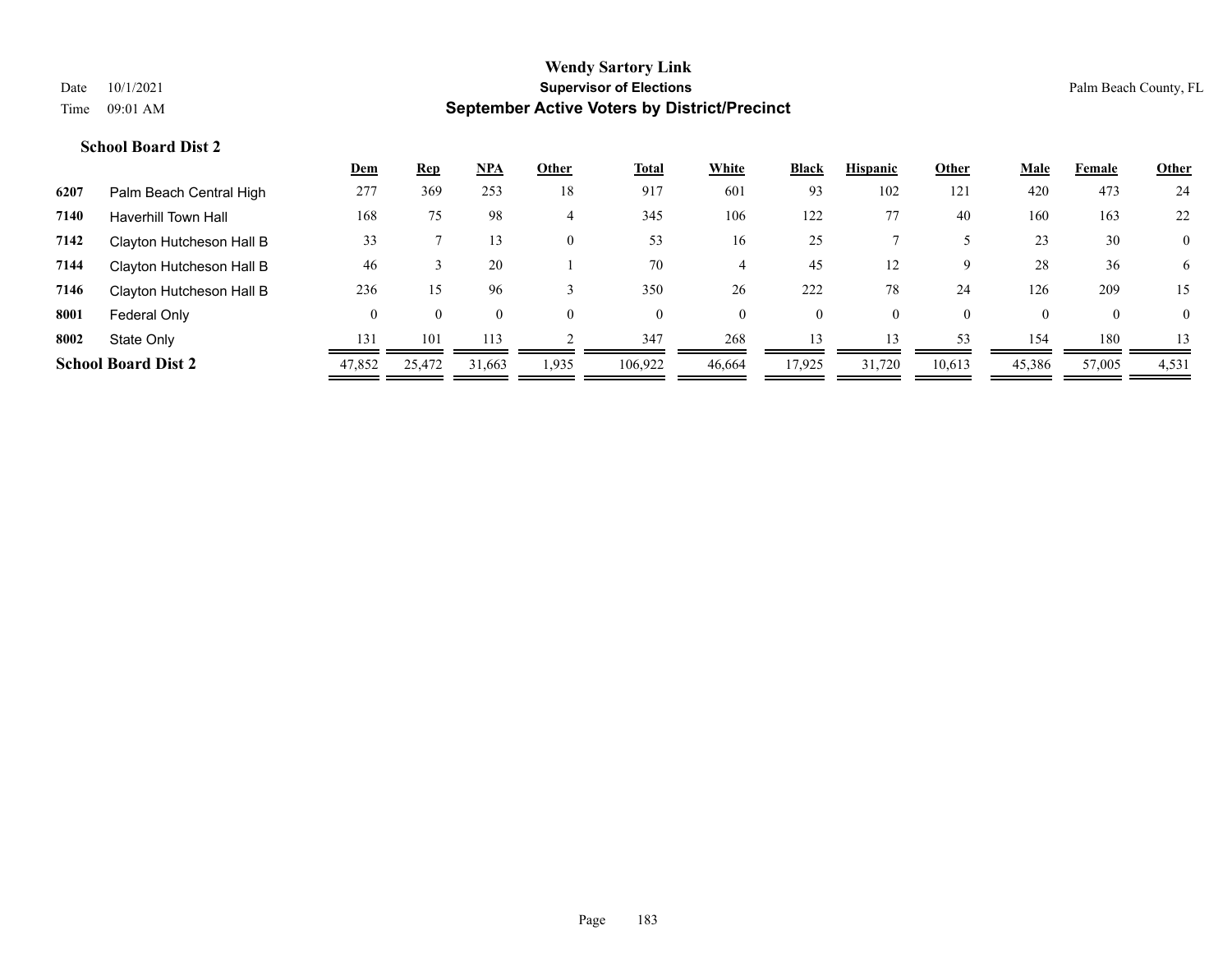|      |                                      | Dem          | <b>Rep</b> | NPA              | <b>Other</b>   | <b>Total</b> | White          | <b>Black</b>     | <b>Hispanic</b>  | <b>Other</b>   | <b>Male</b>    | Female       | <b>Other</b>     |
|------|--------------------------------------|--------------|------------|------------------|----------------|--------------|----------------|------------------|------------------|----------------|----------------|--------------|------------------|
| 2188 | <b>St Lukes United Methodist Chr</b> | 465          | 517        | 426              | 34             | 1,442        | 1,142          | 35               | 188              | 77             | 684            | 719          | 39               |
| 2190 | Lucerne Pointe Clubhouse             | 1,017        | 521        | 645              | 46             | 2,229        | 1,409          | 220              | 424              | 176            | 913            | 1,238        | $78\,$           |
| 2192 | Fountains Of Palm Beach              | 915          | 446        | 581              | 54             | 1,996        | 1,352          | 143              | 335              | 166            | 844            | 1,086        | 66               |
| 2194 | <b>LC Swain Middle</b>               | 1,083        | 364        | 718              | 39             | 2,204        | 758            | 450              | 766              | 230            | 925            | 1,171        | 108              |
| 2196 | Pine Ridge South IV Clubhouse        | 884          | 489        | 503              | 44             | 1,920        | 1,147          | 261              | 399              | 113            | 752            | 1.095        | 73               |
| 2198 | American Finnish Club                | 14           | 9          | $\,8\,$          | $\mathbf{0}$   | 31           | 17             | 3                | 1                | 10             | 12             | 16           | 3                |
| 2202 | LC Swain Middle                      | $\mathbf{0}$ | 8          | $\mathbf{1}$     | $\mathbf{0}$   | 9            | 6              | $\boldsymbol{0}$ | 3                | $\mathbf{0}$   | $\overline{4}$ | 5            | $\boldsymbol{0}$ |
| 2204 | Heritage Elementary                  | 545          | 219        | 478              | 30             | 1,272        | 413            | 136              | 609              | 114            | 549            | 651          | 72               |
| 2206 | <b>Heritage Elementary</b>           | 460          | 195        | 331              | 16             | 1,002        | 320            | 215              | 337              | 130            | 433            | 517          | $52\,$           |
| 2208 | American Finnish Club                | 6            | $\tau$     | $\mathbf{1}$     | $\overline{1}$ | 15           | 14             | $\boldsymbol{0}$ | $\mathbf{0}$     | $\overline{1}$ | 6              | 8            | 1                |
| 2210 | American Polish Club                 | 228          | 95         | 139              | 6              | 468          | 167            | 115              | 139              | 47             | 188            | 260          | $20\,$           |
| 2212 | American Polish Club                 | $\mathbf{0}$ | $\bf{0}$   | $\boldsymbol{0}$ | $\overline{0}$ | $\mathbf{0}$ | $\overline{0}$ | $\boldsymbol{0}$ | $\boldsymbol{0}$ | $\mathbf{0}$   | $\mathbf{0}$   | $\mathbf{0}$ | $\mathbf{0}$     |
| 2214 | Indian Pines Elementary              | 1,182        | 253        | 580              | 38             | 2,053        | 462            | 918              | 442              | 231            | 921            | 1,032        | 100              |
| 2216 | Indian Pines Elementary              | 1,784        | 294        | 842              | 42             | 2,962        | 518            | 1,486            | 586              | 372            | 1,332          | 1,484        | 146              |
| 2218 | <b>Tradewinds Middle</b>             | 1,256        | 312        | 649              | 36             | 2,253        | 564            | 880              | 365              | 444            | 990            | 1,137        | 126              |
| 3086 | <b>Woodlands Middle</b>              | 794          | 612        | 690              | 48             | 2,144        | 1,466          | 137              | 356              | 185            | 995            | 1,073        | 76               |
| 3088 | <b>Tradewinds Middle</b>             | 180          | 53         | 122              | $\,8\,$        | 363          | 98             | 126              | 79               | 60             | 163            | 190          | $10\,$           |
| 3090 | Woodlands Middle                     | 1,443        | 822        | 638              | 51             | 2,954        | 2,385          | 175              | 116              | 278            | 1,347          | 1,519        | $88\,$           |
| 3092 | Lacuna HOA Clubhouse                 | 1,203        | 750        | 749              | 66             | 2,768        | 1,922          | 275              | 308              | 263            | 1,267          | 1,413        | $88\,$           |
| 3094 | <b>Coral Reef Elementary</b>         | 326          | 243        | 270              | 27             | 866          | 515            | 73               | 193              | 85             | 405            | 434          | $27\,$           |
| 3096 | <b>Coral Reef Elementary</b>         | 827          | 584        | 644              | 57             | 2,112        | 1,356          | 257              | 268              | 231            | 976            | 1,054        | $82\,$           |
| 3098 | <b>Manatee Elementary</b>            | 682          | 584        | 524              | 44             | 1,834        | 1,251          | 173              | 221              | 189            | 832            | 940          | 62               |
| 3100 | Journeys End                         | 430          | 338        | 363              | 20             | 1,151        | 771            | 93               | 136              | 151            | 543            | 578          | $30\,$           |
| 3102 | <b>Diamond View Elementary</b>       | 1,203        | 443        | 791              | 51             | 2,488        | 1,029          | 635              | 523              | 301            | 1,093          | 1,286        | 109              |
| 3104 | American German Club                 | 411          | 349        | 370              | 33             | 1,163        | 808            | 90               | 138              | 127            | 540            | 579          | 44               |
| 3106 | American German Club                 | 299          | 109        | 202              | 17             | 627          | 223            | 175              | 98               | 131            | 276            | 322          | $29\,$           |
| 3108 | Santaluces High                      | 1,241        | 538        | 883              | 62             | 2,724        | 1,098          | 695              | 540              | 391            | 1,210          | 1,425        | 89               |
| 3120 | Valencia Shores Social Club          | 1,219        | 585        | 576              | 46             | 2,426        | 2,140          | 68               | 82               | 136            | 1,111          | 1,260        | 55               |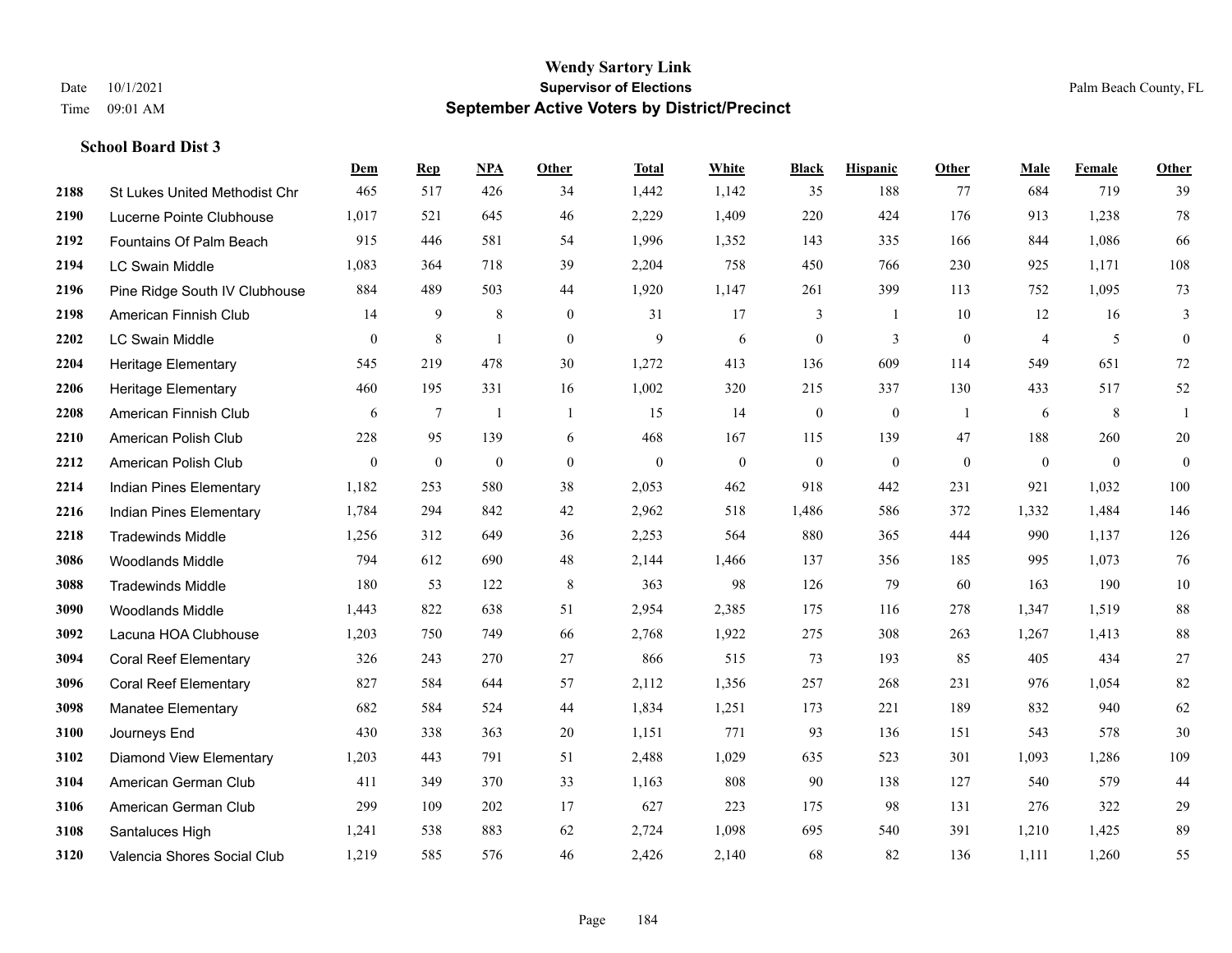|      |                                      | Dem   | <b>Rep</b>       | NPA            | <b>Other</b>     | <b>Total</b> | White          | <b>Black</b>     | <b>Hispanic</b>  | <b>Other</b> | <b>Male</b> | Female         | <b>Other</b>     |
|------|--------------------------------------|-------|------------------|----------------|------------------|--------------|----------------|------------------|------------------|--------------|-------------|----------------|------------------|
| 3122 | Boynton Beach Community Chur         | 907   | 408              | 341            | 33               | 1,689        | 1,513          | 34               | 51               | 91           | 694         | 955            | 40               |
| 3124 | West Boynton Park and Rec            | 787   | 580              | 648            | 43               | 2,058        | 1,304          | 220              | 288              | 246          | 930         | 1.053          | 75               |
| 3126 | Temple Shaarei Shalom                | 636   | 507              | 463            | 27               | 1,633        | 1,121          | 153              | 198              | 161          | 755         | 829            | 49               |
| 3128 | West Boynton Park and Rec            | 946   | 609              | 723            | 44               | 2,322        | 1,450          | 281              | 335              | 256          | 1,061       | 1,178          | 83               |
| 3130 | <b>Winston Trails Swim Center</b>    | 1,109 | 916              | 859            | 61               | 2,945        | 2,086          | 203              | 374              | 282          | 1.374       | 1.457          | 114              |
| 3132 | Park Vista High                      | 851   | 647              | 693            | 49               | 2,240        | 1,420          | 227              | 353              | 240          | 1,009       | 1,150          | 81               |
| 3133 | Christa McAuliffe Middle             | 174   | 121              | 135            | 9                | 439          | 268            | 46               | 61               | 64           | 211         | 216            | 12               |
| 3150 | Christa McAuliffe Middle             | 557   | 258              | 233            | 22               | 1,070        | 970            | 21               | 31               | 48           | 441         | 596            | 33               |
| 3152 | Park Vista High                      | 657   | 406              | 388            | 32               | 1,483        | 1,272          | 54               | 63               | 94           | 646         | 787            | $50\,$           |
| 3154 | Ponte Vecchio Clubhouse              | 805   | 317              | 276            | 22               | 1,420        | 1,263          | 22               | 41               | 94           | 642         | 738            | $40\,$           |
| 3156 | Aberdeen East Clubhouse              | 1,008 | 486              | 545            | 41               | 2,080        | 1,575          | 138              | 185              | 182          | 860         | 1,159          | 61               |
| 3158 | <b>Crystal Lakes Elementary</b>      | 990   | 762              | 799            | 60               | 2,611        | 1,829          | 194              | 292              | 296          | 1,177       | 1,321          | 113              |
| 3160 | Christa McAuliffe Middle             | 436   | 327              | 327            | 20               | 1,110        | 753            | 135              | 119              | 103          | 499         | 568            | 43               |
| 4140 | <b>Broken Sound Club</b>             | 260   | 206              | 185            | 14               | 665          | 494            | 24               | 83               | 64           | 273         | 374            | 18               |
| 5002 | Faith Farm Tabernacle                | 566   | 651              | 506            | 42               | 1,765        | 1,163          | 176              | 190              | 236          | 818         | 894            | 53               |
| 5003 | Faith Farm Tabernacle                | 495   | 343              | 438            | 27               | 1,303        | 787            | 138              | 202              | 176          | 581         | 677            | 45               |
| 5004 | Faith Farm Tabernacle                | 3     | $\overline{2}$   | $\overline{2}$ | $\boldsymbol{0}$ | 7            | $\overline{4}$ | $\boldsymbol{0}$ | 3                | $\mathbf{0}$ | 6           | -1             | $\boldsymbol{0}$ |
| 5005 | <b>Sunset Palms Elementary</b>       | 1,239 | 562              | 481            | 77               | 2,359        | 2,207          | 15               | 34               | 103          | 1,088       | 1,211          | 60               |
| 5006 | Faith Farm Tabernacle                | 1,090 | 484              | 541            | 34               | 2,149        | 2,035          | 13               | 21               | 80           | 1,001       | 1,112          | 36               |
| 5007 | Faith Farm Tabernacle                | 5     | $\boldsymbol{0}$ | $\overline{2}$ | $\boldsymbol{0}$ | 7            | 6              | $\boldsymbol{0}$ | $\boldsymbol{0}$ | -1           | 5           | $\overline{2}$ | $\boldsymbol{0}$ |
| 5008 | <b>Sunset Palms Elementary</b>       | 434   | 329              | 368            | 26               | 1,157        | 758            | 97               | 139              | 163          | 534         | 586            | 37               |
| 5009 | Boynton Beach Community Chur         | 1,215 | 975              | 995            | 71               | 3,256        | 2,165          | 290              | 360              | 441          | 1,554       | 1,580          | 122              |
| 5010 | Temple Shaarei Shalom                | 955   | 233              | 311            | 33               | 1,532        | 1,427          | 17               | 26               | 62           | 589         | 913            | $30\,$           |
| 5012 | The Grove Clubhouse                  | 412   | 146              | 157            | 12               | 727          | 655            | 19               | 18               | 35           | 305         | 411            | 11               |
| 5014 | West Boynton Branch Library          | 684   | 450              | 492            | 42               | 1,668        | 954            | 245              | 246              | 223          | 737         | 869            | 62               |
| 5016 | <b>Faith United Methodist Church</b> | 944   | 626              | 620            | 32               | 2,222        | 1,610          | 156              | 238              | 218          | 978         | 1,153          | 91               |
| 5018 | <b>Platina Clubhouse</b>             | 685   | 261              | 286            | 21               | 1,253        | 1,065          | 37               | 72               | 79           | 480         | 740            | 33               |
| 5020 | <b>Hagen Road Elementary</b>         | 614   | 324              | 402            | 36               | 1,376        | 718            | 294              | 185              | 179          | 588         | 738            | 50               |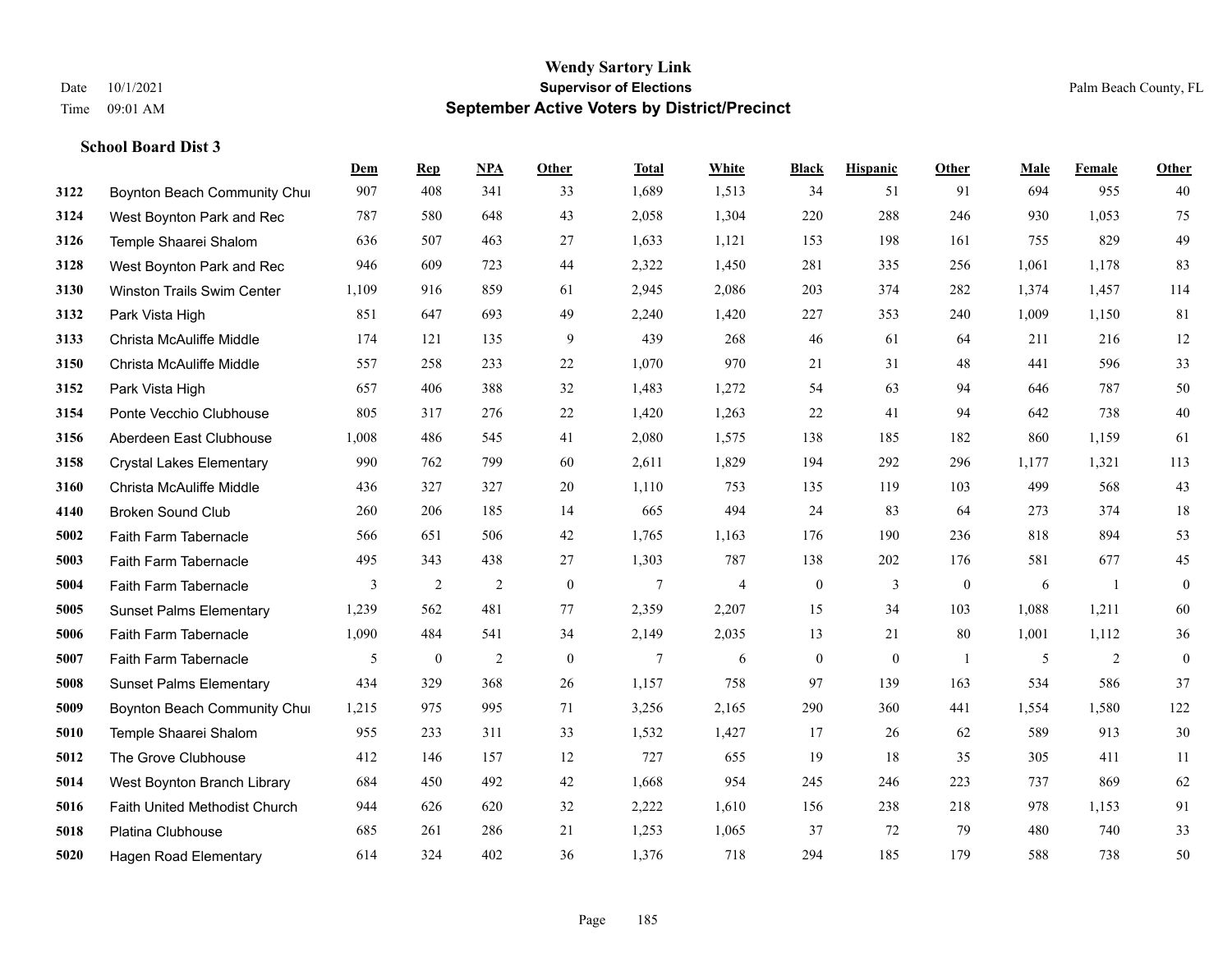|      |                               | Dem   | <b>Rep</b> | NPA   | <b>Other</b> | <b>Total</b> | White | <b>Black</b>             | <b>Hispanic</b> | <b>Other</b> | <b>Male</b> | Female | <b>Other</b> |
|------|-------------------------------|-------|------------|-------|--------------|--------------|-------|--------------------------|-----------------|--------------|-------------|--------|--------------|
| 5022 | Hagen Road Elementary         | 853   | 439        | 445   | 28           | 1,765        | 1,383 | 149                      | 114             | 119          | 778         | 944    | 43           |
| 5024 | Valencia Lakes HOA            | 614   | 207        | 241   | 16           | 1,078        | 994   | 10                       | 18              | 56           | 473         | 576    | 29           |
| 5026 | Faith United Methodist Church | 934   | 414        | 506   | 46           | 1,900        | 1,117 | 435                      | 196             | 152          | 811         | 1,024  | 65           |
| 5028 | South Tech Academy            | 677   | 514        | 436   | 28           | 1,655        | 1,290 | 99                       | 114             | 152          | 722         | 866    | 67           |
| 5030 | West Boynton Branch Library   | 669   | 197        | 316   | 32           | 1,214        | 766   | 249                      | 118             | 81           | 475         | 687    | 52           |
| 5032 | New Church                    | 291   | 121        | 134   | 12           | 558          | 481   | 17                       | 27              | 33           | 240         | 302    | 16           |
| 5034 | Valencia Lakes HOA            | 791   | 298        | 305   | 16           | 1,410        | 1,301 | 18                       | 22              | 69           | 597         | 783    | 30           |
| 5036 | Valencia Isles Social Hall    | 801   | 232        | 278   | 14           | 1,325        | 1,248 | $\mathbf{1}$             | 5               | 71           | 541         | 754    | 30           |
| 5038 | The Cascades Clubhouse        | 753   | 262        | 276   | 18           | 1,309        | 1,226 | 15                       | 17              | 51           | 552         | 732    | $25\,$       |
| 5040 | New Church                    | 386   | 204        | 249   | 14           | 853          | 769   | 19                       | 33              | 32           | 389         | 445    | 19           |
| 5042 | South Tech Academy            | 917   | 380        | 466   | 44           | 1,807        | 1,393 | 161                      | 143             | 110          | 727         | 1,024  | 56           |
| 5044 | Cascade Lakes Clubhouse       | 560   | 198        | 188   | 14           | 960          | 871   | 5                        | 12              | 72           | 424         | 508    | $28\,$       |
| 5046 | Green Cay Nature Center       | 1,343 | 573        | 645   | 40           | 2,601        | 1,970 | 269                      | 177             | 185          | 1,104       | 1,429  | 68           |
| 5048 | <b>Coral Lakes Clubhouse</b>  | 589   | 369        | 309   | 20           | 1,287        | 894   | 140                      | 140             | 113          | 560         | 683    | $44\,$       |
| 5050 | <b>Coral Lakes Clubhouse</b>  | 1,105 | 309        | 358   | 24           | 1,796        | 1,680 | 13                       | 10              | 93           | 696         | 1,053  | $47\,$       |
| 5052 | Lake Worth Drainage District  | 643   | 433        | 459   | 32           | 1,567        | 1,203 | 87                       | 126             | 151          | 678         | 829    | 60           |
| 5054 | Our Lady Queen of Peace       | 1,167 | 1,211      | 1,015 | 90           | 3,483        | 2,798 | 100                      | 208             | 377          | 1,616       | 1,725  | 142          |
| 5055 | Our Lady Queen of Peace       | 304   | 141        | 149   | 12           | 606          | 534   | 6                        | 37              | 29           | 268         | 320    | 18           |
| 5056 | Hagen Ranch Road Library      | 1,868 | 1,113      | 1,154 | 96           | 4,231        | 3,424 | 162                      | 322             | 323          | 1,793       | 2,310  | 128          |
| 5058 | Valencia Falls Clubhouse      | 680   | 187        | 227   | 10           | 1,104        | 1,039 | $\overline{\mathcal{A}}$ | 5               | 56           | 489         | 579    | 36           |
| 5060 | Hagen Ranch Road Library      | 515   | 211        | 231   | 14           | 971          | 900   | 4                        | 14              | 53           | 439         | 520    | 12           |
| 5062 | Villa Borghese Clubhouse      | 443   | 237        | 163   | 14           | 857          | 779   | 11                       | 27              | 40           | 375         | 460    | $22\,$       |
| 5064 | Huntington Lakes Clubhouse    | 961   | 335        | 347   | 36           | 1,679        | 1,544 | 16                       | 42              | 77           | 625         | 1,022  | $32\,$       |
| 5066 | Abbey Village Clubhouse       | 735   | 386        | 356   | 32           | 1,509        | 1,221 | 66                       | 124             | 98           | 595         | 854    | 60           |
| 5068 | Camelot Village Clubhouse     | 222   | 119        | 102   | 14           | 457          | 281   | 49                       | 86              | 41           | 178         | 264    | 15           |
| 5070 | Delray Villas                 | 465   | 236        | 212   | 19           | 932          | 760   | 38                       | 64              | 70           | 394         | 505    | 33           |
| 5072 | Huntington Pointe Clubhouse   | 750   | 174        | 235   | 18           | 1,177        | 1,115 | 6                        | 10              | 46           | 445         | 700    | $32\,$       |
| 5074 | Coco Wood Clubhouse           | 386   | 163        | 175   | 11           | 735          | 515   | 93                       | 78              | 49           | 325         | 380    | 30           |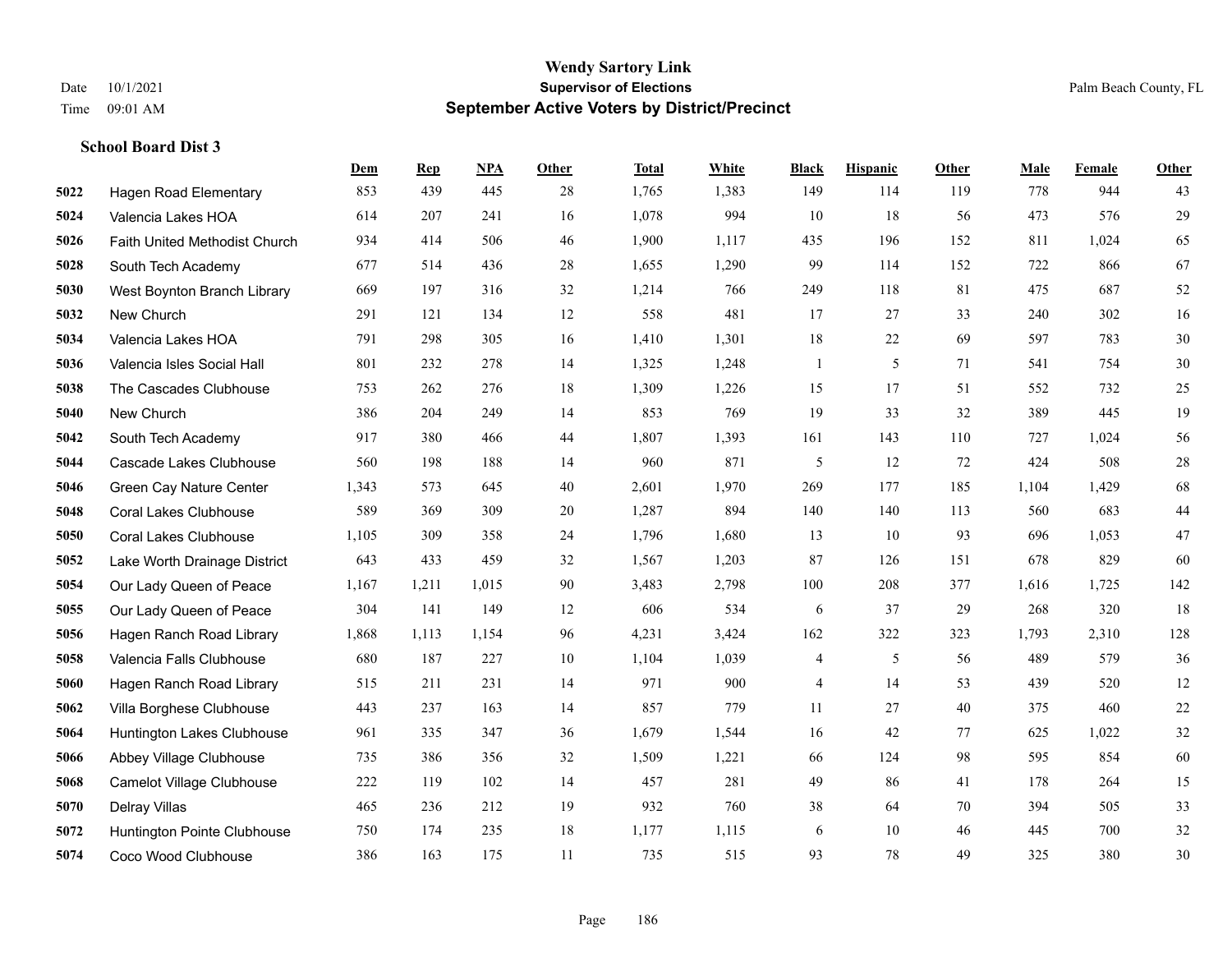|      |                                   | Dem    | <b>Rep</b>   | NPA          | <b>Other</b>   | <b>Total</b> | White | <b>Black</b>     | <b>Hispanic</b> | <b>Other</b>    | <b>Male</b> | Female | <b>Other</b>     |
|------|-----------------------------------|--------|--------------|--------------|----------------|--------------|-------|------------------|-----------------|-----------------|-------------|--------|------------------|
| 5076 | Palm Greens Clubhouse             | 662    | 293          | 313          | 28             | 1,296        | 1,080 | 35               | 94              | 87              | 508         | 744    | 44               |
| 5078 | <b>Bethel Evangelical Baptist</b> | 696    | 378          | 409          | 42             | 1,525        | 1,133 | 114              | 169             | 109             | 616         | 869    | 40               |
| 5080 | <b>Bethel Evangelical Baptist</b> | 85     | 50           | 40           | $\mathfrak{2}$ | 177          | 127   | 10               | 22              | 18              | 60          | 115    | $\sqrt{2}$       |
| 5082 | <b>Bethel Evangelical Baptist</b> | 632    | 372          | 410          | 21             | 1,435        | 987   | 169              | 152             | 127             | 653         | 743    | 39               |
| 5084 | <b>High Point Section II</b>      | 444    | 297          | 258          | 24             | 1,023        | 813   | 37               | 103             | 70              | 406         | 587    | $30\,$           |
| 5086 | Carver Middle                     | 45     | 20           | 14           | $\overline{4}$ | 83           | 66    | 6                | $\overline{4}$  | $7\phantom{.0}$ | 32          | 49     | $\sqrt{2}$       |
| 5088 | Carver Middle                     | 170    | 125          | 136          | 15             | 446          | 284   | 50               | 58              | 54              | 198         | 233    | 15               |
| 5090 | Gleneagles CC-Strathearn Sat      | 962    | 472          | 479          | 34             | 1,947        | 1,672 | 36               | 114             | 125             | 818         | 1,080  | 49               |
| 5092 | Gleneagles CC-Clunie Satellite    | 788    | 324          | 355          | 23             | 1,490        | 1,279 | 71               | 66              | 74              | 639         | 817    | 34               |
| 5094 | Kings Point Clubhouse             | 375    | 188          | 174          | 15             | 752          | 603   | 28               | 72              | 49              | 291         | 430    | 31               |
| 5096 | Monaco Clubhouse                  | 901    | 503          | 483          | 41             | 1,928        | 1,497 | 93               | 192             | 146             | 786         | 1,063  | 79               |
| 5098 | Lakes of Delray Clubhouse         | 382    | 231          | 157          | 14             | 784          | 696   | 9                | 40              | 39              | 300         | 469    | 15               |
| 5100 | <b>Kings Point Flanders</b>       | 906    | 412          | 392          | 30             | 1,740        | 1,394 | 76               | 155             | 115             | 698         | 984    | 58               |
| 5102 | Lakes of Delray Clubhouse         | 895    | 310          | 367          | 40             | 1,612        | 1,324 | 67               | 116             | 105             | 625         | 936    | 51               |
| 5104 | <b>Kings Point Flanders</b>       | 896    | 386          | 356          | 38             | 1,676        | 1,327 | 72               | 157             | 120             | 653         | 954    | 69               |
| 5106 | Las Verdes Clubhouse              | 975    | 615          | 709          | 56             | 2,355        | 1,649 | 214              | 293             | 199             | 1,059       | 1,218  | $78\,$           |
| 5108 | West Boca Branch Library          | 1,415  | 1,500        | 1,390        | 103            | 4,408        | 3,645 | 107              | 260             | 396             | 2,075       | 2,200  | 133              |
| 5110 | South County Civic Center         | 523    | 518          | 407          | 28             | 1,476        | 1,339 | 6                | 28              | 103             | 698         | 737    | 41               |
| 5111 | Morikami Park Elementary          | 44     | 61           | 50           | 3              | 158          | 150   | $\boldsymbol{0}$ | 3               | 5               | 72          | 85     | 1                |
| 5112 | Morikami Park Elementary          | 546    | 622          | 494          | 40             | 1,702        | 1,478 | 20               | 52              | 152             | 787         | 875    | 40               |
| 5113 | Morikami Park Elementary          | 18     | 39           | 24           | 2              | 83           | 67    | $\boldsymbol{0}$ | 6               | 10              | 35          | 41     | $7\phantom{.0}$  |
| 5114 | South County Civic Center         | 255    | 200          | 193          | $10\,$         | 658          | 542   | $\,$ 8 $\,$      | $28\,$          | 80              | 300         | 330    | $28\,$           |
| 5115 | Spanish River High                | 84     | 107          | 84           | 12             | 287          | 231   | 4                | 23              | 29              | 144         | 140    | 3                |
| 5116 | The Polo Club of Boca Raton       | 648    | 502          | 433          | 23             | 1,606        | 1,462 | 18               | 27              | 99              | 701         | 856    | 49               |
| 5117 | The Polo Club of Boca Raton       | 302    | 188          | 195          | 18             | 703          | 641   | $\mathbf{1}$     | 9               | 52              | 287         | 391    | 25               |
| 5118 | South County Civic Center         | 175    | 114          | 104          | 7              | 400          | 335   | 8                | 33              | 24              | 168         | 221    | 11               |
| 5119 | The Polo Club of Boca Raton       | 37     | 30           | 31           | 2              | 100          | 92    | $\overline{2}$   | 3               | 3               | 45          | 54     | 1                |
| 5120 | Delray Beach First Baptist        | $\tau$ | $\mathbf{1}$ | $\mathbf{0}$ | $\mathbf{1}$   | 9            | 8     | $\mathbf{1}$     | $\theta$        | $\overline{0}$  | 3           | 6      | $\boldsymbol{0}$ |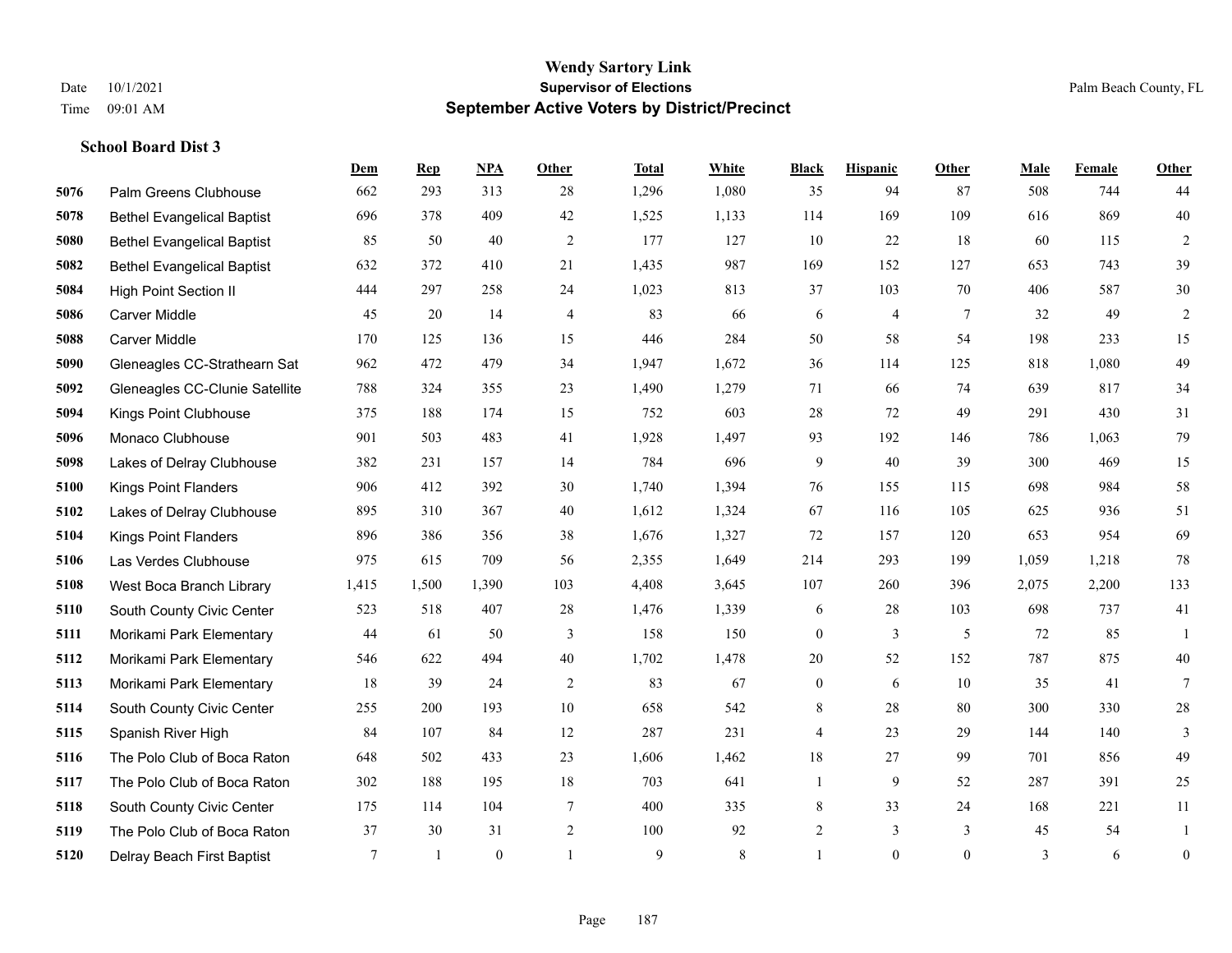# **Wendy Sartory Link** Date 10/1/2021 **Supervisor of Elections** Palm Beach County, FL Time 09:01 AM **September Active Voters by District/Precinct Dem Rep NPA Other Total White Black Hispanic Other Male Female Other School Board Dist 3**

|      | <b>School Board Dist 3</b> | 74.544 | 40,599 | 43,805 | 3,308 | 162,256 | 116,843 | 14,639 | 16,592         | 14,182   | 70.754 | 86,116 | 5,386 |
|------|----------------------------|--------|--------|--------|-------|---------|---------|--------|----------------|----------|--------|--------|-------|
| 5126 | Boca Delray Clubhouse      | 251    | 14     | 119    |       | 495     | 445     |        |                |          | 204    | 280    |       |
| 5124 | Delray Beach First Baptist | 160    | 113    |        |       | 385     | 326     |        |                | つく<br>-- |        | 220    | 14    |
| 5122 | Delray Beach First Baptist | 282    | 176    | 201    | 10    | 669     | 432     |        | $\overline{1}$ | 80       | 286    | 351    | 32    |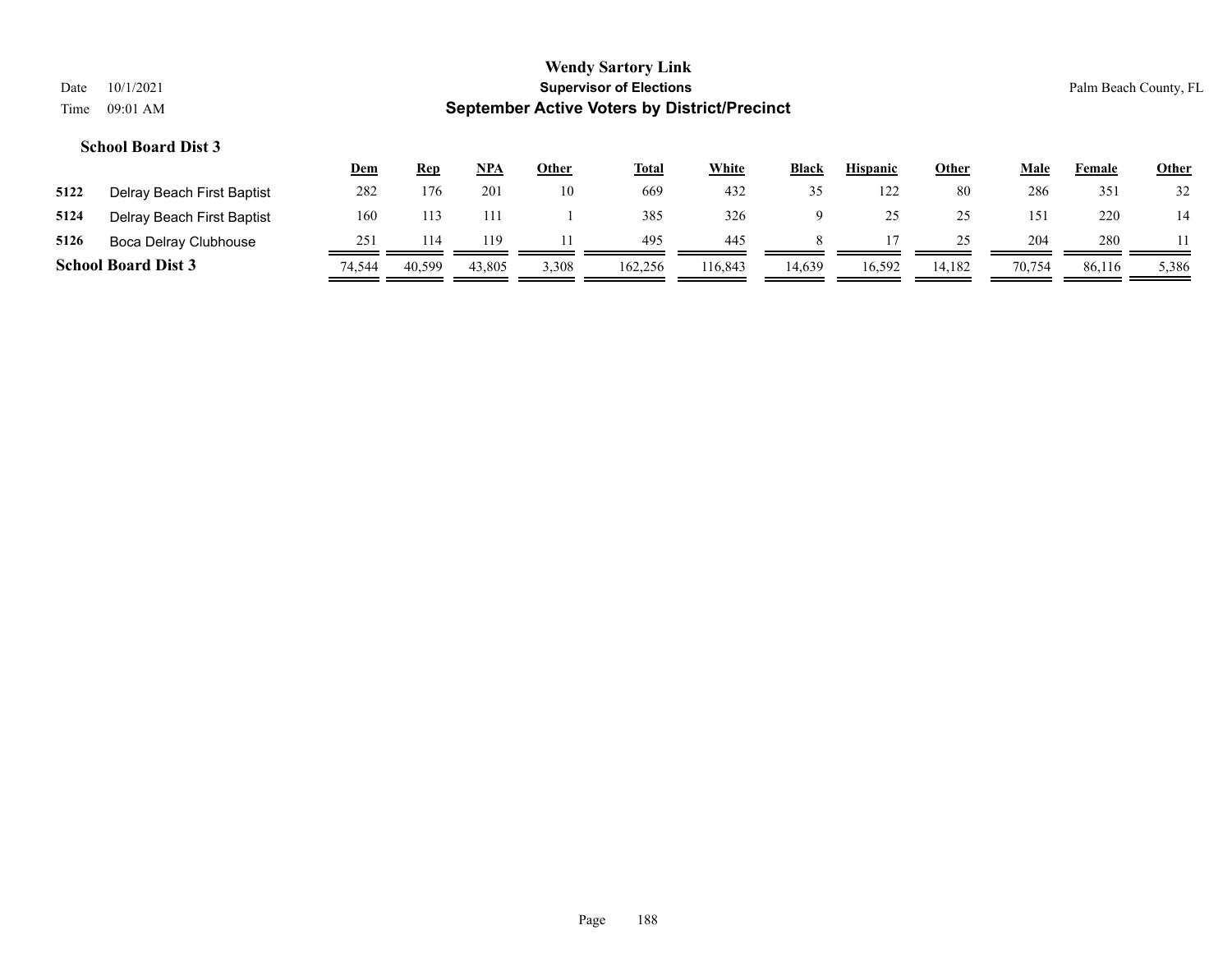|      |                                  | <b>Dem</b>       | <b>Rep</b>       | NPA              | <b>Other</b>   | <b>Total</b>   | White          | <b>Black</b>     | <b>Hispanic</b>  | <b>Other</b>   | <b>Male</b>    | Female         | <b>Other</b>     |
|------|----------------------------------|------------------|------------------|------------------|----------------|----------------|----------------|------------------|------------------|----------------|----------------|----------------|------------------|
| 1390 | St Edwards Church                | 450              | 1,188            | 522              | 55             | 2,215          | 2,034          | 3                | 54               | 124            | 1,028          | 1,118          | 69               |
| 1392 | St Edwards Church                | 355              | 612              | 411              | 47             | 1,425          | 1,286          | 6                | 29               | 104            | 624            | 766            | 35               |
| 1394 | Morton & Barbara Mandel Cente    | 242              | 609              | 288              | 36             | 1,175          | 1,070          | 6                | 24               | 75             | 531            | 612            | $32\,$           |
| 2070 | <b>Belvedere Elementary</b>      | 562              | 371              | 381              | 24             | 1,338          | 1,052          | 28               | 151              | 107            | 632            | 656            | 50               |
| 2076 | St Catherine Church              | 145              | 121              | 123              | $\overline{7}$ | 396            | 327            | 16               | 27               | 26             | 192            | 194            | $10\,$           |
| 2078 | St Catherine Church              | 446              | 554              | 365              | 32             | 1,397          | 1,165          | 38               | 88               | 106            | 626            | 721            | 50               |
| 2138 | Palmwood Lodge #303              | 341              | 159              | 268              | 19             | 787            | 322            | 78               | 298              | 89             | 363            | 388            | 36               |
| 2140 | South Olive Community Center     | 565              | 432              | 379              | 33             | 1,409          | 1,072          | 30               | 196              | 111            | 665            | 696            | $48\,$           |
| 2142 | Lakeside Presbyterian Church     | 293              | 365              | 187              | 23             | 868            | 754            | 3                | 56               | 55             | 400            | 441            | $27\,$           |
| 2144 | Lakeside Presbyterian Church     | 354              | 412              | 262              | 32             | 1,060          | 877            | 20               | 79               | 84             | 484            | 542            | 34               |
| 3026 | Palm Springs Village Hall        | $\boldsymbol{0}$ | $\boldsymbol{0}$ | $\mathbf{0}$     | $\mathbf{0}$   | $\mathbf{0}$   | $\mathbf{0}$   | $\boldsymbol{0}$ | $\boldsymbol{0}$ | $\overline{0}$ | $\overline{0}$ | $\overline{0}$ | $\boldsymbol{0}$ |
| 3028 | Palm Springs Village Hall        | 2                | $\mathbf{1}$     | $\mathbf{0}$     | $\overline{0}$ | 3              | $\mathbf{0}$   | $\mathbf{0}$     | 3                | $\theta$       |                | 2              | $\mathbf{0}$     |
| 3030 | Palm Springs Village Hall        | $\overline{0}$   | $\boldsymbol{0}$ | $\boldsymbol{0}$ | $\mathbf{0}$   | $\overline{0}$ | $\mathbf{0}$   | $\mathbf{0}$     | $\mathbf{0}$     | $\theta$       | $\mathbf{0}$   | $\mathbf{0}$   | $\mathbf{0}$     |
| 3032 | Special Olympics of PBC          | 688              | 310              | 525              | 35             | 1,558          | 561            | 266              | 597              | 134            | 728            | 750            | $80\,$           |
| 3034 | <b>Sunlight Community Church</b> | 157              | 103              | 78               | 6              | 344            | 180            | 42               | 101              | 21             | 155            | 179            | $10\,$           |
| 3040 | 1st Congregational Church        | 690              | 308              | 406              | 41             | 1,445          | 1,068          | 70               | 187              | 120            | 711            | 680            | 54               |
| 3042 | 1st Congregational Church        | 718              | 448              | 395              | 45             | 1,606          | 1,351          | 23               | 131              | 101            | 730            | 820            | 56               |
| 3050 | Holy Redeemer Church             | 7                | $\overline{7}$   | $\overline{2}$   | $\mathbf{0}$   | 16             | 9              | 6                | $\mathbf{1}$     | $\mathbf{0}$   | 9              | $\tau$         | $\boldsymbol{0}$ |
| 3052 | Our Savior Lutheran Church       | 401              | 113              | 240              | 13             | 767            | 215            | 213              | 267              | 72             | 362            | 366            | 39               |
| 3064 | 1st Congregational Church        | 469              | 224              | 354              | 31             | 1,078          | 761            | 91               | 150              | 76             | 508            | 527            | 43               |
| 3068 | St Andrews Episcopal             | 543              | 290              | 392              | 44             | 1,269          | 1,022          | 51               | 111              | 85             | 614            | 612            | 43               |
| 3070 | Mid County Senior Center         | 709              | 270              | 558              | 36             | 1,573          | 516            | 362              | 494              | 201            | 715            | 782            | 76               |
| 3071 | Holy Redeemer Church             | $\overline{0}$   | $\mathbf{0}$     | $\mathbf{0}$     | $\mathbf{0}$   | $\overline{0}$ | $\overline{0}$ | $\mathbf{0}$     | $\mathbf{0}$     | $\theta$       | $\theta$       | $\theta$       | $\boldsymbol{0}$ |
| 3072 | Holy Redeemer Church             | 141              | 24               | 84               | 8              | 257            | 68             | 104              | 50               | 35             | 100            | 146            | 11               |
| 3074 | Coastal Chapel                   | 471              | 349              | 334              | 25             | 1,179          | 736            | 99               | 253              | 91             | 551            | 586            | 42               |
| 3075 | Lantana Recreation Center        | 14               | $\,8\,$          | $\,8\,$          | $\sqrt{2}$     | 32             | 32             | $\boldsymbol{0}$ | $\boldsymbol{0}$ | $\mathbf{0}$   | 11             | 21             | $\boldsymbol{0}$ |
| 3076 | Our Savior Lutheran Church       | 47               | 39               | 49               | $\overline{1}$ | 136            | 95             | 15               | 19               | $\overline{7}$ | 75             | 56             | 5                |
| 3078 | Lakeside UM Church               | 643              | 391              | 437              | 36             | 1,507          | 941            | 165              | 268              | 133            | 665            | 799            | 43               |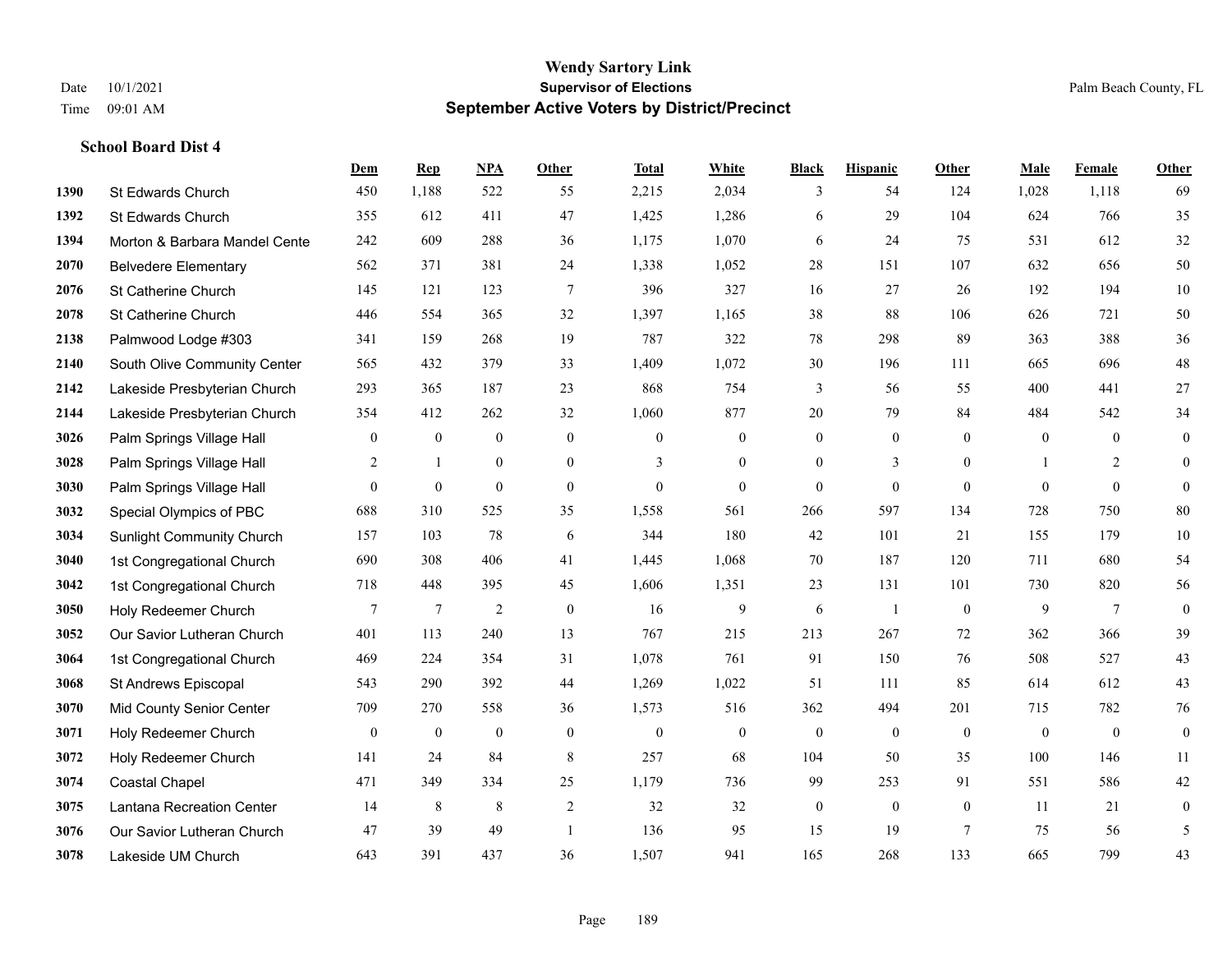|      |                                  | Dem          | <b>Rep</b>   | NPA            | <b>Other</b>   | <b>Total</b> | <b>White</b>   | <b>Black</b>     | <b>Hispanic</b> | <b>Other</b> | <b>Male</b>  | <b>Female</b> | <b>Other</b>     |
|------|----------------------------------|--------------|--------------|----------------|----------------|--------------|----------------|------------------|-----------------|--------------|--------------|---------------|------------------|
| 3080 | American Finnish Club            | 836          | 219          | 559            | 40             | 1,654        | 394            | 512              | 560             | 188          | 719          | 835           | 100              |
| 3082 | <b>Atlantis City Hall</b>        | 483          | 894          | 444            | 43             | 1,864        | 1,610          | 39               | 91              | 124          | 854          | 966           | 44               |
| 3110 | Lantana Road Branch Library      | 827          | 335          | 486            | 42             | 1,690        | 793            | 454              | 288             | 155          | 735          | 877           | $78\,$           |
| 3112 | <b>Starlight Cove Elementary</b> | 842          | 298          | 613            | 38             | 1,791        | 704            | 310              | 635             | 142          | 775          | 926           | 90               |
| 3114 | Santaluces High                  | 379          | 248          | 295            | 12             | 934          | 546            | 122              | 183             | 83           | 455          | 448           | 31               |
| 3116 | Advent Lantana                   | 1,064        | 520          | 736            | 52             | 2,372        | 1,460          | 364              | 363             | 185          | 976          | 1,314         | 82               |
| 3118 | Advent Lantana                   | 204          | 228          | 177            | 16             | 625          | 511            | 21               | 49              | 44           | 308          | 304           | 13               |
| 3134 | <b>Hidden Oaks Elementary</b>    | 1,077        | 314          | 583            | 34             | 2,008        | 577            | 791              | 365             | 275          | 853          | 1,068         | 87               |
| 3136 | <b>Freedom Shores Elementary</b> | 875          | 408          | 585            | 31             | 1,899        | 831            | 533              | 280             | 255          | 837          | 986           | 76               |
| 3138 | <b>Citrus Cove Elementary</b>    | 860          | 497          | 565            | 35             | 1,957        | 1,145          | 316              | 286             | 210          | 858          | 1.017         | 82               |
| 3140 | Boynton Lakes North Clubhouse    | 420          | 191          | 280            | 14             | 905          | 427            | 221              | 127             | 130          | 404          | 469           | $32\,$           |
| 3142 | Boynton Lakes North Clubhouse    | 385          | 161          | 224            | 18             | 788          | 442            | 138              | 138             | 70           | 317          | 441           | $30\,$           |
| 3144 | Freedom Shores Elementary        | 10           | $\,8\,$      | 10             | $\mathbf{0}$   | 28           | 22             | $\boldsymbol{0}$ | 3               | 3            | 11           | 14            | 3                |
| 3146 | Freedom Shores Elementary        | 336          | 129          | 169            | 17             | 651          | 436            | 80               | 73              | 62           | 261          | 370           | $20\,$           |
| 3148 | Imagine Schools - Chancellor     | 61           | 55           | 54             | 5              | 175          | 118            | 12               | 27              | 18           | 88           | 82            | 5                |
| 3162 | <b>Hidden Oaks Elementary</b>    | 543          | 255          | 297            | 17             | 1,112        | 664            | 207              | 125             | 116          | 499          | 579           | 34               |
| 3164 | <b>Citrus Cove Elementary</b>    | 880          | 542          | 639            | 50             | 2,111        | 1,321          | 313              | 244             | 233          | 941          | 1,099         | 71               |
| 3166 | Jamaica Bay Clubhouse            | 350          | 362          | 261            | 25             | 998          | 883            | 20               | 38              | 57           | 434          | 530           | 34               |
| 3168 | Boynton Beach Fire Station #3    | 908          | 453          | 668            | 31             | 2,060        | 1,170          | 369              | 294             | 227          | 876          | 1,113         | 71               |
| 3170 | Boynton Beach High               | 1,114        | 611          | 872            | 70             | 2,667        | 1,570          | 307              | 536             | 254          | 1,175        | 1,387         | 105              |
| 3172 | Boynton Beach High               | 473          | 145          | 305            | 32             | 955          | 443            | 262              | 144             | 106          | 392          | 515           | $48\,$           |
| 3174 | Boynton Beach Fire Station #3    | 250          | 174          | 174            | 15             | 613          | 418            | 55               | 83              | 57           | 279          | 317           | 17               |
| 3176 | Boynton Beach High               | 217          | 121          | 152            | 8              | 498          | 265            | 90               | 82              | 61           | 214          | 262           | $22\,$           |
| 3180 | Imagine Schools - Chancellor     | $\mathbf{0}$ | $\mathbf{0}$ | $\overline{0}$ | $\overline{0}$ | $\mathbf{0}$ | $\overline{0}$ | $\boldsymbol{0}$ | $\overline{0}$  | $\theta$     | $\mathbf{0}$ | $\mathbf{0}$  | $\boldsymbol{0}$ |
| 3182 | Imagine Schools - Chancellor     | 98           | 51           | 79             | $\overline{4}$ | 232          | 117            | 46               | 36              | 33           | 111          | 110           | $11\,$           |
| 3185 | Christ Fellowship Church BB      | 286          | 196          | 192            | 26             | 700          | 444            | 80               | 104             | 72           | 329          | 350           | 21               |
| 3186 | Christ Fellowship Church BB      | 189          | 121          | 138            | 12             | 460          | 328            | 40               | 60              | 32           | 206          | 233           | 21               |
| 3187 | Christ Fellowship Church BB      | 687          | 397          | 579            | 56             | 1,719        | 980            | 264              | 286             | 189          | 797          | 868           | 54               |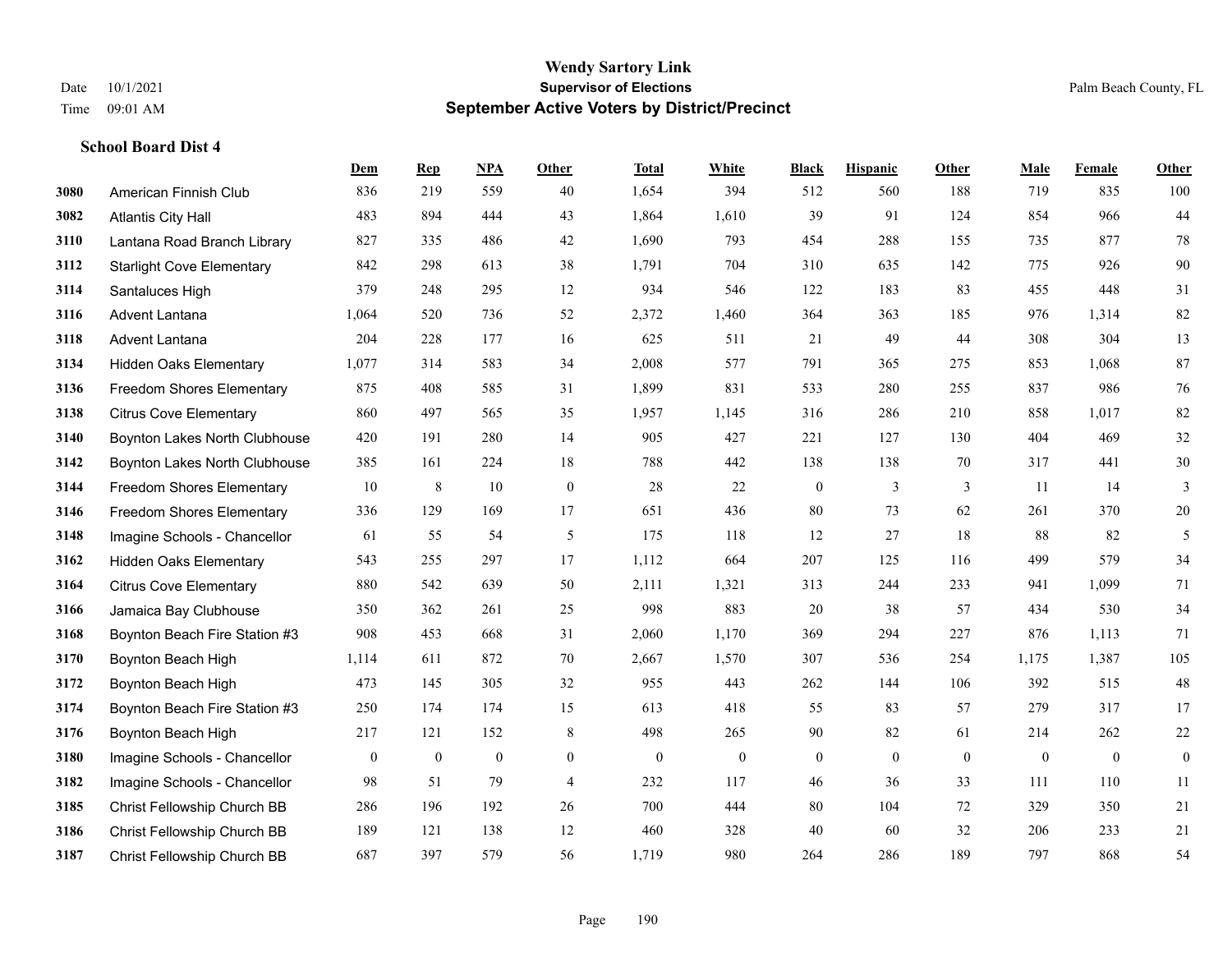**School Board Dist 4**

#### **Wendy Sartory Link** Date 10/1/2021 **Supervisor of Elections** Palm Beach County, FL Time 09:01 AM **September Active Voters by District/Precinct**

**Dem Rep NPA Other Total White Black Hispanic Other Male Female Other**

# Christ Fellowship Church BB 412 303 352 21 1,088 673 223 121 71 533 521 34 Imagine Schools - Chancellor 295 161 213 23 692 396 139 94 63 353 324 15 Leisureville #1 Clubhouse 553 398 374 43 1,368 1,033 115 127 93 548 771 49 Boynton Beach Fire Station #2 746 168 375 20 1,309 463 536 169 141 578 679 52 Leisureville #3 Clubhouse 614 550 419 50 1,633 1,359 83 103 88 698 882 53 BB Leisureville Clubhouse 494 523 307 37 1,361 1,121 65 114 61 551 772 38 Golfview Harbour Clubhouse 609 399 399 26 1,433 968 206 113 146 647 737 49 Golfview Harbour Clubhouse 65 66 48 7 186 136 30 9 11 91 89 6 Lantana Recreation Center 458 504 363 47 1,372 1,148 28 100 96 657 676 39 South Palm Beach Town Hall 409 505 373 35 1,322 1,127 21 79 95 575 699 48 Manalapan Town Hall 75 200 90 10 375 344 6 5 20 191 174 10 Hypoluxo Town Hall 513 598 498 63 1,672 1,398 36 108 130 767 855 50 Bent Tree Villas East 801 723 595 50 2,169 1,574 213 215 167 953 1,166 50 Greentree Villas 643 561 455 31 1,690 1,384 71 120 115 673 970 47 New Church 403 490 323 24 1,240 1,007 61 87 85 535 676 29 Christ Fellowship Church BB 532 292 294 26 1,144 691 185 161 107 528 586 30 Quail Ridge Business Center 123 363 119 11 616 593 1 2 20 281 325 10 Christ Fellowship Church BB 31 27 36 4 98 76 4 10 8 37 59 2 Congress Middle 815 233 402 43 1,493 544 645 155 149 626 810 57 Harvey E Oyer Jr Park 490 617 483 55 1,645 1,299 91 129 126 782 818 45 Sterling Village Aud 494 552 461 46 1,553 1,357 36 63 97 720 782 51 Ocean Ridge Town Hall 401 745 413 45 1,604 1,467 5 47 85 766 796 42 Village of Golf Admin Bldg 35 187 46 4 272 267 0 1 4 127 143 2 Crosspointe Elementary 365 255 289 23 932 669 114 62 87 396 516 20 Forest Park Elementary 284 443 270 25 1,022 920 9 50 43 432 558 32

**4038 Briny Breezes Community Cente** 90 142 91 3 326 301 0 9 16 135 182 9 Briny Breezes Community Center 0 0 0 0 0 0 0 0 0 0 0 0 Briny Breezes Community Center 0 0 0 0 0 0 0 0 0 0 0 0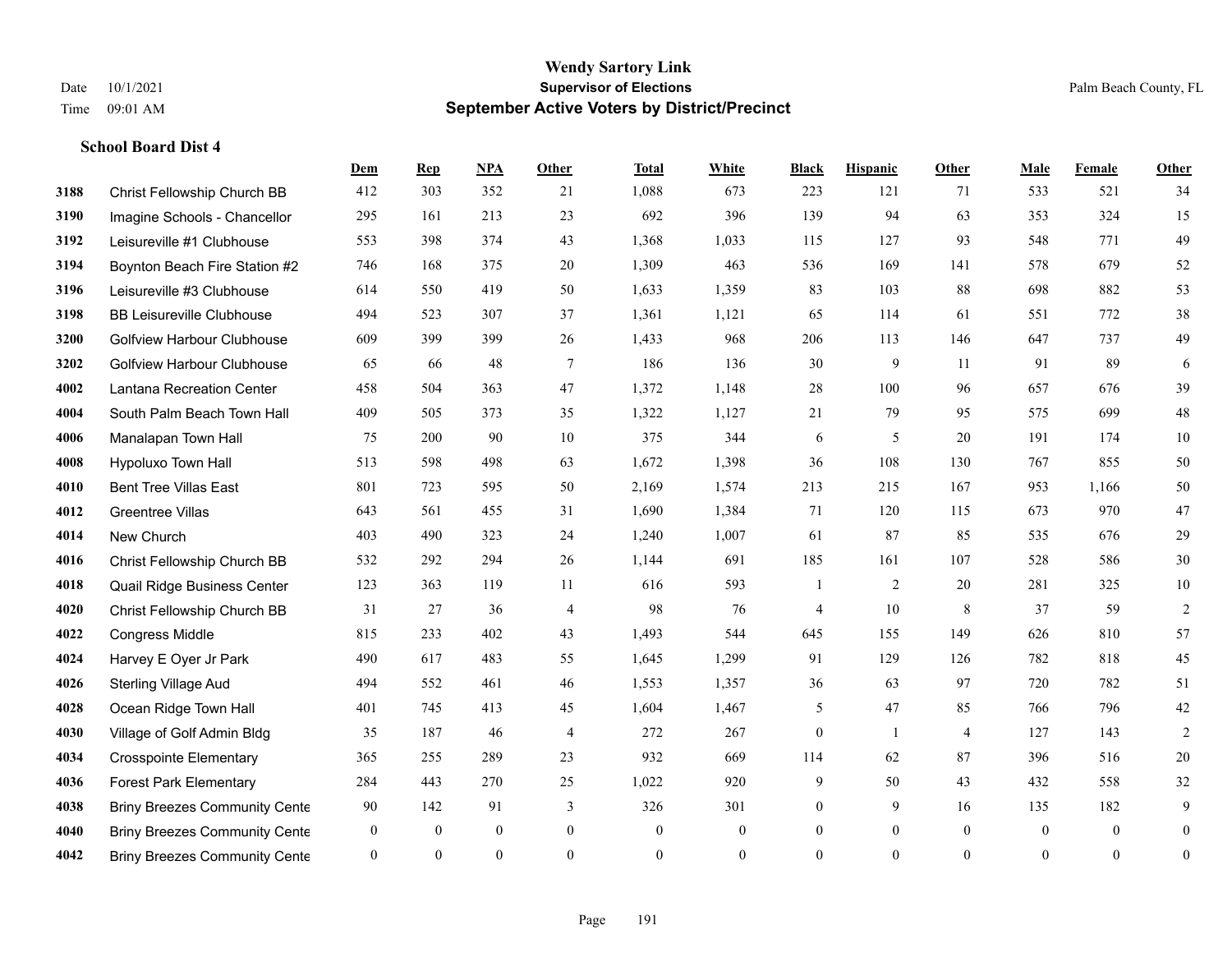|      |                                      | Dem            | <b>Rep</b>       | NPA              | <b>Other</b>   | <b>Total</b> | <b>White</b>     | <b>Black</b>     | <b>Hispanic</b> | <b>Other</b>   | <b>Male</b>    | <b>Female</b> | <b>Other</b>     |
|------|--------------------------------------|----------------|------------------|------------------|----------------|--------------|------------------|------------------|-----------------|----------------|----------------|---------------|------------------|
| 4044 | <b>Briny Breezes Community Cente</b> | 49             | 31               | 38               | $\overline{1}$ | 119          | 105              | -1               | 8               | 5              | 62             | 54            | 3                |
| 4046 | <b>Delray Dunes</b>                  | 89             | 338              | 99               | 5              | 531          | 492              | -1               | 5               | 33             | 242            | 277           | 12               |
| 4048 | <b>Banyan Creek Elementary</b>       | 121            | 154              | 85               | $\tau$         | 367          | 294              | 16               | 30              | 27             | 188            | 170           | 9                |
| 4050 | Hunter's Run Courtside Cafe          | 1,071          | 365              | 530              | 37             | 2,003        | 1,840            | 40               | 47              | 76             | 836            | 1,125         | 42               |
| 4052 | <b>Crosspointe Elementary</b>        | 116            | 78               | 84               | 3              | 281          | 169              | 57               | 22              | 33             | 137            | 138           | 6                |
| 4053 | <b>Crosspointe Elementary</b>        | 209            | 82               | 148              | 17             | 456          | 172              | 109              | 101             | 74             | 201            | 236           | 19               |
| 4054 | Lakeview Baptist Church              | 530            | 645              | 438              | 38             | 1,651        | 1,364            | 77               | 102             | 108            | 765            | 833           | 53               |
| 4056 | Lakeview Baptist Church              | $\overline{0}$ | $\boldsymbol{0}$ | $\overline{0}$   | $\overline{0}$ | $\mathbf{0}$ | $\boldsymbol{0}$ | $\mathbf{0}$     | $\mathbf{0}$    | $\theta$       | $\theta$       | $\theta$      | $\mathbf{0}$     |
| 4058 | Plumosa SOA Elementary               | 52             | 59               | 40               | 7              | 158          | 139              | 4                | $\,8\,$         | $\tau$         | 77             | 78            | 3                |
| 4060 | Lakeview Baptist Church              | 2              | 6                | 3                | $\overline{0}$ | 11           | $\overline{4}$   | $\mathbf{0}$     | $\mathbf{1}$    | 6              | 5              | 6             | $\theta$         |
| 4062 | Lakeview Baptist Church              | 41             | 70               | 36               | 5              | 152          | 126              | 7                | 8               | 11             | 74             | 76            | 2                |
| 4064 | Seacrest Presbyterian                | 47             | 43               | 44               | 3              | 137          | 121              | $\mathbf{1}$     | 9               | 6              | 72             | 64            |                  |
| 4066 | Seacrest Presbyterian                | $\Omega$       | $\overline{0}$   | $\overline{0}$   | $\Omega$       | $\theta$     | $\mathbf{0}$     | $\mathbf{0}$     | $\mathbf{0}$    | $\Omega$       | $\Omega$       | $\theta$      | $\Omega$         |
| 4068 | Seacrest Presbyterian                | 0              | $\mathbf{0}$     | $\overline{0}$   | $\overline{0}$ | $\mathbf{0}$ | $\boldsymbol{0}$ | $\boldsymbol{0}$ | $\mathbf{0}$    | $\overline{0}$ | $\overline{0}$ | $\mathbf{0}$  | $\theta$         |
| 4070 | Seacrest Presbyterian                | $\overline{0}$ | $\mathbf{0}$     | $\mathbf{0}$     | $\theta$       | $\theta$     | $\overline{0}$   | $\mathbf{0}$     | $\mathbf{0}$    | $\theta$       | $\theta$       | $\theta$      | $\mathbf{0}$     |
| 4072 | <b>Gulf Stream Town Hall</b>         | 184            | 450              | 210              | 22             | 866          | 803              | 4                | 22              | 37             | 421            | 427           | 18               |
| 4074 | Plumosa SOA Elementary               | 430            | 421              | 349              | 25             | 1,225        | 1,056            | 16               | 72              | 81             | 580            | 610           | 35               |
| 4076 | <b>Country Manors Clubhouse</b>      | 443            | 381              | 396              | 23             | 1,243        | 880              | 96               | 134             | 133            | 545            | 662           | 36               |
| 4078 | <b>Banyan Creek Elementary</b>       | 2              | 6                | 1                | $\overline{0}$ | 9            | 8                | $\boldsymbol{0}$ | $\mathbf{0}$    | $\overline{1}$ | 5              | 3             | 1                |
| 4080 | <b>Banyan Creek Elementary</b>       | $\theta$       | $\mathbf{0}$     | $\mathbf{0}$     | $\overline{0}$ | $\theta$     | $\overline{0}$   | $\mathbf{0}$     | $\mathbf{0}$    | $\theta$       | $\theta$       | $\theta$      | $\theta$         |
| 4082 | <b>Banyan Creek Elementary</b>       | $\Omega$       | $\overline{3}$   | $\theta$         | $\Omega$       | $\mathbf{3}$ | $\overline{3}$   | $\theta$         | $\theta$        | $\Omega$       | 2              |               | $\Omega$         |
| 4084 | Banyan Creek Elementary              | 42             | 24               | 24               | $\overline{2}$ | 92           | 68               | 6                | 9               | 9              | 42             | 46            |                  |
| 4086 | <b>Banyan Creek Elementary</b>       | 549            | 381              | 382              | 28             | 1,340        | 916              | 186              | 104             | 134            | 624            | 666           | 50               |
| 4088 | West Park Baptist Church             | 842            | 452              | 482              | 49             | 1,825        | 1,552            | 60               | 94              | 119            | 740            | 1,034         | 51               |
| 4090 | Pines of Delray North                | 270            | 171              | 156              | 14             | 611          | 492              | 38               | 43              | 38             | 239            | 345           | $27\,$           |
| 4092 | West Park Baptist Church             | $\mathbf{0}$   | $\boldsymbol{0}$ | $\boldsymbol{0}$ | $\mathbf{0}$   | $\mathbf{0}$ | $\mathbf{0}$     | $\mathbf{0}$     | $\mathbf{0}$    | $\theta$       | $\theta$       | $\theta$      | $\boldsymbol{0}$ |
| 4096 | <b>Carver Middle</b>                 | 565            | 45               | 161              | 11             | 782          | 102              | 581              | 32              | 67             | 363            | 368           | 51               |
| 4098 | <b>Bethel Evangelical Baptist</b>    | 991            | 739              | 659              | 67             | 2,456        | 1,889            | 179              | 211             | 177            | 1,038          | 1,344         | 74               |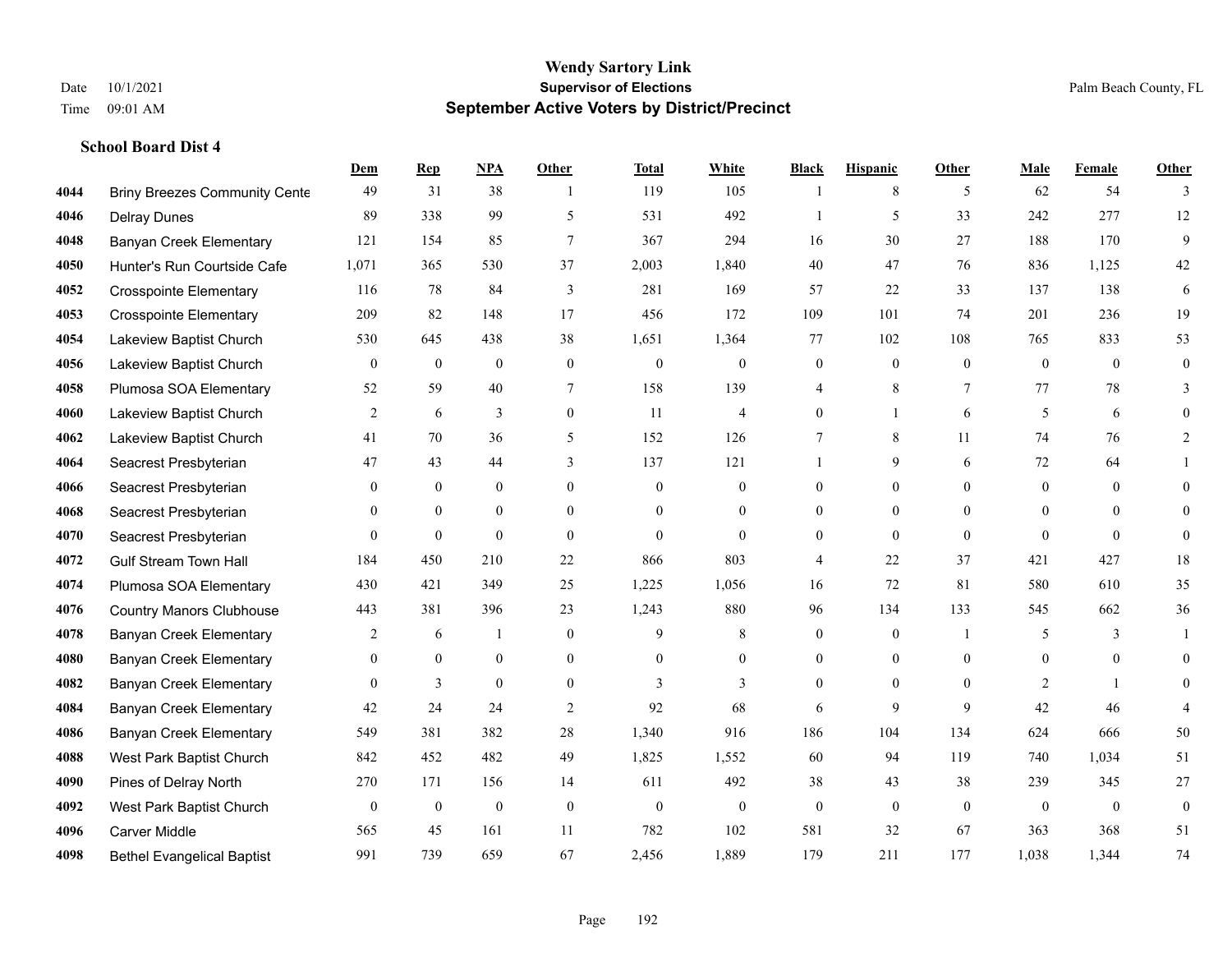**School Board Dist 4**

#### **Wendy Sartory Link** Date 10/1/2021 **Supervisor of Elections** Palm Beach County, FL Time 09:01 AM **September Active Voters by District/Precinct**

**Dem Rep NPA Other Total White Black Hispanic Other Male Female Other**

# Carver Middle 113 146 99 8 366 292 29 20 25 181 171 14 Veterans Park Recreation Ctr 423 499 404 33 1,359 1,238 13 23 85 628 694 37 Emmanuel Catholic Church 737 659 619 65 2,080 1,681 82 152 165 906 1,107 67 Delray Beach Golf Club 405 411 346 33 1,195 918 54 110 113 552 604 39 Pines of Delray East 579 350 368 27 1,324 979 87 135 123 528 740 56 505 Club 376 429 301 30 1,136 1,033 8 32 63 493 616 27 Veterans Park Recreation Ctr 569 784 547 46 1,946 1,790 10 41 105 914 966 66 Delray Beach First Baptist 827 767 605 59 2,258 1,907 78 125 148 1,048 1,159 51 Orchard View Elementary 27 35 28 0 90 73 2 6 9 47 40 3 Orchard View Elementary 684 406 471 32 1,593 1,101 148 199 145 648 887 58 Orchard View Elementary 444 294 330 40 1,108 790 63 155 100 467 601 40 Delray Beach Swim and Tennis 709 427 477 35 1,648 1,152 194 144 158 715 870 63 Delray Beach Swim and Tennis 772 557 637 58 2,024 1,523 131 188 182 913 1,033 78 Pine Grove Elementary 514 829 533 61 1,937 1,674 24 93 146 887 981 69 St Lucy Catholic Church 614 905 621 42 2,182 1,950 14 76 142 987 1,126 69 St Lucy Catholic Church 31 60 29 2 122 107 0 4 11 53 67 2 Omni Middle 638 619 534 35 1,826 1,501 33 136 156 852 922 52 Calusa Elementary 379 397 316 25 1,117 923 15 95 84 456 621 40 St Lucy Catholic Church 529 552 412 35 1,528 1,344 6 65 113 711 774 43 Alexander W Dreyfoos SOA High 811 816 764 74 2,465 1,887 113 205 260 1,241 1,154 70 WPB City Hall Flagler Gallery 674 660 600 73 2,007 1,584 84 142 197 1,010 929 68 Howard Park Community Center 353 276 297 36 962 770 39 86 67 482 454 26 WPB City Hall Flagler Gallery 478 445 269 41 1,233 978 43 117 95 473 715 45 Morton & Barbara Mandel Center 147 372 155 18 692 615 8 13 56 316 354 22 PB Fire Station #3 42 102 59 2 205 177 0 7 21 92 101 12 PB Fire Station #3 534 472 407 51 1,464 1,310 18 34 102 646 782 36 Osborne Community Center 320 182 194 23 719 562 51 54 52 333 365 21

PB Fire Station #3 316 380 297 31 1,024 907 2 30 85 453 546 25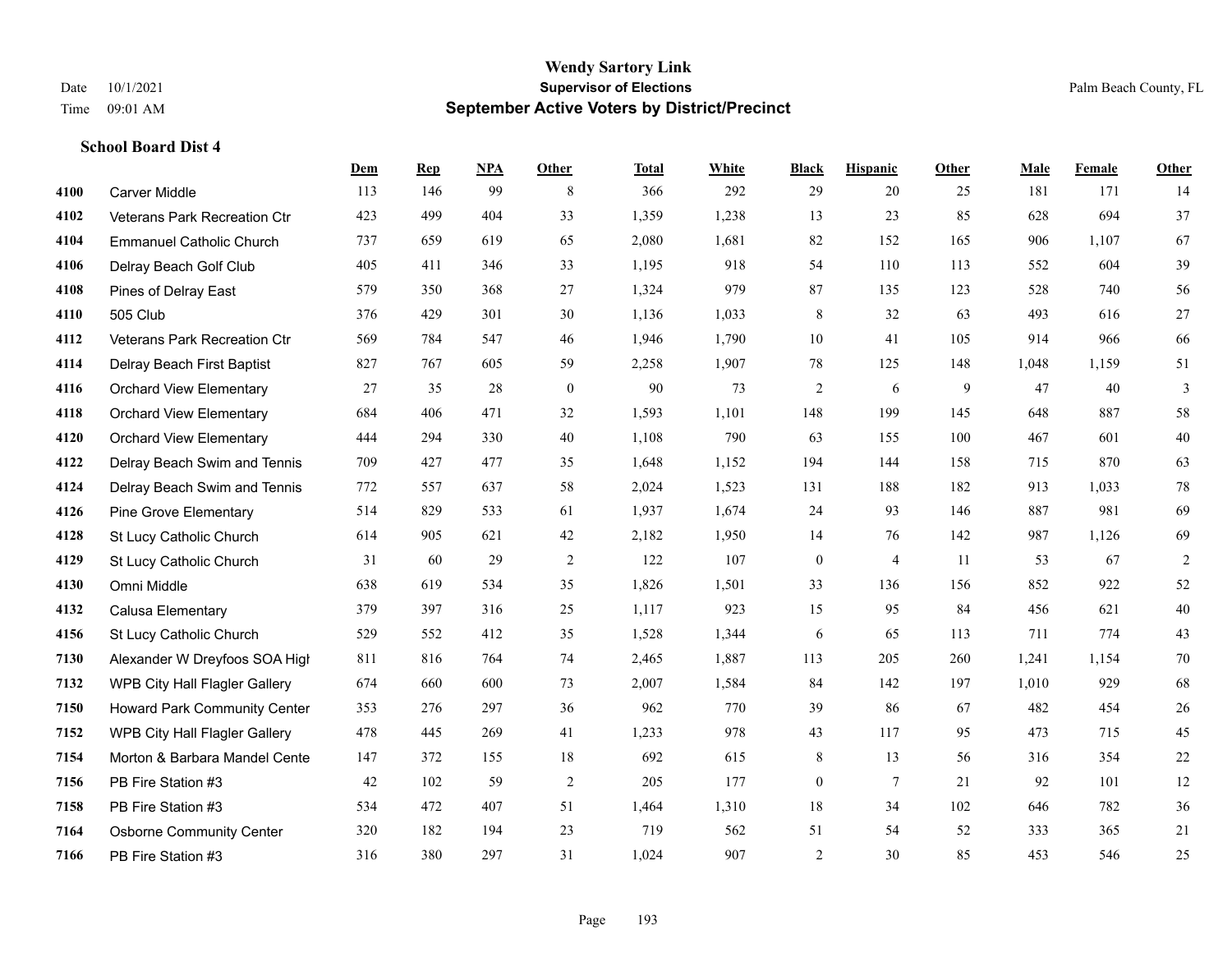|      |                            | <u>Dem</u> | <u>Rep</u> | <b>NPA</b> | Other | <b>Total</b> | White   | <b>Black</b> | <b>Hispanic</b> | Other  | Male   | Female | <b>Other</b> |
|------|----------------------------|------------|------------|------------|-------|--------------|---------|--------------|-----------------|--------|--------|--------|--------------|
| 7172 | Lantana Recreation Center  | 295        | 263        | 238        | 16    | 812          | 638     | 49           | 65              | 60     | 384    | 402    | 26           |
| 7198 | Atlantic High Auditorium   | 44         |            |            |       | 101          | 81      | <sub>0</sub> |                 |        | 4      | 57     |              |
| 7204 | 505 Club                   | 36         |            |            |       | 108          | 84      |              |                 |        | 55     | 48     |              |
| 7206 | 505 Club                   | 55         | 59.        | 54         |       | 173          | 146     |              |                 |        | 92     | 76     |              |
|      | <b>School Board Dist 4</b> | 54,977     | 43,801     | 40,712     | 3,553 | 143,043      | 102,758 | 13,511       | 15,025          | 11.749 | 64,226 | 74,038 | 4,779        |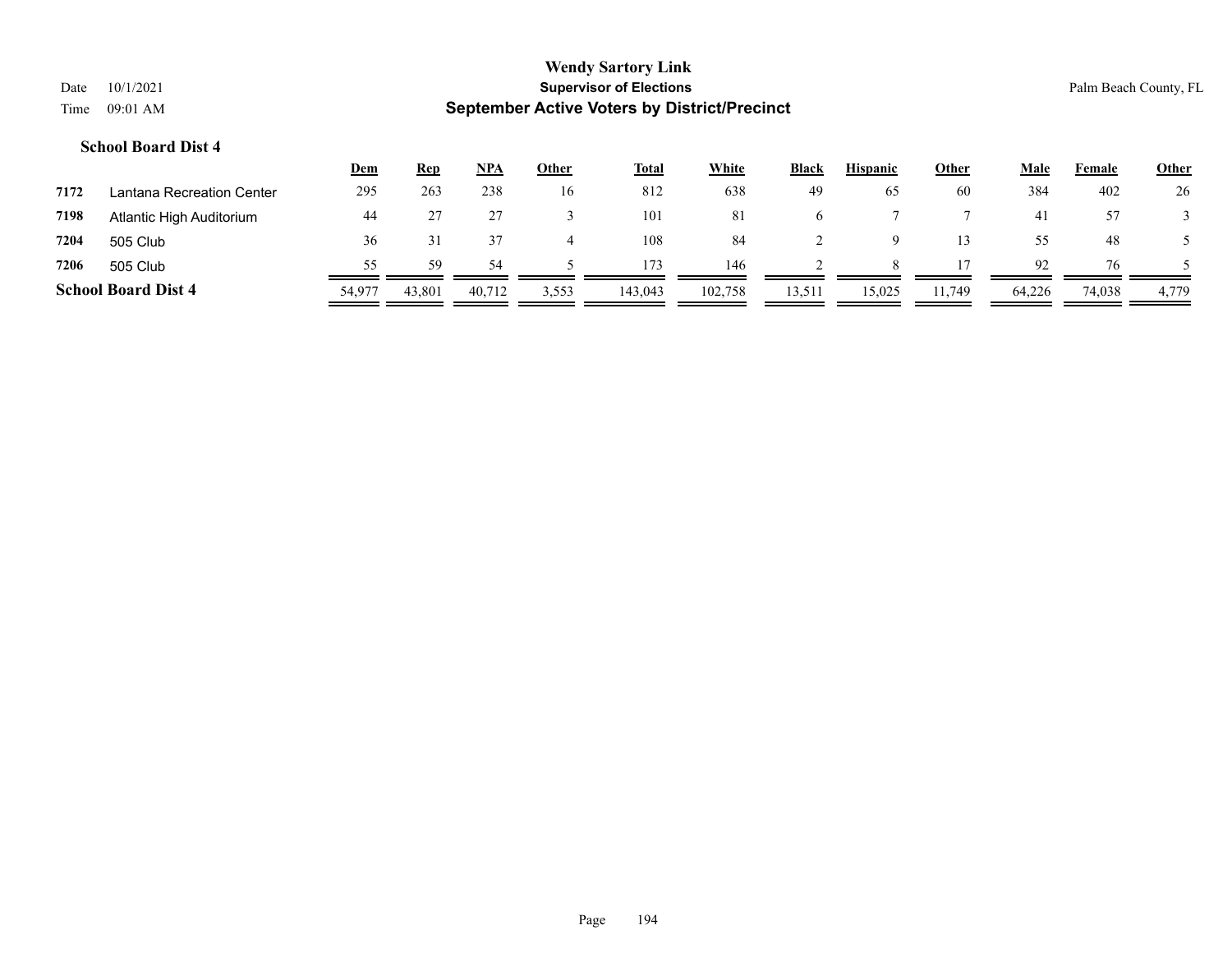|      |                                  | Dem | <b>Rep</b> | NPA | <b>Other</b> | <b>Total</b> | <b>White</b> | <b>Black</b> | <b>Hispanic</b> | <b>Other</b> | <b>Male</b> | <b>Female</b> | <b>Other</b> |
|------|----------------------------------|-----|------------|-----|--------------|--------------|--------------|--------------|-----------------|--------------|-------------|---------------|--------------|
| 4134 | Above and Beyond Community (     | 406 | 564        | 427 | 37           | 1,434        | 1,161        | 40           | 128             | 105          | 675         | 712           | 47           |
| 4136 | Above and Beyond Community (     | 642 | 614        | 577 | 45           | 1,878        | 1,400        | 48           | 221             | 209          | 802         | 1,003         | 73           |
| 4138 | <b>Ascension Catholic Church</b> | 806 | 1,185      | 893 | 68           | 2,952        | 2,309        | 160          | 231             | 252          | 1,391       | 1,464         | 97           |
| 4142 | Woodfield Country Club HOA       | 839 | 746        | 726 | 54           | 2,365        | 2,120        | 12           | 65              | 168          | 1,083       | 1,190         | 92           |
| 4144 | Seasons HOA Clubhouse            | 225 | 207        | 169 | 10           | 611          | 504          | 8            | 36              | 63           | 293         | 289           | $29\,$       |
| 4146 | <b>Broken Sound Club</b>         | 528 | 374        | 336 | 17           | 1,255        | 1,149        | 12           | 31              | 63           | 566         | 657           | $32\,$       |
| 4148 | <b>Broken Sound Club</b>         | 561 | 417        | 434 | 40           | 1,452        | 1,142        | 65           | 139             | 106          | 665         | 750           | 37           |
| 4150 | Patch Reef Park Community Cer    | 580 | 547        | 589 | 69           | 1,785        | 1,372        | 69           | 160             | 184          | 842         | 896           | $47\,$       |
| 4152 | Boca Delray Lodge #171           | 629 | 640        | 648 | 51           | 1,968        | 1,445        | 73           | 224             | 226          | 894         | 991           | 83           |
| 4154 | <b>Ascension Catholic Church</b> | 416 | 418        | 329 | 33           | 1,196        | 872          | 85           | 104             | 135          | 582         | 568           | 46           |
| 4158 | Spanish River High               | 943 | 732        | 754 | 42           | 2,471        | 1,956        | 49           | 217             | 249          | 1,181       | 1,185         | 105          |
| 4160 | Greater BR Swim & Racquet Ctr    | 427 | 407        | 351 | 20           | 1,205        | 976          | 18           | 89              | 122          | 557         | 605           | 43           |
| 4162 | Patch Reef Park Community Cer    | 545 | 482        | 439 | 20           | 1,486        | 1,135        | 31           | 114             | 206          | 678         | 735           | 73           |
| 4164 | Safe Schools Institute           | 596 | 642        | 562 | 35           | 1,835        | 1,473        | 29           | 171             | 162          | 855         | 889           | 91           |
| 4166 | FAU Arena Lobby                  | 779 | 449        | 598 | 28           | 1,854        | 1,050        | 301          | 265             | 238          | 828         | 926           | 100          |
| 4168 | JC Mitchell Elementary           | 702 | 562        | 604 | 50           | 1,918        | 1,325        | 83           | 243             | 267          | 834         | 969           | 115          |
| 4170 | Spanish River Library            | 903 | 1,038      | 866 | 49           | 2,856        | 2,219        | 100          | 264             | 273          | 1,352       | 1,405         | 99           |
| 4172 | Marine Safety Headquarters       | 665 | 684        | 587 | 59           | 1,995        | 1,749        | 16           | 94              | 136          | 891         | 1,049         | 55           |
| 4174 | Sugar Sand Park Comm Center      | 307 | 272        | 267 | 15           | 861          | 743          | 5            | 52              | 61           | 404         | 421           | 36           |
| 4176 | Sugar Sand Park Comm Center      | 928 | 701        | 724 | 67           | 2,420        | 1,778        | 73           | 320             | 249          | 1,052       | 1,266         | 102          |
| 4178 | Sugar Sand Park Comm Center      | 757 | 644        | 514 | 45           | 1,960        | 1,565        | 42           | 196             | 157          | 795         | 1,101         | 64           |
| 4180 | Del Prado Elementary             | 570 | 571        | 557 | 35           | 1,733        | 1,238        | 50           | 241             | 204          | 786         | 849           | 98           |
| 4182 | Greater BR Swim & Racquet Ctr    | 870 | 590        | 728 | 54           | 2,242        | 1,522        | 79           | 401             | 240          | 940         | 1,210         | 92           |
| 4184 | <b>Boca Raton Middle</b>         | 557 | 605        | 554 | 38           | 1,754        | 1,322        | 58           | 205             | 169          | 823         | 881           | 50           |
| 4186 | The Volen Center                 | 548 | 507        | 454 | 30           | 1,539        | 1,063        | 127          | 165             | 184          | 702         | 773           | 64           |
| 4188 | Elks Lodge of Boca Raton         | 894 | 520        | 596 | 57           | 2,067        | 1,205        | 320          | 311             | 231          | 926         | 1,046         | 95           |
| 4190 | St Gregory Episcopal Church      | 740 | 1,069      | 798 | 73           | 2,680        | 2,253        | 26           | 178             | 223          | 1,308       | 1,282         | 90           |
| 4192 | Verde K-8 School                 | 562 | 962        | 710 | 47           | 2,281        | 1,820        | 47           | 132             | 282          | 1,054       | 1,103         | 124          |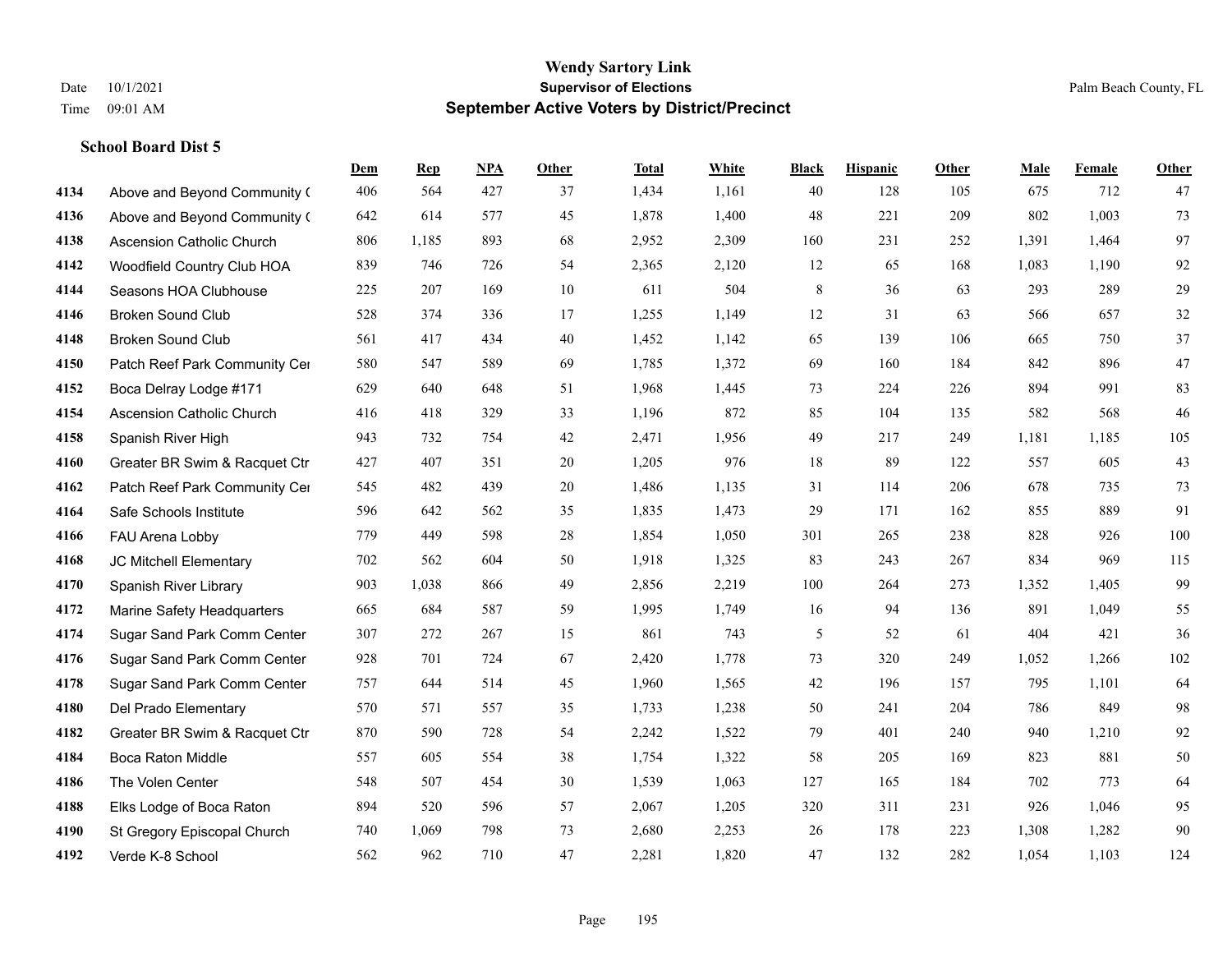|      |                                    | Dem   | <b>Rep</b> | NPA | <b>Other</b> | <b>Total</b> | <b>White</b> | <b>Black</b> | <b>Hispanic</b> | <b>Other</b> | <b>Male</b> | <b>Female</b> | <b>Other</b> |
|------|------------------------------------|-------|------------|-----|--------------|--------------|--------------|--------------|-----------------|--------------|-------------|---------------|--------------|
| 4194 | Del Prado Elementary               | 540   | 328        | 309 | 29           | 1,206        | 1,026        | 23           | 60              | 97           | 508         | 666           | 32           |
| 4196 | Good Shepherd Lutheran             | 703   | 432        | 448 | 23           | 1,606        | 1,380        | 30           | 83              | 113          | 674         | 891           | 41           |
| 4198 | Verde K-8 School                   | 625   | 467        | 513 | 35           | 1,640        | 1,029        | 117          | 310             | 184          | 670         | 897           | 73           |
| 4200 | Verde K-8 School                   | 402   | 345        | 299 | 21           | 1,067        | 794          | $\,$ 8 $\,$  | 172             | 93           | 428         | 611           | $28\,$       |
| 4202 | Greater BR Swim & Racquet Ctr      | 782   | 590        | 625 | 32           | 2,029        | 1,580        | 31           | 237             | 181          | 827         | 1.127         | 75           |
| 4204 | Sugar Sand Park Comm Center        | 742   | 443        | 591 | 39           | 1,815        | 1,140        | 141          | 318             | 216          | 814         | 933           | 68           |
| 4206 | Good Shepherd Lutheran             | 676   | 479        | 508 | 33           | 1,696        | 1,343        | 34           | 178             | 141          | 686         | 953           | 57           |
| 4208 | Hammock Pointe Elementary          | 860   | 586        | 478 | 35           | 1,959        | 1,686        | 10           | 118             | 145          | 776         | 1,129         | 54           |
| 4210 | Sugar Sand Park Comm Center        | 644   | 830        | 676 | 43           | 2,193        | 1,728        | 30           | 263             | 172          | 1,011       | 1,110         | $72\,$       |
| 4212 | Center for Spiritual Living        | 624   | 804        | 587 | 37           | 2,052        | 1,717        | 33           | 162             | 140          | 974         | 1,016         | 62           |
| 4214 | Calvary Chapel Boca Raton - 4th    | 628   | 859        | 642 | 65           | 2,194        | 1,752        | 44           | 231             | 167          | 1,017       | 1,098         | 79           |
| 4216 | Calvary Chapel Boca Raton - Kir    | 672   | 1,067      | 691 | 62           | 2,492        | 2,097        | 20           | 179             | 196          | 1,176       | 1,226         | $90\,$       |
| 4218 | <b>Grace Community Church</b>      | 454   | 848        | 539 | 59           | 1,900        | 1,576        | 31           | 138             | 155          | 878         | 939           | 83           |
| 4220 | <b>Boca Raton Community Center</b> | 463   | 394        | 454 | 44           | 1,355        | 872          | 100          | 234             | 149          | 601         | 711           | 43           |
| 4222 | Boca Raton Downtown Library        | 942   | 1,107      | 907 | 86           | 3,042        | 2,558        | 65           | 181             | 238          | 1,371       | 1,556         | 115          |
| 4224 | <b>Grace Community Church</b>      | 513   | 1,110      | 738 | 62           | 2,423        | 1,991        | 56           | 181             | 195          | 1,138       | 1,204         | 81           |
| 4226 | St Gregory Episcopal Church        | 218   | 384        | 278 | 23           | 903          | 812          | $\tau$       | 31              | 53           | 428         | 451           | 24           |
| 4228 | Boca Raton Community Center        | 519   | 656        | 507 | 50           | 1,732        | 1,484        | 16           | 97              | 135          | 778         | 905           | 49           |
| 4230 | Boca Raton Downtown Library        | 313   | 446        | 329 | 22           | 1,110        | 972          | 9            | 55              | 74           | 523         | 565           | $22\,$       |
| 5128 | <b>Sunrise Park Elementary</b>     | 758   | 502        | 572 | 38           | 1,870        | 1,239        | 102          | 278             | 251          | 846         | 962           | 62           |
| 5130 | Coconut Cove Waterpark - Meet      | 648   | 548        | 535 | 26           | 1,757        | 1,288        | 31           | 166             | 272          | 797         | 876           | 84           |
| 5132 | <b>Eagles Landing Middle</b>       | 943   | 588        | 639 | 43           | 2,213        | 1,508        | 148          | 325             | 232          | 983         | 1,159         | 71           |
| 5134 | Coconut Cove Waterpark - Meet      | 539   | 472        | 453 | 31           | 1,495        | 1,067        | 69           | 229             | 130          | 706         | 734           | 55           |
| 5136 | West Boca Branch Library           | 866   | 508        | 691 | 41           | 2,106        | 1,369        | 128          | 398             | 211          | 884         | 1,155         | 67           |
| 5138 | <b>Whispering Pines Elementary</b> | 891   | 559        | 619 | 45           | 2,114        | 1,407        | 127          | 304             | 276          | 918         | 1,117         | 79           |
| 5140 | Olympic Heights High               | 1,044 | 773        | 911 | 50           | 2,778        | 1,795        | 148          | 532             | 303          | 1,253       | 1,412         | 113          |
| 5142 | <b>Whispering Pines Elementary</b> | 304   | 244        | 254 | 21           | 823          | 597          | 28           | 105             | 93           | 330         | 455           | $38\,$       |
| 5144 | Whisper Walk Section B             | 925   | 453        | 420 | 31           | 1,829        | 1,449        | 52           | 212             | 116          | 695         | 1,083         | 51           |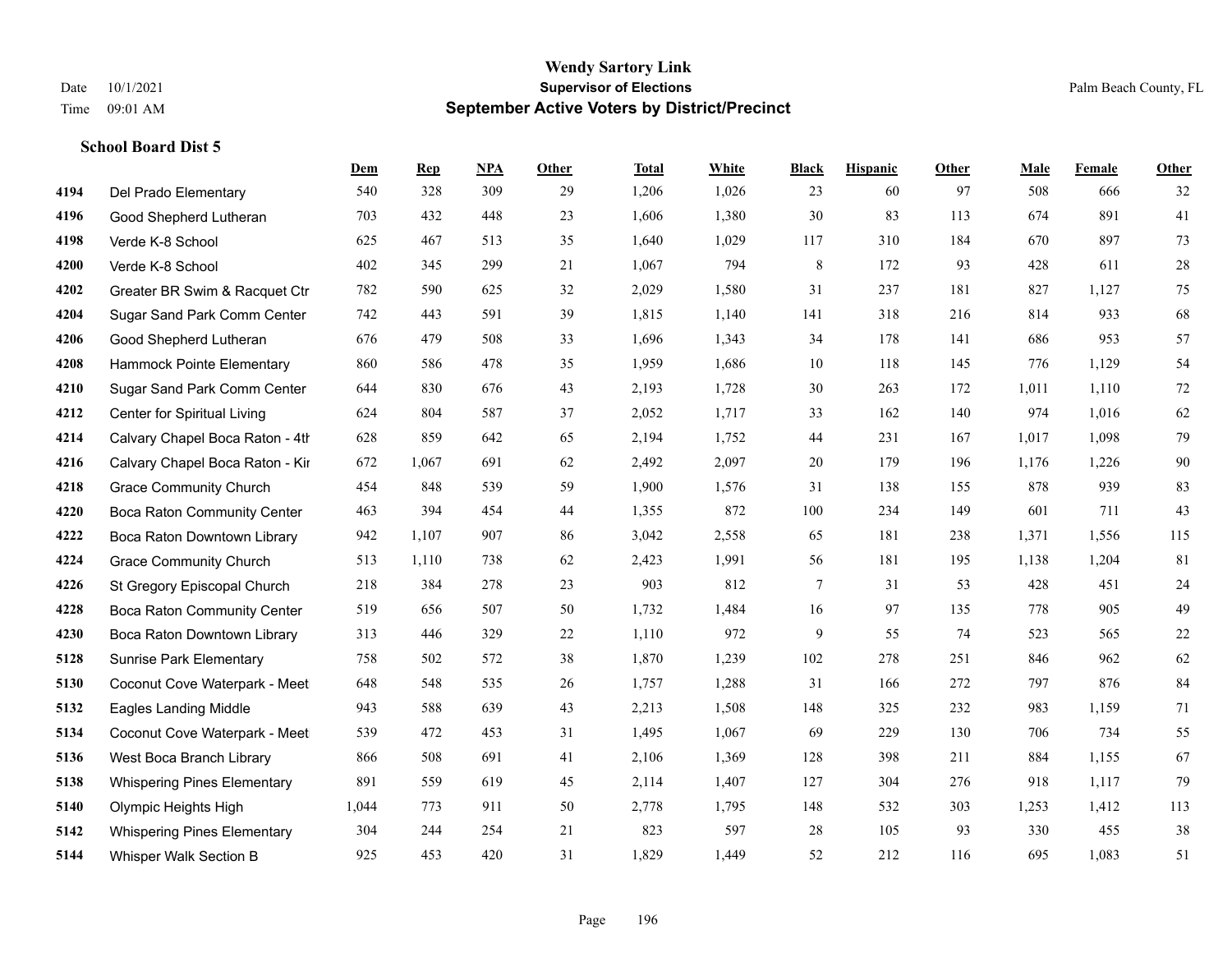|      |                                   | Dem    | <b>Rep</b> | <b>NPA</b> | Other | <b>Total</b> | White   | <b>Black</b> | <b>Hispanic</b> | <b>Other</b> | Male   | Female | Other |
|------|-----------------------------------|--------|------------|------------|-------|--------------|---------|--------------|-----------------|--------------|--------|--------|-------|
| 5146 | <b>Century Village West</b>       | 912    | 498        | 388        | 40    | 1,838        | 1,417   | 79           | 183             | 159          | 669    | 1,097  | 72    |
| 5148 | Century Village West              | 744    | 369        | 359        | 24    | 1,496        | 1,192   | 47           | 136             | 121          | 571    | 850    | 75    |
| 5150 | Century Village West              | 677    | 282        | 283        | 20    | 1,262        | 988     | 47           | 143             | 84           | 449    | 771    | 42    |
| 5152 | West Boca Raton High              | 950    | 795        | 855        | 45    | 2,645        | 1,978   | 82           | 247             | 338          | 1,242  | 1,294  | 109   |
| 5154 | Daggerwing Nature Center          | 896    | 781        | 751        | 51    | 2,479        | 1,705   | $78\,$       | 343             | 353          | 1,118  | 1,246  | 115   |
| 5156 | Southwinds Golf Course            | 718    | 501        | 587        | 32    | 1,838        | 1,248   | 82           | 261             | 247          | 790    | 963    | 85    |
| 5158 | <b>Boca West Country Club</b>     | 758    | 454        | 511        | 48    | 1,771        | 1,591   | $\tau$       | 73              | 100          | 733    | 992    | 46    |
| 5160 | <b>Boca West Country Club</b>     | 815    | 463        | 423        | 34    | 1,735        | 1,633   | 4            | 28              | 70           | 676    | 1,018  | 41    |
| 5162 | Glades Presbyterian Church        | 763    | 743        | 641        | 39    | 2,186        | 1,608   | 65           | 307             | 206          | 1,037  | 1,067  | 82    |
| 5164 | Sandpiper Shores Elementary       | 1,007  | 654        | 672        | 44    | 2,377        | 1,819   | 72           | 252             | 234          | 1,074  | 1,224  | 79    |
| 5166 | <b>Glades Road Branch Library</b> | 834    | 733        | 778        | 50    | 2,395        | 1,657   | 126          | 362             | 250          | 1,038  | 1,258  | 99    |
| 5168 | <b>Glades Road Branch Library</b> | 954    | 606        | 612        | 41    | 2,213        | 1,667   | 65           | 269             | 212          | 854    | 1,300  | 59    |
| 5170 | Olympic Heights High              | 1,145  | 633        | 754        | 44    | 2,576        | 1,894   | 83           | 355             | 244          | 1,001  | 1,480  | 95    |
| 5172 | Del Prado Elementary              | 236    | 302        | 199        | 19    | 756          | 679     | 10           | 11              | 56           | 358    | 377    | 21    |
| 5174 | <b>Waters Edge Elementary</b>     | 864    | 754        | 811        | 46    | 2,475        | 1,674   | 127          | 357             | 317          | 1,139  | 1,216  | 120   |
| 5176 | Loggers Run Middle                | 467    | 349        | 368        | 15    | 1,199        | 829     | 47           | 201             | 122          | 508    | 630    | 61    |
| 5178 | Loggers Run Middle                | 706    | 539        | 636        | 45    | 1,926        | 1,067   | 187          | 402             | 270          | 855    | 971    | 100   |
| 5180 | Boca Glades Baptist Church        | 683    | 372        | 632        | 42    | 1,729        | 969     | 128          | 397             | 235          | 789    | 860    | 80    |
| 5182 | Boca Glades Baptist Church        | 580    | 290        | 534        | 37    | 1,441        | 737     | 132          | 364             | 208          | 644    | 726    | 71    |
| 5184 | <b>Coral Sunset Elementary</b>    | 902    | 561        | 727        | 39    | 2,229        | 1,230   | 242          | 437             | 320          | 1,025  | 1,095  | 109   |
| 5186 | <b>Coral Sunset Elementary</b>    | 1,010  | 420        | 850        | 38    | 2,318        | 988     | 348          | 653             | 329          | 986    | 1,207  | 125   |
| 5188 | Pines Of Boca Barwood             | 971    | 619        | 785        | 48    | 2,423        | 1,428   | 141          | 536             | 318          | 1,021  | 1,301  | 101   |
| 5190 | Lakes at Boca Rio Clubhouse       | 407    | 283        | 335        | 20    | 1,045        | 686     | 63           | 177             | 119          | 477    | 521    | 47    |
| 5192 | Hammock Pointe Elementary         | 1,066  | 684        | 920        | 44    | 2,714        | 1,555   | 202          | 578             | 379          | 1,168  | 1,425  | 121   |
| 5194 | Lakes Of Boca Barwood             | 394    | 257        | 377        | 21    | 1,049        | 623     | 47           | 239             | 140          | 446    | 547    | 56    |
|      | <b>School Board Dist 5</b>        | 55,622 | 46,913     | 45,792     | 3,240 | 151,567      | 111,984 | 6,175        | 18,085          | 15,323       | 67,117 | 78,592 | 5,858 |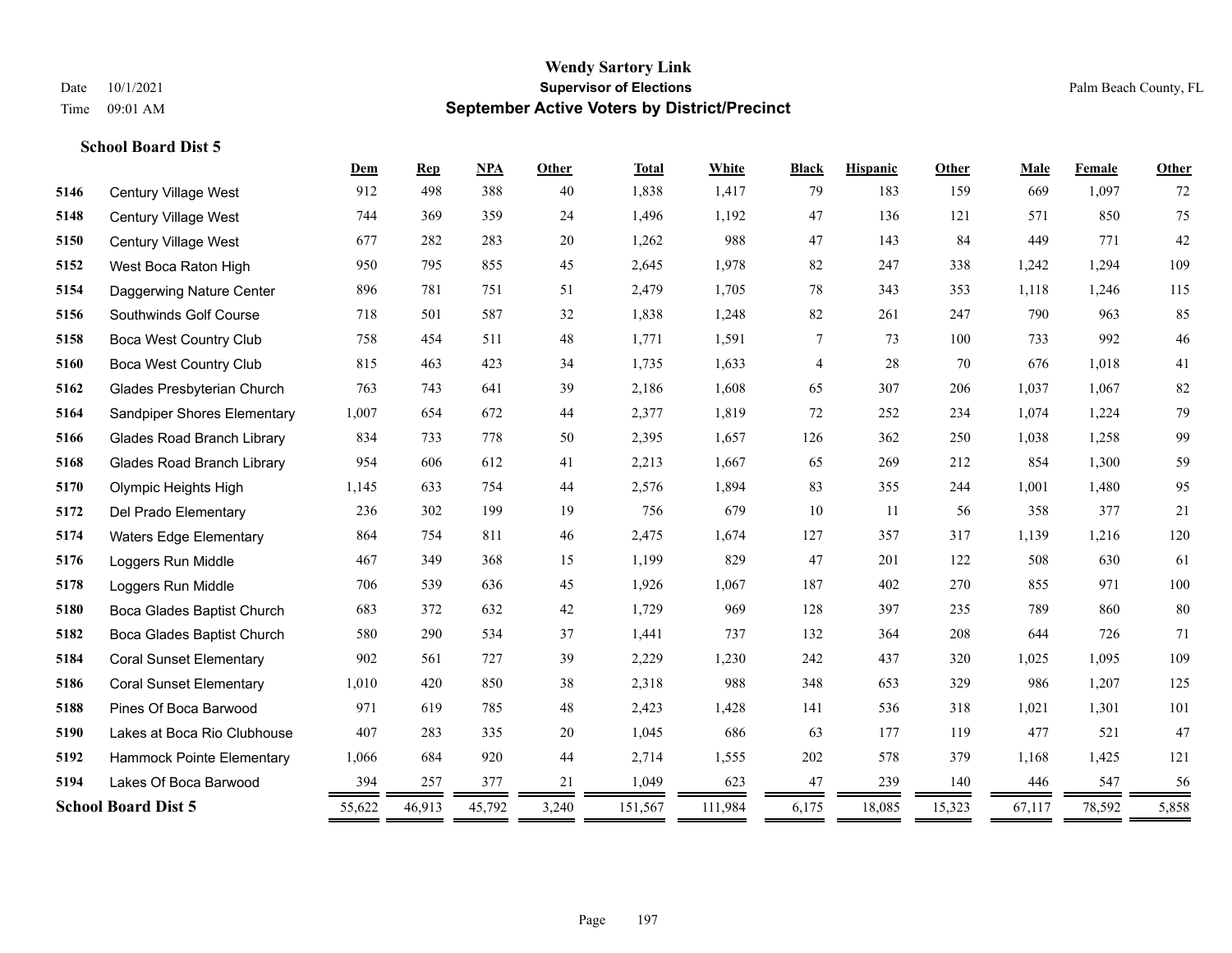|      |                                     | Dem              | <b>Rep</b>       | NPA              | <b>Other</b>     | <b>Total</b>   | <b>White</b>     | <b>Black</b>     | <b>Hispanic</b> | <b>Other</b>   | <b>Male</b>    | <b>Female</b>    | <b>Other</b>     |
|------|-------------------------------------|------------------|------------------|------------------|------------------|----------------|------------------|------------------|-----------------|----------------|----------------|------------------|------------------|
| 1002 | <b>Canal Point Community Center</b> | $\mathbf{0}$     | $\mathbf{0}$     | $\mathbf{0}$     | $\theta$         | $\theta$       | $\overline{0}$   | $\mathbf{0}$     | $\overline{0}$  | $\theta$       | $\theta$       | $\overline{0}$   | $\Omega$         |
| 1004 | Pierce Hammock Elementary           | 2                | 3                | 3                | $\Omega$         | 8              | 8                | $\mathbf{0}$     | $\mathbf{0}$    | $\theta$       | 3              | 5                | $\mathbf{0}$     |
| 1218 | Osceola Creek Middle                | $\mathbf{1}$     | $\mathbf{0}$     | $\theta$         | $\Omega$         |                | $\mathbf{1}$     | $\theta$         | $\theta$        | $\Omega$       | $\mathbf{1}$   | $\Omega$         | $\theta$         |
| 2146 | Village Walk HOA Clubhouse          | 544              | 533              | 429              | 43               | 1,549          | 1,201            | 58               | 138             | 152            | 640            | 854              | 55               |
| 3084 | Lakes of Sherbrooke                 | 701              | 642              | 580              | 53               | 1,976          | 1,333            | 191              | 286             | 166            | 863            | 1.037            | 76               |
| 6002 | <b>Canal Point Community Center</b> | 82               | 101              | 59               | -1               | 243            | 104              | 38               | 86              | 15             | 107            | 126              | 10               |
| 6004 | Pahokee Recreation Center           | 955              | 174              | 229              | 5                | 1,363          | 178              | 880              | 222             | 83             | 561            | 754              | 48               |
| 6006 | Pahokee Recreation Center           | 994              | 168              | 269              | 13               | 1,444          | 121              | 843              | 382             | 98             | 641            | 722              | 81               |
| 6008 | Pahokee High                        | 520              | 21               | 103              | $\overline{2}$   | 646            | $\tau$           | 592              | 3               | 44             | 190            | 423              | 33               |
| 6010 | <b>Canal Point Community Center</b> | 25               | 6                | 6                | $\overline{0}$   | 37             | 12               | 20               | $\overline{2}$  | 3              | 21             | 16               | $\boldsymbol{0}$ |
| 6012 | Belle Glade Library/Civic Ctr       | 176              | 29               | 60               | $\overline{0}$   | 265            | 30               | 145              | 77              | 13             | 103            | 151              | 11               |
| 6014 | Belle Glade Library/Civic Ctr       |                  | $\overline{2}$   | 1                | $\overline{0}$   | $\overline{4}$ | $\overline{0}$   | $\boldsymbol{0}$ | $\overline{4}$  | $\mathbf{0}$   |                | 3                | $\mathbf{0}$     |
| 6016 | South Bay Commission Chambe         | 35               | 52               | 28               | $\overline{2}$   | 117            | 77               | $\overline{7}$   | 22              | 11             | 61             | 51               | 5                |
| 6018 | South Bay Commission Chambe         | 1,189            | 83               | 224              | 11               | 1,507          | 59               | 1,164            | 206             | 78             | 629            | 839              | 39               |
| 6020 | Glades Central High                 | 441              | 76               | 133              | 8                | 658            | 81               | 382              | 159             | 36             | 305            | 320              | 33               |
| 6022 | Belle Glade Library/Civic Ctr       | 1,362            | 106              | 252              | 15               | 1,735          | 89               | 1,391            | 141             | 114            | 712            | 954              | 69               |
| 6024 | Lewis Evans Resource Center         | 1,691            | 66               | 261              | 14               | 2,032          | 30               | 1,767            | 123             | 112            | 811            | 1,152            | 69               |
| 6026 | Lewis Evans Resource Center         | 2                | $\boldsymbol{0}$ | $\overline{2}$   | $\mathbf{0}$     | $\overline{4}$ | $\mathbf{0}$     | $\mathbf{0}$     | $\overline{4}$  | $\overline{0}$ |                | 3                | $\mathbf{0}$     |
| 6028 | Belle Glade Library/Civic Ctr       | 747              | 460              | 323              | 15               | 1,545          | 413              | 394              | 652             | 86             | 723            | 778              | 44               |
| 6029 | Belle Glade Library/Civic Ctr       |                  | $\mathbf{0}$     | $\mathbf{0}$     | $\mathbf{0}$     | $\mathbf{1}$   | $\overline{0}$   | $\mathbf{1}$     | $\mathbf{0}$    | $\theta$       | -1             | $\theta$         | $\mathbf{0}$     |
| 6030 | Belle Glade Library/Civic Ctr       | 8                | 3                | 12               | 2                | 25             | 8                | $\theta$         | 17              | $\Omega$       | $\tau$         | 16               | $\overline{2}$   |
| 6032 | Gove Elementary                     | 674              | 298              | 272              | 5                | 1,249          | 313              | 432              | 406             | 98             | 534            | 673              | 42               |
| 6034 | Gove Elementary                     | $\mathbf{0}$     | $\overline{4}$   | $\mathbf{0}$     | $\mathbf{0}$     | $\overline{4}$ | $\overline{4}$   | $\mathbf{0}$     | $\mathbf{0}$    | $\theta$       | 3              | $\overline{1}$   | $\mathbf{0}$     |
| 6036 | Gove Elementary                     | 391              | 158              | 205              | 10               | 764            | 135              | 151              | 433             | 45             | 333            | 401              | 30               |
| 6038 | South Bay Commission Chambe         | $\boldsymbol{0}$ | $\boldsymbol{0}$ | $\boldsymbol{0}$ | $\boldsymbol{0}$ | $\mathbf{0}$   | $\boldsymbol{0}$ | $\boldsymbol{0}$ | $\mathbf{0}$    | $\mathbf{0}$   | $\overline{0}$ | $\boldsymbol{0}$ | $\mathbf{0}$     |
| 6040 | Osceola Creek Middle                | 101              | 128              | 102              | $\overline{1}$   | 332            | 251              | 13               | 33              | 35             | 155            | 161              | 16               |
| 6042 | Osceola Creek Middle                | 989              | 1,213            | 1,038            | 62               | 3,302          | 2,119            | 429              | 488             | 266            | 1,571          | 1,622            | 109              |
| 6044 | <b>Frontier Elementary</b>          | 910              | 977              | 782              | 59               | 2,728          | 1,736            | 417              | 344             | 231            | 1,280          | 1,363            | 85               |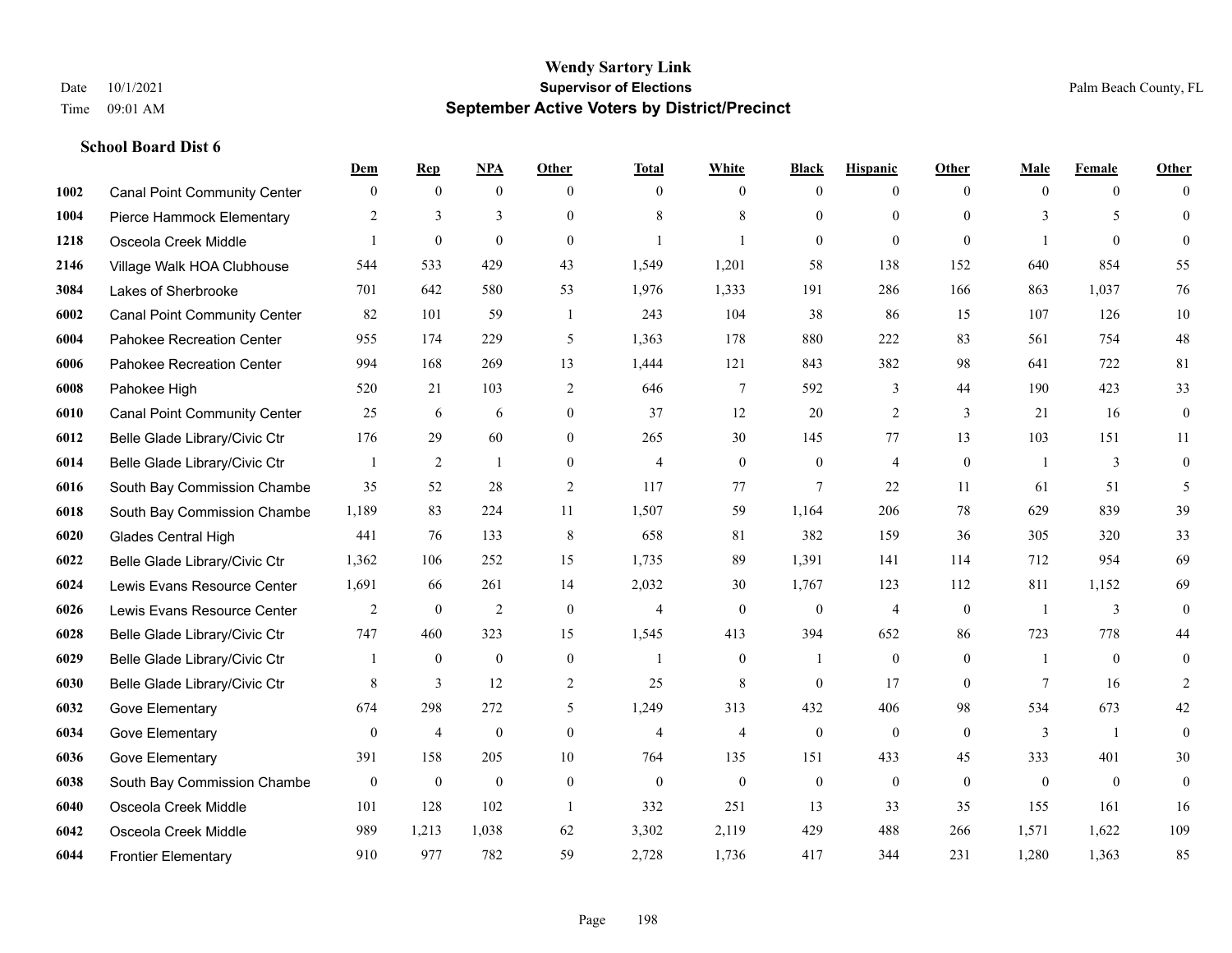**School Board Dist 6**

#### **Wendy Sartory Link** Date 10/1/2021 **Supervisor of Elections** Palm Beach County, FL Time 09:01 AM **September Active Voters by District/Precinct**

Acreage Branch Library 204 267 177 10 658 418 81 90 69 315 312 31

**Dem Rep NPA Other Total White Black Hispanic Other Male Female Other**

# Pierce Hammock Elementary 802 959 754 48 2,563 1,644 360 322 237 1,239 1,226 98 Pierce Hammock Elementary 0 0 0 0 0 0 0 0 0 0 0 0 Acreage Branch Library 873 877 732 60 2,542 1,553 375 351 263 1,194 1,257 91 Cornerstone Fellowship 608 754 554 50 1,966 1,253 209 291 213 914 980 72 Seminole Ridge High 614 645 563 37 1,859 1,142 226 314 177 880 906 73 Acreage Pines Elementary 0 0 0 0 0 0 0 0 0 0 0 0 Pierce Hammock Elementary 0 0 0 0 0 0 0 0 0 0 0 0 Acreage Pines Elementary 738 608 567 39 1,952 1,053 353 249 297 947 942 63 Indian Trail Improvement Dist 886 959 802 58 2,705 1,680 340 401 284 1,246 1,359 100 Seminole Ridge High 489 482 471 47 1,489 686 283 397 123 698 767 24 Seminole Ridge High 0 0 0 0 0 0 0 0 0 0 0 0 Western Pines Middle 643 704 570 36 1,953 1,426 155 200 172 931 940 82 Western Pines Middle 655 723 648 39 2,065 1,376 159 357 173 979 1,027 59 Golden Grove Elementary 603 779 617 49 2,048 1,373 130 348 197 956 1,010 82 **6082 PBSC Loxahatchee Groves Can** 11 6 14 2 33 28 0 3 2 13 20 0 PBSC Loxahatchee Groves Campus 275 405 334 38 1,052 659 64 226 103 518 518 16 PBSC Loxahatchee Groves Campus 266 415 244 20 945 690 93 86 76 431 485 29 Seminole Ridge High 533 688 546 40 1,807 1,158 216 291 142 854 899 54 Loxahatchee Groves Elementary 767 885 748 58 2,458 1,525 280 443 210 1,188 1,178 92 PBSC Loxahatchee Groves Campus 173 225 142 16 556 359 45 108 44 267 268 21

| UUJ4 | FBSC LOXanatchee Gloves Call   | 1/2  | دعد | 14Z | 1 V | υU       | <b>JJJ</b> | 拂                  | 1 V O              | 44. | 201   | 200   | ∠⊥             |
|------|--------------------------------|------|-----|-----|-----|----------|------------|--------------------|--------------------|-----|-------|-------|----------------|
| 6094 | Palms West Presbyterian        | 660  | 928 | 660 | 43  | 2,291    | .829       |                    | 207                | 178 | 1,095 | 1,123 | 73             |
| 6096 | Palms West Presbyterian        |      |     |     |     | $\theta$ |            | $\left( 0 \right)$ | $\left( 0 \right)$ | U   |       |       | $\overline{0}$ |
| 6098 | <b>HL Johnson Elementary</b>   | 658  | 506 | 468 | 38  | 1,670    | 920        | 304                | 260                | 186 | 759   | 870   | 41             |
| 6100 | <b>Madison Green Clubhouse</b> | .237 | 719 | 766 | 54  | 2.776    | ,198       | 788                | 409                | 381 | 1,284 | 1,388 | 104            |
| 6102 | <b>RPB Recreation Center</b>   | 657  | 472 | 456 | 25  | 1,610    | 938        | 266                | 261                | 145 | 665   | 891   | 54             |
| 6104 | Crestwood Middle               | 181  | 150 | 119 |     | 458      | 214        | 75                 | 83                 | -86 | 214   | 224   | 20             |
| 6106 | <b>RPB Recreation Center</b>   | 218  | 122 | 200 | 10  | 550      | 227        | 98                 | 156                | 69  | 219   | 311   | 20             |
|      |                                |      |     |     |     |          |            |                    |                    |     |       |       |                |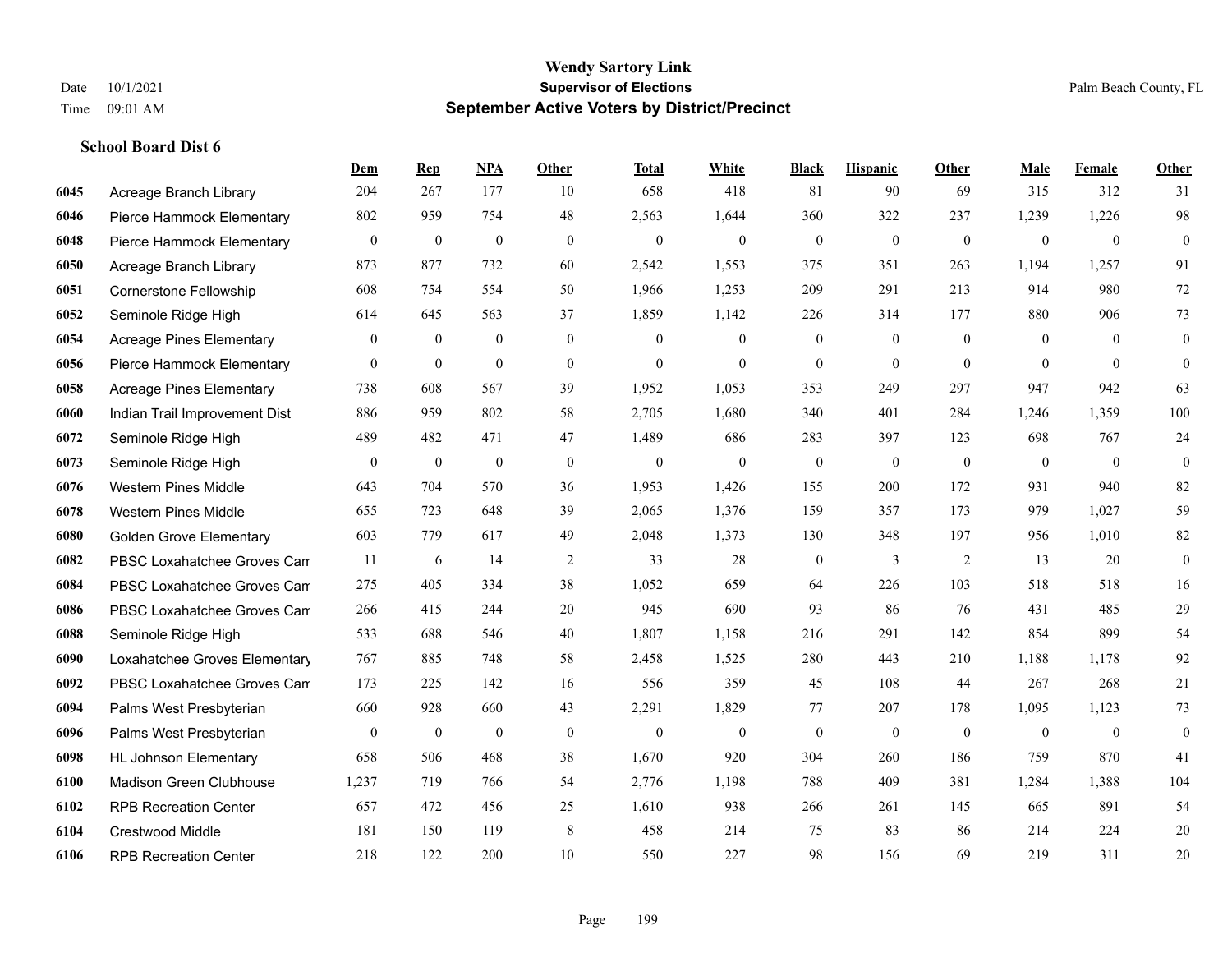|      |                                    | <b>Dem</b>       | <b>Rep</b>     | NPA              | <b>Other</b>     | <b>Total</b> | <b>White</b>     | <b>Black</b>     | <b>Hispanic</b>  | <b>Other</b> | <b>Male</b>    | <b>Female</b>  | <b>Other</b>     |
|------|------------------------------------|------------------|----------------|------------------|------------------|--------------|------------------|------------------|------------------|--------------|----------------|----------------|------------------|
| 6108 | Calypso Bay Waterpark              | $\overline{0}$   | $\mathbf{0}$   | $\boldsymbol{0}$ | $\overline{0}$   | $\theta$     | $\overline{0}$   | $\mathbf{0}$     | $\boldsymbol{0}$ | $\theta$     | $\mathbf{0}$   | $\overline{0}$ | $\theta$         |
| 6112 | <b>Crestwood Middle</b>            | 469              | 418            | 355              | 32               | 1,274        | 684              | 229              | 214              | 147          | 591            | 641            | $42\,$           |
| 6114 | RPB Village Hall                   | 1,057            | 703            | 696              | 42               | 2,498        | 1,374            | 467              | 433              | 224          | 1,169          | 1,239          | $90\,$           |
| 6116 | <b>HL Johnson Elementary</b>       | 722              | 411            | 483              | 52               | 1,668        | 859              | 324              | 276              | 209          | 732            | 891            | 45               |
| 6118 | <b>RPB Branch Library</b>          | 1,073            | 568            | 692              | 54               | 2,387        | 1,128            | 578              | 430              | 251          | 1,037          | 1,261          | 89               |
| 6120 | Royal Palm Beach High              | 406              | 316            | 265              | 17               | 1,004        | 479              | 199              | 155              | 171          | 475            | 504            | $25\,$           |
| 6122 | <b>RPB Cultural Center</b>         | 1,171            | 650            | 758              | 51               | 2,630        | 1,384            | 502              | 497              | 247          | 1,132          | 1,410          | $88\,$           |
| 6124 | <b>RPB Cultural Center</b>         | 583              | 324            | 386              | 19               | 1,312        | 636              | 277              | 282              | 117          | 552            | 719            | 41               |
| 6126 | Calypso Bay Waterpark              | 680              | 299            | 499              | 32               | 1,510        | 543              | 410              | 364              | 193          | 653            | 798            | 59               |
| 6128 | Royal Palm Beach High              | 35               | 28             | 28               | 3                | 94           | 51               | 25               | 11               | 7            | 43             | 51             | $\boldsymbol{0}$ |
| 6130 | Royal Palm Beach High              | 79               | 42             | 89               | 5                | 215          | 100              | 34               | 60               | 21           | 97             | 111            | $7\phantom{.0}$  |
| 6132 | Royal Palm Beach High              | 390              | 190            | 262              | 19               | 861          | 413              | 166              | 191              | 91           | 391            | 439            | 31               |
| 6134 | Christ Fellowship Church RPB       | 954              | 459            | 690              | 30               | 2,133        | 845              | 499              | 495              | 294          | 954            | 1,090          | 89               |
| 6136 | Calypso Bay Waterpark              |                  | 1              | $\bf{0}$         | $\boldsymbol{0}$ | 2            | $\boldsymbol{0}$ |                  | $\boldsymbol{0}$ | -1           | $\mathbf{0}$   | 1              | 1                |
| 6138 | Royal Palm Beach High              | 0                | $\overline{0}$ | $\mathbf{0}$     | $\overline{0}$   | $\theta$     | $\overline{0}$   | $\boldsymbol{0}$ | $\overline{0}$   | $\theta$     | $\overline{0}$ | $\mathbf{0}$   | $\mathbf{0}$     |
| 6142 | Christ Fellowship Church RPB       | $\overline{0}$   | $\mathbf{0}$   | $\mathbf{0}$     | $\overline{0}$   | $\theta$     | $\overline{0}$   | $\mathbf{0}$     | $\mathbf{0}$     | $\theta$     | $\theta$       | $\theta$       | $\overline{0}$   |
| 6150 | <b>Binks Forest Elementary</b>     | 26               | 40             | 38               | 5                | 109          | 80               | 5                | 10               | 14           | 47             | 59             | 3                |
| 6152 | <b>Binks Forest Elementary</b>     | 406              | 553            | 379              | 34               | 1,372        | 1,043            | 45               | 133              | 151          | 646            | 682            | 44               |
| 6154 | Wellington Landings Middle         | 463              | 518            | 389              | 28               | 1,398        | 1,007            | 87               | 187              | 117          | 630            | 728            | 40               |
| 6156 | <b>Binks Forest Elementary</b>     | 630              | 723            | 576              | 41               | 1,970        | 1,384            | 128              | 290              | 168          | 898            | 1,012          | 60               |
| 6158 | <b>Wellington Elementary</b>       | 784              | 940            | 547              | 40               | 2,311        | 1,700            | 131              | 309              | 171          | 1,051          | 1,185          | 75               |
| 6160 | Wellington Landings Middle         | 669              | 581            | 564              | 43               | 1,857        | 1,207            | 163              | 337              | 150          | 865            | 938            | 54               |
| 6162 | First Baptist Church Wel           | 762              | 658            | 559              | 45               | 2,024        | 1,285            | 210              | 348              | 181          | 901            | 1,059          | 64               |
| 6164 | First Baptist Church Wel           | 835              | 791            | 592              | 57               | 2,275        | 1,527            | 185              | 371              | 192          | 1,016          | 1,186          | 73               |
| 6166 | <b>Wellington Community Center</b> | 863              | 863            | 737              | 47               | 2,510        | 1,747            | 150              | 403              | 210          | 1,153          | 1,278          | 79               |
| 6168 | First Baptist Church Wel           | 128              | 180            | 143              | 9                | 460          | 353              | 27               | 43               | 37           | 216            | 232            | 12               |
| 6170 | Christ Fellowship Church RPB       | $\boldsymbol{0}$ | 6              | $\overline{2}$   | $\overline{0}$   | 8            | $\,$ 8 $\,$      | $\boldsymbol{0}$ | $\mathbf{0}$     | $\mathbf{0}$ | 3              | 5              | $\boldsymbol{0}$ |
| 6172 | Christ Fellowship Church RPB       | 1,296            | 575            | 835              | 68               | 2,774        | 961              | 853              | 637              | 323          | 1,190          | 1,469          | 115              |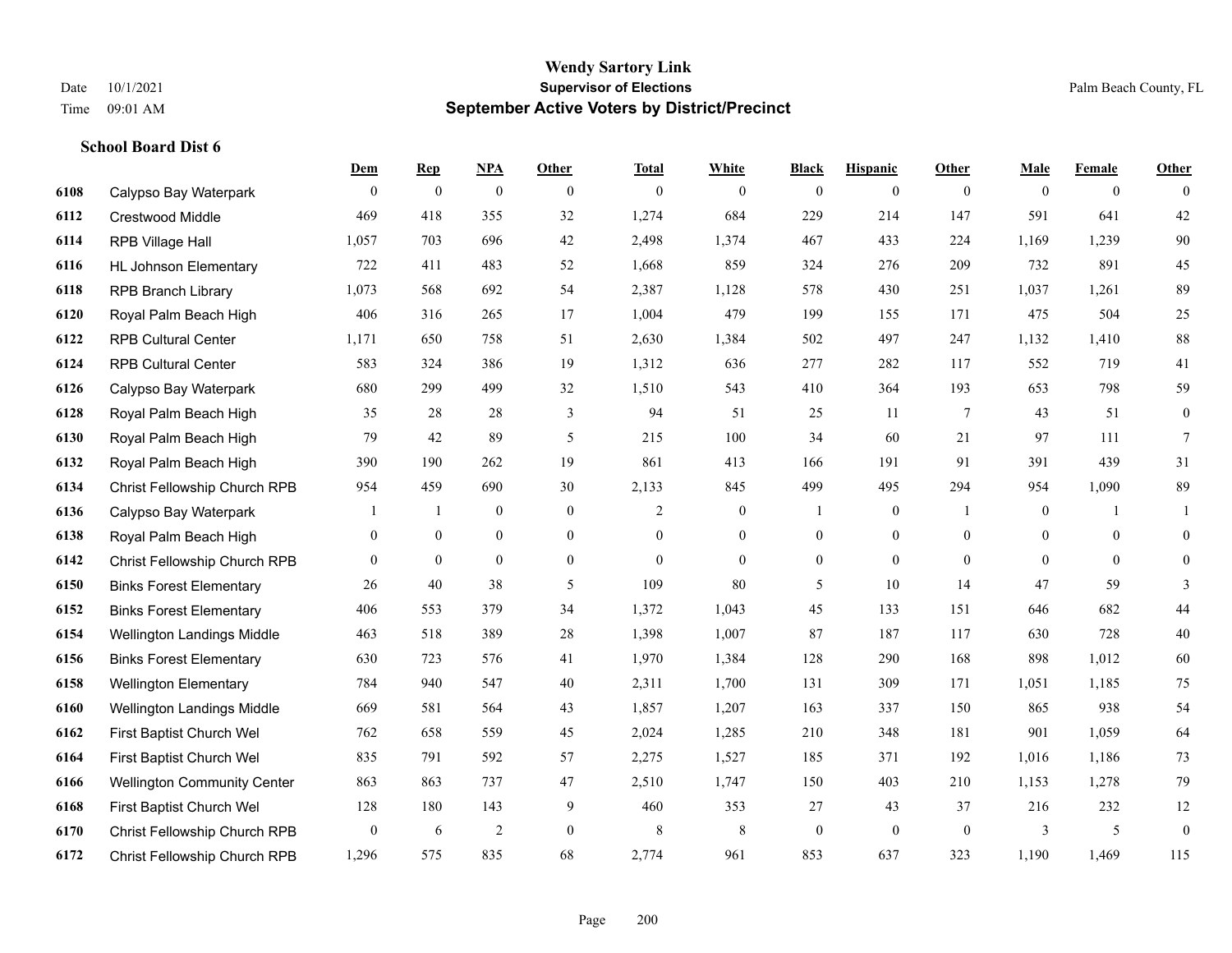|      |                                     | Dem          | <b>Rep</b>       | <b>NPA</b>       | Other          | <b>Total</b> | White          | <b>Black</b>     | <b>Hispanic</b> | Other        | Male     | Female       | Other          |
|------|-------------------------------------|--------------|------------------|------------------|----------------|--------------|----------------|------------------|-----------------|--------------|----------|--------------|----------------|
| 6176 | Christ Fellowship Church RPB        | 22           | 13               | 20               | 2              | 57           | 22             | 10               | 19              | 6            | 24       | 31           | 2              |
| 6182 | New Horizons Elementary             | 292          | 453              | 318              | 13             | 1,076        | 788            | 51               | 114             | 123          | 463      | 584          | 29             |
| 6184 | Wellington High                     | 660          | 578              | 526              | 36             | 1,800        | 1,110          | 243              | 288             | 159          | 796      | 946          | 58             |
| 6186 | <b>Elbridge Gale Elementary</b>     | 816          | 561              | 636              | 43             | 2,056        | 1,117          | 296              | 428             | 215          | 901      | 1.078        | 77             |
| 6188 | <b>Wellington Village Park</b>      | 223          | 420              | 303              | 26             | 972          | 825            | 18               | 46              | 83           | 393      | 530          | 49             |
| 6190 | Wellington Village Hall             | 817          | 453              | 634              | 45             | 1,949        | 876            | 357              | 505             | 211          | 808      | 1,066        | 75             |
| 6192 | St Peters Methodist Church          | 965          | 782              | 798              | 63             | 2,608        | 1,547          | 280              | 547             | 234          | 1,193    | 1,328        | 87             |
| 6194 | <b>Equestrian Trails Elementary</b> | 504          | 288              | 338              | 18             | 1,148        | 517            | 292              | 152             | 187          | 512      | 580          | 56             |
| 6196 | Palm Beach Central High             | $\mathbf{0}$ | $\boldsymbol{0}$ | $\boldsymbol{0}$ | $\mathbf{0}$   | $\mathbf{0}$ | $\mathbf{0}$   | $\boldsymbol{0}$ | $\mathbf{0}$    | $\mathbf{0}$ | $\theta$ | $\theta$     | $\mathbf{0}$   |
| 6198 | Wellington Branch Library           | 522          | 351              | 351              | 37             | 1,261        | 690            | 194              | 267             | 110          | 542      | 687          | 32             |
| 6200 | <b>Emerald Cove Middle</b>          | 538          | 564              | 509              | 50             | 1,661        | 1,031          | 177              | 277             | 176          | 736      | 872          | 53             |
| 6202 | <b>Emerald Cove Middle</b>          | 103          | 81               | 95               | 7              | 286          | 163            | 58               | 51              | 14           | 126      | 154          | 6              |
| 6208 | Buena Vida Clubhouse                | 319          | 202              | 175              | 14             | 710          | 620            | 22               | 22              | 46           | 317      | 374          | 19             |
| 6210 | Villa Olympia Clubhouse             | 1,554        | 1,057            | 1,277            | 95             | 3,983        | 1,791          | 699              | 678             | 815          | 1,873    | 1,924        | 186            |
| 6212 | Wellington Village Park             | 146          | 224              | 173              | 18             | 561          | 383            | 15               | 92              | 71           | 257      | 278          | $26\,$         |
| 6214 | Wellington Village Park             | 827          | 753              | 691              | 47             | 2,318        | 1,458          | 256              | 282             | 322          | 1,060    | 1,175        | 83             |
| 6216 | Panther Run Elementary              | 234          | 193              | 176              | 10             | 613          | 342            | 96               | 102             | 73           | 282      | 308          | 23             |
| 6218 | <b>Wellington Village Park</b>      | $\mathbf{0}$ | $\mathbf{0}$     | $\boldsymbol{0}$ | $\overline{0}$ | $\mathbf{0}$ | $\overline{0}$ | $\boldsymbol{0}$ | $\mathbf{0}$    | $\mathbf{0}$ | $\theta$ | $\theta$     | $\overline{0}$ |
| 6220 | Wellington Village Park             | 58           | 29               | 42               | 6              | 135          | 66             | 16               | 32              | 21           | 55       | 76           | 4              |
| 6222 | Panther Run Elementary              | $\mathbf{0}$ | $\mathbf{1}$     | $\boldsymbol{0}$ | $\overline{0}$ | $\mathbf{1}$ |                | $\mathbf{0}$     | $\mathbf{0}$    | $\theta$     |          | $\mathbf{0}$ | $\mathbf{0}$   |
| 6224 | Discovery Key Elementary            | 959          | 1,118            | 681              | 59             | 2,817        | 2,096          | 180              | 330             | 211          | 1,314    | 1,421        | 82             |
| 6226 | The Isles at Wellington             | 749          | 754              | 625              | 38             | 2,166        | 1,394          | 224              | 242             | 306          | 1,018    | 1,052        | 96             |
| 6228 | Wycliffe Comm Association Bldg      | 769          | 322              | 399              | 21             | 1,511        | 1,415          | 18               | 19              | 59           | 651      | 832          | $28\,$         |
| 6230 | Epiphany Lutheran Church            | 1,155        | 1,211            | 1,134            | 81             | 3,581        | 2,222          | 403              | 581             | 375          | 1,639    | 1,838        | 104            |
| 6232 | Panther Run Elementary              | 678          | 743              | 643              | 49             | 2,113        | 1,346          | 243              | 248             | 276          | 1,003    | 1,042        | 68             |
|      | <b>School Board Dist 6</b>          | 52,685       | 40,569           | 37,633           | 2,697          | 133,584      | 74,277         | 24,135           | 21,879          | 13,293       | 60,469   | 68,490       | 4,625          |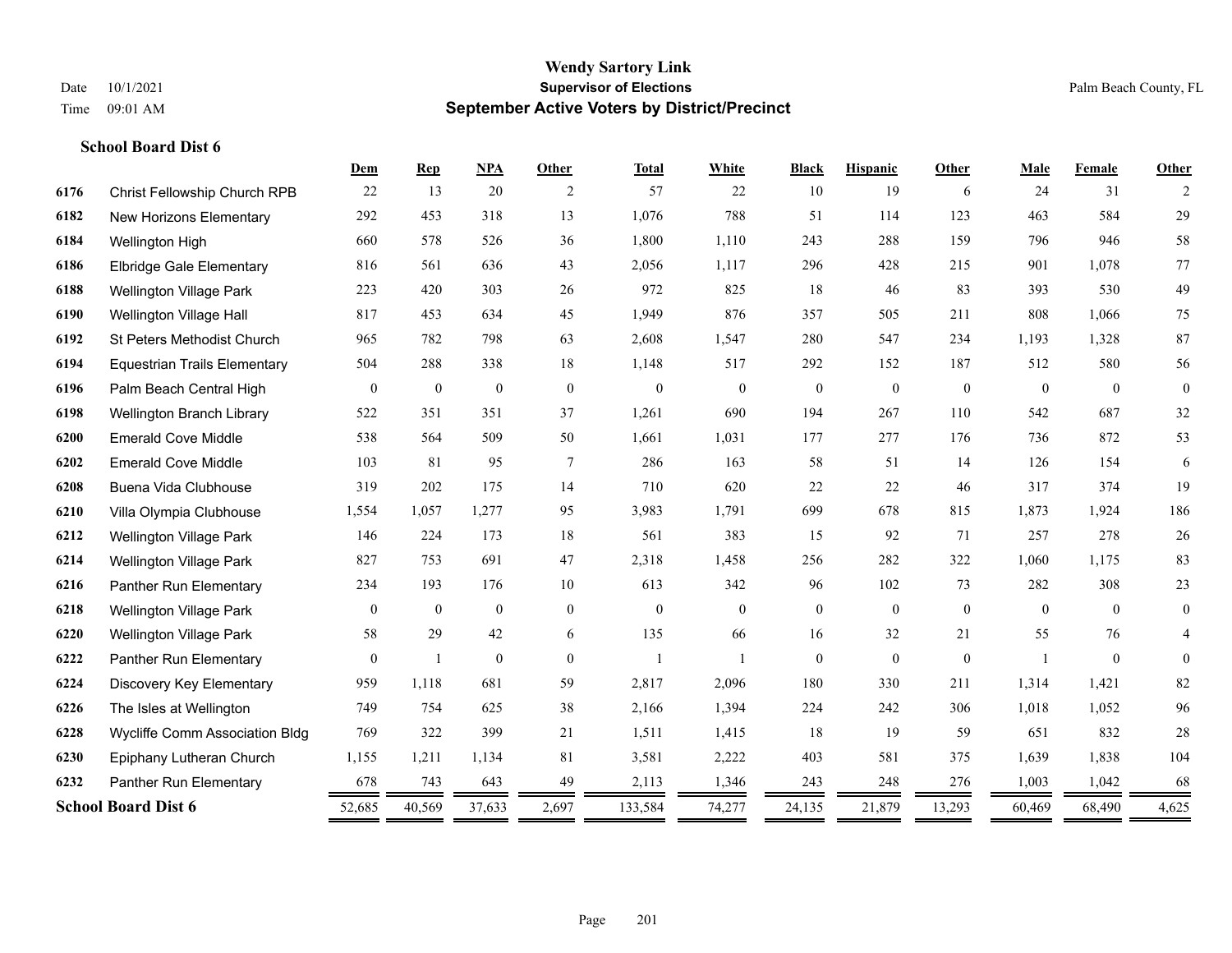|      |                                     | Dem              | <b>Rep</b>       | NPA              | <b>Other</b>     | <b>Total</b>     | <b>White</b>     | <b>Black</b>             | <b>Hispanic</b>  | <b>Other</b>     | <b>Male</b>      | Female         | <b>Other</b>     |
|------|-------------------------------------|------------------|------------------|------------------|------------------|------------------|------------------|--------------------------|------------------|------------------|------------------|----------------|------------------|
| 1372 | Garden Lodge 366 F&AM               | 96               | 37               | 44               | 7                | 184              | 84               | 58                       | 20               | 22               | 81               | 97             | 6                |
| 1374 | Pew Leadership Center               | 191              | 81               | 138              | 11               | 421              | 218              | 115                      | 46               | 42               | 174              | 233            | 14               |
| 1376 | Lake Park Town Hall                 | $\theta$         | $\mathbf{0}$     | $\mathbf{0}$     | $\theta$         | $\mathbf{0}$     | $\mathbf{0}$     | $\overline{0}$           | $\mathbf{0}$     | $\theta$         | $\theta$         | $\theta$       | $\Omega$         |
| 1378 | PBC Fire Rescue #68                 | 1,030            | 411              | 517              | 38               | 1,996            | 815              | 838                      | 113              | 230              | 930              | 980            | 86               |
| 1380 | <b>NPB Council Chambers</b>         | 177              | 263              | 156              | 15               | 611              | 541              | 10                       | 22               | 38               | 270              | 322            | 19               |
| 1382 | Lake Park Town Hall                 | 278              | 352              | 258              | 26               | 914              | 750              | 37                       | 57               | 70               | 417              | 474            | 23               |
| 2060 | <b>West Gate Elementary</b>         | 390              | 220              | 335              | 13               | 958              | 312              | 72                       | 493              | 81               | 460              | 449            | 49               |
| 2062 | <b>West Gate Elementary</b>         | 10               | 9                | 13               | $\mathbf{0}$     | 32               | 23               | $\overline{2}$           | 5                | 2                | 18               | 14             | $\boldsymbol{0}$ |
| 2066 | <b>Howard Park Community Center</b> | 143              | 80               | 97               | $\overline{7}$   | 327              | 167              | 55                       | 68               | 37               | 150              | 169            | 8                |
| 3036 | <b>Sunlight Community Church</b>    | 389              | 212              | 285              | 15               | 901              | 374              | 174                      | 263              | 90               | 396              | 474            | 31               |
| 3038 | <b>Sunlight Community Church</b>    | 722              | 299              | 538              | 32               | 1,591            | 667              | 244                      | 511              | 169              | 737              | 771            | 83               |
| 3058 | Our Savior Lutheran Church          | $\boldsymbol{0}$ | $\boldsymbol{0}$ | $\sqrt{2}$       | $\boldsymbol{0}$ | $\overline{2}$   | 1                | $\overline{\phantom{a}}$ | $\boldsymbol{0}$ | $\boldsymbol{0}$ | -1               | 1              | $\boldsymbol{0}$ |
| 3060 | Our Savior Lutheran Church          | 251              | 52               | 156              | $\overline{7}$   | 466              | 105              | 168                      | 157              | 36               | 179              | 267            | $20\,$           |
| 3062 | Our Savior Lutheran Church          | 1,029            | 320              | 579              | 51               | 1,979            | 794              | 426                      | 575              | 184              | 918              | 966            | 95               |
| 3066 | Our Savior Lutheran Church          | 362              | 134              | 271              | 20               | 787              | 546              | 71                       | 92               | 78               | 386              | 368            | 33               |
| 4094 | S D Spady Elementary                | 667              | 697              | 546              | 56               | 1,966            | 1,705            | 32                       | 97               | 132              | 932              | 963            | 71               |
| 7002 | J F Kennedy Middle                  | $\overline{0}$   | $\boldsymbol{0}$ | $\boldsymbol{0}$ | $\mathbf{0}$     | $\boldsymbol{0}$ | $\boldsymbol{0}$ | $\boldsymbol{0}$         | $\boldsymbol{0}$ | $\boldsymbol{0}$ | $\boldsymbol{0}$ | $\overline{0}$ | $\overline{0}$   |
| 7004 | J F Kennedy Middle                  | $\theta$         | $\mathbf{0}$     | $\mathbf{0}$     | $\theta$         | $\Omega$         | $\overline{0}$   | $\overline{0}$           | $\overline{0}$   | $\Omega$         | $\theta$         | $\theta$       | $\overline{0}$   |
| 7006 | J F Kennedy Middle                  | $\theta$         | $\mathbf{0}$     | $\mathbf{0}$     | $\theta$         | $\theta$         | $\mathbf{0}$     | $\Omega$                 | $\Omega$         | $\Omega$         | $\theta$         | $\Omega$       | $\theta$         |
| 7008 | J F Kennedy Middle                  | $\Omega$         | $\theta$         | $\theta$         | $\theta$         | $\theta$         | $\theta$         | $\Omega$                 | $\theta$         | $\theta$         | $\Omega$         | $\Omega$       | $\Omega$         |
| 7010 | St John Lutheran Church             | 282              | 11               | 92               | 6                | 391              | 26               | 317                      | 24               | 24               | 128              | 246            | 17               |
| 7012 | St John Lutheran Church             | 1,069            | 193              | 422              | 17               | 1,701            | 482              | 985                      | 70               | 164              | 778              | 863            | 60               |
| 7014 | RB Prep Achievement Academy         | $\boldsymbol{0}$ | $\mathbf{0}$     | $\mathbf{0}$     | $\mathbf{0}$     | $\theta$         | $\boldsymbol{0}$ | $\boldsymbol{0}$         | $\overline{0}$   | $\theta$         | $\mathbf{0}$     | $\overline{0}$ | $\overline{0}$   |
| 7016 | RB Prep Achievement Academy         | 1                | $\mathbf{1}$     | $\theta$         | $\theta$         | $\overline{2}$   | $\mathbf{1}$     | $\mathbf{1}$             | $\Omega$         | $\theta$         | $\mathbf{1}$     | $\mathbf{1}$   | $\theta$         |
| 7018 | RB Prep Achievement Academy         | $\boldsymbol{0}$ | $\boldsymbol{0}$ | $\mathbf{0}$     | $\overline{0}$   | $\theta$         | $\mathbf{0}$     | $\overline{0}$           | $\overline{0}$   | $\theta$         | $\mathbf{0}$     | $\theta$       | $\theta$         |
| 7020 | RB Prep Achievement Academy         | $\mathbf{0}$     | $\mathbf{0}$     | $\mathbf{0}$     | $\theta$         | $\theta$         | $\overline{0}$   | $\theta$                 | $\overline{0}$   | $\theta$         | $\theta$         | $\theta$       | $\mathbf{0}$     |
| 7022 | J F Kennedy Middle                  | 888              | 176              | 363              | 26               | 1,453            | 292              | 799                      | 152              | 210              | 646              | 759            | $48\,$           |
| 7024 | Hurst Chapel AME Church             | 1,539            | 89               | 332              | 23               | 1,983            | 147              | 1,614                    | 95               | 127              | 804              | 1.123          | 56               |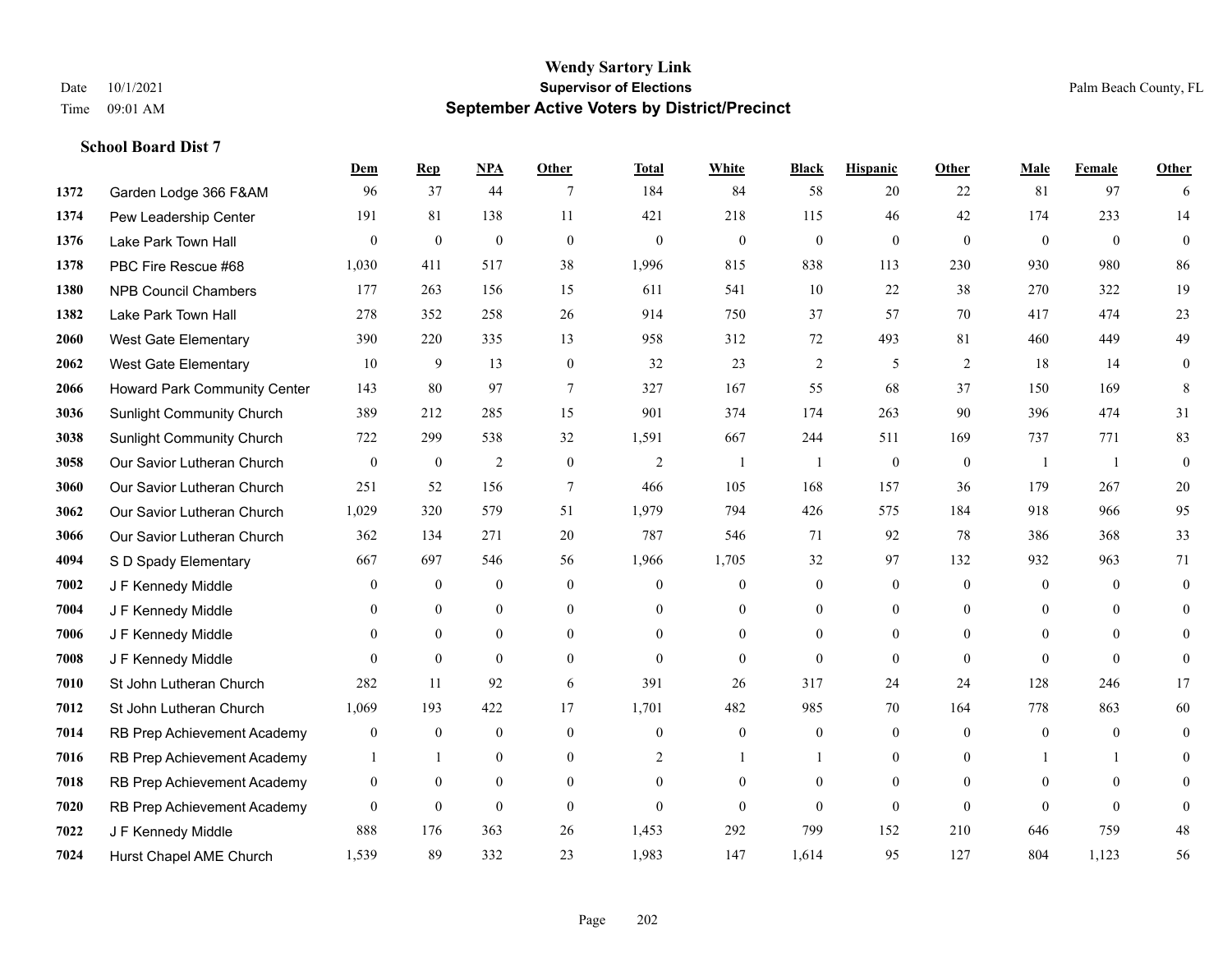|      |                                  | Dem            | <b>Rep</b>   | NPA          | <b>Other</b>   | Total        | <b>White</b>     | <b>Black</b>     | <b>Hispanic</b> | <b>Other</b>   | <b>Male</b>    | Female         | <b>Other</b> |
|------|----------------------------------|----------------|--------------|--------------|----------------|--------------|------------------|------------------|-----------------|----------------|----------------|----------------|--------------|
| 7025 | Hurst Chapel AME Church          | 260            | 33           | 104          | 3              | 400          | 60               | 247              | 38              | 55             | 145            | 239            | 16           |
| 7026 | Lindsey Davis Senior Comm Ctr    | 2,257          | 78           | 425          | 21             | 2,781        | 65               | 2,496            | 39              | 181            | 1,113          | 1,574          | 94           |
| 7028 | <b>Wells Recreation Center</b>   | 1,823          | 144          | 465          | 20             | 2,452        | 235              | 1,913            | 104             | 200            | 1,057          | 1,306          | 89           |
| 7030 | Riviera Beach Marina Event Ctr   | 193            | 305          | 175          | 23             | 696          | 560              | 47               | 44              | 45             | 354            | 321            | 21           |
| 7034 | Suncoast High                    | 1,290          | 203          | 501          | 25             | 2,019        | 359              | 1,214            | 154             | 292            | 831            | 1,113          | 75           |
| 7036 | RB Prep Achievement Academy      | $\mathbf{0}$   | $\mathbf{0}$ | 6            | $\overline{0}$ | 6            | $\boldsymbol{0}$ | $\boldsymbol{0}$ | $\mathbf{0}$    | 6              | 4              | $\overline{1}$ | -1           |
| 7038 | RB Prep Achievement Academy      | $\overline{0}$ | $\mathbf{0}$ | $\mathbf{0}$ | $\mathbf{0}$   | $\mathbf{0}$ | $\boldsymbol{0}$ | $\mathbf{0}$     | $\overline{0}$  | $\theta$       | $\theta$       | $\overline{0}$ | $\mathbf{0}$ |
| 7040 | Mary McLeod Bethune Elementa     | 1,225          | 54           | 248          | 15             | 1,542        | 36               | 1,364            | 45              | 97             | 609            | 888            | 45           |
| 7041 | Mary McLeod Bethune Elementa     | 382            | 29           | 122          | 8              | 541          | 43               | 417              | 26              | 55             | 203            | 314            | 24           |
| 7042 | Dan Calloway Complex             | 1,712          | 73           | 373          | 21             | 2,179        | 44               | 1,933            | 42              | 160            | 884            | 1,233          | 62           |
| 7044 | <b>Wells Recreation Center</b>   | 1,378          | 90           | 362          | 17             | 1,847        | 190              | 1,457            | 65              | 135            | 758            | 1.019          | 70           |
| 7046 | Riviera Beach Marina Event Ctr   | 36             | 31           | 16           | 5              | 88           | 73               | 7                | $\overline{2}$  | 6              | 49             | 38             | -1           |
| 7048 | <b>Crossroads Baptist Church</b> | 283            | 8            | 87           | 10             | 388          | 6                | 326              | 27              | 29             | 130            | 241            | 17           |
| 7054 | <b>Crossroads Baptist Church</b> | 984            | 68           | 289          | 13             | 1,354        | 109              | 1,033            | 74              | 138            | 581            | 715            | 58           |
| 7056 | <b>Crossroads Baptist Church</b> | $\mathbf{0}$   | $\bf{0}$     | $\mathbf{0}$ | $\mathbf{0}$   | $\mathbf{0}$ | $\boldsymbol{0}$ | $\mathbf{0}$     | $\mathbf{0}$    | $\theta$       | $\overline{0}$ | $\overline{0}$ | $\bf{0}$     |
| 7058 | Palm Beach Lakes High            | 1,424          | 357          | 601          | 44             | 2,426        | 802              | 1,099            | 301             | 224            | 980            | 1,347          | 99           |
| 7060 | Ephesus Junior Academy           | 1,169          | 63           | 232          | 16             | 1,480        | 104              | 1,218            | 51              | 107            | 600            | 833            | 47           |
| 7062 | Mangonia Park Town Hall          | 708            | 40           | 177          | 10             | 935          | 81               | 748              | 39              | 67             | 374            | 532            | 29           |
| 7064 | Grace Episcopal Church           | 1,302          | 161          | 438          | 34             | 1,935        | 339              | 1,264            | 130             | 202            | 830            | 1,019          | 86           |
| 7066 | Northboro Elementary             | 1,053          | 190          | 426          | 29             | 1,698        | 457              | 904              | 165             | 172            | 761            | 865            | $72\,$       |
| 7068 | Pleasant City Community Center   | 933            | 241          | 476          | 32             | 1,682        | 776              | 588              | 173             | 145            | 810            | 794            | 78           |
| 7070 | Northboro Elementary             | 453            | 401          | 365          | 39             | 1,258        | 1,005            | 64               | 85              | 104            | 583            | 641            | 34           |
| 7078 | <b>Egret Lake Elementary</b>     | 347            | 101          | 147          | 17             | 612          | 414              | 101              | 52              | 45             | 239            | 351            | $22\,$       |
| 7080 | <b>Egret Lake Elementary</b>     | 22             | 2            | $\mathbf{1}$ | $\overline{0}$ | 25           | 24               | $\boldsymbol{0}$ | $\overline{0}$  | $\overline{1}$ | 6              | 18             | $\mathbf{1}$ |
| 7082 | Seminole Trails Elementary       | 1,035          | 318          | 488          | 29             | 1,870        | 680              | 715              | 261             | 214            | 813            | 975            | 82           |
| 7084 | Sharon Christian Church          | 733            | 269          | 433          | 46             | 1,481        | 599              | 443              | 278             | 161            | 610            | 816            | 55           |
| 7086 | <b>Bear Lakes Middle</b>         | 36             | 17           | 13           | -1             | 67           | 26               | 15               | 10              | 16             | 25             | 37             | 5            |
| 7088 | Whitehall Clubhouse #3           | 679            | 481          | 453          | 52             | 1,665        | 1,054            | 249              | 195             | 167            | 770            | 847            | 48           |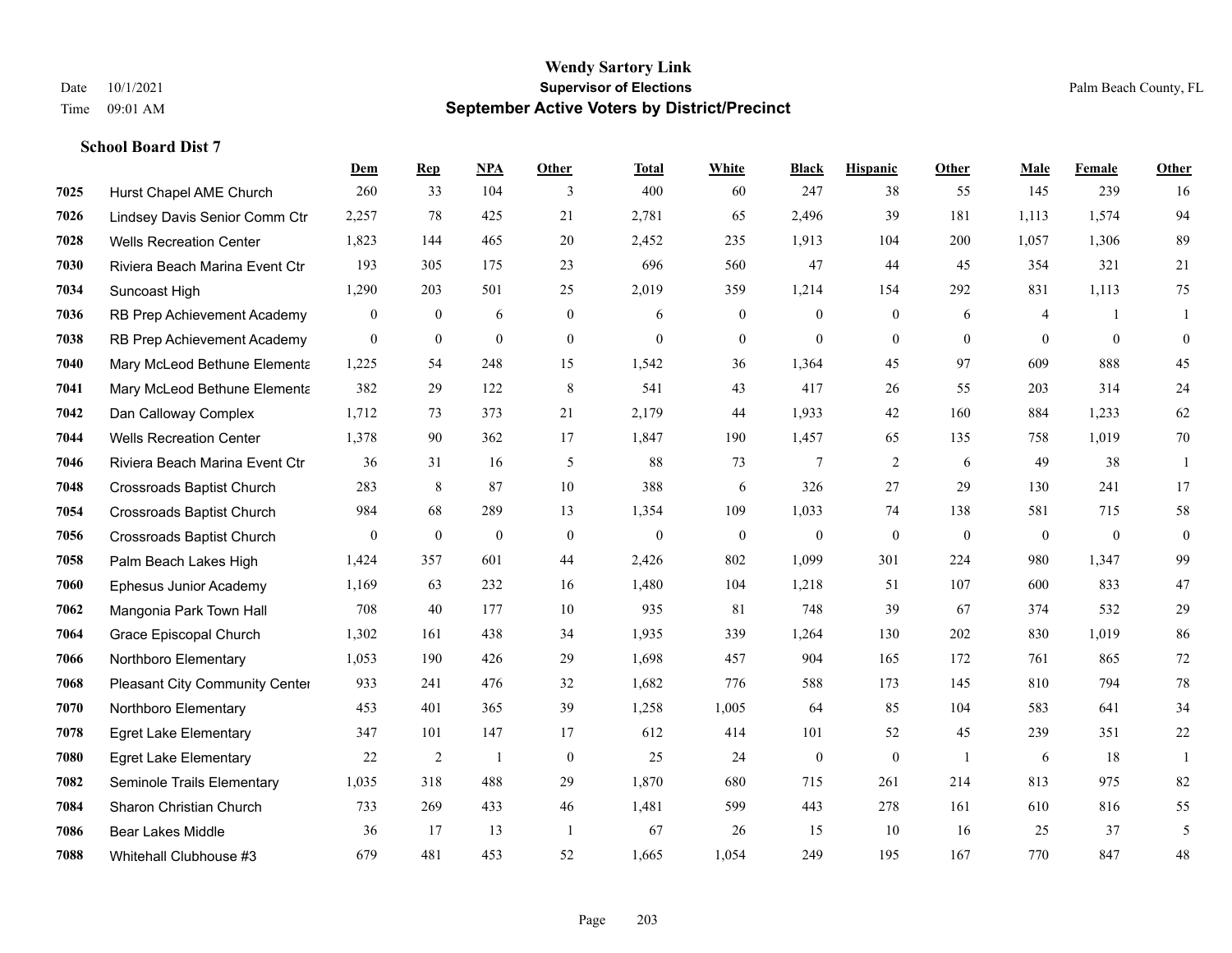|      |                                  | Dem            | <b>Rep</b>   | NPA            | <b>Other</b>     | <b>Total</b>   | White            | <b>Black</b>     | <b>Hispanic</b>  | Other        | <b>Male</b>    | Female         | <b>Other</b>     |
|------|----------------------------------|----------------|--------------|----------------|------------------|----------------|------------------|------------------|------------------|--------------|----------------|----------------|------------------|
| 7090 | Bear Lakes Middle                | 1,297          | 471          | 809            | 58               | 2,635          | 1,040            | 909              | 372              | 314          | 1,142          | 1,372          | 121              |
| 7092 | Palm Beach Lakes High            | 116            | 36           | 76             | 3                | 231            | 85               | 67               | 22               | 57           | 106            | 111            | 14               |
| 7094 | Salvation Army Activity Hall     | 601            | 77           | 284            | 10               | 972            | 158              | 507              | 129              | 178          | 414            | 511            | 47               |
| 7096 | Salvation Army Activity Hall     | 834            | 302          | 485            | 33               | 1,654          | 674              | 540              | 251              | 189          | 660            | 914            | 80               |
| 7098 | U M Church of Palm Beaches       | 22             | 17           | 18             | -1               | 58             | 45               | 2                | 9                | 2            | 30             | 24             | $\overline{4}$   |
| 7100 | U M Church of Palm Beaches       | 939            | 425          | 670            | 66               | 2,100          | 1,009            | 660              | 232              | 199          | 940            | 1,094          | 66               |
| 7102 | <b>First Christian Church</b>    | 748            | 183          | 322            | 25               | 1,278          | 416              | 633              | 104              | 125          | 489            | 743            | 46               |
| 7104 | WPB City Fire Station #5         | 736            | 389          | 423            | 27               | 1,575          | 973              | 268              | 188              | 146          | 683            | 841            | 51               |
| 7106 | Roosevelt Elementary             | 2,048          | 164          | 544            | 28               | 2,784          | 263              | 2,068            | 241              | 212          | 1,111          | 1,555          | 118              |
| 7108 | <b>Chamber of Commerce</b>       | 402            | 396          | 346            | 54               | 1,198          | 899              | 61               | 104              | 134          | 564            | 598            | 36               |
| 7110 | <b>Adult Education Center</b>    | 677            | 214          | 398            | 28               | 1,317          | 419              | 412              | 361              | 125          | 535            | 722            | 60               |
| 7112 | <b>Adult Education Center</b>    | 127            | 26           | 60             | 7                | 220            | 53               | 121              | 23               | 23           | 68             | 142            | $10\,$           |
| 7114 | <b>Adult Education Center</b>    | $\overline{0}$ | $\mathbf{0}$ | $\overline{0}$ | $\overline{0}$   | $\theta$       | $\mathbf{0}$     | $\mathbf{0}$     | $\mathbf{0}$     | $\theta$     | $\overline{0}$ | $\theta$       | $\boldsymbol{0}$ |
| 7116 | <b>Adult Education Center</b>    | $\mathbf{0}$   | $\mathbf{0}$ | $\overline{0}$ | $\boldsymbol{0}$ | $\mathbf{0}$   | $\boldsymbol{0}$ | $\boldsymbol{0}$ | $\boldsymbol{0}$ | $\mathbf{0}$ | $\mathbf{0}$   | $\overline{0}$ | $\mathbf{0}$     |
| 7118 | <b>Adult Education Center</b>    | 30             | 30           | 36             | 5                | 101            | 75               | 3                | 18               | 5            | 50             | 45             | 6                |
| 7120 | U M Church of Palm Beaches       | 282            | 109          | 179            | 9                | 579            | 204              | 213              | 107              | 55           | 250            | 297            | 32               |
| 7122 | U M Church of Palm Beaches       | $\mathbf{0}$   | $\mathbf{0}$ | $\mathbf{0}$   | $\mathbf{0}$     | $\overline{0}$ | $\mathbf{0}$     | $\mathbf{0}$     | $\mathbf{0}$     | $\theta$     | $\mathbf{0}$   | $\mathbf{0}$   | $\mathbf{0}$     |
| 7124 | <b>First Christian Church</b>    | 1,212          | 140          | 342            | 15               | 1,709          | 198              | 1,239            | 112              | 160          | 747            | 903            | 59               |
| 7126 | First Christian Church           | 1,498          | 496          | 754            | 84               | 2,832          | 1,092            | 1,044            | 401              | 295          | 1,168          | 1,552          | 112              |
| 7128 | <b>Westward Elementary</b>       | 1,938          | 124          | 467            | 25               | 2,554          | 159              | 2,091            | 118              | 186          | 1,022          | 1,448          | 84               |
| 7134 | <b>Adult Education Center</b>    | 801            | 172          | 396            | 22               | 1,391          | 300              | 662              | 286              | 143          | 609            | 715            | 67               |
| 7136 | <b>Haverhill Town Hall</b>       | 42             | 38           | 33             | $\overline{2}$   | 115            | 48               | 31               | 27               | 9            | 46             | 64             | 5                |
| 7138 | <b>Westgate Community Center</b> | 1,547          | 440          | 902            | 29               | 2,918          | 679              | 948              | 993              | 298          | 1,295          | 1,483          | 140              |
| 7148 | Howard Park Community Center     | 82             | 27           | 49             | $\tau$           | 165            | 79               | 37               | 29               | 20           | 81             | 77             | $\tau$           |
| 7149 | Roosevelt Elementary             | 57             | 11           | 46             | $\sqrt{2}$       | 116            | 17               | 47               | 33               | 19           | 53             | 53             | 10               |
| 7160 | South Grade Elementary           | 935            | 212          | 457            | 26               | 1,630          | 513              | 619              | 321              | 177          | 791            | 767            | 72               |
| 7162 | <b>Osborne Community Center</b>  | 854            | 122          | 369            | 24               | 1,369          | 248              | 700              | 284              | 137          | 623            | 686            | 60               |
| 7168 | <b>Maddock Park</b>              | 1,505          | 639          | 907            | 58               | 3,109          | 1,519            | 801              | 522              | 267          | 1,423          | 1,568          | 118              |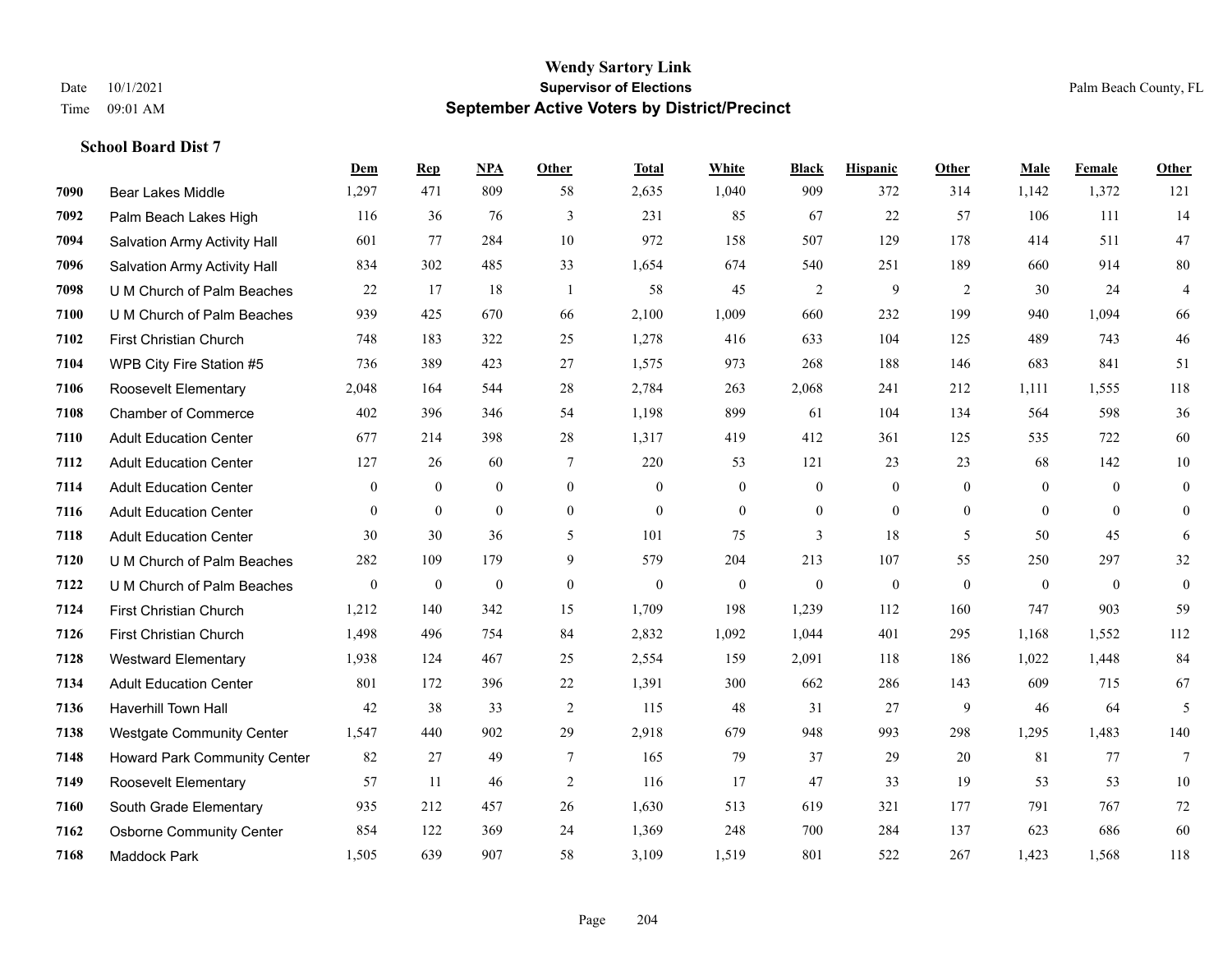|      |                                 | Dem            | <b>Rep</b>       | <b>NPA</b>       | Other          | <b>Total</b> | White          | <b>Black</b>     | <b>Hispanic</b> | Other          | Male           | Female         | Other          |
|------|---------------------------------|----------------|------------------|------------------|----------------|--------------|----------------|------------------|-----------------|----------------|----------------|----------------|----------------|
| 7170 | Lantana Town Hall               | 708            | 340              | 513              | 37             | 1,598        | 856            | 345              | 240             | 157            | 748            | 774            | 76             |
| 7174 | <b>Rolling Green Elementary</b> | 1,036          | 237              | 499              | 29             | 1,801        | 566            | 675              | 406             | 154            | 786            | 935            | 80             |
| 7175 | <b>Rolling Green Elementary</b> | $\overline{0}$ | $\boldsymbol{0}$ |                  | $\overline{0}$ |              | $\overline{0}$ | $\boldsymbol{0}$ |                 | $\overline{0}$ |                | $\overline{0}$ | $\overline{0}$ |
| 7176 | Hypoluxo Town Hall              | 187            | 87               | 111              | 9              | 394          | 220            | 82               | 64              | 28             | 169            | 215            | 10             |
| 7178 | Temple Beth Kodesh              | 1,521          | 190              | 546              | 30             | 2,287        | 436            | 1,305            | 350             | 196            | 1,017          | 1,165          | 105            |
| 7179 | Village Royale on the Green     | 805            | 225              | 347              | 24             | 1,401        | 582            | 564              | 139             | 116            | 592            | 745            | 64             |
| 7180 | St John Missionary Baptist Chr  | 1,757          | 133              | 460              | 18             | 2,368        | 235            | 1,763            | 171             | 199            | 993            | 1,274          | 101            |
| 7182 | Carolyn Sims Center             | 1,468          | 66               | 346              | 12             | 1,892        | 79             | 1,596            | 81              | 136            | 769            | 1,051          | 72             |
| 7184 | St John Missionary Baptist Chr  | 2              | $\overline{4}$   | $\boldsymbol{0}$ | $\overline{0}$ | 6            | 4              |                  | $\overline{0}$  |                | $\overline{4}$ | $\overline{2}$ | $\theta$       |
| 7186 | Boynton Beach Senior Center     | 1,470          | 413              | 715              | 54             | 2,652        | 1,058          | 1,072            | 274             | 248            | 1,229          | 1,305          | 118            |
| 7188 | <b>Forest Park Elementary</b>   | 847            | 532              | 576              | 60             | 2,015        | 1,395          | 269              | 181             | 170            | 847            | 1,095          | 73             |
| 7190 | Seacrest Presbyterian           | 1,053          | 609              | 785              | 60             | 2,507        | 1,579          | 449              | 244             | 235            | 1,194          | 1,213          | $100\,$        |
| 7192 | Lakeview Baptist Church         | 16             | 10               | 10               | 2              | 38           | 27             | $\overline{c}$   | 3               | 6              | 19             | 16             | 3              |
| 7194 | Delray Beach Community Cente    | 572            | 345              | 417              | 41             | 1,375        | 991            | 190              | 101             | 93             | 696            | 634            | 45             |
| 7196 | Atlantic High Auditorium        | 1,513          | 235              | 506              | 20             | 2,274        | 590            | 1,351            | 121             | 212            | 1,040          | 1,141          | 93             |
| 7200 | Pompey Park Recreation Center   | 1,320          | 235              | 423              | 26             | 2,004        | 483            | 1,286            | 106             | 129            | 902            | 1,045          | 57             |
| 7202 | 505 Club                        | 648            | 387              | 432              | 38             | 1,505        | 1,072          | 231              | 74              | 128            | 789            | 667            | 49             |
| 7208 | Atlantic High Media Center      | 745            | 179              | 307              | 22             | 1,253        | 536            | 527              | 81              | 109            | 536            | 676            | 41             |
| 7210 | Village Academy                 | 1,743          | 99               | 403              | 17             | 2,262        | 125            | 1,836            | 140             | 161            | 919            | 1,251          | 92             |
| 7212 | Delray Beach Library            | 1,301          | 223              | 472              | 29             | 2,025        | 546            | 1,191            | 116             | 172            | 978            | 980            | 67             |
| 7214 | Delray Beach Community Cente    | 867            | 310              | 475              | 36             | 1,688        | 785            | 546              | 206             | 151            | 815            | 804            | 69             |
|      | <b>School Board Dist 7</b>      | 70,140         | 17,513           | 30,283           | 2,112          | 120,048      | 39,521         | 55,845           | 13,646          | 11,036         | 52,468         | 62,890         | 4,690          |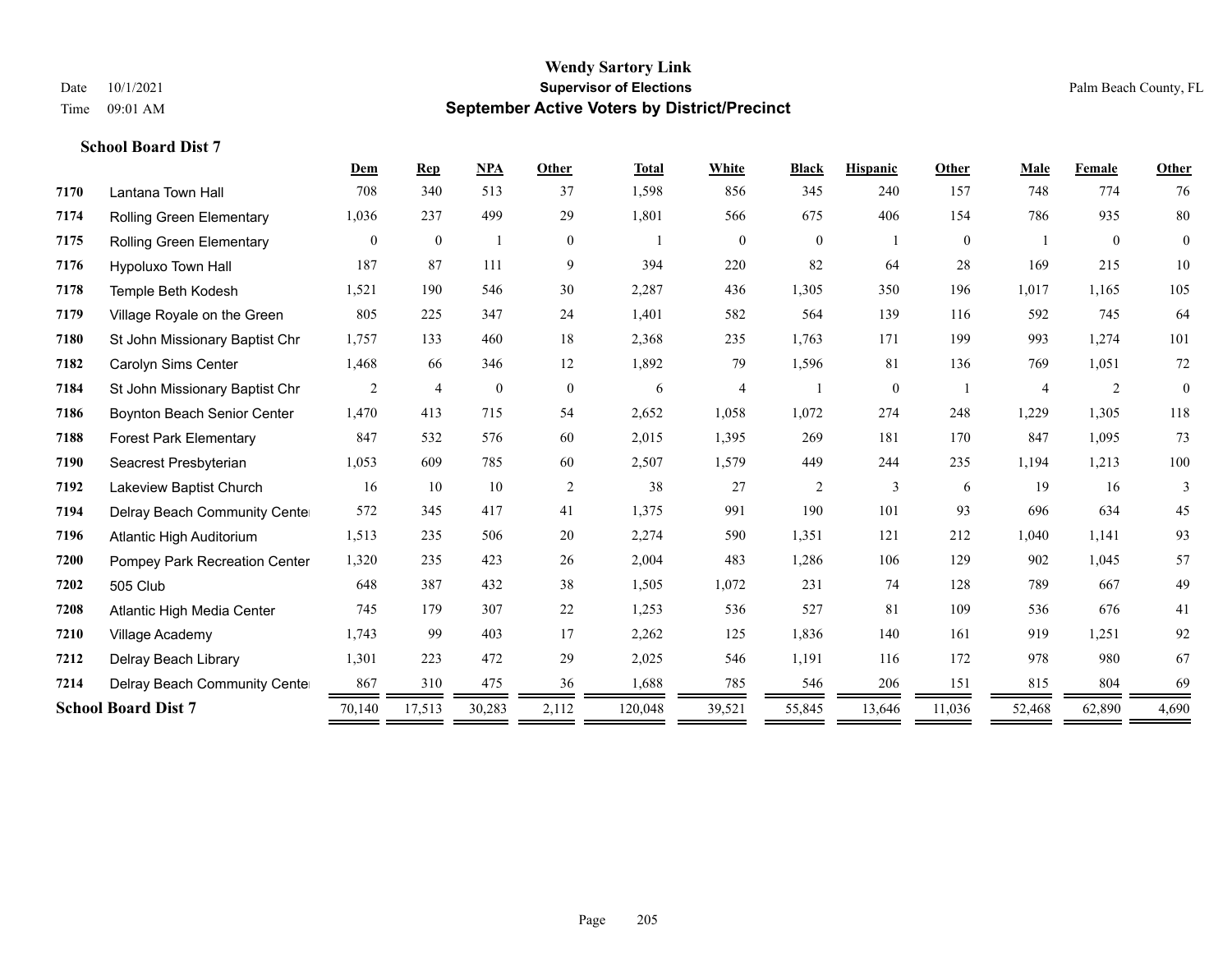|      |                                     | Dem              | <b>Rep</b>       | NPA              | <b>Other</b>   | <b>Total</b> | <b>White</b>     | <b>Black</b>     | <b>Hispanic</b> | <b>Other</b> | <b>Male</b>  | <b>Female</b>  | <b>Other</b>     |
|------|-------------------------------------|------------------|------------------|------------------|----------------|--------------|------------------|------------------|-----------------|--------------|--------------|----------------|------------------|
| 1002 | <b>Canal Point Community Center</b> | $\mathbf{0}$     | $\mathbf{0}$     | $\boldsymbol{0}$ | $\Omega$       | $\Omega$     | $\theta$         | $\theta$         | $\mathbf{0}$    | $\Omega$     | $\theta$     | $\theta$       | $\Omega$         |
| 1004 | Pierce Hammock Elementary           | 2                | 3                | 3                | $\Omega$       | 8            | 8                | $\theta$         | $\mathbf{0}$    | $\Omega$     | 3            | 5              | $\Omega$         |
| 1006 | Journey Church of Jupiter           | $\Omega$         | $\theta$         | $\theta$         | $\Omega$       | $\Omega$     | $\Omega$         | $\Omega$         | $\theta$        | $\Omega$     | $\Omega$     | $\Omega$       |                  |
| 1008 | Journey Church of Jupiter           |                  | $\mathbf{0}$     | $\mathbf{0}$     | $\mathbf{0}$   | $\theta$     | $\mathbf{0}$     | $\overline{0}$   | $\mathbf{0}$    | $\Omega$     | $\mathbf{0}$ | $\theta$       |                  |
| 1010 | Journey Church of Jupiter           | 0                | $\theta$         | $\mathbf{0}$     | $\Omega$       | $\Omega$     | $\overline{0}$   | $\Omega$         | $\theta$        | $\Omega$     | $\theta$     | $\Omega$       | $\Omega$         |
| 1012 | Caloosa POA Meeting Room            |                  | $\mathbf{0}$     | $\mathbf{0}$     | $\Omega$       | $\theta$     | $\mathbf{0}$     | $\Omega$         | $\mathbf{0}$    | $\Omega$     | $\theta$     | $\Omega$       |                  |
| 1014 | Caloosa POA Meeting Room            | $\Omega$         | $\mathbf{1}$     | $\mathbf{0}$     | $\theta$       |              |                  | $\overline{0}$   | $\mathbf{0}$    | $\theta$     | $\theta$     | $\theta$       |                  |
| 1016 | Journey Church of Jupiter           | $\Omega$         | $\mathbf{0}$     | $\theta$         | $\Omega$       | $\theta$     | $\theta$         | $\theta$         | $\theta$        | $\Omega$     | $\Omega$     | $\Omega$       | $\Omega$         |
| 1018 | Calvary Church of Jupiter           | 445              | 832              | 471              | 49             | 1,797        | 1,590            | 20               | 94              | 93           | 850          | 892            | 55               |
| 1019 | Calvary Church of Jupiter           | 195              | 381              | 218              | 10             | 804          | 724              | 1                | 44              | 35           | 387          | 401            | 16               |
| 1020 | Caloosa POA Meeting Room            | $\mathbf{0}$     | $\boldsymbol{0}$ | $\boldsymbol{0}$ | $\theta$       | $\mathbf{0}$ | $\mathbf{0}$     | $\mathbf{0}$     | $\mathbf{0}$    | $\theta$     | $\mathbf{0}$ | $\overline{0}$ | $\mathbf{0}$     |
| 1022 | Journey Church of Jupiter           | 685              | 1,241            | 768              | 59             | 2,753        | 2,353            | 35               | 180             | 185          | 1,319        | 1,351          | 83               |
| 1024 | Calvary Church of Jupiter           | 7                | 9                | $\overline{7}$   | $\theta$       | 23           | 23               | $\mathbf{0}$     | $\mathbf{0}$    | $\theta$     | 12           | 11             | $\mathbf{0}$     |
| 1026 | Calvary Church of Jupiter           | 333              | 620              | 338              | 25             | 1,316        | 1,163            | 11               | 78              | 64           | 627          | 655            | 34               |
| 1028 | Jupiter Farms Elementary            | 538              | 1,003            | 582              | 64             | 2,187        | 1,906            | 15               | 136             | 130          | 1,058        | 1,064          | 65               |
| 1030 | Calvary Church of Jupiter           | 16               | 37               | 24               | $\overline{4}$ | 81           | 74               | $\mathbf{0}$     | $\overline{4}$  | 3            | 39           | 39             | 3                |
| 1032 | Jupiter Farms Park Community I      | 306              | 572              | 353              | 29             | 1,260        | 1,059            | 13               | 108             | 80           | 618          | 601            | 41               |
| 1170 | Caloosa POA Meeting Room            | $\boldsymbol{0}$ | $\boldsymbol{0}$ | $\boldsymbol{0}$ | $\mathbf{0}$   | $\mathbf{0}$ | $\boldsymbol{0}$ | $\boldsymbol{0}$ | $\mathbf{0}$    | $\theta$     | $\theta$     | $\theta$       | $\mathbf{0}$     |
| 1172 | Caloosa POA Meeting Room            | 128              | 279              | 122              | 9              | 538          | 459              | 13               | 23              | 43           | 246          | 273            | 19               |
| 1218 | Osceola Creek Middle                |                  | $\mathbf{0}$     | $\mathbf{0}$     | $\theta$       | $\mathbf{1}$ |                  | $\mathbf{0}$     | $\mathbf{0}$    | $\theta$     | -1           | $\theta$       | $\theta$         |
| 1220 | Pierce Hammock Elementary           | $\theta$         | $\mathbf{0}$     | $\theta$         | $\Omega$       | $\theta$     | $\theta$         | $\theta$         | $\theta$        | $\Omega$     | $\Omega$     | $\Omega$       | $\theta$         |
| 6002 | <b>Canal Point Community Center</b> | 82               | 101              | 59               | -1             | 243          | 104              | 38               | 86              | 15           | 107          | 126            | $10\,$           |
| 6004 | Pahokee Recreation Center           | 955              | 174              | 229              | 5              | 1,363        | 178              | 880              | 222             | 83           | 561          | 754            | $48\,$           |
| 6006 | Pahokee Recreation Center           | 994              | 168              | 269              | 13             | 1,444        | 121              | 843              | 382             | 98           | 641          | 722            | 81               |
| 6008 | Pahokee High                        | 520              | 21               | 103              | $\overline{2}$ | 646          | $\tau$           | 592              | 3               | 44           | 190          | 423            | 33               |
| 6010 | <b>Canal Point Community Center</b> | 25               | 6                | 6                | $\mathbf{0}$   | 37           | 12               | 20               | 2               | 3            | 21           | 16             | $\boldsymbol{0}$ |
| 6012 | Belle Glade Library/Civic Ctr       | 176              | 29               | 60               | $\theta$       | 265          | 30               | 145              | 77              | 13           | 103          | 151            | 11               |
| 6029 | Belle Glade Library/Civic Ctr       |                  | $\Omega$         | $\Omega$         | $\Omega$       |              | $\theta$         |                  | $\Omega$        | $\Omega$     |              | $\theta$       | $\theta$         |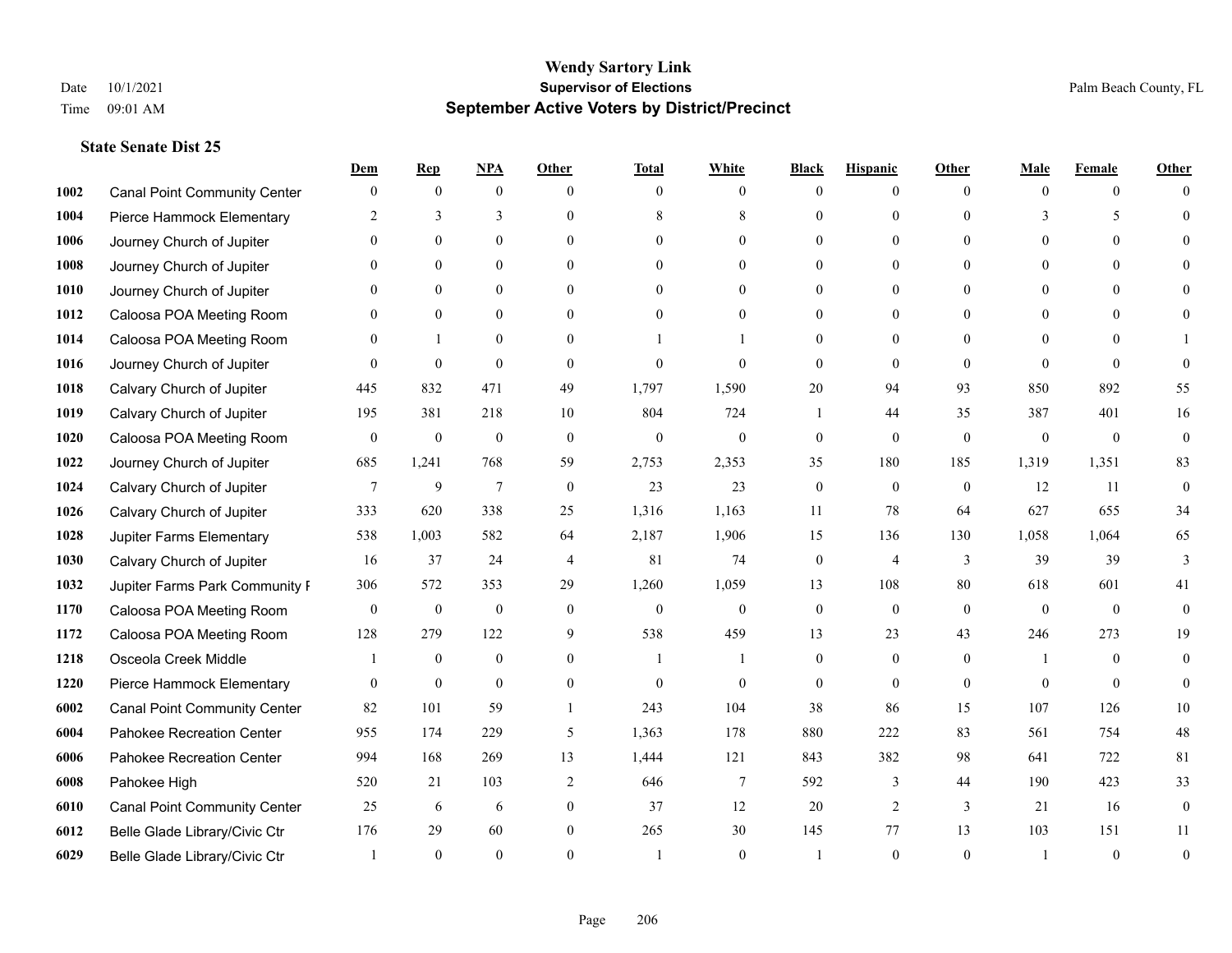# **Dem Rep NPA Other Total White Black Hispanic Other Male Female Other State Senate Dist 25**

| 6040 | Osceola Creek Middle          | 101      | 128      | 102      |                | 332      | 251      | 13       | 33       | 35       | 155      | 161      | 16             |
|------|-------------------------------|----------|----------|----------|----------------|----------|----------|----------|----------|----------|----------|----------|----------------|
| 6042 | Osceola Creek Middle          | 989      | 1,213    | 1,038    | 62             | 3,302    | 2,119    | 429      | 488      | 266      | 1,571    | 1,622    | 109            |
| 6044 | <b>Frontier Elementary</b>    | 910      | 977      | 782      | 59             | 2,728    | 1,736    | 417      | 344      | 231      | 1,280    | 1,363    | 85             |
| 6045 | Acreage Branch Library        | 204      | 267      | 177      | 10             | 658      | 418      | 81       | 90       | 69       | 315      | 312      | 31             |
| 6046 | Pierce Hammock Elementary     | 802      | 959      | 754      | 48             | 2,563    | 1,644    | 360      | 322      | 237      | 1,239    | 1,226    | 98             |
| 6073 | Seminole Ridge High           | $\theta$ | $\theta$ | $\theta$ | $\theta$       | $\theta$ | $\Omega$ | $\Omega$ | $\Omega$ | $\theta$ | $\Omega$ | $\theta$ | $\theta$       |
| 6082 | PBSC Loxahatchee Groves Can   | 11       | 6        | 14       | $\overline{2}$ | 33       | 28       | $\theta$ |          |          | 13       | 20       | $\overline{0}$ |
| 6084 | PBSC Loxahatchee Groves Can   | 275      | 405      | 334      | 38             | 1,052    | 659      | 64       | 226      | 103      | 518      | 518      | 16             |
| 6086 | PBSC Loxahatchee Groves Can   | 266      | 415      | 244      | 20             | 945      | 690      | 93       | 86       | 76       | 431      | 485      | 29             |
| 6088 | Seminole Ridge High           | 533      | 688      | 546      | 40             | 1,807    | 1,158    | 216      | 291      | 142      | 854      | 899      | 54             |
| 6090 | Loxahatchee Groves Elementary | 767      | 885      | 748      | 58             | 2,458    | 1,525    | 280      | 443      | 210      | 1,188    | 1,178    | 92             |
| 6092 | PBSC Loxahatchee Groves Can   | 173      | 225      | 142      | 16             | 556      | 359      | 45       | 108      | 44       | 267      | 268      | 21             |
|      | <b>State Senate Dist 25</b>   | 10,440   | 11,645   | 8,493    | 624            | 31,202   | 20,400   | 4,625    | 3,873    | 2,304    | 14,615   | 15,536   | 1,051          |
|      |                               |          |          |          |                |          |          |          |          |          |          |          |                |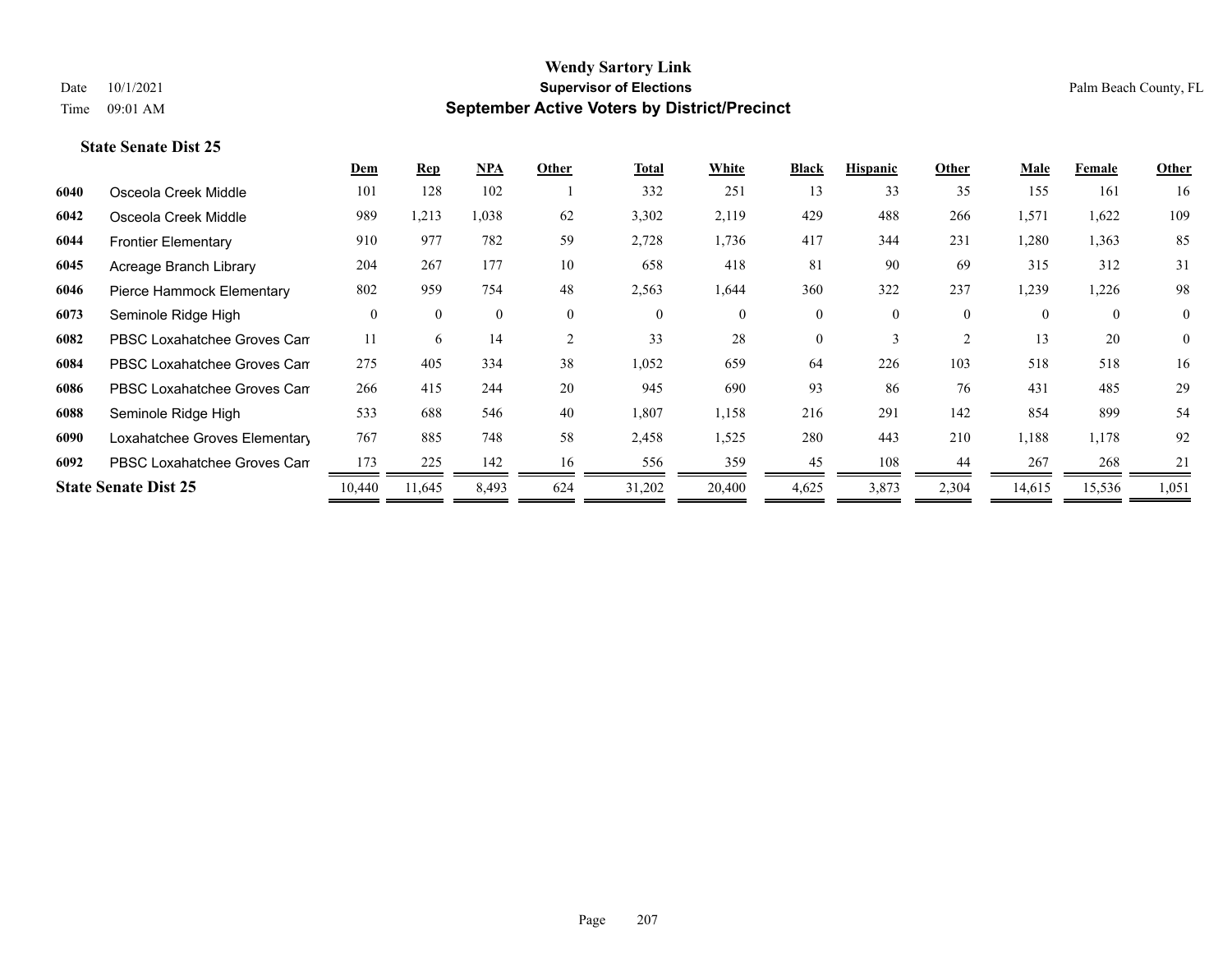|      |                                  | Dem   | <b>Rep</b> | NPA | <b>Other</b>   | <b>Total</b> | <b>White</b> | <b>Black</b> | <b>Hispanic</b> | <b>Other</b> | <b>Male</b> | <b>Female</b> | Other          |
|------|----------------------------------|-------|------------|-----|----------------|--------------|--------------|--------------|-----------------|--------------|-------------|---------------|----------------|
| 2146 | Village Walk HOA Clubhouse       | 544   | 533        | 429 | 43             | 1,549        | 1,201        | 58           | 138             | 152          | 640         | 854           | 55             |
| 3084 | Lakes of Sherbrooke              | 701   | 642        | 580 | 53             | 1,976        | 1,333        | 191          | 286             | 166          | 863         | 1,037         | 76             |
| 3090 | <b>Woodlands Middle</b>          | 1,443 | 822        | 638 | 51             | 2,954        | 2,385        | 175          | 116             | 278          | 1,347       | 1,519         | $88\,$         |
| 3092 | Lacuna HOA Clubhouse             | 1,203 | 750        | 749 | 66             | 2,768        | 1,922        | 275          | 308             | 263          | 1,267       | 1,413         | 88             |
| 3120 | Valencia Shores Social Club      | 1,219 | 585        | 576 | 46             | 2,426        | 2,140        | 68           | 82              | 136          | 1,111       | 1,260         | 55             |
| 3122 | Boynton Beach Community Chur     | 907   | 408        | 341 | 33             | 1,689        | 1,513        | 34           | 51              | 91           | 694         | 955           | 40             |
| 4128 | St Lucy Catholic Church          | 614   | 905        | 621 | 42             | 2,182        | 1,950        | 14           | 76              | 142          | 987         | 1,126         | 69             |
| 4129 | St Lucy Catholic Church          | 31    | 60         | 29  | $\overline{2}$ | 122          | 107          | $\mathbf{0}$ | $\overline{4}$  | 11           | 53          | 67            | $\overline{c}$ |
| 4130 | Omni Middle                      | 638   | 619        | 534 | 35             | 1,826        | 1,501        | 33           | 136             | 156          | 852         | 922           | 52             |
| 4132 | Calusa Elementary                | 379   | 397        | 316 | 25             | 1,117        | 923          | 15           | 95              | 84           | 456         | 621           | 40             |
| 4134 | Above and Beyond Community (     | 406   | 564        | 427 | 37             | 1,434        | 1,161        | 40           | 128             | 105          | 675         | 712           | 47             |
| 4136 | Above and Beyond Community (     | 642   | 614        | 577 | 45             | 1,878        | 1,400        | 48           | 221             | 209          | 802         | 1,003         | 73             |
| 4138 | Ascension Catholic Church        | 806   | 1,185      | 893 | 68             | 2,952        | 2,309        | 160          | 231             | 252          | 1,391       | 1,464         | 97             |
| 4140 | <b>Broken Sound Club</b>         | 260   | 206        | 185 | 14             | 665          | 494          | 24           | 83              | 64           | 273         | 374           | 18             |
| 4142 | Woodfield Country Club HOA       | 839   | 746        | 726 | 54             | 2,365        | 2,120        | 12           | 65              | 168          | 1,083       | 1,190         | 92             |
| 4144 | Seasons HOA Clubhouse            | 225   | 207        | 169 | 10             | 611          | 504          | 8            | 36              | 63           | 293         | 289           | 29             |
| 4146 | <b>Broken Sound Club</b>         | 528   | 374        | 336 | 17             | 1,255        | 1,149        | 12           | 31              | 63           | 566         | 657           | 32             |
| 4148 | <b>Broken Sound Club</b>         | 561   | 417        | 434 | 40             | 1,452        | 1,142        | 65           | 139             | 106          | 665         | 750           | 37             |
| 4150 | Patch Reef Park Community Cer    | 580   | 547        | 589 | 69             | 1,785        | 1,372        | 69           | 160             | 184          | 842         | 896           | 47             |
| 4152 | Boca Delray Lodge #171           | 629   | 640        | 648 | 51             | 1,968        | 1,445        | 73           | 224             | 226          | 894         | 991           | 83             |
| 4154 | <b>Ascension Catholic Church</b> | 416   | 418        | 329 | 33             | 1,196        | 872          | 85           | 104             | 135          | 582         | 568           | 46             |
| 4156 | St Lucy Catholic Church          | 529   | 552        | 412 | 35             | 1,528        | 1,344        | 6            | 65              | 113          | 711         | 774           | 43             |
| 4158 | Spanish River High               | 943   | 732        | 754 | 42             | 2,471        | 1,956        | 49           | 217             | 249          | 1,181       | 1,185         | 105            |
| 4160 | Greater BR Swim & Racquet Ctr    | 427   | 407        | 351 | 20             | 1,205        | 976          | 18           | 89              | 122          | 557         | 605           | 43             |
| 4162 | Patch Reef Park Community Cer    | 545   | 482        | 439 | 20             | 1,486        | 1,135        | 31           | 114             | 206          | 678         | 735           | 73             |
| 4164 | Safe Schools Institute           | 596   | 642        | 562 | 35             | 1,835        | 1,473        | 29           | 171             | 162          | 855         | 889           | 91             |
| 4166 | FAU Arena Lobby                  | 779   | 449        | 598 | 28             | 1,854        | 1,050        | 301          | 265             | 238          | 828         | 926           | 100            |
| 4168 | JC Mitchell Elementary           | 702   | 562        | 604 | 50             | 1,918        | 1,325        | 83           | 243             | 267          | 834         | 969           | 115            |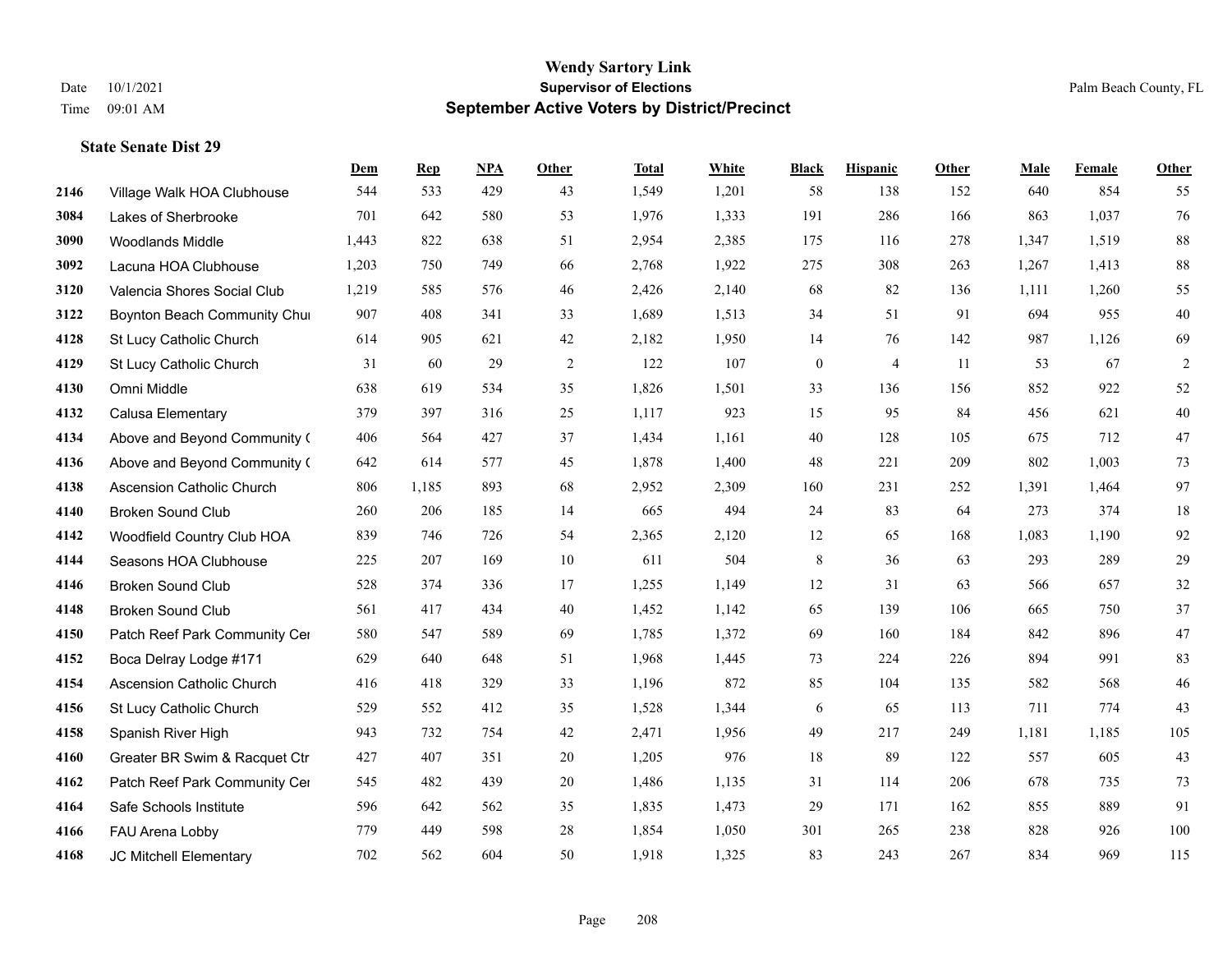|      |                                    | Dem | <b>Rep</b> | NPA | <b>Other</b> | <b>Total</b> | <b>White</b> | <b>Black</b> | <b>Hispanic</b> | <b>Other</b> | <b>Male</b> | <b>Female</b> | Other  |
|------|------------------------------------|-----|------------|-----|--------------|--------------|--------------|--------------|-----------------|--------------|-------------|---------------|--------|
| 4170 | Spanish River Library              | 903 | 1,038      | 866 | 49           | 2,856        | 2,219        | 100          | 264             | 273          | 1,352       | 1,405         | 99     |
| 4172 | Marine Safety Headquarters         | 665 | 684        | 587 | 59           | 1,995        | 1,749        | 16           | 94              | 136          | 891         | 1,049         | 55     |
| 4174 | Sugar Sand Park Comm Center        | 307 | 272        | 267 | 15           | 861          | 743          | 5            | 52              | 61           | 404         | 421           | 36     |
| 4176 | Sugar Sand Park Comm Center        | 928 | 701        | 724 | 67           | 2,420        | 1,778        | 73           | 320             | 249          | 1,052       | 1,266         | 102    |
| 4178 | Sugar Sand Park Comm Center        | 757 | 644        | 514 | 45           | 1,960        | 1,565        | $42\,$       | 196             | 157          | 795         | 1,101         | 64     |
| 4180 | Del Prado Elementary               | 570 | 571        | 557 | 35           | 1,733        | 1,238        | 50           | 241             | 204          | 786         | 849           | 98     |
| 4182 | Greater BR Swim & Racquet Ctr      | 870 | 590        | 728 | 54           | 2,242        | 1,522        | 79           | 401             | 240          | 940         | 1,210         | 92     |
| 4184 | Boca Raton Middle                  | 557 | 605        | 554 | 38           | 1,754        | 1,322        | 58           | 205             | 169          | 823         | 881           | $50\,$ |
| 4186 | The Volen Center                   | 548 | 507        | 454 | 30           | 1,539        | 1,063        | 127          | 165             | 184          | 702         | 773           | 64     |
| 4188 | Elks Lodge of Boca Raton           | 894 | 520        | 596 | 57           | 2,067        | 1,205        | 320          | 311             | 231          | 926         | 1,046         | 95     |
| 4190 | St Gregory Episcopal Church        | 740 | 1,069      | 798 | 73           | 2,680        | 2,253        | 26           | 178             | 223          | 1,308       | 1,282         | 90     |
| 4192 | Verde K-8 School                   | 562 | 962        | 710 | 47           | 2,281        | 1,820        | 47           | 132             | 282          | 1,054       | 1,103         | 124    |
| 4194 | Del Prado Elementary               | 540 | 328        | 309 | 29           | 1,206        | 1,026        | 23           | 60              | 97           | 508         | 666           | 32     |
| 4196 | Good Shepherd Lutheran             | 703 | 432        | 448 | 23           | 1,606        | 1,380        | $30\,$       | 83              | 113          | 674         | 891           | 41     |
| 4198 | Verde K-8 School                   | 625 | 467        | 513 | 35           | 1,640        | 1,029        | 117          | 310             | 184          | 670         | 897           | 73     |
| 4200 | Verde K-8 School                   | 402 | 345        | 299 | 21           | 1,067        | 794          | 8            | 172             | 93           | 428         | 611           | $28\,$ |
| 4202 | Greater BR Swim & Racquet Ctr      | 782 | 590        | 625 | 32           | 2,029        | 1,580        | 31           | 237             | 181          | 827         | 1,127         | 75     |
| 4204 | Sugar Sand Park Comm Center        | 742 | 443        | 591 | 39           | 1,815        | 1,140        | 141          | 318             | 216          | 814         | 933           | 68     |
| 4206 | Good Shepherd Lutheran             | 676 | 479        | 508 | 33           | 1,696        | 1,343        | 34           | 178             | 141          | 686         | 953           | 57     |
| 4208 | Hammock Pointe Elementary          | 860 | 586        | 478 | 35           | 1,959        | 1,686        | 10           | 118             | 145          | 776         | 1,129         | 54     |
| 4210 | Sugar Sand Park Comm Center        | 644 | 830        | 676 | 43           | 2,193        | 1,728        | 30           | 263             | 172          | 1,011       | 1,110         | $72\,$ |
| 4212 | Center for Spiritual Living        | 624 | 804        | 587 | 37           | 2,052        | 1,717        | 33           | 162             | 140          | 974         | 1,016         | 62     |
| 4214 | Calvary Chapel Boca Raton - 4th    | 628 | 859        | 642 | 65           | 2,194        | 1,752        | $44\,$       | 231             | 167          | 1,017       | 1,098         | 79     |
| 4216 | Calvary Chapel Boca Raton - Kir    | 672 | 1,067      | 691 | 62           | 2,492        | 2,097        | $20\,$       | 179             | 196          | 1,176       | 1,226         | $90\,$ |
| 4218 | <b>Grace Community Church</b>      | 454 | 848        | 539 | 59           | 1,900        | 1,576        | 31           | 138             | 155          | 878         | 939           | 83     |
| 4220 | <b>Boca Raton Community Center</b> | 463 | 394        | 454 | 44           | 1,355        | 872          | 100          | 234             | 149          | 601         | 711           | 43     |
| 4222 | Boca Raton Downtown Library        | 942 | 1,107      | 907 | 86           | 3,042        | 2,558        | 65           | 181             | 238          | 1,371       | 1,556         | 115    |
| 4224 | <b>Grace Community Church</b>      | 513 | 1,110      | 738 | 62           | 2,423        | 1,991        | 56           | 181             | 195          | 1,138       | 1,204         | 81     |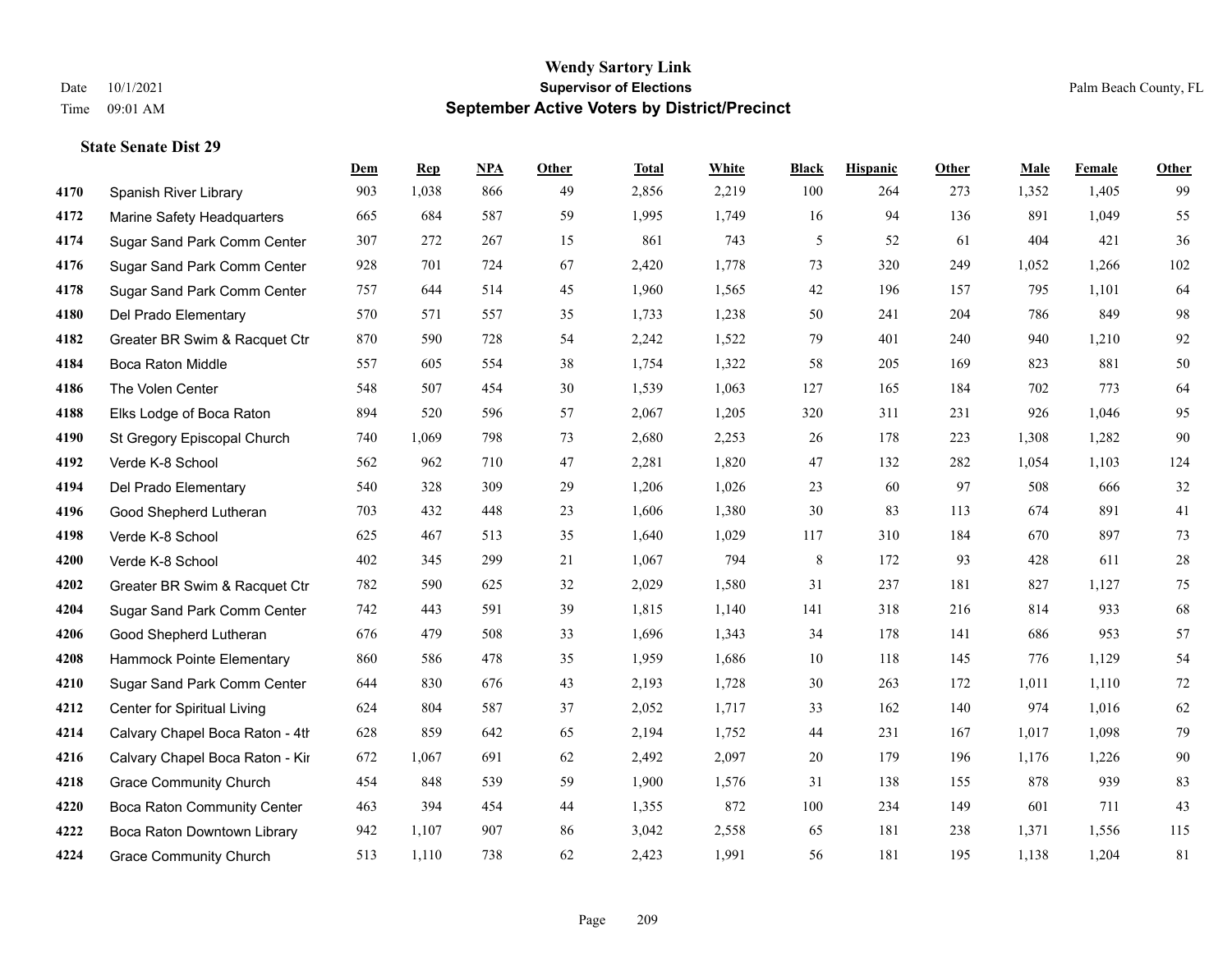|      |                                    | Dem    | <b>Rep</b>       | NPA            | <b>Other</b>     | <b>Total</b>   | <b>White</b>   | <b>Black</b>     | <b>Hispanic</b>  | <b>Other</b> | <b>Male</b> | Female         | <b>Other</b>     |
|------|------------------------------------|--------|------------------|----------------|------------------|----------------|----------------|------------------|------------------|--------------|-------------|----------------|------------------|
| 4226 | St Gregory Episcopal Church        | 218    | 384              | 278            | 23               | 903            | 812            | 7                | 31               | 53           | 428         | 451            | 24               |
| 4228 | <b>Boca Raton Community Center</b> | 519    | 656              | 507            | 50               | 1,732          | 1,484          | 16               | 97               | 135          | 778         | 905            | 49               |
| 4230 | Boca Raton Downtown Library        | 313    | 446              | 329            | 22               | 1,110          | 972            | 9                | 55               | 74           | 523         | 565            | $22\,$           |
| 5003 | Faith Farm Tabernacle              | 495    | 343              | 438            | 27               | 1,303          | 787            | 138              | 202              | 176          | 581         | 677            | 45               |
| 5004 | Faith Farm Tabernacle              | 3      | 2                | 2              | $\mathbf{0}$     | $\tau$         | $\overline{4}$ | $\mathbf{0}$     | 3                | $\theta$     | 6           | $\overline{1}$ | $\mathbf{0}$     |
| 5007 | Faith Farm Tabernacle              | 5      | $\boldsymbol{0}$ | $\overline{2}$ | $\boldsymbol{0}$ | $\overline{7}$ | 6              | $\boldsymbol{0}$ | $\boldsymbol{0}$ | -1           | 5           | $\overline{2}$ | $\mathbf{0}$     |
| 5054 | Our Lady Queen of Peace            | 1,167  | 1,211            | 1,015          | 90               | 3,483          | 2,798          | 100              | 208              | 377          | 1,616       | 1,725          | 142              |
| 5090 | Gleneagles CC-Strathearn Sat       | 962    | 472              | 479            | 34               | 1,947          | 1,672          | 36               | 114              | 125          | 818         | 1,080          | 49               |
| 5092 | Gleneagles CC-Clunie Satellite     | 788    | 324              | 355            | 23               | 1,490          | 1,279          | 71               | 66               | 74           | 639         | 817            | 34               |
| 5094 | Kings Point Clubhouse              | 375    | 188              | 174            | 15               | 752            | 603            | 28               | 72               | 49           | 291         | 430            | 31               |
| 5096 | Monaco Clubhouse                   | 901    | 503              | 483            | 41               | 1,928          | 1,497          | 93               | 192              | 146          | 786         | 1.063          | 79               |
| 5098 | Lakes of Delray Clubhouse          | 382    | 231              | 157            | 14               | 784            | 696            | 9                | 40               | 39           | 300         | 469            | 15               |
| 5100 | <b>Kings Point Flanders</b>        | 906    | 412              | 392            | 30               | 1,740          | 1,394          | 76               | 155              | 115          | 698         | 984            | 58               |
| 5102 | Lakes of Delray Clubhouse          | 895    | 310              | 367            | 40               | 1,612          | 1,324          | 67               | 116              | 105          | 625         | 936            | 51               |
| 5104 | <b>Kings Point Flanders</b>        | 896    | 386              | 356            | 38               | 1,676          | 1,327          | 72               | 157              | 120          | 653         | 954            | 69               |
| 5106 | Las Verdes Clubhouse               | 975    | 615              | 709            | 56               | 2,355          | 1,649          | 214              | 293              | 199          | 1,059       | 1,218          | 78               |
| 5108 | West Boca Branch Library           | 1,415  | 1,500            | 1,390          | 103              | 4,408          | 3,645          | 107              | 260              | 396          | 2,075       | 2,200          | 133              |
| 5110 | South County Civic Center          | 523    | 518              | 407            | 28               | 1,476          | 1,339          | 6                | 28               | 103          | 698         | 737            | 41               |
| 5111 | Morikami Park Elementary           | 44     | 61               | 50             | 3                | 158            | 150            | $\boldsymbol{0}$ | $\overline{3}$   | 5            | 72          | 85             | $\overline{1}$   |
| 5112 | Morikami Park Elementary           | 546    | 622              | 494            | 40               | 1,702          | 1,478          | $20\,$           | 52               | 152          | 787         | 875            | $40\,$           |
| 5113 | Morikami Park Elementary           | 18     | 39               | 24             | $\overline{2}$   | 83             | 67             | $\mathbf{0}$     | 6                | 10           | 35          | 41             | $\tau$           |
| 5114 | South County Civic Center          | 255    | 200              | 193            | $10\,$           | 658            | 542            | 8                | 28               | 80           | 300         | 330            | $28\,$           |
| 5115 | Spanish River High                 | 84     | 107              | 84             | 12               | 287            | 231            | 4                | 23               | 29           | 144         | 140            | 3                |
| 5116 | The Polo Club of Boca Raton        | 648    | 502              | 433            | 23               | 1,606          | 1,462          | 18               | 27               | 99           | 701         | 856            | 49               |
| 5117 | The Polo Club of Boca Raton        | 302    | 188              | 195            | 18               | 703            | 641            | $\mathbf{1}$     | 9                | 52           | 287         | 391            | 25               |
| 5118 | South County Civic Center          | 175    | 114              | 104            | 7                | 400            | 335            | 8                | 33               | 24           | 168         | 221            | 11               |
| 5119 | The Polo Club of Boca Raton        | 37     | 30               | 31             | 2                | 100            | 92             | 2                | 3                | 3            | 45          | 54             |                  |
| 5120 | Delray Beach First Baptist         | $\tau$ | $\mathbf{1}$     | $\theta$       |                  | 9              | 8              |                  | $\theta$         | $\theta$     | 3           | 6              | $\boldsymbol{0}$ |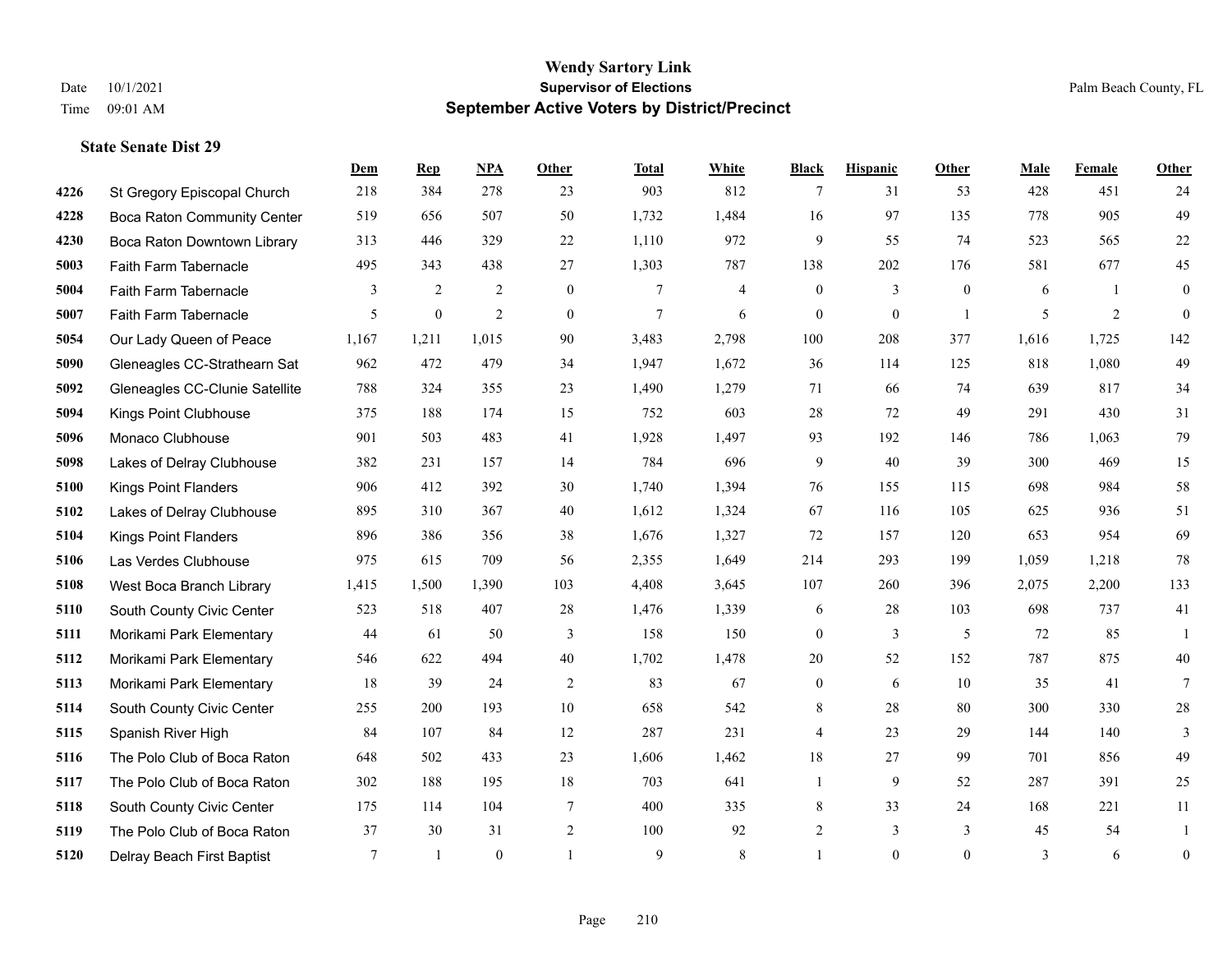|      |                                    | Dem   | <b>Rep</b> | NPA | <b>Other</b>   | <b>Total</b> | <b>White</b> | <b>Black</b>             | <b>Hispanic</b> | <b>Other</b> | <b>Male</b> | <b>Female</b> | <b>Other</b> |
|------|------------------------------------|-------|------------|-----|----------------|--------------|--------------|--------------------------|-----------------|--------------|-------------|---------------|--------------|
| 5122 | Delray Beach First Baptist         | 282   | 176        | 201 | 10             | 669          | 432          | 35                       | 122             | 80           | 286         | 351           | 32           |
| 5124 | Delray Beach First Baptist         | 160   | 113        | 111 | $\overline{1}$ | 385          | 326          | 9                        | 25              | 25           | 151         | 220           | 14           |
| 5126 | Boca Delray Clubhouse              | 251   | 114        | 119 | 11             | 495          | 445          | 8                        | 17              | 25           | 204         | 280           | 11           |
| 5128 | <b>Sunrise Park Elementary</b>     | 758   | 502        | 572 | 38             | 1,870        | 1,239        | 102                      | 278             | 251          | 846         | 962           | 62           |
| 5130 | Coconut Cove Waterpark - Meet      | 648   | 548        | 535 | 26             | 1,757        | 1,288        | 31                       | 166             | 272          | 797         | 876           | 84           |
| 5132 | <b>Eagles Landing Middle</b>       | 943   | 588        | 639 | 43             | 2,213        | 1,508        | 148                      | 325             | 232          | 983         | 1,159         | 71           |
| 5134 | Coconut Cove Waterpark - Meet      | 539   | 472        | 453 | 31             | 1,495        | 1,067        | 69                       | 229             | 130          | 706         | 734           | 55           |
| 5136 | West Boca Branch Library           | 866   | 508        | 691 | 41             | 2,106        | 1,369        | 128                      | 398             | 211          | 884         | 1,155         | 67           |
| 5138 | <b>Whispering Pines Elementary</b> | 891   | 559        | 619 | 45             | 2,114        | 1,407        | 127                      | 304             | 276          | 918         | 1,117         | 79           |
| 5140 | Olympic Heights High               | 1,044 | 773        | 911 | 50             | 2,778        | 1,795        | 148                      | 532             | 303          | 1,253       | 1,412         | 113          |
| 5142 | <b>Whispering Pines Elementary</b> | 304   | 244        | 254 | 21             | 823          | 597          | 28                       | 105             | 93           | 330         | 455           | $38\,$       |
| 5144 | Whisper Walk Section B             | 925   | 453        | 420 | 31             | 1,829        | 1,449        | 52                       | 212             | 116          | 695         | 1,083         | 51           |
| 5146 | <b>Century Village West</b>        | 912   | 498        | 388 | 40             | 1,838        | 1,417        | 79                       | 183             | 159          | 669         | 1,097         | $72\,$       |
| 5148 | Century Village West               | 744   | 369        | 359 | 24             | 1,496        | 1,192        | 47                       | 136             | 121          | 571         | 850           | 75           |
| 5150 | Century Village West               | 677   | 282        | 283 | 20             | 1,262        | 988          | 47                       | 143             | 84           | 449         | 771           | $42\,$       |
| 5152 | West Boca Raton High               | 950   | 795        | 855 | 45             | 2,645        | 1,978        | 82                       | 247             | 338          | 1,242       | 1,294         | 109          |
| 5154 | Daggerwing Nature Center           | 896   | 781        | 751 | 51             | 2,479        | 1,705        | 78                       | 343             | 353          | 1,118       | 1,246         | 115          |
| 5156 | Southwinds Golf Course             | 718   | 501        | 587 | 32             | 1,838        | 1,248        | 82                       | 261             | 247          | 790         | 963           | 85           |
| 5158 | <b>Boca West Country Club</b>      | 758   | 454        | 511 | 48             | 1,771        | 1,591        | 7                        | 73              | 100          | 733         | 992           | $46\,$       |
| 5160 | <b>Boca West Country Club</b>      | 815   | 463        | 423 | 34             | 1,735        | 1,633        | $\overline{\mathcal{A}}$ | 28              | 70           | 676         | 1,018         | 41           |
| 5162 | Glades Presbyterian Church         | 763   | 743        | 641 | 39             | 2,186        | 1,608        | 65                       | 307             | 206          | 1,037       | 1,067         | $82\,$       |
| 5164 | Sandpiper Shores Elementary        | 1,007 | 654        | 672 | 44             | 2,377        | 1,819        | 72                       | 252             | 234          | 1,074       | 1,224         | 79           |
| 5166 | <b>Glades Road Branch Library</b>  | 834   | 733        | 778 | 50             | 2,395        | 1,657        | 126                      | 362             | 250          | 1,038       | 1,258         | 99           |
| 5168 | <b>Glades Road Branch Library</b>  | 954   | 606        | 612 | 41             | 2,213        | 1,667        | 65                       | 269             | 212          | 854         | 1,300         | 59           |
| 5170 | Olympic Heights High               | 1,145 | 633        | 754 | 44             | 2,576        | 1,894        | 83                       | 355             | 244          | 1,001       | 1,480         | 95           |
| 5172 | Del Prado Elementary               | 236   | 302        | 199 | 19             | 756          | 679          | 10                       | 11              | 56           | 358         | 377           | 21           |
| 5174 | <b>Waters Edge Elementary</b>      | 864   | 754        | 811 | 46             | 2,475        | 1,674        | 127                      | 357             | 317          | 1,139       | 1,216         | 120          |
| 5176 | Loggers Run Middle                 | 467   | 349        | 368 | 15             | 1,199        | 829          | 47                       | 201             | 122          | 508         | 630           | 61           |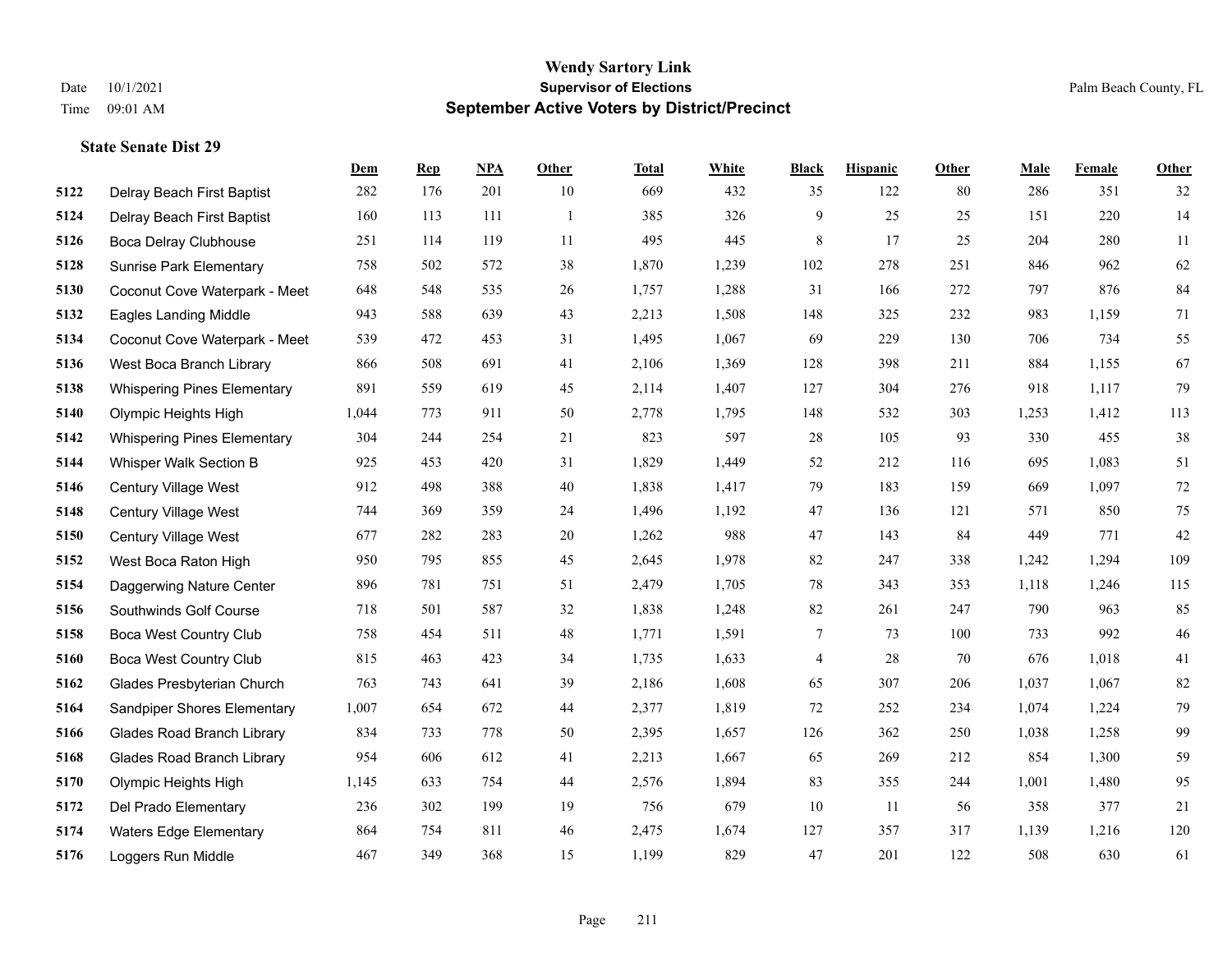**State Senate Dist 29**

#### **Wendy Sartory Link** Date 10/1/2021 **Supervisor of Elections** Palm Beach County, FL Time 09:01 AM **September Active Voters by District/Precinct**

# **Dem Rep NPA Other Total White Black Hispanic Other Male Female Other** Loggers Run Middle 706 539 636 45 1,926 1,067 187 402 270 855 971 100 Boca Glades Baptist Church 683 372 632 42 1,729 969 128 397 235 789 860 80 Boca Glades Baptist Church 580 290 534 37 1,441 737 132 364 208 644 726 71 Coral Sunset Elementary 902 561 727 39 2,229 1,230 242 437 320 1,025 1,095 109 Coral Sunset Elementary 1,010 420 850 38 2,318 988 348 653 329 986 1,207 125 Pines Of Boca Barwood 971 619 785 48 2,423 1,428 141 536 318 1,021 1,301 101 Lakes at Boca Rio Clubhouse 407 283 335 20 1,045 686 63 177 119 477 521 47 Hammock Pointe Elementary 1,066 684 920 44 2,714 1,555 202 578 379 1,168 1,425 121 Lakes Of Boca Barwood 394 257 377 21 1,049 623 47 239 140 446 547 56 Belle Glade Library/Civic Ctr 1 2 1 0 4 0 0 4 0 1 3 0 South Bay Commission Chambe 35 52 28 2 117 77 7 22 11 61 51 5 South Bay Commission Chambe 1,189 83 224 11 1,507 59 1,164 206 78 629 839 39 Glades Central High 441 76 133 8 658 81 382 159 36 305 320 33 Belle Glade Library/Civic Ctr 1,362 106 252 15 1,735 89 1,391 141 114 712 954 69 Lewis Evans Resource Center 1,691 66 261 14 2,032 30 1,767 123 112 811 1,152 69 Lewis Evans Resource Center  $\begin{array}{ccccccccccccc}\n2 & 0 & 2 & 0 & 4 & 0 & 4 & 0 & 1 & 3 & 0\n\end{array}$  Belle Glade Library/Civic Ctr 747 460 323 15 1,545 413 394 652 86 723 778 44 Belle Glade Library/Civic Ctr 8 3 12 2 25 8 0 17 0 7 16 2 Gove Elementary 674 298 272 5 1,249 313 432 406 98 534 673 42 Gove Elementary 0 4 0 4 4 0 0 0 3 1 0 Gove Elementary 391 158 205 10 764 135 151 433 45 333 401 30 South Bay Commission Chambers 0 0 0 0 0 0 0 0 0 0 0 0 Binks Forest Elementary 26 40 38 5 109 80 5 10 14 47 59 3 Binks Forest Elementary 406 553 379 34 1,372 1,043 45 133 151 646 682 44 Wellington Landings Middle 463 518 389 28 1,398 1,007 87 187 117 630 728 40 Binks Forest Elementary 630 723 576 41 1,970 1,384 128 290 168 898 1,012 60 Wellington Elementary 784 940 547 40 2,311 1,700 131 309 171 1,051 1,185 75 Wellington Landings Middle 669 581 564 43 1,857 1,207 163 337 150 865 938 54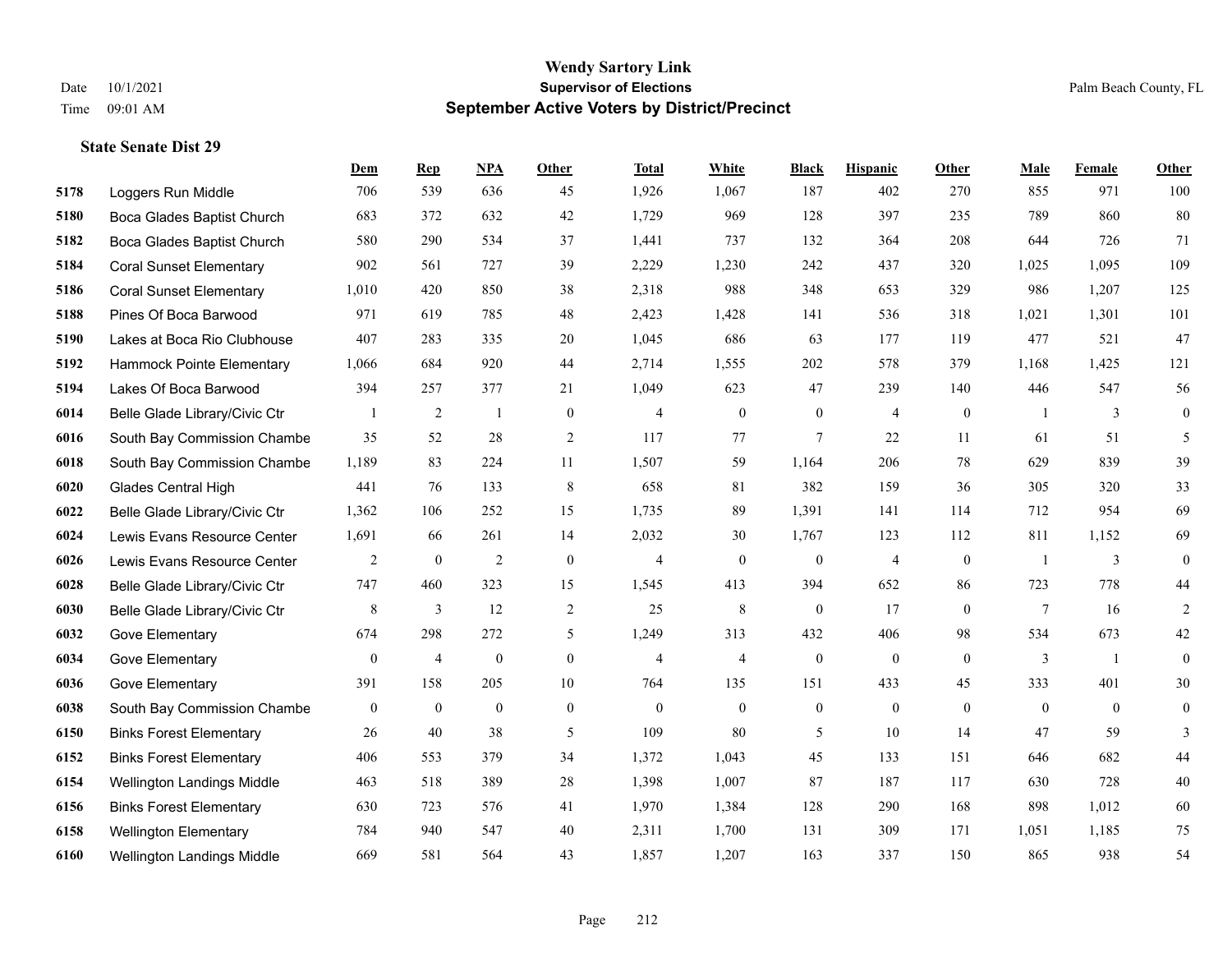|      |                                     | Dem              | <b>Rep</b>       | NPA              | <b>Other</b>   | <b>Total</b>     | <b>White</b>   | <b>Black</b>     | <b>Hispanic</b>  | <b>Other</b>   | <b>Male</b>    | <b>Female</b>  | <b>Other</b>     |
|------|-------------------------------------|------------------|------------------|------------------|----------------|------------------|----------------|------------------|------------------|----------------|----------------|----------------|------------------|
| 6162 | First Baptist Church Wel            | 762              | 658              | 559              | 45             | 2,024            | 1,285          | 210              | 348              | 181            | 901            | 1,059          | 64               |
| 6164 | First Baptist Church Wel            | 835              | 791              | 592              | 57             | 2,275            | 1,527          | 185              | 371              | 192            | 1,016          | 1,186          | 73               |
| 6166 | <b>Wellington Community Center</b>  | 863              | 863              | 737              | 47             | 2,510            | 1,747          | 150              | 403              | 210            | 1,153          | 1,278          | 79               |
| 6168 | First Baptist Church Wel            | 128              | 180              | 143              | 9              | 460              | 353            | 27               | 43               | 37             | 216            | 232            | 12               |
| 6182 | New Horizons Elementary             | 292              | 453              | 318              | 13             | 1,076            | 788            | 51               | 114              | 123            | 463            | 584            | 29               |
| 6184 | Wellington High                     | 660              | 578              | 526              | 36             | 1,800            | 1,110          | 243              | 288              | 159            | 796            | 946            | $58\,$           |
| 6186 | <b>Elbridge Gale Elementary</b>     | 816              | 561              | 636              | 43             | 2,056            | 1,117          | 296              | 428              | 215            | 901            | 1,078          | 77               |
| 6188 | <b>Wellington Village Park</b>      | 223              | 420              | 303              | 26             | 972              | 825            | 18               | 46               | 83             | 393            | 530            | 49               |
| 6190 | Wellington Village Hall             | 817              | 453              | 634              | 45             | 1,949            | 876            | 357              | 505              | 211            | 808            | 1,066          | $75\,$           |
| 6192 | St Peters Methodist Church          | 965              | 782              | 798              | 63             | 2,608            | 1,547          | 280              | 547              | 234            | 1,193          | 1,328          | 87               |
| 6194 | <b>Equestrian Trails Elementary</b> | 504              | 288              | 338              | 18             | 1,148            | 517            | 292              | 152              | 187            | 512            | 580            | 56               |
| 6196 | Palm Beach Central High             | $\boldsymbol{0}$ | $\boldsymbol{0}$ | $\boldsymbol{0}$ | $\mathbf{0}$   | $\boldsymbol{0}$ | $\mathbf{0}$   | $\boldsymbol{0}$ | $\boldsymbol{0}$ | $\overline{0}$ | $\overline{0}$ | $\overline{0}$ | $\boldsymbol{0}$ |
| 6198 | Wellington Branch Library           | 522              | 351              | 351              | 37             | 1,261            | 690            | 194              | 267              | 110            | 542            | 687            | $32\,$           |
| 6200 | <b>Emerald Cove Middle</b>          | 538              | 564              | 509              | 50             | 1,661            | 1,031          | 177              | 277              | 176            | 736            | 872            | 53               |
| 6202 | <b>Emerald Cove Middle</b>          | 103              | 81               | 95               | 7              | 286              | 163            | 58               | 51               | 14             | 126            | 154            | $\sqrt{6}$       |
| 6208 | Buena Vida Clubhouse                | 319              | 202              | 175              | 14             | 710              | 620            | 22               | 22               | 46             | 317            | 374            | 19               |
| 6210 | Villa Olympia Clubhouse             | 1,554            | 1,057            | 1,277            | 95             | 3,983            | 1,791          | 699              | 678              | 815            | 1,873          | 1,924          | 186              |
| 6212 | <b>Wellington Village Park</b>      | 146              | 224              | 173              | 18             | 561              | 383            | 15               | 92               | 71             | 257            | 278            | $26\,$           |
| 6214 | Wellington Village Park             | 827              | 753              | 691              | 47             | 2,318            | 1,458          | 256              | 282              | 322            | 1,060          | 1,175          | 83               |
| 6216 | Panther Run Elementary              | 234              | 193              | 176              | $10\,$         | 613              | 342            | 96               | 102              | 73             | 282            | 308            | $23\,$           |
| 6218 | <b>Wellington Village Park</b>      | $\overline{0}$   | $\boldsymbol{0}$ | $\boldsymbol{0}$ | $\overline{0}$ | $\mathbf{0}$     | $\overline{0}$ | $\boldsymbol{0}$ | $\mathbf{0}$     | $\overline{0}$ | $\theta$       | $\overline{0}$ | $\boldsymbol{0}$ |
| 6220 | Wellington Village Park             | 58               | 29               | 42               | 6              | 135              | 66             | 16               | 32               | 21             | 55             | 76             | 4                |
| 6222 | Panther Run Elementary              | $\boldsymbol{0}$ | $\mathbf{1}$     | $\boldsymbol{0}$ | $\overline{0}$ | 1                | 1              | $\boldsymbol{0}$ | $\boldsymbol{0}$ | $\mathbf{0}$   |                | $\mathbf{0}$   | $\boldsymbol{0}$ |
| 6224 | Discovery Key Elementary            | 959              | 1,118            | 681              | 59             | 2,817            | 2,096          | 180              | 330              | 211            | 1,314          | 1,421          | 82               |
| 6226 | The Isles at Wellington             | 749              | 754              | 625              | 38             | 2,166            | 1,394          | 224              | 242              | 306            | 1,018          | 1,052          | 96               |
| 6228 | Wycliffe Comm Association Bldg      | 769              | 322              | 399              | 21             | 1,511            | 1,415          | 18               | 19               | 59             | 651            | 832            | $28\,$           |
| 6230 | Epiphany Lutheran Church            | 1,155            | 1,211            | 1,134            | 81             | 3,581            | 2,222          | 403              | 581              | 375            | 1,639          | 1,838          | 104              |
| 6232 | Panther Run Elementary              | 678              | 743              | 643              | 49             | 2,113            | 1,346          | 243              | 248              | 276            | 1,003          | 1,042          | 68               |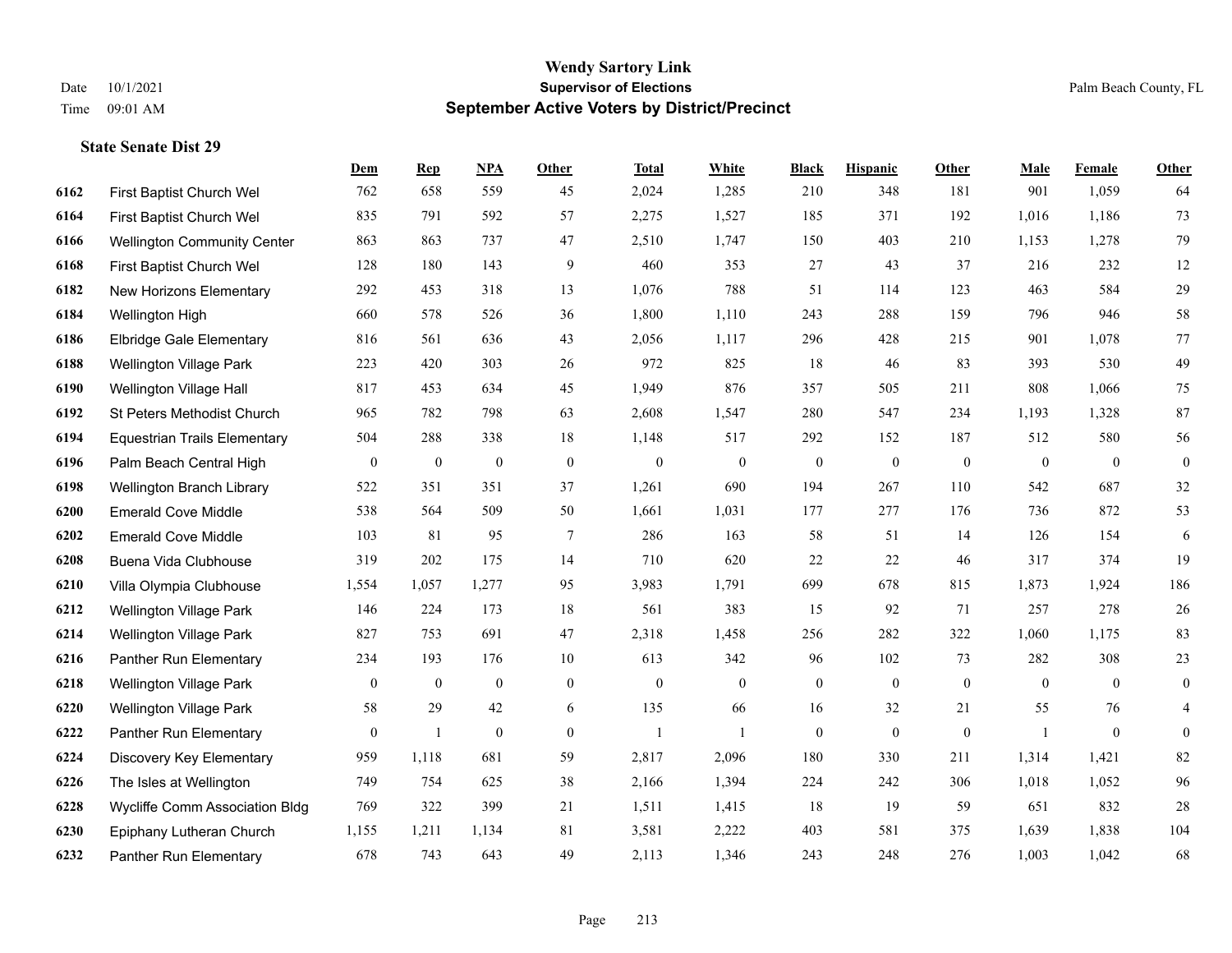| <b>Wendy Sartory Link</b><br><b>Supervisor of Elections</b><br>10/1/2021<br>Date<br><b>September Active Voters by District/Precinct</b><br>09:01 AM<br>Time |            |        |        |       |              |         |              |                 |              |         |         | Palm Beach County, FL |
|-------------------------------------------------------------------------------------------------------------------------------------------------------------|------------|--------|--------|-------|--------------|---------|--------------|-----------------|--------------|---------|---------|-----------------------|
| <b>State Senate Dist 29</b>                                                                                                                                 |            |        |        |       |              |         |              |                 |              |         |         |                       |
|                                                                                                                                                             | <u>Dem</u> | Rep    | NPA    | Other | <b>Total</b> | White   | <b>Black</b> | <b>Hispanic</b> | <b>Other</b> | Male    | Female  | Other                 |
| <b>State Senate Dist 29</b>                                                                                                                                 | 102,582    | 80,967 | 76,728 | 5,571 | 265,848      | 189,366 | 19,156       | 31,680          | 25,646       | 117,887 | 138,352 | 9,609                 |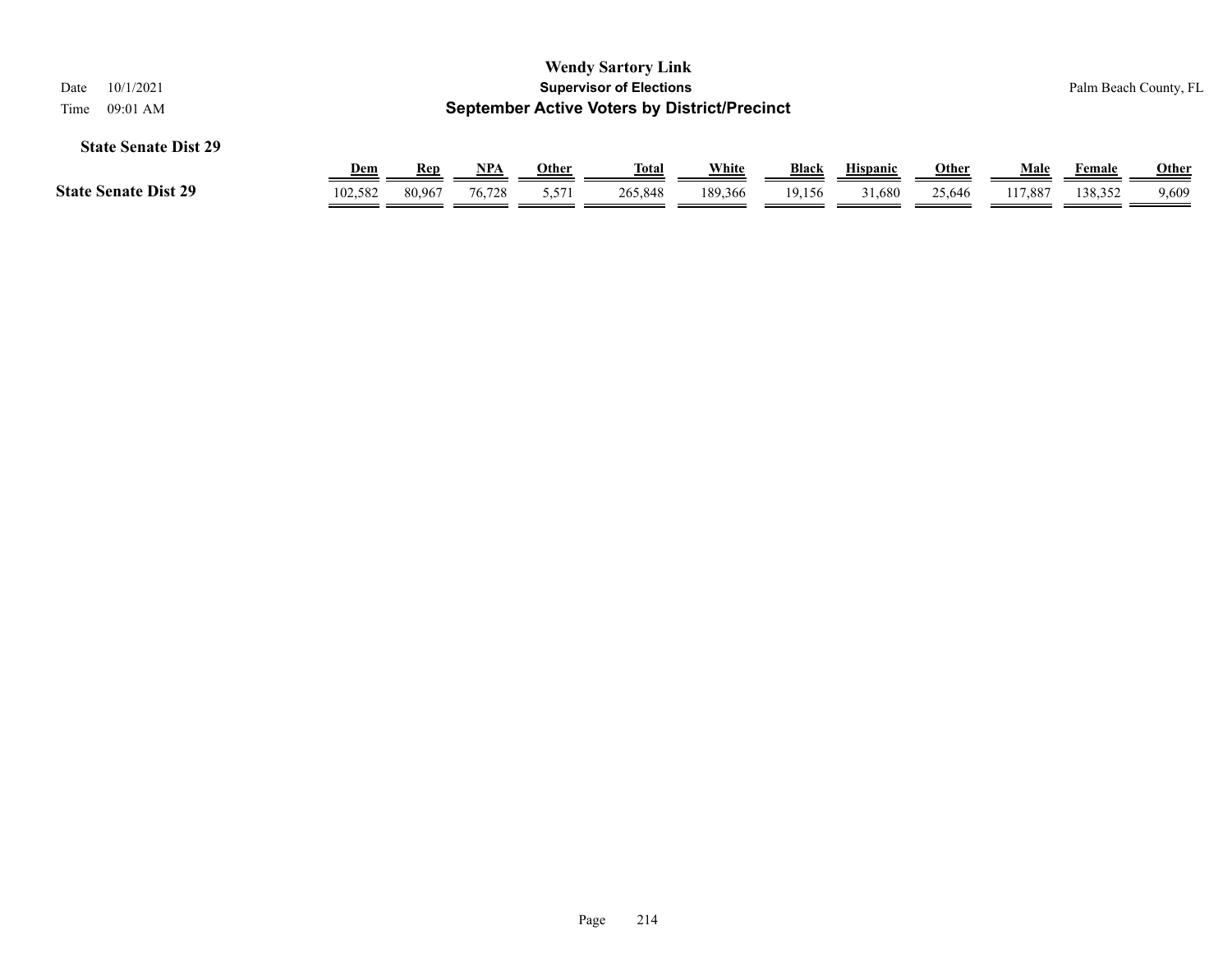|      |                                 | Dem          | <b>Rep</b>       | NPA          | <b>Other</b>     | <b>Total</b>     | <b>White</b>   | <b>Black</b>   | <b>Hispanic</b> | Other          | <b>Male</b>    | <b>Female</b>  | <b>Other</b>   |
|------|---------------------------------|--------------|------------------|--------------|------------------|------------------|----------------|----------------|-----------------|----------------|----------------|----------------|----------------|
| 1034 | West Jupiter Recreation Center  | 267          | 734              | 336          | 46               | 1,383            | 1,200          | 19             | 36              | 128            | 671            | 686            | 26             |
| 1036 | Calvary Church of Jupiter       | $\mathbf{0}$ | $\mathbf{0}$     | $\mathbf{0}$ | $\mathbf{0}$     | $\mathbf{0}$     | $\overline{0}$ | $\mathbf{0}$   | $\mathbf{0}$    | $\overline{0}$ | $\overline{0}$ | $\overline{0}$ | $\mathbf{0}$   |
| 1038 | William T Dwyer High            | 804          | 1,308            | 760          | 55               | 2,927            | 2,459          | 64             | 173             | 231            | 1,397          | 1,423          | 107            |
| 1040 | West Jupiter Recreation Center  | 254          | 455              | 344          | 32               | 1,085            | 874            | 18             | 54              | 139            | 537            | 508            | $40\,$         |
| 1042 | West Jupiter Recreation Center  | $\mathbf{0}$ | $\boldsymbol{0}$ | $\mathbf{0}$ | $\theta$         | $\overline{0}$   | $\mathbf{0}$   | $\overline{0}$ | $\mathbf{0}$    | $\theta$       | $\theta$       | $\theta$       | $\theta$       |
| 1044 | Limestone Creek Elementary      | 430          | 119              | 179          | 19               | 747              | 220            | 351            | 93              | 83             | 355            | 366            | 26             |
| 1046 | West Jupiter Recreation Center  | 259          | 138              | 147          | 11               | 555              | 255            | 162            | 107             | 31             | 236            | 299            | $20\,$         |
| 1048 | St Peter Catholic Church        | 385          | 464              | 284          | 27               | 1,160            | 1,036          | 3              | 41              | 80             | 444            | 688            | $28\,$         |
| 1050 | <b>Lighthouse Elementary</b>    | 478          | 662              | 414          | 44               | 1,598            | 1,366          | 16             | 66              | 150            | 744            | 798            | 56             |
| 1052 | Beacon Cove Intermediate Scho   | 1,027        | 1,138            | 916          | 64               | 3,145            | 2,487          | 77             | 256             | 325            | 1,468          | 1,574          | 103            |
| 1054 | Limestone Creek Elementary      | 693          | 1,080            | 633          | 55               | 2,461            | 2,178          | 25             | 97              | 161            | 1,152          | 1,237          | $72\,$         |
| 1056 | West Jupiter Recreation Center  | 551          | 572              | 540          | 40               | 1,703            | 1,368          | 76             | 128             | 131            | 749            | 896            | 58             |
| 1058 | St Peter Catholic Church        | 759          | 873              | 746          | 66               | 2,444            | 2,036          | 36             | 190             | 182            | 1,071          | 1,303          | $70\,$         |
| 1060 | West Jupiter Recreation Center  | 69           | 95               | 70           | 5                | 239              | 197            | $\mathbf{0}$   | 23              | 19             | 94             | 129            | 16             |
| 1062 | <b>Harvest Community Church</b> | 614          | 1,147            | 551          | 45               | 2,357            | 2,159          | 11             | 51              | 136            | 1,140          | 1,137          | $80\,$         |
| 1064 | Jupiter Community Center        | 76           | 126              | 63           | 3                | 268              | 246            | $\mathbf{0}$   | 6               | 16             | 130            | 131            | 7              |
| 1066 | Jupiter Community Center        | $\mathbf{0}$ | $\mathbf{0}$     | $\mathbf{0}$ | $\mathbf{0}$     | $\boldsymbol{0}$ | $\mathbf{0}$   | $\mathbf{0}$   | $\mathbf{0}$    | $\mathbf{0}$   | $\mathbf{0}$   | $\mathbf{0}$   | $\mathbf{0}$   |
| 1068 | Jupiter Community Center        | 582          | 751              | 591          | 48               | 1,972            | 1,634          | 26             | 189             | 123            | 917            | 994            | 61             |
| 1070 | Jupiter Community Center        | 57           | 68               | 87           | $\overline{4}$   | 216              | 172            | $\mathbf{1}$   | 38              | 5              | 112            | 95             | $\overline{9}$ |
| 1072 | Jerry Thomas Elementary         | 729          | 1,061            | 692          | 69               | 2,551            | 2,217          | 28             | 164             | 142            | 1,216          | 1,266          | 69             |
| 1074 | Independence Middle             | 786          | 1,161            | 837          | 91               | 2,875            | 2,414          | $20\,$         | 191             | 250            | 1,290          | 1,491          | 94             |
| 1075 | Martinique Clubhouse            | 248          | 365              | 230          | $20\,$           | 863              | 737            | 11             | 57              | 58             | 385            | 447            | 31             |
| 1076 | The Island Clubhouse            | 605          | 772              | 575          | 69               | 2,021            | 1,672          | 50             | 138             | 161            | 986            | 967            | 68             |
| 1078 | First Baptist Church Teq        | 339          | 880              | 380          | $22\,$           | 1,621            | 1,518          | 3              | 42              | 58             | 779            | 805            | 37             |
| 1080 | First Baptist Church Teq        | 92           | 148              | 78           | $\overline{4}$   | 322              | 297            | $\overline{0}$ | 9               | 16             | 163            | 149            | $10\,$         |
| 1082 | First Baptist Church Teq        | 70           | 143              | 89           | 8                | 310              | 286            | 1              | 12              | 11             | 145            | 156            | 9              |
| 1084 | First Baptist Church Teq        | 12           | 52               | 10           | $\boldsymbol{0}$ | 74               | 71             |                | $\mathbf{0}$    | 2              | 37             | 36             | 1              |
| 1088 | First Baptist Church Teq        | 10           | 41               | 20           | $\theta$         | 71               | 62             | $\overline{0}$ | 3               | 6              | 35             | 35             | 1              |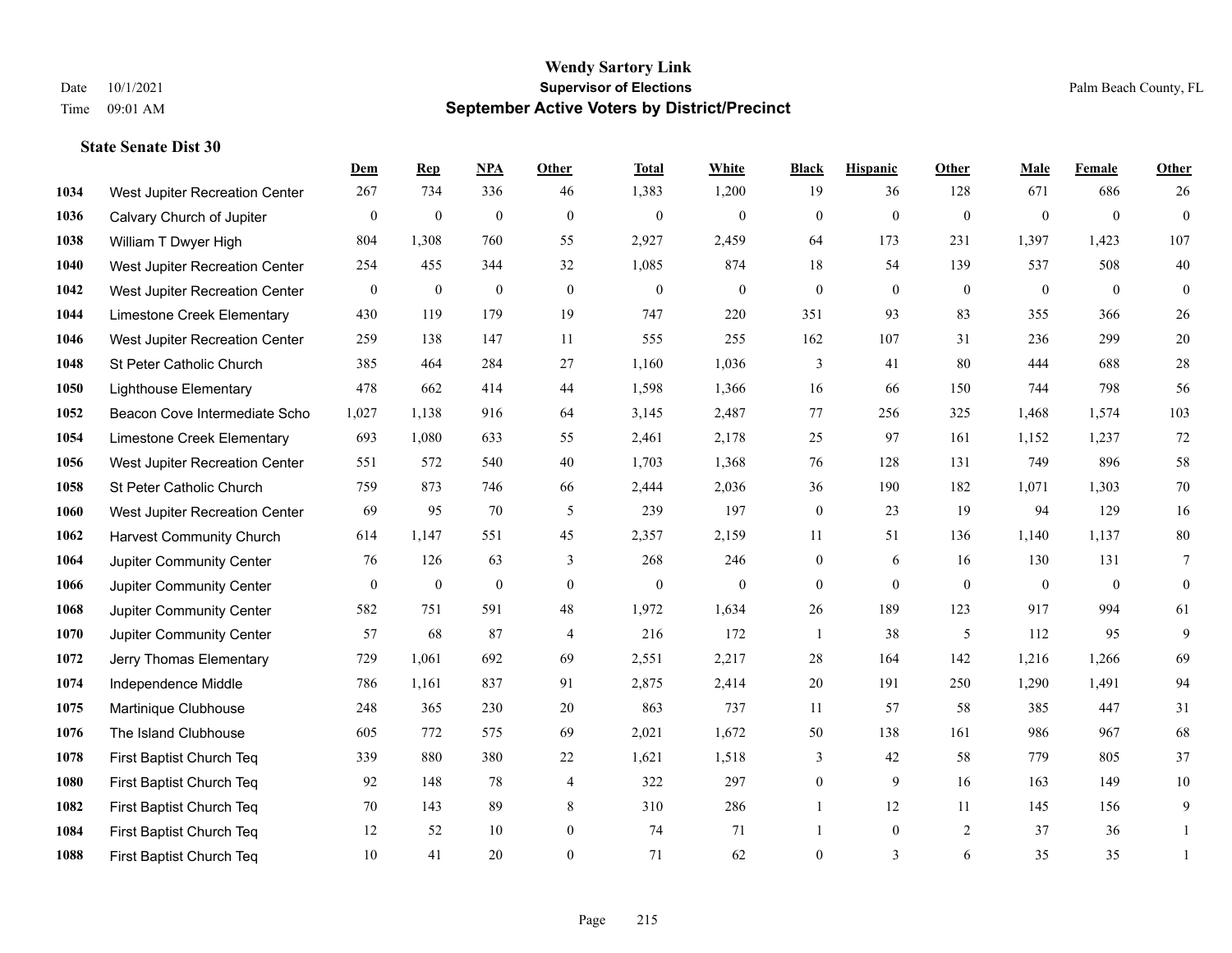**State Senate Dist 30**

#### **Wendy Sartory Link** Date 10/1/2021 **Supervisor of Elections** Palm Beach County, FL Time 09:01 AM **September Active Voters by District/Precinct**

# **Dem Rep NPA Other Total White Black Hispanic Other Male Female Other**

| 1094 | First Baptist Church Teq         | 575          | 879            | 530              | 39               | 2,023            | 1,818          | 9                | 82             | 114          | 910            | 1,063          | 50             |
|------|----------------------------------|--------------|----------------|------------------|------------------|------------------|----------------|------------------|----------------|--------------|----------------|----------------|----------------|
| 1096 | First Baptist Church Teq         | 49           | 74             | 37               | $\overline{0}$   | 160              | 129            | 8                | 14             | 9            | 79             | 77             | $\overline{4}$ |
| 1098 | Riverside Improvement            | 253          | 454            | 259              | 21               | 987              | 881            | 6                | 45             | 55           | 451            | 503            | 33             |
| 1100 | Jupiter Elementary               | 403          | 448            | 366              | 32               | 1,249            | 951            | 17               | 200            | 81           | 602            | 601            | $46\,$         |
| 1102 | Jupiter High                     | 683          | 900            | 650              | 64               | 2,297            | 1,830          | 58               | 201            | 208          | 1,014          | 1,206          | 77             |
| 1104 | Jupiter Branch Library           | 446          | 565            | 445              | 31               | 1,487            | 1,207          | 36               | 139            | 105          | 642            | 802            | 43             |
| 1106 | Jupiter Middle                   | 320          | 488            | 377              | 37               | 1,222            | 1,032          | 15               | 76             | 99           | 578            | 604            | 40             |
| 1108 | Newhaven Clubhouse               | 558          | 696            | 527              | 62               | 1,843            | 1,589          | 24               | 99             | 131          | 821            | 962            | 60             |
| 1110 | <b>Tequesta Council Chambers</b> | 106          | 136            | 101              | 3                | 346              | 301            | $7\phantom{.0}$  | 21             | 17           | 160            | 176            | $10\,$         |
| 1112 | <b>Tequesta Council Chambers</b> | 18           | 61             | 42               | $\mathfrak{H}$   | 126              | 106            | $\overline{4}$   | 10             | 6            | 58             | 66             | $\overline{2}$ |
| 1114 | <b>Tequesta Council Chambers</b> | 114          | 310            | 130              | 13               | 567              | 542            | $\Omega$         | 5              | 20           | 249            | 307            | $11\,$         |
| 1116 | <b>Tequesta Council Chambers</b> | $\mathbf{0}$ | $\mathbf{0}$   | $\boldsymbol{0}$ | $\mathbf{0}$     | $\boldsymbol{0}$ | $\mathbf{0}$   | $\Omega$         | $\overline{0}$ | $\theta$     | $\mathbf{0}$   | $\overline{0}$ | $\overline{0}$ |
| 1118 | Tequesta Council Chambers        | 165          | 244            | 184              | 25               | 618              | 527            | 12               | 40             | 39           | 246            | 357            | 15             |
| 1120 | <b>Tequesta Council Chambers</b> | 75           | 244            | 103              | 16               | 438              | 411            | $\mathbf{0}$     | 8              | 19           | 204            | 226            | $\,$ 8 $\,$    |
| 1122 | <b>Tequesta Council Chambers</b> | 37           | 86             | 36               | 2                | 161              | 152            | $\theta$         | $\mathbf{1}$   | 8            | 80             | 78             | 3              |
| 1124 | Riverside Improvement            | $\mathbf{0}$ | $\overline{2}$ | $\boldsymbol{0}$ | $\boldsymbol{0}$ | $\sqrt{2}$       | $\overline{2}$ | $\overline{0}$   | $\overline{0}$ | $\mathbf{0}$ |                | $\overline{1}$ | $\overline{0}$ |
| 1126 | PBC Fire Rescue #18              | 408          | 900            | 469              | 47               | 1,824            | 1,708          | $\tau$           | 36             | 73           | 827            | 968            | 29             |
| 1128 | Jupiter Inlet Colony Admin Bldg  | 68           | 224            | 85               | 15               | 392              | 361            | $\overline{0}$   | 5              | 26           | 178            | 206            | 8              |
| 1130 | PBC Fire Rescue #18              |              | 2              |                  | $\overline{0}$   | $\overline{4}$   | 4              | $\overline{0}$   | $\overline{0}$ | $\mathbf{0}$ | $\overline{2}$ | $\mathbf{1}$   |                |
| 1132 | PBC Fire Rescue #18              | $\theta$     | 3              | 1                | $\theta$         | $\overline{4}$   | $\overline{4}$ | $\Omega$         | $\overline{0}$ | $\theta$     | $\overline{2}$ | $\overline{2}$ | $\Omega$       |
| 1134 | PBC Fire Rescue #18              | $\theta$     | $\overline{0}$ | $\mathbf{0}$     | $\overline{0}$   | $\mathbf{0}$     | $\Omega$       | $\theta$         | $\overline{0}$ | $\theta$     | $\theta$       | $\theta$       | $\theta$       |
| 1136 | 1st UM Church of Jup-Teq         | 570          | 979            | 632              | 64               | 2,245            | 2,085          | 11               | 51             | 98           | 976            | 1,208          | 61             |
| 1138 | Grace Immanuel Bible Church      | 221          | 813            | 360              | 35               | 1,429            | 1,359          | $\boldsymbol{0}$ | 13             | 57           | 611            | 786            | $32\,$         |
| 1140 | Club at Admirals Cove            | 289          | 542            | 300              | 23               | 1,154            | 1,062          | 6                | 21             | 65           | 551            | 584            | 19             |
| 1142 | 1st UM Church of Jup-Teq         | 281          | 593            | 358              | 39               | 1,271            | 1,177          | 5                | 22             | 67           | 601            | 637            | 33             |
| 1144 | 1st UM Church of Jup-Teq         | 527          | 805            | 505              | 35               | 1,872            | 1,727          | 5                | 31             | 109          | 857            | 960            | 55             |
| 1146 | Newhaven Clubhouse               | 15           | 35             | $\,$ 8 $\,$      | -1               | 59               | 53             | $\overline{0}$   | $\mathbf{1}$   | 5            | 30             | 28             | -1             |
| 1148 | Oceanview Methodist              | 387          | 541            | 390              | 44               | 1,362            | 1,242          | 6                | 32             | 82           | 590            | 730            | 42             |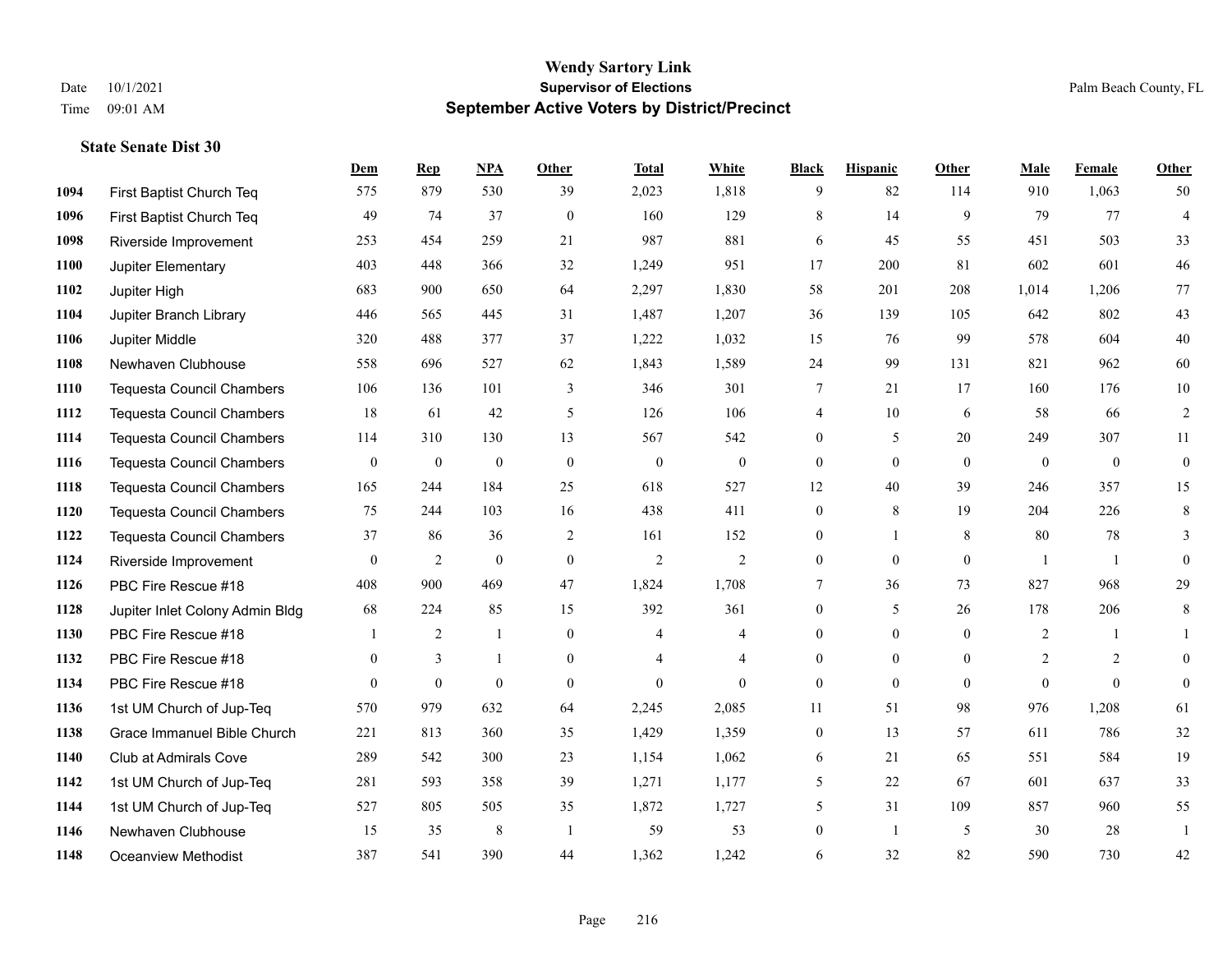|      |                               | Dem            | <b>Rep</b>       | NPA              | <b>Other</b>   | <b>Total</b>   | <b>White</b>     | <b>Black</b>     | <b>Hispanic</b> | <b>Other</b>   | <b>Male</b>  | <b>Female</b>   | <b>Other</b>   |
|------|-------------------------------|----------------|------------------|------------------|----------------|----------------|------------------|------------------|-----------------|----------------|--------------|-----------------|----------------|
| 1150 | Oceanview Methodist           | $\mathbf{0}$   | $\mathbf{0}$     | $\mathbf{0}$     | $\theta$       | $\theta$       | $\overline{0}$   | $\mathbf{0}$     | $\overline{0}$  | $\theta$       | $\theta$     | $\overline{0}$  | $\Omega$       |
| 1152 | <b>Oceanview Methodist</b>    | 42             | 66               | 50               | 8              | 166            | 157              | $\mathbf{0}$     | $\overline{2}$  | $\tau$         | 78           | 84              | $\overline{4}$ |
| 1154 | Holy Spirit Lutheran          | 138            | 294              | 130              | 18             | 580            | 519              | 3                | 27              | 31             | 275          | 285             | 20             |
| 1156 | Holy Spirit Lutheran          | $\mathbf{0}$   | $\overline{2}$   | $\mathbf{0}$     | $\overline{0}$ | $\overline{2}$ | $\overline{c}$   | $\boldsymbol{0}$ | $\mathbf{0}$    | $\mathbf{0}$   |              | 1               | $\theta$       |
| 1158 | Holy Spirit Lutheran          | $\Omega$       | $\mathbf{1}$     | $\mathbf{1}$     | $\Omega$       | 2              | $\mathbf{1}$     | $\mathbf{0}$     | $\mathbf{1}$    | $\theta$       |              | $\mathbf{1}$    | $\Omega$       |
| 1160 | Holy Spirit Lutheran          |                | $\mathbf{0}$     | $\mathbf{1}$     | $\overline{0}$ | $\overline{2}$ | 2                | $\mathbf{0}$     | $\mathbf{0}$    | $\theta$       |              | -1              | $\theta$       |
| 1162 | Holy Spirit Lutheran          | 2              | $\overline{4}$   | 5                | $\overline{2}$ | 13             | 13               | $\mathbf{0}$     | $\mathbf{0}$    | $\theta$       | 6            | $7\phantom{.0}$ | $\Omega$       |
| 1164 | Club at Admirals Cove         | 26             | 156              | 66               | 5              | 253            | 229              | 3                | $\overline{4}$  | 17             | 127          | 118             | 8              |
| 1166 | Holy Spirit Lutheran          | 7              | 23               | 12               | $\overline{0}$ | 42             | 35               | $\boldsymbol{0}$ | $\overline{c}$  | 5              | 18           | 24              | $\Omega$       |
| 1168 | Holy Spirit Lutheran          | $\theta$       | $\mathbf{0}$     | $\overline{0}$   | $\overline{0}$ | $\mathbf{0}$   | $\overline{0}$   | $\mathbf{0}$     | $\theta$        | $\theta$       | $\theta$     | $\overline{0}$  | $\mathbf{0}$   |
| 1173 | Caloosa POA Meeting Room      | 67             | 117              | 62               | $\overline{2}$ | 248            | 210              | 5                | 14              | 19             | 116          | 121             | 11             |
| 1174 | Mirasol Sales and Info Center | $\overline{0}$ | $\mathbf{0}$     | $\overline{0}$   | $\Omega$       | $\theta$       | $\overline{0}$   | $\mathbf{0}$     | $\mathbf{0}$    | $\theta$       | $\mathbf{0}$ | $\theta$        | $\mathbf{0}$   |
| 1176 | Mirasol Sales and Info Center | $\Omega$       | $\overline{0}$   | $\overline{0}$   | $\Omega$       | $\Omega$       | $\overline{0}$   | $\Omega$         | $\mathbf{0}$    | $\theta$       | $\theta$     | $\Omega$        | $\theta$       |
| 1178 | Mirasol Sales and Info Center | $\mathbf{0}$   | $\mathbf{0}$     | $\mathbf{0}$     | $\overline{0}$ | $\mathbf{0}$   | $\boldsymbol{0}$ | $\boldsymbol{0}$ | $\mathbf{0}$    | $\overline{0}$ | $\mathbf{0}$ | $\mathbf{0}$    | $\theta$       |
| 1180 | Mirasol Sales and Info Center | $\theta$       | $\mathbf{0}$     | $\mathbf{0}$     | $\theta$       | $\Omega$       | $\Omega$         | $\mathbf{0}$     | $\theta$        | $\theta$       | $\Omega$     | $\Omega$        | $\theta$       |
| 1182 | William T Dwyer High          | 155            | 262              | 136              | 6              | 559            | 476              | 15               | 30              | 38             | 265          | 280             | 14             |
| 1184 | Eastpointe Country Club       | 527            | 666              | 391              | 38             | 1,622          | 1,513            | 12               | 26              | 71             | 721          | 868             | 33             |
| 1186 | Mirasol Sales and Info Center | 539            | 493              | 446              | 44             | 1,522          | 1,179            | 46               | 147             | 150            | 715          | 757             | 50             |
| 1188 | <b>Westwood Gardens HOA</b>   | 329            | 368              | 323              | 31             | 1,051          | 811              | 31               | 117             | 92             | 423          | 609             | 19             |
| 1189 | Westwood Gardens HOA          | 26             | 62               | 26               | $\overline{2}$ | 116            | 102              | $\overline{7}$   | $\mathfrak{2}$  | 5              | 55           | 58              | 3              |
| 1190 | Gardens Presbyterian          | 1,349          | 2,100            | 1,398            | 155            | 5,002          | 4,086            | 137              | 341             | 438            | 2,228        | 2,633           | 141            |
| 1192 | Evergrene Clubhouse           | 381            | 674              | 458              | 40             | 1,553          | 1,309            | 27               | 82              | 135            | 748          | 749             | 56             |
| 1194 | Frenchmans Creek Real Estate  | 641            | 939              | 609              | 47             | 2,236          | 2,044            | 14               | 45              | 133            | 1,018        | 1,159           | 59             |
| 1196 | Gardens Presbyterian          | $\overline{0}$ | $\boldsymbol{0}$ | $\boldsymbol{0}$ | $\mathbf{0}$   | $\mathbf{0}$   | $\mathbf{0}$     | $\boldsymbol{0}$ | $\mathbf{0}$    | $\mathbf{0}$   | $\mathbf{0}$ | $\mathbf{0}$    | $\mathbf{0}$   |
| 1198 | 1st Baptist Church PBG        | 563            | 477              | 411              | 33             | 1,484          | 1,034            | 133              | 162             | 155            | 710          | 723             | 51             |
| 1200 | Dwight D Eisenhower Elementar | $\mathbf{0}$   | $\boldsymbol{0}$ | $\boldsymbol{0}$ | $\mathbf{0}$   | $\mathbf{0}$   | $\boldsymbol{0}$ | $\mathbf{0}$     | $\mathbf{0}$    | $\theta$       | $\mathbf{0}$ | $\overline{0}$  | $\mathbf{0}$   |
| 1202 | <b>Cross Community Church</b> | 508            | 1,046            | 555              | 41             | 2,150          | 1,926            | 13               | 90              | 121            | 1,024        | 1,057           | 69             |
| 1204 | Holy Spirit Lutheran          | 9              | 23               | 14               | 3              | 49             | 43               | $\theta$         | $\overline{c}$  | $\overline{4}$ | 24           | 21              | 4              |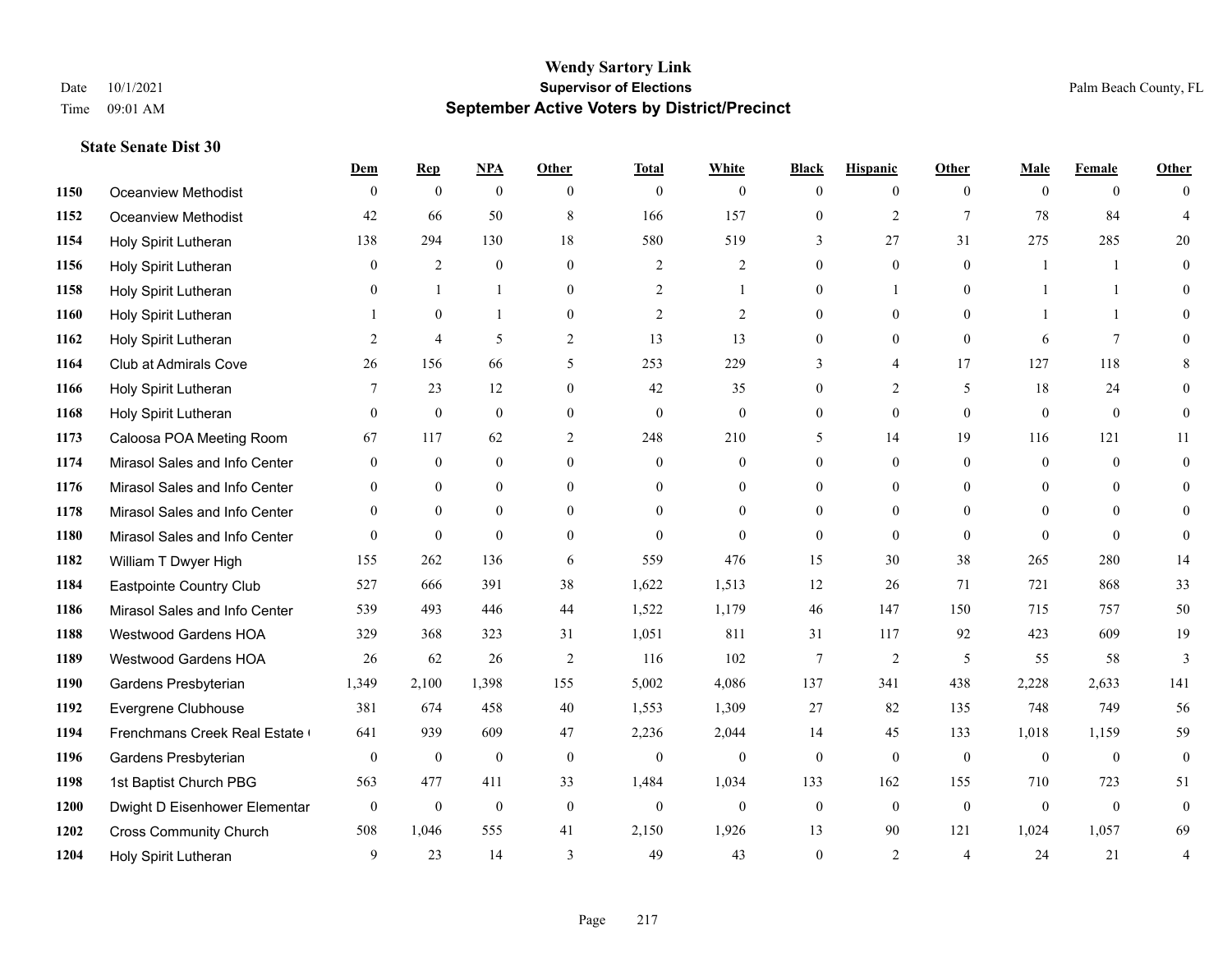|      |                                  | Dem            | <b>Rep</b>     | NPA            | <b>Other</b>   | <b>Total</b>   | <b>White</b>   | <b>Black</b>     | <b>Hispanic</b> | <b>Other</b>   | <b>Male</b> | <b>Female</b>  | <b>Other</b>     |
|------|----------------------------------|----------------|----------------|----------------|----------------|----------------|----------------|------------------|-----------------|----------------|-------------|----------------|------------------|
| 1206 | Holy Spirit Lutheran             | 13             | 79             | 24             | 3              | 119            | 114            | $\mathbf{0}$     | $\overline{4}$  | $\overline{1}$ | 56          | 62             |                  |
| 1208 | Juno Beach Town Center           | 444            | 862            | 463            | 49             | 1,818          | 1,656          | 6                | 56              | 100            | 833         | 937            | 48               |
| 1210 | Holy Spirit Lutheran             | 207            | 271            | 148            | 8              | 634            | 566            | 2                | 23              | 43             | 306         | 306            | 22               |
| 1212 | Juno Beach Town Center           | 47             | 67             | 55             | 9              | 178            | 148            | 6                | 9               | 15             | 92          | 82             | $\overline{4}$   |
| 1214 | Juno Beach Town Center           | 260            | 444            | 193            | 25             | 922            | 858            | 6                | 13              | 45             | 369         | 530            | 23               |
| 1216 | <b>Oceanview Methodist</b>       | 131            | 296            | 149            | 14             | 590            | 508            | 10               | 31              | 41             | 288         | 289            | 13               |
| 1222 | Sandhill Crane Golf Club         | 15             | 34             | 19             | $\overline{0}$ | 68             | 48             | $7\phantom{.0}$  | 6               | $\tau$         | 34          | 33             | 1                |
| 1224 | Pierce Hammock Elementary        | $\theta$       | $\mathbf{0}$   | $\theta$       | $\Omega$       | $\Omega$       | $\overline{0}$ | $\mathbf{0}$     | $\theta$        | $\theta$       | $\theta$    | $\theta$       | $\theta$         |
| 1228 | Carleton Oaks Clubhouse          | 145            | 195            | 127            | 5              | 472            | 341            | 24               | 50              | 57             | 227         | 232            | 13               |
| 1230 | Christ Fellowship Church PBG     | $\overline{0}$ | $\overline{0}$ | $\mathbf{0}$   | $\overline{0}$ | $\theta$       | $\overline{0}$ | $\mathbf{0}$     | $\overline{0}$  | $\theta$       | $\theta$    | $\theta$       | $\mathbf{0}$     |
| 1232 | Mirasol Sales and Info Center    | $\theta$       | $\theta$       | $\theta$       | $\Omega$       | $\theta$       | $\overline{0}$ | $\mathbf{0}$     | $\theta$        | $\theta$       | $\Omega$    | $\theta$       | $\theta$         |
| 1234 | Christ Fellowship Church PBG     | $\overline{0}$ | $\mathbf{0}$   | $\overline{0}$ | $\theta$       | $\Omega$       | $\overline{0}$ | $\mathbf{0}$     | $\mathbf{0}$    | $\theta$       | $\theta$    | $\Omega$       | $\theta$         |
| 1236 | Mirasol Sales and Info Center    | $\Omega$       | $\mathbf{0}$   | $\mathbf{0}$   | $\Omega$       | $\Omega$       | $\Omega$       | $\theta$         | $\theta$        | $\Omega$       | $\Omega$    | $\Omega$       | $\theta$         |
| 1238 | Mirasol Sales and Info Center    | 595            | 760            | 510            | 60             | 1,925          | 1,746          | 17               | 21              | 141            | 910         | 958            | 57               |
| 1240 | <b>Timber Trace Elementary</b>   | 781            | 1,084          | 622            | 55             | 2,542          | 2,193          | 53               | 151             | 145            | 1,144       | 1,321          | 77               |
| 1242 | Christ Fellowship Church PBG     | 849            | 1,062          | 615            | 61             | 2,587          | 2,347          | 37               | 59              | 144            | 1,069       | 1,457          | 61               |
| 1244 | Christ Fellowship Church PBG     | 460            | 646            | 437            | 54             | 1,597          | 1,388          | 30               | 74              | 105            | 682         | 861            | 54               |
| 1246 | Watson B Duncan Middle           | 834            | 887            | 696            | 64             | 2,481          | 1,968          | 72               | 195             | 246            | 1,081       | 1,321          | 79               |
| 1247 | Watson B Duncan Middle           | 33             | 187            | 59             | 9              | 288            | 265            | $\overline{c}$   | $\mathbf{0}$    | 21             | 137         | 137            | 14               |
| 1248 | <b>PBG Community Center</b>      | 500            | 587            | 389            | 34             | 1,510          | 1,270          | 25               | 120             | 95             | 641         | 838            | 31               |
| 1250 | Palm Beach Gardens High          | 12             | 36             | 16             | $\overline{1}$ | 65             | 58             | $\boldsymbol{0}$ | $\overline{4}$  | 3              | 33          | 28             | $\overline{4}$   |
| 1252 | <b>Ballen Isles Country Club</b> | 864            | 782            | 638            | 49             | 2,333          | 2,146          | 18               | 21              | 148            | 1,045       | 1,227          | 61               |
| 1254 | Northlake Nazarene Church        | 150            | 175            | 126            | $\tau$         | 458            | 385            | 6                | 27              | 40             | 228         | 213            | 17               |
| 1256 | North County Senior Center       | 1              | 2              | 3              | 3              | 9              | 8              | 1                | $\mathbf{0}$    | $\theta$       | 5           | $\overline{4}$ | $\mathbf{0}$     |
| 1258 | North County Senior Center       | 309            | 217            | 257            | 28             | 811            | 444            | 98               | 123             | 146            | 361         | 423            | 27               |
| 1260 | PBG City Hall Council Room       | 440            | 542            | 301            | 25             | 1,308          | 1,086          | 27               | 109             | 86             | 583         | 684            | 41               |
| 1262 | PBG Moose Lodge 2010             |                | $\mathbf{0}$   | 3              | $\overline{0}$ | $\overline{4}$ | $\overline{4}$ | $\boldsymbol{0}$ | $\mathbf{0}$    | $\overline{0}$ | 2           | 2              | $\mathbf{0}$     |
| 1264 | PBG City Hall Council Room       | $\Omega$       | $\theta$       | $\theta$       | $\Omega$       | $\Omega$       | $\Omega$       | $\theta$         | $\theta$        | $\theta$       | $\Omega$    | $\theta$       | $\boldsymbol{0}$ |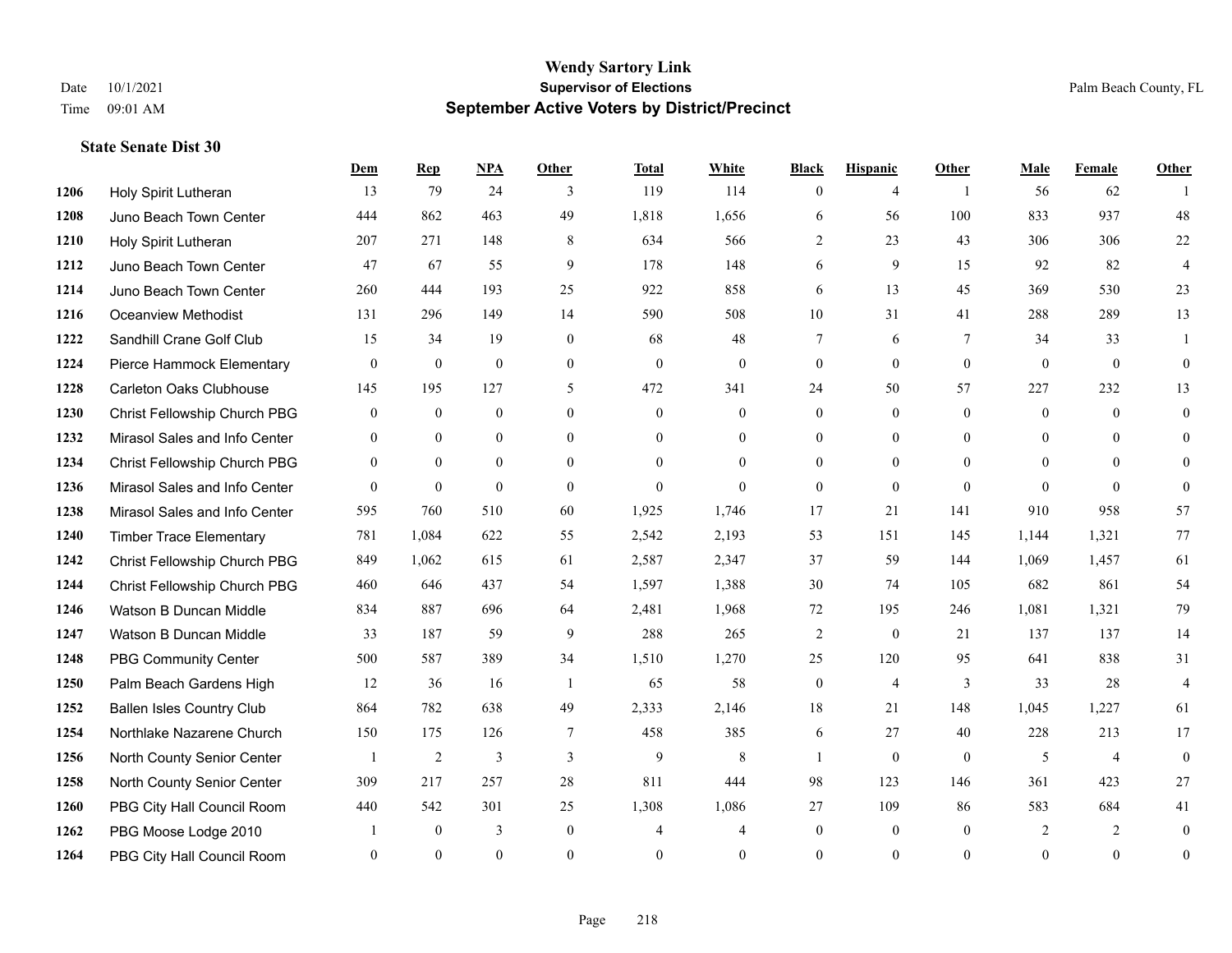#### **Wendy Sartory Link** Date 10/1/2021 **Supervisor of Elections** Palm Beach County, FL Time 09:01 AM **September Active Voters by District/Precinct**

**Dem Rep NPA Other Total White Black Hispanic Other Male Female Other**

# PBG City Hall Council Room 162 107 134 12 415 248 71 63 33 166 239 10 PBG Community Center 99 71 99 8 277 169 43 35 30 106 158 13 PBG Community Center  $\begin{array}{ccccccccccccc}\n4 & 0 & 2 & 0 & 6 & 2 & 3 & 1 & 0 & 2 & 3 & 1\n\end{array}$  Palm Beach Gardens Elementary 721 671 535 51 1,978 1,583 100 120 175 924 990 64 Palm Beach Gardens High 587 553 426 38 1,604 1,217 94 139 154 750 791 63 Palm Beach Gardens High 118 91 78 5 292 189 45 39 19 137 145 10 Garden Lodge 366 F&AM 366 186 268 20 840 413 192 134 101 369 438 33 Pew Leadership Center 140 151 112 11 414 348 12 24 30 169 242 3 Pew Leadership Center 76 49 56 6 187 135 12 18 22 91 82 14 Eissey Campus Theater 766 762 737 66 2,331 1,834 86 201 210 1,005 1,250 76 PBG Moose Lodge 2010 43 49 41 3 136 108 5 13 10 67 61 8 PBG Moose Lodge 2010 13 24 6 0 43 39 1 0 3 22 19 2 PBG Moose Lodge 2010 689 821 537 69 2,116 1,753 52 145 166 851 1,204 61 PBG Moose Lodge 2010 11 3 7 1 22 20 2 0 0 6 16 0 PBG Moose Lodge 2010 15 47 18 1 81 74 1 1 5 38 40 3 Dwight D Eisenhower Elementar 27 80 22 7 136 116 5 4 11 67 68 1 Dwight D Eisenhower Elementary 226 261 196 20 703 550 15 90 48 277 399 27 PBG Moose Lodge 2010 36 34 21 2 93 84 0 4 5 38 53 2 Cross Community Church 1 3 1 0 5 4 0 0 1 2 3 0 Dwight D Eisenhower Elementar 38 53 38 3 132 112 1 7 12 61 66 5 NPB Community Center 210 261 185 23 679 586 13 39 41 342 308 29 1305 NPB Community Center  $\begin{array}{ccccccccccccc}\n & 0 & 0 & 0 & 1 & 1 & 0 & 0 & 0 & 1 & 0 & 0\n\end{array}$  Eissey Campus Theater 9 18 17 2 46 39 1 0 6 25 21 0 Gardens Mall Community Room 38 68 37 4 147 131 3 3 10 74 69 4 Eissey Campus Theater 1 2 1 0 4 4 0 0 0 3 1 0 Gardens Mall Community Room 6 20 11 0 37 34 0 2 1 18 19 0

 NPB Community Center 51 126 61 6 244 217 3 8 16 100 131 13 NPB Community Center 188 184 144 28 544 390 43 74 37 236 290 18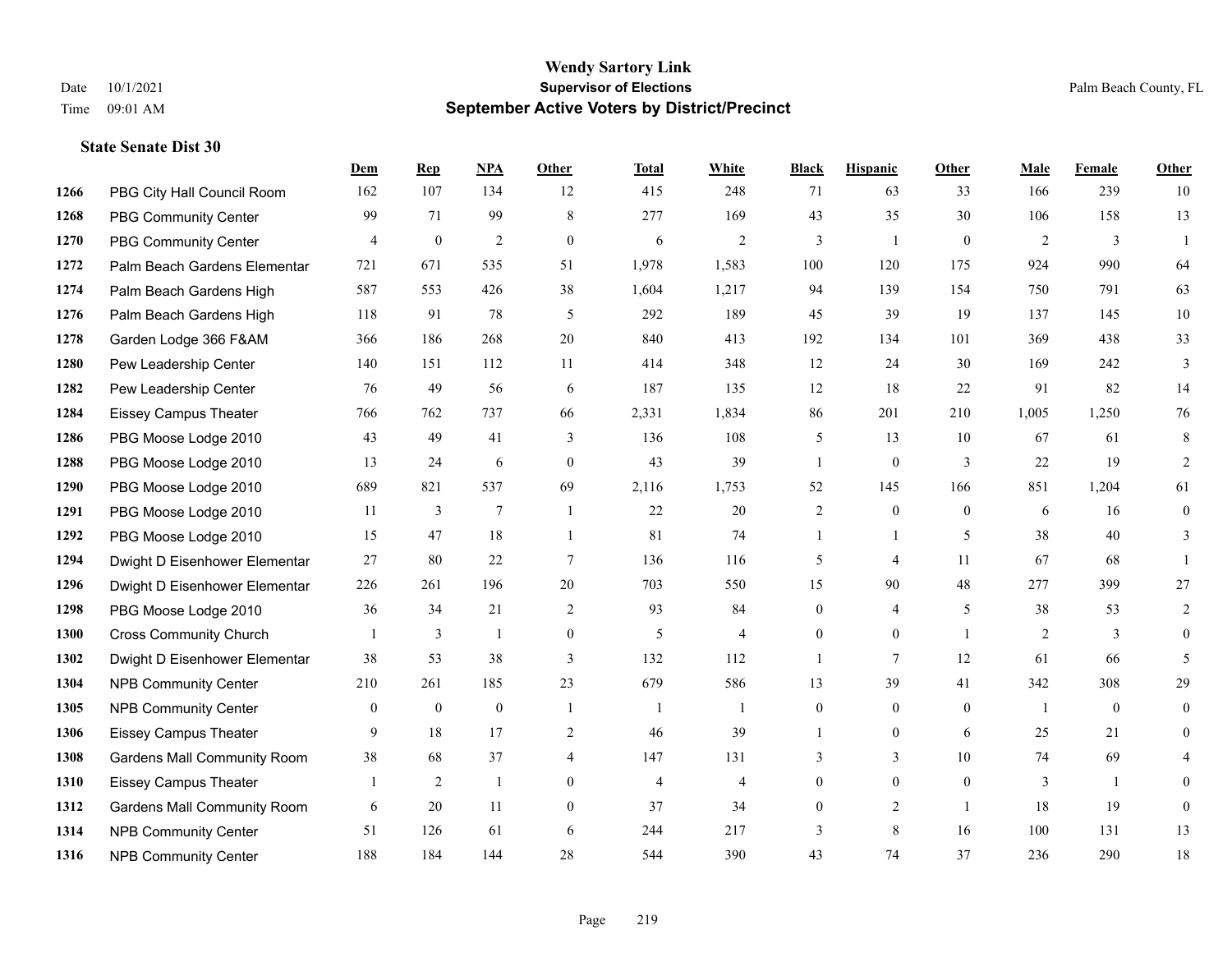# **Wendy Sartory Link** Date 10/1/2021 **Supervisor of Elections Supervisor of Elections** Palm Beach County, FL Time 09:01 AM **September Active Voters by District/Precinct**

|      |                                    | Dem          | $\mathbf{Rep}$ | <b>NPA</b>     | Other          | <b>Total</b> | White          | <b>Black</b>     | <b>Hispanic</b>  | Other          | Male           | Female         | Other            |
|------|------------------------------------|--------------|----------------|----------------|----------------|--------------|----------------|------------------|------------------|----------------|----------------|----------------|------------------|
| 1318 | PBG Moose Lodge 2010               | $\theta$     | $\mathbf{0}$   | $\overline{0}$ | $\theta$       | $\mathbf{0}$ | $\overline{0}$ | $\mathbf{0}$     | $\overline{0}$   | $\theta$       | $\theta$       | $\theta$       | $\theta$         |
| 1320 | <b>NPB Community Center</b>        | 33           | 119            | 38             | 2              | 192          | 170            | 3                | 8                | 11             | 100            | 88             | $\overline{4}$   |
| 1322 | <b>NPB Community Center</b>        | 2            | 6              | 10             | $\overline{0}$ | 18           | 18             | $\boldsymbol{0}$ | $\mathbf{0}$     | $\mathbf{0}$   | 8              | 9              | -1               |
| 1324 | Allamanda Elementary               | 444          | 445            | 379            | 41             | 1,309        | 1,039          | 38               | 133              | 99             | 549            | 716            | 44               |
| 1326 | Allamanda Elementary               | 189          | 226            | 162            | 16             | 593          | 504            | 7                | 31               | 51             | 259            | 320            | 14               |
| 1328 | Osborne Park Activities Bldg       | 614          | 831            | 552            | 47             | 2,044        | 1,751          | 28               | 122              | 143            | 991            | 993            | 60               |
| 1330 | 1st Unitarian Church NPB           | 36           | 40             | 40             | 3              | 119          | 97             | 8                | $\tau$           | 7              | 65             | 51             | 3                |
| 1332 | 1st Unitarian Church NPB           | 343          | 393            | 255            | 32             | 1,023        | 840            | 57               | 62               | 64             | 498            | 502            | 23               |
| 1334 | 1st Unitarian Church NPB           | 2            | 3              | 5              | $\overline{1}$ | 11           | 11             | $\mathbf{0}$     | $\mathbf{0}$     | $\theta$       | $\overline{4}$ | 7              | $\boldsymbol{0}$ |
| 1336 | <b>Gardens Mall Community Room</b> | 35           | 91             | 43             | $\overline{4}$ | 173          | 154            | $\boldsymbol{0}$ | $\overline{4}$   | 15             | 87             | 79             | $\tau$           |
| 1338 | <b>Eissey Campus Theater</b>       | 92           | 392            | 101            | 19             | 604          | 582            |                  | $\mathbf{1}$     | 20             | 267            | 326            | 11               |
| 1340 | <b>Eissey Campus Theater</b>       | 6            | 6              | 3              | $\mathbf{0}$   | 15           | 13             | $\mathbf{0}$     | $\mathbf{1}$     | $\overline{1}$ | 7              | 8              | $\mathbf{0}$     |
| 1342 | NPB Country Club                   | 307          | 447            | 269            | 29             | 1,052        | 950            | 18               | 32               | 52             | 449            | 578            | 25               |
| 1344 | Old Port Cove                      | 296          | 520            | 321            | 33             | 1,170        | 1,073          | 5                | 30               | 62             | 531            | 621            | 18               |
| 1346 | Anchorage Activities Bldg          | 557          | 930            | 419            | 37             | 1,943        | 1,785          | 13               | 58               | 87             | 895            | 1,000          | $48\,$           |
| 1348 | <b>NPB Council Chambers</b>        | 32           | 124            | 33             | 8              | 197          | 186            | $\mathbf{0}$     | 6                | 5              | 100            | 91             | 6                |
| 1350 | Faith Lutheran Church              | 378          | 613            | 370            | 25             | 1,386        | 1,222          | 10               | 79               | 75             | 661            | 682            | 43               |
| 1352 | Northlake Nazarene Church          | 673          | 861            | 592            | 52             | 2,178        | 1,554          | 154              | 186              | 284            | 981            | 1,120          | 77               |
| 1354 | <b>Grove Park Elementary</b>       | 93           | 166            | 78             | $\overline{4}$ | 341          | 288            | 11               | 19               | 23             | 155            | 176            | $10\,$           |
| 1356 | Casa Rio Clubhouse                 | 795          | 420            | 504            | 33             | 1,752        | 877            | 388              | 241              | 246            | 756            | 933            | 63               |
| 1358 | RB Prep Achievement Academy        | 15           | 4              | 3              | $\mathbf{0}$   | 22           | 9              | 8                | 1                | $\overline{4}$ | 13             | 6              | 3                |
| 1360 | Garden Lodge 366 F&AM              | 351          | 329            | 238            | 23             | 941          | 739            | 59               | 73               | 70             | 413            | 501            | 27               |
| 1362 | <b>Grove Park Elementary</b>       | 212          | 122            | 183            | $\overline{7}$ | 524          | 264            | 48               | 158              | 54             | 233            | 273            | 18               |
| 1364 | RB Prep Achievement Academy        | 390          | 109            | 229            | 17             | 745          | 211            | 300              | 140              | 94             | 318            | 404            | 23               |
| 1366 | Palm Lake Estates - The Pines      | 64           | 76             | 48             | $\overline{4}$ | 192          | 155            | 13               | 9                | 15             | 89             | 95             | $\,$ 8 $\,$      |
| 1368 | RB Prep Achievement Academy        | $\mathbf{0}$ | $\mathbf{0}$   | $\overline{0}$ | $\mathbf{0}$   | $\mathbf{0}$ | $\mathbf{0}$   | $\boldsymbol{0}$ | $\boldsymbol{0}$ | $\overline{0}$ | $\mathbf{0}$   | $\overline{0}$ | $\mathbf{0}$     |
| 1370 | Palm Lake Estates - The Pines      | 122          | 122            | 75             | 5              | 324          | 272            | 14               | 24               | 14             | 135            | 179            | $10\,$           |
| 1372 | Garden Lodge 366 F&AM              | 96           | 37             | 44             | $\overline{7}$ | 184          | 84             | 58               | 20               | 22             | 81             | 97             | 6                |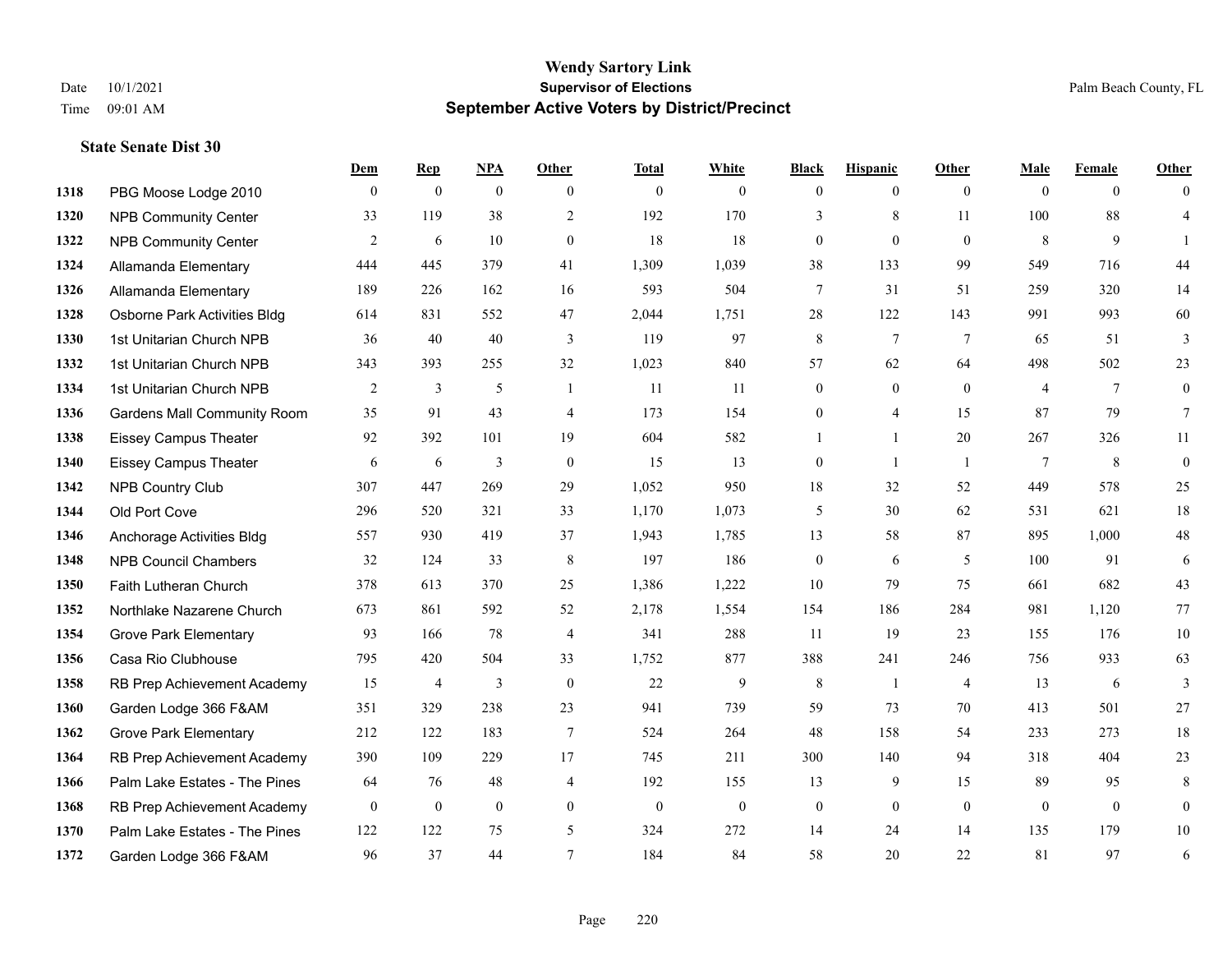# **Wendy Sartory Link** Date 10/1/2021 **Supervisor of Elections Supervisor of Elections** Palm Beach County, FL Time 09:01 AM **September Active Voters by District/Precinct**

|      |                                 | Dem            | <b>Rep</b>       | <b>NPA</b>   | Other            | <b>Total</b>     | White            | <b>Black</b>     | <b>Hispanic</b>  | Other          | <b>Male</b>    | Female       | Other            |
|------|---------------------------------|----------------|------------------|--------------|------------------|------------------|------------------|------------------|------------------|----------------|----------------|--------------|------------------|
| 1374 | Pew Leadership Center           | 191            | 81               | 138          | -11              | 421              | 218              | 115              | 46               | 42             | 174            | 233          | 14               |
| 1376 | Lake Park Town Hall             | $\overline{0}$ | $\mathbf{0}$     | $\bf{0}$     | $\boldsymbol{0}$ | $\mathbf{0}$     | $\boldsymbol{0}$ | $\boldsymbol{0}$ | $\boldsymbol{0}$ | $\mathbf{0}$   | $\mathbf{0}$   | $\mathbf{0}$ | $\boldsymbol{0}$ |
| 1378 | PBC Fire Rescue #68             | 1,030          | 411              | 517          | 38               | 1,996            | 815              | 838              | 113              | 230            | 930            | 980          | 86               |
| 1380 | <b>NPB Council Chambers</b>     | 177            | 263              | 156          | 15               | 611              | 541              | 10               | 22               | 38             | 270            | 322          | 19               |
| 1382 | Lake Park Town Hall             | 278            | 352              | 258          | 26               | 914              | 750              | 37               | 57               | 70             | 417            | 474          | 23               |
| 1384 | Phil Foster Park Marine Center  | 298            | 553              | 280          | 30               | 1,161            | 1,029            | 19               | 41               | 72             | 574            | 560          | 27               |
| 1386 | Phil Foster Park Marine Center  | 585            | 1,113            | 705          | 85               | 2,488            | 2,146            | 56               | 87               | 199            | 1,146          | 1,275        | 67               |
| 1388 | Palm Beach Shores Town Hall     | 276            | 442              | 305          | 27               | 1,050            | 959              | 11               | 18               | 62             | 485            | 538          | 27               |
| 1389 | Palm Beach Shores Town Hall     | $\mathbf{0}$   | $\boldsymbol{0}$ | $\mathbf{0}$ | $\boldsymbol{0}$ | $\boldsymbol{0}$ | $\boldsymbol{0}$ | $\boldsymbol{0}$ | $\boldsymbol{0}$ | $\overline{0}$ | $\overline{0}$ | $\mathbf{0}$ | $\boldsymbol{0}$ |
| 1390 | St Edwards Church               | 450            | 1,188            | 522          | 55               | 2,215            | 2,034            | 3                | 54               | 124            | 1,028          | 1,118        | 69               |
| 1392 | St Edwards Church               | 355            | 612              | 411          | 47               | 1,425            | 1,286            | 6                | 29               | 104            | 624            | 766          | 35               |
| 1394 | Morton & Barbara Mandel Cente   | 242            | 609              | 288          | 36               | 1,175            | 1,070            | 6                | 24               | 75             | 531            | 612          | 32               |
| 2002 | Jeaga Middle                    | 180            | 92               | 111          | 6                | 389              | 151              | 127              | 39               | 72             | 170            | 207          | 12               |
| 2004 | <b>Grassy Waters Elementary</b> | 1,043          | 323              | 583          | 43               | 1,992            | 588              | 728              | 395              | 281            | 848            | 1,073        | 71               |
| 2006 | Jeaga Middle                    | 171            | 79               | 101          | 9                | 360              | 150              | 110              | 77               | 23             | 148            | 202          | $10\,$           |
| 2008 | Jeaga Middle                    | $\overline{0}$ | $\boldsymbol{0}$ | $\bf{0}$     | $\mathbf{0}$     | $\mathbf{0}$     | $\boldsymbol{0}$ | $\boldsymbol{0}$ | $\mathbf{0}$     | $\theta$       | $\mathbf{0}$   | $\mathbf{0}$ | $\boldsymbol{0}$ |
| 2010 | Cypress Lakes HOA               | 591            | 328              | 281          | 33               | 1,233            | 840              | 201              | 96               | 96             | 471            | 727          | 35               |
| 2012 | Century Village Clubhouse       | 61             | 31               | 24           | $\overline{2}$   | 118              | 72               | 14               | 18               | 14             | 54             | 60           | $\overline{4}$   |
| 2014 | Club Baywinds                   | 823            | 544              | 370          | 35               | 1,772            | 1,348            | 151              | 166              | 107            | 720            | 1,009        | 43               |
| 2016 | Andros Isle POA Clubhouse       | 854            | 562              | 545          | 35               | 1,996            | 1,078            | 394              | 300              | 224            | 851            | 1,074        | 71               |
| 2018 | <b>Riverwalk Clubhouse</b>      | 747            | 702              | 560          | 49               | 2,058            | 1,615            | 91               | 173              | 179            | 884            | 1,112        | 62               |
| 2020 | Jeaga Middle                    | 208            | 86               | 135          | 10               | 439              | 203              | 127              | 81               | 28             | 192            | 239          | $\,$ 8 $\,$      |
| 2021 | Jeaga Middle                    | 167            | 56               | 121          | 16               | 360              | 111              | 124              | 74               | 51             | 142            | 206          | 12               |
| 2022 | Century Village Clubhouse       | 784            | 404              | 335          | 32               | 1,555            | 1,002            | 217              | 205              | 131            | 614            | 888          | 53               |
| 2024 | Century Village Clubhouse       | 793            | 420              | 323          | 37               | 1,573            | 1,102            | 167              | 163              | 141            | 619            | 903          | 51               |
| 2026 | Century Village Clubhouse       | 626            | 328              | 287          | 28               | 1,269            | 787              | 189              | 195              | 98             | 494            | 721          | 54               |
| 2028 | Century Village Clubhouse       | 342            | 187              | 149          | 6                | 684              | 470              | 66               | 88               | 60             | 247            | 413          | 24               |
| 2030 | <b>Benoist Farms Elementary</b> | 575            | 156              | 297          | 21               | 1.049            | 256              | 453              | 232              | 108            | 405            | 593          | 51               |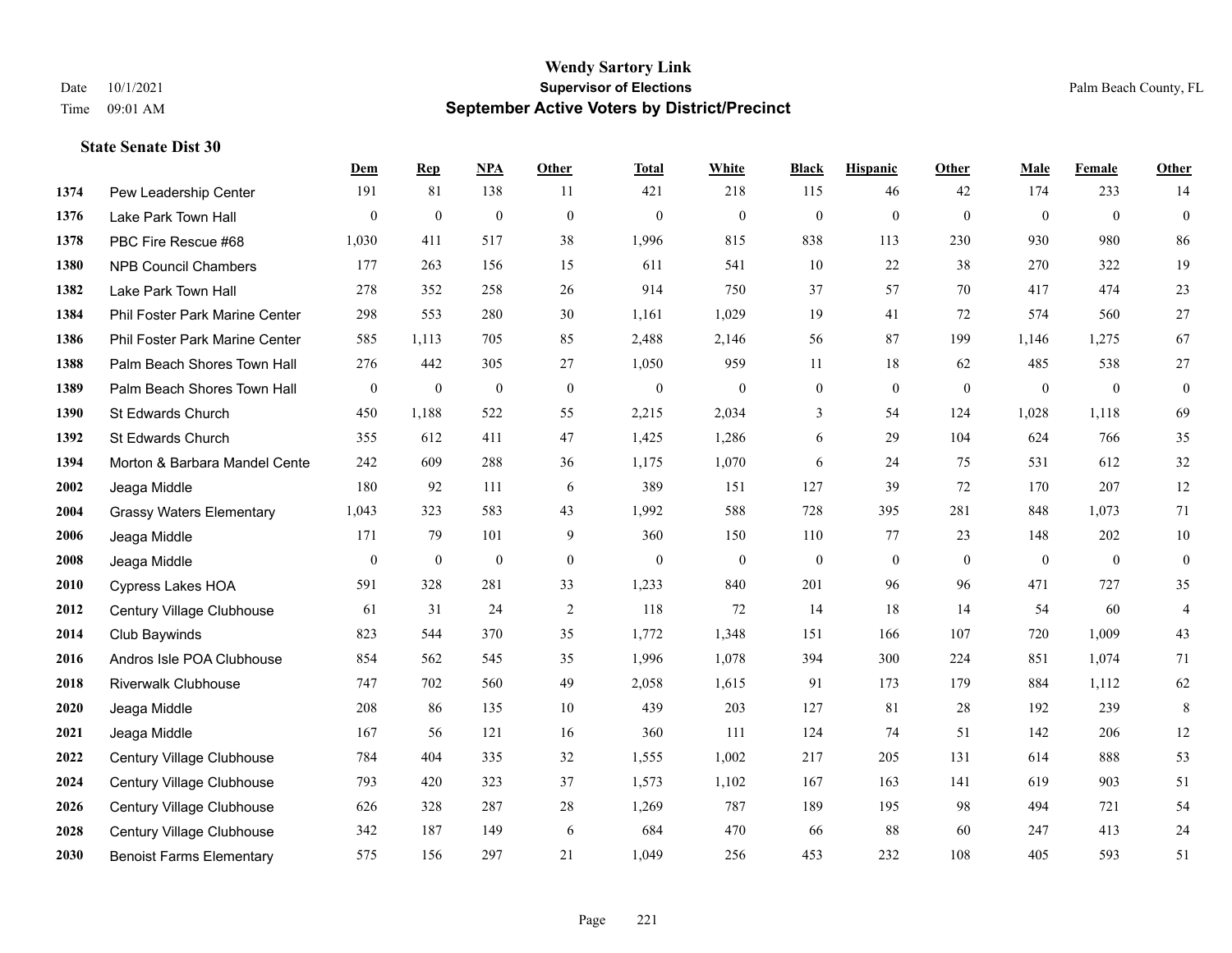|      |                               | <b>Dem</b>       | <b>Rep</b>       | NPA              | <b>Other</b>     | <b>Total</b>   | <b>White</b>     | <b>Black</b>     | <b>Hispanic</b>  | <b>Other</b> | <b>Male</b>  | <b>Female</b>  | <b>Other</b>     |
|------|-------------------------------|------------------|------------------|------------------|------------------|----------------|------------------|------------------|------------------|--------------|--------------|----------------|------------------|
| 2032 | <b>Riverwalk Clubhouse</b>    | 51               | 26               | 29               | 5                | 111            | 56               | 32               | 15               | 8            | 42           | 66             | 3                |
| 2034 | <b>Riverwalk Clubhouse</b>    | 101              | 51               | 69               | 10               | 231            | 92               | 59               | 55               | 25           | 102          | 127            | 2                |
| 2036 | <b>Turning Points Academy</b> | 759              | 417              | 376              | 38               | 1,590          | 936              | 286              | 262              | 106          | 591          | 952            | 47               |
| 2038 | <b>Turning Points Academy</b> | 817              | 180              | 354              | 20               | 1,371          | 485              | 622              | 154              | 110          | 463          | 868            | $40\,$           |
| 2040 | Wynnebrook Elementary         | 811              | 269              | 425              | 21               | 1,526          | 418              | 597              | 352              | 159          | 662          | 793            | 71               |
| 2041 | Wynnebrook Elementary         | 541              | 248              | 381              | 17               | 1,187          | 475              | 136              | 483              | 93           | 500          | 637            | 50               |
| 2042 | <b>Turning Points Academy</b> | $\boldsymbol{0}$ | $\mathbf{0}$     | $\boldsymbol{0}$ | $\boldsymbol{0}$ | $\theta$       | $\boldsymbol{0}$ | $\boldsymbol{0}$ | $\theta$         | $\mathbf{0}$ | $\mathbf{0}$ | $\mathbf{0}$   | $\boldsymbol{0}$ |
| 2044 | St Christophers Episcopal Chr | 1,106            | 281              | 561              | 33               | 1,981          | 570              | 812              | 394              | 205          | 875          | 1,013          | 93               |
| 2046 | Haverhill Town Hall           | 396              | 216              | 237              | 10               | 859            | 331              | 236              | 202              | 90           | 387          | 434            | 38               |
| 2048 | Elks Lodge #1352              | 2                | 3                | $\mathbf{0}$     | $\boldsymbol{0}$ | 5              | 3                |                  | $\mathbf{0}$     | -1           | 3            | $\overline{1}$ | 1                |
| 2050 | Elks Lodge #1352              | 19               | 19               | 26               | 3                | 67             | 40               | 6                | 13               | 8            | 35           | 29             | 3                |
| 2052 | Elks Lodge #1352              | 557              | 152              | 270              | 20               | 999            | 179              | 472              | 153              | 195          | 463          | 496            | 40               |
| 2054 | Elks Lodge #1352              | 1,277            | 326              | 701              | 25               | 2,329          | 457              | 987              | 594              | 291          | 1,026        | 1,194          | 109              |
| 2056 | Clayton Hutcheson Hall B      | 730              | 321              | 563              | $18\,$           | 1,632          | 513              | 294              | 656              | 169          | 719          | 820            | 93               |
| 2058 | Clayton Hutcheson Hall B      | 3                | $\mathbf{1}$     | $\boldsymbol{0}$ | $\boldsymbol{0}$ | $\overline{4}$ | 3                | $\boldsymbol{0}$ | $\overline{1}$   | $\mathbf{0}$ | 2            | 2              | $\mathbf{0}$     |
| 2060 | West Gate Elementary          | 390              | 220              | 335              | 13               | 958            | 312              | 72               | 493              | 81           | 460          | 449            | 49               |
| 2062 | West Gate Elementary          | 10               | 9                | 13               | $\boldsymbol{0}$ | 32             | 23               | $\sqrt{2}$       | 5                | 2            | 18           | 14             | $\mathbf{0}$     |
| 2064 | West Gate Elementary          |                  | $\mathbf{0}$     | $\overline{0}$   | $\overline{0}$   | $\overline{1}$ | 1                | $\boldsymbol{0}$ | $\mathbf{0}$     | $\theta$     | 1            | $\theta$       | $\overline{0}$   |
| 2066 | Howard Park Community Center  | 143              | 80               | 97               | 7                | 327            | 167              | 55               | 68               | 37           | 150          | 169            | 8                |
| 2068 | <b>Conniston Middle</b>       | 430              | 250              | 323              | 15               | 1,018          | 401              | 100              | 444              | 73           | 458          | 520            | $40\,$           |
| 2070 | <b>Belvedere Elementary</b>   | 562              | 371              | 381              | 24               | 1,338          | 1,052            | 28               | 151              | 107          | 632          | 656            | 50               |
| 2072 | <b>Belvedere Elementary</b>   | 605              | 337              | 475              | 28               | 1,445          | 520              | 150              | 623              | 152          | 622          | 734            | 89               |
| 2074 | <b>Belvedere Elementary</b>   | $\mathbf{0}$     | $\boldsymbol{0}$ | $\boldsymbol{0}$ | $\boldsymbol{0}$ | $\theta$       | $\boldsymbol{0}$ | $\boldsymbol{0}$ | $\boldsymbol{0}$ | $\mathbf{0}$ | $\mathbf{0}$ | $\mathbf{0}$   | $\boldsymbol{0}$ |
| 2076 | St Catherine Church           | 145              | 121              | 123              | 7                | 396            | 327              | 16               | 27               | 26           | 192          | 194            | 10               |
| 2078 | St Catherine Church           | 446              | 554              | 365              | 32               | 1,397          | 1,165            | 38               | 88               | 106          | 626          | 721            | 50               |
| 2080 | <b>Everglades Elementary</b>  | 162              | 169              | 125              | 9                | 465            | 264              | 67               | 79               | 55           | 215          | 229            | 21               |
| 2081 | <b>Everglades Elementary</b>  | 69               | 92               | 45               | $\boldsymbol{0}$ | 206            | 148              | 7                | 28               | 23           | 102          | 98             | 6                |
| 2082 | Pine Jog Environmental Center | 166              | 288              | 161              | 10               | 625            | 430              | 25               | 115              | 55           | 298          | 311            | 16               |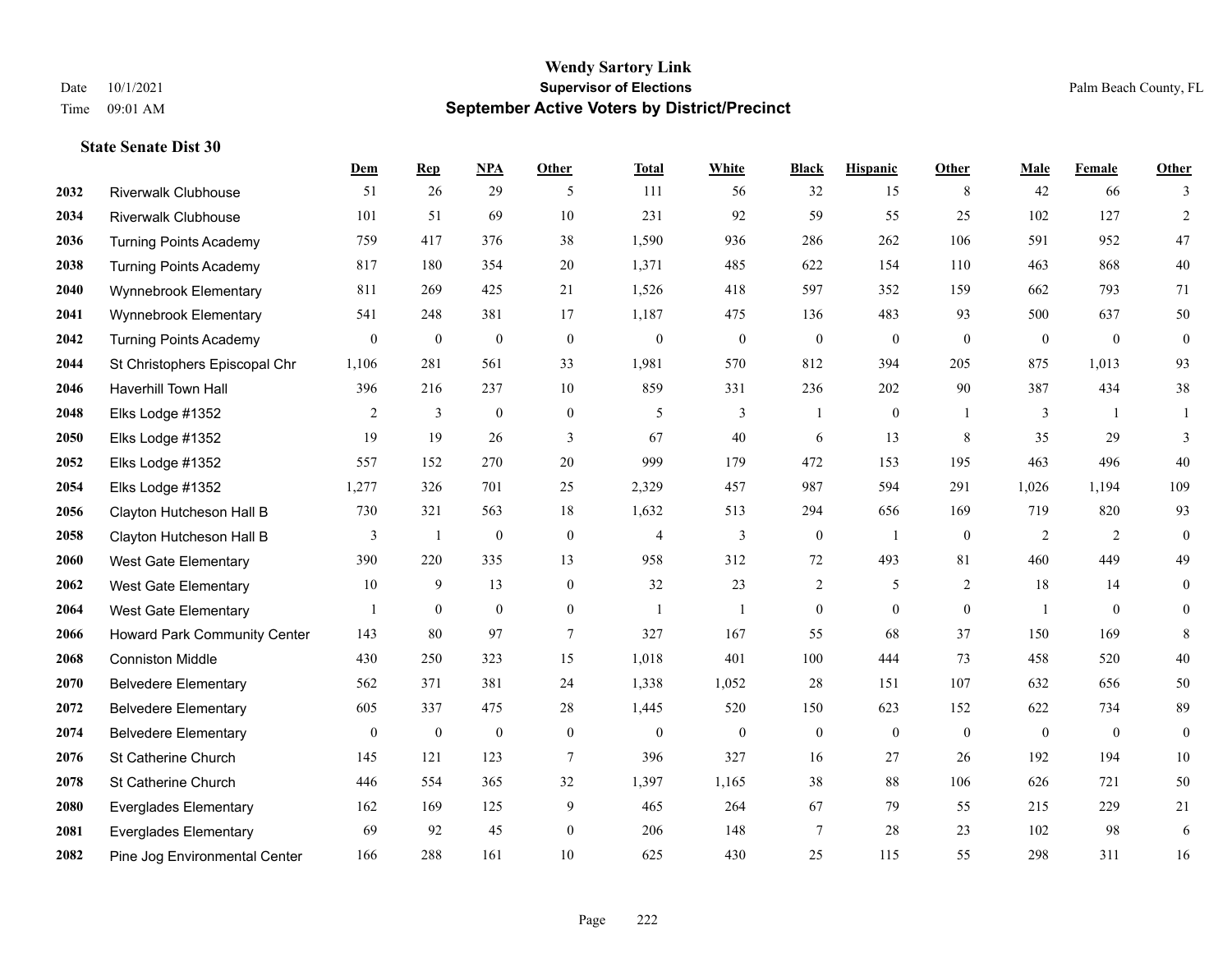|      |                               | Dem              | <b>Rep</b>       | NPA              | <b>Other</b>     | <b>Total</b>   | <b>White</b>     | <b>Black</b>     | <b>Hispanic</b>  | <b>Other</b>   | <b>Male</b>    | <b>Female</b>  | <b>Other</b>     |
|------|-------------------------------|------------------|------------------|------------------|------------------|----------------|------------------|------------------|------------------|----------------|----------------|----------------|------------------|
| 2083 | Pine Jog Environmental Center | 7                | 21               | 17               | $\overline{0}$   | 45             | 30               | $\boldsymbol{0}$ | 13               | 2              | 21             | 23             | $\mathbf{1}$     |
| 2088 | Melaleuca Elementary          | 861              | 527              | 655              | 36               | 2,079          | 1,059            | 343              | 481              | 196            | 954            | 1,046          | 79               |
| 2090 | Pine Jog Environmental Center | $\overline{0}$   | $\overline{c}$   | $\boldsymbol{0}$ | $\overline{0}$   | 2              | $\mathbf{1}$     | $\boldsymbol{0}$ | $\mathbf{0}$     | $\overline{1}$ | $\overline{0}$ | -1             | $\mathbf{1}$     |
| 2092 | Pine Jog Environmental Center | $\mathbf{1}$     | $\overline{4}$   | $\overline{1}$   | $\mathbf{1}$     | $\overline{7}$ | $\tau$           | $\mathbf{0}$     | $\mathbf{0}$     | $\theta$       | 3              | $\overline{4}$ | $\mathbf{0}$     |
| 2094 | Pine Jog Environmental Center | 370              | 77               | 204              | 11               | 662            | 111              | 262              | 173              | 116            | 273            | 360            | 29               |
| 2097 | 1st Church of the Nazarene    | 234              | 137              | 171              | 10               | 552            | 214              | 42               | 221              | 75             | 244            | 277            | 31               |
| 2098 | Iglesia Cristo Mi Redentor    | 435              | 218              | 340              | 27               | 1,020          | 326              | 160              | 439              | 95             | 427            | 530            | 63               |
| 2100 | Iglesia Cristo Mi Redentor    | 773              | 353              | 565              | 35               | 1,726          | 437              | 363              | 753              | 173            | 714            | 926            | 86               |
| 2102 | Union Congregational Church   | 1,181            | 344              | 638              | 34               | 2,197          | 493              | 639              | 839              | 226            | 882            | 1,205          | 110              |
| 2104 | Lake Lytal Park               | 507              | 230              | 339              | 24               | 1,100          | 305              | 230              | 457              | 108            | 454            | 589            | 57               |
| 2106 | Main Library                  | 612              | 268              | 401              | 36               | 1,317          | 504              | 237              | 446              | 130            | 569            | 694            | 54               |
| 2108 | <b>Berkshire Elementary</b>   | 742              | 335              | 655              | 32               | 1,764          | 472              | 202              | 905              | 185            | 766            | 904            | 94               |
| 2110 | <b>Berkshire Elementary</b>   | 169              | 85               | 133              | 4                | 391            | 132              | 42               | 172              | 45             | 160            | 208            | $23\,$           |
| 2114 | Main Library                  | 371              | 285              | 313              | 11               | 980            | 359              | 55               | 478              | 88             | 439            | 493            | $48\,$           |
| 2115 | The Ark Church                | 75               | 47               | 59               | 5                | 186            | 87               | 12               | 65               | 22             | 85             | 91             | $10\,$           |
| 2117 | The Ark Church                | $\mathbf{1}$     | $\boldsymbol{0}$ | $\overline{1}$   | $\overline{0}$   | $\overline{2}$ | $\mathbf{1}$     | 1                | $\mathbf{0}$     | $\mathbf{0}$   | $\overline{1}$ | -1             | $\mathbf{0}$     |
| 2125 | St Marys Orthodox Church      | 340              | 355              | 246              | 8                | 949            | 506              | 41               | 340              | 62             | 421            | 491            | 37               |
| 2130 | Cloud Lake Town Hall          | 43               | 62               | 59               | 8                | 172            | 125              | $\mathbf{1}$     | 33               | 13             | 85             | 81             | 6                |
| 2132 | Cloud Lake Town Hall          | 27               | 26               | 33               | $\sqrt{2}$       | 88             | 58               | $\overline{c}$   | 23               | $\mathfrak{H}$ | 38             | 46             | $\overline{4}$   |
| 2134 | STEM Bldg at S FL Science Ctr | 528              | 320              | 430              | 32               | 1,310          | 493              | 59               | 642              | 116            | 598            | 655            | 57               |
| 2136 | Palmwood Lodge #303           | 664              | 447              | 568              | 45               | 1,724          | 748              | 83               | 728              | 165            | 777            | 864            | 83               |
| 2138 | Palmwood Lodge #303           | 341              | 159              | 268              | 19               | 787            | 322              | 78               | 298              | 89             | 363            | 388            | $36\,$           |
| 2140 | South Olive Community Center  | 565              | 432              | 379              | 33               | 1,409          | 1,072            | 30               | 196              | 111            | 665            | 696            | $48\,$           |
| 2142 | Lakeside Presbyterian Church  | 293              | 365              | 187              | 23               | 868            | 754              | 3                | 56               | 55             | 400            | 441            | $27\,$           |
| 2144 | Lakeside Presbyterian Church  | 354              | 412              | 262              | 32               | 1,060          | 877              | 20               | 79               | 84             | 484            | 542            | 34               |
| 6048 | Pierce Hammock Elementary     | $\boldsymbol{0}$ | $\boldsymbol{0}$ | $\boldsymbol{0}$ | $\boldsymbol{0}$ | $\mathbf{0}$   | $\boldsymbol{0}$ | $\boldsymbol{0}$ | $\boldsymbol{0}$ | $\mathbf{0}$   | $\mathbf{0}$   | $\mathbf{0}$   | $\boldsymbol{0}$ |
| 6050 | Acreage Branch Library        | 873              | 877              | 732              | 60               | 2,542          | 1,553            | 375              | 351              | 263            | 1,194          | 1,257          | 91               |
| 6051 | <b>Cornerstone Fellowship</b> | 608              | 754              | 554              | 50               | 1,966          | 1,253            | 209              | 291              | 213            | 914            | 980            | $72\,$           |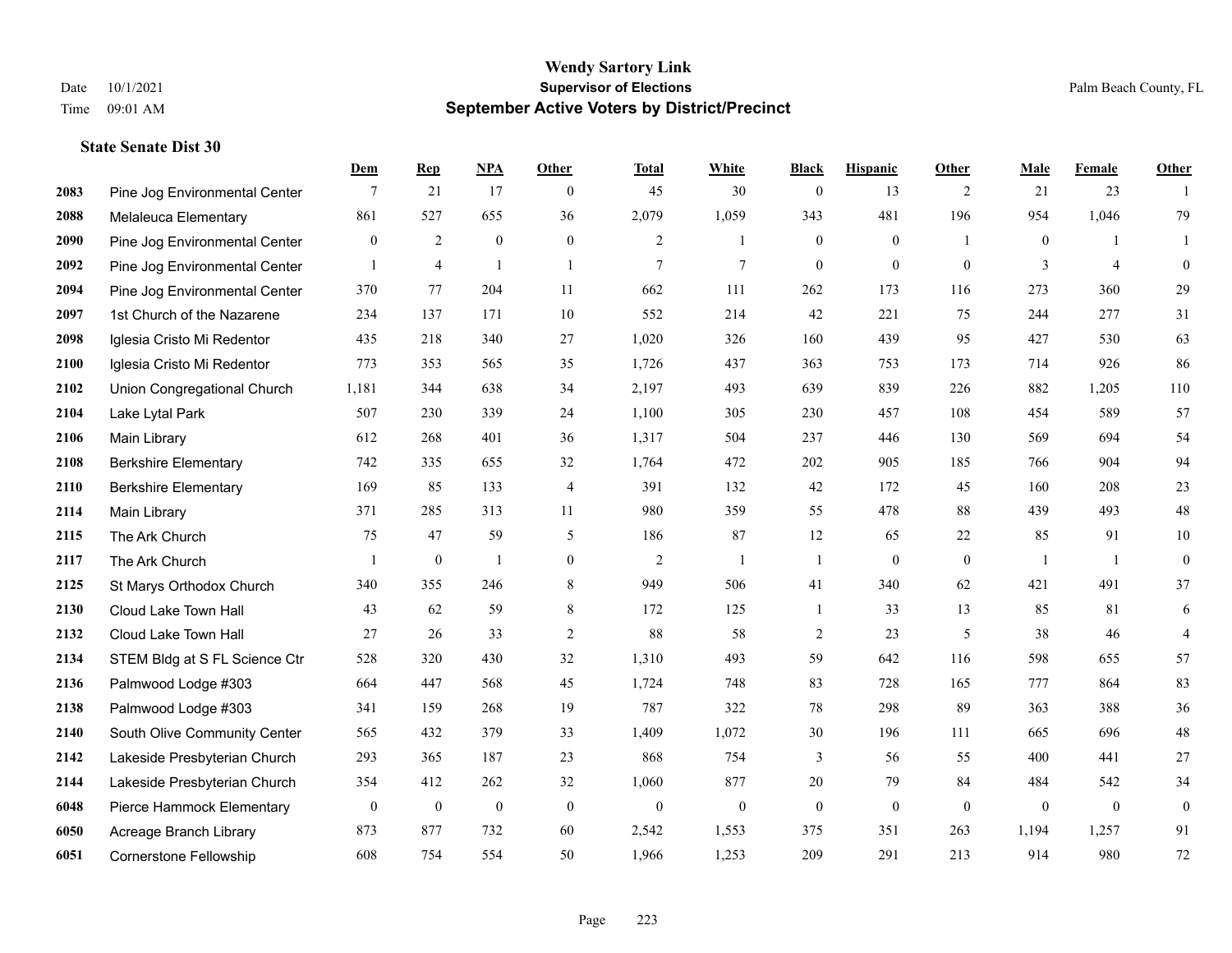|      |                                 | <b>Dem</b>       | <b>Rep</b>       | <u>NPA</u>       | <b>Other</b>     | <b>Total</b>     | <b>White</b>     | <b>Black</b>     | <b>Hispanic</b>  | <b>Other</b> | <b>Male</b>    | Female           | <b>Other</b>     |
|------|---------------------------------|------------------|------------------|------------------|------------------|------------------|------------------|------------------|------------------|--------------|----------------|------------------|------------------|
| 6052 | Seminole Ridge High             | 614              | 645              | 563              | 37               | 1,859            | 1,142            | 226              | 314              | 177          | 880            | 906              | 73               |
| 6054 | <b>Acreage Pines Elementary</b> | $\overline{0}$   | $\mathbf{0}$     | $\mathbf{0}$     | $\mathbf{0}$     | $\theta$         | $\overline{0}$   | $\mathbf{0}$     | $\overline{0}$   | $\theta$     | $\theta$       | $\Omega$         | $\boldsymbol{0}$ |
| 6056 | Pierce Hammock Elementary       | $\boldsymbol{0}$ | $\mathbf{0}$     | $\bf{0}$         | $\overline{0}$   | $\theta$         | $\mathbf{0}$     | $\mathbf{0}$     | $\boldsymbol{0}$ | $\theta$     | $\theta$       | $\theta$         | $\overline{0}$   |
| 6058 | <b>Acreage Pines Elementary</b> | 738              | 608              | 567              | 39               | 1,952            | 1,053            | 353              | 249              | 297          | 947            | 942              | 63               |
| 6060 | Indian Trail Improvement Dist   | 886              | 959              | 802              | 58               | 2,705            | 1,680            | 340              | 401              | 284          | 1,246          | 1.359            | 100              |
| 6062 | Sandhill Crane Golf Club        | 228              | 419              | 260              | 22               | 929              | 661              | 74               | 71               | 123          | 456            | 441              | 32               |
| 6064 | Sandhill Crane Golf Club        | 32               | 52               | 34               | $\overline{4}$   | 122              | 98               | 6                | 12               | 6            | 60             | 58               | 4                |
| 6066 | Ibis POA Admin Building         | 1,022            | 1,102            | 726              | 86               | 2,936            | 2,576            | 90               | 66               | 204          | 1,386          | 1,484            | 66               |
| 6068 | Ibis POA Admin Building         | $\boldsymbol{0}$ | $\boldsymbol{0}$ | $\boldsymbol{0}$ | $\boldsymbol{0}$ | $\boldsymbol{0}$ | $\boldsymbol{0}$ | $\boldsymbol{0}$ | $\boldsymbol{0}$ | $\mathbf{0}$ | $\mathbf{0}$   | $\boldsymbol{0}$ | $\mathbf{0}$     |
| 6070 | Ironhorse Country Club          | 159              | 258              | 119              | 9                | 545              | 439              | 35               | 20               | 51           | 243            | 291              | 11               |
| 6072 | Seminole Ridge High             | 489              | 482              | 471              | 47               | 1,489            | 686              | 283              | 397              | 123          | 698            | 767              | 24               |
| 6076 | <b>Western Pines Middle</b>     | 643              | 704              | 570              | 36               | 1,953            | 1,426            | 155              | 200              | 172          | 931            | 940              | 82               |
| 6078 | <b>Western Pines Middle</b>     | 655              | 723              | 648              | 39               | 2,065            | 1,376            | 159              | 357              | 173          | 979            | 1,027            | 59               |
| 6080 | <b>Golden Grove Elementary</b>  | 603              | 779              | 617              | 49               | 2,048            | 1,373            | 130              | 348              | 197          | 956            | 1,010            | 82               |
| 6094 | Palms West Presbyterian         | 660              | 928              | 660              | 43               | 2,291            | 1,829            | 77               | 207              | 178          | 1,095          | 1,123            | 73               |
| 6096 | Palms West Presbyterian         | $\overline{0}$   | $\mathbf{0}$     | $\mathbf{0}$     | $\mathbf{0}$     | $\theta$         | $\boldsymbol{0}$ | $\boldsymbol{0}$ | $\mathbf{0}$     | $\theta$     | $\overline{0}$ | $\mathbf{0}$     | $\boldsymbol{0}$ |
| 6098 | <b>HL Johnson Elementary</b>    | 658              | 506              | 468              | 38               | 1,670            | 920              | 304              | 260              | 186          | 759            | 870              | 41               |
| 6100 | <b>Madison Green Clubhouse</b>  | 1,237            | 719              | 766              | 54               | 2,776            | 1,198            | 788              | 409              | 381          | 1,284          | 1,388            | 104              |
| 6102 | <b>RPB Recreation Center</b>    | 657              | 472              | 456              | 25               | 1,610            | 938              | 266              | 261              | 145          | 665            | 891              | 54               |
| 6104 | <b>Crestwood Middle</b>         | 181              | 150              | 119              | $\,8\,$          | 458              | 214              | 75               | 83               | 86           | 214            | 224              | 20               |
| 6106 | <b>RPB Recreation Center</b>    | 218              | 122              | 200              | 10               | 550              | 227              | 98               | 156              | 69           | 219            | 311              | 20               |
| 6108 | Calypso Bay Waterpark           | $\boldsymbol{0}$ | $\boldsymbol{0}$ | $\boldsymbol{0}$ | $\mathbf{0}$     | $\boldsymbol{0}$ | $\boldsymbol{0}$ | $\boldsymbol{0}$ | $\mathbf{0}$     | $\mathbf{0}$ | $\mathbf{0}$   | $\mathbf{0}$     | $\overline{0}$   |
| 6112 | Crestwood Middle                | 469              | 418              | 355              | 32               | 1,274            | 684              | 229              | 214              | 147          | 591            | 641              | $42\,$           |
| 6114 | RPB Village Hall                | 1,057            | 703              | 696              | 42               | 2,498            | 1,374            | 467              | 433              | 224          | 1,169          | 1,239            | 90               |
| 6116 | <b>HL Johnson Elementary</b>    | 722              | 411              | 483              | 52               | 1,668            | 859              | 324              | 276              | 209          | 732            | 891              | 45               |
| 6118 | <b>RPB Branch Library</b>       | 1,073            | 568              | 692              | 54               | 2,387            | 1,128            | 578              | 430              | 251          | 1,037          | 1,261            | 89               |
| 6120 | Royal Palm Beach High           | 406              | 316              | 265              | 17               | 1,004            | 479              | 199              | 155              | 171          | 475            | 504              | 25               |
| 6122 | <b>RPB Cultural Center</b>      | 1,171            | 650              | 758              | 51               | 2,630            | 1,384            | 502              | 497              | 247          | 1,132          | 1,410            | 88               |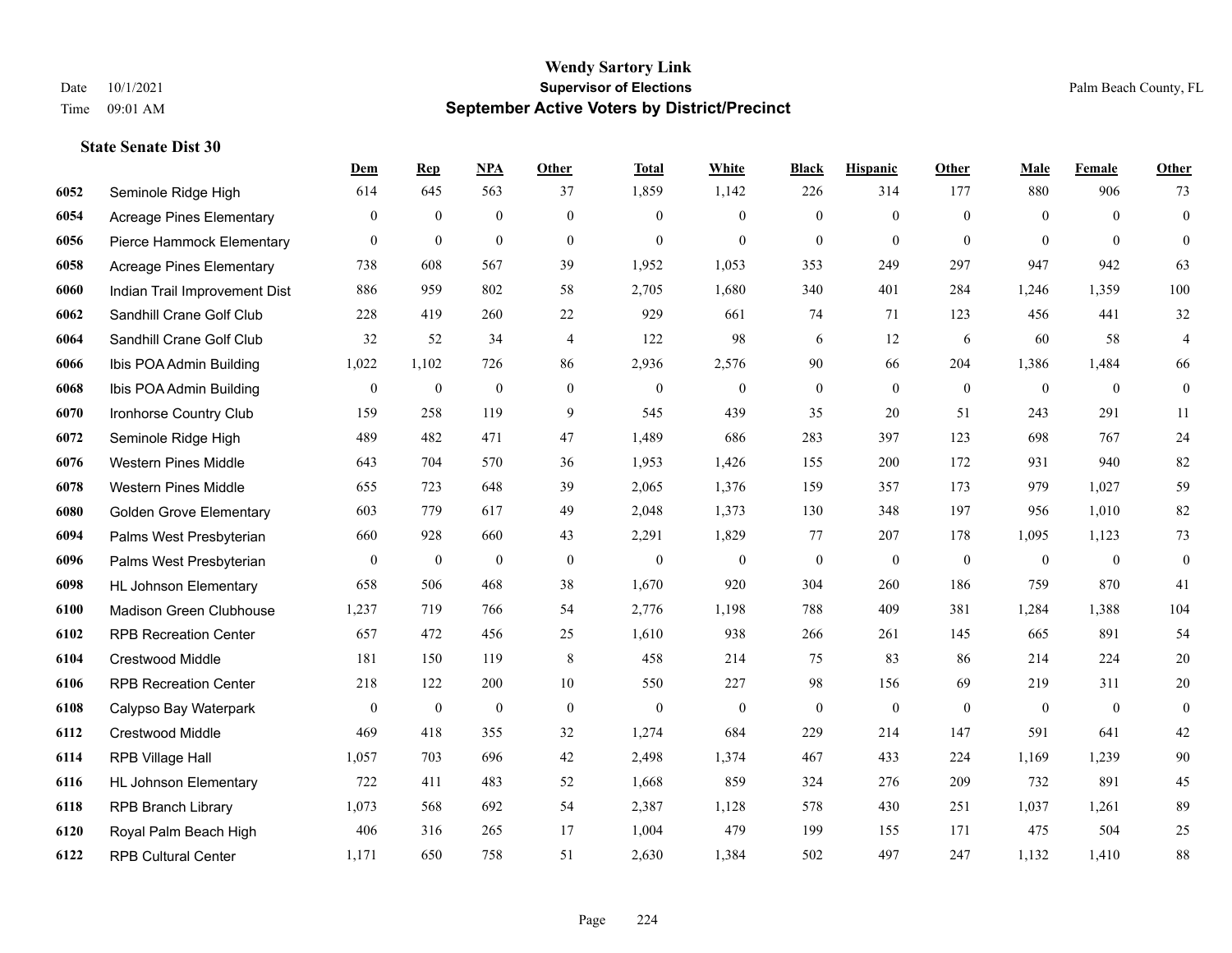|      |                              | Dem            | <b>Rep</b>       | NPA              | <b>Other</b>   | <b>Total</b>   | <b>White</b>     | <b>Black</b>   | <b>Hispanic</b>  | <b>Other</b>    | <b>Male</b>      | Female       | <b>Other</b>   |
|------|------------------------------|----------------|------------------|------------------|----------------|----------------|------------------|----------------|------------------|-----------------|------------------|--------------|----------------|
| 6124 | <b>RPB Cultural Center</b>   | 583            | 324              | 386              | 19             | 1,312          | 636              | 277            | 282              | 117             | 552              | 719          | 41             |
| 6126 | Calypso Bay Waterpark        | 680            | 299              | 499              | 32             | 1,510          | 543              | 410            | 364              | 193             | 653              | 798          | 59             |
| 6128 | Royal Palm Beach High        | 35             | 28               | 28               | 3              | 94             | 51               | 25             | 11               | $7\phantom{.0}$ | 43               | 51           | $\overline{0}$ |
| 6130 | Royal Palm Beach High        | 79             | 42               | 89               | 5              | 215            | 100              | 34             | 60               | 21              | 97               | 111          | 7              |
| 6132 | Royal Palm Beach High        | 390            | 190              | 262              | 19             | 861            | 413              | 166            | 191              | 91              | 391              | 439          | 31             |
| 6134 | Christ Fellowship Church RPB | 954            | 459              | 690              | 30             | 2,133          | 845              | 499            | 495              | 294             | 954              | 1,090        | 89             |
| 6136 | Calypso Bay Waterpark        | $\mathbf{1}$   | 1                | $\boldsymbol{0}$ | $\overline{0}$ | $\overline{2}$ | $\boldsymbol{0}$ |                | $\boldsymbol{0}$ | -1              | $\boldsymbol{0}$ | $\mathbf{1}$ | 1              |
| 6138 | Royal Palm Beach High        | 0              | $\boldsymbol{0}$ | $\mathbf{0}$     | $\Omega$       | $\theta$       | $\overline{0}$   | $\mathbf{0}$   | $\mathbf{0}$     | $\theta$        | $\theta$         | $\theta$     | $\Omega$       |
| 6140 | Royal Palm Beach High        | 337            | 498              | 306              | 33             | 1,174          | 852              | 108            | 112              | 102             | 566              | 584          | 24             |
| 6142 | Christ Fellowship Church RPB | 0              | $\mathbf{0}$     | $\mathbf{0}$     | $\overline{0}$ | $\theta$       | $\overline{0}$   | $\overline{0}$ | $\mathbf{0}$     | $\theta$        | $\theta$         | $\theta$     | $\overline{0}$ |
| 6144 | Christ Fellowship Church RPB | 0              | $\mathbf{0}$     | $\overline{0}$   | $\overline{0}$ | $\theta$       | $\overline{0}$   | $\overline{0}$ | $\mathbf{0}$     | $\theta$        | $\overline{0}$   | $\theta$     | $\theta$       |
| 6146 | Christ Fellowship Church RPB |                | 2                | $\mathbf{1}$     | $\Omega$       |                | 3                | $\theta$       | $\mathbf{0}$     |                 | 3                |              | $\Omega$       |
| 6148 | Christ Fellowship Church RPB | 0              | $\mathbf{0}$     | 1                | $\Omega$       |                |                  | $\theta$       | $\theta$         | $\Omega$        | $\Omega$         |              | 0              |
| 6170 | Christ Fellowship Church RPB | $\overline{0}$ | 6                | $\overline{2}$   | $\Omega$       | $\,$ 8 $\,$    | 8                | $\mathbf{0}$   | $\mathbf{0}$     | $\mathbf{0}$    | $\mathbf{3}$     | 5            | $\Omega$       |
| 6172 | Christ Fellowship Church RPB | 1,296          | 575              | 835              | 68             | 2,774          | 961              | 853            | 637              | 323             | 1,190            | 1,469        | 115            |
| 6174 | Christ Fellowship Church RPB | 26             | 50               | 36               | 2              | 114            | 89               | 7              | 8                | 10              | 54               | 57           | 3              |
| 6176 | Christ Fellowship Church RPB | 22             | 13               | 20               | $\mathfrak{2}$ | 57             | 22               | 10             | 19               | 6               | 24               | 31           | $\overline{c}$ |
| 6178 | <b>Everglades Elementary</b> | 556            | 380              | 441              | 27             | 1,404          | 642              | 293            | 248              | 221             | 649              | 687          | 68             |
| 6180 | <b>Everglades Elementary</b> | 18             | 48               | 17               | 2              | 85             | 64               | 4              | 14               | 3               | 40               | 43           | 2              |
| 6204 | <b>Emerald Cove Middle</b>   | 31             | 21               | 35               | $\overline{0}$ | 87             | 45               | 25             | 9                | 8               | 24               | 59           | 4              |
| 6206 | Palm Beach Central High      | 268            | 239              | 181              | 9              | 697            | 374              | 144            | 60               | 119             | 311              | 359          | 27             |
| 6207 | Palm Beach Central High      | 277            | 369              | 253              | 18             | 917            | 601              | 93             | 102              | 121             | 420              | 473          | 24             |
| 7002 | J F Kennedy Middle           | 0              | $\boldsymbol{0}$ | $\mathbf{0}$     | $\overline{0}$ | $\theta$       | $\boldsymbol{0}$ | $\mathbf{0}$   | $\mathbf{0}$     | $\theta$        | $\mathbf{0}$     | $\theta$     | $\overline{0}$ |
| 7004 | J F Kennedy Middle           | 0              | $\theta$         | $\overline{0}$   | $\Omega$       | $\theta$       | $\overline{0}$   | $\mathbf{0}$   | $\mathbf{0}$     | $\theta$        | $\theta$         | $\Omega$     | $\Omega$       |
| 7006 | J F Kennedy Middle           | $\overline{0}$ | $\overline{0}$   | $\boldsymbol{0}$ | $\overline{0}$ | $\Omega$       | $\boldsymbol{0}$ | $\overline{0}$ | $\mathbf{0}$     | $\Omega$        | $\overline{0}$   | $\Omega$     | $\Omega$       |
| 7008 | J F Kennedy Middle           | 0              | $\mathbf{0}$     | $\mathbf{0}$     | $\theta$       | $\theta$       | $\overline{0}$   | $\theta$       | $\mathbf{0}$     | $\Omega$        | $\theta$         | $\theta$     | $\mathbf{0}$   |
| 7010 | St John Lutheran Church      | 282            | 11               | 92               | 6              | 391            | 26               | 317            | 24               | 24              | 128              | 246          | 17             |
| 7012 | St John Lutheran Church      | 1,069          | 193              | 422              | 17             | 1,701          | 482              | 985            | 70               | 164             | 778              | 863          | 60             |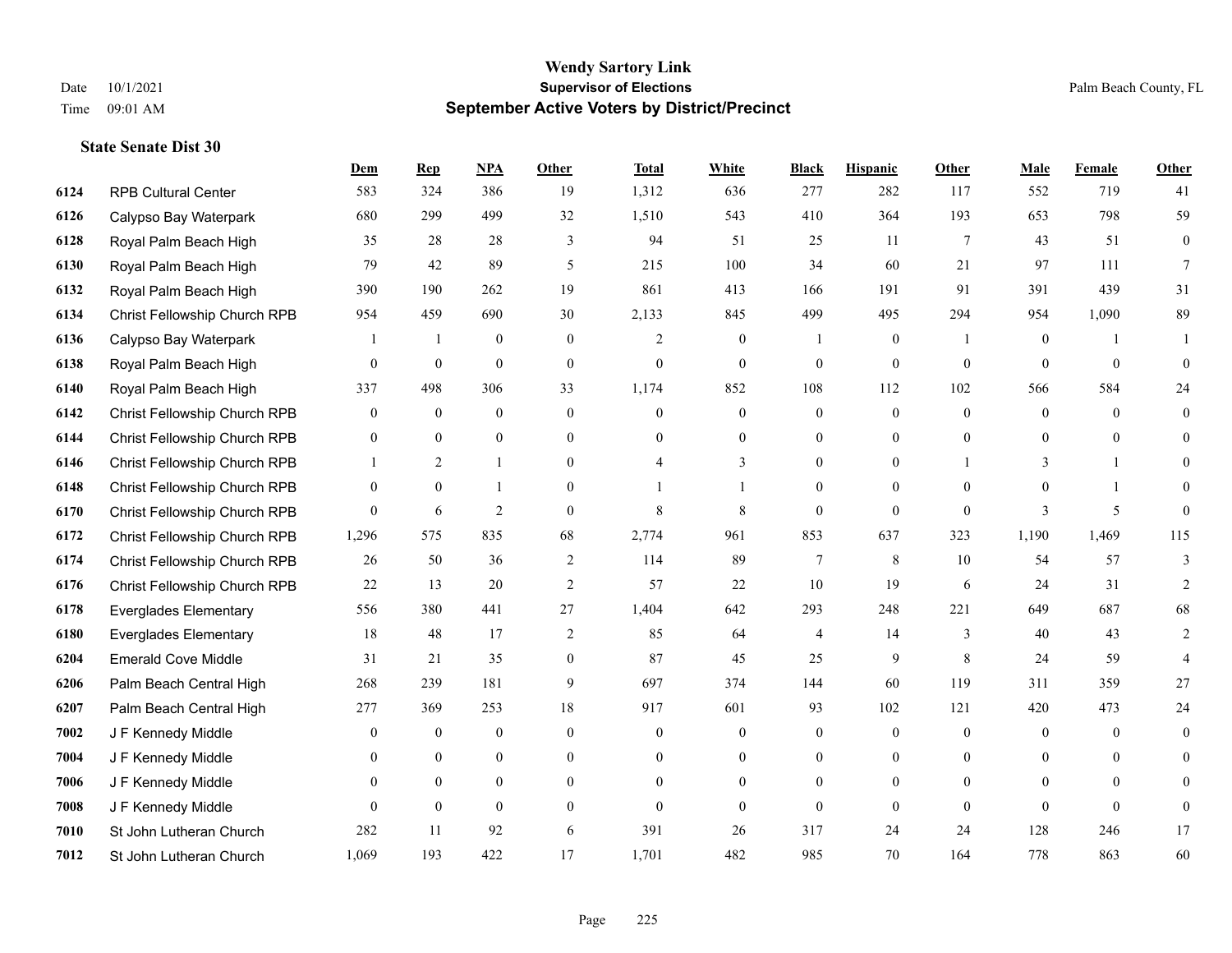|      |                                  | Dem            | <b>Rep</b>       | NPA              | <b>Other</b>   | <b>Total</b>   | <b>White</b>     | <b>Black</b> | <b>Hispanic</b> | <b>Other</b>   | <b>Male</b>    | <b>Female</b>  | <b>Other</b> |
|------|----------------------------------|----------------|------------------|------------------|----------------|----------------|------------------|--------------|-----------------|----------------|----------------|----------------|--------------|
| 7014 | RB Prep Achievement Academy      | $\mathbf{0}$   | $\mathbf{0}$     | $\overline{0}$   | $\theta$       | $\theta$       | $\mathbf{0}$     | $\theta$     | $\mathbf{0}$    | $\theta$       | $\theta$       | $\theta$       | $\Omega$     |
| 7016 | RB Prep Achievement Academy      |                |                  | $\overline{0}$   | $\Omega$       | 2              |                  |              | $\theta$        | $\Omega$       |                |                | $\theta$     |
| 7018 | RB Prep Achievement Academy      | $\theta$       | $\theta$         | $\theta$         | $\Omega$       | $\Omega$       | $\Omega$         | $\Omega$     | $\Omega$        | $\Omega$       | $\Omega$       | $\Omega$       | $\Omega$     |
| 7020 | RB Prep Achievement Academy      | $\overline{0}$ | $\mathbf{0}$     | $\mathbf{0}$     | $\overline{0}$ | $\theta$       | $\theta$         | $\theta$     | $\mathbf{0}$    | $\theta$       | $\theta$       | $\theta$       | $\Omega$     |
| 7022 | J F Kennedy Middle               | 888            | 176              | 363              | 26             | 1,453          | 292              | 799          | 152             | 210            | 646            | 759            | 48           |
| 7024 | Hurst Chapel AME Church          | 1,539          | 89               | 332              | 23             | 1,983          | 147              | 1,614        | 95              | 127            | 804            | 1,123          | 56           |
| 7025 | Hurst Chapel AME Church          | 260            | 33               | 104              | 3              | 400            | 60               | 247          | 38              | 55             | 145            | 239            | 16           |
| 7026 | Lindsey Davis Senior Comm Ctr    | 2,257          | 78               | 425              | 21             | 2,781          | 65               | 2,496        | 39              | 181            | 1,113          | 1,574          | 94           |
| 7028 | <b>Wells Recreation Center</b>   | 1,823          | 144              | 465              | 20             | 2,452          | 235              | 1,913        | 104             | 200            | 1,057          | 1,306          | 89           |
| 7030 | Riviera Beach Marina Event Ctr   | 193            | 305              | 175              | 23             | 696            | 560              | 47           | 44              | 45             | 354            | 321            | 21           |
| 7032 | <b>Crossroads Baptist Church</b> | $\mathbf{0}$   | $\boldsymbol{0}$ | $\boldsymbol{0}$ | $\mathbf{0}$   | $\mathbf{0}$   | $\boldsymbol{0}$ | $\mathbf{0}$ | $\mathbf{0}$    | $\theta$       | $\overline{0}$ | $\overline{0}$ | $\mathbf{0}$ |
| 7034 | Suncoast High                    | 1,290          | 203              | 501              | 25             | 2,019          | 359              | 1,214        | 154             | 292            | 831            | 1,113          | 75           |
| 7036 | RB Prep Achievement Academy      | $\overline{0}$ | $\overline{0}$   | 6                | $\overline{0}$ | 6              | $\mathbf{0}$     | $\theta$     | $\mathbf{0}$    | 6              | 4              |                | 1            |
| 7038 | RB Prep Achievement Academy      | $\mathbf{0}$   | $\boldsymbol{0}$ | $\mathbf{0}$     | $\overline{0}$ | $\theta$       | $\boldsymbol{0}$ | $\mathbf{0}$ | $\mathbf{0}$    | $\Omega$       | $\theta$       | $\theta$       | $\theta$     |
| 7040 | Mary McLeod Bethune Elementa     | 1,225          | 54               | 248              | 15             | 1,542          | 36               | 1,364        | 45              | 97             | 609            | 888            | 45           |
| 7041 | Mary McLeod Bethune Elementa     | 382            | 29               | 122              | 8              | 541            | 43               | 417          | 26              | 55             | 203            | 314            | 24           |
| 7042 | Dan Calloway Complex             | 1,712          | 73               | 373              | 21             | 2,179          | 44               | 1,933        | 42              | 160            | 884            | 1,233          | 62           |
| 7044 | <b>Wells Recreation Center</b>   | 1,378          | 90               | 362              | 17             | 1,847          | 190              | 1,457        | 65              | 135            | 758            | 1,019          | 70           |
| 7046 | Riviera Beach Marina Event Ctr   | 36             | 31               | 16               | 5              | 88             | 73               | 7            | 2               | 6              | 49             | 38             | -1           |
| 7048 | <b>Crossroads Baptist Church</b> | 283            | 8                | 87               | 10             | 388            | 6                | 326          | 27              | 29             | 130            | 241            | 17           |
| 7050 | <b>Crossroads Baptist Church</b> |                | 2                | $\mathbf{1}$     | $\Omega$       | $\overline{4}$ | 3                | $\Omega$     | $\theta$        | $\overline{1}$ |                | $\mathcal{E}$  | $\theta$     |
| 7052 | <b>Crossroads Baptist Church</b> | 0              | $\boldsymbol{0}$ | $\mathbf{0}$     | $\overline{0}$ | $\theta$       | $\mathbf{0}$     | $\mathbf{0}$ | $\mathbf{0}$    | $\Omega$       | $\overline{0}$ | $\mathbf{0}$   | $\mathbf{0}$ |
| 7054 | <b>Crossroads Baptist Church</b> | 984            | 68               | 289              | 13             | 1,354          | 109              | 1,033        | 74              | 138            | 581            | 715            | 58           |
| 7056 | <b>Crossroads Baptist Church</b> | $\mathbf{0}$   | $\mathbf{0}$     | $\mathbf{0}$     | $\theta$       | $\theta$       | $\mathbf{0}$     | $\theta$     | $\theta$        | $\Omega$       | $\mathbf{0}$   | $\theta$       | $\theta$     |
| 7058 | Palm Beach Lakes High            | 1,424          | 357              | 601              | 44             | 2,426          | 802              | 1,099        | 301             | 224            | 980            | 1,347          | 99           |
| 7060 | Ephesus Junior Academy           | 1,169          | 63               | 232              | 16             | 1,480          | 104              | 1,218        | 51              | 107            | 600            | 833            | 47           |
| 7062 | Mangonia Park Town Hall          | 708            | 40               | 177              | 10             | 935            | 81               | 748          | 39              | 67             | 374            | 532            | 29           |
| 7064 | Grace Episcopal Church           | 1,302          | 161              | 438              | 34             | 1,935          | 339              | 1,264        | 130             | 202            | 830            | 1,019          | 86           |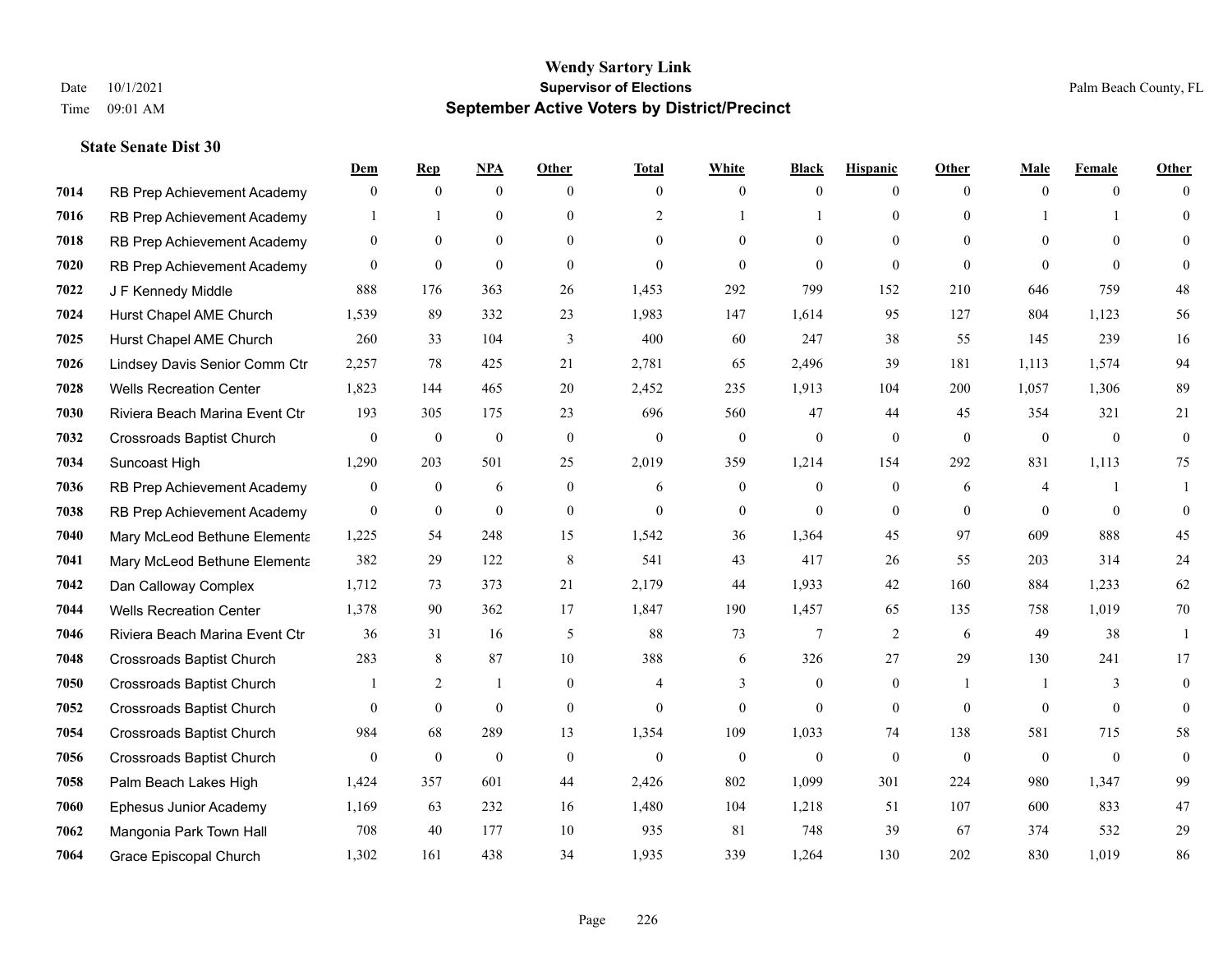|      |                                       | Dem            | <b>Rep</b>     | NPA            | <b>Other</b>   | <b>Total</b> | <b>White</b>             | <b>Black</b>     | <b>Hispanic</b> | Other          | <b>Male</b>  | Female         | <b>Other</b>   |
|------|---------------------------------------|----------------|----------------|----------------|----------------|--------------|--------------------------|------------------|-----------------|----------------|--------------|----------------|----------------|
| 7066 | Northboro Elementary                  | 1,053          | 190            | 426            | 29             | 1,698        | 457                      | 904              | 165             | 172            | 761          | 865            | 72             |
| 7068 | <b>Pleasant City Community Center</b> | 933            | 241            | 476            | 32             | 1,682        | 776                      | 588              | 173             | 145            | 810          | 794            | $78\,$         |
| 7070 | Northboro Elementary                  | 453            | 401            | 365            | 39             | 1,258        | 1,005                    | 64               | 85              | 104            | 583          | 641            | 34             |
| 7072 | <b>Egret Lake Elementary</b>          | 479            | 112            | 232            | 6              | 829          | 215                      | 370              | 136             | 108            | 356          | 442            | 31             |
| 7074 | <b>Egret Lake Elementary</b>          | 194            | 38             | 86             | 10             | 328          | 55                       | 194              | 34              | 45             | 141          | 179            | 8              |
| 7076 | <b>Egret Lake Elementary</b>          | 3              | $\overline{2}$ | $\mathbf{1}$   | $\mathbf{0}$   | 6            | $\overline{\mathcal{L}}$ | -1               | $\overline{0}$  | $\overline{1}$ | 5            | -1             | $\overline{0}$ |
| 7078 | <b>Egret Lake Elementary</b>          | 347            | 101            | 147            | 17             | 612          | 414                      | 101              | 52              | 45             | 239          | 351            | $22\,$         |
| 7080 | <b>Egret Lake Elementary</b>          | 22             | $\overline{2}$ | $\mathbf{1}$   | $\mathbf{0}$   | 25           | 24                       | $\overline{0}$   | $\overline{0}$  | $\overline{1}$ | 6            | 18             | $\mathbf{1}$   |
| 7082 | Seminole Trails Elementary            | 1,035          | 318            | 488            | 29             | 1,870        | 680                      | 715              | 261             | 214            | 813          | 975            | 82             |
| 7084 | Sharon Christian Church               | 733            | 269            | 433            | 46             | 1,481        | 599                      | 443              | 278             | 161            | 610          | 816            | 55             |
| 7086 | <b>Bear Lakes Middle</b>              | 36             | 17             | 13             | $\overline{1}$ | 67           | 26                       | 15               | 10              | 16             | 25           | 37             | 5              |
| 7088 | Whitehall Clubhouse #3                | 679            | 481            | 453            | 52             | 1,665        | 1,054                    | 249              | 195             | 167            | 770          | 847            | 48             |
| 7090 | <b>Bear Lakes Middle</b>              | 1,297          | 471            | 809            | 58             | 2,635        | 1,040                    | 909              | 372             | 314            | 1,142        | 1,372          | 121            |
| 7092 | Palm Beach Lakes High                 | 116            | 36             | 76             | $\mathfrak{Z}$ | 231          | 85                       | 67               | 22              | 57             | 106          | 111            | 14             |
| 7094 | Salvation Army Activity Hall          | 601            | 77             | 284            | 10             | 972          | 158                      | 507              | 129             | 178            | 414          | 511            | $47\,$         |
| 7096 | Salvation Army Activity Hall          | 834            | 302            | 485            | 33             | 1,654        | 674                      | 540              | 251             | 189            | 660          | 914            | $80\,$         |
| 7098 | U M Church of Palm Beaches            | 22             | 17             | 18             | -1             | 58           | 45                       | $\overline{2}$   | 9               | 2              | 30           | 24             | 4              |
| 7100 | U M Church of Palm Beaches            | 939            | 425            | 670            | 66             | 2,100        | 1,009                    | 660              | 232             | 199            | 940          | 1,094          | 66             |
| 7102 | First Christian Church                | 748            | 183            | 322            | 25             | 1,278        | 416                      | 633              | 104             | 125            | 489          | 743            | $46\,$         |
| 7104 | WPB City Fire Station #5              | 736            | 389            | 423            | 27             | 1,575        | 973                      | 268              | 188             | 146            | 683          | 841            | 51             |
| 7106 | Roosevelt Elementary                  | 2,048          | 164            | 544            | 28             | 2,784        | 263                      | 2,068            | 241             | 212            | 1,111        | 1,555          | 118            |
| 7108 | <b>Chamber of Commerce</b>            | 402            | 396            | 346            | 54             | 1,198        | 899                      | 61               | 104             | 134            | 564          | 598            | 36             |
| 7110 | <b>Adult Education Center</b>         | 677            | 214            | 398            | 28             | 1,317        | 419                      | 412              | 361             | 125            | 535          | 722            | 60             |
| 7112 | <b>Adult Education Center</b>         | 127            | 26             | 60             | 7              | 220          | 53                       | 121              | 23              | 23             | 68           | 142            | $10\,$         |
| 7114 | <b>Adult Education Center</b>         | $\overline{0}$ | $\mathbf{0}$   | $\mathbf{0}$   | $\mathbf{0}$   | $\Omega$     | $\overline{0}$           | $\overline{0}$   | $\overline{0}$  | $\theta$       | $\Omega$     | $\theta$       | $\mathbf{0}$   |
| 7116 | <b>Adult Education Center</b>         | $\overline{0}$ | $\mathbf{0}$   | $\overline{0}$ | $\mathbf{0}$   | $\theta$     | $\mathbf{0}$             | $\boldsymbol{0}$ | $\overline{0}$  | $\mathbf{0}$   | $\mathbf{0}$ | $\overline{0}$ | $\mathbf{0}$   |
| 7118 | <b>Adult Education Center</b>         | 30             | 30             | 36             | 5              | 101          | 75                       | 3                | 18              | 5              | 50           | 45             | 6              |
| 7120 | U M Church of Palm Beaches            | 282            | 109            | 179            | 9              | 579          | 204                      | 213              | 107             | 55             | 250          | 297            | 32             |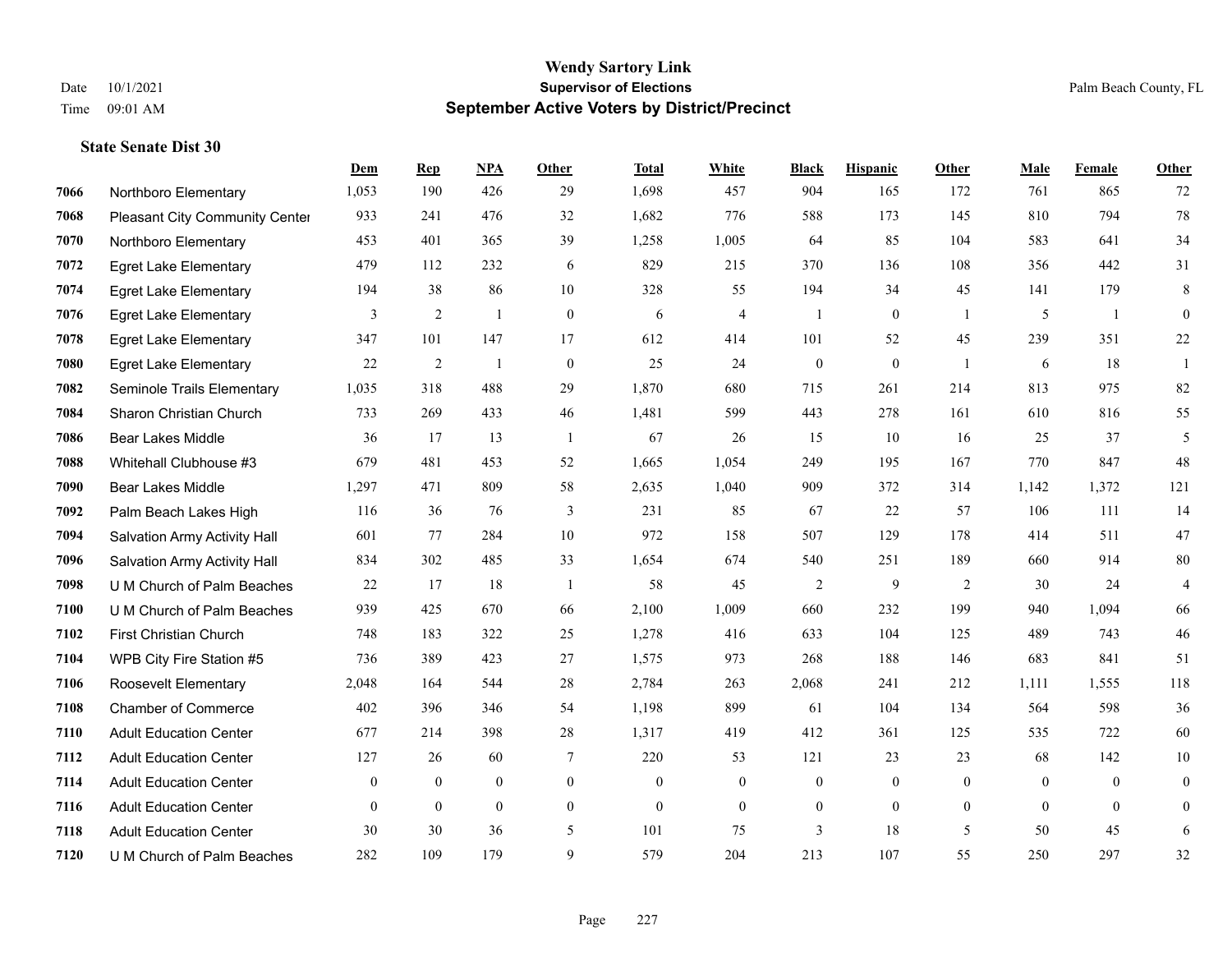#### **Wendy Sartory Link** Date 10/1/2021 **Supervisor of Elections** Palm Beach County, FL Time 09:01 AM **September Active Voters by District/Precinct**

# **Dem Rep NPA Other Total White Black Hispanic Other Male Female Other** U M Church of Palm Beaches 0 0 0 0 0 0 0 0 0 0 0 0 First Christian Church 1,212 140 342 15 1,709 198 1,239 112 160 747 903 59 First Christian Church 1,498 496 754 84 2,832 1,092 1,044 401 295 1,168 1,552 112 Westward Elementary 1,938 124 467 25 2,554 159 2,091 118 186 1,022 1,448 84 Alexander W Dreyfoos SOA High 811 816 764 74 2,465 1,887 113 205 260 1,241 1,154 70 WPB City Hall Flagler Gallery 674 660 600 73 2,007 1,584 84 142 197 1,010 929 68 Adult Education Center 801 172 396 22 1,391 300 662 286 143 609 715 67 Haverhill Town Hall 42 38 33 2 115 48 31 27 9 46 64 5 Westgate Community Center 1,547 440 902 29 2,918 679 948 993 298 1,295 1,483 140 Haverhill Town Hall 168 75 98 4 345 106 122 77 40 160 163 22 Clayton Hutcheson Hall B 33 7 13 0 53 16 25 7 5 23 30 0 Clayton Hutcheson Hall B 46 3 20 1 70 4 45 12 9 28 36 6 Clayton Hutcheson Hall B 236 15 96 3 350 26 222 78 24 126 209 15 Howard Park Community Center 82 27 49 7 165 79 37 29 20 81 77 7 Roosevelt Elementary 57 11 46 2 116 17 47 33 19 53 53 10 Howard Park Community Center 353 276 297 36 962 770 39 86 67 482 454 26 WPB City Hall Flagler Gallery 478 445 269 41 1,233 978 43 117 95 473 715 45 Morton & Barbara Mandel Center 147 372 155 18 692 615 8 13 56 316 354 22 PB Fire Station #3 42 102 59 2 205 177 0 7 21 92 101 12 PB Fire Station #3 534 472 407 51 1,464 1,310 18 34 102 646 782 36 PB Fire Station #3 316 380 297 31 1,024 907 2 30 85 453 546 25 **8001 Federal Only 0 0 0 0 0 0 0 0 0** 0 State Only 131 101 113 2 347 268 13 13 53 154 180 13 **State Senate Dist 30** 139,415 105,187 93,799 7,664 346,065 211,088 63,168 41,163 30,646 153,832 180,409 11,824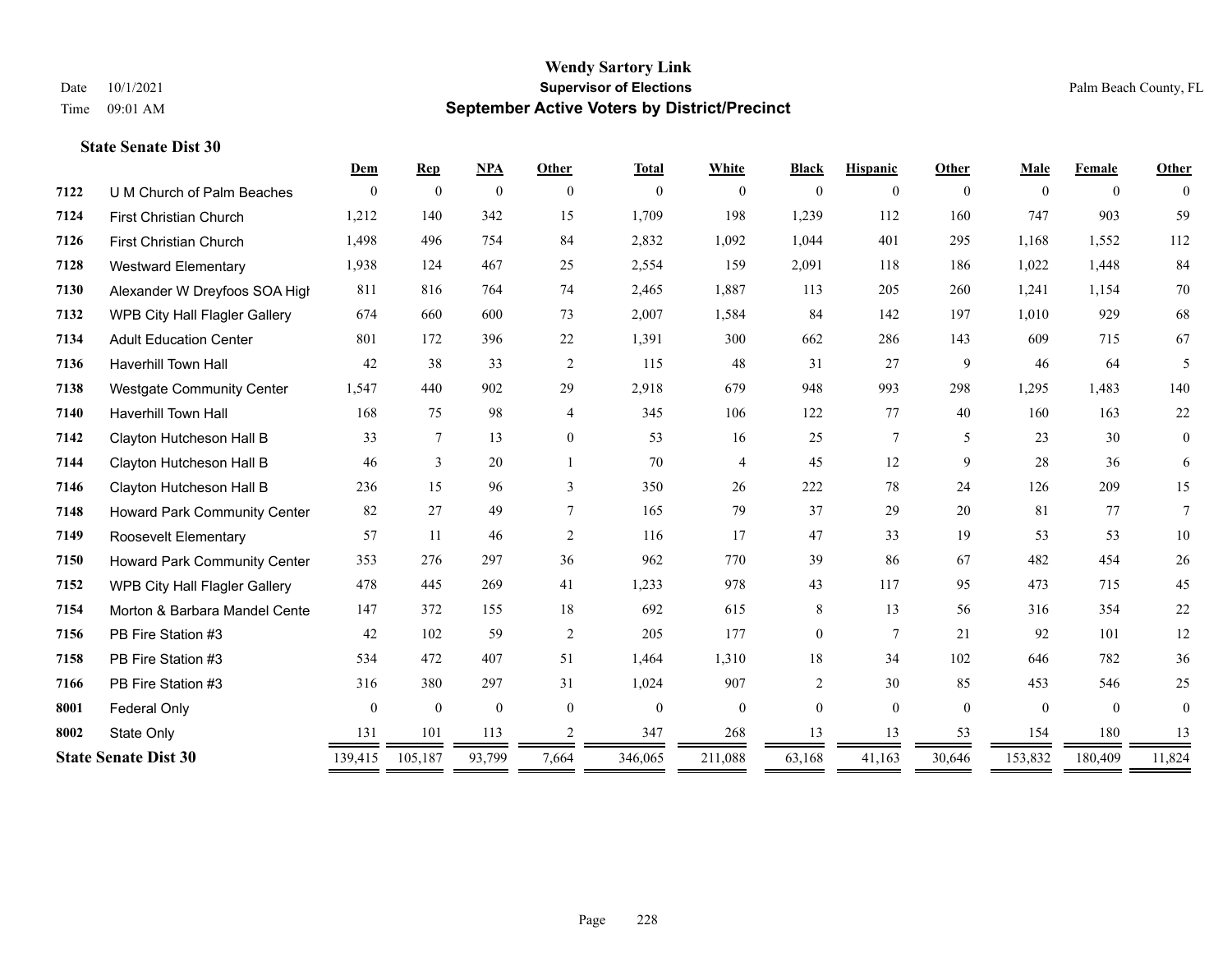|      |                                       | Dem            | <b>Rep</b>     | NPA              | <b>Other</b>     | <b>Total</b>   | <b>White</b>     | <b>Black</b>     | <b>Hispanic</b>  | <b>Other</b>   | <b>Male</b>    | <b>Female</b>  | <b>Other</b>     |
|------|---------------------------------------|----------------|----------------|------------------|------------------|----------------|------------------|------------------|------------------|----------------|----------------|----------------|------------------|
| 2084 | <b>Community Christian Church</b>     | 282            | 117            | 158              | 16               | 573            | 170              | 207              | 130              | 66             | 256            | 302            | 15               |
| 2085 | <b>Community Christian Church</b>     | $\overline{2}$ | $\mathbf{1}$   | $\overline{0}$   | $\mathbf{0}$     | 3              | 3                | $\mathbf{0}$     | $\mathbf{0}$     | $\theta$       |                | $\overline{2}$ | $\mathbf{0}$     |
| 2086 | <b>Community Christian Church</b>     | 1,213          | 547            | 931              | 53               | 2,744          | 853              | 594              | 920              | 377            | 1,192          | 1,442          | 110              |
| 2087 | <b>Community Christian Church</b>     | $\mathbf{1}$   | $\mathbf{1}$   | $\boldsymbol{0}$ | $\boldsymbol{0}$ | $\overline{c}$ | $\sqrt{2}$       | $\boldsymbol{0}$ | $\mathbf{0}$     | $\mathbf{0}$   | $\overline{2}$ | $\mathbf{0}$   | $\boldsymbol{0}$ |
| 2096 | 1st Church of the Nazarene            | 251            | 68             | 187              | 5                | 511            | 115              | 23               | 329              | 44             | 236            | 245            | $30\,$           |
| 2112 | Palm Springs Middle                   | $\tau$         | 6              | $\overline{7}$   | $\boldsymbol{0}$ | 20             | 15               | 3                | $\boldsymbol{0}$ | $\overline{2}$ | 9              | 11             | $\boldsymbol{0}$ |
| 2116 | The Ark Church                        | 801            | 553            | 700              | 33               | 2,087          | 906              | 149              | 862              | 170            | 885            | 1,122          | $80\,$           |
| 2118 | Palm Springs Middle                   | $\theta$       | $\mathbf{0}$   | $\mathbf{0}$     | $\Omega$         | $\theta$       | $\overline{0}$   | $\mathbf{0}$     | $\mathbf{0}$     | $\theta$       | $\theta$       | $\theta$       | $\mathbf{0}$     |
| 2120 | Palm Springs Middle                   | 56             | 20             | 51               | $\overline{0}$   | 127            | 31               | 12               | 55               | 29             | 50             | 66             | 11               |
| 2122 | Palm Springs Middle                   | 1              | $\mathbf{0}$   | $\overline{0}$   | $\overline{0}$   | -1             | $\overline{0}$   | 1                | $\mathbf{0}$     | $\overline{0}$ | 1              | $\overline{0}$ | $\boldsymbol{0}$ |
| 2124 | Palm Springs Middle                   | 5              | $\overline{3}$ | 8                | $\overline{0}$   | 16             | $\tau$           | 3                | 5                | $\overline{1}$ | 7              | 9              | $\mathbf{0}$     |
| 2126 | St Marys Orthodox Church              | 274            | 255            | 229              | 9                | 767            | 435              | 31               | 236              | 65             | 358            | 388            | 21               |
| 2127 | Lake Clarke Shores Town Hall          |                | $\bf{0}$       | $\overline{1}$   | $\overline{0}$   | 2              | $\boldsymbol{0}$ | $\boldsymbol{0}$ | 2                | $\theta$       | 2              | $\theta$       | 0                |
| 2128 | Palm Springs Middle                   | $\mathbf{0}$   | $\mathbf{0}$   | $\mathbf{0}$     | $\overline{0}$   | $\mathbf{0}$   | $\overline{0}$   | $\boldsymbol{0}$ | $\mathbf{0}$     | $\theta$       | $\overline{0}$ | $\theta$       | $\mathbf{0}$     |
| 2148 | <b>Liberty Park Elementary</b>        | $\Omega$       | $\mathbf{0}$   | $\mathbf{0}$     | $\Omega$         | $\theta$       | $\Omega$         | $\mathbf{0}$     | $\theta$         | $\Omega$       | $\theta$       | $\Omega$       | $\theta$         |
| 2150 | <b>River Bridge Activities Center</b> | 1,082          | 534            | 685              | 52               | 2,353          | 1,138            | 481              | 490              | 244            | 982            | 1,287          | 84               |
| 2152 | Pine Ridge North II                   | 1,101          | 504            | 803              | 54               | 2,462          | 1,014            | 381              | 810              | 257            | 981            | 1,379          | 102              |
| 2154 | Forest Hill Elementary                | 1,131          | 437            | 800              | 34               | 2,402          | 729              | 390              | 1,037            | 246            | 1,034          | 1,240          | 128              |
| 2156 | Cresthaven Emory Aud                  | 631            | 409            | 303              | 14               | 1,357          | 751              | 99               | 414              | 93             | 501            | 806            | 50               |
| 2158 | <b>Community Of Hope</b>              | 1,088          | 416            | 830              | 29               | 2,363          | 591              | 431              | 1,032            | 309            | 1,039          | 1,207          | 117              |
| 2160 | Cresthaven Barkley Aud                | 514            | 356            | 283              | 19               | 1,172          | 586              | 87               | 395              | 104            | 493            | 627            | 52               |
| 2162 | Cresthaven Ashley Aud                 | 334            | 220            | 225              | 14               | 793            | 396              | 39               | 293              | 65             | 313            | 446            | 34               |
| 2164 | <b>Covered Bridge Clubhouse</b>       | 1,116          | 732            | 662              | 40               | 2,550          | 1,763            | 138              | 476              | 173            | 984            | 1,485          | 81               |
| 2166 | Poinciana Clubhouse                   | 899            | 519            | 496              | 37               | 1,951          | 1,284            | 94               | 415              | 158            | 767            | 1,118          | 66               |
| 2168 | First Baptist Church GA               | $\overline{0}$ | $\mathbf{0}$   | $\overline{0}$   | $\mathbf{0}$     | $\mathbf{0}$   | $\mathbf{0}$     | $\mathbf{0}$     | $\mathbf{0}$     | $\theta$       | $\mathbf{0}$   | $\theta$       | $\mathbf{0}$     |
| 2170 | <b>Liberty Park Elementary</b>        | 1,139          | 543            | 663              | 56               | 2,401          | 1,045            | 459              | 639              | 258            | 954            | 1,332          | 115              |
| 2172 | First Baptist Church GA               | 17             | 3              | 10               | $\mathbf{0}$     | 30             | 14               | 3                | 9                | $\overline{4}$ | 11             | 18             | $\overline{1}$   |
| 2174 | First Baptist Church GA               | 457            | 190            | 270              | 12               | 929            | 404              | 191              | 209              | 125            | 411            | 477            | 41               |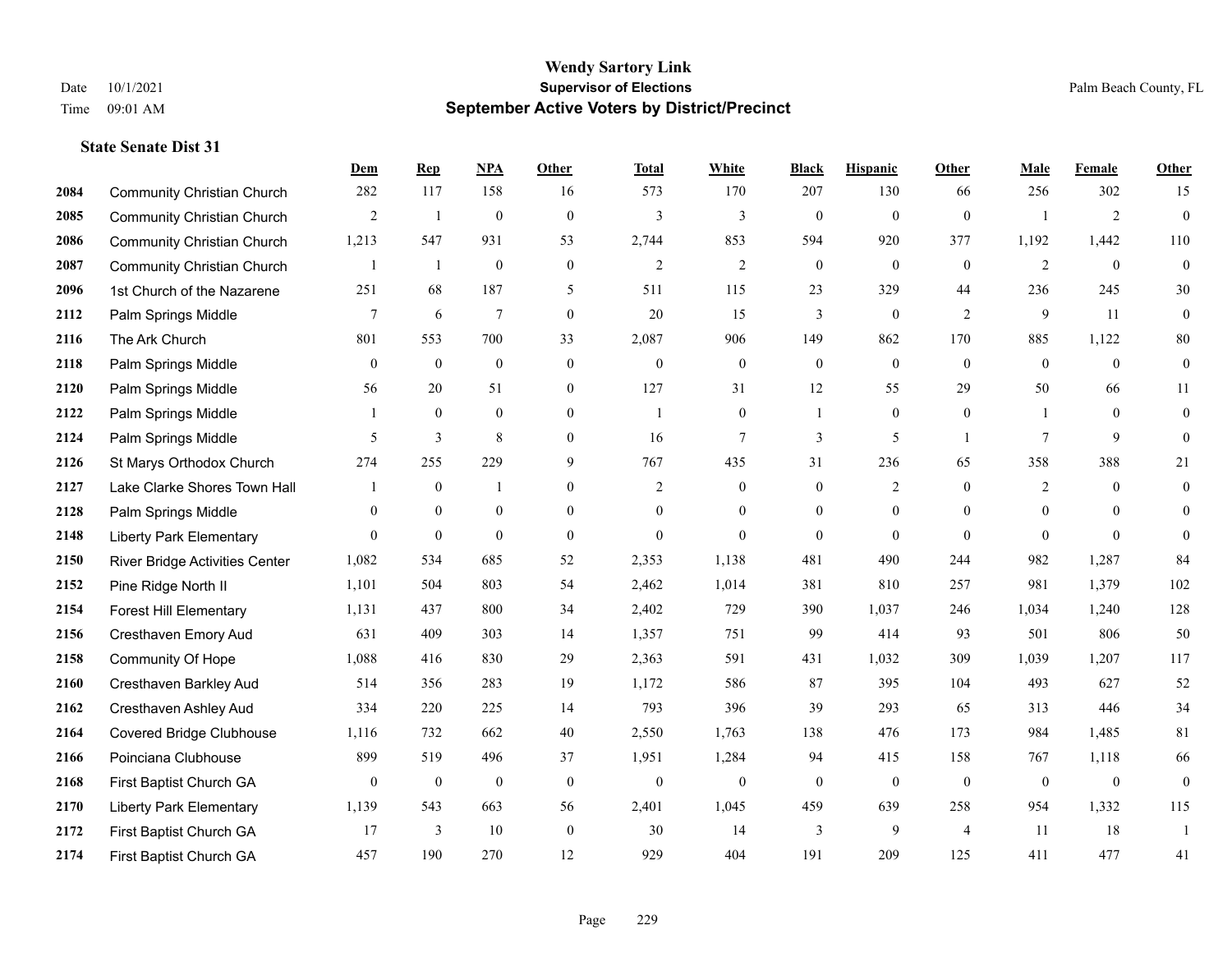|      |                                    | Dem          | <b>Rep</b>       | NPA              | <b>Other</b>     | <b>Total</b>     | <b>White</b>     | <b>Black</b>     | <b>Hispanic</b>  | Other          | <b>Male</b>    | <b>Female</b>  | Other            |
|------|------------------------------------|--------------|------------------|------------------|------------------|------------------|------------------|------------------|------------------|----------------|----------------|----------------|------------------|
| 2182 | <b>Greenacres Community Center</b> | 638          | 284              | 528              | 28               | 1,478            | 522              | 143              | 669              | 144            | 593            | 797            | 88               |
| 2184 | American Polish Club               | 1,092        | 392              | 801              | 39               | 2,324            | 701              | 344              | 1,018            | 261            | 967            | 1,219          | 138              |
| 2186 | American Polish Club               | 321          | 134              | 240              | 6                | 701              | 212              | 109              | 311              | 69             | 310            | 360            | 31               |
| 2188 | St Lukes United Methodist Chr      | 465          | 517              | 426              | 34               | 1,442            | 1,142            | 35               | 188              | 77             | 684            | 719            | 39               |
| 2190 | Lucerne Pointe Clubhouse           | 1,017        | 521              | 645              | 46               | 2,229            | 1,409            | 220              | 424              | 176            | 913            | 1,238          | $78\,$           |
| 2192 | Fountains Of Palm Beach            | 915          | 446              | 581              | 54               | 1,996            | 1,352            | 143              | 335              | 166            | 844            | 1,086          | 66               |
| 2194 | <b>LC Swain Middle</b>             | 1,083        | 364              | 718              | 39               | 2,204            | 758              | 450              | 766              | 230            | 925            | 1,171          | 108              |
| 2196 | Pine Ridge South IV Clubhouse      | 884          | 489              | 503              | 44               | 1,920            | 1,147            | 261              | 399              | 113            | 752            | 1,095          | 73               |
| 2198 | American Finnish Club              | 14           | 9                | $8\,$            | $\boldsymbol{0}$ | 31               | 17               | 3                | -1               | 10             | 12             | 16             | 3                |
| 2202 | <b>LC Swain Middle</b>             | $\mathbf{0}$ | $\,$ 8 $\,$      | 1                | $\mathbf{0}$     | 9                | 6                | $\boldsymbol{0}$ | 3                | $\mathbf{0}$   | $\overline{4}$ | 5              | $\boldsymbol{0}$ |
| 2204 | Heritage Elementary                | 545          | 219              | 478              | 30               | 1,272            | 413              | 136              | 609              | 114            | 549            | 651            | 72               |
| 2206 | <b>Heritage Elementary</b>         | 460          | 195              | 331              | 16               | 1,002            | 320              | 215              | 337              | 130            | 433            | 517            | 52               |
| 2208 | American Finnish Club              | 6            | 7                | 1                | $\overline{1}$   | 15               | 14               | $\bf{0}$         | $\mathbf{0}$     | $\overline{1}$ | 6              | 8              | $\mathbf{1}$     |
| 2210 | American Polish Club               | 228          | 95               | 139              | 6                | 468              | 167              | 115              | 139              | 47             | 188            | 260            | $20\,$           |
| 2212 | American Polish Club               | $\mathbf{0}$ | $\boldsymbol{0}$ | $\boldsymbol{0}$ | $\mathbf{0}$     | $\boldsymbol{0}$ | $\boldsymbol{0}$ | $\boldsymbol{0}$ | $\boldsymbol{0}$ | $\mathbf{0}$   | $\mathbf{0}$   | $\mathbf{0}$   | $\overline{0}$   |
| 2214 | Indian Pines Elementary            | 1,182        | 253              | 580              | 38               | 2,053            | 462              | 918              | 442              | 231            | 921            | 1,032          | 100              |
| 2216 | Indian Pines Elementary            | 1,784        | 294              | 842              | 42               | 2,962            | 518              | 1,486            | 586              | 372            | 1,332          | 1,484          | 146              |
| 2218 | <b>Tradewinds Middle</b>           | 1,256        | 312              | 649              | 36               | 2,253            | 564              | 880              | 365              | 444            | 990            | 1,137          | 126              |
| 3002 | Palm Springs Middle                | 824          | 339              | 557              | 46               | 1,766            | 524              | 325              | 751              | 166            | 720            | 969            | 77               |
| 3004 | Community Of Hope                  | 67           | 39               | 61               | $\overline{2}$   | 169              | 63               | 10               | 70               | 26             | 83             | 75             | 11               |
| 3006 | Faith Presbyterian                 | 980          | 613              | 680              | 33               | 2,306            | 943              | 269              | 888              | 206            | 952            | 1,252          | 102              |
| 3008 | Palm Springs Middle                | $\mathbf{0}$ | $\boldsymbol{0}$ | $\boldsymbol{0}$ | $\mathbf{0}$     | $\boldsymbol{0}$ | $\mathbf{0}$     | $\mathbf{0}$     | $\mathbf{0}$     | $\mathbf{0}$   | $\mathbf{0}$   | $\overline{0}$ | $\overline{0}$   |
| 3010 | Faith Presbyterian                 | 369          | 208              | 292              | 25               | 894              | 360              | 114              | 341              | 79             | 409            | 450            | 35               |
| 3012 | <b>Emmanuel Baptist Church</b>     | 629          | 572              | 412              | 20               | 1,633            | 982              | 44               | 517              | 90             | 694            | 876            | 63               |
| 3014 | Lake Clarke Shores Town Hall       | 1,011        | 1,075            | 645              | 45               | 2,776            | 2,038            | 83               | 486              | 169            | 1,266          | 1,423          | 87               |
| 3016 | <b>Community Of Hope</b>           | 45           | 37               | 53               | 2                | 137              | 36               | 9                | 76               | 16             | 51             | 76             | $10\,$           |
| 3018 | Palm Springs Middle                | 11           | 12               | 9                | $\overline{3}$   | 35               | 14               | $\boldsymbol{0}$ | 17               | $\overline{4}$ | 15             | 19             | -1               |
| 3020 | Palm Springs Village Hall          | 974          | 618              | 794              | 37               | 2,423            | 975              | 173              | 1,077            | 198            | 1,066          | 1,245          | 112              |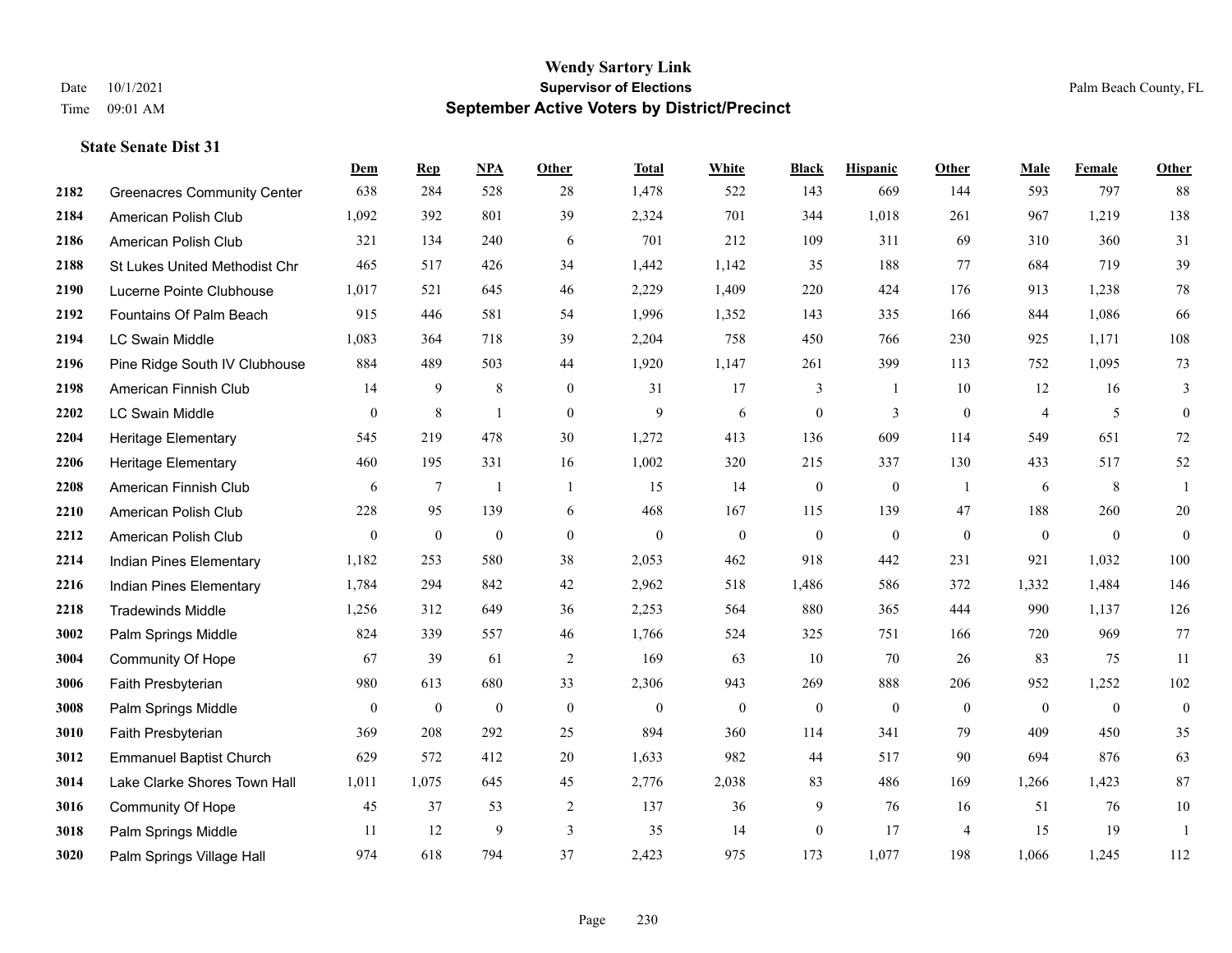|      |                                  | Dem            | <b>Rep</b>       | NPA              | <b>Other</b>     | <b>Total</b>     | <b>White</b>     | <b>Black</b>     | <b>Hispanic</b>  | <b>Other</b>   | <b>Male</b>      | <b>Female</b>  | <b>Other</b>     |
|------|----------------------------------|----------------|------------------|------------------|------------------|------------------|------------------|------------------|------------------|----------------|------------------|----------------|------------------|
| 3022 | Oasis De Amor Baptist Church     | 511            | 221              | 395              | 17               | 1,144            | 372              | 138              | 492              | 142            | 538              | 541            | 65               |
| 3024 | Palm Springs Library             | 711            | 408              | 579              | 24               | 1,722            | 644              | 198              | 694              | 186            | 757              | 861            | 104              |
| 3026 | Palm Springs Village Hall        | 0              | $\boldsymbol{0}$ | $\boldsymbol{0}$ | $\mathbf{0}$     | $\mathbf{0}$     | $\boldsymbol{0}$ | $\boldsymbol{0}$ | $\mathbf{0}$     | $\overline{0}$ | $\overline{0}$   | $\overline{0}$ | $\boldsymbol{0}$ |
| 3028 | Palm Springs Village Hall        | 2              | 1                | $\boldsymbol{0}$ | $\boldsymbol{0}$ | 3                | $\boldsymbol{0}$ | $\boldsymbol{0}$ | 3                | $\mathbf{0}$   |                  | $\overline{c}$ | $\mathbf{0}$     |
| 3030 | Palm Springs Village Hall        | $\theta$       | $\mathbf{0}$     | $\boldsymbol{0}$ | $\mathbf{0}$     | $\theta$         | $\mathbf{0}$     | $\mathbf{0}$     | $\boldsymbol{0}$ | $\theta$       | $\theta$         | $\theta$       | $\mathbf{0}$     |
| 3032 | Special Olympics of PBC          | 688            | 310              | 525              | 35               | 1,558            | 561              | 266              | 597              | 134            | 728              | 750            | 80               |
| 3034 | <b>Sunlight Community Church</b> | 157            | 103              | 78               | 6                | 344              | 180              | 42               | 101              | 21             | 155              | 179            | 10               |
| 3036 | <b>Sunlight Community Church</b> | 389            | 212              | 285              | 15               | 901              | 374              | 174              | 263              | 90             | 396              | 474            | 31               |
| 3038 | <b>Sunlight Community Church</b> | 722            | 299              | 538              | 32               | 1,591            | 667              | 244              | 511              | 169            | 737              | 771            | 83               |
| 3040 | 1st Congregational Church        | 690            | 308              | 406              | 41               | 1,445            | 1,068            | 70               | 187              | 120            | 711              | 680            | 54               |
| 3042 | 1st Congregational Church        | 718            | 448              | 395              | 45               | 1,606            | 1,351            | 23               | 131              | 101            | 730              | 820            | 56               |
| 3044 | Holy Redeemer Church             | 221            | 68               | 188              | $\overline{7}$   | 484              | 138              | 101              | 203              | 42             | 208              | 260            | 16               |
| 3048 | Holy Redeemer Church             | 588            | 215              | 456              | 24               | 1,283            | 385              | 253              | 518              | 127            | 564              | 658            | 61               |
| 3050 | Holy Redeemer Church             | 7              | $\overline{7}$   | $\overline{2}$   | $\boldsymbol{0}$ | 16               | $\overline{9}$   | 6                | -1               | $\mathbf{0}$   | 9                | $\overline{7}$ | $\boldsymbol{0}$ |
| 3052 | Our Savior Lutheran Church       | 401            | 113              | 240              | 13               | 767              | 215              | 213              | 267              | 72             | 362              | 366            | 39               |
| 3058 | Our Savior Lutheran Church       | $\overline{0}$ | $\boldsymbol{0}$ | $\overline{2}$   | $\boldsymbol{0}$ | $\overline{2}$   | 1                | $\overline{1}$   | $\mathbf{0}$     | $\mathbf{0}$   | -1               | -1             | $\mathbf{0}$     |
| 3060 | Our Savior Lutheran Church       | 251            | 52               | 156              | $\tau$           | 466              | 105              | 168              | 157              | 36             | 179              | 267            | $20\,$           |
| 3062 | Our Savior Lutheran Church       | 1,029          | 320              | 579              | 51               | 1,979            | 794              | 426              | 575              | 184            | 918              | 966            | 95               |
| 3064 | 1st Congregational Church        | 469            | 224              | 354              | 31               | 1,078            | 761              | 91               | 150              | 76             | 508              | 527            | 43               |
| 3066 | Our Savior Lutheran Church       | 362            | 134              | 271              | 20               | 787              | 546              | 71               | 92               | 78             | 386              | 368            | 33               |
| 3068 | St Andrews Episcopal             | 543            | 290              | 392              | 44               | 1,269            | 1,022            | 51               | 111              | 85             | 614              | 612            | 43               |
| 3070 | Mid County Senior Center         | 709            | 270              | 558              | 36               | 1,573            | 516              | 362              | 494              | 201            | 715              | 782            | 76               |
| 3071 | Holy Redeemer Church             | $\mathbf{0}$   | $\boldsymbol{0}$ | $\boldsymbol{0}$ | $\boldsymbol{0}$ | $\boldsymbol{0}$ | $\boldsymbol{0}$ | $\boldsymbol{0}$ | $\boldsymbol{0}$ | $\mathbf{0}$   | $\boldsymbol{0}$ | $\mathbf{0}$   | $\boldsymbol{0}$ |
| 3072 | Holy Redeemer Church             | 141            | 24               | 84               | 8                | 257              | 68               | 104              | 50               | 35             | 100              | 146            | 11               |
| 3074 | Coastal Chapel                   | 471            | 349              | 334              | 25               | 1,179            | 736              | 99               | 253              | 91             | 551              | 586            | 42               |
| 3075 | Lantana Recreation Center        | 14             | 8                | 8                | $\overline{2}$   | 32               | 32               | $\boldsymbol{0}$ | $\mathbf{0}$     | $\mathbf{0}$   | 11               | 21             | $\boldsymbol{0}$ |
| 3076 | Our Savior Lutheran Church       | 47             | 39               | 49               | $\mathbf{1}$     | 136              | 95               | 15               | 19               | 7              | 75               | 56             | 5                |
| 3078 | Lakeside UM Church               | 643            | 391              | 437              | 36               | 1,507            | 941              | 165              | 268              | 133            | 665              | 799            | 43               |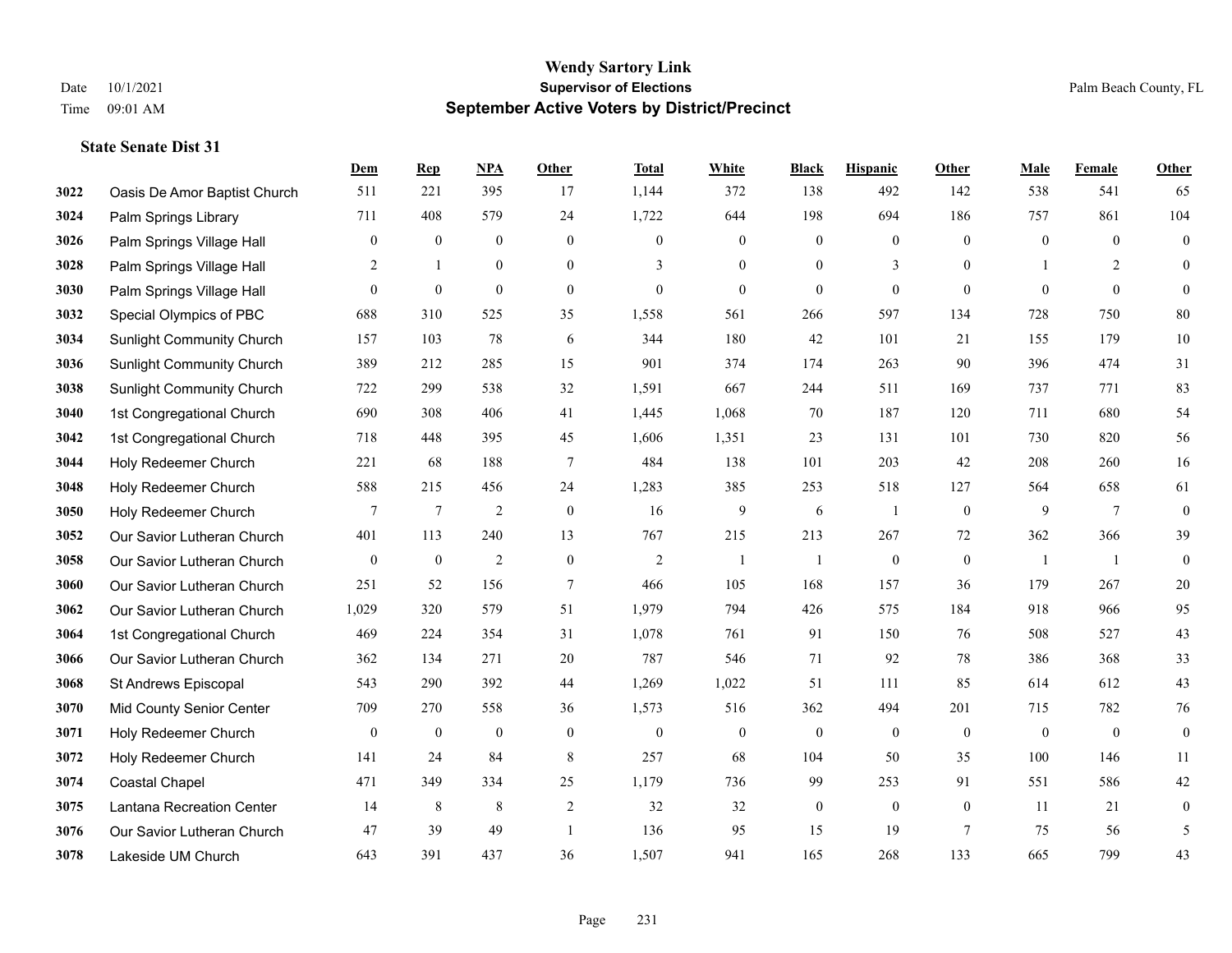|      |                                  | Dem   | <b>Rep</b> | NPA | <b>Other</b> | <b>Total</b> | <b>White</b> | <b>Black</b> | <b>Hispanic</b> | <b>Other</b> | <b>Male</b> | <b>Female</b> | <b>Other</b> |
|------|----------------------------------|-------|------------|-----|--------------|--------------|--------------|--------------|-----------------|--------------|-------------|---------------|--------------|
| 3080 | American Finnish Club            | 836   | 219        | 559 | 40           | 1,654        | 394          | 512          | 560             | 188          | 719         | 835           | 100          |
| 3082 | <b>Atlantis City Hall</b>        | 483   | 894        | 444 | 43           | 1,864        | 1,610        | 39           | 91              | 124          | 854         | 966           | 44           |
| 3086 | <b>Woodlands Middle</b>          | 794   | 612        | 690 | 48           | 2,144        | 1,466        | 137          | 356             | 185          | 995         | 1,073         | 76           |
| 3088 | <b>Tradewinds Middle</b>         | 180   | 53         | 122 | $\,8\,$      | 363          | 98           | 126          | 79              | 60           | 163         | 190           | $10\,$       |
| 3094 | <b>Coral Reef Elementary</b>     | 326   | 243        | 270 | 27           | 866          | 515          | 73           | 193             | 85           | 405         | 434           | $27\,$       |
| 3096 | <b>Coral Reef Elementary</b>     | 827   | 584        | 644 | 57           | 2,112        | 1,356        | 257          | 268             | 231          | 976         | 1,054         | 82           |
| 3098 | <b>Manatee Elementary</b>        | 682   | 584        | 524 | 44           | 1,834        | 1,251        | 173          | 221             | 189          | 832         | 940           | 62           |
| 3100 | Journeys End                     | 430   | 338        | 363 | 20           | 1,151        | 771          | 93           | 136             | 151          | 543         | 578           | 30           |
| 3102 | Diamond View Elementary          | 1,203 | 443        | 791 | 51           | 2,488        | 1,029        | 635          | 523             | 301          | 1,093       | 1,286         | 109          |
| 3104 | American German Club             | 411   | 349        | 370 | 33           | 1,163        | 808          | 90           | 138             | 127          | 540         | 579           | 44           |
| 3106 | American German Club             | 299   | 109        | 202 | 17           | 627          | 223          | 175          | 98              | 131          | 276         | 322           | $29\,$       |
| 3108 | Santaluces High                  | 1,241 | 538        | 883 | 62           | 2,724        | 1,098        | 695          | 540             | 391          | 1,210       | 1,425         | 89           |
| 3110 | Lantana Road Branch Library      | 827   | 335        | 486 | 42           | 1,690        | 793          | 454          | 288             | 155          | 735         | 877           | $78\,$       |
| 3112 | <b>Starlight Cove Elementary</b> | 842   | 298        | 613 | 38           | 1,791        | 704          | 310          | 635             | 142          | 775         | 926           | $90\,$       |
| 3114 | Santaluces High                  | 379   | 248        | 295 | 12           | 934          | 546          | 122          | 183             | 83           | 455         | 448           | 31           |
| 3116 | Advent Lantana                   | 1,064 | 520        | 736 | 52           | 2,372        | 1,460        | 364          | 363             | 185          | 976         | 1,314         | 82           |
| 3118 | Advent Lantana                   | 204   | 228        | 177 | 16           | 625          | 511          | 21           | 49              | 44           | 308         | 304           | 13           |
| 3124 | West Boynton Park and Rec        | 787   | 580        | 648 | 43           | 2,058        | 1,304        | 220          | 288             | 246          | 930         | 1,053         | $75\,$       |
| 3126 | Temple Shaarei Shalom            | 636   | 507        | 463 | 27           | 1,633        | 1,121        | 153          | 198             | 161          | 755         | 829           | 49           |
| 3128 | West Boynton Park and Rec        | 946   | 609        | 723 | 44           | 2,322        | 1,450        | 281          | 335             | 256          | 1,061       | 1,178         | 83           |
| 3130 | Winston Trails Swim Center       | 1,109 | 916        | 859 | 61           | 2,945        | 2,086        | 203          | 374             | 282          | 1,374       | 1,457         | 114          |
| 3132 | Park Vista High                  | 851   | 647        | 693 | 49           | 2,240        | 1,420        | 227          | 353             | 240          | 1,009       | 1,150         | $81\,$       |
| 3133 | Christa McAuliffe Middle         | 174   | 121        | 135 | 9            | 439          | 268          | 46           | 61              | -64          | 211         | 216           | $12\,$       |
| 3134 | <b>Hidden Oaks Elementary</b>    | 1,077 | 314        | 583 | 34           | 2,008        | 577          | 791          | 365             | 275          | 853         | 1,068         | 87           |
| 3136 | <b>Freedom Shores Elementary</b> | 875   | 408        | 585 | 31           | 1,899        | 831          | 533          | 280             | 255          | 837         | 986           | 76           |
| 3138 | <b>Citrus Cove Elementary</b>    | 860   | 497        | 565 | 35           | 1,957        | 1,145        | 316          | 286             | 210          | 858         | 1,017         | 82           |
| 3140 | Boynton Lakes North Clubhouse    | 420   | 191        | 280 | 14           | 905          | 427          | 221          | 127             | 130          | 404         | 469           | 32           |
| 3142 | Boynton Lakes North Clubhouse    | 385   | 161        | 224 | 18           | 788          | 442          | 138          | 138             | 70           | 317         | 441           | 30           |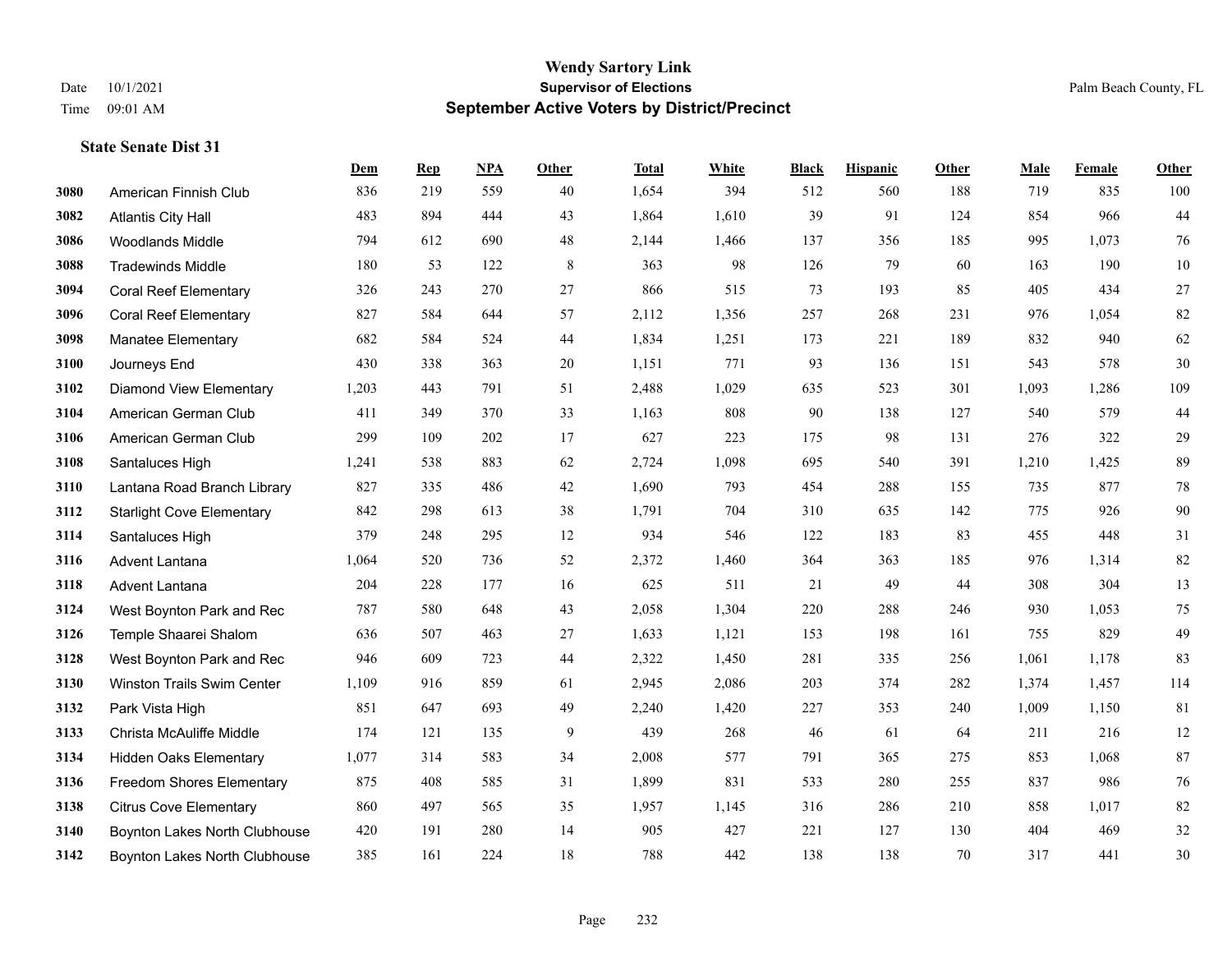#### **Wendy Sartory Link** Date 10/1/2021 **Supervisor of Elections** Palm Beach County, FL Time 09:01 AM **September Active Voters by District/Precinct**

Freedom Shores Elementary 10 8 10 0 28 22 0 3 3 11 14 3

**Dem Rep NPA Other Total White Black Hispanic Other Male Female Other**

# Freedom Shores Elementary 336 129 169 17 651 436 80 73 62 261 370 20 Imagine Schools - Chancellor 61 55 54 5 175 118 12 27 18 88 82 5 Christa McAuliffe Middle 557 258 233 22 1,070 970 21 31 48 441 596 33 Park Vista High 657 406 388 32 1,483 1,272 54 63 94 646 787 50 Ponte Vecchio Clubhouse 805 317 276 22 1,420 1,263 22 41 94 642 738 40 Aberdeen East Clubhouse 1,008 486 545 41 2,080 1,575 138 185 182 860 1,159 61 Crystal Lakes Elementary 990 762 799 60 2,611 1,829 194 292 296 1,177 1,321 113 Christa McAuliffe Middle 436 327 327 20 1,110 753 135 119 103 499 568 43 Hidden Oaks Elementary 543 255 297 17 1,112 664 207 125 116 499 579 34 Citrus Cove Elementary 880 542 639 50 2,111 1,321 313 244 233 941 1,099 71 Jamaica Bay Clubhouse 350 362 261 25 998 883 20 38 57 434 530 34 Boynton Beach Fire Station #3 908 453 668 31 2,060 1,170 369 294 227 876 1,113 71 Boynton Beach High 1,114 611 872 70 2,667 1,570 307 536 254 1,175 1,387 105 Boynton Beach High 473 145 305 32 955 443 262 144 106 392 515 48 Boynton Beach Fire Station #3 250 174 174 15 613 418 55 83 57 279 317 17 Boynton Beach High 217 121 152 8 498 265 90 82 61 214 262 22 Imagine Schools - Chancellor 0 0 0 0 0 0 0 0 0 0 0 0 Imagine Schools - Chancellor 98 51 79 4 232 117 46 36 33 111 110 11

| 3185 | Christ Fellowship Church BB      | 286 | 196 | 192 | 26 | 700   | 444   | 80  | 104 | 72  | 329 | 350 | 21 |
|------|----------------------------------|-----|-----|-----|----|-------|-------|-----|-----|-----|-----|-----|----|
| 3186 | Christ Fellowship Church BB      | 189 | 121 | 138 | 12 | 460   | 328   | 40  | 60  | 32  | 206 | 233 | 21 |
| 3187 | Christ Fellowship Church BB      | 687 | 397 | 579 | 56 | 1,719 | 980   | 264 | 286 | 189 | 797 | 868 | 54 |
| 3188 | Christ Fellowship Church BB      | 412 | 303 | 352 | 21 | 1,088 | 673   | 223 | 121 | 71  | 533 | 521 | 34 |
| 3190 | Imagine Schools - Chancellor     | 295 | 161 | 213 | 23 | 692   | 396   | 139 | 94  | 63  | 353 | 324 | 15 |
| 3192 | Leisureville #1 Clubhouse        | 553 | 398 | 374 | 43 | 1,368 | 1,033 | 115 | 127 | 93  | 548 | 771 | 49 |
| 3194 | Boynton Beach Fire Station #2    | 746 | 168 | 375 | 20 | 1,309 | 463   | 536 | 169 | 141 | 578 | 679 | 52 |
| 3196 | Leisureville #3 Clubhouse        | 614 | 550 | 419 | 50 | 1,633 | 1,359 | 83  | 103 | 88  | 698 | 882 | 53 |
| 3198 | <b>BB Leisureville Clubhouse</b> | 494 | 523 | 307 | 37 | 1,361 | 1,121 | 65  | 114 | 61  | 551 | 772 | 38 |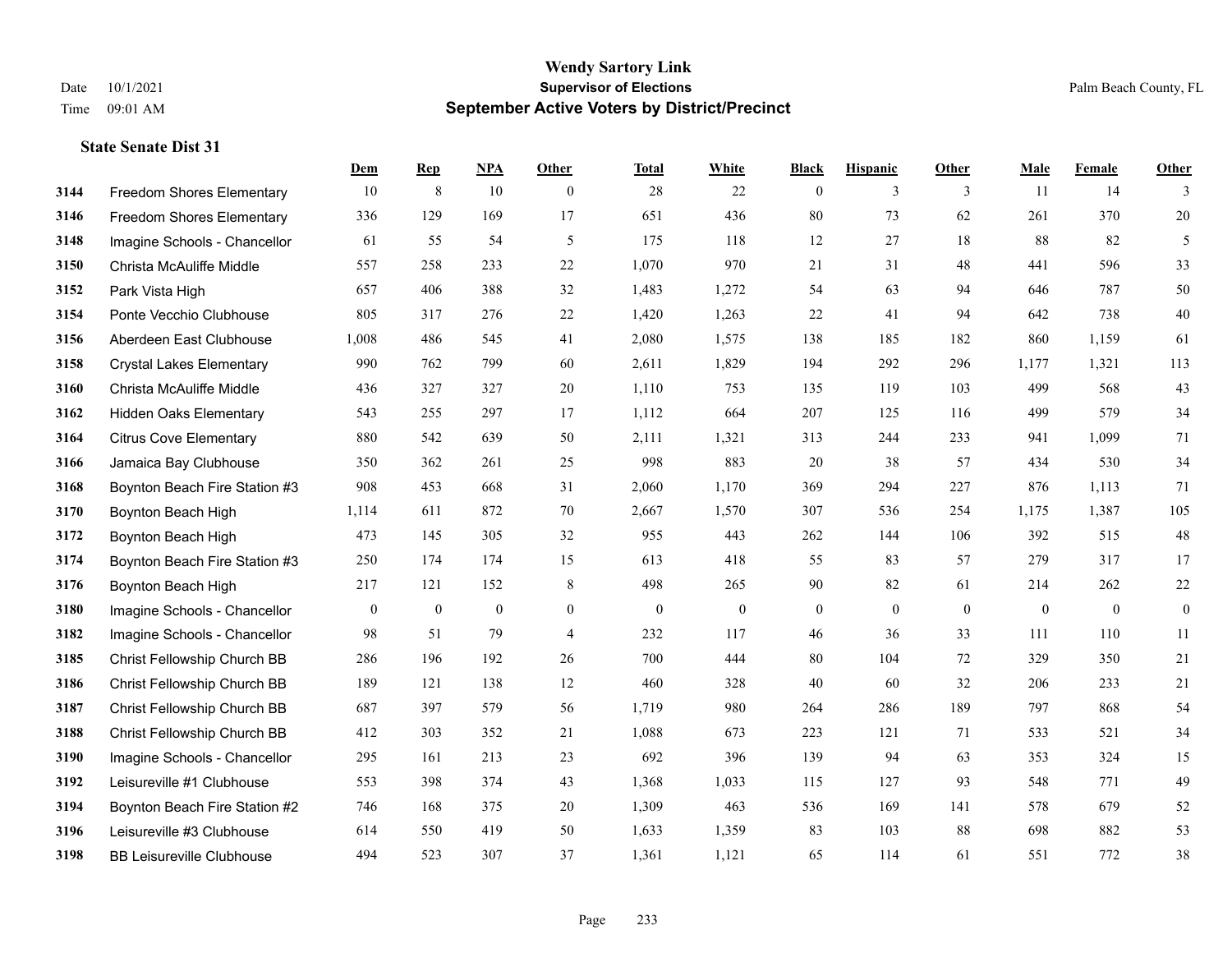|      |                                      | Dem            | <b>Rep</b>     | NPA              | <b>Other</b>   | <b>Total</b>     | <b>White</b>     | <b>Black</b>   | <b>Hispanic</b> | Other          | <b>Male</b>  | <b>Female</b>  | <b>Other</b>   |
|------|--------------------------------------|----------------|----------------|------------------|----------------|------------------|------------------|----------------|-----------------|----------------|--------------|----------------|----------------|
| 3200 | Golfview Harbour Clubhouse           | 609            | 399            | 399              | 26             | 1,433            | 968              | 206            | 113             | 146            | 647          | 737            | 49             |
| 3202 | <b>Golfview Harbour Clubhouse</b>    | 65             | 66             | 48               | $\tau$         | 186              | 136              | 30             | 9               | 11             | 91           | 89             | 6              |
| 4002 | Lantana Recreation Center            | 458            | 504            | 363              | 47             | 1,372            | 1,148            | 28             | 100             | 96             | 657          | 676            | 39             |
| 4004 | South Palm Beach Town Hall           | 409            | 505            | 373              | 35             | 1,322            | 1,127            | 21             | 79              | 95             | 575          | 699            | $48\,$         |
| 4006 | Manalapan Town Hall                  | 75             | 200            | 90               | 10             | 375              | 344              | 6              | 5               | 20             | 191          | 174            | $10\,$         |
| 4008 | Hypoluxo Town Hall                   | 513            | 598            | 498              | 63             | 1,672            | 1,398            | 36             | 108             | 130            | 767          | 855            | 50             |
| 4010 | <b>Bent Tree Villas East</b>         | 801            | 723            | 595              | 50             | 2,169            | 1,574            | 213            | 215             | 167            | 953          | 1,166          | $50\,$         |
| 4012 | <b>Greentree Villas</b>              | 643            | 561            | 455              | 31             | 1,690            | 1,384            | 71             | 120             | 115            | 673          | 970            | $47\,$         |
| 4014 | New Church                           | 403            | 490            | 323              | 24             | 1,240            | 1,007            | 61             | 87              | 85             | 535          | 676            | $29\,$         |
| 4016 | Christ Fellowship Church BB          | 532            | 292            | 294              | 26             | 1,144            | 691              | 185            | 161             | 107            | 528          | 586            | $30\,$         |
| 4018 | Quail Ridge Business Center          | 123            | 363            | 119              | 11             | 616              | 593              | -1             | 2               | 20             | 281          | 325            | 10             |
| 4020 | Christ Fellowship Church BB          | 31             | 27             | 36               | $\overline{4}$ | 98               | 76               | 4              | 10              | 8              | 37           | 59             | $\overline{2}$ |
| 4022 | Congress Middle                      | 815            | 233            | 402              | 43             | 1,493            | 544              | 645            | 155             | 149            | 626          | 810            | 57             |
| 4024 | Harvey E Oyer Jr Park                | 490            | 617            | 483              | 55             | 1,645            | 1,299            | 91             | 129             | 126            | 782          | 818            | 45             |
| 4026 | <b>Sterling Village Aud</b>          | 494            | 552            | 461              | 46             | 1,553            | 1,357            | 36             | 63              | 97             | 720          | 782            | 51             |
| 4028 | Ocean Ridge Town Hall                | 401            | 745            | 413              | 45             | 1,604            | 1,467            | 5              | 47              | 85             | 766          | 796            | $42\,$         |
| 4030 | Village of Golf Admin Bldg           | 35             | 187            | 46               | $\overline{4}$ | 272              | 267              | $\overline{0}$ | $\mathbf{1}$    | $\overline{4}$ | 127          | 143            | $\overline{2}$ |
| 4034 | <b>Crosspointe Elementary</b>        | 365            | 255            | 289              | 23             | 932              | 669              | 114            | 62              | 87             | 396          | 516            | $20\,$         |
| 4036 | <b>Forest Park Elementary</b>        | 284            | 443            | 270              | 25             | 1,022            | 920              | 9              | 50              | 43             | 432          | 558            | $32\,$         |
| 4038 | <b>Briny Breezes Community Cente</b> | 90             | 142            | 91               | 3              | 326              | 301              | $\overline{0}$ | 9               | 16             | 135          | 182            | 9              |
| 4040 | <b>Briny Breezes Community Cente</b> | $\overline{0}$ | $\overline{0}$ | $\mathbf{0}$     | $\theta$       | $\theta$         | $\overline{0}$   | $\overline{0}$ | $\overline{0}$  | $\theta$       | $\theta$     | $\theta$       | $\theta$       |
| 4042 | <b>Briny Breezes Community Cente</b> | $\overline{0}$ | $\mathbf{0}$   | $\boldsymbol{0}$ | $\mathbf{0}$   | $\boldsymbol{0}$ | $\boldsymbol{0}$ | $\overline{0}$ | $\overline{0}$  | $\mathbf{0}$   | $\mathbf{0}$ | $\overline{0}$ | $\overline{0}$ |
| 4044 | <b>Briny Breezes Community Cente</b> | 49             | 31             | 38               | $\mathbf{1}$   | 119              | 105              | 1              | 8               | 5              | 62           | 54             | 3              |
| 4046 | <b>Delray Dunes</b>                  | 89             | 338            | 99               | 5              | 531              | 492              | $\mathbf{1}$   | 5               | 33             | 242          | 277            | 12             |
| 4048 | <b>Banyan Creek Elementary</b>       | 121            | 154            | 85               | $\tau$         | 367              | 294              | 16             | 30              | 27             | 188          | 170            | 9              |
| 4050 | Hunter's Run Courtside Cafe          | 1,071          | 365            | 530              | 37             | 2,003            | 1,840            | 40             | 47              | 76             | 836          | 1,125          | 42             |
| 4052 | <b>Crosspointe Elementary</b>        | 116            | 78             | 84               | 3              | 281              | 169              | 57             | 22              | 33             | 137          | 138            | 6              |
| 4053 | <b>Crosspointe Elementary</b>        | 209            | 82             | 148              | 17             | 456              | 172              | 109            | 101             | 74             | 201          | 236            | 19             |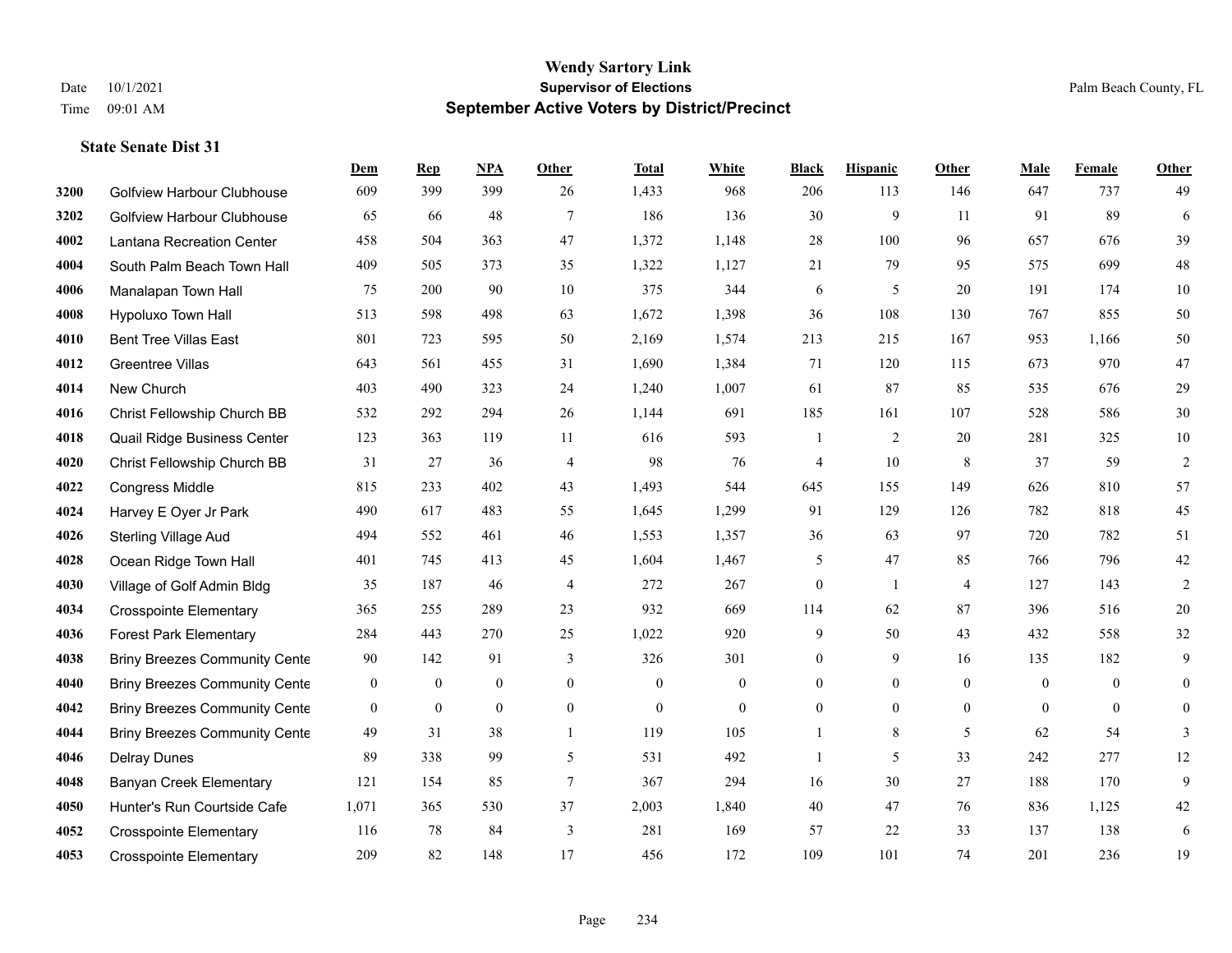|      |                                   | Dem            | <b>Rep</b>       | NPA              | <b>Other</b>     | <b>Total</b> | <b>White</b>     | <b>Black</b>     | <b>Hispanic</b>  | <b>Other</b>   | <b>Male</b>      | <b>Female</b>    | <b>Other</b>     |
|------|-----------------------------------|----------------|------------------|------------------|------------------|--------------|------------------|------------------|------------------|----------------|------------------|------------------|------------------|
| 4054 | Lakeview Baptist Church           | 530            | 645              | 438              | 38               | 1,651        | 1,364            | 77               | 102              | 108            | 765              | 833              | 53               |
| 4056 | Lakeview Baptist Church           | $\mathbf{0}$   | $\mathbf{0}$     | $\mathbf{0}$     | $\Omega$         | $\theta$     | $\overline{0}$   | $\mathbf{0}$     | $\mathbf{0}$     | $\theta$       | $\theta$         | $\theta$         | $\mathbf{0}$     |
| 4058 | Plumosa SOA Elementary            | 52             | 59               | 40               | 7                | 158          | 139              | 4                | 8                | 7              | 77               | 78               | 3                |
| 4060 | Lakeview Baptist Church           | 2              | 6                | 3                | $\overline{0}$   | 11           | $\overline{4}$   | $\boldsymbol{0}$ | $\mathbf{1}$     | 6              | 5                | 6                | $\theta$         |
| 4062 | Lakeview Baptist Church           | 41             | 70               | 36               | 5                | 152          | 126              | 7                | 8                | 11             | 74               | 76               | $\overline{2}$   |
| 4064 | Seacrest Presbyterian             | 47             | 43               | 44               | 3                | 137          | 121              | 1                | 9                | 6              | 72               | 64               |                  |
| 4066 | Seacrest Presbyterian             | $\mathbf{0}$   | $\mathbf{0}$     | $\mathbf{0}$     | $\overline{0}$   | $\mathbf{0}$ | $\boldsymbol{0}$ | $\mathbf{0}$     | $\mathbf{0}$     | $\theta$       | $\mathbf{0}$     | $\theta$         | $\Omega$         |
| 4068 | Seacrest Presbyterian             | $\Omega$       | $\theta$         | $\theta$         | $\Omega$         | $\Omega$     | $\Omega$         | $\theta$         | $\theta$         | $\Omega$       | $\Omega$         | $\Omega$         | $\theta$         |
| 4070 | Seacrest Presbyterian             | $\mathbf{0}$   | $\boldsymbol{0}$ | $\mathbf{0}$     | $\overline{0}$   | $\mathbf{0}$ | $\mathbf{0}$     | $\boldsymbol{0}$ | $\mathbf{0}$     | $\mathbf{0}$   | $\theta$         | $\theta$         | $\mathbf{0}$     |
| 4072 | <b>Gulf Stream Town Hall</b>      | 184            | 450              | 210              | 22               | 866          | 803              | 4                | 22               | 37             | 421              | 427              | $18\,$           |
| 4074 | Plumosa SOA Elementary            | 430            | 421              | 349              | 25               | 1,225        | 1,056            | 16               | 72               | 81             | 580              | 610              | 35               |
| 4076 | <b>Country Manors Clubhouse</b>   | 443            | 381              | 396              | 23               | 1,243        | 880              | 96               | 134              | 133            | 545              | 662              | 36               |
| 4078 | <b>Banyan Creek Elementary</b>    | 2              | 6                | $\mathbf{1}$     | $\overline{0}$   | 9            | 8                | $\mathbf{0}$     | $\mathbf{0}$     | $\overline{1}$ | 5                | 3                | 1                |
| 4080 | <b>Banyan Creek Elementary</b>    | $\mathbf{0}$   | $\boldsymbol{0}$ | $\boldsymbol{0}$ | $\boldsymbol{0}$ | $\mathbf{0}$ | $\boldsymbol{0}$ | $\boldsymbol{0}$ | $\boldsymbol{0}$ | $\mathbf{0}$   | $\boldsymbol{0}$ | $\boldsymbol{0}$ | $\theta$         |
| 4082 | <b>Banyan Creek Elementary</b>    | $\Omega$       | 3                | $\overline{0}$   | $\theta$         | 3            | 3                | $\mathbf{0}$     | $\mathbf{0}$     | $\theta$       | 2                |                  | $\overline{0}$   |
| 4084 | <b>Banyan Creek Elementary</b>    | 42             | 24               | 24               | 2                | 92           | 68               | 6                | 9                | 9              | 42               | 46               | 4                |
| 4086 | <b>Banyan Creek Elementary</b>    | 549            | 381              | 382              | 28               | 1,340        | 916              | 186              | 104              | 134            | 624              | 666              | 50               |
| 4088 | West Park Baptist Church          | 842            | 452              | 482              | 49               | 1,825        | 1,552            | 60               | 94               | 119            | 740              | 1,034            | 51               |
| 4090 | Pines of Delray North             | 270            | 171              | 156              | 14               | 611          | 492              | 38               | 43               | 38             | 239              | 345              | 27               |
| 4092 | West Park Baptist Church          | $\overline{0}$ | $\boldsymbol{0}$ | $\boldsymbol{0}$ | $\mathbf{0}$     | $\mathbf{0}$ | $\boldsymbol{0}$ | $\boldsymbol{0}$ | $\boldsymbol{0}$ | $\mathbf{0}$   | $\mathbf{0}$     | $\mathbf{0}$     | $\boldsymbol{0}$ |
| 4094 | S D Spady Elementary              | 667            | 697              | 546              | 56               | 1,966        | 1,705            | 32               | 97               | 132            | 932              | 963              | 71               |
| 4096 | <b>Carver Middle</b>              | 565            | 45               | 161              | 11               | 782          | 102              | 581              | 32               | 67             | 363              | 368              | 51               |
| 4098 | <b>Bethel Evangelical Baptist</b> | 991            | 739              | 659              | 67               | 2,456        | 1,889            | 179              | 211              | 177            | 1,038            | 1,344            | $74\,$           |
| 4100 | <b>Carver Middle</b>              | 113            | 146              | 99               | 8                | 366          | 292              | 29               | 20               | 25             | 181              | 171              | 14               |
| 4102 | Veterans Park Recreation Ctr      | 423            | 499              | 404              | 33               | 1,359        | 1,238            | 13               | 23               | 85             | 628              | 694              | 37               |
| 4104 | <b>Emmanuel Catholic Church</b>   | 737            | 659              | 619              | 65               | 2,080        | 1,681            | 82               | 152              | 165            | 906              | 1,107            | 67               |
| 4106 | Delray Beach Golf Club            | 405            | 411              | 346              | 33               | 1,195        | 918              | 54               | 110              | 113            | 552              | 604              | 39               |
| 4108 | Pines of Delray East              | 579            | 350              | 368              | 27               | 1,324        | 979              | 87               | 135              | 123            | 528              | 740              | 56               |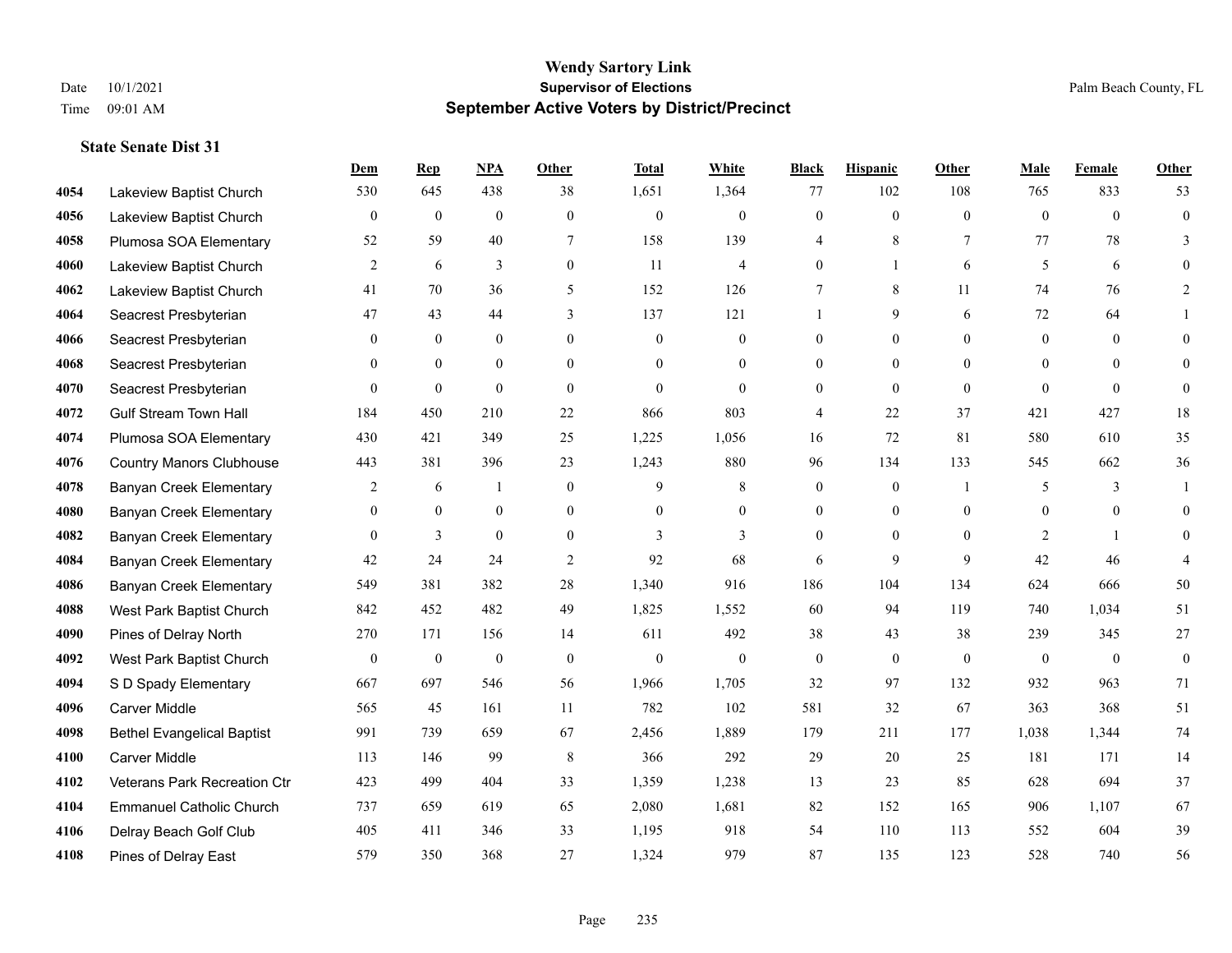#### **Wendy Sartory Link** Date 10/1/2021 **Supervisor of Elections** Palm Beach County, FL Time 09:01 AM **September Active Voters by District/Precinct**

505 Club 376 429 301 30 1,136 1,033 8 32 63 493 616 27

**Dem Rep NPA Other Total White Black Hispanic Other Male Female Other**

# Veterans Park Recreation Ctr 569 784 547 46 1,946 1,790 10 41 105 914 966 66 Delray Beach First Baptist 827 767 605 59 2,258 1,907 78 125 148 1,048 1,159 51 Orchard View Elementary 27 35 28 0 90 73 2 6 9 47 40 3 Orchard View Elementary 684 406 471 32 1,593 1,101 148 199 145 648 887 58 Orchard View Elementary 444 294 330 40 1,108 790 63 155 100 467 601 40 Delray Beach Swim and Tennis 709 427 477 35 1,648 1,152 194 144 158 715 870 63 Delray Beach Swim and Tennis 772 557 637 58 2,024 1,523 131 188 182 913 1,033 78 Pine Grove Elementary 514 829 533 61 1,937 1,674 24 93 146 887 981 69 Faith Farm Tabernacle 566 651 506 42 1,765 1,163 176 190 236 818 894 53 Sunset Palms Elementary 1,239 562 481 77 2,359 2,207 15 34 103 1,088 1,211 60 Faith Farm Tabernacle 1,090 484 541 34 2,149 2,035 13 21 80 1,001 1,112 36 Sunset Palms Elementary 434 329 368 26 1,157 758 97 139 163 534 586 37 Boynton Beach Community Church 1,215 975 995 71 3,256 2,165 290 360 441 1,554 1,580 122 Temple Shaarei Shalom 955 233 311 33 1,532 1,427 17 26 62 589 913 30 The Grove Clubhouse 412 146 157 12 727 655 19 18 35 305 411 11 West Boynton Branch Library 684 450 492 42 1,668 954 245 246 223 737 869 62 Faith United Methodist Church 944 626 620 32 2,222 1,610 156 238 218 978 1,153 91 Platina Clubhouse 685 261 286 21 1,253 1,065 37 72 79 480 740 33 Hagen Road Elementary 614 324 402 36 1,376 718 294 185 179 588 738 50 Hagen Road Elementary 853 439 445 28 1,765 1,383 149 114 119 778 944 43 Valencia Lakes HOA 614 207 241 16 1,078 994 10 18 56 473 576 29 Faith United Methodist Church 934 414 506 46 1,900 1,117 435 196 152 811 1,024 65

| 5028 | South Tech Academy          | 677 | 514 | 436 | 28 | 1,655 | ,290  | 99  | 114 | 152 | 722 | 866 | -67 |
|------|-----------------------------|-----|-----|-----|----|-------|-------|-----|-----|-----|-----|-----|-----|
| 5030 | West Boynton Branch Library | 669 | 197 | 316 | 32 | 1,214 | 766   | 249 | 118 |     | 475 | 687 | 52  |
| 5032 | New Church                  | 291 | 121 | 134 | 12 | 558   | 481   |     | 27  | 33  | 240 | 302 | 16  |
| 5034 | Valencia Lakes HOA          | 791 | 298 | 305 | 16 | 1.410 | 1,301 | 18  | 22  | 69  | 597 | 783 | 30  |
| 5036 | Valencia Isles Social Hall  | 801 | 232 | 278 | 14 | 1,325 | 248.  |     |     |     | 541 | 754 | 30  |
|      |                             |     |     |     |    |       |       |     |     |     |     |     |     |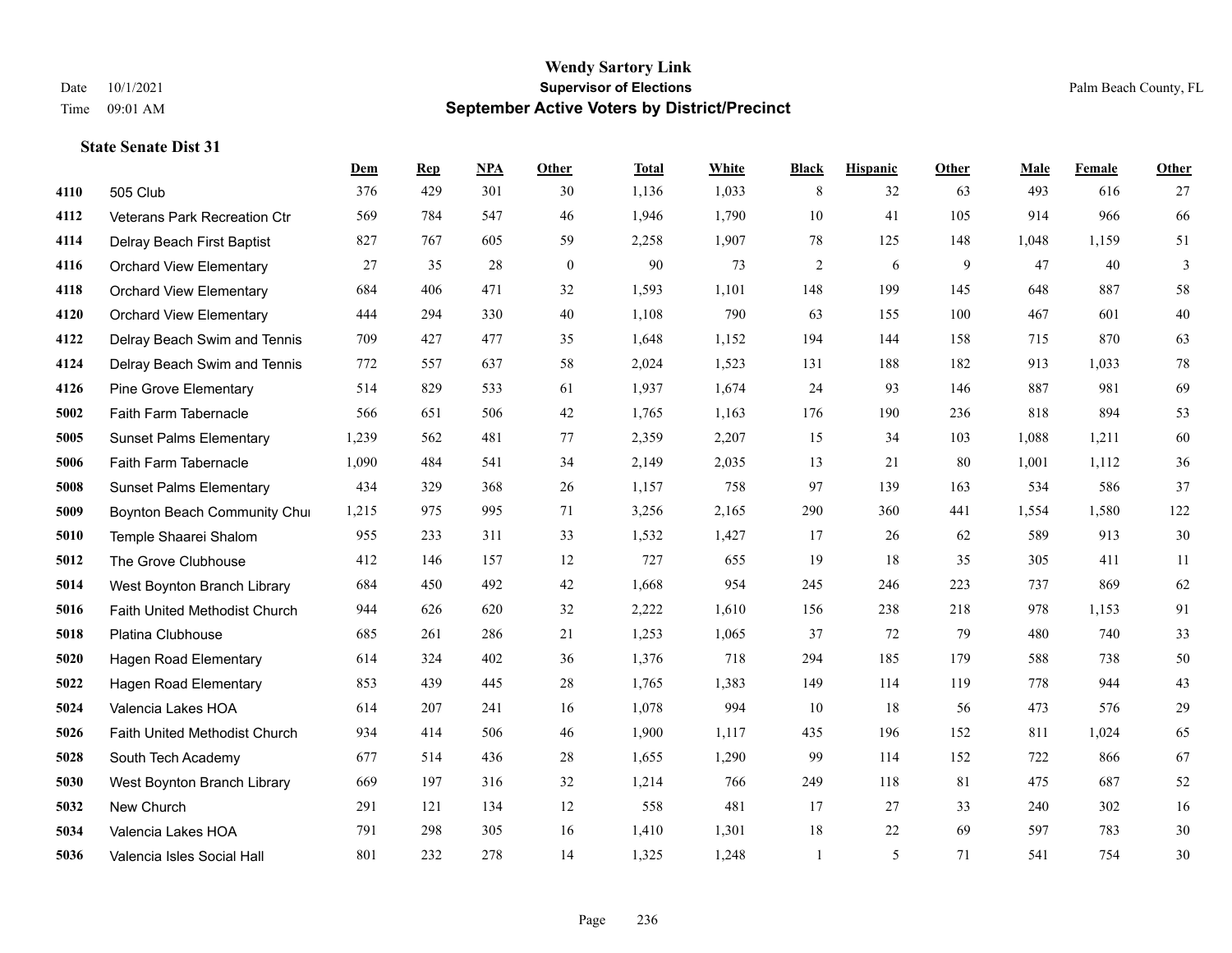|      |                                   | Dem   | <b>Rep</b> | NPA   | <b>Other</b>   | <b>Total</b> | <b>White</b> | <b>Black</b> | <b>Hispanic</b> | <b>Other</b> | <b>Male</b> | Female | <b>Other</b>   |
|------|-----------------------------------|-------|------------|-------|----------------|--------------|--------------|--------------|-----------------|--------------|-------------|--------|----------------|
| 5038 | The Cascades Clubhouse            | 753   | 262        | 276   | 18             | 1,309        | 1,226        | 15           | 17              | 51           | 552         | 732    | 25             |
| 5040 | New Church                        | 386   | 204        | 249   | 14             | 853          | 769          | 19           | 33              | 32           | 389         | 445    | 19             |
| 5042 | South Tech Academy                | 917   | 380        | 466   | 44             | 1,807        | 1,393        | 161          | 143             | 110          | 727         | 1.024  | 56             |
| 5044 | Cascade Lakes Clubhouse           | 560   | 198        | 188   | 14             | 960          | 871          | 5            | 12              | 72           | 424         | 508    | $28\,$         |
| 5046 | Green Cay Nature Center           | 1,343 | 573        | 645   | 40             | 2,601        | 1,970        | 269          | 177             | 185          | 1,104       | 1,429  | 68             |
| 5048 | <b>Coral Lakes Clubhouse</b>      | 589   | 369        | 309   | 20             | 1,287        | 894          | 140          | 140             | 113          | 560         | 683    | $44\,$         |
| 5050 | <b>Coral Lakes Clubhouse</b>      | 1,105 | 309        | 358   | 24             | 1,796        | 1,680        | 13           | 10              | 93           | 696         | 1,053  | 47             |
| 5052 | Lake Worth Drainage District      | 643   | 433        | 459   | 32             | 1,567        | 1,203        | 87           | 126             | 151          | 678         | 829    | 60             |
| 5055 | Our Lady Queen of Peace           | 304   | 141        | 149   | 12             | 606          | 534          | 6            | 37              | 29           | 268         | 320    | 18             |
| 5056 | Hagen Ranch Road Library          | 1,868 | 1,113      | 1,154 | 96             | 4,231        | 3,424        | 162          | 322             | 323          | 1,793       | 2,310  | 128            |
| 5058 | Valencia Falls Clubhouse          | 680   | 187        | 227   | 10             | 1,104        | 1,039        | 4            | 5               | 56           | 489         | 579    | 36             |
| 5060 | Hagen Ranch Road Library          | 515   | 211        | 231   | 14             | 971          | 900          | 4            | 14              | 53           | 439         | 520    | 12             |
| 5062 | Villa Borghese Clubhouse          | 443   | 237        | 163   | 14             | 857          | 779          | 11           | 27              | 40           | 375         | 460    | $22\,$         |
| 5064 | Huntington Lakes Clubhouse        | 961   | 335        | 347   | 36             | 1,679        | 1,544        | 16           | 42              | 77           | 625         | 1,022  | $32\,$         |
| 5066 | Abbey Village Clubhouse           | 735   | 386        | 356   | 32             | 1,509        | 1,221        | 66           | 124             | 98           | 595         | 854    | 60             |
| 5068 | Camelot Village Clubhouse         | 222   | 119        | 102   | 14             | 457          | 281          | 49           | 86              | 41           | 178         | 264    | 15             |
| 5070 | Delray Villas                     | 465   | 236        | 212   | 19             | 932          | 760          | 38           | 64              | 70           | 394         | 505    | 33             |
| 5072 | Huntington Pointe Clubhouse       | 750   | 174        | 235   | 18             | 1,177        | 1,115        | 6            | 10              | 46           | 445         | 700    | $32\,$         |
| 5074 | Coco Wood Clubhouse               | 386   | 163        | 175   | 11             | 735          | 515          | 93           | 78              | 49           | 325         | 380    | $30\,$         |
| 5076 | Palm Greens Clubhouse             | 662   | 293        | 313   | 28             | 1,296        | 1,080        | 35           | 94              | 87           | 508         | 744    | $44\,$         |
| 5078 | <b>Bethel Evangelical Baptist</b> | 696   | 378        | 409   | 42             | 1,525        | 1,133        | 114          | 169             | 109          | 616         | 869    | $40\,$         |
| 5080 | <b>Bethel Evangelical Baptist</b> | 85    | 50         | 40    | $\overline{2}$ | 177          | 127          | 10           | 22              | 18           | 60          | 115    | $\overline{c}$ |
| 5082 | <b>Bethel Evangelical Baptist</b> | 632   | 372        | 410   | 21             | 1,435        | 987          | 169          | 152             | 127          | 653         | 743    | 39             |
| 5084 | <b>High Point Section II</b>      | 444   | 297        | 258   | 24             | 1,023        | 813          | 37           | 103             | 70           | 406         | 587    | $30\,$         |
| 5086 | Carver Middle                     | 45    | $20\,$     | 14    | $\overline{4}$ | 83           | 66           | 6            | 4               | $\tau$       | 32          | 49     | $\sqrt{2}$     |
| 5088 | Carver Middle                     | 170   | 125        | 136   | 15             | 446          | 284          | 50           | 58              | 54           | 198         | 233    | 15             |
| 7160 | South Grade Elementary            | 935   | 212        | 457   | 26             | 1,630        | 513          | 619          | 321             | 177          | 791         | 767    | $72\,$         |
| 7162 | <b>Osborne Community Center</b>   | 854   | 122        | 369   | 24             | 1,369        | 248          | 700          | 284             | 137          | 623         | 686    | 60             |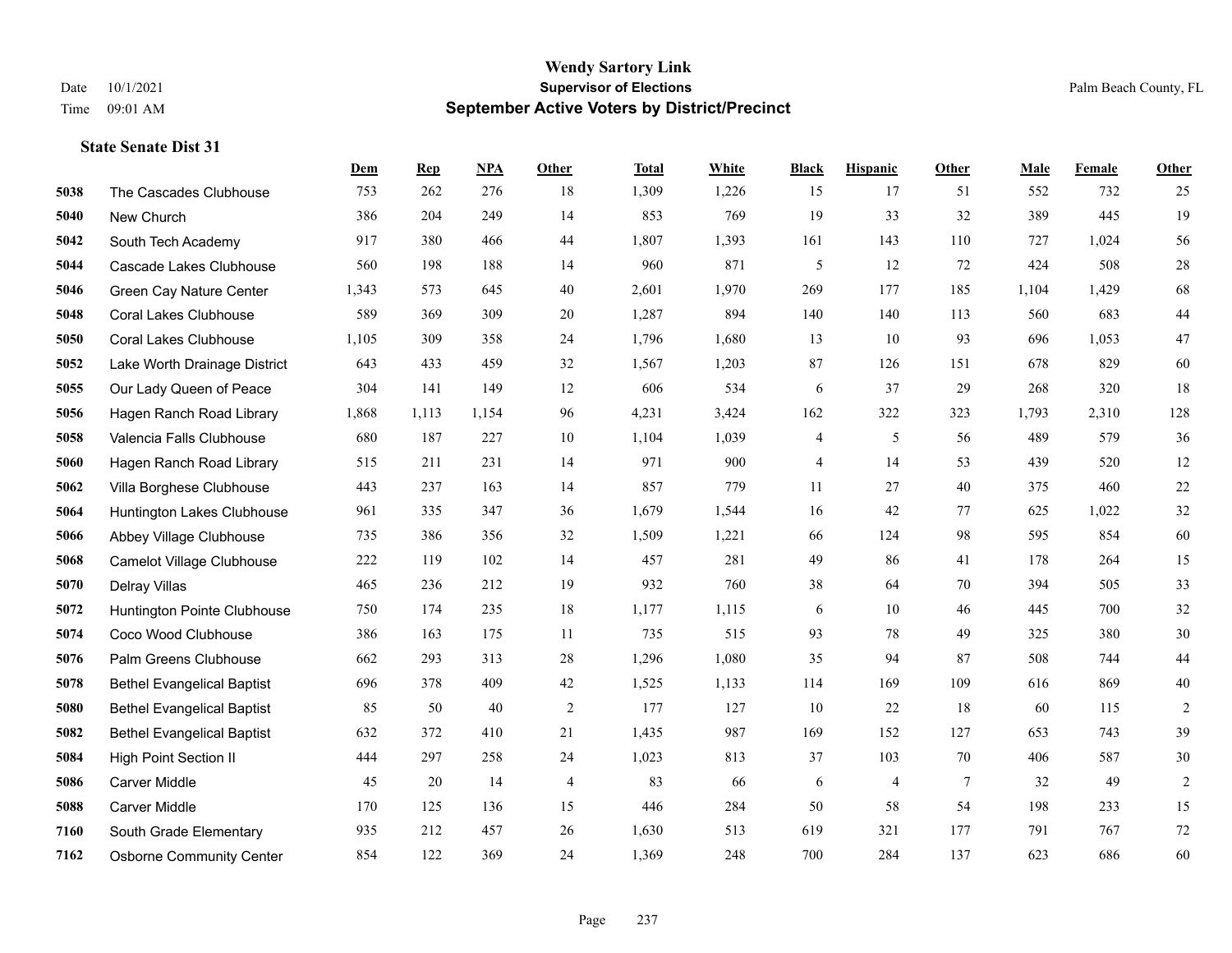#### **Wendy Sartory Link** Date 10/1/2021 **Supervisor of Elections** Palm Beach County, FL Time 09:01 AM **September Active Voters by District/Precinct**

# **Dem Rep NPA Other Total White Black Hispanic Other Male Female Other** Osborne Community Center 320 182 194 23 719 562 51 54 52 333 365 21 Maddock Park 1,505 639 907 58 3,109 1,519 801 522 267 1,423 1,568 118 Lantana Town Hall 708 340 513 37 1,598 856 345 240 157 748 774 76 Lantana Recreation Center 295 263 238 16 812 638 49 65 60 384 402 26 Rolling Green Elementary 1,036 237 499 29 1,801 566 675 406 154 786 935 80 Rolling Green Elementary 0 0 1 0 1 0 0 1 0 1 0 0 Hypoluxo Town Hall 187 87 111 9 394 220 82 64 28 169 215 10 Temple Beth Kodesh 1,521 190 546 30 2,287 436 1,305 350 196 1,017 1,165 105 Village Royale on the Green 805 225 347 24 1,401 582 564 139 116 592 745 64 St John Missionary Baptist Chr 1,757 133 460 18 2,368 235 1,763 171 199 993 1,274 101 Carolyn Sims Center 1,468 66 346 12 1,892 79 1,596 81 136 769 1,051 72 St John Missionary Baptist Chr 2 4 0 0 6 4 1 0 1 4 2 0 Boynton Beach Senior Center 1,470 413 715 54 2,652 1,058 1,072 274 248 1,229 1,305 118 Forest Park Elementary 847 532 576 60 2,015 1,395 269 181 170 847 1,095 73 Seacrest Presbyterian 1,053 609 785 60 2,507 1,579 449 244 235 1,194 1,213 100 Lakeview Baptist Church 16 10 10 2 38 27 2 3 6 19 16 3 Delray Beach Community Center 572 345 417 41 1,375 991 190 101 93 696 634 45 Atlantic High Auditorium 1,513 235 506 20 2,274 590 1,351 121 212 1,040 1,141 93 Atlantic High Auditorium 44 27 27 3 101 81 6 7 7 41 57 3 Pompey Park Recreation Center 1,320 235 423 26 2,004 483 1,286 106 129 902 1,045 57 505 Club 648 387 432 38 1,505 1,072 231 74 128 789 667 49 505 Club 36 31 37 4 108 84 2 9 13 55 48 5 505 Club 55 59 54 5 173 146 2 8 17 92 76 5 Atlantic High Media Center 745 179 307 22 1,253 536 527 81 109 536 676 41 Village Academy 1,743 99 403 17 2,262 125 1,836 140 161 919 1,251 92 Delray Beach Library 1,301 223 472 29 2,025 546 1,191 116 172 978 980 67 Delray Beach Community Center 867 310 475 36 1,688 785 546 206 151 815 804 69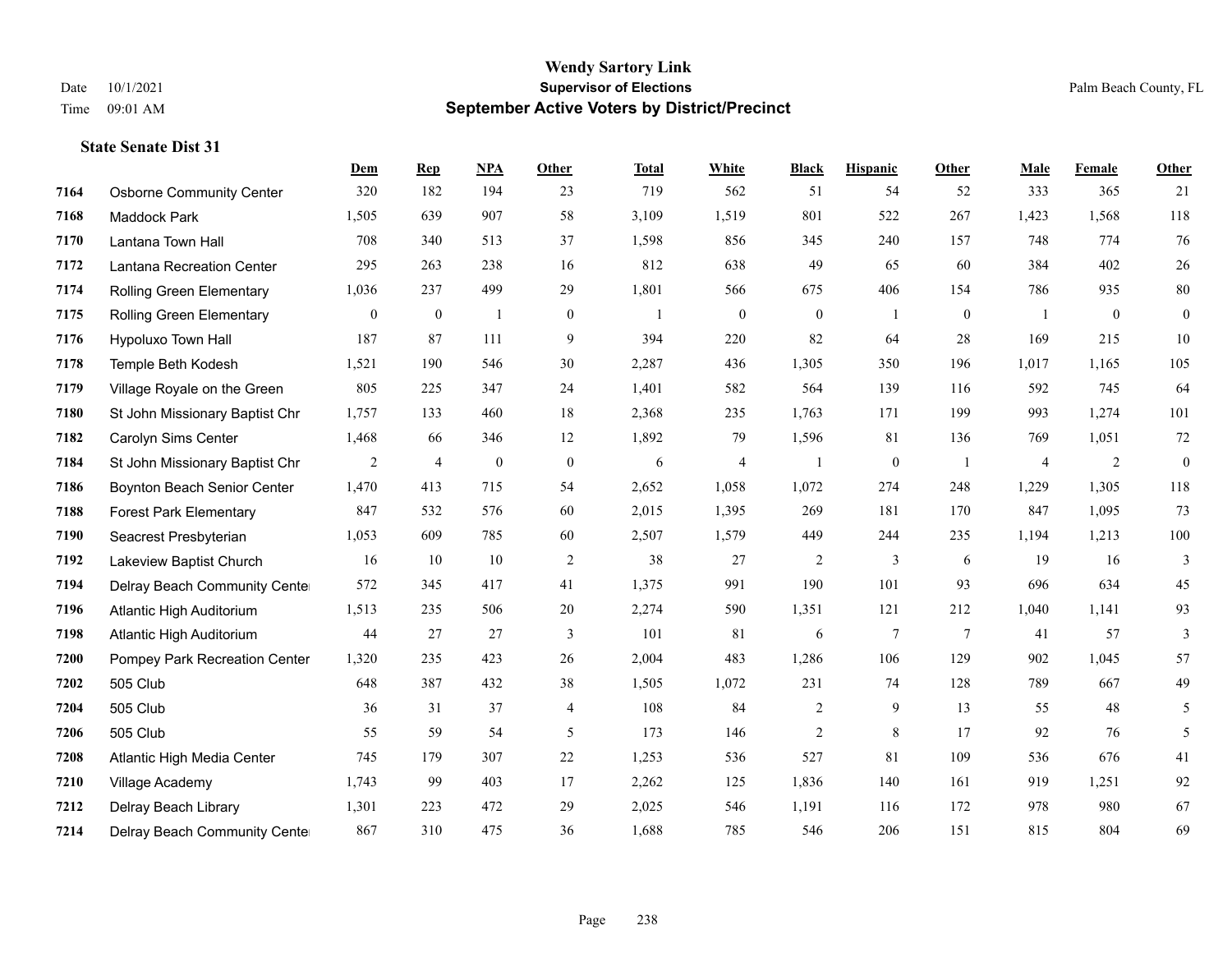| 10/1/2021<br>Date<br>09:01 AM<br>Time |            |            |            |       | <b>Wendy Sartory Link</b><br><b>Supervisor of Elections</b><br><b>September Active Voters by District/Precinct</b> |         |              |                 |              |         |         | Palm Beach County, FL |
|---------------------------------------|------------|------------|------------|-------|--------------------------------------------------------------------------------------------------------------------|---------|--------------|-----------------|--------------|---------|---------|-----------------------|
| <b>State Senate Dist 31</b>           |            |            |            |       |                                                                                                                    |         |              |                 |              |         |         |                       |
|                                       | <u>Dem</u> | <u>Rep</u> | <b>NPA</b> | Other | <u>Total</u>                                                                                                       | White   | <b>Black</b> | <b>Hispanic</b> | <u>Other</u> | Male    | Female  | <b>Other</b>          |
| <b>State Senate Dist 31</b>           | 149.381    | 80,683     | 92.763     | 6,887 | 329,714                                                                                                            | 200,704 | 50,486       | 49.518          | 29,006       | 145,029 | 172.720 | 11,965                |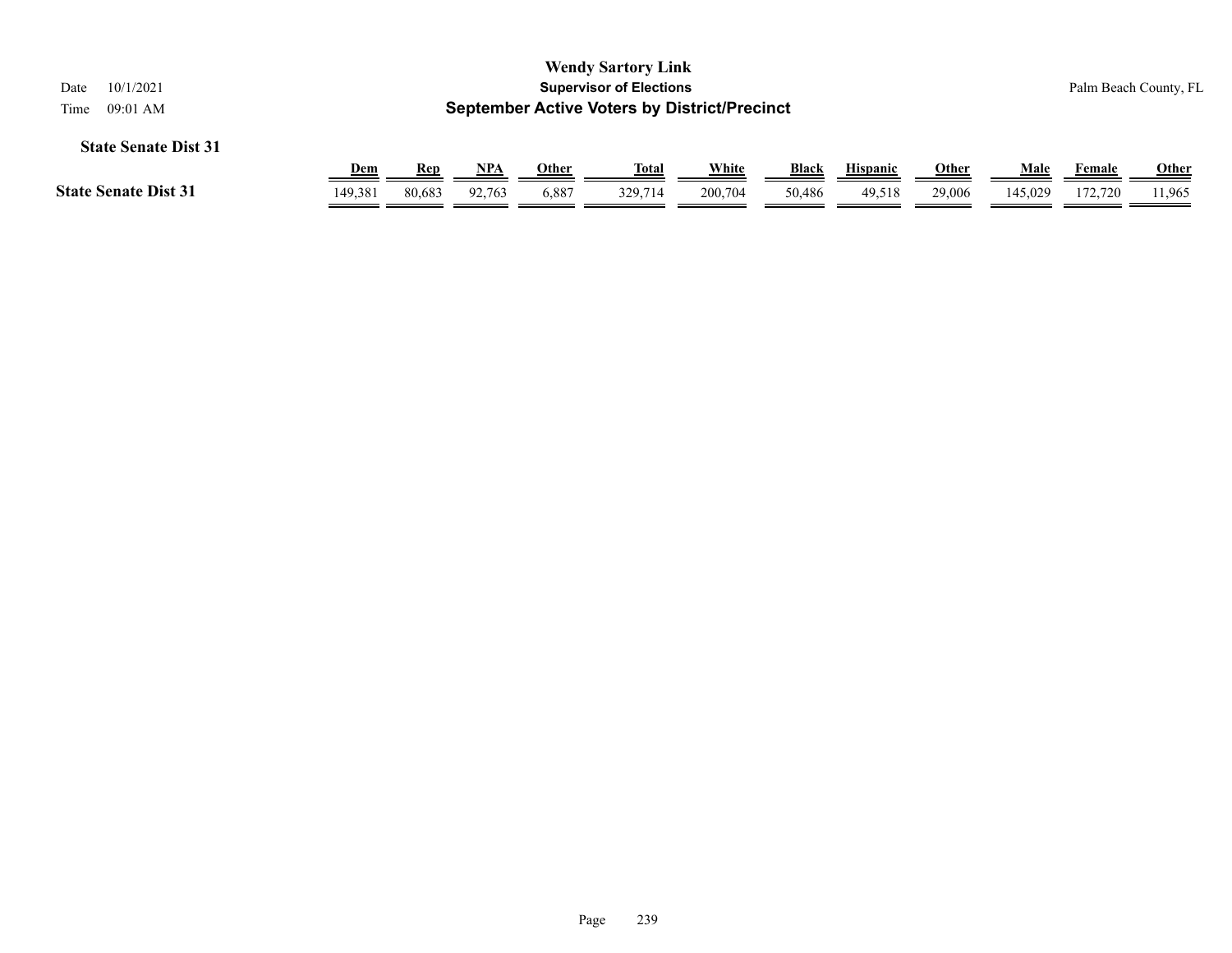# **Acme Improvement District**

|                                    | Dem                              | <b>Rep</b> | <b>NPA</b> | <b>Other</b> | <b>Total</b> | White  | <b>Black</b> | <b>Hispanic</b> | Other | Male   | Female | Other  |
|------------------------------------|----------------------------------|------------|------------|--------------|--------------|--------|--------------|-----------------|-------|--------|--------|--------|
| <b>Binks Forest Elementary</b>     | 406                              | 553        | 379        | 34           | 1,372        | 1,043  | 45           | 133             | 151   | 646    | 682    | 44     |
| <b>Wellington Landings Middle</b>  | 463                              | 518        | 389        | 28           | 1,398        | 1,007  | 87           | 187             | 117   | 630    | 728    | 40     |
| <b>Binks Forest Elementary</b>     | 630                              | 723        | 576        | 41           | 1,970        | 1,384  | 128          | 290             | 168   | 898    | 1,012  | 60     |
| <b>Wellington Elementary</b>       | 784                              | 940        | 547        | 40           | 2,311        | 1,700  | 131          | 309             | 171   | 1,051  | 1,185  | 75     |
| Wellington Landings Middle         | 669                              | 581        | 564        | 43           | 1,857        | 1,207  | 163          | 337             | 150   | 865    | 938    | 54     |
| First Baptist Church Wel           | 762                              | 658        | 559        | 45           | 2,024        | 1,285  | 210          | 348             | 181   | 901    | 1,059  | 64     |
| First Baptist Church Wel           | 835                              | 791        | 592        | 57           | 2,275        | 1,527  | 185          | 371             | 192   | 1,016  | 1,186  | 73     |
| <b>Wellington Community Center</b> | 863                              | 863        | 737        | 47           | 2,510        | 1,747  | 150          | 403             | 210   | 1,153  | 1,278  | 79     |
| First Baptist Church Wel           | 128                              | 180        | 143        | 9            | 460          | 353    | 27           | 43              | 37    | 216    | 232    | $12\,$ |
| New Horizons Elementary            | 292                              | 453        | 318        | 13           | 1,076        | 788    | 51           | 114             | 123   | 463    | 584    | 29     |
| Wellington High                    | 660                              | 578        | 526        | 36           | 1,800        | 1,110  | 243          | 288             | 159   | 796    | 946    | $58\,$ |
| <b>Elbridge Gale Elementary</b>    | 816                              | 561        | 636        | 43           | 2,056        | 1,117  | 296          | 428             | 215   | 901    | 1,078  | 77     |
| <b>Wellington Village Park</b>     | 223                              | 420        | 303        | 26           | 972          | 825    | 18           | 46              | 83    | 393    | 530    | 49     |
| Wellington Village Hall            | 817                              | 453        | 634        | 45           | 1,949        | 876    | 357          | 505             | 211   | 808    | 1,066  | 75     |
| St Peters Methodist Church         | 965                              | 782        | 798        | 63           | 2,608        | 1,547  | 280          | 547             | 234   | 1,193  | 1,328  | 87     |
| Wellington Branch Library          | 522                              | 351        | 351        | 37           | 1,261        | 690    | 194          | 267             | 110   | 542    | 687    | 32     |
| <b>Emerald Cove Middle</b>         | 538                              | 564        | 509        | 50           | 1,661        | 1,031  | 177          | 277             | 176   | 736    | 872    | 53     |
| <b>Wellington Village Park</b>     | 146                              | 224        | 173        | 18           | 561          | 383    | 15           | 92              | 71    | 257    | 278    | $26\,$ |
| <b>Wellington Village Park</b>     | 827                              | 753        | 691        | 47           | 2,318        | 1,458  | 256          | 282             | 322   | 1,060  | 1,175  | 83     |
| The Isles at Wellington            | 749                              | 754        | 625        | 38           | 2,166        | 1,394  | 224          | 242             | 306   | 1,018  | 1,052  | 96     |
| Wycliffe Comm Association Bldg     | 769                              | 322        | 399        | 21           | 1,511        | 1,415  | 18           | 19              | 59    | 651    | 832    | 28     |
|                                    | 12,864                           | 12,022     | 10,449     | 781          | 36,116       | 23,887 | 3,255        | 5,528           | 3,446 | 16,194 | 18,728 | 1,194  |
|                                    | <b>Acme Improvement District</b> |            |            |              |              |        |              |                 |       |        |        |        |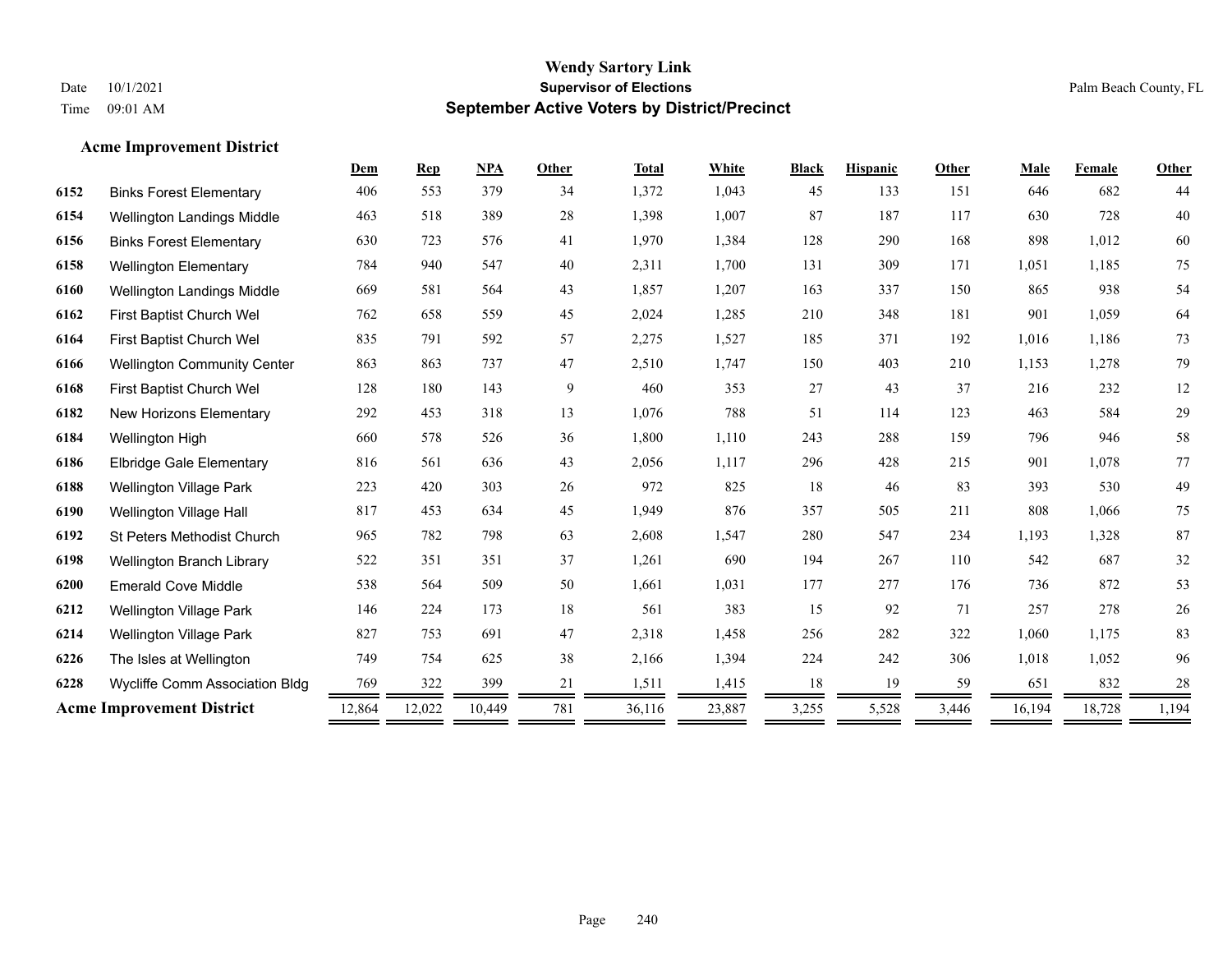# **Dem Rep NPA Other Total White Black Hispanic Other Male Female Other 7092** Palm Beach Lakes High 116 36 76 3 231 85 67 22 57 106 111 14 **7094** Salvation Army Activity Hall  $\frac{601}{\sqrt{77}} \frac{77}{\sqrt{7}} \frac{284}{\sqrt{77}} \frac{10}{\sqrt{77}} \frac{972}{\sqrt{77}} \frac{158}{\sqrt{77}} \frac{507}{\sqrt{77}} \frac{129}{\sqrt{77}} \frac{1129}{\sqrt{77}} \frac{414}{\sqrt{77}} \frac{511}{\sqrt{77}} \frac{47}{\sqrt{77}}$

**Briger Comm Dev Dist**  $\frac{717}{211} \frac{113}{200} \frac{360}{20} \frac{13}{20} \frac{1}{2} \frac{1}{2} \frac{1}{2} \frac{1}{2} \frac{243}{243} \frac{574}{20} \frac{151}{20} \frac{235}{20} \frac{520}{20} \frac{622}{20} \frac{1}{2} \frac{622}{20} \frac{1}{2} \frac{1}{2} \frac{1}{2} \frac{1}{2} \frac{1}{2} \frac{1}{2} \frac{1}{2} \$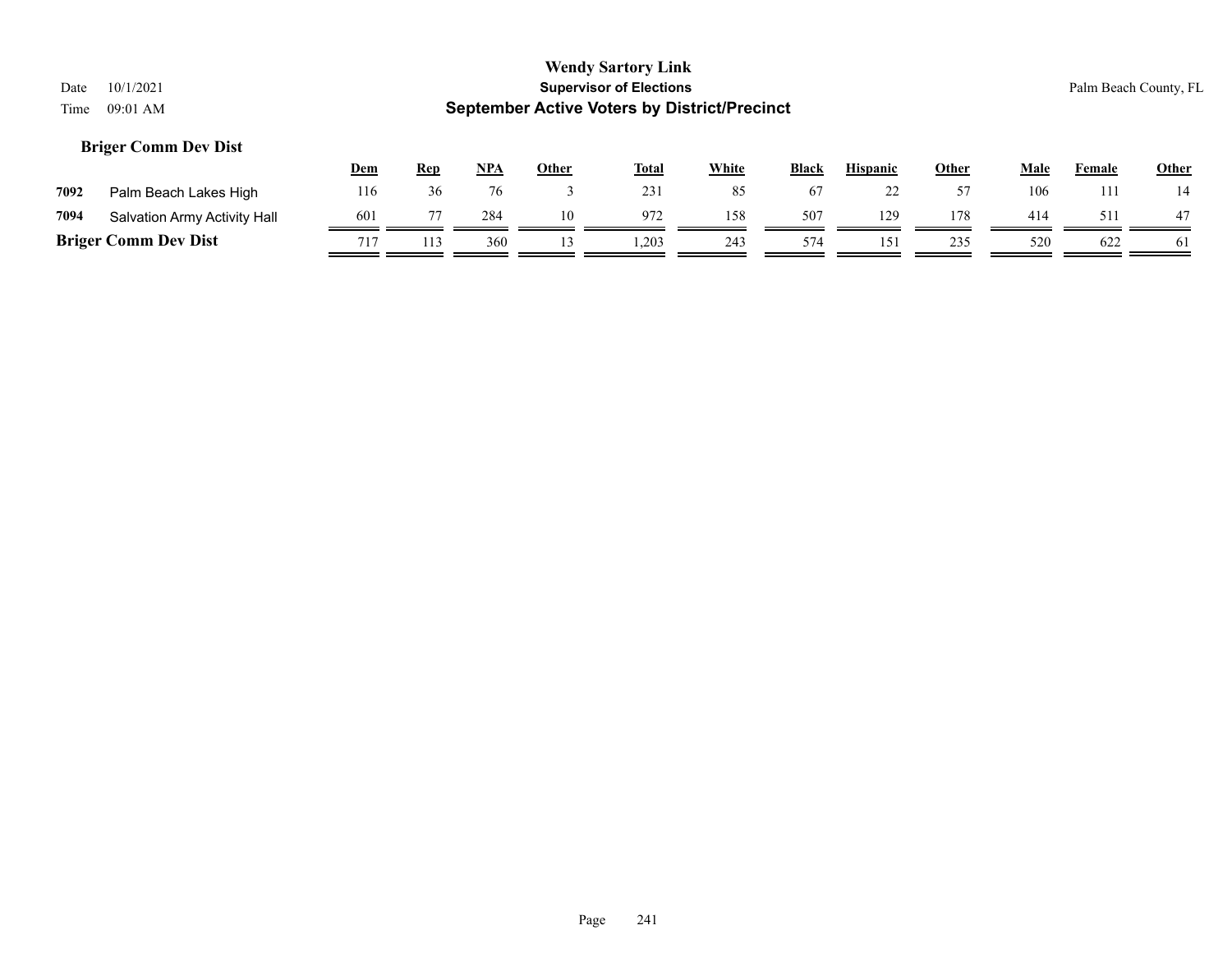# **Boca Raton Taxing Dist**

|      |                                  | Dem | <b>Rep</b> | NPA | <b>Other</b> | <b>Total</b> | <b>White</b> | <b>Black</b> | <b>Hispanic</b> | <b>Other</b> | <b>Male</b> | <b>Female</b> | <b>Other</b> |
|------|----------------------------------|-----|------------|-----|--------------|--------------|--------------|--------------|-----------------|--------------|-------------|---------------|--------------|
| 4134 | Above and Beyond Community (     | 406 | 564        | 427 | 37           | 1,434        | 1,161        | 40           | 128             | 105          | 675         | 712           | 47           |
| 4136 | Above and Beyond Community (     | 642 | 614        | 577 | 45           | 1,878        | 1,400        | 48           | 221             | 209          | 802         | 1,003         | 73           |
| 4138 | <b>Ascension Catholic Church</b> | 806 | 1,185      | 893 | 68           | 2,952        | 2,309        | 160          | 231             | 252          | 1,391       | 1,464         | 97           |
| 4140 | <b>Broken Sound Club</b>         | 260 | 206        | 185 | 14           | 665          | 494          | 24           | 83              | 64           | 273         | 374           | $18\,$       |
| 4142 | Woodfield Country Club HOA       | 839 | 746        | 726 | 54           | 2,365        | 2,120        | 12           | 65              | 168          | 1,083       | 1,190         | 92           |
| 4144 | Seasons HOA Clubhouse            | 225 | 207        | 169 | $10\,$       | 611          | 504          | 8            | 36              | 63           | 293         | 289           | 29           |
| 4146 | <b>Broken Sound Club</b>         | 528 | 374        | 336 | 17           | 1,255        | 1,149        | 12           | 31              | 63           | 566         | 657           | $32\,$       |
| 4148 | <b>Broken Sound Club</b>         | 561 | 417        | 434 | 40           | 1,452        | 1,142        | 65           | 139             | 106          | 665         | 750           | 37           |
| 4150 | Patch Reef Park Community Cer    | 580 | 547        | 589 | 69           | 1,785        | 1,372        | 69           | 160             | 184          | 842         | 896           | 47           |
| 4152 | Boca Delray Lodge #171           | 629 | 640        | 648 | 51           | 1,968        | 1,445        | 73           | 224             | 226          | 894         | 991           | 83           |
| 4154 | Ascension Catholic Church        | 416 | 418        | 329 | 33           | 1,196        | 872          | 85           | 104             | 135          | 582         | 568           | 46           |
| 4158 | Spanish River High               | 943 | 732        | 754 | 42           | 2,471        | 1,956        | 49           | 217             | 249          | 1,181       | 1,185         | 105          |
| 4160 | Greater BR Swim & Racquet Ctr    | 427 | 407        | 351 | 20           | 1,205        | 976          | 18           | 89              | 122          | 557         | 605           | 43           |
| 4162 | Patch Reef Park Community Cer    | 545 | 482        | 439 | $20\,$       | 1,486        | 1,135        | 31           | 114             | 206          | 678         | 735           | 73           |
| 4164 | Safe Schools Institute           | 596 | 642        | 562 | 35           | 1,835        | 1,473        | 29           | 171             | 162          | 855         | 889           | 91           |
| 4166 | FAU Arena Lobby                  | 779 | 449        | 598 | 28           | 1,854        | 1,050        | 301          | 265             | 238          | 828         | 926           | 100          |
| 4168 | JC Mitchell Elementary           | 702 | 562        | 604 | 50           | 1,918        | 1,325        | 83           | 243             | 267          | 834         | 969           | 115          |
| 4170 | Spanish River Library            | 903 | 1,038      | 866 | 49           | 2,856        | 2,219        | 100          | 264             | 273          | 1,352       | 1,405         | 99           |
| 4172 | Marine Safety Headquarters       | 665 | 684        | 587 | 59           | 1,995        | 1,749        | 16           | 94              | 136          | 891         | 1,049         | 55           |
| 4174 | Sugar Sand Park Comm Center      | 307 | 272        | 267 | 15           | 861          | 743          | 5            | 52              | 61           | 404         | 421           | 36           |
| 4176 | Sugar Sand Park Comm Center      | 928 | 701        | 724 | 67           | 2,420        | 1,778        | 73           | 320             | 249          | 1,052       | 1,266         | 102          |
| 4178 | Sugar Sand Park Comm Center      | 757 | 644        | 514 | 45           | 1,960        | 1,565        | 42           | 196             | 157          | 795         | 1,101         | 64           |
| 4180 | Del Prado Elementary             | 570 | 571        | 557 | 35           | 1,733        | 1,238        | 50           | 241             | 204          | 786         | 849           | 98           |
| 4182 | Greater BR Swim & Racquet Ctr    | 870 | 590        | 728 | 54           | 2,242        | 1,522        | 79           | 401             | 240          | 940         | 1,210         | 92           |
| 4184 | Boca Raton Middle                | 557 | 605        | 554 | 38           | 1,754        | 1,322        | 58           | 205             | 169          | 823         | 881           | $50\,$       |
| 4186 | The Volen Center                 | 548 | 507        | 454 | 30           | 1,539        | 1,063        | 127          | 165             | 184          | 702         | 773           | 64           |
| 4188 | Elks Lodge of Boca Raton         | 894 | 520        | 596 | 57           | 2,067        | 1,205        | 320          | 311             | 231          | 926         | 1,046         | 95           |
| 4190 | St Gregory Episcopal Church      | 740 | 1,069      | 798 | 73           | 2,680        | 2,253        | 26           | 178             | 223          | 1,308       | 1,282         | 90           |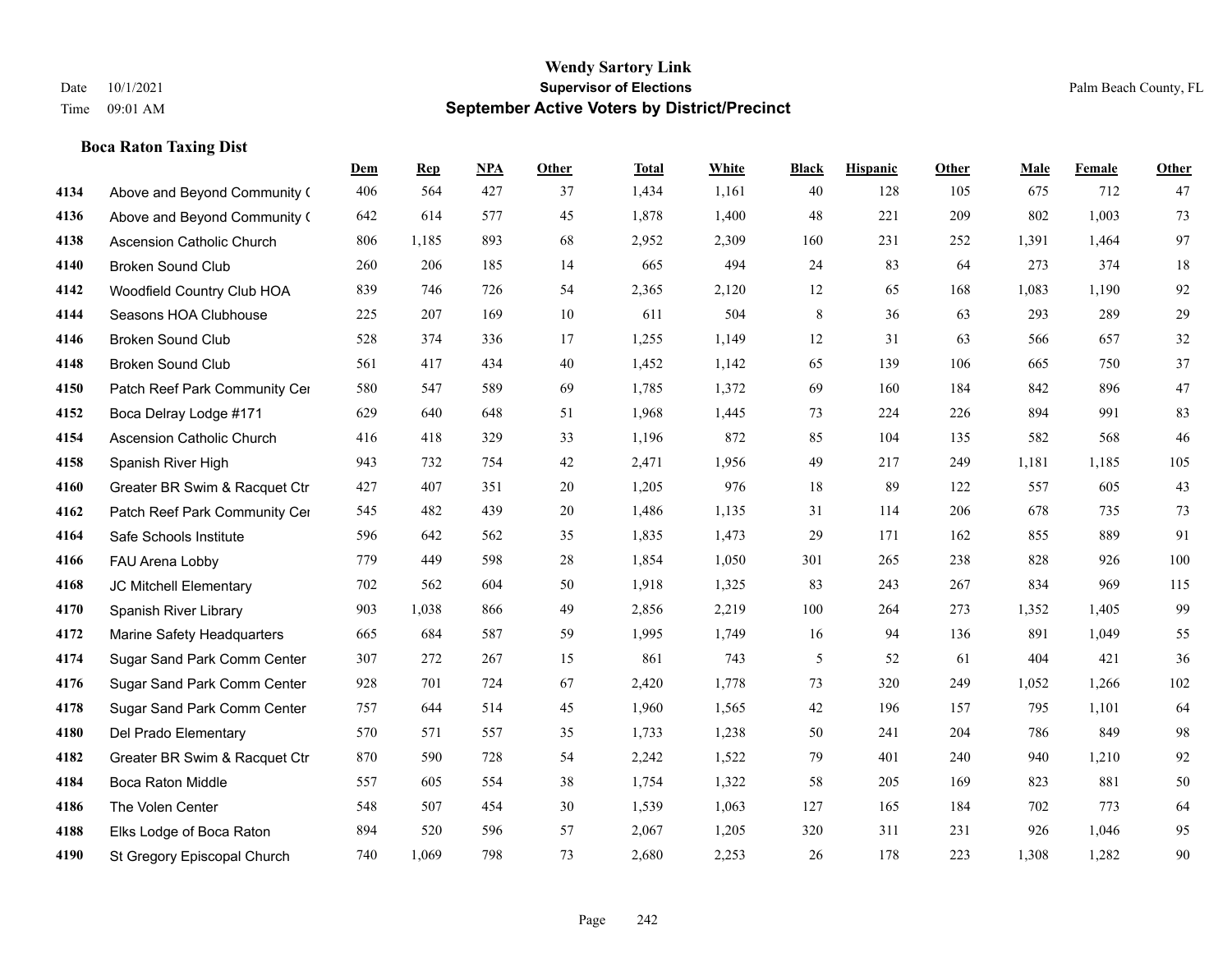# **Boca Raton Taxing Dist**

|      |                                 | Dem    | Rep    | NPA    | Other | <b>Total</b> | White  | <b>Black</b> | <b>Hispanic</b> | Other | Male   | Female | Other  |
|------|---------------------------------|--------|--------|--------|-------|--------------|--------|--------------|-----------------|-------|--------|--------|--------|
| 4192 | Verde K-8 School                | 562    | 962    | 710    | 47    | 2,281        | 1,820  | 47           | 132             | 282   | 1,054  | 1,103  | 124    |
| 4194 | Del Prado Elementary            | 540    | 328    | 309    | 29    | 1,206        | 1,026  | 23           | 60              | 97    | 508    | 666    | 32     |
| 4196 | Good Shepherd Lutheran          | 703    | 432    | 448    | 23    | 1,606        | 1,380  | 30           | 83              | 113   | 674    | 891    | 41     |
| 4198 | Verde K-8 School                | 625    | 467    | 513    | 35    | 1,640        | 1,029  | 117          | 310             | 184   | 670    | 897    | 73     |
| 4200 | Verde K-8 School                | 402    | 345    | 299    | 21    | 1,067        | 794    | $\,8\,$      | 172             | 93    | 428    | 611    | $28\,$ |
| 4202 | Greater BR Swim & Racquet Ctr   | 782    | 590    | 625    | 32    | 2,029        | 1,580  | 31           | 237             | 181   | 827    | 1.127  | 75     |
| 4204 | Sugar Sand Park Comm Center     | 742    | 443    | 591    | 39    | 1,815        | 1,140  | 141          | 318             | 216   | 814    | 933    | 68     |
| 4206 | Good Shepherd Lutheran          | 676    | 479    | 508    | 33    | 1,696        | 1,343  | 34           | 178             | 141   | 686    | 953    | 57     |
| 4208 | Hammock Pointe Elementary       | 860    | 586    | 478    | 35    | 1,959        | 1,686  | 10           | 118             | 145   | 776    | 1,129  | 54     |
| 4210 | Sugar Sand Park Comm Center     | 644    | 830    | 676    | 43    | 2,193        | 1,728  | 30           | 263             | 172   | 1,011  | 1,110  | 72     |
| 4212 | Center for Spiritual Living     | 624    | 804    | 587    | 37    | 2,052        | 1,717  | 33           | 162             | 140   | 974    | 1,016  | 62     |
| 4214 | Calvary Chapel Boca Raton - 4th | 628    | 859    | 642    | 65    | 2,194        | 1,752  | 44           | 231             | 167   | 1,017  | 1,098  | 79     |
| 4216 | Calvary Chapel Boca Raton - Kir | 672    | 1,067  | 691    | 62    | 2,492        | 2,097  | 20           | 179             | 196   | 1,176  | 1,226  | $90\,$ |
| 4218 | <b>Grace Community Church</b>   | 454    | 848    | 539    | 59    | 1,900        | 1,576  | 31           | 138             | 155   | 878    | 939    | 83     |
| 4220 | Boca Raton Community Center     | 463    | 394    | 454    | 44    | 1,355        | 872    | 100          | 234             | 149   | 601    | 711    | 43     |
| 4222 | Boca Raton Downtown Library     | 942    | 1,107  | 907    | 86    | 3,042        | 2,558  | 65           | 181             | 238   | 1,371  | 1,556  | 115    |
| 4224 | <b>Grace Community Church</b>   | 513    | 1,110  | 738    | 62    | 2,423        | 1,991  | 56           | 181             | 195   | 1,138  | 1,204  | 81     |
| 4226 | St Gregory Episcopal Church     | 218    | 384    | 278    | 23    | 903          | 812    | 7            | 31              | 53    | 428    | 451    | $24\,$ |
| 4228 | Boca Raton Community Center     | 519    | 656    | 507    | 50    | 1,732        | 1,484  | 16           | 97              | 135   | 778    | 905    | 49     |
| 4230 | Boca Raton Downtown Library     | 313    | 446    | 329    | 22    | 1,110        | 972    | 9            | 55              | 74    | 523    | 565    | 22     |
| 5158 | <b>Boca West Country Club</b>   | 758    | 454    | 511    | 48    | 1,771        | 1,591  | 7            | 73              | 100   | 733    | 992    | 46     |
| 5160 | <b>Boca West Country Club</b>   | 815    | 463    | 423    | 34    | 1,735        | 1,633  | 4            | 28              | 70    | 676    | 1,018  | 41     |
| 5172 | Del Prado Elementary            | 236    | 302    | 199    | 19    | 756          | 679    | 10           | 11              | 56    | 358    | 377    | 21     |
|      | <b>Boca Raton Taxing Dist</b>   | 31,314 | 30,749 | 27,228 | 2,103 | 91,394       | 71,800 | 2,876        | 8,420           | 8,298 | 41,077 | 46,964 | 3,353  |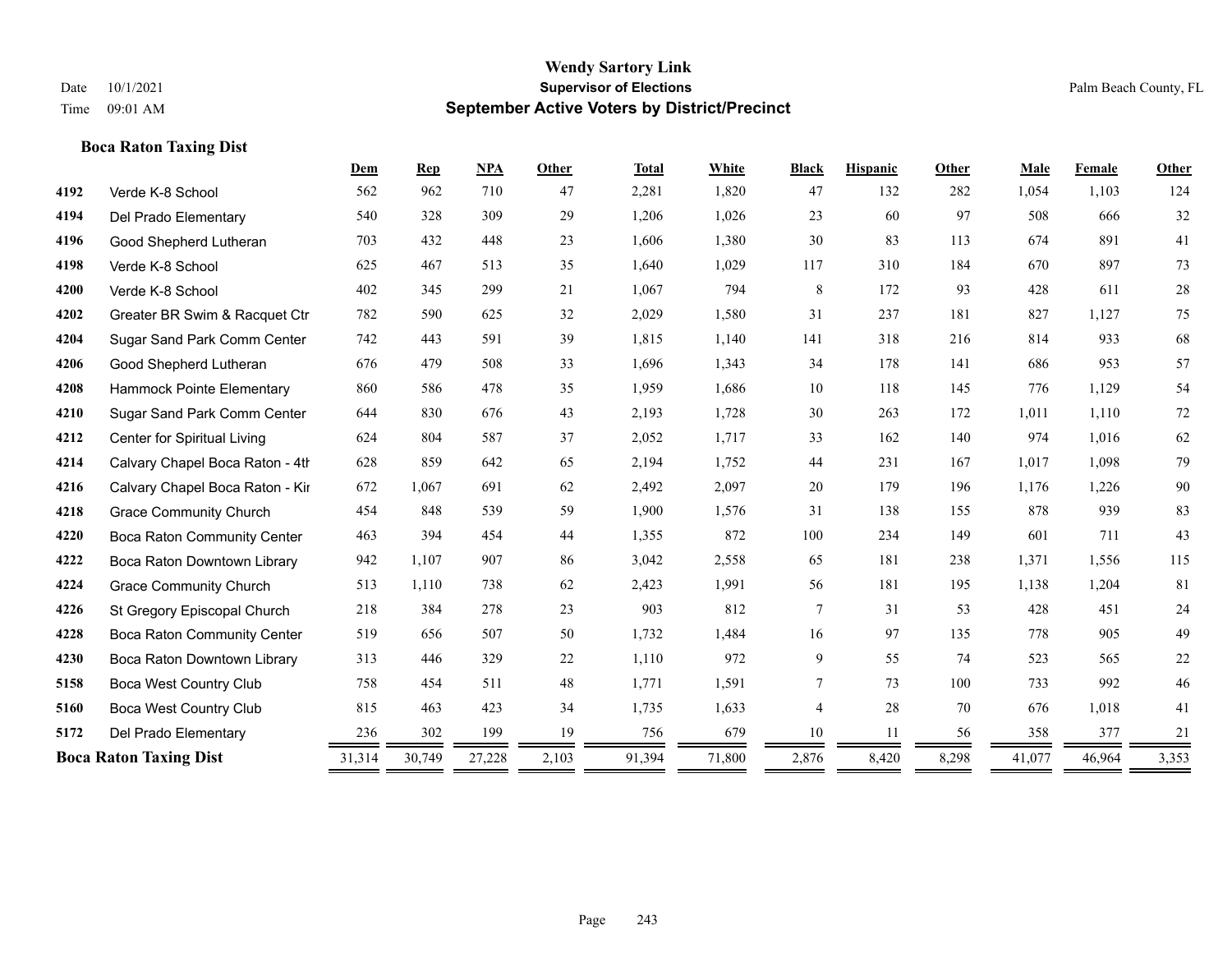# **Boynton Village Comm Dist**

|      |                                  | Dem | Rep | <b>NPA</b> | Other | <b>Total</b> | White | <b>Black</b> | <b>Hispanic</b> | <b>Other</b> | Male | Female | <b>Other</b> |
|------|----------------------------------|-----|-----|------------|-------|--------------|-------|--------------|-----------------|--------------|------|--------|--------------|
| 3185 | Christ Fellowship Church BB      | 286 | 196 | 192        |       | 700          | 444   | 80           | 104             |              |      | 350    |              |
|      | <b>Boynton Village Comm Dist</b> | 286 | 196 | 192        | 26    | 700          | 444   | 80           | 104             |              |      | 350    |              |

Page 244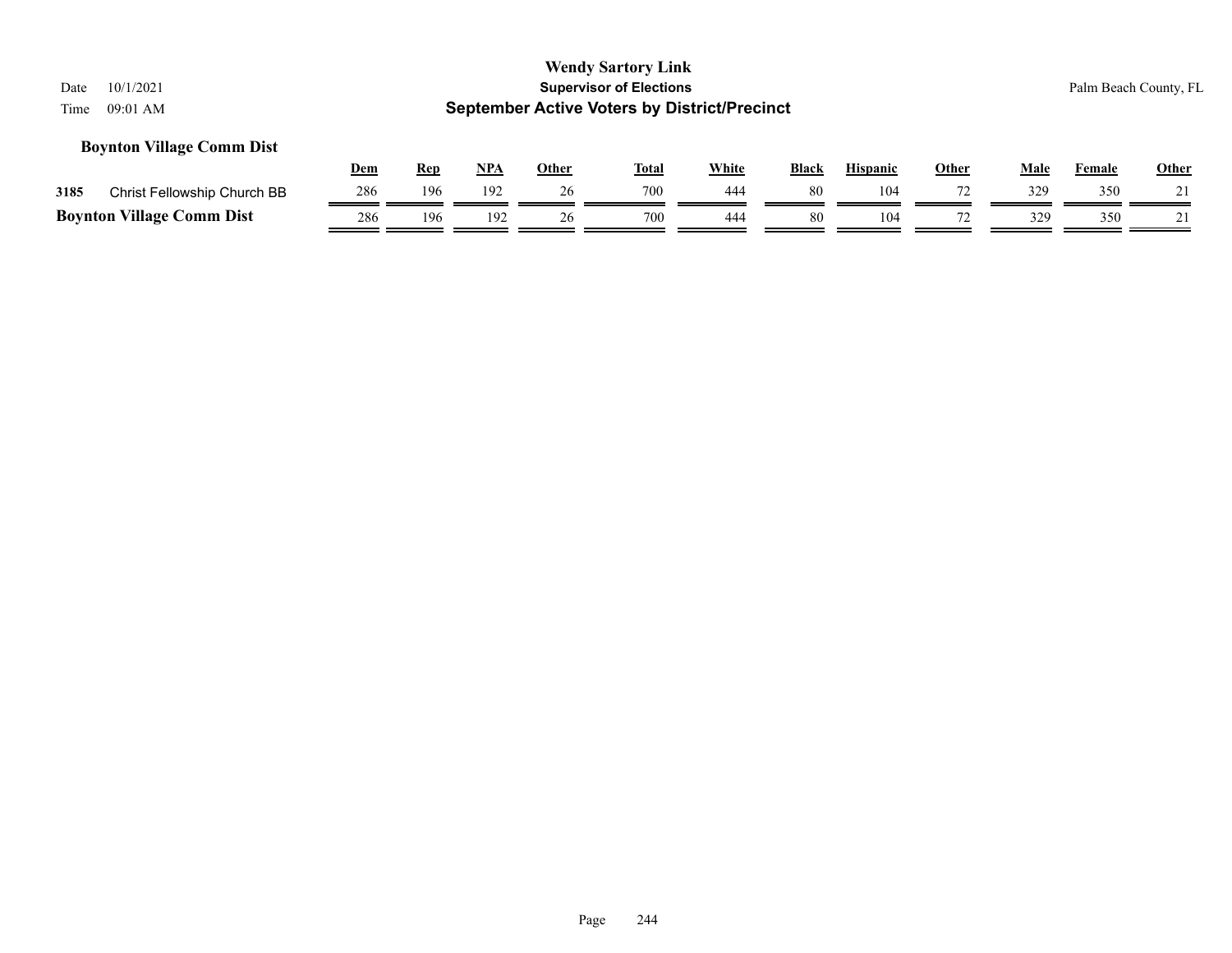# **Lox Environ Imprv Dist**

|      |                                 | Dem              | <b>Rep</b>       | NPA              | <b>Other</b>   | <b>Total</b>     | <b>White</b>     | <b>Black</b>     | <b>Hispanic</b> | <b>Other</b>   | <b>Male</b>  | Female       | <b>Other</b>     |
|------|---------------------------------|------------------|------------------|------------------|----------------|------------------|------------------|------------------|-----------------|----------------|--------------|--------------|------------------|
| 1030 | Calvary Church of Jupiter       | 16               | 37               | 24               | $\overline{4}$ | 81               | 74               | $\mathbf{0}$     | $\overline{4}$  | 3              | 39           | 39           | 3                |
| 1032 | Jupiter Farms Park Community I  | 306              | 572              | 353              | 29             | 1,260            | 1,059            | 13               | 108             | 80             | 618          | 601          | 41               |
| 1034 | West Jupiter Recreation Center  | 267              | 734              | 336              | 46             | 1,383            | 1,200            | 19               | 36              | 128            | 671          | 686          | $26\,$           |
| 1036 | Calvary Church of Jupiter       | $\boldsymbol{0}$ | $\boldsymbol{0}$ | $\boldsymbol{0}$ | $\mathbf{0}$   | $\boldsymbol{0}$ | $\mathbf{0}$     | $\boldsymbol{0}$ | $\mathbf{0}$    | $\overline{0}$ | $\mathbf{0}$ | $\mathbf{0}$ | $\mathbf{0}$     |
| 1038 | William T Dwyer High            | 804              | 1,308            | 760              | 55             | 2,927            | 2,459            | 64               | 173             | 231            | 1,397        | 1,423        | 107              |
| 1040 | West Jupiter Recreation Center  | 254              | 455              | 344              | 32             | 1,085            | 874              | 18               | 54              | 139            | 537          | 508          | $40\,$           |
| 1042 | West Jupiter Recreation Center  | $\mathbf{0}$     | $\boldsymbol{0}$ | $\mathbf{0}$     | $\mathbf{0}$   | $\theta$         | $\boldsymbol{0}$ | $\boldsymbol{0}$ | $\mathbf{0}$    | $\mathbf{0}$   | $\mathbf{0}$ | $\mathbf{0}$ | $\boldsymbol{0}$ |
| 1044 | Limestone Creek Elementary      | 430              | 119              | 179              | 19             | 747              | 220              | 351              | 93              | 83             | 355          | 366          | 26               |
| 1046 | West Jupiter Recreation Center  | 259              | 138              | 147              | 11             | 555              | 255              | 162              | 107             | 31             | 236          | 299          | $20\,$           |
| 1048 | St Peter Catholic Church        | 385              | 464              | 284              | 27             | 1,160            | 1,036            | 3                | 41              | 80             | 444          | 688          | $28\,$           |
| 1050 | <b>Lighthouse Elementary</b>    | 478              | 662              | 414              | 44             | 1,598            | 1,366            | 16               | 66              | 150            | 744          | 798          | 56               |
| 1052 | Beacon Cove Intermediate Scho   | 1,027            | 1,138            | 916              | 64             | 3,145            | 2,487            | 77               | 256             | 325            | 1,468        | 1,574        | 103              |
| 1054 | Limestone Creek Elementary      | 693              | 1,080            | 633              | 55             | 2,461            | 2,178            | 25               | 97              | 161            | 1,152        | 1,237        | 72               |
| 1056 | West Jupiter Recreation Center  | 551              | 572              | 540              | 40             | 1,703            | 1,368            | 76               | 128             | 131            | 749          | 896          | 58               |
| 1058 | St Peter Catholic Church        | 759              | 873              | 746              | 66             | 2,444            | 2,036            | 36               | 190             | 182            | 1,071        | 1,303        | $70\,$           |
| 1060 | West Jupiter Recreation Center  | 69               | 95               | 70               | 5              | 239              | 197              | $\boldsymbol{0}$ | 23              | 19             | 94           | 129          | 16               |
| 1062 | <b>Harvest Community Church</b> | 614              | 1,147            | 551              | 45             | 2,357            | 2,159            | 11               | 51              | 136            | 1,140        | 1,137        | $80\,$           |
| 1064 | Jupiter Community Center        | 76               | 126              | 63               | 3              | 268              | 246              | $\boldsymbol{0}$ | 6               | 16             | 130          | 131          | 7                |
| 1066 | Jupiter Community Center        | $\mathbf{0}$     | $\boldsymbol{0}$ | $\boldsymbol{0}$ | $\mathbf{0}$   | $\boldsymbol{0}$ | $\mathbf{0}$     | $\mathbf{0}$     | $\mathbf{0}$    | $\overline{0}$ | $\mathbf{0}$ | $\mathbf{0}$ | $\mathbf{0}$     |
| 1068 | Jupiter Community Center        | 582              | 751              | 591              | 48             | 1,972            | 1,634            | $26\,$           | 189             | 123            | 917          | 994          | 61               |
| 1070 | Jupiter Community Center        | 57               | 68               | 87               | $\overline{4}$ | 216              | 172              | 1                | 38              | 5              | 112          | 95           | 9                |
| 1072 | Jerry Thomas Elementary         | 729              | 1,061            | 692              | 69             | 2,551            | 2,217            | 28               | 164             | 142            | 1,216        | 1,266        | 69               |
| 1074 | Independence Middle             | 786              | 1,161            | 837              | 91             | 2,875            | 2,414            | $20\,$           | 191             | 250            | 1,290        | 1,491        | 94               |
| 1075 | Martinique Clubhouse            | 248              | 365              | 230              | 20             | 863              | 737              | 11               | 57              | 58             | 385          | 447          | 31               |
| 1076 | The Island Clubhouse            | 605              | 772              | 575              | 69             | 2,021            | 1,672            | 50               | 138             | 161            | 986          | 967          | 68               |
| 1078 | First Baptist Church Teq        | 339              | 880              | 380              | 22             | 1,621            | 1,518            | 3                | 42              | 58             | 779          | 805          | 37               |
| 1080 | First Baptist Church Teq        | 92               | 148              | 78               | $\overline{4}$ | 322              | 297              | $\boldsymbol{0}$ | 9               | 16             | 163          | 149          | $10\,$           |
| 1082 | First Baptist Church Teq        | 70               | 143              | 89               | 8              | 310              | 286              | $\mathbf{1}$     | 12              | 11             | 145          | 156          | 9                |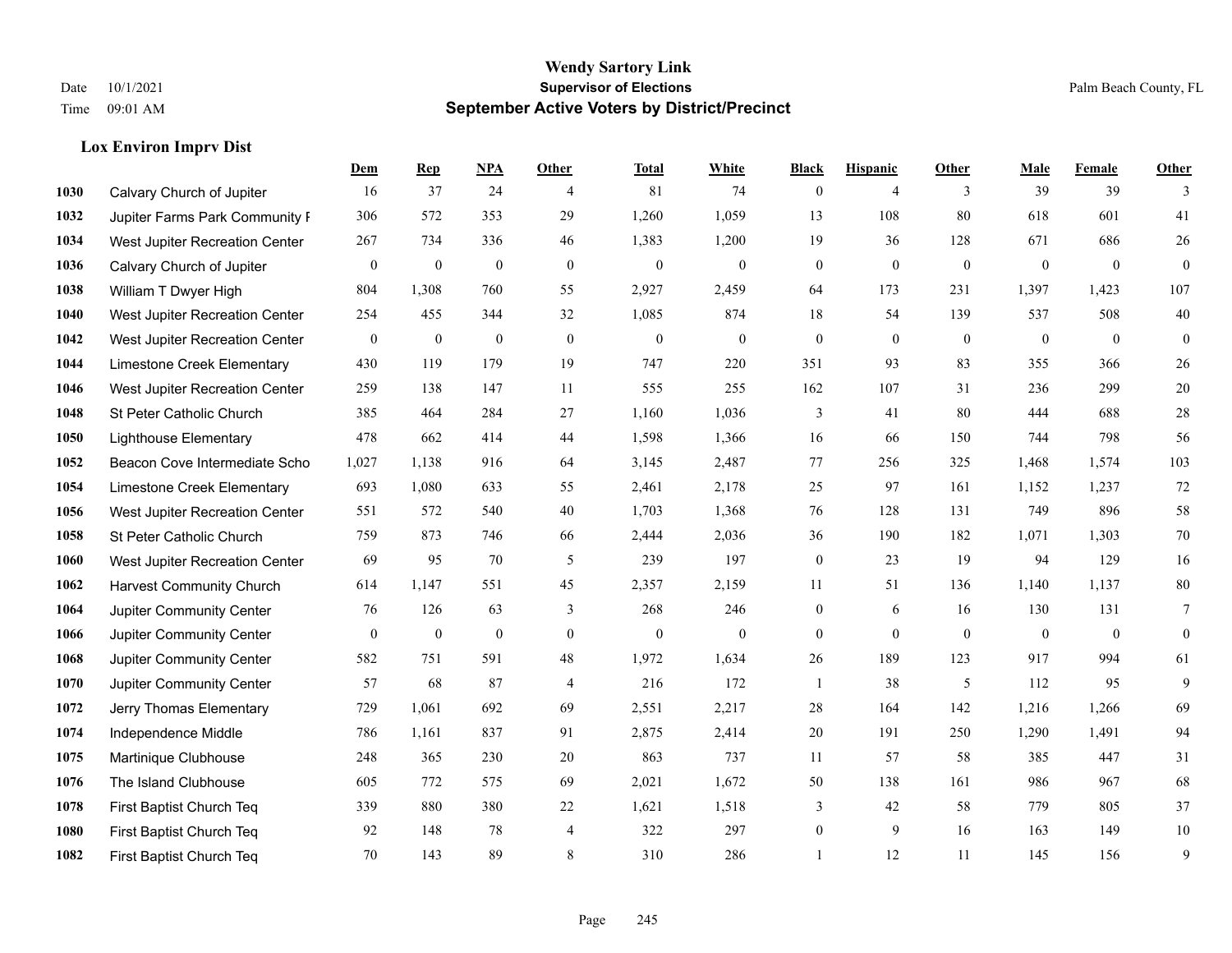# **Lox Environ Imprv Dist**

|      |                                  | Dem          | <b>Rep</b>       | NPA              | <b>Other</b>   | <b>Total</b>   | <b>White</b>     | <b>Black</b>     | <b>Hispanic</b> | <b>Other</b> | <b>Male</b>  | <b>Female</b>  | <b>Other</b>     |
|------|----------------------------------|--------------|------------------|------------------|----------------|----------------|------------------|------------------|-----------------|--------------|--------------|----------------|------------------|
| 1084 | First Baptist Church Teq         | 12           | 52               | 10               | $\theta$       | 74             | 71               | 1                | $\mathbf{0}$    | 2            | 37           | 36             | $\mathbf{1}$     |
| 1088 | First Baptist Church Teq         | 10           | 41               | 20               | $\theta$       | 71             | 62               | $\mathbf{0}$     | 3               | 6            | 35           | 35             | $\mathbf{1}$     |
| 1094 | First Baptist Church Teq         | 575          | 879              | 530              | 39             | 2,023          | 1,818            | 9                | 82              | 114          | 910          | 1,063          | 50               |
| 1096 | First Baptist Church Teq         | 49           | 74               | 37               | $\mathbf{0}$   | 160            | 129              | 8                | 14              | 9            | 79           | 77             | $\overline{4}$   |
| 1098 | Riverside Improvement            | 253          | 454              | 259              | 21             | 987            | 881              | 6                | 45              | 55           | 451          | 503            | 33               |
| 1100 | Jupiter Elementary               | 403          | 448              | 366              | 32             | 1,249          | 951              | 17               | 200             | 81           | 602          | 601            | $46\,$           |
| 1102 | Jupiter High                     | 683          | 900              | 650              | 64             | 2,297          | 1,830            | 58               | 201             | 208          | 1,014        | 1,206          | 77               |
| 1104 | Jupiter Branch Library           | 446          | 565              | 445              | 31             | 1,487          | 1,207            | 36               | 139             | 105          | 642          | 802            | 43               |
| 1106 | Jupiter Middle                   | 320          | 488              | 377              | 37             | 1,222          | 1,032            | 15               | 76              | 99           | 578          | 604            | $40\,$           |
| 1108 | Newhaven Clubhouse               | 558          | 696              | 527              | 62             | 1,843          | 1,589            | 24               | 99              | 131          | 821          | 962            | 60               |
| 1110 | <b>Tequesta Council Chambers</b> | 106          | 136              | 101              | 3              | 346            | 301              | 7                | 21              | 17           | 160          | 176            | 10               |
| 1112 | <b>Tequesta Council Chambers</b> | 18           | 61               | 42               | 5              | 126            | 106              | 4                | 10              | 6            | 58           | 66             | $\sqrt{2}$       |
| 1114 | <b>Tequesta Council Chambers</b> | 114          | 310              | 130              | 13             | 567            | 542              | $\boldsymbol{0}$ | 5               | 20           | 249          | 307            | 11               |
| 1116 | <b>Tequesta Council Chambers</b> | $\mathbf{0}$ | $\boldsymbol{0}$ | $\boldsymbol{0}$ | $\mathbf{0}$   | $\theta$       | $\boldsymbol{0}$ | $\boldsymbol{0}$ | $\mathbf{0}$    | $\mathbf{0}$ | $\mathbf{0}$ | $\mathbf{0}$   | $\boldsymbol{0}$ |
| 1118 | <b>Tequesta Council Chambers</b> | 165          | 244              | 184              | 25             | 618            | 527              | 12               | 40              | 39           | 246          | 357            | 15               |
| 1120 | <b>Tequesta Council Chambers</b> | 75           | 244              | 103              | 16             | 438            | 411              | $\mathbf{0}$     | 8               | 19           | 204          | 226            | 8                |
| 1122 | Tequesta Council Chambers        | 37           | 86               | 36               | 2              | 161            | 152              | $\mathbf{0}$     | $\mathbf{1}$    | 8            | 80           | 78             | 3                |
| 1124 | Riverside Improvement            | $\mathbf{0}$ | $\overline{2}$   | $\mathbf{0}$     | $\overline{0}$ | $\sqrt{2}$     | $\overline{c}$   | $\boldsymbol{0}$ | $\overline{0}$  | $\mathbf{0}$ | $\mathbf{1}$ | $\overline{1}$ | $\mathbf{0}$     |
| 1126 | PBC Fire Rescue #18              | 408          | 900              | 469              | 47             | 1,824          | 1,708            | 7                | 36              | 73           | 827          | 968            | 29               |
| 1128 | Jupiter Inlet Colony Admin Bldg  | 68           | 224              | 85               | 15             | 392            | 361              | $\mathbf{0}$     | 5               | 26           | 178          | 206            | 8                |
| 1130 | PBC Fire Rescue #18              |              | 2                | -1               | $\overline{0}$ | 4              | 4                | $\mathbf{0}$     | $\mathbf{0}$    | $\theta$     | 2            | 1              | $\mathbf{1}$     |
| 1132 | PBC Fire Rescue #18              | $\theta$     | 3                | $\mathbf{1}$     | $\overline{0}$ | $\overline{4}$ | $\overline{4}$   | $\overline{0}$   | $\theta$        | $\theta$     | 2            | 2              | $\theta$         |
| 1134 | PBC Fire Rescue #18              | $\theta$     | $\mathbf{0}$     | $\mathbf{0}$     | $\theta$       | $\theta$       | $\theta$         | $\mathbf{0}$     | $\theta$        | $\Omega$     | $\Omega$     | $\theta$       | $\mathbf{0}$     |
| 1136 | 1st UM Church of Jup-Teq         | 570          | 979              | 632              | 64             | 2,245          | 2,085            | 11               | 51              | 98           | 976          | 1,208          | 61               |
| 1138 | Grace Immanuel Bible Church      | 221          | 813              | 360              | 35             | 1,429          | 1,359            | $\boldsymbol{0}$ | 13              | 57           | 611          | 786            | $32\,$           |
| 1140 | Club at Admirals Cove            | 289          | 542              | 300              | 23             | 1,154          | 1,062            | 6                | 21              | 65           | 551          | 584            | 19               |
| 1142 | 1st UM Church of Jup-Teq         | 281          | 593              | 358              | 39             | 1,271          | 1,177            | 5                | 22              | 67           | 601          | 637            | 33               |
| 1144 | 1st UM Church of Jup-Teq         | 527          | 805              | 505              | 35             | 1,872          | 1,727            | 5                | 31              | 109          | 857          | 960            | 55               |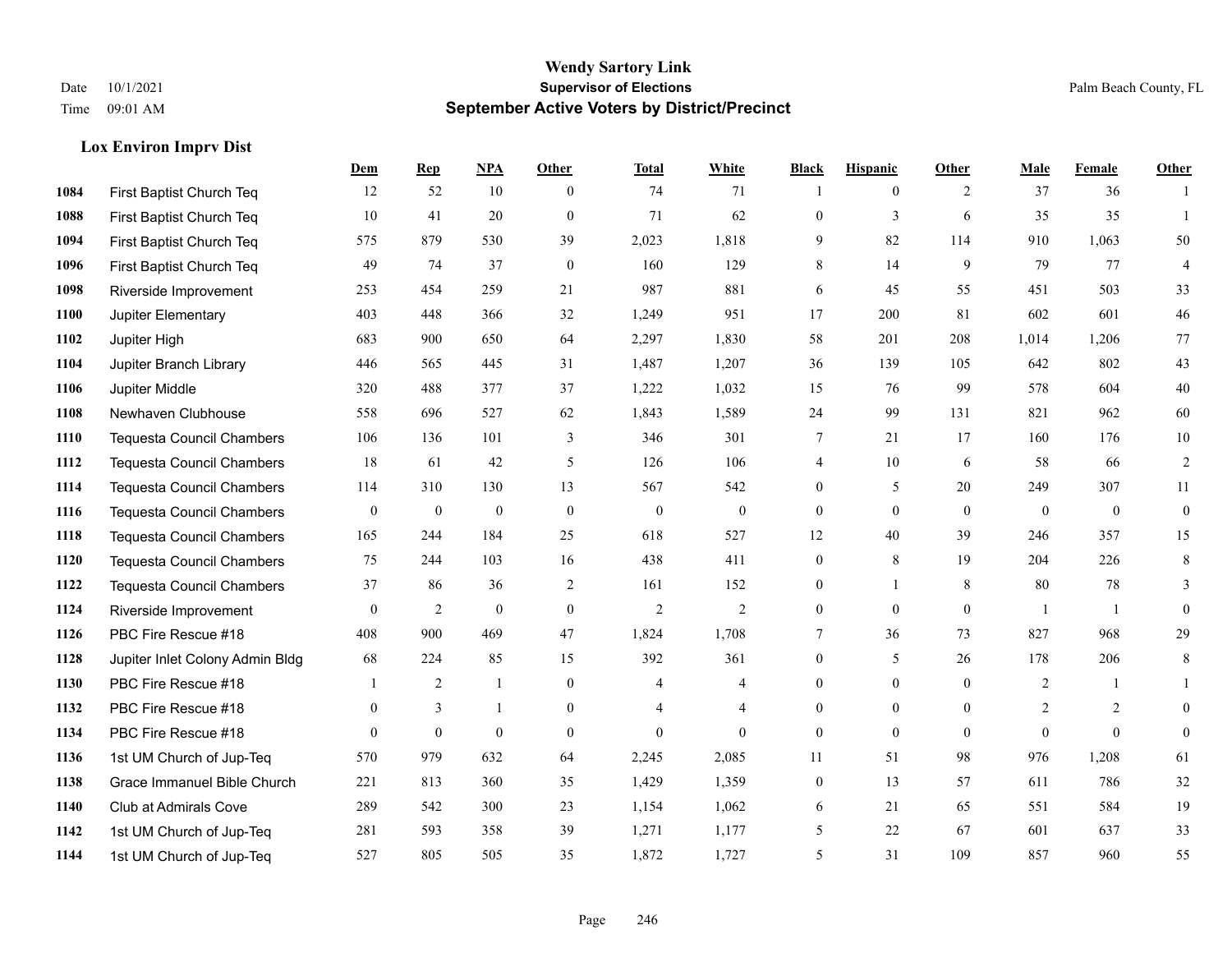# **Lox Environ Imprv Dist**

|      |                               | Dem      | <b>Rep</b>    | NPA      | Other                    | <b>Total</b> | White  | <b>Black</b> | <b>Hispanic</b> | Other    | <b>Male</b> | Female   | Other    |
|------|-------------------------------|----------|---------------|----------|--------------------------|--------------|--------|--------------|-----------------|----------|-------------|----------|----------|
| 1146 | Newhaven Clubhouse            | 15       | 35            | 8        |                          | 59           | 53     |              |                 |          | 30          | 28       |          |
| 1148 | Oceanview Methodist           | 387      | 541           | 390      | 44                       | 1,362        | 1,242  | 6            | 32              | 82       | 590         | 730      | 42       |
| 1150 | Oceanview Methodist           | $\Omega$ | $\theta$      | $\theta$ | $\Omega$                 | $\Omega$     |        |              |                 | $\Omega$ | $\Omega$    | $\Omega$ | $\theta$ |
| 1152 | Oceanview Methodist           | 42       | 66            | 50       | 8                        | 166          | 157    |              |                 |          | 78          | 84       |          |
| 1156 | Holy Spirit Lutheran          | $\Omega$ | $\mathcal{L}$ | $\Omega$ | $\Omega$                 |              |        |              |                 | $\Omega$ |             |          | $\Omega$ |
| 1158 | Holy Spirit Lutheran          |          |               |          | $\Omega$                 |              |        |              |                 | $\Omega$ |             |          |          |
| 1160 | Holy Spirit Lutheran          |          | $\theta$      |          |                          |              |        |              |                 | $\Omega$ |             |          |          |
| 1164 | Club at Admirals Cove         | 26       | 156           | 66       | $\overline{\phantom{1}}$ | 253          | 229    |              |                 | 17       | 127         | 118      | 8        |
| 1178 | Mirasol Sales and Info Center | $\Omega$ | $\Omega$      | $\Omega$ | $\Omega$                 | $\Omega$     |        |              |                 | $\Omega$ | $\Omega$    | $\Omega$ | $\theta$ |
| 1180 | Mirasol Sales and Info Center | $\Omega$ | $\theta$      | $\Omega$ |                          | $\theta$     |        |              |                 | $\Omega$ |             | $\Omega$ |          |
| 1182 | William T Dwyer High          | 155      | 262           | 136      | 6                        | 559          | 476    | 15           | 30              | 38       | 265         | 280      | 14       |
| 1204 | Holy Spirit Lutheran          | 9        | 23            | 14       |                          | 49           | 43     |              |                 | 4        | 24          | 21       |          |
| 1206 | Holy Spirit Lutheran          | 13       | 79            | 24       | $\mathcal{E}$            | 119          | 114    |              |                 |          | 56          | 62       |          |
| 1208 | Juno Beach Town Center        | 444      | 862           | 463      | 49                       | 1,818        | 1,656  | 6            | 56              | 100      | 833         | 937      | 48       |
|      | <b>Lox Environ Imprv Dist</b> | 17,777   | 27,437        | 17,600   | 1,607                    | 64,421       | 55,234 | 1,272        | 3,528           | 4,387    | 29,616      | 32,900   | 1,905    |
|      |                               |          |               |          |                          |              |        |              |                 |          |             |          |          |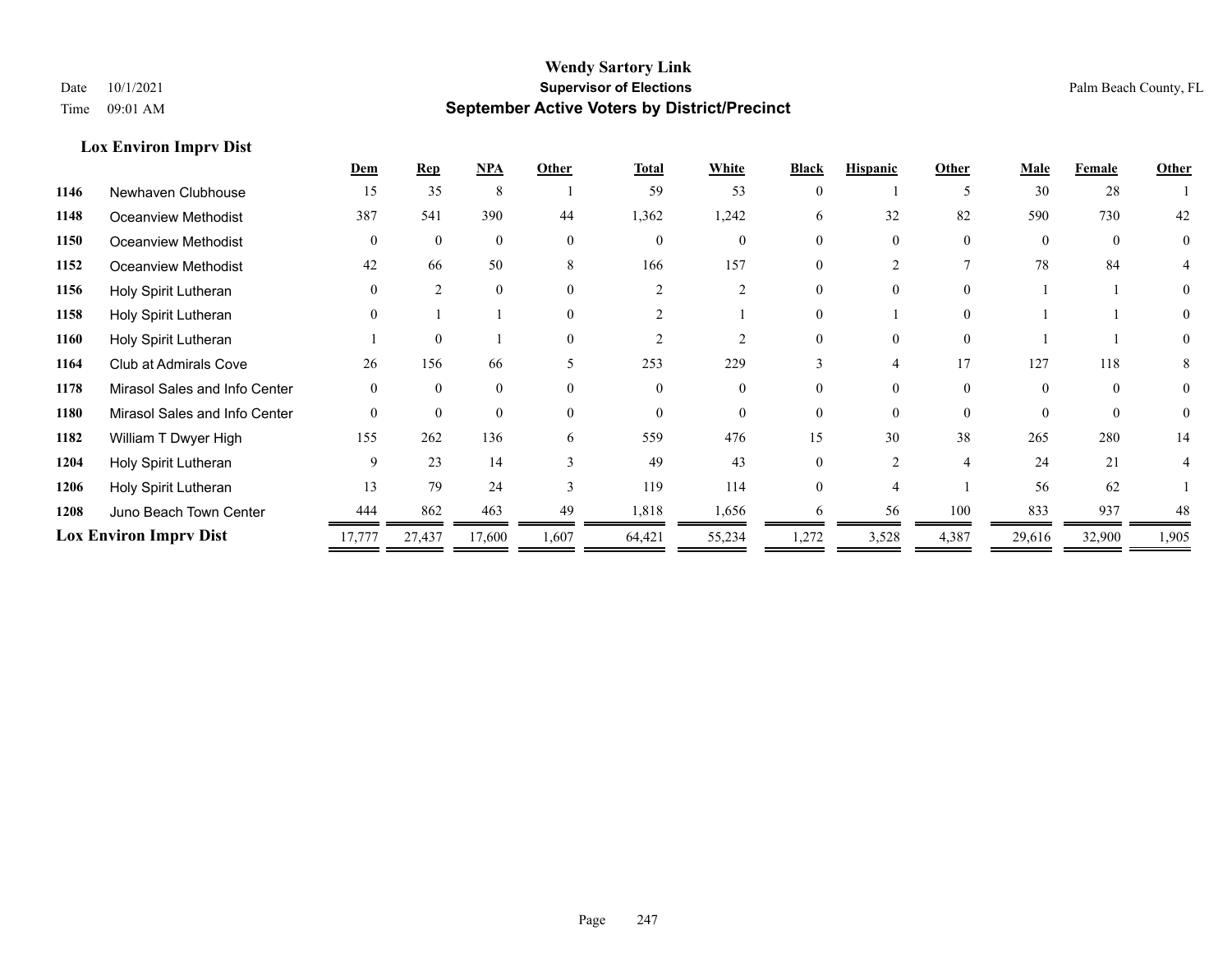|      |                                 | <u>Dem</u> | <u>Rep</u> | <b>NPA</b> | Other | <b>Total</b> | White | <b>Black</b> | <b>Hispanic</b> | Other | Male  | Female | <u>Other</u> |
|------|---------------------------------|------------|------------|------------|-------|--------------|-------|--------------|-----------------|-------|-------|--------|--------------|
| 2002 | Jeaga Middle                    | 180        | 92         | 111        |       | 389          | 151   | 127          |                 | 72    | 170   | 207    | 12           |
| 2004 | <b>Grassy Waters Elementary</b> | 1,043      | 323        | 583        | 43    | 1,992        | 588   | 728          | 395             | 281   | 848   | 1,073  | $\mathbf{r}$ |
|      | <b>Hamal Comm Dev Dist</b>      | .223       | 415        | 694        | 49    | 2,381        | 739   | 855          | 434             | 353   | 1,018 | 1.280  | 83           |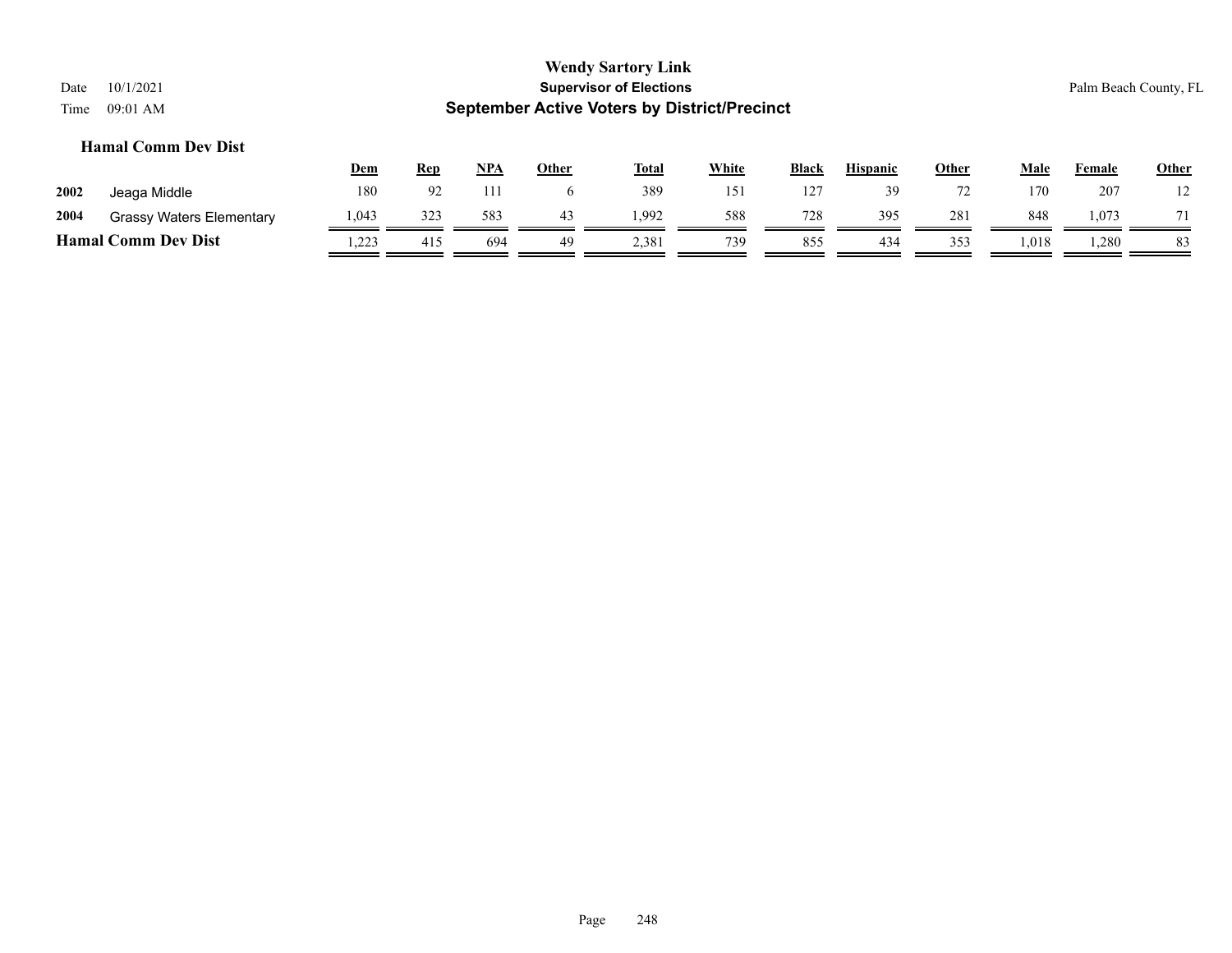# **Hypo Haverhill Comm Dist**

|      |                                 | Dem | Rep | <b>NPA</b> | Other | <b>Total</b> | <b>White</b> | <b>Black</b> | <b>Hispanic</b> | Other | Male | $\mathbf{r}$ . The set of $\mathbf{r}$<br>Female | Other |
|------|---------------------------------|-----|-----|------------|-------|--------------|--------------|--------------|-----------------|-------|------|--------------------------------------------------|-------|
| 3106 | American German Club            | 299 | 109 | 202        |       |              | 223          | 175          | 98              |       | 276  | 322                                              | 29    |
|      | <b>Hypo Haverhill Comm Dist</b> | 299 | 109 | 202        |       | 627          | 223          |              | 98              |       | 276  | 377<br>ے بے ب                                    | 29    |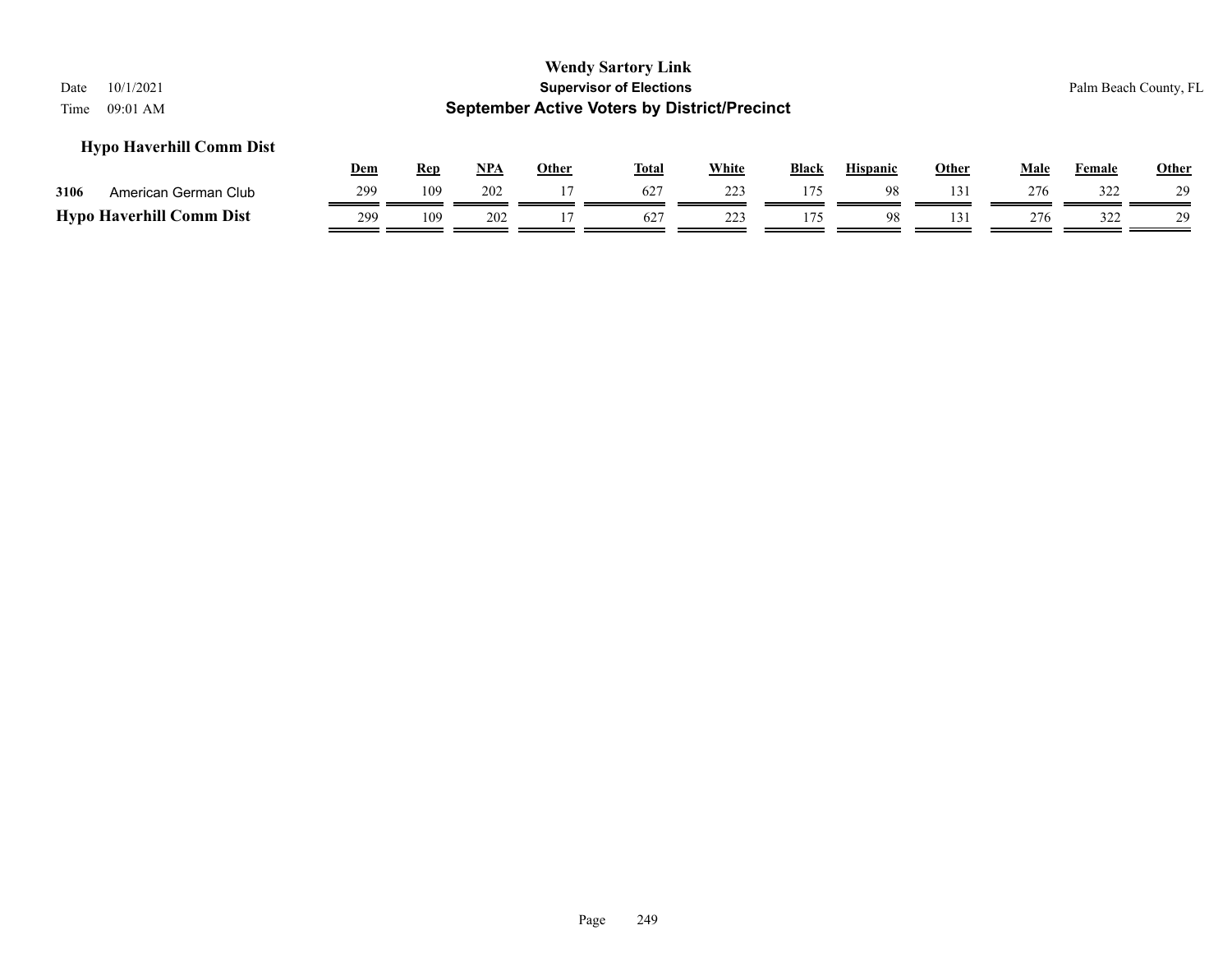**Indian Trail Imprv Dist**

### **Wendy Sartory Link** Date 10/1/2021 **Supervisor of Elections** Palm Beach County, FL Time 09:01 AM **September Active Voters by District/Precinct**

|      |                                | Dem          | <b>Rep</b>   | NPA          | Other          | <b>Total</b> | White    | <b>Black</b>   | <b>Hispanic</b> | Other          | <b>Male</b>  | Female         | Other        |
|------|--------------------------------|--------------|--------------|--------------|----------------|--------------|----------|----------------|-----------------|----------------|--------------|----------------|--------------|
| 1170 | Caloosa POA Meeting Room       | $\mathbf{0}$ | $\mathbf{0}$ | $\mathbf{0}$ | $\overline{0}$ | $\mathbf{0}$ | $\theta$ | $\overline{0}$ | $\mathbf{0}$    | $\overline{0}$ | $\mathbf{0}$ | $\overline{0}$ | $\mathbf{0}$ |
| 6042 | Osceola Creek Middle           | 989          | 1,213        | 1,038        | 62             | 3,302        | 2,119    | 429            | 488             | 266            | 1,571        | 1,622          | 109          |
| 6044 | <b>Frontier Elementary</b>     | 910          | 977          | 782          | 59             | 2,728        | 1,736    | 417            | 344             | 231            | 1,280        | 1,363          | 85           |
| 6045 | Acreage Branch Library         | 204          | 267          | 177          | 10             | 658          | 418      | 81             | 90              | 69             | 315          | 312            | 31           |
| 6046 | Pierce Hammock Elementary      | 802          | 959          | 754          | 48             | 2,563        | 1,644    | 360            | 322             | 237            | 1,239        | 1,226          | 98           |
| 6050 | Acreage Branch Library         | 873          | 877          | 732          | 60             | 2,542        | 1,553    | 375            | 351             | 263            | 1,194        | 1,257          | 91           |
| 6051 | Cornerstone Fellowship         | 608          | 754          | 554          | 50             | 1,966        | 1,253    | 209            | 291             | 213            | 914          | 980            | 72           |
| 6052 | Seminole Ridge High            | 614          | 645          | 563          | 37             | 1,859        | 1,142    | 226            | 314             | 177            | 880          | 906            | 73           |
| 6058 | Acreage Pines Elementary       | 738          | 608          | 567          | 39             | 1,952        | 1,053    | 353            | 249             | 297            | 947          | 942            | 63           |
| 6060 | Indian Trail Improvement Dist  | 886          | 959          | 802          | 58             | 2,705        | 1,680    | 340            | 401             | 284            | 1,246        | 1,359          | 100          |
| 6062 | Sandhill Crane Golf Club       | 228          | 419          | 260          | $22\,$         | 929          | 661      | 74             | 71              | 123            | 456          | 441            | 32           |
| 6076 | <b>Western Pines Middle</b>    | 643          | 704          | 570          | 36             | 1,953        | 1,426    | 155            | 200             | 172            | 931          | 940            | 82           |
| 6078 | <b>Western Pines Middle</b>    | 655          | 723          | 648          | 39             | 2,065        | 1,376    | 159            | 357             | 173            | 979          | 1,027          | 59           |
| 6080 | <b>Golden Grove Elementary</b> | 603          | 779          | 617          | 49             | 2,048        | 1,373    | 130            | 348             | 197            | 956          | 1,010          | 82           |
| 6088 | Seminole Ridge High            | 533          | 688          | 546          | 40             | 1,807        | 1,158    | 216            | 291             | 142            | 854          | 899            | 54           |
| 6090 | Loxahatchee Groves Elementary  | 767          | 885          | 748          | 58             | 2,458        | 1,525    | 280            | 443             | 210            | 1,188        | 1,178          | 92           |
| 6092 | PBSC Loxahatchee Groves Can    | 173          | 225          | 142          | 16             | 556          | 359      | 45             | 108             | 44             | 267          | 268            | 21           |
| 6100 | <b>Madison Green Clubhouse</b> | 1,237        | 719          | 766          | 54             | 2,776        | 1,198    | 788            | 409             | 381            | 1,284        | 1,388          | 104          |

 Crestwood Middle 181 150 119 8 458 214 75 83 86 214 224 20 **Indian Trail Imprv Dist** 11,644 12,551 10,385 745 35,325 21,888 4,712 5,160 3,565 16,715 17,342 1,268

Page 250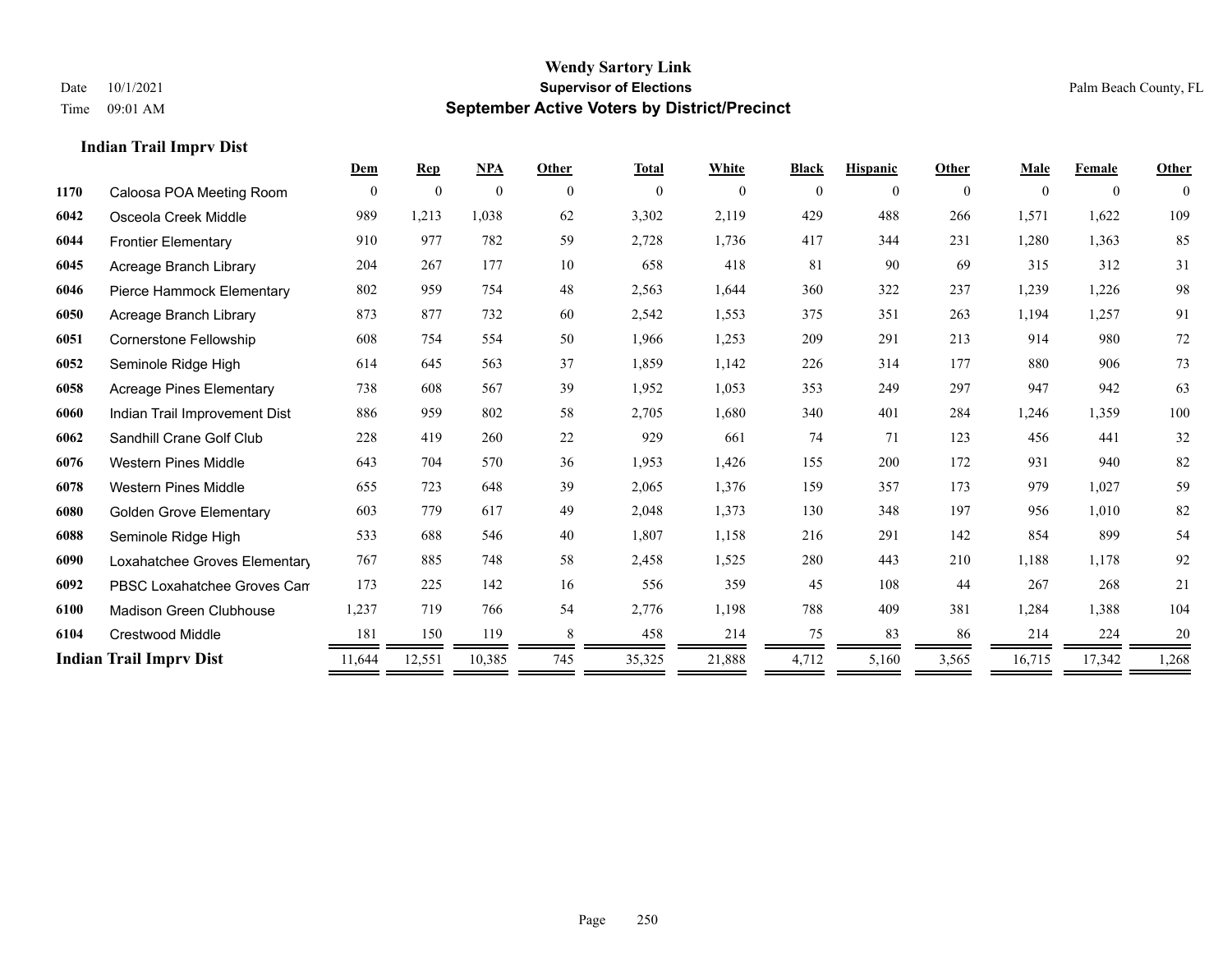# **Journeys Comm Dev Dist**

|                               | Dem | Ren | NPA | Other | <b>Total</b> | <b>White</b> | <b>Black</b> | Hispanic | Other | Male | Female | <b>Other</b> |
|-------------------------------|-----|-----|-----|-------|--------------|--------------|--------------|----------|-------|------|--------|--------------|
| 3100<br>Journeys End          | 430 | 338 | 363 | 20    | .            | 771          | $\Omega$     | 136      | 151   | 543  | 578    | 30           |
| <b>Journeys Comm Dev Dist</b> | 430 | 338 | 363 | 20    | .            | 771          |              | 136      | 151   | 543  | 578    |              |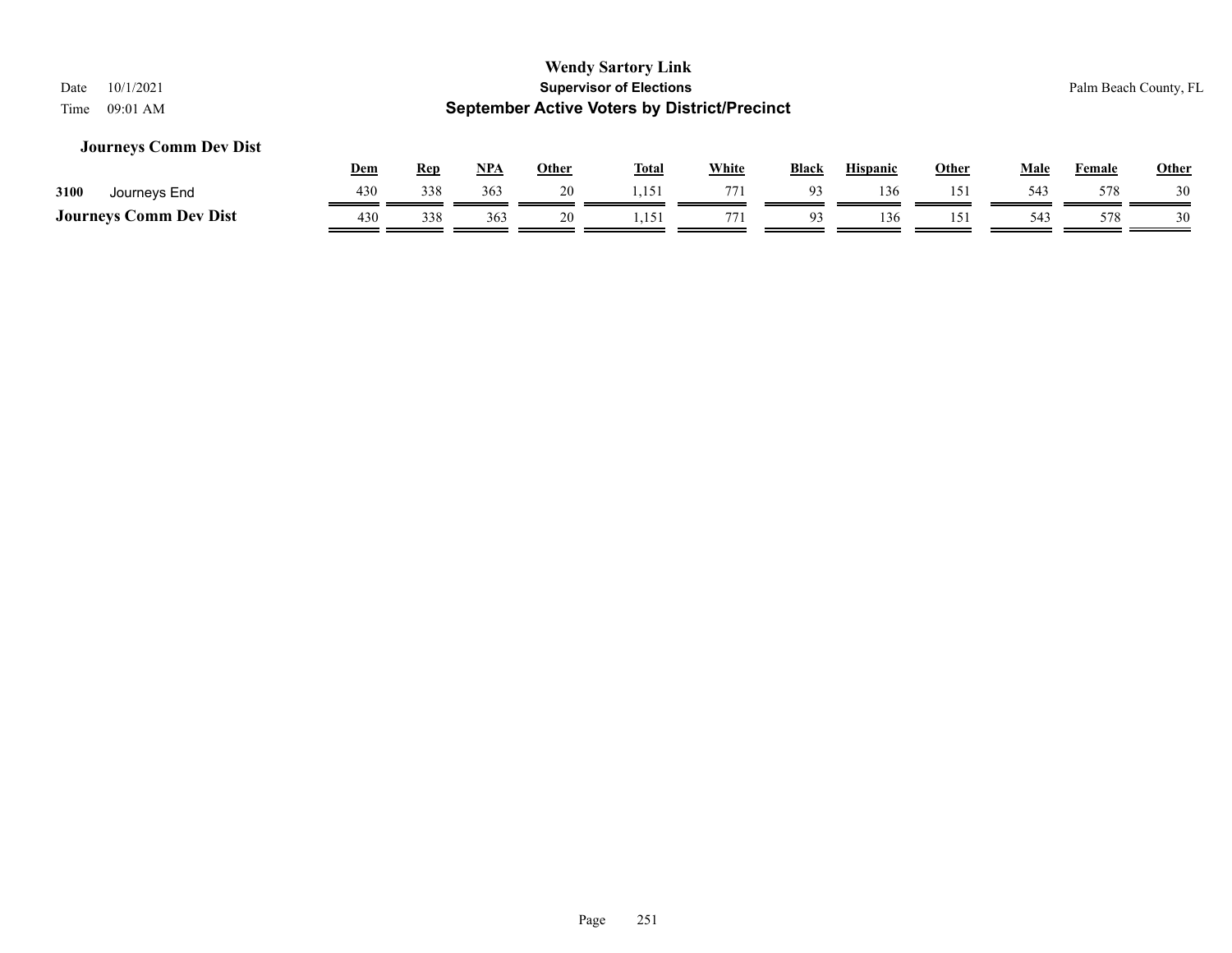# **Jupiter Inlet Dist**

|      |                                 | Dem              | <b>Rep</b>       | $NPA$            | <b>Other</b>   | <b>Total</b>     | <b>White</b>     | <b>Black</b>     | <b>Hispanic</b> | <b>Other</b>   | <b>Male</b>      | <b>Female</b>  | <b>Other</b>     |
|------|---------------------------------|------------------|------------------|------------------|----------------|------------------|------------------|------------------|-----------------|----------------|------------------|----------------|------------------|
| 1016 | Journey Church of Jupiter       | $\theta$         | $\boldsymbol{0}$ | $\boldsymbol{0}$ | $\theta$       | $\mathbf{0}$     | $\overline{0}$   | $\overline{0}$   | $\overline{0}$  | $\theta$       | $\mathbf{0}$     | $\overline{0}$ | $\theta$         |
| 1018 | Calvary Church of Jupiter       | 445              | 832              | 471              | 49             | 1,797            | 1,590            | 20               | 94              | 93             | 850              | 892            | 55               |
| 1019 | Calvary Church of Jupiter       | 195              | 381              | 218              | 10             | 804              | 724              | $\mathbf{1}$     | 44              | 35             | 387              | 401            | 16               |
| 1020 | Caloosa POA Meeting Room        | $\boldsymbol{0}$ | $\boldsymbol{0}$ | $\boldsymbol{0}$ | $\mathbf{0}$   | $\boldsymbol{0}$ | $\boldsymbol{0}$ | $\boldsymbol{0}$ | $\mathbf{0}$    | $\mathbf{0}$   | $\boldsymbol{0}$ | $\mathbf{0}$   | $\boldsymbol{0}$ |
| 1022 | Journey Church of Jupiter       | 685              | 1,241            | 768              | 59             | 2,753            | 2,353            | 35               | 180             | 185            | 1,319            | 1,351          | 83               |
| 1024 | Calvary Church of Jupiter       | 7                | 9                | $\overline{7}$   | $\mathbf{0}$   | 23               | 23               | $\boldsymbol{0}$ | $\mathbf{0}$    | $\overline{0}$ | 12               | 11             | $\mathbf{0}$     |
| 1026 | Calvary Church of Jupiter       | 333              | 620              | 338              | 25             | 1,316            | 1,163            | 11               | 78              | 64             | 627              | 655            | 34               |
| 1028 | Jupiter Farms Elementary        | 538              | 1,003            | 582              | 64             | 2,187            | 1,906            | 15               | 136             | 130            | 1,058            | 1,064          | 65               |
| 1030 | Calvary Church of Jupiter       | 16               | 37               | 24               | $\overline{4}$ | 81               | 74               | $\boldsymbol{0}$ | $\overline{4}$  | 3              | 39               | 39             | 3                |
| 1032 | Jupiter Farms Park Community F  | 306              | 572              | 353              | 29             | 1,260            | 1,059            | 13               | 108             | 80             | 618              | 601            | 41               |
| 1034 | West Jupiter Recreation Center  | 267              | 734              | 336              | 46             | 1,383            | 1,200            | 19               | 36              | 128            | 671              | 686            | $26\,$           |
| 1036 | Calvary Church of Jupiter       | $\bf{0}$         | $\boldsymbol{0}$ | $\boldsymbol{0}$ | $\mathbf{0}$   | $\boldsymbol{0}$ | $\boldsymbol{0}$ | $\boldsymbol{0}$ | $\mathbf{0}$    | $\mathbf{0}$   | $\mathbf{0}$     | $\mathbf{0}$   | $\mathbf{0}$     |
| 1038 | William T Dwyer High            | 804              | 1,308            | 760              | 55             | 2,927            | 2,459            | 64               | 173             | 231            | 1,397            | 1,423          | 107              |
| 1040 | West Jupiter Recreation Center  | 254              | 455              | 344              | 32             | 1,085            | 874              | $18\,$           | 54              | 139            | 537              | 508            | $40\,$           |
| 1042 | West Jupiter Recreation Center  | $\mathbf{0}$     | $\boldsymbol{0}$ | $\boldsymbol{0}$ | $\overline{0}$ | $\boldsymbol{0}$ | $\boldsymbol{0}$ | $\boldsymbol{0}$ | $\mathbf{0}$    | $\theta$       | $\mathbf{0}$     | $\overline{0}$ | $\boldsymbol{0}$ |
| 1044 | Limestone Creek Elementary      | 430              | 119              | 179              | 19             | 747              | 220              | 351              | 93              | 83             | 355              | 366            | $26\,$           |
| 1046 | West Jupiter Recreation Center  | 259              | 138              | 147              | 11             | 555              | 255              | 162              | 107             | 31             | 236              | 299            | $20\,$           |
| 1048 | St Peter Catholic Church        | 385              | 464              | 284              | 27             | 1,160            | 1,036            | 3                | 41              | 80             | 444              | 688            | $28\,$           |
| 1050 | <b>Lighthouse Elementary</b>    | 478              | 662              | 414              | 44             | 1,598            | 1,366            | 16               | 66              | 150            | 744              | 798            | 56               |
| 1052 | Beacon Cove Intermediate Scho   | 1,027            | 1,138            | 916              | 64             | 3,145            | 2,487            | 77               | 256             | 325            | 1,468            | 1,574          | 103              |
| 1054 | Limestone Creek Elementary      | 693              | 1,080            | 633              | 55             | 2,461            | 2,178            | 25               | 97              | 161            | 1,152            | 1,237          | 72               |
| 1056 | West Jupiter Recreation Center  | 551              | 572              | 540              | 40             | 1,703            | 1,368            | 76               | 128             | 131            | 749              | 896            | 58               |
| 1058 | St Peter Catholic Church        | 759              | 873              | 746              | 66             | 2,444            | 2,036            | 36               | 190             | 182            | 1,071            | 1,303          | $70\,$           |
| 1060 | West Jupiter Recreation Center  | 69               | 95               | 70               | 5              | 239              | 197              | $\boldsymbol{0}$ | 23              | 19             | 94               | 129            | 16               |
| 1062 | <b>Harvest Community Church</b> | 614              | 1,147            | 551              | 45             | 2,357            | 2,159            | 11               | 51              | 136            | 1,140            | 1,137          | $80\,$           |
| 1064 | Jupiter Community Center        | 76               | 126              | 63               | 3              | 268              | 246              | $\boldsymbol{0}$ | 6               | 16             | 130              | 131            | 7                |
| 1066 | Jupiter Community Center        | $\mathbf{0}$     | $\mathbf{0}$     | $\mathbf{0}$     | $\mathbf{0}$   | $\mathbf{0}$     | $\overline{0}$   | $\overline{0}$   | $\theta$        | $\theta$       | $\theta$         | $\overline{0}$ | $\mathbf{0}$     |
| 1068 | Jupiter Community Center        | 582              | 751              | 591              | 48             | 1,972            | 1,634            | 26               | 189             | 123            | 917              | 994            | 61               |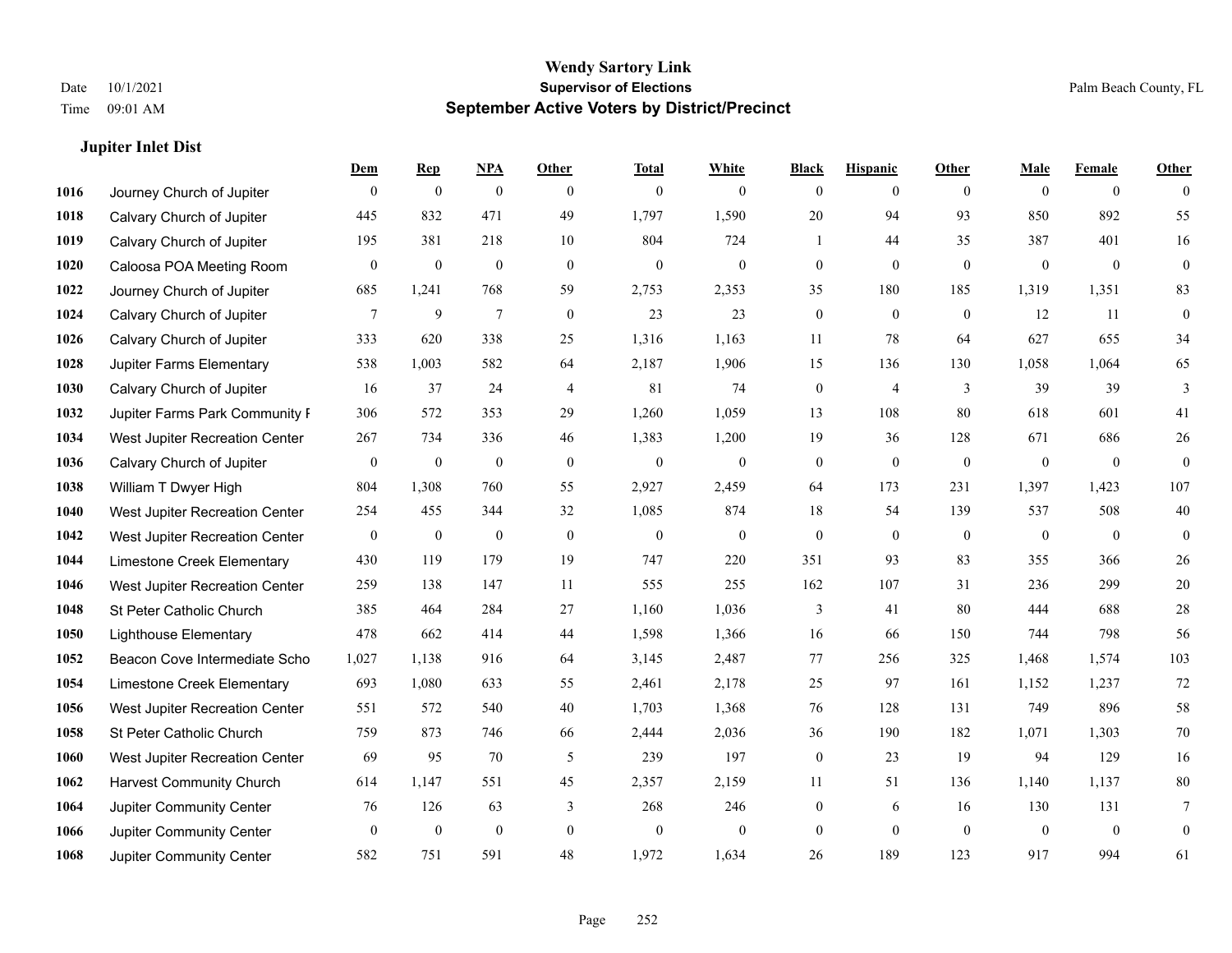|      | <b>Jupiter Inlet Dist</b>        |                  |                  |                  |                  |                |              |                         |                 |                |                  |              |                  |
|------|----------------------------------|------------------|------------------|------------------|------------------|----------------|--------------|-------------------------|-----------------|----------------|------------------|--------------|------------------|
|      |                                  | Dem              | <b>Rep</b>       | <b>NPA</b>       | Other            | <b>Total</b>   | White        | <b>Black</b>            | <b>Hispanic</b> | Other          | Male             | Female       | Other            |
| 1070 | Jupiter Community Center         | 57               | 68               | 87               | $\overline{4}$   | 216            | 172          | $\overline{\mathbf{1}}$ | 38              | 5              | 112              | 95           | 9                |
| 1072 | Jerry Thomas Elementary          | 729              | 1,061            | 692              | 69               | 2,551          | 2,217        | 28                      | 164             | 142            | 1,216            | 1,266        | 69               |
| 1074 | Independence Middle              | 786              | 1,161            | 837              | 91               | 2,875          | 2,414        | $20\,$                  | 191             | 250            | 1,290            | 1,491        | 94               |
| 1075 | Martinique Clubhouse             | 248              | 365              | 230              | 20               | 863            | 737          | 11                      | 57              | 58             | 385              | 447          | 31               |
| 1076 | The Island Clubhouse             | 605              | 772              | 575              | 69               | 2,021          | 1,672        | 50                      | 138             | 161            | 986              | 967          | 68               |
| 1078 | First Baptist Church Teq         | 339              | 880              | 380              | 22               | 1,621          | 1,518        | 3                       | 42              | 58             | 779              | 805          | 37               |
| 1080 | First Baptist Church Teq         | 92               | 148              | 78               | $\overline{4}$   | 322            | 297          | $\boldsymbol{0}$        | 9               | 16             | 163              | 149          | $10\,$           |
| 1082 | First Baptist Church Teq         | 70               | 143              | 89               | 8                | 310            | 286          | $\mathbf{1}$            | 12              | 11             | 145              | 156          | 9                |
| 1084 | First Baptist Church Teq         | 12               | 52               | 10               | $\mathbf{0}$     | 74             | 71           | 1                       | $\mathbf{0}$    | $\overline{2}$ | 37               | 36           | 1                |
| 1088 | First Baptist Church Teq         | 10               | 41               | 20               | $\mathbf{0}$     | 71             | 62           | $\boldsymbol{0}$        | 3               | 6              | 35               | 35           | 1                |
| 1094 | First Baptist Church Teq         | 575              | 879              | 530              | 39               | 2,023          | 1,818        | 9                       | 82              | 114            | 910              | 1,063        | 50               |
| 1096 | First Baptist Church Teq         | 49               | 74               | 37               | $\mathbf{0}$     | 160            | 129          | 8                       | 14              | 9              | 79               | 77           | $\overline{4}$   |
| 1098 | Riverside Improvement            | 253              | 454              | 259              | 21               | 987            | 881          | 6                       | 45              | 55             | 451              | 503          | 33               |
| 1100 | Jupiter Elementary               | 403              | 448              | 366              | 32               | 1,249          | 951          | 17                      | 200             | 81             | 602              | 601          | 46               |
| 1102 | Jupiter High                     | 683              | 900              | 650              | 64               | 2,297          | 1,830        | 58                      | 201             | 208            | 1,014            | 1,206        | 77               |
| 1104 | Jupiter Branch Library           | 446              | 565              | 445              | 31               | 1,487          | 1,207        | 36                      | 139             | 105            | 642              | 802          | 43               |
| 1106 | Jupiter Middle                   | 320              | 488              | 377              | 37               | 1,222          | 1,032        | 15                      | 76              | 99             | 578              | 604          | 40               |
| 1108 | Newhaven Clubhouse               | 558              | 696              | 527              | 62               | 1,843          | 1,589        | 24                      | 99              | 131            | 821              | 962          | 60               |
| 1110 | <b>Tequesta Council Chambers</b> | 106              | 136              | 101              | 3                | 346            | 301          | 7                       | 21              | 17             | 160              | 176          | $10\,$           |
| 1112 | <b>Tequesta Council Chambers</b> | 18               | 61               | 42               | $\mathfrak{H}$   | 126            | 106          | 4                       | 10              | 6              | 58               | 66           | $\sqrt{2}$       |
| 1114 | <b>Tequesta Council Chambers</b> | 114              | 310              | 130              | 13               | 567            | 542          | $\overline{0}$          | 5               | 20             | 249              | 307          | 11               |
| 1116 | Tequesta Council Chambers        | $\boldsymbol{0}$ | $\boldsymbol{0}$ | $\boldsymbol{0}$ | $\boldsymbol{0}$ | $\mathbf{0}$   | $\mathbf{0}$ | $\boldsymbol{0}$        | $\mathbf{0}$    | $\mathbf{0}$   | $\boldsymbol{0}$ | $\mathbf{0}$ | $\boldsymbol{0}$ |
| 1118 | <b>Tequesta Council Chambers</b> | 165              | 244              | 184              | 25               | 618            | 527          | 12                      | 40              | 39             | 246              | 357          | 15               |
| 1120 | <b>Tequesta Council Chambers</b> | 75               | 244              | 103              | 16               | 438            | 411          | $\boldsymbol{0}$        | 8               | 19             | 204              | 226          | $\,$ 8 $\,$      |
| 1122 | <b>Tequesta Council Chambers</b> | 37               | 86               | 36               | $\overline{2}$   | 161            | 152          | $\boldsymbol{0}$        | $\mathbf{1}$    | 8              | 80               | $78\,$       | 3                |
| 1124 | Riverside Improvement            | $\mathbf{0}$     | $\overline{2}$   | $\mathbf{0}$     | $\boldsymbol{0}$ | $\overline{2}$ | $\mathbf{2}$ | $\boldsymbol{0}$        | $\mathbf{0}$    | $\mathbf{0}$   | $\mathbf{1}$     | -1           | $\mathbf{0}$     |
| 1126 | PBC Fire Rescue #18              | 408              | 900              | 469              | 47               | 1,824          | 1,708        | 7                       | 36              | 73             | 827              | 968          | 29               |
| 1128 | Jupiter Inlet Colony Admin Bldg  | 68               | 224              | 85               | 15               | 392            | 361          | $\overline{0}$          | 5               | 26             | 178              | 206          | $\,$ 8 $\,$      |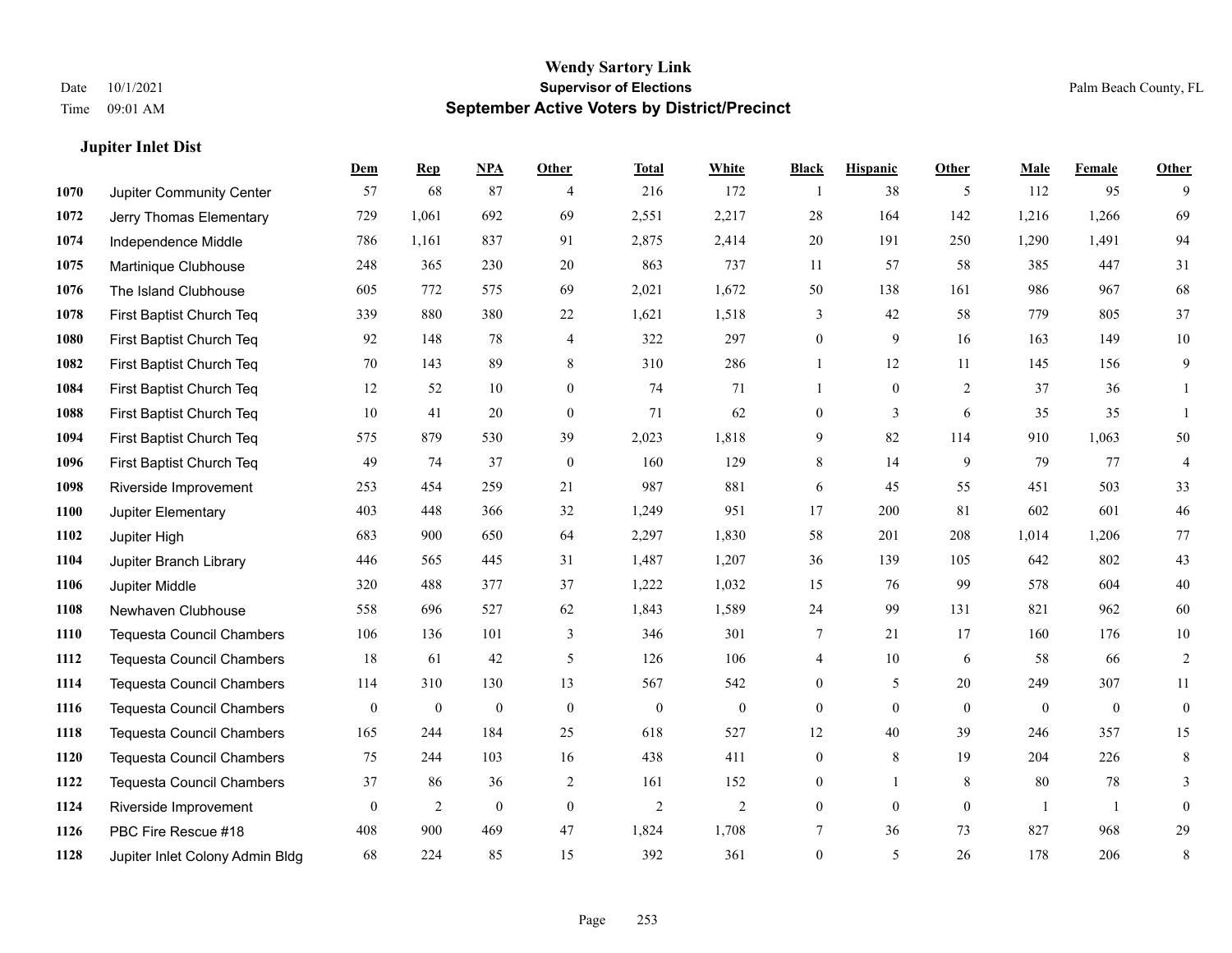## **Jupiter Inlet Dist**

|      |                               | Dem            | <b>Rep</b>     | NPA          | <b>Other</b>   | <b>Total</b>   | <b>White</b>   | <b>Black</b>     | <b>Hispanic</b> | <b>Other</b>    | <b>Male</b>    | <b>Female</b>  | <b>Other</b>   |
|------|-------------------------------|----------------|----------------|--------------|----------------|----------------|----------------|------------------|-----------------|-----------------|----------------|----------------|----------------|
| 1130 | PBC Fire Rescue #18           |                | 2              | 1            | $\theta$       | 4              | $\overline{4}$ | $\mathbf{0}$     | $\overline{0}$  | $\theta$        | $\overline{2}$ | $\mathbf{1}$   |                |
| 1132 | PBC Fire Rescue #18           | $\theta$       | 3              | 1            | $\Omega$       |                | $\overline{4}$ | $\theta$         | $\mathbf{0}$    | $\Omega$        | 2              | $\overline{2}$ | $\mathbf{0}$   |
| 1134 | PBC Fire Rescue #18           | $\Omega$       | $\mathbf{0}$   | $\theta$     | $\Omega$       | $\theta$       | $\Omega$       | $\Omega$         | $\theta$        | $\Omega$        | $\Omega$       | $\Omega$       | $\theta$       |
| 1136 | 1st UM Church of Jup-Teq      | 570            | 979            | 632          | 64             | 2,245          | 2,085          | 11               | 51              | 98              | 976            | 1,208          | 61             |
| 1138 | Grace Immanuel Bible Church   | 221            | 813            | 360          | 35             | 1,429          | 1,359          | $\mathbf{0}$     | 13              | 57              | 611            | 786            | $32\,$         |
| 1140 | Club at Admirals Cove         | 289            | 542            | 300          | 23             | 1,154          | 1,062          | 6                | 21              | 65              | 551            | 584            | 19             |
| 1142 | 1st UM Church of Jup-Teq      | 281            | 593            | 358          | 39             | 1,271          | 1,177          | 5                | 22              | 67              | 601            | 637            | 33             |
| 1144 | 1st UM Church of Jup-Teq      | 527            | 805            | 505          | 35             | 1,872          | 1,727          | 5                | 31              | 109             | 857            | 960            | 55             |
| 1146 | Newhaven Clubhouse            | 15             | 35             | $\,8\,$      | -1             | 59             | 53             | $\boldsymbol{0}$ | 1               | 5               | 30             | 28             |                |
| 1148 | <b>Oceanview Methodist</b>    | 387            | 541            | 390          | 44             | 1,362          | 1,242          | 6                | 32              | 82              | 590            | 730            | 42             |
| 1150 | Oceanview Methodist           | $\theta$       | $\mathbf{0}$   | $\mathbf{0}$ | $\theta$       | $\mathbf{0}$   | $\overline{0}$ | $\theta$         | $\theta$        | $\Omega$        | $\theta$       | $\theta$       | $\theta$       |
| 1152 | <b>Oceanview Methodist</b>    | 42             | 66             | 50           | $\,8\,$        | 166            | 157            | $\boldsymbol{0}$ | $\overline{2}$  | $7\phantom{.0}$ | 78             | 84             | $\overline{4}$ |
| 1154 | Holy Spirit Lutheran          | 138            | 294            | 130          | 18             | 580            | 519            | 3                | 27              | 31              | 275            | 285            | 20             |
| 1156 | Holy Spirit Lutheran          | $\overline{0}$ | 2              | $\mathbf{0}$ | $\mathbf{0}$   | 2              | $\overline{c}$ | $\mathbf{0}$     | $\mathbf{0}$    | $\mathbf{0}$    | -1             | -1             | $\theta$       |
| 1158 | Holy Spirit Lutheran          | $\Omega$       | $\mathbf{1}$   | $\mathbf{1}$ | $\theta$       | $\overline{2}$ | 1              | $\theta$         | $\mathbf{1}$    | $\Omega$        |                | $\mathbf{1}$   | $\theta$       |
| 1160 | Holy Spirit Lutheran          |                | $\mathbf{0}$   | $\mathbf{1}$ | $\overline{0}$ | $\overline{2}$ | $\overline{c}$ | $\mathbf{0}$     | $\theta$        | $\theta$        | $\mathbf{1}$   | $\mathbf{1}$   | $\theta$       |
| 1162 | Holy Spirit Lutheran          | 2              | $\overline{4}$ | 5            | $\overline{2}$ | 13             | 13             | $\boldsymbol{0}$ | $\mathbf{0}$    | $\overline{0}$  | 6              | $\tau$         | 0              |
| 1164 | Club at Admirals Cove         | 26             | 156            | 66           | 5              | 253            | 229            | 3                | 4               | 17              | 127            | 118            | 8              |
| 1166 | Holy Spirit Lutheran          | 7              | 23             | 12           | $\theta$       | 42             | 35             | $\mathbf{0}$     | $\overline{2}$  | 5               | 18             | 24             | $\theta$       |
| 1168 | Holy Spirit Lutheran          | $\Omega$       | $\theta$       | $\theta$     | $\theta$       | $\mathbf{0}$   | $\mathbf{0}$   | $\theta$         | $\theta$        | $\theta$        | $\theta$       | $\theta$       | $\theta$       |
| 1172 | Caloosa POA Meeting Room      | 128            | 279            | 122          | 9              | 538            | 459            | 13               | 23              | 43              | 246            | 273            | 19             |
| 1173 | Caloosa POA Meeting Room      | 67             | 117            | 62           | $\overline{c}$ | 248            | 210            | 5                | 14              | 19              | 116            | 121            | 11             |
| 1174 | Mirasol Sales and Info Center | $\theta$       | $\mathbf{0}$   | $\mathbf{0}$ | $\theta$       | $\theta$       | $\overline{0}$ | $\mathbf{0}$     | $\mathbf{0}$    | $\theta$        | $\theta$       | $\theta$       | $\mathbf{0}$   |
| 1176 | Mirasol Sales and Info Center | $\theta$       | $\theta$       | $\theta$     | $\Omega$       | $\theta$       | $\Omega$       | $\theta$         | $\theta$        | $\theta$        | $\theta$       | $\Omega$       | $\Omega$       |
| 1178 | Mirasol Sales and Info Center | $\overline{0}$ | $\mathbf{0}$   | $\mathbf{0}$ | $\theta$       | $\theta$       | $\overline{0}$ | $\overline{0}$   | $\mathbf{0}$    | $\theta$        | $\overline{0}$ | $\theta$       | $\Omega$       |
| 1180 | Mirasol Sales and Info Center | $\Omega$       | $\mathbf{0}$   | $\mathbf{0}$ | $\theta$       | $\theta$       | $\theta$       | $\theta$         | $\mathbf{0}$    | $\theta$        | $\theta$       | $\theta$       | $\overline{0}$ |
| 1182 | William T Dwyer High          | 155            | 262            | 136          | 6              | 559            | 476            | 15               | 30              | 38              | 265            | 280            | 14             |
| 1184 | Eastpointe Country Club       | 527            | 666            | 391          | 38             | 1,622          | 1,513          | 12               | 26              | 71              | 721            | 868            | 33             |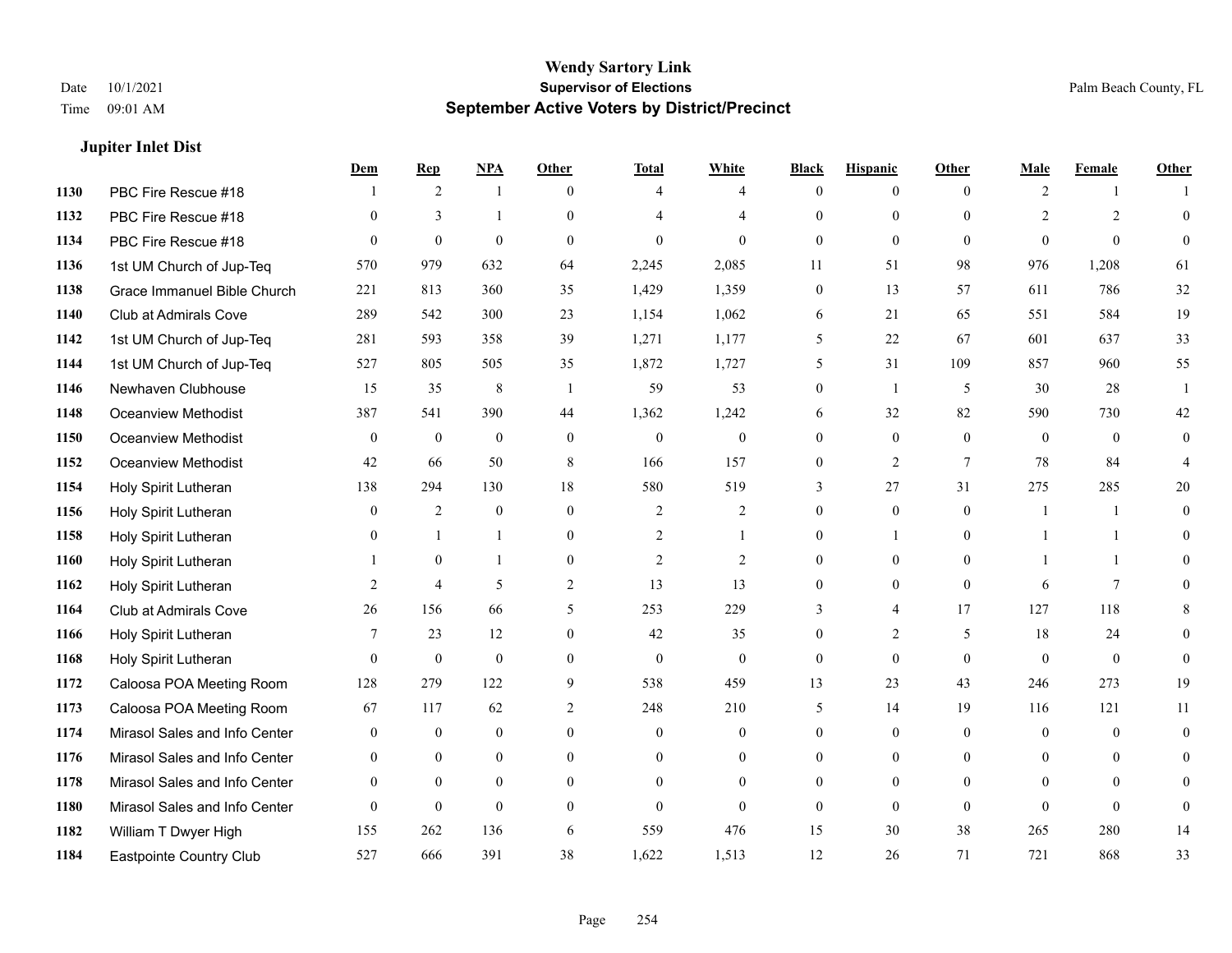## **Jupiter Inlet Dist**

|      |                               | Dem            | <b>Rep</b>   | NPA          | Other        | <b>Total</b> | White          | <b>Black</b>   | <b>Hispanic</b> | Other          | Male     | <b>Female</b> | <b>Other</b>   |
|------|-------------------------------|----------------|--------------|--------------|--------------|--------------|----------------|----------------|-----------------|----------------|----------|---------------|----------------|
| 1186 | Mirasol Sales and Info Center | 539            | 493          | 446          | 44           | 1,522        | 1,179          | 46             | 147             | 150            | 715      | 757           | 50             |
| 1188 | Westwood Gardens HOA          | 329            | 368          | 323          | 31           | 1,051        | 811            | 31             | 117             | 92             | 423      | 609           | 19             |
| 1189 | <b>Westwood Gardens HOA</b>   | 26             | 62           | 26           | 2            | 116          | 102            | $\tau$         | 2               | 5              | 55       | 58            | 3              |
| 1190 | Gardens Presbyterian          | 1,349          | 2,100        | 1,398        | 155          | 5,002        | 4,086          | 137            | 341             | 438            | 2,228    | 2,633         | 141            |
| 1192 | Evergrene Clubhouse           | 381            | 674          | 458          | 40           | 1,553        | 1,309          | 27             | 82              | 135            | 748      | 749           | 56             |
| 1194 | Frenchmans Creek Real Estate  | 641            | 939          | 609          | 47           | 2,236        | 2,044          | 14             | 45              | 133            | 1,018    | 1,159         | 59             |
| 1196 | Gardens Presbyterian          | $\theta$       | $\theta$     | $\Omega$     | $\theta$     | $\theta$     | $\theta$       | $\theta$       | $\theta$        | $\theta$       | $\theta$ | $\theta$      | $\theta$       |
| 1198 | 1st Baptist Church PBG        | 563            | 477          | 411          | 33           | 1,484        | 1,034          | 133            | 162             | 155            | 710      | 723           | 51             |
| 1200 | Dwight D Eisenhower Elementar | $\overline{0}$ | $\mathbf{0}$ | $\mathbf{0}$ | $\mathbf{0}$ | $\mathbf{0}$ | $\overline{0}$ | $\theta$       | $\theta$        | $\theta$       | $\Omega$ | $\theta$      | $\overline{0}$ |
| 1202 | <b>Cross Community Church</b> | 508            | 1,046        | 555          | 41           | 2,150        | 1,926          | 13             | 90              | 121            | 1,024    | 1,057         | 69             |
| 1204 | Holy Spirit Lutheran          | 9              | 23           | 14           | $\mathbf{3}$ | 49           | 43             | 0              | $\overline{2}$  | $\overline{4}$ | 24       | 21            | 4              |
| 1206 | Holy Spirit Lutheran          | 13             | 79           | 24           | $\mathbf{3}$ | 119          | 114            | 0              | 4               |                | 56       | 62            |                |
| 1208 | Juno Beach Town Center        | 444            | 862          | 463          | 49           | 1,818        | 1,656          | 6              | 56              | 100            | 833      | 937           | 48             |
| 1210 | Holy Spirit Lutheran          | 207            | 271          | 148          | 8            | 634          | 566            | $\overline{2}$ | 23              | 43             | 306      | 306           | 22             |
| 1212 | Juno Beach Town Center        | 47             | 67           | 55           | 9            | 178          | 148            | 6              | 9               | 15             | 92       | 82            |                |
| 1214 | Juno Beach Town Center        | 260            | 444          | 193          | 25           | 922          | 858            | 6              | 13              | 45             | 369      | 530           | 23             |
| 1216 | Oceanview Methodist           | 131            | 296          | 149          | 14           | 590          | 508            | 10             | 31              | 41             | 288      | 289           | 13             |
|      | <b>Jupiter Inlet Dist</b>     | 25,830         | 40,143       | 25,477       | 2,332        | 93,782       | 80,313         | 1,819          | 5,214           | 6,436          | 43,227   | 47,804        | 2,751          |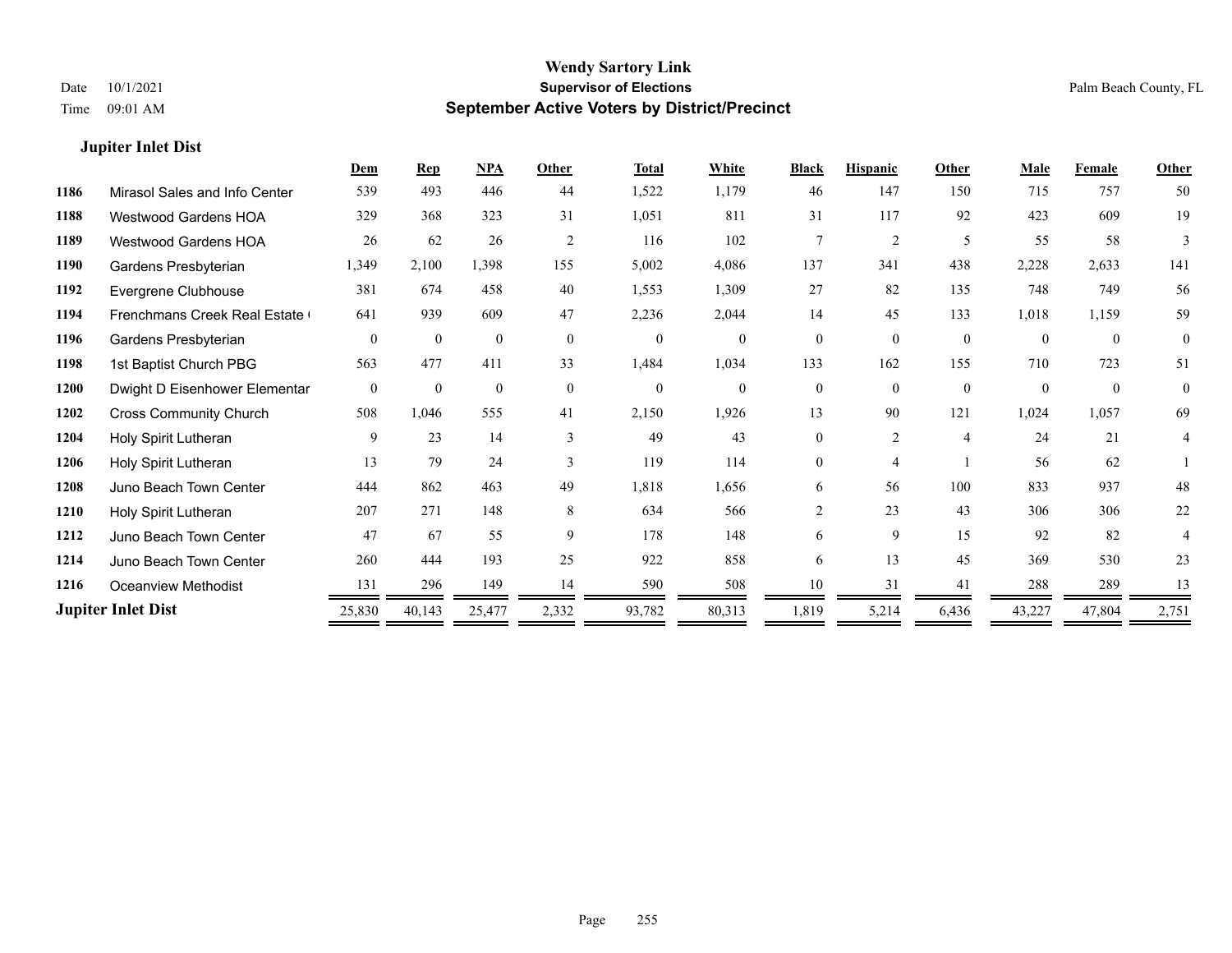|      |                                     | Dem              | <b>Rep</b>       | NPA              | <b>Other</b>   | <b>Total</b>     | <b>White</b>     | <b>Black</b>     | <b>Hispanic</b>  | <b>Other</b> | <b>Male</b>  | <b>Female</b>  | <b>Other</b>     |
|------|-------------------------------------|------------------|------------------|------------------|----------------|------------------|------------------|------------------|------------------|--------------|--------------|----------------|------------------|
| 1002 | <b>Canal Point Community Center</b> | $\mathbf{0}$     | $\mathbf{0}$     | $\boldsymbol{0}$ | $\theta$       | $\theta$         | $\overline{0}$   | $\mathbf{0}$     | $\boldsymbol{0}$ | $\theta$     | $\theta$     | $\overline{0}$ | $\Omega$         |
| 1004 | Pierce Hammock Elementary           | 2                | 3                | 3                | $\Omega$       | 8                | $\,$ 8 $\,$      | $\mathbf{0}$     | $\mathbf{0}$     | $\Omega$     | 3            | 5              | $\theta$         |
| 1006 | Journey Church of Jupiter           | $\Omega$         | $\theta$         | $\theta$         | $\Omega$       | $\Omega$         | $\Omega$         | $\theta$         | $\theta$         | $\Omega$     | $\Omega$     | $\Omega$       | $\Omega$         |
| 1008 | Journey Church of Jupiter           | $\mathbf{0}$     | $\mathbf{0}$     | $\mathbf{0}$     | $\overline{0}$ | $\theta$         | $\boldsymbol{0}$ | $\mathbf{0}$     | $\mathbf{0}$     | $\mathbf{0}$ | $\mathbf{0}$ | $\mathbf{0}$   | $\theta$         |
| 1010 | Journey Church of Jupiter           | $\Omega$         | $\mathbf{0}$     | $\mathbf{0}$     | $\theta$       | $\theta$         | $\overline{0}$   | $\mathbf{0}$     | $\overline{0}$   | $\theta$     | $\theta$     | $\theta$       | $\theta$         |
| 1012 | Caloosa POA Meeting Room            | $\mathbf{0}$     | $\mathbf{0}$     | $\mathbf{0}$     | $\theta$       | $\theta$         | $\overline{0}$   | $\mathbf{0}$     | $\mathbf{0}$     | $\Omega$     | $\mathbf{0}$ | $\theta$       | $\mathbf{0}$     |
| 1014 | Caloosa POA Meeting Room            | $\Omega$         | $\mathbf{1}$     | $\theta$         | $\theta$       |                  | 1                | $\mathbf{0}$     | $\mathbf{0}$     | $\Omega$     | $\Omega$     | $\Omega$       |                  |
| 1016 | Journey Church of Jupiter           | $\Omega$         | $\mathbf{0}$     | $\mathbf{0}$     | $\theta$       | $\theta$         | $\mathbf{0}$     | $\mathbf{0}$     | $\mathbf{0}$     | $\theta$     | $\theta$     | $\theta$       | $\theta$         |
| 1018 | Calvary Church of Jupiter           | 445              | 832              | 471              | 49             | 1,797            | 1,590            | 20               | 94               | 93           | 850          | 892            | 55               |
| 1019 | Calvary Church of Jupiter           | 195              | 381              | 218              | 10             | 804              | 724              | -1               | 44               | 35           | 387          | 401            | 16               |
| 1020 | Caloosa POA Meeting Room            | $\mathbf{0}$     | $\boldsymbol{0}$ | $\mathbf{0}$     | $\theta$       | $\theta$         | $\mathbf{0}$     | $\mathbf{0}$     | $\theta$         | $\theta$     | $\theta$     | $\theta$       | $\mathbf{0}$     |
| 1022 | Journey Church of Jupiter           | 685              | 1,241            | 768              | 59             | 2,753            | 2,353            | 35               | 180              | 185          | 1,319        | 1,351          | 83               |
| 1024 | Calvary Church of Jupiter           | 7                | 9                | $\overline{7}$   | $\mathbf{0}$   | 23               | 23               | $\boldsymbol{0}$ | $\mathbf{0}$     | $\mathbf{0}$ | 12           | 11             | $\boldsymbol{0}$ |
| 1026 | Calvary Church of Jupiter           | 333              | 620              | 338              | 25             | 1,316            | 1,163            | 11               | 78               | 64           | 627          | 655            | 34               |
| 1028 | Jupiter Farms Elementary            | 538              | 1,003            | 582              | 64             | 2,187            | 1,906            | 15               | 136              | 130          | 1,058        | 1,064          | 65               |
| 1030 | Calvary Church of Jupiter           | 16               | 37               | 24               | $\overline{4}$ | 81               | 74               | $\boldsymbol{0}$ | 4                | 3            | 39           | 39             | 3                |
| 1032 | Jupiter Farms Park Community I      | 306              | 572              | 353              | 29             | 1,260            | 1,059            | 13               | 108              | 80           | 618          | 601            | 41               |
| 1034 | West Jupiter Recreation Center      | 267              | 734              | 336              | 46             | 1,383            | 1,200            | 19               | 36               | 128          | 671          | 686            | 26               |
| 1036 | Calvary Church of Jupiter           | $\boldsymbol{0}$ | $\boldsymbol{0}$ | $\mathbf{0}$     | $\mathbf{0}$   | $\mathbf{0}$     | $\mathbf{0}$     | $\mathbf{0}$     | $\mathbf{0}$     | $\theta$     | $\mathbf{0}$ | $\mathbf{0}$   | $\mathbf{0}$     |
| 1038 | William T Dwyer High                | 804              | 1,308            | 760              | 55             | 2,927            | 2,459            | 64               | 173              | 231          | 1,397        | 1.423          | 107              |
| 1040 | West Jupiter Recreation Center      | 254              | 455              | 344              | 32             | 1,085            | 874              | 18               | 54               | 139          | 537          | 508            | $40\,$           |
| 1042 | West Jupiter Recreation Center      | $\boldsymbol{0}$ | $\boldsymbol{0}$ | $\boldsymbol{0}$ | $\mathbf{0}$   | $\boldsymbol{0}$ | $\mathbf{0}$     | $\boldsymbol{0}$ | $\mathbf{0}$     | $\mathbf{0}$ | $\mathbf{0}$ | $\overline{0}$ | $\mathbf{0}$     |
| 1044 | Limestone Creek Elementary          | 430              | 119              | 179              | 19             | 747              | 220              | 351              | 93               | 83           | 355          | 366            | 26               |
| 1046 | West Jupiter Recreation Center      | 259              | 138              | 147              | 11             | 555              | 255              | 162              | 107              | 31           | 236          | 299            | 20               |
| 1048 | St Peter Catholic Church            | 385              | 464              | 284              | 27             | 1,160            | 1,036            | 3                | 41               | 80           | 444          | 688            | 28               |
| 1050 | <b>Lighthouse Elementary</b>        | 478              | 662              | 414              | 44             | 1,598            | 1,366            | 16               | 66               | 150          | 744          | 798            | 56               |
| 1052 | Beacon Cove Intermediate Scho       | 1,027            | 1,138            | 916              | 64             | 3,145            | 2,487            | 77               | 256              | 325          | 1,468        | 1,574          | 103              |
| 1054 | Limestone Creek Elementary          | 693              | 1,080            | 633              | 55             | 2,461            | 2,178            | 25               | 97               | 161          | 1.152        | 1,237          | 72               |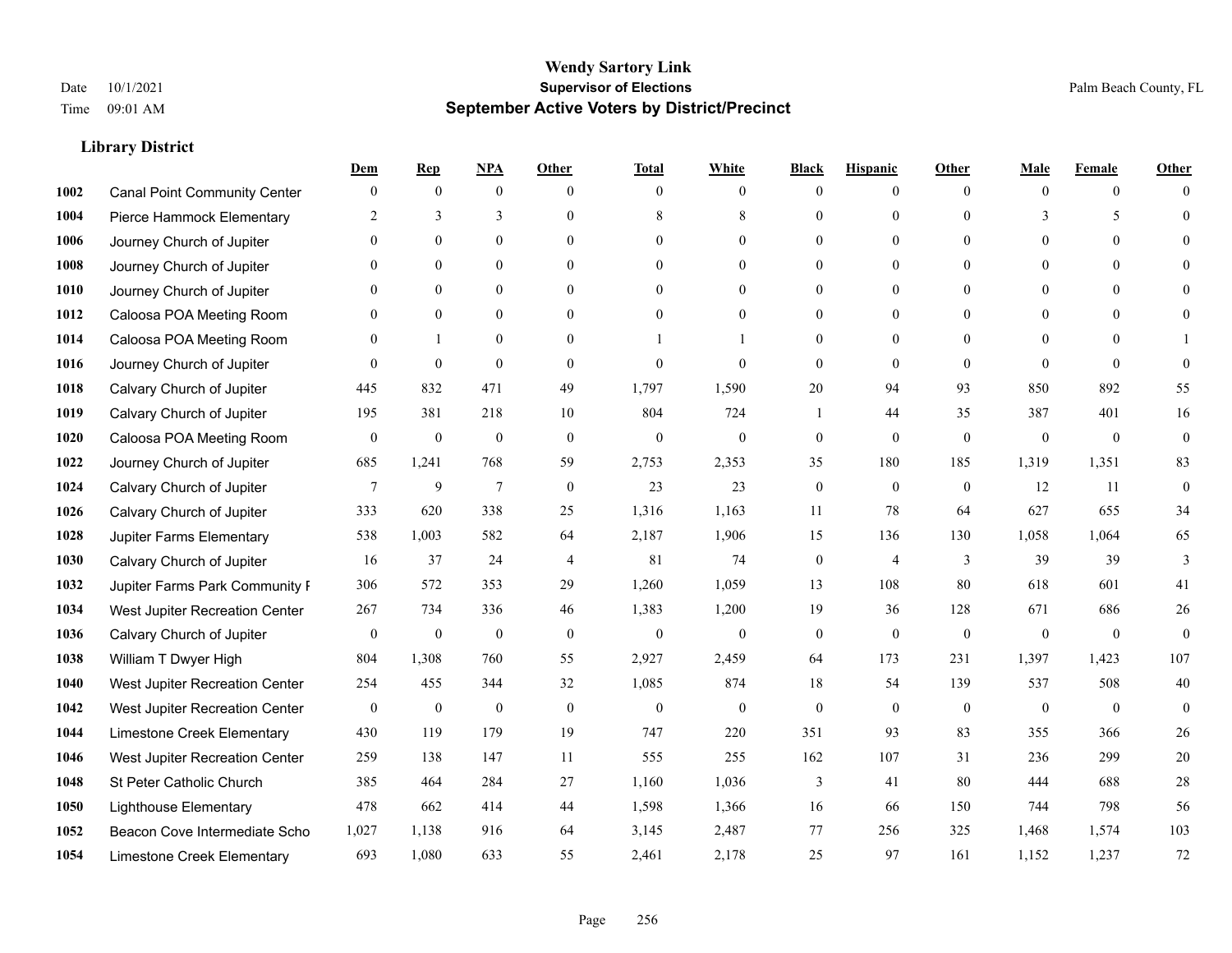|             |                                  | Dem          | <b>Rep</b>       | NPA              | <b>Other</b>     | <b>Total</b>     | <b>White</b>   | <b>Black</b>     | <b>Hispanic</b> | <b>Other</b> | <b>Male</b>    | <b>Female</b> | Other                    |
|-------------|----------------------------------|--------------|------------------|------------------|------------------|------------------|----------------|------------------|-----------------|--------------|----------------|---------------|--------------------------|
| 1056        | West Jupiter Recreation Center   | 551          | 572              | 540              | 40               | 1,703            | 1,368          | 76               | 128             | 131          | 749            | 896           | 58                       |
| 1058        | St Peter Catholic Church         | 759          | 873              | 746              | 66               | 2,444            | 2,036          | 36               | 190             | 182          | 1,071          | 1,303         | 70                       |
| 1060        | West Jupiter Recreation Center   | 69           | 95               | 70               | 5                | 239              | 197            | $\boldsymbol{0}$ | 23              | 19           | 94             | 129           | 16                       |
| 1062        | <b>Harvest Community Church</b>  | 614          | 1,147            | 551              | 45               | 2,357            | 2,159          | 11               | 51              | 136          | 1,140          | 1,137         | $80\,$                   |
| 1064        | Jupiter Community Center         | 76           | 126              | 63               | 3                | 268              | 246            | $\boldsymbol{0}$ | 6               | 16           | 130            | 131           | $\overline{7}$           |
| 1066        | Jupiter Community Center         | $\mathbf{0}$ | $\boldsymbol{0}$ | $\boldsymbol{0}$ | $\mathbf{0}$     | $\boldsymbol{0}$ | $\overline{0}$ | $\boldsymbol{0}$ | $\mathbf{0}$    | $\mathbf{0}$ | $\overline{0}$ | $\mathbf{0}$  | $\boldsymbol{0}$         |
| 1068        | Jupiter Community Center         | 582          | 751              | 591              | 48               | 1,972            | 1,634          | 26               | 189             | 123          | 917            | 994           | 61                       |
| 1070        | Jupiter Community Center         | 57           | 68               | 87               | $\overline{4}$   | 216              | 172            | $\mathbf{1}$     | 38              | 5            | 112            | 95            | 9                        |
| 1072        | Jerry Thomas Elementary          | 729          | 1,061            | 692              | 69               | 2,551            | 2,217          | 28               | 164             | 142          | 1,216          | 1,266         | 69                       |
| 1074        | Independence Middle              | 786          | 1,161            | 837              | 91               | 2,875            | 2,414          | 20               | 191             | 250          | 1,290          | 1,491         | 94                       |
| 1075        | Martinique Clubhouse             | 248          | 365              | 230              | 20               | 863              | 737            | 11               | 57              | 58           | 385            | 447           | 31                       |
| 1076        | The Island Clubhouse             | 605          | 772              | 575              | 69               | 2,021            | 1,672          | 50               | 138             | 161          | 986            | 967           | 68                       |
| 1078        | First Baptist Church Teq         | 339          | 880              | 380              | 22               | 1,621            | 1,518          | 3                | 42              | 58           | 779            | 805           | 37                       |
| 1080        | First Baptist Church Teq         | 92           | 148              | 78               | 4                | 322              | 297            | $\boldsymbol{0}$ | 9               | 16           | 163            | 149           | $10\,$                   |
| 1082        | First Baptist Church Teq         | 70           | 143              | 89               | 8                | 310              | 286            | $\mathbf{1}$     | 12              | 11           | 145            | 156           | 9                        |
| 1084        | First Baptist Church Teq         | 12           | 52               | 10               | $\overline{0}$   | 74               | 71             | $\mathbf{1}$     | $\mathbf{0}$    | 2            | 37             | 36            | $\mathbf{1}$             |
| 1088        | First Baptist Church Teq         | 10           | 41               | 20               | $\overline{0}$   | 71               | 62             | $\overline{0}$   | 3               | 6            | 35             | 35            |                          |
| 1094        | First Baptist Church Teq         | 575          | 879              | 530              | 39               | 2,023            | 1,818          | 9                | 82              | 114          | 910            | 1,063         | 50                       |
| 1096        | First Baptist Church Teq         | 49           | 74               | 37               | $\boldsymbol{0}$ | 160              | 129            | 8                | 14              | 9            | 79             | 77            | $\overline{\mathcal{A}}$ |
| 1098        | Riverside Improvement            | 253          | 454              | 259              | 21               | 987              | 881            | 6                | 45              | 55           | 451            | 503           | 33                       |
| 1100        | Jupiter Elementary               | 403          | 448              | 366              | 32               | 1,249            | 951            | 17               | 200             | 81           | 602            | 601           | 46                       |
| 1102        | Jupiter High                     | 683          | 900              | 650              | 64               | 2,297            | 1,830          | 58               | 201             | 208          | 1,014          | 1,206         | 77                       |
| 1104        | Jupiter Branch Library           | 446          | 565              | 445              | 31               | 1,487            | 1,207          | 36               | 139             | 105          | 642            | 802           | 43                       |
| 1106        | Jupiter Middle                   | 320          | 488              | 377              | 37               | 1,222            | 1,032          | 15               | 76              | 99           | 578            | 604           | 40                       |
| 1108        | Newhaven Clubhouse               | 558          | 696              | 527              | 62               | 1,843            | 1,589          | 24               | 99              | 131          | 821            | 962           | 60                       |
| <b>1110</b> | <b>Tequesta Council Chambers</b> | 106          | 136              | 101              | 3                | 346              | 301            | 7                | 21              | 17           | 160            | 176           | 10                       |
| 1112        | <b>Tequesta Council Chambers</b> | 18           | 61               | 42               | 5                | 126              | 106            | 4                | 10              | 6            | 58             | 66            | $\sqrt{2}$               |
| 1114        | <b>Tequesta Council Chambers</b> | 114          | 310              | 130              | 13               | 567              | 542            | $\mathbf{0}$     | 5               | 20           | 249            | 307           | 11                       |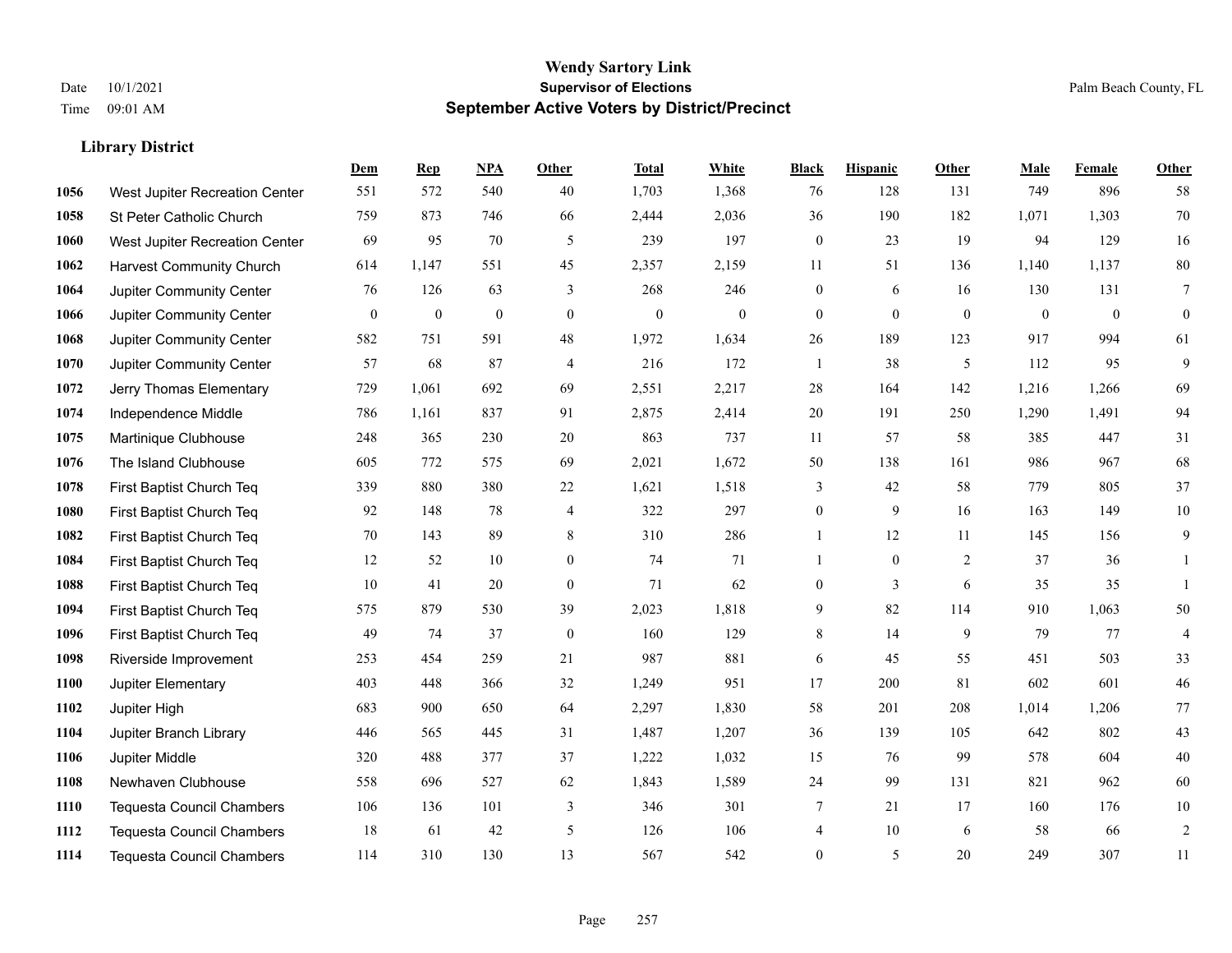|      |                                  | Dem          | <b>Rep</b>       | $NPA$        | <b>Other</b>     | <b>Total</b>     | <b>White</b>   | <b>Black</b>     | <b>Hispanic</b> | <b>Other</b> | <b>Male</b>    | <b>Female</b>  | Other          |
|------|----------------------------------|--------------|------------------|--------------|------------------|------------------|----------------|------------------|-----------------|--------------|----------------|----------------|----------------|
| 1116 | <b>Tequesta Council Chambers</b> | $\mathbf{0}$ | $\boldsymbol{0}$ | $\mathbf{0}$ | $\theta$         | $\overline{0}$   | $\overline{0}$ | $\mathbf{0}$     | $\overline{0}$  | $\theta$     | $\theta$       | $\overline{0}$ | $\theta$       |
| 1118 | <b>Tequesta Council Chambers</b> | 165          | 244              | 184          | 25               | 618              | 527            | 12               | 40              | 39           | 246            | 357            | 15             |
| 1120 | <b>Tequesta Council Chambers</b> | 75           | 244              | 103          | 16               | 438              | 411            | $\Omega$         | 8               | 19           | 204            | 226            | 8              |
| 1122 | Tequesta Council Chambers        | 37           | 86               | 36           | $\overline{2}$   | 161              | 152            | $\overline{0}$   |                 | 8            | 80             | 78             | 3              |
| 1124 | Riverside Improvement            | $\theta$     | $\overline{2}$   | $\mathbf{0}$ | $\theta$         | $\overline{2}$   | 2              | $\Omega$         | $\theta$        | $\theta$     | $\overline{1}$ | $\overline{1}$ | $\Omega$       |
| 1126 | PBC Fire Rescue #18              | 408          | 900              | 469          | 47               | 1,824            | 1,708          | 7                | 36              | 73           | 827            | 968            | 29             |
| 1128 | Jupiter Inlet Colony Admin Bldg  | 68           | 224              | 85           | 15               | 392              | 361            | $\overline{0}$   | 5               | 26           | 178            | 206            | $\,8\,$        |
| 1130 | PBC Fire Rescue #18              |              | $\overline{2}$   | $\mathbf{1}$ | $\theta$         | $\overline{4}$   | 4              | $\Omega$         | $\theta$        | $\Omega$     | 2              |                |                |
| 1132 | PBC Fire Rescue #18              | $\theta$     | 3                | $\mathbf{1}$ | $\mathbf{0}$     |                  | $\overline{4}$ | $\overline{0}$   | $\overline{0}$  | $\Omega$     | $\overline{2}$ | 2              | $\Omega$       |
| 1134 | PBC Fire Rescue #18              | $\Omega$     | $\theta$         | $\theta$     | $\theta$         | $\Omega$         | $\theta$       | $\mathbf{0}$     | $\mathbf{0}$    | $\Omega$     | $\Omega$       | $\Omega$       | $\theta$       |
| 1136 | 1st UM Church of Jup-Teq         | 570          | 979              | 632          | 64               | 2,245            | 2,085          | 11               | 51              | 98           | 976            | 1,208          | 61             |
| 1138 | Grace Immanuel Bible Church      | 221          | 813              | 360          | 35               | 1,429            | 1,359          | $\boldsymbol{0}$ | 13              | 57           | 611            | 786            | 32             |
| 1140 | Club at Admirals Cove            | 289          | 542              | 300          | 23               | 1,154            | 1,062          | 6                | 21              | 65           | 551            | 584            | 19             |
| 1142 | 1st UM Church of Jup-Teq         | 281          | 593              | 358          | 39               | 1,271            | 1,177          | 5                | 22              | 67           | 601            | 637            | 33             |
| 1144 | 1st UM Church of Jup-Teq         | 527          | 805              | 505          | 35               | 1,872            | 1,727          | 5                | 31              | 109          | 857            | 960            | 55             |
| 1146 | Newhaven Clubhouse               | 15           | 35               | $\,$ 8 $\,$  | $\overline{1}$   | 59               | 53             | $\overline{0}$   | 1               | 5            | 30             | 28             | -1             |
| 1148 | <b>Oceanview Methodist</b>       | 387          | 541              | 390          | 44               | 1,362            | 1,242          | 6                | 32              | 82           | 590            | 730            | 42             |
| 1150 | <b>Oceanview Methodist</b>       | $\theta$     | $\boldsymbol{0}$ | $\mathbf{0}$ | $\mathbf{0}$     | $\boldsymbol{0}$ | $\overline{0}$ | 0                | $\overline{0}$  | $\theta$     | $\theta$       | $\theta$       | 0              |
| 1152 | <b>Oceanview Methodist</b>       | 42           | 66               | 50           | 8                | 166              | 157            | $\overline{0}$   | 2               | 7            | 78             | 84             |                |
| 1154 | Holy Spirit Lutheran             | 138          | 294              | 130          | 18               | 580              | 519            | 3                | 27              | 31           | 275            | 285            | 20             |
| 1156 | Holy Spirit Lutheran             | $\Omega$     | $\overline{2}$   | $\mathbf{0}$ | $\Omega$         | $\overline{2}$   | $\overline{2}$ | $\Omega$         | $\Omega$        | $\Omega$     | $\mathbf{1}$   |                | $\Omega$       |
| 1158 | Holy Spirit Lutheran             |              |                  | 1            | $\boldsymbol{0}$ | $\overline{2}$   | 1              | 0                | 1               | $\theta$     |                |                | 0              |
| 1160 | Holy Spirit Lutheran             |              | $\mathbf{0}$     | -1           | $\overline{0}$   | $\overline{2}$   | $\overline{2}$ | 0                | $\overline{0}$  | $\Omega$     |                |                | 0              |
| 1162 | Holy Spirit Lutheran             | 2            | $\overline{4}$   | 5            | 2                | 13               | 13             | $\Omega$         | $\overline{0}$  | $\theta$     | 6              | $\overline{7}$ | 0              |
| 1164 | Club at Admirals Cove            | 26           | 156              | 66           | 5                | 253              | 229            | 3                | 4               | 17           | 127            | 118            | 8              |
| 1166 | Holy Spirit Lutheran             |              | 23               | 12           | $\overline{0}$   | 42               | 35             | 0                | $\overline{2}$  | 5            | 18             | 24             | 0              |
| 1168 | Holy Spirit Lutheran             |              | $\mathbf{0}$     | $\mathbf{0}$ | $\theta$         | $\mathbf{0}$     | $\theta$       | 0                | $\overline{0}$  | $\Omega$     | $\theta$       | $\overline{0}$ | 0              |
| 1170 | Caloosa POA Meeting Room         |              | $\Omega$         | $\Omega$     | $\Omega$         | $\Omega$         | $\theta$       | $\theta$         | $\Omega$        | $\Omega$     | $\Omega$       | $\Omega$       | $\overline{0}$ |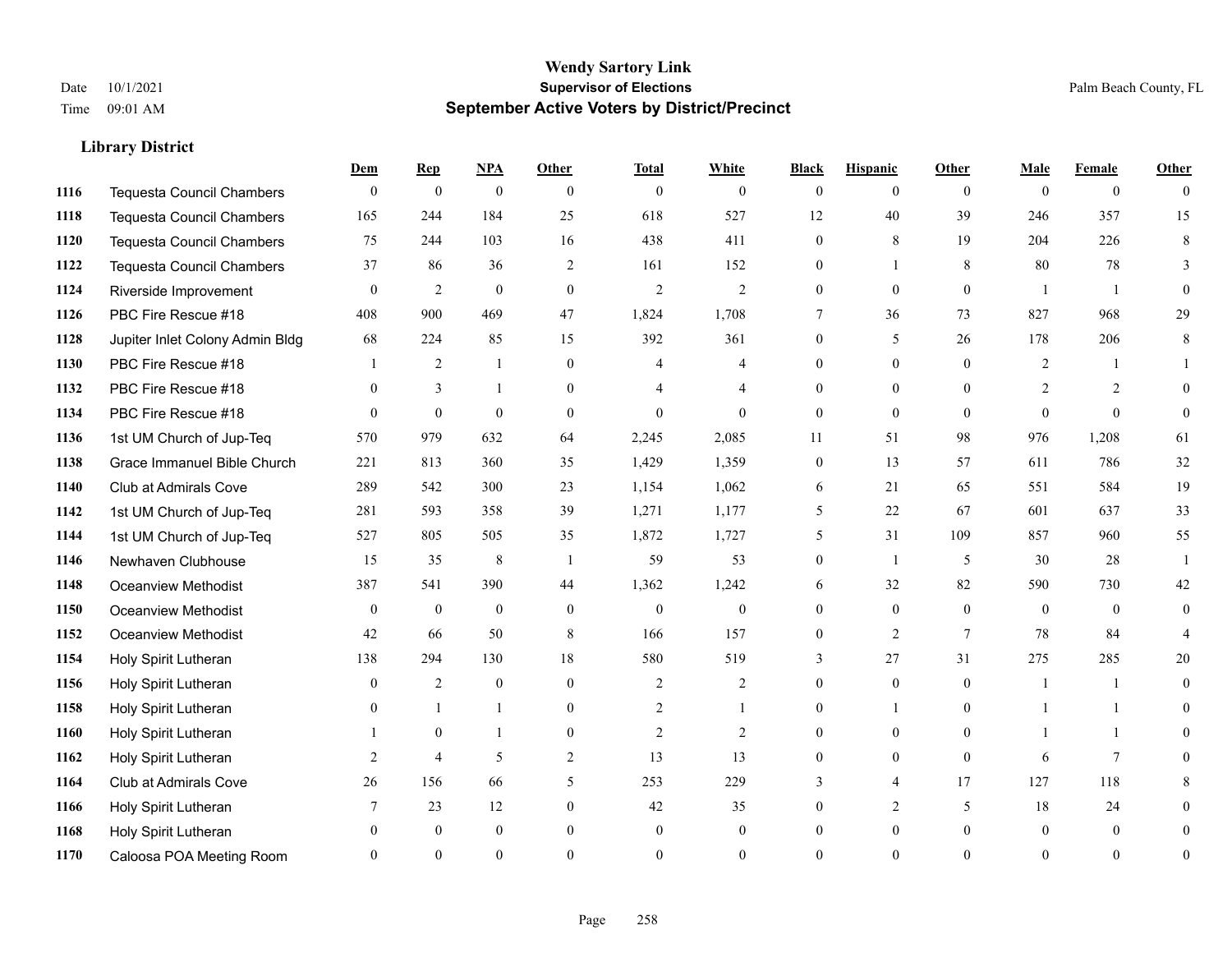|      |                               | Dem              | <b>Rep</b>       | NPA              | <b>Other</b>   | <b>Total</b> | <b>White</b>     | <b>Black</b>     | <b>Hispanic</b> | <b>Other</b>   | <b>Male</b>    | <b>Female</b>  | <b>Other</b>     |
|------|-------------------------------|------------------|------------------|------------------|----------------|--------------|------------------|------------------|-----------------|----------------|----------------|----------------|------------------|
| 1172 | Caloosa POA Meeting Room      | 128              | 279              | 122              | 9              | 538          | 459              | 13               | 23              | 43             | 246            | 273            | 19               |
| 1173 | Caloosa POA Meeting Room      | 67               | 117              | 62               | $\overline{2}$ | 248          | 210              | 5                | 14              | 19             | 116            | 121            | 11               |
| 1174 | Mirasol Sales and Info Center | $\theta$         | $\mathbf{0}$     | $\theta$         | $\Omega$       | $\Omega$     | $\overline{0}$   | $\theta$         | $\theta$        | $\Omega$       | $\theta$       | $\theta$       | $\theta$         |
| 1176 | Mirasol Sales and Info Center | $\mathbf{0}$     | $\mathbf{0}$     | $\boldsymbol{0}$ | $\overline{0}$ | $\mathbf{0}$ | $\boldsymbol{0}$ | $\overline{0}$   | $\mathbf{0}$    | $\overline{0}$ | $\mathbf{0}$   | $\mathbf{0}$   | $\mathbf{0}$     |
| 1178 | Mirasol Sales and Info Center | $\theta$         | $\theta$         | $\mathbf{0}$     | $\theta$       | $\theta$     | $\overline{0}$   | $\mathbf{0}$     | $\theta$        | $\theta$       | $\theta$       | $\Omega$       | $\theta$         |
| 1180 | Mirasol Sales and Info Center | $\mathbf{0}$     | $\mathbf{0}$     | $\mathbf{0}$     | $\theta$       | $\Omega$     | $\theta$         | $\mathbf{0}$     | $\theta$        | $\theta$       | $\theta$       | $\theta$       | $\mathbf{0}$     |
| 1182 | William T Dwyer High          | 155              | 262              | 136              | 6              | 559          | 476              | 15               | 30              | 38             | 265            | 280            | 14               |
| 1184 | Eastpointe Country Club       | 527              | 666              | 391              | 38             | 1,622        | 1,513            | 12               | 26              | 71             | 721            | 868            | 33               |
| 1186 | Mirasol Sales and Info Center | 539              | 493              | 446              | 44             | 1,522        | 1,179            | 46               | 147             | 150            | 715            | 757            | 50               |
| 1188 | <b>Westwood Gardens HOA</b>   | 329              | 368              | 323              | 31             | 1,051        | 811              | 31               | 117             | 92             | 423            | 609            | 19               |
| 1189 | Westwood Gardens HOA          | 26               | 62               | 26               | 2              | 116          | 102              | 7                | 2               | 5              | 55             | 58             | 3                |
| 1190 | Gardens Presbyterian          | 1,349            | 2,100            | 1,398            | 155            | 5,002        | 4,086            | 137              | 341             | 438            | 2,228          | 2,633          | 141              |
| 1192 | Evergrene Clubhouse           | 381              | 674              | 458              | 40             | 1,553        | 1,309            | 27               | 82              | 135            | 748            | 749            | 56               |
| 1194 | Frenchmans Creek Real Estate  | 641              | 939              | 609              | 47             | 2,236        | 2,044            | 14               | 45              | 133            | 1,018          | 1,159          | 59               |
| 1196 | Gardens Presbyterian          | $\boldsymbol{0}$ | $\boldsymbol{0}$ | $\mathbf{0}$     | $\mathbf{0}$   | $\theta$     | $\boldsymbol{0}$ | $\boldsymbol{0}$ | $\mathbf{0}$    | $\mathbf{0}$   | $\overline{0}$ | $\theta$       | $\boldsymbol{0}$ |
| 1198 | 1st Baptist Church PBG        | 563              | 477              | 411              | 33             | 1,484        | 1,034            | 133              | 162             | 155            | 710            | 723            | 51               |
| 1200 | Dwight D Eisenhower Elementar | $\mathbf{0}$     | $\mathbf{0}$     | $\mathbf{0}$     | $\theta$       | $\mathbf{0}$ | $\overline{0}$   | $\mathbf{0}$     | $\theta$        | $\theta$       | $\theta$       | $\theta$       | $\mathbf{0}$     |
| 1202 | <b>Cross Community Church</b> | 508              | 1,046            | 555              | 41             | 2,150        | 1,926            | 13               | 90              | 121            | 1,024          | 1,057          | 69               |
| 1204 | Holy Spirit Lutheran          | 9                | 23               | 14               | 3              | 49           | 43               | $\mathbf{0}$     | 2               | $\overline{4}$ | 24             | 21             | 4                |
| 1206 | Holy Spirit Lutheran          | 13               | 79               | 24               | 3              | 119          | 114              | $\mathbf{0}$     | $\overline{4}$  | $\overline{1}$ | 56             | 62             | $\mathbf{1}$     |
| 1208 | Juno Beach Town Center        | 444              | 862              | 463              | 49             | 1,818        | 1,656            | 6                | 56              | 100            | 833            | 937            | 48               |
| 1210 | Holy Spirit Lutheran          | 207              | 271              | 148              | 8              | 634          | 566              | $\overline{c}$   | 23              | 43             | 306            | 306            | 22               |
| 1212 | Juno Beach Town Center        | 47               | 67               | 55               | 9              | 178          | 148              | 6                | 9               | 15             | 92             | 82             | $\overline{4}$   |
| 1214 | Juno Beach Town Center        | 260              | 444              | 193              | 25             | 922          | 858              | 6                | 13              | 45             | 369            | 530            | 23               |
| 1216 | Oceanview Methodist           | 131              | 296              | 149              | 14             | 590          | 508              | $10\,$           | 31              | 41             | 288            | 289            | 13               |
| 1218 | Osceola Creek Middle          |                  | $\mathbf{0}$     | $\mathbf{0}$     | $\overline{0}$ |              | $\mathbf{1}$     | $\mathbf{0}$     | $\mathbf{0}$    | $\theta$       |                | $\theta$       | $\mathbf{0}$     |
| 1220 | Pierce Hammock Elementary     | $\theta$         | $\theta$         | $\theta$         | $\theta$       | $\mathbf{0}$ | $\overline{0}$   | $\overline{0}$   | $\mathbf{0}$    | $\theta$       | $\theta$       | $\overline{0}$ | $\overline{0}$   |
| 1222 | Sandhill Crane Golf Club      | 15               | 34               | 19               | $\Omega$       | 68           | 48               | $\tau$           | 6               | $\overline{7}$ | 34             | 33             |                  |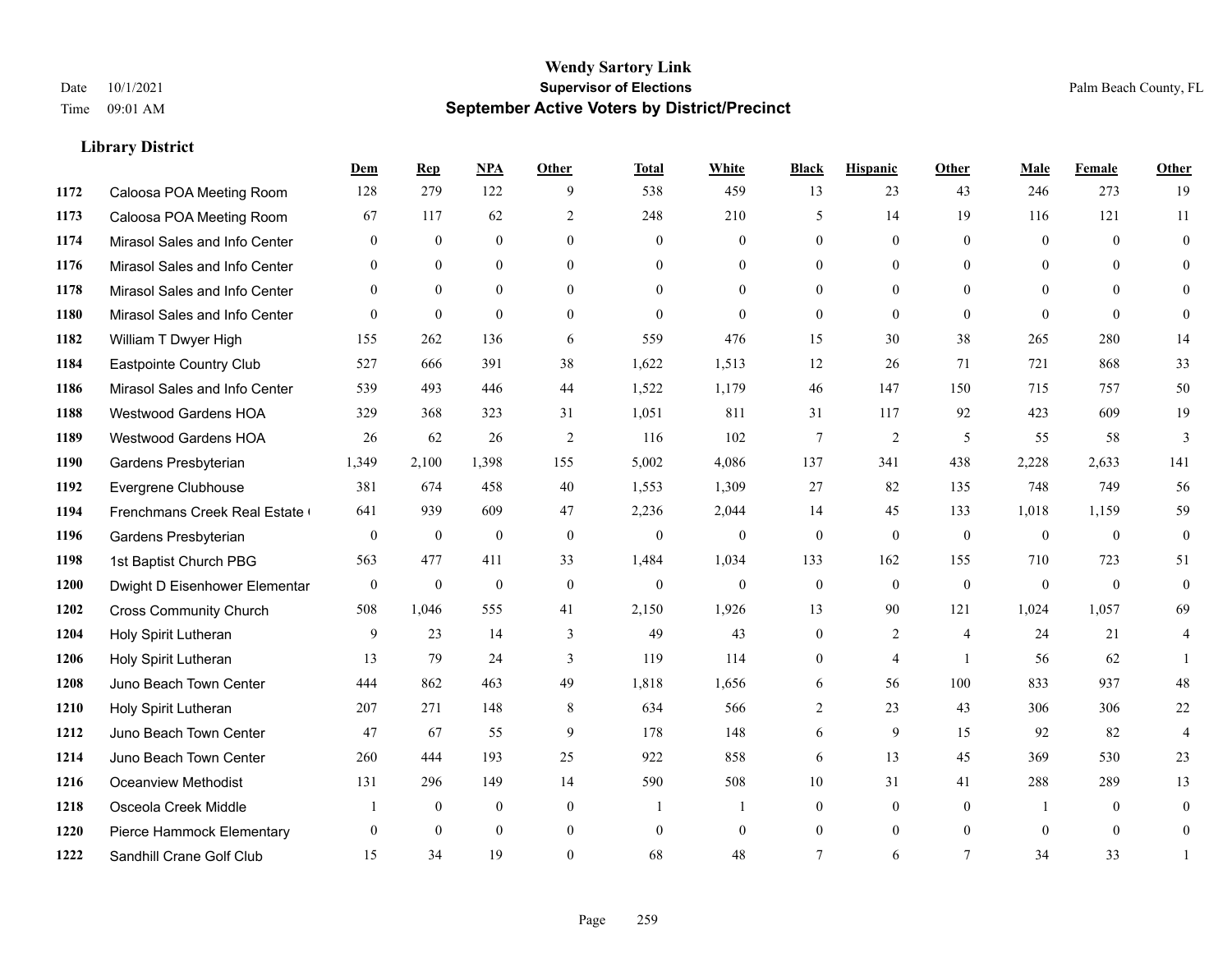#### **Wendy Sartory Link** Date 10/1/2021 **Supervisor of Elections** Palm Beach County, FL Time 09:01 AM **September Active Voters by District/Precinct**

Pierce Hammock Elementary 0 0 0 0 0 0 0 0 0 0 0 0

**Dem Rep NPA Other Total White Black Hispanic Other Male Female Other**

# Carleton Oaks Clubhouse 145 195 127 5 472 341 24 50 57 227 232 13 Christ Fellowship Church PBG 0 0 0 0 0 0 0 0 0 0 0 0 Mirasol Sales and Info Center 0 0 0 0 0 0 0 0 0 0 0 0 Christ Fellowship Church PBG 0 0 0 0 0 0 0 0 0 0 0 0 Mirasol Sales and Info Center 0 0 0 0 0 0 0 0 0 0 0 0 Mirasol Sales and Info Center 595 760 510 60 1,925 1,746 17 21 141 910 958 57 Timber Trace Elementary 781 1,084 622 55 2,542 2,193 53 151 145 1,144 1,321 77 Christ Fellowship Church PBG 849 1,062 615 61 2,587 2,347 37 59 144 1,069 1,457 61 Christ Fellowship Church PBG 460 646 437 54 1,597 1,388 30 74 105 682 861 54 Watson B Duncan Middle 834 887 696 64 2,481 1,968 72 195 246 1,081 1,321 79 Watson B Duncan Middle 33 187 59 9 288 265 2 0 21 137 137 14 PBG Community Center 500 587 389 34 1,510 1,270 25 120 95 641 838 31 Palm Beach Gardens High 12 36 16 1 65 58 0 4 3 33 28 4 Ballen Isles Country Club 864 782 638 49 2,333 2,146 18 21 148 1,045 1,227 61 Northlake Nazarene Church 150 175 126 7 458 385 6 27 40 228 213 17 North County Senior Center 1 2 3 3 3 9 8 1 0 0 5 4 0 North County Senior Center 309 217 257 28 811 444 98 123 146 361 423 27 PBG City Hall Council Room 440 542 301 25 1,308 1,086 27 109 86 583 684 41 PBG Moose Lodge 2010 1 0 3 0 4 4 0 0 0 2 2 0 PBG City Hall Council Room 0 0 0 0 0 0 0 0 0 0 0 0 PBG City Hall Council Room 162 107 134 12 415 248 71 63 33 166 239 10 PBG Community Center 99 71 99 8 277 169 43 35 30 106 158 13 PBG Community Center  $\begin{array}{ccccccccccccc}\n4 & 0 & 2 & 0 & 6 & 2 & 3 & 1 & 0 & 2 & 3 & 1\n\end{array}$

 Palm Beach Gardens Elementary 721 671 535 51 1,978 1,583 100 120 175 924 990 64 Palm Beach Gardens High 587 553 426 38 1,604 1,217 94 139 154 750 791 63 Palm Beach Gardens High 118 91 78 5 292 189 45 39 19 137 145 10 Garden Lodge 366 F&AM 366 186 268 20 840 413 192 134 101 369 438 33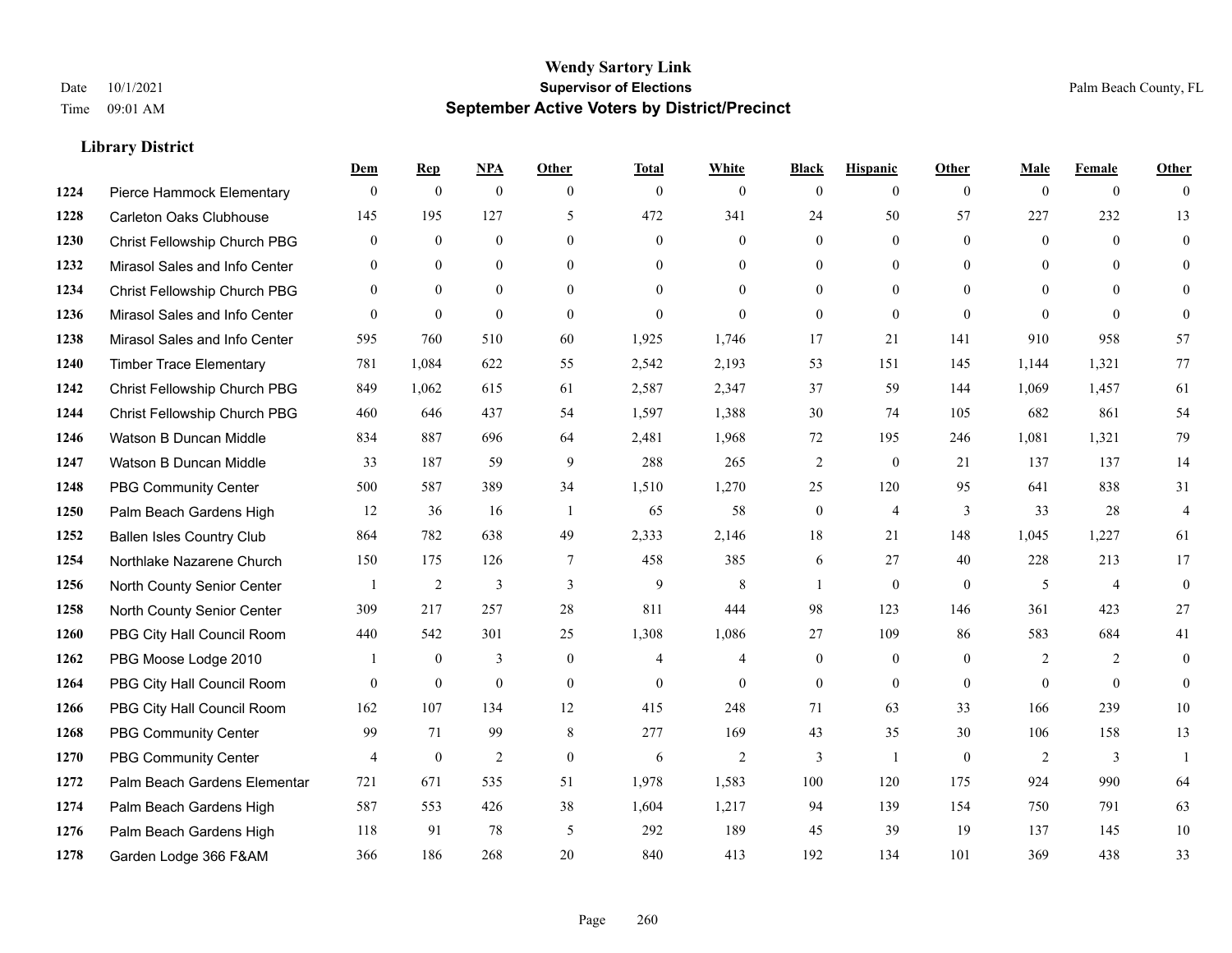#### **Wendy Sartory Link** Date 10/1/2021 **Supervisor of Elections** Palm Beach County, FL Time 09:01 AM **September Active Voters by District/Precinct**

# **Dem Rep NPA Other Total White Black Hispanic Other Male Female Other** Pew Leadership Center 140 151 112 11 414 348 12 24 30 169 242 3 Pew Leadership Center 76 49 56 6 187 135 12 18 22 91 82 14 Eissey Campus Theater 766 762 737 66 2,331 1,834 86 201 210 1,005 1,250 76 PBG Moose Lodge 2010 43 49 41 3 136 108 5 13 10 67 61 8 PBG Moose Lodge 2010 13 24 6 0 43 39 1 0 3 22 19 2 PBG Moose Lodge 2010 689 821 537 69 2,116 1,753 52 145 166 851 1,204 61 PBG Moose Lodge 2010 11 3 7 1 22 20 2 0 0 6 16 0 PBG Moose Lodge 2010 15 47 18 1 81 74 1 1 5 38 40 3 Dwight D Eisenhower Elementar 27 80 22 7 136 116 5 4 11 67 68 1 Dwight D Eisenhower Elementary 226 261 196 20 703 550 15 90 48 277 399 27 PBG Moose Lodge 2010 36 34 21 2 93 84 0 4 5 38 53 2 Cross Community Church 1 3 1 0 5 4 0 0 1 2 3 0 Dwight D Eisenhower Elementar 38 53 38 3 132 112 1 7 12 61 66 5 NPB Community Center 210 261 185 23 679 586 13 39 41 342 308 29 NPB Community Center 0 0 0 1 1 1 0 0 0 1 0 0 Eissey Campus Theater **9** 18 17 2 46 39 1 0 6 25 21 0 Gardens Mall Community Room 38 68 37 4 147 131 3 3 3 10 74 69 4 Eissey Campus Theater 1 2 1 0 4 4 0 0 0 3 1 0 **1312 Gardens Mall Community Room** 6 20 11 0 37 34 0 2 1 18 19 0 PBG Moose Lodge 2010 0 0 0 0 0 0 0 0 0 0 0 0 Allamanda Elementary 444 445 379 41 1,309 1,039 38 133 99 549 716 44 Allamanda Elementary 189 226 162 16 593 504 7 31 51 259 320 14 1st Unitarian Church NPB 36 40 40 3 119 97 8 7 7 65 51 3 Gardens Mall Community Room 35 91 43 4 173 154 0 4 15 87 79 7 Eissey Campus Theater 92 392 101 19 604 582 1 1 20 267 326 11 Eissey Campus Theater 6 6 6 3 0 15 13 0 1 1 7 8 0 Northlake Nazarene Church 673 861 592 52 2,178 1,554 154 186 284 981 1,120 77 **1354 Grove Park Elementary 023 166 78 4 341 288 11 19 23 155 176 10**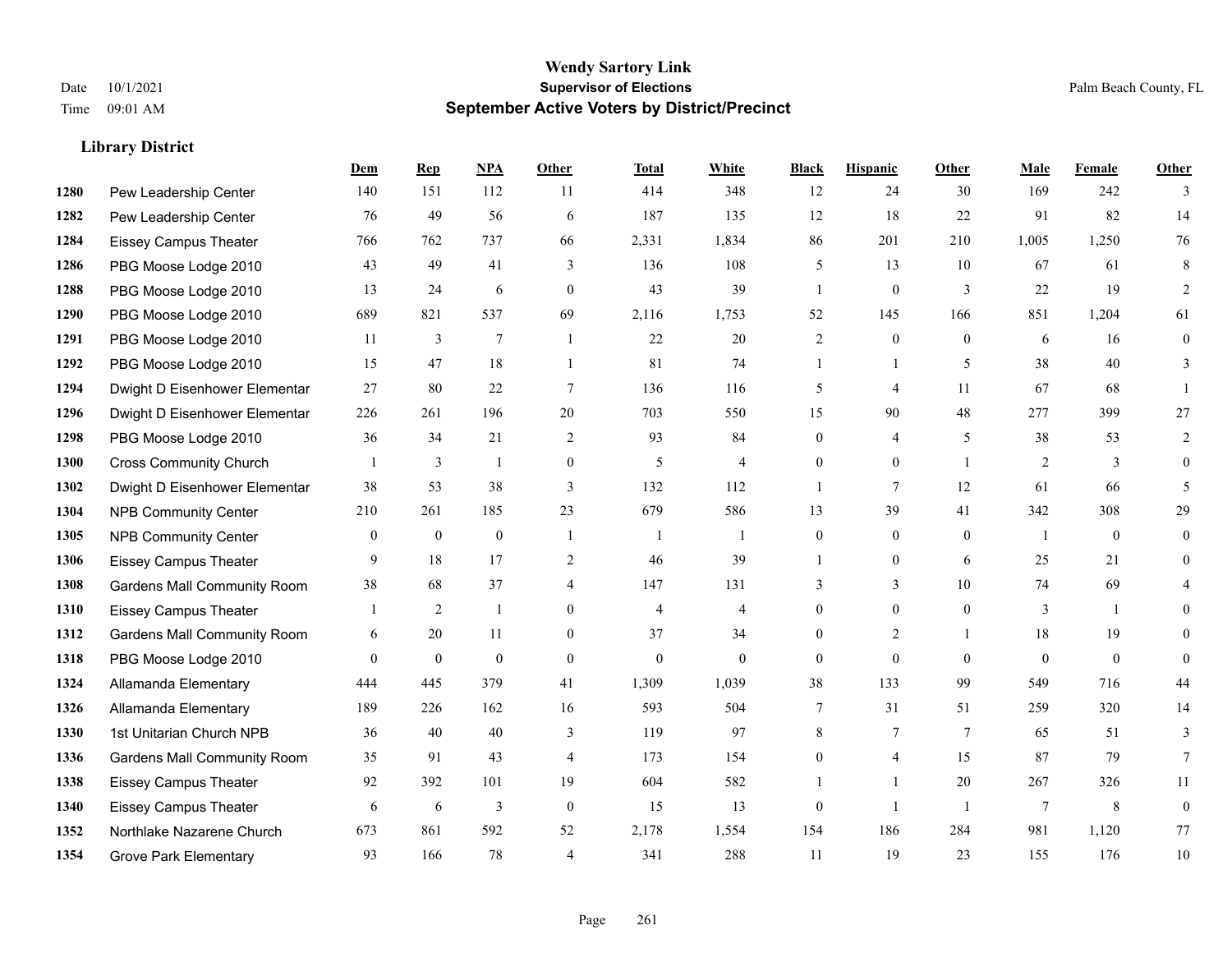## **Wendy Sartory Link** Date 10/1/2021 **Supervisor of Elections** Palm Beach County, FL Time 09:01 AM **September Active Voters by District/Precinct**

|      |                                 | Dem          | <b>Rep</b>   | NPA          | Other            | <b>Total</b>     | White            | <b>Black</b>     | <b>Hispanic</b> | <b>Other</b>   | Male         | Female         | Other            |
|------|---------------------------------|--------------|--------------|--------------|------------------|------------------|------------------|------------------|-----------------|----------------|--------------|----------------|------------------|
| 1360 | Garden Lodge 366 F&AM           | 351          | 329          | 238          | 23               | 941              | 739              | 59               | 73              | 70             | 413          | 501            | 27               |
| 1362 | <b>Grove Park Elementary</b>    | 212          | 122          | 183          | 7                | 524              | 264              | 48               | 158             | 54             | 233          | 273            | 18               |
| 1366 | Palm Lake Estates - The Pines   | 64           | 76           | 48           | $\overline{4}$   | 192              | 155              | 13               | 9               | 15             | 89           | 95             | $\,8\,$          |
| 1370 | Palm Lake Estates - The Pines   | 122          | 122          | 75           | 5                | 324              | 272              | 14               | 24              | 14             | 135          | 179            | 10               |
| 1372 | Garden Lodge 366 F&AM           | 96           | 37           | 44           | $\overline{7}$   | 184              | 84               | 58               | 20              | 22             | 81           | 97             | 6                |
| 1374 | Pew Leadership Center           | 191          | 81           | 138          | 11               | 421              | 218              | 115              | 46              | 42             | 174          | 233            | 14               |
| 1388 | Palm Beach Shores Town Hall     | 276          | 442          | 305          | 27               | 1,050            | 959              | 11               | 18              | 62             | 485          | 538            | $27\,$           |
| 1389 | Palm Beach Shores Town Hall     | $\mathbf{0}$ | $\mathbf{0}$ | $\mathbf{0}$ | $\boldsymbol{0}$ | $\boldsymbol{0}$ | $\boldsymbol{0}$ | $\boldsymbol{0}$ | $\mathbf{0}$    | $\overline{0}$ | $\mathbf{0}$ | $\mathbf{0}$   | $\boldsymbol{0}$ |
| 2010 | <b>Cypress Lakes HOA</b>        | 591          | 328          | 281          | 33               | 1,233            | 840              | 201              | 96              | 96             | 471          | 727            | 35               |
| 2012 | Century Village Clubhouse       | 61           | 31           | 24           | 2                | 118              | 72               | 14               | 18              | 14             | 54           | 60             | $\overline{4}$   |
| 2020 | Jeaga Middle                    | 208          | 86           | 135          | 10               | 439              | 203              | 127              | 81              | 28             | 192          | 239            | 8                |
| 2021 | Jeaga Middle                    | 167          | 56           | 121          | 16               | 360              | 111              | 124              | 74              | 51             | 142          | 206            | 12               |
| 2022 | Century Village Clubhouse       | 784          | 404          | 335          | 32               | 1,555            | 1,002            | 217              | 205             | 131            | 614          | 888            | 53               |
| 2024 | Century Village Clubhouse       | 793          | 420          | 323          | 37               | 1,573            | 1,102            | 167              | 163             | 141            | 619          | 903            | 51               |
| 2026 | Century Village Clubhouse       | 626          | 328          | 287          | 28               | 1,269            | 787              | 189              | 195             | 98             | 494          | 721            | 54               |
| 2028 | Century Village Clubhouse       | 342          | 187          | 149          | 6                | 684              | 470              | 66               | 88              | 60             | 247          | 413            | 24               |
| 2030 | <b>Benoist Farms Elementary</b> | 575          | 156          | 297          | 21               | 1,049            | 256              | 453              | 232             | 108            | 405          | 593            | 51               |
| 2036 | <b>Turning Points Academy</b>   | 759          | 417          | 376          | 38               | 1,590            | 936              | 286              | 262             | 106            | 591          | 952            | 47               |
| 2038 | <b>Turning Points Academy</b>   | 817          | 180          | 354          | 20               | 1,371            | 485              | 622              | 154             | 110            | 463          | 868            | $40\,$           |
| 2040 | Wynnebrook Elementary           | 811          | 269          | 425          | 21               | 1,526            | 418              | 597              | 352             | 159            | 662          | 793            | 71               |
| 2041 | Wynnebrook Elementary           | 541          | 248          | 381          | 17               | 1,187            | 475              | 136              | 483             | 93             | 500          | 637            | $50\,$           |
| 2044 | St Christophers Episcopal Chr   | 1,106        | 281          | 561          | 33               | 1,981            | 570              | 812              | 394             | 205            | 875          | 1,013          | 93               |
| 2046 | <b>Haverhill Town Hall</b>      | 396          | 216          | 237          | 10               | 859              | 331              | 236              | 202             | 90             | 387          | 434            | $38\,$           |
| 2048 | Elks Lodge #1352                | 2            | 3            | $\mathbf{0}$ | $\mathbf{0}$     | 5                | 3                | $\mathbf{1}$     | $\mathbf{0}$    |                | 3            | $\overline{1}$ |                  |
| 2050 | Elks Lodge #1352                | 19           | 19           | 26           | 3                | 67               | 40               | 6                | 13              | 8              | 35           | 29             | 3                |
| 2052 | Elks Lodge #1352                | 557          | 152          | 270          | 20               | 999              | 179              | 472              | 153             | 195            | 463          | 496            | 40               |
| 2054 | Elks Lodge #1352                | 1,277        | 326          | 701          | 25               | 2,329            | 457              | 987              | 594             | 291            | 1,026        | 1,194          | 109              |
| 2056 | Clayton Hutcheson Hall B        | 730          | 321          | 563          | 18               | 1,632            | 513              | 294              | 656             | 169            | 719          | 820            | 93               |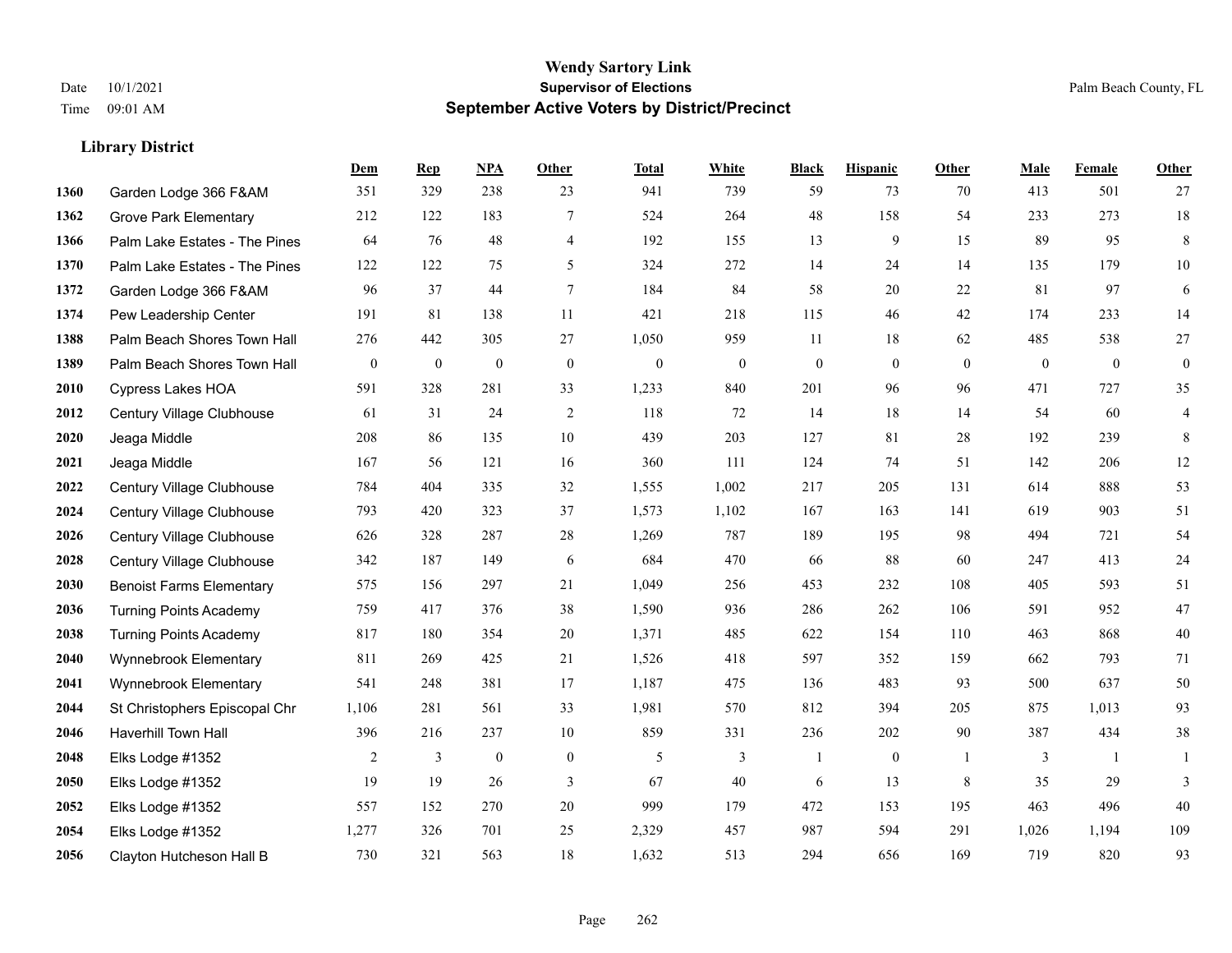|      |                                   | Dem          | <b>Rep</b>       | NPA              | <b>Other</b>   | <b>Total</b>   | <b>White</b> | <b>Black</b>     | <b>Hispanic</b>  | <b>Other</b>   | <b>Male</b>    | <b>Female</b>  | <b>Other</b>     |
|------|-----------------------------------|--------------|------------------|------------------|----------------|----------------|--------------|------------------|------------------|----------------|----------------|----------------|------------------|
| 2058 | Clayton Hutcheson Hall B          | 3            | 1                | $\boldsymbol{0}$ | $\mathbf{0}$   | $\overline{4}$ | 3            | $\boldsymbol{0}$ | 1                | $\overline{0}$ | 2              | 2              | $\theta$         |
| 2060 | <b>West Gate Elementary</b>       | 390          | 220              | 335              | 13             | 958            | 312          | 72               | 493              | 81             | 460            | 449            | 49               |
| 2080 | <b>Everglades Elementary</b>      | 162          | 169              | 125              | 9              | 465            | 264          | 67               | 79               | 55             | 215            | 229            | 21               |
| 2081 | <b>Everglades Elementary</b>      | 69           | 92               | 45               | $\mathbf{0}$   | 206            | 148          | 7                | 28               | 23             | 102            | 98             | 6                |
| 2082 | Pine Jog Environmental Center     | 166          | 288              | 161              | 10             | 625            | 430          | 25               | 115              | 55             | 298            | 311            | 16               |
| 2083 | Pine Jog Environmental Center     | 7            | 21               | 17               | $\mathbf{0}$   | 45             | 30           | $\boldsymbol{0}$ | 13               | 2              | 21             | 23             | $\mathbf{1}$     |
| 2084 | <b>Community Christian Church</b> | 282          | 117              | 158              | 16             | 573            | 170          | 207              | 130              | 66             | 256            | 302            | 15               |
| 2085 | <b>Community Christian Church</b> | 2            | $\mathbf{1}$     | $\mathbf{0}$     | $\theta$       | 3              | 3            | $\mathbf{0}$     | $\mathbf{0}$     | $\theta$       | $\mathbf{1}$   | 2              | $\boldsymbol{0}$ |
| 2086 | <b>Community Christian Church</b> | 1,213        | 547              | 931              | 53             | 2,744          | 853          | 594              | 920              | 377            | 1,192          | 1,442          | 110              |
| 2087 | <b>Community Christian Church</b> |              | $\mathbf{1}$     | $\boldsymbol{0}$ | $\mathbf{0}$   | $\overline{2}$ | 2            | $\boldsymbol{0}$ | $\boldsymbol{0}$ | $\overline{0}$ | $\overline{2}$ | $\mathbf{0}$   | $\boldsymbol{0}$ |
| 2088 | Melaleuca Elementary              | 861          | 527              | 655              | 36             | 2,079          | 1,059        | 343              | 481              | 196            | 954            | 1,046          | 79               |
| 2090 | Pine Jog Environmental Center     | $\mathbf{0}$ | 2                | $\mathbf{0}$     | $\mathbf{0}$   | 2              | $\mathbf{1}$ | $\boldsymbol{0}$ | $\mathbf{0}$     | $\overline{1}$ | $\overline{0}$ | 1              | 1                |
| 2092 | Pine Jog Environmental Center     | $\mathbf{1}$ | $\overline{4}$   | $\overline{1}$   | $\overline{1}$ | 7              | $\tau$       | $\mathbf{0}$     | $\mathbf{0}$     | $\theta$       | 3              | $\overline{4}$ | $\mathbf{0}$     |
| 2094 | Pine Jog Environmental Center     | 370          | 77               | 204              | 11             | 662            | 111          | 262              | 173              | 116            | 273            | 360            | 29               |
| 2096 | 1st Church of the Nazarene        | 251          | 68               | 187              | 5              | 511            | 115          | 23               | 329              | 44             | 236            | 245            | $30\,$           |
| 2097 | 1st Church of the Nazarene        | 234          | 137              | 171              | 10             | 552            | 214          | 42               | 221              | 75             | 244            | 277            | 31               |
| 2098 | Iglesia Cristo Mi Redentor        | 435          | 218              | 340              | 27             | 1,020          | 326          | 160              | 439              | 95             | 427            | 530            | 63               |
| 2100 | Iglesia Cristo Mi Redentor        | 773          | 353              | 565              | 35             | 1,726          | 437          | 363              | 753              | 173            | 714            | 926            | 86               |
| 2102 | Union Congregational Church       | 1,181        | 344              | 638              | 34             | 2,197          | 493          | 639              | 839              | 226            | 882            | 1,205          | $110\,$          |
| 2104 | Lake Lytal Park                   | 507          | 230              | 339              | 24             | 1,100          | 305          | 230              | 457              | 108            | 454            | 589            | 57               |
| 2106 | Main Library                      | 612          | 268              | 401              | 36             | 1,317          | 504          | 237              | 446              | 130            | 569            | 694            | 54               |
| 2108 | <b>Berkshire Elementary</b>       | 742          | 335              | 655              | 32             | 1,764          | 472          | 202              | 905              | 185            | 766            | 904            | 94               |
| 2110 | <b>Berkshire Elementary</b>       | 169          | 85               | 133              | $\overline{4}$ | 391            | 132          | 42               | 172              | 45             | 160            | 208            | $23\,$           |
| 2114 | Main Library                      | 371          | 285              | 313              | 11             | 980            | 359          | 55               | 478              | 88             | 439            | 493            | $48\,$           |
| 2115 | The Ark Church                    | 75           | 47               | 59               | 5              | 186            | 87           | 12               | 65               | 22             | 85             | 91             | $10\,$           |
| 2116 | The Ark Church                    | 801          | 553              | 700              | 33             | 2,087          | 906          | 149              | 862              | 170            | 885            | 1,122          | $80\,$           |
| 2117 | The Ark Church                    | $\mathbf{1}$ | $\boldsymbol{0}$ | $\overline{1}$   | $\overline{0}$ | $\overline{2}$ | $\mathbf{1}$ | 1                | $\mathbf{0}$     | $\overline{0}$ | $\overline{1}$ | 1              | $\boldsymbol{0}$ |
| 2125 | St Marys Orthodox Church          | 340          | 355              | 246              | 8              | 949            | 506          | 41               | 340              | 62             | 421            | 491            | 37               |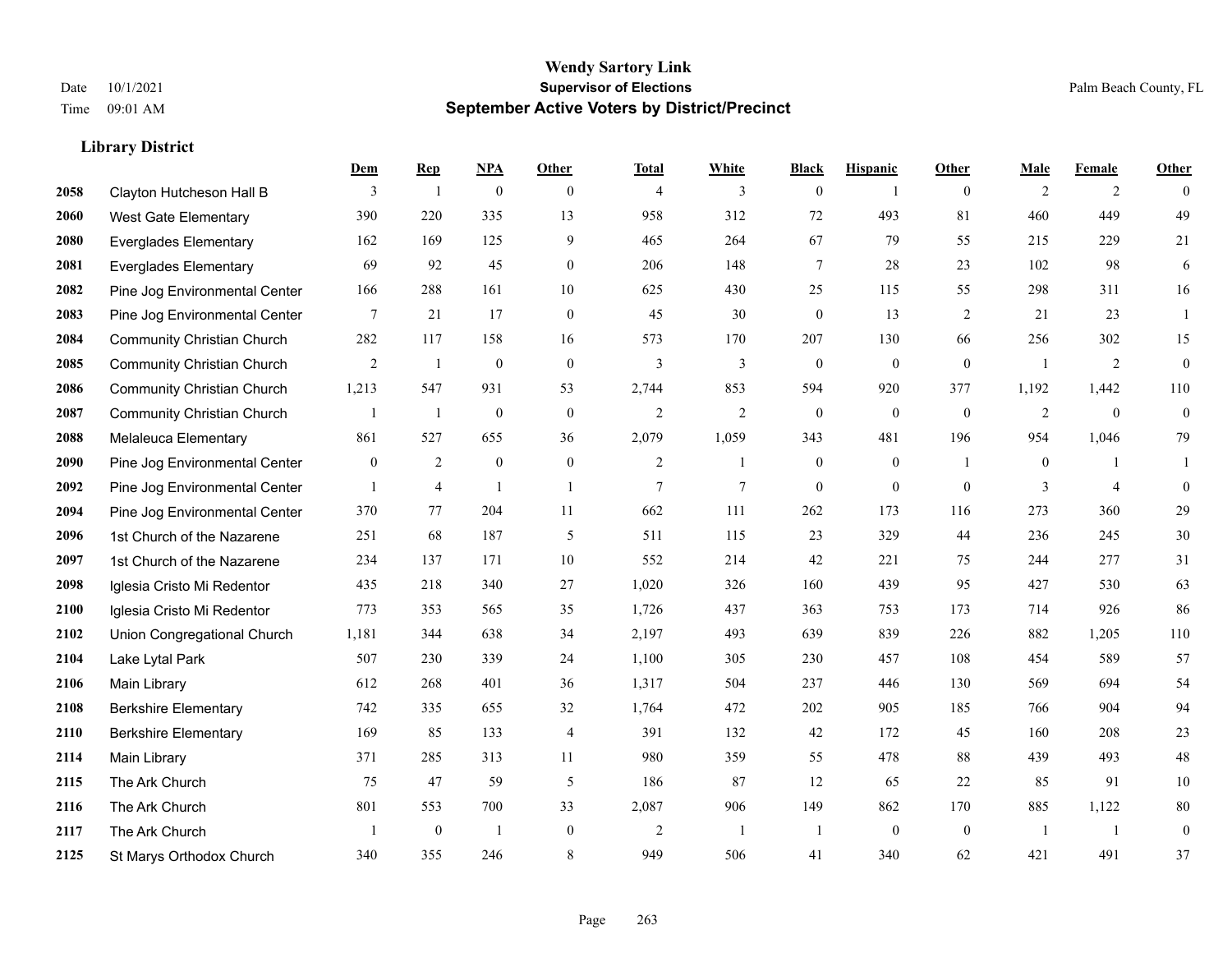|      |                                       | Dem              | <b>Rep</b>       | NPA              | <b>Other</b>   | <b>Total</b>     | <b>White</b>     | <b>Black</b>     | <b>Hispanic</b>  | <b>Other</b>   | <b>Male</b>  | Female       | <b>Other</b>     |
|------|---------------------------------------|------------------|------------------|------------------|----------------|------------------|------------------|------------------|------------------|----------------|--------------|--------------|------------------|
| 2126 | St Marys Orthodox Church              | 274              | 255              | 229              | 9              | 767              | 435              | 31               | 236              | 65             | 358          | 388          | 21               |
| 2127 | Lake Clarke Shores Town Hall          |                  | $\mathbf{0}$     | $\overline{1}$   | $\overline{0}$ | $\mathbf{2}$     | $\mathbf{0}$     | $\mathbf{0}$     | $\overline{2}$   | $\theta$       | 2            | $\theta$     | $\mathbf{0}$     |
| 2130 | Cloud Lake Town Hall                  | 43               | 62               | 59               | 8              | 172              | 125              | $\mathbf{1}$     | 33               | 13             | 85           | 81           | 6                |
| 2132 | Cloud Lake Town Hall                  | 27               | 26               | 33               | $\overline{c}$ | 88               | 58               | $\overline{c}$   | 23               | 5              | 38           | 46           | $\overline{4}$   |
| 2146 | Village Walk HOA Clubhouse            | 544              | 533              | 429              | 43             | 1,549            | 1,201            | 58               | 138              | 152            | 640          | 854          | 55               |
| 2148 | <b>Liberty Park Elementary</b>        | $\overline{0}$   | $\boldsymbol{0}$ | $\boldsymbol{0}$ | $\mathbf{0}$   | $\boldsymbol{0}$ | $\boldsymbol{0}$ | $\boldsymbol{0}$ | $\boldsymbol{0}$ | $\mathbf{0}$   | $\mathbf{0}$ | $\mathbf{0}$ | $\boldsymbol{0}$ |
| 2150 | <b>River Bridge Activities Center</b> | 1,082            | 534              | 685              | 52             | 2,353            | 1,138            | 481              | 490              | 244            | 982          | 1,287        | 84               |
| 2152 | Pine Ridge North II                   | 1,101            | 504              | 803              | 54             | 2,462            | 1,014            | 381              | 810              | 257            | 981          | 1,379        | 102              |
| 2154 | <b>Forest Hill Elementary</b>         | 1,131            | 437              | 800              | 34             | 2,402            | 729              | 390              | 1,037            | 246            | 1,034        | 1,240        | 128              |
| 2156 | Cresthaven Emory Aud                  | 631              | 409              | 303              | 14             | 1,357            | 751              | 99               | 414              | 93             | 501          | 806          | 50               |
| 2158 | <b>Community Of Hope</b>              | 1,088            | 416              | 830              | 29             | 2,363            | 591              | 431              | 1,032            | 309            | 1,039        | 1,207        | 117              |
| 2160 | Cresthaven Barkley Aud                | 514              | 356              | 283              | 19             | 1,172            | 586              | 87               | 395              | 104            | 493          | 627          | 52               |
| 2162 | Cresthaven Ashley Aud                 | 334              | 220              | 225              | 14             | 793              | 396              | 39               | 293              | 65             | 313          | 446          | 34               |
| 2164 | <b>Covered Bridge Clubhouse</b>       | 1,116            | 732              | 662              | 40             | 2,550            | 1,763            | 138              | 476              | 173            | 984          | 1,485        | 81               |
| 2166 | Poinciana Clubhouse                   | 899              | 519              | 496              | 37             | 1,951            | 1,284            | 94               | 415              | 158            | 767          | 1,118        | 66               |
| 2168 | First Baptist Church GA               | $\boldsymbol{0}$ | $\boldsymbol{0}$ | $\boldsymbol{0}$ | $\mathbf{0}$   | $\mathbf{0}$     | $\mathbf{0}$     | $\boldsymbol{0}$ | $\boldsymbol{0}$ | $\overline{0}$ | $\mathbf{0}$ | $\mathbf{0}$ | $\boldsymbol{0}$ |
| 2170 | <b>Liberty Park Elementary</b>        | 1,139            | 543              | 663              | 56             | 2,401            | 1,045            | 459              | 639              | 258            | 954          | 1,332        | 115              |
| 2172 | First Baptist Church GA               | 17               | 3                | 10               | $\mathbf{0}$   | 30               | 14               | 3                | 9                | $\overline{4}$ | 11           | 18           | $\mathbf{1}$     |
| 2174 | First Baptist Church GA               | 457              | 190              | 270              | 12             | 929              | 404              | 191              | 209              | 125            | 411          | 477          | 41               |
| 2182 | <b>Greenacres Community Center</b>    | 638              | 284              | 528              | 28             | 1,478            | 522              | 143              | 669              | 144            | 593          | 797          | 88               |
| 2184 | American Polish Club                  | 1,092            | 392              | 801              | 39             | 2,324            | 701              | 344              | 1,018            | 261            | 967          | 1,219        | 138              |
| 2186 | American Polish Club                  | 321              | 134              | 240              | 6              | 701              | 212              | 109              | 311              | 69             | 310          | 360          | 31               |
| 2188 | St Lukes United Methodist Chr         | 465              | 517              | 426              | 34             | 1,442            | 1,142            | 35               | 188              | 77             | 684          | 719          | 39               |
| 2190 | Lucerne Pointe Clubhouse              | 1,017            | 521              | 645              | 46             | 2,229            | 1,409            | 220              | 424              | 176            | 913          | 1,238        | $78\,$           |
| 2192 | Fountains Of Palm Beach               | 915              | 446              | 581              | 54             | 1,996            | 1,352            | 143              | 335              | 166            | 844          | 1,086        | 66               |
| 2194 | <b>LC Swain Middle</b>                | 1,083            | 364              | 718              | 39             | 2,204            | 758              | 450              | 766              | 230            | 925          | 1,171        | 108              |
| 2196 | Pine Ridge South IV Clubhouse         | 884              | 489              | 503              | 44             | 1,920            | 1,147            | 261              | 399              | 113            | 752          | 1,095        | 73               |
| 2198 | American Finnish Club                 | 14               | 9                | 8                | $\theta$       | 31               | 17               | 3                | 1                | 10             | 12           | 16           | $\mathfrak{Z}$   |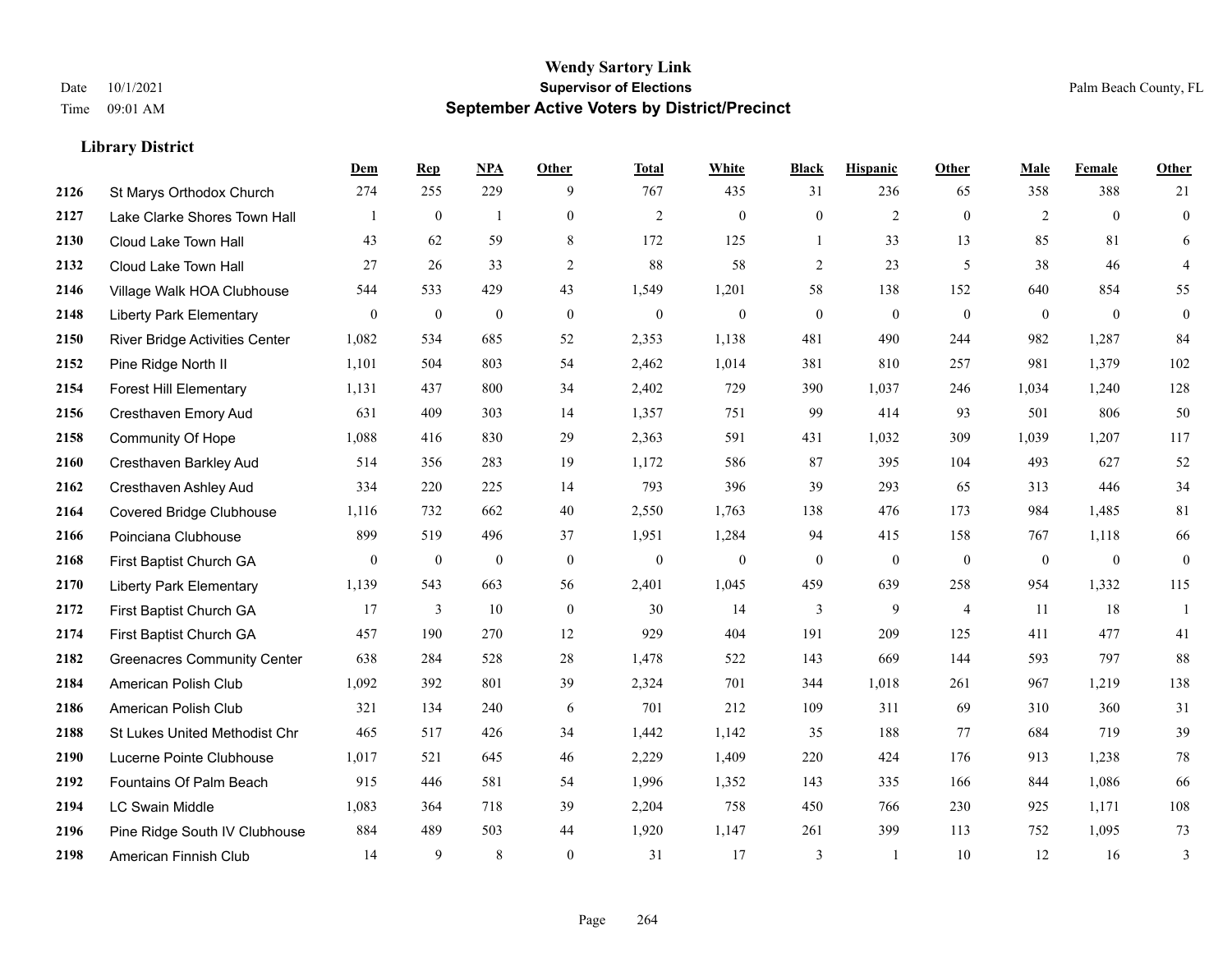|      |                                | Dem          | <b>Rep</b>       | NPA              | <b>Other</b>   | <b>Total</b>     | <b>White</b> | <b>Black</b>     | <b>Hispanic</b>  | <b>Other</b>   | <b>Male</b>      | <b>Female</b> | <b>Other</b>     |
|------|--------------------------------|--------------|------------------|------------------|----------------|------------------|--------------|------------------|------------------|----------------|------------------|---------------|------------------|
| 2202 | <b>LC Swain Middle</b>         | $\mathbf{0}$ | $\,$ 8 $\,$      | $\overline{1}$   | $\theta$       | 9                | 6            | $\mathbf{0}$     | 3                | $\overline{0}$ | $\overline{4}$   | 5             | $\theta$         |
| 2204 | <b>Heritage Elementary</b>     | 545          | 219              | 478              | 30             | 1,272            | 413          | 136              | 609              | 114            | 549              | 651           | 72               |
| 2206 | <b>Heritage Elementary</b>     | 460          | 195              | 331              | 16             | 1,002            | 320          | 215              | 337              | 130            | 433              | 517           | $52\,$           |
| 2208 | American Finnish Club          | 6            | $7\phantom{.0}$  | -1               | $\overline{1}$ | 15               | 14           | $\boldsymbol{0}$ | $\boldsymbol{0}$ | -1             | 6                | 8             | 1                |
| 2210 | American Polish Club           | 228          | 95               | 139              | 6              | 468              | 167          | 115              | 139              | 47             | 188              | 260           | $20\,$           |
| 2212 | American Polish Club           | $\mathbf{0}$ | $\boldsymbol{0}$ | $\boldsymbol{0}$ | $\mathbf{0}$   | $\boldsymbol{0}$ | $\mathbf{0}$ | $\boldsymbol{0}$ | $\boldsymbol{0}$ | $\mathbf{0}$   | $\boldsymbol{0}$ | $\mathbf{0}$  | $\boldsymbol{0}$ |
| 2214 | Indian Pines Elementary        | 1,182        | 253              | 580              | 38             | 2,053            | 462          | 918              | 442              | 231            | 921              | 1,032         | 100              |
| 2216 | Indian Pines Elementary        | 1,784        | 294              | 842              | 42             | 2,962            | 518          | 1,486            | 586              | 372            | 1,332            | 1,484         | 146              |
| 2218 | <b>Tradewinds Middle</b>       | 1,256        | 312              | 649              | 36             | 2,253            | 564          | 880              | 365              | 444            | 990              | 1,137         | 126              |
| 3004 | <b>Community Of Hope</b>       | 67           | 39               | 61               | 2              | 169              | 63           | 10               | 70               | 26             | 83               | 75            | 11               |
| 3008 | Palm Springs Middle            | $\theta$     | $\mathbf{0}$     | $\mathbf{0}$     | $\theta$       | $\overline{0}$   | $\mathbf{0}$ | $\mathbf{0}$     | $\mathbf{0}$     | $\theta$       | $\theta$         | $\theta$      | $\boldsymbol{0}$ |
| 3012 | <b>Emmanuel Baptist Church</b> | 629          | 572              | 412              | 20             | 1,633            | 982          | 44               | 517              | 90             | 694              | 876           | 63               |
| 3014 | Lake Clarke Shores Town Hall   | 1,011        | 1,075            | 645              | 45             | 2,776            | 2,038        | 83               | 486              | 169            | 1,266            | 1,423         | 87               |
| 3016 | Community Of Hope              | 45           | 37               | 53               | $\sqrt{2}$     | 137              | 36           | $\mathbf{9}$     | 76               | 16             | 51               | 76            | $10\,$           |
| 3022 | Oasis De Amor Baptist Church   | 511          | 221              | 395              | 17             | 1,144            | 372          | 138              | 492              | 142            | 538              | 541           | 65               |
| 3032 | Special Olympics of PBC        | 688          | 310              | 525              | 35             | 1,558            | 561          | 266              | 597              | 134            | 728              | 750           | 80               |
| 3070 | Mid County Senior Center       | 709          | 270              | 558              | 36             | 1,573            | 516          | 362              | 494              | 201            | 715              | 782           | $76\,$           |
| 3074 | <b>Coastal Chapel</b>          | 471          | 349              | 334              | 25             | 1,179            | 736          | 99               | 253              | 91             | 551              | 586           | 42               |
| 3080 | American Finnish Club          | 836          | 219              | 559              | 40             | 1,654            | 394          | 512              | 560              | 188            | 719              | 835           | 100              |
| 3082 | <b>Atlantis City Hall</b>      | 483          | 894              | 444              | 43             | 1,864            | 1,610        | 39               | 91               | 124            | 854              | 966           | $44\,$           |
| 3084 | Lakes of Sherbrooke            | 701          | 642              | 580              | 53             | 1,976            | 1,333        | 191              | 286              | 166            | 863              | 1,037         | 76               |
| 3086 | <b>Woodlands Middle</b>        | 794          | 612              | 690              | 48             | 2,144            | 1,466        | 137              | 356              | 185            | 995              | 1,073         | 76               |
| 3088 | <b>Tradewinds Middle</b>       | 180          | 53               | 122              | 8              | 363              | 98           | 126              | 79               | 60             | 163              | 190           | $10\,$           |
| 3090 | <b>Woodlands Middle</b>        | 1,443        | 822              | 638              | 51             | 2,954            | 2,385        | 175              | 116              | 278            | 1,347            | 1,519         | $88\,$           |
| 3092 | Lacuna HOA Clubhouse           | 1,203        | 750              | 749              | 66             | 2,768            | 1,922        | 275              | 308              | 263            | 1,267            | 1,413         | $88\,$           |
| 3094 | <b>Coral Reef Elementary</b>   | 326          | 243              | 270              | 27             | 866              | 515          | 73               | 193              | 85             | 405              | 434           | $27\,$           |
| 3096 | <b>Coral Reef Elementary</b>   | 827          | 584              | 644              | 57             | 2,112            | 1,356        | 257              | 268              | 231            | 976              | 1,054         | 82               |
| 3098 | <b>Manatee Elementary</b>      | 682          | 584              | 524              | 44             | 1,834            | 1,251        | 173              | 221              | 189            | 832              | 940           | 62               |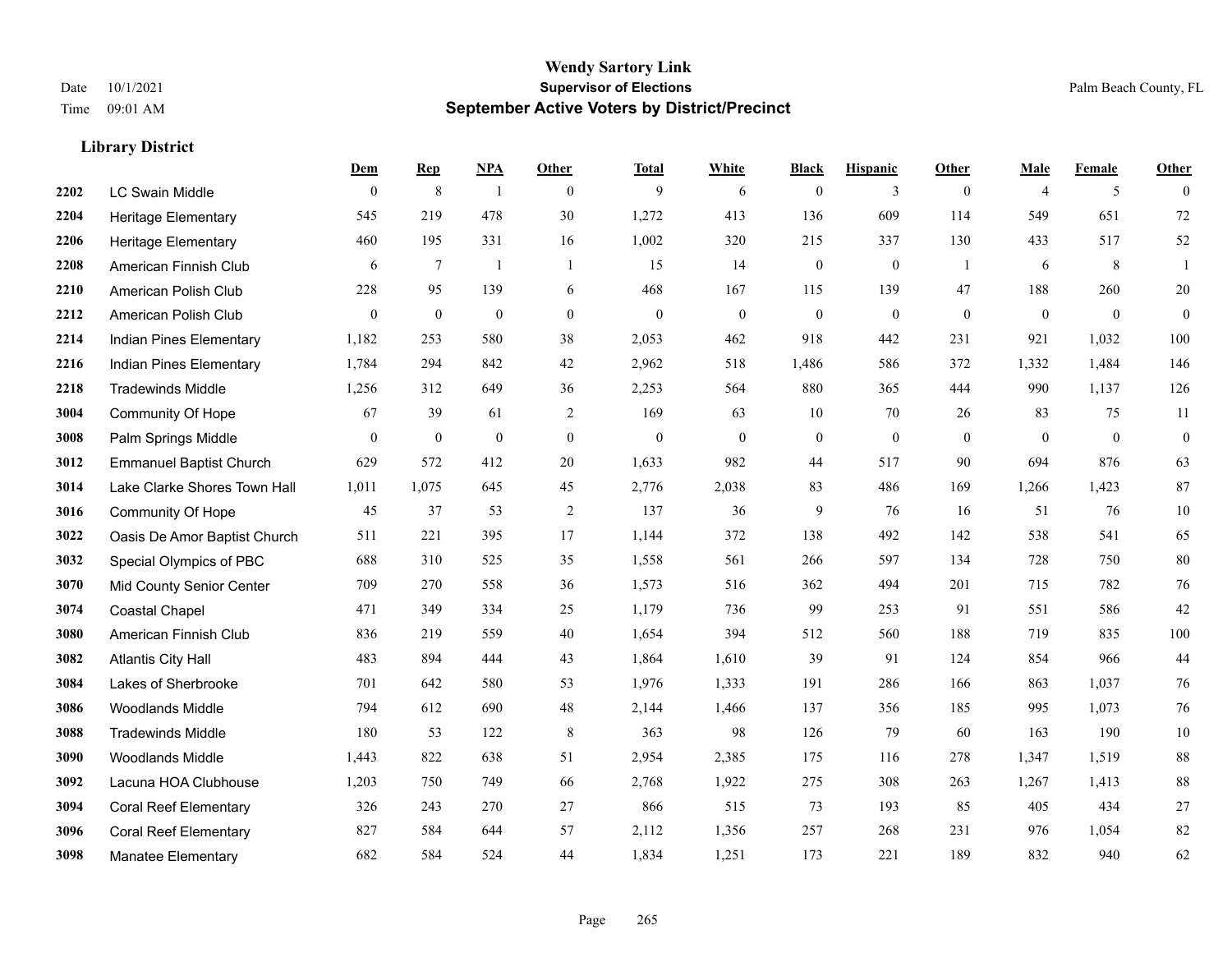## **Wendy Sartory Link** Date 10/1/2021 **Supervisor of Elections Supervisor of Elections** Palm Beach County, FL Time 09:01 AM **September Active Voters by District/Precinct**

|      |                                  | Dem   | <b>Rep</b> | <b>NPA</b> | <b>Other</b> | <b>Total</b> | White | <b>Black</b>     | <b>Hispanic</b> | Other | Male  | Female | Other  |
|------|----------------------------------|-------|------------|------------|--------------|--------------|-------|------------------|-----------------|-------|-------|--------|--------|
| 3100 | Journeys End                     | 430   | 338        | 363        | 20           | 1,151        | 771   | 93               | 136             | 151   | 543   | 578    | 30     |
| 3102 | <b>Diamond View Elementary</b>   | 1,203 | 443        | 791        | 51           | 2,488        | 1,029 | 635              | 523             | 301   | 1,093 | 1,286  | 109    |
| 3104 | American German Club             | 411   | 349        | 370        | 33           | 1,163        | 808   | 90               | 138             | 127   | 540   | 579    | 44     |
| 3106 | American German Club             | 299   | 109        | 202        | 17           | 627          | 223   | 175              | 98              | 131   | 276   | 322    | 29     |
| 3108 | Santaluces High                  | 1,241 | 538        | 883        | 62           | 2,724        | 1,098 | 695              | 540             | 391   | 1,210 | 1,425  | 89     |
| 3110 | Lantana Road Branch Library      | 827   | 335        | 486        | 42           | 1,690        | 793   | 454              | 288             | 155   | 735   | 877    | 78     |
| 3112 | <b>Starlight Cove Elementary</b> | 842   | 298        | 613        | 38           | 1,791        | 704   | 310              | 635             | 142   | 775   | 926    | 90     |
| 3114 | Santaluces High                  | 379   | 248        | 295        | 12           | 934          | 546   | 122              | 183             | 83    | 455   | 448    | $31\,$ |
| 3116 | <b>Advent Lantana</b>            | 1,064 | 520        | 736        | 52           | 2,372        | 1,460 | 364              | 363             | 185   | 976   | 1,314  | $82\,$ |
| 3118 | Advent Lantana                   | 204   | 228        | 177        | 16           | 625          | 511   | 21               | 49              | 44    | 308   | 304    | 13     |
| 3120 | Valencia Shores Social Club      | 1,219 | 585        | 576        | 46           | 2,426        | 2,140 | 68               | 82              | 136   | 1,111 | 1,260  | 55     |
| 3122 | Boynton Beach Community Chur     | 907   | 408        | 341        | 33           | 1,689        | 1,513 | 34               | 51              | 91    | 694   | 955    | 40     |
| 3124 | West Boynton Park and Rec        | 787   | 580        | 648        | 43           | 2,058        | 1,304 | 220              | 288             | 246   | 930   | 1,053  | 75     |
| 3126 | Temple Shaarei Shalom            | 636   | 507        | 463        | 27           | 1,633        | 1,121 | 153              | 198             | 161   | 755   | 829    | 49     |
| 3128 | West Boynton Park and Rec        | 946   | 609        | 723        | 44           | 2,322        | 1,450 | 281              | 335             | 256   | 1,061 | 1,178  | 83     |
| 3130 | Winston Trails Swim Center       | 1,109 | 916        | 859        | 61           | 2,945        | 2,086 | 203              | 374             | 282   | 1,374 | 1,457  | 114    |
| 3132 | Park Vista High                  | 851   | 647        | 693        | 49           | 2,240        | 1,420 | 227              | 353             | 240   | 1,009 | 1,150  | 81     |
| 3133 | Christa McAuliffe Middle         | 174   | 121        | 135        | 9            | 439          | 268   | 46               | 61              | 64    | 211   | 216    | $12\,$ |
| 3134 | <b>Hidden Oaks Elementary</b>    | 1,077 | 314        | 583        | 34           | 2,008        | 577   | 791              | 365             | 275   | 853   | 1,068  | $87\,$ |
| 3144 | Freedom Shores Elementary        | 10    | 8          | 10         | $\mathbf{0}$ | 28           | 22    | $\boldsymbol{0}$ | 3               | 3     | 11    | 14     | 3      |
| 3148 | Imagine Schools - Chancellor     | 61    | 55         | 54         | 5            | 175          | 118   | 12               | 27              | 18    | 88    | 82     | 5      |
| 3150 | Christa McAuliffe Middle         | 557   | 258        | 233        | 22           | 1,070        | 970   | 21               | 31              | 48    | 441   | 596    | 33     |
| 3152 | Park Vista High                  | 657   | 406        | 388        | 32           | 1,483        | 1,272 | 54               | 63              | 94    | 646   | 787    | 50     |
| 3154 | Ponte Vecchio Clubhouse          | 805   | 317        | 276        | 22           | 1,420        | 1,263 | 22               | 41              | 94    | 642   | 738    | 40     |
| 3156 | Aberdeen East Clubhouse          | 1,008 | 486        | 545        | 41           | 2,080        | 1,575 | 138              | 185             | 182   | 860   | 1,159  | 61     |
| 3158 | <b>Crystal Lakes Elementary</b>  | 990   | 762        | 799        | 60           | 2,611        | 1,829 | 194              | 292             | 296   | 1,177 | 1,321  | 113    |
| 3160 | Christa McAuliffe Middle         | 436   | 327        | 327        | 20           | 1,110        | 753   | 135              | 119             | 103   | 499   | 568    | 43     |
| 3162 | <b>Hidden Oaks Elementary</b>    | 543   | 255        | 297        | 17           | 1,112        | 664   | 207              | 125             | 116   | 499   | 579    | 34     |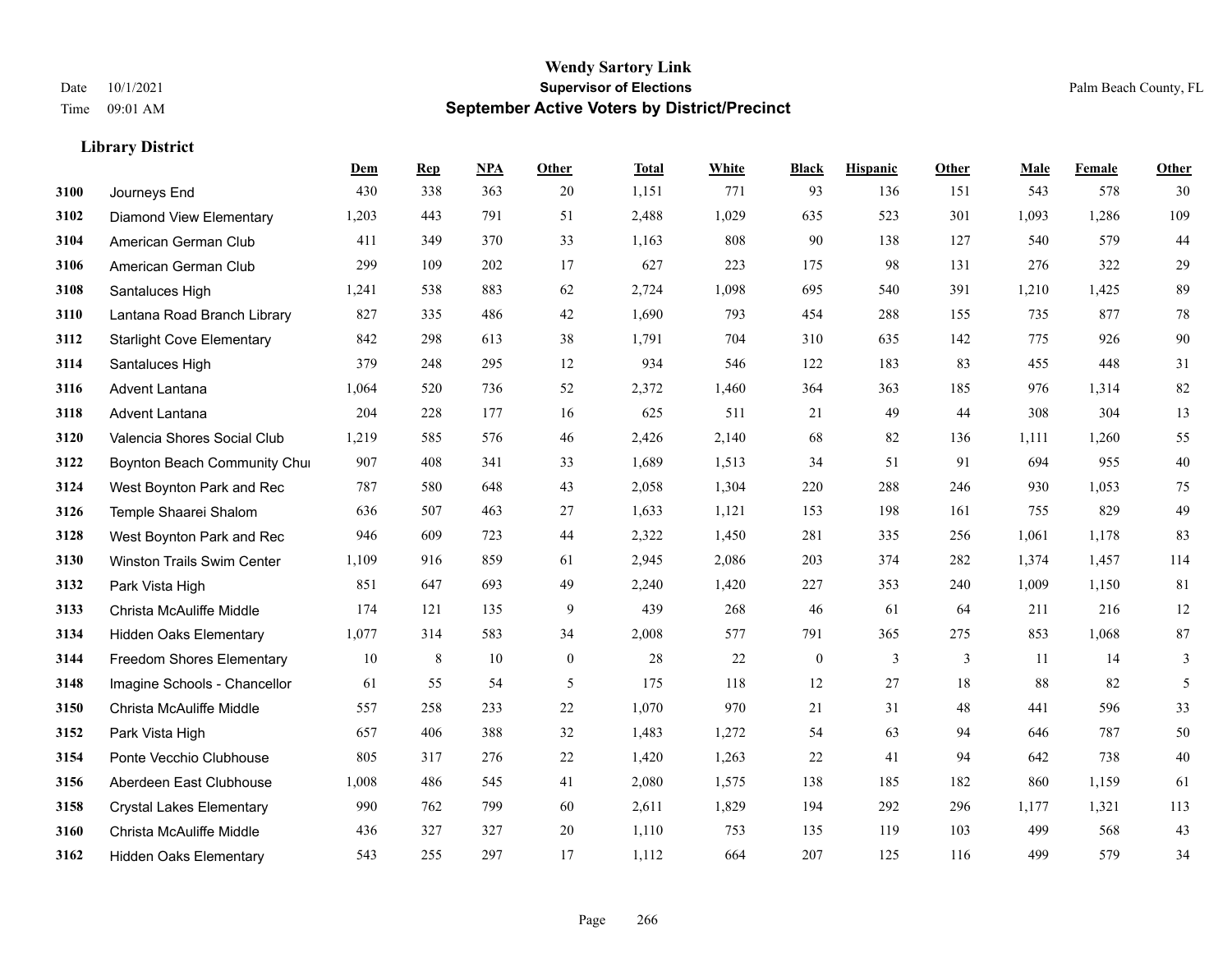## **Wendy Sartory Link** Date 10/1/2021 **Supervisor of Elections** Palm Beach County, FL Time 09:01 AM **September Active Voters by District/Precinct**

|      |                                      | Dem              | <b>Rep</b>       | NPA              | Other          | <b>Total</b>     | White            | <b>Black</b>     | <b>Hispanic</b> | Other          | Male           | Female         | Other        |
|------|--------------------------------------|------------------|------------------|------------------|----------------|------------------|------------------|------------------|-----------------|----------------|----------------|----------------|--------------|
| 3166 | Jamaica Bay Clubhouse                | 350              | 362              | 261              | 25             | 998              | 883              | 20               | 38              | 57             | 434            | 530            | 34           |
| 3170 | Boynton Beach High                   | 1,114            | 611              | 872              | 70             | 2,667            | 1,570            | 307              | 536             | 254            | 1,175          | 1,387          | 105          |
| 3180 | Imagine Schools - Chancellor         | $\mathbf{0}$     | $\boldsymbol{0}$ | $\boldsymbol{0}$ | $\mathbf{0}$   | $\boldsymbol{0}$ | $\boldsymbol{0}$ | $\boldsymbol{0}$ | $\mathbf{0}$    | $\mathbf{0}$   | $\mathbf{0}$   | $\mathbf{0}$   | $\mathbf{0}$ |
| 4004 | South Palm Beach Town Hall           | 409              | 505              | 373              | 35             | 1,322            | 1,127            | 21               | 79              | 95             | 575            | 699            | 48           |
| 4006 | Manalapan Town Hall                  | 75               | 200              | 90               | 10             | 375              | 344              | 6                | 5               | 20             | 191            | 174            | $10\,$       |
| 4008 | Hypoluxo Town Hall                   | 513              | 598              | 498              | 63             | 1,672            | 1,398            | 36               | 108             | 130            | 767            | 855            | 50           |
| 4010 | <b>Bent Tree Villas East</b>         | 801              | 723              | 595              | 50             | 2,169            | 1,574            | 213              | 215             | 167            | 953            | 1,166          | 50           |
| 4012 | Greentree Villas                     | 643              | 561              | 455              | 31             | 1,690            | 1,384            | 71               | 120             | 115            | 673            | 970            | 47           |
| 4014 | New Church                           | 403              | 490              | 323              | 24             | 1,240            | 1,007            | 61               | 87              | 85             | 535            | 676            | 29           |
| 4016 | Christ Fellowship Church BB          | 532              | 292              | 294              | 26             | 1,144            | 691              | 185              | 161             | 107            | 528            | 586            | 30           |
| 4018 | Quail Ridge Business Center          | 123              | 363              | 119              | 11             | 616              | 593              | $\mathbf{1}$     | $\overline{2}$  | 20             | 281            | 325            | 10           |
| 4028 | Ocean Ridge Town Hall                | 401              | 745              | 413              | 45             | 1,604            | 1,467            | 5                | 47              | 85             | 766            | 796            | $42\,$       |
| 4030 | Village of Golf Admin Bldg           | 35               | 187              | 46               | $\overline{4}$ | 272              | 267              | $\boldsymbol{0}$ | $\mathbf{1}$    | $\overline{4}$ | 127            | 143            | 2            |
| 4038 | <b>Briny Breezes Community Cente</b> | 90               | 142              | 91               | 3              | 326              | 301              | $\mathbf{0}$     | 9               | 16             | 135            | 182            | 9            |
| 4040 | <b>Briny Breezes Community Cente</b> | $\boldsymbol{0}$ | $\boldsymbol{0}$ | $\boldsymbol{0}$ | $\overline{0}$ | $\overline{0}$   | $\boldsymbol{0}$ | $\mathbf{0}$     | $\mathbf{0}$    | $\theta$       | $\overline{0}$ | $\mathbf{0}$   | $\theta$     |
| 4042 | <b>Briny Breezes Community Cente</b> | $\mathbf{0}$     | $\mathbf{0}$     | $\mathbf{0}$     | $\theta$       | $\mathbf{0}$     | $\mathbf{0}$     | $\Omega$         | $\overline{0}$  | $\theta$       | $\theta$       | $\theta$       | $\theta$     |
| 4044 | <b>Briny Breezes Community Cente</b> | 49               | 31               | 38               | $\mathbf{1}$   | 119              | 105              | 1                | $\,$ 8 $\,$     | 5              | 62             | 54             | 3            |
| 4046 | Delray Dunes                         | 89               | 338              | 99               | 5              | 531              | 492              | -1               | 5               | 33             | 242            | 277            | 12           |
| 4048 | Banyan Creek Elementary              | 121              | 154              | 85               | 7              | 367              | 294              | 16               | 30              | 27             | 188            | 170            | 9            |
| 4056 | Lakeview Baptist Church              | $\boldsymbol{0}$ | $\boldsymbol{0}$ | $\boldsymbol{0}$ | $\overline{0}$ | $\boldsymbol{0}$ | $\boldsymbol{0}$ | $\boldsymbol{0}$ | $\overline{0}$  | $\mathbf{0}$   | $\overline{0}$ | $\mathbf{0}$   | $\theta$     |
| 4060 | Lakeview Baptist Church              | 2                | 6                | 3                | $\overline{0}$ | 11               | $\overline{4}$   | $\mathbf{0}$     | $\mathbf{1}$    | 6              | 5              | 6              | $\mathbf{0}$ |
| 4064 | Seacrest Presbyterian                | 47               | 43               | 44               | 3              | 137              | 121              | $\mathbf{1}$     | 9               | 6              | 72             | 64             | 1            |
| 4078 | <b>Banyan Creek Elementary</b>       | 2                | 6                | 1                | $\overline{0}$ | 9                | 8                | $\boldsymbol{0}$ | $\mathbf{0}$    |                | 5              | 3              |              |
| 4080 | Banyan Creek Elementary              | $\theta$         | $\mathbf{0}$     | $\mathbf{0}$     | $\Omega$       | $\Omega$         | $\overline{0}$   | $\mathbf{0}$     | $\overline{0}$  | $\Omega$       | $\overline{0}$ | $\theta$       | $\theta$     |
| 4082 | <b>Banyan Creek Elementary</b>       | $\theta$         | 3                | $\theta$         | $\theta$       | 3                | 3                | $\mathbf{0}$     | $\mathbf{0}$    | $\theta$       | 2              | $\overline{1}$ | $\Omega$     |
| 4084 | <b>Banyan Creek Elementary</b>       | 42               | 24               | 24               | 2              | 92               | 68               | 6                | 9               | 9              | 42             | 46             | 4            |
| 4100 | <b>Carver Middle</b>                 | 113              | 146              | 99               | 8              | 366              | 292              | 29               | 20              | 25             | 181            | 171            | 14           |
| 4116 | <b>Orchard View Elementary</b>       | 27               | 35               | 28               | $\Omega$       | 90               | 73               | $\overline{2}$   | 6               | $\mathbf Q$    | 47             | 40             | 3            |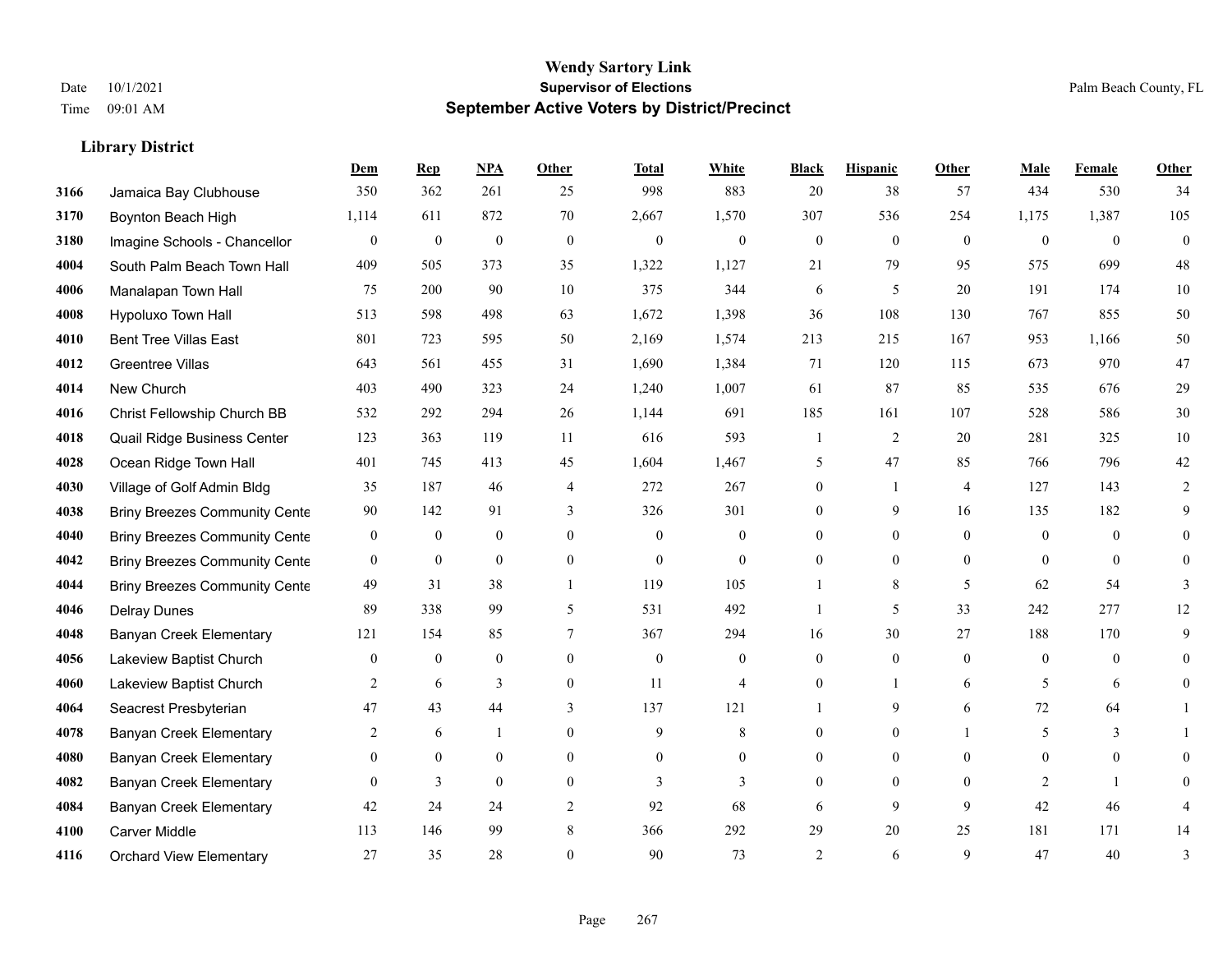|      |                                | Dem   | <b>Rep</b>       | NPA            | <b>Other</b> | <b>Total</b>   | <b>White</b>             | <b>Black</b>     | <b>Hispanic</b>  | <b>Other</b>   | <b>Male</b> | <b>Female</b> | Other            |
|------|--------------------------------|-------|------------------|----------------|--------------|----------------|--------------------------|------------------|------------------|----------------|-------------|---------------|------------------|
| 4130 | Omni Middle                    | 638   | 619              | 534            | 35           | 1,826          | 1,501                    | 33               | 136              | 156            | 852         | 922           | 52               |
| 4132 | Calusa Elementary              | 379   | 397              | 316            | 25           | 1,117          | 923                      | 15               | 95               | 84             | 456         | 621           | 40               |
| 4180 | Del Prado Elementary           | 570   | 571              | 557            | 35           | 1,733          | 1,238                    | 50               | 241              | 204            | 786         | 849           | 98               |
| 4182 | Greater BR Swim & Racquet Ctr  | 870   | 590              | 728            | 54           | 2,242          | 1,522                    | 79               | 401              | 240            | 940         | 1,210         | 92               |
| 4192 | Verde K-8 School               | 562   | 962              | 710            | 47           | 2,281          | 1,820                    | 47               | 132              | 282            | 1,054       | 1,103         | 124              |
| 4194 | Del Prado Elementary           | 540   | 328              | 309            | 29           | 1,206          | 1,026                    | 23               | 60               | 97             | 508         | 666           | $32\,$           |
| 4196 | Good Shepherd Lutheran         | 703   | 432              | 448            | 23           | 1,606          | 1,380                    | $30\,$           | 83               | 113            | 674         | 891           | 41               |
| 4198 | Verde K-8 School               | 625   | 467              | 513            | 35           | 1,640          | 1,029                    | 117              | 310              | 184            | 670         | 897           | $73\,$           |
| 4200 | Verde K-8 School               | 402   | 345              | 299            | 21           | 1,067          | 794                      | $\,$ 8 $\,$      | 172              | 93             | 428         | 611           | $28\,$           |
| 4202 | Greater BR Swim & Racquet Ctr  | 782   | 590              | 625            | 32           | 2,029          | 1,580                    | 31               | 237              | 181            | 827         | 1,127         | 75               |
| 4204 | Sugar Sand Park Comm Center    | 742   | 443              | 591            | 39           | 1,815          | 1,140                    | 141              | 318              | 216            | 814         | 933           | 68               |
| 4206 | Good Shepherd Lutheran         | 676   | 479              | 508            | 33           | 1,696          | 1,343                    | 34               | 178              | 141            | 686         | 953           | 57               |
| 4208 | Hammock Pointe Elementary      | 860   | 586              | 478            | 35           | 1,959          | 1,686                    | 10               | 118              | 145            | 776         | 1,129         | 54               |
| 5002 | Faith Farm Tabernacle          | 566   | 651              | 506            | $42\,$       | 1,765          | 1,163                    | 176              | 190              | 236            | 818         | 894           | 53               |
| 5003 | Faith Farm Tabernacle          | 495   | 343              | 438            | 27           | 1,303          | 787                      | 138              | 202              | 176            | 581         | 677           | 45               |
| 5004 | Faith Farm Tabernacle          | 3     | 2                | $\overline{2}$ | $\mathbf{0}$ | $\overline{7}$ | $\overline{\mathcal{L}}$ | $\boldsymbol{0}$ | 3                | $\overline{0}$ | 6           | -1            | $\boldsymbol{0}$ |
| 5005 | <b>Sunset Palms Elementary</b> | 1,239 | 562              | 481            | 77           | 2,359          | 2,207                    | 15               | 34               | 103            | 1,088       | 1,211         | 60               |
| 5006 | Faith Farm Tabernacle          | 1,090 | 484              | 541            | 34           | 2,149          | 2,035                    | 13               | 21               | 80             | 1,001       | 1,112         | $36\,$           |
| 5007 | Faith Farm Tabernacle          | 5     | $\boldsymbol{0}$ | $\overline{c}$ | $\mathbf{0}$ | $\tau$         | 6                        | $\bf{0}$         | $\boldsymbol{0}$ | $\overline{1}$ | 5           | 2             | $\boldsymbol{0}$ |
| 5008 | <b>Sunset Palms Elementary</b> | 434   | 329              | 368            | 26           | 1,157          | 758                      | 97               | 139              | 163            | 534         | 586           | 37               |
| 5009 | Boynton Beach Community Chur   | 1,215 | 975              | 995            | 71           | 3,256          | 2,165                    | 290              | 360              | 441            | 1,554       | 1,580         | 122              |
| 5010 | Temple Shaarei Shalom          | 955   | 233              | 311            | 33           | 1,532          | 1,427                    | 17               | 26               | 62             | 589         | 913           | $30\,$           |
| 5012 | The Grove Clubhouse            | 412   | 146              | 157            | 12           | 727            | 655                      | 19               | 18               | 35             | 305         | 411           | 11               |
| 5014 | West Boynton Branch Library    | 684   | 450              | 492            | 42           | 1,668          | 954                      | 245              | 246              | 223            | 737         | 869           | 62               |
| 5016 | Faith United Methodist Church  | 944   | 626              | 620            | 32           | 2,222          | 1,610                    | 156              | 238              | 218            | 978         | 1,153         | 91               |
| 5018 | Platina Clubhouse              | 685   | 261              | 286            | 21           | 1,253          | 1,065                    | 37               | 72               | 79             | 480         | 740           | 33               |
| 5020 | <b>Hagen Road Elementary</b>   | 614   | 324              | 402            | 36           | 1,376          | 718                      | 294              | 185              | 179            | 588         | 738           | 50               |
| 5022 | <b>Hagen Road Elementary</b>   | 853   | 439              | 445            | 28           | 1,765          | 1,383                    | 149              | 114              | 119            | 778         | 944           | 43               |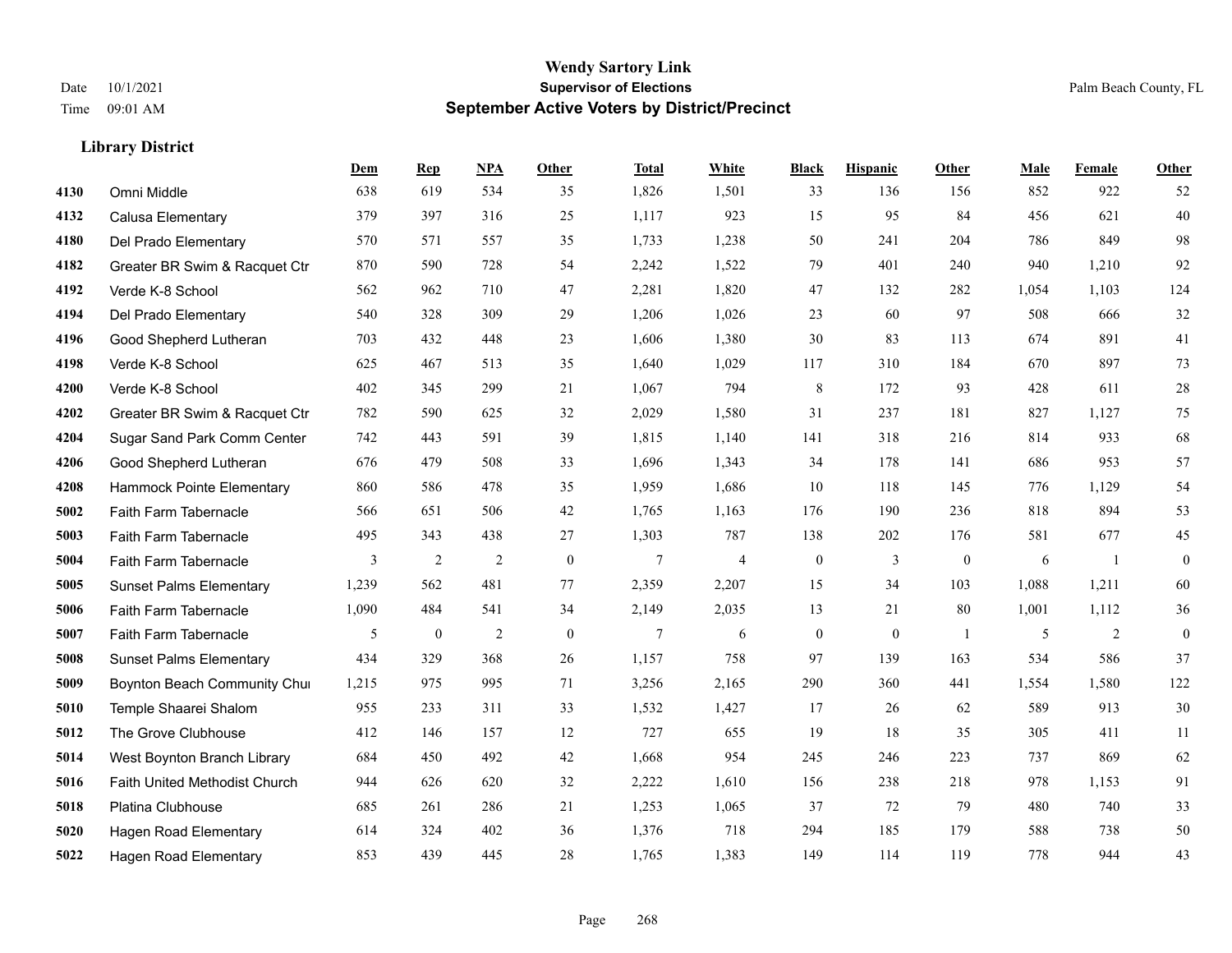|      |                               | <b>Dem</b> | <b>Rep</b> | NPA   | <b>Other</b> | <b>Total</b> | <b>White</b> | <b>Black</b>   | <b>Hispanic</b> | <b>Other</b> | <b>Male</b> | Female | <b>Other</b> |
|------|-------------------------------|------------|------------|-------|--------------|--------------|--------------|----------------|-----------------|--------------|-------------|--------|--------------|
| 5024 | Valencia Lakes HOA            | 614        | 207        | 241   | 16           | 1,078        | 994          | 10             | 18              | 56           | 473         | 576    | 29           |
| 5026 | Faith United Methodist Church | 934        | 414        | 506   | 46           | 1,900        | 1,117        | 435            | 196             | 152          | 811         | 1,024  | 65           |
| 5028 | South Tech Academy            | 677        | 514        | 436   | 28           | 1,655        | 1,290        | 99             | 114             | 152          | 722         | 866    | 67           |
| 5030 | West Boynton Branch Library   | 669        | 197        | 316   | 32           | 1,214        | 766          | 249            | 118             | 81           | 475         | 687    | 52           |
| 5032 | New Church                    | 291        | 121        | 134   | 12           | 558          | 481          | 17             | 27              | 33           | 240         | 302    | 16           |
| 5034 | Valencia Lakes HOA            | 791        | 298        | 305   | 16           | 1,410        | 1,301        | 18             | 22              | 69           | 597         | 783    | 30           |
| 5036 | Valencia Isles Social Hall    | 801        | 232        | 278   | 14           | 1,325        | 1,248        | $\mathbf{1}$   | 5               | 71           | 541         | 754    | 30           |
| 5038 | The Cascades Clubhouse        | 753        | 262        | 276   | 18           | 1,309        | 1,226        | 15             | 17              | 51           | 552         | 732    | 25           |
| 5040 | New Church                    | 386        | 204        | 249   | 14           | 853          | 769          | 19             | 33              | 32           | 389         | 445    | 19           |
| 5042 | South Tech Academy            | 917        | 380        | 466   | 44           | 1,807        | 1,393        | 161            | 143             | 110          | 727         | 1,024  | 56           |
| 5044 | Cascade Lakes Clubhouse       | 560        | 198        | 188   | 14           | 960          | 871          | 5              | 12              | 72           | 424         | 508    | 28           |
| 5046 | Green Cay Nature Center       | 1,343      | 573        | 645   | 40           | 2,601        | 1,970        | 269            | 177             | 185          | 1,104       | 1,429  | 68           |
| 5048 | <b>Coral Lakes Clubhouse</b>  | 589        | 369        | 309   | 20           | 1,287        | 894          | 140            | 140             | 113          | 560         | 683    | $44$         |
| 5050 | <b>Coral Lakes Clubhouse</b>  | 1,105      | 309        | 358   | 24           | 1,796        | 1,680        | 13             | 10              | 93           | 696         | 1,053  | 47           |
| 5052 | Lake Worth Drainage District  | 643        | 433        | 459   | 32           | 1,567        | 1,203        | 87             | 126             | 151          | 678         | 829    | 60           |
| 5054 | Our Lady Queen of Peace       | 1,167      | 1,211      | 1,015 | 90           | 3,483        | 2,798        | 100            | 208             | 377          | 1,616       | 1,725  | 142          |
| 5055 | Our Lady Queen of Peace       | 304        | 141        | 149   | 12           | 606          | 534          | 6              | 37              | 29           | 268         | 320    | 18           |
| 5056 | Hagen Ranch Road Library      | 1,868      | 1,113      | 1,154 | 96           | 4,231        | 3,424        | 162            | 322             | 323          | 1,793       | 2,310  | 128          |
| 5058 | Valencia Falls Clubhouse      | 680        | 187        | 227   | 10           | 1,104        | 1,039        | $\overline{4}$ | 5               | 56           | 489         | 579    | 36           |
| 5060 | Hagen Ranch Road Library      | 515        | 211        | 231   | 14           | 971          | 900          | $\overline{4}$ | 14              | 53           | 439         | 520    | 12           |
| 5062 | Villa Borghese Clubhouse      | 443        | 237        | 163   | 14           | 857          | 779          | 11             | 27              | 40           | 375         | 460    | $22\,$       |
| 5064 | Huntington Lakes Clubhouse    | 961        | 335        | 347   | 36           | 1,679        | 1,544        | 16             | 42              | 77           | 625         | 1,022  | 32           |
| 5066 | Abbey Village Clubhouse       | 735        | 386        | 356   | 32           | 1,509        | 1,221        | 66             | 124             | 98           | 595         | 854    | 60           |
| 5068 | Camelot Village Clubhouse     | 222        | 119        | 102   | 14           | 457          | 281          | 49             | 86              | 41           | 178         | 264    | 15           |
| 5070 | Delray Villas                 | 465        | 236        | 212   | 19           | 932          | 760          | 38             | 64              | 70           | 394         | 505    | 33           |
| 5072 | Huntington Pointe Clubhouse   | 750        | 174        | 235   | 18           | 1,177        | 1,115        | 6              | 10              | 46           | 445         | 700    | 32           |
| 5074 | Coco Wood Clubhouse           | 386        | 163        | 175   | 11           | 735          | 515          | 93             | 78              | 49           | 325         | 380    | 30           |
| 5076 | Palm Greens Clubhouse         | 662        | 293        | 313   | 28           | 1,296        | 1,080        | 35             | 94              | 87           | 508         | 744    | 44           |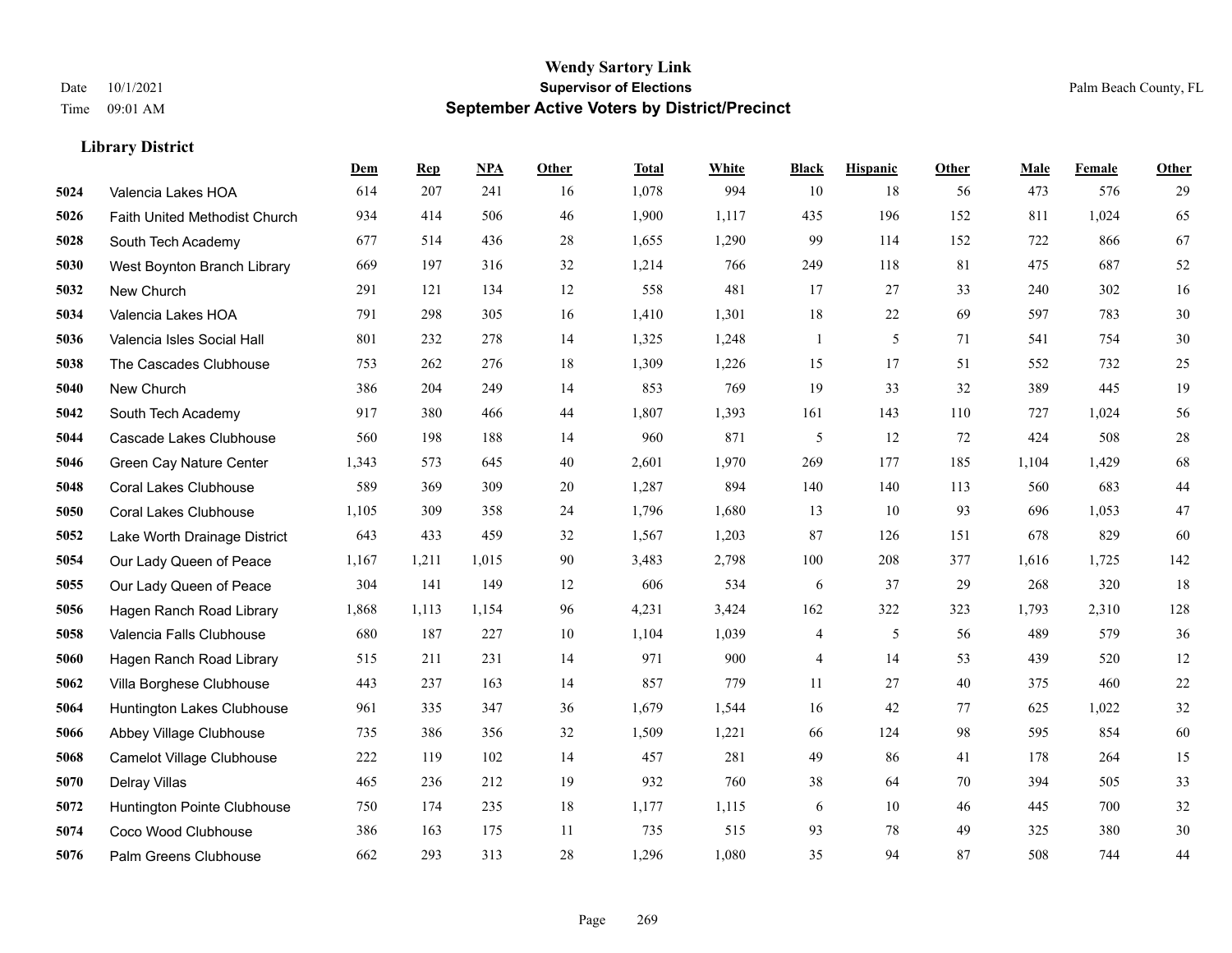#### **Wendy Sartory Link** Date 10/1/2021 **Supervisor of Elections** Palm Beach County, FL Time 09:01 AM **September Active Voters by District/Precinct**

# **Dem Rep NPA Other Total White Black Hispanic Other Male Female Other** Bethel Evangelical Baptist 696 378 409 42 1,525 1,133 114 169 109 616 869 40 Bethel Evangelical Baptist 85 50 40 2 177 127 10 22 18 60 115 2 Bethel Evangelical Baptist 632 372 410 21 1,435 987 169 152 127 653 743 39 High Point Section II 444 297 258 24 1,023 813 37 103 70 406 587 30 Gleneagles CC-Strathearn Sat 962 472 479 34 1,947 1,672 36 114 125 818 1,080 49 Gleneagles CC-Clunie Satellite 788 324 355 23 1,490 1,279 71 66 74 639 817 34 Kings Point Clubhouse 375 188 174 15 752 603 28 72 49 291 430 31 Monaco Clubhouse 901 503 483 41 1,928 1,497 93 192 146 786 1,063 79 Lakes of Delray Clubhouse 382 231 157 14 784 696 9 40 39 300 469 15 Kings Point Flanders 906 412 392 30 1,740 1,394 76 155 115 698 984 58 Lakes of Delray Clubhouse 895 310 367 40 1,612 1,324 67 116 105 625 936 51 Kings Point Flanders 896 386 356 38 1,676 1,327 72 157 120 653 954 69 Las Verdes Clubhouse 975 615 709 56 2,355 1,649 214 293 199 1,059 1,218 78 West Boca Branch Library 1,415 1,500 1,390 103 4,408 3,645 107 260 396 2,075 2,200 133 South County Civic Center 523 518 407 28 1,476 1,339 6 28 103 698 737 41 Morikami Park Elementary 44 61 50 3 158 150 0 3 5 72 85 1 Morikami Park Elementary 546 622 494 40 1,702 1,478 20 52 152 787 875 40 Morikami Park Elementary 18 39 24 2 83 67 0 6 10 35 41 7 South County Civic Center 255 200 193 10 658 542 8 28 80 300 330 28 The Polo Club of Boca Raton 648 502 433 23 1,606 1,462 18 27 99 701 856 49 The Polo Club of Boca Raton 302 188 195 18 703 641 1 9 52 287 391 25 South County Civic Center 175 114 104 7 400 335 8 33 24 168 221 11 The Polo Club of Boca Raton 37 30 31 2 100 92 2 3 3 45 54 1 Delray Beach First Baptist 282 176 201 10 669 432 35 122 80 286 351 32 Delray Beach First Baptist 160 113 111 1 385 326 9 25 25 151 220 14 Boca Delray Clubhouse 251 114 119 11 495 445 8 17 25 204 280 11 Sunrise Park Elementary 758 502 572 38 1,870 1,239 102 278 251 846 962 62 Coconut Cove Waterpark - Meet 648 548 535 26 1,757 1,288 31 166 272 797 876 84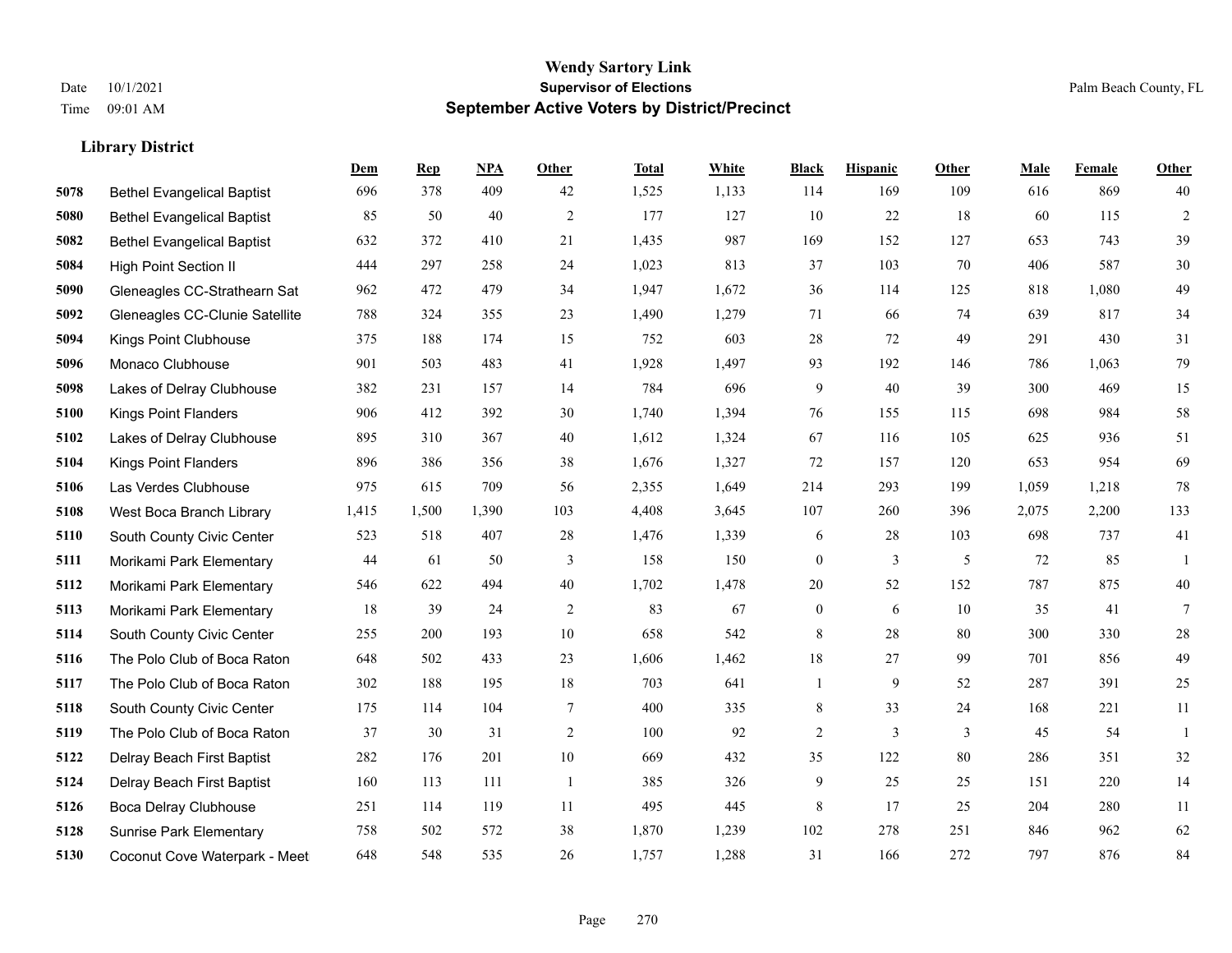|      |                                    | Dem   | <b>Rep</b> | NPA | <b>Other</b> | <b>Total</b> | <b>White</b> | <b>Black</b> | <b>Hispanic</b> | <b>Other</b> | <b>Male</b> | <b>Female</b> | <b>Other</b> |
|------|------------------------------------|-------|------------|-----|--------------|--------------|--------------|--------------|-----------------|--------------|-------------|---------------|--------------|
| 5132 | <b>Eagles Landing Middle</b>       | 943   | 588        | 639 | 43           | 2,213        | 1,508        | 148          | 325             | 232          | 983         | 1,159         | 71           |
| 5134 | Coconut Cove Waterpark - Meet      | 539   | 472        | 453 | 31           | 1,495        | 1,067        | 69           | 229             | 130          | 706         | 734           | 55           |
| 5136 | West Boca Branch Library           | 866   | 508        | 691 | 41           | 2,106        | 1,369        | 128          | 398             | 211          | 884         | 1,155         | 67           |
| 5138 | <b>Whispering Pines Elementary</b> | 891   | 559        | 619 | 45           | 2,114        | 1,407        | 127          | 304             | 276          | 918         | 1,117         | 79           |
| 5140 | Olympic Heights High               | 1,044 | 773        | 911 | 50           | 2,778        | 1,795        | 148          | 532             | 303          | 1,253       | 1,412         | 113          |
| 5142 | <b>Whispering Pines Elementary</b> | 304   | 244        | 254 | 21           | 823          | 597          | 28           | 105             | 93           | 330         | 455           | 38           |
| 5144 | Whisper Walk Section B             | 925   | 453        | 420 | 31           | 1,829        | 1,449        | 52           | 212             | 116          | 695         | 1,083         | 51           |
| 5146 | Century Village West               | 912   | 498        | 388 | 40           | 1,838        | 1,417        | 79           | 183             | 159          | 669         | 1,097         | $72\,$       |
| 5148 | Century Village West               | 744   | 369        | 359 | 24           | 1,496        | 1,192        | 47           | 136             | 121          | 571         | 850           | $75\,$       |
| 5150 | Century Village West               | 677   | 282        | 283 | 20           | 1,262        | 988          | 47           | 143             | 84           | 449         | 771           | 42           |
| 5152 | West Boca Raton High               | 950   | 795        | 855 | 45           | 2,645        | 1,978        | 82           | 247             | 338          | 1,242       | 1,294         | 109          |
| 5154 | Daggerwing Nature Center           | 896   | 781        | 751 | 51           | 2,479        | 1,705        | 78           | 343             | 353          | 1,118       | 1,246         | 115          |
| 5156 | Southwinds Golf Course             | 718   | 501        | 587 | 32           | 1,838        | 1,248        | 82           | 261             | 247          | 790         | 963           | 85           |
| 5158 | <b>Boca West Country Club</b>      | 758   | 454        | 511 | 48           | 1,771        | 1,591        | $\tau$       | 73              | 100          | 733         | 992           | $46\,$       |
| 5160 | <b>Boca West Country Club</b>      | 815   | 463        | 423 | 34           | 1,735        | 1,633        | 4            | 28              | 70           | 676         | 1,018         | 41           |
| 5162 | Glades Presbyterian Church         | 763   | 743        | 641 | 39           | 2,186        | 1,608        | 65           | 307             | 206          | 1,037       | 1,067         | 82           |
| 5164 | Sandpiper Shores Elementary        | 1,007 | 654        | 672 | 44           | 2,377        | 1,819        | 72           | 252             | 234          | 1,074       | 1,224         | 79           |
| 5166 | <b>Glades Road Branch Library</b>  | 834   | 733        | 778 | 50           | 2,395        | 1,657        | 126          | 362             | 250          | 1,038       | 1,258         | 99           |
| 5168 | <b>Glades Road Branch Library</b>  | 954   | 606        | 612 | 41           | 2,213        | 1,667        | 65           | 269             | 212          | 854         | 1,300         | 59           |
| 5170 | Olympic Heights High               | 1,145 | 633        | 754 | 44           | 2,576        | 1,894        | 83           | 355             | 244          | 1,001       | 1,480         | 95           |
| 5172 | Del Prado Elementary               | 236   | 302        | 199 | 19           | 756          | 679          | 10           | 11              | 56           | 358         | 377           | 21           |
| 5174 | <b>Waters Edge Elementary</b>      | 864   | 754        | 811 | 46           | 2,475        | 1,674        | 127          | 357             | 317          | 1,139       | 1,216         | 120          |
| 5176 | Loggers Run Middle                 | 467   | 349        | 368 | 15           | 1,199        | 829          | 47           | 201             | 122          | 508         | 630           | 61           |
| 5178 | Loggers Run Middle                 | 706   | 539        | 636 | 45           | 1,926        | 1,067        | 187          | 402             | 270          | 855         | 971           | 100          |
| 5180 | Boca Glades Baptist Church         | 683   | 372        | 632 | 42           | 1,729        | 969          | 128          | 397             | 235          | 789         | 860           | 80           |
| 5182 | Boca Glades Baptist Church         | 580   | 290        | 534 | 37           | 1,441        | 737          | 132          | 364             | 208          | 644         | 726           | 71           |
| 5184 | <b>Coral Sunset Elementary</b>     | 902   | 561        | 727 | 39           | 2,229        | 1,230        | 242          | 437             | 320          | 1,025       | 1,095         | 109          |
| 5186 | <b>Coral Sunset Elementary</b>     | 1,010 | 420        | 850 | 38           | 2,318        | 988          | 348          | 653             | 329          | 986         | 1,207         | 125          |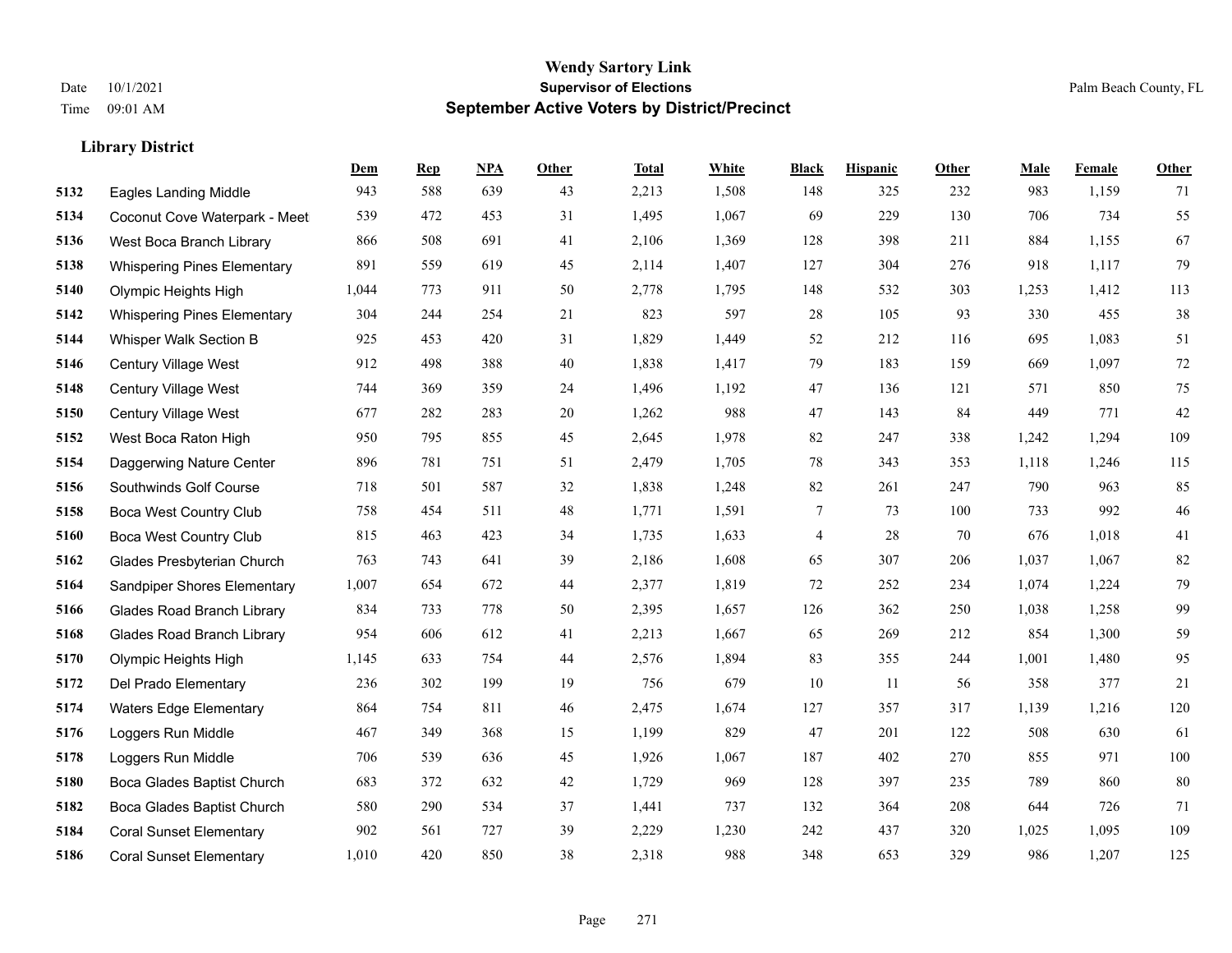|      |                                     | <b>Dem</b>       | <b>Rep</b>     | NPA              | Other            | <b>Total</b>   | <b>White</b>     | <b>Black</b>     | <b>Hispanic</b>  | Other          | <b>Male</b>    | <b>Female</b> | <b>Other</b>     |
|------|-------------------------------------|------------------|----------------|------------------|------------------|----------------|------------------|------------------|------------------|----------------|----------------|---------------|------------------|
| 5188 | Pines Of Boca Barwood               | 971              | 619            | 785              | 48               | 2,423          | 1,428            | 141              | 536              | 318            | 1,021          | 1,301         | 101              |
| 5190 | Lakes at Boca Rio Clubhouse         | 407              | 283            | 335              | 20               | 1,045          | 686              | 63               | 177              | 119            | 477            | 521           | 47               |
| 5192 | Hammock Pointe Elementary           | 1,066            | 684            | 920              | 44               | 2,714          | 1,555            | 202              | 578              | 379            | 1,168          | 1,425         | 121              |
| 5194 | Lakes Of Boca Barwood               | 394              | 257            | 377              | 21               | 1,049          | 623              | 47               | 239              | 140            | 446            | 547           | 56               |
| 6002 | <b>Canal Point Community Center</b> | 82               | 101            | 59               | -1               | 243            | 104              | 38               | 86               | 15             | 107            | 126           | 10               |
| 6004 | Pahokee Recreation Center           | 955              | 174            | 229              | 5                | 1,363          | 178              | 880              | 222              | 83             | 561            | 754           | 48               |
| 6006 | Pahokee Recreation Center           | 994              | 168            | 269              | 13               | 1,444          | 121              | 843              | 382              | 98             | 641            | 722           | 81               |
| 6008 | Pahokee High                        | 520              | 21             | 103              | 2                | 646            | 7                | 592              | 3                | 44             | 190            | 423           | 33               |
| 6010 | <b>Canal Point Community Center</b> | 25               | 6              | 6                | $\boldsymbol{0}$ | 37             | 12               | 20               | $\overline{2}$   | 3              | 21             | 16            | $\boldsymbol{0}$ |
| 6012 | Belle Glade Library/Civic Ctr       | 176              | 29             | 60               | $\overline{0}$   | 265            | 30               | 145              | 77               | 13             | 103            | 151           | 11               |
| 6014 | Belle Glade Library/Civic Ctr       | 1                | $\overline{2}$ | $\mathbf{1}$     | $\mathbf{0}$     | $\overline{4}$ | $\mathbf{0}$     | $\boldsymbol{0}$ | $\overline{4}$   | $\overline{0}$ | $\overline{1}$ | 3             | $\mathbf{0}$     |
| 6016 | South Bay Commission Chambe         | 35               | 52             | 28               | 2                | 117            | 77               | 7                | 22               | 11             | 61             | 51            | 5                |
| 6018 | South Bay Commission Chambe         | 1,189            | 83             | 224              | 11               | 1,507          | 59               | 1.164            | 206              | 78             | 629            | 839           | 39               |
| 6020 | Glades Central High                 | 441              | 76             | 133              | $\,8\,$          | 658            | 81               | 382              | 159              | 36             | 305            | 320           | 33               |
| 6022 | Belle Glade Library/Civic Ctr       | 1,362            | 106            | 252              | 15               | 1,735          | 89               | 1,391            | 141              | 114            | 712            | 954           | 69               |
| 6024 | Lewis Evans Resource Center         | 1,691            | 66             | 261              | 14               | 2,032          | 30               | 1,767            | 123              | 112            | 811            | 1,152         | 69               |
| 6026 | Lewis Evans Resource Center         | 2                | $\mathbf{0}$   | 2                | $\mathbf{0}$     | $\overline{4}$ | $\mathbf{0}$     | $\boldsymbol{0}$ | $\overline{4}$   | $\mathbf{0}$   | $\overline{1}$ | 3             | $\mathbf{0}$     |
| 6028 | Belle Glade Library/Civic Ctr       | 747              | 460            | 323              | 15               | 1,545          | 413              | 394              | 652              | 86             | 723            | 778           | 44               |
| 6029 | Belle Glade Library/Civic Ctr       | 1                | $\mathbf{0}$   | $\boldsymbol{0}$ | $\boldsymbol{0}$ | $\mathbf{1}$   | $\boldsymbol{0}$ | -1               | $\mathbf{0}$     | $\overline{0}$ | -1             | $\mathbf{0}$  | $\mathbf{0}$     |
| 6030 | Belle Glade Library/Civic Ctr       | 8                | 3              | 12               | 2                | 25             | 8                | $\theta$         | 17               | $\theta$       | 7              | 16            | 2                |
| 6032 | Gove Elementary                     | 674              | 298            | 272              | 5                | 1,249          | 313              | 432              | 406              | 98             | 534            | 673           | 42               |
| 6034 | Gove Elementary                     | $\boldsymbol{0}$ | $\overline{4}$ | $\boldsymbol{0}$ | $\boldsymbol{0}$ | $\overline{4}$ | $\overline{4}$   | $\boldsymbol{0}$ | $\boldsymbol{0}$ | $\mathbf{0}$   | 3              | -1            | $\mathbf{0}$     |
| 6036 | Gove Elementary                     | 391              | 158            | 205              | 10               | 764            | 135              | 151              | 433              | 45             | 333            | 401           | 30               |
| 6038 | South Bay Commission Chambe         | $\mathbf{0}$     | $\mathbf{0}$   | $\mathbf{0}$     | $\mathbf{0}$     | $\Omega$       | $\mathbf{0}$     | $\boldsymbol{0}$ | $\mathbf{0}$     | $\theta$       | $\theta$       | $\mathbf{0}$  | $\mathbf{0}$     |
| 6040 | Osceola Creek Middle                | 101              | 128            | 102              | $\mathbf{1}$     | 332            | 251              | 13               | 33               | 35             | 155            | 161           | 16               |
| 6042 | Osceola Creek Middle                | 989              | 1,213          | 1,038            | 62               | 3,302          | 2,119            | 429              | 488              | 266            | 1,571          | 1,622         | 109              |
| 6044 | <b>Frontier Elementary</b>          | 910              | 977            | 782              | 59               | 2,728          | 1,736            | 417              | 344              | 231            | 1,280          | 1,363         | 85               |
| 6045 | Acreage Branch Library              | 204              | 267            | 177              | 10               | 658            | 418              | 81               | 90               | 69             | 315            | 312           | 31               |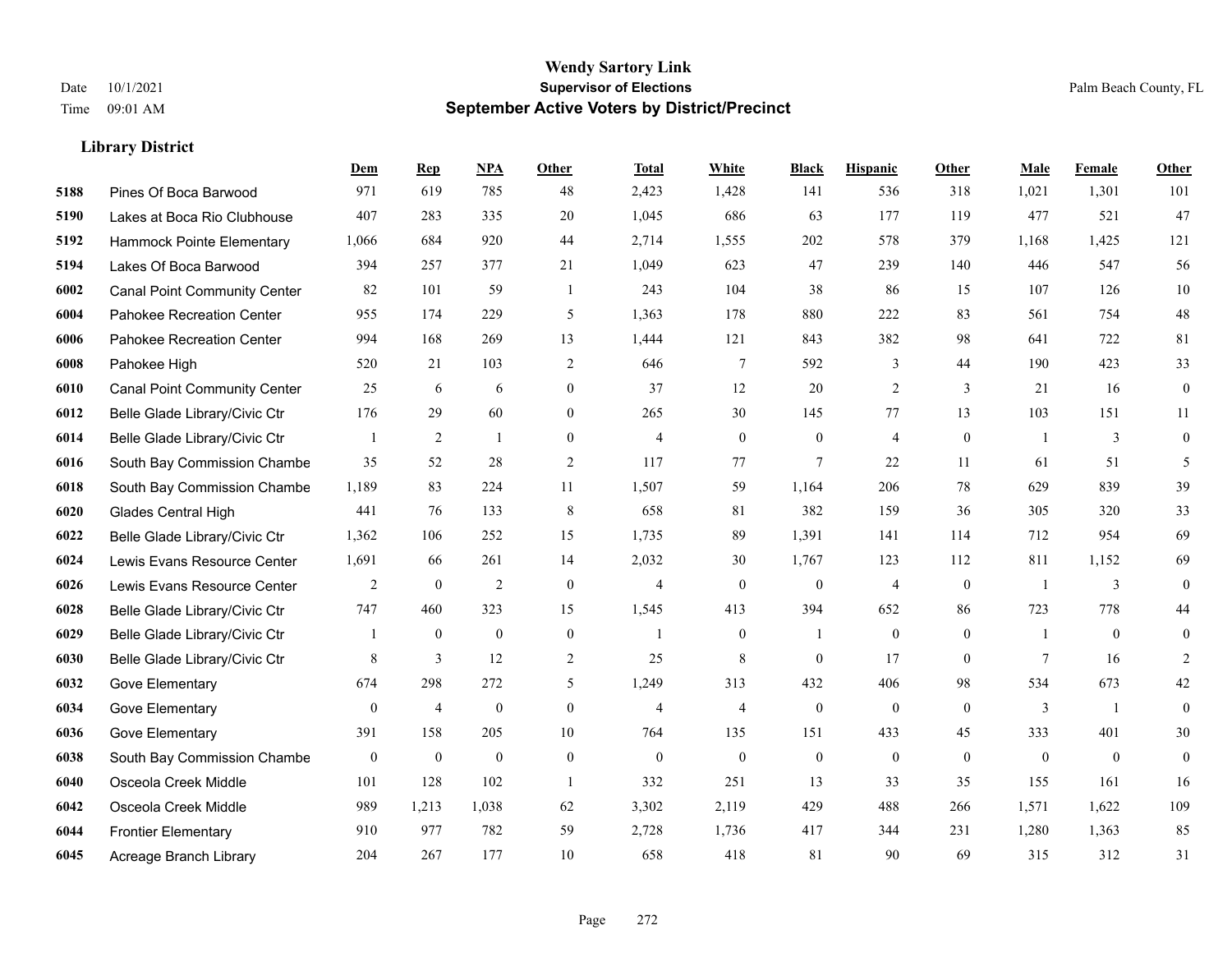|      |                                 | Dem              | <b>Rep</b>       | NPA              | <b>Other</b>   | <b>Total</b>     | White            | <b>Black</b>     | <b>Hispanic</b>  | Other          | <b>Male</b>    | Female         | <b>Other</b>     |
|------|---------------------------------|------------------|------------------|------------------|----------------|------------------|------------------|------------------|------------------|----------------|----------------|----------------|------------------|
| 6046 | Pierce Hammock Elementary       | 802              | 959              | 754              | 48             | 2,563            | 1,644            | 360              | 322              | 237            | 1,239          | 1,226          | 98               |
| 6048 | Pierce Hammock Elementary       | $\boldsymbol{0}$ | $\mathbf{0}$     | $\mathbf{0}$     | $\theta$       | $\mathbf{0}$     | $\mathbf{0}$     | $\mathbf{0}$     | $\mathbf{0}$     | $\mathbf{0}$   | $\mathbf{0}$   | $\overline{0}$ | $\overline{0}$   |
| 6050 | Acreage Branch Library          | 873              | 877              | 732              | 60             | 2,542            | 1,553            | 375              | 351              | 263            | 1,194          | 1,257          | 91               |
| 6051 | Cornerstone Fellowship          | 608              | 754              | 554              | 50             | 1,966            | 1,253            | 209              | 291              | 213            | 914            | 980            | 72               |
| 6052 | Seminole Ridge High             | 614              | 645              | 563              | 37             | 1,859            | 1,142            | 226              | 314              | 177            | 880            | 906            | 73               |
| 6054 | <b>Acreage Pines Elementary</b> | $\overline{0}$   | $\mathbf{0}$     | $\boldsymbol{0}$ | $\mathbf{0}$   | $\overline{0}$   | $\mathbf{0}$     | $\boldsymbol{0}$ | $\boldsymbol{0}$ | $\overline{0}$ | $\mathbf{0}$   | $\theta$       | $\overline{0}$   |
| 6056 | Pierce Hammock Elementary       | $\mathbf{0}$     | $\mathbf{0}$     | $\mathbf{0}$     | $\mathbf{0}$   | $\mathbf{0}$     | $\overline{0}$   | $\overline{0}$   | $\overline{0}$   | $\theta$       | $\theta$       | $\theta$       | $\overline{0}$   |
| 6058 | <b>Acreage Pines Elementary</b> | 738              | 608              | 567              | 39             | 1,952            | 1,053            | 353              | 249              | 297            | 947            | 942            | 63               |
| 6060 | Indian Trail Improvement Dist   | 886              | 959              | 802              | 58             | 2,705            | 1,680            | 340              | 401              | 284            | 1,246          | 1,359          | 100              |
| 6062 | Sandhill Crane Golf Club        | 228              | 419              | 260              | $22\,$         | 929              | 661              | 74               | 71               | 123            | 456            | 441            | 32               |
| 6064 | Sandhill Crane Golf Club        | 32               | 52               | 34               | $\overline{4}$ | 122              | 98               | 6                | 12               | 6              | 60             | 58             | 4                |
| 6072 | Seminole Ridge High             | 489              | 482              | 471              | 47             | 1,489            | 686              | 283              | 397              | 123            | 698            | 767            | 24               |
| 6073 | Seminole Ridge High             | $\bf{0}$         | $\boldsymbol{0}$ | $\boldsymbol{0}$ | $\mathbf{0}$   | $\boldsymbol{0}$ | $\mathbf{0}$     | $\boldsymbol{0}$ | $\boldsymbol{0}$ | $\mathbf{0}$   | $\mathbf{0}$   | $\overline{0}$ | $\boldsymbol{0}$ |
| 6076 | <b>Western Pines Middle</b>     | 643              | 704              | 570              | 36             | 1,953            | 1,426            | 155              | 200              | 172            | 931            | 940            | 82               |
| 6078 | <b>Western Pines Middle</b>     | 655              | 723              | 648              | 39             | 2,065            | 1,376            | 159              | 357              | 173            | 979            | 1.027          | 59               |
| 6080 | <b>Golden Grove Elementary</b>  | 603              | 779              | 617              | 49             | 2,048            | 1,373            | 130              | 348              | 197            | 956            | 1,010          | 82               |
| 6082 | PBSC Loxahatchee Groves Can     | 11               | 6                | 14               | 2              | 33               | 28               | $\mathbf{0}$     | 3                | 2              | 13             | 20             | $\overline{0}$   |
| 6084 | PBSC Loxahatchee Groves Can     | 275              | 405              | 334              | 38             | 1,052            | 659              | 64               | 226              | 103            | 518            | 518            | 16               |
| 6086 | PBSC Loxahatchee Groves Can     | 266              | 415              | 244              | 20             | 945              | 690              | 93               | 86               | 76             | 431            | 485            | 29               |
| 6088 | Seminole Ridge High             | 533              | 688              | 546              | 40             | 1,807            | 1,158            | 216              | 291              | 142            | 854            | 899            | 54               |
| 6090 | Loxahatchee Groves Elementary   | 767              | 885              | 748              | 58             | 2,458            | 1,525            | 280              | 443              | 210            | 1,188          | 1,178          | 92               |
| 6092 | PBSC Loxahatchee Groves Can     | 173              | 225              | 142              | 16             | 556              | 359              | 45               | 108              | 44             | 267            | 268            | 21               |
| 6094 | Palms West Presbyterian         | 660              | 928              | 660              | 43             | 2,291            | 1,829            | 77               | 207              | 178            | 1,095          | 1,123          | 73               |
| 6096 | Palms West Presbyterian         | $\mathbf{0}$     | $\boldsymbol{0}$ | $\boldsymbol{0}$ | $\mathbf{0}$   | $\boldsymbol{0}$ | $\boldsymbol{0}$ | $\boldsymbol{0}$ | $\boldsymbol{0}$ | $\mathbf{0}$   | $\overline{0}$ | $\overline{0}$ | $\overline{0}$   |
| 6098 | <b>HL Johnson Elementary</b>    | 658              | 506              | 468              | 38             | 1,670            | 920              | 304              | 260              | 186            | 759            | 870            | 41               |
| 6100 | Madison Green Clubhouse         | 1,237            | 719              | 766              | 54             | 2,776            | 1,198            | 788              | 409              | 381            | 1,284          | 1,388          | 104              |
| 6102 | <b>RPB Recreation Center</b>    | 657              | 472              | 456              | 25             | 1,610            | 938              | 266              | 261              | 145            | 665            | 891            | 54               |
| 6104 | Crestwood Middle                | 181              | 150              | 119              | 8              | 458              | 214              | 75               | 83               | 86             | 214            | 224            | 20               |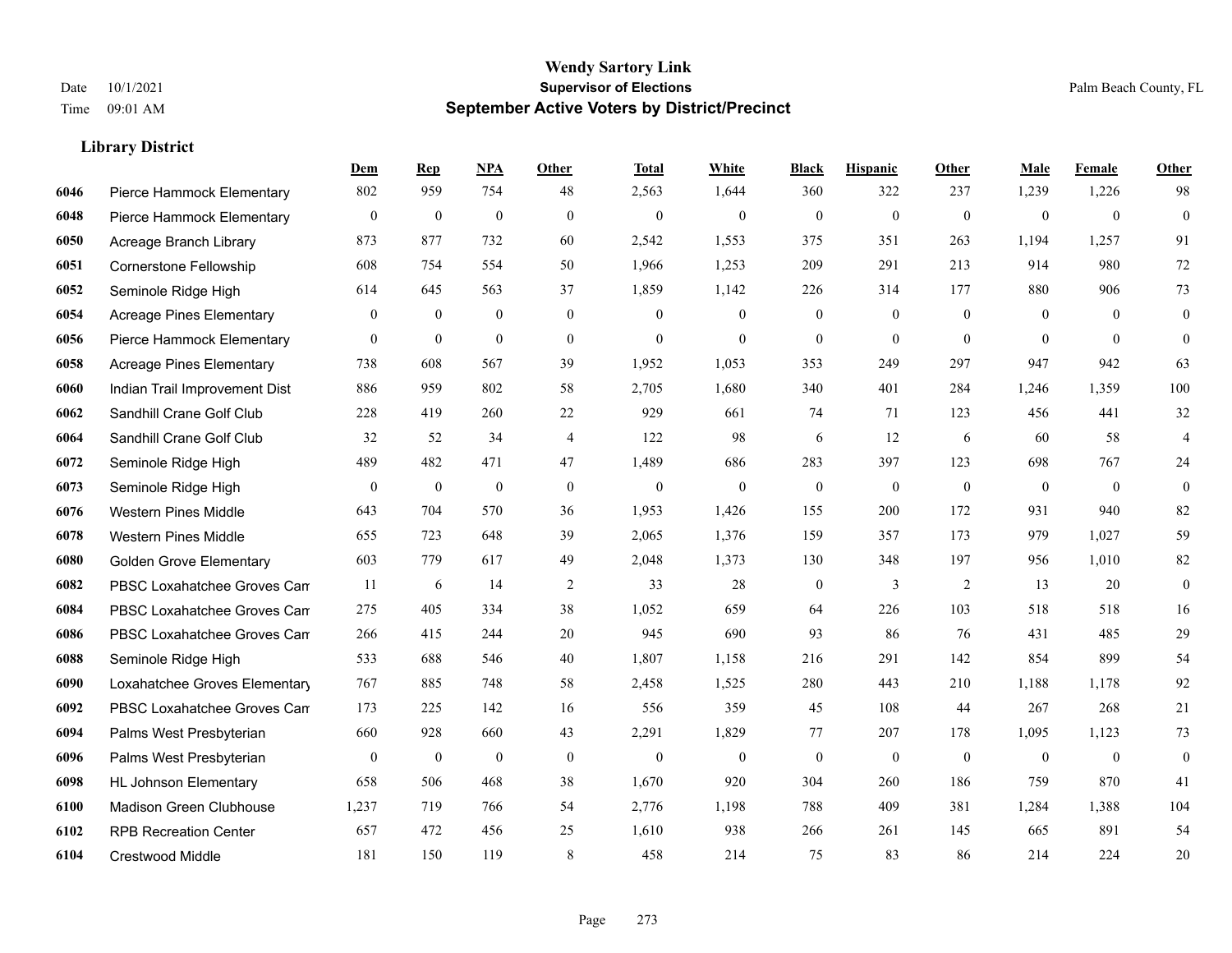#### **Wendy Sartory Link** Date 10/1/2021 **Supervisor of Elections** Palm Beach County, FL Time 09:01 AM **September Active Voters by District/Precinct**

# **Dem Rep NPA Other Total White Black Hispanic Other Male Female Other** RPB Recreation Center 218 122 200 10 550 227 98 156 69 219 311 20 Calypso Bay Waterpark 0 0 0 0 0 0 0 0 0 0 0 0 Crestwood Middle 469 418 355 32 1,274 684 229 214 147 591 641 42 RPB Village Hall 1,057 703 696 42 2,498 1,374 467 433 224 1,169 1,239 90 HL Johnson Elementary 722 411 483 52 1,668 859 324 276 209 732 891 45 RPB Branch Library 1,073 568 692 54 2,387 1,128 578 430 251 1,037 1,261 89 Royal Palm Beach High 406 316 265 17 1,004 479 199 155 171 475 504 25 RPB Cultural Center 1,171 650 758 51 2,630 1,384 502 497 247 1,132 1,410 88 RPB Cultural Center 583 324 386 19 1,312 636 277 282 117 552 719 41 Calypso Bay Waterpark 680 299 499 32 1,510 543 410 364 193 653 798 59 Royal Palm Beach High 35 28 28 3 94 51 25 11 7 43 51 0 Royal Palm Beach High 79 42 89 5 215 100 34 60 21 97 111 7 Royal Palm Beach High 390 190 262 19 861 413 166 191 91 391 439 31 Christ Fellowship Church RPB 954 459 690 30 2,133 845 499 495 294 954 1,090 89 Calypso Bay Waterpark 1 1 0 0 2 0 1 0 1 0 1 1 Royal Palm Beach High 0 0 0 0 0 0 0 0 0 0 0 0 Royal Palm Beach High 337 498 306 33 1,174 852 108 112 102 566 584 24 Christ Fellowship Church RPB 0 0 0 0 0 0 0 0 0 0 0 0 Christ Fellowship Church RPB 0 0 0 0 0 0 0 0 0 0 0 0 Christ Fellowship Church RPB 1 2 1 0 4 3 0 0 1 3 1 0 Christ Fellowship Church RPB 0 0 1 0 1 1 0 0 0 0 1 0 Binks Forest Elementary 26 40 38 5 109 80 5 10 14 47 59 3 Binks Forest Elementary 406 553 379 34 1,372 1,043 45 133 151 646 682 44 Wellington Landings Middle 463 518 389 28 1,398 1,007 87 187 117 630 728 40 Binks Forest Elementary 630 723 576 41 1,970 1,384 128 290 168 898 1,012 60 Wellington Elementary 784 940 547 40 2,311 1,700 131 309 171 1,051 1,185 75 Wellington Landings Middle 669 581 564 43 1,857 1,207 163 337 150 865 938 54

First Baptist Church Wel 762 658 559 45 2,024 1,285 210 348 181 901 1,059 64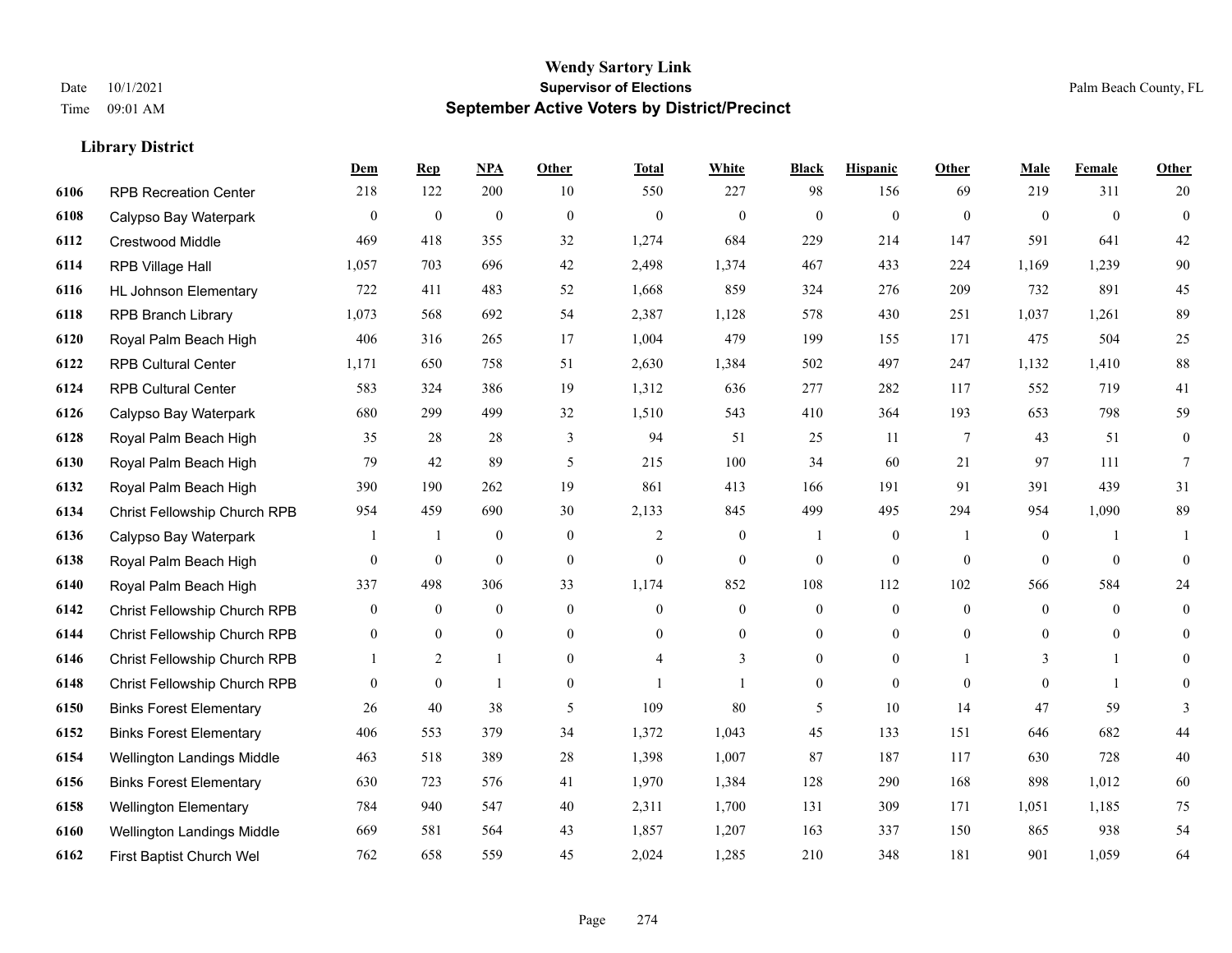## **Wendy Sartory Link** Date 10/1/2021 **Supervisor of Elections** Palm Beach County, FL Time 09:01 AM **September Active Voters by District/Precinct**

|      |                                     | Dem          | <b>Rep</b>   | NPA          | Other          | <b>Total</b> | White        | <b>Black</b>     | <b>Hispanic</b> | Other          | Male           | Female   | Other            |
|------|-------------------------------------|--------------|--------------|--------------|----------------|--------------|--------------|------------------|-----------------|----------------|----------------|----------|------------------|
| 6164 | First Baptist Church Wel            | 835          | 791          | 592          | 57             | 2,275        | 1,527        | 185              | 371             | 192            | 1,016          | 1,186    | 73               |
| 6166 | <b>Wellington Community Center</b>  | 863          | 863          | 737          | 47             | 2,510        | 1,747        | 150              | 403             | 210            | 1,153          | 1,278    | 79               |
| 6168 | First Baptist Church Wel            | 128          | 180          | 143          | 9              | 460          | 353          | 27               | 43              | 37             | 216            | 232      | 12               |
| 6170 | Christ Fellowship Church RPB        | $\mathbf{0}$ | 6            | $\sqrt{2}$   | $\mathbf{0}$   | $\,8\,$      | 8            | $\boldsymbol{0}$ | $\overline{0}$  | $\overline{0}$ | 3              | 5        | $\boldsymbol{0}$ |
| 6172 | Christ Fellowship Church RPB        | 1,296        | 575          | 835          | 68             | 2,774        | 961          | 853              | 637             | 323            | 1,190          | 1,469    | 115              |
| 6174 | Christ Fellowship Church RPB        | 26           | 50           | 36           | 2              | 114          | 89           | 7                | 8               | 10             | 54             | 57       | $\mathfrak{Z}$   |
| 6176 | Christ Fellowship Church RPB        | $22\,$       | 13           | 20           | 2              | 57           | 22           | 10               | 19              | 6              | 24             | 31       | $\overline{2}$   |
| 6178 | <b>Everglades Elementary</b>        | 556          | 380          | 441          | 27             | 1,404        | 642          | 293              | 248             | 221            | 649            | 687      | 68               |
| 6180 | <b>Everglades Elementary</b>        | 18           | 48           | 17           | $\overline{2}$ | 85           | 64           | 4                | 14              | 3              | 40             | 43       | $\sqrt{2}$       |
| 6182 | <b>New Horizons Elementary</b>      | 292          | 453          | 318          | 13             | 1,076        | 788          | 51               | 114             | 123            | 463            | 584      | 29               |
| 6184 | Wellington High                     | 660          | 578          | 526          | 36             | 1,800        | 1,110        | 243              | 288             | 159            | 796            | 946      | 58               |
| 6186 | <b>Elbridge Gale Elementary</b>     | 816          | 561          | 636          | 43             | 2,056        | 1,117        | 296              | 428             | 215            | 901            | 1,078    | $77\,$           |
| 6188 | <b>Wellington Village Park</b>      | 223          | 420          | 303          | 26             | 972          | 825          | 18               | 46              | 83             | 393            | 530      | 49               |
| 6190 | Wellington Village Hall             | 817          | 453          | 634          | 45             | 1,949        | 876          | 357              | 505             | 211            | 808            | 1,066    | $75\,$           |
| 6192 | St Peters Methodist Church          | 965          | 782          | 798          | 63             | 2,608        | 1,547        | 280              | 547             | 234            | 1,193          | 1,328    | $87\,$           |
| 6194 | <b>Equestrian Trails Elementary</b> | 504          | 288          | 338          | 18             | 1,148        | 517          | 292              | 152             | 187            | 512            | 580      | 56               |
| 6196 | Palm Beach Central High             | $\mathbf{0}$ | $\mathbf{0}$ | $\mathbf{0}$ | $\mathbf{0}$   | $\mathbf{0}$ | $\mathbf{0}$ | $\mathbf{0}$     | $\mathbf{0}$    | $\theta$       | $\overline{0}$ | $\theta$ | $\overline{0}$   |
| 6198 | Wellington Branch Library           | 522          | 351          | 351          | 37             | 1,261        | 690          | 194              | 267             | 110            | 542            | 687      | $32\,$           |
| 6200 | <b>Emerald Cove Middle</b>          | 538          | 564          | 509          | 50             | 1,661        | 1,031        | 177              | 277             | 176            | 736            | 872      | 53               |
| 6202 | <b>Emerald Cove Middle</b>          | 103          | 81           | 95           | $\tau$         | 286          | 163          | 58               | 51              | 14             | 126            | 154      | 6                |
| 6204 | <b>Emerald Cove Middle</b>          | 31           | 21           | 35           | $\mathbf{0}$   | 87           | 45           | 25               | 9               | 8              | 24             | 59       | $\overline{4}$   |
| 6206 | Palm Beach Central High             | 268          | 239          | 181          | 9              | 697          | 374          | 144              | 60              | 119            | 311            | 359      | 27               |
| 6207 | Palm Beach Central High             | 277          | 369          | 253          | 18             | 917          | 601          | 93               | 102             | 121            | 420            | 473      | $24\,$           |
| 6208 | Buena Vida Clubhouse                | 319          | 202          | 175          | 14             | 710          | 620          | 22               | 22              | 46             | 317            | 374      | 19               |
| 6210 | Villa Olympia Clubhouse             | 1,554        | 1,057        | 1,277        | 95             | 3,983        | 1,791        | 699              | 678             | 815            | 1,873          | 1,924    | 186              |
| 6212 | <b>Wellington Village Park</b>      | 146          | 224          | 173          | 18             | 561          | 383          | 15               | 92              | 71             | 257            | 278      | 26               |
| 6214 | <b>Wellington Village Park</b>      | 827          | 753          | 691          | 47             | 2,318        | 1,458        | 256              | 282             | 322            | 1,060          | 1,175    | 83               |
| 6216 | Panther Run Elementary              | 234          | 193          | 176          | 10             | 613          | 342          | 96               | 102             | 73             | 282            | 308      | 23               |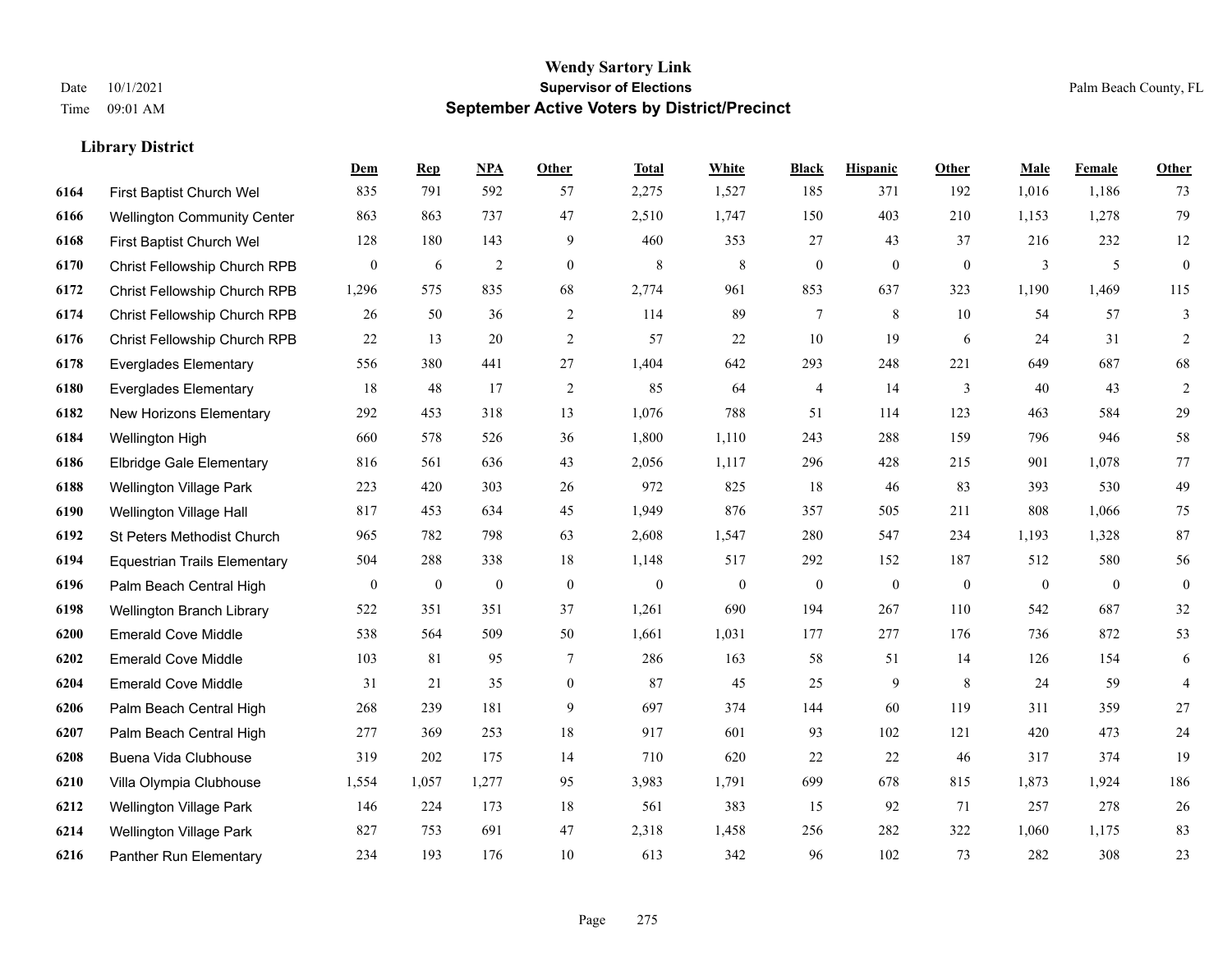|      |                                  | Dem          | <b>Rep</b>       | NPA              | <b>Other</b>   | <b>Total</b>   | <b>White</b>   | <b>Black</b>     | <b>Hispanic</b> | <b>Other</b>   | <b>Male</b>    | <b>Female</b>  | <b>Other</b>     |
|------|----------------------------------|--------------|------------------|------------------|----------------|----------------|----------------|------------------|-----------------|----------------|----------------|----------------|------------------|
| 6218 | Wellington Village Park          | $\mathbf{0}$ | $\mathbf{0}$     | $\boldsymbol{0}$ | $\theta$       | $\mathbf{0}$   | $\overline{0}$ | $\overline{0}$   | $\overline{0}$  | $\overline{0}$ | $\theta$       | $\overline{0}$ | $\Omega$         |
| 6220 | <b>Wellington Village Park</b>   | 58           | 29               | 42               | 6              | 135            | 66             | 16               | 32              | 21             | 55             | 76             | 4                |
| 6222 | Panther Run Elementary           | $\mathbf{0}$ | 1                | $\mathbf{0}$     | $\theta$       | 1              |                | $\mathbf{0}$     | $\overline{0}$  | $\mathbf{0}$   | $\overline{1}$ | $\mathbf{0}$   | $\theta$         |
| 6224 | Discovery Key Elementary         | 959          | 1,118            | 681              | 59             | 2,817          | 2,096          | 180              | 330             | 211            | 1,314          | 1,421          | 82               |
| 6226 | The Isles at Wellington          | 749          | 754              | 625              | 38             | 2,166          | 1,394          | 224              | 242             | 306            | 1,018          | 1,052          | 96               |
| 6228 | Wycliffe Comm Association Bldg   | 769          | 322              | 399              | 21             | 1,511          | 1,415          | 18               | 19              | 59             | 651            | 832            | $28\,$           |
| 6230 | Epiphany Lutheran Church         | 1,155        | 1,211            | 1,134            | 81             | 3,581          | 2,222          | 403              | 581             | 375            | 1,639          | 1,838          | 104              |
| 6232 | Panther Run Elementary           | 678          | 743              | 643              | 49             | 2,113          | 1,346          | 243              | 248             | 276            | 1,003          | 1,042          | 68               |
| 7002 | J F Kennedy Middle               | $\mathbf{0}$ | $\boldsymbol{0}$ | $\boldsymbol{0}$ | $\mathbf{0}$   | $\overline{0}$ | 0              | $\boldsymbol{0}$ | $\overline{0}$  | $\mathbf{0}$   | $\overline{0}$ | $\overline{0}$ | $\mathbf{0}$     |
| 7006 | J F Kennedy Middle               | $\theta$     | $\overline{0}$   | $\mathbf{0}$     | $\mathbf{0}$   | $\Omega$       | 0              | $\mathbf{0}$     | $\overline{0}$  | $\theta$       | $\theta$       | $\Omega$       | $\theta$         |
| 7008 | J F Kennedy Middle               | $\theta$     | $\theta$         | $\theta$         | $\theta$       | $\theta$       | $\overline{0}$ | $\Omega$         | $\Omega$        | $\theta$       | $\theta$       | $\theta$       | $\Omega$         |
| 7016 | RB Prep Achievement Academy      |              | $\mathbf{1}$     | $\mathbf{0}$     | $\Omega$       | $\overline{2}$ |                |                  | $\overline{0}$  | $\Omega$       |                |                | $\theta$         |
| 7038 | RB Prep Achievement Academy      | $\theta$     | $\mathbf{0}$     | $\theta$         | $\theta$       | $\theta$       | $\overline{0}$ | $\theta$         | $\overline{0}$  | $\theta$       | $\theta$       | $\theta$       | $\theta$         |
| 7054 | <b>Crossroads Baptist Church</b> | 984          | 68               | 289              | 13             | 1,354          | 109            | 1,033            | 74              | 138            | 581            | 715            | 58               |
| 7076 | <b>Egret Lake Elementary</b>     | 3            | 2                |                  | $\mathbf{0}$   | 6              | $\overline{4}$ |                  | $\mathbf{0}$    | $\overline{1}$ | 5              | $\overline{1}$ | $\mathbf{0}$     |
| 7082 | Seminole Trails Elementary       | 1,035        | 318              | 488              | 29             | 1,870          | 680            | 715              | 261             | 214            | 813            | 975            | 82               |
| 7084 | Sharon Christian Church          | 733          | 269              | 433              | 46             | 1,481          | 599            | 443              | 278             | 161            | 610            | 816            | 55               |
| 7098 | U M Church of Palm Beaches       | 22           | 17               | 18               | $\overline{1}$ | 58             | 45             | $\overline{c}$   | 9               | $\overline{2}$ | 30             | 24             | 4                |
| 7110 | <b>Adult Education Center</b>    | 677          | 214              | 398              | 28             | 1,317          | 419            | 412              | 361             | 125            | 535            | 722            | 60               |
| 7112 | <b>Adult Education Center</b>    | 127          | 26               | 60               | $\tau$         | 220            | 53             | 121              | 23              | 23             | 68             | 142            | $10\,$           |
| 7114 | <b>Adult Education Center</b>    | $\theta$     | $\overline{0}$   | $\mathbf{0}$     | $\theta$       | $\theta$       | $\overline{0}$ | $\mathbf{0}$     | $\overline{0}$  | $\theta$       | $\theta$       | $\theta$       | $\theta$         |
| 7116 | <b>Adult Education Center</b>    | $\theta$     | $\mathbf{0}$     | $\mathbf{0}$     | $\mathbf{0}$   | $\theta$       | $\overline{0}$ | $\overline{0}$   | $\mathbf{0}$    | $\theta$       | $\Omega$       | $\theta$       | $\Omega$         |
| 7118 | <b>Adult Education Center</b>    | 30           | 30               | 36               | 5              | 101            | 75             | 3                | 18              | 5              | 50             | 45             | 6                |
| 7134 | <b>Adult Education Center</b>    | 801          | 172              | 396              | 22             | 1,391          | 300            | 662              | 286             | 143            | 609            | 715            | 67               |
| 7136 | Haverhill Town Hall              | 42           | 38               | 33               | $\overline{2}$ | 115            | 48             | 31               | 27              | 9              | 46             | 64             | 5                |
| 7138 | <b>Westgate Community Center</b> | 1,547        | 440              | 902              | 29             | 2,918          | 679            | 948              | 993             | 298            | 1,295          | 1,483          | 140              |
| 7140 | Haverhill Town Hall              | 168          | 75               | 98               | $\overline{4}$ | 345            | 106            | 122              | 77              | 40             | 160            | 163            | $22\,$           |
| 7142 | Clayton Hutcheson Hall B         | 33           | $\tau$           | 13               | $\Omega$       | 53             | 16             | 25               | 7               | 5              | 23             | 30             | $\boldsymbol{0}$ |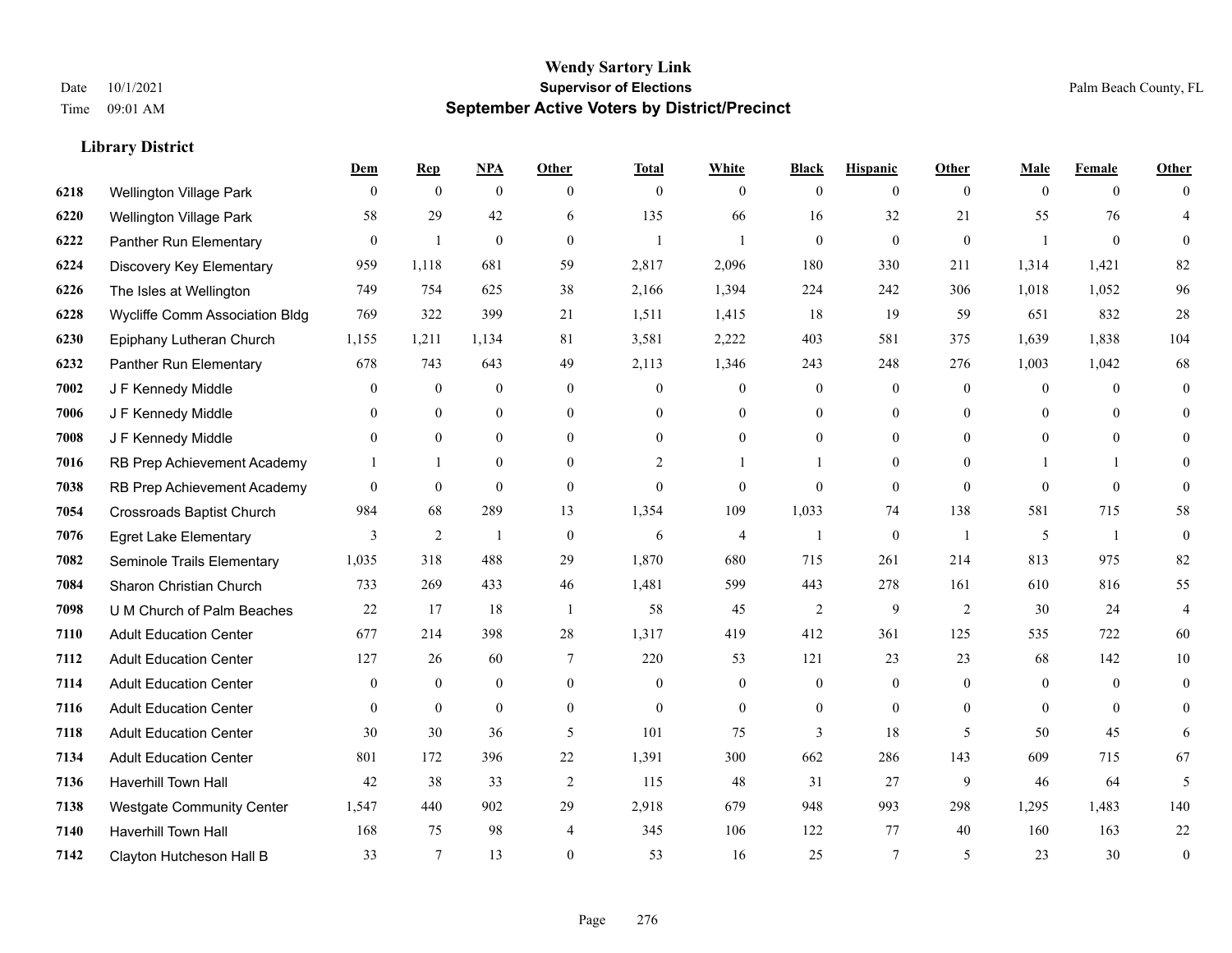|      |                                 | <u>Dem</u> | <u>Rep</u> | <b>NPA</b> | Other    | <b>Total</b> | White    | <b>Black</b>   | <b>Hispanic</b> | Other    | Male    | Female       | <b>Other</b> |
|------|---------------------------------|------------|------------|------------|----------|--------------|----------|----------------|-----------------|----------|---------|--------------|--------------|
| 7144 | Clayton Hutcheson Hall B        | 46         |            | 20         |          | 70           |          | 45             | 12              | 9        | 28      | 36           | 6            |
| 7146 | Clayton Hutcheson Hall B        | 236        | 15         | 96         |          | 350          | 26       | 222            | 78              | 24       | 126     | 209          | 15           |
| 7174 | <b>Rolling Green Elementary</b> | 1,036      | 237        | 499        | 29       | 1,801        | 566      | 675            | 406             | 154      | 786     | 935          | 80           |
| 7175 | <b>Rolling Green Elementary</b> | 0          | $\theta$   |            | $\theta$ |              | $\Omega$ | $\overline{0}$ |                 | $\theta$ |         | $\mathbf{0}$ | $\Omega$     |
| 7176 | Hypoluxo Town Hall              | 187        | 87         | 111        | 9        | 394          | 220      | 82             | -64             | 28       | 169     | 215          | 10           |
| 7192 | Lakeview Baptist Church         | 16         | 10         | 10         |          | 38           | 27       |                |                 | 6        | 19      | 16           |              |
| 8002 | State Only                      | 131        | 101        | 113        |          | 347          | 268      |                |                 | 53       | 154     | 180          | 13           |
|      | <b>Library District</b>         | 259,643    | 193,077    | 182,641    | 13,526   | 648,887      | 428,038  | 70,521         | 91,092          | 59,236   | 286,548 | 339,483      | 22,856       |
|      |                                 |            |            |            |          |              |          |                |                 |          |         |              |              |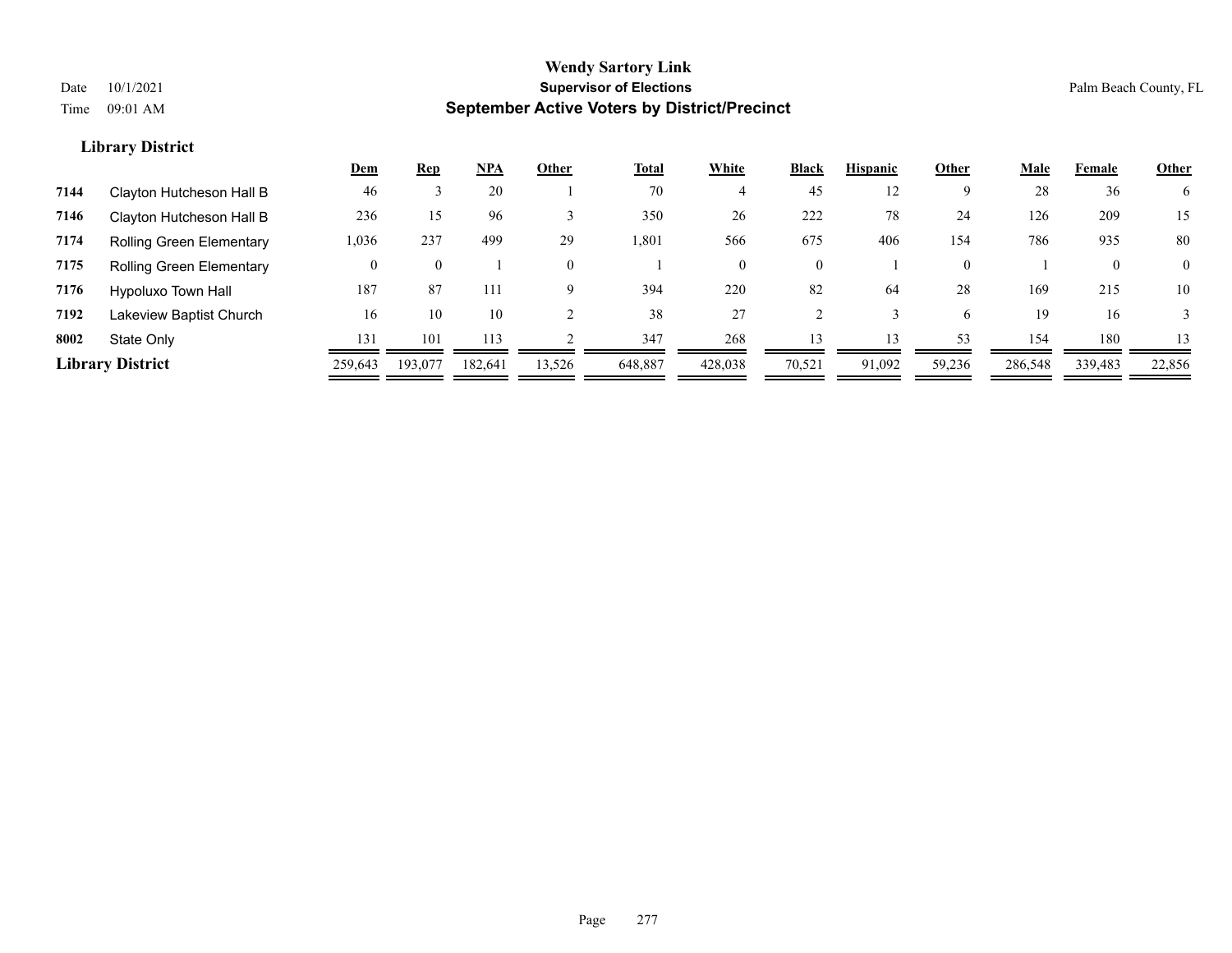## **Monterey Comm Dev Dist**

|      |                                         | Dem        | Rep | <b>NPA</b> | Other | <b>Total</b> | White | Black | Hispanic | Other | Male            | Female | <b>Other</b> |
|------|-----------------------------------------|------------|-----|------------|-------|--------------|-------|-------|----------|-------|-----------------|--------|--------------|
| 4053 | Crosspointe Elementary                  | <b>209</b> | -82 | 148        |       | 456          |       | 109   | 101      |       | 20 <sup>2</sup> | 236    | 19           |
|      | <b>Comm Dev Dist</b><br><b>Monterey</b> | 209        | -⊙∠ | 148        |       | 456          | 172   | 109   | 101      |       | 201             | 236    | 19           |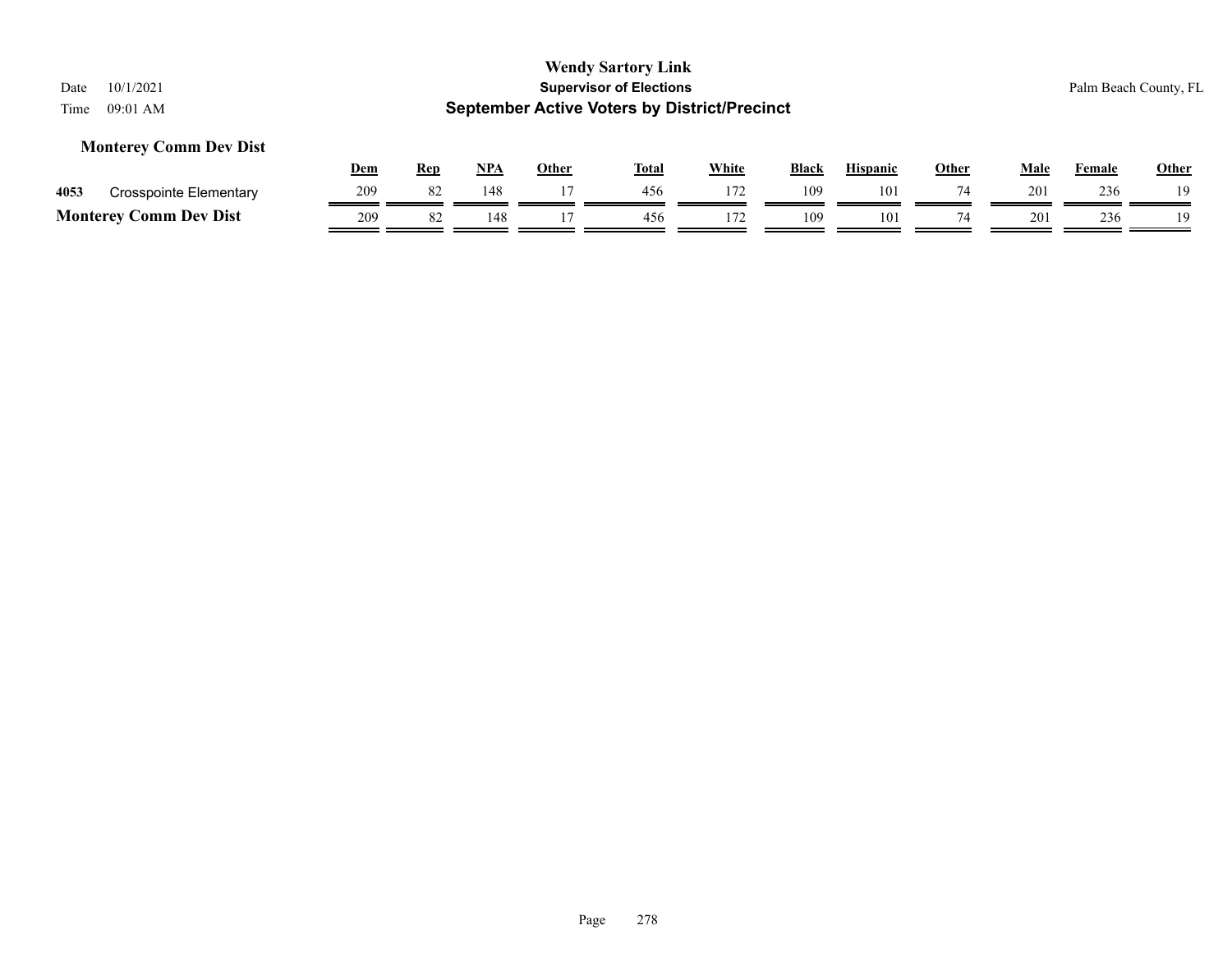| 10/1/2021<br>Date<br>$09:01$ AM<br>Time |            |            |            |       | <b>Wendy Sartory Link</b><br><b>Supervisor of Elections</b><br><b>September Active Voters by District/Precinct</b> |              |       |                 |              |      |        | Palm Beach County, FL |
|-----------------------------------------|------------|------------|------------|-------|--------------------------------------------------------------------------------------------------------------------|--------------|-------|-----------------|--------------|------|--------|-----------------------|
| <b>Marsh Harbour Comm Dev</b>           | <u>Dem</u> | <u>Rep</u> | <u>NPA</u> | Other | <u>Total</u>                                                                                                       | <b>White</b> | Black | <b>Hispanic</b> | <b>Other</b> | Male | Female | <b>Other</b>          |
| 7041<br>Mary McLeod Bethune Elementa    | 382        | 29         | 122        |       | 541                                                                                                                | 43           | 417   | 26              | 55           | 203  | 314    | 24                    |
| <b>Marsh Harbour Comm Dev</b>           | 382        | 29         | 122        |       | 541                                                                                                                | 43           | 417   | 26              | 55           | 203  | 314    | 24                    |
|                                         |            |            |            |       |                                                                                                                    |              |       |                 |              |      |        |                       |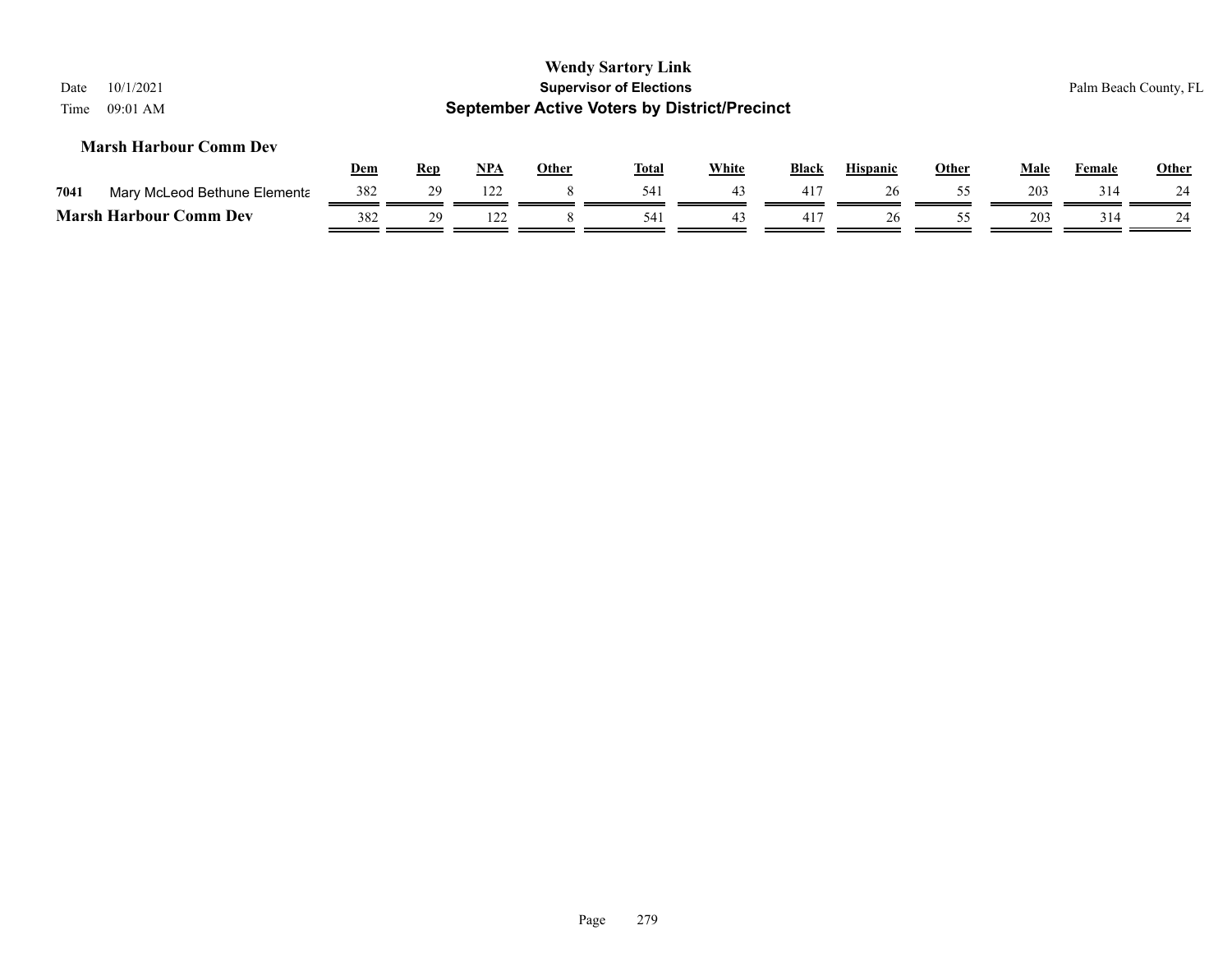|      |                                     | Dem              | <b>Rep</b>       | NPA              | <b>Other</b>   | <b>Total</b>     | <b>White</b>   | <b>Black</b>     | <b>Hispanic</b>  | <b>Other</b> | <b>Male</b>  | <b>Female</b>  | Other           |
|------|-------------------------------------|------------------|------------------|------------------|----------------|------------------|----------------|------------------|------------------|--------------|--------------|----------------|-----------------|
| 1002 | <b>Canal Point Community Center</b> | $\mathbf{0}$     | $\mathbf{0}$     | $\boldsymbol{0}$ | $\Omega$       | $\Omega$         | $\overline{0}$ | $\mathbf{0}$     | $\boldsymbol{0}$ | $\theta$     | $\theta$     | $\overline{0}$ | $\Omega$        |
| 1006 | Journey Church of Jupiter           | $\theta$         | $\theta$         | $\mathbf{0}$     | $\theta$       | $\Omega$         | $\overline{0}$ | $\overline{0}$   | $\mathbf{0}$     | $\theta$     | $\theta$     | $\theta$       | $\theta$        |
| 1010 | Journey Church of Jupiter           | 0                | $\theta$         | $\theta$         | $\Omega$       | $\Omega$         | $\Omega$       | $\Omega$         | $\theta$         | $\Omega$     | $\Omega$     | $\Omega$       | $\Omega$        |
| 1012 | Caloosa POA Meeting Room            | 0                | $\mathbf{0}$     | $\mathbf{0}$     | $\overline{0}$ | $\theta$         | $\overline{0}$ | $\overline{0}$   | $\boldsymbol{0}$ | $\theta$     | $\mathbf{0}$ | $\mathbf{0}$   | $\Omega$        |
| 1014 | Caloosa POA Meeting Room            | 0                |                  | $\mathbf{0}$     | $\theta$       |                  |                | $\overline{0}$   | $\mathbf{0}$     | $\theta$     | $\theta$     | $\Omega$       |                 |
| 1016 | Journey Church of Jupiter           | 0                | $\mathbf{0}$     | $\mathbf{0}$     | $\theta$       | $\Omega$         | $\mathbf{0}$   | $\overline{0}$   | $\mathbf{0}$     | $\Omega$     | $\theta$     | $\theta$       | $\Omega$        |
| 1020 | Caloosa POA Meeting Room            | $\overline{0}$   | $\mathbf{0}$     | $\mathbf{0}$     | $\overline{0}$ | $\mathbf{0}$     | $\mathbf{0}$   | $\boldsymbol{0}$ | $\boldsymbol{0}$ | $\mathbf{0}$ | $\mathbf{0}$ | $\mathbf{0}$   | $\mathbf{0}$    |
| 1024 | Calvary Church of Jupiter           |                  | 9                | $\overline{7}$   | $\theta$       | 23               | 23             | $\overline{0}$   | $\mathbf{0}$     | $\theta$     | 12           | 11             | $\Omega$        |
| 1030 | Calvary Church of Jupiter           | 16               | 37               | 24               | 4              | 81               | 74             | $\overline{0}$   | $\overline{4}$   | 3            | 39           | 39             | 3               |
| 1034 | West Jupiter Recreation Center      | 267              | 734              | 336              | 46             | 1,383            | 1,200          | 19               | 36               | 128          | 671          | 686            | 26              |
| 1036 | Calvary Church of Jupiter           | $\mathbf{0}$     | $\boldsymbol{0}$ | $\mathbf{0}$     | $\overline{0}$ | $\theta$         | $\mathbf{0}$   | $\boldsymbol{0}$ | $\mathbf{0}$     | $\theta$     | $\mathbf{0}$ | $\overline{0}$ | $\mathbf{0}$    |
| 1040 | West Jupiter Recreation Center      | 254              | 455              | 344              | 32             | 1,085            | 874            | 18               | 54               | 139          | 537          | 508            | $40\,$          |
| 1044 | Limestone Creek Elementary          | 430              | 119              | 179              | 19             | 747              | 220            | 351              | 93               | 83           | 355          | 366            | 26              |
| 1046 | West Jupiter Recreation Center      | 259              | 138              | 147              | 11             | 555              | 255            | 162              | 107              | 31           | 236          | 299            | $20\,$          |
| 1048 | St Peter Catholic Church            | 385              | 464              | 284              | 27             | 1,160            | 1,036          | 3                | 41               | 80           | 444          | 688            | $28\,$          |
| 1054 | Limestone Creek Elementary          | 693              | 1,080            | 633              | 55             | 2,461            | 2,178          | 25               | 97               | 161          | 1,152        | 1,237          | 72              |
| 1056 | West Jupiter Recreation Center      | 551              | 572              | 540              | 40             | 1,703            | 1,368          | 76               | 128              | 131          | 749          | 896            | 58              |
| 1058 | St Peter Catholic Church            | 759              | 873              | 746              | 66             | 2,444            | 2,036          | 36               | 190              | 182          | 1,071        | 1,303          | 70              |
| 1060 | West Jupiter Recreation Center      | 69               | 95               | 70               | 5              | 239              | 197            | $\boldsymbol{0}$ | 23               | 19           | 94           | 129            | 16              |
| 1062 | <b>Harvest Community Church</b>     | 614              | 1.147            | 551              | 45             | 2,357            | 2,159          | 11               | 51               | 136          | 1,140        | 1,137          | 80              |
| 1064 | Jupiter Community Center            | 76               | 126              | 63               | 3              | 268              | 246            | $\overline{0}$   | 6                | 16           | 130          | 131            | $7\phantom{.0}$ |
| 1066 | Jupiter Community Center            | $\boldsymbol{0}$ | $\boldsymbol{0}$ | $\boldsymbol{0}$ | $\mathbf{0}$   | $\boldsymbol{0}$ | $\overline{0}$ | $\boldsymbol{0}$ | $\mathbf{0}$     | $\mathbf{0}$ | $\mathbf{0}$ | $\mathbf{0}$   | $\mathbf{0}$    |
| 1068 | Jupiter Community Center            | 582              | 751              | 591              | 48             | 1,972            | 1,634          | 26               | 189              | 123          | 917          | 994            | 61              |
| 1070 | Jupiter Community Center            | 57               | 68               | 87               | $\overline{4}$ | 216              | 172            | 1                | 38               | 5            | 112          | 95             | 9               |
| 1072 | Jerry Thomas Elementary             | 729              | 1,061            | 692              | 69             | 2,551            | 2,217          | $28\,$           | 164              | 142          | 1,216        | 1,266          | 69              |
| 1074 | Independence Middle                 | 786              | 1,161            | 837              | 91             | 2,875            | 2,414          | 20               | 191              | 250          | 1,290        | 1,491          | 94              |
| 1075 | Martinique Clubhouse                | 248              | 365              | 230              | 20             | 863              | 737            | 11               | 57               | 58           | 385          | 447            | 31              |
| 1076 | The Island Clubhouse                | 605              | 772              | 575              | 69             | 2,021            | 1,672          | 50               | 138              | 161          | 986          | 967            | 68              |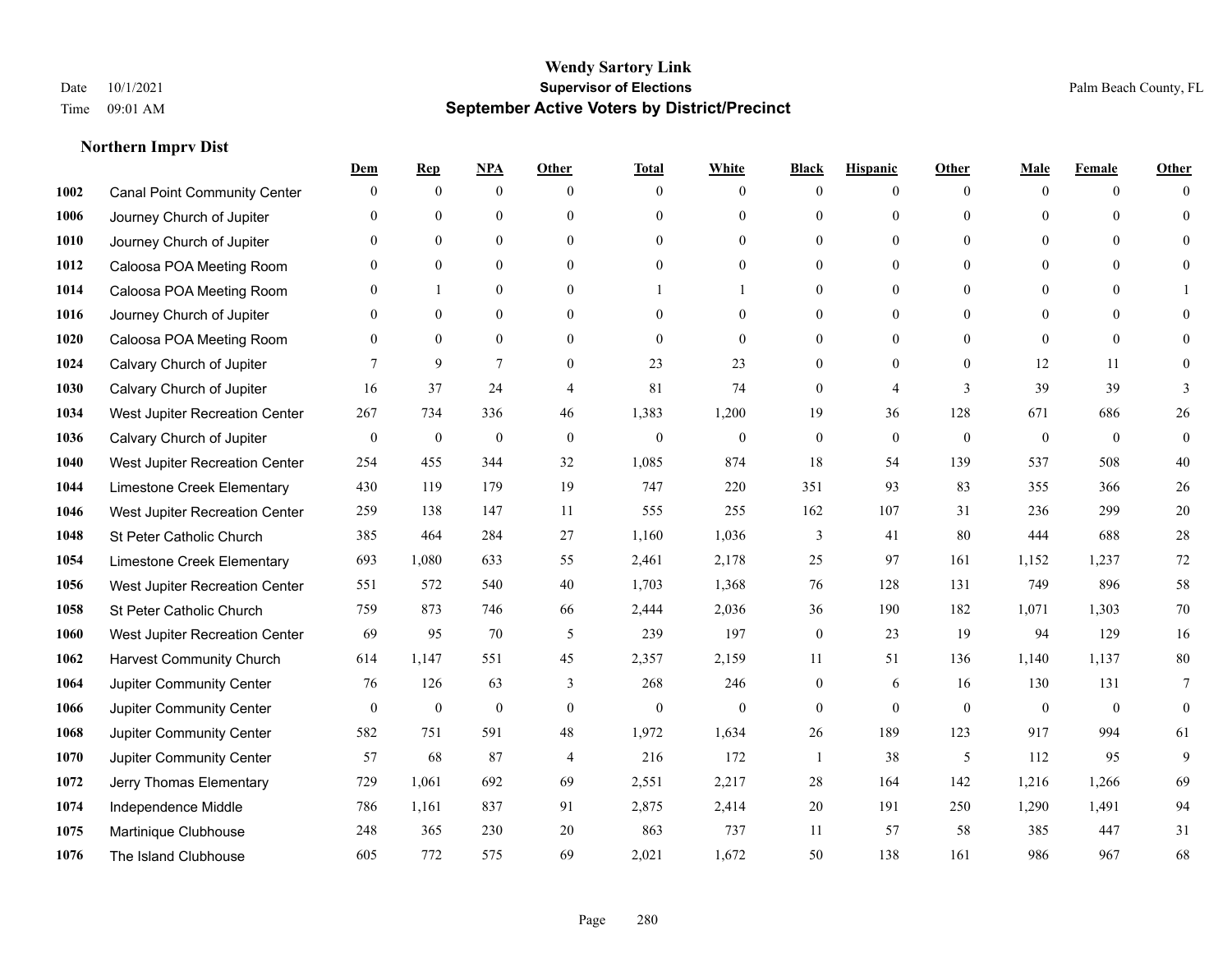|      |                                  | Dem            | <b>Rep</b>       | NPA              | <b>Other</b>   | <b>Total</b>     | White            | <b>Black</b>     | <b>Hispanic</b> | <b>Other</b>   | <b>Male</b>    | Female         | Other            |
|------|----------------------------------|----------------|------------------|------------------|----------------|------------------|------------------|------------------|-----------------|----------------|----------------|----------------|------------------|
| 1078 | First Baptist Church Teq         | 339            | 880              | 380              | 22             | 1,621            | 1,518            | 3                | 42              | 58             | 779            | 805            | 37               |
| 1080 | First Baptist Church Teq         | 92             | 148              | 78               | $\overline{4}$ | 322              | 297              | $\mathbf{0}$     | 9               | 16             | 163            | 149            | 10               |
| 1082 | First Baptist Church Teq         | 70             | 143              | 89               | 8              | 310              | 286              | $\mathbf{1}$     | 12              | 11             | 145            | 156            | 9                |
| 1084 | First Baptist Church Teq         | 12             | 52               | 10               | $\overline{0}$ | 74               | 71               | $\mathbf{1}$     | $\mathbf{0}$    | 2              | 37             | 36             | 1                |
| 1088 | First Baptist Church Teq         | 10             | 41               | 20               | $\overline{0}$ | 71               | 62               | $\boldsymbol{0}$ | $\mathfrak{Z}$  | 6              | 35             | 35             | 1                |
| 1102 | Jupiter High                     | 683            | 900              | 650              | 64             | 2,297            | 1,830            | 58               | 201             | 208            | 1,014          | 1,206          | 77               |
| 1104 | Jupiter Branch Library           | 446            | 565              | 445              | 31             | 1,487            | 1,207            | 36               | 139             | 105            | 642            | 802            | 43               |
| 1106 | Jupiter Middle                   | 320            | 488              | 377              | 37             | 1,222            | 1,032            | 15               | 76              | 99             | 578            | 604            | $40\,$           |
| 1108 | Newhaven Clubhouse               | 558            | 696              | 527              | 62             | 1,843            | 1,589            | 24               | 99              | 131            | 821            | 962            | 60               |
| 1118 | <b>Tequesta Council Chambers</b> | 165            | 244              | 184              | 25             | 618              | 527              | 12               | 40              | 39             | 246            | 357            | 15               |
| 1124 | Riverside Improvement            | $\overline{0}$ | 2                | $\mathbf{0}$     | $\mathbf{0}$   | 2                | $\overline{2}$   | $\mathbf{0}$     | $\mathbf{0}$    | $\overline{0}$ | $\overline{1}$ | -1             | $\boldsymbol{0}$ |
| 1152 | <b>Oceanview Methodist</b>       | 42             | 66               | 50               | 8              | 166              | 157              | $\mathbf{0}$     | $\overline{2}$  | $\tau$         | 78             | 84             | $\overline{4}$   |
| 1162 | Holy Spirit Lutheran             | $\overline{2}$ | $\overline{4}$   | 5                | 2              | 13               | 13               | $\mathbf{0}$     | $\mathbf{0}$    | $\theta$       | 6              | $\tau$         | $\overline{0}$   |
| 1164 | Club at Admirals Cove            | 26             | 156              | 66               | 5              | 253              | 229              | 3                | 4               | 17             | 127            | 118            | 8                |
| 1166 | Holy Spirit Lutheran             | 7              | 23               | 12               | $\Omega$       | 42               | 35               | $\mathbf{0}$     | $\overline{2}$  | 5              | 18             | 24             | $\theta$         |
| 1168 | Holy Spirit Lutheran             | $\overline{0}$ | $\boldsymbol{0}$ | $\mathbf{0}$     | $\overline{0}$ | $\boldsymbol{0}$ | $\boldsymbol{0}$ | $\mathbf{0}$     | $\mathbf{0}$    | $\overline{0}$ | $\mathbf{0}$   | $\mathbf{0}$   | $\mathbf{0}$     |
| 1172 | Caloosa POA Meeting Room         | 128            | 279              | 122              | 9              | 538              | 459              | 13               | 23              | 43             | 246            | 273            | 19               |
| 1173 | Caloosa POA Meeting Room         | 67             | 117              | 62               | $\overline{2}$ | 248              | 210              | 5                | 14              | 19             | 116            | 121            | $11\,$           |
| 1174 | Mirasol Sales and Info Center    | $\mathbf{0}$   | $\boldsymbol{0}$ | $\boldsymbol{0}$ | $\overline{0}$ | $\overline{0}$   | $\overline{0}$   | $\boldsymbol{0}$ | $\mathbf{0}$    | $\mathbf{0}$   | $\overline{0}$ | $\overline{0}$ | $\boldsymbol{0}$ |
| 1178 | Mirasol Sales and Info Center    | $\theta$       | $\mathbf{0}$     | $\mathbf{0}$     | $\theta$       | $\theta$         | $\overline{0}$   | $\mathbf{0}$     | $\theta$        | $\theta$       | $\theta$       | $\theta$       | $\mathbf{0}$     |
| 1184 | Eastpointe Country Club          | 527            | 666              | 391              | 38             | 1,622            | 1,513            | 12               | 26              | 71             | 721            | 868            | 33               |
| 1186 | Mirasol Sales and Info Center    | 539            | 493              | 446              | 44             | 1,522            | 1,179            | 46               | 147             | 150            | 715            | 757            | 50               |
| 1188 | <b>Westwood Gardens HOA</b>      | 329            | 368              | 323              | 31             | 1,051            | 811              | 31               | 117             | 92             | 423            | 609            | 19               |
| 1189 | Westwood Gardens HOA             | 26             | 62               | 26               | 2              | 116              | 102              | 7                | 2               | 5              | 55             | 58             | 3                |
| 1190 | Gardens Presbyterian             | 1,349          | 2,100            | 1,398            | 155            | 5,002            | 4,086            | 137              | 341             | 438            | 2,228          | 2,633          | 141              |
| 1192 | Evergrene Clubhouse              | 381            | 674              | 458              | 40             | 1,553            | 1,309            | 27               | 82              | 135            | 748            | 749            | 56               |
| 1194 | Frenchmans Creek Real Estate     | 641            | 939              | 609              | 47             | 2,236            | 2,044            | 14               | 45              | 133            | 1,018          | 1,159          | 59               |
| 1200 | Dwight D Eisenhower Elementar    | $\mathbf{0}$   | $\mathbf{0}$     | $\mathbf{0}$     | $\Omega$       | $\theta$         | $\mathbf{0}$     | $\mathbf{0}$     | $\theta$        | $\mathbf{0}$   | $\theta$       | $\theta$       | $\boldsymbol{0}$ |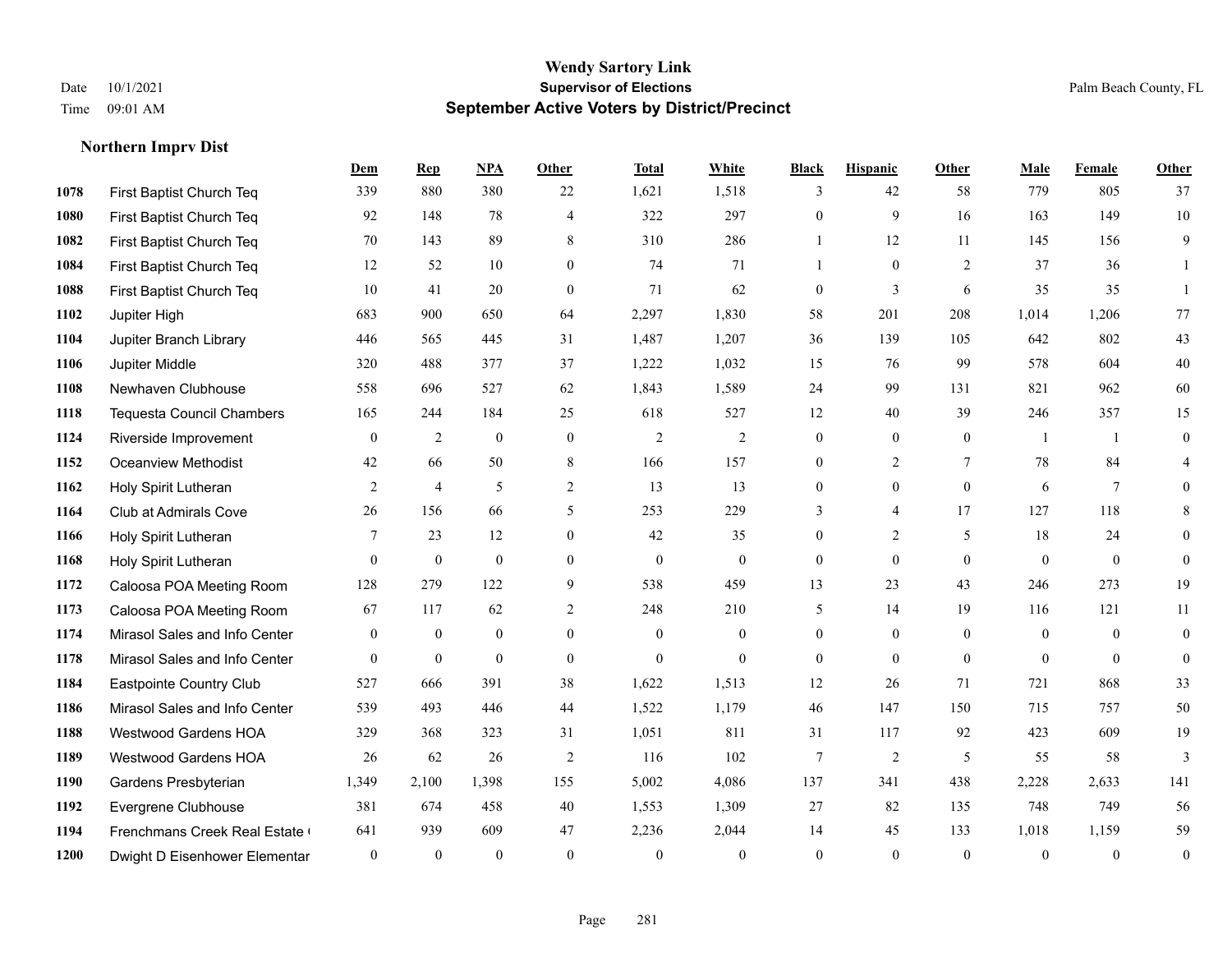|      |                                  | Dem              | <b>Rep</b>       | NPA              | <b>Other</b>   | <b>Total</b> | <b>White</b>     | <b>Black</b>     | <b>Hispanic</b> | <b>Other</b>   | <b>Male</b>    | Female         | <b>Other</b>     |
|------|----------------------------------|------------------|------------------|------------------|----------------|--------------|------------------|------------------|-----------------|----------------|----------------|----------------|------------------|
| 1206 | Holy Spirit Lutheran             | 13               | 79               | 24               | 3              | 119          | 114              | $\mathbf{0}$     | $\overline{4}$  | $\overline{1}$ | 56             | 62             | $\mathbf{1}$     |
| 1210 | Holy Spirit Lutheran             | 207              | 271              | 148              | 8              | 634          | 566              | $\overline{2}$   | 23              | 43             | 306            | 306            | $22\,$           |
| 1212 | Juno Beach Town Center           | 47               | 67               | 55               | 9              | 178          | 148              | 6                | 9               | 15             | 92             | 82             | 4                |
| 1220 | Pierce Hammock Elementary        | $\mathbf{0}$     | $\mathbf{0}$     | $\mathbf{0}$     | $\mathbf{0}$   | $\mathbf{0}$ | $\mathbf{0}$     | $\boldsymbol{0}$ | $\mathbf{0}$    | $\overline{0}$ | $\mathbf{0}$   | $\mathbf{0}$   | $\mathbf{0}$     |
| 1222 | Sandhill Crane Golf Club         | 15               | 34               | 19               | $\theta$       | 68           | 48               | $\tau$           | 6               | $\tau$         | 34             | 33             | 1                |
| 1224 | Pierce Hammock Elementary        | $\boldsymbol{0}$ | $\boldsymbol{0}$ | $\boldsymbol{0}$ | $\overline{0}$ | $\mathbf{0}$ | $\boldsymbol{0}$ | $\mathbf{0}$     | $\mathbf{0}$    | $\mathbf{0}$   | $\mathbf{0}$   | $\mathbf{0}$   | $\mathbf{0}$     |
| 1228 | <b>Carleton Oaks Clubhouse</b>   | 145              | 195              | 127              | 5              | 472          | 341              | 24               | 50              | 57             | 227            | 232            | 13               |
| 1232 | Mirasol Sales and Info Center    | $\mathbf{0}$     | $\overline{0}$   | $\mathbf{0}$     | $\Omega$       | $\theta$     | $\Omega$         | $\theta$         | $\theta$        | $\Omega$       | $\theta$       | $\theta$       | $\boldsymbol{0}$ |
| 1238 | Mirasol Sales and Info Center    | 595              | 760              | 510              | 60             | 1,925        | 1,746            | 17               | 21              | 141            | 910            | 958            | 57               |
| 1240 | <b>Timber Trace Elementary</b>   | 781              | 1,084            | 622              | 55             | 2,542        | 2,193            | 53               | 151             | 145            | 1,144          | 1,321          | 77               |
| 1242 | Christ Fellowship Church PBG     | 849              | 1,062            | 615              | 61             | 2,587        | 2,347            | 37               | 59              | 144            | 1,069          | 1,457          | 61               |
| 1244 | Christ Fellowship Church PBG     | 460              | 646              | 437              | 54             | 1,597        | 1,388            | 30               | 74              | 105            | 682            | 861            | 54               |
| 1246 | Watson B Duncan Middle           | 834              | 887              | 696              | 64             | 2,481        | 1,968            | 72               | 195             | 246            | 1,081          | 1,321          | 79               |
| 1247 | Watson B Duncan Middle           | 33               | 187              | 59               | 9              | 288          | 265              | 2                | $\overline{0}$  | 21             | 137            | 137            | 14               |
| 1250 | Palm Beach Gardens High          | 12               | 36               | 16               | $\overline{1}$ | 65           | 58               | $\mathbf{0}$     | $\overline{4}$  | 3              | 33             | 28             | $\overline{4}$   |
| 1252 | <b>Ballen Isles Country Club</b> | 864              | 782              | 638              | 49             | 2,333        | 2,146            | 18               | 21              | 148            | 1,045          | 1,227          | 61               |
| 1254 | Northlake Nazarene Church        | 150              | 175              | 126              | 7              | 458          | 385              | 6                | 27              | 40             | 228            | 213            | 17               |
| 1256 | North County Senior Center       |                  | 2                | 3                | 3              | 9            | 8                | $\mathbf{1}$     | $\mathbf{0}$    | $\theta$       | 5              | $\overline{4}$ | $\mathbf{0}$     |
| 1258 | North County Senior Center       | 309              | 217              | 257              | 28             | 811          | 444              | 98               | 123             | 146            | 361            | 423            | $27\,$           |
| 1260 | PBG City Hall Council Room       | 440              | 542              | 301              | 25             | 1,308        | 1,086            | 27               | 109             | 86             | 583            | 684            | 41               |
| 1264 | PBG City Hall Council Room       | $\theta$         | $\mathbf{0}$     | $\theta$         | $\theta$       | $\theta$     | $\overline{0}$   | $\mathbf{0}$     | $\theta$        | $\Omega$       | $\Omega$       | $\theta$       | $\mathbf{0}$     |
| 1270 | <b>PBG Community Center</b>      | 4                | $\boldsymbol{0}$ | $\overline{c}$   | $\mathbf{0}$   | 6            | $\overline{c}$   | 3                | $\mathbf{1}$    | $\mathbf{0}$   | $\overline{2}$ | $\mathfrak{Z}$ | $\mathbf{1}$     |
| 1274 | Palm Beach Gardens High          | 587              | 553              | 426              | 38             | 1,604        | 1,217            | 94               | 139             | 154            | 750            | 791            | 63               |
| 1276 | Palm Beach Gardens High          | 118              | 91               | 78               | 5              | 292          | 189              | 45               | 39              | 19             | 137            | 145            | 10               |
| 1280 | Pew Leadership Center            | 140              | 151              | 112              | 11             | 414          | 348              | 12               | 24              | 30             | 169            | 242            | $\overline{3}$   |
| 1284 | <b>Eissey Campus Theater</b>     | 766              | 762              | 737              | 66             | 2,331        | 1,834            | 86               | 201             | 210            | 1,005          | 1,250          | 76               |
| 1290 | PBG Moose Lodge 2010             | 689              | 821              | 537              | 69             | 2,116        | 1,753            | 52               | 145             | 166            | 851            | 1,204          | 61               |
| 1294 | Dwight D Eisenhower Elementar    | 27               | 80               | 22               | $\tau$         | 136          | 116              | 5                | 4               | 11             | 67             | 68             | 1                |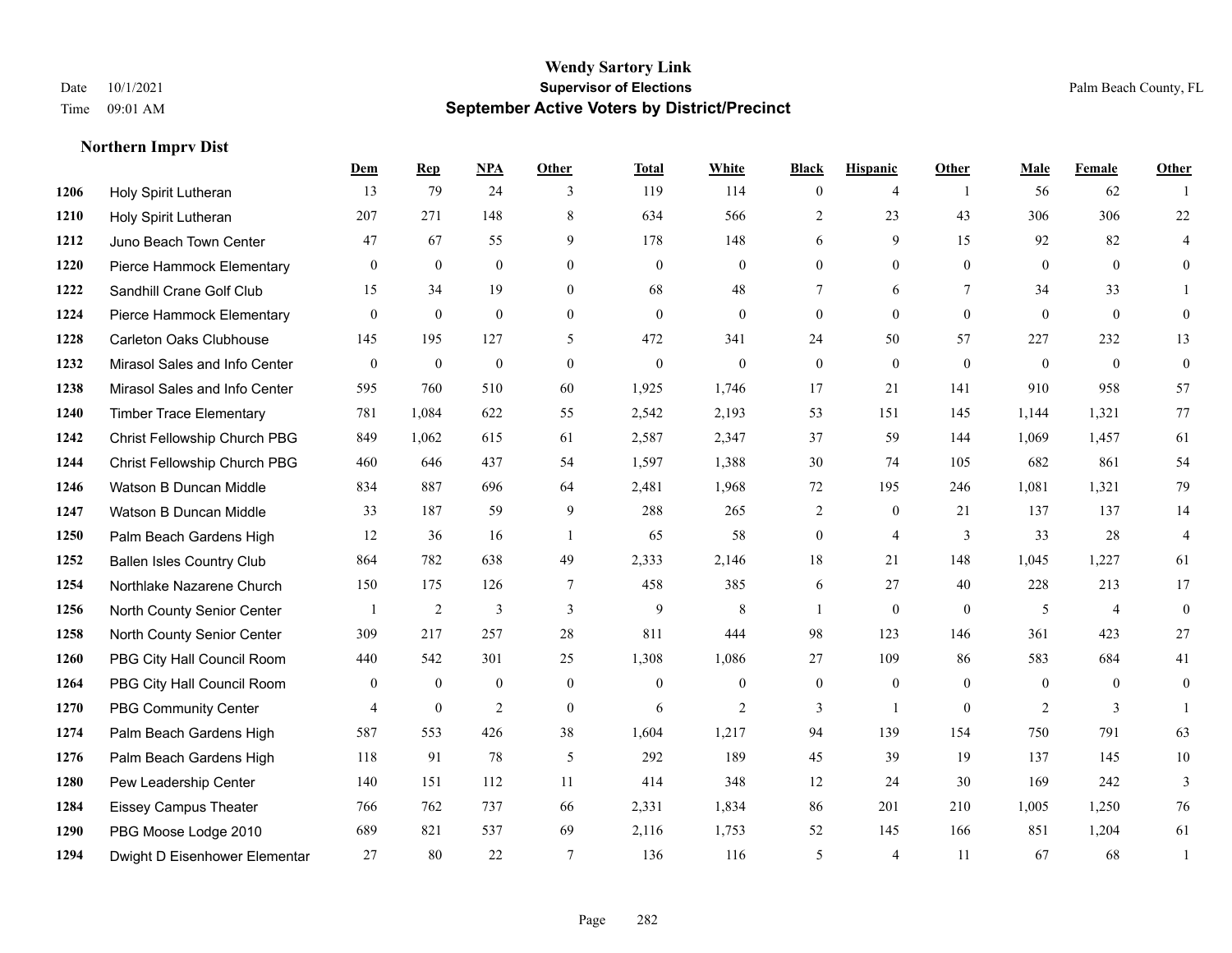**Northern Imprv Dist**

#### **Wendy Sartory Link** Date 10/1/2021 **Supervisor of Elections** Palm Beach County, FL Time 09:01 AM **September Active Voters by District/Precinct**

# **Dem Rep NPA Other Total White Black Hispanic Other Male Female Other** NPB Community Center 51 126 61 6 244 217 3 8 16 100 131 13 NPB Community Center **33** 119 38 2 192 170 3 8 11 100 88 4 Allamanda Elementary 189 226 162 16 593 504 7 31 51 259 320 14 1st Unitarian Church NPB 2 3 5 1 11 11 0 0 0 4 7 0 Gardens Mall Community Room 35 91 43 4 173 154 0 4 15 87 79 7 Eissey Campus Theater 6 6 6 3 0 15 13 0 1 1 7 8 0 NPB Council Chambers 32 124 33 8 197 186 0 6 5 100 91 6 Northlake Nazarene Church 673 861 592 52 2,178 1,554 154 186 284 981 1,120 77 **1354 Grove Park Elementary 00 93 166 78 4 341 288 11 19 23 155 176 10**  Casa Rio Clubhouse 795 420 504 33 1,752 877 388 241 246 756 933 63 RB Prep Achievement Academy 15 4 3 0 22 9 8 1 4 13 6 3 Garden Lodge 366 F&AM 351 329 238 23 941 739 59 73 70 413 501 27 Grove Park Elementary 212 122 183 7 524 264 48 158 54 233 273 18 RB Prep Achievement Academy 390 109 229 17 745 211 300 140 94 318 404 23 Palm Lake Estates - The Pines 64 76 48 4 192 155 13 9 15 89 95 8 RB Prep Achievement Academy 0 0 0 0 0 0 0 0 0 0 0 0 Palm Lake Estates - The Pines 122 122 75 5 324 272 14 24 14 135 179 10 Garden Lodge 366 F&AM 96 37 44 7 184 84 58 20 22 81 97 6 Pew Leadership Center 191 81 138 11 421 218 115 46 42 174 233 14 Lake Park Town Hall 0 0 0 0 0 0 0 0 0 0 0 0 Jeaga Middle 180 92 111 6 389 151 127 39 72 170 207 12 Grassy Waters Elementary 1,043 323 583 43 1,992 588 728 395 281 848 1,073 71 Jeaga Middle 171 79 101 9 360 150 110 77 23 148 202 10 Jeaga Middle 0 0 0 0 0 0 0 0 0 0 0 0 Cypress Lakes HOA 591 328 281 33 1,233 840 201 96 96 471 727 35 Club Baywinds 823 544 370 35 1,772 1,348 151 166 107 720 1,009 43 Andros Isle POA Clubhouse 854 562 545 35 1,996 1,078 394 300 224 851 1,074 71 Riverwalk Clubhouse 747 702 560 49 2,058 1,615 91 173 179 884 1,112 62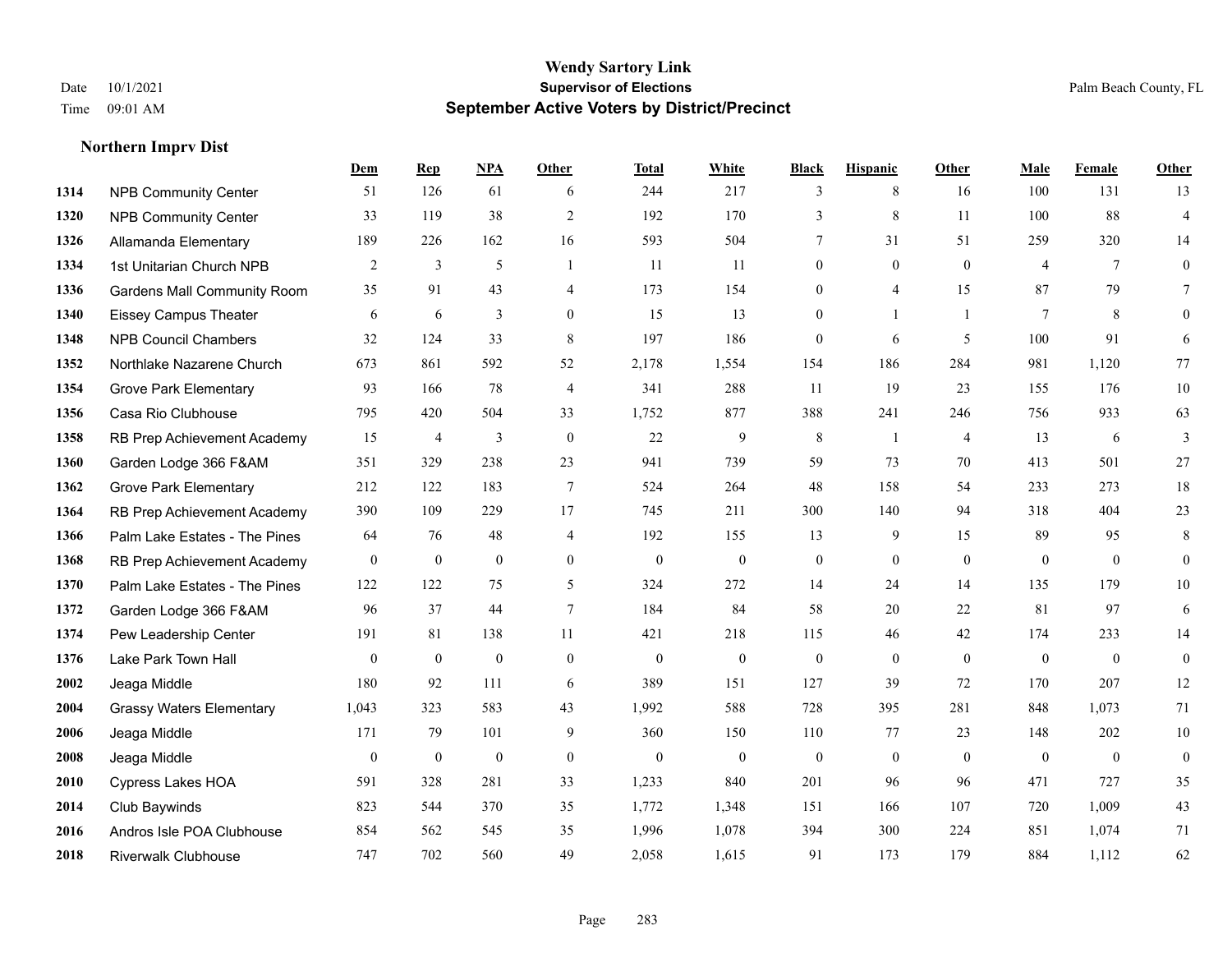**Northern Imprv Dist**

#### **Wendy Sartory Link** Date 10/1/2021 **Supervisor of Elections** Palm Beach County, FL Time 09:01 AM **September Active Voters by District/Precinct**

# **Dem Rep NPA Other Total White Black Hispanic Other Male Female Other** Jeaga Middle 208 86 135 10 439 203 127 81 28 192 239 8 Jeaga Middle 167 56 121 16 360 111 124 74 51 142 206 12 Ibis POA Admin Building 1,022 1,102 726 86 2,936 2,576 90 66 204 1,386 1,484 66 Ironhorse Country Club 159 258 119 9 545 439 35 20 51 243 291 11 **6082** PBSC Loxahatchee Groves Can 6  $14$  2  $33$  28 0  $3$  2  $13$  20 0 PBSC Loxahatchee Groves Campus 275 405 334 38 1,052 659 64 226 103 518 518 16 Crestwood Middle 469 418 355 32 1,274 684 229 214 147 591 641 42 Royal Palm Beach High 406 316 265 17 1,004 479 199 155 171 475 504 25 Calypso Bay Waterpark 680 299 499 32 1,510 543 410 364 193 653 798 59 Royal Palm Beach High 35 28 28 3 94 51 25 11 7 43 51 0 Royal Palm Beach High 79 42 89 5 215 100 34 60 21 97 111 7 Royal Palm Beach High 390 190 262 19 861 413 166 191 91 391 439 31 Christ Fellowship Church RPB 954 459 690 30 2,133 845 499 495 294 954 1,090 89 J F Kennedy Middle 0 0 0 0 0 0 0 0 0 0 0 0 J F Kennedy Middle 0 0 0 0 0 0 0 0 0 0 0 0 J F Kennedy Middle 0 0 0 0 0 0 0 0 0 0 0 0 J F Kennedy Middle 0 0 0 0 0 0 0 0 0 0 St John Lutheran Church 282 11 92 6 391 26 317 24 24 128 246 17 RB Prep Achievement Academy 0 0 0 0 0 0 0 0 0 0 0 0 RB Prep Achievement Academy 1 1 0 0 0 2 1 1 0 1 0 0 1 1 0 RB Prep Achievement Academy 0 0 0 0 0 0 0 0 0 0 0 0 RB Prep Achievement Academy 0 0 0 0 0 0 0 0 0 0 0 0 Crossroads Baptist Church 0 0 0 0 0 0 0 0 0 0 0 0 Suncoast High 1,290 203 501 25 2,019 359 1,214 154 292 831 1,113 75 RB Prep Achievement Academy 0 0 0 6 0 0 6 0 0 0 0 6 4 1 1 RB Prep Achievement Academy 0 0 0 0 0 0 0 0 0 0 0 0 Crossroads Baptist Church 283 8 87 10 388 6 326 27 29 130 241 17 Crossroads Baptist Church 1 2 1 0 4 3 0 1 1 3 0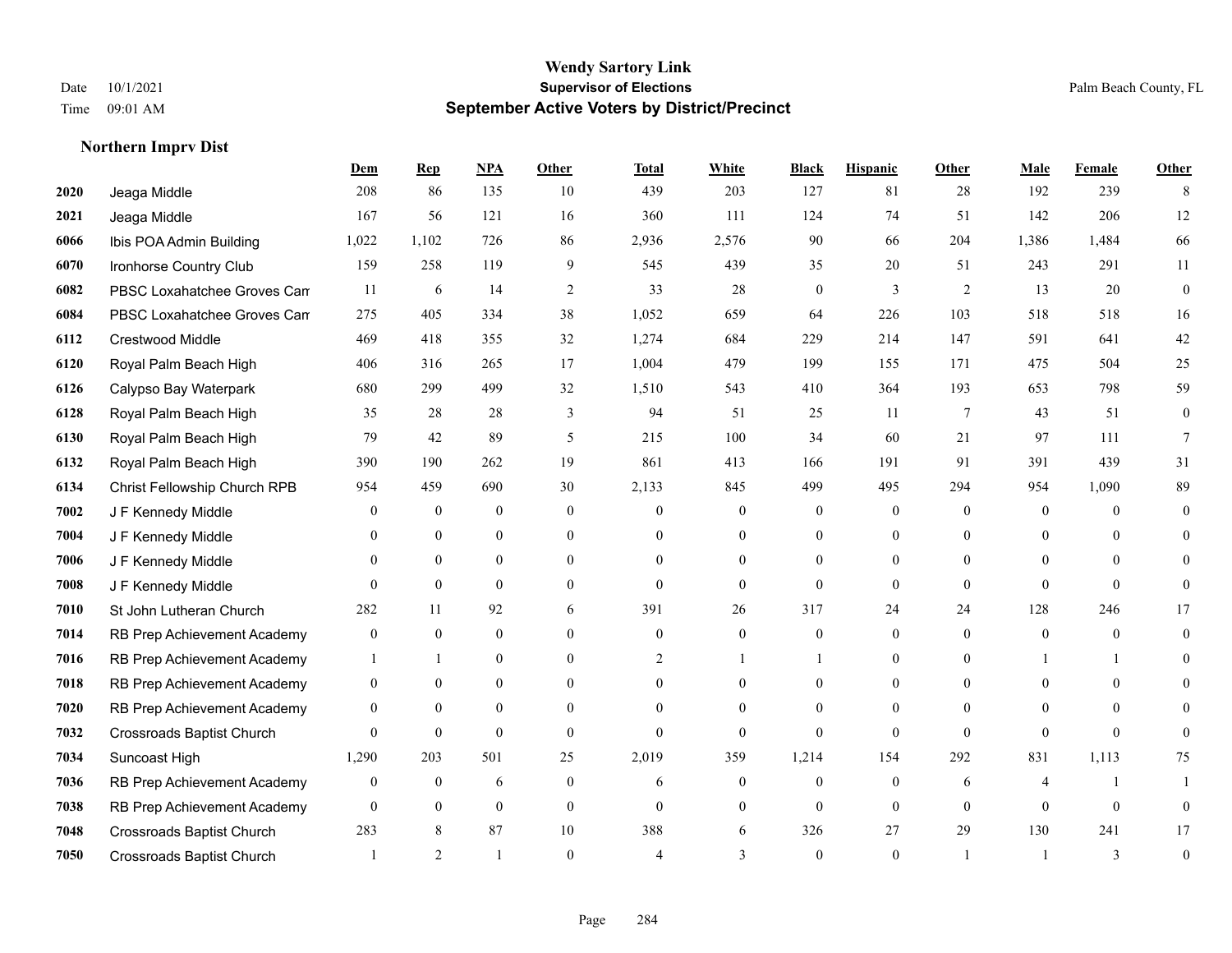|      |                                  | Dem            | <b>Rep</b>     | <b>NPA</b>     | Other    | <b>Total</b> | White          | <b>Black</b>   | <b>Hispanic</b> | Other                    | Male     | Female   | Other          |
|------|----------------------------------|----------------|----------------|----------------|----------|--------------|----------------|----------------|-----------------|--------------------------|----------|----------|----------------|
| 7054 | <b>Crossroads Baptist Church</b> | 984            | 68             | 289            | 13       | 1,354        | 109            | 1,033          | 74              | 138                      | 581      | 715      | 58             |
| 7058 | Palm Beach Lakes High            | 1,424          | 357            | 601            | 44       | 2,426        | 802            | 1,099          | 301             | 224                      | 980      | 1,347    | 99             |
| 7072 | <b>Egret Lake Elementary</b>     | 479            | 112            | 232            | 6        | 829          | 215            | 370            | 136             | 108                      | 356      | 442      | 31             |
| 7074 | <b>Egret Lake Elementary</b>     | 194            | 38             | 86             | 10       | 328          | 55             | 194            | 34              | 45                       | 141      | 179      | 8              |
| 7076 | <b>Egret Lake Elementary</b>     | 3              | $\overline{2}$ |                | $\theta$ | 6            | $\overline{4}$ |                | $\overline{0}$  |                          | 5        |          | $\theta$       |
| 7080 | <b>Egret Lake Elementary</b>     | 22             | $\overline{2}$ |                | $\theta$ | 25           | 24             | $\Omega$       | $\Omega$        |                          | 6        | 18       |                |
| 7082 | Seminole Trails Elementary       | 1,035          | 318            | 488            | 29       | 1,870        | 680            | 715            | 261             | 214                      | 813      | 975      | 82             |
| 7084 | Sharon Christian Church          | 733            | 269            | 433            | 46       | 1,481        | 599            | 443            | 278             | 161                      | 610      | 816      | 55             |
| 7086 | <b>Bear Lakes Middle</b>         | 36             | 17             | 13             |          | 67           | 26             | 15             | 10              | 16                       | 25       | 37       | 5              |
| 7088 | Whitehall Clubhouse #3           | 679            | 481            | 453            | 52       | 1,665        | 1,054          | 249            | 195             | 167                      | 770      | 847      | 48             |
| 7090 | <b>Bear Lakes Middle</b>         | 1,297          | 471            | 809            | 58       | 2,635        | 1,040          | 909            | 372             | 314                      | 1,142    | 1,372    | 121            |
| 7092 | Palm Beach Lakes High            | 116            | 36             | 76             | 3        | 231          | 85             | 67             | 22              | 57                       | 106      | 111      | 14             |
| 7094 | Salvation Army Activity Hall     | 601            | 77             | 284            | 10       | 972          | 158            | 507            | 129             | 178                      | 414      | 511      | 47             |
| 7096 | Salvation Army Activity Hall     | 834            | 302            | 485            | 33       | 1,654        | 674            | 540            | 251             | 189                      | 660      | 914      | 80             |
| 7098 | U M Church of Palm Beaches       | 22             | 17             | 18             |          | 58           | 45             | $\overline{2}$ | 9               | $\overline{2}$           | 30       | 24       | 4              |
| 7100 | U M Church of Palm Beaches       | 939            | 425            | 670            | 66       | 2,100        | 1,009          | 660            | 232             | 199                      | 940      | 1,094    | 66             |
| 7112 | <b>Adult Education Center</b>    | 127            | 26             | 60             | 7        | 220          | 53             | 121            | 23              | 23                       | 68       | 142      | 10             |
| 7114 | <b>Adult Education Center</b>    | $\overline{0}$ | $\mathbf{0}$   | $\overline{0}$ | $\theta$ | $\Omega$     | $\overline{0}$ | $\overline{0}$ | $\overline{0}$  | $\theta$                 | $\theta$ | $\Omega$ | $\overline{0}$ |
| 7116 | <b>Adult Education Center</b>    | $\Omega$       | $\theta$       | $\theta$       | $\theta$ | $\theta$     | $\Omega$       | $\Omega$       | $\Omega$        | $\theta$                 | $\theta$ | $\theta$ | $\theta$       |
| 7118 | <b>Adult Education Center</b>    | 30             | 30             | 36             | 5        | 101          | 75             | 3              | 18              | $\overline{\phantom{0}}$ | 50       | 45       | 6              |
| 7120 | U M Church of Palm Beaches       | 282            | 109            | 179            | 9        | 579          | 204            | 213            | 107             | 55                       | 250      | 297      | 32             |
|      | <b>Northern Imprv Dist</b>       | 46,540         | 42,317         | 34,797         | 3,070    | 126,724      | 88,124         | 15,963         | 11,300          | 11,337                   | 56,307   | 66,344   | 4,073          |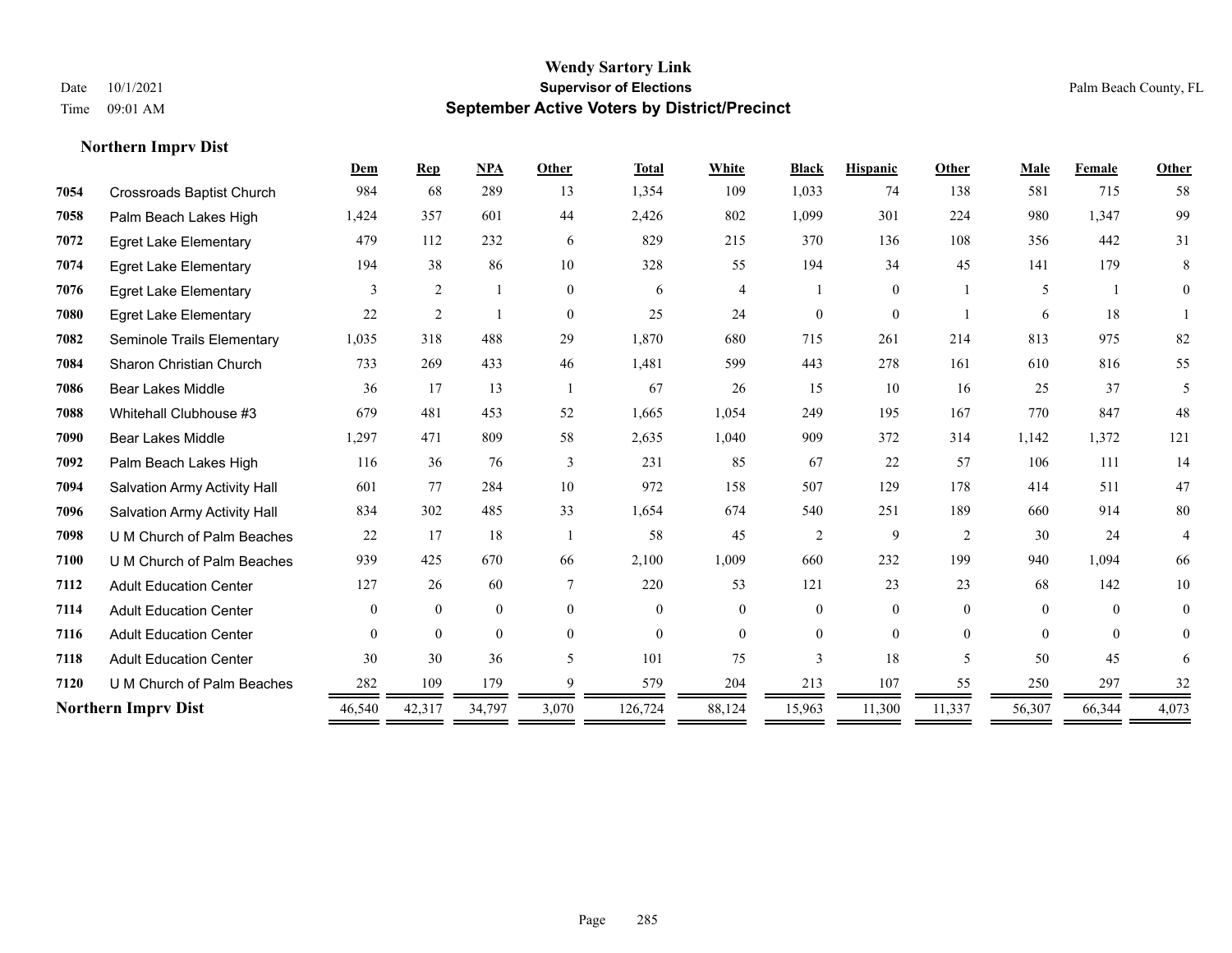# **Wendy Sartory Link** Date 10/1/2021 **Supervisor of Elections** Palm Beach County, FL Time 09:01 AM **September Active Voters by District/Precinct Dem Rep NPA Other Total White Black Hispanic Other Male Female Other Osprey Oaks Comm Dev**

| 121<br>135<br>439<br>268<br>216<br>Christa McAuliffe Middle<br>3133<br>46<br>174<br>268<br>135<br>439<br>216<br>46 |                             |  |  |  |  |  |  |  |
|--------------------------------------------------------------------------------------------------------------------|-----------------------------|--|--|--|--|--|--|--|
|                                                                                                                    |                             |  |  |  |  |  |  |  |
|                                                                                                                    | <b>Osprey Oaks Comm Dev</b> |  |  |  |  |  |  |  |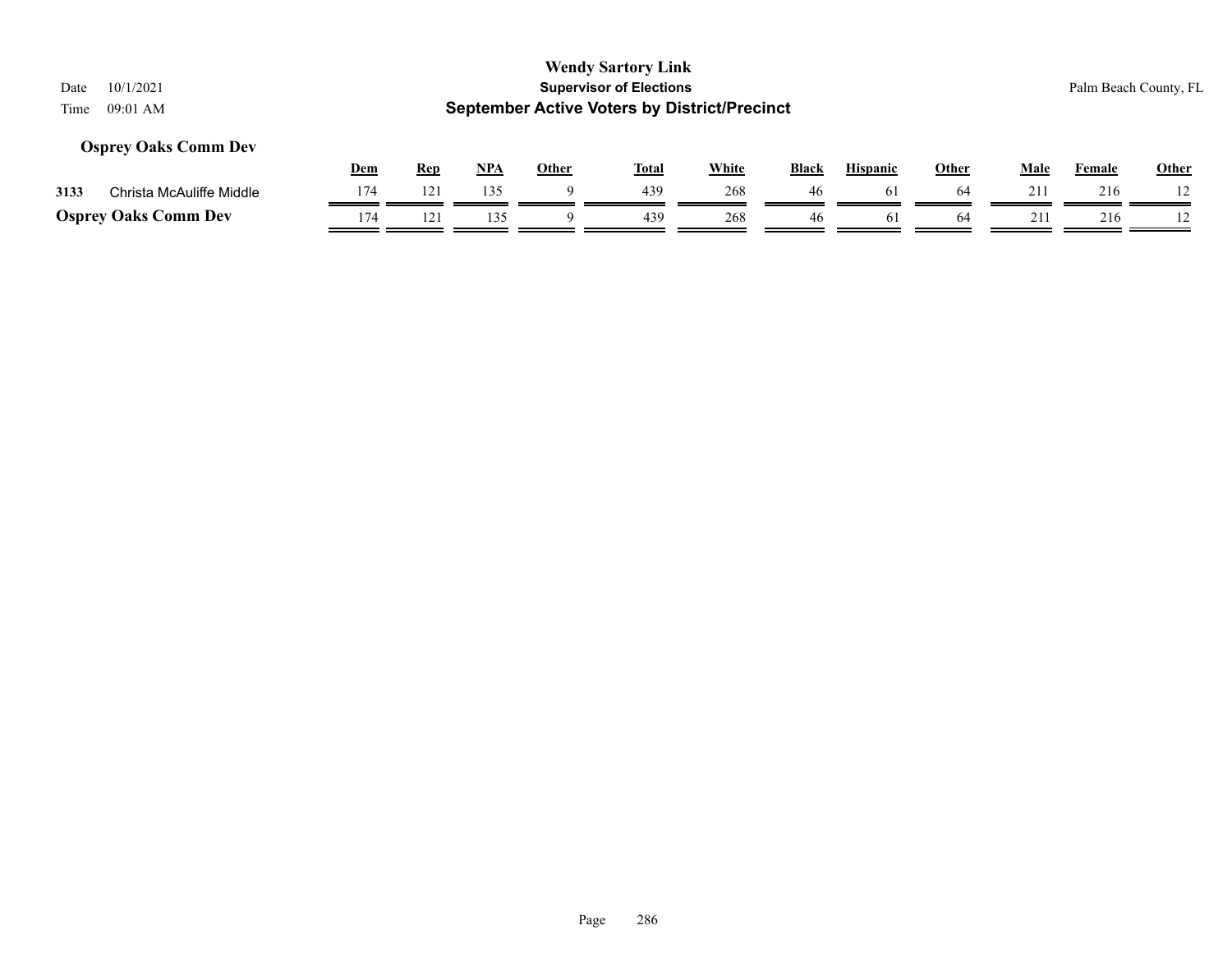| Date<br>Time | 10/1/2021<br>09:01 AM    |            |            |       |              | <b>Wendy Sartory Link</b><br><b>Supervisor of Elections</b><br><b>September Active Voters by District/Precinct</b> |              |              |                 |              |      |        | Palm Beach County, FL |
|--------------|--------------------------|------------|------------|-------|--------------|--------------------------------------------------------------------------------------------------------------------|--------------|--------------|-----------------|--------------|------|--------|-----------------------|
|              | <b>Old Palm Comm Dev</b> | <b>Dem</b> | <b>Rep</b> | $NPA$ | <b>Other</b> | <b>Total</b>                                                                                                       | <b>White</b> | <b>Black</b> | <b>Hispanic</b> | <b>Other</b> | Male | Female | <b>Other</b>          |
| 1189         | Westwood Gardens HOA     | 26         | 62         | 26    |              | 116                                                                                                                | 102          |              |                 |              | 55   | 58     |                       |
| 1247         | Watson B Duncan Middle   | 33         | 187        | 59    | 9            | 288                                                                                                                | 265          |              | $\theta$        | 21           | 137  | 137    | 14                    |
|              | <b>Old Palm Comm Dev</b> | 59         | 249        | 85    |              | 404                                                                                                                | 367          | 9            |                 | 26           | 192  | 195    |                       |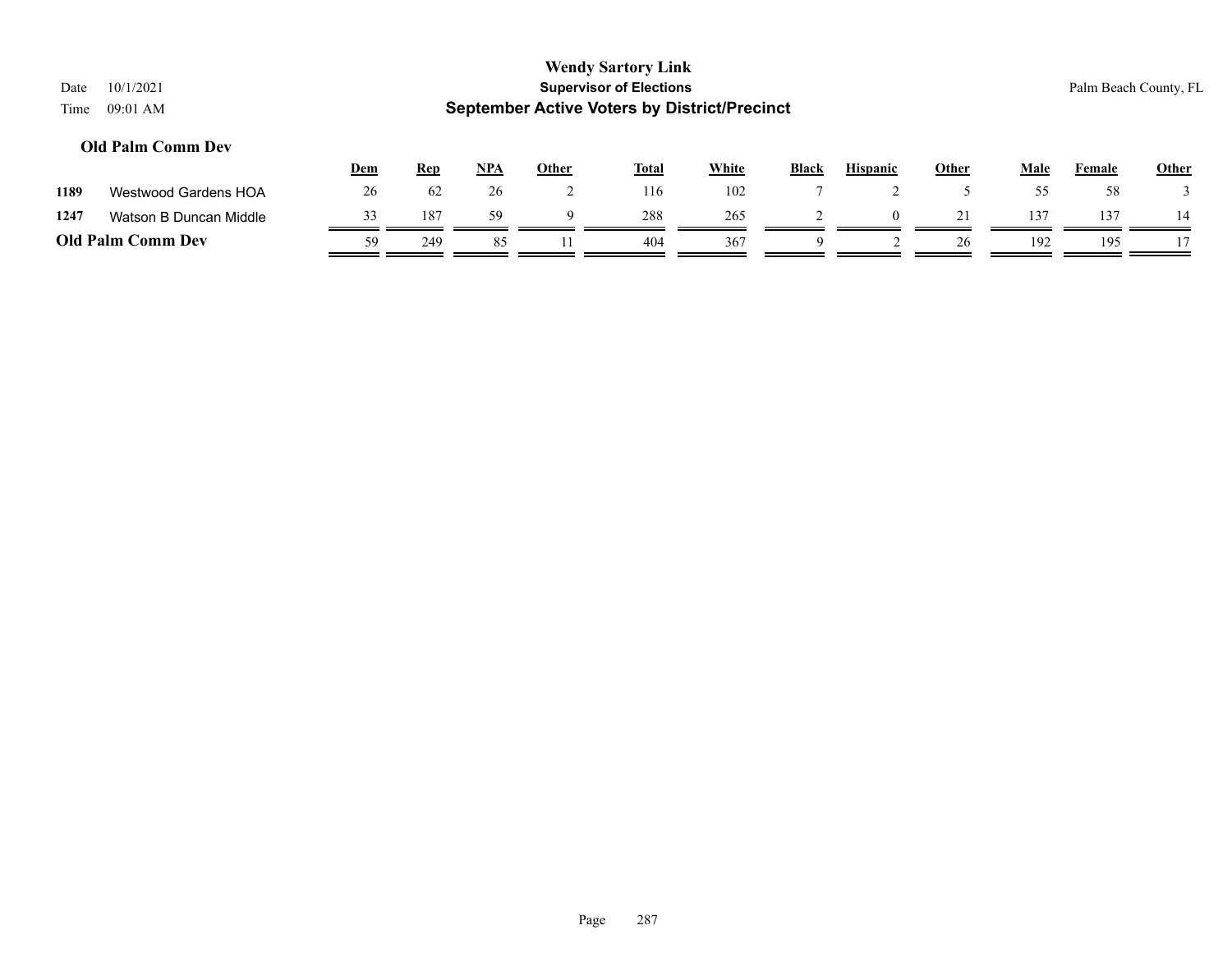#### **Plantation Comm Dev Dist**

|                                             |                       | <u>Dem</u> | <b>Rep</b> | <b>NPA</b> | Other | <b>Total</b> | <u>White</u> | Black | <b>Hispanic</b> | Other | Male            | Female | <b>Other</b> |
|---------------------------------------------|-----------------------|------------|------------|------------|-------|--------------|--------------|-------|-----------------|-------|-----------------|--------|--------------|
| 6178                                        | Everglades Elementary | 556        | 380        | 441        |       | 404.ء        | 642          | 293   | 248             |       | 649             | 687    | 68           |
| <b>Comm Dev Dist</b><br><b>Plantation (</b> |                       | 556        | 380        | 441        |       | .404         | 642          | 293   | 248             | 221   | 64 <sup>c</sup> | 687    | 68           |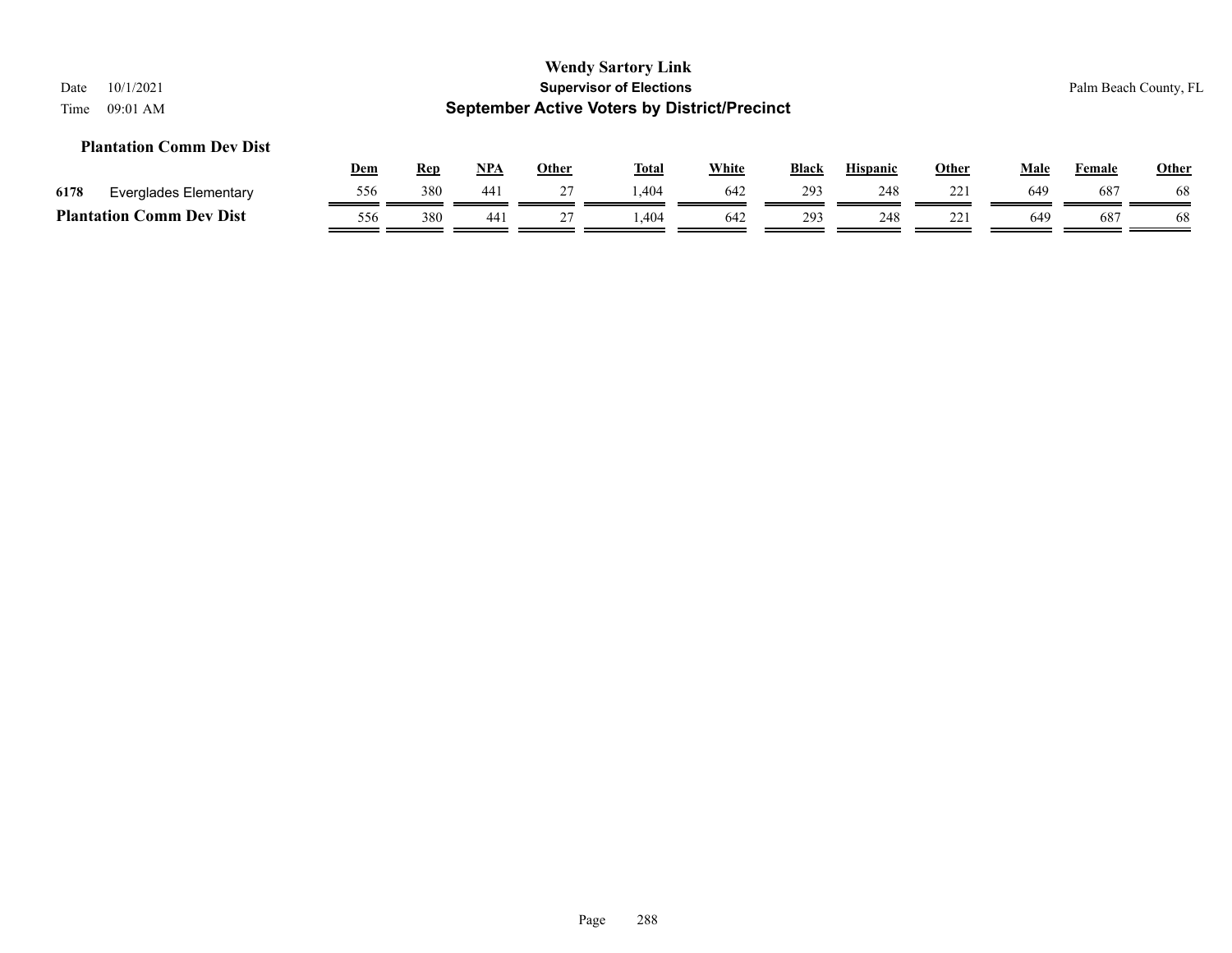|      |                                  | Dem            | <b>Rep</b>     | NPA            | <b>Other</b>   | <b>Total</b> | <b>White</b>   | <b>Black</b>     | <b>Hispanic</b> | <b>Other</b>   | <b>Male</b>    | <b>Female</b>  | <b>Other</b>   |
|------|----------------------------------|----------------|----------------|----------------|----------------|--------------|----------------|------------------|-----------------|----------------|----------------|----------------|----------------|
| 1218 | Osceola Creek Middle             |                | $\mathbf{0}$   | $\mathbf{0}$   | $\theta$       |              | -1             | $\mathbf{0}$     | $\overline{0}$  | $\theta$       |                | $\theta$       | $\Omega$       |
| 1220 | Pierce Hammock Elementary        | $\theta$       | $\mathbf{0}$   | $\mathbf{0}$   | $\theta$       | $\mathbf{0}$ | $\overline{0}$ | $\theta$         | $\mathbf{0}$    | $\theta$       | $\theta$       | $\theta$       | $\theta$       |
| 1222 | Sandhill Crane Golf Club         | 15             | 34             | 19             | $\Omega$       | 68           | 48             | 7                | 6               | $\tau$         | 34             | 33             |                |
| 1224 | Pierce Hammock Elementary        | $\mathbf{0}$   | $\mathbf{0}$   | $\mathbf{0}$   | $\mathbf{0}$   | $\mathbf{0}$ | $\overline{0}$ | $\boldsymbol{0}$ | $\mathbf{0}$    | $\overline{0}$ | $\mathbf{0}$   | $\mathbf{0}$   | $\Omega$       |
| 1228 | <b>Carleton Oaks Clubhouse</b>   | 145            | 195            | 127            | 5              | 472          | 341            | 24               | 50              | 57             | 227            | 232            | 13             |
| 1230 | Christ Fellowship Church PBG     | $\overline{0}$ | $\mathbf{0}$   | $\mathbf{0}$   | $\theta$       | $\mathbf{0}$ | $\mathbf{0}$   | $\mathbf{0}$     | $\mathbf{0}$    | $\theta$       | $\overline{0}$ | $\theta$       | $\mathbf{0}$   |
| 1232 | Mirasol Sales and Info Center    | $\theta$       | $\theta$       | $\mathbf{0}$   | $\theta$       | $\Omega$     | $\overline{0}$ | $\mathbf{0}$     | $\mathbf{0}$    | $\Omega$       | $\theta$       | $\Omega$       | $\Omega$       |
| 1234 | Christ Fellowship Church PBG     | $\Omega$       | $\theta$       | $\theta$       | $\Omega$       | $\Omega$     | $\overline{0}$ | $\theta$         | $\theta$        | $\Omega$       | $\theta$       | $\Omega$       | $\Omega$       |
| 1236 | Mirasol Sales and Info Center    | $\theta$       | $\mathbf{0}$   | $\mathbf{0}$   | $\theta$       | $\theta$     | $\Omega$       | $\mathbf{0}$     | $\mathbf{0}$    | $\theta$       | $\theta$       | $\theta$       | $\Omega$       |
| 1238 | Mirasol Sales and Info Center    | 595            | 760            | 510            | 60             | 1,925        | 1,746          | 17               | 21              | 141            | 910            | 958            | 57             |
| 1240 | <b>Timber Trace Elementary</b>   | 781            | 1,084          | 622            | 55             | 2,542        | 2,193          | 53               | 151             | 145            | 1,144          | 1,321          | 77             |
| 1242 | Christ Fellowship Church PBG     | 849            | 1,062          | 615            | 61             | 2,587        | 2,347          | 37               | 59              | 144            | 1,069          | 1,457          | 61             |
| 1244 | Christ Fellowship Church PBG     | 460            | 646            | 437            | 54             | 1,597        | 1,388          | 30               | 74              | 105            | 682            | 861            | 54             |
| 1246 | Watson B Duncan Middle           | 834            | 887            | 696            | 64             | 2,481        | 1,968          | 72               | 195             | 246            | 1,081          | 1,321          | 79             |
| 1247 | Watson B Duncan Middle           | 33             | 187            | 59             | 9              | 288          | 265            | $\overline{2}$   | $\mathbf{0}$    | 21             | 137            | 137            | 14             |
| 1248 | <b>PBG Community Center</b>      | 500            | 587            | 389            | 34             | 1,510        | 1,270          | 25               | 120             | 95             | 641            | 838            | 31             |
| 1250 | Palm Beach Gardens High          | 12             | 36             | 16             | -1             | 65           | 58             | $\boldsymbol{0}$ | $\overline{4}$  | 3              | 33             | 28             | $\overline{4}$ |
| 1252 | <b>Ballen Isles Country Club</b> | 864            | 782            | 638            | 49             | 2,333        | 2,146          | 18               | 21              | 148            | 1,045          | 1,227          | 61             |
| 1254 | Northlake Nazarene Church        | 150            | 175            | 126            | $\overline{7}$ | 458          | 385            | 6                | 27              | 40             | 228            | 213            | 17             |
| 1256 | North County Senior Center       | $\mathbf{1}$   | $\overline{2}$ | 3              | 3              | 9            | 8              | $\mathbf{1}$     | $\theta$        | $\theta$       | 5              | $\overline{4}$ | $\theta$       |
| 1258 | North County Senior Center       | 309            | 217            | 257            | 28             | 811          | 444            | 98               | 123             | 146            | 361            | 423            | 27             |
| 1260 | PBG City Hall Council Room       | 440            | 542            | 301            | 25             | 1,308        | 1,086          | 27               | 109             | 86             | 583            | 684            | 41             |
| 1262 | PBG Moose Lodge 2010             |                | $\mathbf{0}$   | 3              | $\mathbf{0}$   | 4            | $\overline{4}$ | $\mathbf{0}$     | $\mathbf{0}$    | $\theta$       | 2              | 2              | $\mathbf{0}$   |
| 1264 | PBG City Hall Council Room       | $\theta$       | $\mathbf{0}$   | $\theta$       | $\theta$       | $\theta$     | $\theta$       | $\mathbf{0}$     | $\theta$        | $\theta$       | $\theta$       | $\theta$       | $\theta$       |
| 1266 | PBG City Hall Council Room       | 162            | 107            | 134            | 12             | 415          | 248            | 71               | 63              | 33             | 166            | 239            | 10             |
| 1268 | <b>PBG Community Center</b>      | 99             | 71             | 99             | 8              | 277          | 169            | 43               | 35              | 30             | 106            | 158            | 13             |
| 1270 | <b>PBG Community Center</b>      | $\overline{4}$ | $\mathbf{0}$   | $\overline{2}$ | $\theta$       | 6            | $\overline{2}$ | 3                | $\overline{1}$  | $\theta$       | 2              | 3              |                |
| 1272 | Palm Beach Gardens Elementar     | 721            | 671            | 535            | 51             | 1,978        | 1,583          | 100              | 120             | 175            | 924            | 990            | 64             |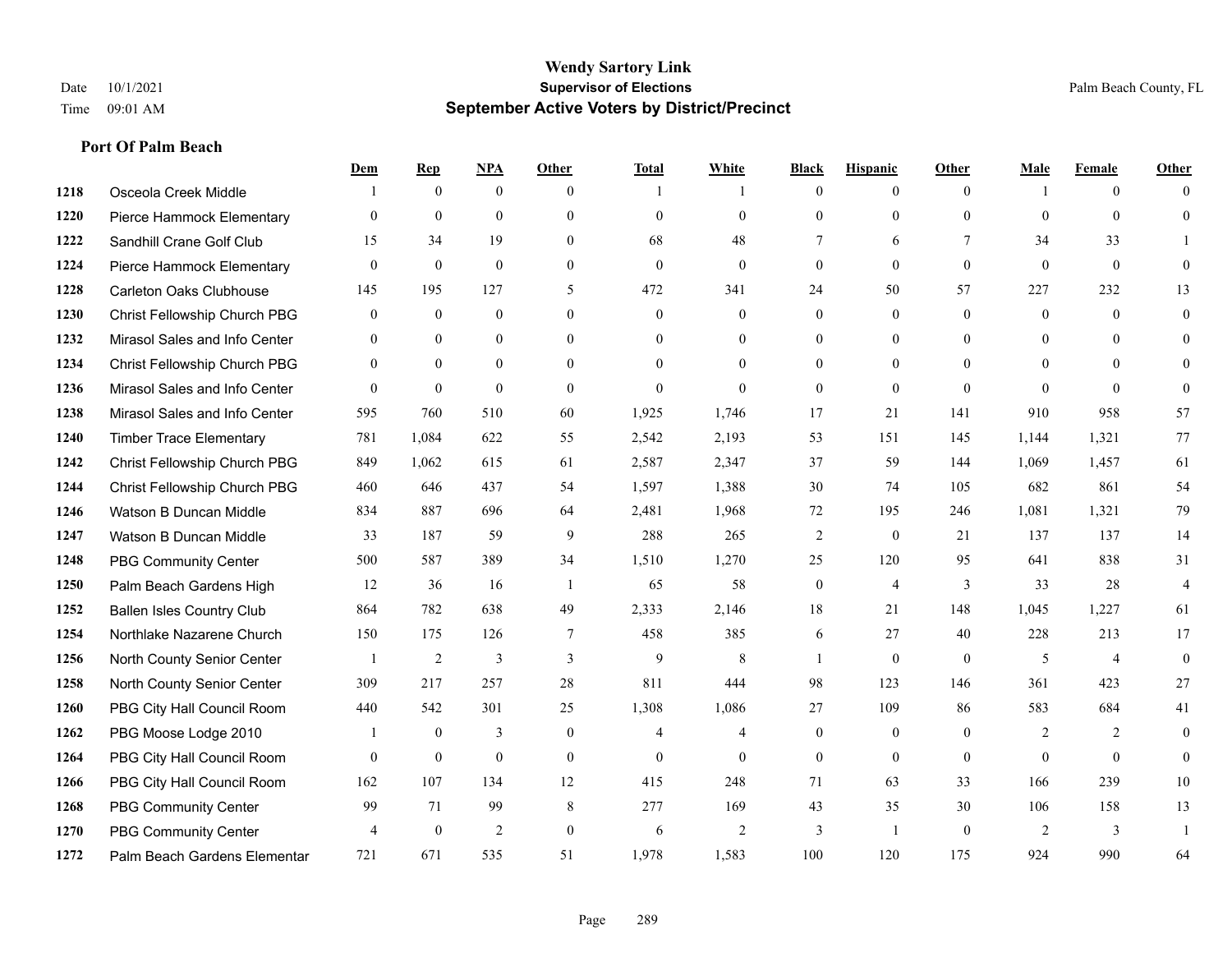|      |                                    | Dem            | <b>Rep</b>       | NPA              | <b>Other</b>   | <b>Total</b>   | <b>White</b>     | <b>Black</b>     | <b>Hispanic</b>  | <b>Other</b>   | <b>Male</b>  | <b>Female</b> | <b>Other</b>     |
|------|------------------------------------|----------------|------------------|------------------|----------------|----------------|------------------|------------------|------------------|----------------|--------------|---------------|------------------|
| 1274 | Palm Beach Gardens High            | 587            | 553              | 426              | 38             | 1,604          | 1,217            | 94               | 139              | 154            | 750          | 791           | 63               |
| 1276 | Palm Beach Gardens High            | 118            | 91               | 78               | 5              | 292            | 189              | 45               | 39               | 19             | 137          | 145           | 10               |
| 1278 | Garden Lodge 366 F&AM              | 366            | 186              | 268              | 20             | 840            | 413              | 192              | 134              | 101            | 369          | 438           | 33               |
| 1280 | Pew Leadership Center              | 140            | 151              | 112              | 11             | 414            | 348              | 12               | 24               | 30             | 169          | 242           | 3                |
| 1282 | Pew Leadership Center              | 76             | 49               | 56               | 6              | 187            | 135              | 12               | 18               | 22             | 91           | 82            | 14               |
| 1284 | <b>Eissey Campus Theater</b>       | 766            | 762              | 737              | 66             | 2,331          | 1,834            | 86               | 201              | 210            | 1,005        | 1,250         | 76               |
| 1286 | PBG Moose Lodge 2010               | 43             | 49               | 41               | 3              | 136            | 108              | 5                | 13               | 10             | 67           | 61            | 8                |
| 1288 | PBG Moose Lodge 2010               | 13             | 24               | 6                | $\overline{0}$ | 43             | 39               | $\mathbf{1}$     | $\boldsymbol{0}$ | 3              | 22           | 19            | $\overline{2}$   |
| 1290 | PBG Moose Lodge 2010               | 689            | 821              | 537              | 69             | 2,116          | 1,753            | 52               | 145              | 166            | 851          | 1,204         | 61               |
| 1291 | PBG Moose Lodge 2010               | 11             | 3                | $\tau$           | $\mathbf{1}$   | 22             | 20               | $\overline{c}$   | $\mathbf{0}$     | $\theta$       | 6            | 16            | $\boldsymbol{0}$ |
| 1292 | PBG Moose Lodge 2010               | 15             | 47               | 18               | $\mathbf{1}$   | 81             | 74               | $\mathbf{1}$     | $\mathbf{1}$     | 5              | 38           | 40            | 3                |
| 1294 | Dwight D Eisenhower Elementar      | 27             | 80               | 22               | $\tau$         | 136            | 116              | 5                | $\overline{4}$   | 11             | 67           | 68            | $\mathbf{1}$     |
| 1296 | Dwight D Eisenhower Elementar      | 226            | 261              | 196              | 20             | 703            | 550              | 15               | 90               | 48             | 277          | 399           | 27               |
| 1298 | PBG Moose Lodge 2010               | 36             | 34               | 21               | 2              | 93             | 84               | $\boldsymbol{0}$ | 4                | 5              | 38           | 53            | 2                |
| 1300 | <b>Cross Community Church</b>      |                | 3                | $\mathbf{1}$     | $\overline{0}$ | 5              | $\overline{4}$   | $\mathbf{0}$     | $\mathbf{0}$     | $\overline{1}$ | 2            | 3             | $\mathbf{0}$     |
| 1302 | Dwight D Eisenhower Elementar      | 38             | 53               | 38               | 3              | 132            | 112              | $\mathbf{1}$     | $\overline{7}$   | 12             | 61           | 66            | 5                |
| 1304 | <b>NPB Community Center</b>        | 210            | 261              | 185              | 23             | 679            | 586              | 13               | 39               | 41             | 342          | 308           | 29               |
| 1305 | <b>NPB Community Center</b>        | $\overline{0}$ | $\mathbf{0}$     | $\mathbf{0}$     | $\overline{1}$ |                | $\mathbf{1}$     | $\mathbf{0}$     | $\mathbf{0}$     | $\theta$       | -1           | $\theta$      | $\mathbf{0}$     |
| 1306 | Eissey Campus Theater              | 9              | 18               | 17               | 2              | 46             | 39               | 1                | $\mathbf{0}$     | 6              | 25           | 21            | $\theta$         |
| 1308 | <b>Gardens Mall Community Room</b> | 38             | 68               | 37               | $\overline{4}$ | 147            | 131              | 3                | 3                | 10             | 74           | 69            |                  |
| 1310 | <b>Eissey Campus Theater</b>       | 1              | 2                | 1                | $\Omega$       | $\overline{4}$ | 4                | $\boldsymbol{0}$ | $\overline{0}$   | $\theta$       | 3            | $\mathbf{1}$  | $\Omega$         |
| 1312 | <b>Gardens Mall Community Room</b> | 6              | 20               | 11               | $\overline{0}$ | 37             | 34               | $\boldsymbol{0}$ | $\overline{2}$   | $\overline{1}$ | 18           | 19            | $\mathbf{0}$     |
| 1314 | <b>NPB Community Center</b>        | 51             | 126              | 61               | 6              | 244            | 217              | 3                | 8                | 16             | 100          | 131           | 13               |
| 1316 | <b>NPB Community Center</b>        | 188            | 184              | 144              | 28             | 544            | 390              | 43               | 74               | 37             | 236          | 290           | 18               |
| 1318 | PBG Moose Lodge 2010               | $\overline{0}$ | $\boldsymbol{0}$ | $\boldsymbol{0}$ | $\mathbf{0}$   | $\mathbf{0}$   | $\boldsymbol{0}$ | $\boldsymbol{0}$ | $\boldsymbol{0}$ | $\mathbf{0}$   | $\mathbf{0}$ | $\mathbf{0}$  | $\mathbf{0}$     |
| 1320 | <b>NPB Community Center</b>        | 33             | 119              | 38               | 2              | 192            | 170              | 3                | 8                | 11             | 100          | 88            | 4                |
| 1322 | <b>NPB Community Center</b>        | 2              | 6                | 10               | $\Omega$       | 18             | 18               | $\boldsymbol{0}$ | $\mathbf{0}$     | $\theta$       | 8            | 9             |                  |
| 1324 | Allamanda Elementary               | 444            | 445              | 379              | 41             | 1,309          | 1,039            | 38               | 133              | 99             | 549          | 716           | 44               |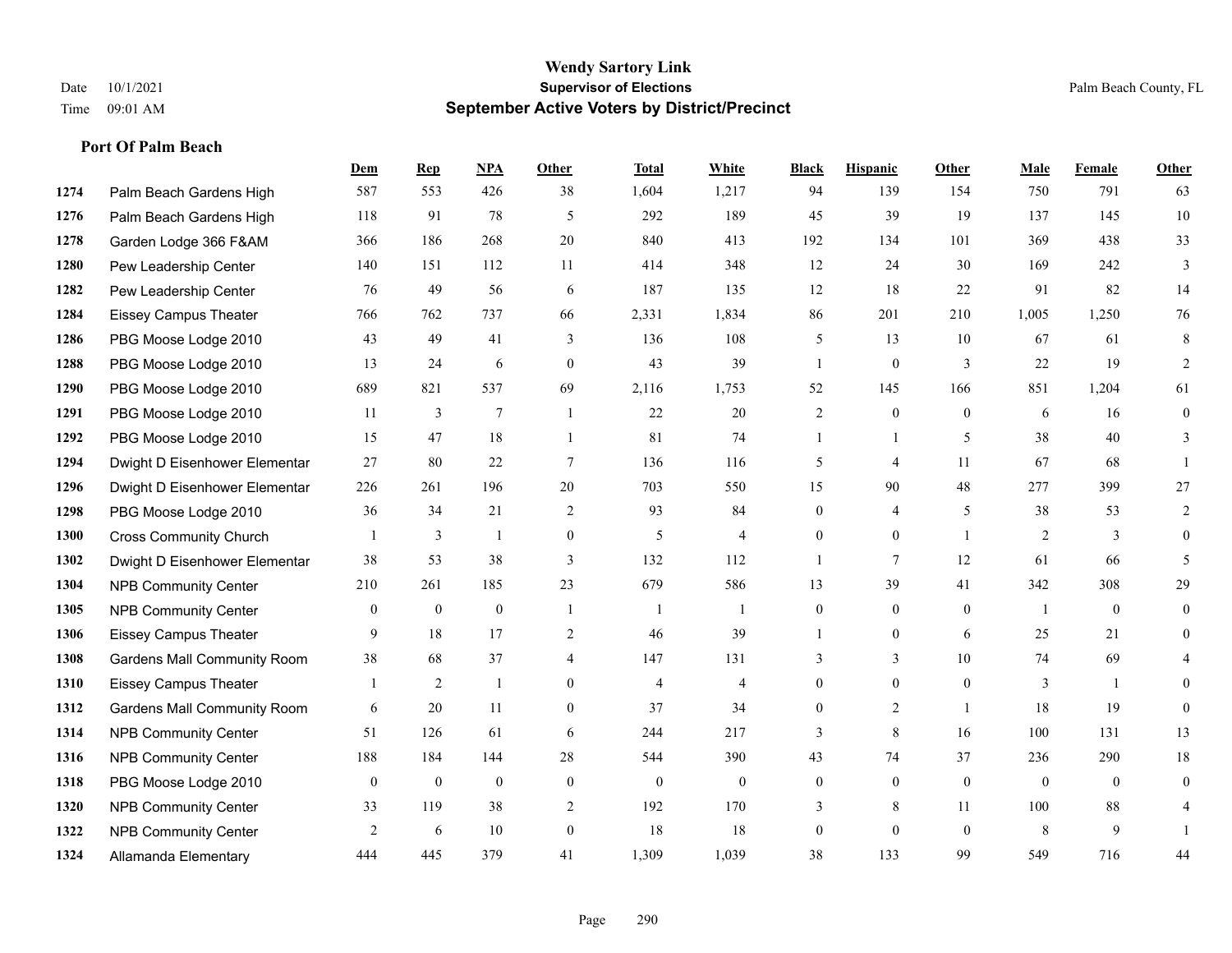**Port Of Palm Beach**

#### **Wendy Sartory Link** Date 10/1/2021 **Supervisor of Elections** Palm Beach County, FL Time 09:01 AM **September Active Voters by District/Precinct**

**Dem Rep NPA Other Total White Black Hispanic Other Male Female Other**

# Allamanda Elementary 189 226 162 16 593 504 7 31 51 259 320 14 Osborne Park Activities Bldg 614 831 552 47 2,044 1,751 28 122 143 991 993 60 1st Unitarian Church NPB 36 40 40 3 119 97 8 7 7 65 51 3 1st Unitarian Church NPB 343 393 255 32 1,023 840 57 62 64 498 502 23 1st Unitarian Church NPB 2 3 5 1 11 11 0 0 0 4 7 0 Gardens Mall Community Room 35 91 43 4 173 154 0 4 15 87 79 7 Eissey Campus Theater 92 392 101 19 604 582 1 1 20 267 326 11 Eissey Campus Theater 6 6 6 3 0 15 13 0 1 1 7 8 0 NPB Country Club 307 447 269 29 1,052 950 18 32 52 449 578 25 Old Port Cove 296 520 321 33 1,170 1,073 5 30 62 531 621 18 Anchorage Activities Bldg 557 930 419 37 1,943 1,785 13 58 87 895 1,000 48 NPB Council Chambers 32 124 33 8 197 186 0 6 5 100 91 6 Faith Lutheran Church 378 613 370 25 1,386 1,222 10 79 75 661 682 43 Northlake Nazarene Church 673 861 592 52 2,178 1,554 154 186 284 981 1,120 77 **1354 Grove Park Elementary 03 166 78 4 341 288 11 19 23 155 176 10**  Casa Rio Clubhouse 795 420 504 33 1,752 877 388 241 246 756 933 63 RB Prep Achievement Academy 15 4 3 0 22 9 8 1 4 13 6 3 Garden Lodge 366 F&AM 351 329 238 23 941 739 59 73 70 413 501 27 Grove Park Elementary 212 122 183 7 524 264 48 158 54 233 273 18 RB Prep Achievement Academy 390 109 229 17 745 211 300 140 94 318 404 23 Palm Lake Estates - The Pines 64 76 48 4 192 155 13 9 15 89 95 8 RB Prep Achievement Academy 0 0 0 0 0 0 0 0 0 0 0 0 Palm Lake Estates - The Pines 122 122 75 5 324 272 14 24 14 135 179 10 Garden Lodge 366 F&AM 96 37 44 7 184 84 58 20 22 81 97 6 Pew Leadership Center 191 81 138 11 421 218 115 46 42 174 233 14 Lake Park Town Hall 0 0 0 0 0 0 0 0 0 0 0 0 PBC Fire Rescue #68 1,030 411 517 38 1,996 815 838 113 230 930 980 86

NPB Council Chambers 177 263 156 15 611 541 10 22 38 270 322 19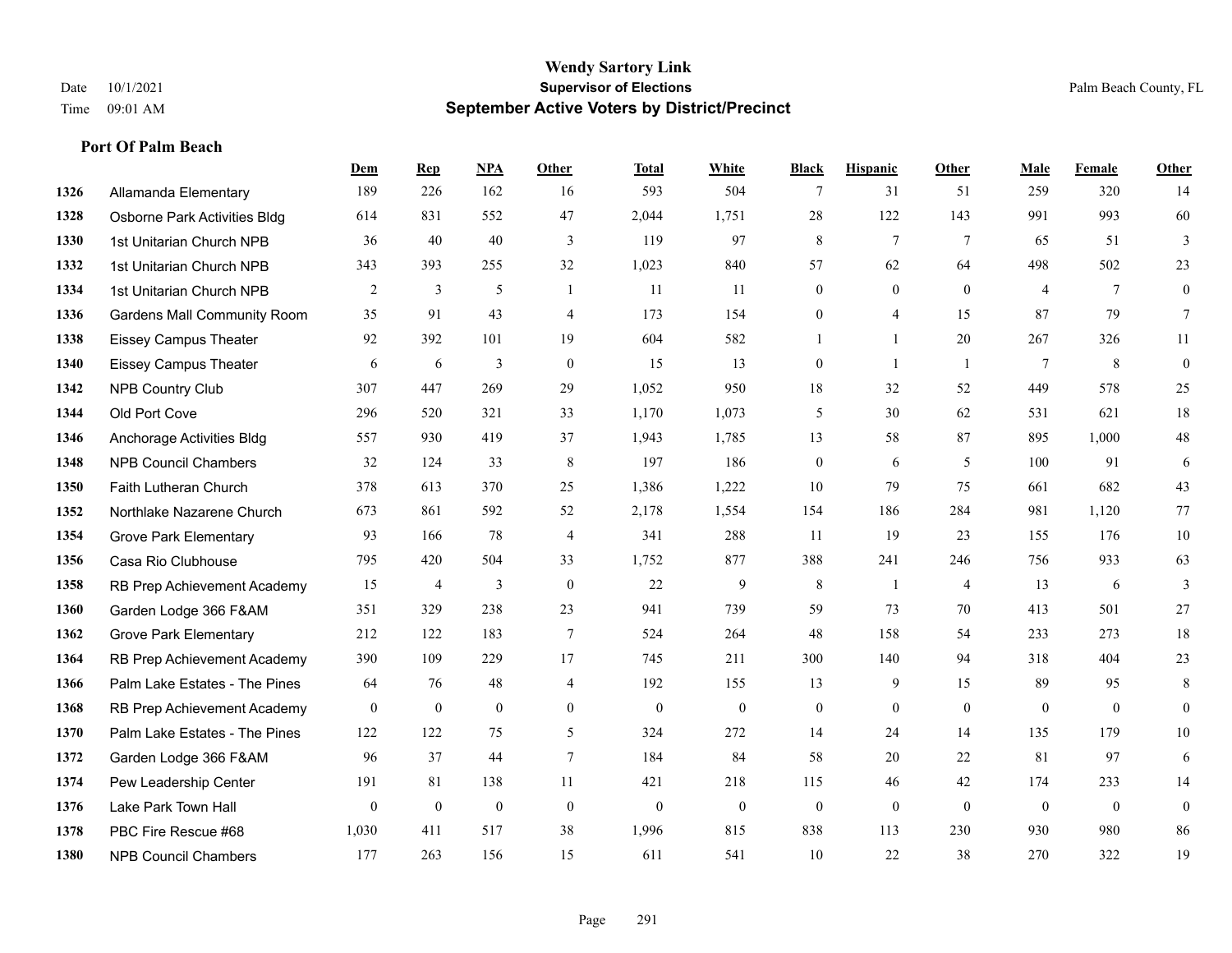**Port Of Palm Beach**

#### **Wendy Sartory Link** Date 10/1/2021 **Supervisor of Elections** Palm Beach County, FL Time 09:01 AM **September Active Voters by District/Precinct**

|      |                                       | Dem              | <b>Rep</b>       | NPA              | Other            | <b>Total</b>     | White            | <b>Black</b>     | <b>Hispanic</b> | Other          | Male           | Female       | Other            |
|------|---------------------------------------|------------------|------------------|------------------|------------------|------------------|------------------|------------------|-----------------|----------------|----------------|--------------|------------------|
| 1382 | Lake Park Town Hall                   | 278              | 352              | 258              | 26               | 914              | 750              | 37               | 57              | 70             | 417            | 474          | 23               |
| 1384 | <b>Phil Foster Park Marine Center</b> | 298              | 553              | 280              | 30               | 1,161            | 1,029            | 19               | 41              | 72             | 574            | 560          | $27\,$           |
| 1386 | Phil Foster Park Marine Center        | 585              | 1,113            | 705              | 85               | 2,488            | 2,146            | 56               | 87              | 199            | 1,146          | 1,275        | 67               |
| 1388 | Palm Beach Shores Town Hall           | 276              | 442              | 305              | 27               | 1,050            | 959              | 11               | 18              | 62             | 485            | 538          | $27\,$           |
| 1389 | Palm Beach Shores Town Hall           | $\boldsymbol{0}$ | $\boldsymbol{0}$ | $\mathbf{0}$     | $\boldsymbol{0}$ | $\boldsymbol{0}$ | $\boldsymbol{0}$ | $\boldsymbol{0}$ | $\mathbf{0}$    | $\overline{0}$ | $\overline{0}$ | $\mathbf{0}$ | $\boldsymbol{0}$ |
| 1390 | St Edwards Church                     | 450              | 1,188            | 522              | 55               | 2,215            | 2,034            | 3                | 54              | 124            | 1,028          | 1,118        | 69               |
| 1392 | St Edwards Church                     | 355              | 612              | 411              | 47               | 1,425            | 1,286            | 6                | 29              | 104            | 624            | 766          | 35               |
| 1394 | Morton & Barbara Mandel Cente         | 242              | 609              | 288              | 36               | 1,175            | 1,070            | 6                | 24              | 75             | 531            | 612          | 32               |
| 2002 | Jeaga Middle                          | 180              | 92               | 111              | 6                | 389              | 151              | 127              | 39              | 72             | 170            | 207          | 12               |
| 2004 | <b>Grassy Waters Elementary</b>       | 1,043            | 323              | 583              | 43               | 1,992            | 588              | 728              | 395             | 281            | 848            | 1,073        | 71               |
| 2006 | Jeaga Middle                          | 171              | 79               | 101              | 9                | 360              | 150              | 110              | 77              | 23             | 148            | 202          | $10\,$           |
| 2008 | Jeaga Middle                          | $\mathbf{0}$     | $\boldsymbol{0}$ | $\boldsymbol{0}$ | $\boldsymbol{0}$ | $\boldsymbol{0}$ | $\mathbf{0}$     | $\boldsymbol{0}$ | $\mathbf{0}$    | $\overline{0}$ | $\mathbf{0}$   | $\mathbf{0}$ | $\boldsymbol{0}$ |
| 2010 | <b>Cypress Lakes HOA</b>              | 591              | 328              | 281              | 33               | 1,233            | 840              | 201              | 96              | 96             | 471            | 727          | 35               |
| 2012 | Century Village Clubhouse             | 61               | 31               | 24               | $\overline{2}$   | 118              | 72               | 14               | 18              | 14             | 54             | 60           | $\overline{4}$   |
| 2014 | Club Baywinds                         | 823              | 544              | 370              | 35               | 1,772            | 1,348            | 151              | 166             | 107            | 720            | 1,009        | 43               |
| 2016 | Andros Isle POA Clubhouse             | 854              | 562              | 545              | 35               | 1,996            | 1,078            | 394              | 300             | 224            | 851            | 1,074        | 71               |
| 2018 | <b>Riverwalk Clubhouse</b>            | 747              | 702              | 560              | 49               | 2,058            | 1,615            | 91               | 173             | 179            | 884            | 1,112        | 62               |
| 2020 | Jeaga Middle                          | 208              | 86               | 135              | 10               | 439              | 203              | 127              | 81              | 28             | 192            | 239          | $\,8\,$          |
| 2021 | Jeaga Middle                          | 167              | 56               | 121              | 16               | 360              | 111              | 124              | 74              | 51             | 142            | 206          | 12               |
| 2022 | Century Village Clubhouse             | 784              | 404              | 335              | 32               | 1,555            | 1,002            | 217              | 205             | 131            | 614            | 888          | 53               |
| 2024 | Century Village Clubhouse             | 793              | 420              | 323              | 37               | 1,573            | 1,102            | 167              | 163             | 141            | 619            | 903          | 51               |
| 2026 | Century Village Clubhouse             | 626              | 328              | 287              | $28\,$           | 1,269            | 787              | 189              | 195             | 98             | 494            | 721          | 54               |
| 2028 | Century Village Clubhouse             | 342              | 187              | 149              | 6                | 684              | 470              | 66               | 88              | 60             | 247            | 413          | 24               |
| 2030 | <b>Benoist Farms Elementary</b>       | 575              | 156              | 297              | 21               | 1,049            | 256              | 453              | 232             | 108            | 405            | 593          | 51               |
| 2032 | <b>Riverwalk Clubhouse</b>            | 51               | 26               | 29               | 5                | 111              | 56               | 32               | 15              | 8              | 42             | 66           | $\mathfrak{Z}$   |
| 2034 | <b>Riverwalk Clubhouse</b>            | 101              | 51               | 69               | 10               | 231              | 92               | 59               | 55              | 25             | 102            | 127          | $\overline{2}$   |
| 2036 | <b>Turning Points Academy</b>         | 759              | 417              | 376              | 38               | 1,590            | 936              | 286              | 262             | 106            | 591            | 952          | 47               |
| 2038 | <b>Turning Points Academy</b>         | 817              | 180              | 354              | 20               | 1,371            | 485              | 622              | 154             | 110            | 463            | 868          | 40               |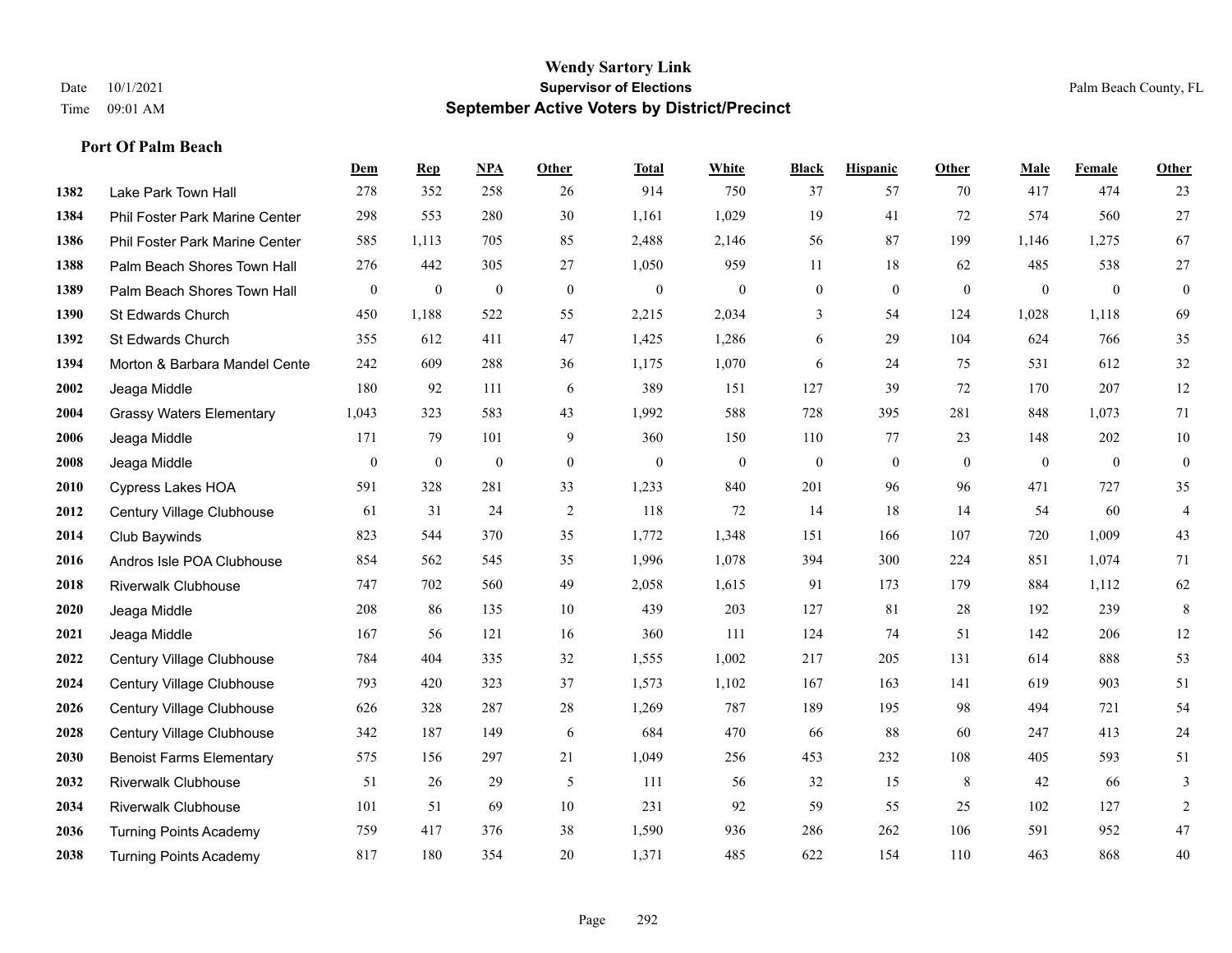|      |                                     | Dem              | <b>Rep</b>   | NPA              | <b>Other</b>     | <b>Total</b>     | <b>White</b>     | <b>Black</b>     | <b>Hispanic</b>  | <b>Other</b>   | <b>Male</b>    | <b>Female</b>  | <b>Other</b>     |
|------|-------------------------------------|------------------|--------------|------------------|------------------|------------------|------------------|------------------|------------------|----------------|----------------|----------------|------------------|
| 2040 | Wynnebrook Elementary               | 811              | 269          | 425              | 21               | 1,526            | 418              | 597              | 352              | 159            | 662            | 793            | 71               |
| 2041 | Wynnebrook Elementary               | 541              | 248          | 381              | 17               | 1,187            | 475              | 136              | 483              | 93             | 500            | 637            | 50               |
| 2042 | <b>Turning Points Academy</b>       | 0                | $\mathbf{0}$ | $\boldsymbol{0}$ | $\boldsymbol{0}$ | $\boldsymbol{0}$ | $\boldsymbol{0}$ | $\boldsymbol{0}$ | $\boldsymbol{0}$ | $\overline{0}$ | $\overline{0}$ | $\overline{0}$ | $\boldsymbol{0}$ |
| 2044 | St Christophers Episcopal Chr       | 1,106            | 281          | 561              | 33               | 1,981            | 570              | 812              | 394              | 205            | 875            | 1,013          | 93               |
| 2046 | Haverhill Town Hall                 | 396              | 216          | 237              | 10               | 859              | 331              | 236              | 202              | 90             | 387            | 434            | 38               |
| 2048 | Elks Lodge #1352                    | 2                | 3            | $\boldsymbol{0}$ | $\boldsymbol{0}$ | 5                | 3                |                  | $\boldsymbol{0}$ |                | 3              | -1             |                  |
| 2050 | Elks Lodge #1352                    | 19               | 19           | 26               | 3                | 67               | 40               | 6                | 13               | 8              | 35             | 29             | 3                |
| 2052 | Elks Lodge #1352                    | 557              | 152          | 270              | 20               | 999              | 179              | 472              | 153              | 195            | 463            | 496            | 40               |
| 2054 | Elks Lodge #1352                    | 1,277            | 326          | 701              | 25               | 2,329            | 457              | 987              | 594              | 291            | 1,026          | 1,194          | 109              |
| 2056 | Clayton Hutcheson Hall B            | 730              | 321          | 563              | 18               | 1,632            | 513              | 294              | 656              | 169            | 719            | 820            | 93               |
| 2058 | Clayton Hutcheson Hall B            | 3                | -1           | $\mathbf{0}$     | $\mathbf{0}$     | $\overline{4}$   | $\overline{3}$   | $\mathbf{0}$     | $\mathbf{1}$     | $\theta$       | 2              | 2              | $\mathbf{0}$     |
| 2060 | <b>West Gate Elementary</b>         | 390              | 220          | 335              | 13               | 958              | 312              | 72               | 493              | 81             | 460            | 449            | 49               |
| 2062 | West Gate Elementary                | 10               | 9            | 13               | $\overline{0}$   | 32               | 23               | $\overline{c}$   | 5                | 2              | 18             | 14             | $\boldsymbol{0}$ |
| 2064 | <b>West Gate Elementary</b>         | 1                | $\mathbf{0}$ | $\boldsymbol{0}$ | $\overline{0}$   | $\mathbf{1}$     | 1                | $\boldsymbol{0}$ | $\boldsymbol{0}$ | $\mathbf{0}$   |                | $\bf{0}$       | $\mathbf{0}$     |
| 2066 | <b>Howard Park Community Center</b> | 143              | 80           | 97               | 7                | 327              | 167              | 55               | 68               | 37             | 150            | 169            | $\,8\,$          |
| 2068 | <b>Conniston Middle</b>             | 430              | 250          | 323              | 15               | 1,018            | 401              | 100              | 444              | 73             | 458            | 520            | 40               |
| 2070 | <b>Belvedere Elementary</b>         | 562              | 371          | 381              | 24               | 1,338            | 1,052            | 28               | 151              | 107            | 632            | 656            | $50\,$           |
| 2072 | <b>Belvedere Elementary</b>         | 605              | 337          | 475              | 28               | 1,445            | 520              | 150              | 623              | 152            | 622            | 734            | 89               |
| 2074 | <b>Belvedere Elementary</b>         | $\boldsymbol{0}$ | $\mathbf{0}$ | $\boldsymbol{0}$ | $\boldsymbol{0}$ | $\mathbf{0}$     | $\boldsymbol{0}$ | $\boldsymbol{0}$ | $\mathbf{0}$     | $\mathbf{0}$   | $\mathbf{0}$   | $\mathbf{0}$   | $\mathbf{0}$     |
| 2076 | St Catherine Church                 | 145              | 121          | 123              | $7\phantom{.0}$  | 396              | 327              | 16               | 27               | 26             | 192            | 194            | $10\,$           |
| 2078 | St Catherine Church                 | 446              | 554          | 365              | 32               | 1,397            | 1,165            | 38               | 88               | 106            | 626            | 721            | 50               |
| 5004 | Faith Farm Tabernacle               | 3                | 2            | 2                | $\mathbf{0}$     | $\overline{7}$   | $\overline{4}$   | $\mathbf{0}$     | 3                | $\theta$       | 6              | $\mathbf{1}$   | $\mathbf{0}$     |
| 6004 | Pahokee Recreation Center           | 955              | 174          | 229              | 5                | 1,363            | 178              | 880              | 222              | 83             | 561            | 754            | 48               |
| 6006 | Pahokee Recreation Center           | 994              | 168          | 269              | 13               | 1,444            | 121              | 843              | 382              | 98             | 641            | 722            | 81               |
| 6008 | Pahokee High                        | 520              | 21           | 103              | $\overline{2}$   | 646              | $\overline{7}$   | 592              | 3                | 44             | 190            | 423            | 33               |
| 6010 | <b>Canal Point Community Center</b> | 25               | 6            | 6                | $\overline{0}$   | 37               | 12               | 20               | $\overline{2}$   | 3              | 21             | 16             | $\boldsymbol{0}$ |
| 6012 | Belle Glade Library/Civic Ctr       | 176              | 29           | 60               | $\overline{0}$   | 265              | 30               | 145              | 77               | 13             | 103            | 151            | 11               |
| 6014 | Belle Glade Library/Civic Ctr       |                  | 2            | $\mathbf{1}$     | $\theta$         | $\overline{4}$   | $\Omega$         | $\theta$         | $\overline{4}$   | $\theta$       |                | 3              | $\boldsymbol{0}$ |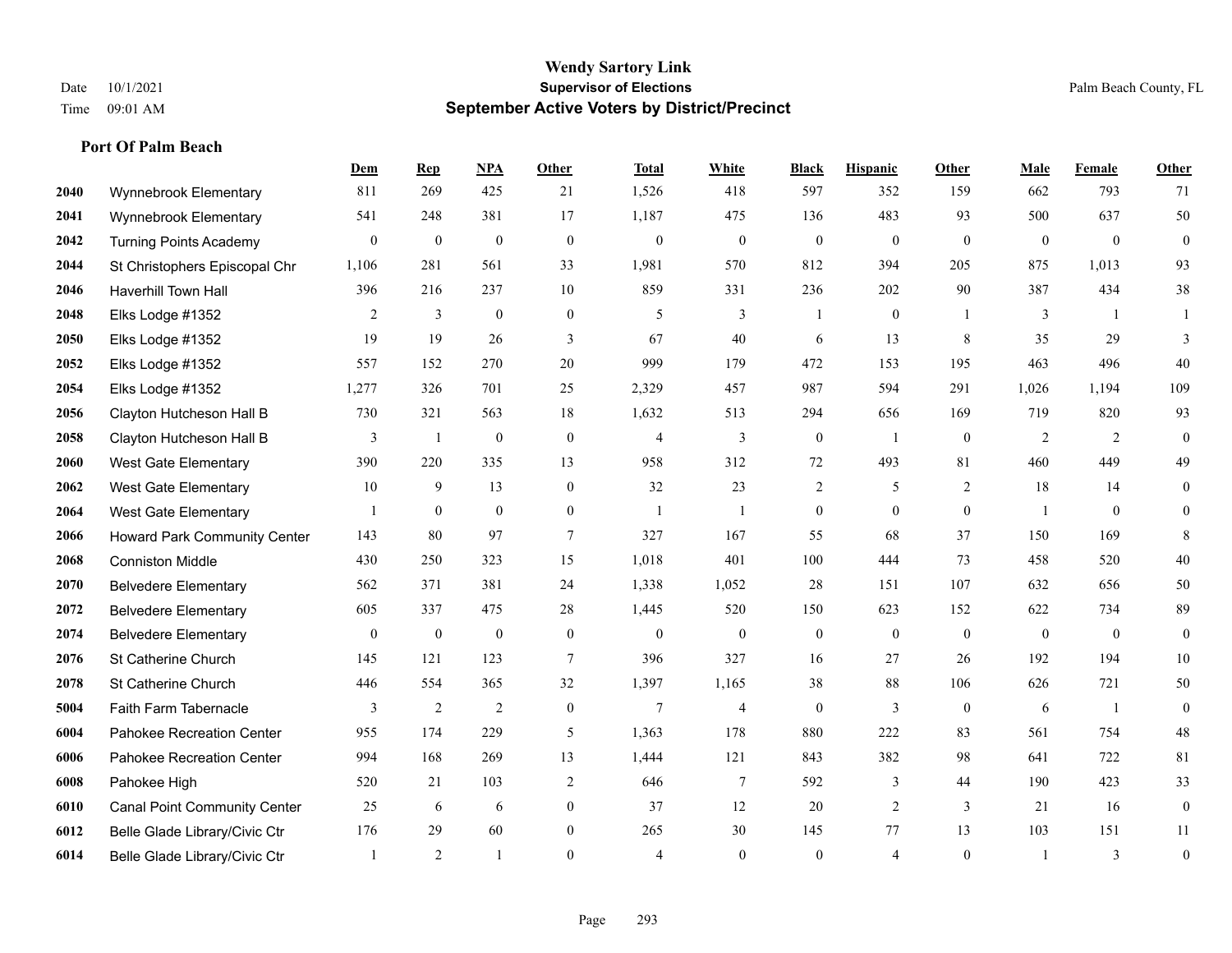|      |                                 | Dem            | <b>Rep</b>     | NPA              | <b>Other</b>     | <b>Total</b>   | <b>White</b>     | <b>Black</b>     | <b>Hispanic</b>  | Other          | <b>Male</b>    | <b>Female</b>  | <b>Other</b>     |
|------|---------------------------------|----------------|----------------|------------------|------------------|----------------|------------------|------------------|------------------|----------------|----------------|----------------|------------------|
| 6016 | South Bay Commission Chambe     | 35             | 52             | 28               | 2                | 117            | 77               | 7                | 22               | 11             | 61             | 51             | 5                |
| 6018 | South Bay Commission Chambe     | 1,189          | 83             | 224              | 11               | 1,507          | 59               | 1.164            | 206              | 78             | 629            | 839            | 39               |
| 6020 | <b>Glades Central High</b>      | 441            | 76             | 133              | 8                | 658            | 81               | 382              | 159              | 36             | 305            | 320            | 33               |
| 6022 | Belle Glade Library/Civic Ctr   | 1,362          | 106            | 252              | 15               | 1,735          | 89               | 1,391            | 141              | 114            | 712            | 954            | 69               |
| 6024 | Lewis Evans Resource Center     | 1,691          | 66             | 261              | 14               | 2,032          | 30               | 1,767            | 123              | 112            | 811            | 1,152          | 69               |
| 6026 | Lewis Evans Resource Center     | 2              | $\mathbf{0}$   | $\overline{2}$   | $\mathbf{0}$     | $\overline{4}$ | $\mathbf{0}$     | $\mathbf{0}$     | $\overline{4}$   | $\mathbf{0}$   | $\overline{1}$ | 3              | $\mathbf{0}$     |
| 6028 | Belle Glade Library/Civic Ctr   | 747            | 460            | 323              | 15               | 1,545          | 413              | 394              | 652              | 86             | 723            | 778            | $44\,$           |
| 6029 | Belle Glade Library/Civic Ctr   | 1              | $\overline{0}$ | $\mathbf{0}$     | $\mathbf{0}$     |                | $\mathbf{0}$     |                  | $\mathbf{0}$     | $\theta$       |                | $\theta$       | $\mathbf{0}$     |
| 6030 | Belle Glade Library/Civic Ctr   | 8              | $\mathfrak{Z}$ | 12               | $\overline{c}$   | 25             | 8                | $\boldsymbol{0}$ | 17               | $\mathbf{0}$   | 7              | 16             | 2                |
| 6032 | Gove Elementary                 | 674            | 298            | 272              | 5                | 1,249          | 313              | 432              | 406              | 98             | 534            | 673            | $42\,$           |
| 6034 | Gove Elementary                 | $\overline{0}$ | 4              | $\boldsymbol{0}$ | $\overline{0}$   | $\overline{4}$ | $\overline{4}$   | $\boldsymbol{0}$ | $\mathbf{0}$     | $\theta$       | 3              | $\mathbf{1}$   | $\mathbf{0}$     |
| 6036 | Gove Elementary                 | 391            | 158            | 205              | 10               | 764            | 135              | 151              | 433              | 45             | 333            | 401            | $30\,$           |
| 6040 | Osceola Creek Middle            | 101            | 128            | 102              | $\overline{1}$   | 332            | 251              | 13               | 33               | 35             | 155            | 161            | 16               |
| 6042 | Osceola Creek Middle            | 989            | 1,213          | 1,038            | 62               | 3,302          | 2,119            | 429              | 488              | 266            | 1,571          | 1,622          | 109              |
| 6044 | <b>Frontier Elementary</b>      | 910            | 977            | 782              | 59               | 2,728          | 1,736            | 417              | 344              | 231            | 1,280          | 1,363          | 85               |
| 6045 | Acreage Branch Library          | 204            | 267            | 177              | 10               | 658            | 418              | 81               | 90               | 69             | 315            | 312            | 31               |
| 6046 | Pierce Hammock Elementary       | 802            | 959            | 754              | 48               | 2,563          | 1,644            | 360              | 322              | 237            | 1,239          | 1,226          | 98               |
| 6048 | Pierce Hammock Elementary       | 0              | $\mathbf{0}$   | $\boldsymbol{0}$ | $\boldsymbol{0}$ | $\mathbf{0}$   | $\boldsymbol{0}$ | $\boldsymbol{0}$ | $\boldsymbol{0}$ | $\overline{0}$ | $\mathbf{0}$   | $\mathbf{0}$   | $\boldsymbol{0}$ |
| 6050 | Acreage Branch Library          | 873            | 877            | 732              | 60               | 2,542          | 1,553            | 375              | 351              | 263            | 1,194          | 1,257          | 91               |
| 6051 | Cornerstone Fellowship          | 608            | 754            | 554              | 50               | 1,966          | 1,253            | 209              | 291              | 213            | 914            | 980            | 72               |
| 6052 | Seminole Ridge High             | 614            | 645            | 563              | 37               | 1,859          | 1,142            | 226              | 314              | 177            | 880            | 906            | 73               |
| 6054 | <b>Acreage Pines Elementary</b> | 0              | $\bf{0}$       | $\boldsymbol{0}$ | $\boldsymbol{0}$ | $\mathbf{0}$   | $\boldsymbol{0}$ | $\boldsymbol{0}$ | $\boldsymbol{0}$ | $\overline{0}$ | $\mathbf{0}$   | $\overline{0}$ | $\boldsymbol{0}$ |
| 6056 | Pierce Hammock Elementary       | $\overline{0}$ | $\overline{0}$ | $\mathbf{0}$     | $\overline{0}$   | $\theta$       | $\mathbf{0}$     | $\mathbf{0}$     | $\mathbf{0}$     | $\theta$       | $\theta$       | $\theta$       | $\boldsymbol{0}$ |
| 6058 | <b>Acreage Pines Elementary</b> | 738            | 608            | 567              | 39               | 1,952          | 1,053            | 353              | 249              | 297            | 947            | 942            | 63               |
| 6060 | Indian Trail Improvement Dist   | 886            | 959            | 802              | 58               | 2,705          | 1,680            | 340              | 401              | 284            | 1,246          | 1,359          | 100              |
| 6062 | Sandhill Crane Golf Club        | 228            | 419            | 260              | 22               | 929            | 661              | 74               | 71               | 123            | 456            | 441            | 32               |
| 6064 | Sandhill Crane Golf Club        | 32             | 52             | 34               | $\overline{4}$   | 122            | 98               | 6                | 12               | 6              | 60             | 58             | $\overline{4}$   |
| 6066 | Ibis POA Admin Building         | 1,022          | 1,102          | 726              | 86               | 2,936          | 2,576            | 90               | 66               | 204            | 1,386          | 1,484          | 66               |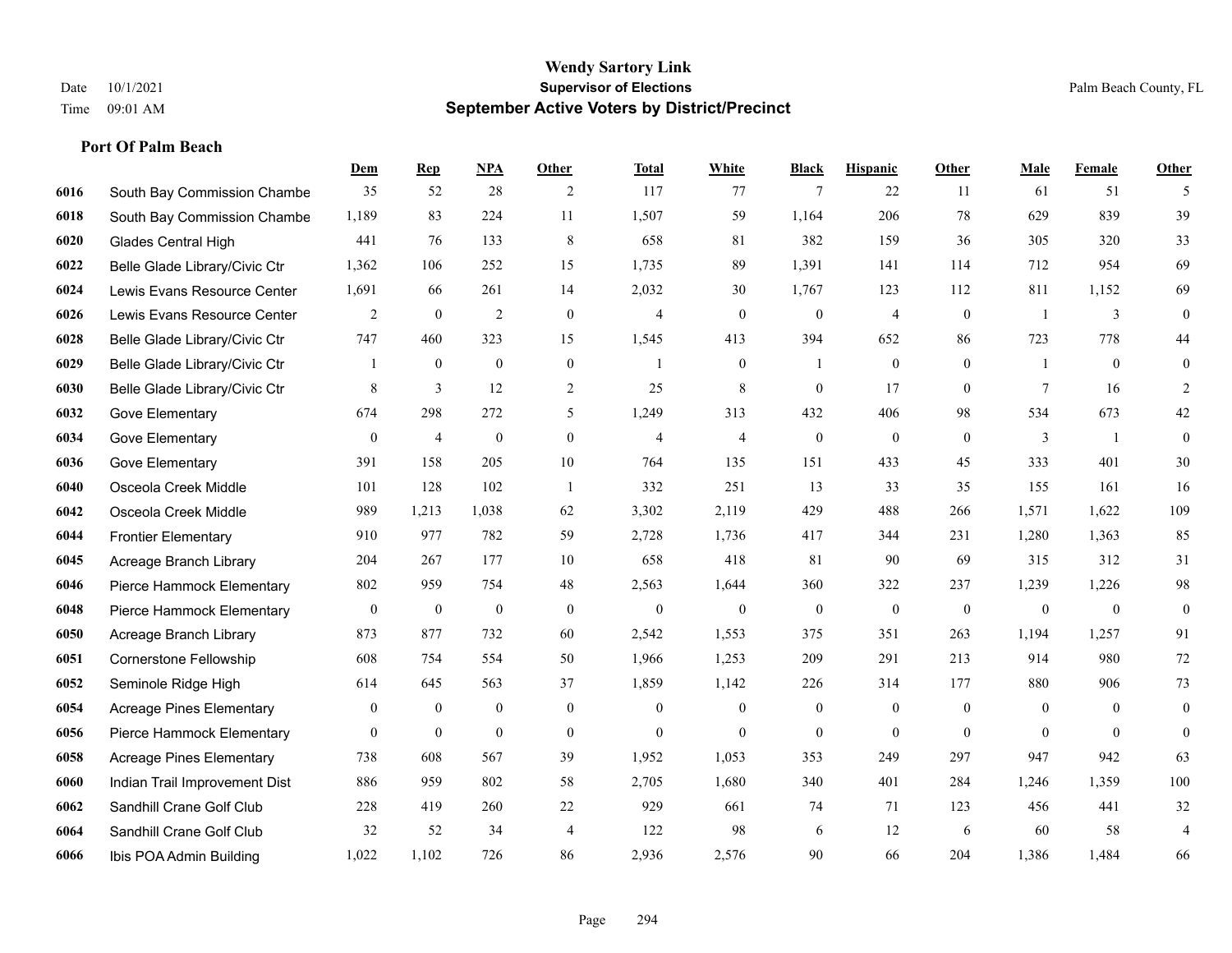|      |                                | Dem            | <b>Rep</b>       | NPA              | <b>Other</b> | <b>Total</b> | <b>White</b>     | <b>Black</b> | <b>Hispanic</b> | <b>Other</b>   | <b>Male</b>  | <b>Female</b>  | <b>Other</b>     |
|------|--------------------------------|----------------|------------------|------------------|--------------|--------------|------------------|--------------|-----------------|----------------|--------------|----------------|------------------|
| 6068 | Ibis POA Admin Building        | $\mathbf{0}$   | $\mathbf{0}$     | $\boldsymbol{0}$ | $\theta$     | $\mathbf{0}$ | $\overline{0}$   | $\mathbf{0}$ | $\overline{0}$  | $\overline{0}$ | $\mathbf{0}$ | $\overline{0}$ | $\theta$         |
| 6070 | Ironhorse Country Club         | 159            | 258              | 119              | 9            | 545          | 439              | 35           | 20              | 51             | 243          | 291            | 11               |
| 6072 | Seminole Ridge High            | 489            | 482              | 471              | 47           | 1,489        | 686              | 283          | 397             | 123            | 698          | 767            | $24\,$           |
| 6073 | Seminole Ridge High            | $\mathbf{0}$   | $\mathbf{0}$     | $\mathbf{0}$     | $\mathbf{0}$ | $\mathbf{0}$ | $\mathbf{0}$     | $\mathbf{0}$ | $\mathbf{0}$    | $\mathbf{0}$   | $\mathbf{0}$ | $\mathbf{0}$   | $\mathbf{0}$     |
| 6076 | Western Pines Middle           | 643            | 704              | 570              | 36           | 1,953        | 1,426            | 155          | 200             | 172            | 931          | 940            | 82               |
| 6078 | <b>Western Pines Middle</b>    | 655            | 723              | 648              | 39           | 2,065        | 1,376            | 159          | 357             | 173            | 979          | 1,027          | 59               |
| 6080 | <b>Golden Grove Elementary</b> | 603            | 779              | 617              | 49           | 2,048        | 1,373            | 130          | 348             | 197            | 956          | 1,010          | 82               |
| 6082 | PBSC Loxahatchee Groves Can    | 11             | 6                | 14               | 2            | 33           | 28               | $\mathbf{0}$ | 3               | 2              | 13           | 20             | $\mathbf{0}$     |
| 6084 | PBSC Loxahatchee Groves Can    | 275            | 405              | 334              | 38           | 1,052        | 659              | 64           | 226             | 103            | 518          | 518            | 16               |
| 6086 | PBSC Loxahatchee Groves Can    | 266            | 415              | 244              | 20           | 945          | 690              | 93           | 86              | 76             | 431          | 485            | 29               |
| 6088 | Seminole Ridge High            | 533            | 688              | 546              | 40           | 1,807        | 1,158            | 216          | 291             | 142            | 854          | 899            | 54               |
| 6090 | Loxahatchee Groves Elementary  | 767            | 885              | 748              | 58           | 2,458        | 1,525            | 280          | 443             | 210            | 1,188        | 1,178          | 92               |
| 6092 | PBSC Loxahatchee Groves Can    | 173            | 225              | 142              | 16           | 556          | 359              | 45           | 108             | 44             | 267          | 268            | 21               |
| 6094 | Palms West Presbyterian        | 660            | 928              | 660              | 43           | 2,291        | 1,829            | 77           | 207             | 178            | 1,095        | 1,123          | 73               |
| 6096 | Palms West Presbyterian        | $\overline{0}$ | $\boldsymbol{0}$ | $\boldsymbol{0}$ | $\mathbf{0}$ | $\mathbf{0}$ | $\boldsymbol{0}$ | $\mathbf{0}$ | $\mathbf{0}$    | $\overline{0}$ | $\mathbf{0}$ | $\overline{0}$ | $\boldsymbol{0}$ |
| 6098 | <b>HL Johnson Elementary</b>   | 658            | 506              | 468              | 38           | 1,670        | 920              | 304          | 260             | 186            | 759          | 870            | 41               |
| 6100 | Madison Green Clubhouse        | 1,237          | 719              | 766              | 54           | 2,776        | 1,198            | 788          | 409             | 381            | 1,284        | 1,388          | 104              |
| 6102 | <b>RPB Recreation Center</b>   | 657            | 472              | 456              | 25           | 1,610        | 938              | 266          | 261             | 145            | 665          | 891            | 54               |
| 6104 | Crestwood Middle               | 181            | 150              | 119              | $\,8\,$      | 458          | 214              | 75           | 83              | 86             | 214          | 224            | $20\,$           |
| 6106 | <b>RPB Recreation Center</b>   | 218            | 122              | 200              | 10           | 550          | 227              | 98           | 156             | 69             | 219          | 311            | $20\,$           |
| 6108 | Calypso Bay Waterpark          | $\mathbf{0}$   | $\mathbf{0}$     | $\mathbf{0}$     | $\theta$     | $\mathbf{0}$ | $\mathbf{0}$     | $\mathbf{0}$ | $\mathbf{0}$    | $\theta$       | $\theta$     | $\mathbf{0}$   | $\mathbf{0}$     |
| 6112 | Crestwood Middle               | 469            | 418              | 355              | 32           | 1,274        | 684              | 229          | 214             | 147            | 591          | 641            | $42\,$           |
| 6114 | RPB Village Hall               | 1,057          | 703              | 696              | 42           | 2,498        | 1,374            | 467          | 433             | 224            | 1,169        | 1,239          | $90\,$           |
| 6116 | <b>HL Johnson Elementary</b>   | 722            | 411              | 483              | 52           | 1,668        | 859              | 324          | 276             | 209            | 732          | 891            | 45               |
| 6118 | <b>RPB Branch Library</b>      | 1,073          | 568              | 692              | 54           | 2,387        | 1,128            | 578          | 430             | 251            | 1,037        | 1,261          | 89               |
| 6120 | Royal Palm Beach High          | 406            | 316              | 265              | 17           | 1,004        | 479              | 199          | 155             | 171            | 475          | 504            | $25\,$           |
| 6122 | <b>RPB Cultural Center</b>     | 1,171          | 650              | 758              | 51           | 2,630        | 1,384            | 502          | 497             | 247            | 1,132        | 1,410          | $88\,$           |
| 6124 | <b>RPB Cultural Center</b>     | 583            | 324              | 386              | 19           | 1,312        | 636              | 277          | 282             | 117            | 552          | 719            | 41               |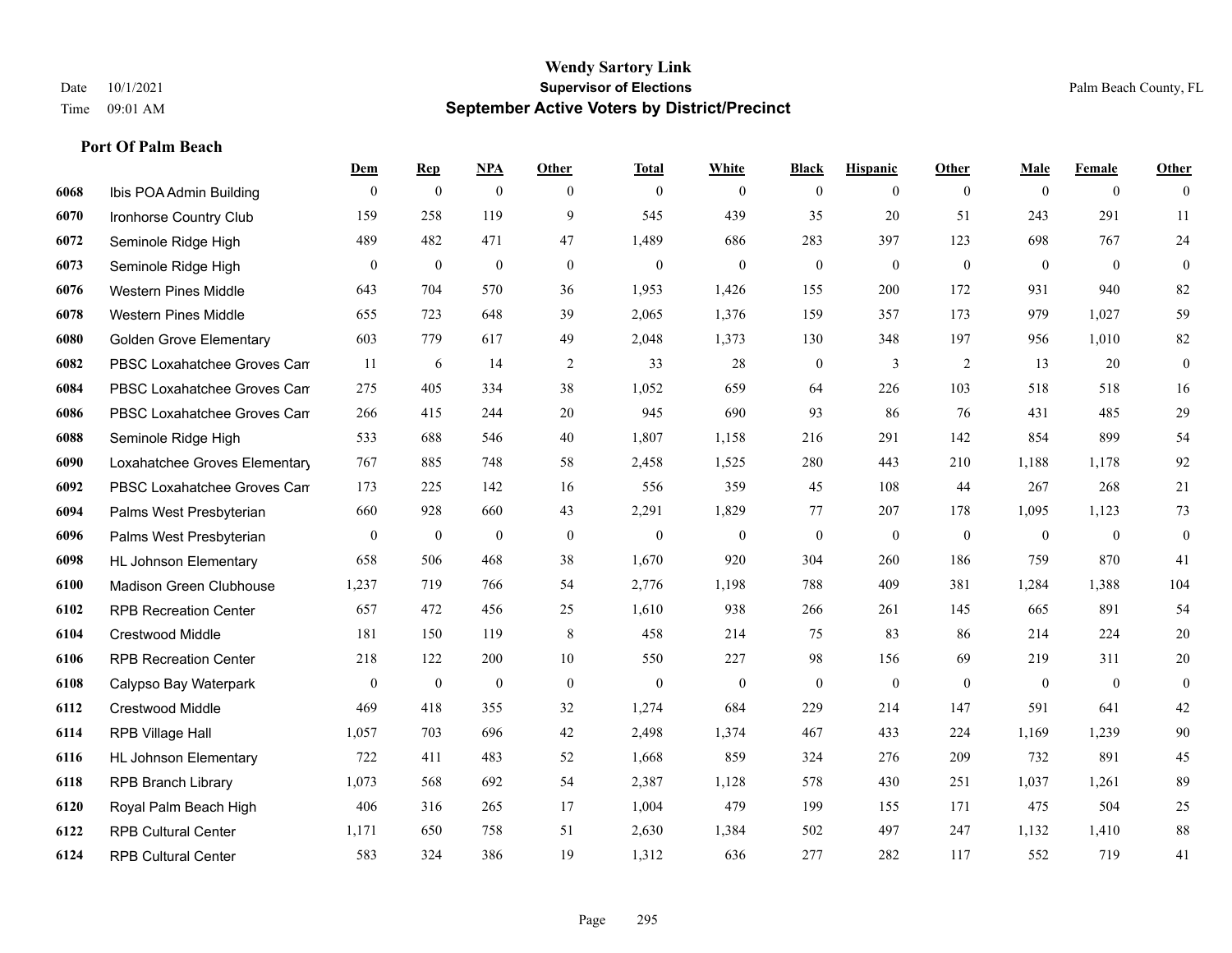**Port Of Palm Beach**

#### **Wendy Sartory Link** Date 10/1/2021 **Supervisor of Elections Supervisor of Elections** Palm Beach County, FL Time 09:01 AM **September Active Voters by District/Precinct**

|      |                                    | Dem              | <b>Rep</b>       | <b>NPA</b>       | Other            | <b>Total</b>     | White            | <b>Black</b>     | <b>Hispanic</b>  | Other           | Male           | Female           | Other          |
|------|------------------------------------|------------------|------------------|------------------|------------------|------------------|------------------|------------------|------------------|-----------------|----------------|------------------|----------------|
| 6126 | Calypso Bay Waterpark              | 680              | 299              | 499              | 32               | 1,510            | 543              | 410              | 364              | 193             | 653            | 798              | 59             |
| 6128 | Royal Palm Beach High              | 35               | 28               | 28               | 3                | 94               | 51               | 25               | 11               | $7\phantom{.0}$ | 43             | 51               | $\overline{0}$ |
| 6130 | Royal Palm Beach High              | 79               | 42               | 89               | $\mathfrak{H}$   | 215              | 100              | 34               | 60               | 21              | 97             | 111              | $\overline{7}$ |
| 6132 | Royal Palm Beach High              | 390              | 190              | 262              | 19               | 861              | 413              | 166              | 191              | 91              | 391            | 439              | 31             |
| 6134 | Christ Fellowship Church RPB       | 954              | 459              | 690              | 30               | 2,133            | 845              | 499              | 495              | 294             | 954            | 1,090            | 89             |
| 6136 | Calypso Bay Waterpark              |                  | 1                | $\boldsymbol{0}$ | $\boldsymbol{0}$ | $\overline{c}$   | $\boldsymbol{0}$ |                  | $\boldsymbol{0}$ |                 | $\mathbf{0}$   |                  | 1              |
| 6138 | Royal Palm Beach High              | $\mathbf{0}$     | 0                | $\overline{0}$   | $\boldsymbol{0}$ | $\boldsymbol{0}$ | $\boldsymbol{0}$ | $\boldsymbol{0}$ | $\mathbf{0}$     | $\mathbf{0}$    | $\overline{0}$ | $\overline{0}$   | $\theta$       |
| 6140 | Royal Palm Beach High              | 337              | 498              | 306              | 33               | 1,174            | 852              | 108              | 112              | 102             | 566            | 584              | 24             |
| 6142 | Christ Fellowship Church RPB       | $\theta$         | $\mathbf{0}$     | $\mathbf{0}$     | $\theta$         | $\theta$         | $\overline{0}$   | $\overline{0}$   | $\mathbf{0}$     | $\theta$        | $\overline{0}$ | $\theta$         | $\mathbf{0}$   |
| 6144 | Christ Fellowship Church RPB       | $\mathbf{0}$     | $\boldsymbol{0}$ | $\overline{0}$   | $\boldsymbol{0}$ | $\mathbf{0}$     | $\boldsymbol{0}$ | $\boldsymbol{0}$ | $\boldsymbol{0}$ | $\overline{0}$  | $\overline{0}$ | $\boldsymbol{0}$ | $\mathbf{0}$   |
| 6146 | Christ Fellowship Church RPB       |                  | 2                | $\mathbf{1}$     | $\theta$         | 4                | 3                | $\overline{0}$   | $\overline{0}$   |                 | 3              | -1               | $\overline{0}$ |
| 6148 | Christ Fellowship Church RPB       | $\theta$         | $\overline{0}$   | $\mathbf{1}$     | $\mathbf{0}$     |                  |                  | 0                | $\mathbf{0}$     | $\theta$        | $\theta$       | $\overline{1}$   | $\mathbf{0}$   |
| 6150 | <b>Binks Forest Elementary</b>     | 26               | 40               | 38               | 5                | 109              | 80               | 5                | 10               | 14              | 47             | 59               | 3              |
| 6152 | <b>Binks Forest Elementary</b>     | 406              | 553              | 379              | 34               | 1,372            | 1,043            | 45               | 133              | 151             | 646            | 682              | 44             |
| 6154 | Wellington Landings Middle         | 463              | 518              | 389              | 28               | 1,398            | 1,007            | 87               | 187              | 117             | 630            | 728              | 40             |
| 6156 | <b>Binks Forest Elementary</b>     | 630              | 723              | 576              | 41               | 1,970            | 1,384            | 128              | 290              | 168             | 898            | 1,012            | 60             |
| 6158 | <b>Wellington Elementary</b>       | 784              | 940              | 547              | 40               | 2,311            | 1,700            | 131              | 309              | 171             | 1,051          | 1,185            | 75             |
| 6160 | Wellington Landings Middle         | 669              | 581              | 564              | 43               | 1,857            | 1,207            | 163              | 337              | 150             | 865            | 938              | 54             |
| 6162 | First Baptist Church Wel           | 762              | 658              | 559              | 45               | 2,024            | 1,285            | 210              | 348              | 181             | 901            | 1,059            | 64             |
| 6164 | First Baptist Church Wel           | 835              | 791              | 592              | 57               | 2,275            | 1,527            | 185              | 371              | 192             | 1,016          | 1,186            | 73             |
| 6166 | <b>Wellington Community Center</b> | 863              | 863              | 737              | 47               | 2,510            | 1,747            | 150              | 403              | 210             | 1,153          | 1,278            | 79             |
| 6168 | First Baptist Church Wel           | 128              | 180              | 143              | 9                | 460              | 353              | 27               | 43               | 37              | 216            | 232              | $12\,$         |
| 6170 | Christ Fellowship Church RPB       | $\boldsymbol{0}$ | 6                | $\overline{c}$   | $\boldsymbol{0}$ | 8                | 8                | $\boldsymbol{0}$ | $\mathbf{0}$     | $\mathbf{0}$    | 3              | 5                | $\overline{0}$ |
| 6172 | Christ Fellowship Church RPB       | 1,296            | 575              | 835              | 68               | 2,774            | 961              | 853              | 637              | 323             | 1,190          | 1,469            | 115            |
| 6182 | New Horizons Elementary            | 292              | 453              | 318              | 13               | 1,076            | 788              | 51               | 114              | 123             | 463            | 584              | 29             |
| 6184 | Wellington High                    | 660              | 578              | 526              | 36               | 1,800            | 1,110            | 243              | 288              | 159             | 796            | 946              | 58             |
| 6186 | <b>Elbridge Gale Elementary</b>    | 816              | 561              | 636              | 43               | 2,056            | 1,117            | 296              | 428              | 215             | 901            | 1,078            | 77             |
| 6188 | Wellington Village Park            | 223              | 420              | 303              | 26               | 972              | 825              | 18               | 46               | 83              | 393            | 530              | 49             |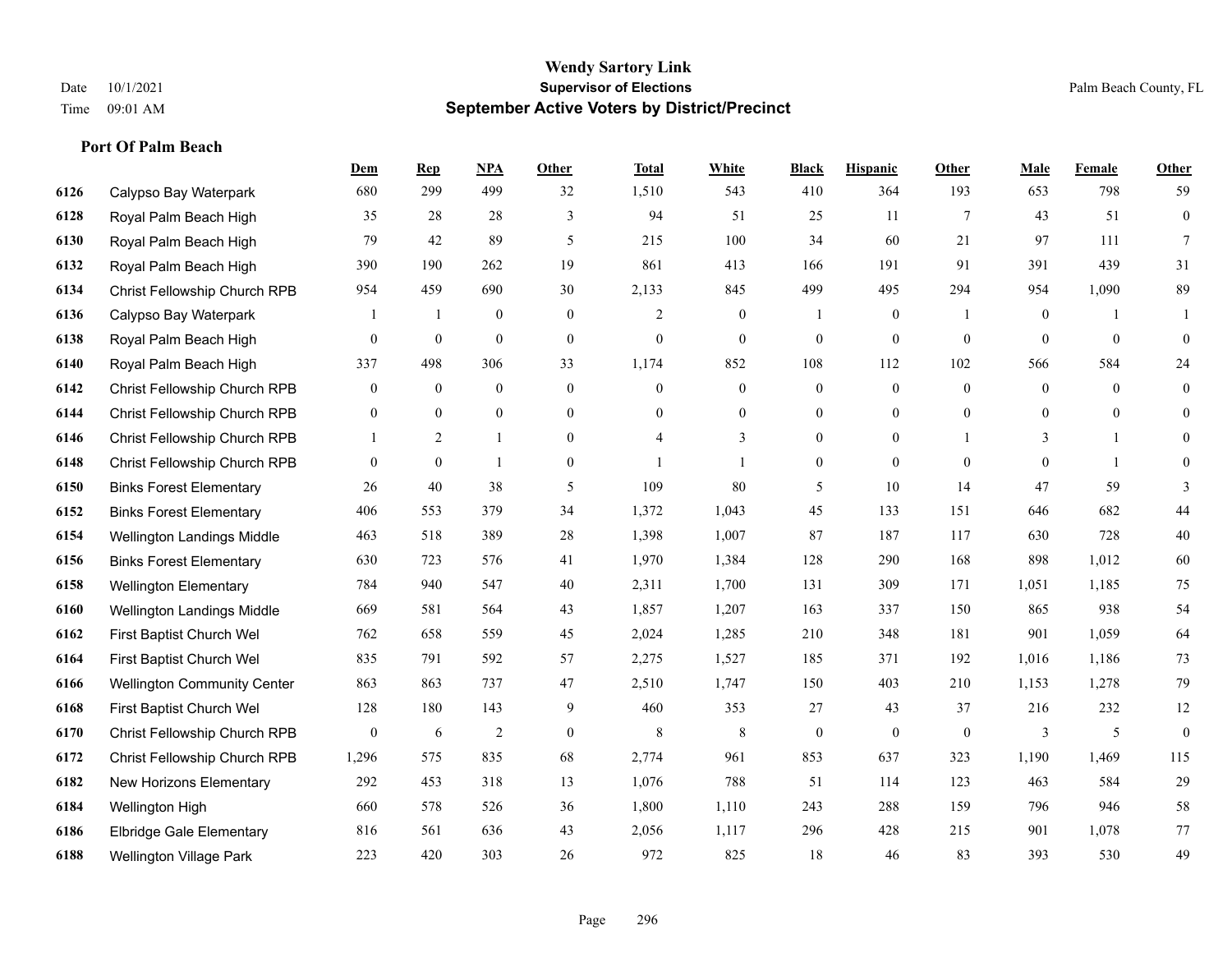**Port Of Palm Beach**

#### **Wendy Sartory Link** Date 10/1/2021 **Supervisor of Elections** Palm Beach County, FL Time 09:01 AM **September Active Voters by District/Precinct**

# **Dem Rep NPA Other Total White Black Hispanic Other Male Female Other** Wellington Village Hall 817 453 634 45 1,949 876 357 505 211 808 1,066 75 St Peters Methodist Church 965 782 798 63 2,608 1,547 280 547 234 1,193 1,328 87 Equestrian Trails Elementary 504 288 338 18 1,148 517 292 152 187 512 580 56 Palm Beach Central High 0 0 0 0 0 0 0 0 0 0 0 0 Wellington Branch Library 522 351 351 37 1,261 690 194 267 110 542 687 32 Emerald Cove Middle 538 564 509 50 1,661 1,031 177 277 176 736 872 53 Wellington Village Park 146 224 173 18 561 383 15 92 71 257 278 26 Wellington Village Park 827 753 691 47 2,318 1,458 256 282 322 1,060 1,175 83 Panther Run Elementary 234 193 176 10 613 342 96 102 73 282 308 23 Wellington Village Park 0 0 0 0 0 0 0 0 0 0 0 0 Wellington Village Park 58 29 42 6 135 66 16 32 21 55 76 4 Panther Run Elementary 0 1 0 0 1 1 0 0 0 1 0 0 The Isles at Wellington 749 754 625 38 2,166 1,394 224 242 306 1,018 1,052 96 Wycliffe Comm Association Bldg 769 322 399 21 1,511 1,415 18 19 59 651 832 28 Panther Run Elementary 678 743 643 49 2,113 1,346 243 248 276 1,003 1,042 68 J F Kennedy Middle 0 0 0 0 0 0 0 0 0 0 **7004 J F Kennedy Middle 0 0 0 0 0 0 0 0 0** 0 J F Kennedy Middle 0 0 0 0 0 0 0 0 0 0 J F Kennedy Middle 0 0 0 0 0 0 0 0 0 0 St John Lutheran Church 282 11 92 6 391 26 317 24 24 128 246 17 St John Lutheran Church 1,069 193 422 17 1,701 482 985 70 164 778 863 60 RB Prep Achievement Academy 0 0 0 0 0 0 0 0 0 0 0 0 RB Prep Achievement Academy 1 1 0 0 0 2 1 1 0 1 0 0 1 1 0 RB Prep Achievement Academy 0 0 0 0 0 0 0 0 0 0 0 0 RB Prep Achievement Academy 0 0 0 0 0 0 0 0 0 0 0 0 J F Kennedy Middle 888 176 363 26 1,453 292 799 152 210 646 759 48 Hurst Chapel AME Church 1,539 89 332 23 1,983 147 1,614 95 127 804 1,123 56 Hurst Chapel AME Church 260 33 104 3 400 60 247 38 55 145 239 16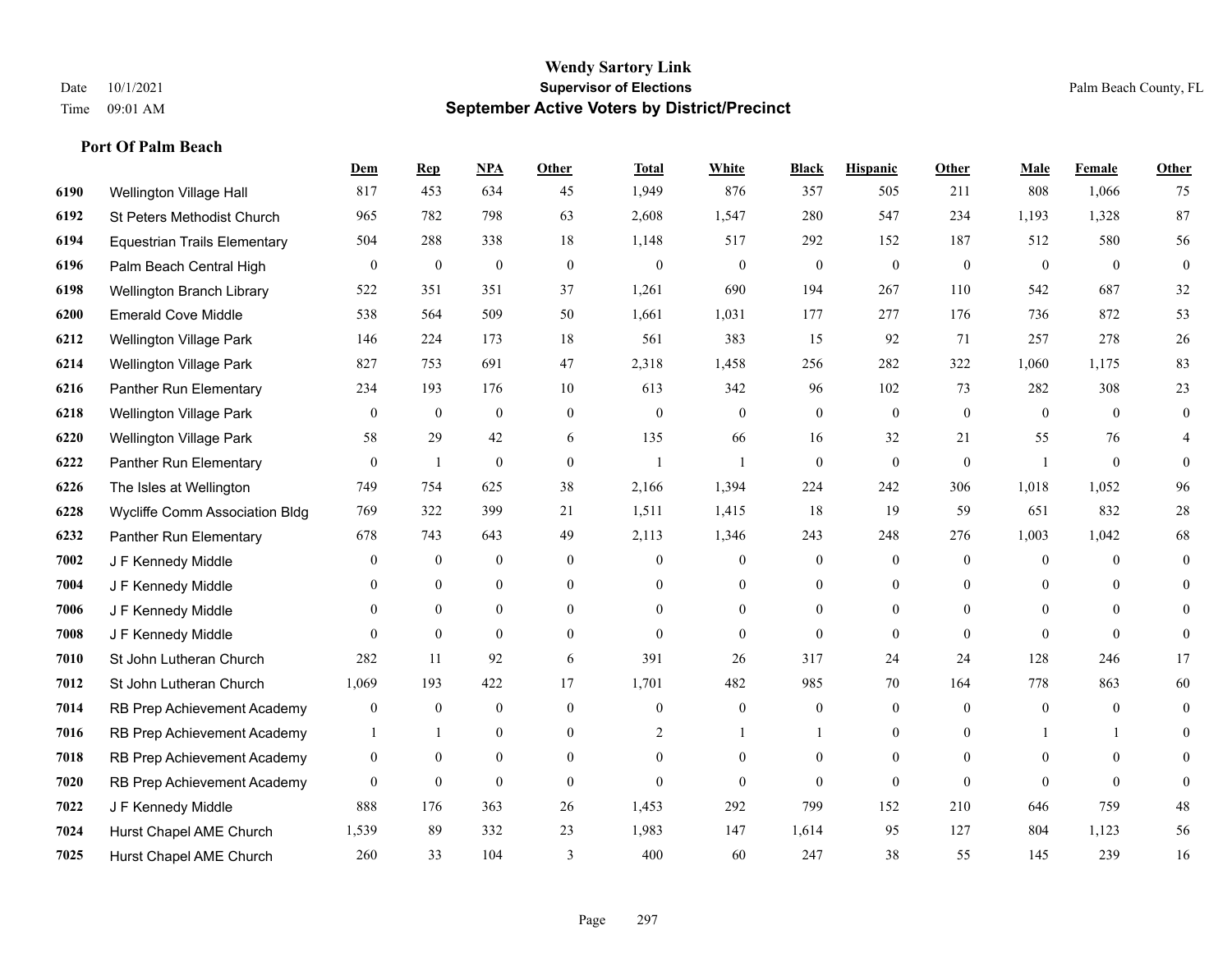|      |                                  | Dem              | <b>Rep</b>     | NPA              | <b>Other</b>     | <b>Total</b>     | <b>White</b>     | <b>Black</b>     | <b>Hispanic</b>  | Other        | <b>Male</b>  | Female       | <b>Other</b>     |
|------|----------------------------------|------------------|----------------|------------------|------------------|------------------|------------------|------------------|------------------|--------------|--------------|--------------|------------------|
| 7026 | Lindsey Davis Senior Comm Ctr    | 2,257            | 78             | 425              | 21               | 2,781            | 65               | 2,496            | 39               | 181          | 1,113        | 1,574        | 94               |
| 7028 | <b>Wells Recreation Center</b>   | 1,823            | 144            | 465              | 20               | 2,452            | 235              | 1,913            | 104              | 200          | 1.057        | 1,306        | 89               |
| 7030 | Riviera Beach Marina Event Ctr   | 193              | 305            | 175              | 23               | 696              | 560              | 47               | 44               | 45           | 354          | 321          | 21               |
| 7032 | <b>Crossroads Baptist Church</b> | $\boldsymbol{0}$ | $\mathbf{0}$   | $\boldsymbol{0}$ | $\boldsymbol{0}$ | $\boldsymbol{0}$ | $\boldsymbol{0}$ | $\mathbf{0}$     | $\mathbf{0}$     | $\mathbf{0}$ | $\mathbf{0}$ | $\mathbf{0}$ | $\boldsymbol{0}$ |
| 7034 | Suncoast High                    | 1,290            | 203            | 501              | 25               | 2,019            | 359              | 1.214            | 154              | 292          | 831          | 1,113        | 75               |
| 7036 | RB Prep Achievement Academy      | 0                | $\mathbf{0}$   | 6                | $\mathbf{0}$     | 6                | $\boldsymbol{0}$ | $\boldsymbol{0}$ | $\boldsymbol{0}$ | 6            | 4            |              | 1                |
| 7038 | RB Prep Achievement Academy      | $\overline{0}$   | $\mathbf{0}$   | $\mathbf{0}$     | $\mathbf{0}$     | $\theta$         | $\boldsymbol{0}$ | $\mathbf{0}$     | $\mathbf{0}$     | $\theta$     | $\theta$     | $\theta$     | $\mathbf{0}$     |
| 7040 | Mary McLeod Bethune Elementa     | 1,225            | 54             | 248              | 15               | 1,542            | 36               | 1,364            | 45               | 97           | 609          | 888          | 45               |
| 7041 | Mary McLeod Bethune Elementa     | 382              | 29             | 122              | 8                | 541              | 43               | 417              | 26               | 55           | 203          | 314          | 24               |
| 7042 | Dan Calloway Complex             | 1,712            | 73             | 373              | 21               | 2,179            | 44               | 1,933            | 42               | 160          | 884          | 1,233        | 62               |
| 7044 | <b>Wells Recreation Center</b>   | 1,378            | 90             | 362              | 17               | 1,847            | 190              | 1,457            | 65               | 135          | 758          | 1,019        | 70               |
| 7046 | Riviera Beach Marina Event Ctr   | 36               | 31             | 16               | 5                | 88               | 73               | 7                | $\overline{c}$   | 6            | 49           | 38           | 1                |
| 7048 | <b>Crossroads Baptist Church</b> | 283              | 8              | 87               | 10               | 388              | 6                | 326              | 27               | 29           | 130          | 241          | 17               |
| 7050 | Crossroads Baptist Church        | 1                | $\overline{2}$ | 1                | $\mathbf{0}$     | $\overline{4}$   | 3                | $\boldsymbol{0}$ | $\boldsymbol{0}$ | -1           |              | 3            | $\mathbf{0}$     |
| 7052 | <b>Crossroads Baptist Church</b> | 0                | $\mathbf{0}$   | $\mathbf{0}$     | $\boldsymbol{0}$ | $\mathbf{0}$     | $\mathbf{0}$     | $\mathbf{0}$     | $\overline{0}$   | $\theta$     | $\theta$     | $\theta$     | $\mathbf{0}$     |
| 7054 | <b>Crossroads Baptist Church</b> | 984              | 68             | 289              | 13               | 1,354            | 109              | 1,033            | 74               | 138          | 581          | 715          | 58               |
| 7056 | Crossroads Baptist Church        | $\overline{0}$   | $\mathbf{0}$   | $\boldsymbol{0}$ | $\boldsymbol{0}$ | $\mathbf{0}$     | $\boldsymbol{0}$ | $\mathbf{0}$     | $\mathbf{0}$     | $\mathbf{0}$ | $\mathbf{0}$ | $\mathbf{0}$ | $\mathbf{0}$     |
| 7058 | Palm Beach Lakes High            | 1,424            | 357            | 601              | 44               | 2,426            | 802              | 1,099            | 301              | 224          | 980          | 1,347        | 99               |
| 7060 | Ephesus Junior Academy           | 1,169            | 63             | 232              | 16               | 1,480            | 104              | 1,218            | 51               | 107          | 600          | 833          | 47               |
| 7062 | Mangonia Park Town Hall          | 708              | 40             | 177              | $10\,$           | 935              | 81               | 748              | 39               | 67           | 374          | 532          | 29               |
| 7064 | Grace Episcopal Church           | 1,302            | 161            | 438              | 34               | 1,935            | 339              | 1,264            | 130              | 202          | 830          | 1,019        | 86               |
| 7066 | Northboro Elementary             | 1,053            | 190            | 426              | 29               | 1,698            | 457              | 904              | 165              | 172          | 761          | 865          | $72\,$           |
| 7068 | Pleasant City Community Center   | 933              | 241            | 476              | 32               | 1,682            | 776              | 588              | 173              | 145          | 810          | 794          | $78\,$           |
| 7070 | Northboro Elementary             | 453              | 401            | 365              | 39               | 1,258            | 1,005            | 64               | 85               | 104          | 583          | 641          | 34               |
| 7072 | <b>Egret Lake Elementary</b>     | 479              | 112            | 232              | 6                | 829              | 215              | 370              | 136              | 108          | 356          | 442          | 31               |
| 7074 | <b>Egret Lake Elementary</b>     | 194              | 38             | 86               | 10               | 328              | 55               | 194              | 34               | 45           | 141          | 179          | 8                |
| 7076 | <b>Egret Lake Elementary</b>     | 3                | $\overline{2}$ | $\overline{1}$   | $\mathbf{0}$     | 6                | $\overline{4}$   |                  | $\mathbf{0}$     | -1           | 5            | -1           | $\mathbf{0}$     |
| 7078 | <b>Egret Lake Elementary</b>     | 347              | 101            | 147              | 17               | 612              | 414              | 101              | 52               | 45           | 239          | 351          | 22               |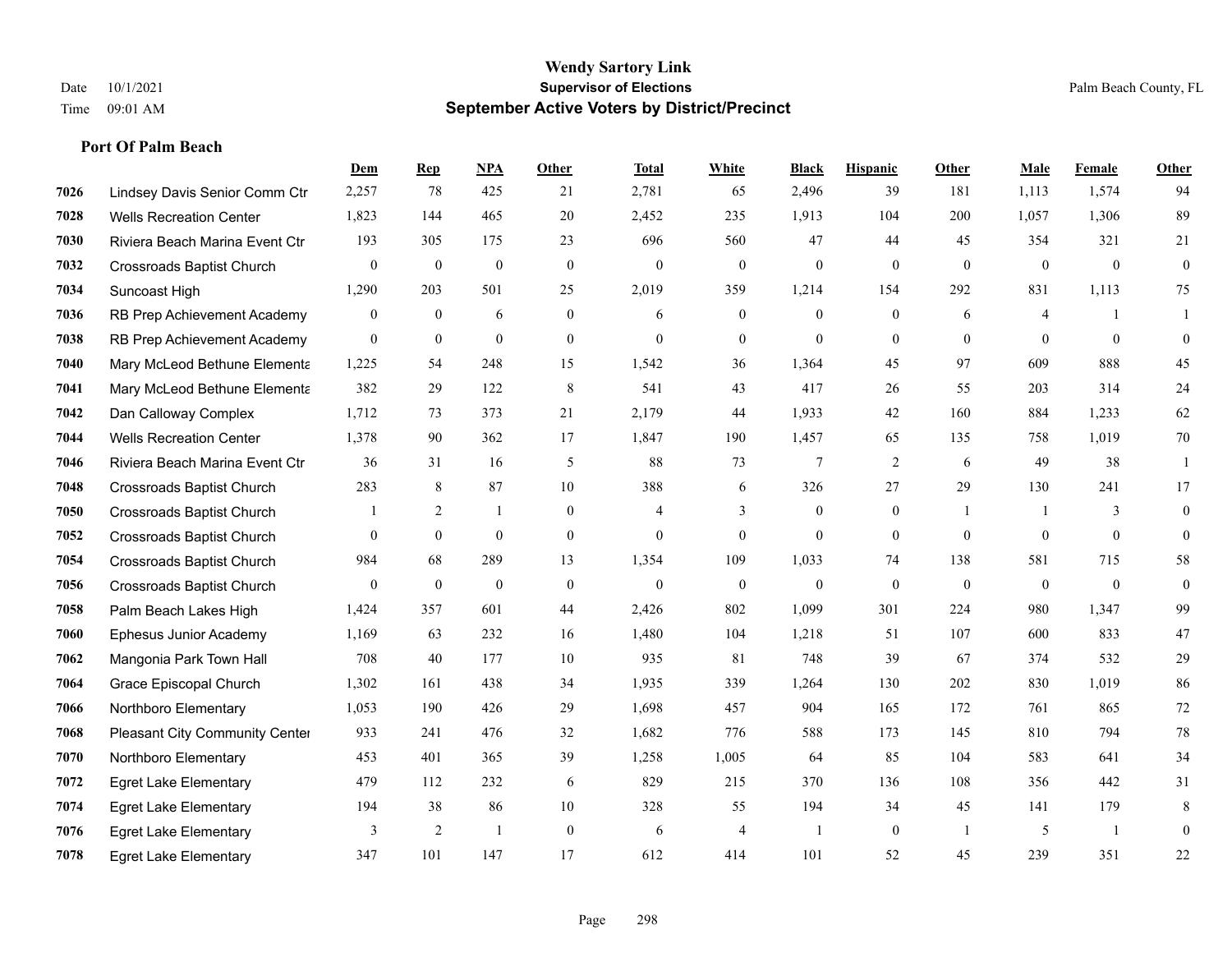**Port Of Palm Beach**

#### **Wendy Sartory Link** Date 10/1/2021 **Supervisor of Elections** Palm Beach County, FL Time 09:01 AM **September Active Voters by District/Precinct**

# **Dem Rep NPA Other Total White Black Hispanic Other Male Female Other** Egret Lake Elementary 22 2 1 0 25 24 0 0 1 6 18 1 Seminole Trails Elementary 1,035 318 488 29 1,870 680 715 261 214 813 975 82 Sharon Christian Church 733 269 433 46 1,481 599 443 278 161 610 816 55 Bear Lakes Middle 36 17 13 1 67 26 15 10 16 25 37 5 Whitehall Clubhouse #3 679 481 453 52 1,665 1,054 249 195 167 770 847 48 Bear Lakes Middle 1,297 471 809 58 2,635 1,040 909 372 314 1,142 1,372 121 Palm Beach Lakes High 116 36 76 3 231 85 67 22 57 106 111 14 Salvation Army Activity Hall 601 77 284 10 972 158 507 129 178 414 511 47 Salvation Army Activity Hall 834 302 485 33 1,654 674 540 251 189 660 914 80 U M Church of Palm Beaches 22 17 18 1 58 45 2 9 2 30 24 4 U M Church of Palm Beaches 939 425 670 66 2,100 1,009 660 232 199 940 1,094 66 First Christian Church 748 183 322 25 1,278 416 633 104 125 489 743 46 WPB City Fire Station #5 736 389 423 27 1,575 973 268 188 146 683 841 51 Roosevelt Elementary 2,048 164 544 28 2,784 263 2,068 241 212 1,111 1,555 118 Chamber of Commerce 402 396 346 54 1,198 899 61 104 134 564 598 36 Adult Education Center 677 214 398 28 1,317 419 412 361 125 535 722 60 Adult Education Center 127 26 60 7 220 53 121 23 23 68 142 10 Adult Education Center 0 0 0 0 0 0 0 0 0 0 0 0 Adult Education Center 0 0 0 0 0 0 0 0 0 0 0 0 Adult Education Center 30 30 36 5 101 75 3 18 5 50 45 6 U M Church of Palm Beaches 282 109 179 9 579 204 213 107 55 250 297 32 U M Church of Palm Beaches 0 0 0 0 0 0 0 0 0 0 0 0 First Christian Church 1,212 140 342 15 1,709 198 1,239 112 160 747 903 59 First Christian Church 1,498 496 754 84 2,832 1,092 1,044 401 295 1,168 1,552 112 Westward Elementary 1,938 124 467 25 2,554 159 2,091 118 186 1,022 1,448 84 Alexander W Dreyfoos SOA High 811 816 764 74 2,465 1,887 113 205 260 1,241 1,154 70 WPB City Hall Flagler Gallery 674 660 600 73 2,007 1,584 84 142 197 1,010 929 68 Adult Education Center 801 172 396 22 1,391 300 662 286 143 609 715 67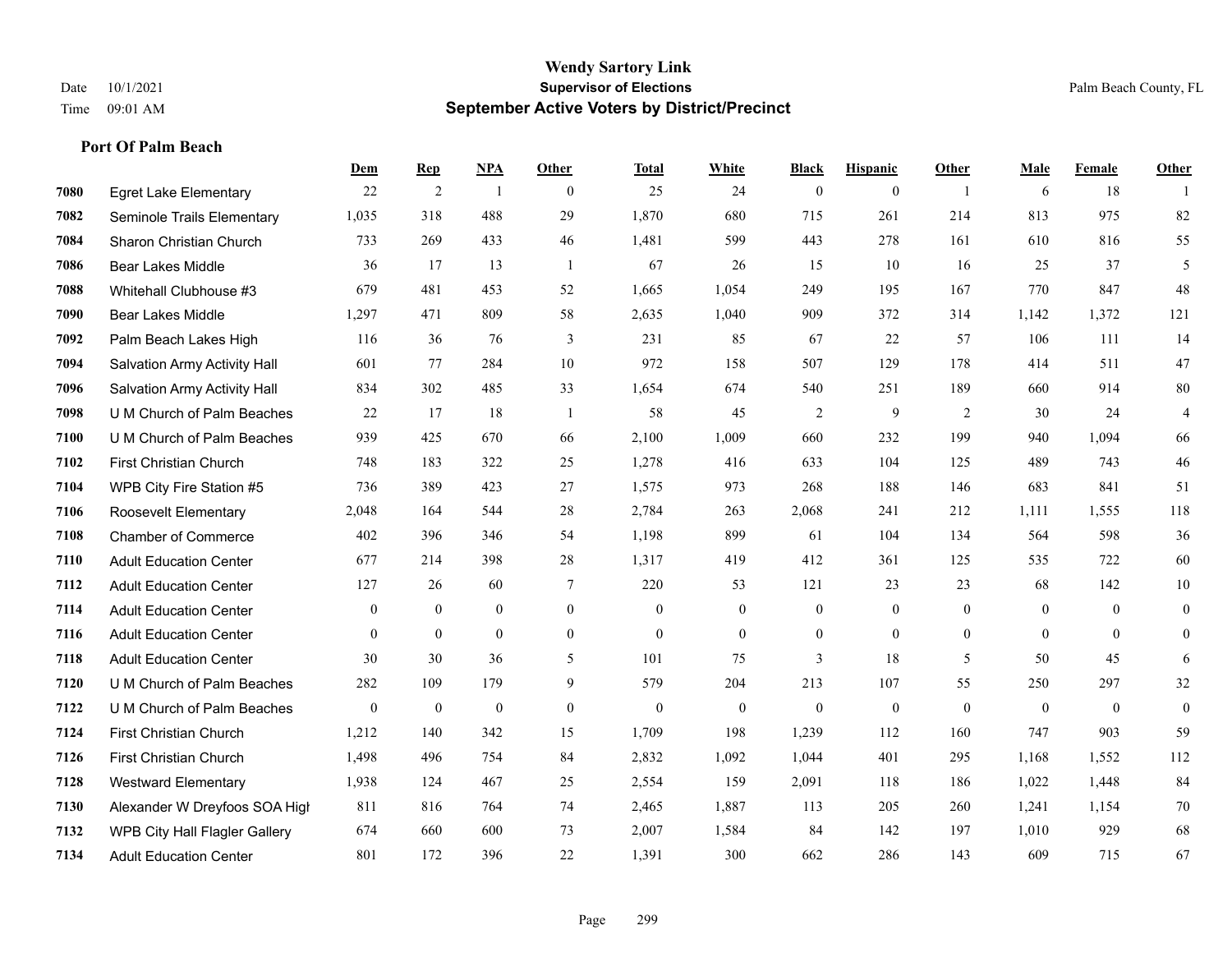|      |                                      | Dem     | <b>Rep</b> | <b>NPA</b> | Other          | Total   | White   | <b>Black</b> | <b>Hispanic</b> | Other  | Male    | Female  | Other          |
|------|--------------------------------------|---------|------------|------------|----------------|---------|---------|--------------|-----------------|--------|---------|---------|----------------|
| 7136 | <b>Haverhill Town Hall</b>           | 42      | 38         | 33         |                | 115     | 48      | 31           | 27              | 9      | 46      | 64      | 5              |
| 7138 | <b>Westgate Community Center</b>     | 1,547   | 440        | 902        | 29             | 2,918   | 679     | 948          | 993             | 298    | 1,295   | 1,483   | 140            |
| 7140 | <b>Haverhill Town Hall</b>           | 168     | 75         | 98         | 4              | 345     | 106     | 122          | 77              | 40     | 160     | 163     | 22             |
| 7142 | Clayton Hutcheson Hall B             | 33      |            | 13         | $\overline{0}$ | 53      | 16      | 25           |                 |        | 23      | 30      | $\overline{0}$ |
| 7144 | Clayton Hutcheson Hall B             | 46      | 3          | 20         |                | 70      | 4       | 45           | 12              | 9      | 28      | 36      | 6              |
| 7146 | Clayton Hutcheson Hall B             | 236     | 15         | 96         |                | 350     | 26      | 222          | 78              | 24     | 126     | 209     | 15             |
| 7148 | <b>Howard Park Community Center</b>  | 82      | 27         | 49         |                | 165     | 79      | 37           | 29              | 20     | 81      | 77      | 7              |
| 7149 | Roosevelt Elementary                 | 57      |            | 46         |                | 116     | 17      | 47           | 33              | 19     | 53      | 53      | 10             |
| 7150 | Howard Park Community Center         | 353     | 276        | 297        | 36             | 962     | 770     | 39           | 86              | 67     | 482     | 454     | 26             |
| 7152 | <b>WPB City Hall Flagler Gallery</b> | 478     | 445        | 269        | 41             | 1,233   | 978     | 43           | 117             | 95     | 473     | 715     | 45             |
| 7154 | Morton & Barbara Mandel Cente        | 147     | 372        | 155        | 18             | 692     | 615     | 8            | 13              | 56     | 316     | 354     | 22             |
|      | <b>Port Of Palm Beach</b>            | 132,737 | 82,975     | 81,040     | 6,273          | 303,025 | 163,680 | 71,918       | 39,375          | 28,052 | 134,025 | 158,483 | 10,517         |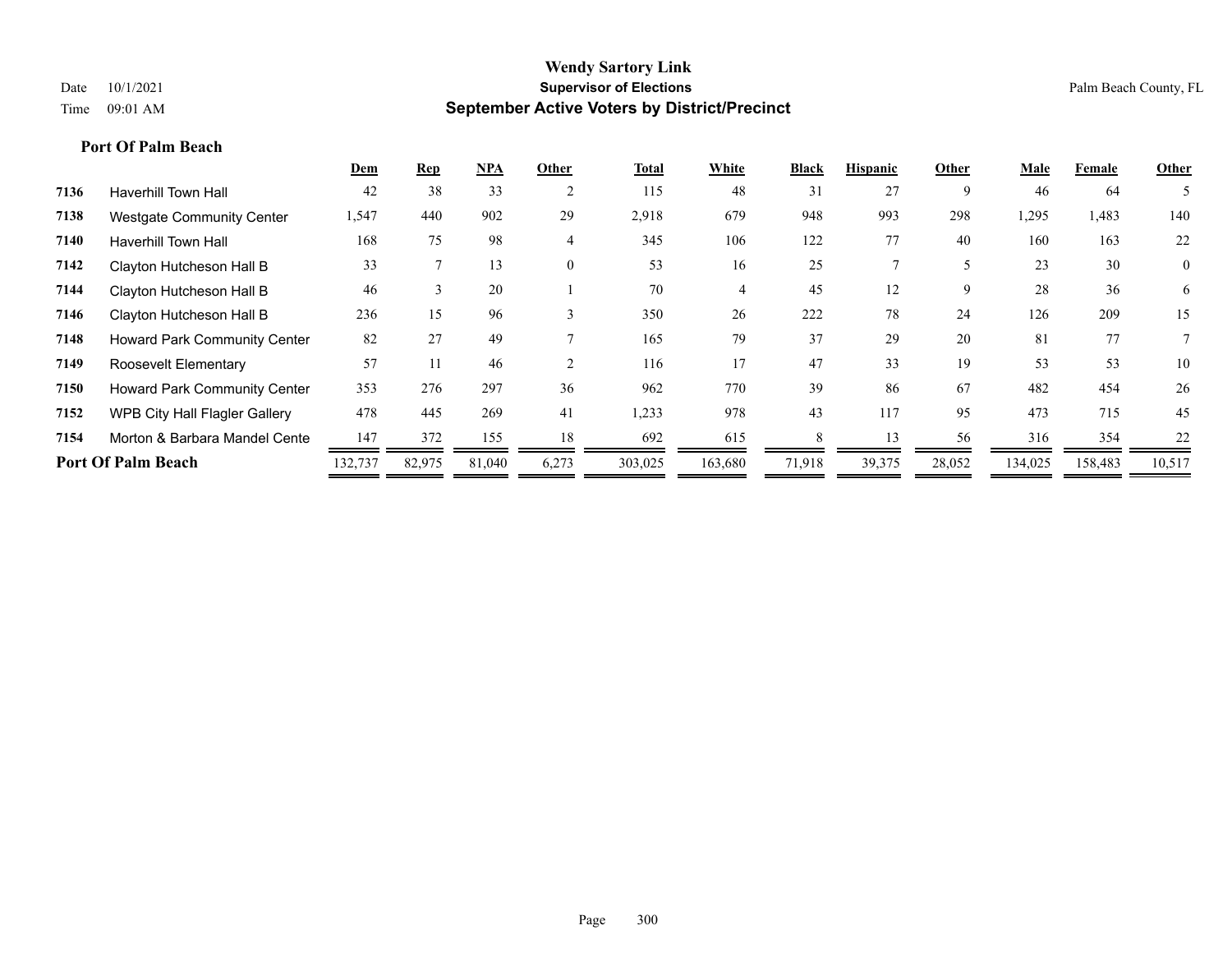| 10/1/2021<br>Date<br>09:01 AM<br>Time |            |            |            |              | <b>Wendy Sartory Link</b><br><b>Supervisor of Elections</b><br><b>September Active Voters by District/Precinct</b> |              |              |                 |              |             |               | Palm Beach County, FL |
|---------------------------------------|------------|------------|------------|--------------|--------------------------------------------------------------------------------------------------------------------|--------------|--------------|-----------------|--------------|-------------|---------------|-----------------------|
| <b>Renaissance Comm Dev</b>           | <u>Dem</u> | <u>Rep</u> | <u>NPA</u> | <b>Other</b> | <b>Total</b>                                                                                                       | <b>White</b> | <b>Black</b> | <b>Hispanic</b> | <u>Other</u> | <u>Male</u> | <b>Female</b> | <b>Other</b>          |
| 3187<br>Christ Fellowship Church BB   | 687        | 397        | 579        | 56           | 1.719                                                                                                              | 980          | 264          | 286             | 189          | 797         | 868           | 54                    |
| <b>Renaissance Comm Dev</b>           | 687        | 397        | 579        | 56           | . . 719                                                                                                            | 980          | 264          | 286             | 189          | 797         | 868           | 54                    |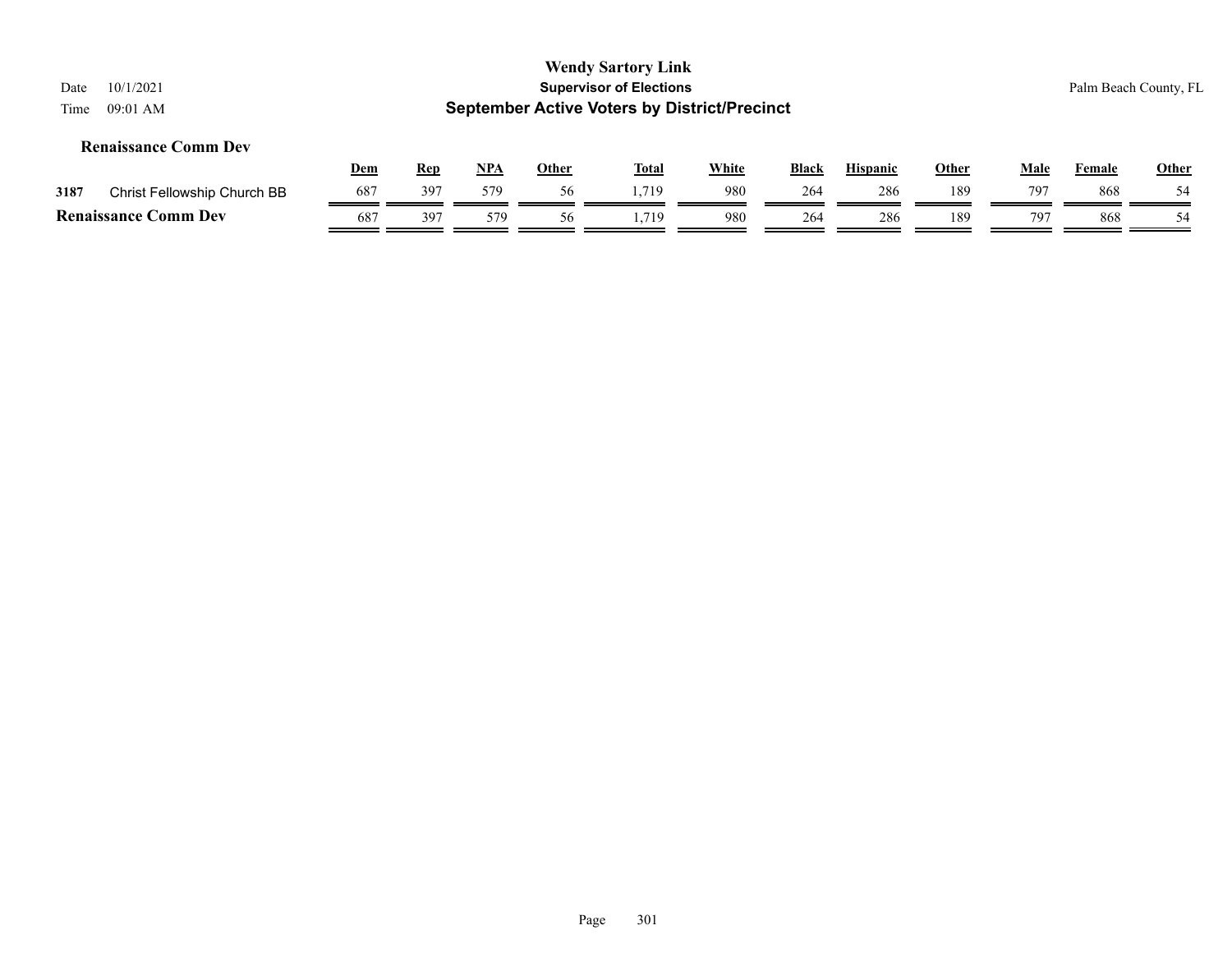# **Wendy Sartory Link** Date 10/1/2021 **Supervisor of Elections** Palm Beach County, FL Time 09:01 AM **September Active Voters by District/Precinct Dem Rep NPA Other Total White Black Hispanic Other Male Female Other Sonoma Bay Comm Dev 7025** Hurst Chapel AME Church 260 33 104 3 400 50 247 38 55 145 239 16 **Sonoma Bay Comm Dev**  $\frac{260}{\sqrt{33}} \frac{33}{\sqrt{104}} \frac{104}{\sqrt{33}} \frac{3}{\sqrt{104}} \frac{400}{\sqrt{100}} \frac{60}{\sqrt{100}} \frac{247}{\sqrt{100}} \frac{38}{\sqrt{100}} \frac{55}{\sqrt{100}} \frac{145}{\sqrt{100}} \frac{239}{\sqrt{100}} \frac{160}{\sqrt{100}} \frac{1}{\sqrt{100}} \frac{1}{\sqrt{100}} \frac{25}{\sqrt{100}} \$

-

-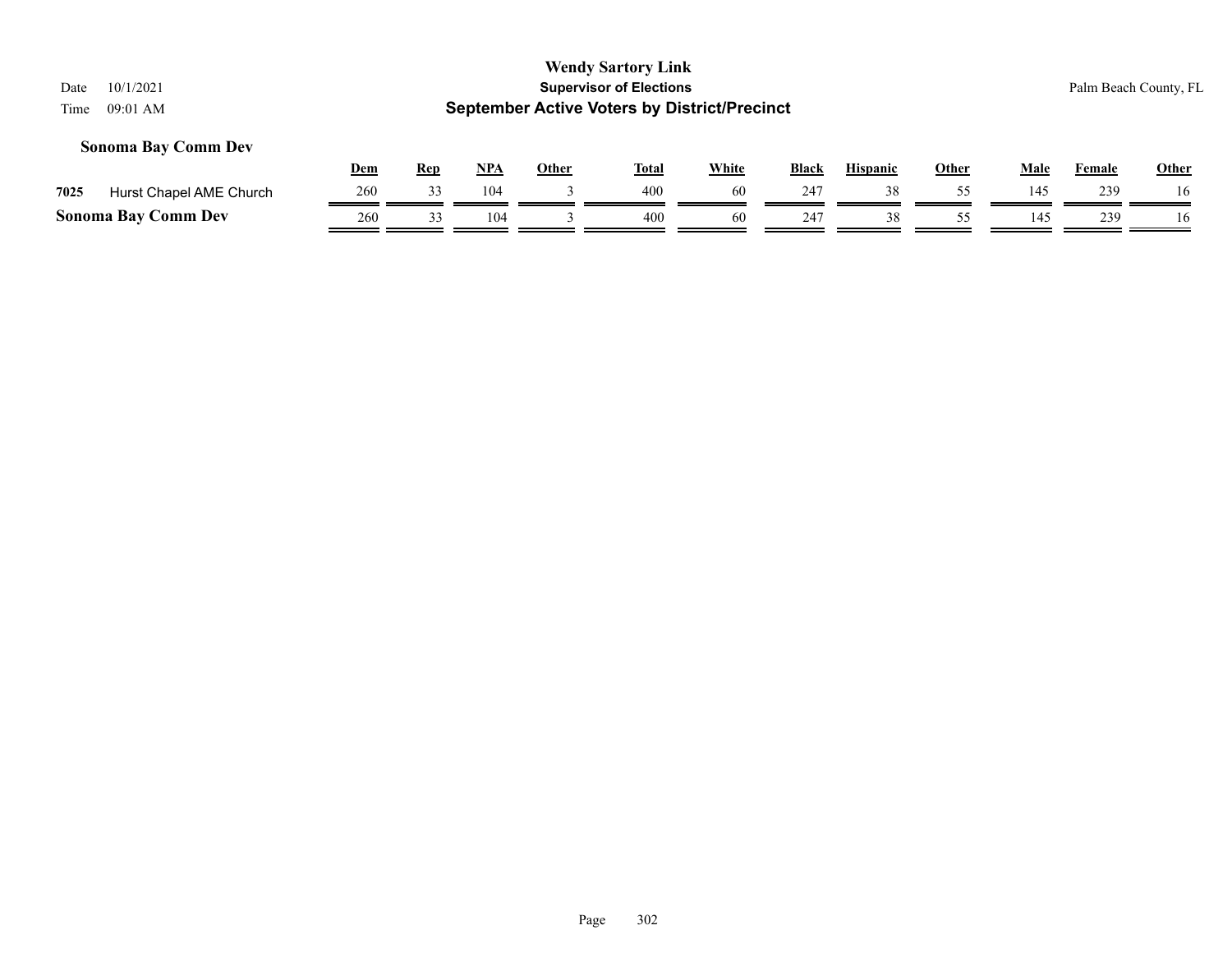| Date<br>Time | 10/1/2021<br>09:01 AM      |            |            |            |              | <b>Wendy Sartory Link</b><br><b>Supervisor of Elections</b><br><b>September Active Voters by District/Precinct</b> |              |          |                 |       |             |        | Palm Beach County, FL |
|--------------|----------------------------|------------|------------|------------|--------------|--------------------------------------------------------------------------------------------------------------------|--------------|----------|-----------------|-------|-------------|--------|-----------------------|
|              | <b>Seminole Imprv Dist</b> | <u>Dem</u> | <b>Rep</b> | <u>NPA</u> | <b>Other</b> | <u>Total</u>                                                                                                       | <b>White</b> | Black    | <b>Hispanic</b> | Other | <b>Male</b> | Female | <b>Other</b>          |
| 6072         | Seminole Ridge High        | 489        | 482        | 471        | 47           | 1,489                                                                                                              | 686          | 283      | 397             | 123   | 698         | 767    | 24                    |
| 6073         | Seminole Ridge High        |            | $\Omega$   | $\theta$   | $\Omega$     |                                                                                                                    |              | $\Omega$ |                 |       |             |        | $\Omega$              |
|              | <b>Seminole Imprv Dist</b> | 489        | 482        | 471        | 47           | .489                                                                                                               | 686          | 283      | 397             | 123   | 698         | 767    | 24                    |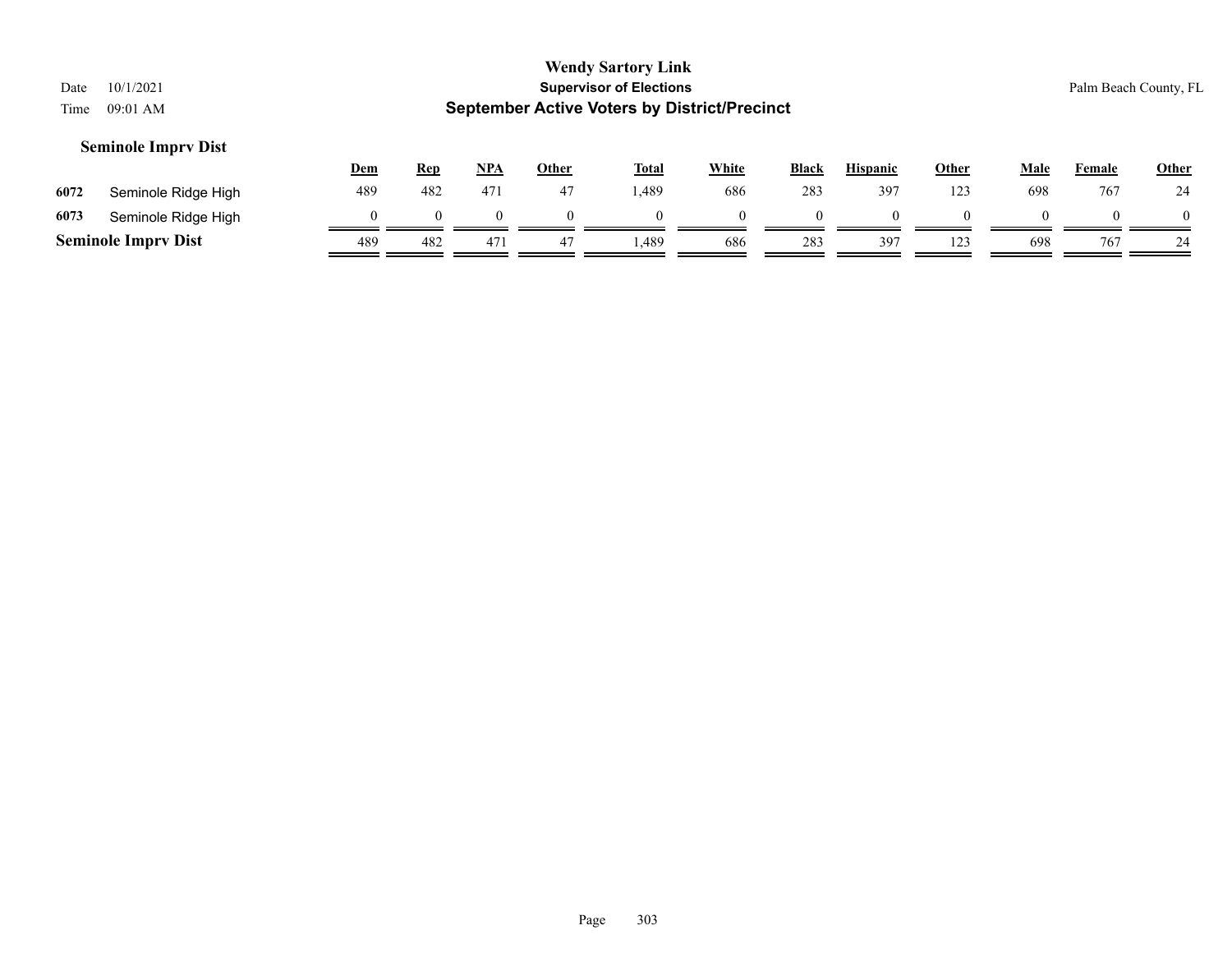#### **Terracina Comm Dev Dist**

|           |                  | Dem             | <b>Rep</b> | NP <sub>A</sub> | Other | <b>Total</b> | White | <b>Black</b> | <b>Hispanic</b> | Other | Male            | Female | <b>Other</b> |
|-----------|------------------|-----------------|------------|-----------------|-------|--------------|-------|--------------|-----------------|-------|-----------------|--------|--------------|
| 2052      | Elks Lodge #1352 | 557             | 152        | 270             | 20    | 999          | 179   | 472          |                 | 195   | 46 <sub>3</sub> | 496    | 40           |
| Terracina | Comm Dev Dist    | 55 <sub>1</sub> | 150        | 270             |       | 999          | 179   | 472          |                 | 195   | 463             | 496    | 40           |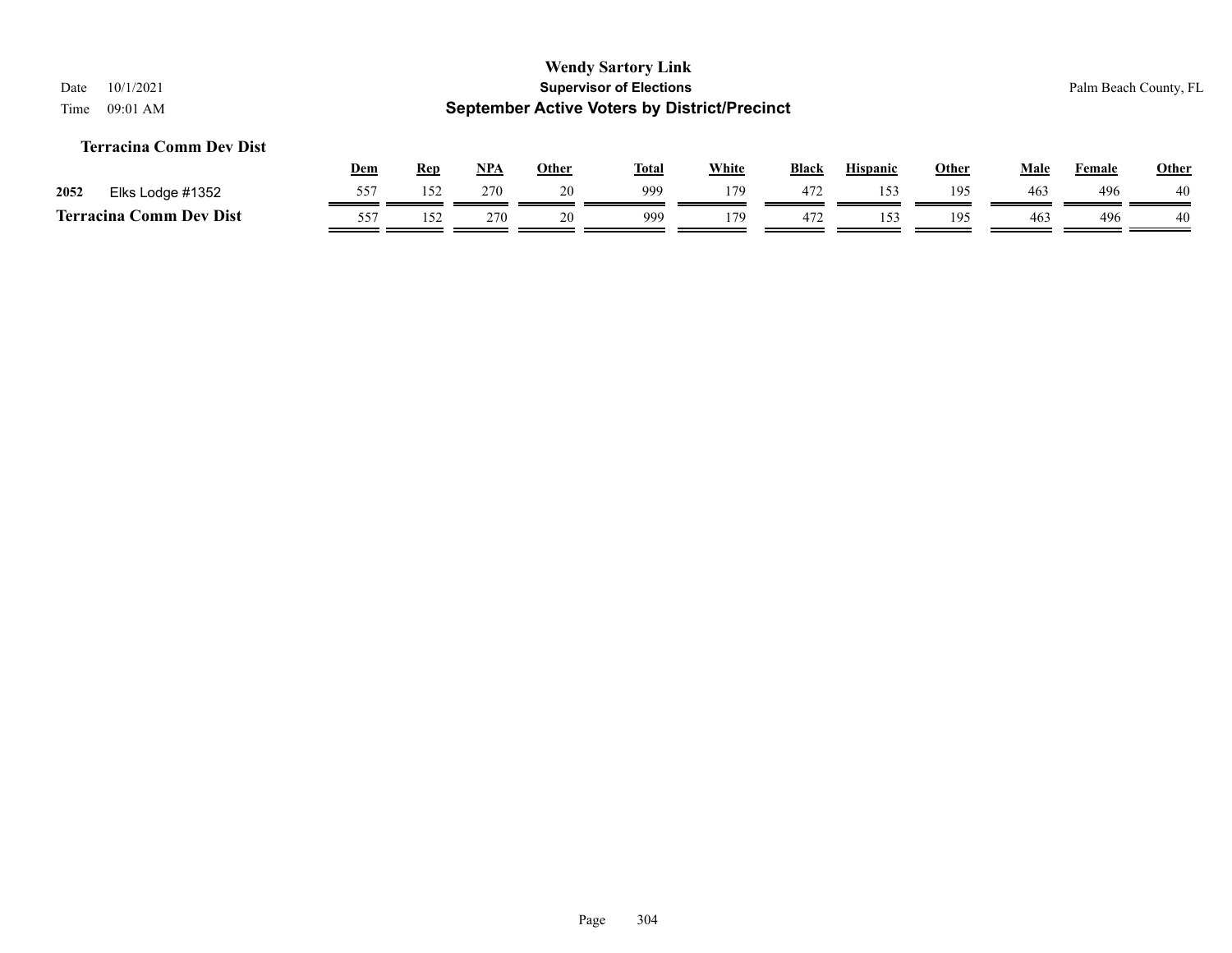#### **Thousand Comm Dev Dist**

|                               | Dem | Rep | <b>NPA</b> | Other | <b>Total</b> | <b>White</b> | <b>Black</b> | <b>Hispanic</b> | Other | Male | Female | <b>Other</b> |
|-------------------------------|-----|-----|------------|-------|--------------|--------------|--------------|-----------------|-------|------|--------|--------------|
| 7022<br>F Kennedy Middle      | 888 | 176 | 363        | ∠∪    | 1.453        | 292          | 799          |                 | 210   | 646  | 759    | 48           |
| <b>Thousand Comm Dev Dist</b> | 888 | 176 | 363        |       | .453         | 292          | 799          |                 | 210   | 646  | 759    | 48           |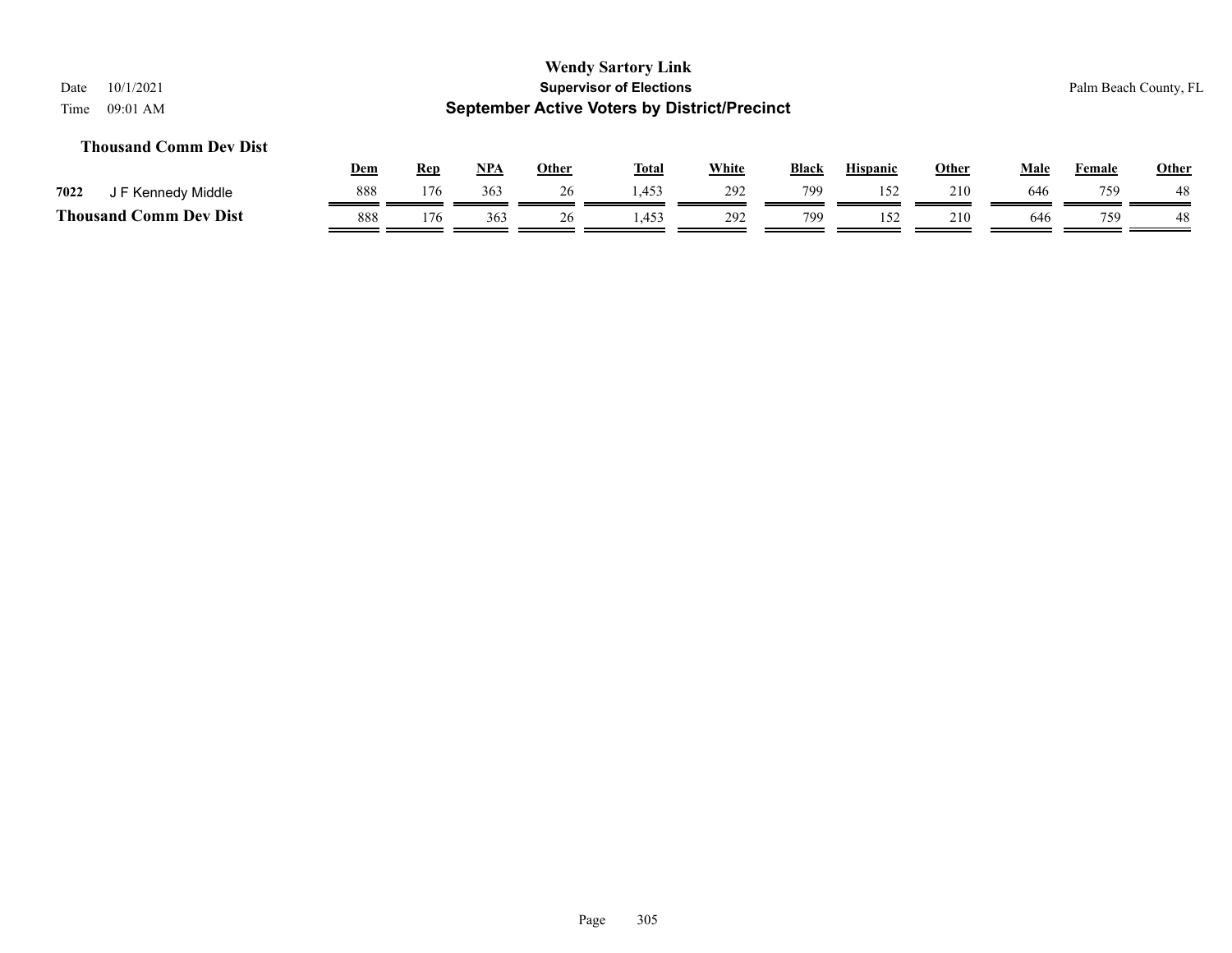| 10/1/2021<br>Date<br>$09:01$ AM<br>Time |            |            |     |              | <b>Wendy Sartory Link</b><br><b>Supervisor of Elections</b><br><b>September Active Voters by District/Precinct</b> |              |              |                 |       |             |               | Palm Beach County, FL |
|-----------------------------------------|------------|------------|-----|--------------|--------------------------------------------------------------------------------------------------------------------|--------------|--------------|-----------------|-------|-------------|---------------|-----------------------|
| Vista Comm Dev Dist                     |            |            |     |              |                                                                                                                    |              |              |                 |       |             |               |                       |
|                                         | <u>Dem</u> | <u>Rep</u> | NPA | <b>Other</b> | <u>Total</u>                                                                                                       | <b>White</b> | <b>Black</b> | <b>Hispanic</b> | Other | <u>Male</u> | <b>Female</b> | Other                 |
| 2021<br>Jeaga Middle                    | 167        | 56         | 121 | 16           | 360                                                                                                                | 111          | 124          | 74              | 51    | 142         | 206           |                       |
| <b>Vista Comm Dev Dist</b>              | 167        | 56         | 121 | 16           | 360                                                                                                                | 111          | 124          | 74              | 51    | 142         | 206           |                       |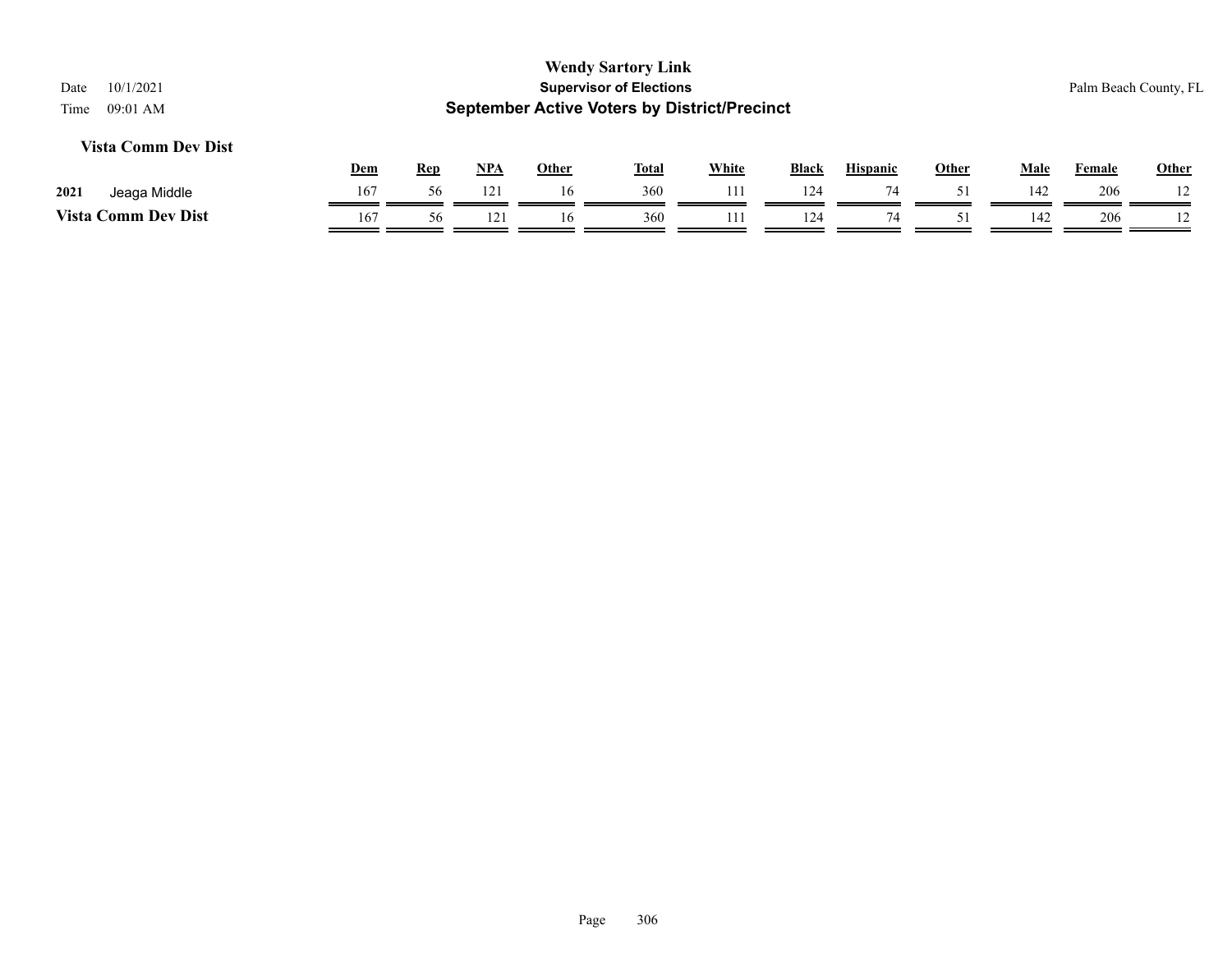#### **Winston Comm Dev Dist**

|           |                      | <u>Dem</u> | Rep             | <b>NPA</b> | Other | <b>Total</b> | White | <b>Black</b> | <b>Hispanic</b> | Other | Male | $\mathbf{r}$<br>Female | <b>Other</b>         |
|-----------|----------------------|------------|-----------------|------------|-------|--------------|-------|--------------|-----------------|-------|------|------------------------|----------------------|
| 3104      | American German Club | 411        | 34 <sub>9</sub> | 370        |       | ,163         | 808   | 90           | 38              | ר?    | 540  | 579                    | $\overline{A}$<br>44 |
| Winston ( | Comm Dev Dist        | 411        | 349             | 370        |       | 1,163        | 808   | 90           | 138             | . .   | 540  | 579                    | 44                   |

#### Page 307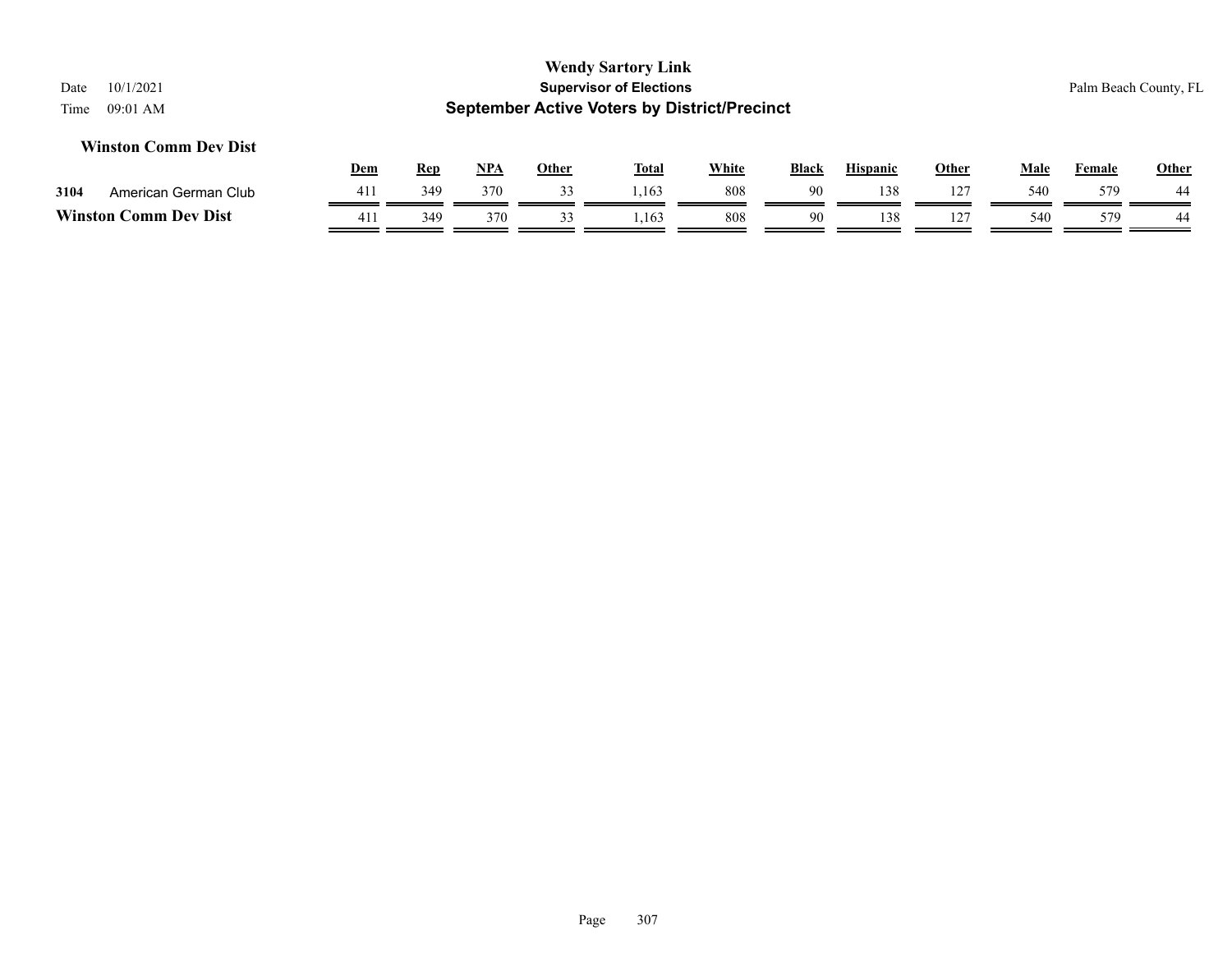| Date<br>Time | 10/1/2021<br>$09:01$ AM       |            |            |     |              | <b>Wendy Sartory Link</b><br><b>Supervisor of Elections</b><br><b>September Active Voters by District/Precinct</b> |              |              |                 |              |      |        | Palm Beach County, FL |
|--------------|-------------------------------|------------|------------|-----|--------------|--------------------------------------------------------------------------------------------------------------------|--------------|--------------|-----------------|--------------|------|--------|-----------------------|
|              | <b>Wyndam Park Comm Dev</b>   | <u>Dem</u> | <u>Rep</u> | NPA | <b>Other</b> | Total                                                                                                              | <b>White</b> | <b>Black</b> | <b>Hispanic</b> | <b>Other</b> | Male | Female | <b>Other</b>          |
| 2094         | Pine Jog Environmental Center | 370        | 77         | 204 |              | 662                                                                                                                | 111          | 262          | 173             | 116          | 273  | 360    | 29                    |
|              | <b>Wyndam Park Comm Dev</b>   | 370        | 77         | 204 | 11.          | 662                                                                                                                | 111          | 262          | 173             | 116          | 273  | 360    | 29                    |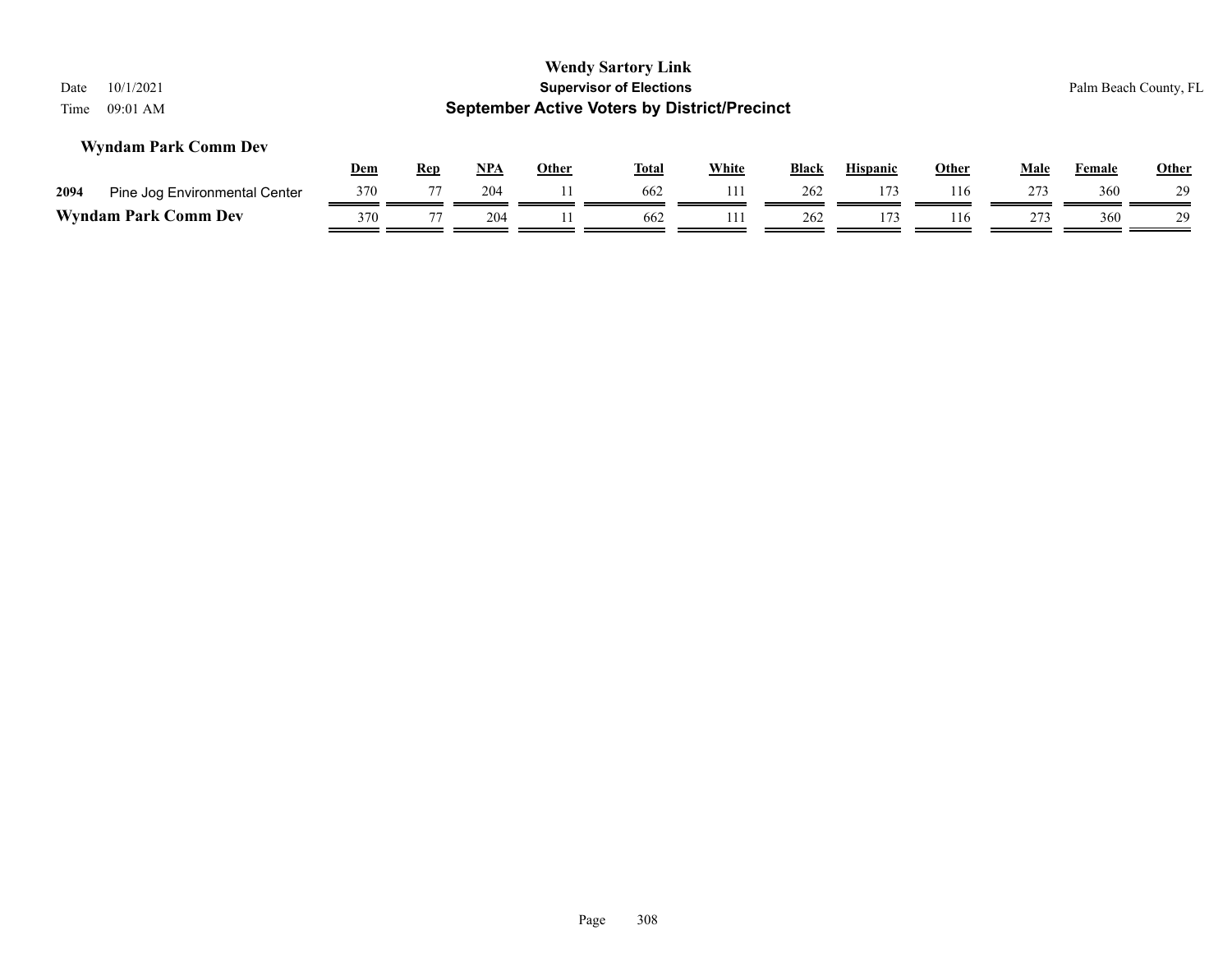| 10/1/2021<br>Date<br>09:01 AM<br>Time |            |            |       |              | <b>Wendy Sartory Link</b><br><b>Supervisor of Elections</b><br><b>September Active Voters by District/Precinct</b> |              |              |                 |       |             |               | Palm Beach County, FL |
|---------------------------------------|------------|------------|-------|--------------|--------------------------------------------------------------------------------------------------------------------|--------------|--------------|-----------------|-------|-------------|---------------|-----------------------|
| Ward 1                                | <u>Dem</u> | <b>Rep</b> | $NPA$ | <b>Other</b> | <b>Total</b>                                                                                                       | <b>White</b> | <b>Black</b> | <b>Hispanic</b> | Other | <b>Male</b> | <b>Female</b> | Other                 |
| 3082<br><b>Atlantis City Hall</b>     | 483        | 894        | 444   | 43           | 1.864                                                                                                              | 1,610        | 39           | 91              | 124   | 854         | 966           | 44                    |
| Ward 1                                | 483        | 894        | 444   | 43           | 1,864                                                                                                              | 1,610        | 39           | 91              | 124   | 854         | 966           | 44                    |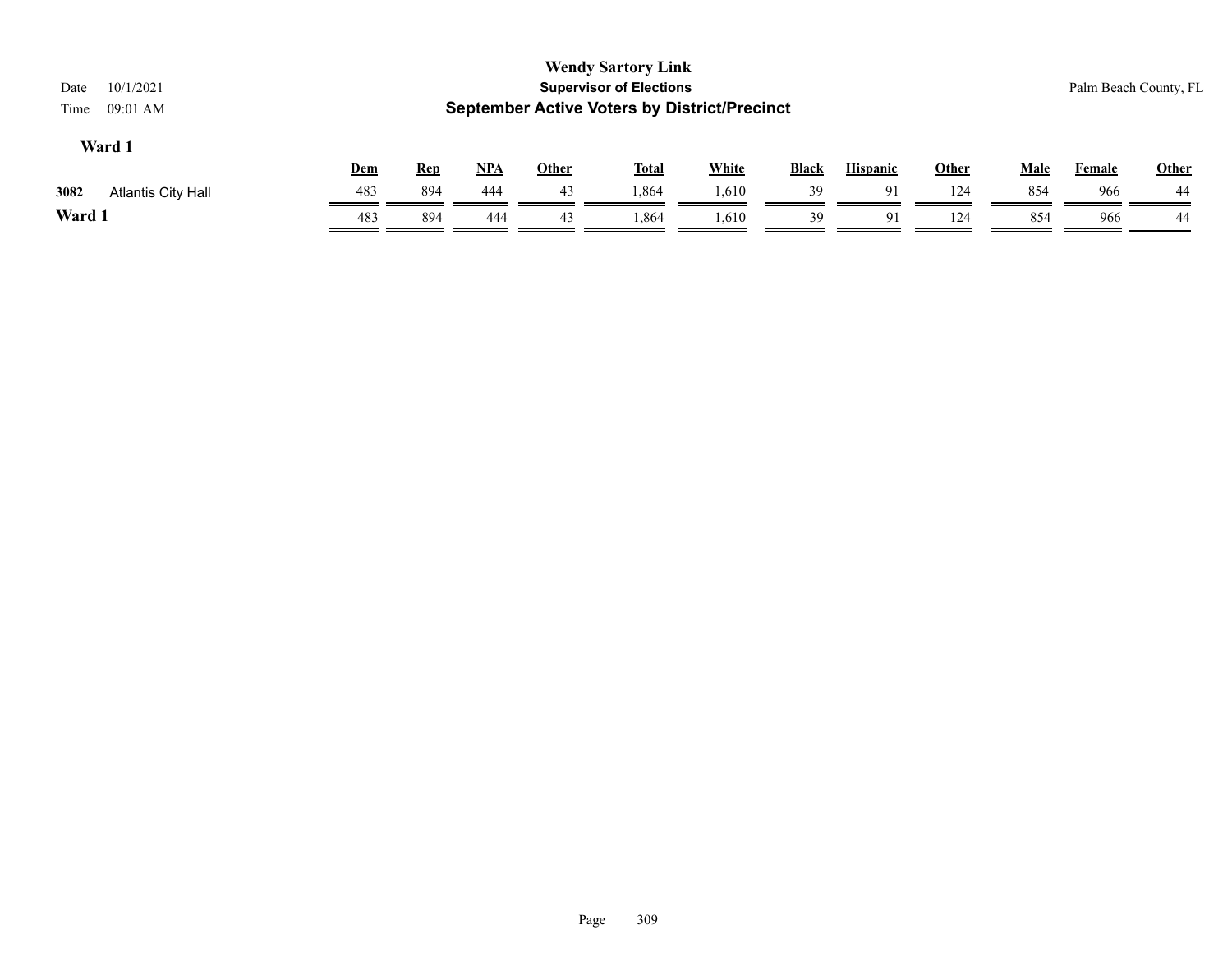|      |                                  | Dem   | <b>Rep</b> | NPA   | Other          | <b>Total</b> | White | <b>Black</b> | <b>Hispanic</b> | Other | <b>Male</b> | Female | Other |
|------|----------------------------------|-------|------------|-------|----------------|--------------|-------|--------------|-----------------|-------|-------------|--------|-------|
| 3185 | Christ Fellowship Church BB      | 286   | 196        | 192   | 26             | 700          | 444   | 80           | 104             | 72    | 329         | 350    | 21    |
| 3186 | Christ Fellowship Church BB      | 189   | 121        | 138   | 12             | 460          | 328   | 40           | 60              | 32    | 206         | 233    | 21    |
| 3187 | Christ Fellowship Church BB      | 687   | 397        | 579   | 56             | 1,719        | 980   | 264          | 286             | 189   | 797         | 868    | 54    |
| 3192 | Leisureville #1 Clubhouse        | 553   | 398        | 374   | 43             | 1,368        | 1,033 | 115          | 127             | 93    | 548         | 771    | 49    |
| 3196 | Leisureville #3 Clubhouse        | 614   | 550        | 419   | 50             | 1,633        | 1,359 | 83           | 103             | 88    | 698         | 882    | 53    |
| 3198 | <b>BB Leisureville Clubhouse</b> | 494   | 523        | 307   | 37             | 1,361        | 1,121 | 65           | 114             | 61    | 551         | 772    | 38    |
| 3200 | Golfview Harbour Clubhouse       | 609   | 399        | 399   | 26             | 1,433        | 968   | 206          | 113             | 146   | 647         | 737    | 49    |
| 3202 | Golfview Harbour Clubhouse       | 65    | 66         | 48    | $\tau$         | 186          | 136   | 30           | 9               | 11    | 91          | 89     | 6     |
| 4020 | Christ Fellowship Church BB      | 31    | 27         | 36    | $\overline{4}$ | 98           | 76    | 4            | 10              | 8     | 37          | 59     | 2     |
| 4022 | <b>Congress Middle</b>           | 815   | 233        | 402   | 43             | 1,493        | 544   | 645          | 155             | 149   | 626         | 810    | 57    |
| 4034 | <b>Crosspointe Elementary</b>    | 365   | 255        | 289   | 23             | 932          | 669   | 114          | 62              | 87    | 396         | 516    | 20    |
| 4050 | Hunter's Run Courtside Cafe      | 1,071 | 365        | 530   | 37             | 2,003        | 1,840 | 40           | 47              | 76    | 836         | 1,125  | 42    |
| 4052 | <b>Crosspointe Elementary</b>    | 116   | 78         | 84    | 3              | 281          | 169   | 57           | 22              | 33    | 137         | 138    | 6     |
| 4053 | <b>Crosspointe Elementary</b>    | 209   | 82         | 148   | 17             | 456          | 172   | 109          | 101             | 74    | 201         | 236    | 19    |
|      | <b>Boynton Beach Dist 1</b>      | 6,104 | 3,690      | 3,945 | 384            | 14,123       | 9,839 | 1,852        | 1,313           | 1,119 | 6,100       | 7,586  | 437   |
|      |                                  |       |            |       |                |              |       |              |                 |       |             |        |       |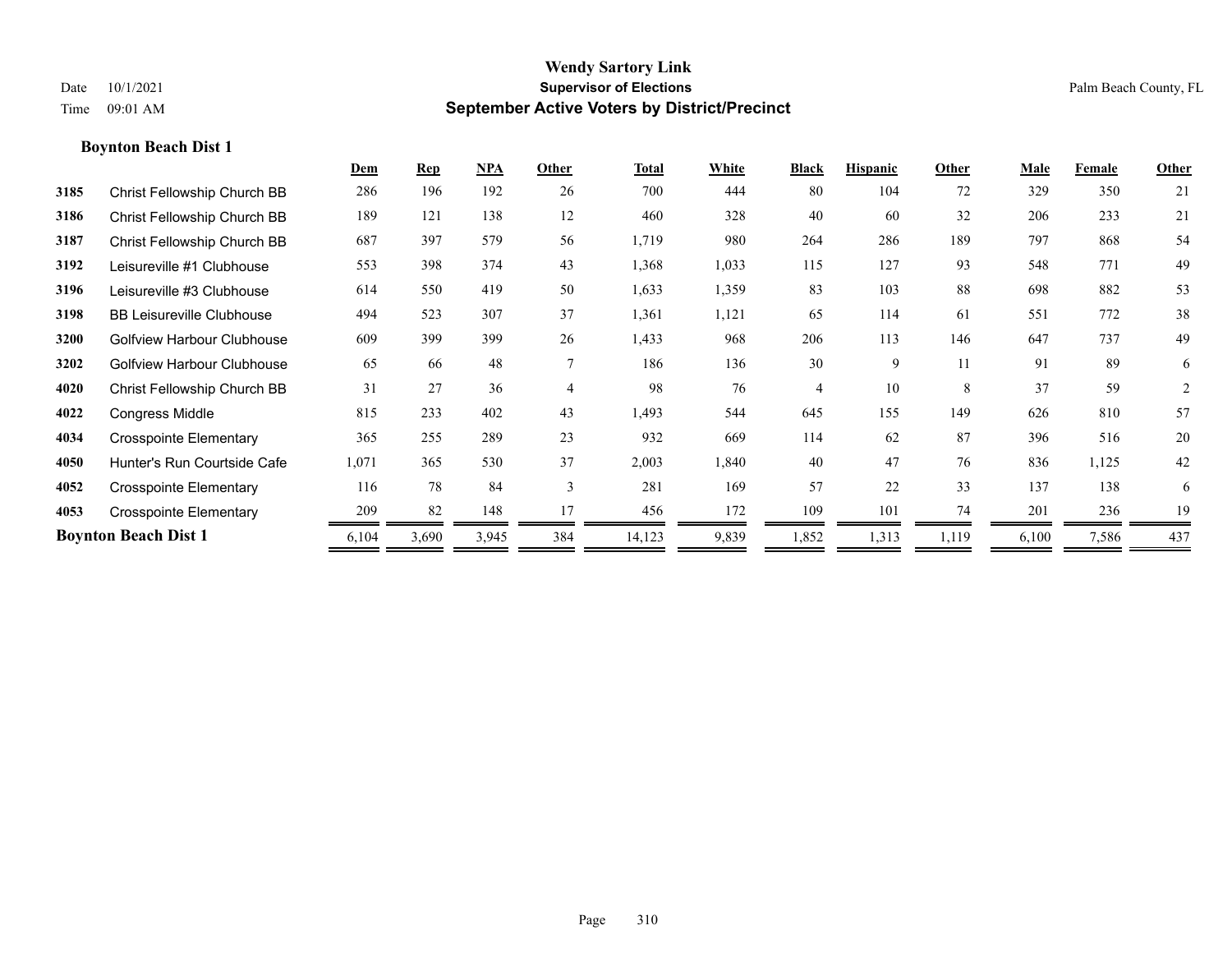|      |                                | <u>Dem</u> | <u>Rep</u> | <b>NPA</b> | Other    | Total  | White | <b>Black</b> | <b>Hispanic</b> | Other | Male  | Female | Other    |
|------|--------------------------------|------------|------------|------------|----------|--------|-------|--------------|-----------------|-------|-------|--------|----------|
| 3188 | Christ Fellowship Church BB    | 412        | 303        | 352        | 21       | 1,088  | 673   | 223          | 121             | 71    | 533   | 521    | 34       |
| 3190 | Imagine Schools - Chancellor   | 295        | 161        | 213        | 23       | 692    | 396   | 139          | 94              | 63    | 353   | 324    | 15       |
| 4024 | Harvey E Oyer Jr Park          | 490        | 617        | 483        | 55       | 1,645  | .,299 | 91           | 129             | 126   | 782   | 818    | 45       |
| 7178 | Temple Beth Kodesh             | 1,521      | 190        | 546        | 30       | 2,287  | 436   | 1,305        | 350             | 196   | 1,017 | 1,165  | 105      |
| 7179 | Village Royale on the Green    | 805        | 225        | 347        | 24       | 1,401  | 582   | 564          | 139             | 116   | 592   | 745    | 64       |
| 7180 | St John Missionary Baptist Chr | 1,757      | 133        | 460        | 18       | 2,368  | 235   | 1,763        | 171             | 199   | 993   | 1,274  | 101      |
| 7182 | Carolyn Sims Center            | 1,468      | 66         | 346        | 12       | 1,892  | 79    | 1,596        | 81              | 136   | 769   | 1,051  | 72       |
| 7184 | St John Missionary Baptist Chr |            |            |            | $\Omega$ | h      |       |              | $\Omega$        |       |       |        | $\theta$ |
|      | <b>Boynton Beach Dist 2</b>    | 6,750      | 1,699      | 2,747      | 183      | 11,379 | 3,704 | 5,682        | 1,085           | 908   | 5,043 | 5,900  | 436      |
|      |                                |            |            |            |          |        |       |              |                 |       |       |        |          |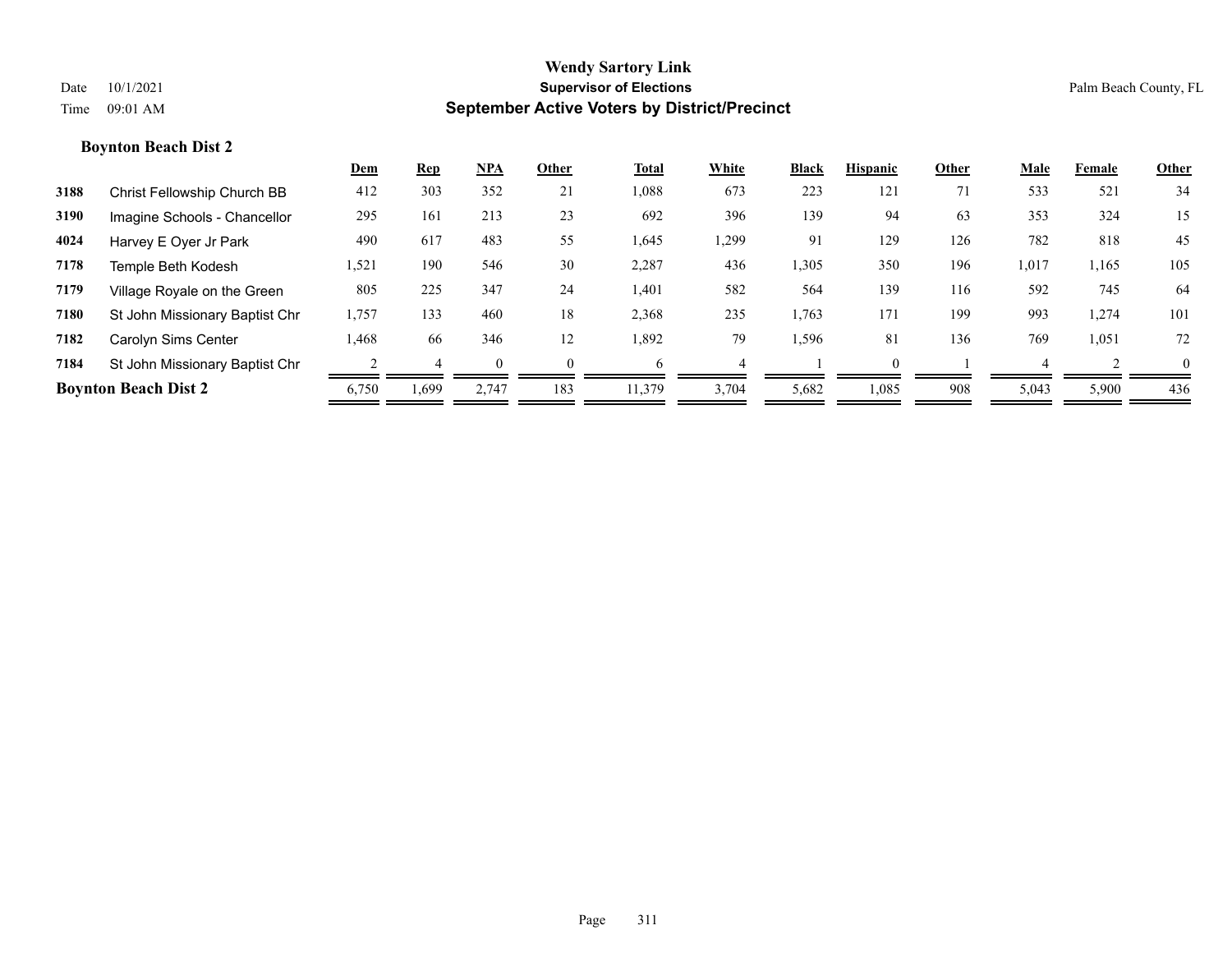|      |                                    | Dem      | $\mathbf{Rep}$ | <b>NPA</b> | Other    | <b>Total</b> | White    | <b>Black</b> | <b>Hispanic</b> | Other    | Male     | Female   | Other          |
|------|------------------------------------|----------|----------------|------------|----------|--------------|----------|--------------|-----------------|----------|----------|----------|----------------|
| 3194 | Boynton Beach Fire Station #2      | 746      | 168            | 375        | 20       | 1,309        | 463      | 536          | 169             | 141      | 578      | 679      | 52             |
| 4026 | <b>Sterling Village Aud</b>        | 494      | 552            | 461        | 46       | 1,553        | 1,357    | 36           | 63              | 97       | 720      | 782      | 51             |
| 4036 | <b>Forest Park Elementary</b>      | 284      | 443            | 270        | 25       | 1,022        | 920      | 9            | 50              | 43       | 432      | 558      | 32             |
| 4054 | Lakeview Baptist Church            | 530      | 645            | 438        | 38       | 1,651        | 1,364    | 77           | 102             | 108      | 765      | 833      | 53             |
| 4062 | Lakeview Baptist Church            | 41       | 70             | 36         | 5        | 152          | 126      |              | 8               | 11       | 74       | 76       | 2              |
| 4066 | Seacrest Presbyterian              | $\theta$ | $\Omega$       | $\theta$   | $\theta$ | $\theta$     | $\Omega$ | 0            | 0               | $\theta$ | $\theta$ | $\theta$ | $\overline{0}$ |
| 4068 | Seacrest Presbyterian              | $\Omega$ | $\Omega$       | $\theta$   | $\theta$ | $\theta$     | $\theta$ | 0            | 0               | $\theta$ | $\theta$ | $\theta$ | $\theta$       |
| 4070 | Seacrest Presbyterian              | $\Omega$ | $\Omega$       | $\theta$   | $\theta$ | $\theta$     | 0        | 0            | 0               | $\Omega$ |          | $\theta$ | $\theta$       |
| 7186 | <b>Boynton Beach Senior Center</b> | 1,470    | 413            | 715        | 54       | 2,652        | 1,058    | 1,072        | 274             | 248      | ,229     | 1,305    | 118            |
| 7188 | <b>Forest Park Elementary</b>      | 847      | 532            | 576        | 60       | 2,015        | 1,395    | 269          | 181             | 170      | 847      | 1,095    | 73             |
| 7190 | Seacrest Presbyterian              | 1,053    | 609            | 785        | 60       | 2,507        | 1,579    | 449          | 244             | 235      | 1,194    | 1,213    | 100            |
|      | <b>Boynton Beach Dist 3</b>        | 5,465    | 3,432          | 3,656      | 308      | 12,861       | 8,262    | 2,455        | 1,091           | 1,053    | 5,839    | 6,541    | 481            |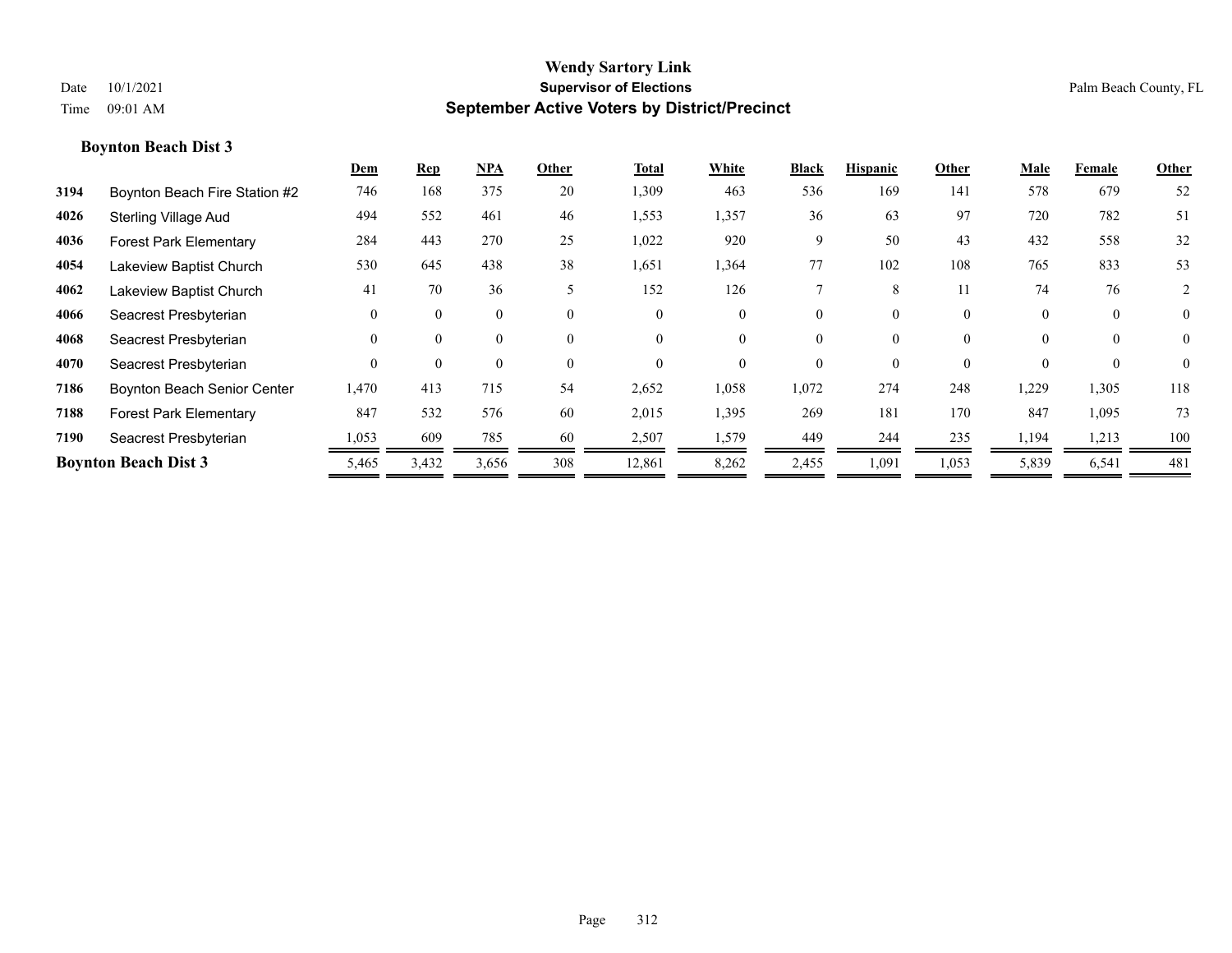|      |                                  | Dem   | <b>Rep</b> | <b>NPA</b> | Other | Total  | White | <b>Black</b> | <b>Hispanic</b> | Other | Male  | Female | Other |
|------|----------------------------------|-------|------------|------------|-------|--------|-------|--------------|-----------------|-------|-------|--------|-------|
| 3136 | <b>Freedom Shores Elementary</b> | 875   | 408        | 585        | 31    | 1,899  | 831   | 533          | 280             | 255   | 837   | 986    | 76    |
| 3138 | <b>Citrus Cove Elementary</b>    | 860   | 497        | 565        | 35    | 1,957  | 1,145 | 316          | 286             | 210   | 858   | 1,017  | 82    |
| 3140 | Boynton Lakes North Clubhouse    | 420   | 191        | 280        | 14    | 905    | 427   | 221          | 127             | 130   | 404   | 469    | 32    |
| 3142 | Boynton Lakes North Clubhouse    | 385   | 161        | 224        | 18    | 788    | 442   | 138          | 138             | 70    | 317   | 441    | 30    |
| 3146 | <b>Freedom Shores Elementary</b> | 336   | 129        | 169        | 17    | 651    | 436   | 80           | 73              | 62    | 261   | 370    | 20    |
| 3164 | <b>Citrus Cove Elementary</b>    | 880   | 542        | 639        | 50    | 2,111  | 1,321 | 313          | 244             | 233   | 941   | 1,099  | 71    |
| 3168 | Boynton Beach Fire Station #3    | 908   | 453        | 668        | 31    | 2,060  | 1,170 | 369          | 294             | 227   | 876   | 1,113  | 71    |
| 3172 | Boynton Beach High               | 473   | 145        | 305        | 32    | 955    | 443   | 262          | 144             | 106   | 392   | 515    | 48    |
| 3174 | Boynton Beach Fire Station #3    | 250   | 174        | 174        | 15    | 613    | 418   | 55           | 83              | 57    | 279   | 317    | 17    |
| 3176 | Boynton Beach High               | 217   | 121        | 152        | 8     | 498    | 265   | 90           | 82              | 61    | 214   | 262    | 22    |
| 3182 | Imagine Schools - Chancellor     | 98    | 51         | 79         |       | 232    | 117   | 46           | 36              | 33    | 111   | 110    | 11    |
|      | <b>Boynton Beach Dist 4</b>      | 5,702 | 2,872      | 3,840      | 255   | 12,669 | 7,015 | 2,423        | 1,787           | 1,444 | 5,490 | 6,699  | 480   |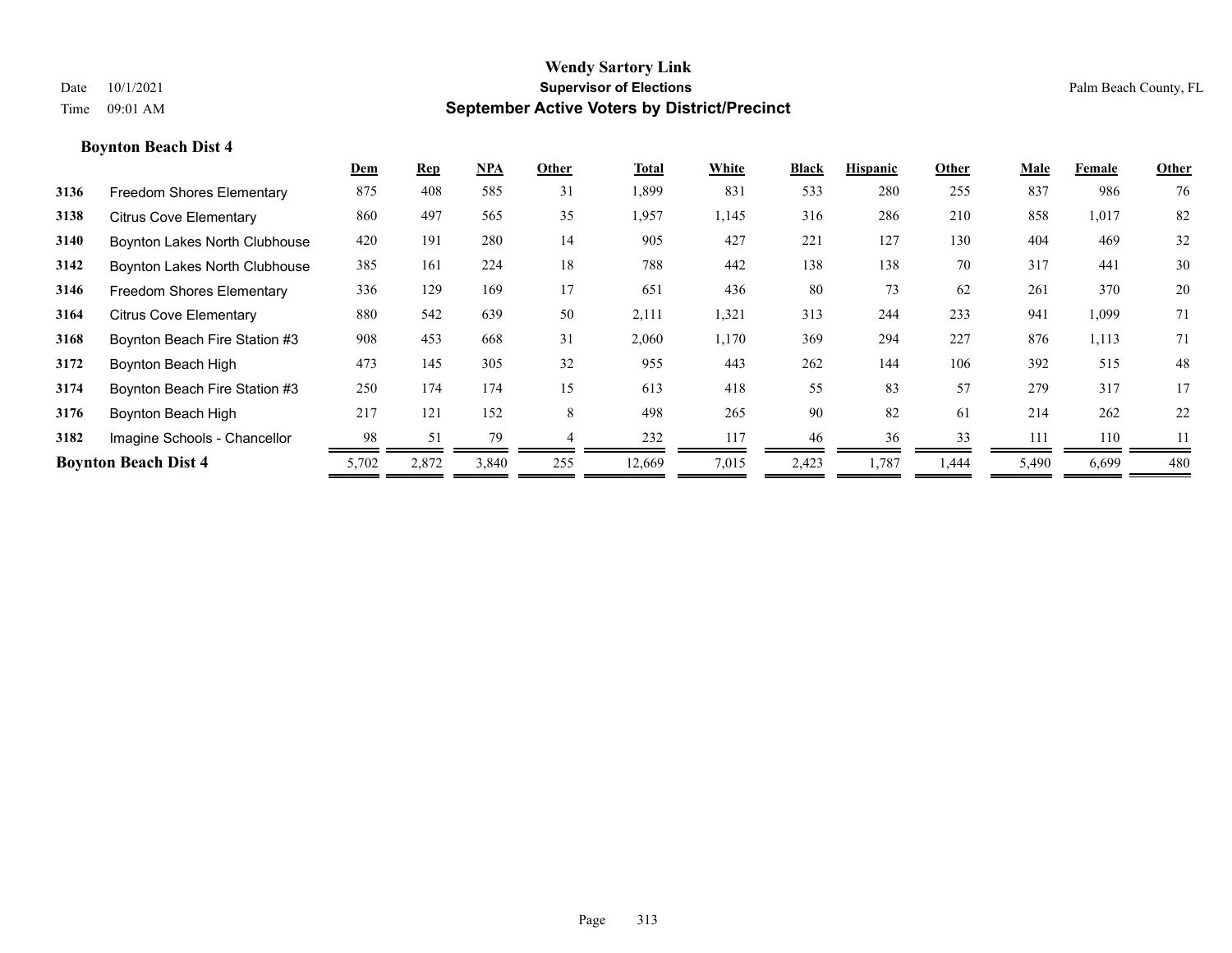|        |                               | <u>Dem</u> | <b>Rep</b> | NPA                | Other        | <u>Total</u> | White    | <b>Black</b> | <b>Hispanic</b> | Other    | <b>Male</b> | Female | <u>Other</u>   |
|--------|-------------------------------|------------|------------|--------------------|--------------|--------------|----------|--------------|-----------------|----------|-------------|--------|----------------|
| 6022   | Belle Glade Library/Civic Ctr | .362       | 106        | 252                | 15           | 1,735        | 89       | .391         | 141             | 114      | 712         | 954    | 69             |
| 6024   | Lewis Evans Resource Center   | 1,691      | 66         | 261                | 14           | 2,032        | 30       | ,767         | 123             | 112      | 811         | 1,152  | 69             |
| 6028   | Belle Glade Library/Civic Ctr | 747        | 460        | 323                | 15           | 1,545        | 413      | 394          | 652             | 86       | 723         | 778    | 44             |
| 6029   | Belle Glade Library/Civic Ctr |            | $\theta$   | $\left( 0 \right)$ | $\mathbf{0}$ |              | $^{(1)}$ |              | 0               | $\theta$ |             | 0      | $\overline{0}$ |
| 6032   | Gove Elementary               | 674        | 298        | 272                |              | 249. ا       | 313      | 432          | 406             | 98       | 534         | 673    | 42             |
| 6036   | Gove Elementary               | 391        | 158        | 205                | 10           | 764          | 135      | 151          | 433             | 45       | 333         | 401    | 30             |
| Ward 1 |                               | 4,866      | 1,088      | 1,313              | 59           | 7,326        | 980      | 4,136        | 1,755           | 455      | 3,114       | 3,958  | 254            |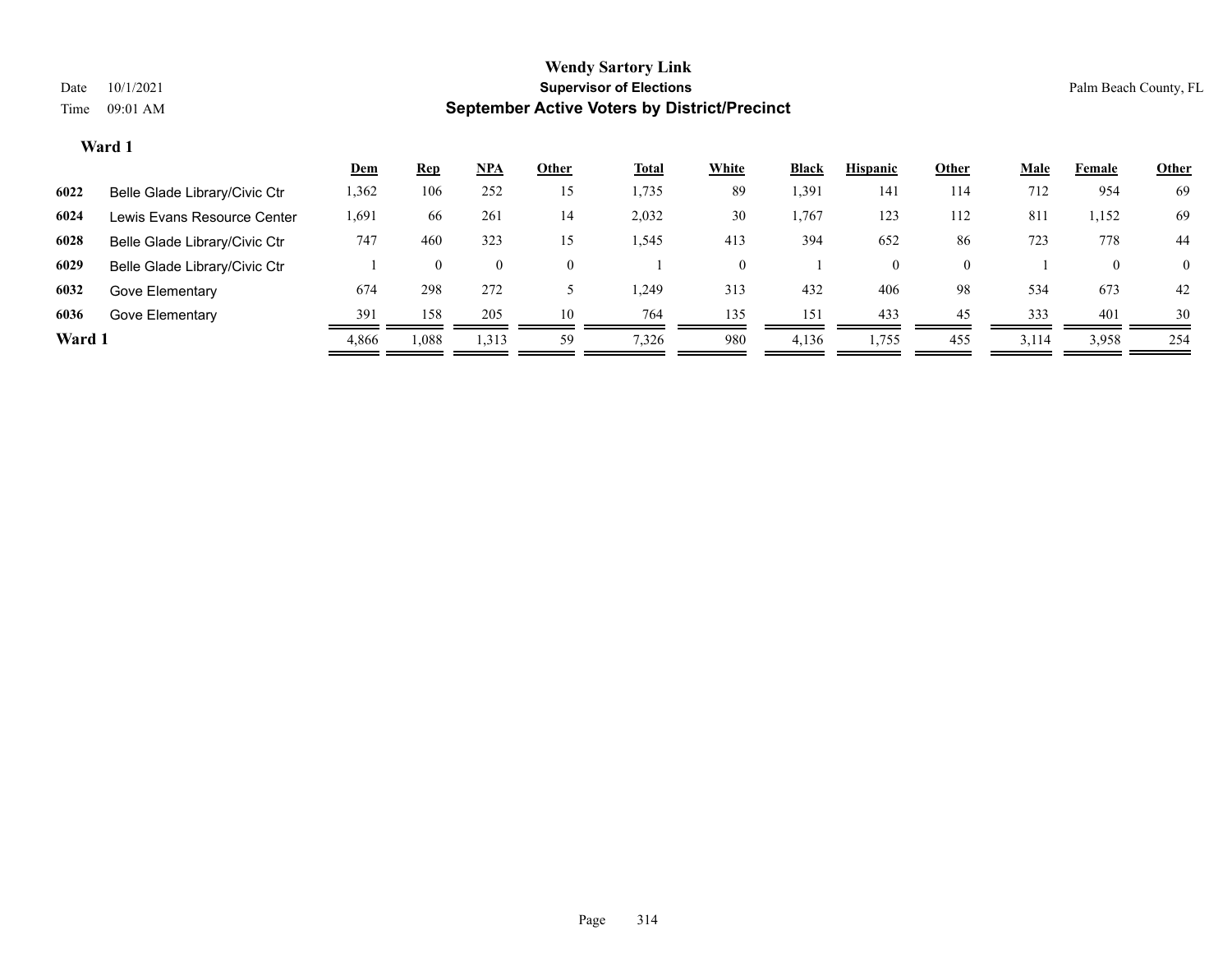|      |                                  | Dem | <b>Rep</b> | NPA | <b>Other</b> | <b>Total</b> | <b>White</b> | <b>Black</b> | <b>Hispanic</b> | Other | <b>Male</b> | <b>Female</b> | <b>Other</b> |
|------|----------------------------------|-----|------------|-----|--------------|--------------|--------------|--------------|-----------------|-------|-------------|---------------|--------------|
| 4134 | Above and Beyond Community (     | 406 | 564        | 427 | 37           | 1,434        | 1,161        | 40           | 128             | 105   | 675         | 712           | 47           |
| 4136 | Above and Beyond Community (     | 642 | 614        | 577 | 45           | 1,878        | 1,400        | 48           | 221             | 209   | 802         | 1,003         | 73           |
| 4138 | <b>Ascension Catholic Church</b> | 806 | 1,185      | 893 | 68           | 2,952        | 2,309        | 160          | 231             | 252   | 1,391       | 1,464         | 97           |
| 4140 | <b>Broken Sound Club</b>         | 260 | 206        | 185 | 14           | 665          | 494          | 24           | 83              | 64    | 273         | 374           | 18           |
| 4142 | Woodfield Country Club HOA       | 839 | 746        | 726 | 54           | 2,365        | 2,120        | 12           | 65              | 168   | 1,083       | 1,190         | 92           |
| 4144 | Seasons HOA Clubhouse            | 225 | 207        | 169 | 10           | 611          | 504          | 8            | 36              | 63    | 293         | 289           | $29\,$       |
| 4146 | <b>Broken Sound Club</b>         | 528 | 374        | 336 | 17           | 1,255        | 1,149        | $12\,$       | 31              | 63    | 566         | 657           | 32           |
| 4148 | <b>Broken Sound Club</b>         | 561 | 417        | 434 | 40           | 1,452        | 1,142        | 65           | 139             | 106   | 665         | 750           | 37           |
| 4150 | Patch Reef Park Community Cer    | 580 | 547        | 589 | 69           | 1,785        | 1,372        | 69           | 160             | 184   | 842         | 896           | $47\,$       |
| 4152 | Boca Delray Lodge #171           | 629 | 640        | 648 | 51           | 1,968        | 1,445        | 73           | 224             | 226   | 894         | 991           | 83           |
| 4154 | Ascension Catholic Church        | 416 | 418        | 329 | 33           | 1,196        | 872          | 85           | 104             | 135   | 582         | 568           | $46\,$       |
| 4158 | Spanish River High               | 943 | 732        | 754 | 42           | 2,471        | 1,956        | 49           | 217             | 249   | 1,181       | 1,185         | 105          |
| 4160 | Greater BR Swim & Racquet Ctr    | 427 | 407        | 351 | 20           | 1,205        | 976          | 18           | 89              | 122   | 557         | 605           | $43\,$       |
| 4162 | Patch Reef Park Community Cer    | 545 | 482        | 439 | $20\,$       | 1,486        | 1,135        | 31           | 114             | 206   | 678         | 735           | 73           |
| 4164 | Safe Schools Institute           | 596 | 642        | 562 | 35           | 1,835        | 1,473        | 29           | 171             | 162   | 855         | 889           | 91           |
| 4166 | FAU Arena Lobby                  | 779 | 449        | 598 | 28           | 1,854        | 1,050        | 301          | 265             | 238   | 828         | 926           | 100          |
| 4168 | JC Mitchell Elementary           | 702 | 562        | 604 | 50           | 1,918        | 1,325        | 83           | 243             | 267   | 834         | 969           | 115          |
| 4170 | Spanish River Library            | 903 | 1,038      | 866 | 49           | 2,856        | 2,219        | 100          | 264             | 273   | 1,352       | 1,405         | 99           |
| 4172 | Marine Safety Headquarters       | 665 | 684        | 587 | 59           | 1,995        | 1,749        | 16           | 94              | 136   | 891         | 1,049         | 55           |
| 4174 | Sugar Sand Park Comm Center      | 307 | 272        | 267 | 15           | 861          | 743          | 5            | 52              | 61    | 404         | 421           | 36           |
| 4176 | Sugar Sand Park Comm Center      | 928 | 701        | 724 | 67           | 2,420        | 1,778        | 73           | 320             | 249   | 1,052       | 1,266         | 102          |
| 4178 | Sugar Sand Park Comm Center      | 757 | 644        | 514 | 45           | 1,960        | 1,565        | 42           | 196             | 157   | 795         | 1,101         | 64           |
| 4184 | <b>Boca Raton Middle</b>         | 557 | 605        | 554 | 38           | 1,754        | 1,322        | 58           | 205             | 169   | 823         | 881           | $50\,$       |
| 4186 | The Volen Center                 | 548 | 507        | 454 | 30           | 1,539        | 1,063        | 127          | 165             | 184   | 702         | 773           | 64           |
| 4188 | Elks Lodge of Boca Raton         | 894 | 520        | 596 | 57           | 2,067        | 1,205        | 320          | 311             | 231   | 926         | 1,046         | 95           |
| 4190 | St Gregory Episcopal Church      | 740 | 1,069      | 798 | 73           | 2,680        | 2,253        | 26           | 178             | 223   | 1,308       | 1,282         | $90\,$       |
| 4210 | Sugar Sand Park Comm Center      | 644 | 830        | 676 | 43           | 2,193        | 1,728        | 30           | 263             | 172   | 1,011       | 1,110         | 72           |
| 4212 | Center for Spiritual Living      | 624 | 804        | 587 | 37           | 2,052        | 1,717        | 33           | 162             | 140   | 974         | 1,016         | 62           |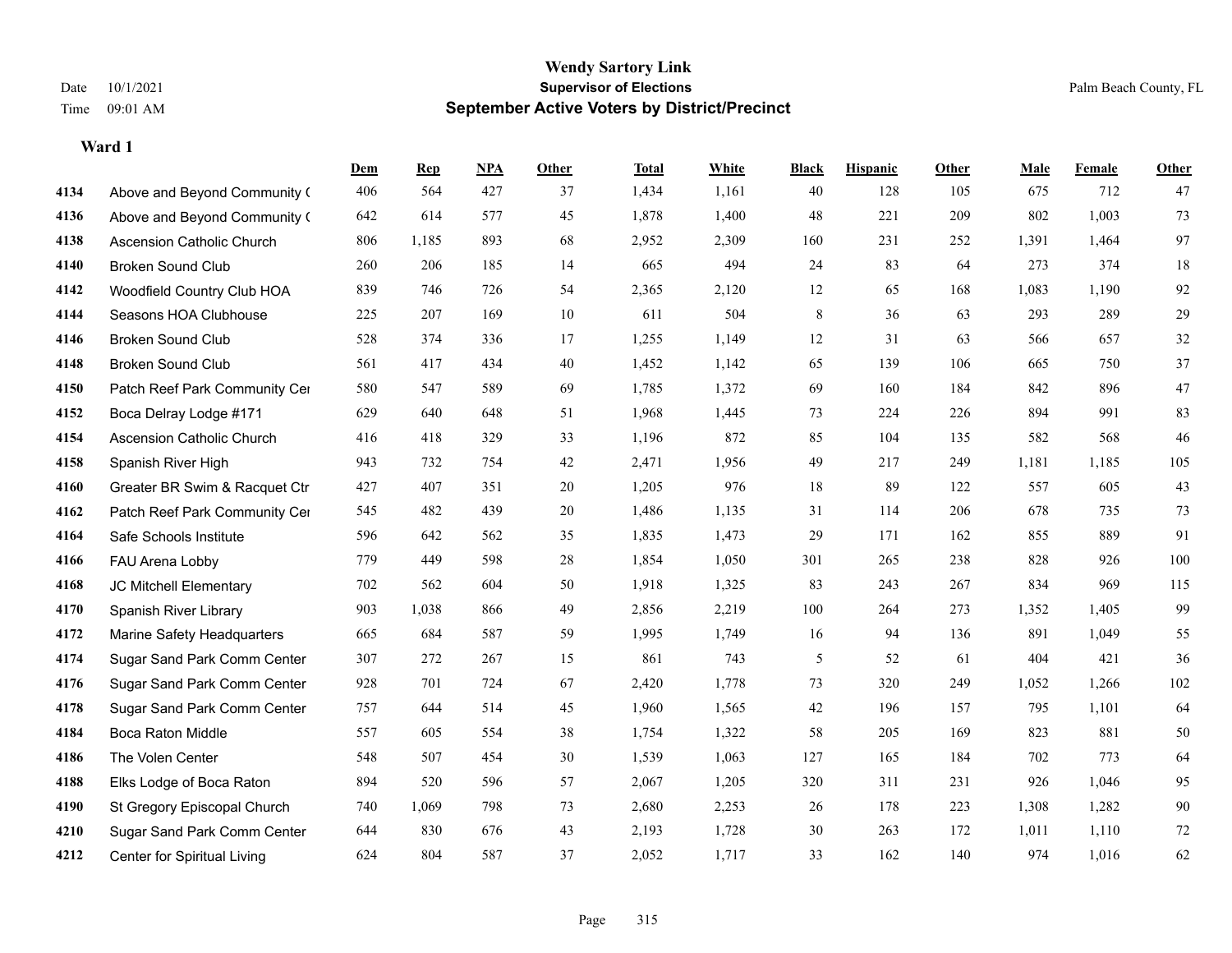|        |                                    | <u>Dem</u> | <b>Rep</b> | NPA    | Other | <b>Total</b> | White  | <b>Black</b> | <b>Hispanic</b> | Other | Male   | Female | Other |
|--------|------------------------------------|------------|------------|--------|-------|--------------|--------|--------------|-----------------|-------|--------|--------|-------|
| 4214   | Calvary Chapel Boca Raton - 4th    | 628        | 859        | 642    | 65    | 2,194        | 1,752  | 44           | 231             | 167   | 1,017  | 1,098  | 79    |
| 4216   | Calvary Chapel Boca Raton - Kir    | 672        | 1,067      | 691    | 62    | 2,492        | 2,097  | 20           | 179             | 196   | 1,176  | 1,226  | 90    |
| 4218   | <b>Grace Community Church</b>      | 454        | 848        | 539    | 59    | 1,900        | 1,576  | 31           | 138             | 155   | 878    | 939    | 83    |
| 4220   | <b>Boca Raton Community Center</b> | 463        | 394        | 454    | 44    | 1,355        | 872    | 100          | 234             | 149   | 601    | 711    | 43    |
| 4222   | Boca Raton Downtown Library        | 942        | 1,107      | 907    | 86    | 3,042        | 2,558  | 65           | 181             | 238   | 1,371  | 1,556  | 115   |
| 4224   | <b>Grace Community Church</b>      | 513        | 1,110      | 738    | 62    | 2,423        | 1,991  | 56           | 181             | 195   | 1,138  | 1,204  | 81    |
| 4226   | St Gregory Episcopal Church        | 218        | 384        | 278    | 23    | 903          | 812    |              | 31              | 53    | 428    | 451    | 24    |
| 4228   | <b>Boca Raton Community Center</b> | 519        | 656        | 507    | 50    | 1,732        | 1,484  | 16           | 97              | 135   | 778    | 905    | 49    |
| 4230   | Boca Raton Downtown Library        | 313        | 446        | 329    | 22    | 1,110        | 972    | 9            | 55              | 74    | 523    | 565    | 22    |
| 5115   | Spanish River High                 | 84         | 107        | 84     | 12    | 287          | 231    |              | 23              | 29    | 144    | 140    |       |
| Ward 1 |                                    | 22,257     | 23,844     | 20,413 | 1,631 | 68,145       | 53,570 | 2,289        | 6,081           | 6,205 | 31,291 | 34,348 | 2,506 |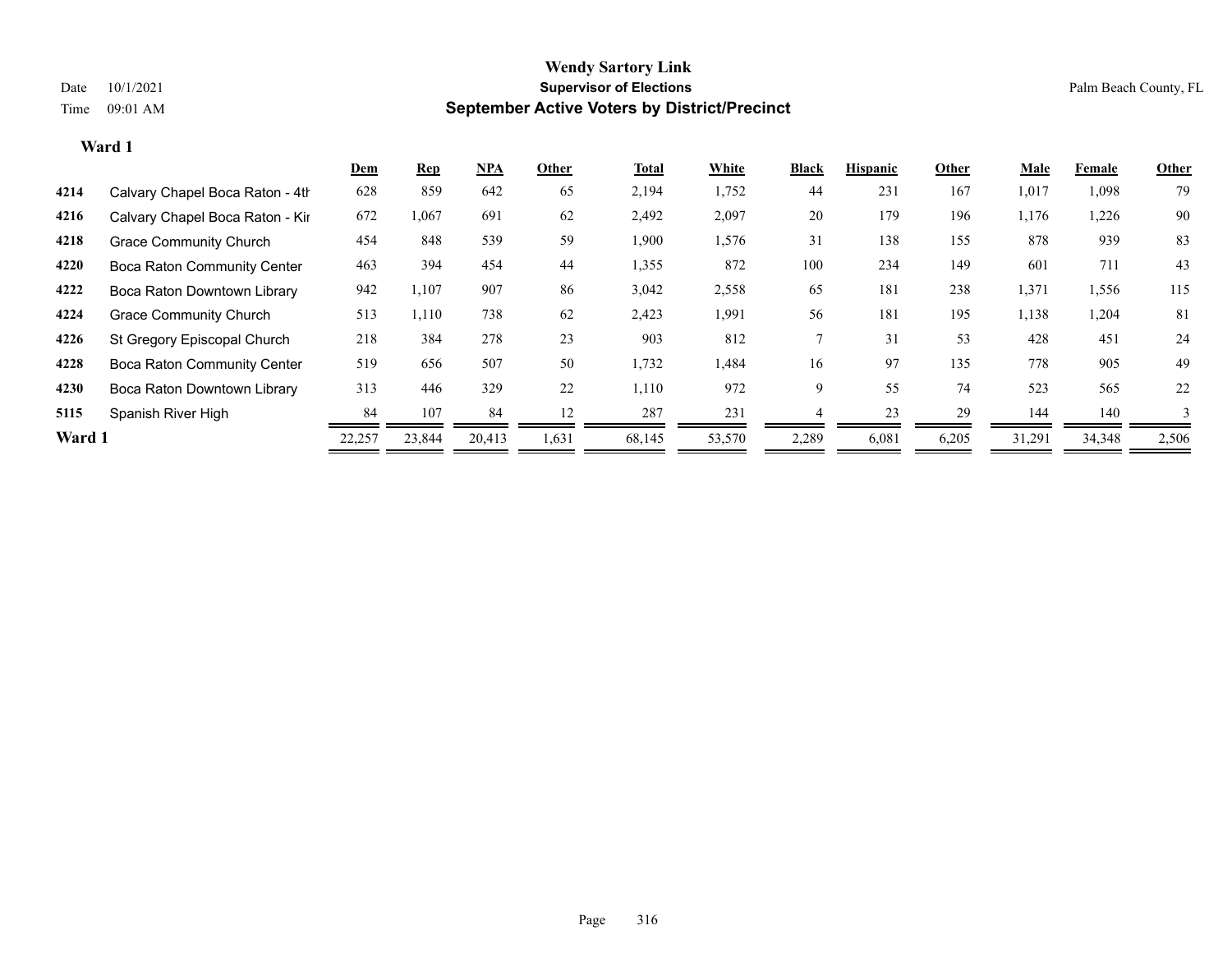| <b>Wendy Sartory Link</b><br><b>Supervisor of Elections</b><br>10/1/2021<br>Date<br><b>September Active Voters by District/Precinct</b><br>09:01 AM<br>Time |     |            |            |              |              |              |              |                 |              |             |        | Palm Beach County, FL |
|-------------------------------------------------------------------------------------------------------------------------------------------------------------|-----|------------|------------|--------------|--------------|--------------|--------------|-----------------|--------------|-------------|--------|-----------------------|
| Ward 1                                                                                                                                                      | Dem | <u>Rep</u> | <u>NPA</u> | <b>Other</b> | <u>Total</u> | <b>White</b> | <b>Black</b> | <b>Hispanic</b> | <u>Other</u> | <b>Male</b> | Female | <b>Other</b>          |
| 4038<br><b>Briny Breezes Community Cente</b>                                                                                                                | 90  | 142        | 91         |              | 326          | 301          |              | a               | 16           | 135         | 182    | Q                     |
| Ward 1                                                                                                                                                      | 90  | 142        | 91         |              | 326          | 301          |              |                 | 16           | 135         | 182    |                       |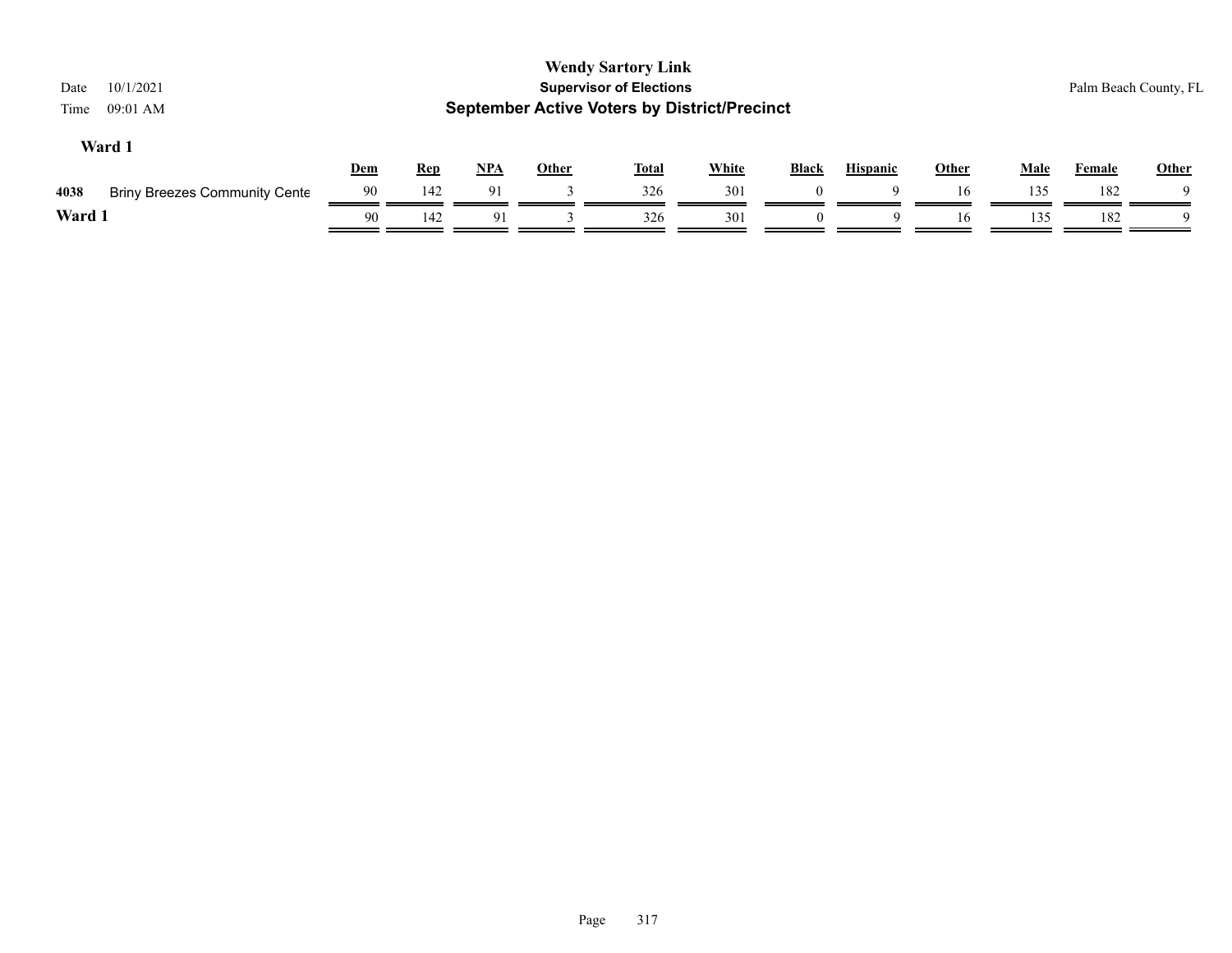| 10/1/2021<br>Date<br>09:01 AM<br>Time |     |            |            |              | <b>Wendy Sartory Link</b><br><b>Supervisor of Elections</b><br><b>September Active Voters by District/Precinct</b> |              |              |                 |       |             |        | Palm Beach County, FL |
|---------------------------------------|-----|------------|------------|--------------|--------------------------------------------------------------------------------------------------------------------|--------------|--------------|-----------------|-------|-------------|--------|-----------------------|
| Ward 1                                | Dem | <b>Rep</b> | <u>NPA</u> | <b>Other</b> | <b>Total</b>                                                                                                       | <b>White</b> | <b>Black</b> | <b>Hispanic</b> | Other | <b>Male</b> | Female | <b>Other</b>          |
| Cloud Lake Town Hall<br>2132          | 27  | 26         | 33         |              | 88                                                                                                                 | 58           |              | 23              |       | 38          | -46    |                       |
| Ward 1                                | 27  | 26         | 33         |              | 88                                                                                                                 | 58           |              | 23              |       | 38          | 46     |                       |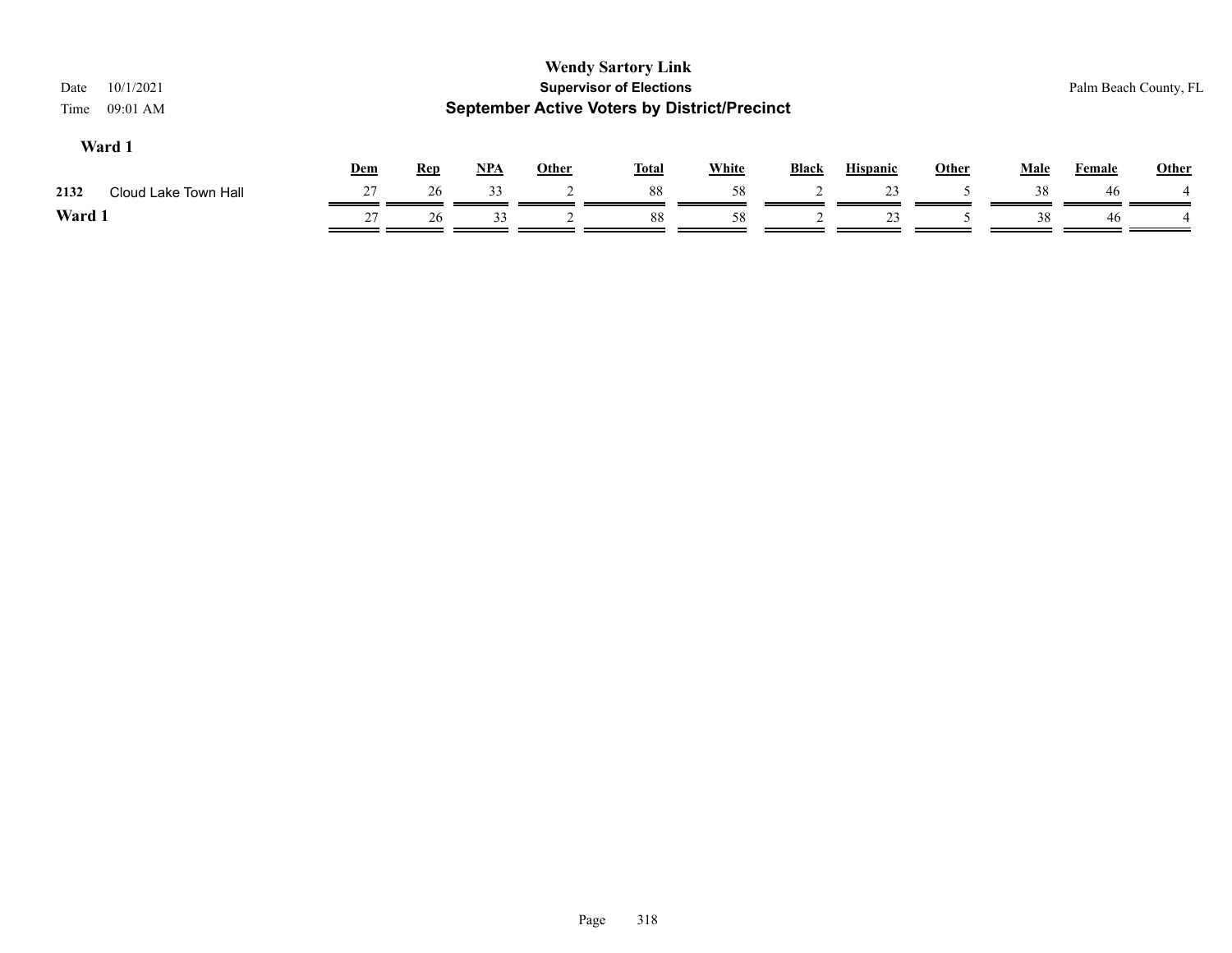**Ward 1**

#### **Wendy Sartory Link** Date 10/1/2021 **Supervisor of Elections** Palm Beach County, FL Time 09:01 AM **September Active Voters by District/Precinct**

# **Dem Rep NPA Other Total White Black Hispanic Other Male Female Other** Plumosa SOA Elementary 52 59 40 7 158 139 4 8 7 77 78 3 Plumosa SOA Elementary 430 421 349 25 1,225 1,056 16 72 81 580 610 35 Country Manors Clubhouse 443 381 396 23 1,243 880 96 134 133 545 662 36 Banyan Creek Elementary 549 381 382 28 1,340 916 186 104 134 624 666 50 West Park Baptist Church 842 452 482 49 1,825 1,552 60 94 119 740 1,034 51 Pines of Delray North 270 171 156 14 611 492 38 43 38 239 345 27 West Park Baptist Church 0 0 0 0 0 0 0 0 0 0 0 0 S D Spady Elementary 667 697 546 56 1,966 1,705 32 97 132 932 963 71 Carver Middle 565 45 161 11 782 102 581 32 67 363 368 51 Bethel Evangelical Baptist 991 739 659 67 2,456 1,889 179 211 177 1,038 1,344 74 Veterans Park Recreation Ctr 423 499 404 33 1,359 1,238 13 23 85 628 694 37 Emmanuel Catholic Church 737 659 619 65 2,080 1,681 82 152 165 906 1,107 67 Delray Beach Golf Club 405 411 346 33 1,195 918 54 110 113 552 604 39 Pines of Delray East 579 350 368 27 1,324 979 87 135 123 528 740 56 505 Club 376 429 301 30 1,136 1,033 8 32 63 493 616 27 Veterans Park Recreation Ctr 569 784 547 46 1,946 1,790 10 41 105 914 966 66 Delray Beach First Baptist 827 767 605 59 2,258 1,907 78 125 148 1,048 1,159 51 Orchard View Elementary 684 406 471 32 1,593 1,101 148 199 145 648 887 58 Orchard View Elementary 444 294 330 40 1,108 790 63 155 100 467 601 40 Delray Beach Swim and Tennis 709 427 477 35 1,648 1,152 194 144 158 715 870 63 Delray Beach Swim and Tennis 772 557 637 58 2,024 1,523 131 188 182 913 1,033 78 Pine Grove Elementary 514 829 533 61 1,937 1,674 24 93 146 887 981 69 Carver Middle 45 20 14 4 83 66 6 4 7 32 49 2 Carver Middle 170 125 136 15 446 284 50 58 54 198 233 15 Delray Beach First Baptist 7 1 0 1 9 8 1 0 0 3 6 0 Delray Beach Community Center 572 345 417 41 1,375 991 190 101 93 696 634 45 Atlantic High Auditorium 1,513 235 506 20 2,274 590 1,351 121 212 1,040 1,141 93 Atlantic High Auditorium 44 27 27 3 101 81 6 7 7 41 57 3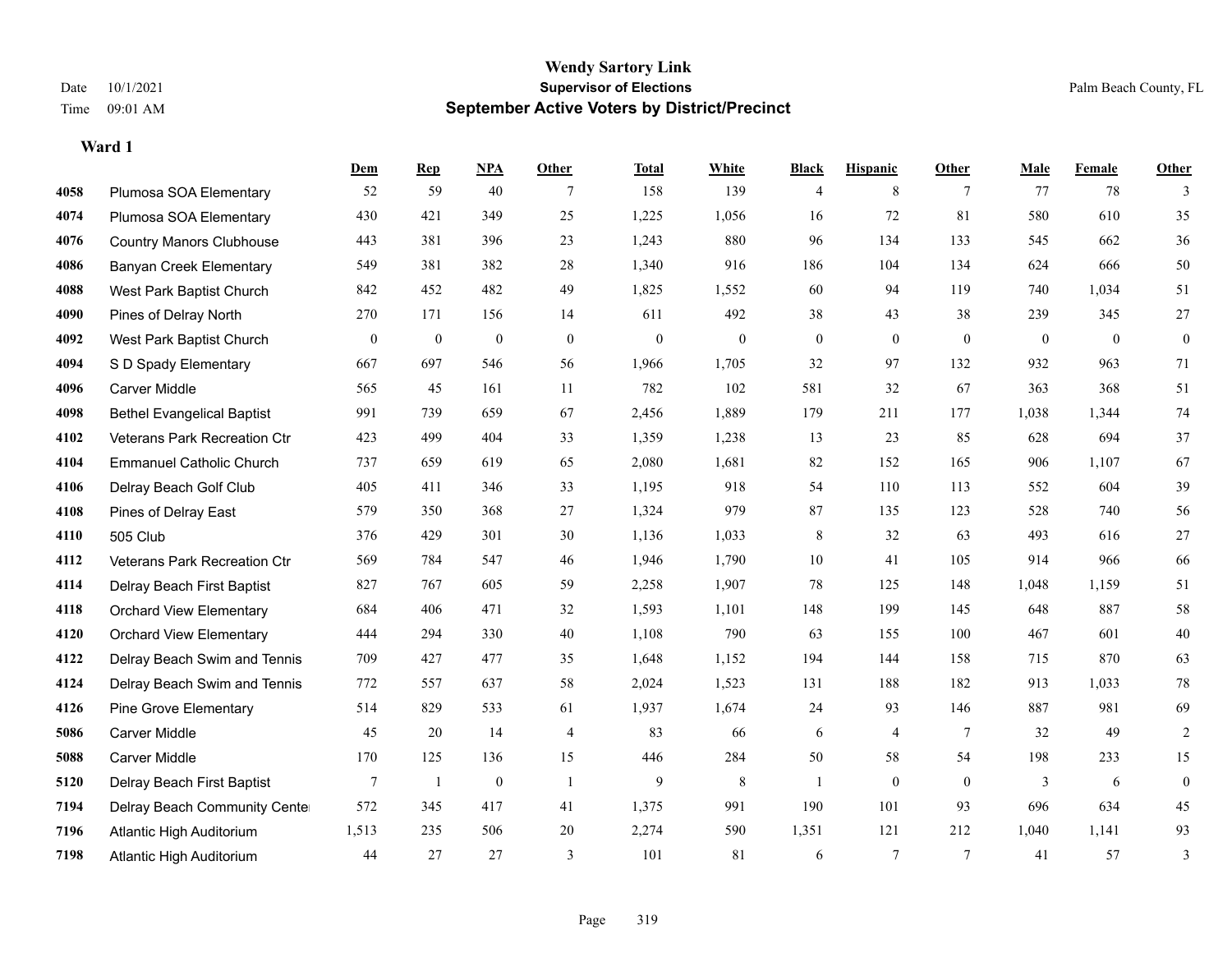|        |                               | <u>Dem</u> | <b>Rep</b> | NPA    | Other | Total  | White  | <b>Black</b> | <b>Hispanic</b> | Other | Male   | Female | Other |
|--------|-------------------------------|------------|------------|--------|-------|--------|--------|--------------|-----------------|-------|--------|--------|-------|
| 7200   | Pompey Park Recreation Center | 1,320      | 235        | 423    | 26    | 2,004  | 483    | 1,286        | 106             | 129   | 902    | 1,045  | 57    |
| 7202   | 505 Club                      | 648        | 387        | 432    | 38    | 1,505  | 1,072  | 231          | 74              | 128   | 789    | 667    | 49    |
| 7204   | 505 Club                      | 36         | 31         | 37     |       | 108    | 84     |              | 9               | 13    | 55     | 48     |       |
| 7206   | 505 Club                      | 55         | 59         | 54     |       | 173    | 146    |              | 8.              | 17    | 92     | 76     |       |
| 7208   | Atlantic High Media Center    | 745        | 179        | 307    | 22    | 1,253  | 536    | 527          | 81              | 109   | 536    | 676    | 41    |
| 7210   | Village Academy               | 1,743      | 99         | 403    | 17    | 2,262  | 125    | 1,836        | 140             | 161   | 919    | 1,251  | 92    |
| 7212   | Delray Beach Library          | 1,301      | 223        | 472    | 29    | 2,025  | 546    | 1,191        | 116             | 172   | 978    | 980    | 67    |
| 7214   | Delray Beach Community Cente  | 867        | 310        | 475    | 36    | 1,688  | 785    | 546          | 206             | 151   | 815    | 804    | 69    |
| Ward 1 |                               | 20,914     | 12,034     | 12,512 | 1,060 | 46,520 | 30,314 | 9,309        | 3,223           | 3,674 | 20,933 | 23,995 | 1,592 |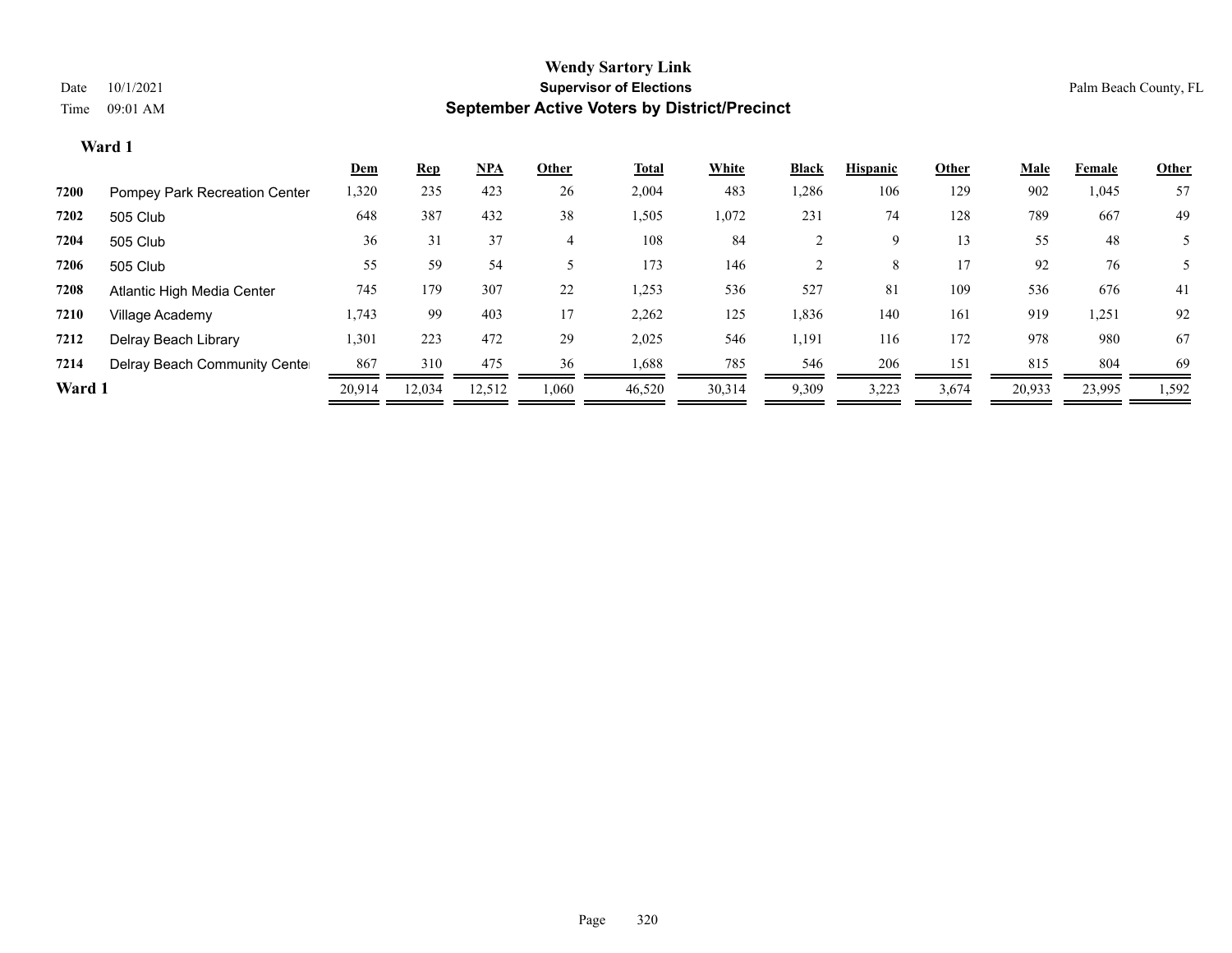|        |                                    | Dem            | <b>Rep</b>   | <b>NPA</b>     | Other          | <b>Total</b>     | White          | <b>Black</b> | <b>Hispanic</b> | Other        | Male           | Female           | Other          |
|--------|------------------------------------|----------------|--------------|----------------|----------------|------------------|----------------|--------------|-----------------|--------------|----------------|------------------|----------------|
| 2084   | <b>Community Christian Church</b>  | 282            | 117          | 158            | 16             | 573              | 170            | 207          | 130             | 66           | 256            | 302              | 15             |
| 2086   | <b>Community Christian Church</b>  | 1,213          | 547          | 931            | 53             | 2,744            | 853            | 594          | 920             | 377          | 1,192          | 1,442            | 110            |
| 2150   | River Bridge Activities Center     | 1,082          | 534          | 685            | 52             | 2,353            | 1,138          | 481          | 490             | 244          | 982            | 1,287            | 84             |
| 2152   | Pine Ridge North II                | 1,101          | 504          | 803            | 54             | 2,462            | 1,014          | 381          | 810             | 257          | 981            | 1,379            | 102            |
| 2168   | First Baptist Church GA            | $\overline{0}$ | $\mathbf{0}$ | $\overline{0}$ | $\overline{0}$ | $\boldsymbol{0}$ | $\overline{0}$ | $\mathbf{0}$ | $\overline{0}$  | $\mathbf{0}$ | $\overline{0}$ | $\boldsymbol{0}$ | $\overline{0}$ |
| 2170   | <b>Liberty Park Elementary</b>     | 1,139          | 543          | 663            | 56             | 2,401            | 1,045          | 459          | 639             | 258          | 954            | 1,332            | 115            |
| 2174   | First Baptist Church GA            | 457            | 190          | 270            | 12             | 929              | 404            | 191          | 209             | 125          | 411            | 477              | 41             |
| 2182   | <b>Greenacres Community Center</b> | 638            | 284          | 528            | 28             | 1,478            | 522            | 143          | 669             | 144          | 593            | 797              | 88             |
| 2184   | American Polish Club               | 1,092          | 392          | 801            | 39             | 2,324            | 701            | 344          | 1,018           | 261          | 967            | 1,219            | 138            |
| 2194   | <b>LC Swain Middle</b>             | 1,083          | 364          | 718            | 39             | 2,204            | 758            | 450          | 766             | 230          | 925            | 1,171            | 108            |
| 2196   | Pine Ridge South IV Clubhouse      | 884            | 489          | 503            | 44             | 1,920            | 1,147          | 261          | 399             | 113          | 752            | 1,095            | 73             |
| 2202   | <b>LC Swain Middle</b>             | $\theta$       | 8            |                | $\theta$       | 9                | 6              | $\mathbf{0}$ | 3               | $\theta$     | $\overline{A}$ | 5                | $\theta$       |
| 2206   | <b>Heritage Elementary</b>         | 460            | 195          | 331            | 16             | 1,002            | 320            | 215          | 337             | 130          | 433            | 517              | 52             |
| 2212   | American Polish Club               | $\Omega$       | $\mathbf{0}$ | $\mathbf{0}$   | $\overline{0}$ | $\mathbf{0}$     | $\mathbf{0}$   | $\mathbf{0}$ | $\theta$        | $\mathbf{0}$ | $\theta$       | $\mathbf{0}$     | $\theta$       |
| 2218   | <b>Tradewinds Middle</b>           | 1,256          | 312          | 649            | 36             | 2,253            | 564            | 880          | 365             | 444          | 990            | 1,137            | 126            |
| 3088   | <b>Tradewinds Middle</b>           | 180            | 53           | 122            | 8              | 363              | 98             | 126          | 79              | 60           | 163            | 190              | 10             |
| Ward 1 |                                    | 10,867         | 4,532        | 7,163          | 453            | 23,015           | 8,740          | 4,732        | 6,834           | 2,709        | 9,603          | 12,350           | 1,062          |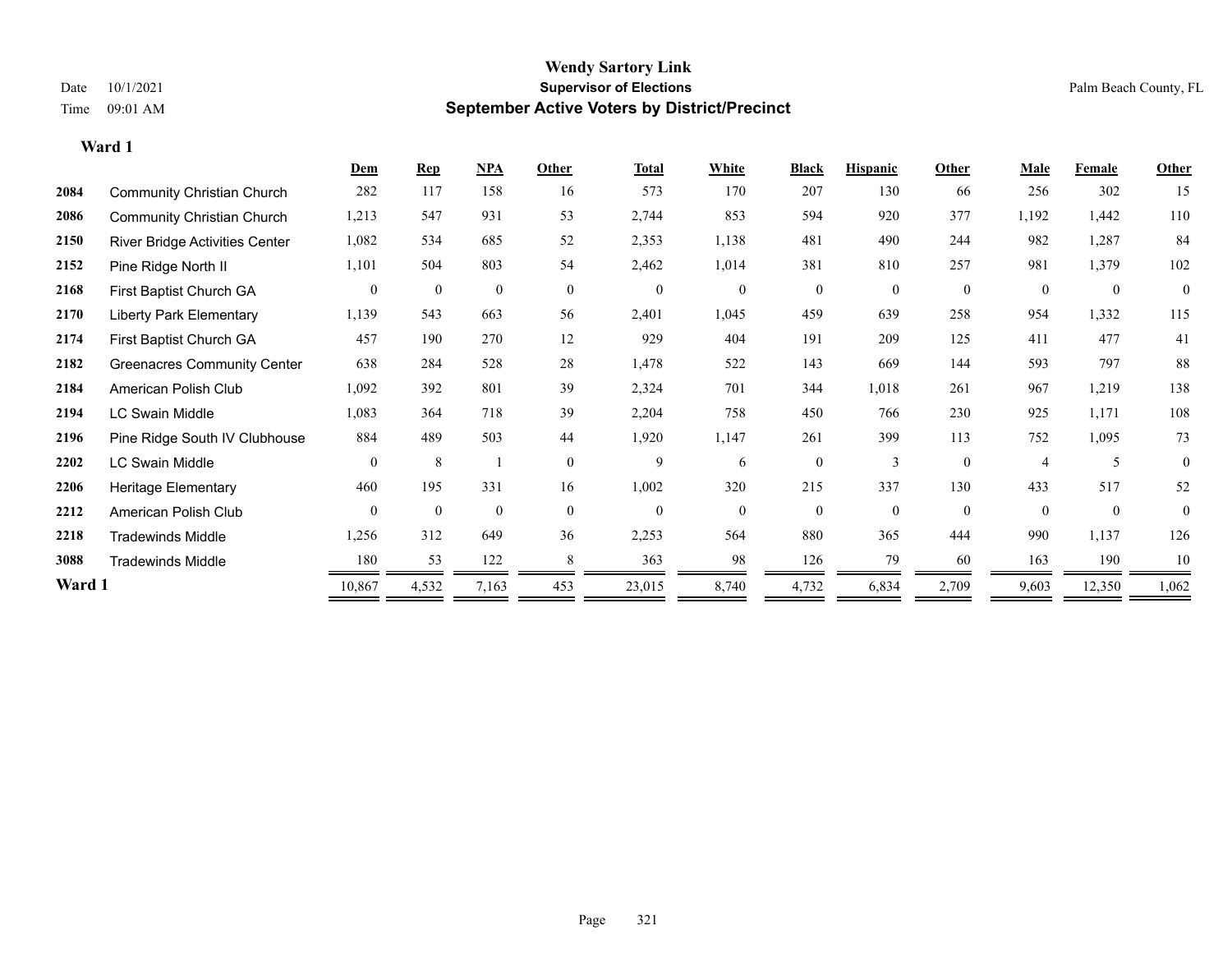| 10/1/2021<br>Date<br>09:01 AM<br>Time |     |            |            |              | <b>Wendy Sartory Link</b><br><b>Supervisor of Elections</b><br><b>September Active Voters by District/Precinct</b> |              |              |                 |              |             |        | Palm Beach County, FL |
|---------------------------------------|-----|------------|------------|--------------|--------------------------------------------------------------------------------------------------------------------|--------------|--------------|-----------------|--------------|-------------|--------|-----------------------|
| Ward 1                                | Dem | <b>Rep</b> | <u>NPA</u> | <b>Other</b> | <b>Total</b>                                                                                                       | <b>White</b> | <b>Black</b> | <b>Hispanic</b> | <u>Other</u> | <b>Male</b> | Female | Other                 |
| Cloud Lake Town Hall<br>2130          | 43  | 62         | 59         |              | 172                                                                                                                | 125          |              | 33              | 13.          | 85          | 8      |                       |
| Ward 1                                | 43  | 62         | 59         |              | 172                                                                                                                | 125          |              | 33              |              | 85          | 81     | <sub>t</sub>          |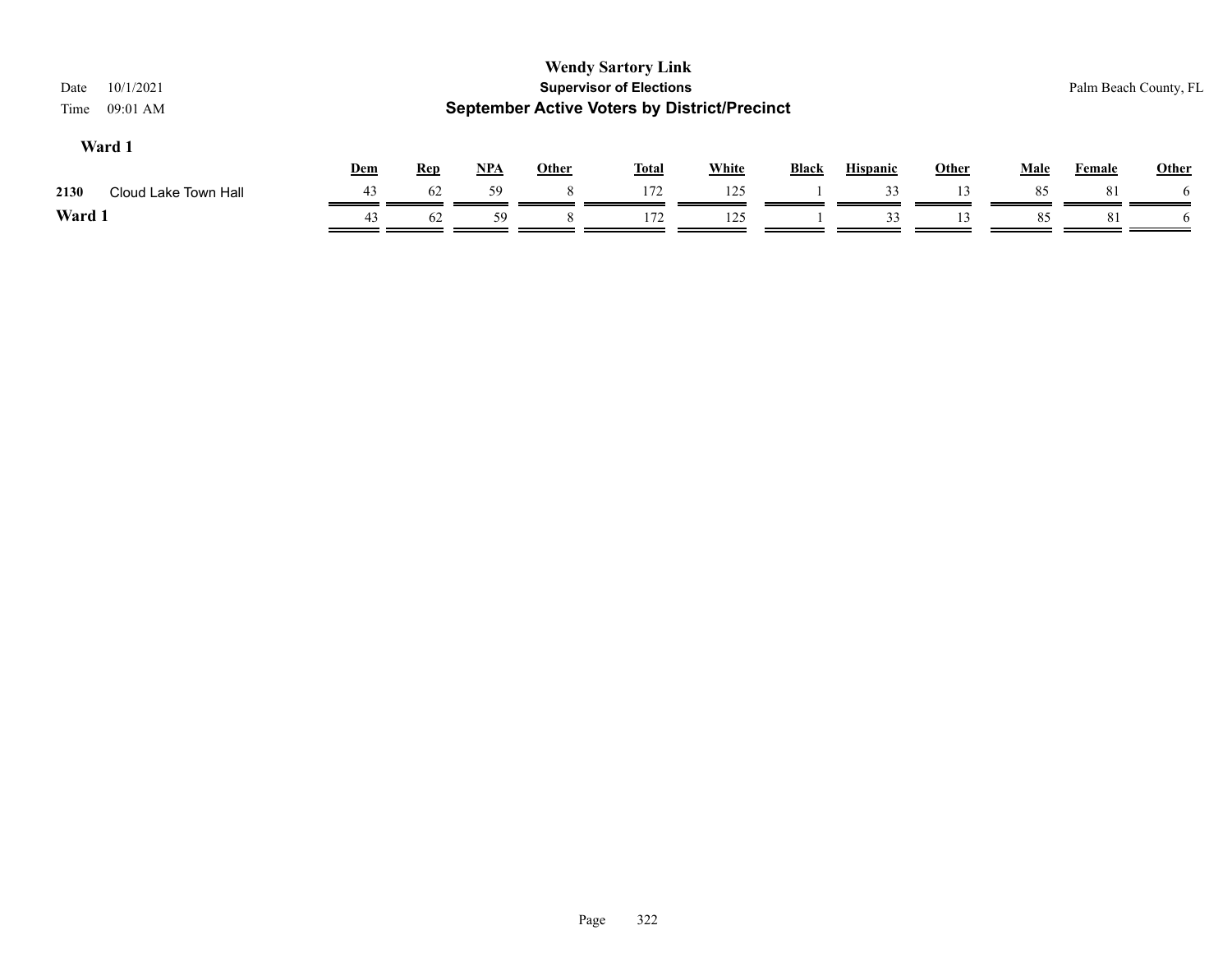| <b>Wendy Sartory Link</b><br><b>Supervisor of Elections</b><br>10/1/2021<br>Date<br><b>September Active Voters by District/Precinct</b><br>09:01 AM<br>Time |     |            |            |              |              |              |              |                 |              |             | Palm Beach County, FL |              |
|-------------------------------------------------------------------------------------------------------------------------------------------------------------|-----|------------|------------|--------------|--------------|--------------|--------------|-----------------|--------------|-------------|-----------------------|--------------|
| Ward 1                                                                                                                                                      | Dem | <u>Rep</u> | <u>NPA</u> | <b>Other</b> | <b>Total</b> | <b>White</b> | <b>Black</b> | <b>Hispanic</b> | <b>Other</b> | <b>Male</b> | <b>Female</b>         | <b>Other</b> |
| <b>Gulf Stream Town Hall</b><br>4072                                                                                                                        | 184 | 450        | 210        | 22           | 866          | 803          | 4            | 22              | 37           | 421         | 427                   | 18           |
| Ward 1                                                                                                                                                      | 184 | 450        | 210        | 22           | 866          | 803          | 4            | 22              | 37           | 421         | 427                   | 18           |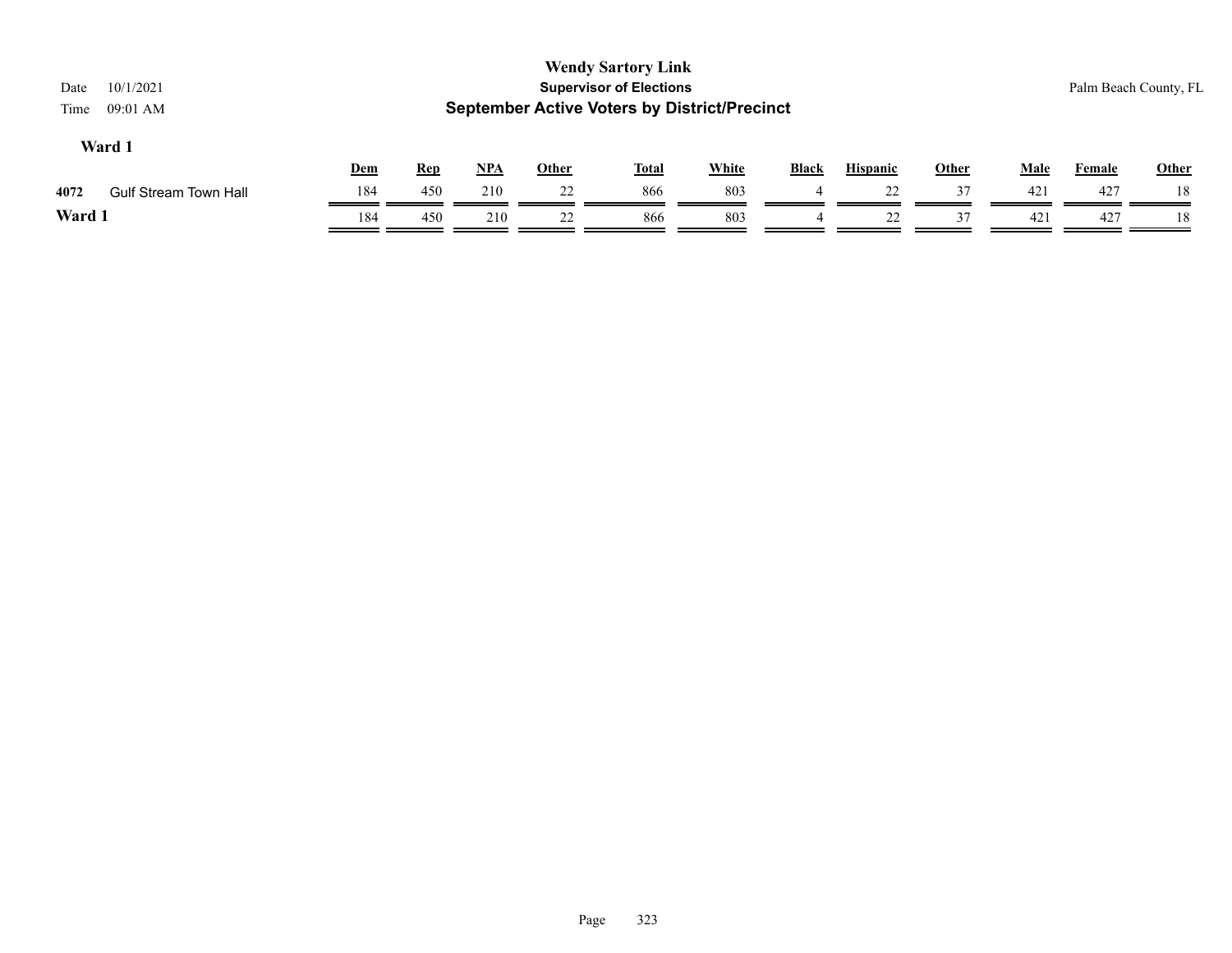| Date<br>Time | <b>Wendy Sartory Link</b><br><b>Supervisor of Elections</b><br>10/1/2021<br>Palm Beach County, FL<br><b>September Active Voters by District/Precinct</b><br>09:01 AM |       |            |            |       |              |              |                |                 |              |             |        |              |
|--------------|----------------------------------------------------------------------------------------------------------------------------------------------------------------------|-------|------------|------------|-------|--------------|--------------|----------------|-----------------|--------------|-------------|--------|--------------|
|              | Ward 1                                                                                                                                                               | Dem   | <b>Rep</b> | <u>NPA</u> | Other | <b>Total</b> | <b>White</b> | <b>Black</b>   | <b>Hispanic</b> | <b>Other</b> | <b>Male</b> | Female | <b>Other</b> |
| 4128         | St Lucy Catholic Church                                                                                                                                              | 614   | 905        | 621        | 42    | 2,182        | 1,950        | 14             | 76              | 142          | 987         | 1,126  | -69          |
| 4129         | St Lucy Catholic Church                                                                                                                                              | 31    | 60         | 29         |       | 122          | 107          | $\overline{0}$ | $\overline{4}$  | 11           | 53          | 67     | 2            |
| 4156         | St Lucy Catholic Church                                                                                                                                              | 529   | 552        | 412        | 35    | 1,528        | 1,344        | 6              | 65              | 113          | 711         | 774    | 43           |
| Ward 1       |                                                                                                                                                                      | 1,174 | 1,517      | 1,062      | 79    | 3,832        | 3,401        | 20             | 145             | 266          | 1,751       | 1,967  | 114          |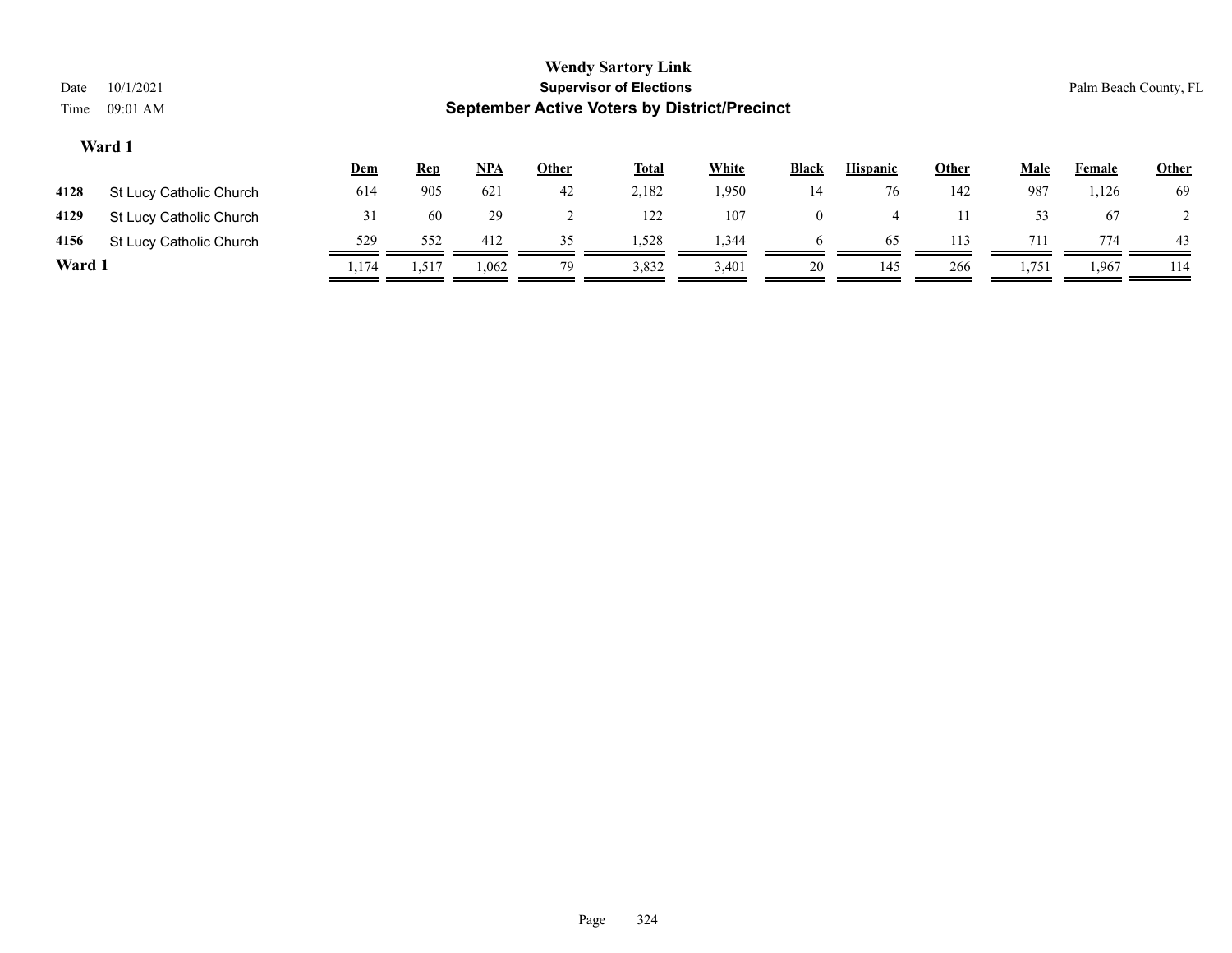| Date<br>Time | 10/1/2021<br>09:01 AM                                                                                                                                     |     |     |     |    | <b>Wendy Sartory Link</b><br><b>Supervisor of Elections</b><br><b>September Active Voters by District/Precinct</b> |     |     |     |     |     |     | Palm Beach County, FL |  |
|--------------|-----------------------------------------------------------------------------------------------------------------------------------------------------------|-----|-----|-----|----|--------------------------------------------------------------------------------------------------------------------|-----|-----|-----|-----|-----|-----|-----------------------|--|
|              | Ward 1<br><b>White</b><br><b>Hispanic</b><br>$NPA$<br>Other<br><b>Male</b><br>Dem<br><b>Other</b><br><b>Total</b><br><b>Black</b><br><u>Rep</u><br>Female |     |     |     |    |                                                                                                                    |     |     |     |     |     |     |                       |  |
| 2046         | Haverhill Town Hall                                                                                                                                       | 396 | 216 | 237 | 10 | 859                                                                                                                | 331 | 236 | 202 | 90  | 387 | 434 | <b>Other</b><br>38    |  |
| 7136         | <b>Haverhill Town Hall</b>                                                                                                                                | 42  | 38  | 33  |    | 115                                                                                                                | 48  | 31  | 27  | 9   | 46  | -64 |                       |  |
| 7140         | <b>Haverhill Town Hall</b>                                                                                                                                | 168 | 75  | 98  | 4  | 345                                                                                                                | 106 | 122 | 77  | 40  | 160 | 163 | 22                    |  |
| Ward 1       |                                                                                                                                                           | 606 | 329 | 368 | 16 | 1,319                                                                                                              | 485 | 389 | 306 | 139 | 593 | 661 | 65                    |  |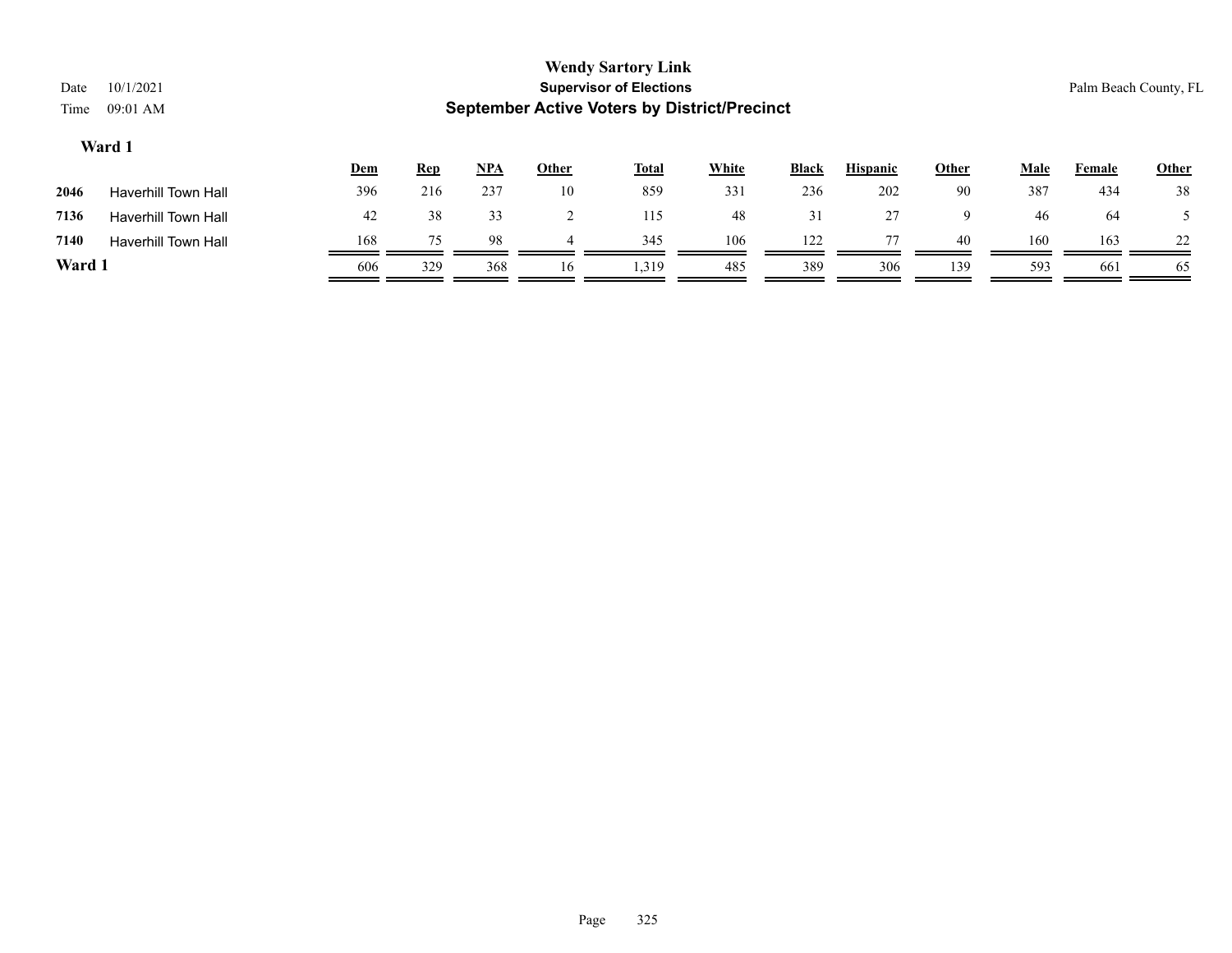| Date<br>Time                                                                                                                                                                 | 10/1/2021<br>09:01 AM |     |     |     |    | <b>Wendy Sartory Link</b><br><b>Supervisor of Elections</b><br><b>September Active Voters by District/Precinct</b> |       |     |     |     |     |       | Palm Beach County, FL |
|------------------------------------------------------------------------------------------------------------------------------------------------------------------------------|-----------------------|-----|-----|-----|----|--------------------------------------------------------------------------------------------------------------------|-------|-----|-----|-----|-----|-------|-----------------------|
| Ward 1<br><b>White</b><br><u>NPA</u><br><b>Hispanic</b><br>Other<br><b>Male</b><br><u>Other</u><br><b>Total</b><br><b>Black</b><br><u>Dem</u><br><b>Rep</b><br><b>Female</b> |                       |     |     |     |    |                                                                                                                    |       |     |     |     |     |       |                       |
| 4008                                                                                                                                                                         | Hypoluxo Town Hall    | 513 | 598 | 498 | 63 | 1,672                                                                                                              | 1,398 | 36  | 108 | 130 | 767 | 855   | 50                    |
| 7176                                                                                                                                                                         | Hypoluxo Town Hall    | 187 | 87  | 111 | 9  | 394                                                                                                                | 220   | 82  | 64  | 28  | 169 | 215   | 10                    |
| Ward 1                                                                                                                                                                       |                       | 700 | 685 | 609 | 72 | 2,066                                                                                                              | 1,618 | 118 | 172 | 158 | 936 | 1,070 | -60                   |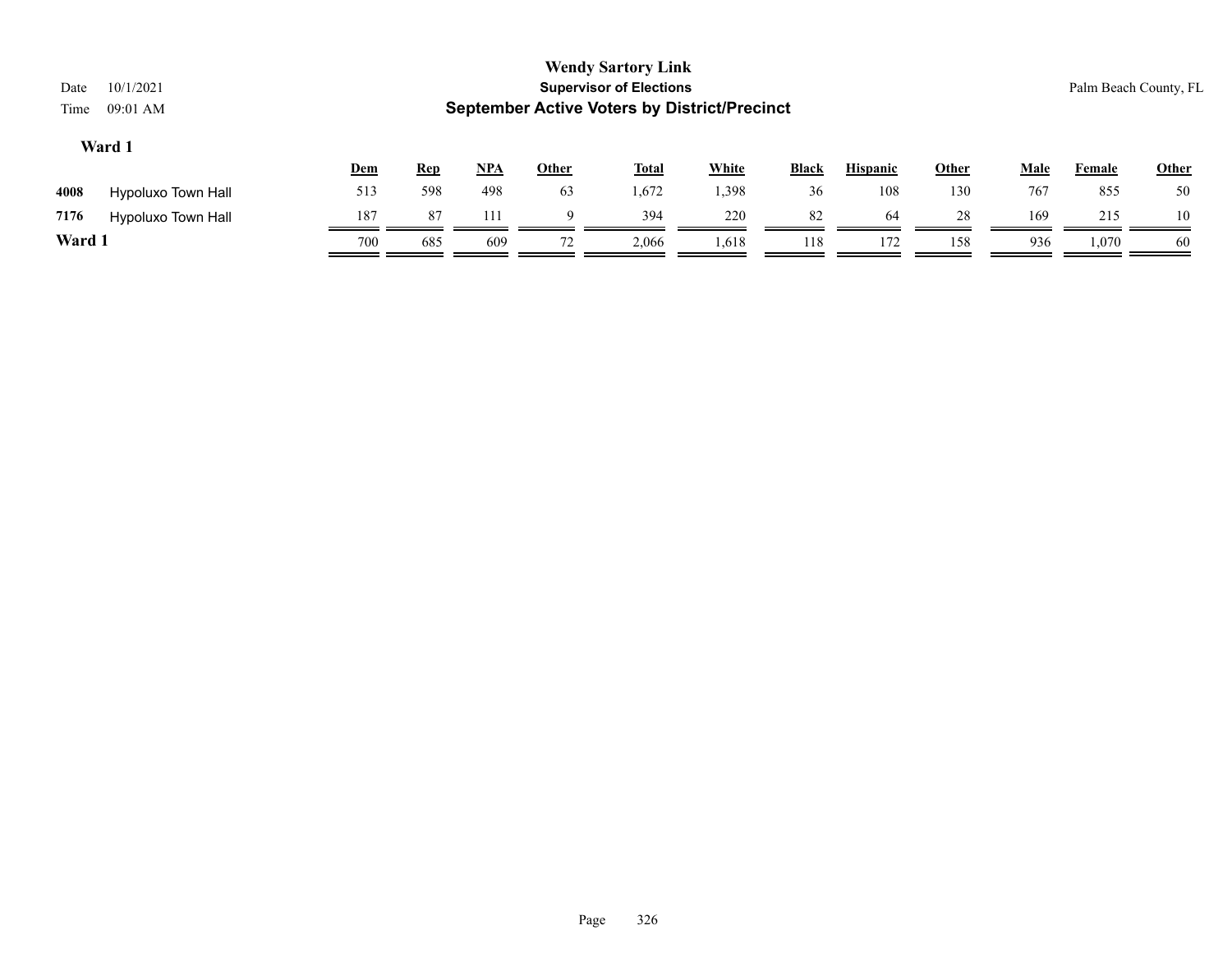# **Wendy Sartory Link** Date 10/1/2021 **Supervisor of Elections** Palm Beach County, FL Time 09:01 AM **September Active Voters by District/Precinct Dem Rep NPA Other Total White Black Hispanic Other Male Female Other Ward 1**

| 1152 | Oceanview Methodist    | 42  | 66   | 50  |    | 166   | 157   |    |    |     | 78    | 84    |    |
|------|------------------------|-----|------|-----|----|-------|-------|----|----|-----|-------|-------|----|
| 1208 | Juno Beach Town Center | 444 | 862  | 463 | 49 | 1,818 | 1,656 |    | 56 | 100 | 833   | 937   | 48 |
| 1212 | Juno Beach Town Center | 47  | 67   | 55  |    | 178   | 148   |    |    |     | 92    | 82    |    |
| 1214 | Juno Beach Town Center | 260 | 444  | 193 | 25 | 922   | 858   |    |    | 45  | 369   | 530   | 23 |
| Ward |                        | 793 | 439ء | 761 | 91 | 3,084 | 2,819 | 18 | 80 | 167 | 1,372 | 1,633 | 79 |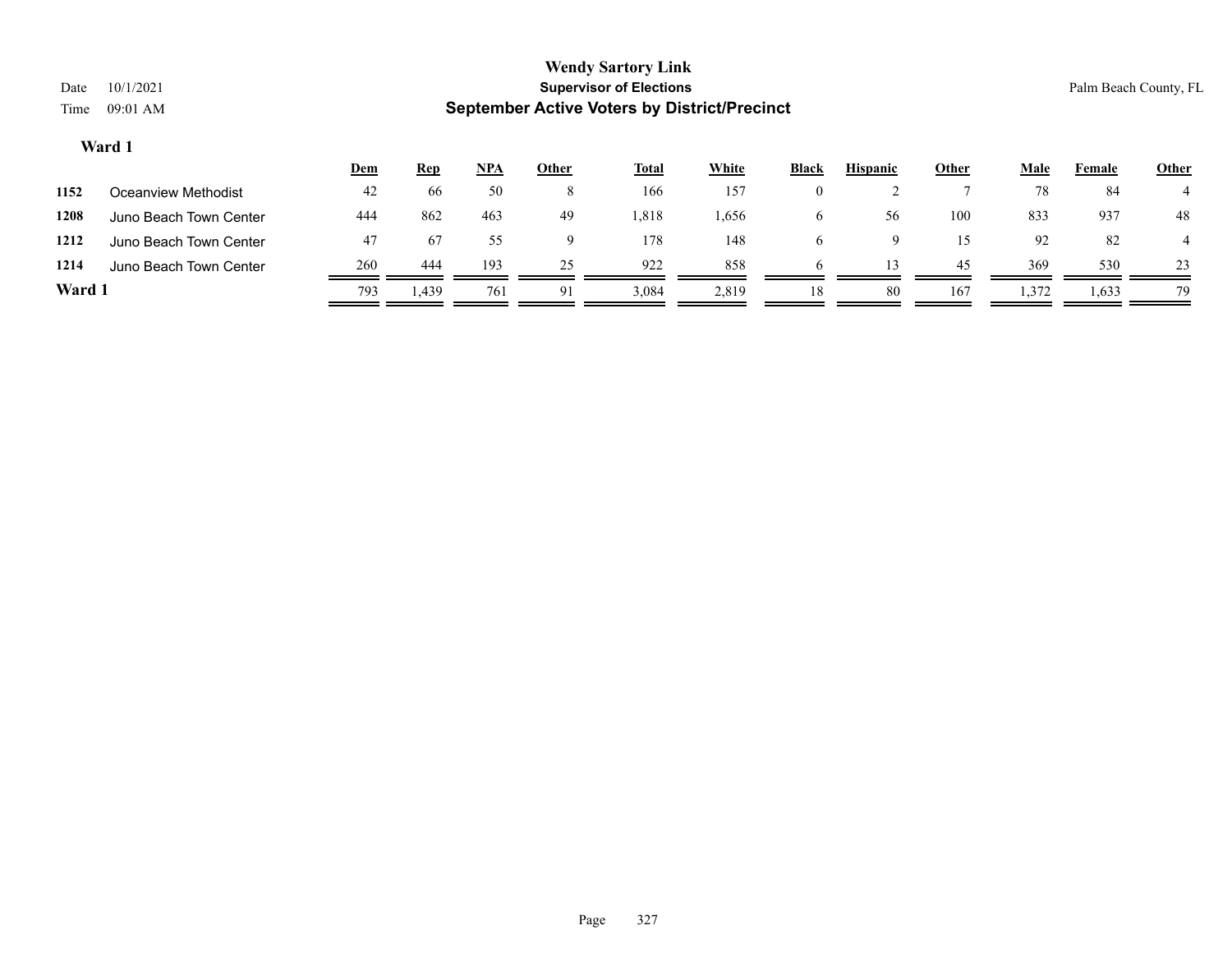| 10/1/2021<br>Date<br>09:01 AM<br>Time   |            |            |            |       | <b>Wendy Sartory Link</b><br><b>Supervisor of Elections</b><br><b>September Active Voters by District/Precinct</b> |              |              |                 |              |             |        | Palm Beach County, FL |
|-----------------------------------------|------------|------------|------------|-------|--------------------------------------------------------------------------------------------------------------------|--------------|--------------|-----------------|--------------|-------------|--------|-----------------------|
| Ward 1                                  | <b>Dem</b> | <u>Rep</u> | <u>NPA</u> | Other | <b>Total</b>                                                                                                       | <b>White</b> | <b>Black</b> | <b>Hispanic</b> | <b>Other</b> | <b>Male</b> | Female | <b>Other</b>          |
| 1128<br>Jupiter Inlet Colony Admin Bldg | 68         | 224        | 85         | 15    | 392                                                                                                                | 361          |              |                 | 26           | 178         | 206    |                       |
| Ward 1                                  | 68         | 224        | 85         | 15    | 392                                                                                                                | 361          | $\Omega$     |                 | 26           | 178         | 206    |                       |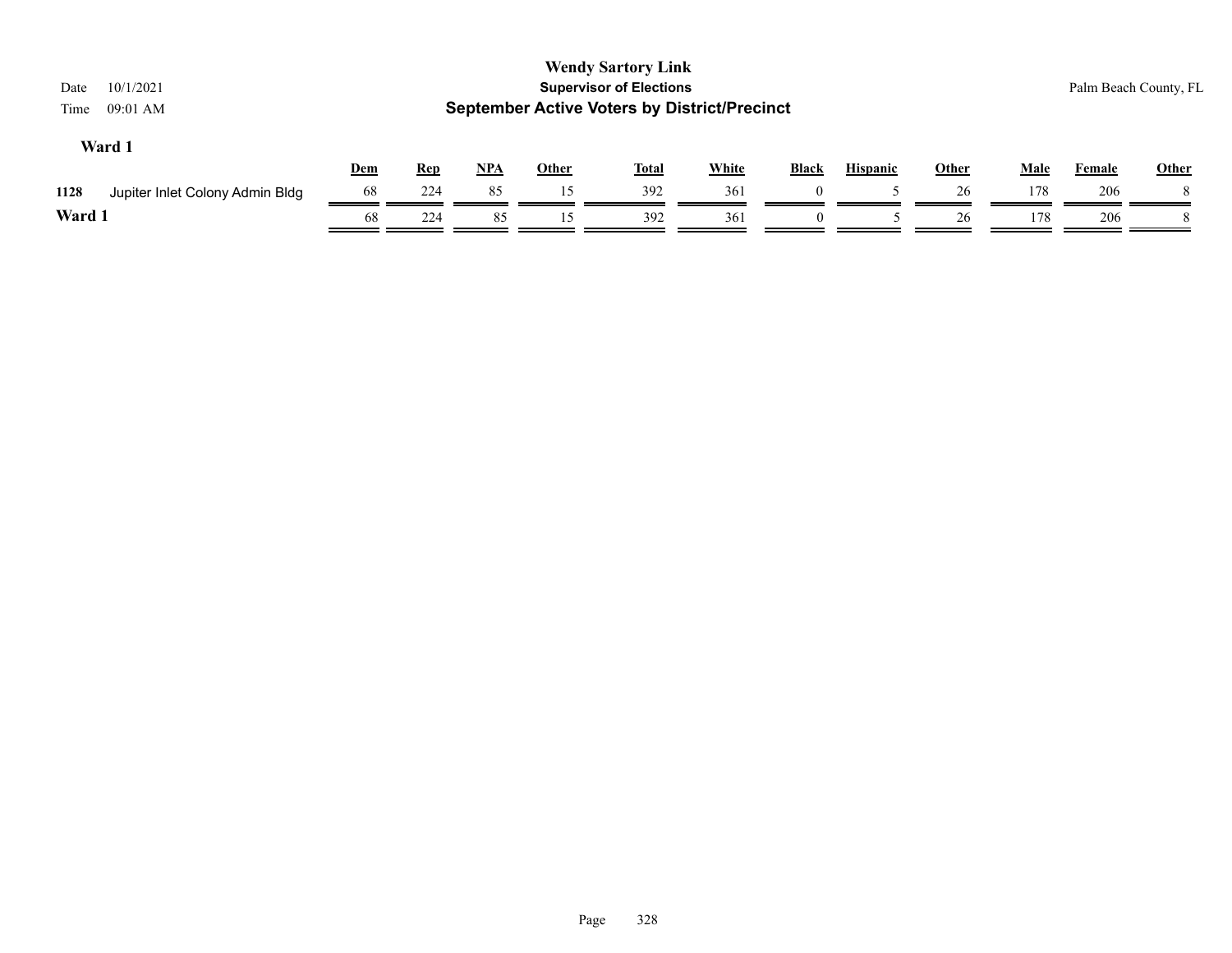|      |                                | Dem          | <b>Rep</b>       | NPA              | <b>Other</b>   | <b>Total</b> | <b>White</b> | <b>Black</b>     | <b>Hispanic</b>  | <b>Other</b>     | <b>Male</b>    | Female       | <b>Other</b>     |
|------|--------------------------------|--------------|------------------|------------------|----------------|--------------|--------------|------------------|------------------|------------------|----------------|--------------|------------------|
| 1034 | West Jupiter Recreation Center | 267          | 734              | 336              | 46             | 1,383        | 1,200        | 19               | 36               | 128              | 671            | 686          | 26               |
| 1040 | West Jupiter Recreation Center | 254          | 455              | 344              | 32             | 1,085        | 874          | 18               | 54               | 139              | 537            | 508          | 40               |
| 1042 | West Jupiter Recreation Center | $\mathbf{0}$ | $\boldsymbol{0}$ | $\mathbf{0}$     | $\overline{0}$ | $\mathbf{0}$ | $\mathbf{0}$ | $\mathbf{0}$     | $\mathbf{0}$     | $\theta$         | $\overline{0}$ | $\theta$     | $\mathbf{0}$     |
| 1048 | St Peter Catholic Church       | 385          | 464              | 284              | 27             | 1,160        | 1,036        | 3                | 41               | 80               | 444            | 688          | $28\,$           |
| 1050 | <b>Lighthouse Elementary</b>   | 478          | 662              | 414              | 44             | 1,598        | 1,366        | 16               | 66               | 150              | 744            | 798          | 56               |
| 1052 | Beacon Cove Intermediate Scho  | 1,027        | 1,138            | 916              | 64             | 3,145        | 2,487        | 77               | 256              | 325              | 1,468          | 1,574        | 103              |
| 1054 | Limestone Creek Elementary     | 693          | 1,080            | 633              | 55             | 2,461        | 2,178        | 25               | 97               | 161              | 1,152          | 1,237        | 72               |
| 1056 | West Jupiter Recreation Center | 551          | 572              | 540              | 40             | 1,703        | 1,368        | 76               | 128              | 131              | 749            | 896          | 58               |
| 1058 | St Peter Catholic Church       | 759          | 873              | 746              | 66             | 2,444        | 2,036        | 36               | 190              | 182              | 1,071          | 1,303        | $70\,$           |
| 1066 | Jupiter Community Center       | $\bf{0}$     | $\boldsymbol{0}$ | $\mathbf{0}$     | $\mathbf{0}$   | $\theta$     | $\mathbf{0}$ | $\boldsymbol{0}$ | $\mathbf{0}$     | $\mathbf{0}$     | $\mathbf{0}$   | $\mathbf{0}$ | $\boldsymbol{0}$ |
| 1068 | Jupiter Community Center       | 582          | 751              | 591              | 48             | 1,972        | 1,634        | 26               | 189              | 123              | 917            | 994          | 61               |
| 1072 | Jerry Thomas Elementary        | 729          | 1,061            | 692              | 69             | 2,551        | 2,217        | 28               | 164              | 142              | 1,216          | 1,266        | 69               |
| 1074 | Independence Middle            | 786          | 1,161            | 837              | 91             | 2,875        | 2,414        | 20               | 191              | 250              | 1,290          | 1,491        | 94               |
| 1075 | Martinique Clubhouse           | 248          | 365              | 230              | $20\,$         | 863          | 737          | 11               | 57               | 58               | 385            | 447          | 31               |
| 1076 | The Island Clubhouse           | 605          | 772              | 575              | 69             | 2,021        | 1,672        | 50               | 138              | 161              | 986            | 967          | 68               |
| 1098 | Riverside Improvement          | 253          | 454              | 259              | 21             | 987          | 881          | 6                | 45               | 55               | 451            | 503          | 33               |
| 1100 | Jupiter Elementary             | 403          | 448              | 366              | 32             | 1,249        | 951          | 17               | 200              | 81               | 602            | 601          | $46\,$           |
| 1102 | Jupiter High                   | 683          | 900              | 650              | 64             | 2,297        | 1,830        | 58               | 201              | 208              | 1,014          | 1,206        | $77\,$           |
| 1104 | Jupiter Branch Library         | 446          | 565              | 445              | 31             | 1,487        | 1,207        | 36               | 139              | 105              | 642            | 802          | $43\,$           |
| 1106 | Jupiter Middle                 | 320          | 488              | 377              | 37             | 1,222        | 1,032        | 15               | 76               | 99               | 578            | 604          | $40\,$           |
| 1108 | Newhaven Clubhouse             | 558          | 696              | 527              | 62             | 1,843        | 1,589        | 24               | 99               | 131              | 821            | 962          | 60               |
| 1124 | Riverside Improvement          | $\bf{0}$     | $\overline{2}$   | $\boldsymbol{0}$ | $\mathbf{0}$   | 2            | 2            | $\boldsymbol{0}$ | $\boldsymbol{0}$ | $\boldsymbol{0}$ | -1             | -1           | $\boldsymbol{0}$ |
| 1126 | PBC Fire Rescue #18            | 408          | 900              | 469              | 47             | 1,824        | 1,708        | 7                | 36               | 73               | 827            | 968          | 29               |
| 1136 | 1st UM Church of Jup-Teq       | 570          | 979              | 632              | 64             | 2,245        | 2,085        | 11               | 51               | 98               | 976            | 1,208        | 61               |
| 1140 | Club at Admirals Cove          | 289          | 542              | 300              | 23             | 1,154        | 1,062        | 6                | 21               | 65               | 551            | 584          | 19               |
| 1142 | 1st UM Church of Jup-Teq       | 281          | 593              | 358              | 39             | 1,271        | 1,177        | 5                | 22               | 67               | 601            | 637          | 33               |
| 1144 | 1st UM Church of Jup-Teq       | 527          | 805              | 505              | 35             | 1,872        | 1,727        | 5                | 31               | 109              | 857            | 960          | 55               |
| 1148 | Oceanview Methodist            | 387          | 541              | 390              | 44             | 1,362        | 1,242        | 6                | 32               | 82               | 590            | 730          | 42               |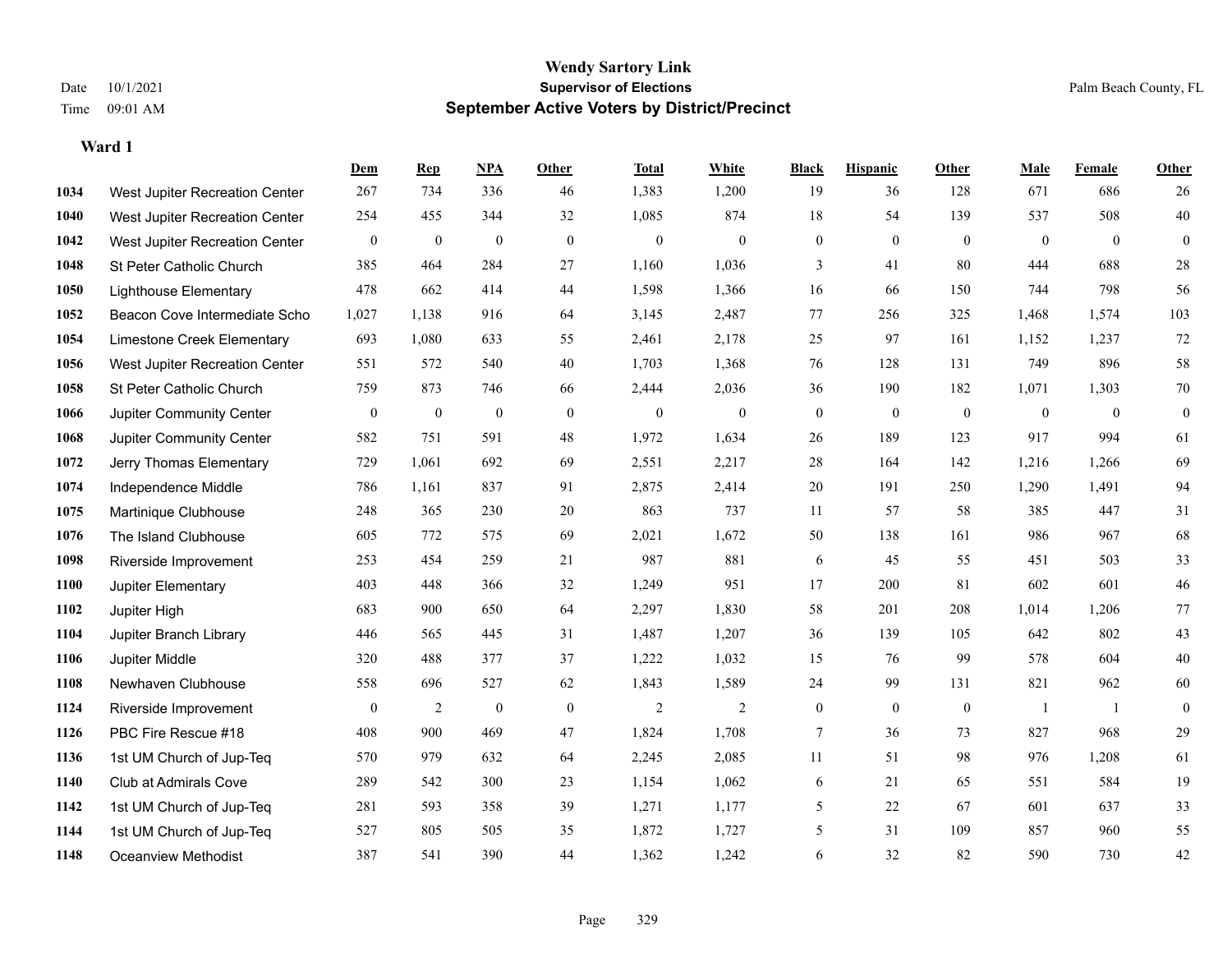| Date   | 10/1/2021             |              |            |          |              | <b>Wendy Sartory Link</b><br><b>Supervisor of Elections</b> |                |              |                 |              |              | Palm Beach County, FL |                |
|--------|-----------------------|--------------|------------|----------|--------------|-------------------------------------------------------------|----------------|--------------|-----------------|--------------|--------------|-----------------------|----------------|
| Time   | 09:01 AM              |              |            |          |              | <b>September Active Voters by District/Precinct</b>         |                |              |                 |              |              |                       |                |
|        | Ward 1                |              |            |          |              |                                                             |                |              |                 |              |              |                       |                |
|        |                       | <b>Dem</b>   | <u>Rep</u> | NPA      | <b>Other</b> | <b>Total</b>                                                | <b>White</b>   | <b>Black</b> | <b>Hispanic</b> | <b>Other</b> | <b>Male</b>  | <b>Female</b>         | <b>Other</b>   |
| 1150   | Oceanview Methodist   | $\mathbf{0}$ | $\theta$   | $\theta$ | $\mathbf{0}$ | $\mathbf{0}$                                                | $\overline{0}$ | $\theta$     | $\theta$        | $\mathbf{0}$ | $\mathbf{0}$ |                       | $\overline{0}$ |
| 1164   | Club at Admirals Cove | 26           | 156        | -66      |              | 253                                                         | 229            |              | $\overline{4}$  |              | 127          | 118                   | 8              |
| Ward 1 |                       | 12,515       | 18,157     | 12,482   | 1,175        | 44,329                                                      | 37,941         | 604          | 2,564           | 3,220        | 20,268       | 22,739                | 1,322          |
|        |                       |              |            |          |              |                                                             |                |              |                 |              |              |                       |                |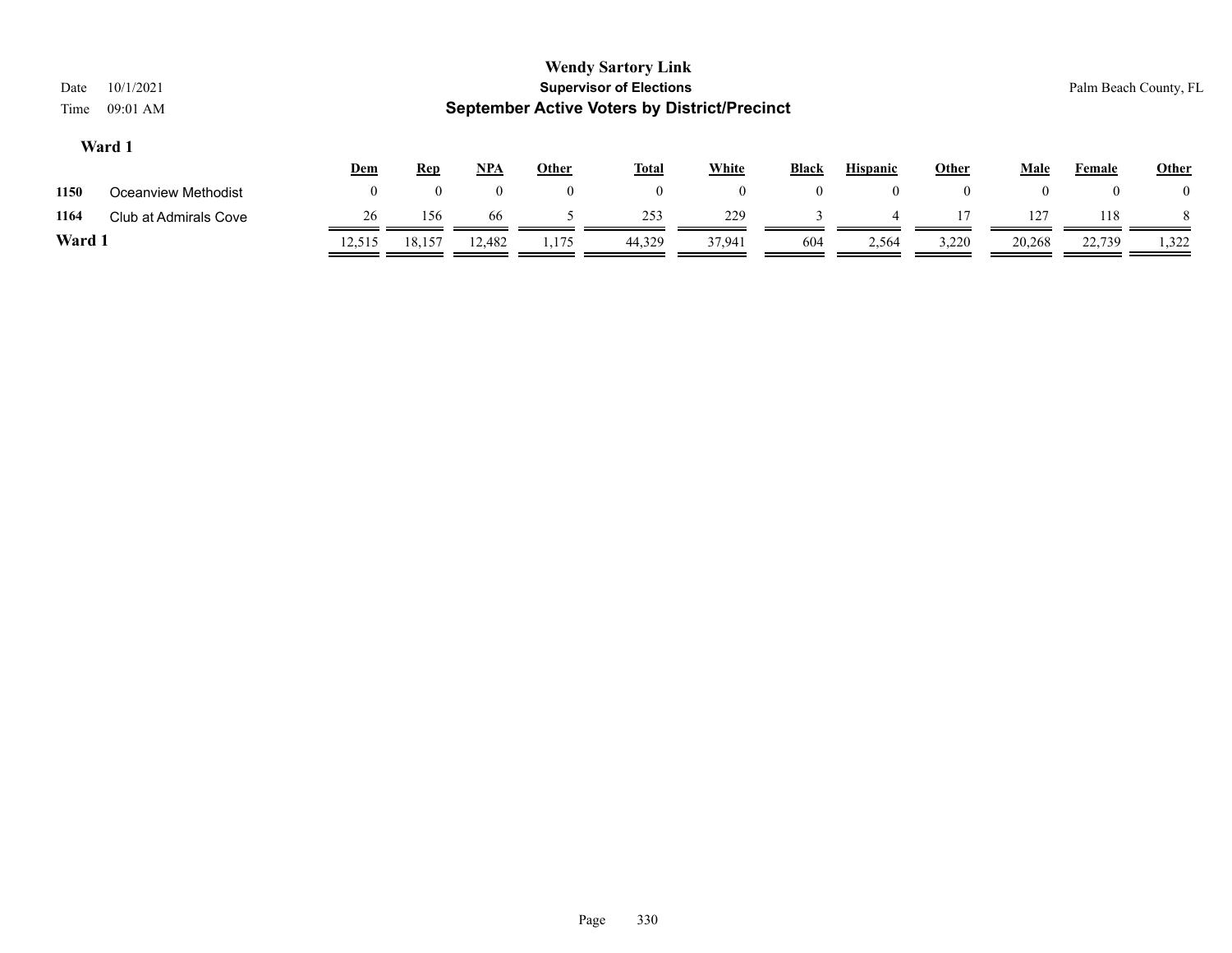|        |                           | <u>Dem</u> | <u>Rep</u> | NPA   | <u>Other</u> | <u>Total</u> | <b>White</b> | <b>Black</b> | <b>Hispanic</b> | Other | <b>Male</b> | Female | <b>Other</b>   |
|--------|---------------------------|------------|------------|-------|--------------|--------------|--------------|--------------|-----------------|-------|-------------|--------|----------------|
| 3075   | Lantana Recreation Center | 14         |            |       |              | 32           | 32           |              | $\theta$        | 0     |             | 21     | $\overline{0}$ |
| 4002   | Lantana Recreation Center | 458        | 504        | 363   | 47           | 1,372        | 1,148        | 28           | 100             | 96    | 657         | 676    | 39             |
| 7168   | Maddock Park              | 505. ا     | 639        | 907   | 58           | 3,109        | 1,519        | 801          | 522             | 267   | 1,423       | 1,568  | 118            |
| 7170   | Lantana Town Hall         | 708        | 340        | 513   | 37           | 1,598        | 856          | 345          | 240             | 157   | 748         | 774    | 76             |
| 7172   | Lantana Recreation Center | 295        | 263        | 238   | 16           | 812          | 638          | 49           | 65              | 60    | 384         | 402    | 26             |
| Ward 1 |                           | 2,980      | 1,754      | 2,029 | 160          | 6,923        | 4,193        | 1,223        | 927             | 580   | 3,223       | 3,441  | 259            |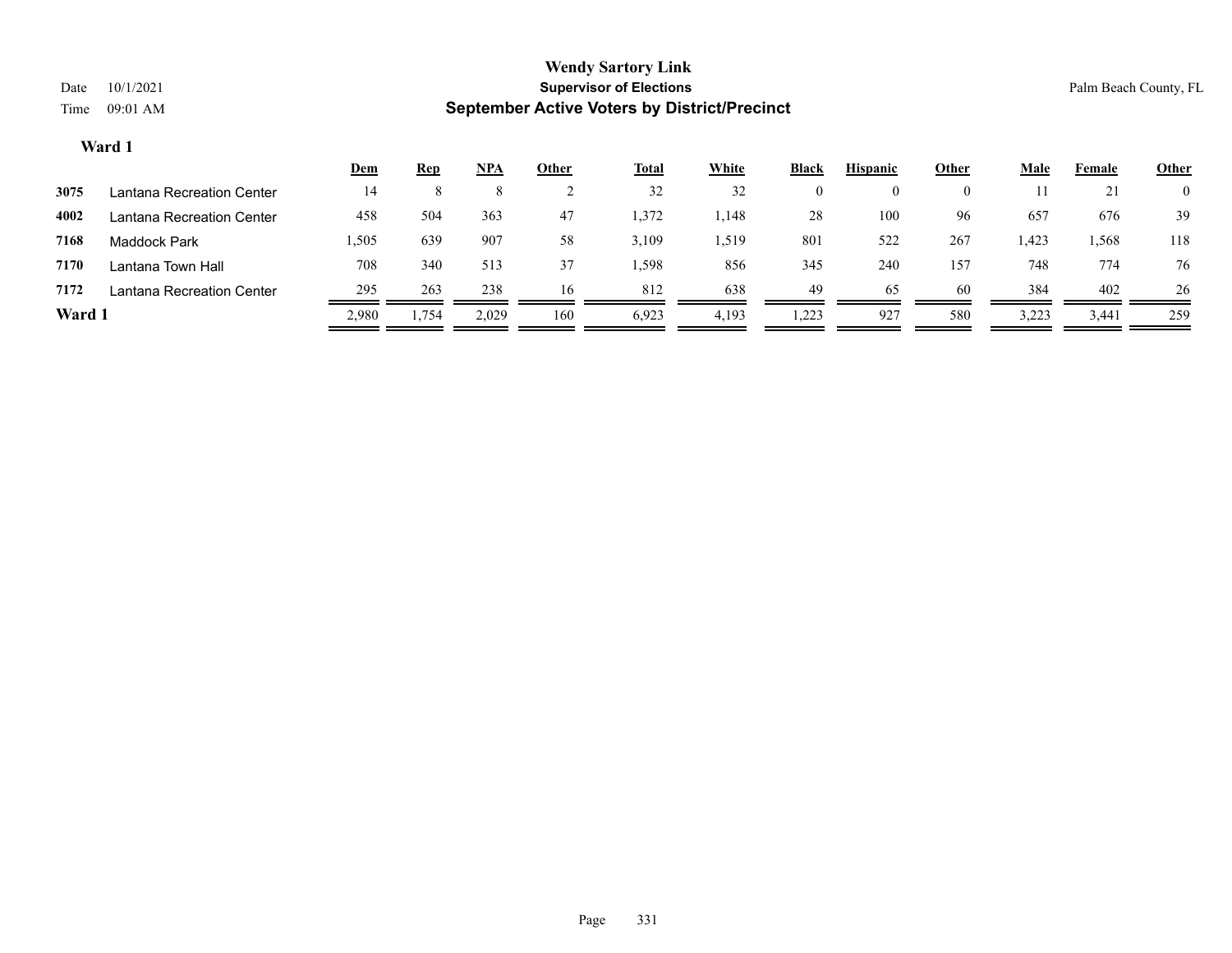| Date<br>Time | 10/1/2021<br>09:01 AM        |       |            |            |              | <b>Wendy Sartory Link</b><br><b>Supervisor of Elections</b><br><b>September Active Voters by District/Precinct</b> |              |                |                 |              |             | Palm Beach County, FL |                |
|--------------|------------------------------|-------|------------|------------|--------------|--------------------------------------------------------------------------------------------------------------------|--------------|----------------|-----------------|--------------|-------------|-----------------------|----------------|
|              | Ward 1                       | Dem   | <u>Rep</u> | <b>NPA</b> | <b>Other</b> | <b>Total</b>                                                                                                       | <b>White</b> | <b>Black</b>   | <b>Hispanic</b> | <b>Other</b> | <b>Male</b> | Female                | <b>Other</b>   |
| 2127         | Lake Clarke Shores Town Hall |       |            |            | $\mathbf{0}$ |                                                                                                                    | $\mathbf{0}$ | $\overline{0}$ |                 | $\mathbf{0}$ | ∠           |                       | $\overline{0}$ |
| 3014         | Lake Clarke Shores Town Hall | 1,011 | 1,075      | 645        | 45           | 2,776                                                                                                              | 2,038        | 83             | 486             | 169          | 1,266       | 1,423                 | 87             |
| Ward 1       |                              | 1,012 | 1,075      | 646        | 45           | 2,778                                                                                                              | 2,038        | 83             | 488             | 169          | 1,268       | 1,423                 | 87             |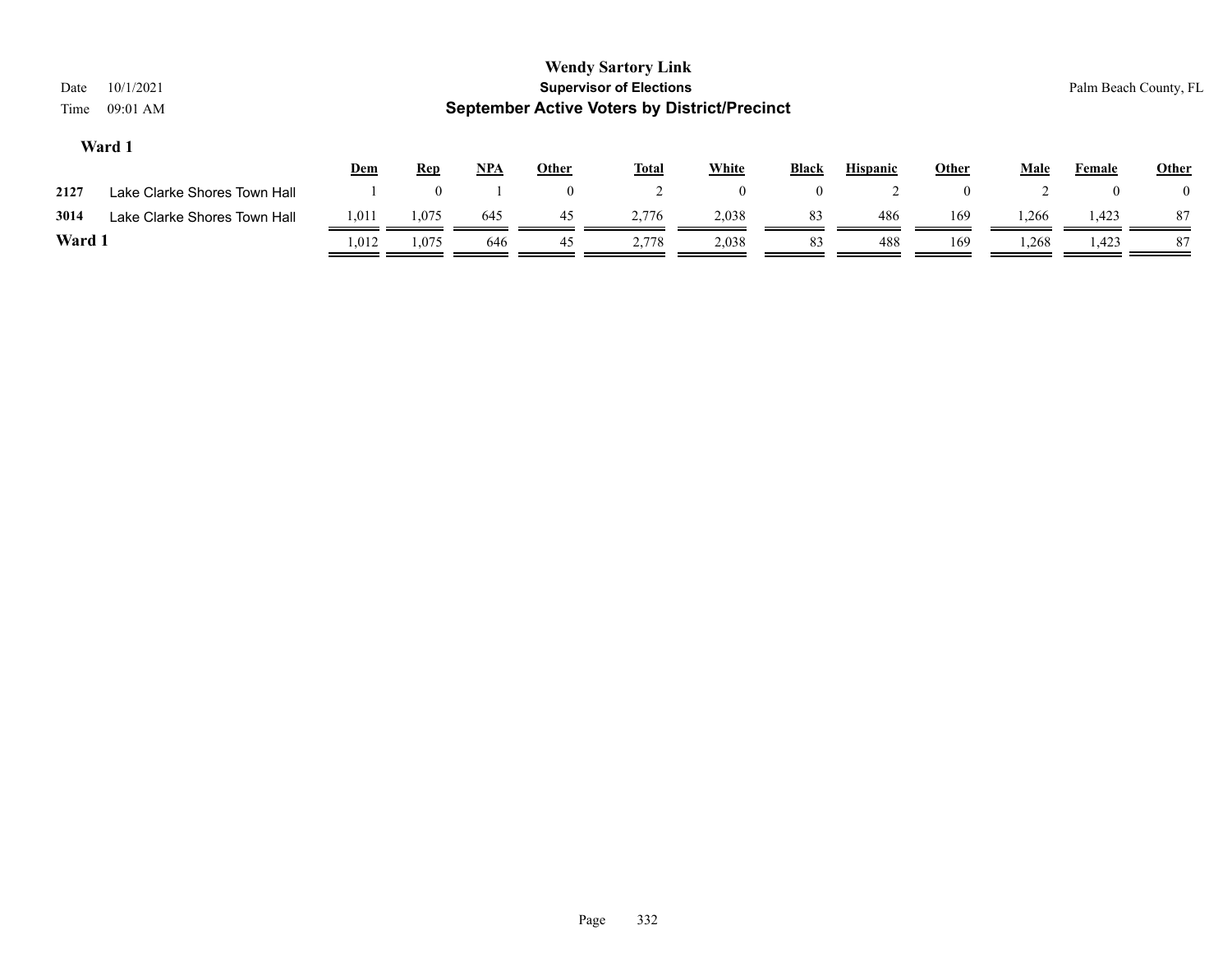| 10/1/2021<br>Date<br>09:01 AM<br>Time |     |            |            |       | <b>Wendy Sartory Link</b><br><b>Supervisor of Elections</b><br><b>September Active Voters by District/Precinct</b> |              |              |                 |              |       |        | Palm Beach County, FL |
|---------------------------------------|-----|------------|------------|-------|--------------------------------------------------------------------------------------------------------------------|--------------|--------------|-----------------|--------------|-------|--------|-----------------------|
| Ward 1                                | Dem | <b>Rep</b> | <u>NPA</u> | Other | <u>Total</u>                                                                                                       | <b>White</b> | <b>Black</b> | <b>Hispanic</b> | <b>Other</b> | Male  | Female | <b>Other</b>          |
| 6094<br>Palms West Presbyterian       | 660 | 928        | 660        | 43    | 2.291                                                                                                              | 1,829        | 77           | 207             | 178          | 1,095 | 1,123  | 73                    |
| Ward 1                                | 660 | 928        | 660        | 43    | 2,291                                                                                                              | 1,829        | 77           | 207             | 178          | 1,095 | 1,123  | 73                    |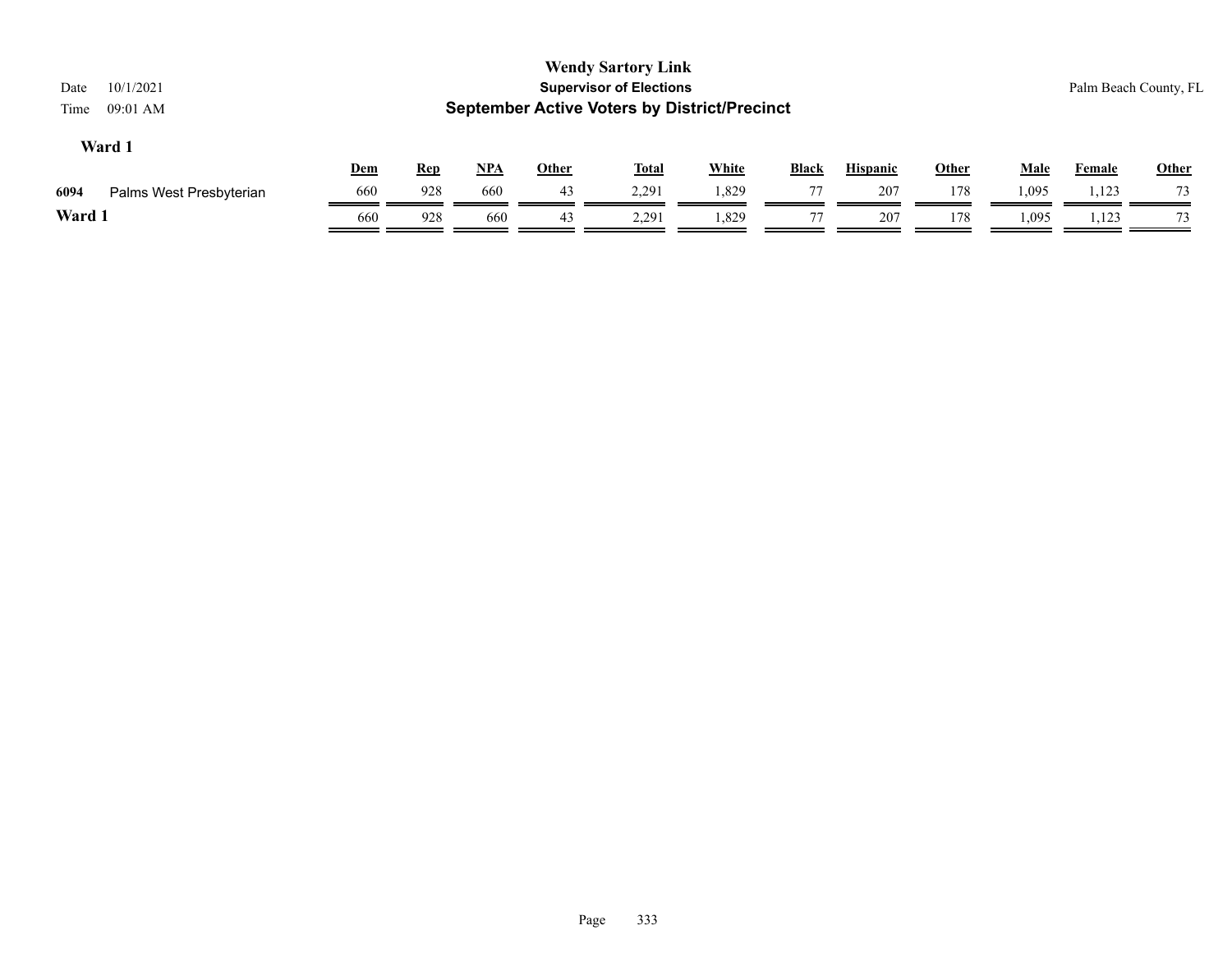|        |                         | <u>Dem</u> | <u>Rep</u> | NPA   | Other    | Total | White    | Black | <b>Hispanic</b> | Other    | Male  | Female | <b>Other</b>   |
|--------|-------------------------|------------|------------|-------|----------|-------|----------|-------|-----------------|----------|-------|--------|----------------|
| 1376   | Lake Park Town Hall     | $\Omega$   | $\theta$   |       | $\Omega$ |       | $\theta$ |       | $\theta$        | $\theta$ |       |        | $\overline{0}$ |
| 1378   | PBC Fire Rescue #68     | 1,030      | 411        | 517   | 38       | .996  | 815      | 838   | 113             | 230      | 930   | 980    | 86             |
| 1382   | Lake Park Town Hall     | 278        | 352        | 258   | 26       | 914   | 750      | 37    | 57              | 70       | 417   | 474    | 23             |
| 7010   | St John Lutheran Church | 282        |            | 92    | 6        | 391   | 26       | 317   | 24              | 24       | 128   | 246    | 17             |
| 7012   | St John Lutheran Church | 1,069      | 193        | 422   | 17       | .701  | 482      | 985   | 70              | 164      | 778   | 863    | 60             |
| Ward 1 |                         | 2,659      | 967        | 1,289 | 87       | 5,002 | 2,073    | 2,177 | 264             | 488      | 2,253 | 2,563  | 186            |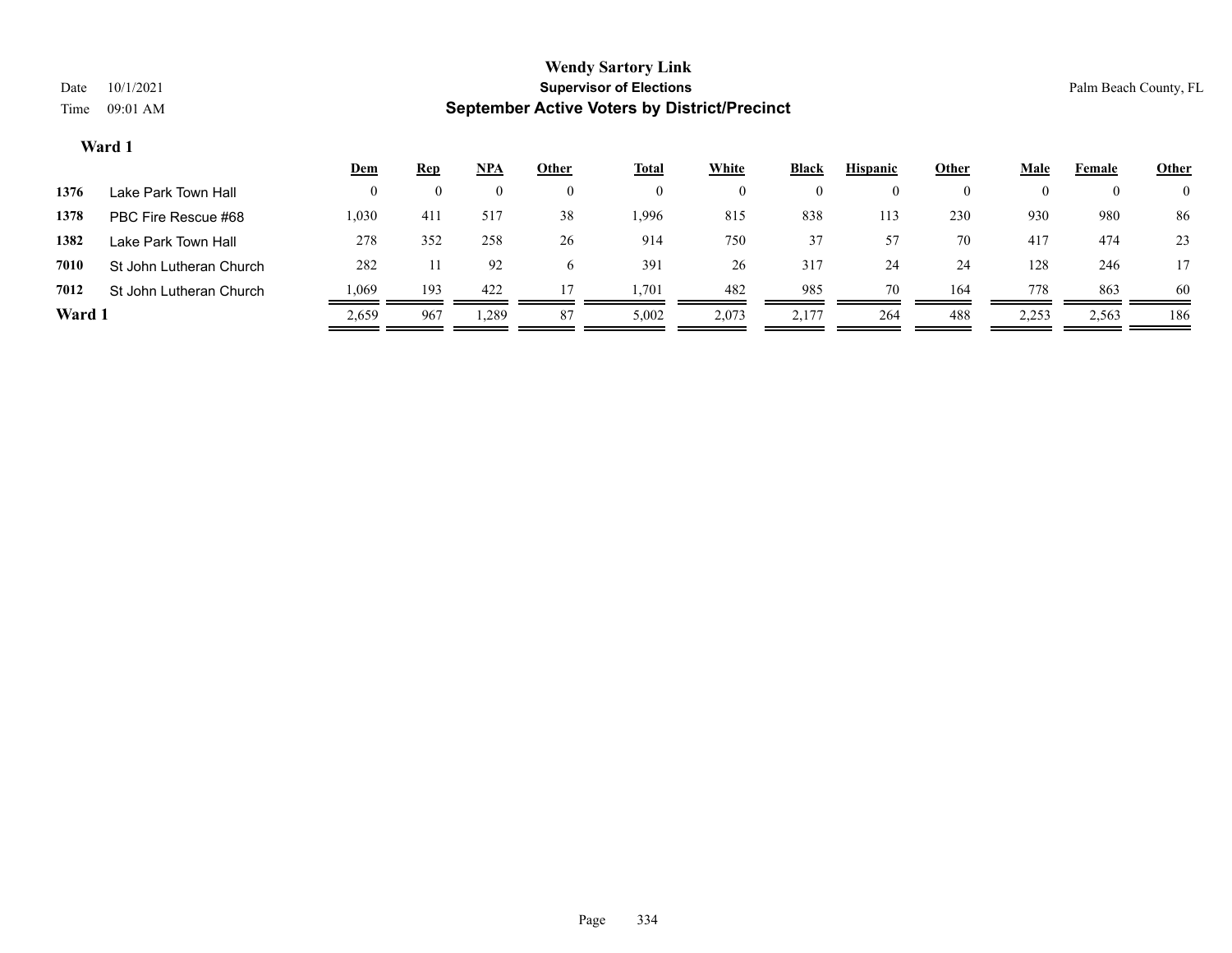### **Wendy Sartory Link** Date 10/1/2021 **Supervisor of Elections** Palm Beach County, FL Time 09:01 AM **September Active Voters by District/Precinct**

|        |                                  | Dem      | <b>Rep</b>   | NPA            | Other    | <b>Total</b>   | White | <b>Black</b> | <b>Hispanic</b> | Other          | <b>Male</b> | Female | Other        |
|--------|----------------------------------|----------|--------------|----------------|----------|----------------|-------|--------------|-----------------|----------------|-------------|--------|--------------|
| 3034   | <b>Sunlight Community Church</b> | 157      | 103          | 78             | 6        | 344            | 180   | 42           | 101             | 21             | 155         | 179    | 10           |
| 3036   | Sunlight Community Church        | 389      | 212          | 285            | 15       | 901            | 374   | 174          | 263             | 90             | 396         | 474    | 31           |
| 3038   | <b>Sunlight Community Church</b> | 722      | 299          | 538            | 32       | 1,591          | 667   | 244          | 511             | 169            | 737         | 771    | 83           |
| 3040   | 1st Congregational Church        | 690      | 308          | 406            | 41       | 1,445          | 1,068 | 70           | 187             | 120            | 711         | 680    | 54           |
| 3042   | 1st Congregational Church        | 718      | 448          | 395            | 45       | 1,606          | 1,351 | 23           | 131             | 101            | 730         | 820    | 56           |
| 3052   | Our Savior Lutheran Church       | 401      | 113          | 240            | 13       | 767            | 215   | 213          | 267             | 72             | 362         | 366    | 39           |
| 3058   | Our Savior Lutheran Church       | $\theta$ | $\mathbf{0}$ | $\overline{2}$ | $\theta$ | $\overline{2}$ |       |              | $\theta$        | $\theta$       |             |        | $\mathbf{0}$ |
| 3060   | Our Savior Lutheran Church       | 251      | 52           | 156            | 7        | 466            | 105   | 168          | 157             | 36             | 179         | 267    | $20\,$       |
| 3062   | Our Savior Lutheran Church       | 1,029    | 320          | 579            | 51       | 1,979          | 794   | 426          | 575             | 184            | 918         | 966    | 95           |
| 3064   | 1st Congregational Church        | 469      | 224          | 354            | 31       | 1,078          | 761   | 91           | 150             | 76             | 508         | 527    | 43           |
| 3066   | Our Savior Lutheran Church       | 362      | 134          | 271            | 20       | 787            | 546   | 71           | 92              | 78             | 386         | 368    | 33           |
| 3068   | St Andrews Episcopal             | 543      | 290          | 392            | 44       | 1,269          | 1,022 | 51           | 111             | 85             | 614         | 612    | 43           |
| 3076   | Our Savior Lutheran Church       | 47       | 39           | 49             |          | 136            | 95    | 15           | 19              | $\overline{7}$ | 75          | 56     | 5            |
| 3078   | Lakeside UM Church               | 643      | 391          | 437            | 36       | 1,507          | 941   | 165          | 268             | 133            | 665         | 799    | 43           |
| 7160   | South Grade Elementary           | 935      | 212          | 457            | 26       | 1,630          | 513   | 619          | 321             | 177            | 791         | 767    | 72           |
| 7162   | <b>Osborne Community Center</b>  | 854      | 122          | 369            | 24       | 1,369          | 248   | 700          | 284             | 137            | 623         | 686    | 60           |
| 7164   | <b>Osborne Community Center</b>  | 320      | 182          | 194            | 23       | 719            | 562   | 51           | 54              | 52             | 333         | 365    | 21           |
| Ward 1 |                                  | 8,530    | 3,449        | 5,202          | 415      | 17,596         | 9,443 | 3,124        | 3,491           | 1,538          | 8,184       | 8,704  | 708          |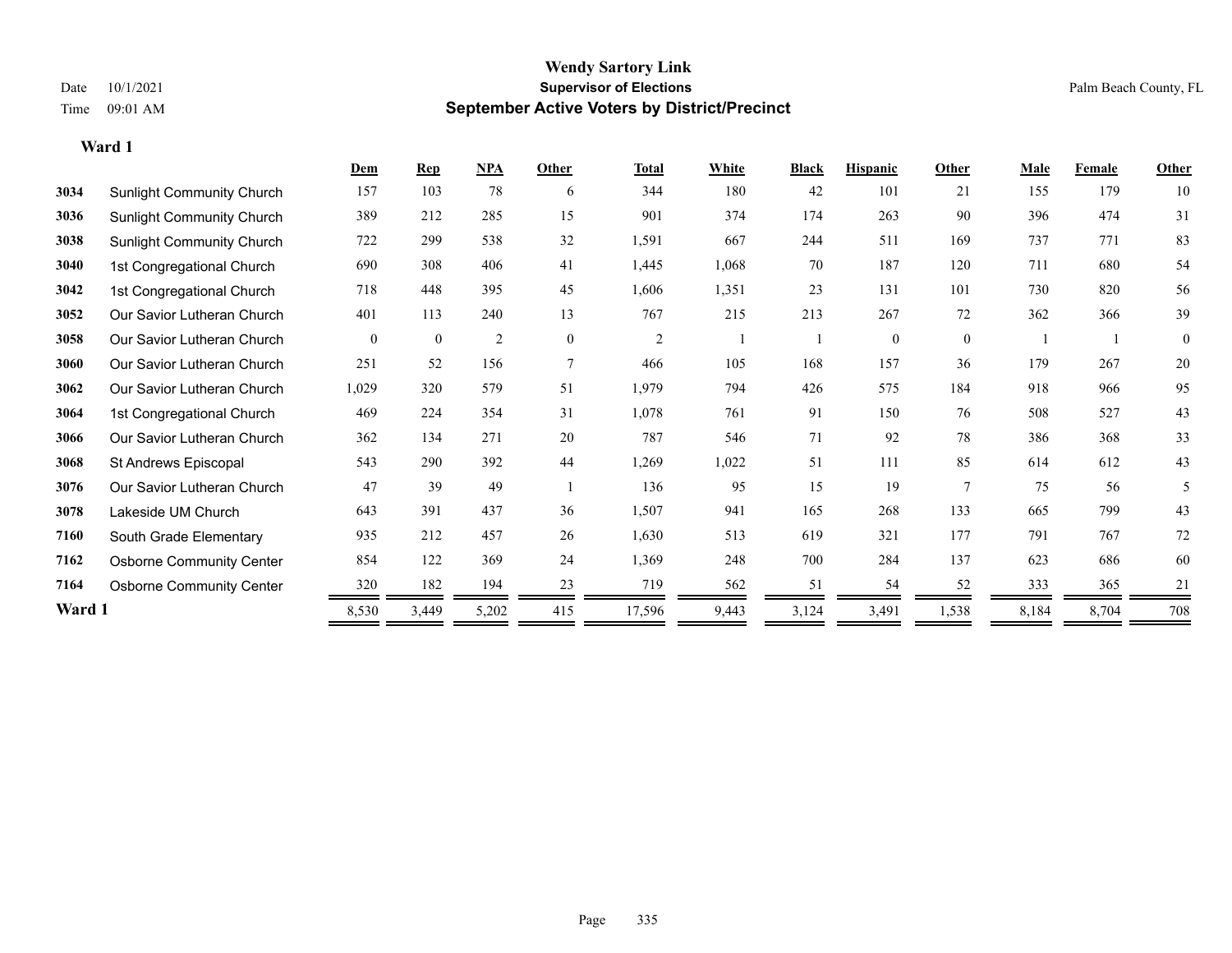| 10/1/2021<br>Date<br>09:01 AM<br>Time |     |            |       |              | <b>Wendy Sartory Link</b><br><b>Supervisor of Elections</b><br><b>September Active Voters by District/Precinct</b> |              |                |                 |              |             | Palm Beach County, FL |              |
|---------------------------------------|-----|------------|-------|--------------|--------------------------------------------------------------------------------------------------------------------|--------------|----------------|-----------------|--------------|-------------|-----------------------|--------------|
| Ward 1                                | Dem | <b>Rep</b> | $NPA$ | <b>Other</b> | <b>Total</b>                                                                                                       | <b>White</b> | Black          | <b>Hispanic</b> | <b>Other</b> | <b>Male</b> | Female                | <b>Other</b> |
| 4006<br>Manalapan Town Hall           | 75  | 200        | 90    | 10           | 375                                                                                                                | 344          |                |                 | 20           | 191         | 174                   | 10           |
| Ward 1                                | 75  | 200        | 90    | 10           | 375                                                                                                                | 344          | $\mathfrak{h}$ |                 | 20           | 191         | 174                   | 10           |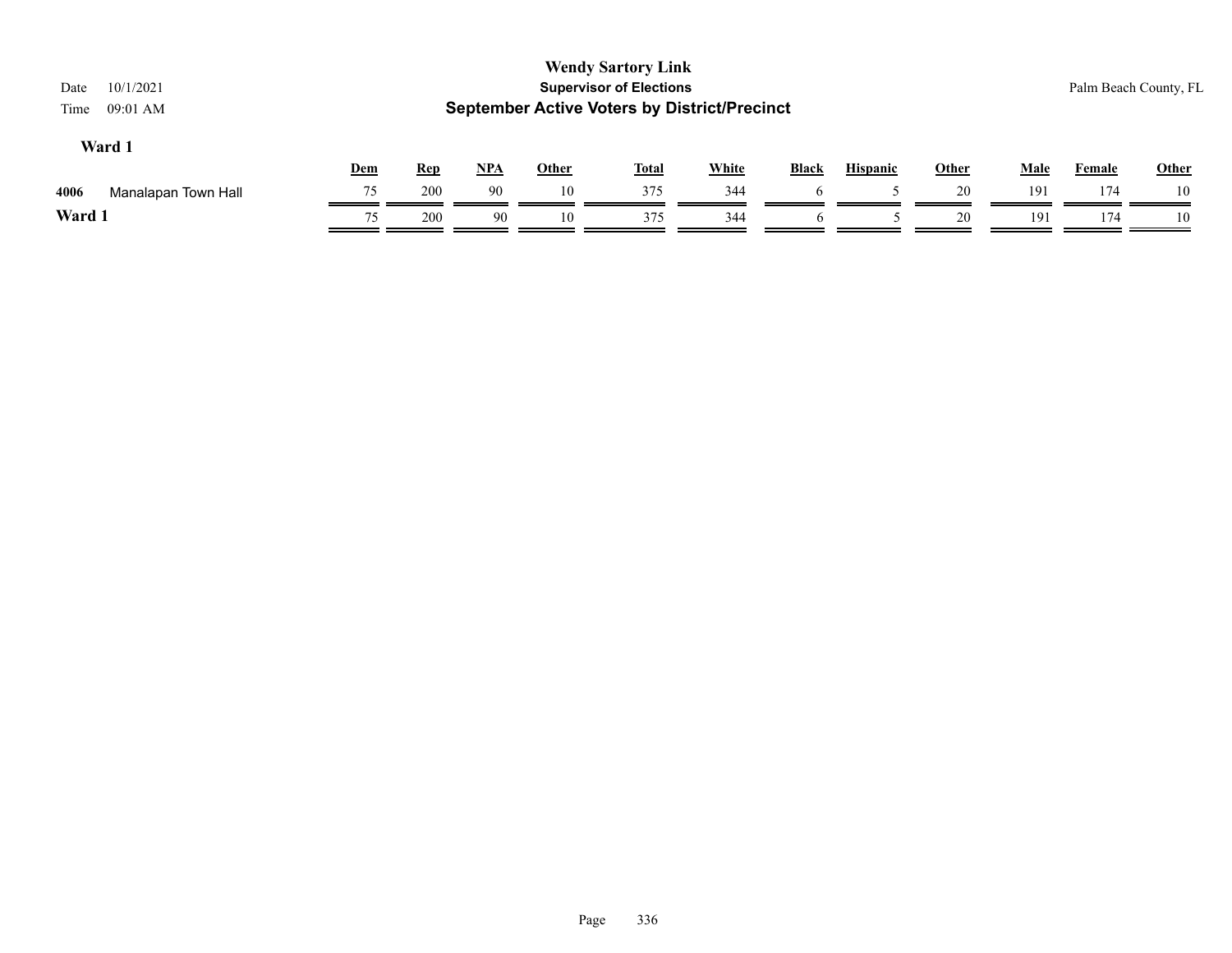| 10/1/2021<br>Date<br>09:01 AM<br>Time |            |            |       |              | <b>Wendy Sartory Link</b><br><b>Supervisor of Elections</b><br><b>September Active Voters by District/Precinct</b> |              |              |                 |              |             | Palm Beach County, FL |              |
|---------------------------------------|------------|------------|-------|--------------|--------------------------------------------------------------------------------------------------------------------|--------------|--------------|-----------------|--------------|-------------|-----------------------|--------------|
| Ward 1                                | <b>Dem</b> | <u>Rep</u> | $NPA$ | <u>Other</u> | <u>Total</u>                                                                                                       | <b>White</b> | <b>Black</b> | <b>Hispanic</b> | <b>Other</b> | <b>Male</b> | <b>Female</b>         | <b>Other</b> |
| 7062<br>Mangonia Park Town Hall       | 708        | 40         | 177   | 10           | 935                                                                                                                | 81           | 748          | 39              | 67           | 374         | 532                   | 29           |
| Ward 1                                | 708        | 40         | 177   | 10           | 935                                                                                                                | 81           | 748          | 39              | 67           | 374         | 532                   | 29           |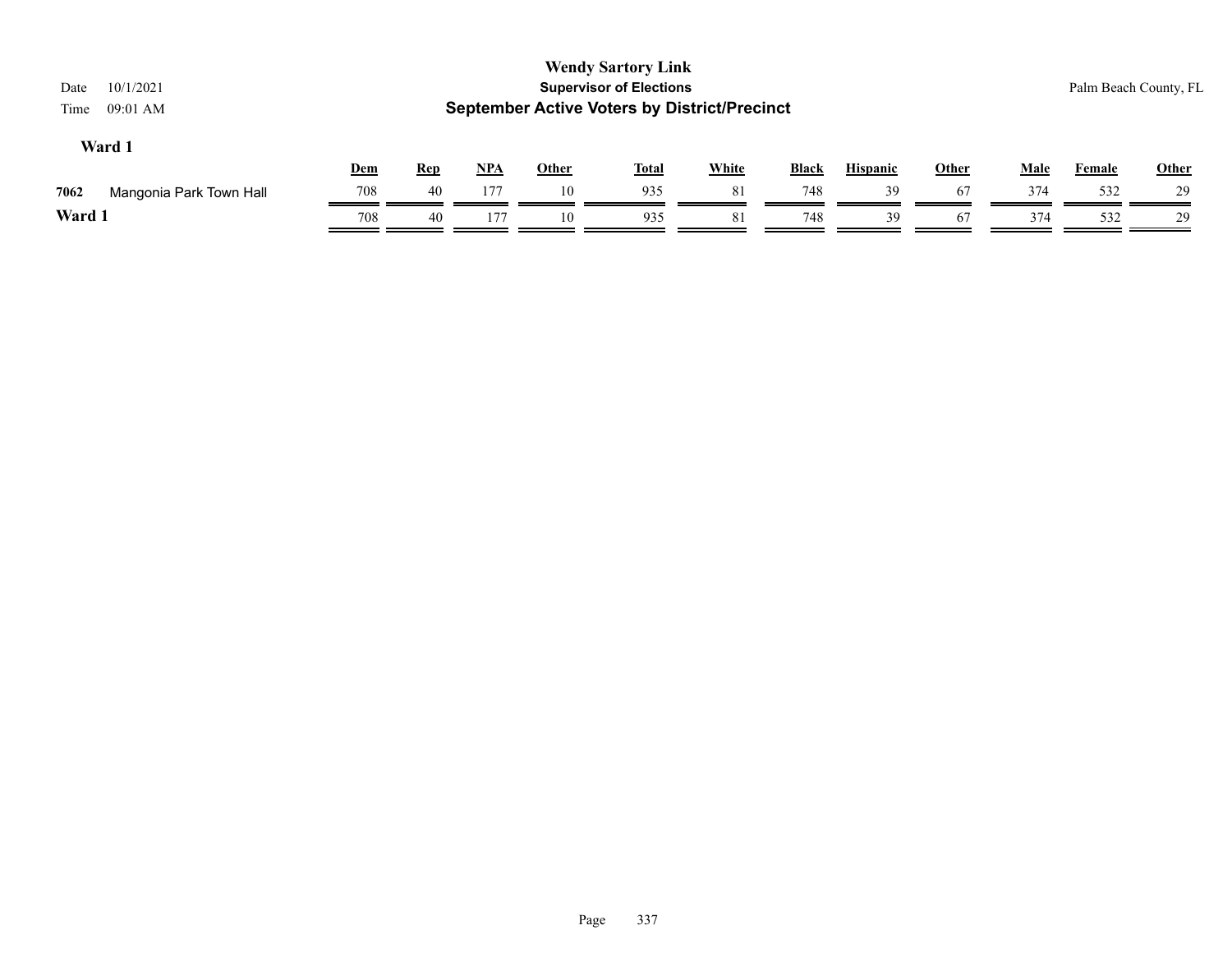### **Wendy Sartory Link** Date  $10/1/2021$  Palm Beach County, FL Time 09:01 AM **September Active Voters by District/Precinct**

|        |                              | Dem            | <b>Rep</b> | <b>NPA</b> | Other        | <b>Total</b> | White | <b>Black</b> | <b>Hispanic</b>  | Other                    | <b>Male</b> | Female       | Other    |
|--------|------------------------------|----------------|------------|------------|--------------|--------------|-------|--------------|------------------|--------------------------|-------------|--------------|----------|
| 1314   | <b>NPB Community Center</b>  | 51             | 126        | 61         | 6            | 244          | 217   | 3            | 8                | 16                       | 100         | 131          | 13       |
| 1316   | <b>NPB Community Center</b>  | 188            | 184        | 144        | 28           | 544          | 390   | 43           | 74               | 37                       | 236         | 290          | 18       |
| 1320   | <b>NPB Community Center</b>  | 33             | 119        | 38         | 2            | 192          | 170   | 3            | 8                | 11                       | 100         | 88           | 4        |
| 1322   | <b>NPB Community Center</b>  | $\overline{c}$ | 6          | 10         | $\mathbf{0}$ | 18           | 18    | $\theta$     | $\boldsymbol{0}$ | $\overline{0}$           | 8           | 9            |          |
| 1328   | Osborne Park Activities Bldg | 614            | 831        | 552        | 47           | 2,044        | 1,751 | 28           | 122              | 143                      | 991         | 993          | 60       |
| 1332   | 1st Unitarian Church NPB     | 343            | 393        | 255        | 32           | 1,023        | 840   | 57           | 62               | 64                       | 498         | 502          | 23       |
| 1334   | 1st Unitarian Church NPB     | $\overline{2}$ | 3          | 5          |              | 11           | 11    | $\theta$     | $\overline{0}$   | $\theta$                 | 4           | $\mathbf{7}$ | $\Omega$ |
| 1342   | <b>NPB Country Club</b>      | 307            | 447        | 269        | 29           | 1,052        | 950   | 18           | 32               | 52                       | 449         | 578          | 25       |
| 1344   | Old Port Cove                | 296            | 520        | 321        | 33           | 1,170        | 1,073 | 5            | 30               | 62                       | 531         | 621          | 18       |
| 1346   | Anchorage Activities Bldg    | 557            | 930        | 419        | 37           | 1,943        | 1,785 | 13           | 58               | 87                       | 895         | 1,000        | 48       |
| 1348   | <b>NPB Council Chambers</b>  | 32             | 124        | 33         | 8            | 197          | 186   | $\Omega$     | 6                | $\overline{\phantom{0}}$ | 100         | 91           | 6        |
| 1350   | Faith Lutheran Church        | 378            | 613        | 370        | 25           | 1,386        | 1,222 | 10           | 79               | 75                       | 661         | 682          | 43       |
| 1380   | <b>NPB Council Chambers</b>  | 177            | 263        | 156        | 15           | 611          | 541   | 10           | 22               | 38                       | 270         | 322          | 19       |
| Ward 1 |                              | 2,980          | 4,559      | 2,633      | 263          | 10,435       | 9,154 | 190          | 501              | 590                      | 4,843       | 5,314        | 278      |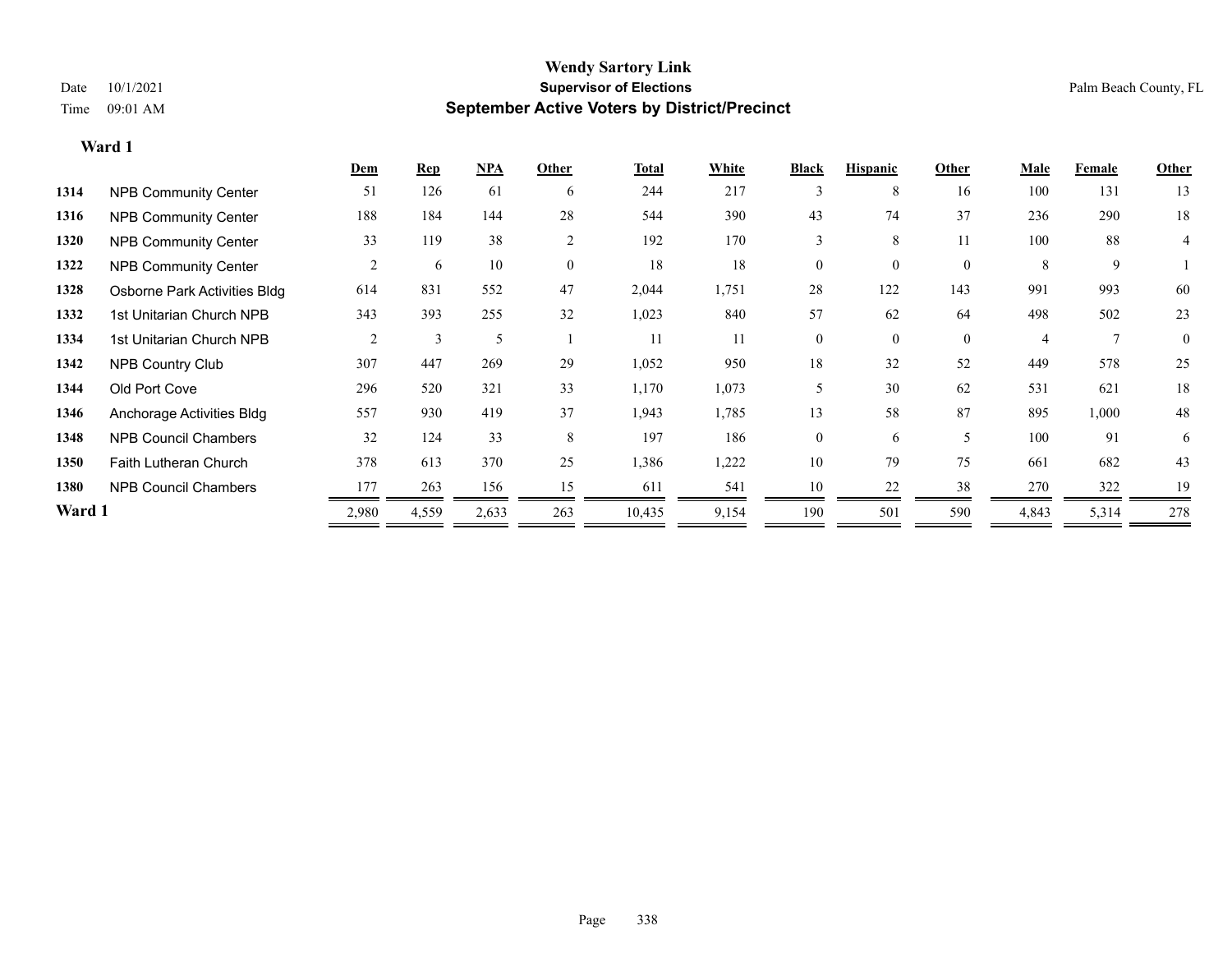| 10/1/2021<br>Date<br>09:01 AM<br>Time |     |            |            |              | <b>Wendy Sartory Link</b><br><b>Supervisor of Elections</b><br><b>September Active Voters by District/Precinct</b> |              |              |                 |       |             | Palm Beach County, FL |              |
|---------------------------------------|-----|------------|------------|--------------|--------------------------------------------------------------------------------------------------------------------|--------------|--------------|-----------------|-------|-------------|-----------------------|--------------|
| Ward 1                                | Dem | <u>Rep</u> | <u>NPA</u> | <b>Other</b> | <b>Total</b>                                                                                                       | <b>White</b> | <b>Black</b> | <b>Hispanic</b> | Other | <b>Male</b> | <b>Female</b>         | <b>Other</b> |
| 4028<br>Ocean Ridge Town Hall         | 401 | 745        | 413        | 45           | 1,604                                                                                                              | 1,467        |              | 47              | 85    | 766         | 796                   | 42           |
| Ward 1                                | 401 | 745        | 413        | 45           | 1,604                                                                                                              | 1,467        |              | 47              | 85    | 766         | 796                   | 42           |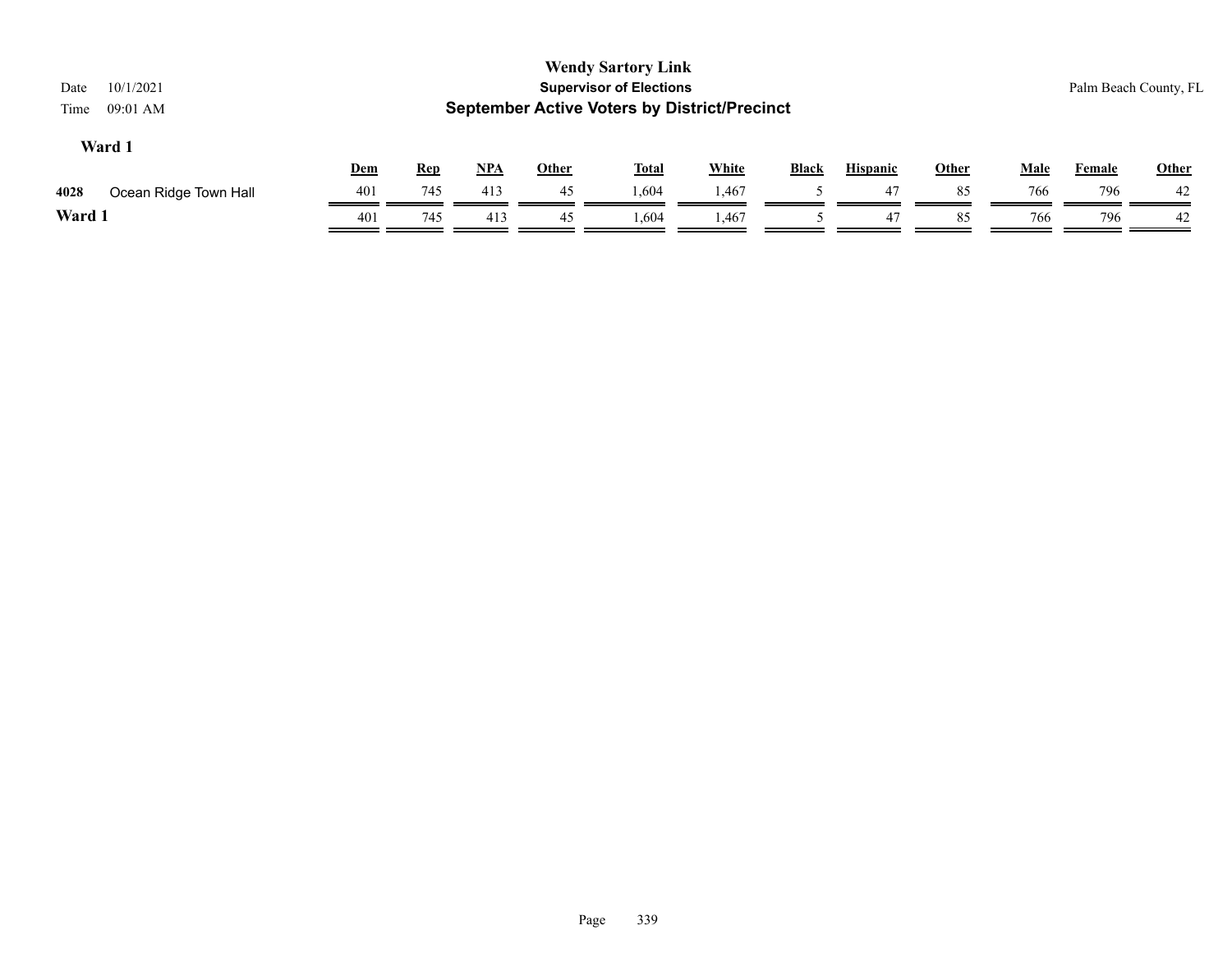| Date<br>Time | 10/1/2021<br>$09:01$ AM          |      |            |       |       | <b>Wendy Sartory Link</b><br><b>Supervisor of Elections</b><br><b>September Active Voters by District/Precinct</b> |              |              |                 |              |             | Palm Beach County, FL |              |
|--------------|----------------------------------|------|------------|-------|-------|--------------------------------------------------------------------------------------------------------------------|--------------|--------------|-----------------|--------------|-------------|-----------------------|--------------|
|              | Ward 1                           | Dem  | <b>Rep</b> | $NPA$ | Other | <u>Total</u>                                                                                                       | <b>White</b> | <b>Black</b> | <b>Hispanic</b> | <b>Other</b> | <b>Male</b> | <b>Female</b>         | <b>Other</b> |
| 6004         | <b>Pahokee Recreation Center</b> | 955  | 174        | 229   |       | 1,363                                                                                                              | 178          | 880          | 222             | 83           | 561         | 754                   | 48           |
| 6006         | <b>Pahokee Recreation Center</b> | 994  | 168        | 269   | 13    | .444                                                                                                               | 121          | 843          | 382             | 98           | 641         | 722                   | -81          |
| Ward 1       |                                  | .949 | 342        | 498   | 18    | 2,807                                                                                                              | 299          | 1,723        | 604             | 181          | 1,202       | 1,476                 | 129          |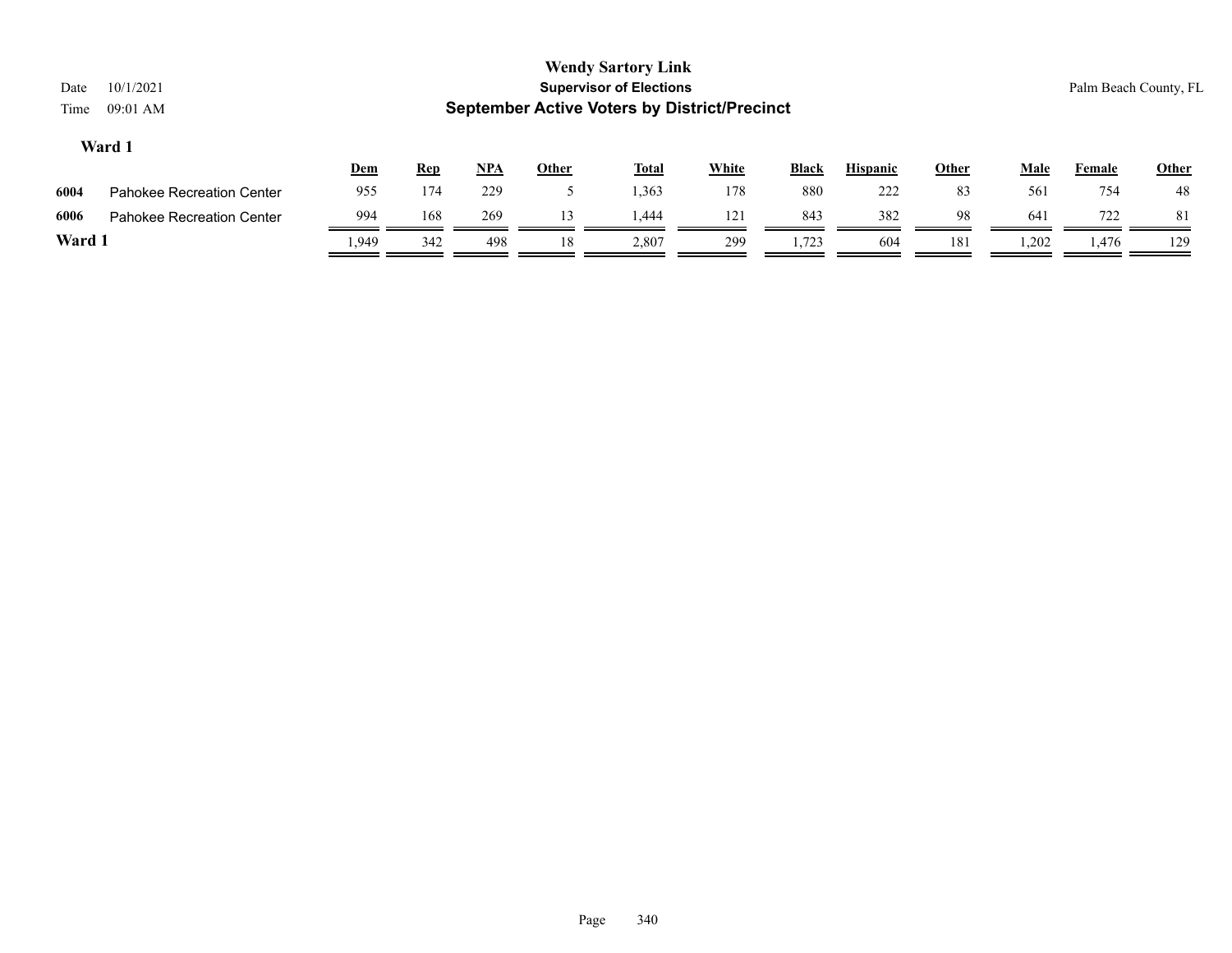|        |                               | Dem   | <b>Rep</b> | $NPA$ | Other | <b>Total</b> | White | <b>Black</b> | <b>Hispanic</b> | Other | Male  | Female | <b>Other</b> |
|--------|-------------------------------|-------|------------|-------|-------|--------------|-------|--------------|-----------------|-------|-------|--------|--------------|
| 1390   | St Edwards Church             | 450   | 1,188      | 522   | 55    | 2,215        | 2,034 |              | 54              | 124   | 1,028 | 1,118  | 69           |
| 1392   | St Edwards Church             | 355   | 612        | 411   | 47    | 1,425        | 1,286 | 6            | 29              | 104   | 624   | 766    | 35           |
| 1394   | Morton & Barbara Mandel Cente | 242   | 609        | 288   | 36    | 1,175        | 1,070 | 6            | 24              | 75    | 531   | 612    | 32           |
| 7154   | Morton & Barbara Mandel Cente | 147   | 372        | 155   | 18    | 692          | 615   | 8            |                 | 56    | 316   | 354    | 22           |
| 7156   | PB Fire Station #3            | 42    | 102        | 59    |       | 205          | 177   | $\theta$     |                 | 21    | 92    | 101    | 12           |
| 7158   | PB Fire Station #3            | 534   | 472        | 407   | 51    | 1,464        | 1,310 | 18           | 34              | 102   | 646   | 782    | 36           |
| 7166   | PB Fire Station #3            | 316   | 380        | 297   | 31    | 1,024        | 907   |              | 30              | 85    | 453   | 546    | 25           |
| Ward 1 |                               | 2,086 | 3,735      | 2,139 | 240   | 8,200        | 7,399 | 43           | 191             | 567   | 3,690 | 4,279  | 231          |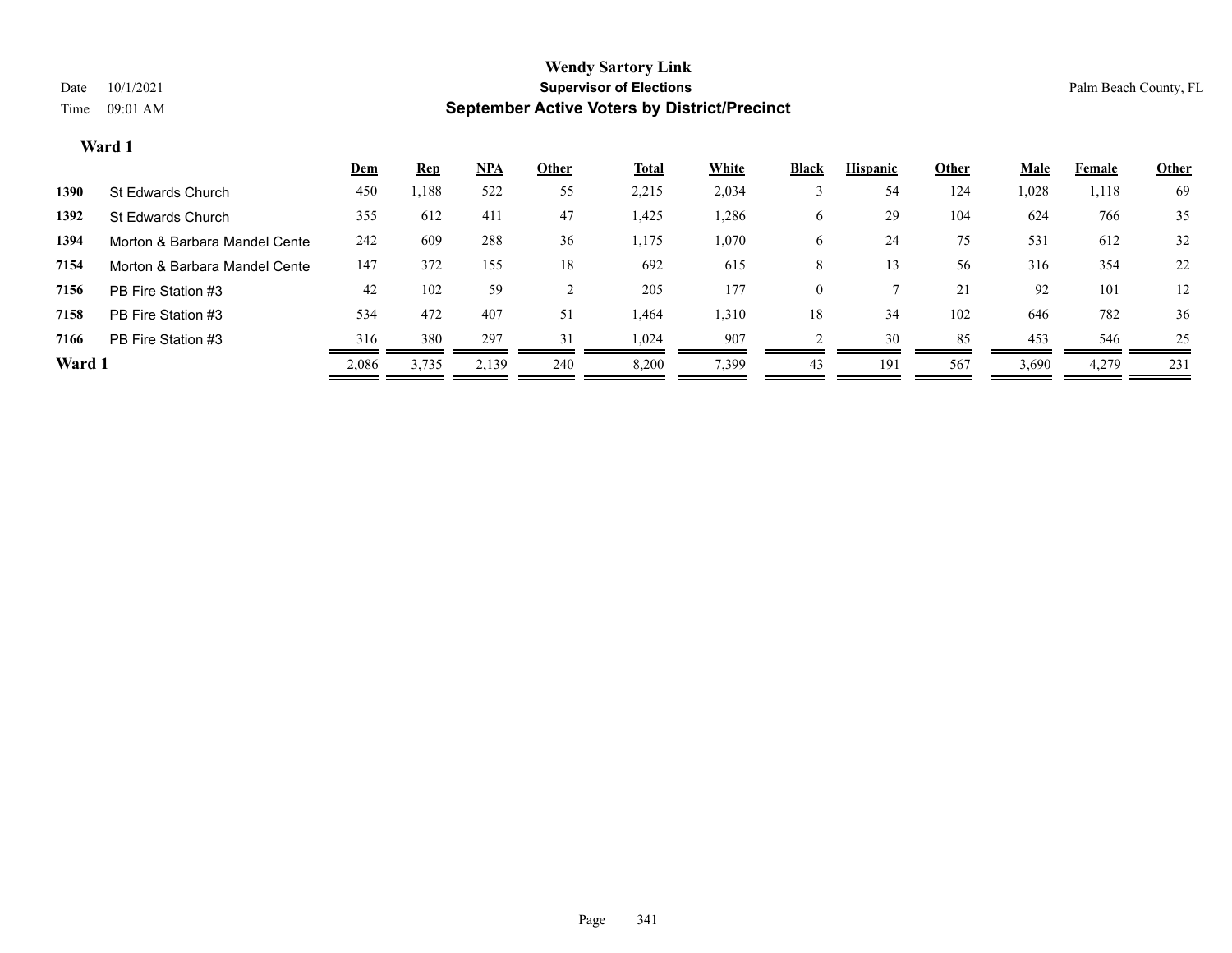|      |                                  | Dem            | <b>Rep</b>   | NPA              | <b>Other</b>   | <b>Total</b>     | <b>White</b>     | <b>Black</b>     | <b>Hispanic</b> | <b>Other</b> | <b>Male</b>  | <b>Female</b> | <b>Other</b>   |
|------|----------------------------------|----------------|--------------|------------------|----------------|------------------|------------------|------------------|-----------------|--------------|--------------|---------------|----------------|
| 1174 | Mirasol Sales and Info Center    | $\Omega$       | $\mathbf{0}$ | $\mathbf{0}$     | $\Omega$       | $\Omega$         | $\overline{0}$   | $\mathbf{0}$     | $\overline{0}$  | $\theta$     | $\theta$     | $\theta$      | $\Omega$       |
| 1176 | Mirasol Sales and Info Center    | $\Omega$       | $\theta$     | $\mathbf{0}$     | $\theta$       | $\Omega$         | $\overline{0}$   | $\theta$         | $\mathbf{0}$    | $\Omega$     | $\theta$     | $\Omega$      | $\theta$       |
| 1178 | Mirasol Sales and Info Center    | $\Omega$       | $\theta$     | $\theta$         | $\Omega$       | $\Omega$         | $\Omega$         | $\Omega$         | $\theta$        | $\Omega$     | $\Omega$     | $\Omega$      | $\Omega$       |
| 1180 | Mirasol Sales and Info Center    | $\theta$       | $\theta$     | $\theta$         | $\theta$       | $\theta$         | $\Omega$         | $\theta$         | $\theta$        | $\Omega$     | $\Omega$     | $\Omega$      | $\Omega$       |
| 1186 | Mirasol Sales and Info Center    | 539            | 493          | 446              | 44             | 1,522            | 1,179            | 46               | 147             | 150          | 715          | 757           | 50             |
| 1188 | <b>Westwood Gardens HOA</b>      | 329            | 368          | 323              | 31             | 1,051            | 811              | 31               | 117             | 92           | 423          | 609           | 19             |
| 1189 | Westwood Gardens HOA             | 26             | 62           | 26               | $\overline{2}$ | 116              | 102              | $7\phantom{.0}$  | $\overline{2}$  | 5            | 55           | 58            | 3              |
| 1190 | Gardens Presbyterian             | 1,349          | 2,100        | 1,398            | 155            | 5,002            | 4,086            | 137              | 341             | 438          | 2,228        | 2,633         | 141            |
| 1192 | Evergrene Clubhouse              | 381            | 674          | 458              | 40             | 1,553            | 1,309            | 27               | 82              | 135          | 748          | 749           | 56             |
| 1194 | Frenchmans Creek Real Estate     | 641            | 939          | 609              | 47             | 2,236            | 2,044            | 14               | 45              | 133          | 1,018        | 1,159         | 59             |
| 1196 | Gardens Presbyterian             | $\theta$       | $\mathbf{0}$ | $\mathbf{0}$     | $\theta$       | $\theta$         | $\overline{0}$   | $\mathbf{0}$     | $\theta$        | $\theta$     | $\theta$     | $\theta$      | $\mathbf{0}$   |
| 1222 | Sandhill Crane Golf Club         | 15             | 34           | 19               | $\overline{0}$ | 68               | 48               | 7                | 6               | $\tau$       | 34           | 33            | $\mathbf{1}$   |
| 1228 | <b>Carleton Oaks Clubhouse</b>   | 145            | 195          | 127              | 5              | 472              | 341              | 24               | 50              | 57           | 227          | 232           | 13             |
| 1230 | Christ Fellowship Church PBG     | $\mathbf{0}$   | $\mathbf{0}$ | $\boldsymbol{0}$ | $\mathbf{0}$   | $\boldsymbol{0}$ | $\boldsymbol{0}$ | $\boldsymbol{0}$ | $\overline{0}$  | $\mathbf{0}$ | $\mathbf{0}$ | $\mathbf{0}$  | $\mathbf{0}$   |
| 1232 | Mirasol Sales and Info Center    | $\overline{0}$ | $\mathbf{0}$ | $\mathbf{0}$     | $\theta$       | $\Omega$         | $\overline{0}$   | $\overline{0}$   | $\mathbf{0}$    | $\Omega$     | $\theta$     | $\theta$      | $\mathbf{0}$   |
| 1234 | Christ Fellowship Church PBG     | $\theta$       | $\theta$     | $\theta$         | $\Omega$       | $\Omega$         | $\Omega$         | $\theta$         | $\theta$        | $\Omega$     | $\Omega$     | $\Omega$      | $\Omega$       |
| 1236 | Mirasol Sales and Info Center    | $\theta$       | $\theta$     | $\theta$         | $\theta$       | $\theta$         | $\Omega$         | $\mathbf{0}$     | $\theta$        | $\theta$     | $\theta$     | $\theta$      | $\theta$       |
| 1238 | Mirasol Sales and Info Center    | 595            | 760          | 510              | 60             | 1,925            | 1,746            | 17               | 21              | 141          | 910          | 958           | 57             |
| 1240 | <b>Timber Trace Elementary</b>   | 781            | 1,084        | 622              | 55             | 2,542            | 2,193            | 53               | 151             | 145          | 1,144        | 1,321         | $77\,$         |
| 1242 | Christ Fellowship Church PBG     | 849            | 1,062        | 615              | 61             | 2,587            | 2,347            | 37               | 59              | 144          | 1,069        | 1,457         | 61             |
| 1244 | Christ Fellowship Church PBG     | 460            | 646          | 437              | 54             | 1,597            | 1,388            | 30               | 74              | 105          | 682          | 861           | 54             |
| 1246 | Watson B Duncan Middle           | 834            | 887          | 696              | 64             | 2,481            | 1,968            | 72               | 195             | 246          | 1,081        | 1,321         | 79             |
| 1247 | Watson B Duncan Middle           | 33             | 187          | 59               | 9              | 288              | 265              | $\overline{2}$   | $\theta$        | 21           | 137          | 137           | 14             |
| 1248 | <b>PBG Community Center</b>      | 500            | 587          | 389              | 34             | 1,510            | 1,270            | 25               | 120             | 95           | 641          | 838           | 31             |
| 1250 | Palm Beach Gardens High          | 12             | 36           | 16               | -1             | 65               | 58               | $\boldsymbol{0}$ | $\overline{4}$  | 3            | 33           | 28            | $\overline{4}$ |
| 1252 | <b>Ballen Isles Country Club</b> | 864            | 782          | 638              | 49             | 2,333            | 2,146            | 18               | 21              | 148          | 1,045        | 1,227         | 61             |
| 1254 | Northlake Nazarene Church        | 150            | 175          | 126              | 7              | 458              | 385              | 6                | 27              | 40           | 228          | 213           | 17             |
| 1260 | PBG City Hall Council Room       | 440            | 542          | 301              | 25             | 1,308            | 1.086            | 27               | 109             | 86           | 583          | 684           | 41             |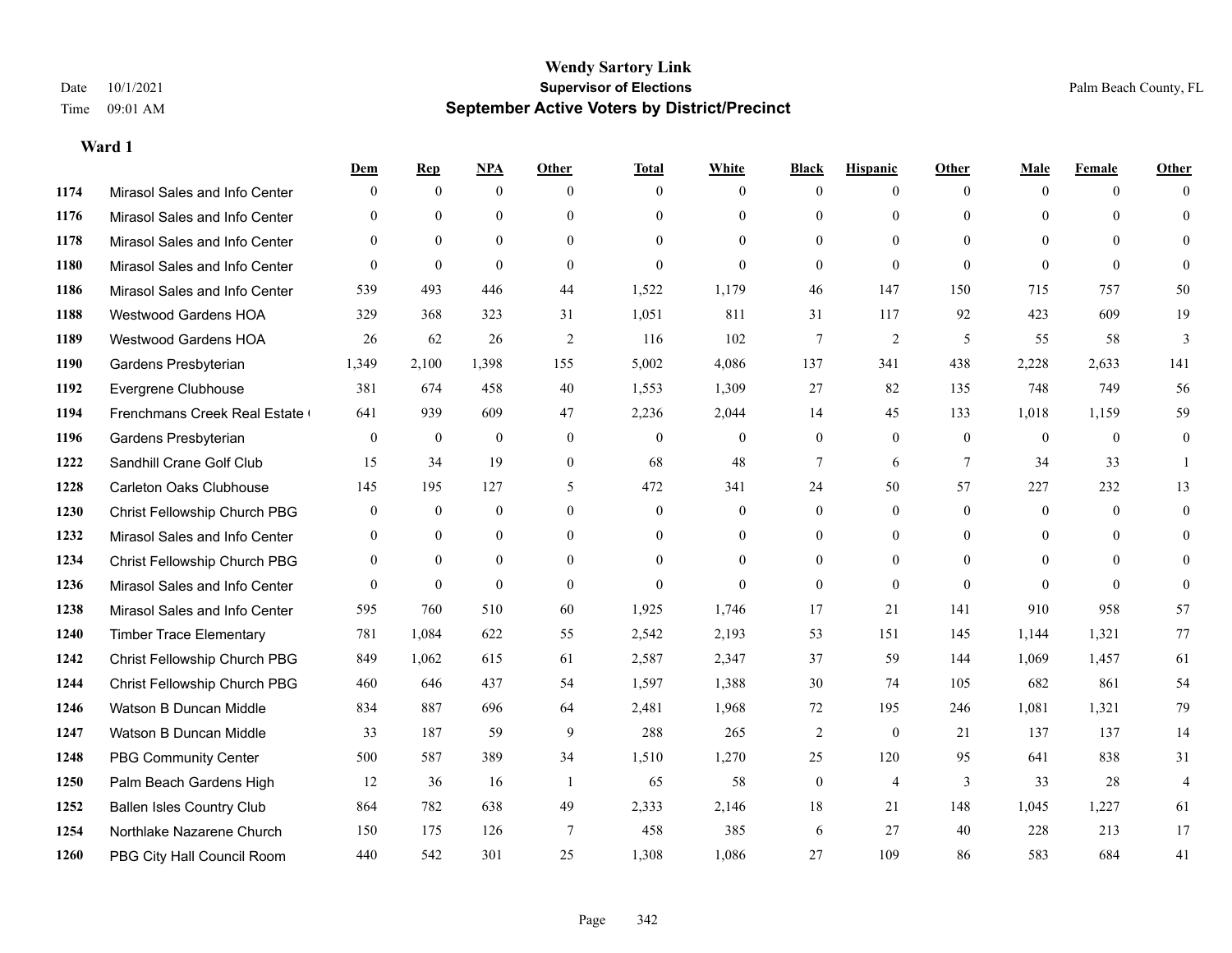|        |                               | Dem            | <b>Rep</b>     | NPA            | <b>Other</b>   | <b>Total</b> | White          | <b>Black</b>   | <b>Hispanic</b> | Other          | Male            | Female   | Other          |
|--------|-------------------------------|----------------|----------------|----------------|----------------|--------------|----------------|----------------|-----------------|----------------|-----------------|----------|----------------|
| 1262   | PBG Moose Lodge 2010          |                | $\theta$       | 3              | $\Omega$       | 4            | 4              | $\theta$       | $\Omega$        | $\Omega$       | $\mathcal{L}$   | 2        | $\Omega$       |
| 1264   | PBG City Hall Council Room    | $\Omega$       | $\mathbf{0}$   | $\mathbf{0}$   | $\theta$       | $\Omega$     | $\Omega$       | $\theta$       | $\theta$        | $\theta$       | $\Omega$        | $\theta$ | $\Omega$       |
| 1266   | PBG City Hall Council Room    | 162            | 107            | 134            | 12             | 415          | 248            | 71             | 63              | 33             | 166             | 239      | 10             |
| 1268   | <b>PBG Community Center</b>   | 99             | 71             | 99             | 8              | 277          | 169            | 43             | 35              | 30             | 106             | 158      | 13             |
| 1270   | <b>PBG Community Center</b>   | $\overline{4}$ | $\mathbf{0}$   | $\overline{2}$ | $\theta$       | 6            | 2              | 3              | 1               | $\theta$       | 2               | 3        |                |
| 1272   | Palm Beach Gardens Elementar  | 721            | 671            | 535            | 51             | 1,978        | 1,583          | 100            | 120             | 175            | 924             | 990      | 64             |
| 1274   | Palm Beach Gardens High       | 587            | 553            | 426            | 38             | 1,604        | 1,217          | 94             | 139             | 154            | 750             | 791      | 63             |
| 1280   | Pew Leadership Center         | 140            | 151            | 112            | 11             | 414          | 348            | 12             | 24              | 30             | 169             | 242      | 3              |
| 1284   | <b>Eissey Campus Theater</b>  | 766            | 762            | 737            | 66             | 2,331        | 1,834          | 86             | 201             | 210            | 1,005           | 1,250    | 76             |
| 1288   | PBG Moose Lodge 2010          | 13             | 24             | 6              | $\mathbf{0}$   | 43           | 39             | 1              | $\overline{0}$  | 3              | 22              | 19       | 2              |
| 1290   | PBG Moose Lodge 2010          | 689            | 821            | 537            | 69             | 2,116        | 1,753          | 52             | 145             | 166            | 851             | 1,204    | 61             |
| 1291   | PBG Moose Lodge 2010          | 11             | 3              | $\overline{7}$ | $\overline{1}$ | 22           | 20             | $\overline{c}$ | $\mathbf{0}$    | $\theta$       | 6               | 16       | $\overline{0}$ |
| 1292   | PBG Moose Lodge 2010          | 15             | 47             | 18             | $\overline{1}$ | 81           | 74             |                | $\mathbf{1}$    | 5              | 38              | 40       | 3              |
| 1296   | Dwight D Eisenhower Elementar | 226            | 261            | 196            | 20             | 703          | 550            | 15             | 90              | 48             | 277             | 399      | 27             |
| 1306   | <b>Eissey Campus Theater</b>  | 9              | 18             | 17             | 2              | 46           | 39             | $\mathbf{1}$   | $\theta$        | 6              | 25              | 21       | 0              |
| 1310   | <b>Eissey Campus Theater</b>  |                | $\overline{c}$ | -1             | $\overline{0}$ | 4            | $\overline{4}$ | 0              | $\overline{0}$  | $\theta$       | 3               |          | 0              |
| 1318   | PBG Moose Lodge 2010          | $\Omega$       | $\mathbf{0}$   | $\mathbf{0}$   | $\theta$       | $\mathbf{0}$ | $\Omega$       | $\Omega$       | $\theta$        | $\Omega$       | $\Omega$        | $\Omega$ | $\Omega$       |
| 1324   | Allamanda Elementary          | 444            | 445            | 379            | 41             | 1,309        | 1,039          | 38             | 133             | 99             | 549             | 716      | 44             |
| 1326   | Allamanda Elementary          | 189            | 226            | 162            | 16             | 593          | 504            | 7              | 31              | 51             | 259             | 320      | 14             |
| 1340   | <b>Eissey Campus Theater</b>  | 6              | 6              | 3              | $\mathbf{0}$   | 15           | 13             | $\overline{0}$ |                 | $\overline{1}$ | $7\phantom{.0}$ | 8        | $\theta$       |
| 1352   | Northlake Nazarene Church     | 673            | 861            | 592            | 52             | 2,178        | 1,554          | 154            | 186             | 284            | 981             | 1,120    | 77             |
| 1360   | Garden Lodge 366 F&AM         | 351            | 329            | 238            | 23             | 941          | 739            | 59             | 73              | 70             | 413             | 501      | 27             |
| 1372   | Garden Lodge 366 F&AM         | 96             | 37             | 44             | $\overline{7}$ | 184          | 84             | 58             | 20              | 22             | 81              | 97       | 6              |
| 6062   | Sandhill Crane Golf Club      | 228            | 419            | 260            | $22\,$         | 929          | 661            | 74             | 71              | 123            | 456             | 441      | 32             |
| 6064   | Sandhill Crane Golf Club      | 32             | 52             | 34             |                | 122          | 98             | 6              | 12              | 6              | 60              | 58       |                |
| Ward 1 |                               | 14,406         | 17,479         | 12,357         | 1,187          | 45,429       | 37,348         | 1,457          | 2,917           | 3,707          | 20,153          | 23,911   | 1,365          |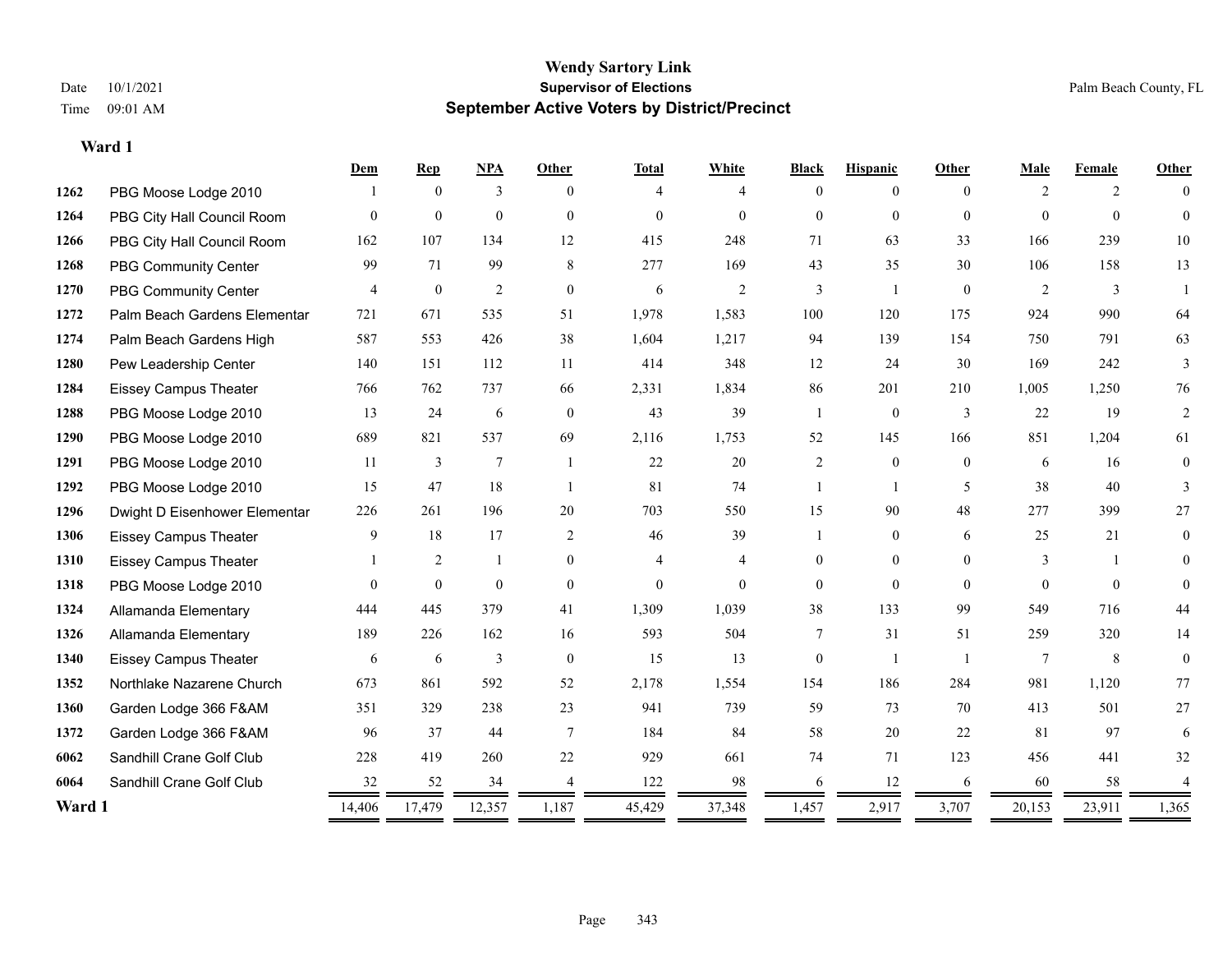| 10/1/2021<br>Date<br>$09:01$ AM<br>Time |            |            |     |       | <b>Wendy Sartory Link</b><br><b>Supervisor of Elections</b><br><b>September Active Voters by District/Precinct</b> |              |              |                 |       |      |        | Palm Beach County, FL |
|-----------------------------------------|------------|------------|-----|-------|--------------------------------------------------------------------------------------------------------------------|--------------|--------------|-----------------|-------|------|--------|-----------------------|
| Ward 1                                  | <b>Dem</b> | <b>Rep</b> | NPA | Other | <u>Total</u>                                                                                                       | <b>White</b> | <b>Black</b> | <b>Hispanic</b> | Other | Male | Female | <b>Other</b>          |
| Palm Beach Shores Town Hall<br>1388     | 276        | 442        | 305 | 27    | 1,050                                                                                                              | 959          |              | 18              | 62    | 485  | 538    | 27                    |
| Ward 1                                  | 276        | 442        | 305 | 27    | 1.050                                                                                                              | 959          |              | 18              | 62    | 485  | 538    | 27                    |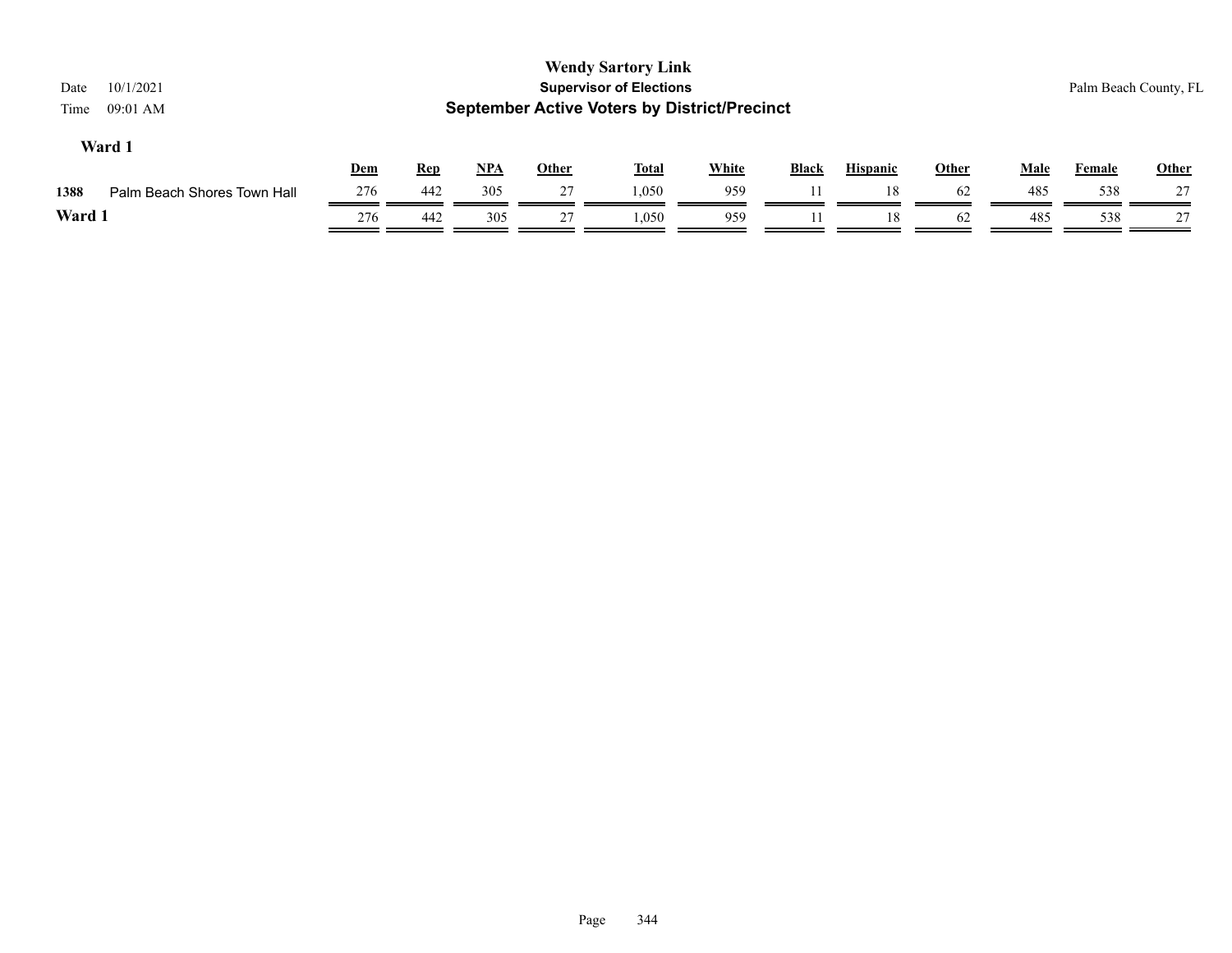### **Wendy Sartory Link** Date 10/1/2021 **Supervisor of Elections** Palm Beach County, FL Time 09:01 AM **September Active Voters by District/Precinct**

|        |                           | Dem            | <b>Rep</b>     | NPA              | Other    | <b>Total</b> | White    | <b>Black</b>   | <b>Hispanic</b> | <b>Other</b>   | <b>Male</b> | Female         | <b>Other</b>   |
|--------|---------------------------|----------------|----------------|------------------|----------|--------------|----------|----------------|-----------------|----------------|-------------|----------------|----------------|
| 2112   | Palm Springs Middle       |                | 6              | $\overline{7}$   | $\theta$ | 20           | 15       | 3              | $\Omega$        | 2              | 9           | 11             | $\theta$       |
| 2118   | Palm Springs Middle       | $\Omega$       | $\mathbf{0}$   | $\mathbf{0}$     | $\Omega$ | $\theta$     | $\theta$ | $\theta$       | $\theta$        | $\Omega$       | $\theta$    | $\theta$       | $\mathbf{0}$   |
| 2120   | Palm Springs Middle       | 56             | 20             | 51               | $\Omega$ | 127          | 31       | 12             | 55              | 29             | 50          | 66             | 11             |
| 2122   | Palm Springs Middle       |                | $\mathbf{0}$   | $\mathbf{0}$     | $\theta$ |              | $\theta$ |                | $\theta$        | $\theta$       |             | $\theta$       | $\overline{0}$ |
| 2124   | Palm Springs Middle       | 5              | 3              | 8                | $\theta$ | 16           | 7        | 3              | 5               |                |             | 9              | 0              |
| 2128   | Palm Springs Middle       |                | $\theta$       | $\theta$         | $\Omega$ | $\theta$     | $\theta$ | $\theta$       | $\theta$        | $\Omega$       | $\Omega$    | $\Omega$       | $\theta$       |
| 3002   | Palm Springs Middle       | 824            | 339            | 557              | 46       | 1,766        | 524      | 325            | 751             | 166            | 720         | 969            | 77             |
| 3006   | Faith Presbyterian        | 980            | 613            | 680              | 33       | 2,306        | 943      | 269            | 888             | 206            | 952         | 1,252          | 102            |
| 3010   | Faith Presbyterian        | 369            | 208            | 292              | 25       | 894          | 360      | 114            | 341             | 79             | 409         | 450            | 35             |
| 3018   | Palm Springs Middle       | 11             | 12             | 9                | 3        | 35           | 14       | $\overline{0}$ | 17              | $\overline{4}$ | 15          | 19             |                |
| 3020   | Palm Springs Village Hall | 974            | 618            | 794              | 37       | 2,423        | 975      | 173            | 1,077           | 198            | 1,066       | 1,245          | 112            |
| 3024   | Palm Springs Library      | 711            | 408            | 579              | 24       | 1,722        | 644      | 198            | 694             | 186            | 757         | 861            | 104            |
| 3026   | Palm Springs Village Hall | $\Omega$       | $\mathbf{0}$   | $\boldsymbol{0}$ | $\Omega$ | $\Omega$     | $\theta$ | $\overline{0}$ | $\theta$        | $\Omega$       | $\Omega$    | $\theta$       | $\mathbf{0}$   |
| 3028   | Palm Springs Village Hall | $\overline{2}$ |                | $\mathbf{0}$     | $\Omega$ |              | $\Omega$ | $\theta$       | 3               | $\Omega$       |             | $\overline{2}$ | $\theta$       |
| 3030   | Palm Springs Village Hall | 0              | $\overline{0}$ | $\mathbf{0}$     | $\Omega$ | $\Omega$     | $\Omega$ | $\theta$       | $\theta$        | $\Omega$       | $\theta$    | $\theta$       | $\overline{0}$ |
| 3044   | Holy Redeemer Church      | 221            | 68             | 188              |          | 484          | 138      | 101            | 203             | 42             | 208         | 260            | 16             |
| 3048   | Holy Redeemer Church      | 588            | 215            | 456              | 24       | 1,283        | 385      | 253            | 518             | 127            | 564         | 658            | 61             |
| 3050   | Holy Redeemer Church      |                | 7              | $\overline{c}$   | $\Omega$ | 16           | 9        | 6              |                 | $\Omega$       | 9           |                | 0              |
| 3071   | Holy Redeemer Church      | 0              | $\mathbf{0}$   | $\mathbf{0}$     | $\Omega$ | $\mathbf{0}$ | $\Omega$ | $\theta$       | $\theta$        | $\Omega$       | $\theta$    | $\Omega$       | $\overline{0}$ |
| 3072   | Holy Redeemer Church      | 141            | 24             | 84               |          | 257          | 68       | 104            | 50              | 35             | 100         | 146            | 11             |
| Ward 1 |                           | 4,897          | 2,542          | 3,707            | 207      | 11,353       | 4,113    | 1,562          | 4,603           | 1,075          | 4,868       | 5,955          | 530            |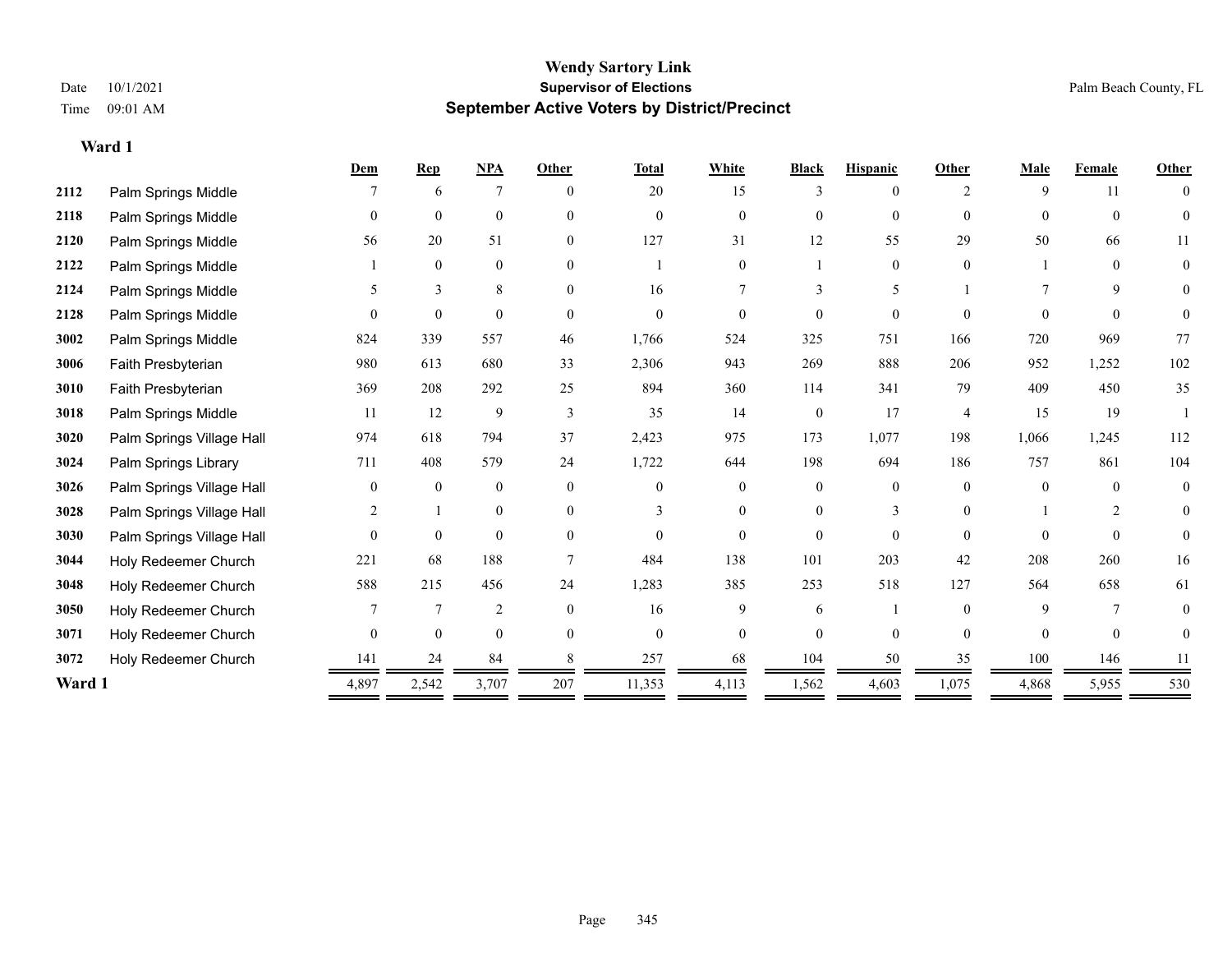|        |                                       | Dem              | Rep              | NPA              | Other          | <b>Total</b> | White          | <b>Black</b>   | <b>Hispanic</b> | Other          | Male     | Female   | Other    |
|--------|---------------------------------------|------------------|------------------|------------------|----------------|--------------|----------------|----------------|-----------------|----------------|----------|----------|----------|
| 1356   | Casa Rio Clubhouse                    | 795              | 420              | 504              | 33             | 1,752        | 877            | 388            | 241             | 246            | 756      | 933      | 63       |
| 1358   | RB Prep Achievement Academy           | 15               | 4                | 3                | $\mathbf{0}$   | 22           | 9              | 8              |                 | $\overline{4}$ | 13       | 6        | 3        |
| 1364   | RB Prep Achievement Academy           | 390              | 109              | 229              | 17             | 745          | 211            | 300            | 140             | 94             | 318      | 404      | 23       |
| 1368   | RB Prep Achievement Academy           | $\overline{0}$   | $\theta$         | $\mathbf{0}$     | $\overline{0}$ | $\theta$     | $\overline{0}$ | $\overline{0}$ | $\overline{0}$  | $\theta$       | $\theta$ | $\theta$ | $\theta$ |
| 1384   | <b>Phil Foster Park Marine Center</b> | 298              | 553              | 280              | 30             | 1,161        | 1,029          | 19             | 41              | 72             | 574      | 560      | 27       |
| 1386   | Phil Foster Park Marine Center        | 585              | 1,113            | 705              | 85             | 2,488        | 2,146          | 56             | 87              | 199            | 1,146    | 1,275    | 67       |
| 7004   | J F Kennedy Middle                    | $\overline{0}$   | $\mathbf{0}$     | $\boldsymbol{0}$ | $\theta$       | $\Omega$     | $\overline{0}$ | 0              | $\overline{0}$  | $\Omega$       | $\theta$ | $\Omega$ | $\theta$ |
| 7014   | RB Prep Achievement Academy           | $\mathbf{0}$     | $\mathbf{0}$     | $\boldsymbol{0}$ | $\overline{0}$ | $\Omega$     | $\overline{0}$ | $\overline{0}$ | $\overline{0}$  | $\theta$       | $\theta$ | $\theta$ | $\theta$ |
| 7018   | RB Prep Achievement Academy           | $\mathbf{0}$     | $\theta$         | $\overline{0}$   | $\theta$       | $\Omega$     | $\Omega$       | $\Omega$       | $\theta$        | $\Omega$       | $\theta$ | $\Omega$ | 0        |
| 7020   | RB Prep Achievement Academy           | $\overline{0}$   | $\mathbf{0}$     | $\mathbf{0}$     | $\theta$       | $\mathbf{0}$ | $\Omega$       | $\Omega$       | $\theta$        | $\theta$       | $\Omega$ | $\theta$ | $\theta$ |
| 7022   | J F Kennedy Middle                    | 888              | 176              | 363              | 26             | 1,453        | 292            | 799            | 152             | 210            | 646      | 759      | 48       |
| 7024   | Hurst Chapel AME Church               | 1,539            | 89               | 332              | 23             | 1,983        | 147            | 1,614          | 95              | 127            | 804      | 1,123    | 56       |
| 7025   | Hurst Chapel AME Church               | 260              | 33               | 104              | 3              | 400          | 60             | 247            | 38              | 55             | 145      | 239      | 16       |
| 7026   | Lindsey Davis Senior Comm Ctr         | 2,257            | 78               | 425              | 21             | 2,781        | 65             | 2,496          | 39              | 181            | 1,113    | 1,574    | 94       |
| 7028   | <b>Wells Recreation Center</b>        | 1,823            | 144              | 465              | 20             | 2,452        | 235            | 1,913          | 104             | 200            | 1,057    | 1,306    | 89       |
| 7030   | Riviera Beach Marina Event Ctr        | 193              | 305              | 175              | 23             | 696          | 560            | 47             | 44              | 45             | 354      | 321      | 21       |
| 7034   | Suncoast High                         | 1,290            | 203              | 501              | 25             | 2,019        | 359            | 1,214          | 154             | 292            | 831      | 1,113    | 75       |
| 7036   | RB Prep Achievement Academy           | $\boldsymbol{0}$ | $\boldsymbol{0}$ | 6                | $\mathbf{0}$   | 6            | $\overline{0}$ | $\theta$       | $\overline{0}$  | 6              | 4        |          |          |
| 7040   | Mary McLeod Bethune Elementa          | 1,225            | 54               | 248              | 15             | 1,542        | 36             | 1,364          | 45              | 97             | 609      | 888      | 45       |
| 7041   | Mary McLeod Bethune Elementa          | 382              | 29               | 122              | 8              | 541          | 43             | 417            | 26              | 55             | 203      | 314      | 24       |
| 7042   | Dan Calloway Complex                  | 1,712            | 73               | 373              | 21             | 2,179        | 44             | 1,933          | 42              | 160            | 884      | 1,233    | 62       |
| 7044   | <b>Wells Recreation Center</b>        | 1,378            | 90               | 362              | 17             | 1,847        | 190            | 1,457          | 65              | 135            | 758      | 1,019    | 70       |
| 7046   | Riviera Beach Marina Event Ctr        | 36               | 31               | 16               | 5              | 88           | 73             | 7              | 2               | 6              | 49       | 38       |          |
| Ward 1 |                                       | 15,066           | 3,504            | 5,213            | 372            | 24,155       | 6,376          | 14,279         | 1,316           | 2,184          | 10,264   | 13,106   | 785      |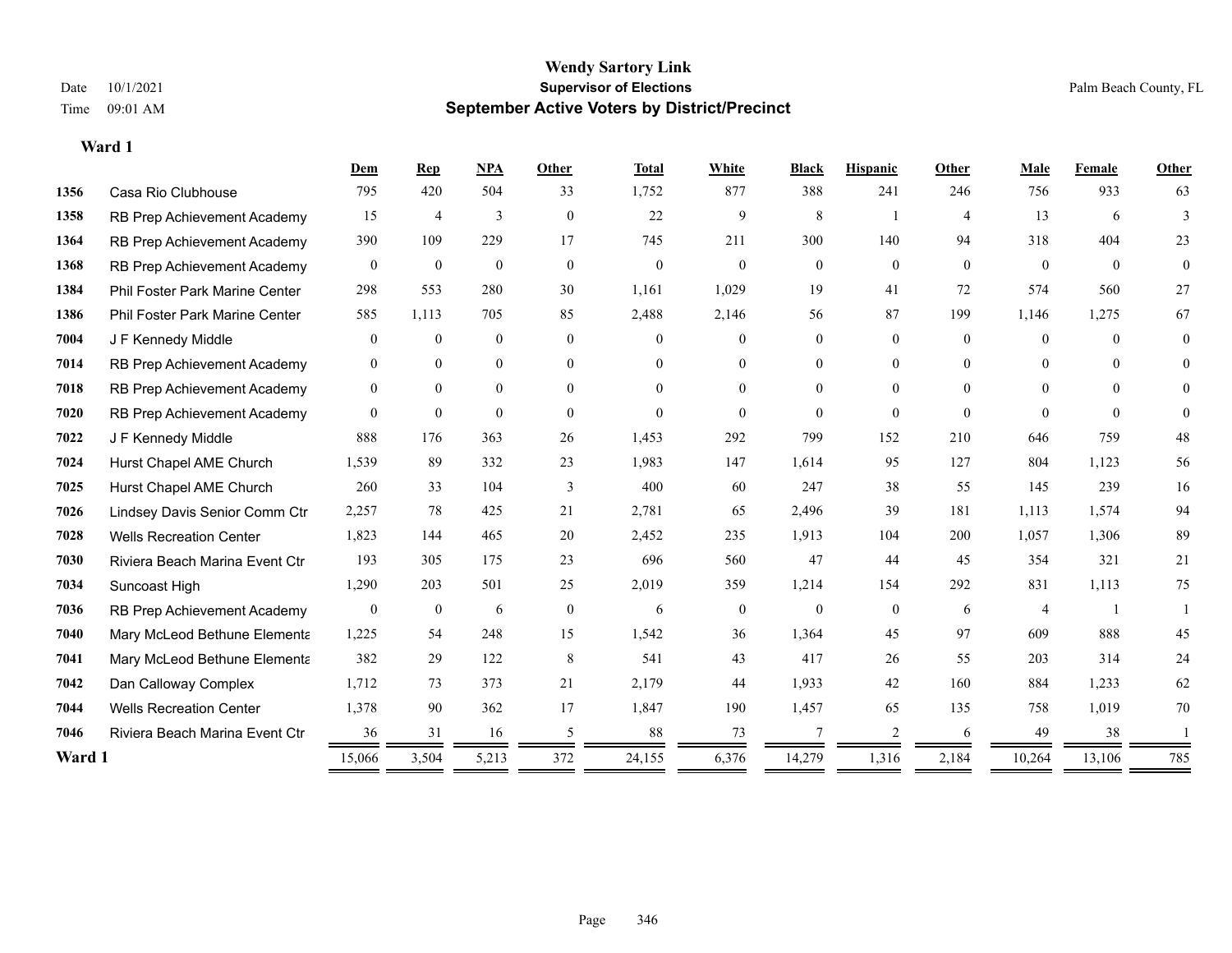#### **Wendy Sartory Link** Date 10/1/2021 **Supervisor of Elections** Palm Beach County, FL Time 09:01 AM **September Active Voters by District/Precinct**

# **Dem Rep NPA Other Total White Black Hispanic Other Male Female Other** HL Johnson Elementary 658 506 468 38 1,670 920 304 260 186 759 870 41 Madison Green Clubhouse 1,237 719 766 54 2,776 1,198 788 409 381 1,284 1,388 104 RPB Recreation Center 657 472 456 25 1,610 938 266 261 145 665 891 54 Crestwood Middle 181 150 119 8 458 214 75 83 86 214 224 20 RPB Recreation Center 218 122 200 10 550 227 98 156 69 219 311 20 Crestwood Middle 469 418 355 32 1,274 684 229 214 147 591 641 42 RPB Village Hall 1,057 703 696 42 2,498 1,374 467 433 224 1,169 1,239 90 HL Johnson Elementary 722 411 483 52 1,668 859 324 276 209 732 891 45 RPB Branch Library 1,073 568 692 54 2,387 1,128 578 430 251 1,037 1,261 89 Royal Palm Beach High 406 316 265 17 1,004 479 199 155 171 475 504 25 RPB Cultural Center 1,171 650 758 51 2,630 1,384 502 497 247 1,132 1,410 88 RPB Cultural Center 583 324 386 19 1,312 636 277 282 117 552 719 41 Calypso Bay Waterpark 680 299 499 32 1,510 543 410 364 193 653 798 59 Royal Palm Beach High 35 28 28 3 94 51 25 11 7 43 51 0 Royal Palm Beach High 390 190 262 19 861 413 166 191 91 391 439 31 Christ Fellowship Church RPB 954 459 690 30 2,133 845 499 495 294 954 1,090 89 Calypso Bay Waterpark 1 1 0 0 0 2 0 1 0 1 0 1 1 Royal Palm Beach High 0 0 0 0 0 0 0 0 0 0 0 0 Christ Fellowship Church RPB 0 0 0 0 0 0 0 0 0 0 0 0 Christ Fellowship Church RPB 0 0 0 0 0 0 0 0 0 0 0 0 Christ Fellowship Church RPB 0 0 1 0 1 1 0 0 0 0 1 0 Christ Fellowship Church RPB 0 6 2 0 8 8 0 0 0 3 5 0 Christ Fellowship Church RPB 1,296 575 835 68 2,774 961 853 637 323 1,190 1,469 115 Christ Fellowship Church RPB 22 13 20 2 57 22 10 19 6 24 31 2 **Ward 1** 11,810 6,930 7,981 556 27,277 12,885 6,071 5,173 3,148 12,087 14,234 956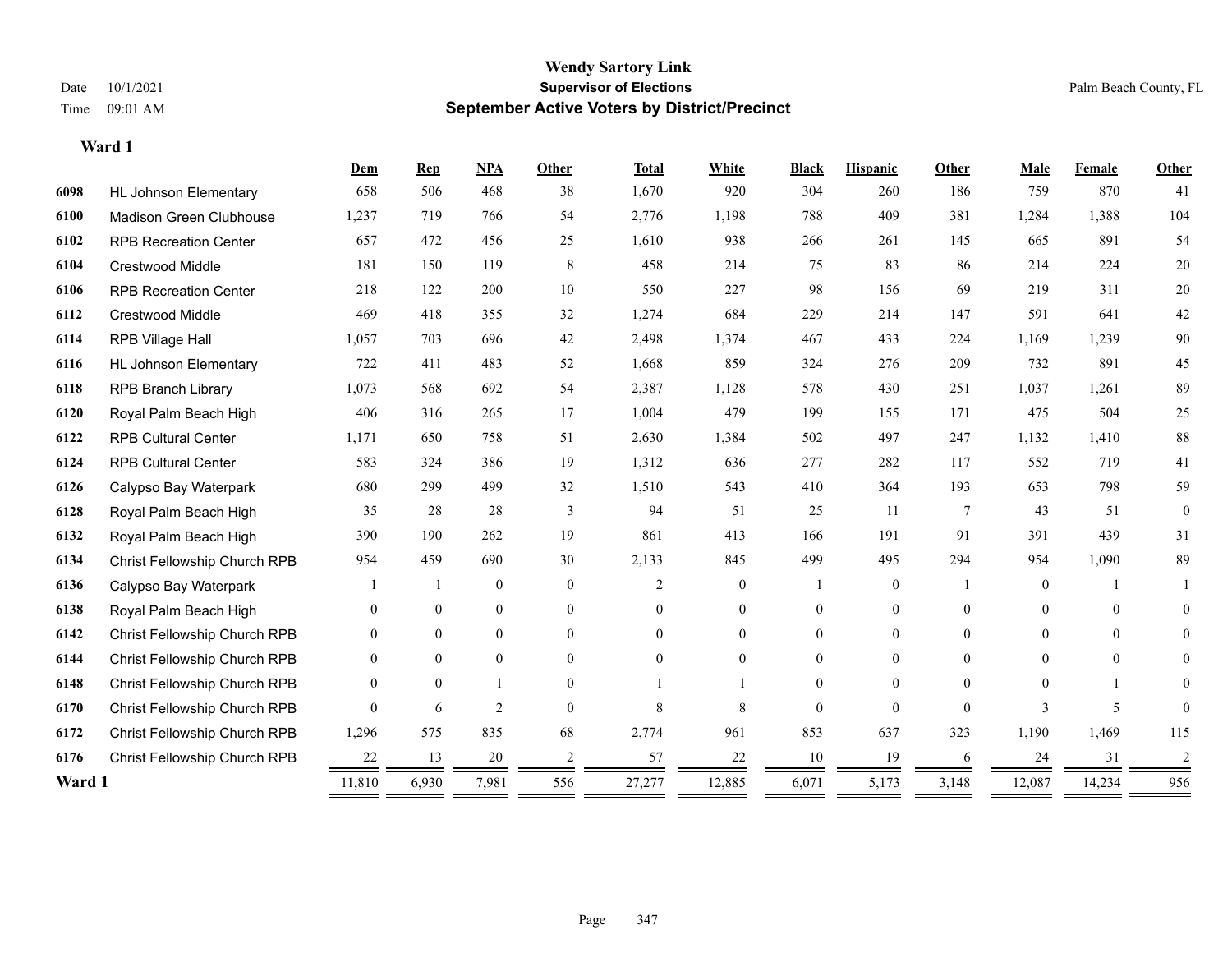| 10/1/2021<br>Date<br>09:01 AM<br>Time |       |            |       |              | <b>Wendy Sartory Link</b><br><b>Supervisor of Elections</b><br><b>September Active Voters by District/Precinct</b> |              |              |                 |              |             |               | Palm Beach County, FL |
|---------------------------------------|-------|------------|-------|--------------|--------------------------------------------------------------------------------------------------------------------|--------------|--------------|-----------------|--------------|-------------|---------------|-----------------------|
| Ward 1                                | Dem   | <u>Rep</u> | $NPA$ | <b>Other</b> | <u>Total</u>                                                                                                       | <b>White</b> | <b>Black</b> | <b>Hispanic</b> | <u>Other</u> | <b>Male</b> | <b>Female</b> | Other                 |
| 6018<br>South Bay Commission Chambe   | 1,189 | 83         | 224   |              | 1,507                                                                                                              | 59           | 1,164        | 206             | 78           | 629         | 839           | 39                    |
| Ward 1                                | .,189 | 83         | 224   |              | 1.507                                                                                                              | 59           | .164         | 206             | 78           | 629         | 839           | 39                    |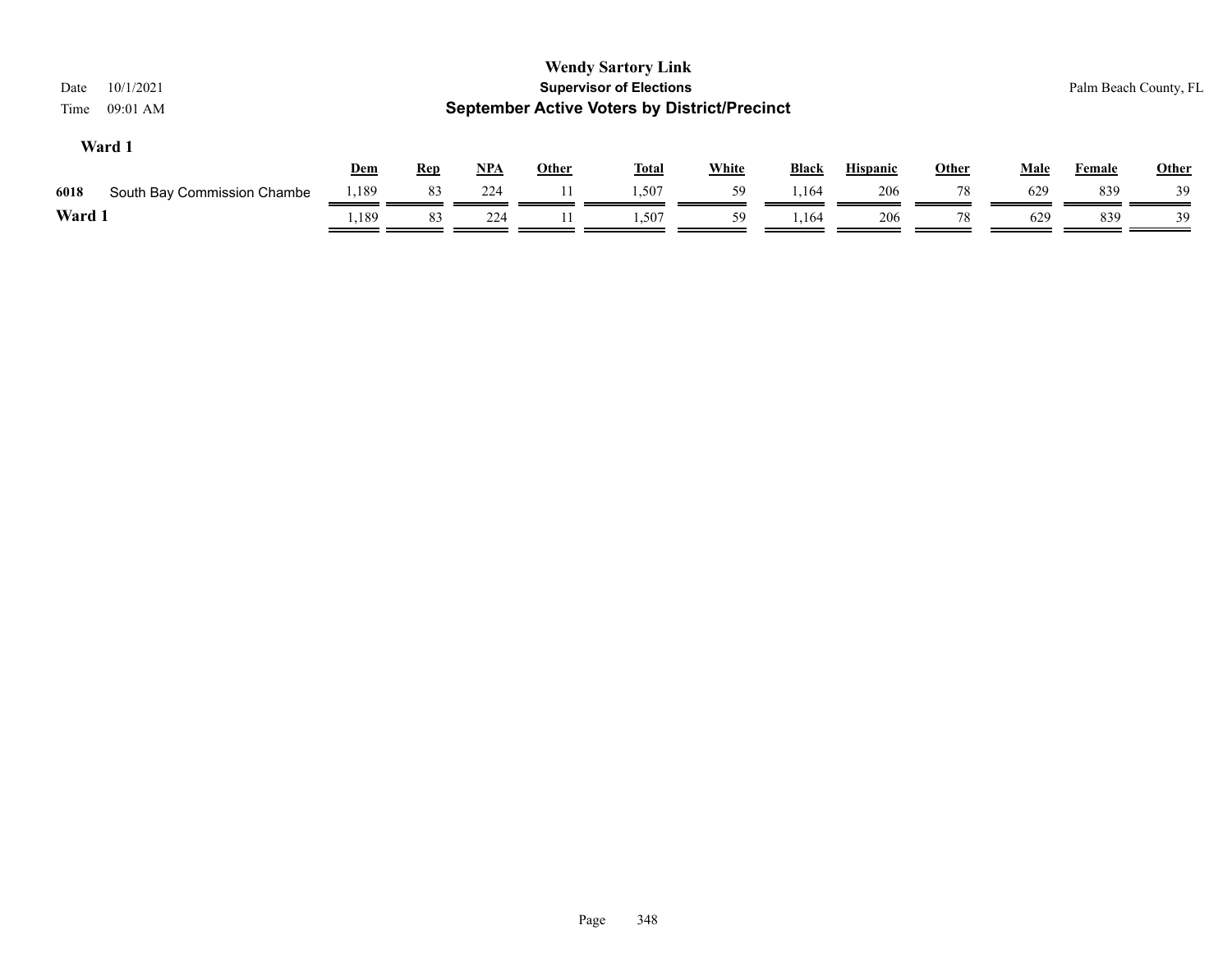| 10/1/2021<br>Date<br>09:01 AM<br>Time |     |            |       |              | <b>Wendy Sartory Link</b><br><b>Supervisor of Elections</b><br><b>September Active Voters by District/Precinct</b> |              |              |                 |              |             | Palm Beach County, FL |              |
|---------------------------------------|-----|------------|-------|--------------|--------------------------------------------------------------------------------------------------------------------|--------------|--------------|-----------------|--------------|-------------|-----------------------|--------------|
| Ward 1                                | Dem | <b>Rep</b> | $NPA$ | <b>Other</b> | <b>Total</b>                                                                                                       | <b>White</b> | <b>Black</b> | <b>Hispanic</b> | <b>Other</b> | <b>Male</b> | Female                | <b>Other</b> |
| South Palm Beach Town Hall<br>4004    | 409 | 505        | 373   | 35           | 1,322                                                                                                              | 1,127        | 21           | 79              | 95           | 575         | 699                   | -48          |
| Ward 1                                | 409 | 505        | 373   | 35           | 1,322                                                                                                              | 1,127        | 21           | 79              | 95           | 575         | 699                   | -48          |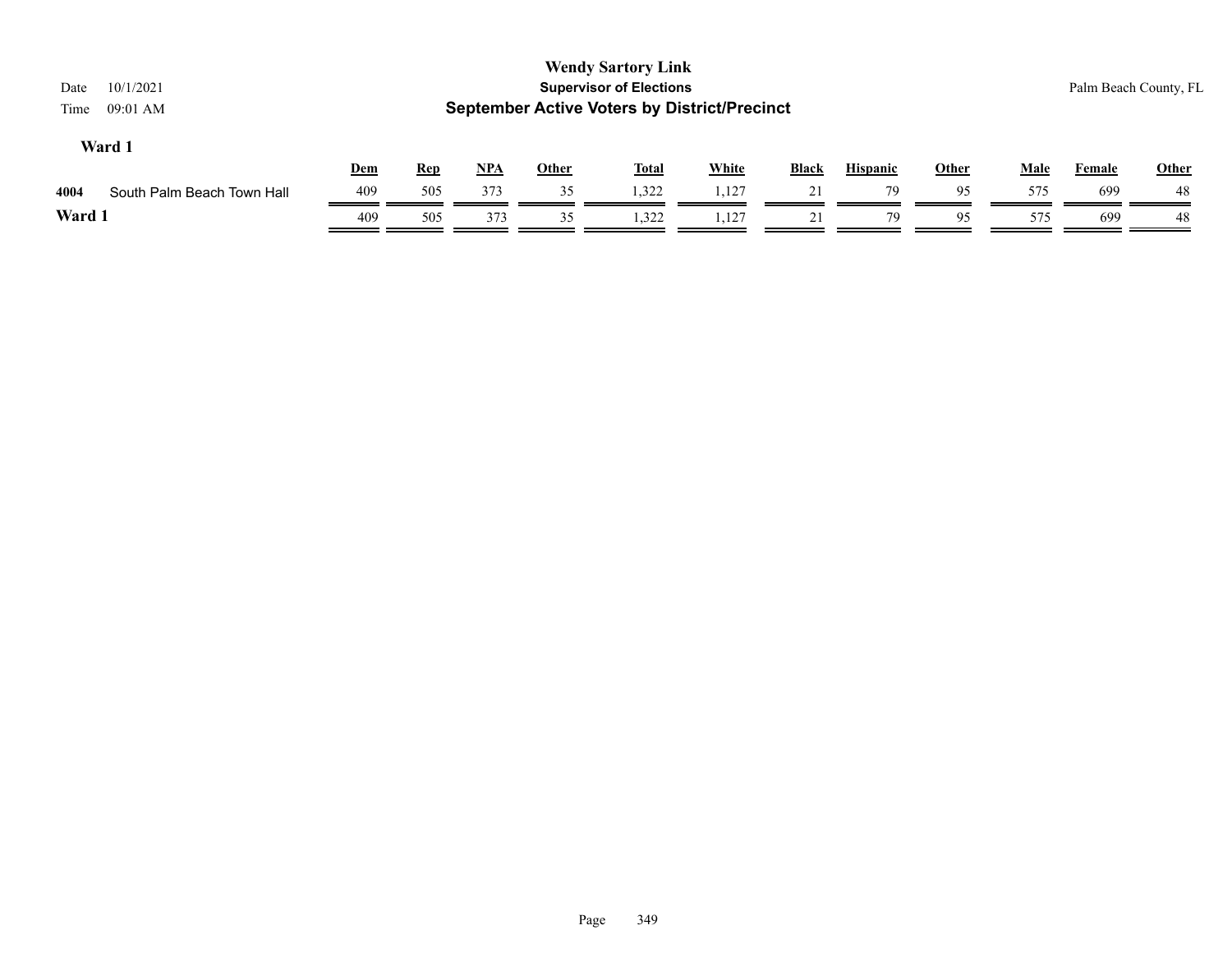| <u>Dem</u>                                                                       | <b>Rep</b>                                                                                                                     | <u>NPA</u> | Other          | <u>Total</u> | White    | <b>Black</b> | <b>Hispanic</b> | Other    | <b>Male</b> | Female   | <b>Other</b> |
|----------------------------------------------------------------------------------|--------------------------------------------------------------------------------------------------------------------------------|------------|----------------|--------------|----------|--------------|-----------------|----------|-------------|----------|--------------|
| 339                                                                              | 880                                                                                                                            | 380        | 22             | 1,621        | 1,518    |              | 42              | 58       | 779         | 805      | 37           |
| 10                                                                               | 41                                                                                                                             | 20         | $\overline{0}$ | 71           | 62       | 0            |                 | 6        | 35          | 35       |              |
| 575                                                                              | 879                                                                                                                            | 530        | 39             | 2,023        | 1,818    | 9            | 82              | 114      | 910         | 1,063    | 50           |
| 18                                                                               | 61                                                                                                                             | 42         |                | 126          | 106      |              | 10              | $\sigma$ | 58          | 66       |              |
| $\theta$                                                                         | 0                                                                                                                              |            | $\theta$       | $\theta$     | $\theta$ | O.           | 0               | $\theta$ | $\theta$    | $\theta$ | $\theta$     |
| 165                                                                              | 244                                                                                                                            | 184        | 25             | 618          | 527      | 12           | 40              | 39       | 246         | 357      | 15           |
| 75                                                                               | 244                                                                                                                            | 103        | 16             | 438          | 411      |              |                 | 19       | 204         | 226      | 8            |
| 1,182                                                                            | 2,349                                                                                                                          | ,259       | 107            | 4,897        | 4.442    | 28           | 185             | 242      | 2,232       | 2,552    | 113          |
| First Baptist Church Teg<br>First Baptist Church Teq<br>First Baptist Church Teq | Tequesta Council Chambers<br>Tequesta Council Chambers<br><b>Tequesta Council Chambers</b><br><b>Tequesta Council Chambers</b> |            |                |              |          |              |                 |          |             |          |              |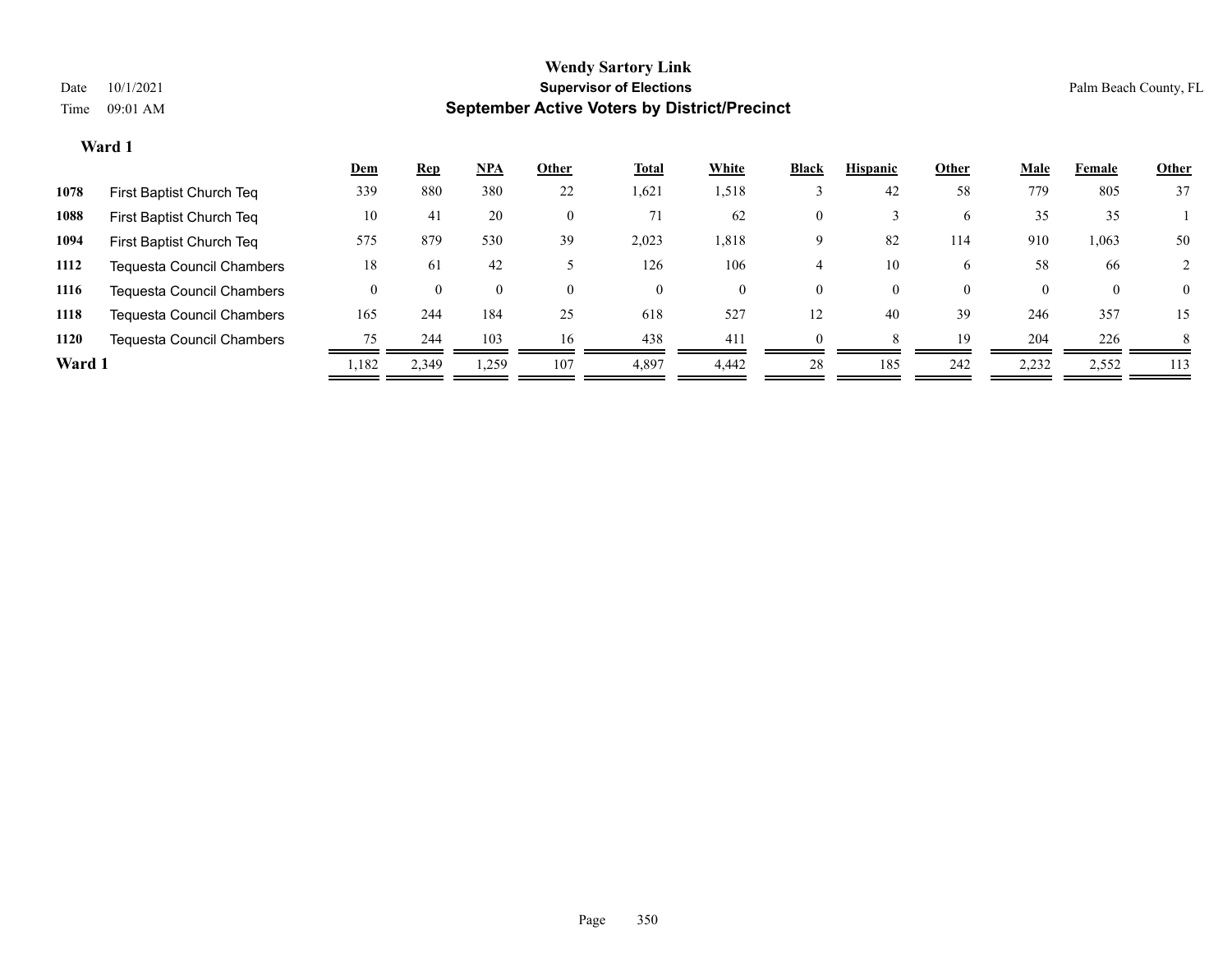| 10/1/2021<br>Date<br>09:01 AM<br>Time |     |            |       |              | <b>Wendy Sartory Link</b><br><b>Supervisor of Elections</b><br><b>September Active Voters by District/Precinct</b> |              |              |                 |              |             |               | Palm Beach County, FL |
|---------------------------------------|-----|------------|-------|--------------|--------------------------------------------------------------------------------------------------------------------|--------------|--------------|-----------------|--------------|-------------|---------------|-----------------------|
| Ward 1                                | Dem | <b>Rep</b> | $NPA$ | <b>Other</b> | <u>Total</u>                                                                                                       | <b>White</b> | <b>Black</b> | <b>Hispanic</b> | <b>Other</b> | <b>Male</b> | <b>Female</b> | Other                 |
| 4030<br>Village of Golf Admin Bldg    | 35  | 187        | 46    |              | 272                                                                                                                | 267          | $\Omega$     |                 |              | 127         | 143           |                       |
| Ward 1                                | 35  | 187        | 46    |              | 272                                                                                                                | 267          | $\Omega$     |                 |              | 127         | 143           |                       |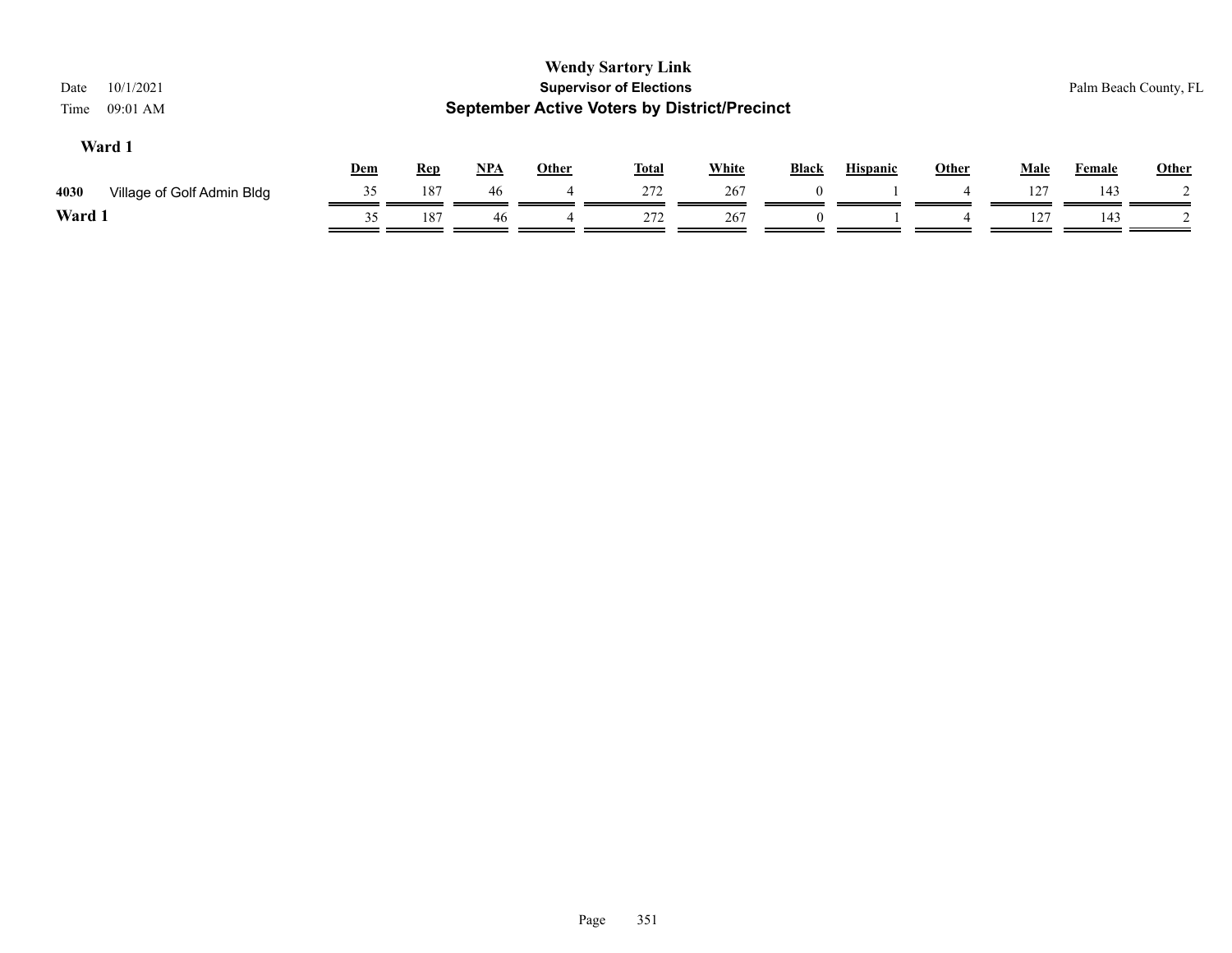#### **Wendy Sartory Link** Date 10/1/2021 **Supervisor of Elections** Palm Beach County, FL Time 09:01 AM **September Active Voters by District/Precinct**

# **Dem Rep NPA Other Total White Black Hispanic Other Male Female Other** Village Walk HOA Clubhouse 544 533 429 43 1,549 1,201 58 138 152 640 854 55 Binks Forest Elementary 26 40 38 5 109 80 5 10 14 47 59 3 Binks Forest Elementary 406 553 379 34 1,372 1,043 45 133 151 646 682 44 Wellington Landings Middle 463 518 389 28 1,398 1,007 87 187 117 630 728 40 Binks Forest Elementary 630 723 576 41 1,970 1,384 128 290 168 898 1,012 60 Wellington Elementary 784 940 547 40 2,311 1,700 131 309 171 1,051 1,185 75 Wellington Landings Middle 669 581 564 43 1,857 1,207 163 337 150 865 938 54 First Baptist Church Wel 762 658 559 45 2,024 1,285 210 348 181 901 1,059 64 First Baptist Church Wel 835 791 592 57 2,275 1,527 185 371 192 1,016 1,186 73 Wellington Community Center 863 863 737 47 2,510 1,747 150 403 210 1,153 1,278 79 First Baptist Church Wel 128 180 143 9 460 353 27 43 37 216 232 12 New Horizons Elementary 292 453 318 13 1,076 788 51 114 123 463 584 29 Wellington High 660 578 526 36 1,800 1,110 243 288 159 796 946 58 Elbridge Gale Elementary 816 561 636 43 2,056 1,117 296 428 215 901 1,078 77 Wellington Village Park 223 420 303 26 972 825 18 46 83 393 530 49 Wellington Village Hall 817 453 634 45 1,949 876 357 505 211 808 1,066 75 St Peters Methodist Church 965 782 798 63 2,608 1,547 280 547 234 1,193 1,328 87 Equestrian Trails Elementary 504 288 338 18 1,148 517 292 152 187 512 580 56 Wellington Branch Library 522 351 351 37 1,261 690 194 267 110 542 687 32 Emerald Cove Middle 538 564 509 50 1,661 1,031 177 277 176 736 872 53 Emerald Cove Middle 103 81 95 7 286 163 58 51 14 126 154 6 Emerald Cove Middle 31 21 35 0 87 45 25 9 8 24 59 4 Buena Vida Clubhouse 319 202 175 14 710 620 22 22 46 317 374 19 Villa Olympia Clubhouse 1,554 1,057 1,277 95 3,983 1,791 699 678 815 1,873 1,924 186 Wellington Village Park 146 224 173 18 561 383 15 92 71 257 278 26 Wellington Village Park 827 753 691 47 2,318 1,458 256 282 322 1,060 1,175 83 Wellington Village Park 0 0 0 0 0 0 0 0 0 0 0 0

Wellington Village Park 58 29 42 6 135 66 16 32 21 55 76 4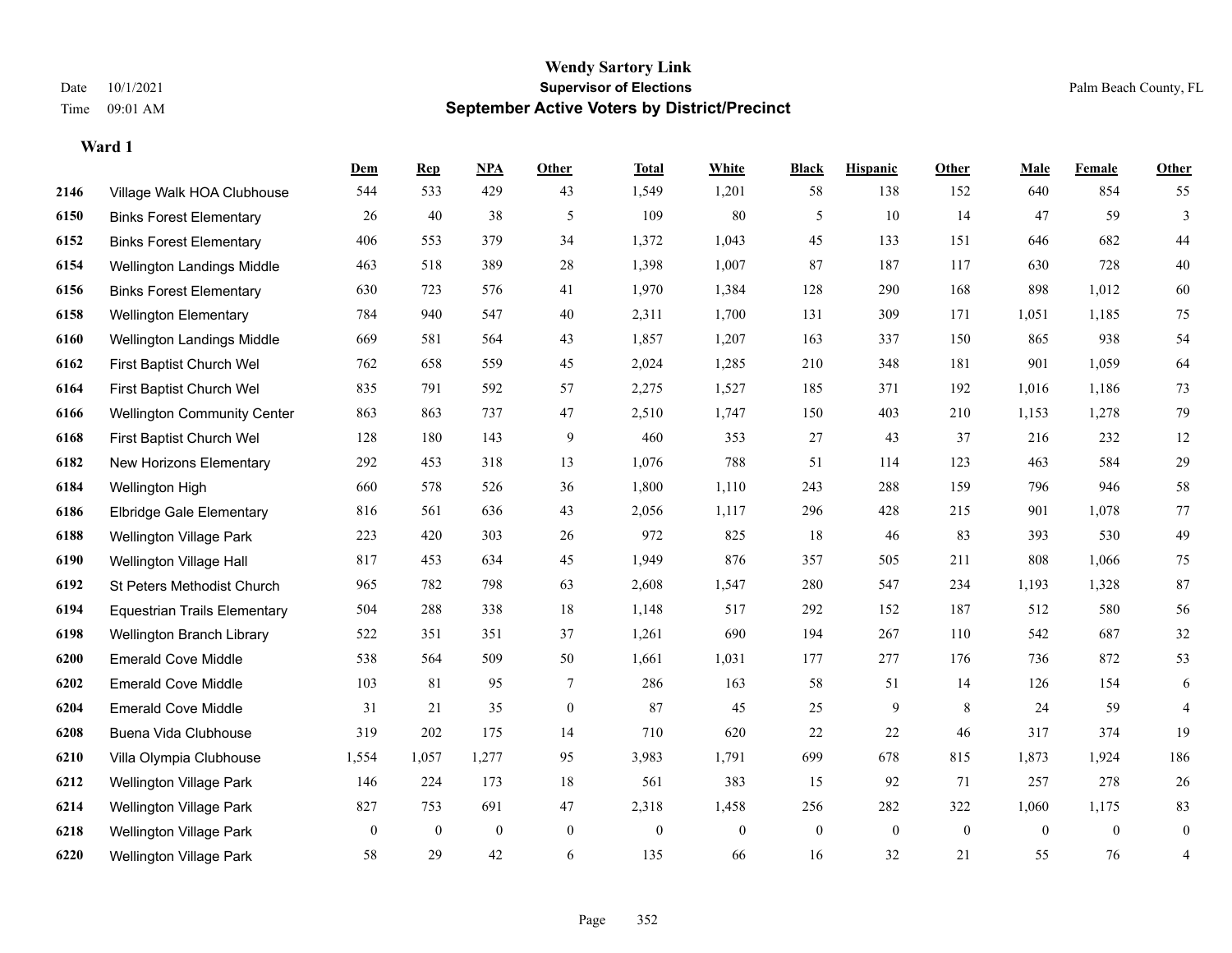| 10/1/2021<br>Date<br>09:01 AM<br>Time |            |            |        |              | <b>Wendy Sartory Link</b><br><b>Supervisor of Elections</b><br><b>September Active Voters by District/Precinct</b> |              |              |                 |              |             |               | Palm Beach County, FL |
|---------------------------------------|------------|------------|--------|--------------|--------------------------------------------------------------------------------------------------------------------|--------------|--------------|-----------------|--------------|-------------|---------------|-----------------------|
| Ward 1                                | <u>Dem</u> | <u>Rep</u> | NPA    | <b>Other</b> | <b>Total</b>                                                                                                       | <b>White</b> | <b>Black</b> | <b>Hispanic</b> | <b>Other</b> | <b>Male</b> | <b>Female</b> | <b>Other</b>          |
| 6226<br>The Isles at Wellington       | 749        | 754        | 625    | 38           | 2,166                                                                                                              | 1,394        | 224          | 242             | 306          | 1,018       | 1,052         | 96                    |
| Ward 1                                | 15,234     | 13,951     | 12.479 | 948          | 42,612                                                                                                             | 26,955       | 4,412        | 6,601           | 4,644        | 19,137      | 21,976        | 499. ،                |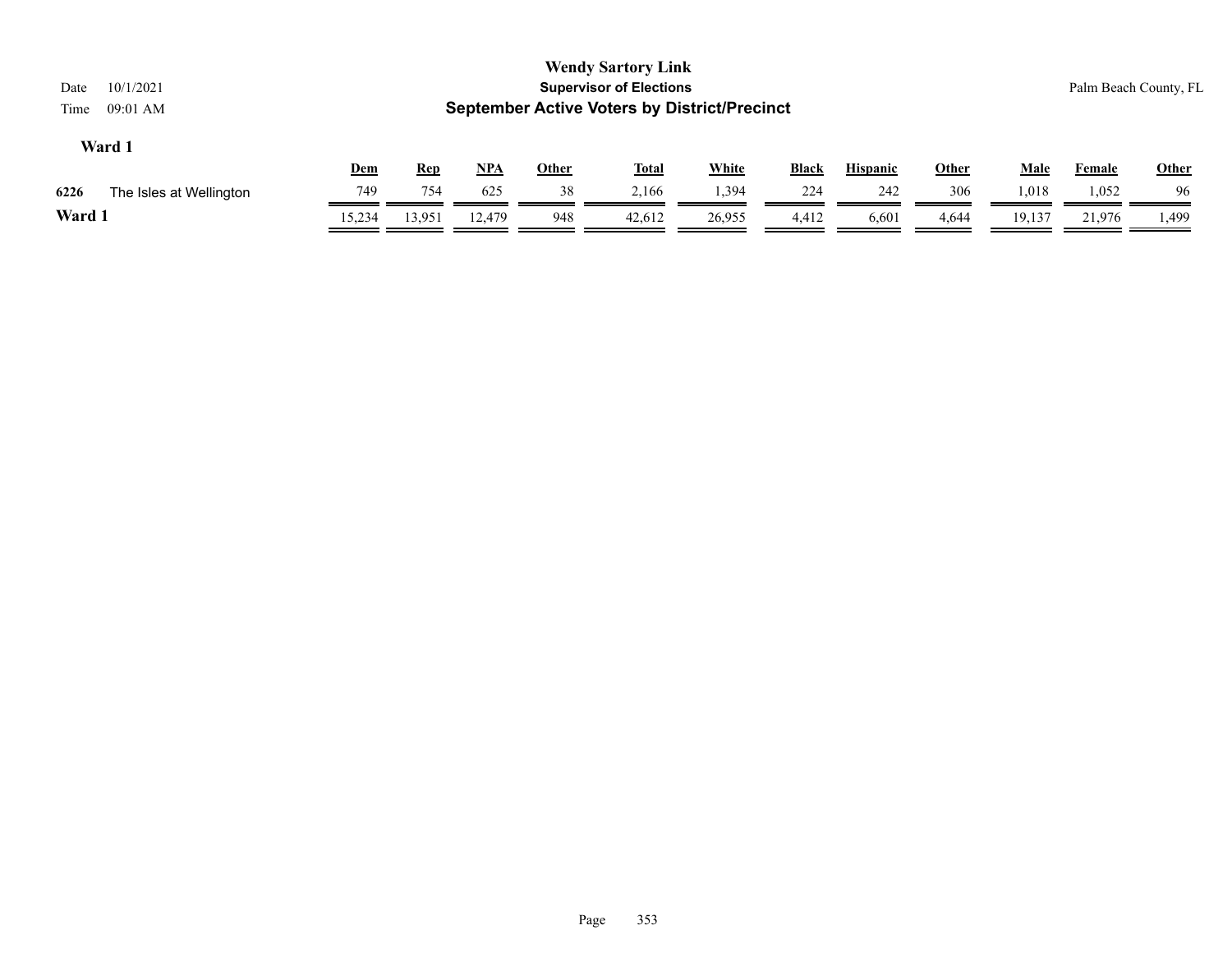| Date<br>Time                                                                                                                                                   | 10/1/2021<br>09:01 AM |          |          |          |          | <b>Wendy Sartory Link</b><br><b>Supervisor of Elections</b><br><b>September Active Voters by District/Precinct</b> |          |          |     |     |     |     | Palm Beach County, FL |
|----------------------------------------------------------------------------------------------------------------------------------------------------------------|-----------------------|----------|----------|----------|----------|--------------------------------------------------------------------------------------------------------------------|----------|----------|-----|-----|-----|-----|-----------------------|
| Ward 1<br><u>NPA</u><br><b>White</b><br><b>Hispanic</b><br>Other<br><b>Male</b><br><b>Other</b><br><b>Total</b><br>Black<br>Dem<br><b>Rep</b><br><b>Female</b> |                       |          |          |          |          |                                                                                                                    |          |          |     |     |     |     | <b>Other</b>          |
| 6072                                                                                                                                                           | Seminole Ridge High   | 489      | 482      | 471      | 47       | 1,489                                                                                                              | 686      | 283      | 397 | 123 | 698 | 767 | 24                    |
| 6073                                                                                                                                                           | Seminole Ridge High   | $\Omega$ | $\Omega$ | $\Omega$ | $\Omega$ | $\Omega$                                                                                                           | $\Omega$ | $\Omega$ |     |     |     |     | $\theta$              |
| Ward 1                                                                                                                                                         |                       | 489      | 482      | 471      | 47       | 1,489                                                                                                              | 686      | 283      | 397 | 123 | 698 | 767 | 24                    |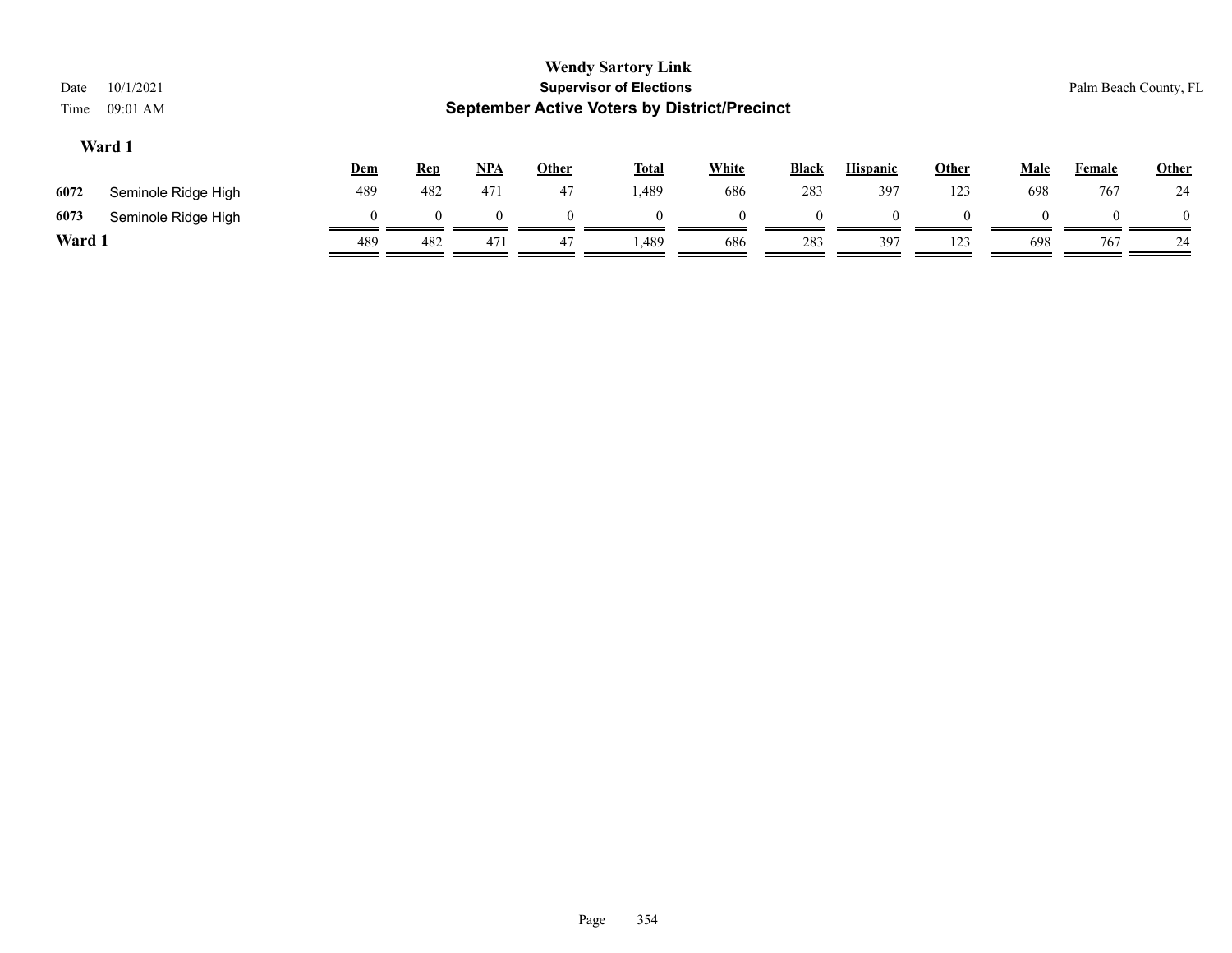|      |                                 | Dem              | <b>Rep</b>       | NPA              | <b>Other</b>   | <b>Total</b> | <b>White</b>     | <b>Black</b>     | <b>Hispanic</b>  | <b>Other</b> | <b>Male</b>      | <b>Female</b>  | <b>Other</b>   |
|------|---------------------------------|------------------|------------------|------------------|----------------|--------------|------------------|------------------|------------------|--------------|------------------|----------------|----------------|
| 2002 | Jeaga Middle                    | 180              | 92               | 111              | 6              | 389          | 151              | 127              | 39               | 72           | 170              | 207            | 12             |
| 2004 | <b>Grassy Waters Elementary</b> | 1,043            | 323              | 583              | 43             | 1,992        | 588              | 728              | 395              | 281          | 848              | 1,073          | 71             |
| 2006 | Jeaga Middle                    | 171              | 79               | 101              | 9              | 360          | 150              | 110              | 77               | 23           | 148              | 202            | 10             |
| 2008 | Jeaga Middle                    | $\overline{0}$   | $\boldsymbol{0}$ | $\mathbf{0}$     | $\mathbf{0}$   | $\mathbf{0}$ | $\overline{0}$   | $\boldsymbol{0}$ | $\overline{0}$   | $\mathbf{0}$ | $\mathbf{0}$     | $\mathbf{0}$   | $\mathbf{0}$   |
| 2014 | Club Baywinds                   | 823              | 544              | 370              | 35             | 1,772        | 1,348            | 151              | 166              | 107          | 720              | 1,009          | 43             |
| 2016 | Andros Isle POA Clubhouse       | 854              | 562              | 545              | 35             | 1,996        | 1,078            | 394              | 300              | 224          | 851              | 1,074          | 71             |
| 2018 | <b>Riverwalk Clubhouse</b>      | 747              | 702              | 560              | 49             | 2,058        | 1,615            | 91               | 173              | 179          | 884              | 1,112          | 62             |
| 2032 | <b>Riverwalk Clubhouse</b>      | 51               | 26               | 29               | 5              | 111          | 56               | 32               | 15               | 8            | 42               | 66             | $\mathfrak{Z}$ |
| 2034 | <b>Riverwalk Clubhouse</b>      | 101              | 51               | 69               | 10             | 231          | 92               | 59               | 55               | 25           | 102              | 127            | $\overline{2}$ |
| 2042 | <b>Turning Points Academy</b>   | $\mathbf{0}$     | $\overline{0}$   | $\mathbf{0}$     | $\mathbf{0}$   | $\mathbf{0}$ | $\boldsymbol{0}$ | $\boldsymbol{0}$ | $\overline{0}$   | $\theta$     | $\theta$         | $\overline{0}$ | $\overline{0}$ |
| 2062 | <b>West Gate Elementary</b>     | 10               | 9                | 13               | $\theta$       | 32           | 23               | 2                | 5                | 2            | 18               | 14             | $\theta$       |
| 2064 | <b>West Gate Elementary</b>     |                  | $\mathbf{0}$     | $\mathbf{0}$     | $\overline{0}$ | 1            |                  | $\overline{0}$   | $\overline{0}$   | $\mathbf{0}$ | $\overline{1}$   | $\theta$       | $\theta$       |
| 2066 | Howard Park Community Center    | 143              | 80               | 97               | $\tau$         | 327          | 167              | 55               | 68               | 37           | 150              | 169            | 8              |
| 2068 | <b>Conniston Middle</b>         | 430              | 250              | 323              | 15             | 1,018        | 401              | 100              | 444              | 73           | 458              | 520            | 40             |
| 2070 | <b>Belvedere Elementary</b>     | 562              | 371              | 381              | 24             | 1,338        | 1,052            | 28               | 151              | 107          | 632              | 656            | 50             |
| 2072 | <b>Belvedere Elementary</b>     | 605              | 337              | 475              | 28             | 1,445        | 520              | 150              | 623              | 152          | 622              | 734            | 89             |
| 2074 | <b>Belvedere Elementary</b>     | $\boldsymbol{0}$ | $\boldsymbol{0}$ | $\boldsymbol{0}$ | $\mathbf{0}$   | $\mathbf{0}$ | $\boldsymbol{0}$ | $\boldsymbol{0}$ | $\boldsymbol{0}$ | $\mathbf{0}$ | $\boldsymbol{0}$ | $\mathbf{0}$   | $\bf{0}$       |
| 2076 | St Catherine Church             | 145              | 121              | 123              | 7              | 396          | 327              | 16               | 27               | 26           | 192              | 194            | $10\,$         |
| 2078 | St Catherine Church             | 446              | 554              | 365              | 32             | 1,397        | 1,165            | 38               | 88               | 106          | 626              | 721            | 50             |
| 2134 | STEM Bldg at S FL Science Ctr   | 528              | 320              | 430              | 32             | 1,310        | 493              | 59               | 642              | 116          | 598              | 655            | 57             |
| 2136 | Palmwood Lodge #303             | 664              | 447              | 568              | 45             | 1,724        | 748              | 83               | 728              | 165          | 777              | 864            | 83             |
| 2138 | Palmwood Lodge #303             | 341              | 159              | 268              | 19             | 787          | 322              | 78               | 298              | 89           | 363              | 388            | 36             |
| 2140 | South Olive Community Center    | 565              | 432              | 379              | 33             | 1,409        | 1,072            | 30               | 196              | 111          | 665              | 696            | $48\,$         |
| 2142 | Lakeside Presbyterian Church    | 293              | 365              | 187              | 23             | 868          | 754              | 3                | 56               | 55           | 400              | 441            | $27\,$         |
| 2144 | Lakeside Presbyterian Church    | 354              | 412              | 262              | 32             | 1,060        | 877              | 20               | 79               | 84           | 484              | 542            | 34             |
| 6066 | Ibis POA Admin Building         | 1,022            | 1,102            | 726              | 86             | 2,936        | 2,576            | 90               | 66               | 204          | 1,386            | 1,484          | 66             |
| 6068 | Ibis POA Admin Building         | $\mathbf{0}$     | $\boldsymbol{0}$ | $\boldsymbol{0}$ | $\mathbf{0}$   | $\mathbf{0}$ | $\overline{0}$   | $\overline{0}$   | $\overline{0}$   | $\mathbf{0}$ | $\mathbf{0}$     | $\mathbf{0}$   | $\mathbf{0}$   |
| 6070 | Ironhorse Country Club          | 159              | 258              | 119              | 9              | 545          | 439              | 35               | 20               | 51           | 243              | 291            | 11             |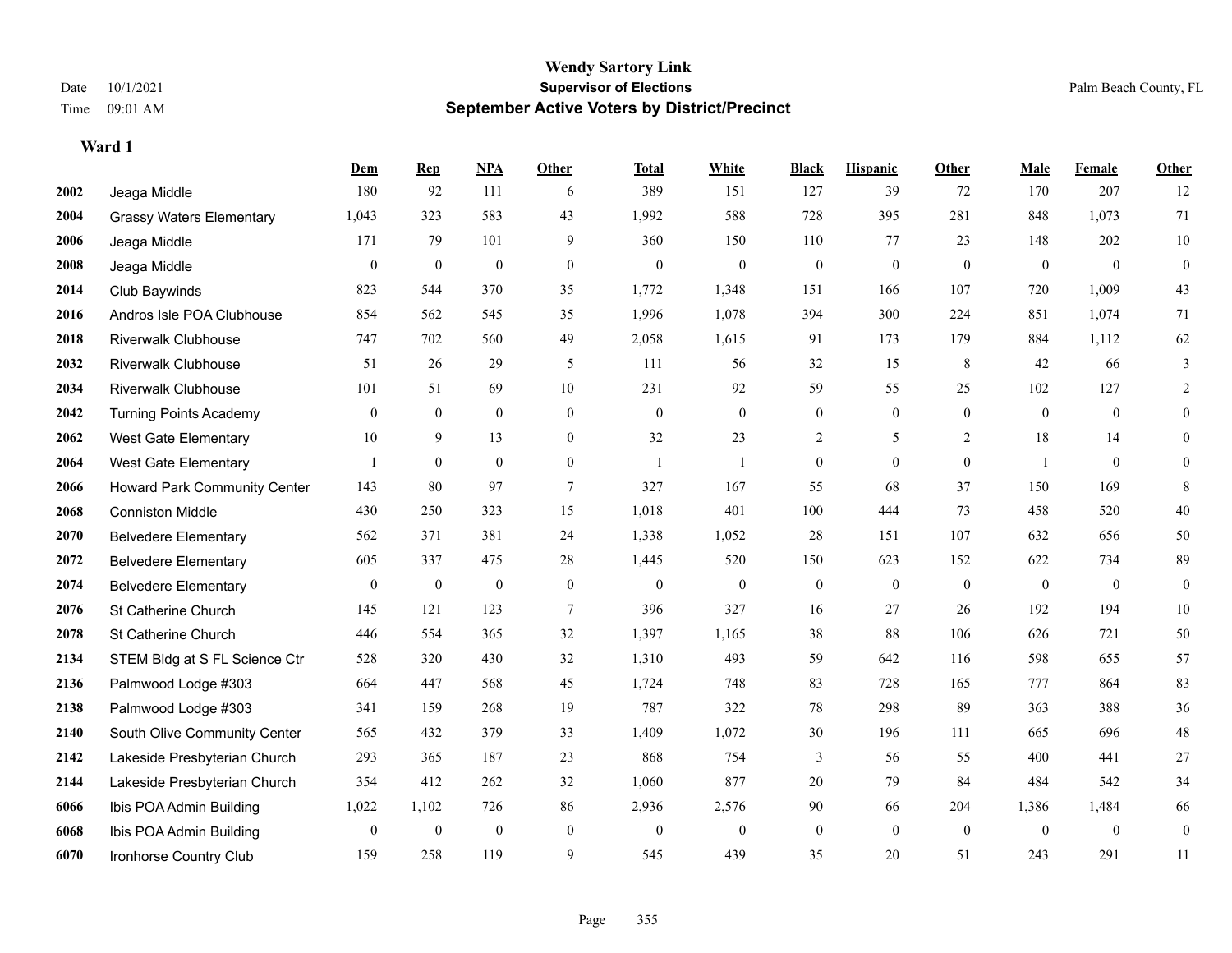|      |                                  | Dem            | <b>Rep</b>     | NPA              | <b>Other</b>     | <b>Total</b>   | <b>White</b>     | <b>Black</b>     | <b>Hispanic</b>  | Other          | <b>Male</b>  | <b>Female</b>  | <b>Other</b> |
|------|----------------------------------|----------------|----------------|------------------|------------------|----------------|------------------|------------------|------------------|----------------|--------------|----------------|--------------|
| 7032 | <b>Crossroads Baptist Church</b> | $\mathbf{0}$   | $\overline{0}$ | $\overline{0}$   | $\mathbf{0}$     | $\theta$       | $\overline{0}$   | $\mathbf{0}$     | $\boldsymbol{0}$ | $\overline{0}$ | $\mathbf{0}$ | $\overline{0}$ | $\theta$     |
| 7048 | <b>Crossroads Baptist Church</b> | 283            | 8              | 87               | 10               | 388            | 6                | 326              | 27               | 29             | 130          | 241            | 17           |
| 7050 | <b>Crossroads Baptist Church</b> | 1              | 2              | $\mathbf{1}$     | $\theta$         | $\overline{4}$ | 3                | $\theta$         | $\theta$         | $\mathbf{1}$   |              | 3              | $\mathbf{0}$ |
| 7052 | <b>Crossroads Baptist Church</b> | $\overline{0}$ | $\mathbf{0}$   | $\boldsymbol{0}$ | $\boldsymbol{0}$ | $\theta$       | $\boldsymbol{0}$ | $\boldsymbol{0}$ | $\boldsymbol{0}$ | $\mathbf{0}$   | $\mathbf{0}$ | $\mathbf{0}$   | $\mathbf{0}$ |
| 7056 | <b>Crossroads Baptist Church</b> | $\Omega$       | $\mathbf{0}$   | $\mathbf{0}$     | $\overline{0}$   | $\theta$       | $\mathbf{0}$     | $\mathbf{0}$     | $\overline{0}$   | $\theta$       | $\theta$     | $\theta$       | $\mathbf{0}$ |
| 7058 | Palm Beach Lakes High            | 1,424          | 357            | 601              | 44               | 2,426          | 802              | 1,099            | 301              | 224            | 980          | 1,347          | 99           |
| 7060 | Ephesus Junior Academy           | 1,169          | 63             | 232              | 16               | 1,480          | 104              | 1,218            | 51               | 107            | 600          | 833            | 47           |
| 7064 | Grace Episcopal Church           | 1,302          | 161            | 438              | 34               | 1,935          | 339              | 1,264            | 130              | 202            | 830          | 1,019          | 86           |
| 7066 | Northboro Elementary             | 1,053          | 190            | 426              | 29               | 1,698          | 457              | 904              | 165              | 172            | 761          | 865            | 72           |
| 7068 | Pleasant City Community Center   | 933            | 241            | 476              | 32               | 1,682          | 776              | 588              | 173              | 145            | 810          | 794            | $78\,$       |
| 7070 | Northboro Elementary             | 453            | 401            | 365              | 39               | 1,258          | 1,005            | 64               | 85               | 104            | 583          | 641            | 34           |
| 7072 | <b>Egret Lake Elementary</b>     | 479            | 112            | 232              | 6                | 829            | 215              | 370              | 136              | 108            | 356          | 442            | 31           |
| 7074 | <b>Egret Lake Elementary</b>     | 194            | 38             | 86               | $10\,$           | 328            | 55               | 194              | 34               | 45             | 141          | 179            | 8            |
| 7078 | <b>Egret Lake Elementary</b>     | 347            | 101            | 147              | 17               | 612            | 414              | 101              | 52               | 45             | 239          | 351            | $22\,$       |
| 7080 | <b>Egret Lake Elementary</b>     | 22             | 2              | $\mathbf{1}$     | $\mathbf{0}$     | 25             | 24               | $\mathbf{0}$     | $\mathbf{0}$     | $\overline{1}$ | 6            | 18             | 1            |
| 7086 | <b>Bear Lakes Middle</b>         | 36             | 17             | 13               | $\mathbf{1}$     | 67             | 26               | 15               | 10               | 16             | 25           | 37             | 5            |
| 7088 | Whitehall Clubhouse #3           | 679            | 481            | 453              | 52               | 1,665          | 1,054            | 249              | 195              | 167            | 770          | 847            | 48           |
| 7090 | <b>Bear Lakes Middle</b>         | 1,297          | 471            | 809              | 58               | 2,635          | 1,040            | 909              | 372              | 314            | 1,142        | 1,372          | 121          |
| 7092 | Palm Beach Lakes High            | 116            | 36             | 76               | 3                | 231            | 85               | 67               | 22               | 57             | 106          | 111            | 14           |
| 7094 | Salvation Army Activity Hall     | 601            | 77             | 284              | 10               | 972            | 158              | 507              | 129              | 178            | 414          | 511            | 47           |
| 7096 | Salvation Army Activity Hall     | 834            | 302            | 485              | 33               | 1,654          | 674              | 540              | 251              | 189            | 660          | 914            | $80\,$       |
| 7100 | U M Church of Palm Beaches       | 939            | 425            | 670              | 66               | 2,100          | 1,009            | 660              | 232              | 199            | 940          | 1,094          | 66           |
| 7102 | First Christian Church           | 748            | 183            | 322              | 25               | 1,278          | 416              | 633              | 104              | 125            | 489          | 743            | $46\,$       |
| 7104 | WPB City Fire Station #5         | 736            | 389            | 423              | 27               | 1,575          | 973              | 268              | 188              | 146            | 683          | 841            | 51           |
| 7106 | Roosevelt Elementary             | 2,048          | 164            | 544              | 28               | 2,784          | 263              | 2,068            | 241              | 212            | 1,111        | 1,555          | 118          |
| 7108 | <b>Chamber of Commerce</b>       | 402            | 396            | 346              | 54               | 1,198          | 899              | 61               | 104              | 134            | 564          | 598            | 36           |
| 7120 | U M Church of Palm Beaches       | 282            | 109            | 179              | 9                | 579            | 204              | 213              | 107              | 55             | 250          | 297            | $32\,$       |
| 7122 | U M Church of Palm Beaches       | $\overline{0}$ | $\theta$       | $\theta$         | $\theta$         | $\theta$       | $\theta$         | $\theta$         | $\theta$         | $\theta$       | $\theta$     | $\theta$       | $\mathbf{0}$ |